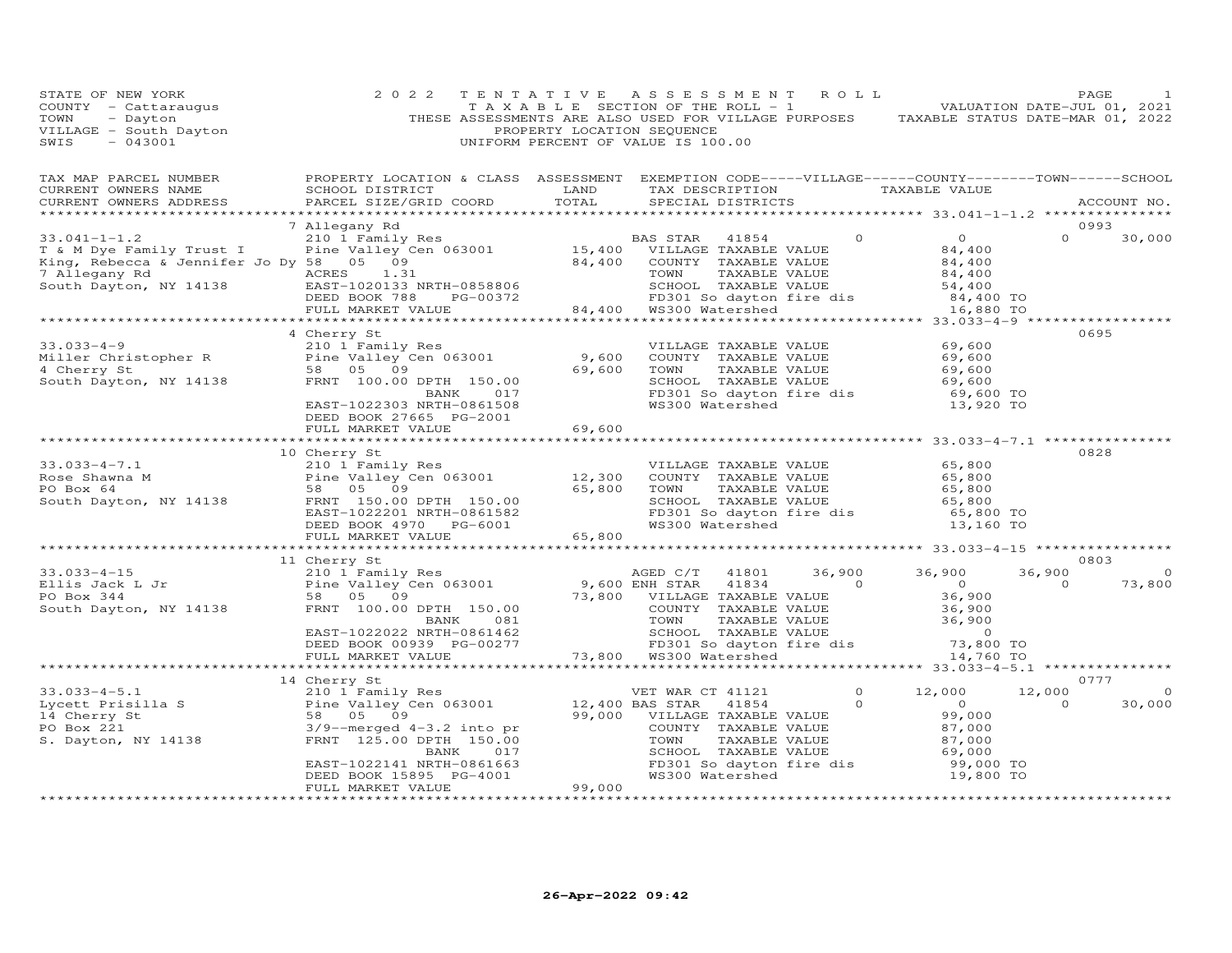| TAX MAP PARCEL NUMBER BROPERTY LOCATION & CLASS ASSESSMENT EXEMPTION CODE-----VILLAGE------COUNTY--------TOWN------SCHOOL CURRENT OWNERS NAME SCHOOL DISTRICT LAND TAX DESCRIPTION TAXABLE VALUE<br>CURRENT OWNERS NAME SCHOOL DISTRICT LAND TAX DESCRIPTION TAXABLE VALUE<br>CURRENT OWNERS ADDRESS PARCEL SIZE/GRID COORD TOTAL SPECIAL DISTRICTS |                                                     |  |  | ACCOUNT NO.                                                              |
|-----------------------------------------------------------------------------------------------------------------------------------------------------------------------------------------------------------------------------------------------------------------------------------------------------------------------------------------------------|-----------------------------------------------------|--|--|--------------------------------------------------------------------------|
|                                                                                                                                                                                                                                                                                                                                                     |                                                     |  |  | 0778                                                                     |
|                                                                                                                                                                                                                                                                                                                                                     |                                                     |  |  |                                                                          |
|                                                                                                                                                                                                                                                                                                                                                     | 18 Cherry St                                        |  |  | 0753<br>$\Omega$<br>$\begin{array}{c}0\\0\\30\,000\end{array}$<br>30,000 |
|                                                                                                                                                                                                                                                                                                                                                     |                                                     |  |  |                                                                          |
| 33.033-4-18<br>33.033-4-18<br>33.033-4-18<br>210 University Res<br>210 University Res<br>210,900 COUNTY TAXABLE VALUE<br>219 University Res<br>210,900 COUNTY TAXABLE VALUE<br>29,500<br>28 DS 09<br>28 OS 09<br>28 DS 09<br>28 OS 09<br>28 DS 09<br>28 DS                                                                                          | 19 Cherry St                                        |  |  | 0843                                                                     |
|                                                                                                                                                                                                                                                                                                                                                     | DEED BOOK 2019 PG-11087<br>FULL MARKET VALUE 59,500 |  |  |                                                                          |
|                                                                                                                                                                                                                                                                                                                                                     | 22 Cherry St                                        |  |  | 0710                                                                     |
|                                                                                                                                                                                                                                                                                                                                                     |                                                     |  |  |                                                                          |
|                                                                                                                                                                                                                                                                                                                                                     |                                                     |  |  |                                                                          |
| 33.033-4-2<br>26 Cherry Stephen J<br>210 1 Family Res<br>Pollock Stephen J<br>210 1 Family Res<br>Pollock Joetta 58 05 9,600 VILLAGE TAXABLE VALUE<br>26 Cherry St<br>26 Cherry St<br>26 Cherry St<br>26 Cherry St<br>26 Cherry St<br>26 Cherry St<br>                                                                                              |                                                     |  |  | 0729<br>$\Omega$<br>30,000                                               |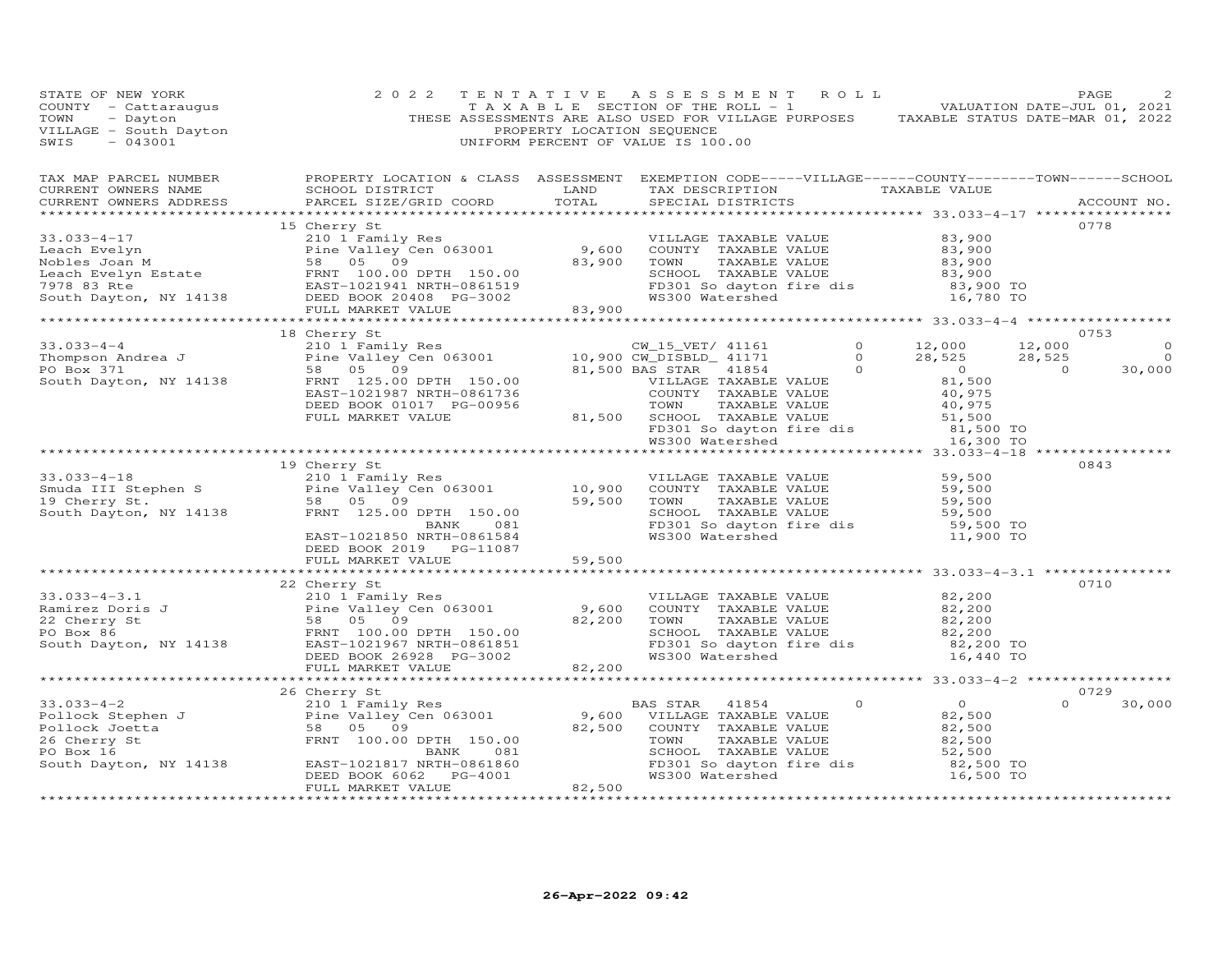| STATE OF NEW YORK<br>COUNTY - Cattaraugus<br>TOWN - Dayton<br>VILLAGE - South Dayton<br>SWTS - 043001                                                                                                                                                   | 2 0 2 2                                                                                                                                                                        | PROPERTY LOCATION SEQUENCE | TENTATIVE ASSESSMENT ROLL<br>T A X A B L E SECTION OF THE ROLL - 1 A V B B VALUATION DATE-JUL 01, 2021<br>THESE ASSESSMENTS ARE ALSO USED FOR VILLAGE PURPOSES TAXABLE STATUS DATE-MAR 01, 2022<br>UNIFORM PERCENT OF VALUE IS 100.00 |                                                                                                                                                                                         | PAGE               |
|---------------------------------------------------------------------------------------------------------------------------------------------------------------------------------------------------------------------------------------------------------|--------------------------------------------------------------------------------------------------------------------------------------------------------------------------------|----------------------------|---------------------------------------------------------------------------------------------------------------------------------------------------------------------------------------------------------------------------------------|-----------------------------------------------------------------------------------------------------------------------------------------------------------------------------------------|--------------------|
| TAX MAP PARCEL NUMBER          PROPERTY LOCATION & CLASS ASSESSMENT EXEMPTION CODE-----VILLAGE------COUNTY--------TOWN------SCHOOL<br>CURRENT OWNERS NAME           SCHOOL DISTRICT                LAND      TAX DESCRIPTION<br>CURRENT OWNERS ADDRESS  |                                                                                                                                                                                |                            | TAX DESCRIPTION TAXABLE VALUE<br>SPECIAL DISTRICTS                                                                                                                                                                                    |                                                                                                                                                                                         | ACCOUNT NO.        |
|                                                                                                                                                                                                                                                         | 27 Cherry St                                                                                                                                                                   |                            |                                                                                                                                                                                                                                       |                                                                                                                                                                                         | 5026               |
| 33.033-4-20<br>Griffin Mark G<br>Griffin Kristen H<br>27 Cherry St<br>PO Box 27<br>South Dayton, NY 14138<br>THE REAST-1021768 NRTH-0861643<br>FULL MARKET VALUF.<br>27 Cherry St<br>27 Cherry St<br>27 Cherry St<br>27 Cherry St<br>27 Cherry St<br>27 |                                                                                                                                                                                |                            | VILLAGE TAXABLE VALUE 8,400                                                                                                                                                                                                           |                                                                                                                                                                                         |                    |
|                                                                                                                                                                                                                                                         |                                                                                                                                                                                |                            |                                                                                                                                                                                                                                       |                                                                                                                                                                                         |                    |
|                                                                                                                                                                                                                                                         |                                                                                                                                                                                |                            |                                                                                                                                                                                                                                       |                                                                                                                                                                                         |                    |
|                                                                                                                                                                                                                                                         |                                                                                                                                                                                |                            | COUNTY TAXABLE VALUE<br>TOWN TAXABLE VALUE 8,400<br>SCHOOL TAXABLE VALUE 8,400                                                                                                                                                        |                                                                                                                                                                                         |                    |
|                                                                                                                                                                                                                                                         |                                                                                                                                                                                |                            |                                                                                                                                                                                                                                       | FD301 So dayton fire dis<br>WS300 Watershed 1,680 TO                                                                                                                                    |                    |
|                                                                                                                                                                                                                                                         |                                                                                                                                                                                |                            |                                                                                                                                                                                                                                       |                                                                                                                                                                                         |                    |
|                                                                                                                                                                                                                                                         |                                                                                                                                                                                |                            |                                                                                                                                                                                                                                       |                                                                                                                                                                                         |                    |
|                                                                                                                                                                                                                                                         | 27 Cherry St                                                                                                                                                                   |                            |                                                                                                                                                                                                                                       |                                                                                                                                                                                         | 0703               |
|                                                                                                                                                                                                                                                         |                                                                                                                                                                                |                            |                                                                                                                                                                                                                                       |                                                                                                                                                                                         | $\Omega$<br>51,800 |
|                                                                                                                                                                                                                                                         |                                                                                                                                                                                |                            |                                                                                                                                                                                                                                       |                                                                                                                                                                                         |                    |
|                                                                                                                                                                                                                                                         |                                                                                                                                                                                |                            |                                                                                                                                                                                                                                       |                                                                                                                                                                                         |                    |
|                                                                                                                                                                                                                                                         |                                                                                                                                                                                |                            |                                                                                                                                                                                                                                       |                                                                                                                                                                                         |                    |
|                                                                                                                                                                                                                                                         |                                                                                                                                                                                |                            |                                                                                                                                                                                                                                       |                                                                                                                                                                                         |                    |
|                                                                                                                                                                                                                                                         |                                                                                                                                                                                |                            |                                                                                                                                                                                                                                       |                                                                                                                                                                                         |                    |
|                                                                                                                                                                                                                                                         |                                                                                                                                                                                |                            | *******************************                                                                                                                                                                                                       | ******* 33.033-3-14 *                                                                                                                                                                   |                    |
|                                                                                                                                                                                                                                                         | 107 Cherry St                                                                                                                                                                  |                            |                                                                                                                                                                                                                                       |                                                                                                                                                                                         | 5015               |
|                                                                                                                                                                                                                                                         |                                                                                                                                                                                |                            |                                                                                                                                                                                                                                       |                                                                                                                                                                                         |                    |
|                                                                                                                                                                                                                                                         |                                                                                                                                                                                |                            |                                                                                                                                                                                                                                       |                                                                                                                                                                                         |                    |
|                                                                                                                                                                                                                                                         |                                                                                                                                                                                |                            |                                                                                                                                                                                                                                       |                                                                                                                                                                                         |                    |
|                                                                                                                                                                                                                                                         |                                                                                                                                                                                |                            |                                                                                                                                                                                                                                       |                                                                                                                                                                                         |                    |
| Notice to the term of the term of the Valley Control of the Valley Control of the Valley Control of the Valley Control of the Valley Control of the Valley Control of the Valley Control of the Valley Control of the Valley C                          | Cherry St<br>210 1 Family Res<br>Pine Valley Cen 063001 5,500<br>58 05 09 58,700<br>FRNT 50.00 DPTH 150.00<br>BANK 017<br>EAST-1021511 NRTH-0861825<br>FREE BOOK 22634 PG-3001 |                            |                                                                                                                                                                                                                                       | VILLAGE TAXABLE VALUE 58,700<br>COUNTY TAXABLE VALUE 58,700<br>TOWN TAXABLE VALUE 58,700<br>SCHOOL TAXABLE VALUE 58,700<br>FD301 So dayton fire dis 58,700<br>WS300 Watershed 11,740 TO |                    |
|                                                                                                                                                                                                                                                         |                                                                                                                                                                                |                            |                                                                                                                                                                                                                                       |                                                                                                                                                                                         |                    |
|                                                                                                                                                                                                                                                         | DEED BOOK 22634 PG-3001<br>DEED BOOK 22634 PG-3001<br>FULL MARKET VALUE 58,700                                                                                                 |                            |                                                                                                                                                                                                                                       |                                                                                                                                                                                         |                    |
|                                                                                                                                                                                                                                                         |                                                                                                                                                                                |                            |                                                                                                                                                                                                                                       |                                                                                                                                                                                         |                    |
| 108 Cherry EX<br>108 Cherry EX<br>210 1 Family Res<br>Miller Jeffery B<br>Miller Linda M<br>210 1 Family Res<br>210 1 Family Res<br>210 1 Family Res<br>210 1 Family Res<br>210 1 Family Res<br>210 1 Family Res<br>210 1 Family Res<br>210 1 Family R  |                                                                                                                                                                                |                            |                                                                                                                                                                                                                                       |                                                                                                                                                                                         | 0796               |
|                                                                                                                                                                                                                                                         |                                                                                                                                                                                |                            |                                                                                                                                                                                                                                       |                                                                                                                                                                                         | 56,200<br>$\Omega$ |
|                                                                                                                                                                                                                                                         |                                                                                                                                                                                |                            |                                                                                                                                                                                                                                       |                                                                                                                                                                                         |                    |
|                                                                                                                                                                                                                                                         |                                                                                                                                                                                |                            |                                                                                                                                                                                                                                       |                                                                                                                                                                                         |                    |
|                                                                                                                                                                                                                                                         |                                                                                                                                                                                |                            |                                                                                                                                                                                                                                       |                                                                                                                                                                                         |                    |
|                                                                                                                                                                                                                                                         |                                                                                                                                                                                |                            |                                                                                                                                                                                                                                       |                                                                                                                                                                                         |                    |
|                                                                                                                                                                                                                                                         |                                                                                                                                                                                |                            |                                                                                                                                                                                                                                       |                                                                                                                                                                                         |                    |
|                                                                                                                                                                                                                                                         |                                                                                                                                                                                |                            |                                                                                                                                                                                                                                       |                                                                                                                                                                                         |                    |
|                                                                                                                                                                                                                                                         | 111 Cherry St                                                                                                                                                                  |                            |                                                                                                                                                                                                                                       |                                                                                                                                                                                         | 0873               |
|                                                                                                                                                                                                                                                         |                                                                                                                                                                                |                            |                                                                                                                                                                                                                                       |                                                                                                                                                                                         | $\Omega$<br>30,000 |
|                                                                                                                                                                                                                                                         |                                                                                                                                                                                |                            |                                                                                                                                                                                                                                       |                                                                                                                                                                                         |                    |
|                                                                                                                                                                                                                                                         |                                                                                                                                                                                |                            |                                                                                                                                                                                                                                       |                                                                                                                                                                                         |                    |
|                                                                                                                                                                                                                                                         |                                                                                                                                                                                |                            |                                                                                                                                                                                                                                       |                                                                                                                                                                                         |                    |
|                                                                                                                                                                                                                                                         |                                                                                                                                                                                |                            |                                                                                                                                                                                                                                       |                                                                                                                                                                                         |                    |
|                                                                                                                                                                                                                                                         |                                                                                                                                                                                |                            |                                                                                                                                                                                                                                       |                                                                                                                                                                                         |                    |
|                                                                                                                                                                                                                                                         | FULL MARKET VALUE                                                                                                                                                              | $02$ 67,600                |                                                                                                                                                                                                                                       |                                                                                                                                                                                         |                    |
|                                                                                                                                                                                                                                                         |                                                                                                                                                                                | *******************        |                                                                                                                                                                                                                                       |                                                                                                                                                                                         |                    |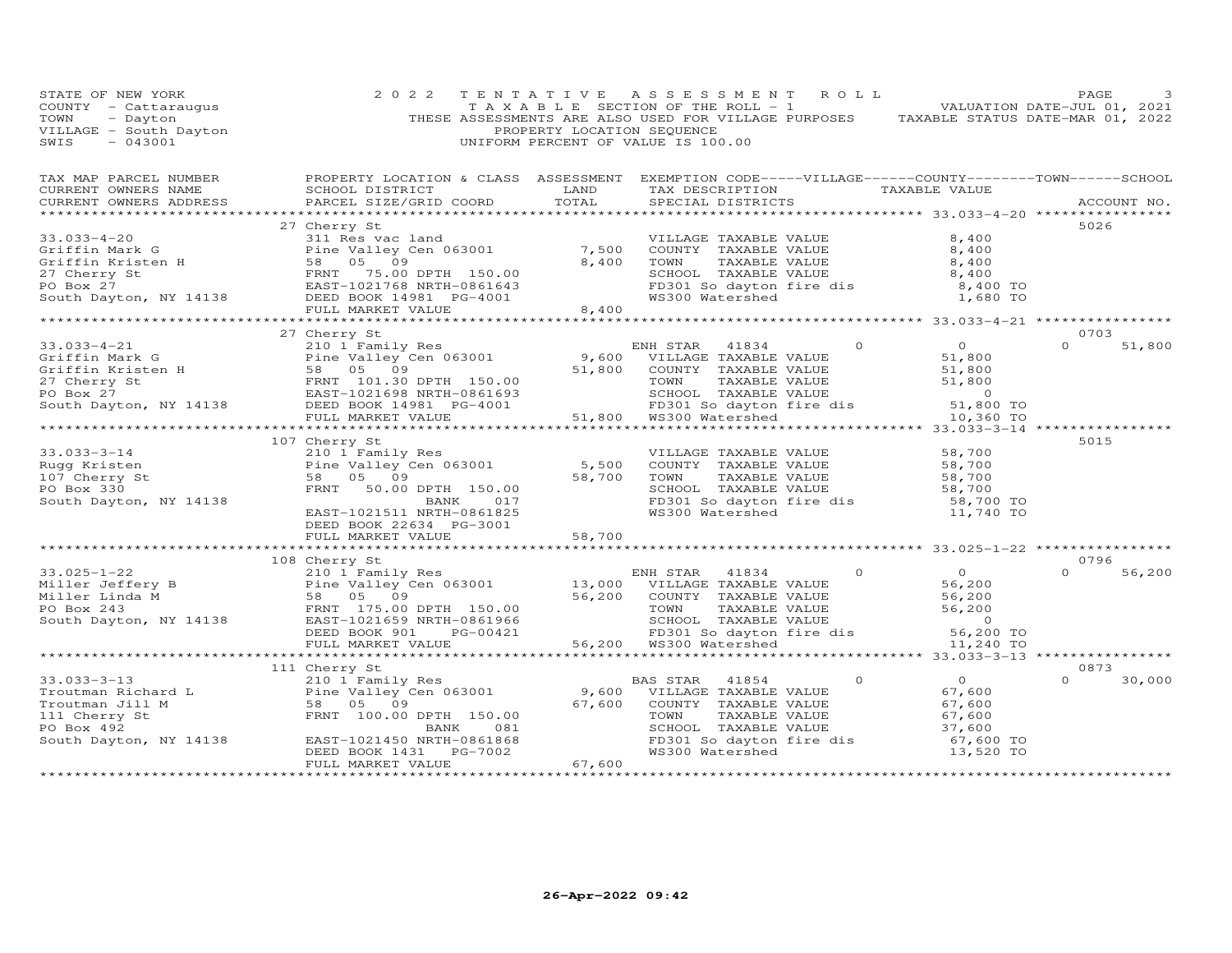| STATE OF NEW YORK<br>COUNTY - Cattaraugus<br>TOWN - Dayton<br>VILLAGE - South Dayton<br>SWIS - 043001 | 2 0 2 2                                                                                                                                                                                                                                                                 | PROPERTY LOCATION SEQUENCE            | TENTATIVE ASSESSMENT ROLL<br>FAGE 4<br>TAXABLE SECTION OF THE ROLL - 1<br>THESE ASSESSMENTS ARE ALSO USED FOR VILLAGE PURPOSES TAXABLE STATUS DATE-MAR 01, 2022<br>UNIFORM PERCENT OF VALUE IS 100.00 |                                      | PAGE                  |
|-------------------------------------------------------------------------------------------------------|-------------------------------------------------------------------------------------------------------------------------------------------------------------------------------------------------------------------------------------------------------------------------|---------------------------------------|-------------------------------------------------------------------------------------------------------------------------------------------------------------------------------------------------------|--------------------------------------|-----------------------|
| CURRENT OWNERS NAME<br>CURRENT OWNERS ADDRESS                                                         | TAX MAP PARCEL NUMBER FROPERTY LOCATION & CLASS ASSESSMENT EXEMPTION CODE-----VILLAGE------COUNTY--------TOWN------SCHOOL<br>SCHOOL DISTRICT<br>PARCEL SIZE/GRID COORD                                                                                                  | JN & CHAUC AND<br>LAND<br>COOPP TOTAL | TAX DESCRIPTION TAXABLE VALUE<br>SPECIAL DISTRICTS                                                                                                                                                    |                                      | ACCOUNT NO.           |
|                                                                                                       |                                                                                                                                                                                                                                                                         |                                       |                                                                                                                                                                                                       |                                      | 0866                  |
|                                                                                                       | 112 Cherry St                                                                                                                                                                                                                                                           |                                       |                                                                                                                                                                                                       |                                      |                       |
|                                                                                                       |                                                                                                                                                                                                                                                                         |                                       | VILLAGE TAXABLE VALUE<br>COUNTY   TAXABLE VALUE                                                                                                                                                       | 14,200<br>14,200<br>14,200<br>14,200 |                       |
|                                                                                                       |                                                                                                                                                                                                                                                                         |                                       |                                                                                                                                                                                                       |                                      |                       |
|                                                                                                       |                                                                                                                                                                                                                                                                         |                                       | COUNIT INANDER VALUE<br>TOWN TAXABLE VALUE<br>SCHOOL TAXABLE VALUE<br>FD301 So dayton fire dis<br>WS300 Watershed<br>2,840 TO                                                                         |                                      |                       |
|                                                                                                       |                                                                                                                                                                                                                                                                         |                                       |                                                                                                                                                                                                       |                                      |                       |
|                                                                                                       |                                                                                                                                                                                                                                                                         |                                       | WS300 Watershed                                                                                                                                                                                       |                                      |                       |
|                                                                                                       |                                                                                                                                                                                                                                                                         |                                       |                                                                                                                                                                                                       |                                      |                       |
|                                                                                                       |                                                                                                                                                                                                                                                                         |                                       |                                                                                                                                                                                                       |                                      | 0862                  |
|                                                                                                       | 113 Cherry St<br>113 Cherry St<br>210 1 Family Res<br>210 1 Family Res<br>210 1 Family Res<br>210 1 Family Res<br>210 1 Family Res<br>210 1 Family Res<br>210 1 Family Res<br>210 1 Family Res<br>210 1 Family Res<br>210 1 Family Res<br>200 1051011<br>200 1021390 NR |                                       |                                                                                                                                                                                                       |                                      |                       |
|                                                                                                       |                                                                                                                                                                                                                                                                         |                                       | VILLAGE TAXABLE VALUE 70,800<br>COUNTY TAXABLE VALUE 70,800<br>TOWN TAXABLE VALUE 70,800<br>SCHOOL TAXABLE VALUE 70,800<br>FD301 So dayton fire dis 70,800 TO                                         |                                      |                       |
|                                                                                                       |                                                                                                                                                                                                                                                                         |                                       | COUNTY TAXABLE VALUE<br>TOWN TAXABLE VALUE<br>SCHOOL TAXABLE VALUE                                                                                                                                    |                                      |                       |
|                                                                                                       |                                                                                                                                                                                                                                                                         |                                       |                                                                                                                                                                                                       |                                      |                       |
|                                                                                                       |                                                                                                                                                                                                                                                                         |                                       | FD301 So dayton fire dis<br>WS300 Watershed                                                                                                                                                           |                                      |                       |
|                                                                                                       |                                                                                                                                                                                                                                                                         |                                       | WS300 Watershed                                                                                                                                                                                       | 14,160 TO                            |                       |
|                                                                                                       | DEED BOOK 2020 PG-11674                                                                                                                                                                                                                                                 |                                       |                                                                                                                                                                                                       |                                      |                       |
|                                                                                                       | FULL MARKET VALUE                                                                                                                                                                                                                                                       | 70,800                                |                                                                                                                                                                                                       |                                      |                       |
|                                                                                                       | 115 Cherry St                                                                                                                                                                                                                                                           |                                       |                                                                                                                                                                                                       |                                      | 0906                  |
|                                                                                                       | 33.033-3-11 115 Cherry St<br>Youngman Christine A 210 1 Family Res<br>Meacham Birt 58 05 09<br>PO Box 146 FRNT 75.00 DFTH 150.00<br>South Dayton, NY 14138 EXET-1021338 NRTH-0861947 ED301 So dayton in The dis 50,700<br>DEED BOOK 336                                 |                                       |                                                                                                                                                                                                       |                                      | $\Omega$<br>30,000    |
|                                                                                                       |                                                                                                                                                                                                                                                                         |                                       |                                                                                                                                                                                                       |                                      |                       |
|                                                                                                       |                                                                                                                                                                                                                                                                         |                                       |                                                                                                                                                                                                       |                                      |                       |
|                                                                                                       |                                                                                                                                                                                                                                                                         |                                       |                                                                                                                                                                                                       |                                      |                       |
|                                                                                                       |                                                                                                                                                                                                                                                                         |                                       |                                                                                                                                                                                                       |                                      |                       |
|                                                                                                       |                                                                                                                                                                                                                                                                         |                                       |                                                                                                                                                                                                       |                                      |                       |
|                                                                                                       |                                                                                                                                                                                                                                                                         |                                       |                                                                                                                                                                                                       |                                      |                       |
|                                                                                                       |                                                                                                                                                                                                                                                                         |                                       |                                                                                                                                                                                                       |                                      |                       |
|                                                                                                       |                                                                                                                                                                                                                                                                         |                                       |                                                                                                                                                                                                       |                                      |                       |
|                                                                                                       | 116 Cherry St<br>33.025-1-18<br>Smuda Jacquelyn B<br>116 Cherry St<br>South Dayton, NY 14138<br>South Dayton, NY 14138<br>FRNT 100.00 DPTH 150.00                                                                                                                       |                                       | $\Omega$<br>BAS STAR 41854                                                                                                                                                                            | $\overline{0}$                       | 0668<br>$0 \t 30,000$ |
|                                                                                                       |                                                                                                                                                                                                                                                                         |                                       | 9,600 VILLAGE TAXABLE VALUE                                                                                                                                                                           | 89,400                               |                       |
|                                                                                                       |                                                                                                                                                                                                                                                                         | 89,400                                | COUNTY TAXABLE VALUE                                                                                                                                                                                  | 89,400                               |                       |
|                                                                                                       |                                                                                                                                                                                                                                                                         |                                       | TAXABLE VALUE<br>TOWN                                                                                                                                                                                 | 89,400                               |                       |
|                                                                                                       | FRNI 100.00 DE10 100.00<br>EAST-1021452 NRTH-0862083<br>DEED ROOK 29246 PG-2001                                                                                                                                                                                         |                                       | SCHOOL TAXABLE VALUE<br>FD301 So dayton fire dis                                                                                                                                                      | 59,400                               |                       |
|                                                                                                       |                                                                                                                                                                                                                                                                         |                                       |                                                                                                                                                                                                       | 89,400 TO                            |                       |
|                                                                                                       |                                                                                                                                                                                                                                                                         |                                       | WS300 Watershed                                                                                                                                                                                       | 17,880 TO                            |                       |
|                                                                                                       | FULL MARKET VALUE                                                                                                                                                                                                                                                       | 89,400                                |                                                                                                                                                                                                       |                                      |                       |
|                                                                                                       |                                                                                                                                                                                                                                                                         |                                       |                                                                                                                                                                                                       |                                      |                       |
|                                                                                                       |                                                                                                                                                                                                                                                                         |                                       | $\Omega$                                                                                                                                                                                              | $\overline{0}$                       | 0876<br>$\Omega$      |
|                                                                                                       |                                                                                                                                                                                                                                                                         |                                       |                                                                                                                                                                                                       |                                      | 30,000                |
|                                                                                                       |                                                                                                                                                                                                                                                                         |                                       |                                                                                                                                                                                                       | 64,600                               |                       |
|                                                                                                       |                                                                                                                                                                                                                                                                         |                                       |                                                                                                                                                                                                       |                                      |                       |
|                                                                                                       |                                                                                                                                                                                                                                                                         |                                       |                                                                                                                                                                                                       |                                      |                       |
|                                                                                                       |                                                                                                                                                                                                                                                                         |                                       | VILLAGE TAXABLE VALUE<br>COUNTY TAXABLE VALUE 64,600<br>TOWN TAXABLE VALUE 64,600<br>SCHOOL TAXABLE VALUE 64,600<br>FD301 So dayton fire dis 64,600 TO<br>WS300 Watershed 12,920 TO<br>12,920 TO      |                                      |                       |
|                                                                                                       |                                                                                                                                                                                                                                                                         |                                       |                                                                                                                                                                                                       |                                      |                       |
|                                                                                                       |                                                                                                                                                                                                                                                                         |                                       |                                                                                                                                                                                                       |                                      |                       |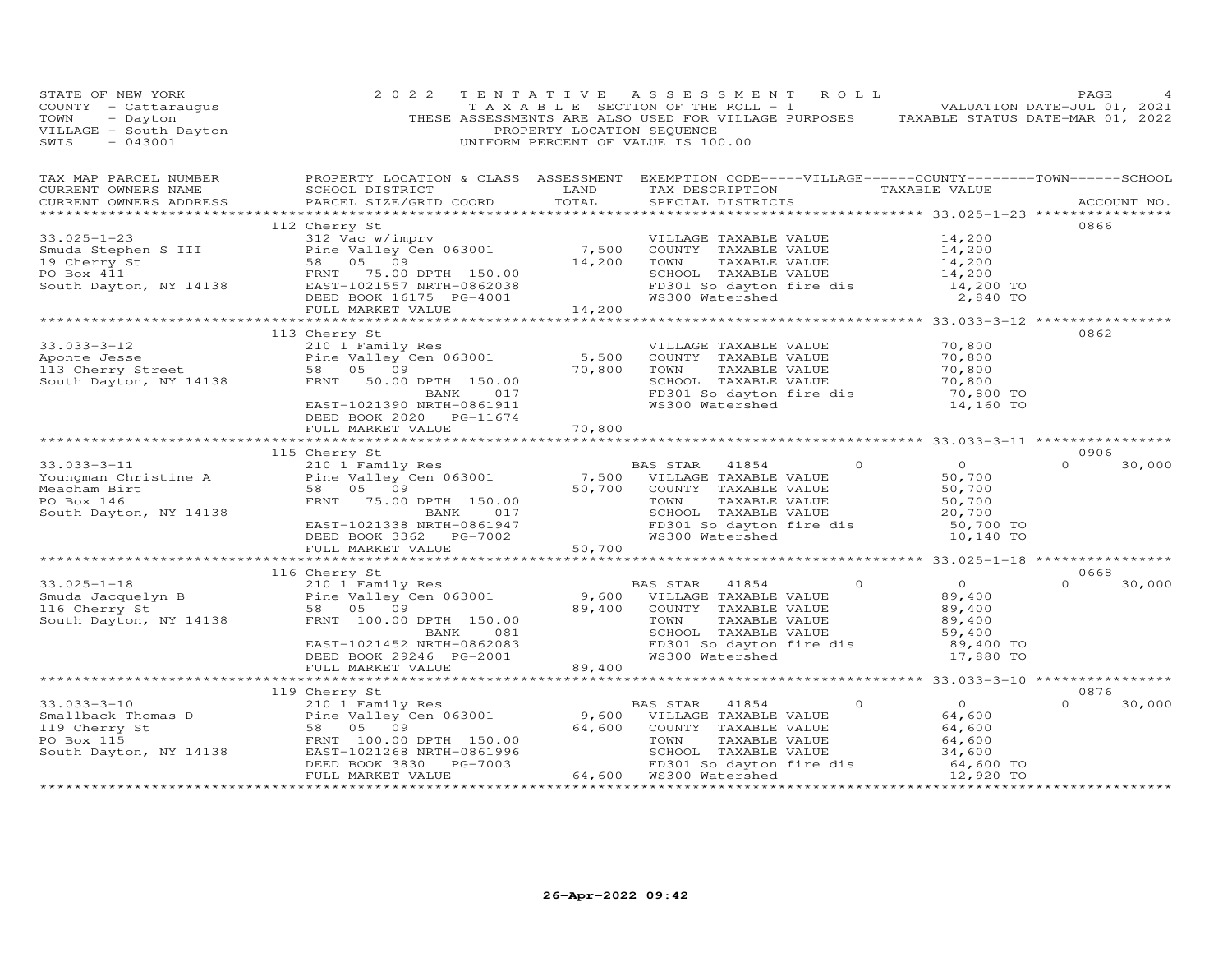| STATE OF NEW YORK                                                                                                                                                                                       | 2 0 2 2                                                                                                                                                                                        | TENTATIVE                  | A S S E S S M E N T R O L L                                                                                                                                                                                                       | PAGE<br>-5                  |
|---------------------------------------------------------------------------------------------------------------------------------------------------------------------------------------------------------|------------------------------------------------------------------------------------------------------------------------------------------------------------------------------------------------|----------------------------|-----------------------------------------------------------------------------------------------------------------------------------------------------------------------------------------------------------------------------------|-----------------------------|
| COUNTY - Cattaraugus                                                                                                                                                                                    |                                                                                                                                                                                                |                            | TAXABLE SECTION OF THE ROLL - 1                                                                                                                                                                                                   | VALUATION DATE-JUL 01, 2021 |
|                                                                                                                                                                                                         |                                                                                                                                                                                                |                            | THESE ASSESSMENTS ARE ALSO USED FOR VILLAGE PURPOSES TAXABLE STATUS DATE-MAR 01, 2022                                                                                                                                             |                             |
| COUNTY - Cattaraugus<br>TOWN - Dayton<br>VILLAGE - South Dayton<br>SWIS - 043001                                                                                                                        |                                                                                                                                                                                                | PROPERTY LOCATION SEQUENCE |                                                                                                                                                                                                                                   |                             |
| SWIS<br>$-043001$                                                                                                                                                                                       |                                                                                                                                                                                                |                            | UNIFORM PERCENT OF VALUE IS 100.00                                                                                                                                                                                                |                             |
|                                                                                                                                                                                                         |                                                                                                                                                                                                |                            |                                                                                                                                                                                                                                   |                             |
|                                                                                                                                                                                                         | TAX MAP PARCEL NUMBER THE PROPERTY LOCATION & CLASS ASSESSMENT EXEMPTION CODE-----VILLAGE------COUNTY-------TOWN------SCHOOL                                                                   |                            |                                                                                                                                                                                                                                   |                             |
| CURRENT OWNERS NAME                                                                                                                                                                                     |                                                                                                                                                                                                |                            |                                                                                                                                                                                                                                   |                             |
|                                                                                                                                                                                                         |                                                                                                                                                                                                |                            |                                                                                                                                                                                                                                   |                             |
|                                                                                                                                                                                                         |                                                                                                                                                                                                |                            |                                                                                                                                                                                                                                   |                             |
|                                                                                                                                                                                                         | 121 Cherry St                                                                                                                                                                                  |                            |                                                                                                                                                                                                                                   | 0770                        |
|                                                                                                                                                                                                         |                                                                                                                                                                                                |                            |                                                                                                                                                                                                                                   | $\Omega$<br>30,000          |
|                                                                                                                                                                                                         |                                                                                                                                                                                                |                            |                                                                                                                                                                                                                                   |                             |
|                                                                                                                                                                                                         |                                                                                                                                                                                                |                            |                                                                                                                                                                                                                                   |                             |
|                                                                                                                                                                                                         |                                                                                                                                                                                                |                            |                                                                                                                                                                                                                                   |                             |
|                                                                                                                                                                                                         |                                                                                                                                                                                                |                            |                                                                                                                                                                                                                                   |                             |
|                                                                                                                                                                                                         |                                                                                                                                                                                                |                            |                                                                                                                                                                                                                                   |                             |
|                                                                                                                                                                                                         |                                                                                                                                                                                                |                            |                                                                                                                                                                                                                                   |                             |
|                                                                                                                                                                                                         |                                                                                                                                                                                                |                            |                                                                                                                                                                                                                                   |                             |
| $33.033 - 3 - 8$                                                                                                                                                                                        | 127 Cherry St                                                                                                                                                                                  |                            |                                                                                                                                                                                                                                   | 0677                        |
|                                                                                                                                                                                                         |                                                                                                                                                                                                | 8,700                      |                                                                                                                                                                                                                                   |                             |
|                                                                                                                                                                                                         | 210 1 Family Res<br>Pine Valley Cen 063001<br>58 05 09                                                                                                                                         |                            |                                                                                                                                                                                                                                   |                             |
|                                                                                                                                                                                                         |                                                                                                                                                                                                |                            | VILLAGE TAXABLE VALUE $60,400$<br>COUNTY TAXABLE VALUE $60,400$<br>TOWN TAXABLE VALUE $60,400$<br>SCHOOL TAXABLE VALUE $60,400$<br>FD301 So dayton fire dis $60,400$ TO<br>WS300 Watershed 12,080 TO                              |                             |
|                                                                                                                                                                                                         |                                                                                                                                                                                                |                            |                                                                                                                                                                                                                                   |                             |
|                                                                                                                                                                                                         |                                                                                                                                                                                                |                            |                                                                                                                                                                                                                                   |                             |
|                                                                                                                                                                                                         | Pine valley Cen 003001<br>58 05 09<br>FRNT 90.00 DPTH 150.00<br>EAST-1021133 NRTH-0862094<br>DEED BOOK 20190 PG-8068<br>FULL MARKET VALUE 60,400                                               |                            |                                                                                                                                                                                                                                   |                             |
|                                                                                                                                                                                                         |                                                                                                                                                                                                |                            |                                                                                                                                                                                                                                   |                             |
|                                                                                                                                                                                                         | Dredge Rd                                                                                                                                                                                      |                            |                                                                                                                                                                                                                                   | 0767                        |
| $33.042 - 1 - 2.1$                                                                                                                                                                                      | 311 Res vac land                                                                                                                                                                               |                            | VILLAGE TAXABLE VALUE 19,900                                                                                                                                                                                                      |                             |
|                                                                                                                                                                                                         |                                                                                                                                                                                                |                            |                                                                                                                                                                                                                                   |                             |
| Killock Rosina M<br>Blair Milly<br>12307 Bentley Rd<br>South Bauton William                                                                                                                             | Pine Valley Cen 063001 19,900<br>50 05 09 19,900<br>ACRES 2.80 19,900                                                                                                                          |                            | VILLAGE TAXABLE VALUE 19,900<br>TOUNTY TAXABLE VALUE 19,900<br>SCHOOL TAXABLE VALUE 19,900<br>SCHOOL TAXABLE VALUE 19,900                                                                                                         |                             |
|                                                                                                                                                                                                         |                                                                                                                                                                                                |                            |                                                                                                                                                                                                                                   |                             |
| South Dayton, NY 14138                                                                                                                                                                                  | EAST-1023266 NRTH-0859426                                                                                                                                                                      |                            | FD301 So dayton fire dis 19,900 TO                                                                                                                                                                                                |                             |
|                                                                                                                                                                                                         | DEED BOOK 01003 PG-00260                                                                                                                                                                       |                            |                                                                                                                                                                                                                                   |                             |
|                                                                                                                                                                                                         | FULL MARKET VALUE                                                                                                                                                                              | 19,900                     |                                                                                                                                                                                                                                   |                             |
|                                                                                                                                                                                                         |                                                                                                                                                                                                |                            |                                                                                                                                                                                                                                   |                             |
| $33.042 - 1 - 5$                                                                                                                                                                                        | Dredge Rd                                                                                                                                                                                      |                            |                                                                                                                                                                                                                                   | 0750                        |
|                                                                                                                                                                                                         |                                                                                                                                                                                                |                            |                                                                                                                                                                                                                                   |                             |
|                                                                                                                                                                                                         |                                                                                                                                                                                                |                            |                                                                                                                                                                                                                                   |                             |
|                                                                                                                                                                                                         |                                                                                                                                                                                                |                            |                                                                                                                                                                                                                                   |                             |
| 33.042-1-5<br>Pore David<br>Pore Michele<br>150 Samaj Dr<br>Xittanning, PA 16201<br>Pore Samaj Dr<br>Xittanning, PA 16201<br>RES 23.20<br>RES 23.20<br>RES 23.20<br>RES 23.20<br>RES 23.20<br>RES 23.20 | 323 Vacant rural<br>91 - San Calley Cen 063001<br>9 - 05 - 09 36,600<br>ACRES 23.20<br>EAST-1024051 NRTH-0858985<br>DEED BOOK 17820 PG-8001<br>THE BOOK 17820 PG-8001                          |                            |                                                                                                                                                                                                                                   |                             |
|                                                                                                                                                                                                         |                                                                                                                                                                                                |                            |                                                                                                                                                                                                                                   |                             |
|                                                                                                                                                                                                         | FULL MARKET VALUE                                                                                                                                                                              | 36,600                     | COUNTY TAXABLE VALUE<br>TOWN TAXABLE VALUE<br>SCHOOL TAXABLE VALUE 36,600<br>FD301 So dayton fire dis 36,600 TO<br>WS300 Watershed 7,320 TO                                                                                       |                             |
|                                                                                                                                                                                                         |                                                                                                                                                                                                |                            |                                                                                                                                                                                                                                   | ***********                 |
|                                                                                                                                                                                                         | 112 E Railroad St                                                                                                                                                                              |                            |                                                                                                                                                                                                                                   | 0651                        |
|                                                                                                                                                                                                         | 112 E Railroad St<br>Harry Austin Milling Inc<br>Pine Valley Cen 063001 6,000<br>PO Box 287<br>So 05 09 167,900<br>South Dayton, NY 14138 FRNT 210.00 DPTH 100.00<br>EAST-1022697 NRTH-0860496 |                            | VILLAGE TAXABLE VALUE 167,900                                                                                                                                                                                                     |                             |
|                                                                                                                                                                                                         |                                                                                                                                                                                                |                            |                                                                                                                                                                                                                                   |                             |
|                                                                                                                                                                                                         |                                                                                                                                                                                                |                            |                                                                                                                                                                                                                                   |                             |
|                                                                                                                                                                                                         |                                                                                                                                                                                                |                            |                                                                                                                                                                                                                                   |                             |
|                                                                                                                                                                                                         |                                                                                                                                                                                                |                            | COUNTY TAXABLE VALUE<br>TOWN TAXABLE VALUE<br>TOWN TAXABLE VALUE<br>SCHOOL TAXABLE VALUE<br>SCHOOL TAXABLE VALUE<br>THE SCHOOL TAXABLE VALUE<br>167,900<br>FD301 So dayton fire dis<br>167,900 TO<br>NS300 Watershed<br>33,580 TO |                             |
|                                                                                                                                                                                                         | FULL MARKET VALUE                                                                                                                                                                              |                            | 167,900 WS300 Watershed                                                                                                                                                                                                           |                             |
|                                                                                                                                                                                                         |                                                                                                                                                                                                |                            |                                                                                                                                                                                                                                   |                             |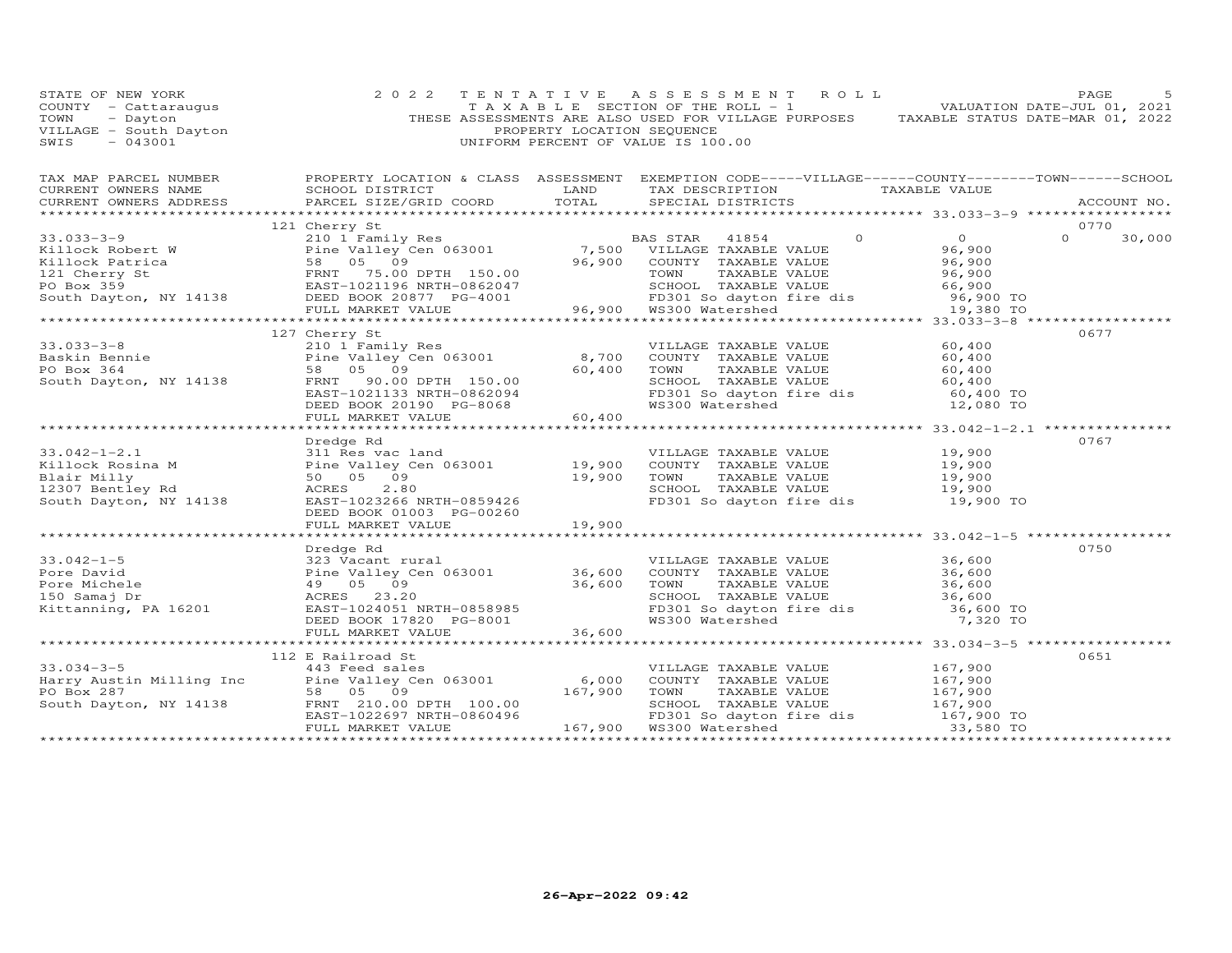| STATE OF NEW YORK<br>COUNTY - Cattaraugus<br>TOWN - Dayton<br>VILLAGE - South Dayton<br>----- - 043001                                                                                                                                          | 2 0 2 2                                                                                                                                                                                       | PROPERTY LOCATION SEQUENCE | TENTATIVE ASSESSMENT ROLL<br>TAXABLE SECTION OF THE ROLL - 1 VALUATION DATE-JUL 01, 2021<br>THESE ASSESSMENTS ARE ALSO USED FOR VILLAGE PURPOSES TAXABLE STATUS DATE-MAR 01, 2022<br>UNIFORM PERCENT OF VALUE IS 100.00 |               |                                                                                                                                                                                                                                                                                    | PAGE     |             |
|-------------------------------------------------------------------------------------------------------------------------------------------------------------------------------------------------------------------------------------------------|-----------------------------------------------------------------------------------------------------------------------------------------------------------------------------------------------|----------------------------|-------------------------------------------------------------------------------------------------------------------------------------------------------------------------------------------------------------------------|---------------|------------------------------------------------------------------------------------------------------------------------------------------------------------------------------------------------------------------------------------------------------------------------------------|----------|-------------|
| CURRENT OWNERS ADDRESS                                                                                                                                                                                                                          | PARCEL SIZE/GRID COORD                                                                                                                                                                        | TOTAL                      | SPECIAL DISTRICTS                                                                                                                                                                                                       |               |                                                                                                                                                                                                                                                                                    |          | ACCOUNT NO. |
|                                                                                                                                                                                                                                                 | 63 First Ave                                                                                                                                                                                  |                            |                                                                                                                                                                                                                         |               |                                                                                                                                                                                                                                                                                    | 0801     |             |
| $33.041 - 1 - 4$                                                                                                                                                                                                                                |                                                                                                                                                                                               |                            | VILLAGE TAXABLE VALUE                                                                                                                                                                                                   |               | 64,100                                                                                                                                                                                                                                                                             |          |             |
| Barber Wayne                                                                                                                                                                                                                                    |                                                                                                                                                                                               |                            | COUNTY TAXABLE VALUE 64,100<br>TOWN TAXABLE VALUE 64,100<br>SCHOOL TAXABLE VALUE 64,100                                                                                                                                 |               |                                                                                                                                                                                                                                                                                    |          |             |
| 63 First Ave                                                                                                                                                                                                                                    |                                                                                                                                                                                               |                            |                                                                                                                                                                                                                         |               |                                                                                                                                                                                                                                                                                    |          |             |
| South Dayton, NY 14138                                                                                                                                                                                                                          | 210 1 Family Res<br>Pine Valley Cen 063001 16,000<br>58 05 09 64,100<br>NY 14138 ACRES 1.31<br>ACRES 1.31<br>EAST-1021339 NRTH-0859630<br>DEED BOOK 20190 PG-8406<br>FULL MARKET VALUE 64,100 |                            |                                                                                                                                                                                                                         |               | CONCORRECT MARINE VALUE 64,100<br>FD301 So dayton fire dis 64,100 TO<br>WS300 Watershed 12,820 TO                                                                                                                                                                                  |          |             |
|                                                                                                                                                                                                                                                 |                                                                                                                                                                                               |                            |                                                                                                                                                                                                                         |               |                                                                                                                                                                                                                                                                                    |          |             |
|                                                                                                                                                                                                                                                 |                                                                                                                                                                                               |                            |                                                                                                                                                                                                                         |               |                                                                                                                                                                                                                                                                                    |          |             |
|                                                                                                                                                                                                                                                 |                                                                                                                                                                                               |                            |                                                                                                                                                                                                                         |               |                                                                                                                                                                                                                                                                                    |          |             |
|                                                                                                                                                                                                                                                 | 67 First Ave                                                                                                                                                                                  |                            |                                                                                                                                                                                                                         |               |                                                                                                                                                                                                                                                                                    | 0791     |             |
|                                                                                                                                                                                                                                                 |                                                                                                                                                                                               |                            |                                                                                                                                                                                                                         |               |                                                                                                                                                                                                                                                                                    |          |             |
|                                                                                                                                                                                                                                                 |                                                                                                                                                                                               |                            |                                                                                                                                                                                                                         |               |                                                                                                                                                                                                                                                                                    |          |             |
|                                                                                                                                                                                                                                                 |                                                                                                                                                                                               |                            |                                                                                                                                                                                                                         |               |                                                                                                                                                                                                                                                                                    |          |             |
|                                                                                                                                                                                                                                                 |                                                                                                                                                                                               |                            |                                                                                                                                                                                                                         |               |                                                                                                                                                                                                                                                                                    |          |             |
|                                                                                                                                                                                                                                                 |                                                                                                                                                                                               |                            |                                                                                                                                                                                                                         |               | VILLAGE TAXABLE VALUE $44,700$<br>COUNTY TAXABLE VALUE $44,700$<br>TOWN TAXABLE VALUE $44,700$<br>SCHOOL TAXABLE VALUE $44,700$<br>FD301 So dayton fire dis $44,700$ TO                                                                                                            |          |             |
|                                                                                                                                                                                                                                                 |                                                                                                                                                                                               |                            | FD301 So dayton fire dis<br>WS300 Watershed                                                                                                                                                                             |               | 8,940 TO                                                                                                                                                                                                                                                                           |          |             |
| 33.033-6-34<br>Swank Katarina S<br>Swank Katarina S<br>First Ave Pine Valley Cen 063001<br>South Dayton, NY 14138<br>South Dayton, NY 14138<br>FRNT 50.00 DPTH 149.00<br>EAST-1021469 NRTH-0859776<br>DEED BOOK 24485 PG-2<br>FULL MARKET VALUE |                                                                                                                                                                                               |                            |                                                                                                                                                                                                                         |               |                                                                                                                                                                                                                                                                                    |          |             |
|                                                                                                                                                                                                                                                 |                                                                                                                                                                                               |                            |                                                                                                                                                                                                                         |               |                                                                                                                                                                                                                                                                                    |          |             |
|                                                                                                                                                                                                                                                 | 69 First Ave                                                                                                                                                                                  |                            |                                                                                                                                                                                                                         |               |                                                                                                                                                                                                                                                                                    | 0688     |             |
|                                                                                                                                                                                                                                                 |                                                                                                                                                                                               |                            |                                                                                                                                                                                                                         |               |                                                                                                                                                                                                                                                                                    |          |             |
|                                                                                                                                                                                                                                                 |                                                                                                                                                                                               |                            |                                                                                                                                                                                                                         |               |                                                                                                                                                                                                                                                                                    |          |             |
|                                                                                                                                                                                                                                                 |                                                                                                                                                                                               |                            |                                                                                                                                                                                                                         |               |                                                                                                                                                                                                                                                                                    |          |             |
| 33.033-6-31<br>Schwertfager David E<br>Schwertfager Lisa<br>Schwertfager Lisa<br>Sexternal Communication of the Valley Cen 063001<br>Schwertfager Lisa<br>Sexternal Communication of the Same Communication of the South Dayton, NY 14138<br>   |                                                                                                                                                                                               |                            | PD301 So dayton fire dis<br>WS300 Watershed                                                                                                                                                                             |               | VILLAGE TAXABLE VALUE $\begin{array}{ccc} 41,300 \ \text{COUNTY} & \text{TAXABLE VALUE} & 41,300 \ \text{TOWN} & \text{TAXABLE VALUE} & 41,300 \ \text{SCHOOL} & \text{TAXABLE VALUE} & 41,300 \ \text{FD301 So dayton fire dis} & 41,300 \ \text{FD301} & & 41,300 \ \end{array}$ |          |             |
|                                                                                                                                                                                                                                                 | DEED BOOK 00951 PG-00252                                                                                                                                                                      |                            |                                                                                                                                                                                                                         |               | 8,260 TO                                                                                                                                                                                                                                                                           |          |             |
|                                                                                                                                                                                                                                                 | FULL MARKET VALUE                                                                                                                                                                             | 41,300                     |                                                                                                                                                                                                                         |               |                                                                                                                                                                                                                                                                                    |          |             |
|                                                                                                                                                                                                                                                 |                                                                                                                                                                                               |                            |                                                                                                                                                                                                                         |               |                                                                                                                                                                                                                                                                                    |          |             |
|                                                                                                                                                                                                                                                 |                                                                                                                                                                                               |                            |                                                                                                                                                                                                                         |               |                                                                                                                                                                                                                                                                                    | 0672     |             |
|                                                                                                                                                                                                                                                 |                                                                                                                                                                                               |                            |                                                                                                                                                                                                                         |               |                                                                                                                                                                                                                                                                                    | 18,350   | $\Omega$    |
|                                                                                                                                                                                                                                                 |                                                                                                                                                                                               |                            |                                                                                                                                                                                                                         |               |                                                                                                                                                                                                                                                                                    | $\Omega$ | 73,400      |
|                                                                                                                                                                                                                                                 |                                                                                                                                                                                               |                            |                                                                                                                                                                                                                         |               |                                                                                                                                                                                                                                                                                    |          |             |
|                                                                                                                                                                                                                                                 |                                                                                                                                                                                               |                            |                                                                                                                                                                                                                         |               |                                                                                                                                                                                                                                                                                    |          |             |
|                                                                                                                                                                                                                                                 |                                                                                                                                                                                               |                            |                                                                                                                                                                                                                         |               |                                                                                                                                                                                                                                                                                    |          |             |
|                                                                                                                                                                                                                                                 |                                                                                                                                                                                               |                            |                                                                                                                                                                                                                         |               | 73,400 TO                                                                                                                                                                                                                                                                          |          |             |
|                                                                                                                                                                                                                                                 |                                                                                                                                                                                               |                            |                                                                                                                                                                                                                         |               | 14,680 TO                                                                                                                                                                                                                                                                          |          |             |
|                                                                                                                                                                                                                                                 |                                                                                                                                                                                               |                            |                                                                                                                                                                                                                         |               |                                                                                                                                                                                                                                                                                    |          |             |
|                                                                                                                                                                                                                                                 | 75 First Ave                                                                                                                                                                                  |                            |                                                                                                                                                                                                                         |               |                                                                                                                                                                                                                                                                                    | 0772     |             |
|                                                                                                                                                                                                                                                 |                                                                                                                                                                                               |                            | VILLAGE TAXABLE VALUE                                                                                                                                                                                                   |               |                                                                                                                                                                                                                                                                                    |          |             |
|                                                                                                                                                                                                                                                 |                                                                                                                                                                                               |                            | VILLAGE IAXABLE VALUE<br>COUNTY TAXABLE VALUE                                                                                                                                                                           |               | 38,800<br>38,800                                                                                                                                                                                                                                                                   |          |             |
|                                                                                                                                                                                                                                                 |                                                                                                                                                                                               |                            | TOWN                                                                                                                                                                                                                    | TAXABLE VALUE | 38,800                                                                                                                                                                                                                                                                             |          |             |
|                                                                                                                                                                                                                                                 |                                                                                                                                                                                               |                            |                                                                                                                                                                                                                         |               |                                                                                                                                                                                                                                                                                    |          |             |
|                                                                                                                                                                                                                                                 |                                                                                                                                                                                               |                            |                                                                                                                                                                                                                         |               |                                                                                                                                                                                                                                                                                    |          |             |
|                                                                                                                                                                                                                                                 | DEED BOOK 27904 PG-6006                                                                                                                                                                       |                            |                                                                                                                                                                                                                         |               |                                                                                                                                                                                                                                                                                    |          |             |
| ***********************                                                                                                                                                                                                                         | FULL MARKET VALUE<br>***********************                                                                                                                                                  | 38,800                     |                                                                                                                                                                                                                         |               |                                                                                                                                                                                                                                                                                    |          |             |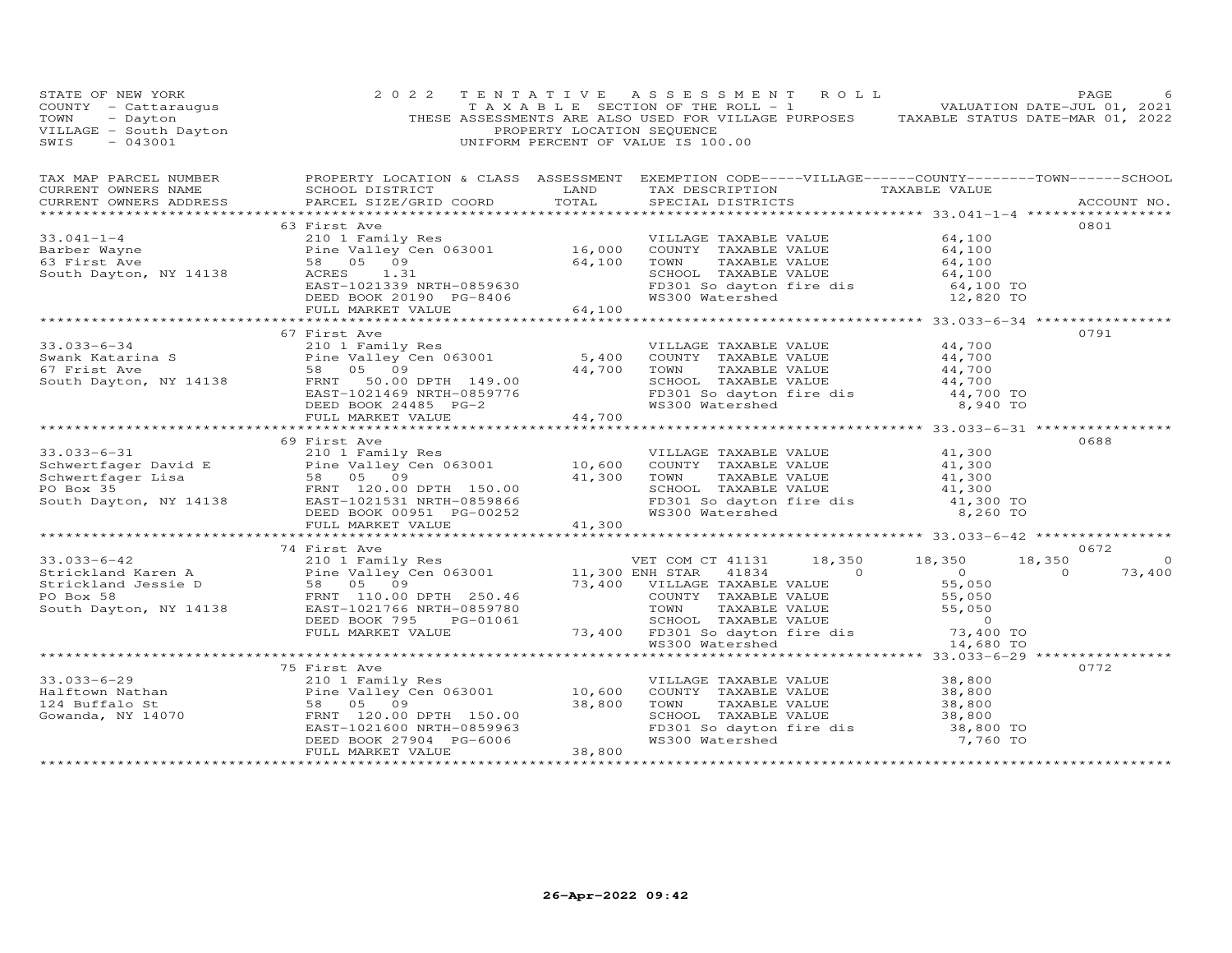| STATE OF NEW YORK<br>COUNTY - Cattaraugus<br>TOWN<br>- Dayton<br>VILLAGE - South Dayton<br>$-043001$<br>SWIS | 2 0 2 2                                                                                                                                                                                                                                                                                                                                                                                                                               | TENTATIVE<br>PROPERTY LOCATION SEQUENCE | ASSESSMENT ROLL<br>T A X A B L E SECTION OF THE ROLL - 1<br>THESE ASSESSMENTS ARE ALSO USED FOR VILLAGE PURPOSES TAXABLE STATUS DATE-MAR 01, 2022<br>UNIFORM PERCENT OF VALUE IS 100.00 | VALUATION DATE-JUL 01, 2021 | PAGE               |
|--------------------------------------------------------------------------------------------------------------|---------------------------------------------------------------------------------------------------------------------------------------------------------------------------------------------------------------------------------------------------------------------------------------------------------------------------------------------------------------------------------------------------------------------------------------|-----------------------------------------|-----------------------------------------------------------------------------------------------------------------------------------------------------------------------------------------|-----------------------------|--------------------|
| TAX MAP PARCEL NUMBER                                                                                        | PROPERTY LOCATION & CLASS ASSESSMENT EXEMPTION CODE-----VILLAGE------COUNTY-------TOWN------SCHOOL                                                                                                                                                                                                                                                                                                                                    |                                         |                                                                                                                                                                                         |                             |                    |
| CURRENT OWNERS NAME                                                                                          | SCHOOL DISTRICT                                                                                                                                                                                                                                                                                                                                                                                                                       | LAND                                    | TAX DESCRIPTION                                                                                                                                                                         | TAXABLE VALUE               |                    |
| CURRENT OWNERS ADDRESS                                                                                       | PARCEL SIZE/GRID COORD                                                                                                                                                                                                                                                                                                                                                                                                                | TOTAL                                   | SPECIAL DISTRICTS                                                                                                                                                                       |                             | ACCOUNT NO.        |
|                                                                                                              | 78 First Ave                                                                                                                                                                                                                                                                                                                                                                                                                          |                                         |                                                                                                                                                                                         |                             | 0856               |
| $33.033 - 6 - 41$                                                                                            | 210 1 Family Res<br>Pine Valley Cen 063001 16,600 VILLAGE TAXABLE VALUE<br>58 05 09 87,700 COUNTY TAXABLE VALUE<br>Merged with 33.033-6-40 70WN TAXABLE VALUE                                                                                                                                                                                                                                                                         |                                         | $\Omega$                                                                                                                                                                                | $\overline{O}$              | $\Omega$<br>74,900 |
| Wilkey Edward & Judy                                                                                         |                                                                                                                                                                                                                                                                                                                                                                                                                                       |                                         |                                                                                                                                                                                         | 87,700                      |                    |
| Wilkey Timothy E                                                                                             |                                                                                                                                                                                                                                                                                                                                                                                                                                       |                                         |                                                                                                                                                                                         | 87,700                      |                    |
| 22 First St                                                                                                  |                                                                                                                                                                                                                                                                                                                                                                                                                                       |                                         |                                                                                                                                                                                         | 87,700                      |                    |
| South Dayton, NY 14138                                                                                       | FRNT 360.00 DPTH 208.00                                                                                                                                                                                                                                                                                                                                                                                                               |                                         | SCHOOL TAXABLE VALUE                                                                                                                                                                    | 12,800<br>87,700 TO         |                    |
|                                                                                                              | ACRES<br>1.50<br>EAST-1021884 NRTH-0859981                                                                                                                                                                                                                                                                                                                                                                                            |                                         | FD301 So dayton fire dis<br>WS300 Watershed                                                                                                                                             | 17,540 TO                   |                    |
|                                                                                                              | DEED BOOK 2019 PG-11926                                                                                                                                                                                                                                                                                                                                                                                                               |                                         |                                                                                                                                                                                         |                             |                    |
|                                                                                                              | FULL MARKET VALUE                                                                                                                                                                                                                                                                                                                                                                                                                     | 87,700                                  |                                                                                                                                                                                         |                             |                    |
|                                                                                                              | 79 First Ave                                                                                                                                                                                                                                                                                                                                                                                                                          |                                         |                                                                                                                                                                                         |                             | 1372               |
| $33.033 - 6 - 27.2$                                                                                          | 210 1 Family Res                                                                                                                                                                                                                                                                                                                                                                                                                      |                                         | VILLAGE TAXABLE VALUE                                                                                                                                                                   | 73,200                      |                    |
|                                                                                                              |                                                                                                                                                                                                                                                                                                                                                                                                                                       |                                         | COUNTY TAXABLE VALUE                                                                                                                                                                    | 73,200                      |                    |
|                                                                                                              | Forvath Danielle M<br>The Valley Cen 063001 9,600<br>79 First Ave 58 05 09 73,200                                                                                                                                                                                                                                                                                                                                                     |                                         | TOWN<br>TAXABLE VALUE                                                                                                                                                                   | 73,200                      |                    |
| South Dayton, NY 14138                                                                                       | FRNT 100.00 DPTH 150.00                                                                                                                                                                                                                                                                                                                                                                                                               |                                         | SCHOOL TAXABLE VALUE                                                                                                                                                                    | 73,200                      |                    |
|                                                                                                              | BANK<br>017                                                                                                                                                                                                                                                                                                                                                                                                                           |                                         | SCHOOD Innoces<br>FD301 So dayton fire dis<br>------ Watershad                                                                                                                          | 73,200 TO                   |                    |
|                                                                                                              | EAST-1021687 NRTH-0860086                                                                                                                                                                                                                                                                                                                                                                                                             |                                         |                                                                                                                                                                                         | 14,640 TO                   |                    |
|                                                                                                              | DEED BOOK 22916 PG-6001<br>FULL MARKET VALUE                                                                                                                                                                                                                                                                                                                                                                                          | 73,200                                  |                                                                                                                                                                                         |                             |                    |
|                                                                                                              |                                                                                                                                                                                                                                                                                                                                                                                                                                       |                                         |                                                                                                                                                                                         |                             |                    |
|                                                                                                              | 83 First Ave                                                                                                                                                                                                                                                                                                                                                                                                                          |                                         |                                                                                                                                                                                         |                             | 0742               |
| $33.033 - 6 - 27.1$                                                                                          | 270 Mfg housing                                                                                                                                                                                                                                                                                                                                                                                                                       |                                         | VILLAGE TAXABLE VALUE                                                                                                                                                                   | 14,100                      |                    |
| Fisher James R                                                                                               | Pine Valley Cen 063001 8,700<br>58 05 09 14,100                                                                                                                                                                                                                                                                                                                                                                                       |                                         | COUNTY TAXABLE VALUE                                                                                                                                                                    | $14,100$<br>$14,100$        |                    |
| 8790 Dye Rd                                                                                                  |                                                                                                                                                                                                                                                                                                                                                                                                                                       |                                         | TOWN<br>TAXABLE VALUE                                                                                                                                                                   |                             |                    |
|                                                                                                              | South Dayton, NY 14138 FRNT 80.00 DPTH 150.00                                                                                                                                                                                                                                                                                                                                                                                         |                                         | SCHOOL TAXABLE VALUE                                                                                                                                                                    | 14,100                      |                    |
|                                                                                                              | EAST-1021687 NRTH-0860086<br>DEED BOOK 23219 PG-7001                                                                                                                                                                                                                                                                                                                                                                                  |                                         | FD301 So dayton fire dis<br>WS300 Watershed                                                                                                                                             | 14,100 TO<br>2,820 TO       |                    |
|                                                                                                              | FULL MARKET VALUE                                                                                                                                                                                                                                                                                                                                                                                                                     | 14,100                                  |                                                                                                                                                                                         |                             |                    |
|                                                                                                              |                                                                                                                                                                                                                                                                                                                                                                                                                                       |                                         |                                                                                                                                                                                         |                             |                    |
|                                                                                                              | 85 First Ave                                                                                                                                                                                                                                                                                                                                                                                                                          |                                         |                                                                                                                                                                                         |                             | 0671               |
|                                                                                                              |                                                                                                                                                                                                                                                                                                                                                                                                                                       |                                         | $\Omega$                                                                                                                                                                                | $\overline{O}$              | 30,000<br>$\Omega$ |
|                                                                                                              |                                                                                                                                                                                                                                                                                                                                                                                                                                       |                                         |                                                                                                                                                                                         | 44,100                      |                    |
|                                                                                                              | $\begin{array}{cccccc} 33.033-6-25 & 2101\text{ Family Res} & \text{BAS STAR} & 41854 \\ \text{Butcher Marilyn} & \text{Pine Valley Cen 063001} & 6,300 & \text{VILLAGE TABLE VALUE} \\ \text{Butcher Rex E} & 58 & 05 & 09 & 44,100 & \text{COUNTY TAXABLE VALUE} \\ \text{PO Box 173} & \text{EAST-1021757 NRTH-0860185} & \text{SCHOOL TAXABLE VALUE} \\ \text{South Dayton, NY 14138} & \text{DEED BOK} & \text{PCHO.} & \text{P$ |                                         |                                                                                                                                                                                         | 44,100<br>44,100            |                    |
|                                                                                                              |                                                                                                                                                                                                                                                                                                                                                                                                                                       |                                         |                                                                                                                                                                                         |                             |                    |
|                                                                                                              |                                                                                                                                                                                                                                                                                                                                                                                                                                       |                                         |                                                                                                                                                                                         | $14,100$<br>$44,100$ TO     |                    |
|                                                                                                              | FULL MARKET VALUE                                                                                                                                                                                                                                                                                                                                                                                                                     |                                         | FD301 So dayton fire dis<br>WS300 Watershed<br>44,100 WS300 Watershed                                                                                                                   | 8,820 TO                    |                    |
|                                                                                                              |                                                                                                                                                                                                                                                                                                                                                                                                                                       |                                         |                                                                                                                                                                                         |                             |                    |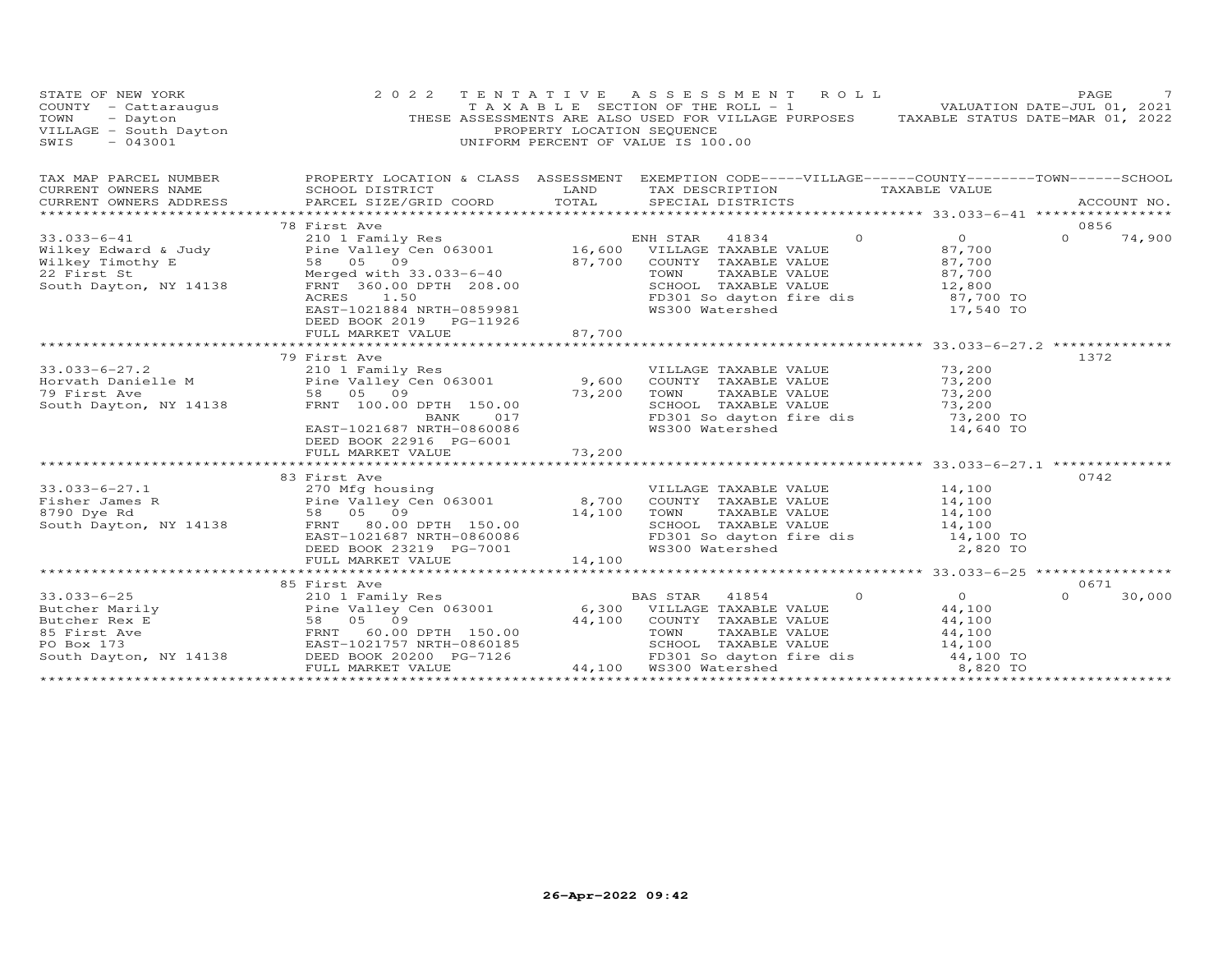| STATE OF NEW YORK<br>COUNTY - Cattaraugus<br>TOWN<br>- Dayton<br>VILLAGE - South Dayton<br>SWIS<br>$-043001$                                                                                                                                                                                                                                 | 2 0 2 2                                                                                                                                                                |                               | TENTATIVE ASSESSMENT ROLL<br>TAXABLE SECTION OF THE ROLL - 1 VALUATION DATE-JUL 01, 2021<br>THESE ASSESSMENTS ARE ALSO USED FOR VILLAGE PURPOSES TAXABLE STATUS DATE-MAR 01, 2022<br>PROPERTY LOCATION SEQUENCE<br>UNIFORM PERCENT OF VALUE IS 100.00 |                                                                                                                                                                                                                                                                                                                                    |                                            |                | PAGE        |
|----------------------------------------------------------------------------------------------------------------------------------------------------------------------------------------------------------------------------------------------------------------------------------------------------------------------------------------------|------------------------------------------------------------------------------------------------------------------------------------------------------------------------|-------------------------------|-------------------------------------------------------------------------------------------------------------------------------------------------------------------------------------------------------------------------------------------------------|------------------------------------------------------------------------------------------------------------------------------------------------------------------------------------------------------------------------------------------------------------------------------------------------------------------------------------|--------------------------------------------|----------------|-------------|
| TAX MAP PARCEL NUMBER                                                                                                                                                                                                                                                                                                                        | PROPERTY LOCATION & CLASS ASSESSMENT EXEMPTION CODE-----VILLAGE------COUNTY-------TOWN------SCHOOL                                                                     |                               |                                                                                                                                                                                                                                                       |                                                                                                                                                                                                                                                                                                                                    |                                            |                |             |
| CURRENT OWNERS NAME                                                                                                                                                                                                                                                                                                                          | SCHOOL DISTRICT                                                                                                                                                        | LAND                          | TAX DESCRIPTION TAXABLE VALUE                                                                                                                                                                                                                         |                                                                                                                                                                                                                                                                                                                                    |                                            |                |             |
| CURRENT OWNERS ADDRESS                                                                                                                                                                                                                                                                                                                       | PARCEL SIZE/GRID COORD TOTAL                                                                                                                                           |                               | SPECIAL DISTRICTS                                                                                                                                                                                                                                     |                                                                                                                                                                                                                                                                                                                                    |                                            |                | ACCOUNT NO. |
|                                                                                                                                                                                                                                                                                                                                              | 87 First Ave                                                                                                                                                           |                               |                                                                                                                                                                                                                                                       |                                                                                                                                                                                                                                                                                                                                    |                                            |                | 0908        |
| $33.033 - 6 - 24$                                                                                                                                                                                                                                                                                                                            | First Ave<br>210 1 Family Res<br>210 1 Family Res<br>58 05 09<br>FRNT 60.00 DPTH 150.00<br>EAST-1021791 NRTH-0860234<br>EAST-1021791 NRTH-0860234<br>TOWN TAXABLE VALU |                               |                                                                                                                                                                                                                                                       |                                                                                                                                                                                                                                                                                                                                    | 5,880 5,880                                | 5,880          | $\circ$     |
|                                                                                                                                                                                                                                                                                                                                              |                                                                                                                                                                        |                               |                                                                                                                                                                                                                                                       | $\sim$ 000 $\sim$ 000 $\sim$ 000 $\sim$                                                                                                                                                                                                                                                                                            |                                            | $\overline{0}$ | 39,200      |
|                                                                                                                                                                                                                                                                                                                                              |                                                                                                                                                                        |                               | 39,200 VILLAGE TAXABLE VALUE                                                                                                                                                                                                                          |                                                                                                                                                                                                                                                                                                                                    | $\begin{array}{c} 0 \\ 33,320 \end{array}$ |                |             |
|                                                                                                                                                                                                                                                                                                                                              |                                                                                                                                                                        |                               |                                                                                                                                                                                                                                                       |                                                                                                                                                                                                                                                                                                                                    |                                            |                |             |
|                                                                                                                                                                                                                                                                                                                                              |                                                                                                                                                                        |                               | 0.00 COUNTY TAXABLE VALUE 33,320<br>2489 SCHOOL TAXABLE VALUE 33,320<br>2489 SCHOOL TAXABLE VALUE 33,320<br>39,200 FD301 So dayton fire dis 39,200 TO<br>WS300 Watershed 7,840 TO                                                                     |                                                                                                                                                                                                                                                                                                                                    |                                            |                |             |
|                                                                                                                                                                                                                                                                                                                                              | DEED BOOK 2021    PG-12489                                                                                                                                             |                               |                                                                                                                                                                                                                                                       |                                                                                                                                                                                                                                                                                                                                    |                                            |                |             |
|                                                                                                                                                                                                                                                                                                                                              | FULL MARKET VALUE                                                                                                                                                      |                               |                                                                                                                                                                                                                                                       |                                                                                                                                                                                                                                                                                                                                    |                                            |                |             |
|                                                                                                                                                                                                                                                                                                                                              |                                                                                                                                                                        |                               |                                                                                                                                                                                                                                                       |                                                                                                                                                                                                                                                                                                                                    |                                            |                |             |
|                                                                                                                                                                                                                                                                                                                                              |                                                                                                                                                                        |                               |                                                                                                                                                                                                                                                       |                                                                                                                                                                                                                                                                                                                                    |                                            |                | 0689        |
|                                                                                                                                                                                                                                                                                                                                              |                                                                                                                                                                        |                               |                                                                                                                                                                                                                                                       |                                                                                                                                                                                                                                                                                                                                    |                                            |                | $\circ$     |
|                                                                                                                                                                                                                                                                                                                                              |                                                                                                                                                                        |                               |                                                                                                                                                                                                                                                       |                                                                                                                                                                                                                                                                                                                                    |                                            |                | $\circ$     |
|                                                                                                                                                                                                                                                                                                                                              |                                                                                                                                                                        |                               |                                                                                                                                                                                                                                                       |                                                                                                                                                                                                                                                                                                                                    |                                            |                | $\Omega$    |
|                                                                                                                                                                                                                                                                                                                                              |                                                                                                                                                                        |                               |                                                                                                                                                                                                                                                       |                                                                                                                                                                                                                                                                                                                                    |                                            |                | 59,900      |
|                                                                                                                                                                                                                                                                                                                                              |                                                                                                                                                                        |                               |                                                                                                                                                                                                                                                       |                                                                                                                                                                                                                                                                                                                                    |                                            |                |             |
|                                                                                                                                                                                                                                                                                                                                              | DEED BOOK 1032 PG-877                                                                                                                                                  |                               |                                                                                                                                                                                                                                                       |                                                                                                                                                                                                                                                                                                                                    |                                            |                |             |
|                                                                                                                                                                                                                                                                                                                                              | FULL MARKET VALUE                                                                                                                                                      | VILLF<br>COUNT<br>59,900 TOWN | 19,467<br>TOWN TAXABLE VALUE<br>SCHOOL TAXABLE VALUE<br>FD301 So dayton fire dis<br>WS300 Watershed<br>The MS300 Watershed<br>The MS300 Watershed<br>The MS300 Watershed<br>The MS300 Watershed<br>The MS300 Watershed<br>The MS300 Watershed<br>The  |                                                                                                                                                                                                                                                                                                                                    |                                            |                |             |
|                                                                                                                                                                                                                                                                                                                                              |                                                                                                                                                                        |                               |                                                                                                                                                                                                                                                       |                                                                                                                                                                                                                                                                                                                                    |                                            |                |             |
|                                                                                                                                                                                                                                                                                                                                              |                                                                                                                                                                        |                               |                                                                                                                                                                                                                                                       |                                                                                                                                                                                                                                                                                                                                    |                                            |                |             |
|                                                                                                                                                                                                                                                                                                                                              |                                                                                                                                                                        |                               |                                                                                                                                                                                                                                                       |                                                                                                                                                                                                                                                                                                                                    |                                            |                |             |
|                                                                                                                                                                                                                                                                                                                                              | 6 First St                                                                                                                                                             |                               |                                                                                                                                                                                                                                                       |                                                                                                                                                                                                                                                                                                                                    |                                            |                | 0849        |
|                                                                                                                                                                                                                                                                                                                                              |                                                                                                                                                                        |                               |                                                                                                                                                                                                                                                       |                                                                                                                                                                                                                                                                                                                                    | $\begin{array}{c} 0 \\ 68 \end{array}$     | $\Omega$       | 30,000      |
|                                                                                                                                                                                                                                                                                                                                              |                                                                                                                                                                        |                               |                                                                                                                                                                                                                                                       |                                                                                                                                                                                                                                                                                                                                    |                                            |                |             |
|                                                                                                                                                                                                                                                                                                                                              |                                                                                                                                                                        |                               |                                                                                                                                                                                                                                                       |                                                                                                                                                                                                                                                                                                                                    | 68,600                                     |                |             |
|                                                                                                                                                                                                                                                                                                                                              |                                                                                                                                                                        |                               |                                                                                                                                                                                                                                                       |                                                                                                                                                                                                                                                                                                                                    | 68,600                                     |                |             |
|                                                                                                                                                                                                                                                                                                                                              |                                                                                                                                                                        |                               |                                                                                                                                                                                                                                                       |                                                                                                                                                                                                                                                                                                                                    |                                            |                |             |
| 33.033-6-32<br>Castellano Dustin B<br>EXECUTE TO DETERMINE PRINCE TO BAS STAR 41854<br>FIRM 13,900 VILLAGE TAXABLE VALUE<br>FIRM 195.00 DPTH 123.00<br>FO Box 151<br>FIRM 195.00 DPTH 123.00<br>EXECUTE TO BOX 151<br>FIRM 195.00 DPTH 123.00<br>                                                                                            |                                                                                                                                                                        |                               |                                                                                                                                                                                                                                                       |                                                                                                                                                                                                                                                                                                                                    |                                            |                |             |
|                                                                                                                                                                                                                                                                                                                                              |                                                                                                                                                                        |                               |                                                                                                                                                                                                                                                       |                                                                                                                                                                                                                                                                                                                                    |                                            |                |             |
|                                                                                                                                                                                                                                                                                                                                              | 12 First St                                                                                                                                                            |                               |                                                                                                                                                                                                                                                       |                                                                                                                                                                                                                                                                                                                                    |                                            |                | 0733        |
|                                                                                                                                                                                                                                                                                                                                              |                                                                                                                                                                        |                               | VET COM CT 41131                                                                                                                                                                                                                                      | 20,000                                                                                                                                                                                                                                                                                                                             | 20,000                                     | 20,000         | $\circ$     |
|                                                                                                                                                                                                                                                                                                                                              |                                                                                                                                                                        |                               | 41854                                                                                                                                                                                                                                                 | $\overline{a}$ and $\overline{a}$ and $\overline{a}$ and $\overline{a}$ and $\overline{a}$ and $\overline{a}$ and $\overline{a}$ and $\overline{a}$ and $\overline{a}$ and $\overline{a}$ and $\overline{a}$ and $\overline{a}$ and $\overline{a}$ and $\overline{a}$ and $\overline{a}$ and $\overline{a}$ and $\overline{a}$ and | $\overline{0}$                             | $\Omega$       | 30,000      |
|                                                                                                                                                                                                                                                                                                                                              |                                                                                                                                                                        |                               | 93,500 VILLAGE TAXABLE VALUE                                                                                                                                                                                                                          |                                                                                                                                                                                                                                                                                                                                    |                                            |                |             |
|                                                                                                                                                                                                                                                                                                                                              |                                                                                                                                                                        |                               | COUNTY TAXABLE VALUE                                                                                                                                                                                                                                  |                                                                                                                                                                                                                                                                                                                                    | 73,500<br>73,500<br>73,500                 |                |             |
| $\begin{tabular}{lllllllllllll} 33.033-6-30.1 & 210 & 1 Family Res & VET COM C \\ MCPeek Rebccca J & Pine Valley Cen 063001 & 14,000 BAS STAR \\ 12 First St & 58 & 05 & 09 & 93,500 VILLLAGE \\ PO Box 46 & FRNT 230.00 DPTH 150.00 & 93,500 VILLLAGE \\ South Taylor, NY 14138 & EAST-1021440 NRTH-0859998 & TVWN & TOWN \\ \end{tabular}$ |                                                                                                                                                                        |                               | TAXABLE VALUE<br>TOWN TAXABLE VALUE (1999)<br>SCHOOL TAXABLE VALUE 63,500<br>93,500 FD301 So dayton fire dis 93,500 TO<br>WS300 Watershed 18,700 TO                                                                                                   |                                                                                                                                                                                                                                                                                                                                    |                                            |                |             |
|                                                                                                                                                                                                                                                                                                                                              | DEED BOOK 01013 PG-00940                                                                                                                                               |                               |                                                                                                                                                                                                                                                       |                                                                                                                                                                                                                                                                                                                                    |                                            |                |             |
|                                                                                                                                                                                                                                                                                                                                              | FULL MARKET VALUE                                                                                                                                                      |                               |                                                                                                                                                                                                                                                       |                                                                                                                                                                                                                                                                                                                                    |                                            |                |             |
|                                                                                                                                                                                                                                                                                                                                              |                                                                                                                                                                        |                               |                                                                                                                                                                                                                                                       |                                                                                                                                                                                                                                                                                                                                    |                                            |                |             |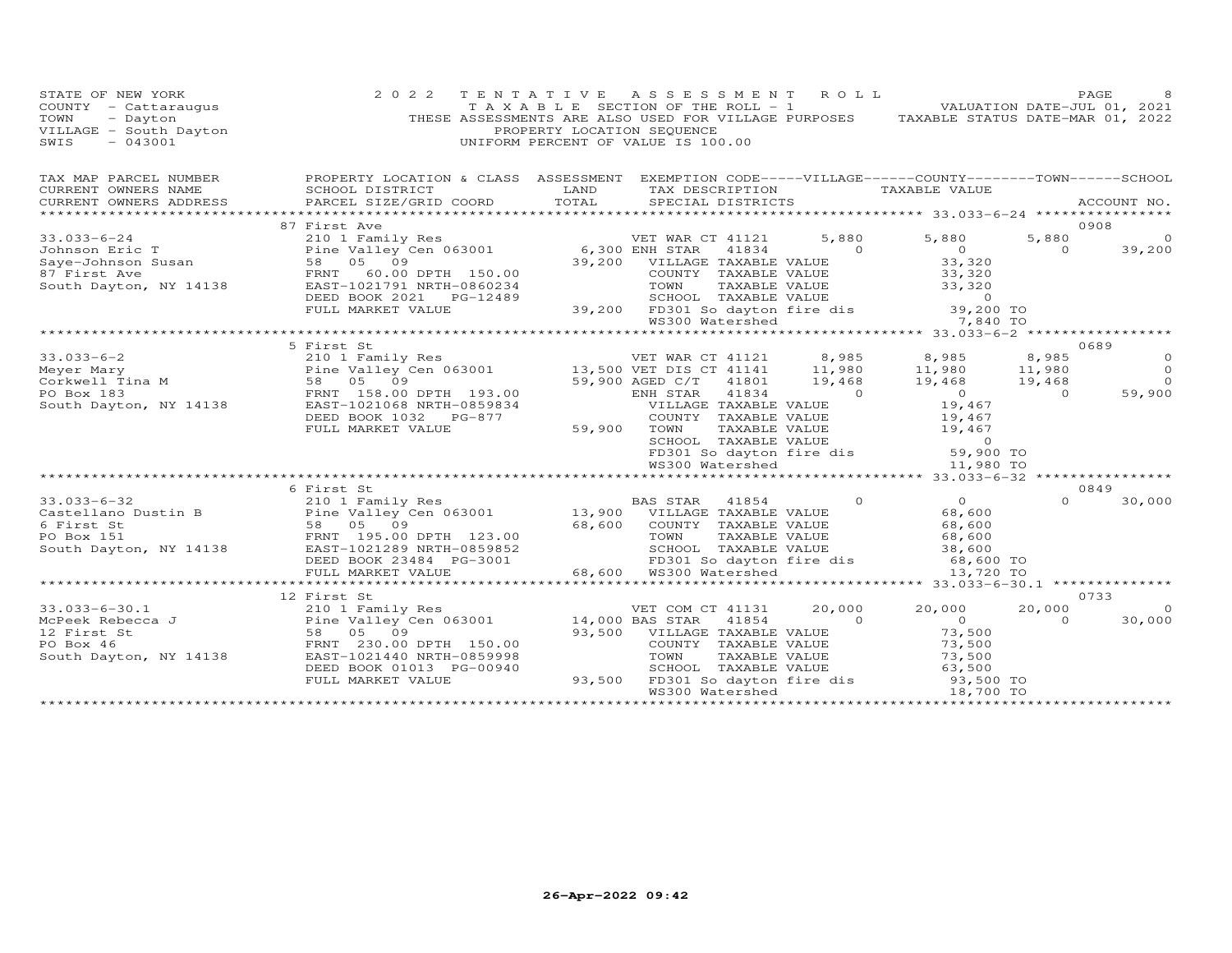| STATE OF NEW YORK                                                                                                                                                                                                                                      | 2 0 2 2                                                                                            | TENTATIVE ASSESSMENT ROLL |  | PAGE                             |
|--------------------------------------------------------------------------------------------------------------------------------------------------------------------------------------------------------------------------------------------------------|----------------------------------------------------------------------------------------------------|---------------------------|--|----------------------------------|
| TAX MAP PARCEL NUMBER THE PROPERTY LOCATION & CLASS ASSESSMENT EXEMPTION CODE-----VILLAGE------COUNTY-------TOWN------SCHOOL<br>CURRENT OWNERS NAME<br>CURRENT OWNERS ADDRESS                                                                          | SCHOOL DISTRICT<br>TAX DESCRIPTION TANABLE VALUE<br>PARCEL SIZE/GRID COORD TOTAL SPECIAL DISTRICTS |                           |  | ACCOUNT NO.                      |
|                                                                                                                                                                                                                                                        |                                                                                                    |                           |  |                                  |
|                                                                                                                                                                                                                                                        | 19 First St                                                                                        |                           |  | 0773<br>$\overline{O}$<br>30,000 |
|                                                                                                                                                                                                                                                        |                                                                                                    |                           |  |                                  |
|                                                                                                                                                                                                                                                        |                                                                                                    |                           |  |                                  |
|                                                                                                                                                                                                                                                        |                                                                                                    |                           |  |                                  |
|                                                                                                                                                                                                                                                        |                                                                                                    |                           |  |                                  |
|                                                                                                                                                                                                                                                        |                                                                                                    |                           |  |                                  |
|                                                                                                                                                                                                                                                        |                                                                                                    |                           |  |                                  |
|                                                                                                                                                                                                                                                        |                                                                                                    |                           |  |                                  |
|                                                                                                                                                                                                                                                        | 20 First St                                                                                        |                           |  | 0666                             |
|                                                                                                                                                                                                                                                        |                                                                                                    |                           |  | 30,000<br>$\Omega$               |
|                                                                                                                                                                                                                                                        |                                                                                                    |                           |  |                                  |
|                                                                                                                                                                                                                                                        |                                                                                                    |                           |  |                                  |
|                                                                                                                                                                                                                                                        |                                                                                                    |                           |  |                                  |
|                                                                                                                                                                                                                                                        |                                                                                                    |                           |  |                                  |
|                                                                                                                                                                                                                                                        |                                                                                                    |                           |  |                                  |
| 33.033-6-28<br>Salzman Scott<br>Salzman Victoria<br>20 First St<br>20 Finst Salzman Victoria<br>20 First St<br>20 First St<br>20 Finst Salzman Victoria<br>20 First St<br>20 Finst Salzman Victoria<br>20 Finst St<br>20 Finst St<br>20 Finst St<br>20 |                                                                                                    |                           |  |                                  |
|                                                                                                                                                                                                                                                        | DEED BOOK 5975 PG-3001<br>FULL MARKET VALUE 43,000                                                 |                           |  |                                  |
|                                                                                                                                                                                                                                                        |                                                                                                    |                           |  |                                  |
|                                                                                                                                                                                                                                                        |                                                                                                    |                           |  | 0821                             |
|                                                                                                                                                                                                                                                        |                                                                                                    |                           |  | 30,000<br>$\Omega$               |
|                                                                                                                                                                                                                                                        |                                                                                                    |                           |  |                                  |
|                                                                                                                                                                                                                                                        |                                                                                                    |                           |  |                                  |
|                                                                                                                                                                                                                                                        |                                                                                                    |                           |  |                                  |
|                                                                                                                                                                                                                                                        |                                                                                                    |                           |  |                                  |
|                                                                                                                                                                                                                                                        |                                                                                                    |                           |  |                                  |
|                                                                                                                                                                                                                                                        |                                                                                                    |                           |  |                                  |
|                                                                                                                                                                                                                                                        |                                                                                                    |                           |  |                                  |
| 33.033-6-8<br>Woltz Betty B<br>Woltz Betty B<br>Woltz Magnetic Data of State Content of Section 150.00<br>23 First State 18834<br>23 First State Pine Valley Cen 063001<br>23 First State Pine Valley Cen 063001<br>23 First State Pine Val            |                                                                                                    |                           |  | 0825                             |
|                                                                                                                                                                                                                                                        |                                                                                                    |                           |  | $\Omega$<br>45,500               |
|                                                                                                                                                                                                                                                        |                                                                                                    |                           |  |                                  |
|                                                                                                                                                                                                                                                        |                                                                                                    |                           |  |                                  |
|                                                                                                                                                                                                                                                        |                                                                                                    |                           |  |                                  |
|                                                                                                                                                                                                                                                        |                                                                                                    |                           |  |                                  |
|                                                                                                                                                                                                                                                        |                                                                                                    |                           |  |                                  |
|                                                                                                                                                                                                                                                        |                                                                                                    |                           |  |                                  |
|                                                                                                                                                                                                                                                        | 25 First St                                                                                        |                           |  | 0739                             |
|                                                                                                                                                                                                                                                        |                                                                                                    |                           |  |                                  |
|                                                                                                                                                                                                                                                        |                                                                                                    |                           |  |                                  |
|                                                                                                                                                                                                                                                        |                                                                                                    |                           |  |                                  |
|                                                                                                                                                                                                                                                        |                                                                                                    |                           |  |                                  |
|                                                                                                                                                                                                                                                        |                                                                                                    |                           |  |                                  |
|                                                                                                                                                                                                                                                        |                                                                                                    |                           |  |                                  |
| 33.033-6-10<br>Part David Ari 25 Fine 210 1 Family Res<br>Part David Ari Pine Valley Cen 063001<br>Brocton, NY 14716 580<br>Brocton, NY 14716 580<br>EED BOOK 20210 PG-724<br>FULL MARKET VALUE 42,900<br>FRNT 60.00 DPTH 150.00<br>EED BOOK           |                                                                                                    |                           |  |                                  |
|                                                                                                                                                                                                                                                        |                                                                                                    |                           |  |                                  |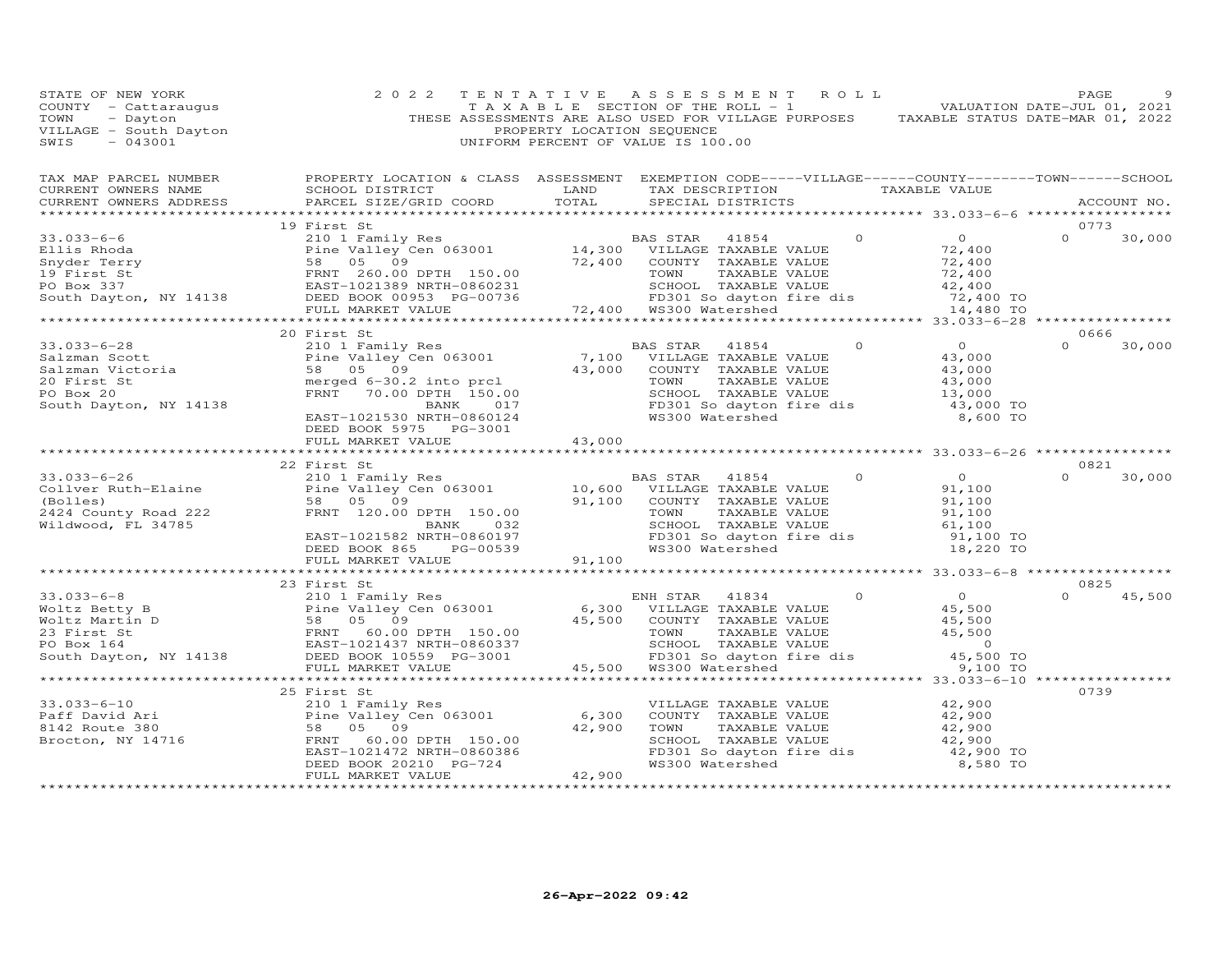| EXERCISE A SSESSMENT ROLL PACE 10<br>COUNTY - Catteraugus TAXABLE SESSMENT ROLL - 1<br>TOWN - Dayton THESE ASSESSMENTS ARE ROLL - 1<br>THESE ASSESSMENTS ARE ROLL - 1<br>THESE ASSESSMENTS ARE SOLL - 1<br>THESE ASSESSMENT OF THE ROLL                                                                                                                                          |                                                     |  |  |               |        |
|----------------------------------------------------------------------------------------------------------------------------------------------------------------------------------------------------------------------------------------------------------------------------------------------------------------------------------------------------------------------------------|-----------------------------------------------------|--|--|---------------|--------|
|                                                                                                                                                                                                                                                                                                                                                                                  |                                                     |  |  |               |        |
|                                                                                                                                                                                                                                                                                                                                                                                  |                                                     |  |  |               |        |
|                                                                                                                                                                                                                                                                                                                                                                                  | 27 First St                                         |  |  | 0714          |        |
|                                                                                                                                                                                                                                                                                                                                                                                  |                                                     |  |  | $0 \t 30,000$ |        |
|                                                                                                                                                                                                                                                                                                                                                                                  |                                                     |  |  |               |        |
|                                                                                                                                                                                                                                                                                                                                                                                  |                                                     |  |  |               |        |
|                                                                                                                                                                                                                                                                                                                                                                                  |                                                     |  |  |               |        |
|                                                                                                                                                                                                                                                                                                                                                                                  |                                                     |  |  |               |        |
|                                                                                                                                                                                                                                                                                                                                                                                  |                                                     |  |  |               |        |
|                                                                                                                                                                                                                                                                                                                                                                                  |                                                     |  |  |               |        |
|                                                                                                                                                                                                                                                                                                                                                                                  |                                                     |  |  |               |        |
|                                                                                                                                                                                                                                                                                                                                                                                  | 28 First St                                         |  |  | 0725          |        |
|                                                                                                                                                                                                                                                                                                                                                                                  |                                                     |  |  |               |        |
|                                                                                                                                                                                                                                                                                                                                                                                  |                                                     |  |  |               |        |
|                                                                                                                                                                                                                                                                                                                                                                                  |                                                     |  |  |               |        |
|                                                                                                                                                                                                                                                                                                                                                                                  |                                                     |  |  |               |        |
|                                                                                                                                                                                                                                                                                                                                                                                  |                                                     |  |  |               |        |
| 33.033-6-23<br>Kortz Joseph 23 2101 Family Res<br>Russo Brianne 58 05 09<br>87 Ruggles St FRNT 120.00 DPTH 150.00<br>Dunkirk, NY 14038<br>EAST-1021651 NRT P0860295<br>REED BOOK 20200 PC-6025<br>REED ROOK 20200 PC-6025<br>REED ROOK 20200 P                                                                                                                                   | DEED BOOK 20200 PG-6026<br>FULL MARKET VALUE 62,400 |  |  |               |        |
|                                                                                                                                                                                                                                                                                                                                                                                  |                                                     |  |  |               |        |
|                                                                                                                                                                                                                                                                                                                                                                                  | 33 First St                                         |  |  | 5008          |        |
|                                                                                                                                                                                                                                                                                                                                                                                  |                                                     |  |  |               |        |
|                                                                                                                                                                                                                                                                                                                                                                                  |                                                     |  |  |               |        |
|                                                                                                                                                                                                                                                                                                                                                                                  |                                                     |  |  |               |        |
|                                                                                                                                                                                                                                                                                                                                                                                  |                                                     |  |  |               |        |
|                                                                                                                                                                                                                                                                                                                                                                                  |                                                     |  |  |               |        |
|                                                                                                                                                                                                                                                                                                                                                                                  |                                                     |  |  |               |        |
| 33.033-6-19<br>Astry Robert L<br>Astry Robert L<br>23.033-6-19<br>Astry Robert L<br>23.900<br>Pine Valley Cen 063001<br>Pine Valley Cen 063001<br>Pine Valley Cen 063001<br>23.900<br>Pine Valley Cen 063001<br>Pine Valley Cen 063001<br>Pine Valley                                                                                                                            |                                                     |  |  |               |        |
|                                                                                                                                                                                                                                                                                                                                                                                  |                                                     |  |  |               |        |
|                                                                                                                                                                                                                                                                                                                                                                                  | 105 First St                                        |  |  | 0762          |        |
|                                                                                                                                                                                                                                                                                                                                                                                  |                                                     |  |  |               |        |
| 103 1033-5-18<br>210 1 Family Res<br>210 1 Family Res<br>210 1 Family Res<br>210 1 Family Res<br>210 1 Family Res<br>210 1 Family Res<br>210 1 Family Res<br>210 2010<br>22,900 1000 2011<br>22,900 2010<br>32,900 22,900 1000 2014<br>32,900 5066624<br>                                                                                                                        |                                                     |  |  |               |        |
|                                                                                                                                                                                                                                                                                                                                                                                  |                                                     |  |  |               |        |
|                                                                                                                                                                                                                                                                                                                                                                                  |                                                     |  |  |               |        |
|                                                                                                                                                                                                                                                                                                                                                                                  |                                                     |  |  |               |        |
|                                                                                                                                                                                                                                                                                                                                                                                  |                                                     |  |  |               |        |
|                                                                                                                                                                                                                                                                                                                                                                                  | DEED BOOK 2019 PG-11246<br>FULL MARKET VALUE 32,900 |  |  |               |        |
|                                                                                                                                                                                                                                                                                                                                                                                  |                                                     |  |  |               |        |
|                                                                                                                                                                                                                                                                                                                                                                                  | 309 First St                                        |  |  | 0816          |        |
|                                                                                                                                                                                                                                                                                                                                                                                  |                                                     |  |  | $\Omega$      | 22,800 |
|                                                                                                                                                                                                                                                                                                                                                                                  |                                                     |  |  |               |        |
|                                                                                                                                                                                                                                                                                                                                                                                  |                                                     |  |  |               |        |
|                                                                                                                                                                                                                                                                                                                                                                                  |                                                     |  |  |               |        |
|                                                                                                                                                                                                                                                                                                                                                                                  |                                                     |  |  |               |        |
|                                                                                                                                                                                                                                                                                                                                                                                  |                                                     |  |  |               |        |
| $\begin{array}{cccccccc} 33.033-4-10 & 309 \text{ First } \text{St} & 0 & 0 \\ 31.033-4-10 & 312 \text{ Vac} & 0 & 0 \\ 309 \text{ First } \text{St} & 22,800 \\ 309 \text{ First } \text{St} & 58 & 05 & 09 \\ \text{PO Box 100} & \text{FRNT } 200.00 \text{ DPTH} & 150.00 & 22,800 \\ 309 \text{ First } \text{St} & 58 & 05 & 09 \\ \text{PO Box 100} & \text{FRNT } 202.0$ |                                                     |  |  |               |        |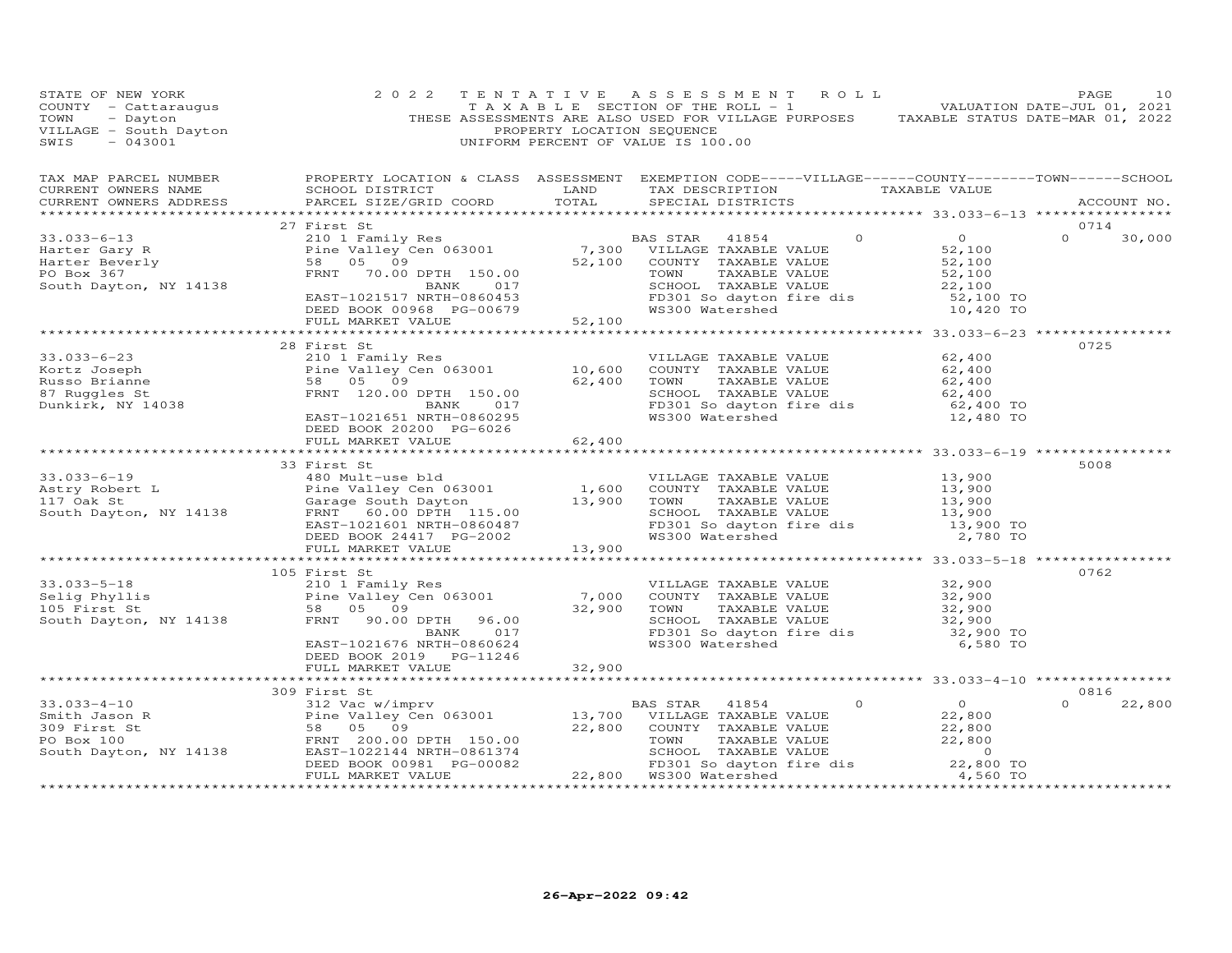| STATE OF NEW YORK<br>COUNTY - Cattaraugus<br>TOWN - Dayton<br>VILLAGE - South Dayton<br>SWIS - 043001                                                                                               | 2 0 2 2                                                                                                                                                                                                                                                             | PROPERTY LOCATION SEQUENCE | TENTATIVE ASSESSMENT ROLL<br>THESE ASSESSMENTS ARE ALSO USED FOR VILLAGE PURPOSES TAXABLE STATUS DATE-MAR 01, 2022<br>UNIFORM PERCENT OF VALUE IS 100.00                                                                                                             |                                                         | PAGE<br>11                 |
|-----------------------------------------------------------------------------------------------------------------------------------------------------------------------------------------------------|---------------------------------------------------------------------------------------------------------------------------------------------------------------------------------------------------------------------------------------------------------------------|----------------------------|----------------------------------------------------------------------------------------------------------------------------------------------------------------------------------------------------------------------------------------------------------------------|---------------------------------------------------------|----------------------------|
| TAX MAP PARCEL NUMBER<br>CURRENT OWNERS NAME<br>CURRENT OWNERS ADDRESS                                                                                                                              | PROPERTY LOCATION & CLASS ASSESSMENT EXEMPTION CODE-----VILLAGE------COUNTY--------TOWN------SCHOOL                                                                                                                                                                 |                            |                                                                                                                                                                                                                                                                      |                                                         | ACCOUNT NO.                |
| $33.033 - 5 - 20$<br>Tore Realty Holdings LLC<br>440 E Sanford Blvd Unit 3722<br>Mt. Vernon, NY 10553                                                                                               | First St & Maple St<br>First St & Maple St<br>312 Vac w/imprv<br>Pine Valley Cen 063001<br>8 05 09 19,800 TOWN TAXABLE VALUE<br>FRNT 150.00 DPTH 150.00 19,800 TOWN TAXABLE VALUE<br>EAST-1022115 NRTH-0860946 FD301 So dayton fire dis<br>DEED BOOK 22186 PG-500   |                            | VILLAGE TAXABLE VALUE $19,800$<br>COUNTY TAXABLE VALUE $19,800$<br>TOWN TAXABLE VALUE $19,800$<br>SCHOOL TAXABLE VALUE $19,800$<br>SCHOOL TAXABLE VALUE $19,800$<br>FD301 So dayton fire dis $19,800$ TO<br>WS300 Watershed 3,960 TO                                 |                                                         | 5024                       |
|                                                                                                                                                                                                     |                                                                                                                                                                                                                                                                     |                            |                                                                                                                                                                                                                                                                      |                                                         |                            |
| 33.026-1-2.3<br>Rupp Lynn<br>Rupp Christine M<br>105 Vac farml<br>Pine Valley C<br>Pine Valley C<br>58 05 09<br>182 Main St<br>South Dayton, NY 14138<br>Inc 24.004-1-<br>MAY BE SUBJECT TO PAYMENT | Main St<br>Inc 33.002-1-27 (1.25Ac)<br>Inc 24.004-1-38 (1.68Ac)<br>ACRES 29.60<br>EAST-1023478 NRTH-0863055<br>DEED BOOK 00979 PG-01026                                                                                                                             |                            | 9,414<br>COONTI TAXABLE VALUE<br>TOWN TAXABLE VALUE 17,986<br>SCHOOL TAXABLE VALUE 17,986<br>FD301 So dayton fire dis 27,400 TO<br>WS300 Watershed 27,400 TO                                                                                                         | 9,414<br>17,986<br>17,986                               | 1287<br>9,414<br>9,414     |
| UNDER AGDIST LAW TIL 2026                                                                                                                                                                           | FULL MARKET VALUE                                                                                                                                                                                                                                                   | 27,400                     |                                                                                                                                                                                                                                                                      |                                                         |                            |
|                                                                                                                                                                                                     |                                                                                                                                                                                                                                                                     |                            |                                                                                                                                                                                                                                                                      |                                                         |                            |
| $33.026 - 1 - 3$<br>Winship Don B<br>20 Bar 271<br>PO Box 271<br>South Dayton, NY 14138                                                                                                             | Main St<br>And the Mathematic Sample of Mathematic Sample (10,100 COUNTY TAXABLE VALUE 10,100 COUNTY TAXABLE VALUE 10,100 COUNTY TAXABLE VALUE 10,100 COUNTY TAXABLE VALUE 10,100 TOWN TAXABLE VALUE ACRES 18.33 (ACRES 18.33 FORE SAST-1<br>DEED BOOK 760 PG-00095 |                            | VILLAGE TAXABLE VALUE $10,100$<br>COUNTY TAXABLE VALUE $10,100$<br>TOWN TAXABLE VALUE $10,100$<br>SCHOOL TAXABLE VALUE $10,100$<br>FD301 So dayton fire dis $10,100$ TO<br>IOWN TAXABLE VALUE<br>SCHOOL TAXABLE VALUE<br>FD301 So dayton fire dis<br>WS300 Watershed | 2,020 TO                                                | 0903                       |
|                                                                                                                                                                                                     | FULL MARKET VALUE 10,100                                                                                                                                                                                                                                            |                            |                                                                                                                                                                                                                                                                      |                                                         |                            |
| South Dayton, NY 14138-9650                                                                                                                                                                         | Main St<br>ACRES<br>2.15<br>EAST-1019354 NRTH-0860730<br>DEED BOOK 8337 PG-6001<br>FULL MARKET VALUE                                                                                                                                                                |                            | VILLAGE TAXABLE VALUE<br>COUNTY TAXABLE VALUE<br>TOWN TAXABLE VALUE<br>SCHOOL TAXABLE VALUE<br>FD301 So dayton fire dis 5,400 TO<br>WS300 Watershed 1,080 TO                                                                                                         | 5,400<br>5,400<br>5,400                                 | 1282                       |
|                                                                                                                                                                                                     | FULL MARKET VALUE                                                                                                                                                                                                                                                   | 5,400                      |                                                                                                                                                                                                                                                                      |                                                         |                            |
|                                                                                                                                                                                                     |                                                                                                                                                                                                                                                                     |                            |                                                                                                                                                                                                                                                                      |                                                         |                            |
| 18 Main St<br>South Dayton, NY 14138 EAST-1019709 NRTH-0860622                                                                                                                                      | PG-00730<br>DEED BOOK 786<br>FULL MARKET VALUE                                                                                                                                                                                                                      |                            | 70,600 COUNTY TAXABLE VALUE<br>TOWN TAXABLE VALUE<br>SCHOOL TAXABLE VALUE 40,600<br>FD301 So dayton fire dis 70,600 TO<br>WS300 Watershed 14,120 TO<br>70,600 WS300 Watershed                                                                                        | $\overline{0}$<br>$\circ$<br>70,600<br>70,600<br>70,600 | 0988<br>$\Omega$<br>30,000 |
|                                                                                                                                                                                                     |                                                                                                                                                                                                                                                                     |                            |                                                                                                                                                                                                                                                                      |                                                         |                            |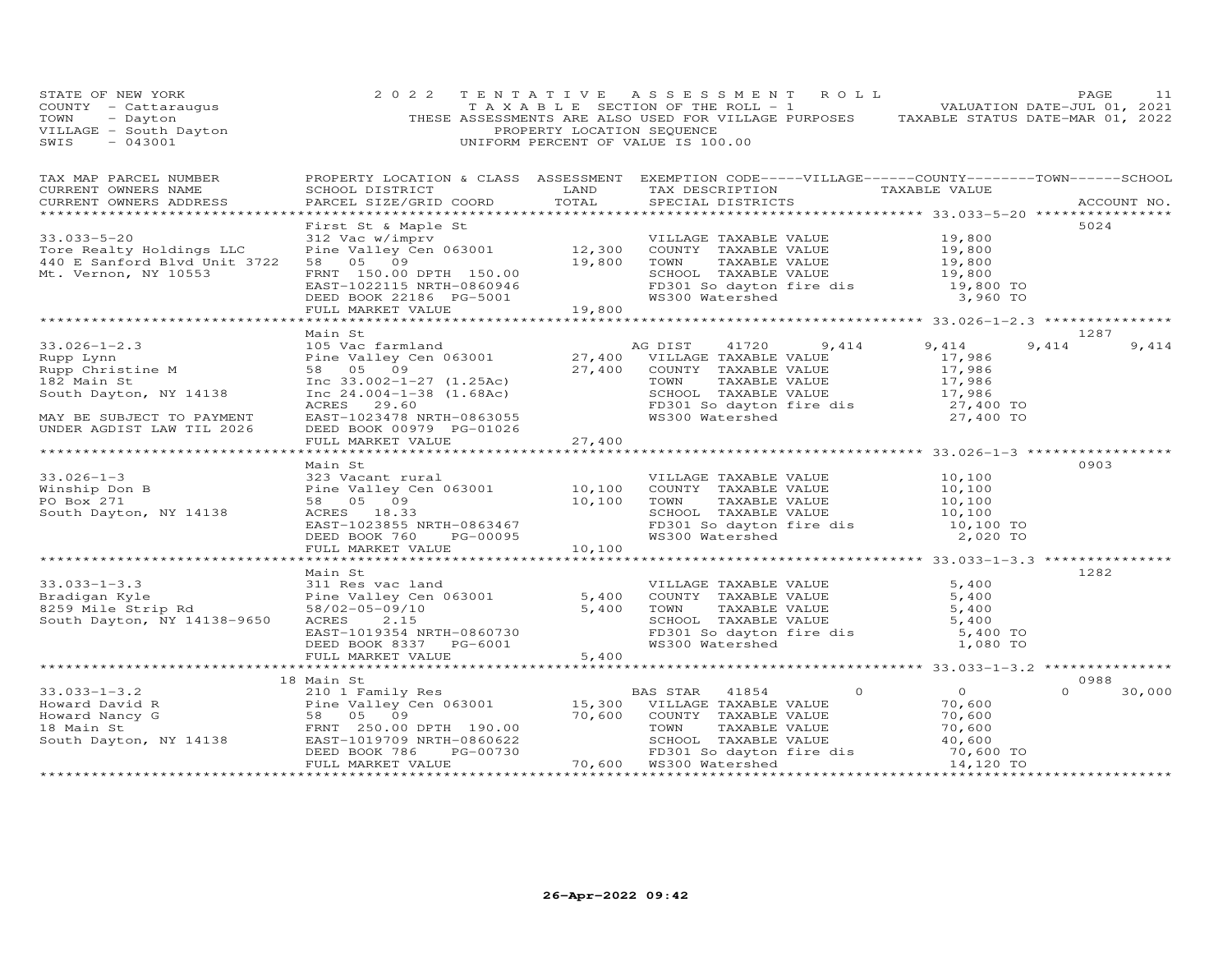| COUNTY - Cattaraugus<br>COUNTY - Cattaraugus (2022 TENTATIVE ASSESSMENT OF THE ROLL - 1<br>TOWN - Dayton - Dayton THESE ASSESSMENTS ARE ALSO USED FOR VILLAGE PURPOSES TAXABLE STATUS DATE-JUL 01, 2021<br>THESE ASSESSMENTS ARE AL                                                                                                                                                                                           |            |  |  |      |        |
|-------------------------------------------------------------------------------------------------------------------------------------------------------------------------------------------------------------------------------------------------------------------------------------------------------------------------------------------------------------------------------------------------------------------------------|------------|--|--|------|--------|
|                                                                                                                                                                                                                                                                                                                                                                                                                               |            |  |  |      |        |
|                                                                                                                                                                                                                                                                                                                                                                                                                               |            |  |  |      |        |
| $23$ Main St<br>$\begin{array}{cccccccc} 33.033-1-2 & 23.01 & 5t & 0835 \\ 23.033-1-2 & 210 & 1 Family Res & 9,800 & 00NITY & TAXABLE VALUE & 28,500 \\ 25.01 & 10.01 & 1 & 0.001 & 0.01 & 0.01 & 0.01 & 0.01 \\ 25.02 & 5.02 & 0.03 & 0.01 & 0.01 & 0.01 & 0.01 & 0.01 \\ 26.03 & 5.00 & 5.00 & 0.01 & 0.01 & 0.01 & $                                                                                                       |            |  |  |      | 0835   |
|                                                                                                                                                                                                                                                                                                                                                                                                                               |            |  |  |      |        |
|                                                                                                                                                                                                                                                                                                                                                                                                                               |            |  |  |      |        |
|                                                                                                                                                                                                                                                                                                                                                                                                                               |            |  |  |      |        |
|                                                                                                                                                                                                                                                                                                                                                                                                                               |            |  |  |      |        |
|                                                                                                                                                                                                                                                                                                                                                                                                                               |            |  |  |      |        |
|                                                                                                                                                                                                                                                                                                                                                                                                                               |            |  |  |      |        |
|                                                                                                                                                                                                                                                                                                                                                                                                                               |            |  |  |      |        |
|                                                                                                                                                                                                                                                                                                                                                                                                                               |            |  |  |      |        |
|                                                                                                                                                                                                                                                                                                                                                                                                                               |            |  |  |      | 30,000 |
|                                                                                                                                                                                                                                                                                                                                                                                                                               |            |  |  |      |        |
|                                                                                                                                                                                                                                                                                                                                                                                                                               |            |  |  |      |        |
|                                                                                                                                                                                                                                                                                                                                                                                                                               |            |  |  |      |        |
|                                                                                                                                                                                                                                                                                                                                                                                                                               |            |  |  |      |        |
|                                                                                                                                                                                                                                                                                                                                                                                                                               |            |  |  |      |        |
|                                                                                                                                                                                                                                                                                                                                                                                                                               |            |  |  |      |        |
|                                                                                                                                                                                                                                                                                                                                                                                                                               |            |  |  |      |        |
|                                                                                                                                                                                                                                                                                                                                                                                                                               | 28 Main St |  |  | 0834 |        |
|                                                                                                                                                                                                                                                                                                                                                                                                                               |            |  |  |      |        |
|                                                                                                                                                                                                                                                                                                                                                                                                                               |            |  |  |      |        |
|                                                                                                                                                                                                                                                                                                                                                                                                                               |            |  |  |      |        |
|                                                                                                                                                                                                                                                                                                                                                                                                                               |            |  |  |      |        |
|                                                                                                                                                                                                                                                                                                                                                                                                                               |            |  |  |      |        |
|                                                                                                                                                                                                                                                                                                                                                                                                                               |            |  |  |      |        |
|                                                                                                                                                                                                                                                                                                                                                                                                                               |            |  |  |      |        |
|                                                                                                                                                                                                                                                                                                                                                                                                                               |            |  |  |      |        |
| $\begin{array}{cccccccc} 33.033-2-1 & 28 & \text{Main St} & \text{Ex}}& 0834 & 0834\\ \text{Rowland Sharon} & 210 & 1 & \text{Family Res} & 6,400 & \text{WET DIS CT 41131} & 4,100 & 4,100 & 4,100 & 0\\ \text{Waite Richard} & 58 & 05 & 09 & 0 & 0 & 0 & 16,400\\ \text{Waiter Richard} & 58 & 05 & 09 & 0 & 0 & 16,400\\ \text{Noive The program of the program of the program of the program of the program.} & 58 & 05$ |            |  |  |      |        |
|                                                                                                                                                                                                                                                                                                                                                                                                                               | 29 Main St |  |  | 0734 |        |
|                                                                                                                                                                                                                                                                                                                                                                                                                               |            |  |  |      |        |
|                                                                                                                                                                                                                                                                                                                                                                                                                               |            |  |  |      |        |
|                                                                                                                                                                                                                                                                                                                                                                                                                               |            |  |  |      |        |
|                                                                                                                                                                                                                                                                                                                                                                                                                               |            |  |  |      |        |
|                                                                                                                                                                                                                                                                                                                                                                                                                               |            |  |  |      |        |
|                                                                                                                                                                                                                                                                                                                                                                                                                               |            |  |  |      |        |
|                                                                                                                                                                                                                                                                                                                                                                                                                               |            |  |  |      |        |
|                                                                                                                                                                                                                                                                                                                                                                                                                               |            |  |  |      |        |
|                                                                                                                                                                                                                                                                                                                                                                                                                               |            |  |  |      |        |
|                                                                                                                                                                                                                                                                                                                                                                                                                               |            |  |  |      |        |
|                                                                                                                                                                                                                                                                                                                                                                                                                               |            |  |  |      |        |
|                                                                                                                                                                                                                                                                                                                                                                                                                               |            |  |  |      |        |
|                                                                                                                                                                                                                                                                                                                                                                                                                               |            |  |  |      |        |
|                                                                                                                                                                                                                                                                                                                                                                                                                               |            |  |  |      |        |
|                                                                                                                                                                                                                                                                                                                                                                                                                               |            |  |  |      |        |
|                                                                                                                                                                                                                                                                                                                                                                                                                               |            |  |  |      |        |
|                                                                                                                                                                                                                                                                                                                                                                                                                               |            |  |  |      |        |
|                                                                                                                                                                                                                                                                                                                                                                                                                               |            |  |  |      |        |
|                                                                                                                                                                                                                                                                                                                                                                                                                               |            |  |  |      |        |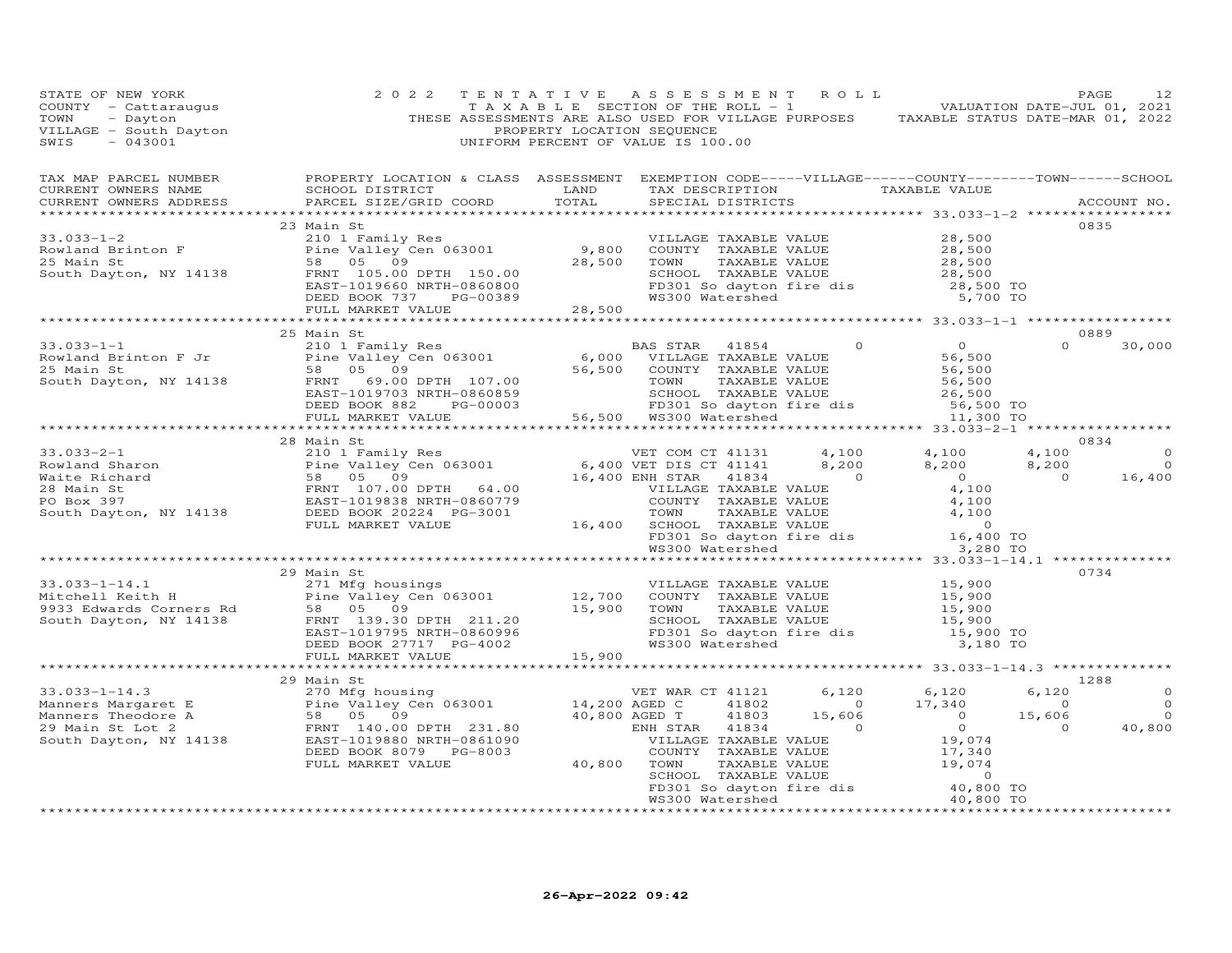| TAX MAP PARCEL NUMBER BROPERTY LOCATION & CLASS ASSESSMENT EXEMPTION CODE-----VILLAGE------COUNTY--------TOWN------SCHOOL CURRENT OWNERS NAME SCHOOL DISTRICT LAND TAX DESCRIPTION TAXABLE VALUE TAXABLE VALUE ACCOUNT NO.<br>37 Main St<br>1142<br>$0 \t 30,000$                 |         |
|-----------------------------------------------------------------------------------------------------------------------------------------------------------------------------------------------------------------------------------------------------------------------------------|---------|
|                                                                                                                                                                                                                                                                                   |         |
| 33.033-1-14.2<br>Gierszewski Rhonda C<br>210 1 Family Res<br>Gierszewski Mark A<br>58 05 09<br>37 Main St<br>58 05 09<br>52,100 DPTH 150.00<br>EED BOOK 2707 PG-7001 52,100<br>DEED BOOK 2707 PG-7001 52,100<br>FULL MARKET VALUE 52,100<br>FOR SCH                               |         |
| 0917<br>38 Main St<br>33.033–2–2<br>Petersen Francis<br>Petersen Francis<br>Petersen Lori K<br>External Street<br>South Dayton, NY 14138<br>South Dayton, NY 14138<br>PEED BOOK 30455 PG-8001<br>PEED BOOK 30455 PG-8001<br>PEED BOOK 30455 PG-8001<br>PEED BOOK 30455            |         |
| 41 Main St<br>1289                                                                                                                                                                                                                                                                |         |
|                                                                                                                                                                                                                                                                                   |         |
| 43 Main St<br>0881<br>$\Omega$<br>42,120                                                                                                                                                                                                                                          | $\circ$ |
|                                                                                                                                                                                                                                                                                   |         |
| 0737<br>44 Main St<br>33.033-2-3<br>Cox Brandon<br>Cox Brandon<br>Cox Brandon<br>South Dayton, NY 14138<br>PRIOR OWNER ON 3/01/2022<br>Cox Brandon<br>Cox Brandon<br>Cox Brandon<br>Cox Brandon<br>Cox Brandon<br>Cox Brandon<br>Cox Brandon<br>Cox Brandon<br>Cox Brandon<br>Cox |         |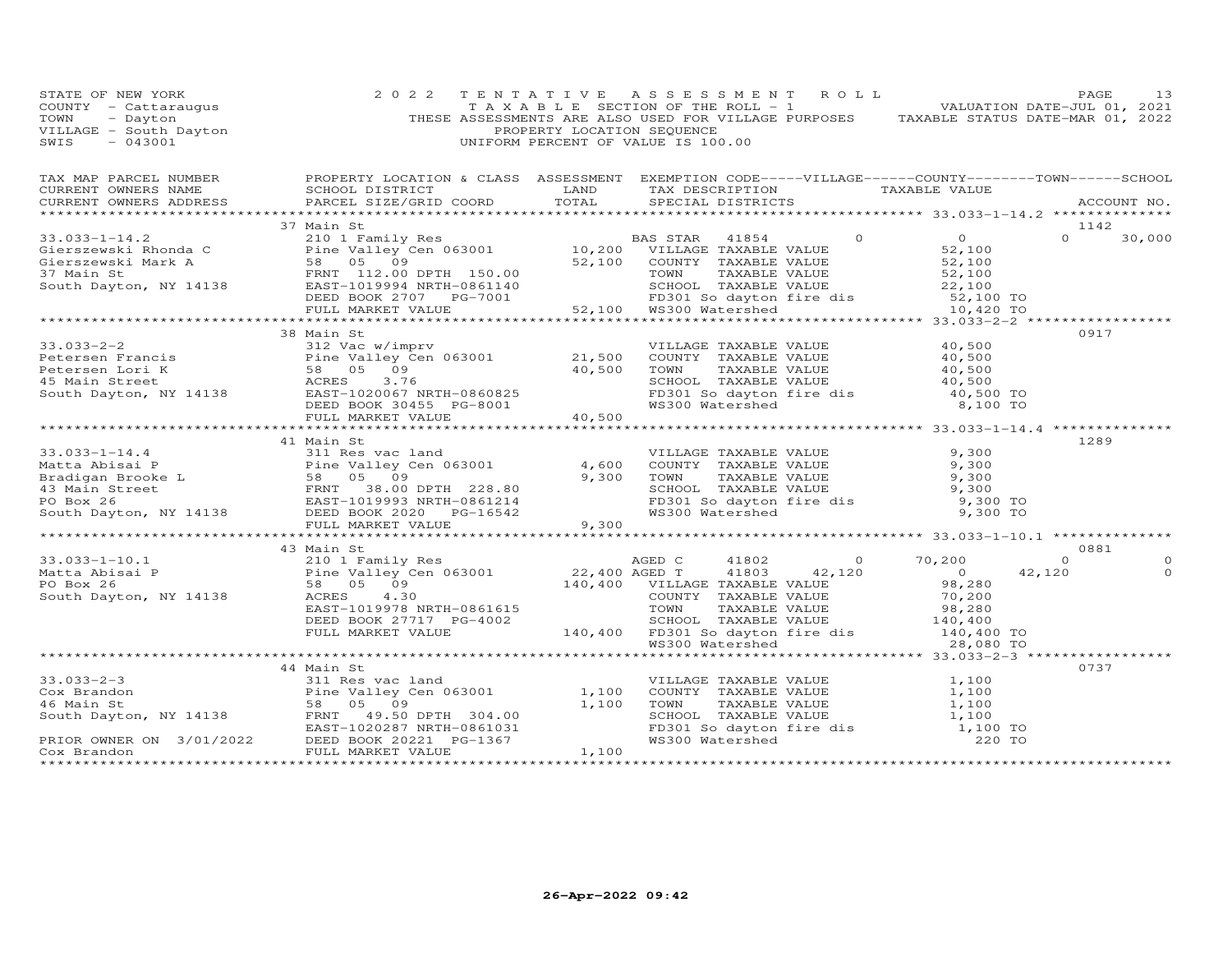| PAGE 14<br>COUNTY - Cattaraugus 2022 TENTATIVE ASSESSMENT OF THE ROLL -1<br>TOWN - Dayton - Dayton<br>VILLAGE - South Dayton<br>VILLAGE - South Dayton<br>VILLAGE - South Dayton<br>SWIS - 043001<br>THESE ASSESSMENTS ARE ALSO USED FOR VIL                                                                                                                                                                                     |                                                 |         |  |                                                    |               |
|----------------------------------------------------------------------------------------------------------------------------------------------------------------------------------------------------------------------------------------------------------------------------------------------------------------------------------------------------------------------------------------------------------------------------------|-------------------------------------------------|---------|--|----------------------------------------------------|---------------|
| TAX MAP PARCEL NUMBER BROPERTY LOCATION & CLASS ASSESSMENT EXEMPTION CODE-----VILLAGE------COUNTY--------TOWN------SCHOOL CURRENT OWNERS NAME SCHOOL DISTRICT LAND TAX DESCRIPTION TAXABLE VALUE TAXABLE VALUE ACCOUNT NO.                                                                                                                                                                                                       |                                                 |         |  |                                                    |               |
|                                                                                                                                                                                                                                                                                                                                                                                                                                  |                                                 |         |  |                                                    |               |
|                                                                                                                                                                                                                                                                                                                                                                                                                                  |                                                 |         |  |                                                    |               |
|                                                                                                                                                                                                                                                                                                                                                                                                                                  |                                                 |         |  |                                                    |               |
|                                                                                                                                                                                                                                                                                                                                                                                                                                  |                                                 |         |  |                                                    |               |
| 33.033-2-7.1<br>Howard Carol and 310 Bine Valley Cen 063001<br>300 COUNTY TAXABLE VALUE<br>300 COUNTY TAXABLE VALUE<br>300 COUNTY TAXABLE VALUE<br>300 COUNTY TAXABLE VALUE<br>300 TOWN TAXABLE VALUE<br>300 TOWN TAXABLE VALUE<br>300 SCHOOL                                                                                                                                                                                    | 46 Main St                                      |         |  |                                                    | 0747          |
|                                                                                                                                                                                                                                                                                                                                                                                                                                  |                                                 |         |  | ********************* 33.033-2-7.2 *************** |               |
|                                                                                                                                                                                                                                                                                                                                                                                                                                  | 46 Main St                                      |         |  |                                                    | 0747          |
| $\begin{array}{cccccccc} 33.033-2-7.2 & 46 \text{ Main St} & 0747 & 0747 & 0748 & 0749 & 0749 & 0749 & 0749 & 0749 & 0749 & 0749 & 0749 & 0749 & 0749 & 0749 & 0749 & 0749 & 0749 & 0749 & 0749 & 0749 & 0749 & 0749 & 0749 & 0749 & 0749 & 0749 & 0749 & 0749 & 0749 & 0749 & 0749 & 0$                                                                                                                                         |                                                 |         |  |                                                    |               |
|                                                                                                                                                                                                                                                                                                                                                                                                                                  |                                                 |         |  |                                                    |               |
|                                                                                                                                                                                                                                                                                                                                                                                                                                  |                                                 |         |  |                                                    |               |
|                                                                                                                                                                                                                                                                                                                                                                                                                                  |                                                 |         |  |                                                    |               |
| $\begin{array}{cccccccc} 33.033-2-4 & & & & 52\text{ Main St} & & & & \text{EMH STAR} & 41834 & & & & & 0745 \\ 2101 Family Res & & & & & & & & & & 0745 \\ 2101 Family Res & & & & & & & & 0745 \\ 2101 Family Res & & & & & & & & 10,500 & VILLAGE TAXABLE VALUE & & & & 84,200 \\ 2101 Family Gen & & & & & & & & 10,500 & VILLAGE TAXABLE VALUE & & & 84,200 \\ 2101's P = & & & & & & & 10,500 & VILLAGE TAXABLE VALUE & &$ |                                                 |         |  |                                                    | $0 \t 74,900$ |
|                                                                                                                                                                                                                                                                                                                                                                                                                                  |                                                 |         |  |                                                    |               |
|                                                                                                                                                                                                                                                                                                                                                                                                                                  |                                                 |         |  |                                                    | 0807          |
|                                                                                                                                                                                                                                                                                                                                                                                                                                  | DEED BOOK 2021    PG-13365<br>FULL MARKET VALUE | 159,000 |  |                                                    |               |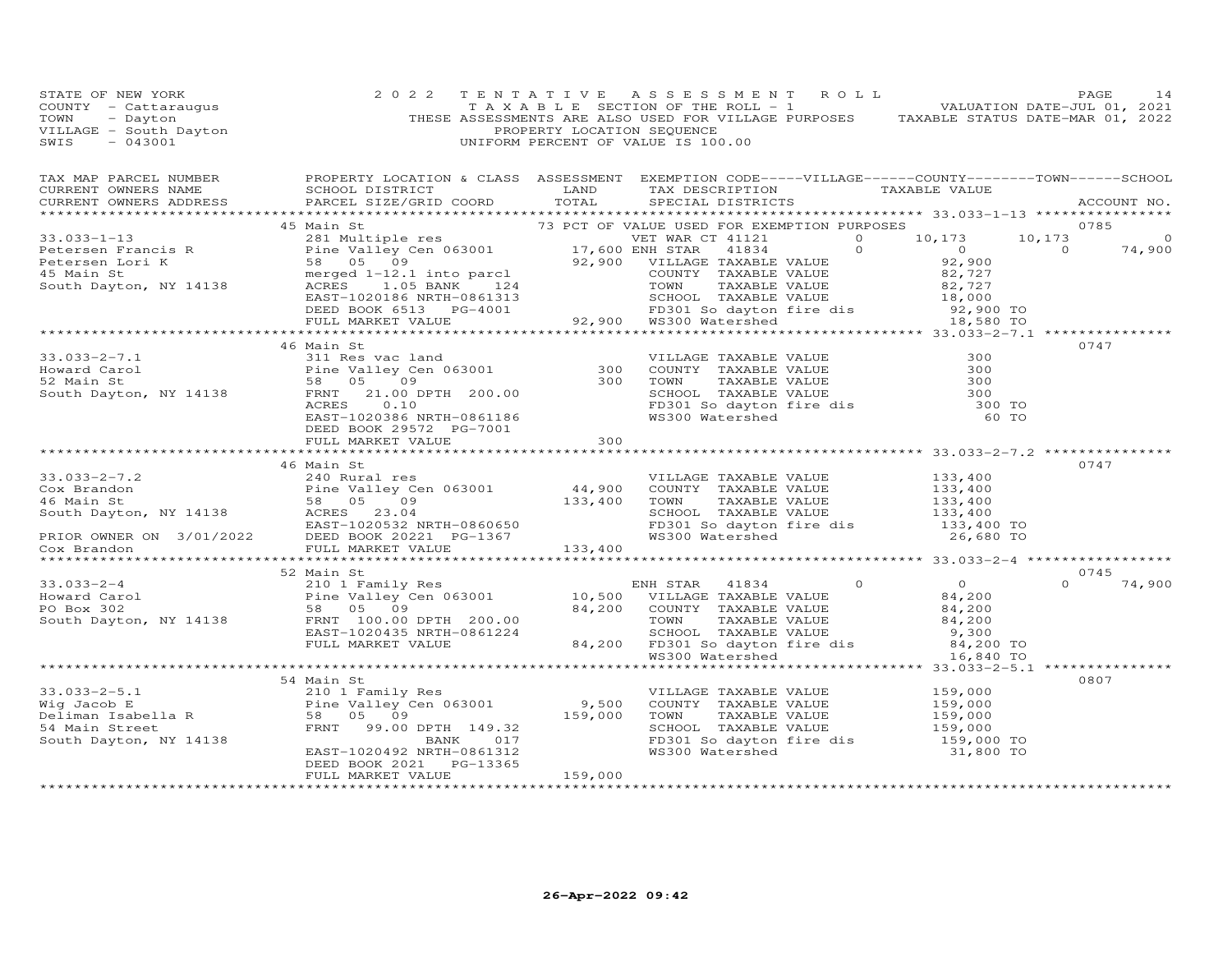| STATE OF NEW YORK<br>COUNTY - Cattaraugus<br>TOWN - Dayton<br>VILLAGE - South Dayton<br>SWIS - 043001                                                                                                                                                                                                                                                                                                                     | 2 0 2 2                                                                            | PROPERTY LOCATION SEQUENCE | 2   T E N T A T I V E    A S S E S S M E N T    R O L L    PAGE    PAGE    15<br>T A X A B L E    SECTION OF THE ROLL - 1    VALUATION DATE-JUL 01, 2021<br>THESE ASSESSMENTS ARE ALSO USED FOR VILLAGE PURPOSES    TAXABLE STATUS D<br>UNIFORM PERCENT OF VALUE IS 100.00 |                    |
|---------------------------------------------------------------------------------------------------------------------------------------------------------------------------------------------------------------------------------------------------------------------------------------------------------------------------------------------------------------------------------------------------------------------------|------------------------------------------------------------------------------------|----------------------------|----------------------------------------------------------------------------------------------------------------------------------------------------------------------------------------------------------------------------------------------------------------------------|--------------------|
| TAX MAP PARCEL NUMBER BROPERTY LOCATION & CLASS ASSESSMENT EXEMPTION CODE-----VILLAGE------COUNTY--------TOWN------SCHOOL CURRENT OWNERS NAME SCHOOL DISTRICT LAND TAX DESCRIPTION TAXABLE VALUE TAXABLE VALUE ACCOUNT NO.                                                                                                                                                                                                |                                                                                    |                            |                                                                                                                                                                                                                                                                            |                    |
|                                                                                                                                                                                                                                                                                                                                                                                                                           |                                                                                    |                            |                                                                                                                                                                                                                                                                            |                    |
| 33.033-1-11<br>$\begin{array}{cccccc} 33.033-1-11 \end{array}$<br>$\begin{array}{cccccc} 33.033-1-11 \end{array}$<br>$\begin{array}{cccccc} 16,400 \end{array}$<br>$\begin{array}{cccccc} 16,400 \end{array}$<br>$\begin{array}{cccccc} 16,400 \end{array}$<br>$\begin{array}{cccccc} 16,400 \end{array}$<br>$\begin{array}{cccccc} 16,400 \end{array}$<br>$\begin{array}{cccccc} 16,400 \end{array}$<br>$\begin{array}{$ | 55 Main St                                                                         |                            |                                                                                                                                                                                                                                                                            | 0857               |
|                                                                                                                                                                                                                                                                                                                                                                                                                           | EAST-1020175 NRTH-0861440<br>DEED BOOK 2021    PG-15425<br>FULL MARKET VALUE 15.15 |                            |                                                                                                                                                                                                                                                                            |                    |
|                                                                                                                                                                                                                                                                                                                                                                                                                           |                                                                                    |                            |                                                                                                                                                                                                                                                                            |                    |
|                                                                                                                                                                                                                                                                                                                                                                                                                           | 56 Main St                                                                         |                            |                                                                                                                                                                                                                                                                            | 1162               |
| 33.033-2-5.2<br>Feger Paul<br>Temont Ave S8 05 09<br>Example of D20561 NRTH-0861234<br>DEED BOOK 23942 PG-5006 500<br>FERNT 199.942 PG-5006 500<br>ELL MARKET VALUE<br>FERNT 199.942 PG-5006 500 W8300 Watershed<br>FULL MARKET VALUE<br>FERNT                                                                                                                                                                            |                                                                                    |                            |                                                                                                                                                                                                                                                                            |                    |
|                                                                                                                                                                                                                                                                                                                                                                                                                           |                                                                                    |                            |                                                                                                                                                                                                                                                                            |                    |
|                                                                                                                                                                                                                                                                                                                                                                                                                           | 62 Main St                                                                         |                            |                                                                                                                                                                                                                                                                            | 0702               |
| 33.033-2-6<br>Baldwin Susan L<br>Baldwin Susan L<br>Tamily Res<br>Pine Valley Cen 063001<br>The Valley Cen 063001<br>TO,400 COUNTY TAXABLE VALUE<br>TAXABLE VALUE<br>TAXABLE VALUE<br>57,300<br>SCHOL TAXABLE VALUE<br>57,300<br>SCHOL TAXABLE VALUE<br>                                                                                                                                                                  |                                                                                    |                            |                                                                                                                                                                                                                                                                            |                    |
|                                                                                                                                                                                                                                                                                                                                                                                                                           |                                                                                    |                            |                                                                                                                                                                                                                                                                            |                    |
|                                                                                                                                                                                                                                                                                                                                                                                                                           | 106 Main St                                                                        |                            |                                                                                                                                                                                                                                                                            | 0789               |
| 106 Min St<br>Aland Strate TAXABLE VALUE<br>Mitchell Keith H<br>8809 Cottage Rd<br>South Dayton, NY 14138<br>South Dayton, NY 14138<br>TRNT 125.00 DPTH 150.00<br>ERNT 125.00 DPTH 150.00<br>ERNT 125.00 DPTH 150.00<br>ERNT 125.00 DPTH 150.00<br>                                                                                                                                                                       | DEED BOOK 2019    PG-10455                                                         |                            |                                                                                                                                                                                                                                                                            |                    |
|                                                                                                                                                                                                                                                                                                                                                                                                                           | FULL MARKET VALUE 55,000                                                           |                            |                                                                                                                                                                                                                                                                            |                    |
|                                                                                                                                                                                                                                                                                                                                                                                                                           | 110 Main St                                                                        |                            |                                                                                                                                                                                                                                                                            | 0851               |
|                                                                                                                                                                                                                                                                                                                                                                                                                           |                                                                                    |                            |                                                                                                                                                                                                                                                                            | $\Omega$<br>62,700 |
|                                                                                                                                                                                                                                                                                                                                                                                                                           |                                                                                    |                            |                                                                                                                                                                                                                                                                            |                    |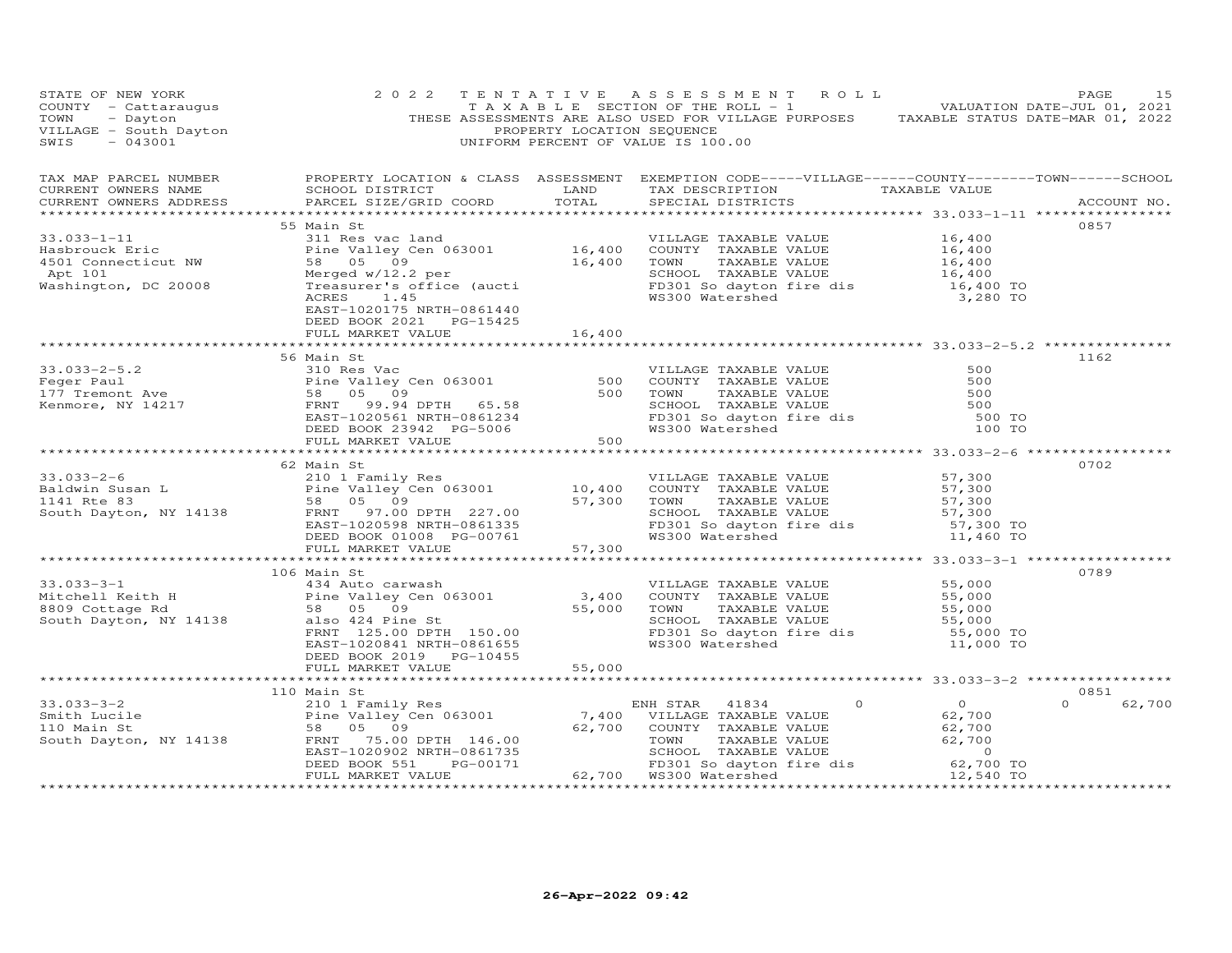| STATE OF NEW YORK<br>COUNTY - Cattaraugus<br>TAXABLE SECTION OF THE ROLL - 1<br>TOWN - Dayton<br>THESE ASSESSMENTS ARE ALSO USED FOR VILLAGE PURPOSES TAXABLE STATUS DATE-MAR 01, 2021<br>THESE ASSESSMENTS ARE ALSO USED FOR VILLAGE PURPOSES TAXABLE STAT             | 2 0 2 2                                                                                                                            | TENTATIVE ASSESSMENT ROLL | TAXABLE SECTION OF THE ROLL - 1 ( ) L 3 VALUATION DATE-JUL 01, 2021 | PAGE                            | 16     |
|-------------------------------------------------------------------------------------------------------------------------------------------------------------------------------------------------------------------------------------------------------------------------|------------------------------------------------------------------------------------------------------------------------------------|---------------------------|---------------------------------------------------------------------|---------------------------------|--------|
| TAX MAP PARCEL NUMBER FROPERTY LOCATION & CLASS ASSESSMENT EXEMPTION CODE-----VILLAGE------COUNTY--------TOWN------SCHOOL<br>CURRENT OWNERS NAME<br>CURRENT OWNERS ADDRESS                                                                                              | SCHOOL DISTRICT                        LAND        TAX DESCRIPTION                   TAXABLE VALUE<br>PARCEL SIZE/GRID COORD TOTAL | SPECIAL DISTRICTS         |                                                                     | ACCOUNT NO.                     |        |
|                                                                                                                                                                                                                                                                         | 114 Main St                                                                                                                        |                           |                                                                     | 0790<br>$0 \t 30,000$           |        |
|                                                                                                                                                                                                                                                                         |                                                                                                                                    |                           |                                                                     |                                 |        |
|                                                                                                                                                                                                                                                                         | 117 Main St                                                                                                                        |                           |                                                                     | 0690<br>$\Omega$                | 30,000 |
|                                                                                                                                                                                                                                                                         |                                                                                                                                    |                           |                                                                     |                                 |        |
|                                                                                                                                                                                                                                                                         | 121 Main St                                                                                                                        |                           |                                                                     | 0646<br>$\Omega$                | 30,000 |
|                                                                                                                                                                                                                                                                         |                                                                                                                                    |                           |                                                                     | 0649                            |        |
| 33.025-1-14<br>Marcey Diane M<br>2101 Family Res<br>Marcey Diane M<br>2101 Family Res<br>2101 Family Res<br>23.200<br>23.200<br>23.200<br>23.200<br>23.200<br>23.200<br>23.200<br>23.200<br>23.200<br>23.200<br>23.200<br>23.200<br>23.200<br>23.200<br>23.200<br>23.20 | 132 Main St                                                                                                                        |                           |                                                                     | $\Omega$                        | 30,000 |
|                                                                                                                                                                                                                                                                         |                                                                                                                                    |                           |                                                                     |                                 |        |
|                                                                                                                                                                                                                                                                         | 139 Main St                                                                                                                        |                           |                                                                     | 0806<br>$20,000$ 0<br>$0.680$ 0 | 74,900 |
|                                                                                                                                                                                                                                                                         |                                                                                                                                    |                           |                                                                     |                                 |        |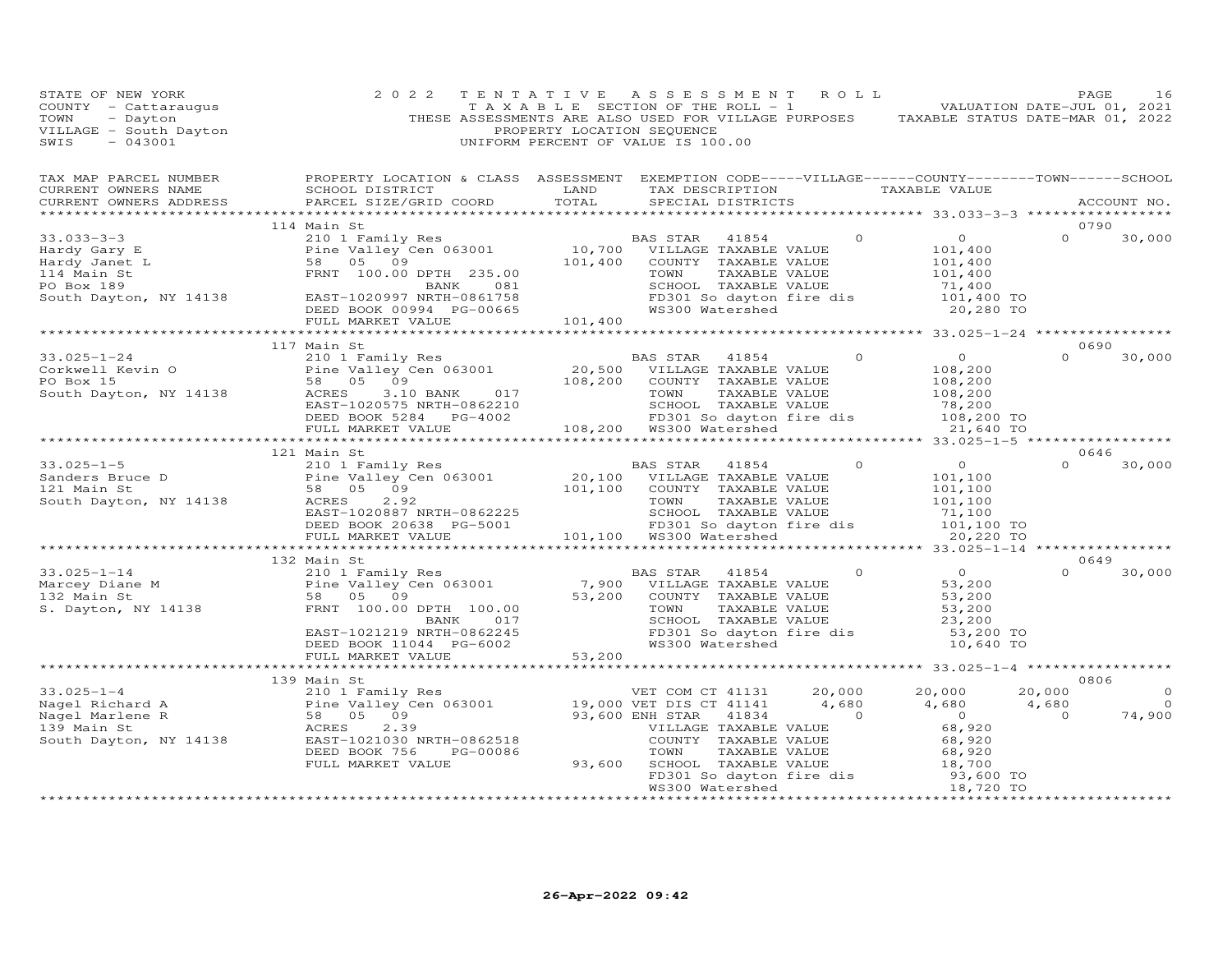| STATE OF NEW YORK<br>COUNTY - Cattaraugus<br>TOWN - Dayton<br>VILLAGE - South Dayton<br>SWIS - 043001                                                                                                                                                 | 2 0 2 2                                                                                                                                                                                                                                                   | PROPERTY LOCATION SEQUENCE   | TENTATIVE ASSESSMENT ROLL<br>TAXABLE SECTION OF THE ROLL - 1 VALUATION DATE-JUL 01, 2021<br>THESE ASSESSMENTS ARE ALSO USED FOR VILLAGE PURPOSES TAXABLE STATUS DATE-MAR 01, 2022<br>UNIFORM PERCENT OF VALUE IS 100.00 |       |                                  | PAGE                                    | 17     |
|-------------------------------------------------------------------------------------------------------------------------------------------------------------------------------------------------------------------------------------------------------|-----------------------------------------------------------------------------------------------------------------------------------------------------------------------------------------------------------------------------------------------------------|------------------------------|-------------------------------------------------------------------------------------------------------------------------------------------------------------------------------------------------------------------------|-------|----------------------------------|-----------------------------------------|--------|
| CURRENT OWNERS ADDRESS                                                                                                                                                                                                                                | SCHOOL DISTRICT                     LAND        TAX DESCRIPTION                  TAXABLE VALUE<br>PARCEL SIZE/GRID COORD TOTAL                                                                                                                            |                              | SPECIAL DISTRICTS                                                                                                                                                                                                       |       |                                  | ACCOUNT NO.                             |        |
|                                                                                                                                                                                                                                                       | 149 Main St                                                                                                                                                                                                                                               |                              |                                                                                                                                                                                                                         |       |                                  | 0765                                    |        |
|                                                                                                                                                                                                                                                       |                                                                                                                                                                                                                                                           |                              |                                                                                                                                                                                                                         |       |                                  |                                         |        |
|                                                                                                                                                                                                                                                       |                                                                                                                                                                                                                                                           |                              |                                                                                                                                                                                                                         |       |                                  |                                         |        |
| $33.025 - 1 - 2.1$<br>Cettell Richard Pine Valley C<br>157 Main St 58 05 09<br>S. Dayton, NY 14138 ACRES 1001395                                                                                                                                      | 157 Main St<br>Main St<br>210 1 Family Res<br>Pine Valley Cen 063001 23,400 VILLAGE TAXABLE VALUE<br>58 05 09 74,800 COUNTY TAXABLE VALUE<br>EAST-1021372 NRTH-0863250 SCHOOL TAXABLE VALUE<br>DEED BOOK 15600 PG-4002 FD301 So dayton fire dis<br>FULL M |                              |                                                                                                                                                                                                                         |       |                                  | 0823<br>$\Omega$                        | 30,000 |
|                                                                                                                                                                                                                                                       |                                                                                                                                                                                                                                                           |                              |                                                                                                                                                                                                                         |       |                                  |                                         |        |
|                                                                                                                                                                                                                                                       |                                                                                                                                                                                                                                                           |                              |                                                                                                                                                                                                                         |       |                                  |                                         |        |
|                                                                                                                                                                                                                                                       | 182 Main St                                                                                                                                                                                                                                               |                              |                                                                                                                                                                                                                         |       |                                  | 0760                                    |        |
| $33.026 - 1 - 2.1$                                                                                                                                                                                                                                    |                                                                                                                                                                                                                                                           |                              | AG DIST                                                                                                                                                                                                                 | 8,639 | 8,639                            | 8,639<br>8,639<br>$\Omega$ and $\Omega$ | 30,000 |
| MAY BE SUBJECT TO PAYMENT<br>UNDER AGDIST LAW TIL 2026                                                                                                                                                                                                |                                                                                                                                                                                                                                                           |                              |                                                                                                                                                                                                                         |       | 95,200 TO                        |                                         |        |
|                                                                                                                                                                                                                                                       |                                                                                                                                                                                                                                                           |                              |                                                                                                                                                                                                                         |       |                                  |                                         |        |
| 33.025-1-2.2<br>20,000 VILLAGE TAXABLE VALUE<br>Swanson Kevin R<br>Swanson Kelie<br>20,000 VILLAGE TAXABLE VALUE<br>Swanson Kelie<br>58 05 09<br>191 Main St<br>58 05 09<br>191 Main St<br>58 05 09<br>20,000 VILLAGE TAXABLE VALUE<br>20,000 VILLAGE |                                                                                                                                                                                                                                                           |                              | TOWN TAXABLE VALUE 92,700<br>SCHOOL TAXABLE VALUE 62,700<br>FD301 So dayton fire dis 92,700 TO<br>WS300 Watershed 18,540 TO                                                                                             |       | 0<br>92,700<br>92,700<br>92,700  | 1176<br>$\Omega$<br>30,000              |        |
|                                                                                                                                                                                                                                                       |                                                                                                                                                                                                                                                           |                              |                                                                                                                                                                                                                         |       |                                  |                                         |        |
|                                                                                                                                                                                                                                                       |                                                                                                                                                                                                                                                           |                              |                                                                                                                                                                                                                         |       |                                  |                                         |        |
| UNIVERSITY OF THE VALUE OF THE VALUE OF THE VALUE OF THE VALUE OF THE VALUE OF THE VALUE OF THE VALUE OF THE V<br>South Dayton, NY 14138 THE VALUE OF THE VALUE OF THE VALUE OF THE VALUE OF THE VALUE OF THE VALUE OF THE VALUE                      | OFF Main St<br>EAST-1022969 NRTH-0863053<br>DEED BOOK 00979 PG-01023<br>FULL MARKET VALUE<br>FULL MARKET VALUE 3.300                                                                                                                                      |                              | VILLAGE TAXABLE VALUE<br>VILLANDI INABILE VALUE<br>TOWN TAXABLE VALUE<br>TOWN TAXABLE VALUE<br>SCHOOL TAXABLE VALUE<br>FD301 So dayton fire dis 3,300 TO<br>WS300 Watershed 3,300 TO                                    |       | 3,300<br>3,300<br>3,300<br>3,300 | 1286                                    |        |
|                                                                                                                                                                                                                                                       |                                                                                                                                                                                                                                                           | 3,300<br>******************* |                                                                                                                                                                                                                         |       |                                  |                                         |        |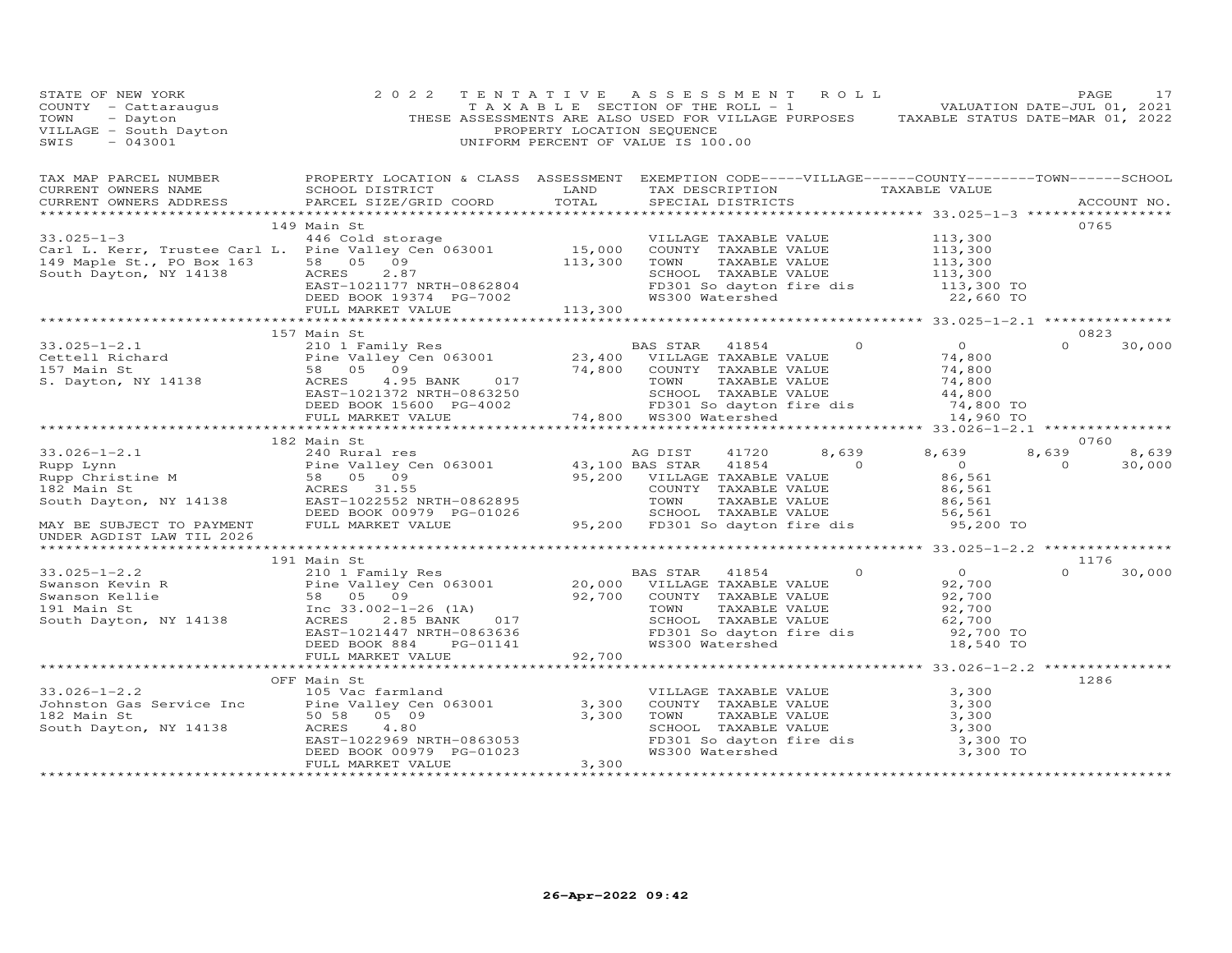| STATE OF NEW YORK                                                                | 2 0 2 2                                                                                                                                                                                                                                                                            | TENTATIVE                  |                                                                                       |               |        |
|----------------------------------------------------------------------------------|------------------------------------------------------------------------------------------------------------------------------------------------------------------------------------------------------------------------------------------------------------------------------------|----------------------------|---------------------------------------------------------------------------------------|---------------|--------|
|                                                                                  |                                                                                                                                                                                                                                                                                    |                            |                                                                                       |               |        |
|                                                                                  |                                                                                                                                                                                                                                                                                    |                            | THESE ASSESSMENTS ARE ALSO USED FOR VILLAGE PURPOSES TAXABLE STATUS DATE-MAR 01, 2022 |               |        |
|                                                                                  |                                                                                                                                                                                                                                                                                    | PROPERTY LOCATION SEQUENCE |                                                                                       |               |        |
| COUNTY - Cattaraugus<br>TOWN - Dayton<br>VILLAGE - South Dayton<br>SWIS - 043001 |                                                                                                                                                                                                                                                                                    |                            | UNIFORM PERCENT OF VALUE IS 100.00                                                    |               |        |
|                                                                                  |                                                                                                                                                                                                                                                                                    |                            |                                                                                       |               |        |
|                                                                                  |                                                                                                                                                                                                                                                                                    |                            |                                                                                       |               |        |
|                                                                                  | TAX MAP PARCEL NUMBER PROPERTY LOCATION & CLASS ASSESSMENT EXEMPTION CODE-----VILLAGE------COUNTY---------TOWN------SCHOOL CURRENT OWNERS NAME SCHOOL DISTRICT LAND TAX DESCRIPTION TAXABLE VALUE (CURRENT OWNERS ADDRESS PARC                                                     |                            |                                                                                       |               |        |
|                                                                                  |                                                                                                                                                                                                                                                                                    |                            |                                                                                       |               |        |
|                                                                                  |                                                                                                                                                                                                                                                                                    |                            |                                                                                       |               |        |
|                                                                                  |                                                                                                                                                                                                                                                                                    |                            |                                                                                       |               |        |
|                                                                                  |                                                                                                                                                                                                                                                                                    |                            |                                                                                       | 0766          |        |
|                                                                                  |                                                                                                                                                                                                                                                                                    |                            |                                                                                       | 42,109 42,109 |        |
|                                                                                  |                                                                                                                                                                                                                                                                                    |                            |                                                                                       |               |        |
|                                                                                  |                                                                                                                                                                                                                                                                                    |                            |                                                                                       |               |        |
|                                                                                  |                                                                                                                                                                                                                                                                                    |                            |                                                                                       |               |        |
|                                                                                  |                                                                                                                                                                                                                                                                                    |                            |                                                                                       |               |        |
|                                                                                  |                                                                                                                                                                                                                                                                                    |                            |                                                                                       |               |        |
|                                                                                  |                                                                                                                                                                                                                                                                                    |                            |                                                                                       |               |        |
|                                                                                  |                                                                                                                                                                                                                                                                                    |                            |                                                                                       |               |        |
|                                                                                  |                                                                                                                                                                                                                                                                                    |                            |                                                                                       |               |        |
|                                                                                  | 4 Maple St                                                                                                                                                                                                                                                                         |                            |                                                                                       |               | 0645   |
|                                                                                  |                                                                                                                                                                                                                                                                                    |                            |                                                                                       | $\Omega$      | 34,500 |
|                                                                                  |                                                                                                                                                                                                                                                                                    |                            |                                                                                       |               |        |
|                                                                                  |                                                                                                                                                                                                                                                                                    |                            |                                                                                       |               |        |
|                                                                                  |                                                                                                                                                                                                                                                                                    |                            |                                                                                       |               |        |
|                                                                                  |                                                                                                                                                                                                                                                                                    |                            |                                                                                       |               |        |
|                                                                                  |                                                                                                                                                                                                                                                                                    |                            |                                                                                       |               |        |
|                                                                                  |                                                                                                                                                                                                                                                                                    |                            |                                                                                       |               |        |
|                                                                                  | 33.034-2-3<br>2011 Inger Geist Melanie 210 1 Family Res<br>2011 Inger Geist Melanie 210 1 Family Res<br>2011 Inger Geist Melanie 210 Intervalse Value 212,900 VILLAGE TAXABLE VALUE 34,500<br>24 Maple St<br>26 50/58 05 09<br>24 Maple S                                          |                            |                                                                                       |               |        |
|                                                                                  |                                                                                                                                                                                                                                                                                    |                            |                                                                                       |               | 0865   |
|                                                                                  | 6 Maple St                                                                                                                                                                                                                                                                         |                            |                                                                                       |               |        |
|                                                                                  |                                                                                                                                                                                                                                                                                    |                            |                                                                                       |               |        |
|                                                                                  |                                                                                                                                                                                                                                                                                    |                            |                                                                                       |               |        |
|                                                                                  |                                                                                                                                                                                                                                                                                    |                            |                                                                                       |               |        |
|                                                                                  |                                                                                                                                                                                                                                                                                    |                            |                                                                                       |               |        |
|                                                                                  |                                                                                                                                                                                                                                                                                    |                            |                                                                                       |               |        |
|                                                                                  |                                                                                                                                                                                                                                                                                    |                            |                                                                                       |               |        |
|                                                                                  | 33.034-2-4<br>Mitchell Keith H<br>21,800<br>21,800<br>21,800<br>21,800<br>21,800<br>21,800<br>21,800<br>21,800<br>21,800<br>21,800<br>21,800<br>21,800<br>21,800<br>21,800<br>21,800<br>21,800<br>21,800<br>21,800<br>21,800<br>21,800<br>21,800<br>21,800<br>21,800<br>21,800<br> |                            |                                                                                       |               |        |
|                                                                                  |                                                                                                                                                                                                                                                                                    |                            |                                                                                       |               |        |
|                                                                                  | 28 Maple St                                                                                                                                                                                                                                                                        |                            |                                                                                       |               | 0679   |
|                                                                                  |                                                                                                                                                                                                                                                                                    |                            |                                                                                       |               |        |
|                                                                                  |                                                                                                                                                                                                                                                                                    |                            |                                                                                       |               |        |
|                                                                                  | 33.034-1-12<br>28 Maple St<br>710 Manufacture<br>Cherry Creek Woodcraft Inc = 10 Manufacture<br>FO Box 267 50 05 09<br>50 05 09 660,000 TOWN TAXABLE VALUE 660,000<br>860,000 TOWN TAXABLE VALUE 660,000<br>South Dayton, NY 14138 EAST-102                                        |                            |                                                                                       |               |        |
|                                                                                  |                                                                                                                                                                                                                                                                                    |                            |                                                                                       |               |        |
|                                                                                  |                                                                                                                                                                                                                                                                                    |                            |                                                                                       |               |        |
|                                                                                  |                                                                                                                                                                                                                                                                                    |                            |                                                                                       |               |        |
|                                                                                  | DEED BOOK 5032 PG-4001                                                                                                                                                                                                                                                             |                            |                                                                                       |               |        |
|                                                                                  | FULL MARKET VALUE 660,000                                                                                                                                                                                                                                                          |                            |                                                                                       |               |        |
|                                                                                  |                                                                                                                                                                                                                                                                                    |                            |                                                                                       |               |        |
|                                                                                  | 30 Maple St                                                                                                                                                                                                                                                                        |                            |                                                                                       |               | 0909   |
|                                                                                  |                                                                                                                                                                                                                                                                                    |                            |                                                                                       | $\Omega$      | 15,480 |
|                                                                                  |                                                                                                                                                                                                                                                                                    |                            |                                                                                       |               |        |
|                                                                                  |                                                                                                                                                                                                                                                                                    |                            |                                                                                       |               |        |
|                                                                                  |                                                                                                                                                                                                                                                                                    |                            |                                                                                       |               |        |
|                                                                                  |                                                                                                                                                                                                                                                                                    |                            |                                                                                       |               |        |
|                                                                                  |                                                                                                                                                                                                                                                                                    |                            |                                                                                       |               |        |
|                                                                                  |                                                                                                                                                                                                                                                                                    |                            |                                                                                       |               |        |
|                                                                                  | $\begin{array}{cccc} 30.034-1-1 & 30.039-1-1 & 30.049-1 & 0 & 0 & 0 \\ 481.01 & 481.01 & 1.700 & 0.0111 \& 0.011 & 0.011 & 0.011 & 0.011 \& 0.011 & 0.011 & 0.011 \& 0.011 & 0.011 & 0.011 \& 0.011 & 0.011 & 0.011 \& 0.011 & 0.011 & 0.011 \& 0.011 & 0.011 & 0.011 \$           |                            |                                                                                       |               |        |
|                                                                                  |                                                                                                                                                                                                                                                                                    |                            |                                                                                       |               |        |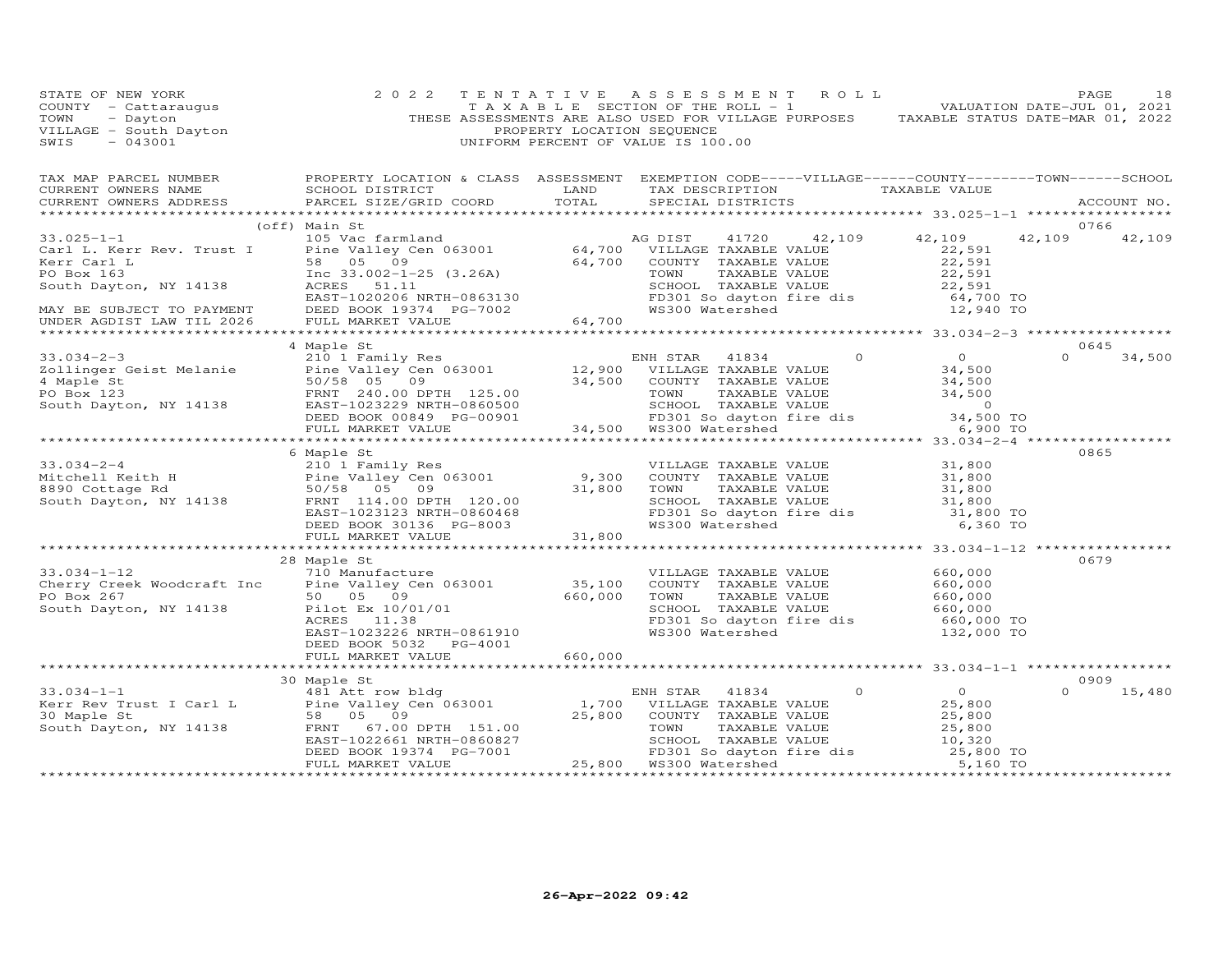|                                                                                                                                                                                                                                                                                                                                                                                                          | 40 Maple St              |        |  | 0647     |                |
|----------------------------------------------------------------------------------------------------------------------------------------------------------------------------------------------------------------------------------------------------------------------------------------------------------------------------------------------------------------------------------------------------------|--------------------------|--------|--|----------|----------------|
| 33.034-1-3<br>Spence William E Jr<br>21,200<br>21,200<br>21,200<br>21,200<br>21,200<br>21,200<br>21,200<br>200 DRD ENT 140.00<br>21,200<br>200 DRD ENT 140.00<br>21,200<br>200 DRD ENT 140.00<br>21,200<br>200 DRD ENT 140.00<br>21,200<br>21,200<br>200 DRD ENT                                                                                                                                         |                          |        |  |          |                |
|                                                                                                                                                                                                                                                                                                                                                                                                          |                          |        |  |          |                |
|                                                                                                                                                                                                                                                                                                                                                                                                          |                          |        |  |          |                |
|                                                                                                                                                                                                                                                                                                                                                                                                          |                          |        |  |          |                |
|                                                                                                                                                                                                                                                                                                                                                                                                          |                          |        |  |          |                |
|                                                                                                                                                                                                                                                                                                                                                                                                          |                          |        |  |          |                |
|                                                                                                                                                                                                                                                                                                                                                                                                          |                          |        |  |          |                |
|                                                                                                                                                                                                                                                                                                                                                                                                          | 41 Maple St              |        |  | 0754     |                |
| 33.033-5-24<br>Merrill Anna<br>220 2 Family Res<br>Pine Valley Cen 063001<br>9,600 COUNTY TAXABLE VALUE<br>9,600 COUNTY TAXABLE VALUE<br>9,600 COUNTY TAXABLE VALUE<br>47,700<br>230 2 Family Res<br>Pine Valley Cen 063001<br>9,600 COUNTY TAXAB                                                                                                                                                        |                          |        |  |          |                |
|                                                                                                                                                                                                                                                                                                                                                                                                          |                          |        |  |          |                |
|                                                                                                                                                                                                                                                                                                                                                                                                          |                          |        |  |          |                |
|                                                                                                                                                                                                                                                                                                                                                                                                          |                          |        |  |          |                |
|                                                                                                                                                                                                                                                                                                                                                                                                          |                          |        |  |          |                |
|                                                                                                                                                                                                                                                                                                                                                                                                          | DEED BOOK 00934 PG-01008 |        |  |          |                |
|                                                                                                                                                                                                                                                                                                                                                                                                          | FULL MARKET VALUE        | 47,700 |  |          |                |
|                                                                                                                                                                                                                                                                                                                                                                                                          |                          |        |  |          |                |
| $\begin{tabular}{lllllllllllllllllllll} \text{33.034--1--4} & & & & & & & & 42 \text{ Maple St} & & & & & & 55 \text{On} & & & & 64,500 \text{NPLLAGE}}{\text{Senn Karen L}} & & & & & & 21011 \text{Fem} & & & & 64 \text{NPLLATE} & & & & 64,500 \text{NPLLAGE}}{\text{Textor Ellsworth A}} & & & & & & 58 & 05 & 09 & & & & 64,500 \text{NPLLATE} & & & & 64,500 \text{NPLLATE} & & & & 64,500 \text$ | 42 Maple St              |        |  | 0271     |                |
|                                                                                                                                                                                                                                                                                                                                                                                                          |                          |        |  |          |                |
|                                                                                                                                                                                                                                                                                                                                                                                                          |                          |        |  |          |                |
|                                                                                                                                                                                                                                                                                                                                                                                                          |                          |        |  |          |                |
|                                                                                                                                                                                                                                                                                                                                                                                                          |                          |        |  |          |                |
|                                                                                                                                                                                                                                                                                                                                                                                                          |                          |        |  |          |                |
|                                                                                                                                                                                                                                                                                                                                                                                                          |                          |        |  |          |                |
|                                                                                                                                                                                                                                                                                                                                                                                                          |                          |        |  | 0879     |                |
| $\begin{array}{cccccc} 33.034-1-6 & 46 \text{ Maple St} & 0879 \\ 2101111& 44,375 & 14,375 & 14,375 & 14,375 \\ 210111& 21011& 8,625 & 8,625 & 8,625 \\ 21011& 2101& 2101& 000 \\ 2101& 2101& 2101& 000 \\ 2101& 2101& 2101& 2101& 2101 \\ 2101& 2101& 2101& 2101& 2101 \\$                                                                                                                              | 46 Maple St              |        |  |          | $\circ$        |
|                                                                                                                                                                                                                                                                                                                                                                                                          |                          |        |  |          | $\overline{O}$ |
|                                                                                                                                                                                                                                                                                                                                                                                                          |                          |        |  |          | 57,500         |
|                                                                                                                                                                                                                                                                                                                                                                                                          |                          |        |  |          |                |
|                                                                                                                                                                                                                                                                                                                                                                                                          |                          |        |  |          |                |
|                                                                                                                                                                                                                                                                                                                                                                                                          |                          |        |  |          |                |
|                                                                                                                                                                                                                                                                                                                                                                                                          |                          |        |  |          |                |
|                                                                                                                                                                                                                                                                                                                                                                                                          |                          |        |  |          |                |
|                                                                                                                                                                                                                                                                                                                                                                                                          |                          |        |  |          |                |
|                                                                                                                                                                                                                                                                                                                                                                                                          | 47 Maple St              |        |  | 0722     |                |
|                                                                                                                                                                                                                                                                                                                                                                                                          |                          |        |  | $\Omega$ | 30,000         |
|                                                                                                                                                                                                                                                                                                                                                                                                          |                          |        |  |          |                |
|                                                                                                                                                                                                                                                                                                                                                                                                          |                          |        |  |          |                |
|                                                                                                                                                                                                                                                                                                                                                                                                          |                          |        |  |          |                |
|                                                                                                                                                                                                                                                                                                                                                                                                          |                          |        |  |          |                |
|                                                                                                                                                                                                                                                                                                                                                                                                          |                          |        |  |          |                |
|                                                                                                                                                                                                                                                                                                                                                                                                          |                          |        |  |          |                |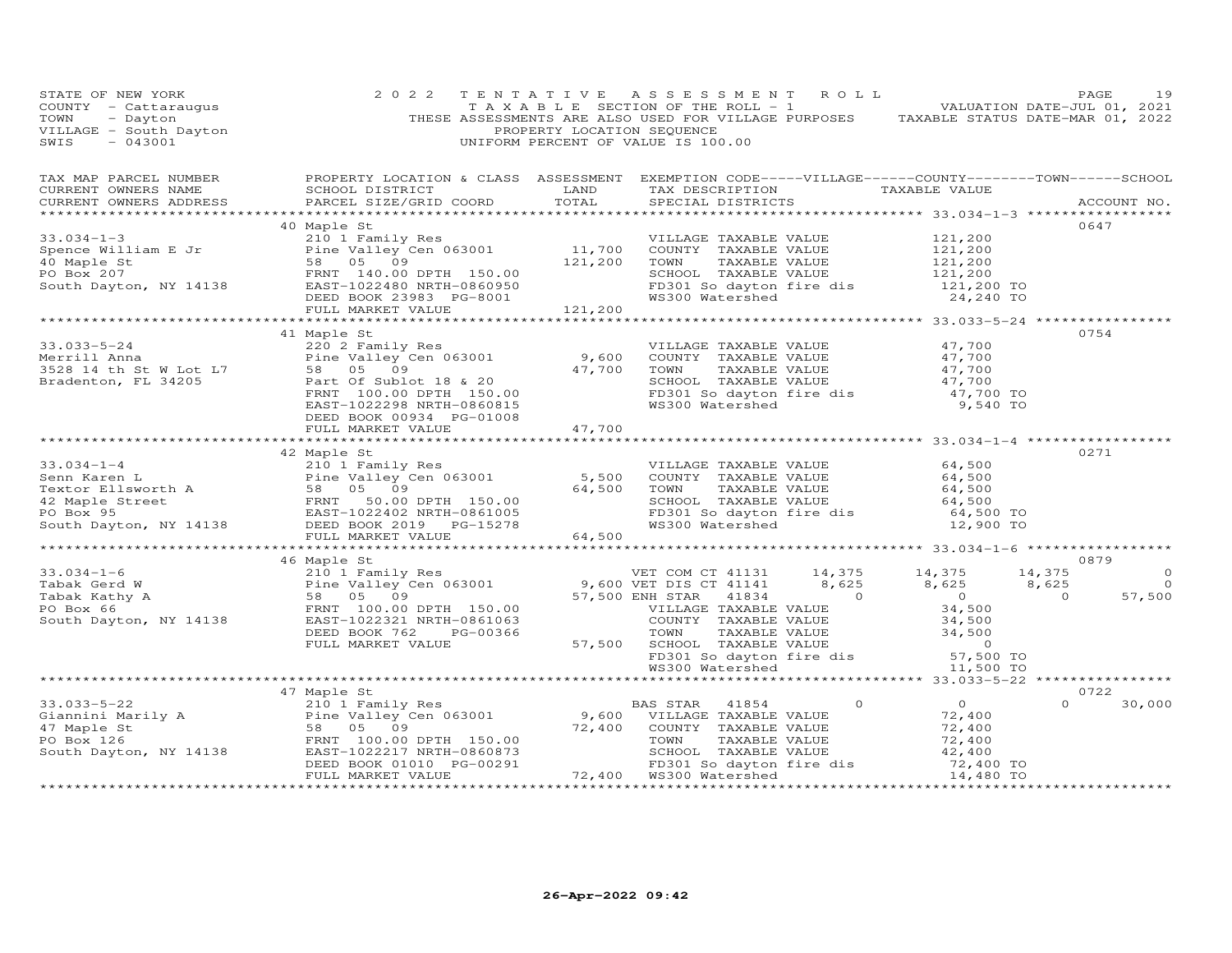| STATE OF NEW YORK<br>COUNTY - Cattaraugus<br>TOWN - Dayton<br>VILLAGE - South Dayton<br>~~~~ - 043001                                                                                                                                           | 2 0 2 2                                                               | TENTATIVE ASSESSMENT ROLL<br>TAXABLE SECTION OF THE ROLL - 1<br>TAXABLE SECTION OF THE ROLL - 1<br>THESE ASSESSMENTS ARE ALLO USED FOR VILLAGE PURPOSES TAXABLE STATUS DATE-MAR 01, 2022<br>PROPERTY LOCATION SEQUENCE<br>UNIFORM PERCENT OF VALUE IS 100.00 |  | PAGE          | 20          |
|-------------------------------------------------------------------------------------------------------------------------------------------------------------------------------------------------------------------------------------------------|-----------------------------------------------------------------------|--------------------------------------------------------------------------------------------------------------------------------------------------------------------------------------------------------------------------------------------------------------|--|---------------|-------------|
|                                                                                                                                                                                                                                                 | CURRENT OWNERS ADDRESS PARCEL SIZE/GRID COORD TOTAL SPECIAL DISTRICTS |                                                                                                                                                                                                                                                              |  |               | ACCOUNT NO. |
|                                                                                                                                                                                                                                                 |                                                                       |                                                                                                                                                                                                                                                              |  |               |             |
|                                                                                                                                                                                                                                                 | 48 Maple St                                                           |                                                                                                                                                                                                                                                              |  | 1299          |             |
|                                                                                                                                                                                                                                                 |                                                                       |                                                                                                                                                                                                                                                              |  | $\Omega$      | 30,000      |
|                                                                                                                                                                                                                                                 |                                                                       |                                                                                                                                                                                                                                                              |  |               |             |
|                                                                                                                                                                                                                                                 |                                                                       |                                                                                                                                                                                                                                                              |  |               |             |
|                                                                                                                                                                                                                                                 |                                                                       |                                                                                                                                                                                                                                                              |  |               |             |
|                                                                                                                                                                                                                                                 | 52 Maple St                                                           |                                                                                                                                                                                                                                                              |  | 0639          |             |
| 33.034-1-8<br>Sometry and the Valley Cen 063001<br>Spencer Dustin Pine Valley Cen 063001<br>South Dayton, NY 14138<br>South Dayton, NY 14138<br>EBD BOOK 29907 PG-4001<br>TAXABLE VALUE<br>EED BOOK 29907 PG-4001<br>TAXABLE VALUE<br>PD301 SOM |                                                                       |                                                                                                                                                                                                                                                              |  |               |             |
|                                                                                                                                                                                                                                                 |                                                                       |                                                                                                                                                                                                                                                              |  |               |             |
|                                                                                                                                                                                                                                                 |                                                                       |                                                                                                                                                                                                                                                              |  |               |             |
|                                                                                                                                                                                                                                                 |                                                                       |                                                                                                                                                                                                                                                              |  |               |             |
|                                                                                                                                                                                                                                                 |                                                                       |                                                                                                                                                                                                                                                              |  |               |             |
|                                                                                                                                                                                                                                                 |                                                                       |                                                                                                                                                                                                                                                              |  |               |             |
|                                                                                                                                                                                                                                                 | 103 Maple St                                                          |                                                                                                                                                                                                                                                              |  | 0738          |             |
| 33.033-4-23<br>Henderson Jerry R Jr. (103 Maple State of Pine Valley Cen 063001<br>Henderson Crystal A 58 05 09<br>103 Maple State Valley Cen 063001<br>Henderson Crystal A 58 05 09<br>103 Maple State Value 63,500<br>Henderson Crystal       |                                                                       |                                                                                                                                                                                                                                                              |  | 9,525         | $\Omega$    |
|                                                                                                                                                                                                                                                 |                                                                       |                                                                                                                                                                                                                                                              |  |               |             |
|                                                                                                                                                                                                                                                 |                                                                       |                                                                                                                                                                                                                                                              |  |               |             |
|                                                                                                                                                                                                                                                 |                                                                       |                                                                                                                                                                                                                                                              |  |               |             |
|                                                                                                                                                                                                                                                 |                                                                       |                                                                                                                                                                                                                                                              |  |               |             |
|                                                                                                                                                                                                                                                 |                                                                       |                                                                                                                                                                                                                                                              |  |               |             |
|                                                                                                                                                                                                                                                 |                                                                       |                                                                                                                                                                                                                                                              |  |               |             |
|                                                                                                                                                                                                                                                 | 104 Maple St                                                          |                                                                                                                                                                                                                                                              |  | 0654          |             |
|                                                                                                                                                                                                                                                 |                                                                       |                                                                                                                                                                                                                                                              |  | $0 \t 30,000$ |             |
|                                                                                                                                                                                                                                                 |                                                                       |                                                                                                                                                                                                                                                              |  |               |             |
|                                                                                                                                                                                                                                                 |                                                                       |                                                                                                                                                                                                                                                              |  |               |             |
|                                                                                                                                                                                                                                                 |                                                                       |                                                                                                                                                                                                                                                              |  |               |             |
|                                                                                                                                                                                                                                                 |                                                                       |                                                                                                                                                                                                                                                              |  |               |             |
|                                                                                                                                                                                                                                                 |                                                                       |                                                                                                                                                                                                                                                              |  |               |             |
|                                                                                                                                                                                                                                                 |                                                                       |                                                                                                                                                                                                                                                              |  |               |             |
|                                                                                                                                                                                                                                                 |                                                                       |                                                                                                                                                                                                                                                              |  | 0810          |             |
|                                                                                                                                                                                                                                                 |                                                                       |                                                                                                                                                                                                                                                              |  |               |             |
|                                                                                                                                                                                                                                                 |                                                                       |                                                                                                                                                                                                                                                              |  |               |             |
|                                                                                                                                                                                                                                                 |                                                                       |                                                                                                                                                                                                                                                              |  |               |             |
|                                                                                                                                                                                                                                                 |                                                                       |                                                                                                                                                                                                                                                              |  |               |             |
| 106 Maple St<br>33.033-4-12 210 1 Family Res<br>Mosher (Utley) Tammy Pine Valley Cen 063001 5,500 COUNTY TAXABLE VALUE<br>12504 Dredge Rd 58 05 09 45,500 TOWN TAXABLE VALUE<br>South Dayton, NY 14138 FRNT 50.00 DPTH 150.00 5CHOOL T          |                                                                       |                                                                                                                                                                                                                                                              |  |               |             |
|                                                                                                                                                                                                                                                 |                                                                       |                                                                                                                                                                                                                                                              |  |               |             |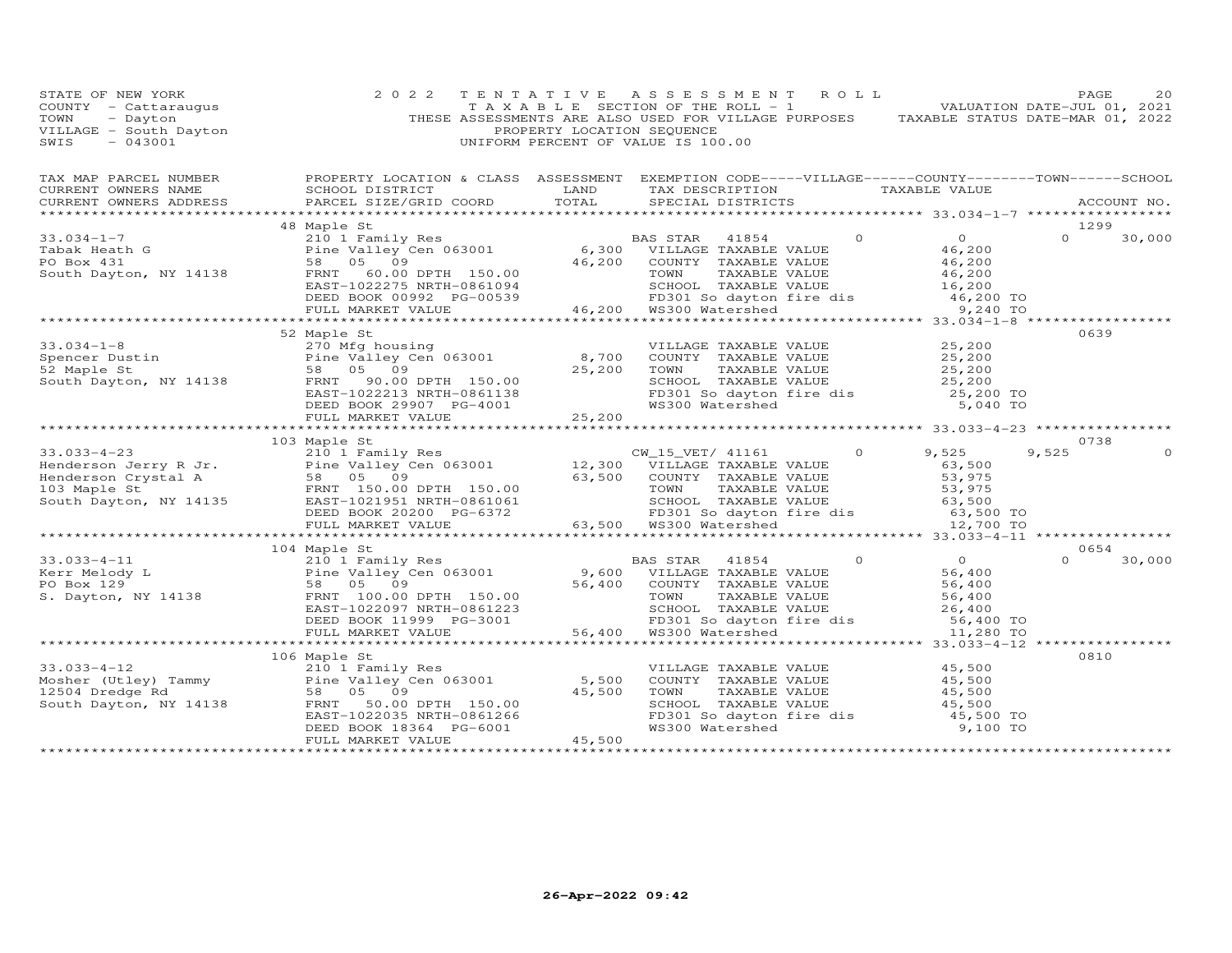| STATE OF NEW YORK<br>COUNTY - Cattaraugus<br>TOWN - Dayton<br>VILLAGE - South Dayton<br>----- 043001                                                                                                                                                                                                                                                                                                     | 2 0 2 2                                                                                                                                                              | PROPERTY LOCATION SEQUENCE | TENTATIVE ASSESSMENT ROLL<br>TAXABLE SECTION OF THE ROLL - 1 - - - - VALUATION DATE-JUL 01, 2021<br>THESE ASSESSMENTS ARE ALSO USED FOR VILLAGE PURPOSES TAXABLE STATUS DATE-MAR 01, 2022<br>UNIFORM PERCENT OF VALUE IS 100.00 |                                                                                                                          | PAGE        | 21     |
|----------------------------------------------------------------------------------------------------------------------------------------------------------------------------------------------------------------------------------------------------------------------------------------------------------------------------------------------------------------------------------------------------------|----------------------------------------------------------------------------------------------------------------------------------------------------------------------|----------------------------|---------------------------------------------------------------------------------------------------------------------------------------------------------------------------------------------------------------------------------|--------------------------------------------------------------------------------------------------------------------------|-------------|--------|
|                                                                                                                                                                                                                                                                                                                                                                                                          |                                                                                                                                                                      |                            |                                                                                                                                                                                                                                 |                                                                                                                          | ACCOUNT NO. |        |
|                                                                                                                                                                                                                                                                                                                                                                                                          | 110 Maple St                                                                                                                                                         |                            |                                                                                                                                                                                                                                 |                                                                                                                          | 0723        |        |
| 33.033-4-13<br>Moynihan Scott D<br>Moynihan Scott D<br>ERNT 100 Maple Street<br>S8 05 09<br>South Dayton, NY 14138<br>ERST-1021975 NRTH-0861309<br>ERST-1021975 NRTH-0861309<br>ERST-1021975 NRTH-0861309<br>ERST-1021975 NRTH-0861309<br>ERST-10                                                                                                                                                        |                                                                                                                                                                      |                            |                                                                                                                                                                                                                                 | SCHOOL TAXABLE VALUE 61,200<br>FD301 So dayton fire dis 61,200 TO<br>WS300 Watershed 12,240 TO                           |             |        |
|                                                                                                                                                                                                                                                                                                                                                                                                          |                                                                                                                                                                      |                            |                                                                                                                                                                                                                                 |                                                                                                                          |             |        |
| UNIVERSITY<br>CONTROLLING THE SERVICE OF SUITE OF SUITE OF SUITE OF SALEY CONTROLLING SUITE OF SALEY CONTRACT SUITE OF SAMPLE SALEY CONTRACT SUITE OF SAMPLE OF SAMPLE OF SAMPLE OF SAMPLE OF SAMPLE OF SAMPLE OF SAMPLE OF SAMP                                                                                                                                                                         | Pine Valley Cen 063001<br>58 05 09 09 DPTH 150.00<br>FRNT 100.00 DPTH 150.00<br>BANK 081<br>EAST-1021851 NRTH-0861134<br>DEED BOOK 8806 PG-5001<br>FULL MARKET VALUE | 10,100                     | VILLAGE TAXABLE VALUE<br>COUNTY TAXABLE VALUE<br>TOWN TAXABLE VALUE<br>SCHOOL TAXABLE VALUE<br>SCHOOL TAXABLE VALUE<br>TO 10,100<br>FD301 So dayton fire dis<br>TO,100 TO<br>WS300 Watershed<br>2,020 TO                        |                                                                                                                          | 0820        |        |
|                                                                                                                                                                                                                                                                                                                                                                                                          |                                                                                                                                                                      |                            |                                                                                                                                                                                                                                 |                                                                                                                          |             |        |
|                                                                                                                                                                                                                                                                                                                                                                                                          | 112 Maple St                                                                                                                                                         |                            |                                                                                                                                                                                                                                 |                                                                                                                          | 0718        |        |
| $\begin{array}{cccccccc} 33.033-4-14 & 112 & \text{mapl} & \text{Eamily Res} \\ \text{Brown Adam M} & \text{Pine Valley Cen 063001} & 9,600 & \text{VILLAGE TAXABLE VALUE} & 44,600 \\ \text{Brown Kenton L} & 58 & 05 & 09 \\ \text{Fredoni St. } & \text{FNNT} & 100.00 \text{ DFTH} & 150.00 & \text{SVDM} & 54,600 \\ \text{Fredoni St. } & \text{FNNT} & 100.00 \text{ DFTH} & 150.00 & \text{SVDM$ |                                                                                                                                                                      |                            | BAS STAR 41854                                                                                                                                                                                                                  |                                                                                                                          | $\Omega$    | 30,000 |
|                                                                                                                                                                                                                                                                                                                                                                                                          |                                                                                                                                                                      |                            |                                                                                                                                                                                                                                 |                                                                                                                          |             |        |
|                                                                                                                                                                                                                                                                                                                                                                                                          | 115 Maple St                                                                                                                                                         |                            |                                                                                                                                                                                                                                 |                                                                                                                          | 0728        |        |
| $\begin{array}{cccccccc} 33.033-4-28 & & & & 115\text{ m}m11y\text{ Res} & & & & & 0 & 0 & 0\\ 210&\text{I family Res} & & & & & & & & 0 & 0\\ \text{Dawley Eryan C} & & & & & & & & 115\text{ m}m11y\text{ Res} & & & & & & 9,600\text{ VILLAGE TAXABLE VALUE} & & & & 56,000\\ \text{PO Box 70} & & & & & & & 58 & 05 & 09 & & & & 56,000\\ \text{South Dayton, NY 14138} & & & & & & & & & 15$        |                                                                                                                                                                      |                            |                                                                                                                                                                                                                                 |                                                                                                                          |             | 30,000 |
|                                                                                                                                                                                                                                                                                                                                                                                                          |                                                                                                                                                                      |                            |                                                                                                                                                                                                                                 |                                                                                                                          |             |        |
|                                                                                                                                                                                                                                                                                                                                                                                                          |                                                                                                                                                                      |                            | VILLAGE TAXABLE VALUE 58,300<br>COUNTY TAXABLE VALUE 58,300                                                                                                                                                                     |                                                                                                                          | 0731        |        |
|                                                                                                                                                                                                                                                                                                                                                                                                          |                                                                                                                                                                      |                            |                                                                                                                                                                                                                                 | TOWN TAXABLE VALUE 58,300<br>SCHOOL TAXABLE VALUE 58,300<br>FD301 So dayton fire dis 58,300<br>WS300 Watershed 11,660 TO |             |        |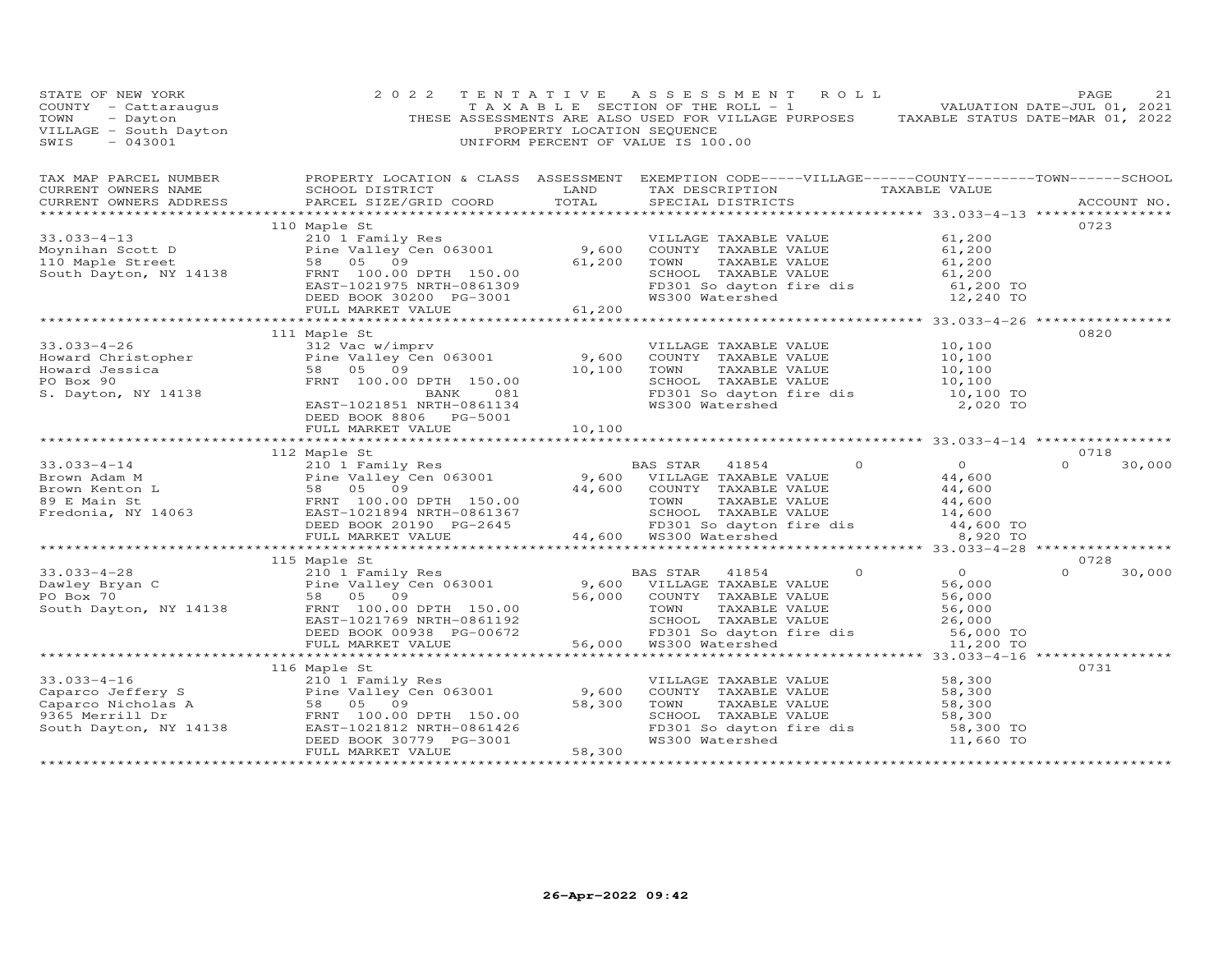| STATE OF NEW YORK<br>COUNTY - Cattaraugus<br>TOWN - Dayton<br>VILLAGE - South Dayton<br>SWIS - 043001                                                                                                                                                                                              | 2 0 2 2                                                                                               | PROPERTY LOCATION SEQUENCE | TENTATIVE ASSESSMENT ROLL<br>UNIFORM PERCENT OF VALUE IS 100.00                                | TAXABLE SECTION OF THE ROLL - 1 VALUATION DATE-JUL 01, 2021<br>THESE ASSESSMENTS ARE ALSO USED FOR VILLAGE PURPOSES TAXABLE STATUS DATE-MAR 01, 2022 | PAGE     | 22                |
|----------------------------------------------------------------------------------------------------------------------------------------------------------------------------------------------------------------------------------------------------------------------------------------------------|-------------------------------------------------------------------------------------------------------|----------------------------|------------------------------------------------------------------------------------------------|------------------------------------------------------------------------------------------------------------------------------------------------------|----------|-------------------|
| TAX MAP PARCEL NUMBER BROPERTY LOCATION & CLASS ASSESSMENT EXEMPTION CODE-----VILLAGE------COUNTY--------TOWN------SCHOOL CURRENT OWNERS NAME SCHOOL DISTRICT LAND TAX DESCRIPTION TAXABLE VALUE CURRENT OWNERS ADDRESS PARCEL                                                                     | SCHOOL DISTRICT THE LAND TAX DESCRIPTION TAXABLE VALUE PARCEL SIZE/GRID COORD TOTAL SPECIAL DISTRICTS |                            |                                                                                                |                                                                                                                                                      |          |                   |
|                                                                                                                                                                                                                                                                                                    |                                                                                                       |                            |                                                                                                |                                                                                                                                                      |          |                   |
| $[19 \text{ Maple St} \begin{tabular}{lcccccc} 33.033-4-31 & 19 \text{Maple St} & 210 1 Family Res & 210 1's 16,300 & 16,300 & 16,300 & 16,300 & 16,300 & 16,300 & 16,300 & 16,300 & 16,300 & 16,300 & 16,300 & 16,300 & 16,300 & 16,300 & 16,300 & 16,300 & 16,300 & 16,300 & 16,300 & 16,300 & $ | 119 Maple St                                                                                          |                            |                                                                                                |                                                                                                                                                      | 0853     |                   |
|                                                                                                                                                                                                                                                                                                    |                                                                                                       |                            |                                                                                                |                                                                                                                                                      |          | $\circ$<br>65,200 |
|                                                                                                                                                                                                                                                                                                    |                                                                                                       |                            |                                                                                                |                                                                                                                                                      |          |                   |
|                                                                                                                                                                                                                                                                                                    |                                                                                                       |                            |                                                                                                |                                                                                                                                                      |          |                   |
|                                                                                                                                                                                                                                                                                                    |                                                                                                       |                            |                                                                                                |                                                                                                                                                      |          |                   |
|                                                                                                                                                                                                                                                                                                    |                                                                                                       |                            |                                                                                                |                                                                                                                                                      |          |                   |
|                                                                                                                                                                                                                                                                                                    |                                                                                                       |                            |                                                                                                |                                                                                                                                                      |          |                   |
|                                                                                                                                                                                                                                                                                                    |                                                                                                       |                            |                                                                                                |                                                                                                                                                      |          |                   |
|                                                                                                                                                                                                                                                                                                    | 120 Maple St                                                                                          |                            |                                                                                                |                                                                                                                                                      | 0907     |                   |
|                                                                                                                                                                                                                                                                                                    |                                                                                                       |                            |                                                                                                |                                                                                                                                                      | $\Omega$ | 30,000            |
|                                                                                                                                                                                                                                                                                                    |                                                                                                       |                            |                                                                                                |                                                                                                                                                      |          |                   |
|                                                                                                                                                                                                                                                                                                    |                                                                                                       |                            |                                                                                                |                                                                                                                                                      |          |                   |
|                                                                                                                                                                                                                                                                                                    |                                                                                                       |                            |                                                                                                |                                                                                                                                                      |          |                   |
|                                                                                                                                                                                                                                                                                                    |                                                                                                       |                            |                                                                                                |                                                                                                                                                      |          |                   |
|                                                                                                                                                                                                                                                                                                    |                                                                                                       |                            |                                                                                                |                                                                                                                                                      |          |                   |
|                                                                                                                                                                                                                                                                                                    |                                                                                                       |                            |                                                                                                |                                                                                                                                                      |          |                   |
|                                                                                                                                                                                                                                                                                                    |                                                                                                       |                            |                                                                                                |                                                                                                                                                      | 0795     |                   |
| 33.033-4-33<br>Dawley Kyle C<br>Dawley Kyle C<br>Beightol Jeffrey<br>Sa 05 09<br>FRNT 100.00 DPTH 150.00<br>ERNT 100.00 DPTH 150.00<br>ERNT 100.00 DPTH 150.00<br>TO,100 TOWN TAXABLE VALUE<br>TO,100 TOWN TAXABLE VALUE<br>Sample Strengthend TA                                                  | 123 Maple St                                                                                          |                            |                                                                                                |                                                                                                                                                      |          |                   |
|                                                                                                                                                                                                                                                                                                    |                                                                                                       |                            |                                                                                                |                                                                                                                                                      |          |                   |
|                                                                                                                                                                                                                                                                                                    |                                                                                                       |                            |                                                                                                |                                                                                                                                                      |          |                   |
|                                                                                                                                                                                                                                                                                                    |                                                                                                       |                            |                                                                                                |                                                                                                                                                      |          |                   |
|                                                                                                                                                                                                                                                                                                    |                                                                                                       |                            |                                                                                                |                                                                                                                                                      |          |                   |
|                                                                                                                                                                                                                                                                                                    |                                                                                                       |                            |                                                                                                |                                                                                                                                                      |          |                   |
|                                                                                                                                                                                                                                                                                                    |                                                                                                       |                            |                                                                                                |                                                                                                                                                      |          |                   |
|                                                                                                                                                                                                                                                                                                    |                                                                                                       |                            |                                                                                                |                                                                                                                                                      | 0814     |                   |
| 33.033-4-35<br>Witherell Gloria 210 125 Maple St<br>PO Box 18 58 05 09<br>South Dayton, NY 14138 FRAST-1021506 NRTH-0861380<br>DEED BOOK 864 PG-00112 76,000 FD301 South TAXABLE VALUE 76,000<br>TO TAXABLE VALUE 76,000<br>DEED BOOK 864                                                          | 125 Maple St                                                                                          |                            |                                                                                                |                                                                                                                                                      | $\Omega$ | 74,900            |
|                                                                                                                                                                                                                                                                                                    |                                                                                                       |                            |                                                                                                |                                                                                                                                                      |          |                   |
|                                                                                                                                                                                                                                                                                                    |                                                                                                       |                            |                                                                                                |                                                                                                                                                      |          |                   |
|                                                                                                                                                                                                                                                                                                    |                                                                                                       |                            |                                                                                                |                                                                                                                                                      |          |                   |
|                                                                                                                                                                                                                                                                                                    |                                                                                                       |                            |                                                                                                |                                                                                                                                                      |          |                   |
|                                                                                                                                                                                                                                                                                                    |                                                                                                       |                            |                                                                                                |                                                                                                                                                      |          |                   |
|                                                                                                                                                                                                                                                                                                    |                                                                                                       |                            |                                                                                                |                                                                                                                                                      |          |                   |
|                                                                                                                                                                                                                                                                                                    |                                                                                                       |                            |                                                                                                |                                                                                                                                                      | 5027     |                   |
| $33.033 - 4 - 22$                                                                                                                                                                                                                                                                                  | 126 Maple St<br>411 Apartment                                                                         |                            |                                                                                                |                                                                                                                                                      |          |                   |
| Stoltenberg Family Trust I                                                                                                                                                                                                                                                                         | Pine Valley Cen 063001                                                                                | 4,900                      |                                                                                                |                                                                                                                                                      |          |                   |
| Steven Paul Stoltenberg Truste 58 05 09                                                                                                                                                                                                                                                            |                                                                                                       | 90,600                     | VILLAGE TAXABLE VALUE $90,600$<br>COUNTY TAXABLE VALUE $90,600$<br>TOWN TAXABLE VALUE $90,600$ | CONN TAXABLE VALUE<br>SCHOOL TAXABLE VALUE 90,600<br>FD301 So dayton fire dis 90,600 TO<br>90,600 TO<br>90,600 TO                                    |          |                   |
|                                                                                                                                                                                                                                                                                                    |                                                                                                       |                            |                                                                                                |                                                                                                                                                      |          |                   |
| PO Box 57 FRNT 150.00 DPTH 150.00<br>South Dayton, NY 14138 EAST-1021631 NRTH-0861555                                                                                                                                                                                                              |                                                                                                       |                            |                                                                                                |                                                                                                                                                      |          |                   |
|                                                                                                                                                                                                                                                                                                    | DEED BOOK 28699 PG-8001                                                                               |                            | WS300 Watershed                                                                                | 18,120 TO                                                                                                                                            |          |                   |
|                                                                                                                                                                                                                                                                                                    | FULL MARKET VALUE                                                                                     | $0.522$ 90,600             |                                                                                                |                                                                                                                                                      |          |                   |
|                                                                                                                                                                                                                                                                                                    |                                                                                                       |                            |                                                                                                |                                                                                                                                                      |          |                   |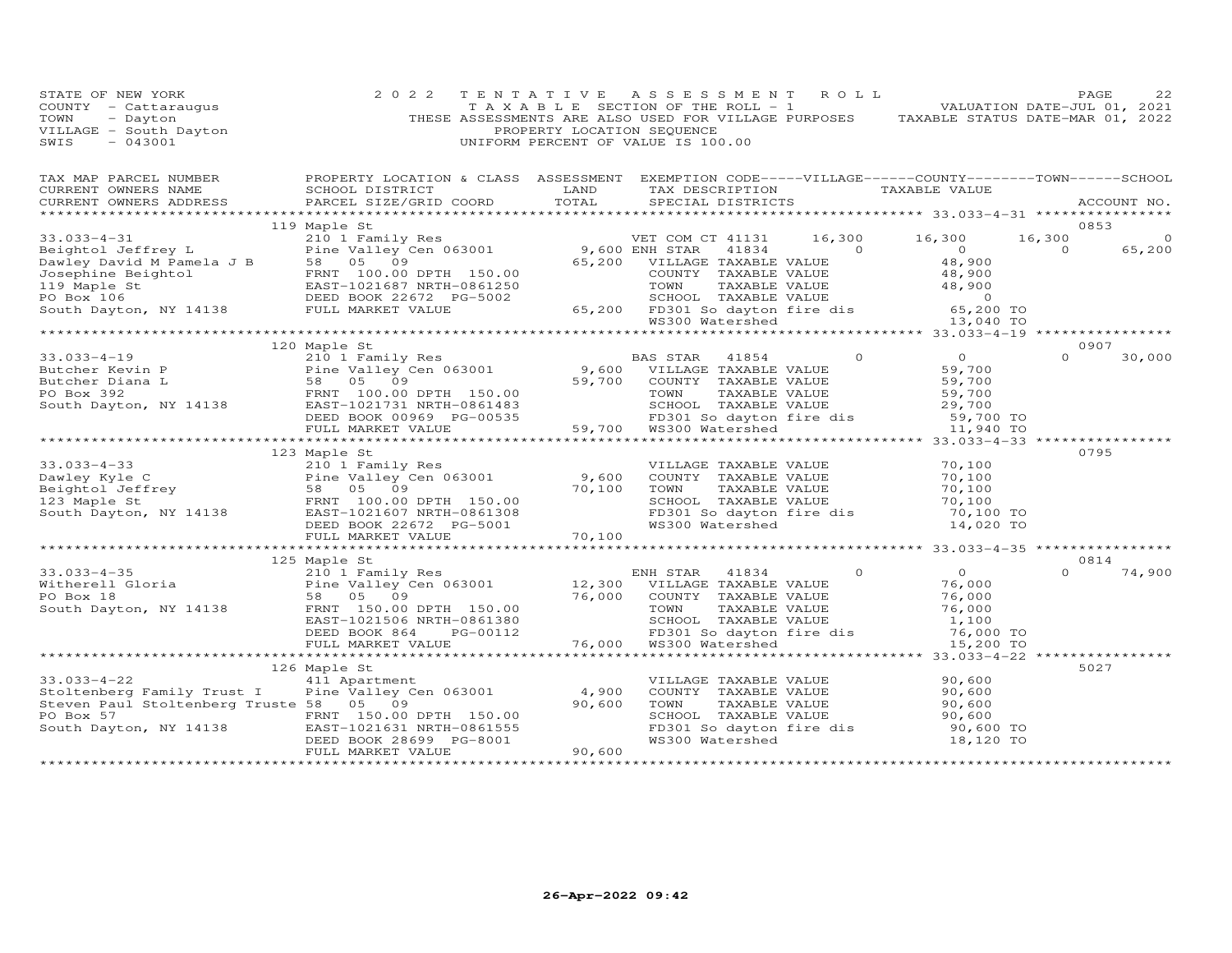| STATE OF NEW YORK<br>COUNTY - Cattaraugus<br>TOWN - Dayton<br>VILLAGE - South Dayton<br>SWIS - 043001<br>$-043001$                                                                                                                                                                                                                                                                                                | 2 0 2 2                                                              | PROPERTY LOCATION SEQUENCE   | TENTATIVE ASSESSMENT ROLL<br>TAXABLE SECTION OF THE ROLL - 1 $\sim$ 5 $\pm$ 0 VALUATION DATE-JUL 01, 2021<br>THESE ASSESSMENTS ARE ALSO USED FOR VILLAGE PURPOSES TAXABLE STATUS DATE-MAR 01, 2022<br>UNIFORM PERCENT OF VALUE IS 100.00                         |                                            | PAGE<br>23         |
|-------------------------------------------------------------------------------------------------------------------------------------------------------------------------------------------------------------------------------------------------------------------------------------------------------------------------------------------------------------------------------------------------------------------|----------------------------------------------------------------------|------------------------------|------------------------------------------------------------------------------------------------------------------------------------------------------------------------------------------------------------------------------------------------------------------|--------------------------------------------|--------------------|
| CURRENT OWNERS ADDRESS                                                                                                                                                                                                                                                                                                                                                                                            | PARCEL SIZE/GRID COORD TOTAL                                         |                              | SCHOOL DISTRICT                       LAND         TAX DESCRIPTION                  TAXABLE VALUE<br>SPECIAL DISTRICTS                                                                                                                                           |                                            | ACCOUNT NO.        |
|                                                                                                                                                                                                                                                                                                                                                                                                                   | 203 Maple St                                                         |                              |                                                                                                                                                                                                                                                                  |                                            | 0848               |
| 33.033-3-21 $\begin{array}{l} 203 \text{ Maple St} \\ \text{Hadley Raymond M} \\ \text{Hadley Vicki A} \\ \text{South Day.} \\ \text{Boubt } \text{Dayton, NY} \\ \text{14138} \\ \text{203 Maple St} \\ \text{203 Maple St} \\ \text{204\,Dayton, NY} \\ \text{205,700} \\ \text{206,700} \\ \text{207,700} \\ \text{208,700} \\ \text{209,700} \\ \text{201,700} \\ \text{201,700} \\ \text{202,800} \\ \text{$ |                                                                      |                              |                                                                                                                                                                                                                                                                  |                                            |                    |
|                                                                                                                                                                                                                                                                                                                                                                                                                   | DEED BOOK 20210 PG-7895<br>FULL MARKET VALUE                         | 65,700                       |                                                                                                                                                                                                                                                                  |                                            |                    |
|                                                                                                                                                                                                                                                                                                                                                                                                                   | 204 Maple St                                                         |                              |                                                                                                                                                                                                                                                                  |                                            | 0670               |
| 33.033-3-16<br>Brewster Laurie A<br>PO Box 84<br>South Dayton, NY 14138<br>South Dayton, NY 14138<br>PO Box 84<br>South Dayton, NY 14138<br>COUNTERNIT 100.00 DPTH 150.00<br>EAST-1021487 NRTH-0861657<br>FRNT 100.00 DPTH 150.00<br>FO 301 So day                                                                                                                                                                |                                                                      |                              | VILLAGE TAXABLE VALUE 72,300<br>COUNTY TAXABLE VALUE 72,300                                                                                                                                                                                                      | 72,300<br>72,300<br>72,300 TO<br>14,460 TO |                    |
|                                                                                                                                                                                                                                                                                                                                                                                                                   | DEED BOOK 20210 PG-3186<br>FULL MARKET VALUE 72,300                  |                              |                                                                                                                                                                                                                                                                  |                                            |                    |
|                                                                                                                                                                                                                                                                                                                                                                                                                   |                                                                      |                              |                                                                                                                                                                                                                                                                  |                                            |                    |
|                                                                                                                                                                                                                                                                                                                                                                                                                   | 206 Maple St                                                         |                              |                                                                                                                                                                                                                                                                  |                                            | 0706               |
|                                                                                                                                                                                                                                                                                                                                                                                                                   |                                                                      |                              |                                                                                                                                                                                                                                                                  |                                            | 30,000<br>$\Omega$ |
|                                                                                                                                                                                                                                                                                                                                                                                                                   |                                                                      |                              |                                                                                                                                                                                                                                                                  |                                            |                    |
| 33.033-3-20<br>Reed Kimberly A 210 1 Family Res<br>7063 Main St 58 05 09 59,200<br>Cherry Creek, NY 14723 FRNT 100.00 DPTH 150.00<br>FACT-1031339 NERT 100.00 DPTH 150.00                                                                                                                                                                                                                                         | 209 Maple St<br>EAST-1021239 NRTH-0861570<br>DEED BOOK 21681 PG-8001 | 59,200                       | VILLAGE TAXABLE VALUE 59,200<br>COUNTY TAXABLE VALUE 59,200<br>TOWN TAXABLE VALUE 59,200<br>59,200<br>TOWN<br>COUNT TAXABLE VALUE<br>TOWN TAXABLE VALUE 59,200<br>SCHOOL TAXABLE VALUE 59,200<br>FD301 So dayton fire dis 59,200 TO<br>WS300 Watershed 11,840 TO |                                            | 0874               |
|                                                                                                                                                                                                                                                                                                                                                                                                                   | FULL MARKET VALUE                                                    | 59,200                       |                                                                                                                                                                                                                                                                  |                                            |                    |
|                                                                                                                                                                                                                                                                                                                                                                                                                   |                                                                      |                              |                                                                                                                                                                                                                                                                  |                                            | 0912               |
| COMPAND THE SERVING COMPANY ON THE VALLEY COMPANY COMPANY COMPANY COMPANY COMPANY COMPANY COMPANY COMPANY THE VALLEY COMPANY THAT THE SAMPLE COMPANY COMPANY THE SAMPLE COMPANY COMPANY COMPANY COMPANY COMPANY COMPANY COMPAN                                                                                                                                                                                    |                                                                      | 9,600<br>9,800               | VILLAGE TAXABLE VALUE<br>COUNTY TAXABLE VALUE<br>TOWN TAXABLE VALUE<br>SCHOOL TAXABLE VALUE<br>SCHOOL TAXABLE VALUE 9,800<br>FD301 So dayton fire dis 9,800 TO<br>WS300 Watershed 1,960 TO                                                                       | 9,800<br>9,800<br>9,800                    |                    |
|                                                                                                                                                                                                                                                                                                                                                                                                                   | FULL MARKET VALUE                                                    | 9,800<br>******************* |                                                                                                                                                                                                                                                                  |                                            |                    |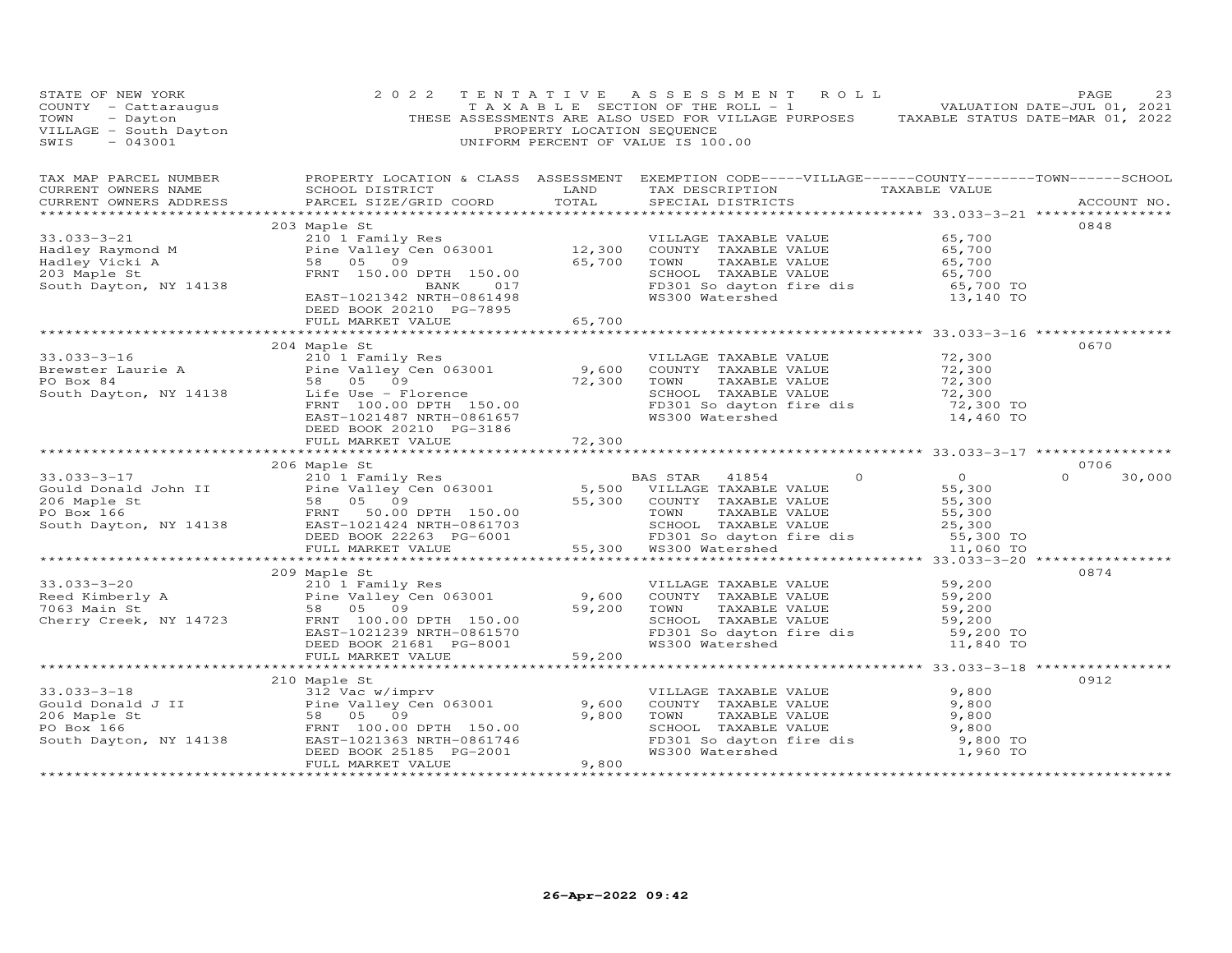| TAX MAP PARCEL NUMBER BROPERTY LOCATION & CLASS ASSESSMENT EXEMPTION CODE-----VILLAGE------COUNTY--------TOWN------SCHOOL CURRENT OWNERS NAME SCHOOL DISTRICT LAND TAX DESCRIPTION TAXABLE VALUE TAXABLE VALUE ACCOUNT NO.<br>$\begin{tabular}{l cccccc} \textbf{213 MapI} & \textbf{215 MapI} & \textbf{216 MapI} & \textbf{216 MapI} & \textbf{217 MapI} & \textbf{218 MapI} & \textbf{219 MapI} & \textbf{219 MapI} & \textbf{210 MapI} & \textbf{210 MapI} & \textbf{210 MapI} & \textbf{210 MapI} & \textbf{210 MapI} & \textbf{210 MapI} & \textbf{210 MapI} & \textbf{210 MapI} & \textbf{210 MapI} & \textbf{210 MapI} & \textbf{210 MapI} &$<br>0864<br>214 Maple St<br>33.033-3-4<br>$25,600$<br>Heilman Eugene<br>The Valley Cen 063001<br>The Valley Cen 063001<br>The Valley Cen 063001<br>TAXABLE VALUE<br>25,600<br>Cherry Creek, NY 14723<br>Cherry Creek, NY 14723<br>ERD BOOK 00964<br>FREED BOOK 00964<br>TAXABLE V<br>0669<br>216 Maple St<br>33.033-3-5<br>Butcher Julia 216 Maple St<br>216 Maple St<br>216 Maple St<br>216 Maple St<br>216 Maple St<br>216 Maple St<br>216 Maple St<br>216 Maple St<br>216 Maple St<br>216 Maple St<br>216 Maple St<br>216 Maple St<br>216 Maple St<br>216 Maple St<br><br>DEED BOOK 19438 PG-2005<br>FULL MARKET VALUE 91,000<br>220 Maple St<br>0782<br>33.033-3-6<br>Mosher (Utley) Tammy<br>12504 Dredge Rd<br>South Dayton, NY 14138<br>ERNT 75.00 DPTH 150.00<br>ERNT 75.00 DPTH 150.00<br>ERNT 75.00 DPTH 150.00<br>ERNT 75.00 DPTH 150.00<br>ERNT 75.00 DPTH 150.00<br>ERNT 75.00 DPTH 150.00<br>ER<br>0771<br>224 Maple St<br>33.033-3-7<br>EILOCK Robert W<br>EILOCK Robert & Patricia L/U 58 05 09<br>PO Box 359<br>South Dayton, NY 14138<br>EED BOOK 20877 PG-4001<br>FULL MARKET VALUE<br>THENTIC ROBER DOOR 26,900<br>PO Box 359<br>EED BOOK 20877 PG-4001<br>THENTIC 26, | STATE OF NEW YORK<br>COUNTY - Cattaraugus<br>TOWN - Dayton<br>VILLAGE - South Dayton<br>~~~~ - 043001 | 2 0 2 2 | PROPERTY LOCATION SEQUENCE | 2   T E N T A T I V E    A S S E S S M E N T    R O L L    PAGE    PAGE    24<br>T A X A B L E    SECTION OF THE ROLL - 1    VALUATION DATE-JUL 01, 2021<br>THESE ASSESSMENTS ARE ALSO USED FOR VILLAGE PURPOSES    TAXABLE STATUS D<br>UNIFORM PERCENT OF VALUE IS 100.00 |  |
|-------------------------------------------------------------------------------------------------------------------------------------------------------------------------------------------------------------------------------------------------------------------------------------------------------------------------------------------------------------------------------------------------------------------------------------------------------------------------------------------------------------------------------------------------------------------------------------------------------------------------------------------------------------------------------------------------------------------------------------------------------------------------------------------------------------------------------------------------------------------------------------------------------------------------------------------------------------------------------------------------------------------------------------------------------------------------------------------------------------------------------------------------------------------------------------------------------------------------------------------------------------------------------------------------------------------------------------------------------------------------------------------------------------------------------------------------------------------------------------------------------------------------------------------------------------------------------------------------------------------------------------------------------------------------------------------------------------------------------------------------------------------------------------------------------------------------------------------------|-------------------------------------------------------------------------------------------------------|---------|----------------------------|----------------------------------------------------------------------------------------------------------------------------------------------------------------------------------------------------------------------------------------------------------------------------|--|
|                                                                                                                                                                                                                                                                                                                                                                                                                                                                                                                                                                                                                                                                                                                                                                                                                                                                                                                                                                                                                                                                                                                                                                                                                                                                                                                                                                                                                                                                                                                                                                                                                                                                                                                                                                                                                                                 |                                                                                                       |         |                            |                                                                                                                                                                                                                                                                            |  |
|                                                                                                                                                                                                                                                                                                                                                                                                                                                                                                                                                                                                                                                                                                                                                                                                                                                                                                                                                                                                                                                                                                                                                                                                                                                                                                                                                                                                                                                                                                                                                                                                                                                                                                                                                                                                                                                 |                                                                                                       |         |                            |                                                                                                                                                                                                                                                                            |  |
|                                                                                                                                                                                                                                                                                                                                                                                                                                                                                                                                                                                                                                                                                                                                                                                                                                                                                                                                                                                                                                                                                                                                                                                                                                                                                                                                                                                                                                                                                                                                                                                                                                                                                                                                                                                                                                                 |                                                                                                       |         |                            |                                                                                                                                                                                                                                                                            |  |
|                                                                                                                                                                                                                                                                                                                                                                                                                                                                                                                                                                                                                                                                                                                                                                                                                                                                                                                                                                                                                                                                                                                                                                                                                                                                                                                                                                                                                                                                                                                                                                                                                                                                                                                                                                                                                                                 |                                                                                                       |         |                            |                                                                                                                                                                                                                                                                            |  |
|                                                                                                                                                                                                                                                                                                                                                                                                                                                                                                                                                                                                                                                                                                                                                                                                                                                                                                                                                                                                                                                                                                                                                                                                                                                                                                                                                                                                                                                                                                                                                                                                                                                                                                                                                                                                                                                 |                                                                                                       |         |                            |                                                                                                                                                                                                                                                                            |  |
|                                                                                                                                                                                                                                                                                                                                                                                                                                                                                                                                                                                                                                                                                                                                                                                                                                                                                                                                                                                                                                                                                                                                                                                                                                                                                                                                                                                                                                                                                                                                                                                                                                                                                                                                                                                                                                                 |                                                                                                       |         |                            |                                                                                                                                                                                                                                                                            |  |
|                                                                                                                                                                                                                                                                                                                                                                                                                                                                                                                                                                                                                                                                                                                                                                                                                                                                                                                                                                                                                                                                                                                                                                                                                                                                                                                                                                                                                                                                                                                                                                                                                                                                                                                                                                                                                                                 |                                                                                                       |         |                            |                                                                                                                                                                                                                                                                            |  |
|                                                                                                                                                                                                                                                                                                                                                                                                                                                                                                                                                                                                                                                                                                                                                                                                                                                                                                                                                                                                                                                                                                                                                                                                                                                                                                                                                                                                                                                                                                                                                                                                                                                                                                                                                                                                                                                 |                                                                                                       |         |                            |                                                                                                                                                                                                                                                                            |  |
|                                                                                                                                                                                                                                                                                                                                                                                                                                                                                                                                                                                                                                                                                                                                                                                                                                                                                                                                                                                                                                                                                                                                                                                                                                                                                                                                                                                                                                                                                                                                                                                                                                                                                                                                                                                                                                                 |                                                                                                       |         |                            |                                                                                                                                                                                                                                                                            |  |
|                                                                                                                                                                                                                                                                                                                                                                                                                                                                                                                                                                                                                                                                                                                                                                                                                                                                                                                                                                                                                                                                                                                                                                                                                                                                                                                                                                                                                                                                                                                                                                                                                                                                                                                                                                                                                                                 |                                                                                                       |         |                            |                                                                                                                                                                                                                                                                            |  |
|                                                                                                                                                                                                                                                                                                                                                                                                                                                                                                                                                                                                                                                                                                                                                                                                                                                                                                                                                                                                                                                                                                                                                                                                                                                                                                                                                                                                                                                                                                                                                                                                                                                                                                                                                                                                                                                 |                                                                                                       |         |                            |                                                                                                                                                                                                                                                                            |  |
|                                                                                                                                                                                                                                                                                                                                                                                                                                                                                                                                                                                                                                                                                                                                                                                                                                                                                                                                                                                                                                                                                                                                                                                                                                                                                                                                                                                                                                                                                                                                                                                                                                                                                                                                                                                                                                                 |                                                                                                       |         |                            |                                                                                                                                                                                                                                                                            |  |
|                                                                                                                                                                                                                                                                                                                                                                                                                                                                                                                                                                                                                                                                                                                                                                                                                                                                                                                                                                                                                                                                                                                                                                                                                                                                                                                                                                                                                                                                                                                                                                                                                                                                                                                                                                                                                                                 |                                                                                                       |         |                            |                                                                                                                                                                                                                                                                            |  |
|                                                                                                                                                                                                                                                                                                                                                                                                                                                                                                                                                                                                                                                                                                                                                                                                                                                                                                                                                                                                                                                                                                                                                                                                                                                                                                                                                                                                                                                                                                                                                                                                                                                                                                                                                                                                                                                 |                                                                                                       |         |                            |                                                                                                                                                                                                                                                                            |  |
|                                                                                                                                                                                                                                                                                                                                                                                                                                                                                                                                                                                                                                                                                                                                                                                                                                                                                                                                                                                                                                                                                                                                                                                                                                                                                                                                                                                                                                                                                                                                                                                                                                                                                                                                                                                                                                                 |                                                                                                       |         |                            |                                                                                                                                                                                                                                                                            |  |
|                                                                                                                                                                                                                                                                                                                                                                                                                                                                                                                                                                                                                                                                                                                                                                                                                                                                                                                                                                                                                                                                                                                                                                                                                                                                                                                                                                                                                                                                                                                                                                                                                                                                                                                                                                                                                                                 |                                                                                                       |         |                            |                                                                                                                                                                                                                                                                            |  |
|                                                                                                                                                                                                                                                                                                                                                                                                                                                                                                                                                                                                                                                                                                                                                                                                                                                                                                                                                                                                                                                                                                                                                                                                                                                                                                                                                                                                                                                                                                                                                                                                                                                                                                                                                                                                                                                 |                                                                                                       |         |                            |                                                                                                                                                                                                                                                                            |  |
|                                                                                                                                                                                                                                                                                                                                                                                                                                                                                                                                                                                                                                                                                                                                                                                                                                                                                                                                                                                                                                                                                                                                                                                                                                                                                                                                                                                                                                                                                                                                                                                                                                                                                                                                                                                                                                                 |                                                                                                       |         |                            |                                                                                                                                                                                                                                                                            |  |
|                                                                                                                                                                                                                                                                                                                                                                                                                                                                                                                                                                                                                                                                                                                                                                                                                                                                                                                                                                                                                                                                                                                                                                                                                                                                                                                                                                                                                                                                                                                                                                                                                                                                                                                                                                                                                                                 |                                                                                                       |         |                            |                                                                                                                                                                                                                                                                            |  |
|                                                                                                                                                                                                                                                                                                                                                                                                                                                                                                                                                                                                                                                                                                                                                                                                                                                                                                                                                                                                                                                                                                                                                                                                                                                                                                                                                                                                                                                                                                                                                                                                                                                                                                                                                                                                                                                 |                                                                                                       |         |                            |                                                                                                                                                                                                                                                                            |  |
|                                                                                                                                                                                                                                                                                                                                                                                                                                                                                                                                                                                                                                                                                                                                                                                                                                                                                                                                                                                                                                                                                                                                                                                                                                                                                                                                                                                                                                                                                                                                                                                                                                                                                                                                                                                                                                                 |                                                                                                       |         |                            |                                                                                                                                                                                                                                                                            |  |
|                                                                                                                                                                                                                                                                                                                                                                                                                                                                                                                                                                                                                                                                                                                                                                                                                                                                                                                                                                                                                                                                                                                                                                                                                                                                                                                                                                                                                                                                                                                                                                                                                                                                                                                                                                                                                                                 |                                                                                                       |         |                            |                                                                                                                                                                                                                                                                            |  |
|                                                                                                                                                                                                                                                                                                                                                                                                                                                                                                                                                                                                                                                                                                                                                                                                                                                                                                                                                                                                                                                                                                                                                                                                                                                                                                                                                                                                                                                                                                                                                                                                                                                                                                                                                                                                                                                 |                                                                                                       |         |                            |                                                                                                                                                                                                                                                                            |  |
|                                                                                                                                                                                                                                                                                                                                                                                                                                                                                                                                                                                                                                                                                                                                                                                                                                                                                                                                                                                                                                                                                                                                                                                                                                                                                                                                                                                                                                                                                                                                                                                                                                                                                                                                                                                                                                                 |                                                                                                       |         |                            |                                                                                                                                                                                                                                                                            |  |
|                                                                                                                                                                                                                                                                                                                                                                                                                                                                                                                                                                                                                                                                                                                                                                                                                                                                                                                                                                                                                                                                                                                                                                                                                                                                                                                                                                                                                                                                                                                                                                                                                                                                                                                                                                                                                                                 |                                                                                                       |         |                            |                                                                                                                                                                                                                                                                            |  |
|                                                                                                                                                                                                                                                                                                                                                                                                                                                                                                                                                                                                                                                                                                                                                                                                                                                                                                                                                                                                                                                                                                                                                                                                                                                                                                                                                                                                                                                                                                                                                                                                                                                                                                                                                                                                                                                 |                                                                                                       |         |                            |                                                                                                                                                                                                                                                                            |  |
|                                                                                                                                                                                                                                                                                                                                                                                                                                                                                                                                                                                                                                                                                                                                                                                                                                                                                                                                                                                                                                                                                                                                                                                                                                                                                                                                                                                                                                                                                                                                                                                                                                                                                                                                                                                                                                                 |                                                                                                       |         |                            |                                                                                                                                                                                                                                                                            |  |
|                                                                                                                                                                                                                                                                                                                                                                                                                                                                                                                                                                                                                                                                                                                                                                                                                                                                                                                                                                                                                                                                                                                                                                                                                                                                                                                                                                                                                                                                                                                                                                                                                                                                                                                                                                                                                                                 |                                                                                                       |         |                            |                                                                                                                                                                                                                                                                            |  |
|                                                                                                                                                                                                                                                                                                                                                                                                                                                                                                                                                                                                                                                                                                                                                                                                                                                                                                                                                                                                                                                                                                                                                                                                                                                                                                                                                                                                                                                                                                                                                                                                                                                                                                                                                                                                                                                 |                                                                                                       |         |                            |                                                                                                                                                                                                                                                                            |  |
|                                                                                                                                                                                                                                                                                                                                                                                                                                                                                                                                                                                                                                                                                                                                                                                                                                                                                                                                                                                                                                                                                                                                                                                                                                                                                                                                                                                                                                                                                                                                                                                                                                                                                                                                                                                                                                                 |                                                                                                       |         |                            |                                                                                                                                                                                                                                                                            |  |
|                                                                                                                                                                                                                                                                                                                                                                                                                                                                                                                                                                                                                                                                                                                                                                                                                                                                                                                                                                                                                                                                                                                                                                                                                                                                                                                                                                                                                                                                                                                                                                                                                                                                                                                                                                                                                                                 |                                                                                                       |         |                            |                                                                                                                                                                                                                                                                            |  |
|                                                                                                                                                                                                                                                                                                                                                                                                                                                                                                                                                                                                                                                                                                                                                                                                                                                                                                                                                                                                                                                                                                                                                                                                                                                                                                                                                                                                                                                                                                                                                                                                                                                                                                                                                                                                                                                 |                                                                                                       |         |                            |                                                                                                                                                                                                                                                                            |  |
|                                                                                                                                                                                                                                                                                                                                                                                                                                                                                                                                                                                                                                                                                                                                                                                                                                                                                                                                                                                                                                                                                                                                                                                                                                                                                                                                                                                                                                                                                                                                                                                                                                                                                                                                                                                                                                                 |                                                                                                       |         |                            |                                                                                                                                                                                                                                                                            |  |
|                                                                                                                                                                                                                                                                                                                                                                                                                                                                                                                                                                                                                                                                                                                                                                                                                                                                                                                                                                                                                                                                                                                                                                                                                                                                                                                                                                                                                                                                                                                                                                                                                                                                                                                                                                                                                                                 |                                                                                                       |         |                            |                                                                                                                                                                                                                                                                            |  |
|                                                                                                                                                                                                                                                                                                                                                                                                                                                                                                                                                                                                                                                                                                                                                                                                                                                                                                                                                                                                                                                                                                                                                                                                                                                                                                                                                                                                                                                                                                                                                                                                                                                                                                                                                                                                                                                 |                                                                                                       |         |                            |                                                                                                                                                                                                                                                                            |  |
|                                                                                                                                                                                                                                                                                                                                                                                                                                                                                                                                                                                                                                                                                                                                                                                                                                                                                                                                                                                                                                                                                                                                                                                                                                                                                                                                                                                                                                                                                                                                                                                                                                                                                                                                                                                                                                                 |                                                                                                       |         |                            |                                                                                                                                                                                                                                                                            |  |
|                                                                                                                                                                                                                                                                                                                                                                                                                                                                                                                                                                                                                                                                                                                                                                                                                                                                                                                                                                                                                                                                                                                                                                                                                                                                                                                                                                                                                                                                                                                                                                                                                                                                                                                                                                                                                                                 |                                                                                                       |         |                            |                                                                                                                                                                                                                                                                            |  |
|                                                                                                                                                                                                                                                                                                                                                                                                                                                                                                                                                                                                                                                                                                                                                                                                                                                                                                                                                                                                                                                                                                                                                                                                                                                                                                                                                                                                                                                                                                                                                                                                                                                                                                                                                                                                                                                 |                                                                                                       |         |                            |                                                                                                                                                                                                                                                                            |  |
|                                                                                                                                                                                                                                                                                                                                                                                                                                                                                                                                                                                                                                                                                                                                                                                                                                                                                                                                                                                                                                                                                                                                                                                                                                                                                                                                                                                                                                                                                                                                                                                                                                                                                                                                                                                                                                                 |                                                                                                       |         |                            |                                                                                                                                                                                                                                                                            |  |
|                                                                                                                                                                                                                                                                                                                                                                                                                                                                                                                                                                                                                                                                                                                                                                                                                                                                                                                                                                                                                                                                                                                                                                                                                                                                                                                                                                                                                                                                                                                                                                                                                                                                                                                                                                                                                                                 |                                                                                                       |         |                            |                                                                                                                                                                                                                                                                            |  |
|                                                                                                                                                                                                                                                                                                                                                                                                                                                                                                                                                                                                                                                                                                                                                                                                                                                                                                                                                                                                                                                                                                                                                                                                                                                                                                                                                                                                                                                                                                                                                                                                                                                                                                                                                                                                                                                 |                                                                                                       |         |                            |                                                                                                                                                                                                                                                                            |  |
|                                                                                                                                                                                                                                                                                                                                                                                                                                                                                                                                                                                                                                                                                                                                                                                                                                                                                                                                                                                                                                                                                                                                                                                                                                                                                                                                                                                                                                                                                                                                                                                                                                                                                                                                                                                                                                                 |                                                                                                       |         |                            |                                                                                                                                                                                                                                                                            |  |
|                                                                                                                                                                                                                                                                                                                                                                                                                                                                                                                                                                                                                                                                                                                                                                                                                                                                                                                                                                                                                                                                                                                                                                                                                                                                                                                                                                                                                                                                                                                                                                                                                                                                                                                                                                                                                                                 |                                                                                                       |         |                            |                                                                                                                                                                                                                                                                            |  |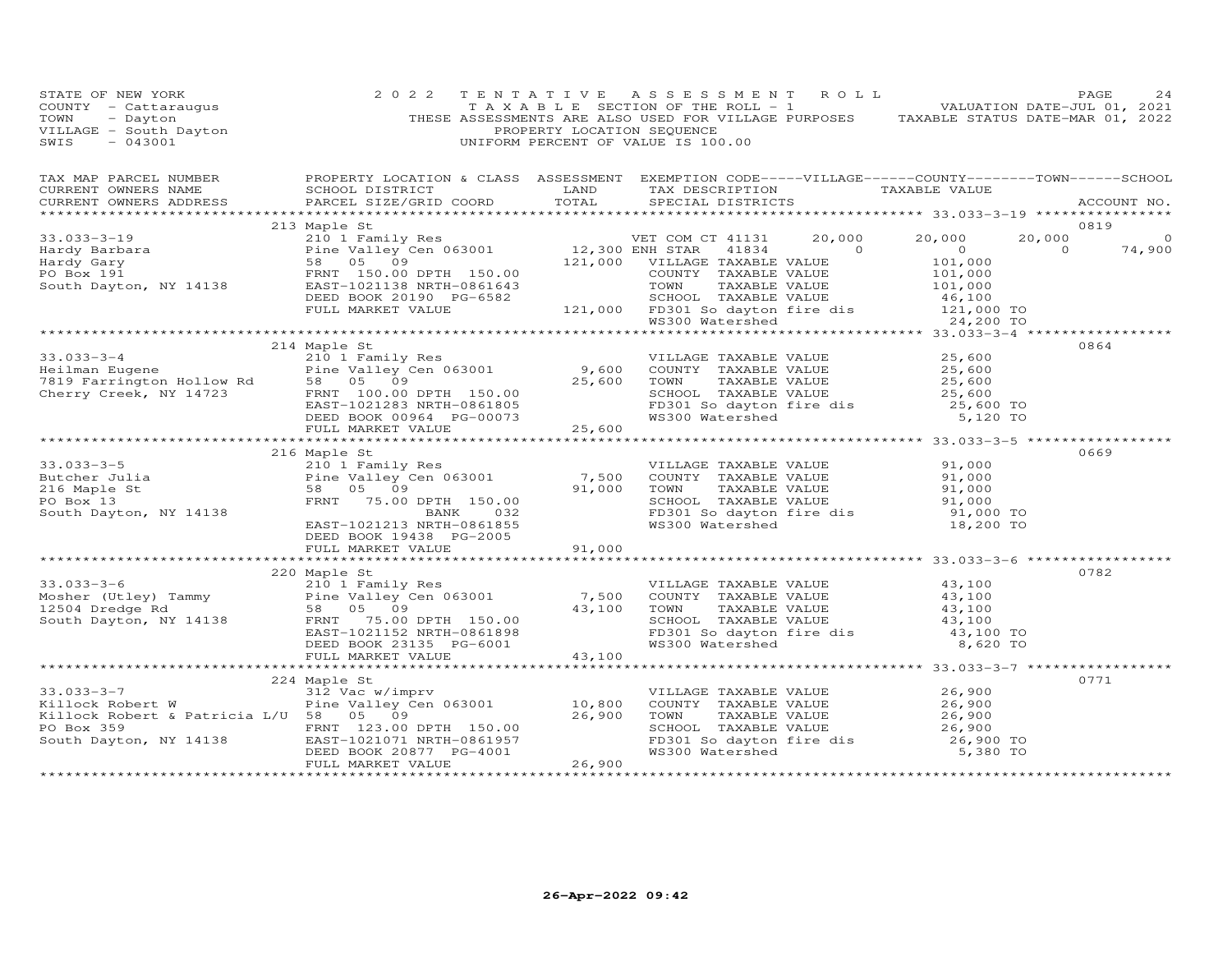| FAGE 25<br>COUNTY - Cattaraugus (2022 TENTATIVE ASSESSMENT ROLL)<br>TAXABLE SECTION OF THE ROLL - 1<br>THESE ASSESSMENTS ARE ALLE SECTION OF THE ROLL - 1<br>THESE ASSESSMENTS ARE RESENTED OF THE ROLL - 1<br>THESE ASSESSMENTS INCRESS                             |                 |  |  |      |
|----------------------------------------------------------------------------------------------------------------------------------------------------------------------------------------------------------------------------------------------------------------------|-----------------|--|--|------|
|                                                                                                                                                                                                                                                                      |                 |  |  |      |
|                                                                                                                                                                                                                                                                      |                 |  |  |      |
|                                                                                                                                                                                                                                                                      |                 |  |  |      |
|                                                                                                                                                                                                                                                                      |                 |  |  |      |
|                                                                                                                                                                                                                                                                      |                 |  |  |      |
|                                                                                                                                                                                                                                                                      |                 |  |  |      |
|                                                                                                                                                                                                                                                                      | 111 Mechanic St |  |  | 0783 |
|                                                                                                                                                                                                                                                                      |                 |  |  |      |
|                                                                                                                                                                                                                                                                      |                 |  |  |      |
|                                                                                                                                                                                                                                                                      |                 |  |  |      |
|                                                                                                                                                                                                                                                                      |                 |  |  |      |
|                                                                                                                                                                                                                                                                      |                 |  |  |      |
|                                                                                                                                                                                                                                                                      |                 |  |  |      |
|                                                                                                                                                                                                                                                                      | 202 Mechanic St |  |  | 0743 |
|                                                                                                                                                                                                                                                                      |                 |  |  |      |
|                                                                                                                                                                                                                                                                      |                 |  |  |      |
|                                                                                                                                                                                                                                                                      |                 |  |  |      |
|                                                                                                                                                                                                                                                                      |                 |  |  |      |
|                                                                                                                                                                                                                                                                      |                 |  |  |      |
|                                                                                                                                                                                                                                                                      |                 |  |  |      |
|                                                                                                                                                                                                                                                                      |                 |  |  |      |
|                                                                                                                                                                                                                                                                      |                 |  |  |      |
|                                                                                                                                                                                                                                                                      |                 |  |  |      |
|                                                                                                                                                                                                                                                                      |                 |  |  |      |
|                                                                                                                                                                                                                                                                      |                 |  |  |      |
|                                                                                                                                                                                                                                                                      |                 |  |  |      |
|                                                                                                                                                                                                                                                                      |                 |  |  |      |
|                                                                                                                                                                                                                                                                      |                 |  |  |      |
|                                                                                                                                                                                                                                                                      |                 |  |  |      |
|                                                                                                                                                                                                                                                                      |                 |  |  | 0774 |
|                                                                                                                                                                                                                                                                      |                 |  |  |      |
|                                                                                                                                                                                                                                                                      |                 |  |  |      |
|                                                                                                                                                                                                                                                                      |                 |  |  |      |
|                                                                                                                                                                                                                                                                      |                 |  |  |      |
| Mill St<br>33.026-1-4<br>Kraemer Gary A<br>Kraemer Gary A<br>Eine Valley Cen 063001<br>Example 1,700<br>Fraemer Lind<br>58 05 09<br>21,700<br>21,700<br>21,700<br>21,700<br>21,700<br>21,700<br>2000 INARKET VALUE<br>EXABLE VALUE<br>21,700<br>21,700<br>21,700<br> |                 |  |  |      |
|                                                                                                                                                                                                                                                                      |                 |  |  |      |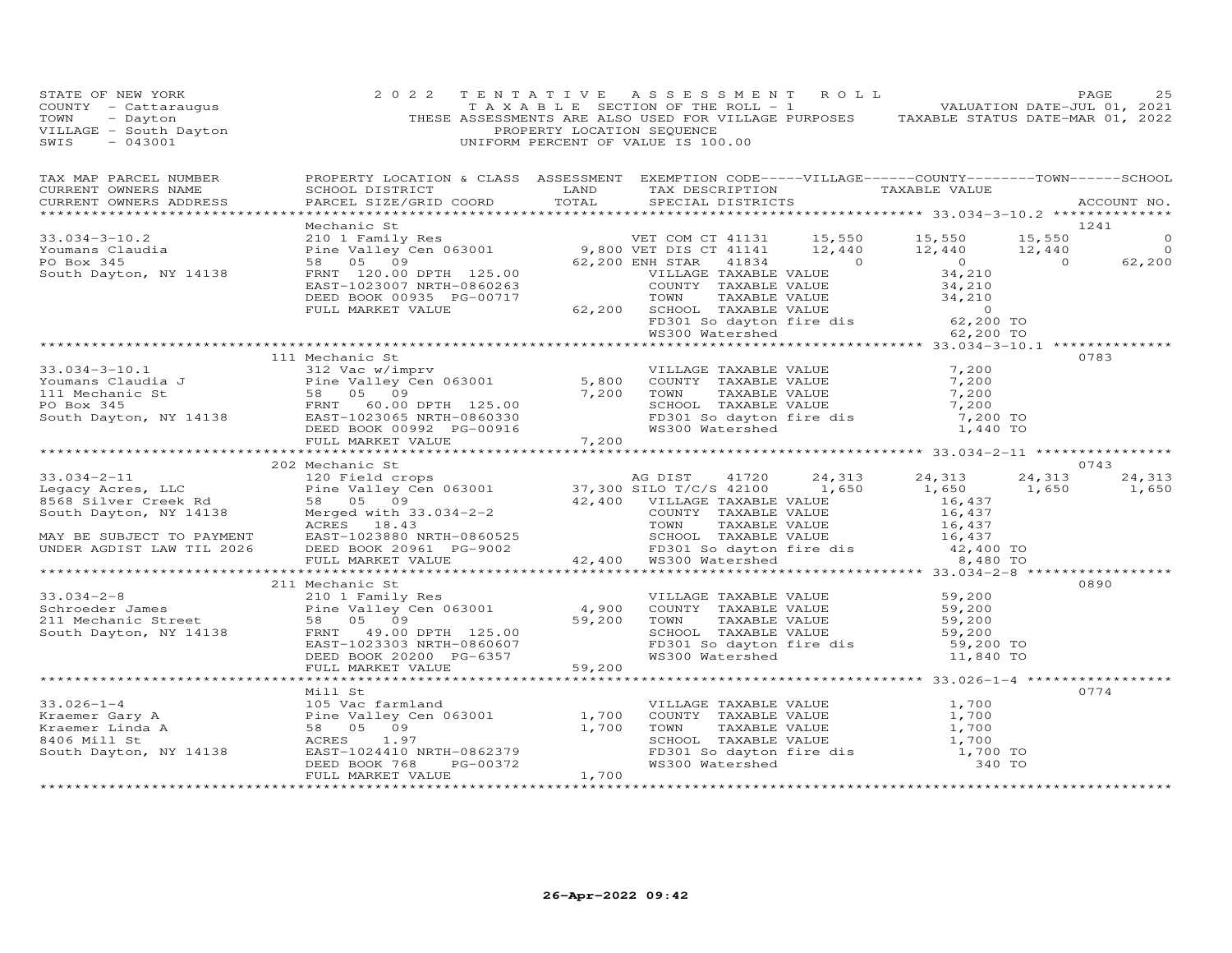| COUNTY<br>- Cattaraugus<br>TOWN<br>- Dayton<br>VILLAGE - South Dayton<br>SWIS<br>$-043001$                                                                                                                                      |                                                                                                                                    | PROPERTY LOCATION SEQUENCE | T A X A B L E SECTION OF THE ROLL - 1 VALUATION DATE-JUL 01, 2021<br>THESE ASSESSMENTS ARE ALSO USED FOR VILLAGE PURPOSES TAXABLE STATUS DATE-MAR 01, 2022<br>UNIFORM PERCENT OF VALUE IS 100.00                                                                                                                                                                                                                  |                                                                                   |                        |
|---------------------------------------------------------------------------------------------------------------------------------------------------------------------------------------------------------------------------------|------------------------------------------------------------------------------------------------------------------------------------|----------------------------|-------------------------------------------------------------------------------------------------------------------------------------------------------------------------------------------------------------------------------------------------------------------------------------------------------------------------------------------------------------------------------------------------------------------|-----------------------------------------------------------------------------------|------------------------|
| TAX MAP PARCEL NUMBER<br>CURRENT OWNERS NAME<br>CURRENT OWNERS ADDRESS                                                                                                                                                          | PARCEL SIZE/GRID COORD TOTAL                                                                                                       |                            | PROPERTY LOCATION & CLASS ASSESSMENT EXEMPTION CODE-----VILLAGE------COUNTY-------TOWN------SCHOOL<br>SCHOOL DISTRICT                      LAND        TAX DESCRIPTION                 TAXABLE VALUE<br>SPECIAL DISTRICTS                                                                                                                                                                                         |                                                                                   | ACCOUNT NO.            |
| $33.034 - 1 - 18$<br>Harry Austin Milling Inc<br>PO Box 287<br>South Dayton, NY 14138                                                                                                                                           | Mill St<br>312 Vac w/imprv                                                                                                         |                            | VILLAGE TAXABLE VALUE<br>Pine Valley Cen 063001 16,800 COUNTY TAXABLE VALUE<br>74,600 TOWN<br>TAXABLE VALUE                                                                                                                                                                                                                                                                                                       | 74,600<br>74,600<br>74,600                                                        | 0650                   |
|                                                                                                                                                                                                                                 |                                                                                                                                    |                            | ***********************************                                                                                                                                                                                                                                                                                                                                                                               | *********** 33.034-2-10.1 ***************                                         |                        |
| $33.034 - 2 - 10.1$<br>MAY BE SUBJECT TO PAYMENT<br>UNDER AGDIST LAW TIL 2026                                                                                                                                                   | Mill St<br>105 Vac farmland                                                                                                        |                            | 41720 12,192 12,192<br>AG DIST                                                                                                                                                                                                                                                                                                                                                                                    | 12,192<br>$\frac{7}{7}$ , 708<br>7,708<br>7,708<br>7,708<br>19,900 TO<br>3,980 TO | 0805<br>12,192         |
| 33.034-3-13.1<br>Witherell Margaret<br>10341 Rte 62<br>Gowanda, NY 14070<br>Cowanda, NY 14070<br>Cowanda, NY 14070<br>Cowanda, NY 14070<br>Cowanda, NY 14070<br>Compared to the Sample Section 125.00<br>TRNT 35.00 DPTH 125.00 | Mill St<br>98 05 09 99<br>FRNT 35.00 DPTH 125.00<br>EAST-1022851 NRTH-0860275<br>DEED BOOK 892 PG-01007<br>FULL MARKET VALUE 6,000 |                            | VILLAGE TAXABLE VALUE<br>3,500 COUNTY TAXABLE VALUE 6,000<br>6,000 TOWN TAXABLE VALUE 6,000<br>SCHOOL TAXABLE VALUE 6,000<br>FD301 So dayton fire dis 6,000<br>WS300 Watershed 1,200                                                                                                                                                                                                                              | 6,000<br>6,000 TO<br>1,200 TO                                                     | 0905                   |
|                                                                                                                                                                                                                                 | Mill St                                                                                                                            |                            |                                                                                                                                                                                                                                                                                                                                                                                                                   |                                                                                   | 0895                   |
| $33.034 - 3 - 21.1$<br>Cherry Creek Woodcraft Inc<br>Inc<br>PO Box 267<br>South Dayton, NY 14138                                                                                                                                | 330 Vacant comm                                                                                                                    |                            | VILLAGE TAXABLE VALUE 18,200<br>COUNTY TAXABLE VALUE 18,200<br>330 Vacant comm<br>Pine Valley Cen 063001 18,200 COUNTY TAXABLE VALUE 18,200<br>58 05 09 18,200 TOWN TAXABLE VALUE 18,200<br>ACRES 2.00 18,200 SCHOOL TAXABLE VALUE 18,200<br>ACRES 2.00 SCHOOL TAXABLE VALUE<br>EAST-1022573 NRTH-0859810 FD301 So dayton fire dis<br>DEED BOOK 00958 PG-01109 18,200 WS300 Watershed<br>FULL MARKET VALUE 18,200 | 18,200 TO<br>3,640 TO                                                             |                        |
|                                                                                                                                                                                                                                 |                                                                                                                                    |                            |                                                                                                                                                                                                                                                                                                                                                                                                                   |                                                                                   |                        |
| $33.041 - 1 - 1.4$<br>7 Allegany Rd<br>South Dayton, NY 14138<br>MAY BE SUBJECT TO PAYMENT<br>UNDER AGDIST LAW TIL 2026                                                                                                         | Mill St<br>105 Vac farmland                                                                                                        |                            | 1,287<br>41720<br>AG DIST<br>2,900 VILLAGE TAXABLE VALUE<br>2,900 COUNTY TAXABLE VALUE<br>ACRES 3.65 TOWN TAXABLE VALUE 1,613<br>EAST-1022494 NRTH-0858542 SCHOOL TAXABLE VALUE 1,613<br>DEED BOOK 30518 PG-9001 2,900 WS300 Watershed 580 TO<br>PULL MARKET VALUE 2,900 WS300 Watershed 580 TO                                                                                                                   | 1,287<br>$\frac{1}{1}$ , 613<br>1, 613                                            | 1206<br>1,287<br>1,287 |

STATE OF NEW YORK 2022 TENTATIVE ASSESSMENT ROLL PAGE 26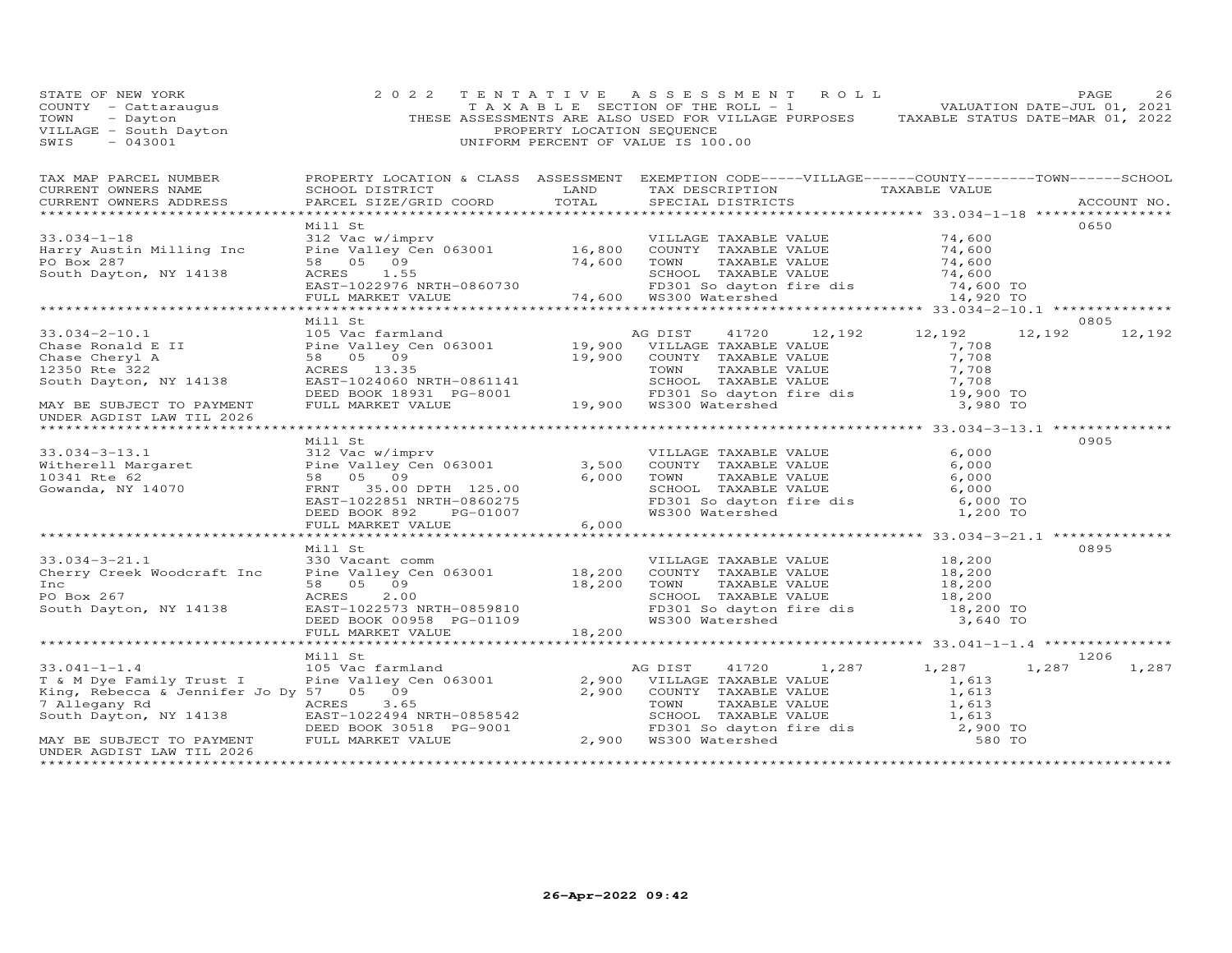| STATE OF NEW YORK<br>COUNTY - Cattaraugus<br>TOWN - Dayton<br>VILLAGE - South Dayton<br>~~~~ - 043001                                                                                                                                           |                        | PROPERTY LOCATION SEQUENCE | 2022 TENTATIVE ASSESSMENT ROLL<br>TAXABLE SECTION OF THE ROLL - 1 VALUATION DATE-JUL 01, 2021<br>THESE ASSESSMENTS ARE ALSO USED FOR VILLAGE PURPOSES TAXABLE STATUS DATE-MAR 01, 2022<br>UNIFORM PERCENT OF VALUE IS 100.00 |                              | PAGE<br>27  |
|-------------------------------------------------------------------------------------------------------------------------------------------------------------------------------------------------------------------------------------------------|------------------------|----------------------------|------------------------------------------------------------------------------------------------------------------------------------------------------------------------------------------------------------------------------|------------------------------|-------------|
| TAX MAP PARCEL NUMBER PROPERTY LOCATION & CLASS ASSESSMENT EXEMPTION CODE-----VILLAGE------COUNTY--------TOWN------SCHOOL<br>CURRENT OWNERS NAME<br>CURRENT OWNERS ADDRESS                                                                      | PARCEL SIZE/GRID COORD | TOTAL                      | SCHOOL DISTRICT                     LAND        TAX DESCRIPTION                 TAXABLE VALUE<br>SPECIAL DISTRICTS                                                                                                           |                              | ACCOUNT NO. |
|                                                                                                                                                                                                                                                 |                        |                            |                                                                                                                                                                                                                              |                              |             |
|                                                                                                                                                                                                                                                 | Mill St                |                            |                                                                                                                                                                                                                              |                              | 0682        |
|                                                                                                                                                                                                                                                 |                        |                            |                                                                                                                                                                                                                              |                              |             |
|                                                                                                                                                                                                                                                 |                        |                            |                                                                                                                                                                                                                              |                              |             |
|                                                                                                                                                                                                                                                 |                        |                            |                                                                                                                                                                                                                              |                              |             |
|                                                                                                                                                                                                                                                 |                        |                            |                                                                                                                                                                                                                              |                              |             |
|                                                                                                                                                                                                                                                 |                        |                            |                                                                                                                                                                                                                              |                              |             |
|                                                                                                                                                                                                                                                 |                        |                            |                                                                                                                                                                                                                              |                              |             |
|                                                                                                                                                                                                                                                 |                        |                            |                                                                                                                                                                                                                              |                              |             |
|                                                                                                                                                                                                                                                 | 1 Mill St              |                            |                                                                                                                                                                                                                              |                              | 0692        |
|                                                                                                                                                                                                                                                 |                        |                            |                                                                                                                                                                                                                              |                              |             |
|                                                                                                                                                                                                                                                 |                        |                            |                                                                                                                                                                                                                              |                              |             |
|                                                                                                                                                                                                                                                 |                        |                            |                                                                                                                                                                                                                              |                              |             |
|                                                                                                                                                                                                                                                 |                        |                            |                                                                                                                                                                                                                              |                              |             |
|                                                                                                                                                                                                                                                 |                        |                            |                                                                                                                                                                                                                              |                              |             |
| 33.033-6-39<br>Ellis Justin $7$ Mill Studies (ALUE Pine Valley Cen 063001 and the Valley Cen 063001 and the Valley Cen 063001 and the Valley Cen 063001 and the Valley Cen 063001 and the Valley Cen 063001 and the Valley Cen                  |                        |                            |                                                                                                                                                                                                                              |                              |             |
|                                                                                                                                                                                                                                                 |                        |                            |                                                                                                                                                                                                                              |                              |             |
|                                                                                                                                                                                                                                                 | 17 Mill St             |                            |                                                                                                                                                                                                                              |                              | 0870        |
|                                                                                                                                                                                                                                                 |                        |                            |                                                                                                                                                                                                                              |                              |             |
|                                                                                                                                                                                                                                                 |                        |                            |                                                                                                                                                                                                                              |                              |             |
|                                                                                                                                                                                                                                                 |                        |                            |                                                                                                                                                                                                                              |                              |             |
|                                                                                                                                                                                                                                                 |                        |                            |                                                                                                                                                                                                                              |                              |             |
|                                                                                                                                                                                                                                                 |                        |                            |                                                                                                                                                                                                                              |                              |             |
|                                                                                                                                                                                                                                                 |                        |                            |                                                                                                                                                                                                                              |                              |             |
| 33.034-3-1.2<br>Springer Gregory Fine Valley Cen 063001<br>8383 ALDRICH HILL ROAD 58 05 09<br>CHERRY CREEK, NY 14723 FRNT 69.50 DPTH 200.00<br>EED BOOK 20210 PG-1532 9,300 MON TAXABLE VALUE<br>BEED BOOK 20210 PG-1532 9,300 MAXABLE V        |                        |                            |                                                                                                                                                                                                                              |                              |             |
|                                                                                                                                                                                                                                                 |                        |                            |                                                                                                                                                                                                                              |                              |             |
|                                                                                                                                                                                                                                                 | 108 Mill St            |                            |                                                                                                                                                                                                                              |                              | 0724        |
|                                                                                                                                                                                                                                                 |                        |                            |                                                                                                                                                                                                                              |                              |             |
|                                                                                                                                                                                                                                                 |                        |                            |                                                                                                                                                                                                                              |                              |             |
|                                                                                                                                                                                                                                                 |                        |                            |                                                                                                                                                                                                                              |                              |             |
|                                                                                                                                                                                                                                                 |                        |                            |                                                                                                                                                                                                                              |                              |             |
|                                                                                                                                                                                                                                                 |                        |                            |                                                                                                                                                                                                                              |                              |             |
| 33.034-3-12<br>Youmans Claudia J<br>Towns Claudia J<br>200 Bouth Dayton, NY 14138<br>200 ERNT 64.00 DPTH 125.00<br>200 ERNT 64.00 DPTH 125.00<br>200 EED BOOK 2020 PG-11410<br>200 EED BOOK 2020 PG-11410<br>200 6,100<br>201 EED BOOK 2020 PG- |                        |                            |                                                                                                                                                                                                                              |                              |             |
|                                                                                                                                                                                                                                                 |                        |                            |                                                                                                                                                                                                                              |                              |             |
|                                                                                                                                                                                                                                                 |                        |                            |                                                                                                                                                                                                                              |                              | 0687        |
|                                                                                                                                                                                                                                                 |                        |                            |                                                                                                                                                                                                                              |                              |             |
|                                                                                                                                                                                                                                                 |                        |                            |                                                                                                                                                                                                                              |                              |             |
|                                                                                                                                                                                                                                                 |                        |                            |                                                                                                                                                                                                                              |                              |             |
|                                                                                                                                                                                                                                                 |                        |                            |                                                                                                                                                                                                                              |                              |             |
|                                                                                                                                                                                                                                                 |                        |                            |                                                                                                                                                                                                                              |                              |             |
| 109 Mill St<br>33.034-3-6 210 1 Family Res<br>Harry Austin Milling Inc Pine Valley Cen 063001 10,100 COUNTY TAXABLE VALUE<br>PO Box 287 58 05 09 57,500 TOWN TAXABLE VALUE 57,500<br>South Dayton, NY 14138 FRNT 150.00 DPTH 100.00<br>E        |                        |                            |                                                                                                                                                                                                                              |                              |             |
|                                                                                                                                                                                                                                                 |                        |                            |                                                                                                                                                                                                                              | **************************** |             |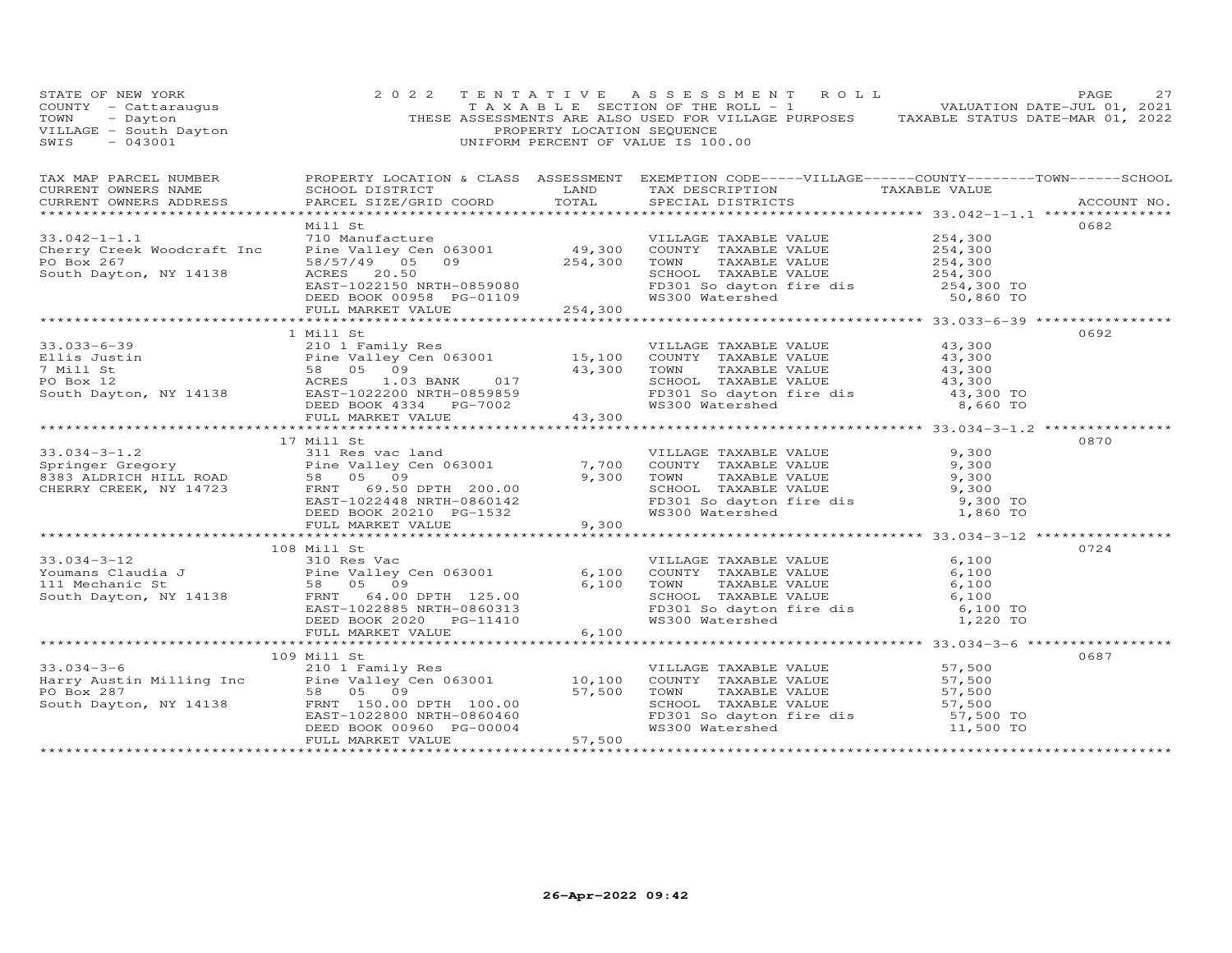| STATE OF NEW YORK<br>STATE OF NEW YORK<br>COUNTY - CALCARDON CONTROL AND TANK AND LE SECTION OF THE ROLL - 1<br>TOWN - Dayton COUNTY - CALCARDON SEQUENCE<br>THESE ASSESSMENTS ARE ALSO USED FOR VILLAGE PURPOSES TAXABLE STATUS DATE-MAR 01, 2022<br>VILLA                                                                                                                                              | 2 0 2 2     |                    | TENTATIVE ASSESSMENT ROLL                                                                                                                                                                  |                    | PAGE<br>28                      |
|----------------------------------------------------------------------------------------------------------------------------------------------------------------------------------------------------------------------------------------------------------------------------------------------------------------------------------------------------------------------------------------------------------|-------------|--------------------|--------------------------------------------------------------------------------------------------------------------------------------------------------------------------------------------|--------------------|---------------------------------|
| TAX MAP PARCEL NUMBER BROPERTY LOCATION & CLASS ASSESSMENT EXEMPTION CODE-----VILLAGE------COUNTY--------TOWN------SCHOOL CURRENT OWNERS NAME SCHOOL DISTRICT LAND TAX DESCRIPTION TAXABLE VALUE TAXABLE VALUE ACCOUNT NO.                                                                                                                                                                               |             |                    |                                                                                                                                                                                            |                    |                                 |
|                                                                                                                                                                                                                                                                                                                                                                                                          |             |                    |                                                                                                                                                                                            |                    |                                 |
|                                                                                                                                                                                                                                                                                                                                                                                                          | 112 Mill St |                    |                                                                                                                                                                                            |                    | 0804                            |
|                                                                                                                                                                                                                                                                                                                                                                                                          |             |                    |                                                                                                                                                                                            |                    |                                 |
|                                                                                                                                                                                                                                                                                                                                                                                                          |             |                    |                                                                                                                                                                                            |                    |                                 |
|                                                                                                                                                                                                                                                                                                                                                                                                          |             |                    |                                                                                                                                                                                            |                    |                                 |
| 33.034-3-9<br>EID I Family Res<br>Extractive Heidi<br>210 1 Family Res<br>Pine Valley Cen 063001<br>25.00<br>25,500<br>25,500<br>25,500<br>25,500<br>25,500<br>25,500<br>25,500<br>25,500<br>25,500<br>25,500<br>25,500<br>25,500<br>25,500<br>25,500<br>25,500<br>25,5                                                                                                                                  |             |                    |                                                                                                                                                                                            |                    |                                 |
|                                                                                                                                                                                                                                                                                                                                                                                                          |             |                    |                                                                                                                                                                                            |                    |                                 |
|                                                                                                                                                                                                                                                                                                                                                                                                          |             |                    |                                                                                                                                                                                            |                    |                                 |
|                                                                                                                                                                                                                                                                                                                                                                                                          |             |                    |                                                                                                                                                                                            |                    |                                 |
|                                                                                                                                                                                                                                                                                                                                                                                                          | 206 Mill St |                    |                                                                                                                                                                                            |                    | 0913                            |
|                                                                                                                                                                                                                                                                                                                                                                                                          |             |                    |                                                                                                                                                                                            |                    |                                 |
|                                                                                                                                                                                                                                                                                                                                                                                                          |             |                    |                                                                                                                                                                                            |                    |                                 |
|                                                                                                                                                                                                                                                                                                                                                                                                          |             |                    | VILLAGE TAXABLE VALUE 76,000<br>COUNTY TAXABLE VALUE 76,000<br>TOWN TAXABLE VALUE 76,000<br>SCHOOL TAXABLE VALUE 76,000<br>FD301 So dayton fire dis 76,000 TO<br>WS300 Watershed 15,200 TO |                    |                                 |
|                                                                                                                                                                                                                                                                                                                                                                                                          |             |                    |                                                                                                                                                                                            |                    |                                 |
|                                                                                                                                                                                                                                                                                                                                                                                                          |             |                    | WS300 Watershed                                                                                                                                                                            |                    |                                 |
| 33.034-2-5<br>Otis Lake Inc.<br>110 Butcher Rd<br>South Dayton, NY 14138<br>THE VALUE TRANSICED BOOK 2021<br>THE VALUE TRANSICED BOOK 2021<br>PEED BOOK 2021<br>PEED BOOK 2021<br>PEED BOOK 2021<br>PEED BOOK 2021<br>PEED BOOK 2021<br>PEER VALUE T                                                                                                                                                     |             |                    |                                                                                                                                                                                            |                    |                                 |
|                                                                                                                                                                                                                                                                                                                                                                                                          |             |                    |                                                                                                                                                                                            |                    |                                 |
|                                                                                                                                                                                                                                                                                                                                                                                                          | 210 Mill St |                    |                                                                                                                                                                                            |                    | 0812<br>$\Omega$                |
|                                                                                                                                                                                                                                                                                                                                                                                                          |             |                    |                                                                                                                                                                                            |                    | 53,800                          |
|                                                                                                                                                                                                                                                                                                                                                                                                          |             |                    |                                                                                                                                                                                            |                    |                                 |
|                                                                                                                                                                                                                                                                                                                                                                                                          |             |                    |                                                                                                                                                                                            |                    |                                 |
|                                                                                                                                                                                                                                                                                                                                                                                                          |             |                    |                                                                                                                                                                                            |                    |                                 |
| $\begin{array}{cccccccc} 33.034-2-6 & & 210 & \text{N11.15} & \text{Fami1y Res} & & & \text{ENH STAR} & 41834 & 0 & 0 \\ & & 210 & \text{Fami1y Res} & & & \text{ENH STAR} & 41834 & 0 & 0 \\ & & \text{Pine Valley Cen 063001} & & 8,000 & \text{VILLAGE TAXABLE VALUE} & & 53,800 \\ \text{PO Box 38} & & 58 & 05 & 09 & 53,800 & \text{COUNTY TAXABLE VALUE} & & 53,800 \\ \text{South Taylor, NY 14$ |             |                    |                                                                                                                                                                                            |                    |                                 |
|                                                                                                                                                                                                                                                                                                                                                                                                          |             |                    |                                                                                                                                                                                            |                    |                                 |
|                                                                                                                                                                                                                                                                                                                                                                                                          |             |                    |                                                                                                                                                                                            |                    |                                 |
|                                                                                                                                                                                                                                                                                                                                                                                                          | 214 Mill St |                    |                                                                                                                                                                                            |                    | 0840<br>7,410<br>$\overline{0}$ |
|                                                                                                                                                                                                                                                                                                                                                                                                          |             |                    |                                                                                                                                                                                            |                    | 49,400                          |
|                                                                                                                                                                                                                                                                                                                                                                                                          |             |                    |                                                                                                                                                                                            |                    |                                 |
| 33.034-2-7<br>Sandy Richard D<br>Sandy Richard D<br>ERNIT 124.00 DPTH 126.00<br>South Dayton, NY 14138<br>ERNIT 124.00 DPTH 126.00<br>ERST-1023201 NRTH-0860676<br>ERST-1023201 NRTH-0860676<br>EULL MARKET VALUE<br>FULL MARKET VALUE<br>EULL MA                                                                                                                                                        |             |                    |                                                                                                                                                                                            |                    |                                 |
|                                                                                                                                                                                                                                                                                                                                                                                                          |             |                    |                                                                                                                                                                                            |                    |                                 |
|                                                                                                                                                                                                                                                                                                                                                                                                          |             |                    |                                                                                                                                                                                            |                    |                                 |
|                                                                                                                                                                                                                                                                                                                                                                                                          |             |                    |                                                                                                                                                                                            |                    |                                 |
|                                                                                                                                                                                                                                                                                                                                                                                                          |             |                    |                                                                                                                                                                                            |                    |                                 |
|                                                                                                                                                                                                                                                                                                                                                                                                          | 219 Mill St |                    |                                                                                                                                                                                            |                    | 0878                            |
|                                                                                                                                                                                                                                                                                                                                                                                                          |             |                    |                                                                                                                                                                                            |                    | $\Omega$<br>30,000              |
|                                                                                                                                                                                                                                                                                                                                                                                                          |             |                    |                                                                                                                                                                                            |                    |                                 |
|                                                                                                                                                                                                                                                                                                                                                                                                          |             |                    |                                                                                                                                                                                            |                    |                                 |
| 33.034-1-17<br>219 Mill St<br>219 Mill St<br>219 Mill St<br>219 Mill St<br>219 Mill St<br>219 Mill St<br>219 Mill St<br>219 Mill St<br>219 VILLAGE TAXABLE VALUE<br>219 Mill St<br>219 VILLAGE TAXABLE VALUE<br>23,900<br>219 Mill St<br>219 VILLAGE TAXA                                                                                                                                                |             |                    |                                                                                                                                                                                            |                    |                                 |
|                                                                                                                                                                                                                                                                                                                                                                                                          |             |                    |                                                                                                                                                                                            | 3,900<br>33,900 TO |                                 |
|                                                                                                                                                                                                                                                                                                                                                                                                          |             |                    |                                                                                                                                                                                            | 6,780 TO           |                                 |
|                                                                                                                                                                                                                                                                                                                                                                                                          |             |                    |                                                                                                                                                                                            |                    |                                 |
|                                                                                                                                                                                                                                                                                                                                                                                                          |             | ****************** |                                                                                                                                                                                            |                    |                                 |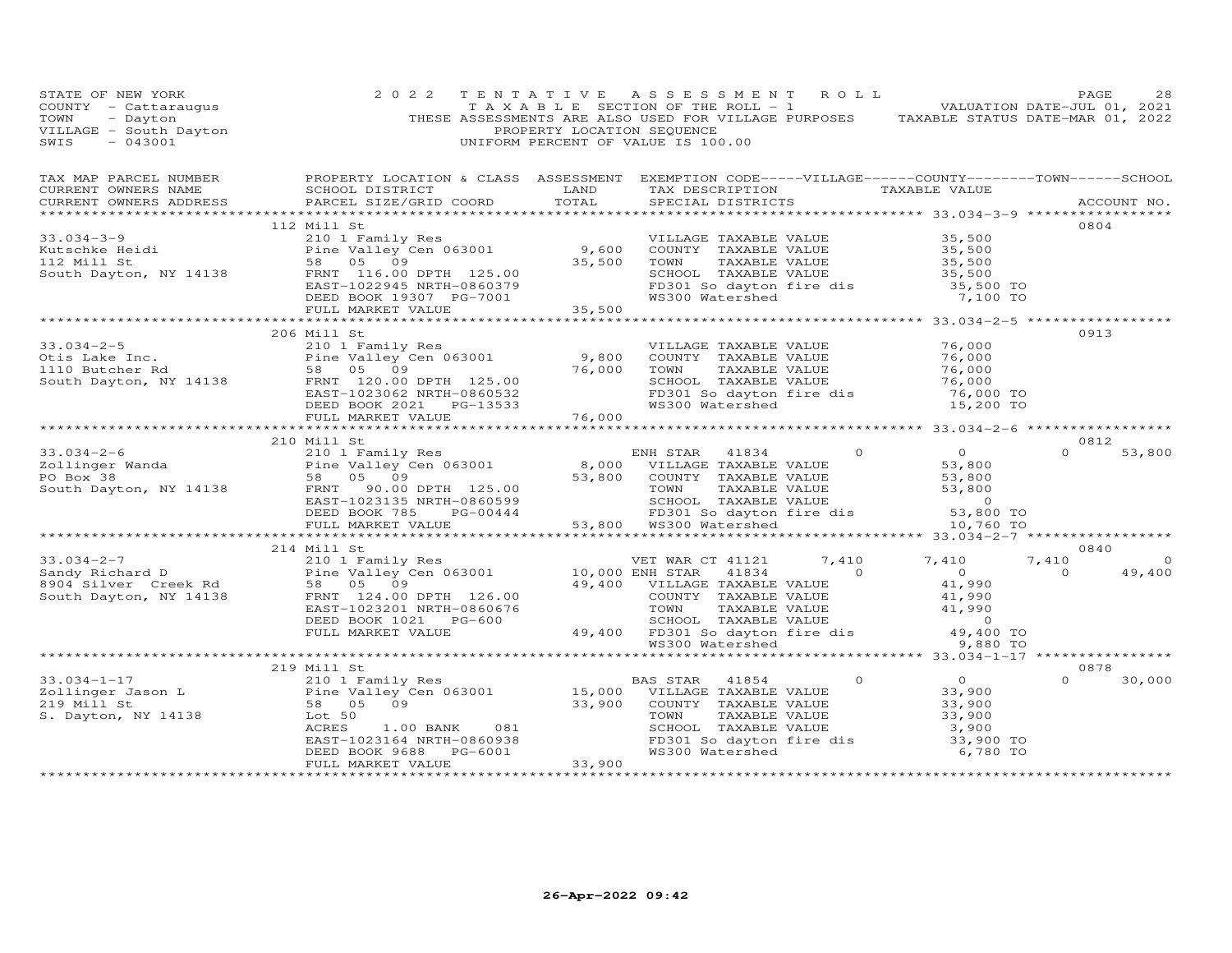| STATE OF NEW YORK<br>$\begin{array}{cccccccccccccc} \texttt{IDAL} & \texttt{IDER} & \texttt{IDER} & \texttt{IDER} & \texttt{IDER} & \texttt{IDER} & \texttt{IDER} & \texttt{IDER} & \texttt{IDER} & \texttt{IDER} & \texttt{IDER} & \texttt{IDER} & \texttt{IDER} & \texttt{IDER} & \texttt{IDER} & \texttt{IDER} & \texttt{IDER} & \texttt{IDER} & \texttt{IDER} & \texttt{IDER} & \texttt{IDER} & \texttt{IDER} & \texttt{IDER} & \texttt{IDER} & \texttt{IDER} & \texttt{IDER} & \text$ | 2 0 2 2                                             | TENTATIVE ASSESSMENT ROLL | PAGE<br>29                              |
|--------------------------------------------------------------------------------------------------------------------------------------------------------------------------------------------------------------------------------------------------------------------------------------------------------------------------------------------------------------------------------------------------------------------------------------------------------------------------------------------|-----------------------------------------------------|---------------------------|-----------------------------------------|
|                                                                                                                                                                                                                                                                                                                                                                                                                                                                                            |                                                     |                           |                                         |
|                                                                                                                                                                                                                                                                                                                                                                                                                                                                                            | 227 Mill St                                         |                           | 0850                                    |
|                                                                                                                                                                                                                                                                                                                                                                                                                                                                                            |                                                     |                           |                                         |
|                                                                                                                                                                                                                                                                                                                                                                                                                                                                                            |                                                     |                           |                                         |
|                                                                                                                                                                                                                                                                                                                                                                                                                                                                                            |                                                     |                           |                                         |
|                                                                                                                                                                                                                                                                                                                                                                                                                                                                                            |                                                     |                           |                                         |
|                                                                                                                                                                                                                                                                                                                                                                                                                                                                                            |                                                     |                           |                                         |
| 33.034-1-16<br>Mitchell Keith H<br>227 Mill Res vac land<br>Pine Valley Cen 063001<br>933 Edwards Corners Rd<br>58 05 09<br>South Dayton, NY 14138<br>EED BOOK 27797 PG-9010<br>FULL MARKET VALUE<br>FULL MARKET VALUE<br>FULL MARKET VALUE<br>FULL                                                                                                                                                                                                                                        |                                                     |                           |                                         |
|                                                                                                                                                                                                                                                                                                                                                                                                                                                                                            |                                                     |                           |                                         |
|                                                                                                                                                                                                                                                                                                                                                                                                                                                                                            | 238 Mill St                                         |                           |                                         |
|                                                                                                                                                                                                                                                                                                                                                                                                                                                                                            |                                                     |                           |                                         |
|                                                                                                                                                                                                                                                                                                                                                                                                                                                                                            |                                                     |                           |                                         |
|                                                                                                                                                                                                                                                                                                                                                                                                                                                                                            |                                                     |                           |                                         |
|                                                                                                                                                                                                                                                                                                                                                                                                                                                                                            |                                                     |                           |                                         |
|                                                                                                                                                                                                                                                                                                                                                                                                                                                                                            |                                                     |                           |                                         |
|                                                                                                                                                                                                                                                                                                                                                                                                                                                                                            |                                                     |                           |                                         |
| 33.034-2-10.2<br>Ortel Stacy 210 1 Family Res<br>Ortel Stacy 210 1 Family Res<br>Country TAXABLE VALUE 55,100<br>Koningisor Noreen 58 05 09<br>238 Mill St split from 33.034-2-10.1<br>South Dayton, NY 14138 FRNT 208.10 DFAMELE 201.50<br>                                                                                                                                                                                                                                               |                                                     |                           |                                         |
|                                                                                                                                                                                                                                                                                                                                                                                                                                                                                            |                                                     |                           |                                         |
|                                                                                                                                                                                                                                                                                                                                                                                                                                                                                            | 238 Mill St                                         |                           | 0833                                    |
|                                                                                                                                                                                                                                                                                                                                                                                                                                                                                            |                                                     |                           |                                         |
|                                                                                                                                                                                                                                                                                                                                                                                                                                                                                            |                                                     |                           |                                         |
|                                                                                                                                                                                                                                                                                                                                                                                                                                                                                            |                                                     |                           |                                         |
|                                                                                                                                                                                                                                                                                                                                                                                                                                                                                            |                                                     |                           |                                         |
|                                                                                                                                                                                                                                                                                                                                                                                                                                                                                            |                                                     |                           |                                         |
| 33.034-3-7<br>Harry Austin Milling Inc 312 Vac w/imprv<br>Harry Austin Milling Inc Pine Valley Cen 063001<br>PO Box 287<br>South Dayton, NY 14138 FRNT 70.00 DPTH 100.00 14,200 TOWN TAXABLE VALUE 14,200<br>EAST-1022726 NRTH-0860377                                                                                                                                                                                                                                                     |                                                     |                           |                                         |
|                                                                                                                                                                                                                                                                                                                                                                                                                                                                                            |                                                     |                           |                                         |
|                                                                                                                                                                                                                                                                                                                                                                                                                                                                                            | 245 Mill St                                         |                           | 0896                                    |
|                                                                                                                                                                                                                                                                                                                                                                                                                                                                                            |                                                     |                           |                                         |
|                                                                                                                                                                                                                                                                                                                                                                                                                                                                                            |                                                     |                           |                                         |
| 33.034-1-14<br>245 Family Res<br>Mitchell Keith H<br>210 1 Family Res<br>21,600<br>2933 Edwards Corners Rd<br>50 05 09<br>2.25<br>2.25<br>2.25<br>2.25<br>2.25<br>2.25<br>2.25<br>2.25<br>2.25<br>2.25<br>2.25<br>2.25<br>2.25<br>2.25<br>2.25<br>2.25<br>2.25<br>2.25<br>2.25<br>                                                                                                                                                                                                         |                                                     |                           |                                         |
|                                                                                                                                                                                                                                                                                                                                                                                                                                                                                            |                                                     |                           |                                         |
|                                                                                                                                                                                                                                                                                                                                                                                                                                                                                            |                                                     |                           |                                         |
|                                                                                                                                                                                                                                                                                                                                                                                                                                                                                            |                                                     |                           |                                         |
|                                                                                                                                                                                                                                                                                                                                                                                                                                                                                            | DEED BOOK 30136 PG-8002<br>FULL MARKET VALUE 31,600 |                           |                                         |
|                                                                                                                                                                                                                                                                                                                                                                                                                                                                                            |                                                     |                           |                                         |
|                                                                                                                                                                                                                                                                                                                                                                                                                                                                                            |                                                     |                           | 0641                                    |
|                                                                                                                                                                                                                                                                                                                                                                                                                                                                                            |                                                     |                           | 5,071 5,071<br>74,900<br>$\overline{0}$ |
|                                                                                                                                                                                                                                                                                                                                                                                                                                                                                            |                                                     |                           |                                         |
|                                                                                                                                                                                                                                                                                                                                                                                                                                                                                            |                                                     |                           |                                         |
|                                                                                                                                                                                                                                                                                                                                                                                                                                                                                            |                                                     |                           |                                         |
|                                                                                                                                                                                                                                                                                                                                                                                                                                                                                            |                                                     |                           |                                         |
|                                                                                                                                                                                                                                                                                                                                                                                                                                                                                            |                                                     |                           |                                         |
| $\begin{tabular}{lllllllllllllllllllll} \hline 33.034-2-9 & 258 \text{ Mill St} & 112 \text{ Daily farm} & \text{AG DIST} & 41720 & 5,071 & 5,071 & 5 \\ \text{Bartlett Donald L Jr} & \text{Pine Valley Cen 063001} & 25,100 \text{ ENH STAR} & 41834 & 0 & 0 \\ \text{Bartlett Janice L} & 58 & 05 & 09 & 114,700 & \text{VILLAGE TaxABLE VALUE} & 109,629 \\ \text{South Dayton, NY 14138} & \text{EAST -1024$                                                                          |                                                     |                           |                                         |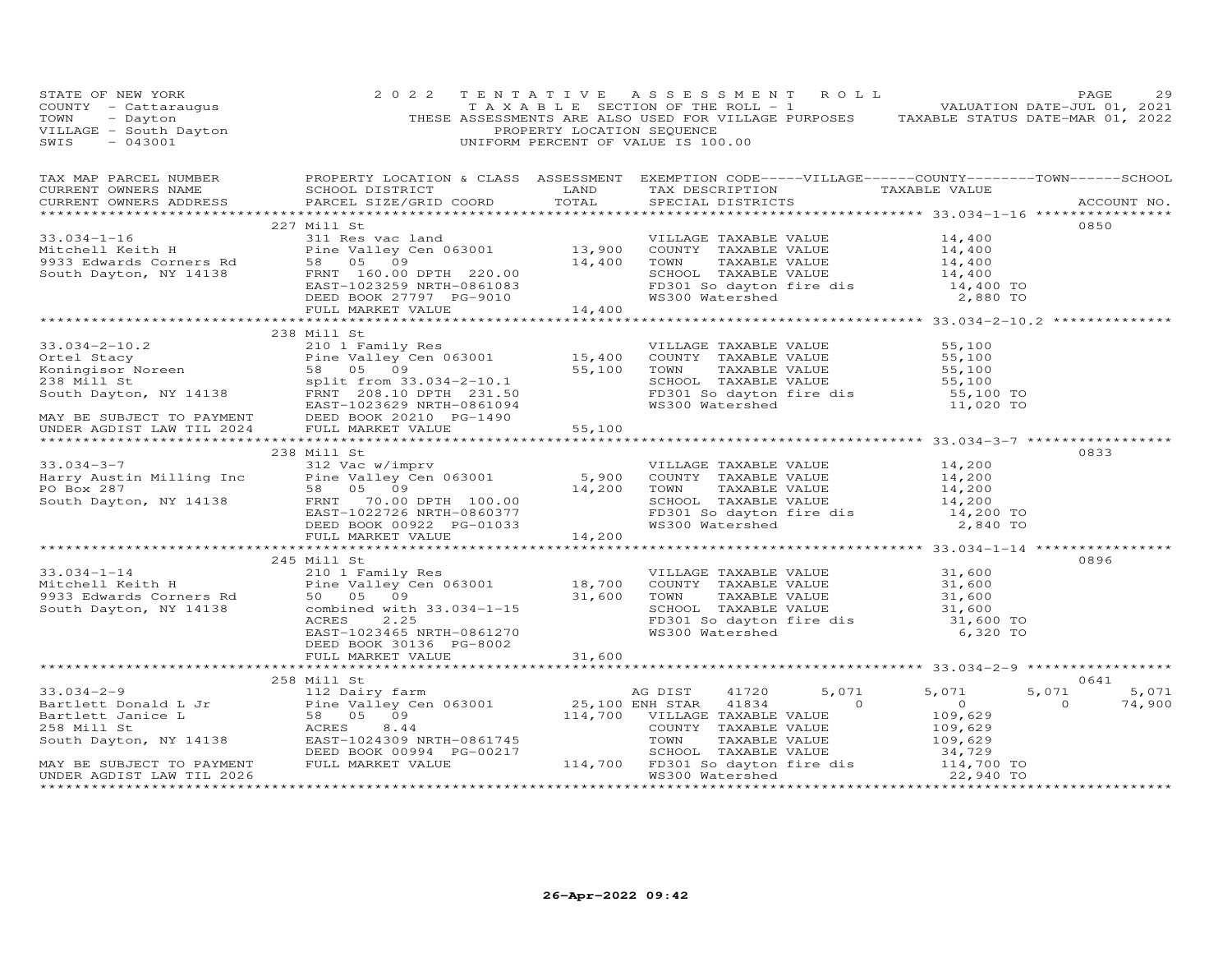| STATE OF NEW YORK<br>COUNTY - Cattaraugus<br>TOWN - Dayton<br>VILLAGE - South Dayton<br>~~~~ - 043001                                                                                                                                                                                                                                                                                              |                          | PROPERTY LOCATION SEQUENCE | UNIFORM PERCENT OF VALUE IS 100.00 | 2 0 2 2 TENTATIVE ASSESSMENT ROLL PAGE 30<br>TAXABLE SECTION OF THE ROLL - 1 VALUATION DATE-JUL 01, 2021<br>THESE ASSESSMENTS ARE ALSO USED FOR VILLAGE PURPOSES TAXABLE STATUS DATE-MAR 01, 2022 |
|----------------------------------------------------------------------------------------------------------------------------------------------------------------------------------------------------------------------------------------------------------------------------------------------------------------------------------------------------------------------------------------------------|--------------------------|----------------------------|------------------------------------|---------------------------------------------------------------------------------------------------------------------------------------------------------------------------------------------------|
|                                                                                                                                                                                                                                                                                                                                                                                                    |                          |                            |                                    |                                                                                                                                                                                                   |
| CURRENT OWNERS NAME SCHOOL DISTRICT TRAND TAX DESCRIPTION TAXABLE VALUE CURRENT OWNERS ADDRESS PARCEL SIZE/GRID COORD TOTAL SPECIAL DISTRICTS                                                                                                                                                                                                                                                      |                          |                            |                                    | ACCOUNT NO.                                                                                                                                                                                       |
|                                                                                                                                                                                                                                                                                                                                                                                                    |                          |                            |                                    |                                                                                                                                                                                                   |
|                                                                                                                                                                                                                                                                                                                                                                                                    | 281 Mill St              |                            |                                    | 1388                                                                                                                                                                                              |
|                                                                                                                                                                                                                                                                                                                                                                                                    |                          |                            |                                    |                                                                                                                                                                                                   |
|                                                                                                                                                                                                                                                                                                                                                                                                    |                          |                            |                                    |                                                                                                                                                                                                   |
|                                                                                                                                                                                                                                                                                                                                                                                                    |                          |                            |                                    |                                                                                                                                                                                                   |
|                                                                                                                                                                                                                                                                                                                                                                                                    |                          |                            |                                    |                                                                                                                                                                                                   |
|                                                                                                                                                                                                                                                                                                                                                                                                    |                          |                            |                                    |                                                                                                                                                                                                   |
|                                                                                                                                                                                                                                                                                                                                                                                                    |                          |                            |                                    |                                                                                                                                                                                                   |
|                                                                                                                                                                                                                                                                                                                                                                                                    |                          |                            |                                    |                                                                                                                                                                                                   |
|                                                                                                                                                                                                                                                                                                                                                                                                    | 285 Mill St              |                            |                                    | 0642                                                                                                                                                                                              |
|                                                                                                                                                                                                                                                                                                                                                                                                    |                          |                            |                                    |                                                                                                                                                                                                   |
|                                                                                                                                                                                                                                                                                                                                                                                                    |                          |                            |                                    |                                                                                                                                                                                                   |
|                                                                                                                                                                                                                                                                                                                                                                                                    |                          |                            |                                    |                                                                                                                                                                                                   |
|                                                                                                                                                                                                                                                                                                                                                                                                    |                          |                            |                                    |                                                                                                                                                                                                   |
|                                                                                                                                                                                                                                                                                                                                                                                                    |                          |                            |                                    |                                                                                                                                                                                                   |
| 33.034-1-13.1 $\begin{array}{l} 20 \text{ H} \text{cm} & 20 \text{ H} \text{cm} \\ 210 \text{ 1} \text{ Family Res} \\ \text{Hohl Brian J} \\ \text{Hohl (258a L)} \\ \text{Hohl (258a L)} \\ \text{St, 500} \\ \text{St, 501} \\ \text{St, 501} \\ \text{St, 502} \\ \text{St, 503} \\ \text{St, 504} \\ \text{St, 505} \\ \text{St, 506} \\ \text{St, 507} \\ \text{St, 508} \\ \text{DEED BOK $ |                          |                            |                                    |                                                                                                                                                                                                   |
|                                                                                                                                                                                                                                                                                                                                                                                                    |                          |                            |                                    |                                                                                                                                                                                                   |
|                                                                                                                                                                                                                                                                                                                                                                                                    | OFF Mill St              |                            |                                    | 1330                                                                                                                                                                                              |
|                                                                                                                                                                                                                                                                                                                                                                                                    |                          |                            |                                    |                                                                                                                                                                                                   |
|                                                                                                                                                                                                                                                                                                                                                                                                    |                          |                            |                                    |                                                                                                                                                                                                   |
|                                                                                                                                                                                                                                                                                                                                                                                                    |                          |                            |                                    |                                                                                                                                                                                                   |
| 33.042-1-1.4<br>Cherry Creek Woodcraft Inc alley Cen 063001 20,900 COUNTY TAXABLE VALUE 21,700<br>PO Box 267 19/57 05 09 21,700 TOWN TAXABLE VALUE 21,700<br>South Dayton, NY 14138 ACRES 3.35<br>EAST-1022599 NRTH-0859520<br>EAST-102                                                                                                                                                            |                          |                            |                                    |                                                                                                                                                                                                   |
|                                                                                                                                                                                                                                                                                                                                                                                                    | DEED BOOK 00958 PG-01109 |                            |                                    |                                                                                                                                                                                                   |
|                                                                                                                                                                                                                                                                                                                                                                                                    | FULL MARKET VALUE        | 21,700                     |                                    |                                                                                                                                                                                                   |
|                                                                                                                                                                                                                                                                                                                                                                                                    |                          |                            |                                    |                                                                                                                                                                                                   |
|                                                                                                                                                                                                                                                                                                                                                                                                    | Oak St                   |                            |                                    | 0800                                                                                                                                                                                              |
|                                                                                                                                                                                                                                                                                                                                                                                                    |                          |                            |                                    |                                                                                                                                                                                                   |
|                                                                                                                                                                                                                                                                                                                                                                                                    |                          |                            |                                    |                                                                                                                                                                                                   |
|                                                                                                                                                                                                                                                                                                                                                                                                    |                          |                            |                                    |                                                                                                                                                                                                   |
|                                                                                                                                                                                                                                                                                                                                                                                                    |                          |                            |                                    |                                                                                                                                                                                                   |
|                                                                                                                                                                                                                                                                                                                                                                                                    |                          |                            |                                    |                                                                                                                                                                                                   |
|                                                                                                                                                                                                                                                                                                                                                                                                    |                          |                            |                                    |                                                                                                                                                                                                   |
|                                                                                                                                                                                                                                                                                                                                                                                                    |                          |                            |                                    |                                                                                                                                                                                                   |
|                                                                                                                                                                                                                                                                                                                                                                                                    | Oak St                   |                            |                                    | 0884                                                                                                                                                                                              |
|                                                                                                                                                                                                                                                                                                                                                                                                    |                          |                            |                                    |                                                                                                                                                                                                   |
|                                                                                                                                                                                                                                                                                                                                                                                                    |                          |                            |                                    |                                                                                                                                                                                                   |
| 33.033-5-47<br>Walters Kenneth Pine Valley Cen 063001<br>Walters Jessie M<br>Walters Jessie M<br>Sa 05 09<br>136 Oak St<br>South Dayton, NY 14138<br>ERST-1021898 NRTH-0860483<br>DEED BOOK 28842 PG-3001<br>FULL MARKET VALUE<br>FULL MARKET VALU                                                                                                                                                 |                          |                            |                                    |                                                                                                                                                                                                   |
|                                                                                                                                                                                                                                                                                                                                                                                                    |                          |                            |                                    |                                                                                                                                                                                                   |
|                                                                                                                                                                                                                                                                                                                                                                                                    |                          |                            |                                    |                                                                                                                                                                                                   |
|                                                                                                                                                                                                                                                                                                                                                                                                    |                          |                            |                                    |                                                                                                                                                                                                   |
|                                                                                                                                                                                                                                                                                                                                                                                                    |                          |                            |                                    |                                                                                                                                                                                                   |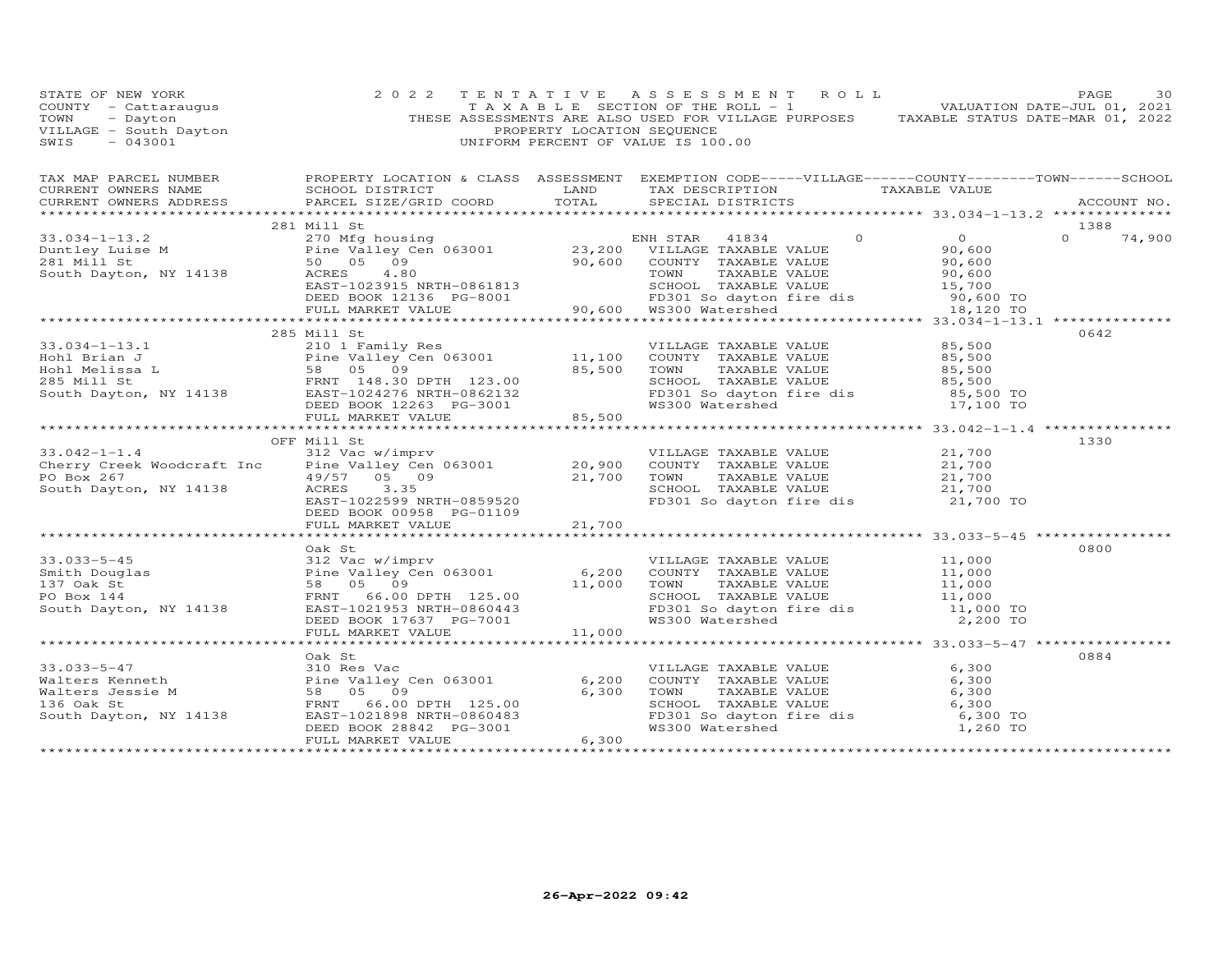| STATE OF NEW YORK<br>COUNTY - Cattaraugus<br>COUNTY - Cattaraugus (COUNTY - Cattaraugus (COUNTY - Cattaraugus TAXABLE SECTION OF THE ROLL - 1<br>TOWN - Dayton (THESE ASSESSMENTS ARE ALSO USED FOR VILLAGE PURPOSES TAXABLE STATUS DATE-MAR 01, 2021<br>   | 2 0 2 2    | TENTATIVE ASSESSMENT ROLL                      | PAGE<br>31    |
|-------------------------------------------------------------------------------------------------------------------------------------------------------------------------------------------------------------------------------------------------------------|------------|------------------------------------------------|---------------|
| CURRENT OWNERS ADDRESS                                                                                                                                                                                                                                      |            | PARCEL SIZE/GRID COORD TOTAL SPECIAL DISTRICTS | ACCOUNT NO.   |
| 33.033-6-17<br>Castellano Samuel S<br>Castellano Samuel S<br>209 Oak St<br>209 Oak St<br>209 Oak St<br>209 Oak St<br>209 Oak St<br>209 Oak St<br>209 Oak St<br>209 Oak St<br>200 EAST -1021500 NRTH-0860552<br>200 EAST -1021500 NRTH-0860552<br>200 EAS    | Oak St     |                                                | 0808          |
|                                                                                                                                                                                                                                                             |            |                                                |               |
| 33.033-6-18<br>Castellano Samuel S<br>209 Oak St<br>209 Oak St<br>209 Oak St<br>209 Oak St<br>209 Oak St<br>209 Oak St<br>209 Oak St<br>209 Oak St<br>209 Oak St<br>209 Oak St<br>200 ERD BOOT DPTH 57.25<br>200 DPTH 57.25<br>200 DPTH 57.25<br>200 SCHOOL | Oak St     |                                                | 0662          |
|                                                                                                                                                                                                                                                             |            |                                                |               |
|                                                                                                                                                                                                                                                             |            |                                                |               |
| 33.034-3-1.1<br>Mitchell Keith H 312 Vac w/imprv<br>Pine Valley Cen 063001<br>The Valley Cen 063001<br>The Valley Cen 063001<br>9,200 COUNTY TAXABLE VALUE<br>9,200 COUNTY TAXABLE VALUE<br>TAXABLE VALUE<br>24,800<br>24,800<br>24,800<br>24,800<br>       | 108 Oak St |                                                | 0869          |
|                                                                                                                                                                                                                                                             |            |                                                |               |
|                                                                                                                                                                                                                                                             | 109 Oak St |                                                | 0871          |
| 33.033-6-38<br>Astry Robert L<br>200 Atry Robert L<br>PO Box 158<br>South Dayton, NY 14138<br>ERNIT 1022304 NRTH-0859992<br>DEED BOOK 868<br>DEED BOOK 868<br>CHERNIT 105.00<br>PO SCHOOL TAXABLE VALUE<br>FR301 SOUTY TAXABLE VALUE<br>FR301 SOUTY         |            |                                                |               |
|                                                                                                                                                                                                                                                             |            |                                                |               |
|                                                                                                                                                                                                                                                             | 117 Oak St |                                                | 0826          |
|                                                                                                                                                                                                                                                             |            |                                                | $0 \t 74,900$ |
|                                                                                                                                                                                                                                                             |            |                                                |               |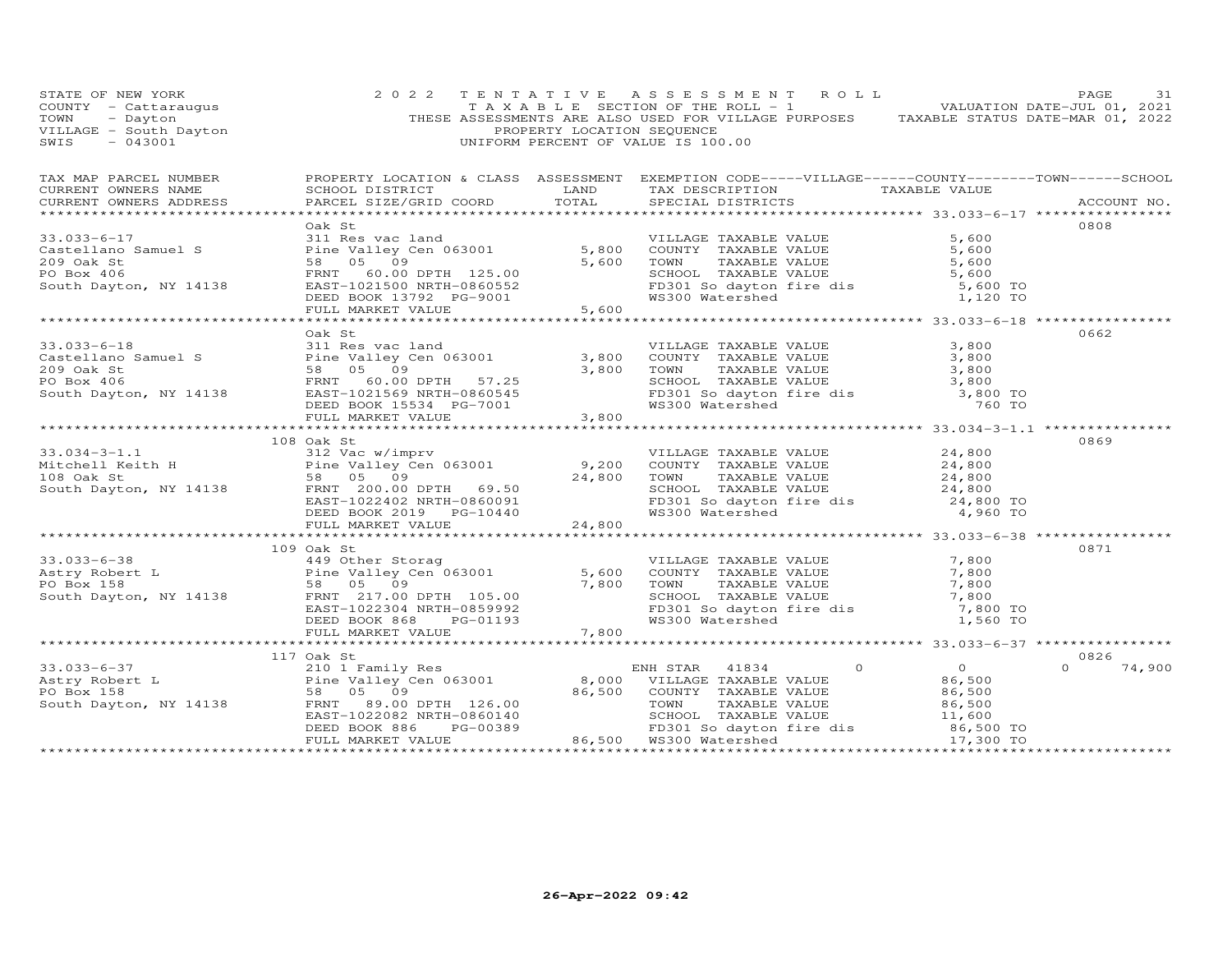| STATE OF NEW YORK | 2 0 2 2                                                                                                                                                                                                                                                                                                                                                                            | TENTATIVE ASSESSMENT ROLL | PAGE<br>32                      |
|-------------------|------------------------------------------------------------------------------------------------------------------------------------------------------------------------------------------------------------------------------------------------------------------------------------------------------------------------------------------------------------------------------------|---------------------------|---------------------------------|
|                   | TAX MAP PARCEL NUMBER BROPERTY LOCATION & CLASS ASSESSMENT EXEMPTION CODE-----VILLAGE------COUNTY--------TOWN------SCHOOL CURRENT OWNERS NAME SCHOOL DISTRICT LAND TAX DESCRIPTION TAXABLE VALUE CURRENT OWNERS ADDRESS PARCEL                                                                                                                                                     |                           |                                 |
|                   | 121 Oak St                                                                                                                                                                                                                                                                                                                                                                         |                           | 0915                            |
|                   | 33.033-6-36<br>Walker James E<br>Walker Susan E<br>Walker Susan E<br>ES 05 09<br>Forestville, NY 14062<br>ES 200 ROOK 20190 PG-2583<br>ES 200 PG-2583<br>ESD BOOK 20190 PG-2583<br>TOWN TAXABLE VALUE<br>TAXABLE VALUE<br>TAXABLE VALUE<br>TAXABLE VA                                                                                                                              |                           |                                 |
|                   |                                                                                                                                                                                                                                                                                                                                                                                    |                           |                                 |
|                   |                                                                                                                                                                                                                                                                                                                                                                                    |                           |                                 |
|                   | 122 Oak St<br>33.033-5-38<br>Astry Robert<br>Astry Robert<br>Mary Kay<br>FORD South Dayton, NY 14138<br>Taxable Valley Cen 063001<br>FORD South Dayton, NY 14138<br>EED BOOK 00941<br>FORD SOUNTY TAXABLE VALUE<br>TAXABLE VALUE<br>TAXABLE VALUE<br>TAXABLE VALU                                                                                                                  |                           | 0644                            |
|                   |                                                                                                                                                                                                                                                                                                                                                                                    |                           |                                 |
|                   |                                                                                                                                                                                                                                                                                                                                                                                    |                           |                                 |
|                   | 123 Oak St<br>33.033-6-35<br>Santarelli Victor III 30 Oak St<br>Santarelli Victor III 31 Res vac land<br>PO Box 274<br>Jessup, PA 18434 FRN 60.00 DPTH 125.00<br>TO Box 274<br>FRN 60.00 DPTH 125.00<br>ERST-1021973 NRTH-0860216<br>DEED BOOK 20190 PG-755                                                                                                                        |                           | 0893                            |
|                   |                                                                                                                                                                                                                                                                                                                                                                                    |                           |                                 |
|                   | 124 Oak St<br>33.033-5-40<br>Williams Helen<br>Po Box 233<br>South Dayton, NY 14138<br>The Valley Cen 063001<br>Po Box 233<br>South Dayton, NY 14138<br>EXENCING PO BOX 233<br>South Dayton, NY 14138<br>EXENCISE PO BOX 561<br>PO BOX 561<br>PG-00410<br>PG-00410<br>                                                                                                             |                           | 0899                            |
|                   |                                                                                                                                                                                                                                                                                                                                                                                    |                           |                                 |
|                   |                                                                                                                                                                                                                                                                                                                                                                                    |                           |                                 |
|                   | 126 Oak St                                                                                                                                                                                                                                                                                                                                                                         |                           | 0841                            |
|                   | $\begin{array}{cccccccc} 33.033-5-42 & 126 Oak St \\ \text{Himes Brian K} & 210 1 Family Res \\ \text{Himes Kim M} & 58 & 05 & 09 \\ 4398 Rout 60 St & FNIT & ERS, T102008 NRTH-0860405 & 49,200 \\ \text{Gerry, NY 14740} & 58.00 & NITLAGE TAXABLE VALUE & 49,200 \\ \text{Gerry, NY 14740} & 58.00 & FNIT & 66.00 \\ \text{Gerry, NY 14740} & 58.00 & NITLAGE, TAXABLE VALUE &$ |                           | $\Omega$ and $\Omega$<br>30,000 |
|                   |                                                                                                                                                                                                                                                                                                                                                                                    |                           |                                 |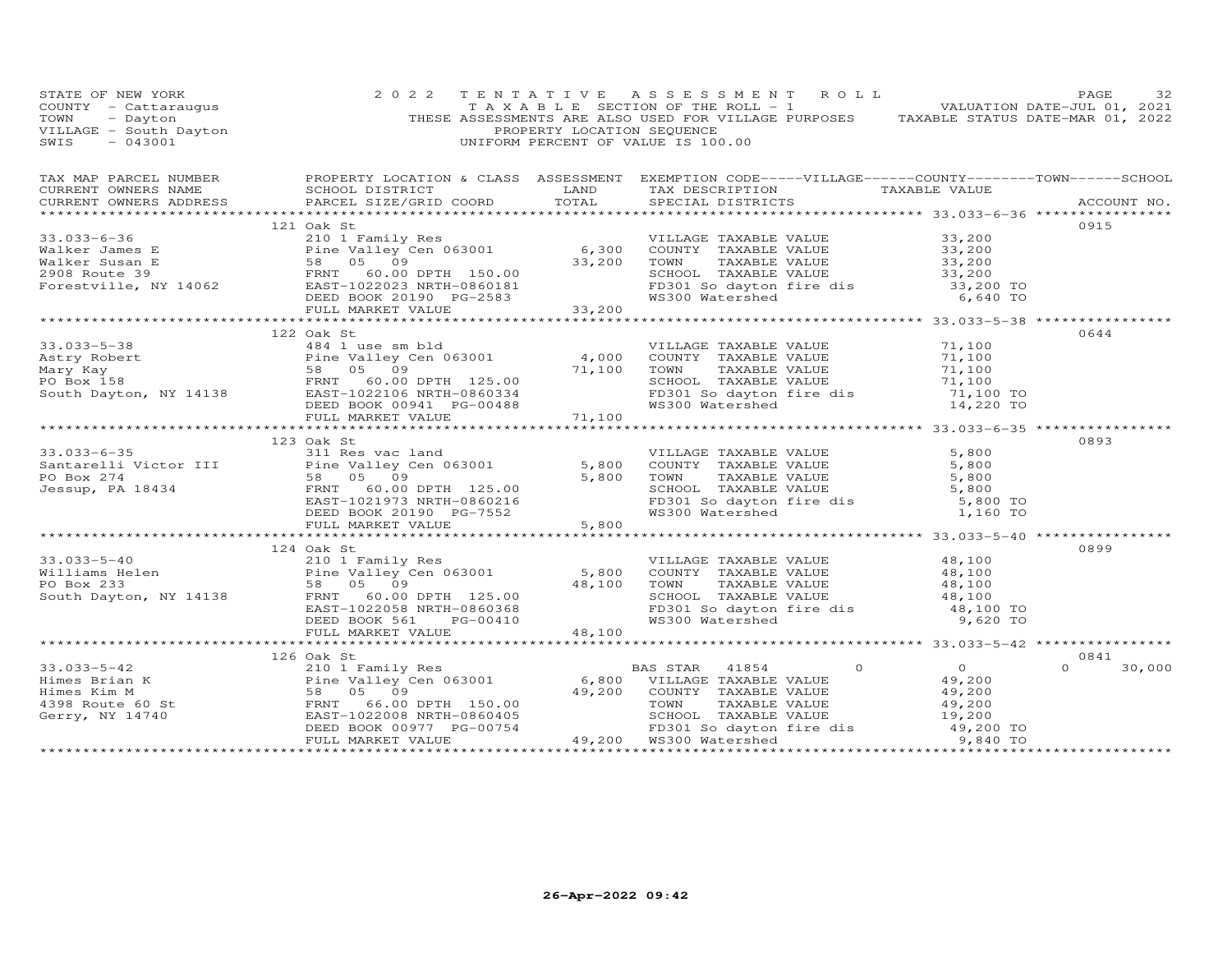| STATE OF NEW YORK<br>COUNTY - Cattaraugus<br>TOWN - Dayton<br>VILLAGE - South Dayton<br>~~~~ - 043001 | 2 0 2 2                                                                                                                                                                                                                                                   | TENTATIVE ASSESSMENT ROLL<br>TAXABLE SECTION OF THE ROLL - 1 VALUATION DATE-JUL 01, 2021<br>THESE ASSESSMENTS ARE ALSO USED FOR VILLAGE PURPOSES TAXABLE STATUS DATE-MAR 01, 2022<br>PROPERTY LOCATION SEQUENCE<br>UNIFORM PERCENT OF VALUE IS 100.00 |  | PAGE<br>33         |
|-------------------------------------------------------------------------------------------------------|-----------------------------------------------------------------------------------------------------------------------------------------------------------------------------------------------------------------------------------------------------------|-------------------------------------------------------------------------------------------------------------------------------------------------------------------------------------------------------------------------------------------------------|--|--------------------|
|                                                                                                       |                                                                                                                                                                                                                                                           |                                                                                                                                                                                                                                                       |  |                    |
| CURRENT OWNERS ADDRESS                                                                                | PARCEL SIZE/GRID COORD TOTAL SPECIAL DISTRICTS                                                                                                                                                                                                            |                                                                                                                                                                                                                                                       |  | ACCOUNT NO.        |
|                                                                                                       | 127 Oak St                                                                                                                                                                                                                                                |                                                                                                                                                                                                                                                       |  | 0832               |
|                                                                                                       |                                                                                                                                                                                                                                                           |                                                                                                                                                                                                                                                       |  | $0 \t30,000$       |
|                                                                                                       |                                                                                                                                                                                                                                                           |                                                                                                                                                                                                                                                       |  |                    |
|                                                                                                       |                                                                                                                                                                                                                                                           |                                                                                                                                                                                                                                                       |  |                    |
|                                                                                                       |                                                                                                                                                                                                                                                           |                                                                                                                                                                                                                                                       |  |                    |
|                                                                                                       |                                                                                                                                                                                                                                                           |                                                                                                                                                                                                                                                       |  |                    |
|                                                                                                       |                                                                                                                                                                                                                                                           |                                                                                                                                                                                                                                                       |  |                    |
|                                                                                                       |                                                                                                                                                                                                                                                           |                                                                                                                                                                                                                                                       |  |                    |
|                                                                                                       |                                                                                                                                                                                                                                                           |                                                                                                                                                                                                                                                       |  |                    |
|                                                                                                       | 133 Oak St                                                                                                                                                                                                                                                |                                                                                                                                                                                                                                                       |  | 0872               |
|                                                                                                       |                                                                                                                                                                                                                                                           |                                                                                                                                                                                                                                                       |  |                    |
|                                                                                                       |                                                                                                                                                                                                                                                           |                                                                                                                                                                                                                                                       |  |                    |
|                                                                                                       |                                                                                                                                                                                                                                                           |                                                                                                                                                                                                                                                       |  |                    |
|                                                                                                       |                                                                                                                                                                                                                                                           |                                                                                                                                                                                                                                                       |  |                    |
|                                                                                                       |                                                                                                                                                                                                                                                           |                                                                                                                                                                                                                                                       |  |                    |
|                                                                                                       | 33.033-6-21<br>Ellis Laurence E<br>Ellis Laurence E<br>210 1 Family Res<br>Pine Valley Cen 063001<br>Family Res<br>210 1 Family Res<br>Pine Valley Cen 063001<br>5,800 COUNTY TAXABLE VALUE<br>5,800 COUNTY TAXABLE VALUE<br>33,400<br>23,400<br>23,4     |                                                                                                                                                                                                                                                       |  |                    |
|                                                                                                       |                                                                                                                                                                                                                                                           |                                                                                                                                                                                                                                                       |  |                    |
|                                                                                                       | 136 Oak St                                                                                                                                                                                                                                                |                                                                                                                                                                                                                                                       |  | 0769               |
|                                                                                                       | 33.033-5-49<br>Walters Kenneth 210 Limity Res<br>Walters Maters Sessie M<br>Maters Jessie M<br>210 DEED BOOK 28842 PG-3001<br>EED BOOK 28842 PG-3001<br>23.00 DEED BOOK 28842 PG-3001<br>25.100 DEED BOOK 28842 PG-3001<br>25.100 PD301 So da             |                                                                                                                                                                                                                                                       |  | $\Omega$<br>30,000 |
|                                                                                                       |                                                                                                                                                                                                                                                           |                                                                                                                                                                                                                                                       |  |                    |
|                                                                                                       |                                                                                                                                                                                                                                                           |                                                                                                                                                                                                                                                       |  |                    |
|                                                                                                       |                                                                                                                                                                                                                                                           |                                                                                                                                                                                                                                                       |  |                    |
|                                                                                                       |                                                                                                                                                                                                                                                           |                                                                                                                                                                                                                                                       |  |                    |
|                                                                                                       |                                                                                                                                                                                                                                                           |                                                                                                                                                                                                                                                       |  |                    |
|                                                                                                       |                                                                                                                                                                                                                                                           |                                                                                                                                                                                                                                                       |  |                    |
|                                                                                                       | 137 Oak St                                                                                                                                                                                                                                                |                                                                                                                                                                                                                                                       |  | 0658               |
|                                                                                                       |                                                                                                                                                                                                                                                           |                                                                                                                                                                                                                                                       |  | $\Omega$<br>30,000 |
|                                                                                                       |                                                                                                                                                                                                                                                           |                                                                                                                                                                                                                                                       |  |                    |
|                                                                                                       | 33.033-6-20<br>Smith Douglas D<br>PO Box 144<br>South Dayton, NY 14138<br>South Dayton, NY 14138<br>South Dayton, NY 14138<br>COLO DETH 125.00<br>EED BOOK 897<br>PG-00195<br>TO 103,100<br>DEED BOOK 897<br>PG-00195<br>TO 103,100<br>DEED BOOK 897<br>P |                                                                                                                                                                                                                                                       |  |                    |
|                                                                                                       |                                                                                                                                                                                                                                                           |                                                                                                                                                                                                                                                       |  |                    |
|                                                                                                       |                                                                                                                                                                                                                                                           |                                                                                                                                                                                                                                                       |  |                    |
|                                                                                                       |                                                                                                                                                                                                                                                           |                                                                                                                                                                                                                                                       |  |                    |
|                                                                                                       |                                                                                                                                                                                                                                                           |                                                                                                                                                                                                                                                       |  |                    |
|                                                                                                       | 206 Oak St                                                                                                                                                                                                                                                |                                                                                                                                                                                                                                                       |  | 0661               |
|                                                                                                       |                                                                                                                                                                                                                                                           |                                                                                                                                                                                                                                                       |  | $\Omega$<br>30,000 |
|                                                                                                       |                                                                                                                                                                                                                                                           |                                                                                                                                                                                                                                                       |  |                    |
|                                                                                                       |                                                                                                                                                                                                                                                           |                                                                                                                                                                                                                                                       |  |                    |
|                                                                                                       |                                                                                                                                                                                                                                                           |                                                                                                                                                                                                                                                       |  |                    |
|                                                                                                       |                                                                                                                                                                                                                                                           |                                                                                                                                                                                                                                                       |  |                    |
|                                                                                                       |                                                                                                                                                                                                                                                           |                                                                                                                                                                                                                                                       |  |                    |
|                                                                                                       |                                                                                                                                                                                                                                                           |                                                                                                                                                                                                                                                       |  |                    |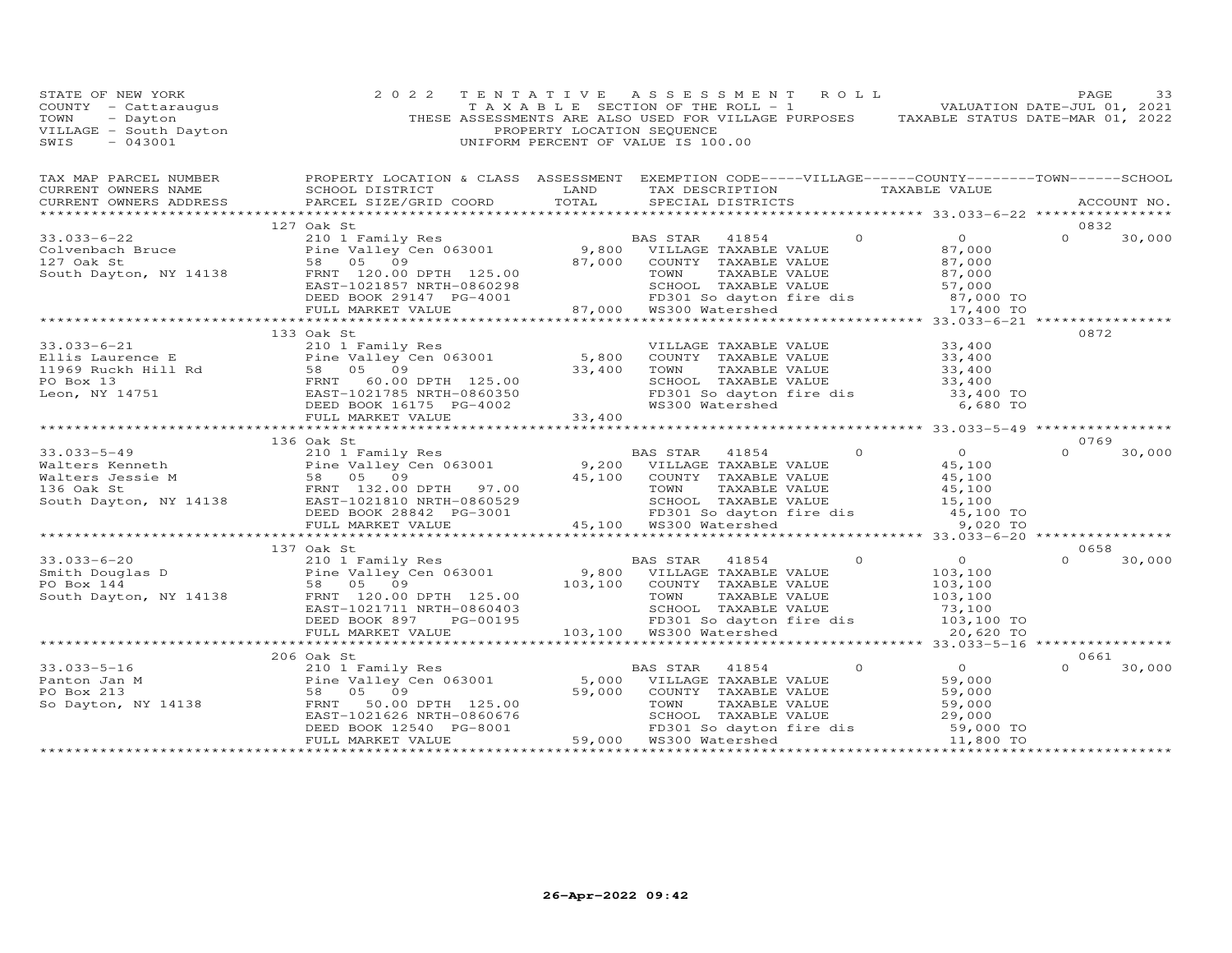| STATE OF NEW YORK<br>STATE OF NEW YORK<br>COUNTY - Cattaraugus<br>TOWN - Dayton<br>VILLAGE - South Dayton<br>SWIS - 043001                                                                                                                                                                                                                                                                  | 2 0 2 2                      | PROPERTY LOCATION SEQUENCE | TENTATIVE ASSESSMENT ROLL<br>TAXABLE SECTION OF THE ROLL - 1<br>THESE ASSESSMENTS ARE ALSO USED FOR VILLAGE PURPOSES TAXABLE STATUS DATE-MAR 01, 2022<br>UNIFORM PERCENT OF VALUE IS 100.00 |                                    | PAGE           | 34          |
|---------------------------------------------------------------------------------------------------------------------------------------------------------------------------------------------------------------------------------------------------------------------------------------------------------------------------------------------------------------------------------------------|------------------------------|----------------------------|---------------------------------------------------------------------------------------------------------------------------------------------------------------------------------------------|------------------------------------|----------------|-------------|
| CURRENT OWNERS ADDRESS<br>*******************                                                                                                                                                                                                                                                                                                                                               | PARCEL SIZE/GRID COORD TOTAL |                            | SPECIAL DISTRICTS                                                                                                                                                                           |                                    |                | ACCOUNT NO. |
|                                                                                                                                                                                                                                                                                                                                                                                             | 208 Oak St                   |                            |                                                                                                                                                                                             |                                    | 0852           |             |
| 33.033-5-13<br>Smith John 210 208 Oak St<br>208 Oak St<br>208 Oak St<br>208 Oak St<br>208 Oak St<br>208 Oak St<br>208 Oak St<br>208 Oak St<br>208 Oak St<br>208 Oak St<br>208 Oak St<br>208 Oak St<br>208 Oak St<br>208 Oak St<br>208 Oak St<br>208 Oak St<br>2                                                                                                                             |                              |                            |                                                                                                                                                                                             |                                    | 13,470         |             |
|                                                                                                                                                                                                                                                                                                                                                                                             |                              |                            |                                                                                                                                                                                             |                                    | $\overline{0}$ | 44,900      |
|                                                                                                                                                                                                                                                                                                                                                                                             |                              |                            |                                                                                                                                                                                             |                                    |                |             |
|                                                                                                                                                                                                                                                                                                                                                                                             |                              |                            |                                                                                                                                                                                             |                                    |                |             |
|                                                                                                                                                                                                                                                                                                                                                                                             |                              |                            |                                                                                                                                                                                             |                                    |                |             |
|                                                                                                                                                                                                                                                                                                                                                                                             |                              |                            |                                                                                                                                                                                             |                                    |                |             |
|                                                                                                                                                                                                                                                                                                                                                                                             |                              |                            |                                                                                                                                                                                             |                                    |                |             |
|                                                                                                                                                                                                                                                                                                                                                                                             |                              |                            |                                                                                                                                                                                             |                                    |                |             |
|                                                                                                                                                                                                                                                                                                                                                                                             |                              |                            |                                                                                                                                                                                             |                                    |                |             |
|                                                                                                                                                                                                                                                                                                                                                                                             | 209 Oak St                   |                            |                                                                                                                                                                                             |                                    | 0809           |             |
|                                                                                                                                                                                                                                                                                                                                                                                             |                              |                            |                                                                                                                                                                                             |                                    | $\Omega$       | 30,000      |
|                                                                                                                                                                                                                                                                                                                                                                                             |                              |                            |                                                                                                                                                                                             |                                    |                |             |
|                                                                                                                                                                                                                                                                                                                                                                                             |                              |                            |                                                                                                                                                                                             |                                    |                |             |
|                                                                                                                                                                                                                                                                                                                                                                                             |                              |                            |                                                                                                                                                                                             |                                    |                |             |
|                                                                                                                                                                                                                                                                                                                                                                                             |                              |                            |                                                                                                                                                                                             |                                    |                |             |
|                                                                                                                                                                                                                                                                                                                                                                                             |                              |                            |                                                                                                                                                                                             |                                    |                |             |
|                                                                                                                                                                                                                                                                                                                                                                                             |                              |                            |                                                                                                                                                                                             | ******** 33.033-6-15 ************* |                |             |
|                                                                                                                                                                                                                                                                                                                                                                                             | 211 Oak St                   |                            |                                                                                                                                                                                             |                                    | 0704           |             |
| $\begin{array}{cccccccc} 33.033-6-15 & & & & & 211& \text{Jan} & \text{Res} & & & & & 0 & 0 & 0 \\ 210 & 1 & Family Res & & & & & 5,800 & \text{VILLAGE TAXABLE VALUE} & & & 37,800 & 0 \\ 211 & 0ak St & & & & 58 & 05 & 09 & & & 37,800 & \text{COMIT Y TAXABLE VALUE} & & & 37,800 & 0 \\ 211 & 0ak St & & & & 58 & 05 & 09 & & & 37,800 & \text{COMIT Y TAXABLE VALUE} & & & 37,800 & $ |                              |                            |                                                                                                                                                                                             |                                    | $\Omega$       | 30,000      |
|                                                                                                                                                                                                                                                                                                                                                                                             |                              |                            |                                                                                                                                                                                             |                                    |                |             |
|                                                                                                                                                                                                                                                                                                                                                                                             |                              |                            |                                                                                                                                                                                             |                                    |                |             |
|                                                                                                                                                                                                                                                                                                                                                                                             |                              |                            |                                                                                                                                                                                             |                                    |                |             |
|                                                                                                                                                                                                                                                                                                                                                                                             |                              |                            |                                                                                                                                                                                             |                                    |                |             |
|                                                                                                                                                                                                                                                                                                                                                                                             |                              |                            |                                                                                                                                                                                             |                                    |                |             |
|                                                                                                                                                                                                                                                                                                                                                                                             |                              |                            |                                                                                                                                                                                             |                                    |                |             |
|                                                                                                                                                                                                                                                                                                                                                                                             |                              |                            |                                                                                                                                                                                             |                                    |                |             |
|                                                                                                                                                                                                                                                                                                                                                                                             | 212 Oak St                   |                            |                                                                                                                                                                                             |                                    | 0698           |             |
|                                                                                                                                                                                                                                                                                                                                                                                             |                              |                            |                                                                                                                                                                                             |                                    |                |             |
| 33.033-5-11<br>Smith Douglas J<br>Example of the Valley Cen 063001<br>Example of the Valley Cen 063001<br>FRNT 135.00<br>Multimated Caption (10,500 TOWN TAXABLE VALUE<br>2010 School TAXABLE VALUE<br>2010 SCHOOL TAXABLE VALUE<br>2010 SCHO                                                                                                                                               |                              |                            |                                                                                                                                                                                             |                                    |                |             |
|                                                                                                                                                                                                                                                                                                                                                                                             |                              |                            |                                                                                                                                                                                             |                                    |                |             |
|                                                                                                                                                                                                                                                                                                                                                                                             |                              |                            |                                                                                                                                                                                             |                                    |                |             |
|                                                                                                                                                                                                                                                                                                                                                                                             |                              |                            |                                                                                                                                                                                             |                                    |                |             |
|                                                                                                                                                                                                                                                                                                                                                                                             |                              |                            |                                                                                                                                                                                             |                                    |                |             |
|                                                                                                                                                                                                                                                                                                                                                                                             |                              |                            |                                                                                                                                                                                             |                                    |                |             |
|                                                                                                                                                                                                                                                                                                                                                                                             |                              |                            |                                                                                                                                                                                             |                                    | 0894           |             |
|                                                                                                                                                                                                                                                                                                                                                                                             |                              |                            |                                                                                                                                                                                             |                                    |                |             |
|                                                                                                                                                                                                                                                                                                                                                                                             |                              |                            |                                                                                                                                                                                             |                                    |                |             |
|                                                                                                                                                                                                                                                                                                                                                                                             |                              |                            |                                                                                                                                                                                             |                                    |                |             |
|                                                                                                                                                                                                                                                                                                                                                                                             |                              |                            |                                                                                                                                                                                             |                                    |                |             |
|                                                                                                                                                                                                                                                                                                                                                                                             |                              |                            |                                                                                                                                                                                             |                                    |                |             |
|                                                                                                                                                                                                                                                                                                                                                                                             |                              |                            |                                                                                                                                                                                             |                                    |                |             |
|                                                                                                                                                                                                                                                                                                                                                                                             |                              |                            |                                                                                                                                                                                             |                                    |                |             |
|                                                                                                                                                                                                                                                                                                                                                                                             |                              |                            |                                                                                                                                                                                             |                                    |                |             |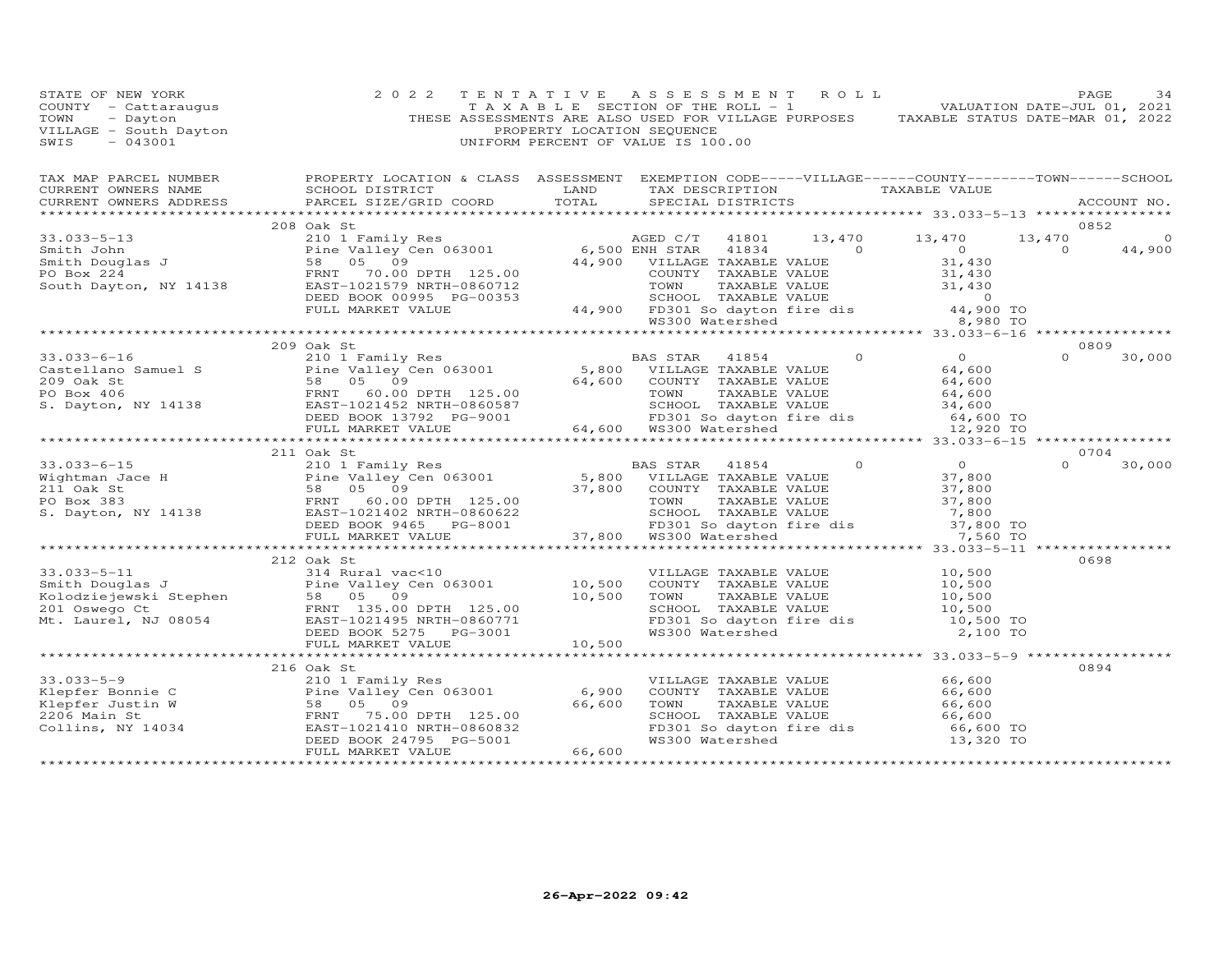| STATE OF NEW YORK<br>COUNTY - Cattaraugus<br>TOWN - Dayton<br>VILLAGE - South Dayton<br>~~~~ - 043001 | 2 0 2 2                                                                                                                                                                                                                                                                                                                                                                                                              | TENTATIVE ASSESSMENT ROLL<br>PROPERTY LOCATION SEQUENCE<br>UNIFORM PERCENT OF VALUE IS 100.00 | PAGE<br>35<br>TAXABLE SECTION OF THE ROLL - 1 VALUATION DATE-JUL 01, 2021<br>THESE ASSESSMENTS ARE ALSO USED FOR VILLAGE PURPOSES TAXABLE STATUS DATE-MAR 01, 2022                                                            |
|-------------------------------------------------------------------------------------------------------|----------------------------------------------------------------------------------------------------------------------------------------------------------------------------------------------------------------------------------------------------------------------------------------------------------------------------------------------------------------------------------------------------------------------|-----------------------------------------------------------------------------------------------|-------------------------------------------------------------------------------------------------------------------------------------------------------------------------------------------------------------------------------|
|                                                                                                       |                                                                                                                                                                                                                                                                                                                                                                                                                      |                                                                                               | TAX MAP PARCEL NUMBER BROPERTY LOCATION & CLASS ASSESSMENT EXEMPTION CODE-----VILLAGE------COUNTY--------TOWN-----SCHOOL CURRENT OWNERS NAME SCHOOL DISTRICT LAND TAX DESCRIPTION TAXABLE VALUE CURRENT OWNERS ADDRESS PARCEL |
|                                                                                                       |                                                                                                                                                                                                                                                                                                                                                                                                                      |                                                                                               |                                                                                                                                                                                                                               |
|                                                                                                       | 220 Oak St                                                                                                                                                                                                                                                                                                                                                                                                           |                                                                                               | 0716                                                                                                                                                                                                                          |
|                                                                                                       |                                                                                                                                                                                                                                                                                                                                                                                                                      |                                                                                               |                                                                                                                                                                                                                               |
|                                                                                                       |                                                                                                                                                                                                                                                                                                                                                                                                                      |                                                                                               |                                                                                                                                                                                                                               |
|                                                                                                       |                                                                                                                                                                                                                                                                                                                                                                                                                      |                                                                                               |                                                                                                                                                                                                                               |
|                                                                                                       |                                                                                                                                                                                                                                                                                                                                                                                                                      |                                                                                               |                                                                                                                                                                                                                               |
|                                                                                                       |                                                                                                                                                                                                                                                                                                                                                                                                                      |                                                                                               |                                                                                                                                                                                                                               |
|                                                                                                       |                                                                                                                                                                                                                                                                                                                                                                                                                      |                                                                                               |                                                                                                                                                                                                                               |
|                                                                                                       |                                                                                                                                                                                                                                                                                                                                                                                                                      |                                                                                               |                                                                                                                                                                                                                               |
|                                                                                                       | 221 Oak St                                                                                                                                                                                                                                                                                                                                                                                                           |                                                                                               | 0732                                                                                                                                                                                                                          |
|                                                                                                       |                                                                                                                                                                                                                                                                                                                                                                                                                      |                                                                                               |                                                                                                                                                                                                                               |
|                                                                                                       |                                                                                                                                                                                                                                                                                                                                                                                                                      |                                                                                               |                                                                                                                                                                                                                               |
|                                                                                                       |                                                                                                                                                                                                                                                                                                                                                                                                                      |                                                                                               |                                                                                                                                                                                                                               |
|                                                                                                       |                                                                                                                                                                                                                                                                                                                                                                                                                      |                                                                                               |                                                                                                                                                                                                                               |
|                                                                                                       |                                                                                                                                                                                                                                                                                                                                                                                                                      |                                                                                               |                                                                                                                                                                                                                               |
|                                                                                                       | 33.033-2-11<br>Lachut Aimee<br>21 Oak St<br>South Dayton, NY 14138<br>ERNIT 1021196 NRTH-0860769<br>EED BOOK 29220 PG-9001<br>TAXABLE VALUE<br>FRNIT 1021196 NRTH-0860769<br>DEED BOOK 29220 PG-9001<br>TAXABLE VALUE<br>FRNIT 125.00<br>FRNIT 125.                                                                                                                                                                  |                                                                                               |                                                                                                                                                                                                                               |
|                                                                                                       |                                                                                                                                                                                                                                                                                                                                                                                                                      |                                                                                               |                                                                                                                                                                                                                               |
|                                                                                                       | 224 Oak St                                                                                                                                                                                                                                                                                                                                                                                                           |                                                                                               | 0748                                                                                                                                                                                                                          |
|                                                                                                       |                                                                                                                                                                                                                                                                                                                                                                                                                      |                                                                                               |                                                                                                                                                                                                                               |
|                                                                                                       |                                                                                                                                                                                                                                                                                                                                                                                                                      |                                                                                               |                                                                                                                                                                                                                               |
|                                                                                                       |                                                                                                                                                                                                                                                                                                                                                                                                                      |                                                                                               |                                                                                                                                                                                                                               |
|                                                                                                       |                                                                                                                                                                                                                                                                                                                                                                                                                      |                                                                                               |                                                                                                                                                                                                                               |
|                                                                                                       |                                                                                                                                                                                                                                                                                                                                                                                                                      |                                                                                               |                                                                                                                                                                                                                               |
|                                                                                                       | 33.033-5-5<br>Mitchell Keith<br>Mitchell Keith<br>224 Oak Streaming Res<br>224 Oak Streaming Res<br>224 Oak Streaming Res<br>224 Oak Streaming Res<br>224 Oak Streaming Res<br>224 Oak Streaming Res<br>224 Oak Streaming Res<br>224 Oak Streamin                                                                                                                                                                    |                                                                                               |                                                                                                                                                                                                                               |
|                                                                                                       |                                                                                                                                                                                                                                                                                                                                                                                                                      |                                                                                               |                                                                                                                                                                                                                               |
|                                                                                                       | 225 Oak St                                                                                                                                                                                                                                                                                                                                                                                                           |                                                                                               | 0751                                                                                                                                                                                                                          |
|                                                                                                       |                                                                                                                                                                                                                                                                                                                                                                                                                      |                                                                                               |                                                                                                                                                                                                                               |
|                                                                                                       |                                                                                                                                                                                                                                                                                                                                                                                                                      |                                                                                               |                                                                                                                                                                                                                               |
|                                                                                                       | 33.033-2-10<br>Hunt Eli R<br>225 Oak St<br>225 Oak St<br>225 Oak St<br>225 Oak St<br>225 Oak St<br>225 Oak St<br>225 Oak St<br>225 Oak St<br>225 Oak St<br>225 Oak St<br>225 Oak St<br>225 Oak St<br>225 Oak St<br>225 Oak St<br>225 Oak St<br>225 Oak St<br>225                                                                                                                                                     |                                                                                               |                                                                                                                                                                                                                               |
|                                                                                                       |                                                                                                                                                                                                                                                                                                                                                                                                                      |                                                                                               |                                                                                                                                                                                                                               |
|                                                                                                       |                                                                                                                                                                                                                                                                                                                                                                                                                      |                                                                                               |                                                                                                                                                                                                                               |
|                                                                                                       |                                                                                                                                                                                                                                                                                                                                                                                                                      |                                                                                               |                                                                                                                                                                                                                               |
|                                                                                                       |                                                                                                                                                                                                                                                                                                                                                                                                                      |                                                                                               |                                                                                                                                                                                                                               |
|                                                                                                       | 226 Oak St                                                                                                                                                                                                                                                                                                                                                                                                           |                                                                                               | 0822                                                                                                                                                                                                                          |
|                                                                                                       |                                                                                                                                                                                                                                                                                                                                                                                                                      |                                                                                               | $\Omega$ and $\Omega$<br>30,000                                                                                                                                                                                               |
|                                                                                                       |                                                                                                                                                                                                                                                                                                                                                                                                                      |                                                                                               |                                                                                                                                                                                                                               |
|                                                                                                       |                                                                                                                                                                                                                                                                                                                                                                                                                      |                                                                                               |                                                                                                                                                                                                                               |
|                                                                                                       |                                                                                                                                                                                                                                                                                                                                                                                                                      |                                                                                               |                                                                                                                                                                                                                               |
|                                                                                                       |                                                                                                                                                                                                                                                                                                                                                                                                                      |                                                                                               |                                                                                                                                                                                                                               |
|                                                                                                       | $\begin{array}{cccccc} 33.033-5-1 & 226 \text{ Oak } \text{St} & 226 \text{ Oak } \text{St} & 226 \text{ Oak } \text{St} & 0 & 0 \\ & 210 \text{ I Family Res} & 226 \text{ Oak } \text{St} & 0 & 0 \\ & 226 \text{ Oak } \text{St} & 0 & 0 & 0 \\ & 226 \text{ Oak } \text{St} & 0 & 0 & 0 \\ & 226 \text{ Oak } \text{St} & 0 & 0 & 0 \\ & 226 \text{ Oak } \text{St} & 0 & 0 & 0 \\ & 226 \text{ Oak } \text{St}$ |                                                                                               |                                                                                                                                                                                                                               |
|                                                                                                       |                                                                                                                                                                                                                                                                                                                                                                                                                      |                                                                                               |                                                                                                                                                                                                                               |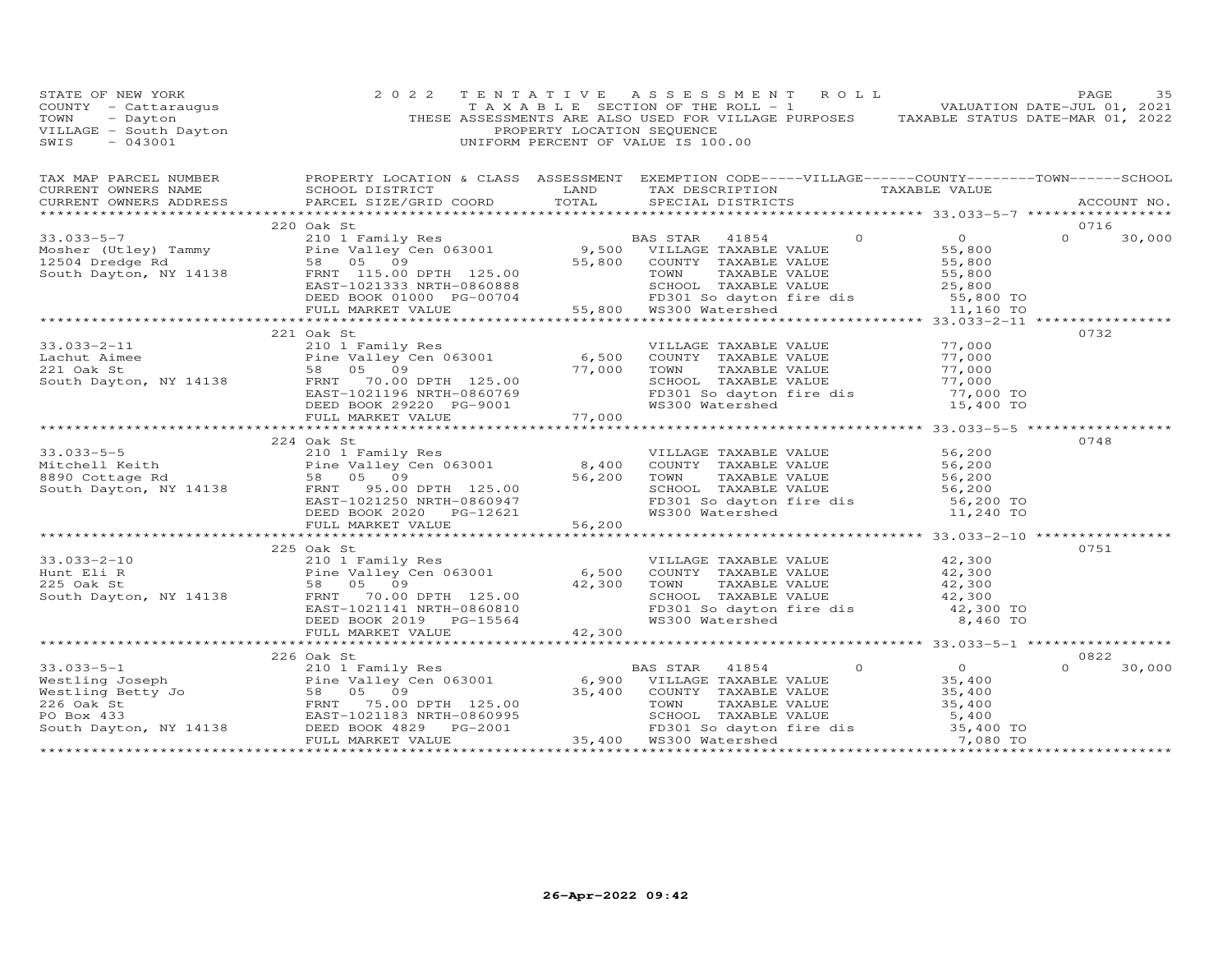| COUNTY - Cattaraugus 2022 TENTATIVE ASSESSMENT ROLL PAGE 36<br>COUNTY - Cattaraugus TAXABLE SECTION OF THE ROLL -1<br>THESE ASSESSMENTS ARE ALLO ON DATE-JUL 01, 2021<br>THESE ASSESSMENTS ARE ALLO DESCUENCE PURPOSES TAXABLE STATU                                                                                                                                                                             |            |  |  |                         |         |
|------------------------------------------------------------------------------------------------------------------------------------------------------------------------------------------------------------------------------------------------------------------------------------------------------------------------------------------------------------------------------------------------------------------|------------|--|--|-------------------------|---------|
| TAX MAP PARCEL NUMBER BROPERTY LOCATION & CLASS ASSESSMENT EXEMPTION CODE-----VILLAGE------COUNTY--------TOWN------SCHOOL CURRENT OWNERS NAME SCHOOL DISTRICT LAND TAX DESCRIPTION TAXABLE VALUE TAXABLE VALUE ACCOUNT NO.                                                                                                                                                                                       |            |  |  |                         |         |
|                                                                                                                                                                                                                                                                                                                                                                                                                  | 227 Oak St |  |  | 0845                    |         |
|                                                                                                                                                                                                                                                                                                                                                                                                                  |            |  |  |                         |         |
|                                                                                                                                                                                                                                                                                                                                                                                                                  |            |  |  |                         |         |
|                                                                                                                                                                                                                                                                                                                                                                                                                  |            |  |  |                         |         |
| 33.033-2-9<br>Newton Catherine $\begin{array}{l} 227 \text{ Oak St} \\ 210 1 \text{ Family Res} \\ \text{Newton Catherine} \\ \text{PO Box 945} \\ \text{S3.039-2-9} \\ \text{S3.039-2-9} \\ \text{No Box 945} \\ \text{S3.039-2-9} \\ \text{S3.039-2-9} \\ \text{S3.039-2-9} \\ \text{S3.039-2-9} \\ \text{S3.039-2-9} \\ \text{S3.039-2-0} \\ \text{S3.039-$                                                   |            |  |  |                         |         |
|                                                                                                                                                                                                                                                                                                                                                                                                                  |            |  |  |                         |         |
|                                                                                                                                                                                                                                                                                                                                                                                                                  |            |  |  |                         |         |
| 33.033-2-8<br>Howard Harriet M<br>PO Box 5<br>South Dayton, NY 14138<br>PO Box 5<br>South Dayton, NY 14138<br>PO Box 5<br>ERST-1020983 NRTH-0860939<br>DEED BOOK 795<br>DEED BOOK 795<br>PG-00661<br>FULL MARKET VALUE<br>FULL MARKET VALUE<br>FULL MAR                                                                                                                                                          | 303 Oak St |  |  | 0780                    |         |
|                                                                                                                                                                                                                                                                                                                                                                                                                  |            |  |  | 14,350<br>$0 \t 30,000$ | $\circ$ |
|                                                                                                                                                                                                                                                                                                                                                                                                                  |            |  |  |                         |         |
|                                                                                                                                                                                                                                                                                                                                                                                                                  |            |  |  |                         |         |
|                                                                                                                                                                                                                                                                                                                                                                                                                  |            |  |  |                         |         |
|                                                                                                                                                                                                                                                                                                                                                                                                                  |            |  |  |                         |         |
|                                                                                                                                                                                                                                                                                                                                                                                                                  |            |  |  |                         |         |
|                                                                                                                                                                                                                                                                                                                                                                                                                  |            |  |  |                         |         |
|                                                                                                                                                                                                                                                                                                                                                                                                                  |            |  |  |                         |         |
| 33.033-3-30<br>2008 OR SUM 210 1 Family Res<br>2ynda Thomas C<br>23.08 OR St<br>23.08 OR St<br>23.08 OR St<br>23.08 OR St<br>23.09 OR South Dayton, NY 14138<br>23.09 OR SUM 20100 DPTH<br>23.00 DPTH<br>25.40<br>26.700<br>26.700<br>26.700<br>26.700<br>2                                                                                                                                                      | 308 Oak St |  |  | 0918                    |         |
|                                                                                                                                                                                                                                                                                                                                                                                                                  |            |  |  |                         |         |
|                                                                                                                                                                                                                                                                                                                                                                                                                  |            |  |  |                         |         |
|                                                                                                                                                                                                                                                                                                                                                                                                                  |            |  |  |                         |         |
|                                                                                                                                                                                                                                                                                                                                                                                                                  |            |  |  |                         |         |
|                                                                                                                                                                                                                                                                                                                                                                                                                  |            |  |  |                         |         |
|                                                                                                                                                                                                                                                                                                                                                                                                                  |            |  |  |                         |         |
|                                                                                                                                                                                                                                                                                                                                                                                                                  |            |  |  |                         |         |
|                                                                                                                                                                                                                                                                                                                                                                                                                  |            |  |  | 0836<br>$0 \t 30,000$   |         |
|                                                                                                                                                                                                                                                                                                                                                                                                                  |            |  |  |                         |         |
|                                                                                                                                                                                                                                                                                                                                                                                                                  |            |  |  |                         |         |
|                                                                                                                                                                                                                                                                                                                                                                                                                  |            |  |  |                         |         |
|                                                                                                                                                                                                                                                                                                                                                                                                                  |            |  |  |                         |         |
|                                                                                                                                                                                                                                                                                                                                                                                                                  |            |  |  |                         |         |
|                                                                                                                                                                                                                                                                                                                                                                                                                  |            |  |  |                         |         |
|                                                                                                                                                                                                                                                                                                                                                                                                                  |            |  |  |                         |         |
|                                                                                                                                                                                                                                                                                                                                                                                                                  | 316 Oak St |  |  | 0640                    |         |
| $\begin{array}{cccccc} 33.033-3-35 & 316 \text{ Oak St} & 2101 \text{ Family Res} & 5,400 \text{ VILLAGE TAXABLE VALUE} & 0 & 0 \\ \text{Press Mary E} & 2101 \text{ Ten} \text{ Valley Cen 063001} & 5,400 \text{ VILLAGE TAXABLE VALUE} & 40,400 \\ 316 0ak St & 58 05 09 & 40,400 \text{ COUNTY TAXABLE VALUE} & 40,400 \\ \text{Book 385} & 58.05 09 & 40,400 \text{ CONTY TAXABLE VALUE} & 40,400 \\ \text$ |            |  |  | $\Omega$                | 30,000  |
|                                                                                                                                                                                                                                                                                                                                                                                                                  |            |  |  |                         |         |
|                                                                                                                                                                                                                                                                                                                                                                                                                  |            |  |  |                         |         |
|                                                                                                                                                                                                                                                                                                                                                                                                                  |            |  |  |                         |         |
|                                                                                                                                                                                                                                                                                                                                                                                                                  |            |  |  |                         |         |
|                                                                                                                                                                                                                                                                                                                                                                                                                  |            |  |  |                         |         |
|                                                                                                                                                                                                                                                                                                                                                                                                                  |            |  |  |                         |         |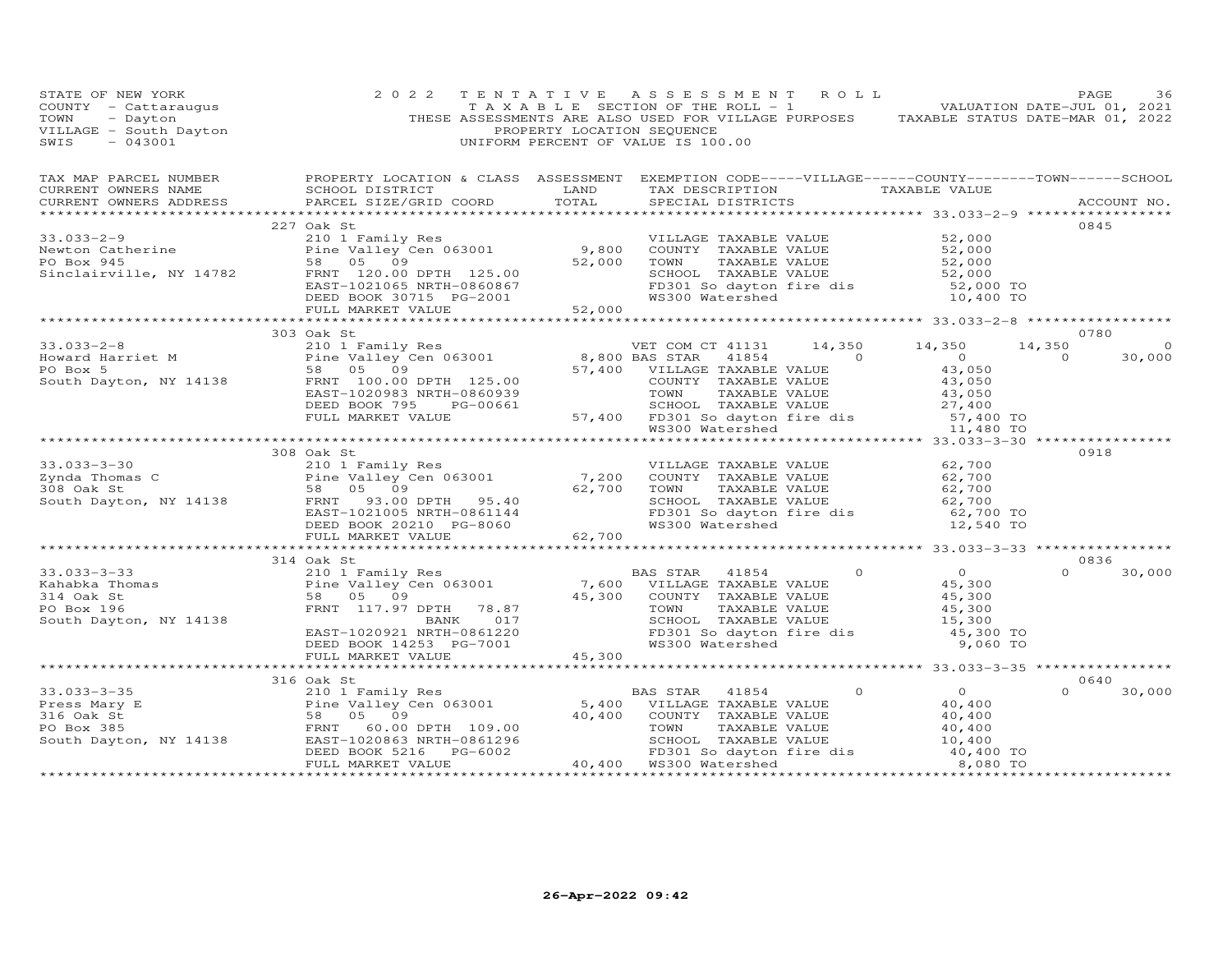| STATE OF NEW YORK<br>COUNTY - Cattaraugus<br>TOWN<br>- Dayton<br>VILLAGE - South Dayton<br>SWIS<br>$-043001$ | 2 0 2 2                                       | TENTATIVE<br>PROPERTY LOCATION SEQUENCE | A S S E S S M E N T<br>ROLL<br>T A X A B L E SECTION OF THE ROLL - 1<br>THESE ASSESSMENTS ARE ALSO USED FOR VILLAGE PURPOSES TAXABLE STATUS DATE-MAR 01, 2022<br>UNIFORM PERCENT OF VALUE IS 100.00 |                                            | PAGE<br>37<br>VALUATION DATE-JUL 01, 2021 |
|--------------------------------------------------------------------------------------------------------------|-----------------------------------------------|-----------------------------------------|-----------------------------------------------------------------------------------------------------------------------------------------------------------------------------------------------------|--------------------------------------------|-------------------------------------------|
| TAX MAP PARCEL NUMBER<br>CURRENT OWNERS NAME<br>CURRENT OWNERS ADDRESS                                       | SCHOOL DISTRICT<br>PARCEL SIZE/GRID COORD     | LAND<br>TOTAL                           | PROPERTY LOCATION & CLASS ASSESSMENT EXEMPTION CODE-----VILLAGE------COUNTY-------TOWN------SCHOOL<br>TAX DESCRIPTION<br>SPECIAL DISTRICTS                                                          | TAXABLE VALUE                              | ACCOUNT NO.                               |
|                                                                                                              |                                               |                                         |                                                                                                                                                                                                     |                                            |                                           |
|                                                                                                              | 318 Oak St                                    |                                         |                                                                                                                                                                                                     |                                            | 0663                                      |
| $33.033 - 3 - 37$                                                                                            | 210 1 Family Res                              |                                         | VILLAGE TAXABLE VALUE                                                                                                                                                                               | 43,200                                     |                                           |
| Shaw Randi N                                                                                                 | Pine Valley Cen 063001                        | 8,700                                   | COUNTY TAXABLE VALUE                                                                                                                                                                                | 43,200                                     |                                           |
| PO Box 235                                                                                                   | 58 05<br>09<br>FRNT 120.00 DPTH 98.00         | 43,200                                  | TAXABLE VALUE<br>TOWN<br>SCHOOL TAXABLE VALUE                                                                                                                                                       | 43,200<br>43,200                           |                                           |
| South Dayton, NY 14138                                                                                       | EAST-1020800 NRTH-0861347                     |                                         |                                                                                                                                                                                                     | 43,200 TO                                  |                                           |
|                                                                                                              | DEED BOOK 28544 PG-1                          |                                         | FD301 So dayton fire dis<br>WS300 Watershed                                                                                                                                                         | 8,640 TO                                   |                                           |
|                                                                                                              | FULL MARKET VALUE                             | 43,200                                  |                                                                                                                                                                                                     |                                            |                                           |
|                                                                                                              |                                               |                                         |                                                                                                                                                                                                     |                                            |                                           |
|                                                                                                              | Oaks Rd                                       |                                         |                                                                                                                                                                                                     |                                            | 0749                                      |
| $33.033 - 1 - 3.1$                                                                                           | 312 Vac w/imprv                               |                                         | VILLAGE TAXABLE VALUE                                                                                                                                                                               | 41,600                                     |                                           |
| Howard David R                                                                                               | Pine Valley Cen 063001                        | 29,500                                  | COUNTY TAXABLE VALUE                                                                                                                                                                                | 41,600                                     |                                           |
| 79 Allegany Rd                                                                                               | 58 05 09                                      | 41,600                                  | TAXABLE VALUE<br>TOWN                                                                                                                                                                               | 41,600                                     |                                           |
| South Dayton, NY 14138                                                                                       | ACRES<br>9.50                                 |                                         | SCHOOL TAXABLE VALUE                                                                                                                                                                                | 41,600                                     |                                           |
|                                                                                                              | EAST-1019599 NRTH-0860139                     |                                         | FD301 So dayton fire dis                                                                                                                                                                            | 41,600 TO                                  |                                           |
|                                                                                                              | DEED BOOK 01000 PG-00101<br>FULL MARKET VALUE | 41,600                                  | WS300 Watershed                                                                                                                                                                                     | 8,320 TO                                   |                                           |
|                                                                                                              | * * * * * * * * * * * * * * * * * * *         | ***********                             |                                                                                                                                                                                                     | ************ 33.033-1-3.4 **************** |                                           |
|                                                                                                              | Oaks Rd                                       |                                         |                                                                                                                                                                                                     |                                            | 1254                                      |
| $33.033 - 1 - 3.4$                                                                                           | 105 Vac farmland                              |                                         | 4,052<br>AG DIST<br>41720                                                                                                                                                                           | 4,052                                      | 4,052<br>4,052                            |
| T & M Dye Family Trust I                                                                                     | Pine Valley Cen 063001                        | 7,200                                   | VILLAGE TAXABLE VALUE                                                                                                                                                                               | 3,148                                      |                                           |
| King, Rebecca & Jennifer Jo Dy 58-05-09                                                                      |                                               | 7,200                                   | COUNTY TAXABLE VALUE                                                                                                                                                                                | 3,148                                      |                                           |
| 7 Allegany Rd                                                                                                | ACRES<br>4.25                                 |                                         | TOWN<br>TAXABLE VALUE                                                                                                                                                                               | 3,148                                      |                                           |
| South Dayton, NY 14138                                                                                       | EAST-1019474 NRTH-0861039                     |                                         | SCHOOL TAXABLE VALUE                                                                                                                                                                                | 3,148                                      |                                           |
|                                                                                                              | DEED BOOK 30518 PG-9001                       |                                         | FD301 So dayton fire dis<br>WS300 Watershed                                                                                                                                                         | 7,200 TO                                   |                                           |
| MAY BE SUBJECT TO PAYMENT<br>UNDER AGDIST LAW TIL 2026                                                       | FULL MARKET VALUE                             |                                         | 7,200 WS300 Watershed                                                                                                                                                                               | 1,440 TO                                   |                                           |
|                                                                                                              |                                               |                                         |                                                                                                                                                                                                     |                                            |                                           |
| $33.041 - 1 - 1.1$                                                                                           | 7 Oaks Rd<br>100 Agricultural                 |                                         | AG DIST<br>41720<br>40,433                                                                                                                                                                          | 40,433                                     | 0707<br>40,433<br>40,433                  |
| Dye Timothy & Margaret                                                                                       | Pine Valley Cen 063001                        | 84,200                                  | VILLAGE TAXABLE VALUE                                                                                                                                                                               | 48,867                                     |                                           |
| King Rebecca                                                                                                 | 57/58 05 09                                   | 89,300                                  | COUNTY TAXABLE VALUE                                                                                                                                                                                | 48,867                                     |                                           |
| 7 Allegany Rd                                                                                                | $L/p$ 919-115                                 |                                         | TAXABLE VALUE<br>TOWN                                                                                                                                                                               | 48,867                                     |                                           |
| South Dayton, NY 14138                                                                                       | ACRES 56.50                                   |                                         | SCHOOL TAXABLE VALUE                                                                                                                                                                                | 48,867                                     |                                           |
|                                                                                                              | EAST-1020286 NRTH-0859167                     |                                         | FD301 So dayton fire dis                                                                                                                                                                            | 89,300 TO                                  |                                           |
| MAY BE SUBJECT TO PAYMENT                                                                                    | DEED BOOK 30518 PG-9001                       |                                         | WS300 Watershed                                                                                                                                                                                     | 17,860 TO                                  |                                           |
| UNDER AGDIST LAW TIL 2026                                                                                    | FULL MARKET VALUE                             | 89,300                                  |                                                                                                                                                                                                     |                                            |                                           |
|                                                                                                              |                                               |                                         |                                                                                                                                                                                                     |                                            |                                           |
|                                                                                                              | 118 Oaks Rd                                   |                                         |                                                                                                                                                                                                     |                                            | 0881                                      |
| $33.033 - 1 - 10.3$                                                                                          | 271 Mfg housings                              |                                         | VILLAGE TAXABLE VALUE                                                                                                                                                                               | 66,800                                     |                                           |
| Mitchell Keith                                                                                               | Pine Valley Cen 063001                        | 18,800                                  | COUNTY TAXABLE VALUE                                                                                                                                                                                | 66,800                                     |                                           |
| 8890 Cottage Rd                                                                                              | 09<br>58 05                                   | 66,800                                  | TOWN<br>TAXABLE VALUE                                                                                                                                                                               | 66,800                                     |                                           |
| South Dayton, NY 14138                                                                                       | 2,70<br>ACRES<br>EAST-1019694 NRTH-0861298    |                                         | SCHOOL TAXABLE VALUE<br>FD301 So dayton fire dis                                                                                                                                                    | 66,800<br>66,800 TO                        |                                           |
|                                                                                                              | DEED BOOK 27717 PG-4002                       |                                         | WS300 Watershed                                                                                                                                                                                     | 13,360 TO                                  |                                           |
|                                                                                                              | FULL MARKET VALUE                             | 66,800                                  |                                                                                                                                                                                                     |                                            |                                           |
|                                                                                                              |                                               |                                         |                                                                                                                                                                                                     |                                            |                                           |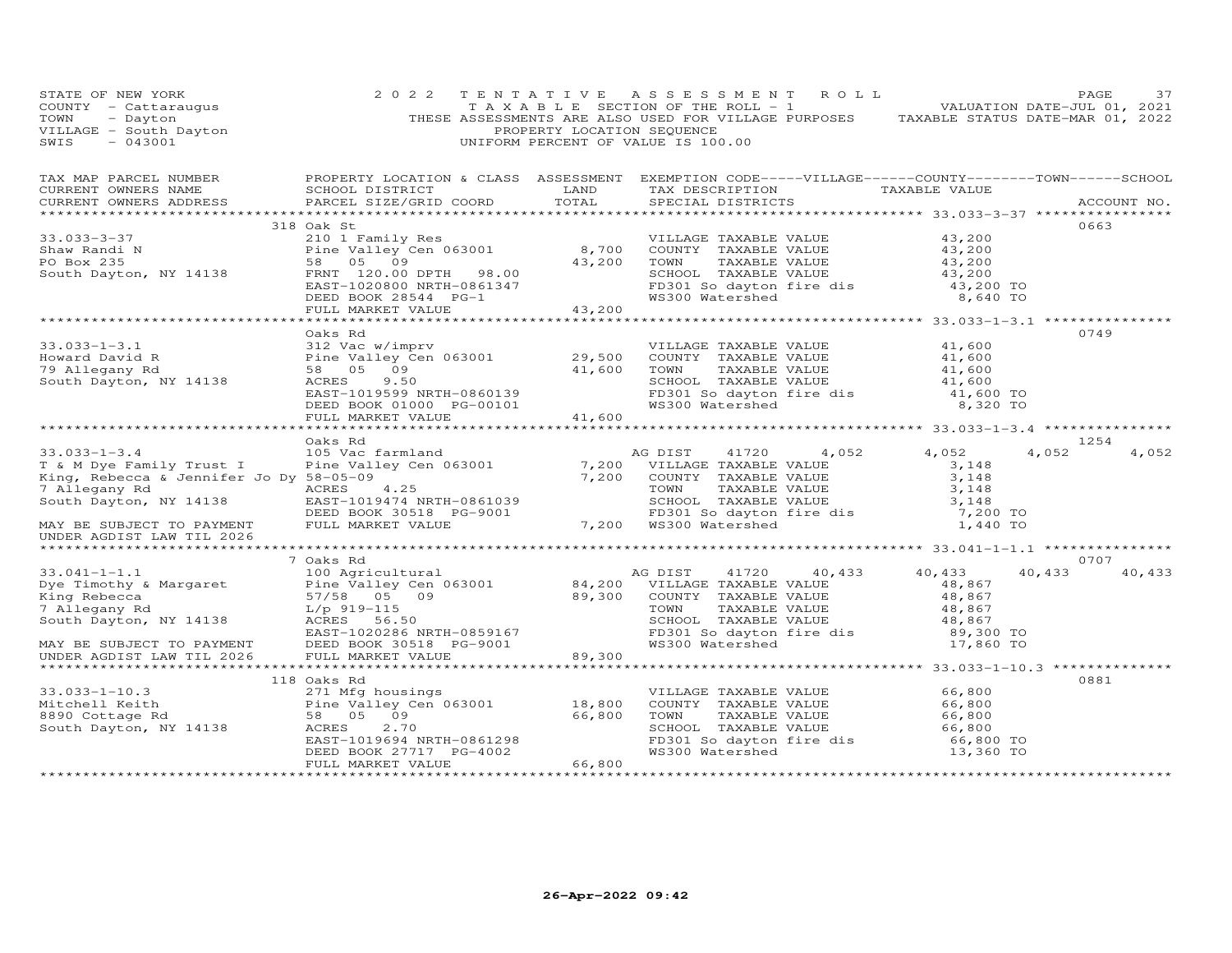| STATE OF NEW YORK<br>STATE OF NEW YORK and the MGE of the MCCONTY - Catter of MCCONTY - Catter of MCCONTY - Catter of MCCONTY - Catter of MCCONTY - Catter of MCCONTY - Catter of MCCONTY - Catter of MCCONTY - Catter of MCCONTY - Catter of MCCON | 2 0 2 2                                      |        | TENTATIVE ASSESSMENT ROLL                                                                                                                  | PAGE<br>38                 |
|-----------------------------------------------------------------------------------------------------------------------------------------------------------------------------------------------------------------------------------------------------|----------------------------------------------|--------|--------------------------------------------------------------------------------------------------------------------------------------------|----------------------------|
| CURRENT OWNERS ADDRESS                                                                                                                                                                                                                              | PARCEL SIZE/GRID COORD TOTAL                 |        | SPECIAL DISTRICTS                                                                                                                          | ACCOUNT NO.                |
|                                                                                                                                                                                                                                                     | 130 Oaks Rd                                  |        |                                                                                                                                            | 1223                       |
| 130 Oaks Rd<br>271 Mfg housings<br>271 Mfg housings<br>271 Mfg housings<br>271 Mfg housings<br>271 Mfg housings<br>28.00 14,400 COUNTY TAXABLE VALUE<br>28.00 TOWN TAXABLE VALUE<br>28.00 TOWN TAXABLE VALUE<br>28.600 TOWN TAXABLE VALUE<br>28.60  | EAST-1019584 NRTH-0861617                    |        |                                                                                                                                            |                            |
|                                                                                                                                                                                                                                                     | DEED BOOK 27717 PG-4002<br>FULL MARKET VALUE | 38,600 |                                                                                                                                            |                            |
|                                                                                                                                                                                                                                                     | 135 Oaks Rd                                  |        |                                                                                                                                            | 0756                       |
|                                                                                                                                                                                                                                                     |                                              |        | VILLAGE TAXABLE VALUE<br>COUNTY TAXABLE VALUE 700<br>TOWN TAXABLE VALUE 700<br>SCHOOL TAXABLE VALUE 700<br>FD301 So dayton fire dis 700 TO |                            |
|                                                                                                                                                                                                                                                     |                                              |        |                                                                                                                                            |                            |
|                                                                                                                                                                                                                                                     | 135 Oaks Rd                                  |        |                                                                                                                                            | 1302                       |
| 135 Oaks Rd 210 1 Family Res 210 1 Family Res 210 1 Family Res 210 1 Family Res 210 1 Family Res 210 1 Family Res 210 1 Family Res 210 1 Family Res 210 1 Family Res 210 1 Family Res 210 1 Family Res 210 1 Family Res 210 1                       | FULL MARKET VALUE 55,600                     |        |                                                                                                                                            |                            |
|                                                                                                                                                                                                                                                     |                                              |        |                                                                                                                                            |                            |
|                                                                                                                                                                                                                                                     |                                              |        |                                                                                                                                            | 0887<br>$\Omega$<br>38,000 |
|                                                                                                                                                                                                                                                     |                                              |        |                                                                                                                                            |                            |
|                                                                                                                                                                                                                                                     |                                              |        |                                                                                                                                            |                            |
| 33.033-5-34<br>Winship Craig and the Valley Cen 063001<br>900 COUNTY TAXABLE VALUE 48,800<br>900 COUNTY TAXABLE VALUE 48,800<br>900 COUNTY TAXABLE VALUE 48,800<br>900 COUNTY TAXABLE VALUE 48,800<br>900 COUNTY TAXABLE VALUE 48,800<br>90         | 3 Park St                                    |        |                                                                                                                                            | 0719                       |
|                                                                                                                                                                                                                                                     |                                              |        |                                                                                                                                            |                            |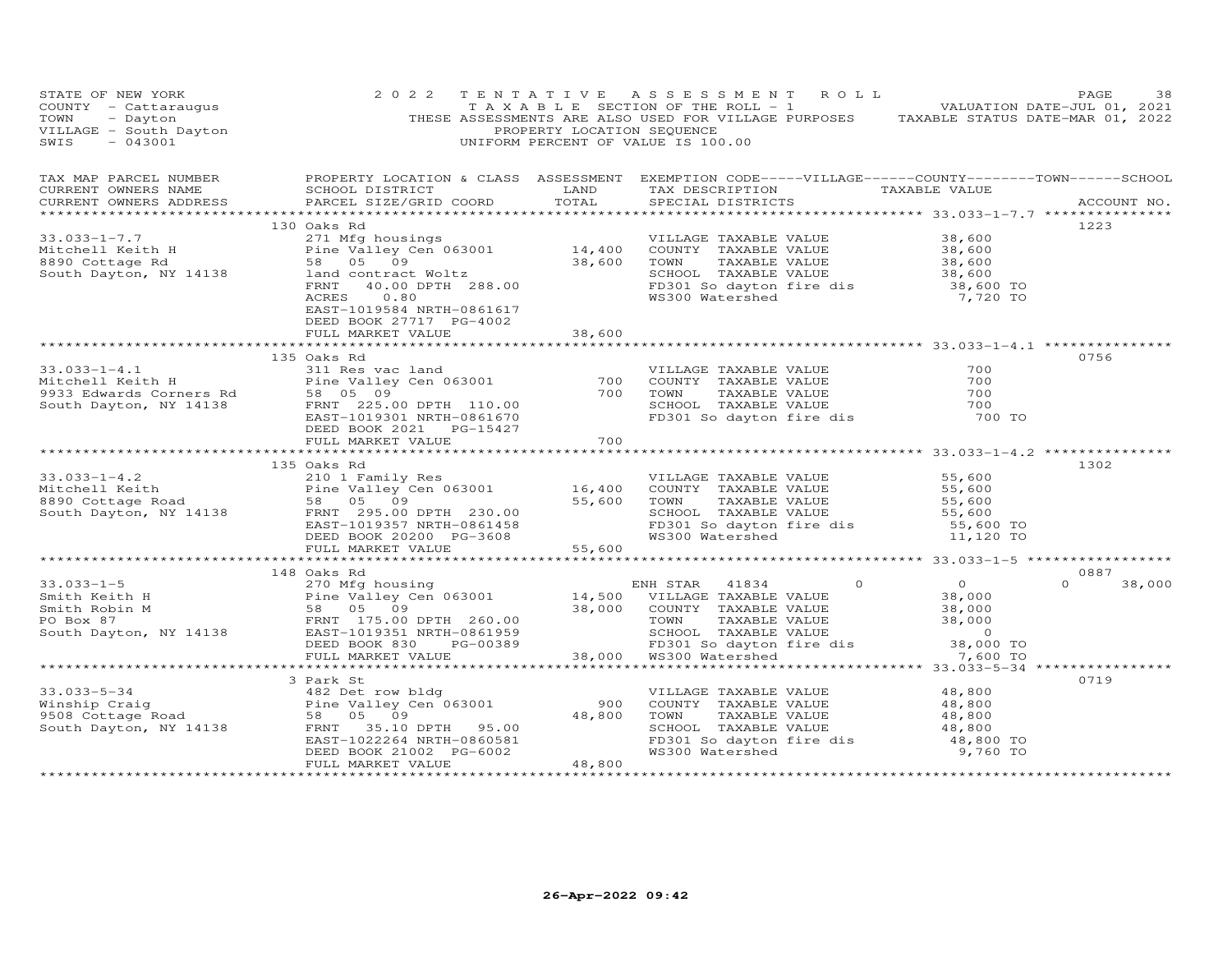| STATE OF NEW YORK<br>COUNTY - Cattaraugus<br>TOWN - Dayton<br>VILLAGE - South Dayton<br>---AGE - 043001 | 2 0 2 2                                                                                                                                                                                                                                                                                                                                                                                | PROPERTY LOCATION SEQUENCE | TENTATIVE ASSESSMENT ROLL<br>TAXABLE SECTION OF THE ROLL - 1 VALUATION DATE-JUL 01, 2021<br>THESE ASSESSMENTS ARE ALSO USED FOR VILLAGE PURPOSES TAXABLE STATUS DATE-MAR 01, 2022<br>UNIFORM PERCENT OF VALUE IS 100.00 |                                           | PAGE<br>39  |
|---------------------------------------------------------------------------------------------------------|----------------------------------------------------------------------------------------------------------------------------------------------------------------------------------------------------------------------------------------------------------------------------------------------------------------------------------------------------------------------------------------|----------------------------|-------------------------------------------------------------------------------------------------------------------------------------------------------------------------------------------------------------------------|-------------------------------------------|-------------|
| CURRENT OWNERS NAME<br>CURRENT OWNERS ADDRESS                                                           | TAX MAP PARCEL NUMBER FROPERTY LOCATION & CLASS ASSESSMENT EXEMPTION CODE-----VILLAGE------COUNTY--------TOWN------SCHOOL<br>PARCEL SIZE/GRID COORD TOTAL                                                                                                                                                                                                                              |                            | SCHOOL DISTRICT                      LAND        TAX DESCRIPTION                 TAXABLE VALUE<br>SPECIAL DISTRICTS                                                                                                     |                                           | ACCOUNT NO. |
|                                                                                                         | 5 Park St                                                                                                                                                                                                                                                                                                                                                                              |                            |                                                                                                                                                                                                                         |                                           | 0902        |
|                                                                                                         | 33.033-5-33<br>Winship Craig B<br>Winship Craig B<br>$\begin{matrix}\n\text{95.08 }\text{Cottage Road} \\ \text{15.000 }\text{COUNTY} \\ \text{164 0ffice bldg.} \\ \text{17.000 }\text{COUNTY} \\ \text{18.000 }\text{COUNTY} \\ \text{29.600 }\text{TOWN} \\ \text{20.1002 }\text{RIN} \\ \text{19.000 }\text{COUNTY} \\ \text{20.1002 }\text{SCHOOL} \\ \text{10.00 }\text{COUNTY}$ |                            | SCHOOL TAXABLE VALUE<br>FD301 So dayton fire dis<br>WS300 Watershed 13,920 TO                                                                                                                                           | 69,600<br>69,600<br>69,600                |             |
|                                                                                                         |                                                                                                                                                                                                                                                                                                                                                                                        |                            |                                                                                                                                                                                                                         |                                           |             |
|                                                                                                         |                                                                                                                                                                                                                                                                                                                                                                                        |                            |                                                                                                                                                                                                                         |                                           |             |
|                                                                                                         |                                                                                                                                                                                                                                                                                                                                                                                        |                            | VILLAGE TAXABLE VALUE $30,000$<br>COUNTY TAXABLE VALUE $30,000$<br>TOWN TAXABLE VALUE $30,000$<br>TOWN<br>CHOOL TAXABLE VALUE<br>SCHOOL TAXABLE VALUE<br>FD301 So dayton fire dis<br>WS300 Watershed 6,000 TO           |                                           | 0787        |
|                                                                                                         |                                                                                                                                                                                                                                                                                                                                                                                        |                            |                                                                                                                                                                                                                         |                                           |             |
|                                                                                                         | 9 Park St                                                                                                                                                                                                                                                                                                                                                                              |                            |                                                                                                                                                                                                                         |                                           | 0897        |
|                                                                                                         | 33.033-5-31<br>Sunnyvale Properties, LLC<br>PO Box 193<br>South Dayton, NY 14138<br>ERRIT 22,200<br>ERRIT 25.00 DPTH 91.00<br>ERRIT 25.00 DPTH 91.00<br>ERRIT 25.00 DPTH 91.00<br>ERRIT 22,200<br>DEED BOOK 22927 PG-5001<br>TAXABLE VALUE<br>PO Bo                                                                                                                                    |                            |                                                                                                                                                                                                                         |                                           |             |
|                                                                                                         |                                                                                                                                                                                                                                                                                                                                                                                        |                            |                                                                                                                                                                                                                         |                                           |             |
|                                                                                                         |                                                                                                                                                                                                                                                                                                                                                                                        |                            |                                                                                                                                                                                                                         |                                           | 0715        |
|                                                                                                         |                                                                                                                                                                                                                                                                                                                                                                                        |                            | VILLAGE TAXABLE VALUE 40,800<br>COUNTY TAXABLE VALUE 40,800<br>FD301 So dayton fire dis<br>WS300 Watershed                                                                                                              | 8,160 TO                                  |             |
|                                                                                                         |                                                                                                                                                                                                                                                                                                                                                                                        |                            |                                                                                                                                                                                                                         |                                           |             |
|                                                                                                         |                                                                                                                                                                                                                                                                                                                                                                                        |                            |                                                                                                                                                                                                                         |                                           |             |
|                                                                                                         |                                                                                                                                                                                                                                                                                                                                                                                        |                            |                                                                                                                                                                                                                         |                                           | 0736        |
|                                                                                                         |                                                                                                                                                                                                                                                                                                                                                                                        |                            | TOWN TAXABLE VALUE                                                                                                                                                                                                      | 30,900                                    |             |
|                                                                                                         |                                                                                                                                                                                                                                                                                                                                                                                        |                            | SCHOOL TAXABLE VALUE<br>FD301 So dayton fire dis<br>WS300 Watershed                                                                                                                                                     | 30,900<br>30,900<br>30,900 TO<br>6,180 TO |             |
|                                                                                                         |                                                                                                                                                                                                                                                                                                                                                                                        |                            |                                                                                                                                                                                                                         |                                           |             |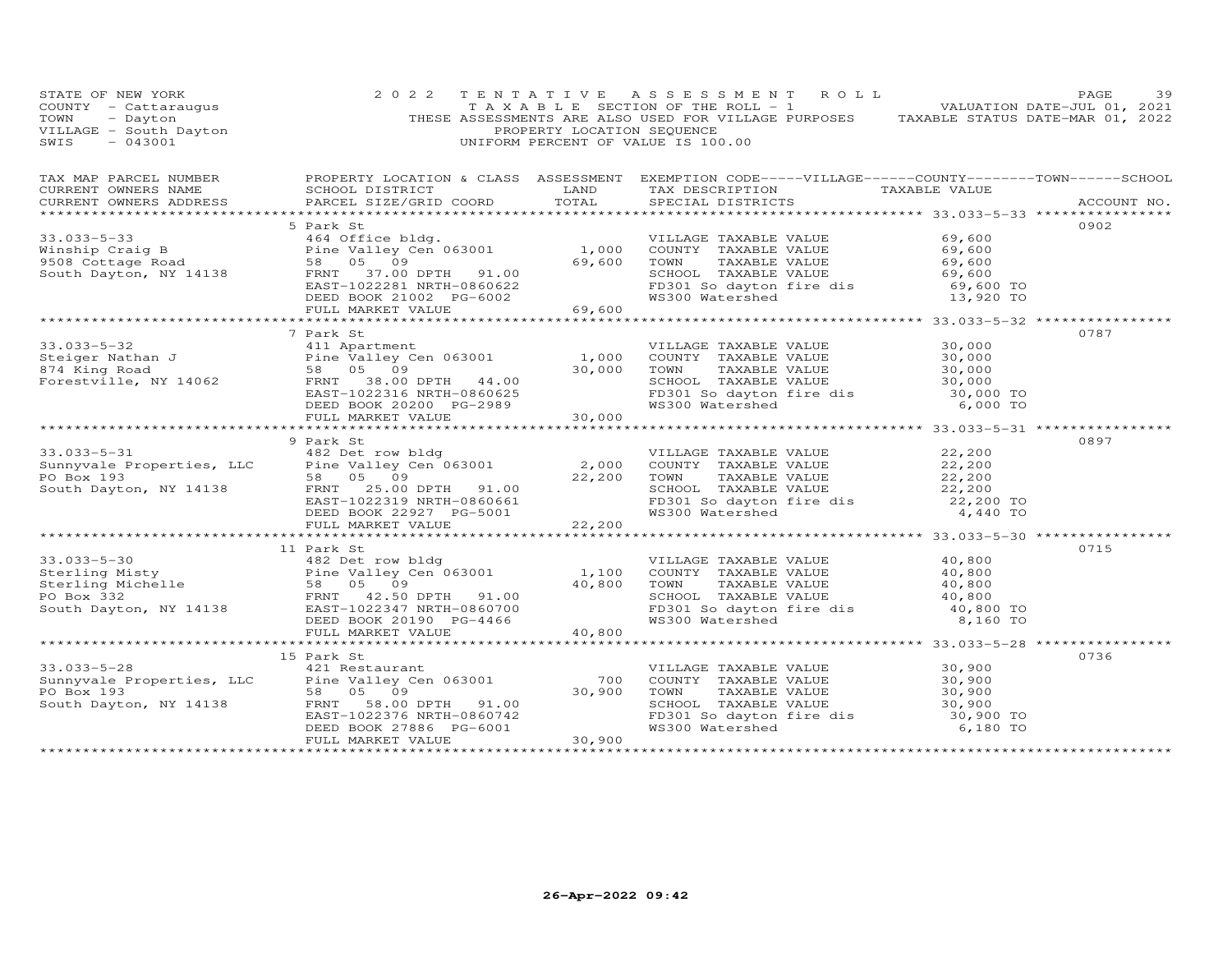| STATE OF NEW YORK<br>COUNTY - Cattaraugus<br>TOWN - Dayton<br>VILLAGE - South Dayton<br>SWIS - 043001                                                                                                                                                                                                                                                                                                                    | 2 0 2 2                                                                                                              | PROPERTY LOCATION SEQUENCE | TENTATIVE ASSESSMENT ROLL<br>UNIFORM PERCENT OF VALUE IS 100.00                  | TAXABLE SECTION OF THE ROLL - 1 VALUATION DATE-JUL 01, 2021<br>THESE ASSESSMENTS ARE ALSO USED FOR VILLAGE PURPOSES TAXABLE STATUS DATE-MAR 01, 2022 |          | PAGE<br>40     |
|--------------------------------------------------------------------------------------------------------------------------------------------------------------------------------------------------------------------------------------------------------------------------------------------------------------------------------------------------------------------------------------------------------------------------|----------------------------------------------------------------------------------------------------------------------|----------------------------|----------------------------------------------------------------------------------|------------------------------------------------------------------------------------------------------------------------------------------------------|----------|----------------|
| TAX MAP PARCEL NUMBER PROPERTY LOCATION & CLASS ASSESSMENT EXEMPTION CODE-----VILLAGE------COUNTY-------TOWN------SCHOOL<br>CURRENT OWNERS NAME<br>CURRENT OWNERS ADDRESS                                                                                                                                                                                                                                                | SCHOOL DISTRICT LAND<br>PARCEL SIZE/GRID COORD                                                                       | TOTAL                      | SPECIAL DISTRICTS                                                                | TAX DESCRIPTION TAXABLE VALUE                                                                                                                        |          | ACCOUNT NO.    |
|                                                                                                                                                                                                                                                                                                                                                                                                                          |                                                                                                                      |                            |                                                                                  |                                                                                                                                                      |          |                |
| $33.025 - 1 - 25.2$<br>33.025-1-25.2<br>Smith Estate Rolland<br>PO Box 69<br>South Dayton, NY 14138<br>EAST-1020489 NRTH-0861981<br>EAST-1020489 NRTH-0861981<br>EED BOOK 5783<br>PG-3003<br>BEED BOOK 5783<br>BCHOOL TAXABLE VALUE<br>FD301 So dayton fire dis<br>FD301 S                                                                                                                                               | Pine St<br>447 Truck termnl                                                                                          |                            | VILLAGE TAXABLE VALUE                                                            | 87,600                                                                                                                                               |          | 1366           |
|                                                                                                                                                                                                                                                                                                                                                                                                                          |                                                                                                                      |                            |                                                                                  |                                                                                                                                                      |          |                |
| $33.025 - 1 - 28$<br>33.025-1-28<br>Dye James N Pine Valley C<br>Dye Jennifer J 58 05 09<br>The Transformate Rd ACRES 5.60<br>South Dayton, NY 14138                                                                                                                                                                                                                                                                     | Pine St<br>180 Special farm<br>Pine Valley Cen 063001<br>58 05 09<br>ACRES 5.60<br>5.60<br>EAST-1019833 NRTH-0862413 |                            | AG DIST 41720 3,274<br>6,200 VILLAGE TAXABLE VALUE<br>6,200 COUNTY TAXABLE VALUE | 3,274<br>2,926<br>$2,926$<br>$2,926$<br>$2,926$                                                                                                      | 3,274    | 1225<br>3,274  |
| MAY BE SUBJECT TO PAYMENT<br>UNDER AGDIST LAW TIL 2026                                                                                                                                                                                                                                                                                                                                                                   | DEED BOOK 25761 PG-3001<br>FULL MARKET VALUE                                                                         |                            | 6,200 WS300 Watershed                                                            | COUNT TAXABLE VALUE<br>TOWN TAXABLE VALUE 2,926<br>SCHOOL TAXABLE VALUE 2,926<br>FD301 So dayton fire dis 6,200 TO<br>WS300 Watershed 1,240 TO       |          |                |
| ******************************                                                                                                                                                                                                                                                                                                                                                                                           | Pine St                                                                                                              |                            |                                                                                  |                                                                                                                                                      |          | 2013001        |
| $33.033 - 1 - 7.6$<br>$33.033-1-7.0$<br>RFEC V INVESTMENTS LLC<br>$55.033-16+14303$<br>117 N Jefferson St #303<br>Chicago, IL 60661                                                                                                                                                                                                                                                                                      | 450 Retail srvce                                                                                                     |                            | VILLAGE TAXABLE VALUE                                                            | 525,400<br>525,400<br>525,400<br>SCHOOL TAXABLE VALUE 525,400<br>FD301 So dayton fire dis 525,400 TO<br>WS300 Watershed 105,080 TO                   |          |                |
|                                                                                                                                                                                                                                                                                                                                                                                                                          |                                                                                                                      |                            |                                                                                  |                                                                                                                                                      |          |                |
| 33.034-2-12.1<br>Mobles Nelson B<br>Mobles Nelson B<br>T690 Rte 83<br>Sa-05-09<br>South Dayton, NY 14138<br>ERST-1024045 NRTH-0859969<br>MAY BE SUBJECT TO PAYMENT<br>DEED BOOK 25688 PG-9002<br>TOWN TAXABLE VALUE<br>CROOL TAXABLE VALUE<br>SCHOOL                                                                                                                                                                     | Pine St                                                                                                              |                            |                                                                                  |                                                                                                                                                      | 13,979   | 0831<br>13,979 |
|                                                                                                                                                                                                                                                                                                                                                                                                                          |                                                                                                                      |                            |                                                                                  |                                                                                                                                                      |          |                |
|                                                                                                                                                                                                                                                                                                                                                                                                                          | 33 Pine St                                                                                                           |                            |                                                                                  |                                                                                                                                                      | $\Omega$ | 0657           |
| $\begin{tabular}{lllllllllllllllllllllll} \text{33.042--1-3.1} & \text{33 Pine St} & \text{BAS STAR} & \text{41854} & 0 & 0 \\ \text{Lawton Henry J J r} & \text{210 I family Res} & \text{Pine Valley Cen 063001} & \text{15,500 VILLAGE TAXABLE VALUE} & 77,000 \\ \text{Rugg Victoria L} & \text{49 05 09} & \text{215,500 VILLAGE TAXABLE VALUE} & 77,000 \\ \text{33 Pine St} & \text{240 T2,000} & \text{25,500 V$ |                                                                                                                      |                            |                                                                                  | $\frac{0}{77}$                                                                                                                                       |          | 30,000         |
|                                                                                                                                                                                                                                                                                                                                                                                                                          |                                                                                                                      |                            |                                                                                  |                                                                                                                                                      |          |                |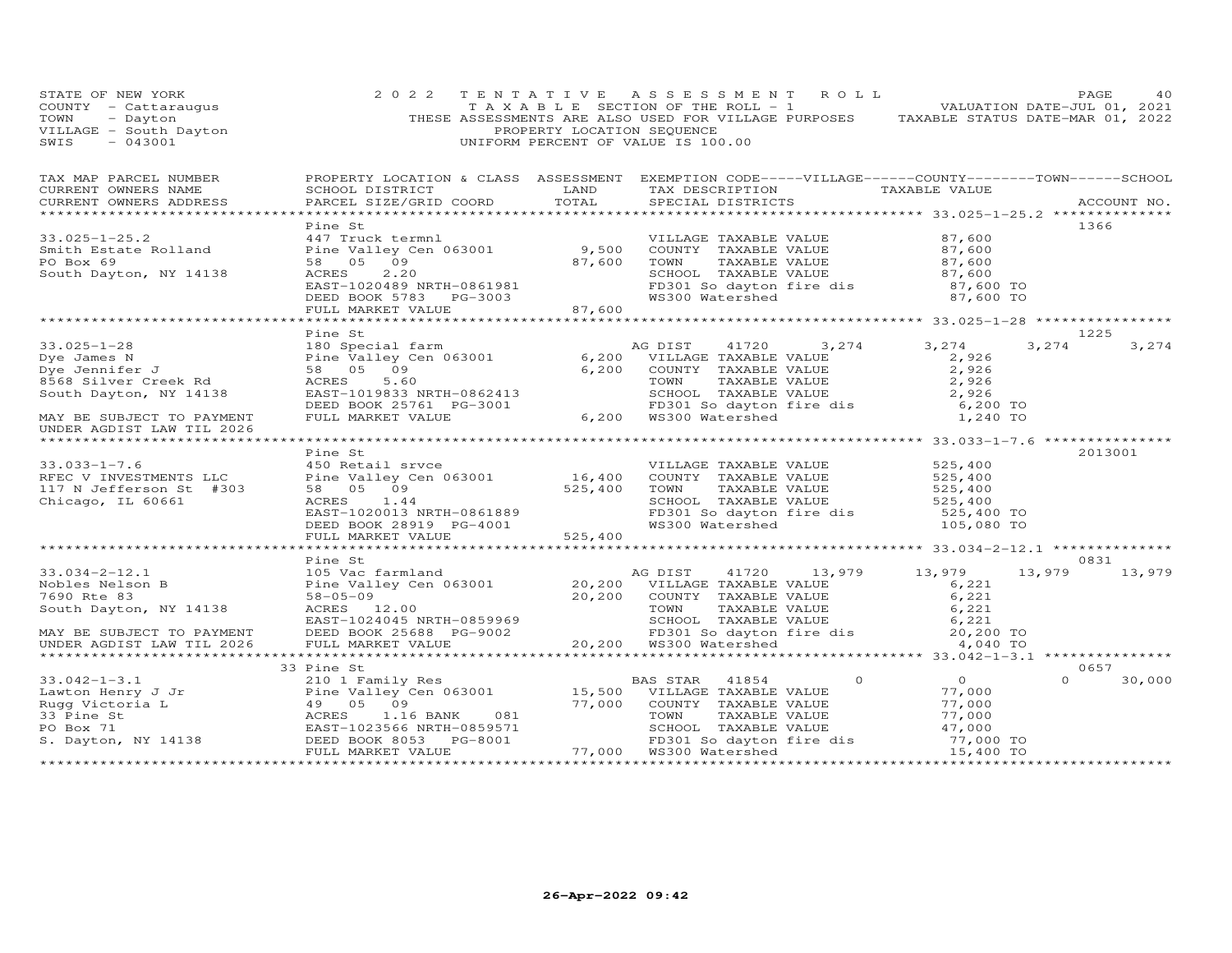| STATE OF NEW YORK<br>SIARE OF NEW YORK<br>COUNTY - Cattaraugus<br>TOWN - Dayton<br>VILLAGE - South Dayton<br>SWIS - 043001 | 2 0 2 2                                                                                                                                                                                                                                                                                                                                                                                           | TENTATIVE ASSESSMENT ROLL<br>TAXABLE SECTION OF THE ROLL - 1 NOTIFICAL MALUATION DATE-JUL 01, 2021<br>THESE ASSESSMENTS ARE ALSO USED FOR VILLAGE PURPOSES TAXABLE STATUS DATE-MAR 01, 2022<br>PROPERTY LOCATION SEQUENCE<br>UNIFORM PERCENT OF VALUE IS 100.00 | PAGE<br>41                 |
|----------------------------------------------------------------------------------------------------------------------------|---------------------------------------------------------------------------------------------------------------------------------------------------------------------------------------------------------------------------------------------------------------------------------------------------------------------------------------------------------------------------------------------------|-----------------------------------------------------------------------------------------------------------------------------------------------------------------------------------------------------------------------------------------------------------------|----------------------------|
| CURRENT OWNERS NAME                                                                                                        | TAX MAP PARCEL NUMBER FROPERTY LOCATION & CLASS ASSESSMENT EXEMPTION CODE-----VILLAGE------COUNTY--------TOWN------SCHOOL                                                                                                                                                                                                                                                                         |                                                                                                                                                                                                                                                                 |                            |
| CURRENT OWNERS ADDRESS                                                                                                     |                                                                                                                                                                                                                                                                                                                                                                                                   |                                                                                                                                                                                                                                                                 | ACCOUNT NO.                |
|                                                                                                                            | 46 Pine St                                                                                                                                                                                                                                                                                                                                                                                        |                                                                                                                                                                                                                                                                 | 1256                       |
|                                                                                                                            |                                                                                                                                                                                                                                                                                                                                                                                                   |                                                                                                                                                                                                                                                                 |                            |
|                                                                                                                            |                                                                                                                                                                                                                                                                                                                                                                                                   |                                                                                                                                                                                                                                                                 |                            |
|                                                                                                                            |                                                                                                                                                                                                                                                                                                                                                                                                   |                                                                                                                                                                                                                                                                 |                            |
|                                                                                                                            | 51 Pine St<br>33.034-3-20<br>Similar Milly Res<br>Sheldon Peggy Lair Milly Res<br>Blair Milly S8 05 09<br>Elime Valley Cen 063001<br>Blair Milly 58 05 09<br>FRNT 338.00 DPTH 259.70<br>TAXABLE VALUE 48,000<br>48,000<br>TOWN TAXABLE VALUE 48,000<br>TAXABLE                                                                                                                                    |                                                                                                                                                                                                                                                                 | 0768                       |
|                                                                                                                            |                                                                                                                                                                                                                                                                                                                                                                                                   |                                                                                                                                                                                                                                                                 |                            |
|                                                                                                                            |                                                                                                                                                                                                                                                                                                                                                                                                   |                                                                                                                                                                                                                                                                 |                            |
|                                                                                                                            | 57 Pine St                                                                                                                                                                                                                                                                                                                                                                                        |                                                                                                                                                                                                                                                                 | 0863                       |
|                                                                                                                            | 33.034-3-19<br>Sicek Kenneth 210 1 Family Res ENH STAR 41834 0<br>Sticek Kenneth Pine Valley Cen 063001<br>Space County TAXABLE VALUE 50,300<br>Sox 103 FRNT 90.00 DPTH 302.00 TOWNT TAXABLE VALUE 50,300<br>South Dayton, NY 14138 EAS                                                                                                                                                           |                                                                                                                                                                                                                                                                 | $\Omega$<br>50,300         |
|                                                                                                                            |                                                                                                                                                                                                                                                                                                                                                                                                   |                                                                                                                                                                                                                                                                 |                            |
|                                                                                                                            | 33.034-3-18<br>33.034-3-18<br>33.034-3-18<br>34.00 Counter FaxABLE VALUE<br>Johnson Charles H Jr Pine Value (10203001 6,800 COUNTY TAXABLE VALUE<br>Johnson Bonnie (102908 NRTH-08598565 09 32,100 TOWN TAXABLE VALUE 32,100<br>6476 Wolfe                                                                                                                                                        |                                                                                                                                                                                                                                                                 | 0759                       |
|                                                                                                                            |                                                                                                                                                                                                                                                                                                                                                                                                   |                                                                                                                                                                                                                                                                 |                            |
|                                                                                                                            |                                                                                                                                                                                                                                                                                                                                                                                                   |                                                                                                                                                                                                                                                                 |                            |
|                                                                                                                            | 60 Pine St<br>$\begin{array}{cccccc} 33.034-2-1 & 60 & \text{Pine St} & 0 & 0 \\ & & 210 & 1 & \text{Family Res} & 0 & 0 \\ & & 210 & 1 & \text{Family Res} & 0 & 0 \\ & & 58 & 05 & 09 & 43,700 & \text{COUNTY TAXABLE VALUE} & 43,700 \\ & & 58 & 05 & 09 & 43,700 & \text{COMTY TAXABLE VALUE} & 43,700 \\ S. Dayton, NY 14138 & & FRNT = 60.00 DPTH & 213.00 & & 58000 & \text{XXABLE VALUE}$ |                                                                                                                                                                                                                                                                 | 0847<br>$\Omega$<br>30,000 |
|                                                                                                                            |                                                                                                                                                                                                                                                                                                                                                                                                   |                                                                                                                                                                                                                                                                 |                            |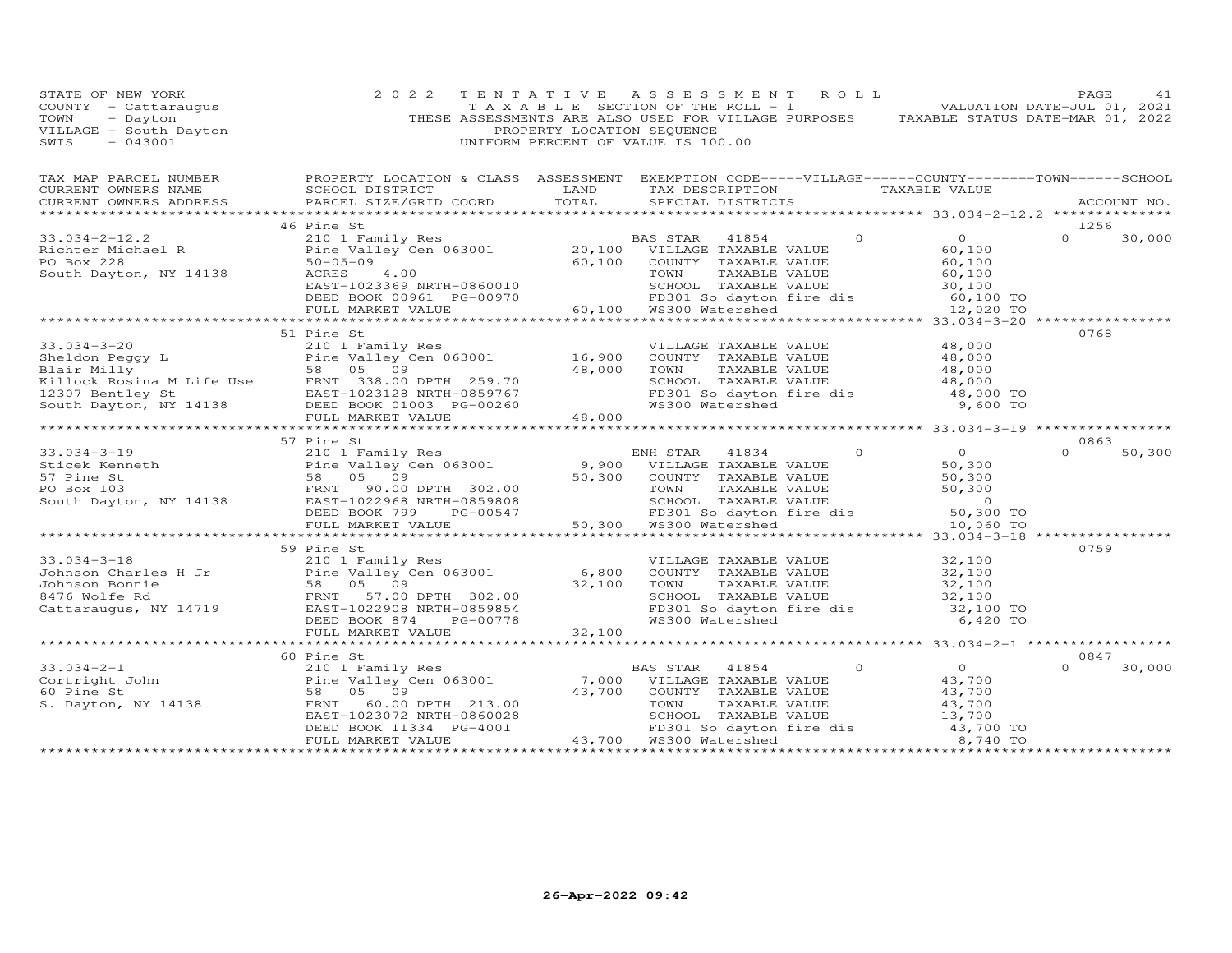| COUNTY - Cattaraugus 2022 TENTATIVE ASSESSMENT ROLL PAGE 42<br>COUNTY - Cattaraugus TAXABLE SECTION OF THE ROLL -1<br>TOWN - Dayton - Dayton THESE ASSESSMENTS ARE ALSO USED FOR VILLAGE PURPOSES TAXABLE STATUS DATE-MAR 01, 2022                                                                                                                                                                                                                                           |                          |  |  |                |                          |
|------------------------------------------------------------------------------------------------------------------------------------------------------------------------------------------------------------------------------------------------------------------------------------------------------------------------------------------------------------------------------------------------------------------------------------------------------------------------------|--------------------------|--|--|----------------|--------------------------|
| $\begin{tabular}{lllllllllllllll} \textsc{rank} & & & & & & & \textsc{PROPERTY LOCATION & & & & \textsc{CLASS} & & & & \textsc{SSESSMENT} & & & \textsc{EXEMPITION} & & & & \textsc{CODE-----VILLLAGE------COUNTY-------TOWN------SCHOOL} \\ & & & & & & & & & \textsc{CURRENT} & & & & \textsc{rankID} & & & \textsc{TAXABLE VALUE} & & & \\ & & & & & & & & & \textsc{CURRENT} & & & \textsc{NADE} & & & \textsc{NOCOUNT NO} & & \\ & & & & & & & & \textsc{CORD} & & & \$ |                          |  |  |                |                          |
|                                                                                                                                                                                                                                                                                                                                                                                                                                                                              |                          |  |  |                |                          |
| 33.034-3-17<br>Seabolt Wayne<br>Seabolt Mayne<br>Seabolt Helen<br>Seabolt Helen 58 05 09<br>South Dayton, NY 14070 EXED BOOK 15999 PG-9001 35,900 FD301 South Dayton, NY 14070 EXED BOOK 15999 PG-9001<br>FULL MARKET VALUE 35,900 FD                                                                                                                                                                                                                                        | 63 Pine St               |  |  |                | 0858<br>3,590<br>$\circ$ |
|                                                                                                                                                                                                                                                                                                                                                                                                                                                                              |                          |  |  | $\overline{0}$ | 35,900                   |
|                                                                                                                                                                                                                                                                                                                                                                                                                                                                              |                          |  |  |                |                          |
|                                                                                                                                                                                                                                                                                                                                                                                                                                                                              |                          |  |  |                |                          |
|                                                                                                                                                                                                                                                                                                                                                                                                                                                                              |                          |  |  |                |                          |
|                                                                                                                                                                                                                                                                                                                                                                                                                                                                              |                          |  |  |                |                          |
|                                                                                                                                                                                                                                                                                                                                                                                                                                                                              |                          |  |  |                |                          |
|                                                                                                                                                                                                                                                                                                                                                                                                                                                                              |                          |  |  |                |                          |
|                                                                                                                                                                                                                                                                                                                                                                                                                                                                              | 67 Pine St               |  |  |                | 0811                     |
|                                                                                                                                                                                                                                                                                                                                                                                                                                                                              |                          |  |  |                |                          |
|                                                                                                                                                                                                                                                                                                                                                                                                                                                                              |                          |  |  |                |                          |
|                                                                                                                                                                                                                                                                                                                                                                                                                                                                              |                          |  |  |                |                          |
|                                                                                                                                                                                                                                                                                                                                                                                                                                                                              |                          |  |  |                |                          |
|                                                                                                                                                                                                                                                                                                                                                                                                                                                                              |                          |  |  |                |                          |
|                                                                                                                                                                                                                                                                                                                                                                                                                                                                              |                          |  |  |                |                          |
| 33.034-3-16<br>Sheldon Timothy A 210 I Family Res WILLAGE TAXABLE VALUE 39,000<br>Sheldon Sharlene R 58 05 09<br>Sheldon Sharlene R 58 05 09<br>Sheldon Sharlene R 58 05 09<br>Starbool Town TAXABLE VALUE 39,000<br>SS Goldmine Trl ERN                                                                                                                                                                                                                                     |                          |  |  |                |                          |
|                                                                                                                                                                                                                                                                                                                                                                                                                                                                              |                          |  |  |                |                          |
|                                                                                                                                                                                                                                                                                                                                                                                                                                                                              | 68 Pine St               |  |  |                | 0740                     |
| 33.034-3-14<br>Fye Rodger A Jr<br>Free Rodger A Jr<br>Free St.<br>Sender A Jr<br>Sender A Jr<br>Sender St.<br>Sender St.<br>Sender 120.00 DPTH 125.00<br>EAST-1022925 NRTH-086017<br>EAST-1022925 NRTH-086017<br>EAST-1022925 NRTH-086017<br>EAST-1022                                                                                                                                                                                                                       |                          |  |  |                |                          |
|                                                                                                                                                                                                                                                                                                                                                                                                                                                                              |                          |  |  |                |                          |
|                                                                                                                                                                                                                                                                                                                                                                                                                                                                              |                          |  |  |                |                          |
|                                                                                                                                                                                                                                                                                                                                                                                                                                                                              |                          |  |  |                |                          |
|                                                                                                                                                                                                                                                                                                                                                                                                                                                                              |                          |  |  |                |                          |
|                                                                                                                                                                                                                                                                                                                                                                                                                                                                              | DEED BOOK 24182 PG-9002  |  |  |                |                          |
|                                                                                                                                                                                                                                                                                                                                                                                                                                                                              | FULL MARKET VALUE 60,800 |  |  |                |                          |
|                                                                                                                                                                                                                                                                                                                                                                                                                                                                              |                          |  |  |                |                          |
|                                                                                                                                                                                                                                                                                                                                                                                                                                                                              | 69 Pine St               |  |  |                | 0660                     |
|                                                                                                                                                                                                                                                                                                                                                                                                                                                                              |                          |  |  |                |                          |
|                                                                                                                                                                                                                                                                                                                                                                                                                                                                              |                          |  |  |                |                          |
|                                                                                                                                                                                                                                                                                                                                                                                                                                                                              |                          |  |  |                |                          |
|                                                                                                                                                                                                                                                                                                                                                                                                                                                                              |                          |  |  |                |                          |
|                                                                                                                                                                                                                                                                                                                                                                                                                                                                              |                          |  |  |                |                          |
|                                                                                                                                                                                                                                                                                                                                                                                                                                                                              |                          |  |  |                |                          |
| 33.034-3-15<br>Wickmark Bradley E<br>Wickmark Janet L<br>Wickmark Janet L<br>Sa 05 09<br>The Valley Cen 063001<br>The Valley Cen 063001<br>Sa 05 09<br>31,600<br>31,600<br>31,600<br>TOWN TAXABLE VALUE<br>Sa 05 09<br>31,600<br>TOWN TAXABLE VALUE<br>SA 0                                                                                                                                                                                                                  |                          |  |  |                |                          |
|                                                                                                                                                                                                                                                                                                                                                                                                                                                                              | 72 Pine St               |  |  |                | 1015                     |
|                                                                                                                                                                                                                                                                                                                                                                                                                                                                              |                          |  |  |                |                          |
|                                                                                                                                                                                                                                                                                                                                                                                                                                                                              |                          |  |  |                |                          |
|                                                                                                                                                                                                                                                                                                                                                                                                                                                                              |                          |  |  |                |                          |
|                                                                                                                                                                                                                                                                                                                                                                                                                                                                              |                          |  |  |                |                          |
|                                                                                                                                                                                                                                                                                                                                                                                                                                                                              |                          |  |  |                |                          |
|                                                                                                                                                                                                                                                                                                                                                                                                                                                                              |                          |  |  |                |                          |
| 33.034-3-13.2<br>Howard Ronald<br>Family Res<br>Howard Ronald<br>210 1 Family Res<br>Pine Valley Cen 063001<br>23.500<br>23.500<br>23.500<br>23.500<br>23.500<br>23.500<br>23.500<br>23.500<br>23.500<br>23.500<br>23.500<br>23.500<br>23.500<br>23.500<br>23.500<br>23                                                                                                                                                                                                      |                          |  |  |                |                          |
|                                                                                                                                                                                                                                                                                                                                                                                                                                                                              |                          |  |  |                |                          |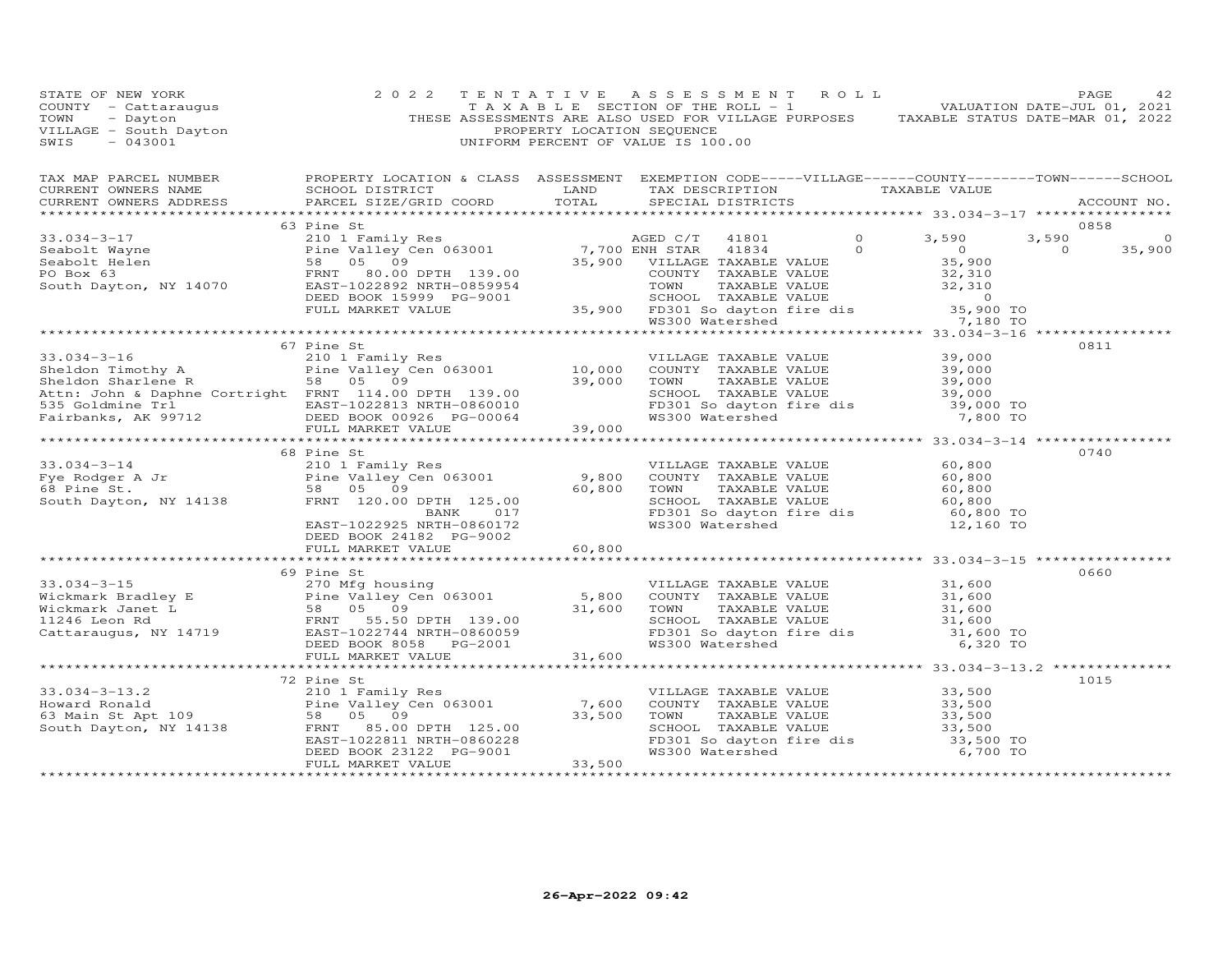| STATE OF NEW YORK                                                                                                                                                                                                                                       | 2 0 2 2                  |                        | TENTATIVE ASSESSMENT ROLL                                                                                                           |                                                                                                | PAGE             | 43     |
|---------------------------------------------------------------------------------------------------------------------------------------------------------------------------------------------------------------------------------------------------------|--------------------------|------------------------|-------------------------------------------------------------------------------------------------------------------------------------|------------------------------------------------------------------------------------------------|------------------|--------|
| TAX MAP PARCEL NUMBER BROPERTY LOCATION & CLASS ASSESSMENT EXEMPTION CODE-----VILLAGE------COUNTY--------TOWN------SCHOOL CURRENT OWNERS NAME SCHOOL DISTRICT LAND TAX DESCRIPTION TAXABLE VALUE<br>CURRENT OWNERS ADDRESS                              |                          |                        |                                                                                                                                     |                                                                                                | ACCOUNT NO.      |        |
|                                                                                                                                                                                                                                                         | 73 Pine St               |                        |                                                                                                                                     |                                                                                                | 1134             |        |
|                                                                                                                                                                                                                                                         |                          |                        |                                                                                                                                     |                                                                                                |                  |        |
| 33.034-3-21.2<br>VILLAGE TAXABLE VALUE<br>VALUE COMPOSARE VALUE S4,400<br>PO Box 97<br>South Dayton, NY 14138<br>EAST-1022708 NRTH-0859973<br>EAST-1022708 NRTH-0859973<br>EAST-1022708 NRTH-0859973<br>EAST-1022708 NRTH-0859973<br>EAST-10227         |                          |                        |                                                                                                                                     |                                                                                                |                  |        |
|                                                                                                                                                                                                                                                         |                          |                        |                                                                                                                                     |                                                                                                |                  |        |
|                                                                                                                                                                                                                                                         |                          |                        |                                                                                                                                     |                                                                                                |                  |        |
|                                                                                                                                                                                                                                                         | 103 Pine St              |                        |                                                                                                                                     |                                                                                                | 0758<br>$\Omega$ | 30,000 |
|                                                                                                                                                                                                                                                         |                          |                        |                                                                                                                                     |                                                                                                |                  |        |
|                                                                                                                                                                                                                                                         |                          |                        |                                                                                                                                     |                                                                                                |                  |        |
|                                                                                                                                                                                                                                                         |                          |                        |                                                                                                                                     |                                                                                                |                  |        |
|                                                                                                                                                                                                                                                         | 107 Pine St              |                        |                                                                                                                                     |                                                                                                | 0691             |        |
|                                                                                                                                                                                                                                                         |                          |                        |                                                                                                                                     |                                                                                                |                  |        |
|                                                                                                                                                                                                                                                         |                          |                        |                                                                                                                                     |                                                                                                |                  |        |
|                                                                                                                                                                                                                                                         |                          |                        |                                                                                                                                     |                                                                                                |                  |        |
|                                                                                                                                                                                                                                                         |                          |                        |                                                                                                                                     |                                                                                                |                  |        |
| 10/Pine st<br>433 Auto body<br>433 Auto body<br>Pine Valley Cen 063001<br>25,000<br>7628 Straight Rd<br>Fredonia, NY 14063<br>FRNT 100.00 DPTH 139.00<br>FRNT 100.00 DPTH 139.00<br>EAST-1022475 NRTH-0860248<br>DEED BOOK 14280 PG-2002<br>PG-2002<br> |                          |                        |                                                                                                                                     |                                                                                                |                  |        |
|                                                                                                                                                                                                                                                         | FULL MARKET VALUE        | 25,000<br>************ |                                                                                                                                     |                                                                                                |                  |        |
|                                                                                                                                                                                                                                                         | 108 Pine St              |                        |                                                                                                                                     |                                                                                                | 0875             |        |
|                                                                                                                                                                                                                                                         |                          |                        |                                                                                                                                     |                                                                                                |                  |        |
|                                                                                                                                                                                                                                                         |                          |                        |                                                                                                                                     |                                                                                                |                  |        |
|                                                                                                                                                                                                                                                         |                          |                        |                                                                                                                                     |                                                                                                |                  |        |
|                                                                                                                                                                                                                                                         |                          |                        |                                                                                                                                     |                                                                                                |                  |        |
|                                                                                                                                                                                                                                                         |                          |                        |                                                                                                                                     |                                                                                                |                  |        |
|                                                                                                                                                                                                                                                         |                          |                        |                                                                                                                                     | SCHOOL TAXABLE VALUE 78,000<br>FD301 So dayton fire dis 78,000 TO<br>WS300 Watershed 15,600 TO |                  |        |
|                                                                                                                                                                                                                                                         |                          |                        |                                                                                                                                     |                                                                                                |                  |        |
|                                                                                                                                                                                                                                                         |                          |                        |                                                                                                                                     |                                                                                                | 0916             |        |
|                                                                                                                                                                                                                                                         | 203 Pine St              |                        |                                                                                                                                     |                                                                                                |                  |        |
|                                                                                                                                                                                                                                                         |                          |                        |                                                                                                                                     |                                                                                                |                  |        |
| 33.033-5-35 421 Restaurant<br>Meyers Karen Pine Valley Cen 063001<br>Pous 251 58 05 09<br>Routh Dauter NY 14100 005                                                                                                                                     |                          |                        |                                                                                                                                     |                                                                                                |                  |        |
| South Dayton, NY 14138-0251                                                                                                                                                                                                                             |                          |                        | VILLAGE TAXABLE VALUE $121,400$<br>COUNTY TAXABLE VALUE $121,400$<br>TOWN TAXABLE VALUE $121,400$<br>SCHOOL TAXABLE VALUE $121,400$ |                                                                                                |                  |        |
|                                                                                                                                                                                                                                                         |                          |                        | FD301 So dayton fire dis 121,400 TO                                                                                                 |                                                                                                |                  |        |
|                                                                                                                                                                                                                                                         | DEED BOOK 00922 PG-01158 |                        | WS300 Watershed                                                                                                                     | 24,280 TO                                                                                      |                  |        |
|                                                                                                                                                                                                                                                         | FULL MARKET VALUE        | 121,400                |                                                                                                                                     |                                                                                                |                  |        |
|                                                                                                                                                                                                                                                         | *******************      |                        |                                                                                                                                     |                                                                                                |                  |        |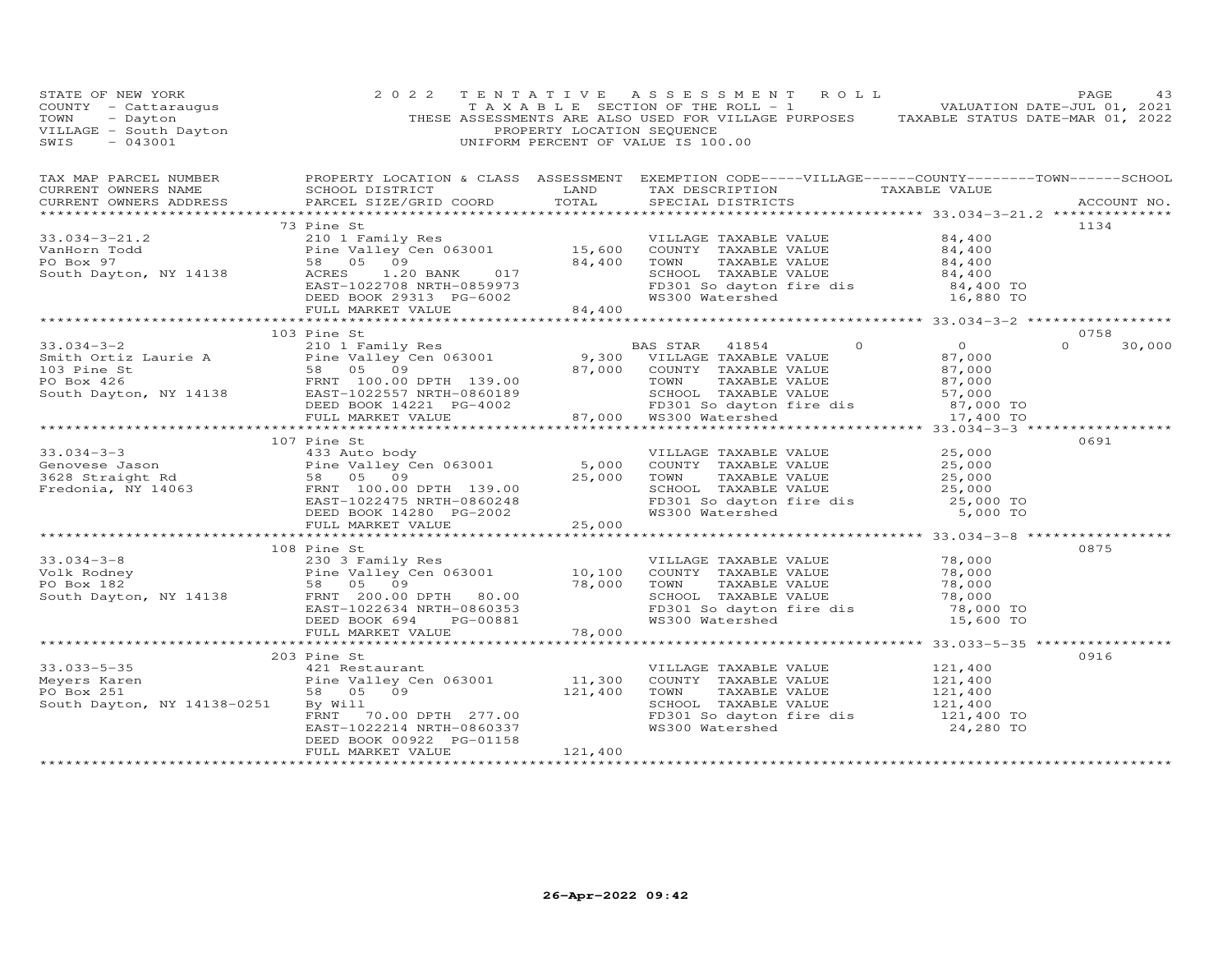| STATE OF NEW YORK<br>COUNTY - Cattaraugus<br>TOWN - Dayton<br>VILLAGE - South Dayton<br>~~~~ - 043001                                                                                                                                                 | 2 0 2 2                  | PROPERTY LOCATION SEQUENCE | THESE ASSESSMENTS ARE ALSO USED FOR VILLAGE PURPOSES TAXABLE STATUS DATE-MAR 01, 2022<br>UNIFORM PERCENT OF VALUE IS 100.00 |                    |
|-------------------------------------------------------------------------------------------------------------------------------------------------------------------------------------------------------------------------------------------------------|--------------------------|----------------------------|-----------------------------------------------------------------------------------------------------------------------------|--------------------|
|                                                                                                                                                                                                                                                       |                          |                            |                                                                                                                             |                    |
|                                                                                                                                                                                                                                                       | 207 Pine St              |                            |                                                                                                                             | 0914               |
| 33.033-5-36<br>Meyers Karen L<br>Meyers Karen L<br>Pine Valley Cen 063001<br>PO Box 251<br>South Dayton, NY 14138-0251<br>FRNT 37.00 DPTH 150.00<br>EAST-1022223 NRTH-0860417<br>DEED BOX 251<br>DEED BOX 251<br>DEED BOX 251<br>DEED BOX 251<br>DEED |                          |                            |                                                                                                                             |                    |
|                                                                                                                                                                                                                                                       |                          |                            |                                                                                                                             |                    |
|                                                                                                                                                                                                                                                       |                          |                            |                                                                                                                             |                    |
|                                                                                                                                                                                                                                                       |                          |                            |                                                                                                                             |                    |
|                                                                                                                                                                                                                                                       |                          |                            |                                                                                                                             |                    |
|                                                                                                                                                                                                                                                       |                          |                            |                                                                                                                             |                    |
|                                                                                                                                                                                                                                                       |                          |                            |                                                                                                                             |                    |
|                                                                                                                                                                                                                                                       | 209 Pine St              |                            |                                                                                                                             | 0794               |
| 33.033-5-37<br>209 Pine Valley Cen 063001<br>Pine Valley Cen 063001<br>FRNT 50.00 DPTH 150.00<br>BANK 017<br>EAST-1022188 NRTH-086042<br>EAST-1022188 NRT 086042<br>FRNT 50.00 PG-4135<br>EAST-1022188 NRT 086042<br>FRNT 50.00 PG-4135<br>FRNT 5     |                          |                            |                                                                                                                             |                    |
|                                                                                                                                                                                                                                                       |                          |                            |                                                                                                                             |                    |
|                                                                                                                                                                                                                                                       |                          |                            |                                                                                                                             |                    |
|                                                                                                                                                                                                                                                       |                          |                            |                                                                                                                             |                    |
|                                                                                                                                                                                                                                                       |                          |                            |                                                                                                                             |                    |
|                                                                                                                                                                                                                                                       | DEED BOOK 20200 PG-4135  |                            |                                                                                                                             |                    |
|                                                                                                                                                                                                                                                       | FULL MARKET VALUE 70,000 |                            |                                                                                                                             |                    |
|                                                                                                                                                                                                                                                       |                          |                            |                                                                                                                             |                    |
|                                                                                                                                                                                                                                                       | 214 Pine St              |                            |                                                                                                                             | 0904               |
|                                                                                                                                                                                                                                                       |                          |                            |                                                                                                                             |                    |
|                                                                                                                                                                                                                                                       |                          |                            |                                                                                                                             |                    |
|                                                                                                                                                                                                                                                       |                          |                            |                                                                                                                             |                    |
|                                                                                                                                                                                                                                                       |                          |                            |                                                                                                                             |                    |
|                                                                                                                                                                                                                                                       |                          |                            |                                                                                                                             |                    |
| 33.033-5-26<br>Batt Paul C<br>Batt Paul C<br>Batt Sherri Lee 58 05 09<br>Sand Dayton, NY 14138<br>ERNT 100.00 DPTH 150.00<br>ERNT 100.00 DPTH 150.00<br>ERNT 100.00 DPTH 150.00<br>ERNT 100.00 DPTH 150.00<br>ERST-1022211 NRTH-0860691<br>ED BOO     |                          |                            |                                                                                                                             |                    |
|                                                                                                                                                                                                                                                       |                          |                            |                                                                                                                             | 0799               |
|                                                                                                                                                                                                                                                       | 215 Pine St              |                            |                                                                                                                             |                    |
|                                                                                                                                                                                                                                                       |                          |                            |                                                                                                                             |                    |
|                                                                                                                                                                                                                                                       |                          |                            |                                                                                                                             |                    |
|                                                                                                                                                                                                                                                       |                          |                            |                                                                                                                             |                    |
|                                                                                                                                                                                                                                                       |                          |                            |                                                                                                                             |                    |
|                                                                                                                                                                                                                                                       |                          |                            |                                                                                                                             |                    |
| 33.033-5-44.1<br>Gernatt Brian (126 Fast food Pine Valley Cen 063001 Pine Valley Cen 063001 Pine Valley Cen 063001 Pine Valley Cen 063001 S8 05 09<br>Gernatt Beverly 58 05 09<br>26 FRNT 42.33 DPTH 75.00 38,200 TOWN TAXABLE VALU                   |                          |                            |                                                                                                                             |                    |
|                                                                                                                                                                                                                                                       | 216 Pine St              |                            |                                                                                                                             | 0643               |
|                                                                                                                                                                                                                                                       |                          |                            |                                                                                                                             | $\Omega$<br>30,000 |
|                                                                                                                                                                                                                                                       |                          |                            |                                                                                                                             |                    |
|                                                                                                                                                                                                                                                       |                          |                            |                                                                                                                             |                    |
| 33.033-5-23<br>Batt Paul C<br>Meber Sherri 58 05 09<br>For Box 314<br>South Dayton, NY 14138<br>Batt Paul C<br>Meber Sherri 50.00 DPTH 150.00<br>South Dayton, NY 14138<br>ERNI C<br>ERNI C<br>ERNI CONTRESS (101,200<br>ERNI CONTRESS 200 DPTH 150.  |                          |                            |                                                                                                                             |                    |
|                                                                                                                                                                                                                                                       |                          |                            |                                                                                                                             |                    |
|                                                                                                                                                                                                                                                       |                          |                            | FD301 So dayton fire dis 101,200 TO<br>WS300 Watershed 20,240 TO                                                            |                    |
|                                                                                                                                                                                                                                                       | FULL MARKET VALUE        | $-00012$ $101,200$         |                                                                                                                             |                    |
|                                                                                                                                                                                                                                                       |                          |                            |                                                                                                                             |                    |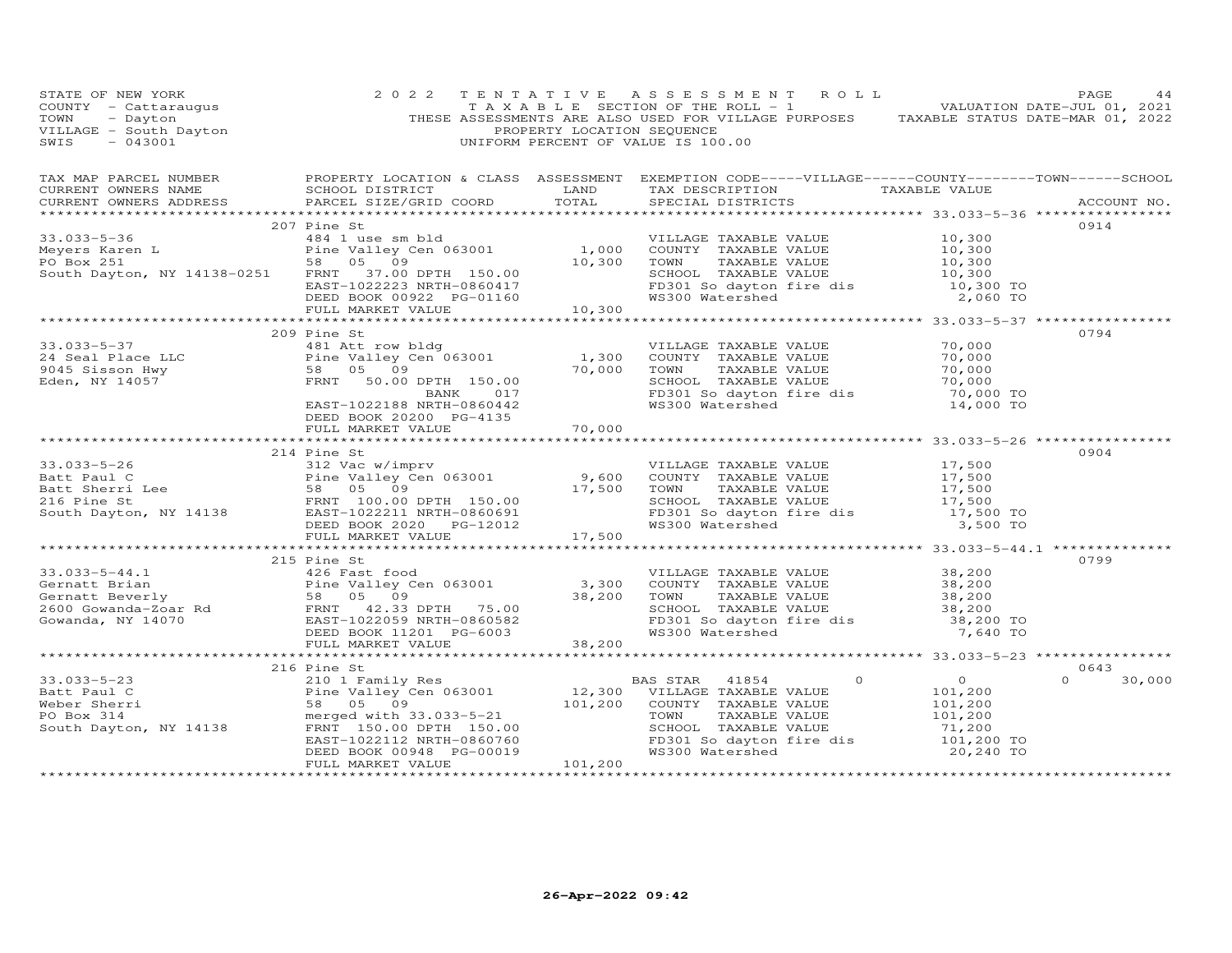| STATE OF NEW YORK<br>STATE OF NEW YORK<br>COUNTY - Cattaraugus<br>THESE ASSESSMENTS ARE ALSO USED FOR VILLAGE PURPOSES<br>TOWN - Dayton PROPERTY LOCATION SEQUENCE<br>THESE ASSESSMENTS ARE ALSO USED FOR VILLAGE PURPOSES<br>PROPERTY LOCATION SEQUENCE<br>SWI | 2 0 2 2                   |                                             | TENTATIVE ASSESSMENT ROLL                                                                                                                                  |                               | PAGE<br>45 |
|-----------------------------------------------------------------------------------------------------------------------------------------------------------------------------------------------------------------------------------------------------------------|---------------------------|---------------------------------------------|------------------------------------------------------------------------------------------------------------------------------------------------------------|-------------------------------|------------|
|                                                                                                                                                                                                                                                                 |                           |                                             |                                                                                                                                                            |                               |            |
|                                                                                                                                                                                                                                                                 |                           |                                             |                                                                                                                                                            |                               |            |
| 33.033-5-46<br>Syracuse Jason M<br>21/21 Restaurant<br>21/21 Restaurant<br>21.0321 Restaurant<br>21.0321 Restaurant<br>21.0321 Pine Valley Cen 063001<br>21.300 COUNTY TAXABLE VALUE<br>27,300<br>26 OS 09<br>26 OS 09<br>26 OS 09<br>27,300 TOWN TAX           | 217 Pine St               |                                             |                                                                                                                                                            |                               | 0638       |
|                                                                                                                                                                                                                                                                 |                           |                                             |                                                                                                                                                            |                               |            |
|                                                                                                                                                                                                                                                                 |                           |                                             |                                                                                                                                                            |                               |            |
|                                                                                                                                                                                                                                                                 |                           |                                             |                                                                                                                                                            |                               |            |
|                                                                                                                                                                                                                                                                 |                           |                                             |                                                                                                                                                            |                               |            |
|                                                                                                                                                                                                                                                                 |                           |                                             |                                                                                                                                                            |                               |            |
|                                                                                                                                                                                                                                                                 |                           |                                             |                                                                                                                                                            |                               |            |
|                                                                                                                                                                                                                                                                 | 219 Pine St               |                                             |                                                                                                                                                            |                               | 0752       |
| 33.033-5-48<br>Nobles Zachary C<br>The Valley Cen 063001<br>The Valley Cen 063001<br>Sen 05 09<br>Gowanda, NY 14070<br>ERST-1021951 NRTH-0860612<br>ERST-1021951 NRTH-0860612<br>ERST-1021951 NRTH-0860612<br>ERST-1021951 NRTH-0860612<br>ERST-10              |                           |                                             |                                                                                                                                                            |                               |            |
|                                                                                                                                                                                                                                                                 |                           |                                             |                                                                                                                                                            |                               |            |
|                                                                                                                                                                                                                                                                 |                           |                                             |                                                                                                                                                            | 73,800<br>73,800<br>73,800    |            |
|                                                                                                                                                                                                                                                                 |                           |                                             |                                                                                                                                                            |                               |            |
|                                                                                                                                                                                                                                                                 |                           |                                             | SCHOOL TAXABLE VALUE<br>FD301 So dayton fire dis<br>WS300 Watershed<br>WS300 Watershed<br>14,760 TO                                                        |                               |            |
|                                                                                                                                                                                                                                                                 |                           | 73,800                                      |                                                                                                                                                            |                               |            |
|                                                                                                                                                                                                                                                                 | FULL MARKET VALUE         |                                             |                                                                                                                                                            |                               |            |
|                                                                                                                                                                                                                                                                 | 222 Pine St               |                                             |                                                                                                                                                            |                               | 5030       |
|                                                                                                                                                                                                                                                                 |                           |                                             | VILLAGE TAXABLE VALUE                                                                                                                                      | 26,800                        |            |
|                                                                                                                                                                                                                                                                 |                           |                                             | COUNTY TAXABLE VALUE                                                                                                                                       | 26,800                        |            |
|                                                                                                                                                                                                                                                                 |                           |                                             | COUNT TAXABLE VALUE<br>TOWN TAXABLE VALUE 26,800<br>SCHOOL TAXABLE VALUE 26,800                                                                            |                               |            |
|                                                                                                                                                                                                                                                                 |                           |                                             |                                                                                                                                                            |                               |            |
|                                                                                                                                                                                                                                                                 |                           |                                             | FD301 So dayton fire dis<br>WS300 Watershed                                                                                                                | 26,800 TO                     |            |
| 33.033-5-51<br>Tore Realty Holdings LLC<br>Pine Valley Cen 063001 1,000<br>440 E Sanford Blvd Unit 3722 58 05 09<br>Mt. Vernon, NY 10553 FRNT 39.00 DPTH 150.00<br>EAST-1022033 NRTH-0860820<br>DEED BOOK 22186 PG-5001 26,800<br>FULL MAR                      |                           |                                             |                                                                                                                                                            | 5,360 TO                      |            |
|                                                                                                                                                                                                                                                                 |                           |                                             |                                                                                                                                                            |                               |            |
|                                                                                                                                                                                                                                                                 | 224 Pine St               |                                             |                                                                                                                                                            |                               | 0776       |
|                                                                                                                                                                                                                                                                 |                           |                                             |                                                                                                                                                            |                               |            |
|                                                                                                                                                                                                                                                                 |                           |                                             |                                                                                                                                                            |                               |            |
|                                                                                                                                                                                                                                                                 |                           |                                             |                                                                                                                                                            |                               |            |
|                                                                                                                                                                                                                                                                 | BANK<br>017               | 77,100 TOWN<br>SCHOOL<br>FD301 S<br>WS300 W | VILLAGE TAXABLE VALUE 77,100<br>COUNTY TAXABLE VALUE 77,100<br>TOWN TAXABLE VALUE 77,100<br>SCHOOL TAXABLE VALUE 77,100<br>TED301 Sobto fire dis 77,100 TO |                               |            |
|                                                                                                                                                                                                                                                                 | EAST-1021991 NRTH-0860849 |                                             | WS300 Watershed                                                                                                                                            | 15,420 TO                     |            |
|                                                                                                                                                                                                                                                                 | DEED BOOK 27899 PG-5002   |                                             |                                                                                                                                                            |                               |            |
|                                                                                                                                                                                                                                                                 | FULL MARKET VALUE         | 77,100                                      |                                                                                                                                                            |                               |            |
|                                                                                                                                                                                                                                                                 |                           |                                             | ******************************* 33.033-5-17 **************                                                                                                 |                               |            |
|                                                                                                                                                                                                                                                                 |                           |                                             |                                                                                                                                                            |                               | 0842       |
|                                                                                                                                                                                                                                                                 |                           |                                             | VILLAGE TAXABLE VALUE                                                                                                                                      |                               |            |
|                                                                                                                                                                                                                                                                 |                           |                                             | COUNTY TAXABLE VALUE                                                                                                                                       | 387,000<br>387,000<br>387,000 |            |
|                                                                                                                                                                                                                                                                 |                           |                                             |                                                                                                                                                            |                               |            |
|                                                                                                                                                                                                                                                                 |                           |                                             | TOWN TAXABLE VALUE 387,000<br>SCHOOL TAXABLE VALUE 387,000<br>FD301 So dayton fire dis 387,000 TO                                                          |                               |            |
|                                                                                                                                                                                                                                                                 |                           |                                             | WS300 Watershed                                                                                                                                            | 77,400 TO                     |            |
|                                                                                                                                                                                                                                                                 | DEED BOOK 809<br>PG-01153 |                                             |                                                                                                                                                            |                               |            |
|                                                                                                                                                                                                                                                                 | FULL MARKET VALUE         | 387,000                                     |                                                                                                                                                            |                               |            |
| **********************                                                                                                                                                                                                                                          |                           |                                             |                                                                                                                                                            |                               |            |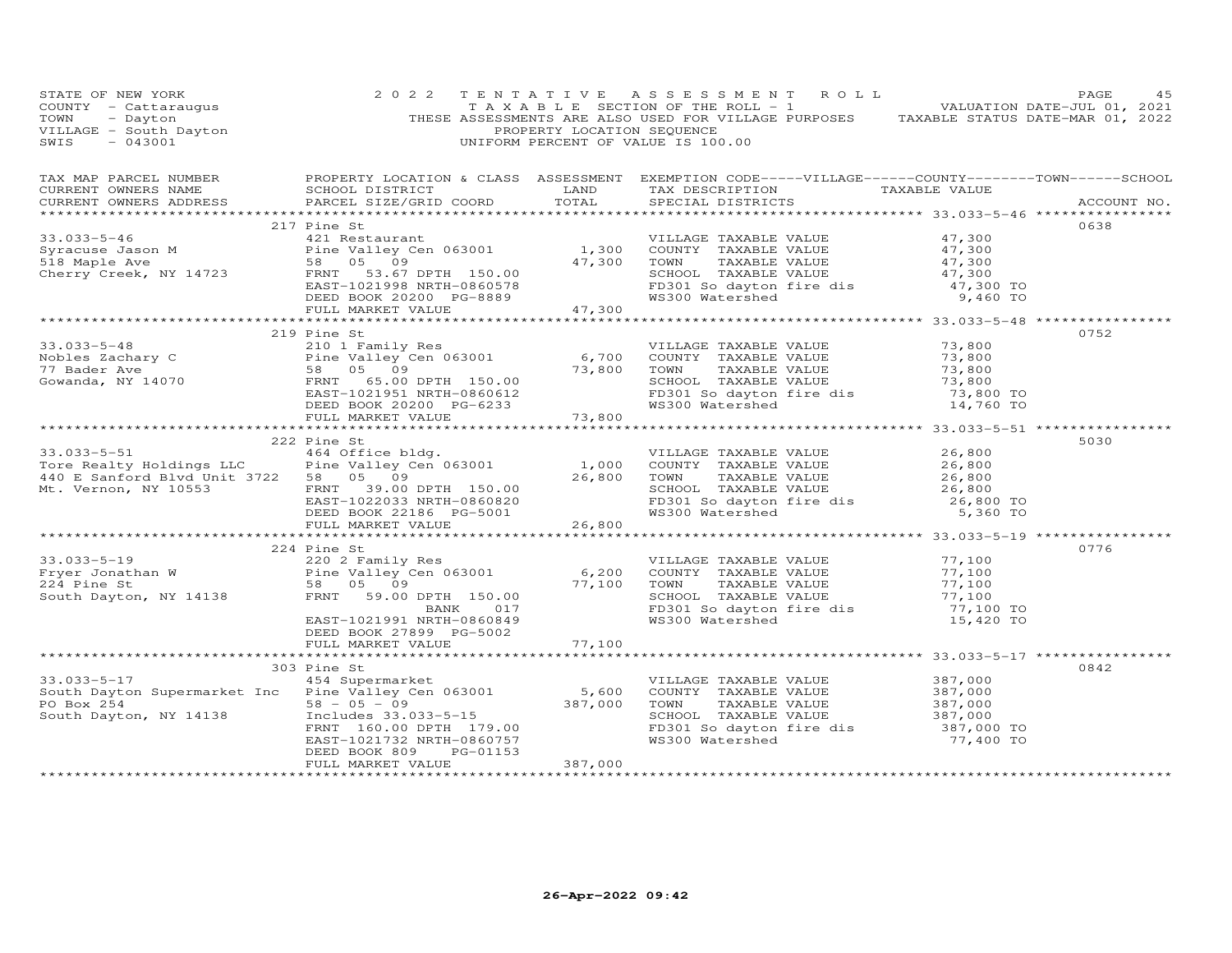| STATE OF NEW YORK<br>COUNTY - Cattaraugus<br>TOWN - Dayton<br>VILLAGE - South Dayton<br>"-- - 043001                                                                                                                                                                                                                                                                              | 2 0 2 2                                                                        | PROPERTY LOCATION SEQUENCE | TENTATIVE ASSESSMENT ROLL<br>THESE ASSESSMENTS ARE ALSO USED FOR VILLAGE PURPOSES TAXABLE STATUS DATE-MAR 01, 2022<br>UNIFORM PERCENT OF VALUE IS 100.00 |                                                                                                                                                                                  | PAGE<br>46              |
|-----------------------------------------------------------------------------------------------------------------------------------------------------------------------------------------------------------------------------------------------------------------------------------------------------------------------------------------------------------------------------------|--------------------------------------------------------------------------------|----------------------------|----------------------------------------------------------------------------------------------------------------------------------------------------------|----------------------------------------------------------------------------------------------------------------------------------------------------------------------------------|-------------------------|
|                                                                                                                                                                                                                                                                                                                                                                                   |                                                                                |                            |                                                                                                                                                          |                                                                                                                                                                                  |                         |
|                                                                                                                                                                                                                                                                                                                                                                                   |                                                                                |                            |                                                                                                                                                          |                                                                                                                                                                                  |                         |
|                                                                                                                                                                                                                                                                                                                                                                                   | 304 Pine St                                                                    |                            |                                                                                                                                                          |                                                                                                                                                                                  | 0637                    |
| $\begin{array}{cccccc} 33.033-4-24 & 304 \text{ Pine } 81 & 210 \text{ I Family Res} \\ \text{Hansen Minnie A} & 2101 \text{ Family Res} & 9,600 \\ \text{Ivett Bryon R} & 58 & 05 & 09 & 81,100 \\ 9424 \text{ Route } 62 & 58 & 05 & 09 & 81,100 \\ \text{Gowanda, NY } 14070 & 2084 \text{ NAT} = 0860925 & 09 & 81,100 \\ \text{Gowanda, NY } 14070 & 2084 \text{ NAT} = 086$ |                                                                                |                            | VILLAGE TAXABLE VALUE                                                                                                                                    | 81,100                                                                                                                                                                           |                         |
|                                                                                                                                                                                                                                                                                                                                                                                   |                                                                                |                            | COUNTY TAXABLE VALUE<br>TOWN TAXABLE VALUE<br>SCHOOL TAXABLE VALUE                                                                                       | 81,100<br>81,100<br>81,100<br>81,100 TO                                                                                                                                          |                         |
|                                                                                                                                                                                                                                                                                                                                                                                   |                                                                                |                            |                                                                                                                                                          |                                                                                                                                                                                  |                         |
|                                                                                                                                                                                                                                                                                                                                                                                   |                                                                                |                            |                                                                                                                                                          |                                                                                                                                                                                  |                         |
|                                                                                                                                                                                                                                                                                                                                                                                   |                                                                                |                            | FD301 So dayton fire dis<br>WS300 Watershed                                                                                                              | 16,220 TO                                                                                                                                                                        |                         |
|                                                                                                                                                                                                                                                                                                                                                                                   |                                                                                |                            |                                                                                                                                                          |                                                                                                                                                                                  |                         |
|                                                                                                                                                                                                                                                                                                                                                                                   |                                                                                |                            |                                                                                                                                                          |                                                                                                                                                                                  |                         |
|                                                                                                                                                                                                                                                                                                                                                                                   | 308 Pine St                                                                    |                            |                                                                                                                                                          |                                                                                                                                                                                  | 0802                    |
| 33.033-4-25<br>Reed Kimberly A and the Valley Cen 063001 7,500<br>7063 Main St 58 05 09<br>Cherry Creek, NY 14723 FRNT 175.00 DPTH 150.00<br>TRNT 10100 WRTH 150.00                                                                                                                                                                                                               |                                                                                |                            | VILLAGE TAXABLE VALUE                                                                                                                                    | 45,300<br>45,300<br>45,300                                                                                                                                                       |                         |
|                                                                                                                                                                                                                                                                                                                                                                                   |                                                                                |                            | COUNTY TAXABLE VALUE                                                                                                                                     |                                                                                                                                                                                  |                         |
|                                                                                                                                                                                                                                                                                                                                                                                   |                                                                                |                            | TAXABLE VALUE<br>TOWN                                                                                                                                    |                                                                                                                                                                                  |                         |
|                                                                                                                                                                                                                                                                                                                                                                                   |                                                                                |                            |                                                                                                                                                          |                                                                                                                                                                                  |                         |
|                                                                                                                                                                                                                                                                                                                                                                                   |                                                                                |                            |                                                                                                                                                          |                                                                                                                                                                                  |                         |
|                                                                                                                                                                                                                                                                                                                                                                                   | FRNT 75.00 DPTH 150.00<br>EAST-1021813 NRTH-0860975<br>DEED BOOK 22437 PG-6001 |                            |                                                                                                                                                          | 3CHOOL TAXABLE VALUE 45,300<br>FD301 So dayton fire dis 45,300 TO<br>WS300 Watershed 9,060 TO                                                                                    |                         |
|                                                                                                                                                                                                                                                                                                                                                                                   | FULL MARKET VALUE                                                              | 45,300                     |                                                                                                                                                          |                                                                                                                                                                                  |                         |
|                                                                                                                                                                                                                                                                                                                                                                                   |                                                                                |                            |                                                                                                                                                          |                                                                                                                                                                                  | 0735                    |
|                                                                                                                                                                                                                                                                                                                                                                                   |                                                                                |                            |                                                                                                                                                          |                                                                                                                                                                                  | 8,250<br>$\overline{0}$ |
|                                                                                                                                                                                                                                                                                                                                                                                   |                                                                                |                            |                                                                                                                                                          |                                                                                                                                                                                  | $\Omega$<br>55,000      |
|                                                                                                                                                                                                                                                                                                                                                                                   |                                                                                |                            |                                                                                                                                                          |                                                                                                                                                                                  |                         |
|                                                                                                                                                                                                                                                                                                                                                                                   |                                                                                |                            |                                                                                                                                                          |                                                                                                                                                                                  |                         |
|                                                                                                                                                                                                                                                                                                                                                                                   |                                                                                |                            |                                                                                                                                                          |                                                                                                                                                                                  |                         |
|                                                                                                                                                                                                                                                                                                                                                                                   |                                                                                |                            |                                                                                                                                                          |                                                                                                                                                                                  |                         |
|                                                                                                                                                                                                                                                                                                                                                                                   |                                                                                |                            |                                                                                                                                                          |                                                                                                                                                                                  |                         |
|                                                                                                                                                                                                                                                                                                                                                                                   |                                                                                |                            |                                                                                                                                                          |                                                                                                                                                                                  |                         |
|                                                                                                                                                                                                                                                                                                                                                                                   |                                                                                |                            |                                                                                                                                                          |                                                                                                                                                                                  |                         |
| 33.033-4-27<br>Howard Christopher 210 1 Family Res BAS STAR 41854<br>Howard Jessica 58 05 09<br>PO Box 90 FRNT 75.00 DPTH 150.00 87,000 COUNTY TAXABLE VALUE<br>S. Dayton, NY 14138                                                                                                                                                                                               |                                                                                |                            |                                                                                                                                                          | $\begin{array}{c} 0 \\ 87 \end{array}$                                                                                                                                           | 0712                    |
|                                                                                                                                                                                                                                                                                                                                                                                   |                                                                                |                            |                                                                                                                                                          | $\overline{0}$                                                                                                                                                                   | 30,000<br>$\Omega$      |
|                                                                                                                                                                                                                                                                                                                                                                                   |                                                                                |                            |                                                                                                                                                          |                                                                                                                                                                                  |                         |
|                                                                                                                                                                                                                                                                                                                                                                                   |                                                                                |                            |                                                                                                                                                          | 87,000<br>87,000<br>57,000                                                                                                                                                       |                         |
|                                                                                                                                                                                                                                                                                                                                                                                   |                                                                                |                            | SCHOOL TAXABLE VALUE                                                                                                                                     |                                                                                                                                                                                  |                         |
|                                                                                                                                                                                                                                                                                                                                                                                   | EAST-1021753 NRTH-0861018                                                      |                            | FD301 So dayton fire dis                                                                                                                                 | 87,000 TO                                                                                                                                                                        |                         |
|                                                                                                                                                                                                                                                                                                                                                                                   | DEED BOOK 8806 PG-5001                                                         |                            | WS300 Watershed                                                                                                                                          | 17,400 TO                                                                                                                                                                        |                         |
|                                                                                                                                                                                                                                                                                                                                                                                   | FULL MARKET VALUE                                                              | 87,000<br>87,000           |                                                                                                                                                          |                                                                                                                                                                                  |                         |
|                                                                                                                                                                                                                                                                                                                                                                                   |                                                                                |                            |                                                                                                                                                          |                                                                                                                                                                                  |                         |
|                                                                                                                                                                                                                                                                                                                                                                                   | 311 Pine St                                                                    |                            |                                                                                                                                                          |                                                                                                                                                                                  | 0757                    |
| 33.033-5-12<br>Emily Res Exer Scott<br>210 1 Family Res Pine Valley Cen 063001<br>210 1 Family Res Pine Valley Cen 063001<br>210 1 Family Res Pine Valley Cen 063001<br>210 1 Family Res 200 063001<br>210 1 Family Res 200 063001<br>210 1                                                                                                                                       |                                                                                |                            |                                                                                                                                                          | $\overline{0}$<br>$\Omega$                                                                                                                                                       | 30,000<br>$\Omega$      |
|                                                                                                                                                                                                                                                                                                                                                                                   |                                                                                |                            |                                                                                                                                                          | 85,600                                                                                                                                                                           |                         |
|                                                                                                                                                                                                                                                                                                                                                                                   |                                                                                |                            |                                                                                                                                                          |                                                                                                                                                                                  |                         |
|                                                                                                                                                                                                                                                                                                                                                                                   |                                                                                |                            |                                                                                                                                                          |                                                                                                                                                                                  |                         |
|                                                                                                                                                                                                                                                                                                                                                                                   | EAST-1021605 NRTH-0860861                                                      |                            |                                                                                                                                                          |                                                                                                                                                                                  |                         |
|                                                                                                                                                                                                                                                                                                                                                                                   | DEED BOOK 19410 PG-3001                                                        |                            |                                                                                                                                                          | COUNTY TAXABLE VALUE<br>TOWN TAXABLE VALUE 85,600<br>TOWN TAXABLE VALUE 85,600<br>SCHOOL TAXABLE VALUE 55,600<br>FD301 So dayton fire dis 85,600 TO<br>WS300 Watershed 17,120 TO |                         |
|                                                                                                                                                                                                                                                                                                                                                                                   | FULL MARKET VALUE                                                              |                            | 0.00 TOWN TAXABLE<br>0861 SCHOOL TAXABLE<br>001 FD301 So dayton<br>85,600 WS300 Watershed                                                                |                                                                                                                                                                                  |                         |
|                                                                                                                                                                                                                                                                                                                                                                                   |                                                                                |                            |                                                                                                                                                          |                                                                                                                                                                                  |                         |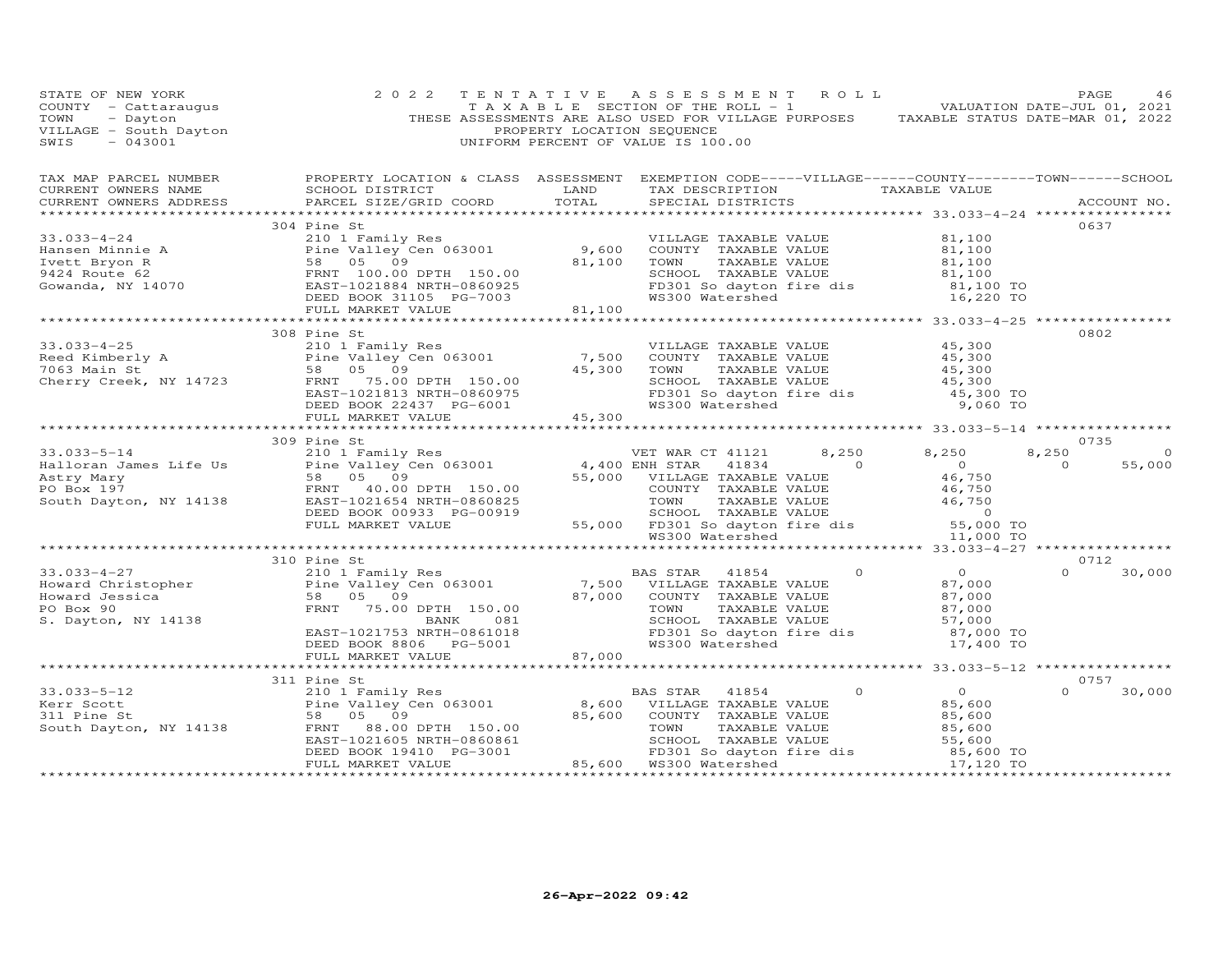| STATE OF NEW YORK                                                                                                                                                                                                                                  | 2 0 2 2                                                                                                                                                                                                                                    |        | TENTATIVE ASSESSMENT ROLL                                                                                   |                           |                                                                                                                                                                                                     | PAGE                       | 47 |
|----------------------------------------------------------------------------------------------------------------------------------------------------------------------------------------------------------------------------------------------------|--------------------------------------------------------------------------------------------------------------------------------------------------------------------------------------------------------------------------------------------|--------|-------------------------------------------------------------------------------------------------------------|---------------------------|-----------------------------------------------------------------------------------------------------------------------------------------------------------------------------------------------------|----------------------------|----|
| TAX MAP PARCEL NUMBER THE PROPERTY LOCATION & CLASS ASSESSMENT EXEMPTION CODE-----VILLAGE------COUNTY-------TOWN------SCHOOL<br>CURRENT OWNERS NAME<br>CURRENT OWNERS ADDRESS                                                                      |                                                                                                                                                                                                                                            |        |                                                                                                             |                           |                                                                                                                                                                                                     | ACCOUNT NO.                |    |
| 33.033-4-29<br>Majak Coryn<br>Majak Robert III – 11 – 11 – 11 – 12169 OF 2010<br>210 I Family Res<br>210 I Family Res<br>210 I Family Res<br>210 I Family Res<br>210 I Family Res<br>210 Family Res<br>21 – 210 Family Res<br>21,300 COUNTY TAXABL | 312 Pine St<br>DEED BOOK 20210 PG-6455<br>FULL MARKET VALUE                                                                                                                                                                                | 91,300 |                                                                                                             |                           | VILLAGE TAXABLE VALUE $91,300$<br>COUNTY TAXABLE VALUE $91,300$<br>TOWN TAXABLE VALUE $91,300$<br>SCHOOL TAXABLE VALUE $91,300$<br>FD301 So dayton fire dis $91,300$<br>WS300 Watershed $18,260$ TO | 0900                       |    |
|                                                                                                                                                                                                                                                    |                                                                                                                                                                                                                                            |        |                                                                                                             |                           |                                                                                                                                                                                                     |                            |    |
| 33.033-5-10<br>Puleff Annette H 210 1 Family Res<br>Fine Valley Cen 063001 10,500 VILLAGE TAXABLE VALUE<br>Gage Gretchen Alida 58 05 09<br>P.O. Box 145<br>P.O. Box 145<br>P.O. Box 145<br>P.O. Box 145<br>P.O. Box 145<br>South Dayton, NY 14138  | 315 Pine St<br>FRNT 117.00 DPTH 150.00<br>BANK 017 SCHOOL TAXABLE<br>EAST-1021524 NRTH-0860919 FD301 So dayton<br>DEED BOOK 20200 PG-2849 68,900 WAS300 Watershed<br>FULL MARKET VALUE                                                     |        | BAS STAR 41854<br>SCHOOL TAXABLE VALUE<br>SCHOOL TAXABLE VALUE 38,900<br>FD301 So dayton fire dis 68,900 TO | $\Omega$<br>TAXABLE VALUE | $\overline{0}$<br>68,900<br>68,900<br>68,900<br>13,780 TO                                                                                                                                           | 0705<br>$\Omega$<br>30,000 |    |
|                                                                                                                                                                                                                                                    |                                                                                                                                                                                                                                            |        |                                                                                                             |                           |                                                                                                                                                                                                     |                            |    |
| 33.033-4-30<br>Abers Crystal 210 1 Family Res<br>Abers Crystal Pine Valley Cen 063001<br>9822 Mosher Rd 58 05 09<br>South Dayton, NY 14138 FRNT 62.50 DPTH 150.00<br>EED BOOK 00947 PG-00174 58.300 WARABLE VALUE<br>DEED BOOK 00947 PG-0          | 316 Pine St                                                                                                                                                                                                                                |        |                                                                                                             |                           |                                                                                                                                                                                                     | 0665                       |    |
|                                                                                                                                                                                                                                                    |                                                                                                                                                                                                                                            |        |                                                                                                             |                           |                                                                                                                                                                                                     |                            |    |
|                                                                                                                                                                                                                                                    | 318 Pine St                                                                                                                                                                                                                                |        |                                                                                                             |                           | 76,100<br>76,100<br>76,100<br>SCHOOL TAXABLE VALUE (1997)<br>FD301 So dayton fire dis (1997)<br>WS300 Watershed (1998) 15,220 TO                                                                    | 0786                       |    |
|                                                                                                                                                                                                                                                    |                                                                                                                                                                                                                                            |        |                                                                                                             |                           |                                                                                                                                                                                                     |                            |    |
|                                                                                                                                                                                                                                                    |                                                                                                                                                                                                                                            |        |                                                                                                             |                           |                                                                                                                                                                                                     |                            |    |
|                                                                                                                                                                                                                                                    |                                                                                                                                                                                                                                            |        |                                                                                                             |                           |                                                                                                                                                                                                     | 0813                       |    |
| 33.033-5-8<br>Rugg Ryan T<br>Rugg Elizabeth A<br>319 Pine St<br>177<br>100.00<br>REAST-1021435<br>REAST-1021435<br>PENT 100.00<br>REAST-1021435<br>S. Dayton, NY 14138 EAST-1021.                                                                  | Pine St<br>210 1 Family Res<br>Pine Valley Cen 063001 9,600 VILLAGE TAXABLE VALUE<br>58 05 09 80,700 COUNTY TAXABLE VALUE<br>FRNT 100.00 DPTH 150.00 TOWN TAXABLE VALUE<br>BANK 017 SCHOOL TAXABLE VALUE<br>EAST-1021435 NRTH-0860982 FD30 |        | FD301 So dayton fire dis                                                                                    |                           | $0\,80,700\,80,700\,80,700\,80,700\,50,700$<br>80,700 TO<br>16,140 TO                                                                                                                               | 30,000<br>$\Omega$         |    |
|                                                                                                                                                                                                                                                    |                                                                                                                                                                                                                                            |        |                                                                                                             |                           |                                                                                                                                                                                                     |                            |    |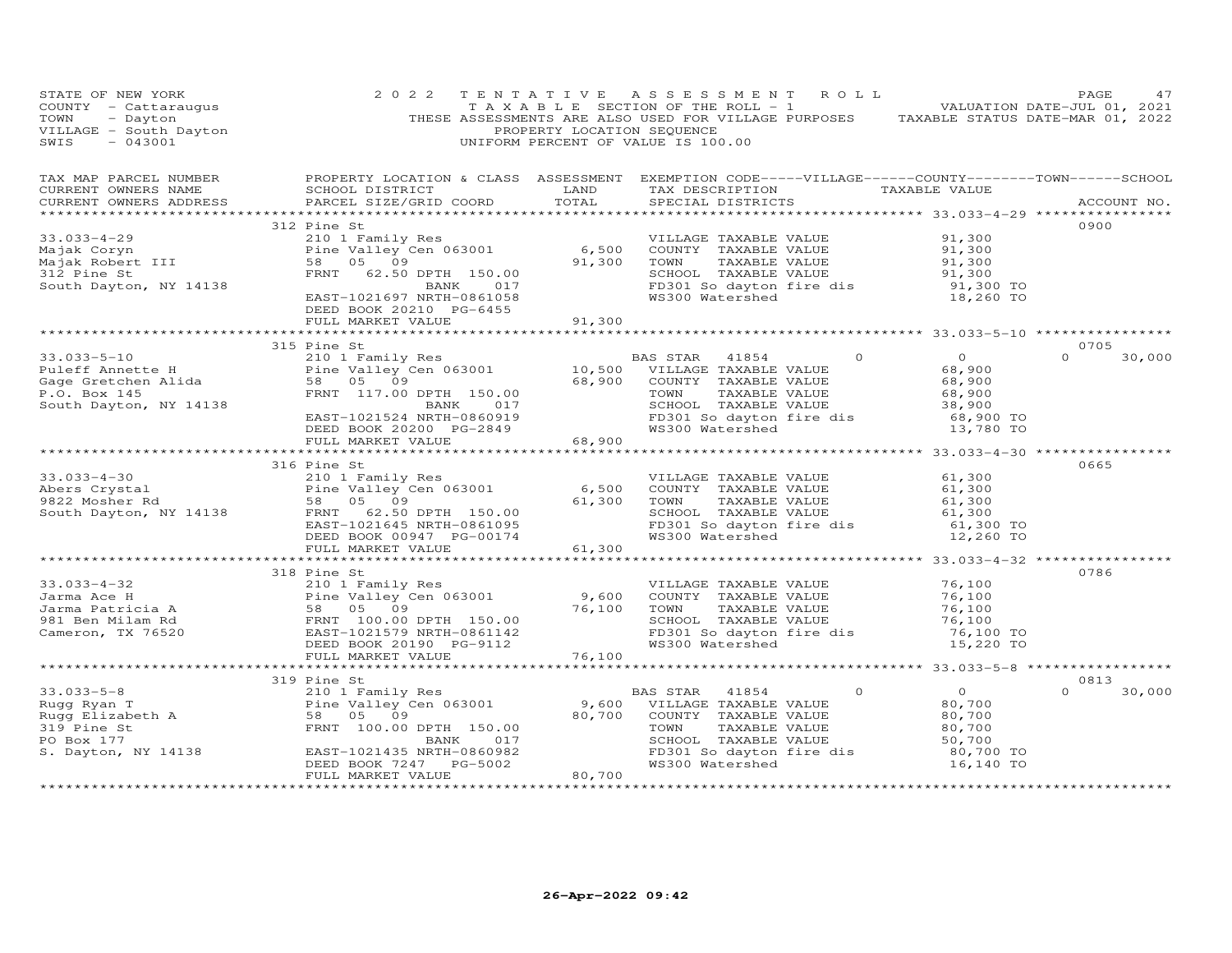| STATE OF NEW YORK<br>COUNTY - Cattaraugus<br>TOWN - Dayton<br>VILLAGE - South Dayton<br>CUTA - MAROLI<br>$-043001$<br>SWIS                                                                                                                                                                                                                                                                                              | 2 0 2 2                                                                                                                                                             | TENTATIVE<br>PROPERTY LOCATION SEQUENCE | A S S E S S M E N T<br>$\begin{bmatrix} 1 & 1 & 1 \\ 1 & 1 & 1 \end{bmatrix}$ is equivalent to the section of the ROLL - 1 and $\begin{bmatrix} 1 & 1 & 1 \\ 1 & 1 & 1 \end{bmatrix}$ . WALUATION DATE-JUL 01, 2021<br>THESE ASSESSMENTS ARE ALSO USED FOR VILLAGE PURPOSES TAXABLE STATUS DATE-MAR 01, 2022<br>UNIFORM PERCENT OF VALUE IS 100.00 | ROLL     |                                                    | PAGE          | 48          |
|-------------------------------------------------------------------------------------------------------------------------------------------------------------------------------------------------------------------------------------------------------------------------------------------------------------------------------------------------------------------------------------------------------------------------|---------------------------------------------------------------------------------------------------------------------------------------------------------------------|-----------------------------------------|----------------------------------------------------------------------------------------------------------------------------------------------------------------------------------------------------------------------------------------------------------------------------------------------------------------------------------------------------|----------|----------------------------------------------------|---------------|-------------|
| TAX MAP PARCEL NUMBER FROPERTY LOCATION & CLASS ASSESSMENT EXEMPTION CODE-----VILLAGE------COUNTY-------TOWN------SCHOOL<br>CURRENT OWNERS NAME<br>CURRENT OWNERS ADDRESS<br>**********************                                                                                                                                                                                                                     | SCHOOL DISTRICT<br><b>EXAMPLE SERVICE SERVICE SERVICE SERVICE SERVICE SERVICE SERVICE SERVICE SERVICE SERVICE SERVICE SERVICE SERVICE</b><br>PARCEL SIZE/GRID COORD | TOTAL                                   | TAX DESCRIPTION TAXABLE VALUE<br>SPECIAL DISTRICTS                                                                                                                                                                                                                                                                                                 |          | ******************** 33.033-5-6 ****************** |               | ACCOUNT NO. |
|                                                                                                                                                                                                                                                                                                                                                                                                                         | 321 Pine St                                                                                                                                                         |                                         |                                                                                                                                                                                                                                                                                                                                                    |          |                                                    | 0686          |             |
|                                                                                                                                                                                                                                                                                                                                                                                                                         |                                                                                                                                                                     |                                         |                                                                                                                                                                                                                                                                                                                                                    |          |                                                    | $0 \t 30,000$ |             |
| 33.033-5-6<br>Elwell n/k/a Hosmer Jayette n/ Pine Valley Cen 063001<br>South Dayton, NY 14138<br>ELED BOOK 20210 PG-2090<br>TOO.00 DPTH 150.00<br>ELED BOOK 20210 PG-2090<br>TOO.00 PG-2090<br>TOO.00 PG-2090<br>TOO.00 PG-2090<br>ELED BOOK 20                                                                                                                                                                         |                                                                                                                                                                     |                                         |                                                                                                                                                                                                                                                                                                                                                    |          |                                                    |               |             |
|                                                                                                                                                                                                                                                                                                                                                                                                                         |                                                                                                                                                                     |                                         |                                                                                                                                                                                                                                                                                                                                                    |          |                                                    |               |             |
|                                                                                                                                                                                                                                                                                                                                                                                                                         |                                                                                                                                                                     |                                         |                                                                                                                                                                                                                                                                                                                                                    |          |                                                    |               |             |
|                                                                                                                                                                                                                                                                                                                                                                                                                         |                                                                                                                                                                     |                                         |                                                                                                                                                                                                                                                                                                                                                    |          |                                                    |               |             |
|                                                                                                                                                                                                                                                                                                                                                                                                                         |                                                                                                                                                                     |                                         |                                                                                                                                                                                                                                                                                                                                                    |          |                                                    |               |             |
|                                                                                                                                                                                                                                                                                                                                                                                                                         |                                                                                                                                                                     |                                         |                                                                                                                                                                                                                                                                                                                                                    |          |                                                    |               |             |
|                                                                                                                                                                                                                                                                                                                                                                                                                         | 322 Pine St                                                                                                                                                         |                                         |                                                                                                                                                                                                                                                                                                                                                    |          |                                                    | 0775          |             |
|                                                                                                                                                                                                                                                                                                                                                                                                                         |                                                                                                                                                                     |                                         |                                                                                                                                                                                                                                                                                                                                                    | $\circ$  | $\overline{O}$                                     | $\Omega$      | 30,000      |
|                                                                                                                                                                                                                                                                                                                                                                                                                         |                                                                                                                                                                     |                                         |                                                                                                                                                                                                                                                                                                                                                    |          | 74,700<br>74,700                                   |               |             |
|                                                                                                                                                                                                                                                                                                                                                                                                                         |                                                                                                                                                                     |                                         |                                                                                                                                                                                                                                                                                                                                                    |          | 74,700                                             |               |             |
|                                                                                                                                                                                                                                                                                                                                                                                                                         |                                                                                                                                                                     |                                         |                                                                                                                                                                                                                                                                                                                                                    |          | 44,700                                             |               |             |
|                                                                                                                                                                                                                                                                                                                                                                                                                         |                                                                                                                                                                     |                                         | FD301 So dayton fire dis<br>WS300 Watershed MS300 Vatershed 14,940 TO                                                                                                                                                                                                                                                                              |          |                                                    |               |             |
| $\begin{array}{cccc} 33.033-4-34 & 322 \text{ Pine St} & \text{BAS STAR} & 41854 \\ \text{Kelley Frank E} & \text{Pine Valley Mathy} & 58 & 05 & 09 & 74,700 & \text{COUNTY} & \text{TAXABLE VALUE} \\ \text{Reley Kathy} & \text{SBS} & 05 & 09 & 74,700 & \text{COUNTY} & \text{TAXABLE VALUE} \\ \text{PO Box 425} & \text{EAST-1021508 NRH} & \text{DEED BOOK 8468} & \text{PG-3002} & \text{POBS} & \text{STAR} &$ |                                                                                                                                                                     |                                         |                                                                                                                                                                                                                                                                                                                                                    |          |                                                    |               |             |
|                                                                                                                                                                                                                                                                                                                                                                                                                         |                                                                                                                                                                     |                                         |                                                                                                                                                                                                                                                                                                                                                    |          |                                                    |               |             |
| 33.033-4-36<br>Barnes Glenn E<br>Example value and the value of the value of the value of the value of the value of the value<br>South Dayton, NY 14138<br>South Dayton, NY 14138<br>ERST-1021438 NRTH-0861243<br>DEED BOOK 837 PG-00223<br>                                                                                                                                                                            | 324 Pine St                                                                                                                                                         |                                         |                                                                                                                                                                                                                                                                                                                                                    |          | 51,500                                             | 0655          |             |
|                                                                                                                                                                                                                                                                                                                                                                                                                         |                                                                                                                                                                     |                                         |                                                                                                                                                                                                                                                                                                                                                    |          | 51,500                                             |               |             |
|                                                                                                                                                                                                                                                                                                                                                                                                                         |                                                                                                                                                                     |                                         |                                                                                                                                                                                                                                                                                                                                                    |          | 51,500                                             |               |             |
|                                                                                                                                                                                                                                                                                                                                                                                                                         |                                                                                                                                                                     |                                         | SCHOOL TAXABLE VALUE                                                                                                                                                                                                                                                                                                                               |          | 51,500                                             |               |             |
|                                                                                                                                                                                                                                                                                                                                                                                                                         |                                                                                                                                                                     |                                         | FD301 So dayton fire dis<br>WS300 Watershed                                                                                                                                                                                                                                                                                                        |          | 51,500 TO                                          |               |             |
|                                                                                                                                                                                                                                                                                                                                                                                                                         |                                                                                                                                                                     |                                         |                                                                                                                                                                                                                                                                                                                                                    |          | 10,300 TO                                          |               |             |
|                                                                                                                                                                                                                                                                                                                                                                                                                         | FULL MARKET VALUE                                                                                                                                                   | 51,500                                  | ************************************* 33.033-3-26 *************                                                                                                                                                                                                                                                                                    |          |                                                    |               |             |
|                                                                                                                                                                                                                                                                                                                                                                                                                         | 404 Pine St                                                                                                                                                         |                                         |                                                                                                                                                                                                                                                                                                                                                    |          |                                                    | 0713          |             |
| 33.033-3-26                                                                                                                                                                                                                                                                                                                                                                                                             |                                                                                                                                                                     |                                         | VILLAGE TAXABLE VALUE                                                                                                                                                                                                                                                                                                                              |          |                                                    |               |             |
|                                                                                                                                                                                                                                                                                                                                                                                                                         | 210 1 Family Res<br>Pine Valley Cen 063001 9,600<br>58 05 09 74,900                                                                                                 |                                         | COUNTY TAXABLE VALUE                                                                                                                                                                                                                                                                                                                               |          | 74,900<br>74,900<br>74.900                         |               |             |
| Eklund Londa L<br>Eklund Larry C<br>PO Box 136<br>South Dayton, NY 14138<br>ERNT 100.00 DPTH 150.00<br>South Dayton, NY 14138<br>ERST-1021274 NRTH-0861360                                                                                                                                                                                                                                                              |                                                                                                                                                                     | 74,900                                  | TAXABLE VALUE<br>TOWN                                                                                                                                                                                                                                                                                                                              |          | 74,900                                             |               |             |
|                                                                                                                                                                                                                                                                                                                                                                                                                         |                                                                                                                                                                     |                                         | SCHOOL TAXABLE VALUE                                                                                                                                                                                                                                                                                                                               |          | 74,900                                             |               |             |
|                                                                                                                                                                                                                                                                                                                                                                                                                         |                                                                                                                                                                     |                                         | FD301 So dayton fire dis                                                                                                                                                                                                                                                                                                                           |          | 74,900 TO                                          |               |             |
|                                                                                                                                                                                                                                                                                                                                                                                                                         | DEED BOOK 865<br>PG-00323<br>FULL MARKET VALUE                                                                                                                      | 74,900                                  | WS300 Watershed                                                                                                                                                                                                                                                                                                                                    |          | 14,980 TO                                          |               |             |
|                                                                                                                                                                                                                                                                                                                                                                                                                         |                                                                                                                                                                     | *************                           |                                                                                                                                                                                                                                                                                                                                                    |          |                                                    |               |             |
|                                                                                                                                                                                                                                                                                                                                                                                                                         | 405 Pine St                                                                                                                                                         |                                         |                                                                                                                                                                                                                                                                                                                                                    |          |                                                    | 0720          |             |
| $33.033 - 3 - 29$                                                                                                                                                                                                                                                                                                                                                                                                       |                                                                                                                                                                     |                                         | BAS STAR<br>41854                                                                                                                                                                                                                                                                                                                                  | $\Omega$ | $\overline{O}$                                     | $\Omega$      | 30,000      |
| Meacham Tim A<br>$\begin{tabular}{ccccc} & $\;\bot \lor\; \bot$ Family \\ & \texttt{Fire Valley} \\ & \texttt{58} & \texttt{05} & \texttt{09} \\ & \texttt{FRNT} & \texttt{sc} \end{tabular}$                                                                                                                                                                                                                           | Fine st<br>210 1 Family Res<br>Pine Valley Cen 063001                                                                                                               | $5,500$<br>73,000                       | VILLAGE TAXABLE VALUE                                                                                                                                                                                                                                                                                                                              |          | 73,000                                             |               |             |
| Meacham Dawn M                                                                                                                                                                                                                                                                                                                                                                                                          |                                                                                                                                                                     |                                         | COUNTY TAXABLE VALUE                                                                                                                                                                                                                                                                                                                               |          | 73,000                                             |               |             |
| PO Box 210<br>South Dayton, NY 14138                                                                                                                                                                                                                                                                                                                                                                                    | FRNT 50.00 DPTH 150.00<br>BANK<br>017                                                                                                                               |                                         | TAXABLE VALUE<br>TOWN<br>SCHOOL TAXABLE VALUE                                                                                                                                                                                                                                                                                                      |          | 73,000<br>43,000                                   |               |             |
|                                                                                                                                                                                                                                                                                                                                                                                                                         | EAST-1021110 NRTH-0861219                                                                                                                                           |                                         | FD301 So dayton fire dis                                                                                                                                                                                                                                                                                                                           |          | 73,000 TO                                          |               |             |
|                                                                                                                                                                                                                                                                                                                                                                                                                         | DEED BOOK 00975 PG-00942                                                                                                                                            |                                         | WS300 Watershed                                                                                                                                                                                                                                                                                                                                    |          | 14,600 TO                                          |               |             |
|                                                                                                                                                                                                                                                                                                                                                                                                                         | FULL MARKET VALUE                                                                                                                                                   | 73,000                                  |                                                                                                                                                                                                                                                                                                                                                    |          |                                                    |               |             |
|                                                                                                                                                                                                                                                                                                                                                                                                                         |                                                                                                                                                                     |                                         |                                                                                                                                                                                                                                                                                                                                                    |          |                                                    |               |             |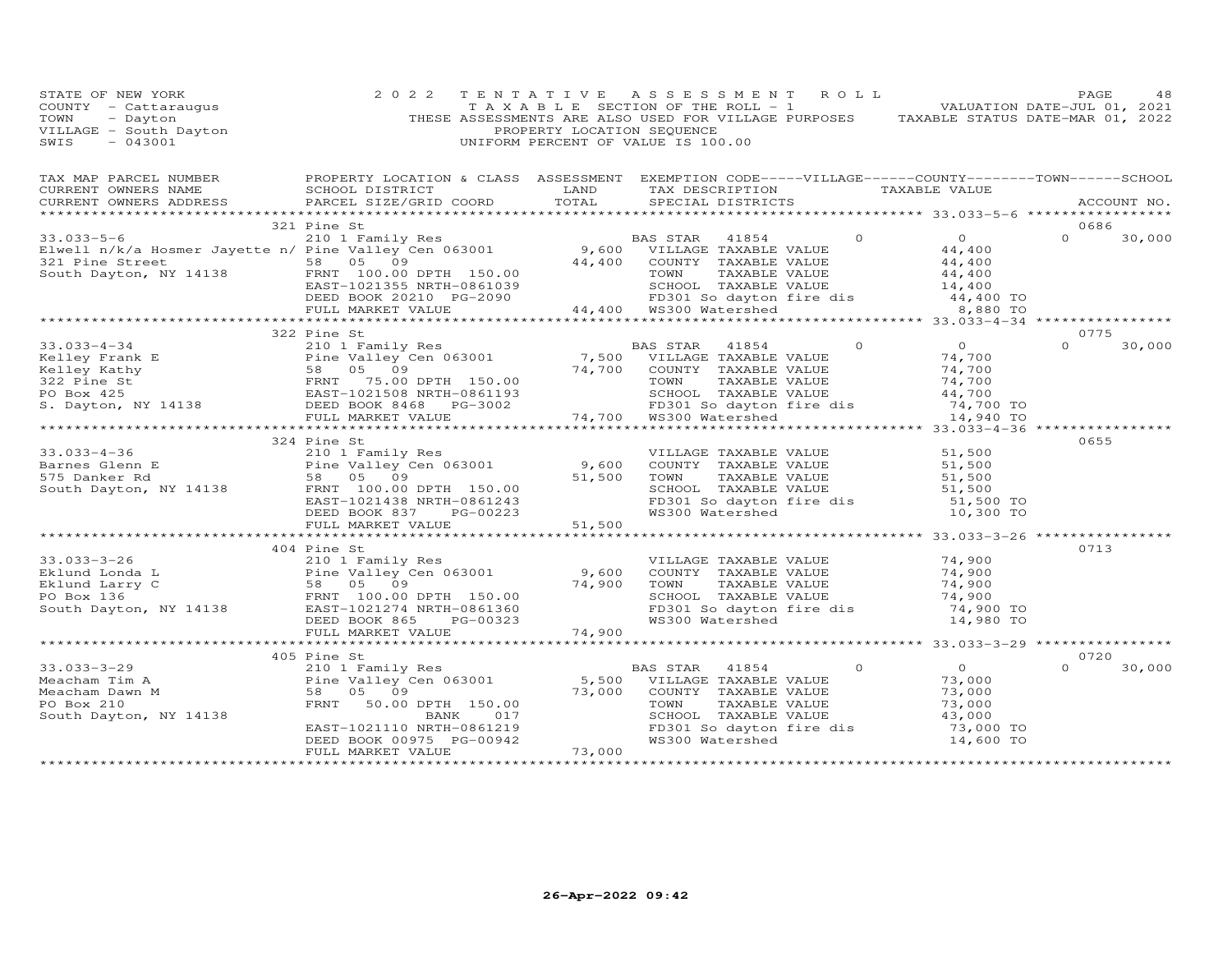| $\begin{array}{cccccccc} 33.033-3-25 & 408 \text{ Pine St} & 2101 \text{ I amily Res} & 2101 \text{ Pa} & 2101 \text{ Pa} & 2101 \text{ Pa} & 2101 \text{ Pa} & 2101 \text{ Pa} & 2101 \text{ Pa} & 2101 \text{ Pa} & 2101 \text{ Pa} & 2101 \text{ Pa} & 2101 \text{ Pa} & 2101 \text{ Pa} & 2101 \text{ Pa} & 2101 \text{ Pa} & 2101 \text{ Pa} & 2101 \text{ Pa} & 2101 \text{$ | 408 Pine St |  | 0741 |
|------------------------------------------------------------------------------------------------------------------------------------------------------------------------------------------------------------------------------------------------------------------------------------------------------------------------------------------------------------------------------------|-------------|--|------|
|                                                                                                                                                                                                                                                                                                                                                                                    |             |  |      |
|                                                                                                                                                                                                                                                                                                                                                                                    |             |  |      |
|                                                                                                                                                                                                                                                                                                                                                                                    |             |  |      |
|                                                                                                                                                                                                                                                                                                                                                                                    |             |  |      |
|                                                                                                                                                                                                                                                                                                                                                                                    |             |  |      |
|                                                                                                                                                                                                                                                                                                                                                                                    |             |  |      |
|                                                                                                                                                                                                                                                                                                                                                                                    |             |  |      |
|                                                                                                                                                                                                                                                                                                                                                                                    |             |  |      |
|                                                                                                                                                                                                                                                                                                                                                                                    | 409 Pine St |  | 0656 |
|                                                                                                                                                                                                                                                                                                                                                                                    |             |  |      |
|                                                                                                                                                                                                                                                                                                                                                                                    |             |  |      |
|                                                                                                                                                                                                                                                                                                                                                                                    |             |  |      |
|                                                                                                                                                                                                                                                                                                                                                                                    |             |  |      |
|                                                                                                                                                                                                                                                                                                                                                                                    |             |  |      |
|                                                                                                                                                                                                                                                                                                                                                                                    |             |  |      |
|                                                                                                                                                                                                                                                                                                                                                                                    |             |  |      |
|                                                                                                                                                                                                                                                                                                                                                                                    | 411 Pine St |  | 0664 |
|                                                                                                                                                                                                                                                                                                                                                                                    |             |  |      |
|                                                                                                                                                                                                                                                                                                                                                                                    |             |  |      |
|                                                                                                                                                                                                                                                                                                                                                                                    |             |  |      |
|                                                                                                                                                                                                                                                                                                                                                                                    |             |  |      |
|                                                                                                                                                                                                                                                                                                                                                                                    |             |  |      |
|                                                                                                                                                                                                                                                                                                                                                                                    |             |  |      |
| 33.033–3–32<br>Granger Dylan<br>211 Pine St<br>210 12650 Smith Road<br>210 12650 Smith Road<br>267 South Dayton, NY 14138<br>267 OB DETH 150.00<br>267 OB DETH 150.00<br>267 OB DETH 150.00<br>267 OB DETH 150.00<br>267 OB DETH 150.00<br>267 OB D                                                                                                                                |             |  |      |
|                                                                                                                                                                                                                                                                                                                                                                                    |             |  | 0837 |
|                                                                                                                                                                                                                                                                                                                                                                                    | 413 Pine St |  |      |
|                                                                                                                                                                                                                                                                                                                                                                                    |             |  |      |
|                                                                                                                                                                                                                                                                                                                                                                                    |             |  |      |
|                                                                                                                                                                                                                                                                                                                                                                                    |             |  |      |
|                                                                                                                                                                                                                                                                                                                                                                                    |             |  |      |
|                                                                                                                                                                                                                                                                                                                                                                                    |             |  |      |
| 33.033-3-34<br>Lambert Thomas J<br>Element Thomas J<br>Element Sand Countrins (1,900 COUNTY TAXABLE VALUE<br>ESD SCONTISTIC MANALE VALUE<br>West Falls, NY 14170 FRAST-1020963 NRTH-0861328<br>DEED BOOK 904 PG-00561 28,000 MANALE VALUE                                                                                                                                          |             |  |      |
|                                                                                                                                                                                                                                                                                                                                                                                    |             |  |      |
|                                                                                                                                                                                                                                                                                                                                                                                    | 414 Pine St |  | 0818 |
|                                                                                                                                                                                                                                                                                                                                                                                    |             |  |      |
|                                                                                                                                                                                                                                                                                                                                                                                    |             |  |      |
|                                                                                                                                                                                                                                                                                                                                                                                    |             |  |      |
|                                                                                                                                                                                                                                                                                                                                                                                    |             |  |      |
|                                                                                                                                                                                                                                                                                                                                                                                    |             |  |      |
|                                                                                                                                                                                                                                                                                                                                                                                    |             |  |      |
|                                                                                                                                                                                                                                                                                                                                                                                    |             |  |      |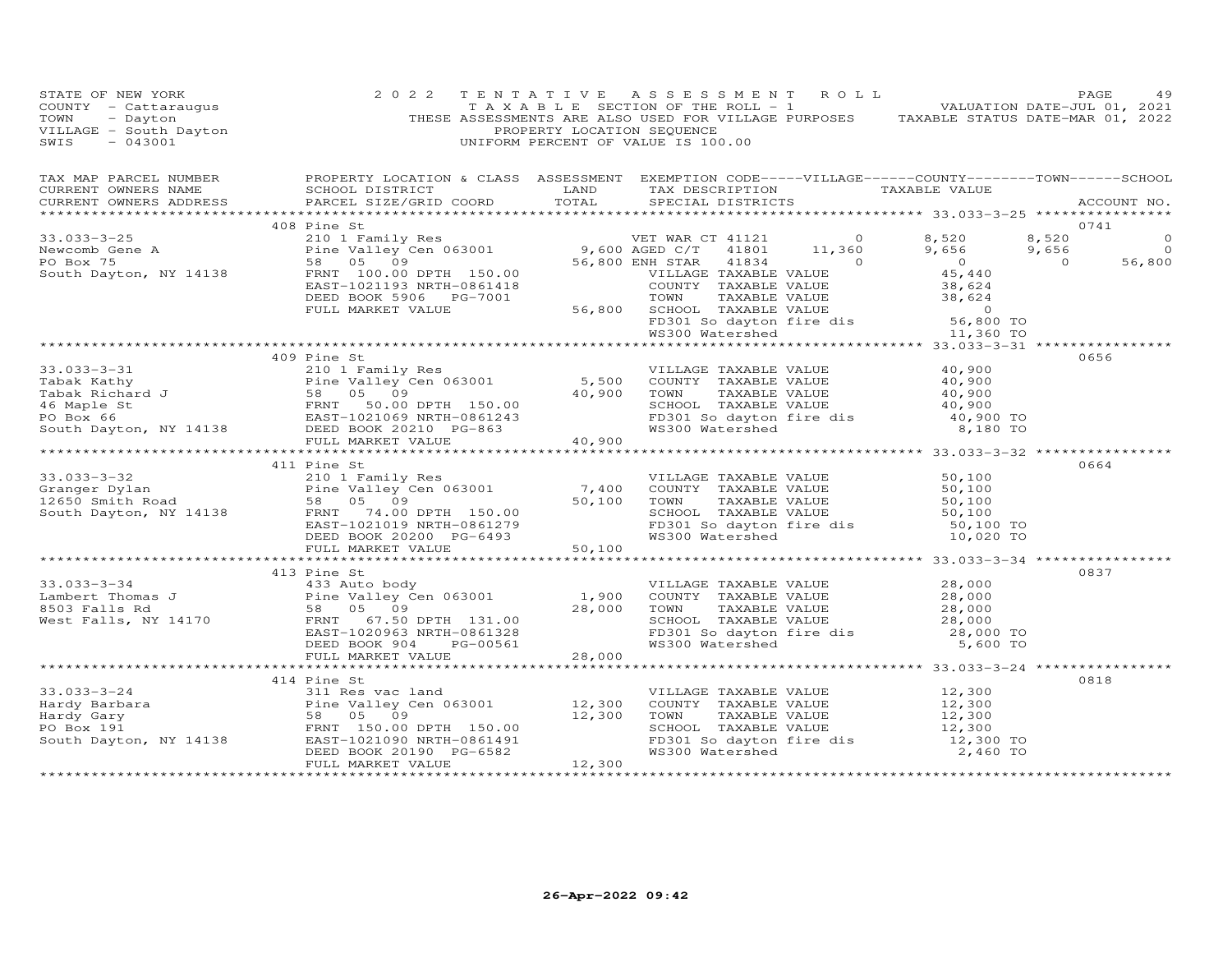| STATE OF NEW YORK<br>COUNTY - Cattaraugus<br>TOWN - Dayton<br>VILLAGE - South Dayton<br>----- - 043001                                                                                                                                                                                                                                                                                                                                     | 2 0 2 2                                      |        | TENTATIVE ASSESSMENT ROLL<br>TAXABLE SECTION OF THE ROLL - 1 $\sim$ 5 $\pm$ 0 VALUATION DATE-JUL 01, 2021<br>THESE ASSESSMENTS ARE ALSO USED FOR VILLAGE PURPOSES TAXABLE STATUS DATE-MAR 01, 2022<br>PROPERTY LOCATION SEQUENCE<br>UNIFORM PERCENT OF VALUE IS 100.00 |                                                      | PAGE<br>50                      |
|--------------------------------------------------------------------------------------------------------------------------------------------------------------------------------------------------------------------------------------------------------------------------------------------------------------------------------------------------------------------------------------------------------------------------------------------|----------------------------------------------|--------|------------------------------------------------------------------------------------------------------------------------------------------------------------------------------------------------------------------------------------------------------------------------|------------------------------------------------------|---------------------------------|
| CURRENT OWNERS ADDRESS                                                                                                                                                                                                                                                                                                                                                                                                                     | PARCEL SIZE/GRID COORD                       | TOTAL  | SPECIAL DISTRICTS                                                                                                                                                                                                                                                      |                                                      | ACCOUNT NO.                     |
|                                                                                                                                                                                                                                                                                                                                                                                                                                            |                                              |        |                                                                                                                                                                                                                                                                        | ******************* 33.033-3-36 *****************    | 0892                            |
| $\begin{array}{cccc} \text{33.033--3-36} & \text{417 }\text{Pine st} & \text{5,200} & \text{VILLAGE}\text{ TAXABLE VALUE} \\ & \text{210 1 Family Res} & \text{210 1 Family Res} & \text{5,200} & \text{COUNTY} & \text{TAXABLE VALUE} & \text{35,600} \\ & \text{Pine ValleV Gen 063001} & \text{5,200} & \text{COUNTY} & \text{TAXABLE VALUE} & \text{35,600} \\ & \text{50} & \text{50} & \text{50} & \text{500} & \text{500} \\ \text$ |                                              |        |                                                                                                                                                                                                                                                                        |                                                      |                                 |
|                                                                                                                                                                                                                                                                                                                                                                                                                                            | DEED BOOK 28843 PG-9001<br>FULL MARKET VALUE | 35,600 |                                                                                                                                                                                                                                                                        |                                                      |                                 |
|                                                                                                                                                                                                                                                                                                                                                                                                                                            |                                              |        |                                                                                                                                                                                                                                                                        |                                                      |                                 |
|                                                                                                                                                                                                                                                                                                                                                                                                                                            | 419 Pine St                                  |        |                                                                                                                                                                                                                                                                        |                                                      | 0846                            |
| 33.033-3-38<br>Frederickson Melinda 210 1 210 Family Res BAS STAR 41854 0<br>PO Box 263 58 05 09<br>South Dayton, NY 14138 FRST 100.00 EAST AND FRAMBLE VALUE 49,000<br>EXENCISE TRANGE TRANGE VALUE 49,000<br>South Dayton, NY 14138                                                                                                                                                                                                      |                                              |        |                                                                                                                                                                                                                                                                        |                                                      | $\Omega$ and $\Omega$<br>30,000 |
|                                                                                                                                                                                                                                                                                                                                                                                                                                            |                                              |        |                                                                                                                                                                                                                                                                        |                                                      |                                 |
|                                                                                                                                                                                                                                                                                                                                                                                                                                            |                                              |        |                                                                                                                                                                                                                                                                        |                                                      |                                 |
|                                                                                                                                                                                                                                                                                                                                                                                                                                            | 420 Pine St                                  |        |                                                                                                                                                                                                                                                                        |                                                      | 0827                            |
| $\begin{tabular}{lllllllllllllllllllll} \multicolumn{3.5cm}{0.5cm} \multicolumn{3.5cm}{0.5cm} \multicolumn{3.5cm}{0.5cm} \multicolumn{3.5cm}{0.5cm} \multicolumn{3.5cm}{0.5cm} \multicolumn{3.5cm}{0.5cm} \multicolumn{3.5cm}{0.5cm} \multicolumn{3.5cm}{0.5cm} \multicolumn{3.5cm}{0.5cm} \multicolumn{3.5cm}{0.5cm} \multicolumn{3.5cm}{0.5cm} \multicolumn{3.5cm}{0.5cm} \multicolumn{3.5cm}{0.5cm} \multicolumn{3.$                    |                                              |        | VILLAGE TAXABLE VALUE<br>COUNTY TAXABLE VALUE<br>TOWN TAXABLE VALUE 43,600<br>TOWN TAXABLE VALUE 43,600<br>SCHOOL TAXABLE VALUE 43,600<br>FD301 So dayton fire dis<br>WS300 Watershed 8,720 TO                                                                         | 43,600                                               |                                 |
|                                                                                                                                                                                                                                                                                                                                                                                                                                            |                                              |        |                                                                                                                                                                                                                                                                        |                                                      |                                 |
|                                                                                                                                                                                                                                                                                                                                                                                                                                            |                                              |        |                                                                                                                                                                                                                                                                        |                                                      | 0919                            |
|                                                                                                                                                                                                                                                                                                                                                                                                                                            |                                              |        | VILLAGE TAXABLE VALUE 70,600<br>TOWER VALUE 70,600<br>TOWN      TAXABLE VALUE<br>SCHOOL   TAXABLE VALUE<br>FD301 So dayton fire dis<br>WS300 Watershed                                                                                                                 | 70,600<br>70,600<br>70,600<br>70,600 TO<br>14,120 TO |                                 |
|                                                                                                                                                                                                                                                                                                                                                                                                                                            |                                              |        |                                                                                                                                                                                                                                                                        |                                                      |                                 |
|                                                                                                                                                                                                                                                                                                                                                                                                                                            |                                              |        |                                                                                                                                                                                                                                                                        |                                                      |                                 |
|                                                                                                                                                                                                                                                                                                                                                                                                                                            | 508 Pine St                                  |        |                                                                                                                                                                                                                                                                        | $\begin{array}{c}0\\96\end{array}$                   | 0854<br>$\Omega$                |
|                                                                                                                                                                                                                                                                                                                                                                                                                                            |                                              |        |                                                                                                                                                                                                                                                                        |                                                      | 30,000                          |
|                                                                                                                                                                                                                                                                                                                                                                                                                                            |                                              |        |                                                                                                                                                                                                                                                                        |                                                      |                                 |
|                                                                                                                                                                                                                                                                                                                                                                                                                                            |                                              |        |                                                                                                                                                                                                                                                                        |                                                      |                                 |
|                                                                                                                                                                                                                                                                                                                                                                                                                                            |                                              |        |                                                                                                                                                                                                                                                                        |                                                      |                                 |
|                                                                                                                                                                                                                                                                                                                                                                                                                                            |                                              |        |                                                                                                                                                                                                                                                                        |                                                      |                                 |
| 33.025-1-25.1<br>Martin Rhona<br>210 Family Res BAS STAR 41854 U<br>210 Family Res BAS STAR 41854 U<br>210 Face Service 2001 14,500 VILLAGE TAXABLE VALUE 96,800<br>508 Pine St 58 05 09<br>South Dayton, NY 14138 ACRES 1.34 TOWN TAXA                                                                                                                                                                                                    |                                              |        |                                                                                                                                                                                                                                                                        |                                                      |                                 |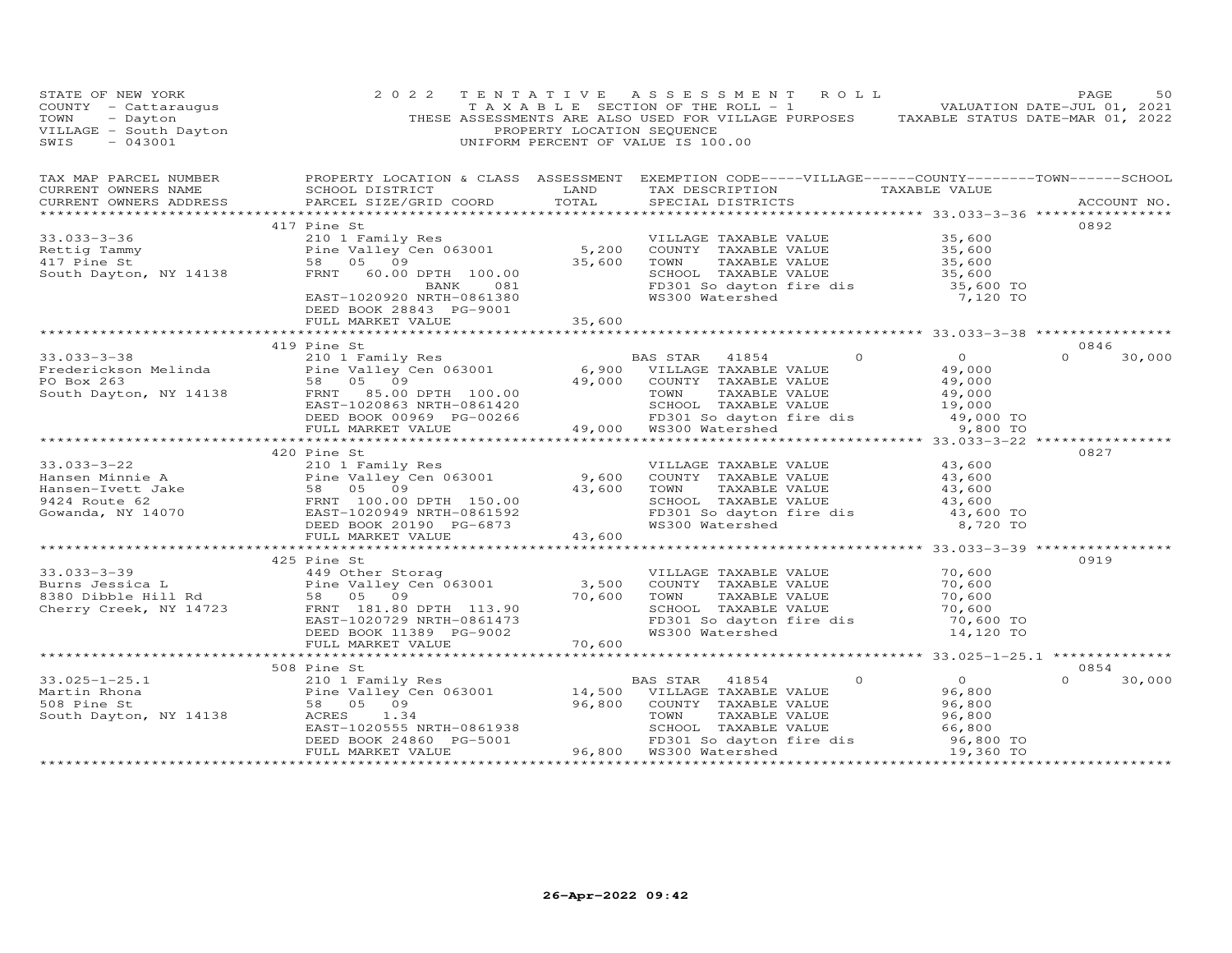| CURRENT OWNERS ADDRESS FORCEL SIZE/GRID COORD TOTAL SPECIAL DISTRICTS<br>ACCOUNT NO.<br>517 Pine St<br>0855<br>33.033-1-7.1<br>Cattaraugus County Bank<br>Pine Valley Cen 063001<br>20 Main St<br>20 Main St<br>20 Main St<br>20 Main St<br>20 Main St<br>20 Main St<br>20 Main St<br>20 Main St<br>20 Main St<br>20 Main St<br>20 Main St<br>20 Main St<br>20 Main St<br>20<br>524 Pine St<br>0694<br>33.025-1-26<br>Ackley Gary I and Sand Hotel and Hotel and Hotel and Hotel and Sand Hotel and Sand Hotel and Sand Hotel and Sand Hotel and Sand Hotel and Sand Hotel and Sand Hotel and Sand Hotel and Sand Hotel and Sand Hotel<br>0877<br>530 Pine St<br>33.025-1-27<br>SOUTHE SOUTH SAND EVALUE<br>SOUTH SERVICE SUBPORTER SUBPORT OF TAXABLE VALUE<br>SOUTH SOUTH SAND SUBPORT SUBPORT OF TAXABLE VALUE<br>SOUTH DAYOR, NY 14138<br>SOUTH DAYOR, NY 14138<br>EXEL BOOK 20210 PG-3277<br>THE SOUTH<br>555 Pine St<br>0829<br>33.033-1-6<br>Amerigas Propane Lp<br>PO Box 798<br>Valley Forge, PA 19482-9908<br>ERD BOX 798<br>ERD BOX 798<br>ERD BOX 00946<br>PO BOX 798<br>ERD BOOK 00946<br>ERD BOOK 00946<br>PG-01158<br>DEED BOOK 00946<br>PG-01158<br>FG-01158<br>FG-01158<br>FG-01<br>1163<br>R215 Pine St<br>R215 Pine St<br>Smith Douglas<br>Smith Douglas<br>Po Box 144<br>FRNAE VALUE<br>South Dayton, NY 14138<br>Po Box 144<br>FRNAE VALUE<br>EXES 109<br>FRNAE VALUE<br>South Dayton, NY 14138<br>EXEST-1022015 NRTH-0860520<br>DEED BOOK 17637 | STATE OF NEW YORK<br>COUNTY - Cattaraugus<br>TOWN - Dayton<br>VILLAGE - South Dayton<br>A2001 | 2 0 2 2 | PROPERTY LOCATION SEQUENCE | TENTATIVE ASSESSMENT ROLL<br>TAXABLE SECTION OF THE ROLL - 1 VALUATION DATE-JUL 01, 2021<br>THESE ASSESSMENTS ARE ALSO USED FOR VILLAGE PURPOSES TAXABLE STATUS DATE-MAR 01, 2022<br>UNIFORM PERCENT OF VALUE IS 100.00 | PAGE<br>51 |
|-----------------------------------------------------------------------------------------------------------------------------------------------------------------------------------------------------------------------------------------------------------------------------------------------------------------------------------------------------------------------------------------------------------------------------------------------------------------------------------------------------------------------------------------------------------------------------------------------------------------------------------------------------------------------------------------------------------------------------------------------------------------------------------------------------------------------------------------------------------------------------------------------------------------------------------------------------------------------------------------------------------------------------------------------------------------------------------------------------------------------------------------------------------------------------------------------------------------------------------------------------------------------------------------------------------------------------------------------------------------------------------------------------------------------------------------------------------------------|-----------------------------------------------------------------------------------------------|---------|----------------------------|-------------------------------------------------------------------------------------------------------------------------------------------------------------------------------------------------------------------------|------------|
|                                                                                                                                                                                                                                                                                                                                                                                                                                                                                                                                                                                                                                                                                                                                                                                                                                                                                                                                                                                                                                                                                                                                                                                                                                                                                                                                                                                                                                                                       |                                                                                               |         |                            |                                                                                                                                                                                                                         |            |
|                                                                                                                                                                                                                                                                                                                                                                                                                                                                                                                                                                                                                                                                                                                                                                                                                                                                                                                                                                                                                                                                                                                                                                                                                                                                                                                                                                                                                                                                       |                                                                                               |         |                            |                                                                                                                                                                                                                         |            |
|                                                                                                                                                                                                                                                                                                                                                                                                                                                                                                                                                                                                                                                                                                                                                                                                                                                                                                                                                                                                                                                                                                                                                                                                                                                                                                                                                                                                                                                                       |                                                                                               |         |                            |                                                                                                                                                                                                                         |            |
|                                                                                                                                                                                                                                                                                                                                                                                                                                                                                                                                                                                                                                                                                                                                                                                                                                                                                                                                                                                                                                                                                                                                                                                                                                                                                                                                                                                                                                                                       |                                                                                               |         |                            |                                                                                                                                                                                                                         |            |
|                                                                                                                                                                                                                                                                                                                                                                                                                                                                                                                                                                                                                                                                                                                                                                                                                                                                                                                                                                                                                                                                                                                                                                                                                                                                                                                                                                                                                                                                       |                                                                                               |         |                            |                                                                                                                                                                                                                         |            |
|                                                                                                                                                                                                                                                                                                                                                                                                                                                                                                                                                                                                                                                                                                                                                                                                                                                                                                                                                                                                                                                                                                                                                                                                                                                                                                                                                                                                                                                                       |                                                                                               |         |                            |                                                                                                                                                                                                                         |            |
|                                                                                                                                                                                                                                                                                                                                                                                                                                                                                                                                                                                                                                                                                                                                                                                                                                                                                                                                                                                                                                                                                                                                                                                                                                                                                                                                                                                                                                                                       |                                                                                               |         |                            |                                                                                                                                                                                                                         |            |
|                                                                                                                                                                                                                                                                                                                                                                                                                                                                                                                                                                                                                                                                                                                                                                                                                                                                                                                                                                                                                                                                                                                                                                                                                                                                                                                                                                                                                                                                       |                                                                                               |         |                            |                                                                                                                                                                                                                         |            |
|                                                                                                                                                                                                                                                                                                                                                                                                                                                                                                                                                                                                                                                                                                                                                                                                                                                                                                                                                                                                                                                                                                                                                                                                                                                                                                                                                                                                                                                                       |                                                                                               |         |                            |                                                                                                                                                                                                                         |            |
|                                                                                                                                                                                                                                                                                                                                                                                                                                                                                                                                                                                                                                                                                                                                                                                                                                                                                                                                                                                                                                                                                                                                                                                                                                                                                                                                                                                                                                                                       |                                                                                               |         |                            |                                                                                                                                                                                                                         |            |
|                                                                                                                                                                                                                                                                                                                                                                                                                                                                                                                                                                                                                                                                                                                                                                                                                                                                                                                                                                                                                                                                                                                                                                                                                                                                                                                                                                                                                                                                       |                                                                                               |         |                            |                                                                                                                                                                                                                         |            |
|                                                                                                                                                                                                                                                                                                                                                                                                                                                                                                                                                                                                                                                                                                                                                                                                                                                                                                                                                                                                                                                                                                                                                                                                                                                                                                                                                                                                                                                                       |                                                                                               |         |                            |                                                                                                                                                                                                                         |            |
|                                                                                                                                                                                                                                                                                                                                                                                                                                                                                                                                                                                                                                                                                                                                                                                                                                                                                                                                                                                                                                                                                                                                                                                                                                                                                                                                                                                                                                                                       |                                                                                               |         |                            |                                                                                                                                                                                                                         |            |
|                                                                                                                                                                                                                                                                                                                                                                                                                                                                                                                                                                                                                                                                                                                                                                                                                                                                                                                                                                                                                                                                                                                                                                                                                                                                                                                                                                                                                                                                       |                                                                                               |         |                            |                                                                                                                                                                                                                         |            |
|                                                                                                                                                                                                                                                                                                                                                                                                                                                                                                                                                                                                                                                                                                                                                                                                                                                                                                                                                                                                                                                                                                                                                                                                                                                                                                                                                                                                                                                                       |                                                                                               |         |                            |                                                                                                                                                                                                                         |            |
|                                                                                                                                                                                                                                                                                                                                                                                                                                                                                                                                                                                                                                                                                                                                                                                                                                                                                                                                                                                                                                                                                                                                                                                                                                                                                                                                                                                                                                                                       |                                                                                               |         |                            |                                                                                                                                                                                                                         |            |
|                                                                                                                                                                                                                                                                                                                                                                                                                                                                                                                                                                                                                                                                                                                                                                                                                                                                                                                                                                                                                                                                                                                                                                                                                                                                                                                                                                                                                                                                       |                                                                                               |         |                            |                                                                                                                                                                                                                         |            |
|                                                                                                                                                                                                                                                                                                                                                                                                                                                                                                                                                                                                                                                                                                                                                                                                                                                                                                                                                                                                                                                                                                                                                                                                                                                                                                                                                                                                                                                                       |                                                                                               |         |                            |                                                                                                                                                                                                                         |            |
|                                                                                                                                                                                                                                                                                                                                                                                                                                                                                                                                                                                                                                                                                                                                                                                                                                                                                                                                                                                                                                                                                                                                                                                                                                                                                                                                                                                                                                                                       |                                                                                               |         |                            |                                                                                                                                                                                                                         |            |
|                                                                                                                                                                                                                                                                                                                                                                                                                                                                                                                                                                                                                                                                                                                                                                                                                                                                                                                                                                                                                                                                                                                                                                                                                                                                                                                                                                                                                                                                       |                                                                                               |         |                            |                                                                                                                                                                                                                         |            |
|                                                                                                                                                                                                                                                                                                                                                                                                                                                                                                                                                                                                                                                                                                                                                                                                                                                                                                                                                                                                                                                                                                                                                                                                                                                                                                                                                                                                                                                                       |                                                                                               |         |                            |                                                                                                                                                                                                                         |            |
|                                                                                                                                                                                                                                                                                                                                                                                                                                                                                                                                                                                                                                                                                                                                                                                                                                                                                                                                                                                                                                                                                                                                                                                                                                                                                                                                                                                                                                                                       |                                                                                               |         |                            |                                                                                                                                                                                                                         |            |
|                                                                                                                                                                                                                                                                                                                                                                                                                                                                                                                                                                                                                                                                                                                                                                                                                                                                                                                                                                                                                                                                                                                                                                                                                                                                                                                                                                                                                                                                       |                                                                                               |         |                            |                                                                                                                                                                                                                         |            |
|                                                                                                                                                                                                                                                                                                                                                                                                                                                                                                                                                                                                                                                                                                                                                                                                                                                                                                                                                                                                                                                                                                                                                                                                                                                                                                                                                                                                                                                                       |                                                                                               |         |                            |                                                                                                                                                                                                                         |            |
|                                                                                                                                                                                                                                                                                                                                                                                                                                                                                                                                                                                                                                                                                                                                                                                                                                                                                                                                                                                                                                                                                                                                                                                                                                                                                                                                                                                                                                                                       |                                                                                               |         |                            |                                                                                                                                                                                                                         |            |
|                                                                                                                                                                                                                                                                                                                                                                                                                                                                                                                                                                                                                                                                                                                                                                                                                                                                                                                                                                                                                                                                                                                                                                                                                                                                                                                                                                                                                                                                       |                                                                                               |         |                            |                                                                                                                                                                                                                         |            |
|                                                                                                                                                                                                                                                                                                                                                                                                                                                                                                                                                                                                                                                                                                                                                                                                                                                                                                                                                                                                                                                                                                                                                                                                                                                                                                                                                                                                                                                                       |                                                                                               |         |                            |                                                                                                                                                                                                                         |            |
|                                                                                                                                                                                                                                                                                                                                                                                                                                                                                                                                                                                                                                                                                                                                                                                                                                                                                                                                                                                                                                                                                                                                                                                                                                                                                                                                                                                                                                                                       |                                                                                               |         |                            |                                                                                                                                                                                                                         |            |
|                                                                                                                                                                                                                                                                                                                                                                                                                                                                                                                                                                                                                                                                                                                                                                                                                                                                                                                                                                                                                                                                                                                                                                                                                                                                                                                                                                                                                                                                       |                                                                                               |         |                            |                                                                                                                                                                                                                         |            |
|                                                                                                                                                                                                                                                                                                                                                                                                                                                                                                                                                                                                                                                                                                                                                                                                                                                                                                                                                                                                                                                                                                                                                                                                                                                                                                                                                                                                                                                                       |                                                                                               |         |                            |                                                                                                                                                                                                                         |            |
|                                                                                                                                                                                                                                                                                                                                                                                                                                                                                                                                                                                                                                                                                                                                                                                                                                                                                                                                                                                                                                                                                                                                                                                                                                                                                                                                                                                                                                                                       |                                                                                               |         |                            |                                                                                                                                                                                                                         |            |
|                                                                                                                                                                                                                                                                                                                                                                                                                                                                                                                                                                                                                                                                                                                                                                                                                                                                                                                                                                                                                                                                                                                                                                                                                                                                                                                                                                                                                                                                       |                                                                                               |         |                            |                                                                                                                                                                                                                         |            |
|                                                                                                                                                                                                                                                                                                                                                                                                                                                                                                                                                                                                                                                                                                                                                                                                                                                                                                                                                                                                                                                                                                                                                                                                                                                                                                                                                                                                                                                                       |                                                                                               |         |                            |                                                                                                                                                                                                                         |            |
|                                                                                                                                                                                                                                                                                                                                                                                                                                                                                                                                                                                                                                                                                                                                                                                                                                                                                                                                                                                                                                                                                                                                                                                                                                                                                                                                                                                                                                                                       |                                                                                               |         |                            |                                                                                                                                                                                                                         |            |
|                                                                                                                                                                                                                                                                                                                                                                                                                                                                                                                                                                                                                                                                                                                                                                                                                                                                                                                                                                                                                                                                                                                                                                                                                                                                                                                                                                                                                                                                       |                                                                                               |         |                            |                                                                                                                                                                                                                         |            |
|                                                                                                                                                                                                                                                                                                                                                                                                                                                                                                                                                                                                                                                                                                                                                                                                                                                                                                                                                                                                                                                                                                                                                                                                                                                                                                                                                                                                                                                                       |                                                                                               |         |                            |                                                                                                                                                                                                                         |            |
|                                                                                                                                                                                                                                                                                                                                                                                                                                                                                                                                                                                                                                                                                                                                                                                                                                                                                                                                                                                                                                                                                                                                                                                                                                                                                                                                                                                                                                                                       |                                                                                               |         |                            |                                                                                                                                                                                                                         |            |
|                                                                                                                                                                                                                                                                                                                                                                                                                                                                                                                                                                                                                                                                                                                                                                                                                                                                                                                                                                                                                                                                                                                                                                                                                                                                                                                                                                                                                                                                       |                                                                                               |         |                            |                                                                                                                                                                                                                         |            |
|                                                                                                                                                                                                                                                                                                                                                                                                                                                                                                                                                                                                                                                                                                                                                                                                                                                                                                                                                                                                                                                                                                                                                                                                                                                                                                                                                                                                                                                                       |                                                                                               |         |                            |                                                                                                                                                                                                                         |            |
|                                                                                                                                                                                                                                                                                                                                                                                                                                                                                                                                                                                                                                                                                                                                                                                                                                                                                                                                                                                                                                                                                                                                                                                                                                                                                                                                                                                                                                                                       |                                                                                               |         |                            |                                                                                                                                                                                                                         |            |
|                                                                                                                                                                                                                                                                                                                                                                                                                                                                                                                                                                                                                                                                                                                                                                                                                                                                                                                                                                                                                                                                                                                                                                                                                                                                                                                                                                                                                                                                       |                                                                                               |         |                            |                                                                                                                                                                                                                         |            |
|                                                                                                                                                                                                                                                                                                                                                                                                                                                                                                                                                                                                                                                                                                                                                                                                                                                                                                                                                                                                                                                                                                                                                                                                                                                                                                                                                                                                                                                                       |                                                                                               |         |                            |                                                                                                                                                                                                                         |            |
|                                                                                                                                                                                                                                                                                                                                                                                                                                                                                                                                                                                                                                                                                                                                                                                                                                                                                                                                                                                                                                                                                                                                                                                                                                                                                                                                                                                                                                                                       |                                                                                               |         |                            |                                                                                                                                                                                                                         |            |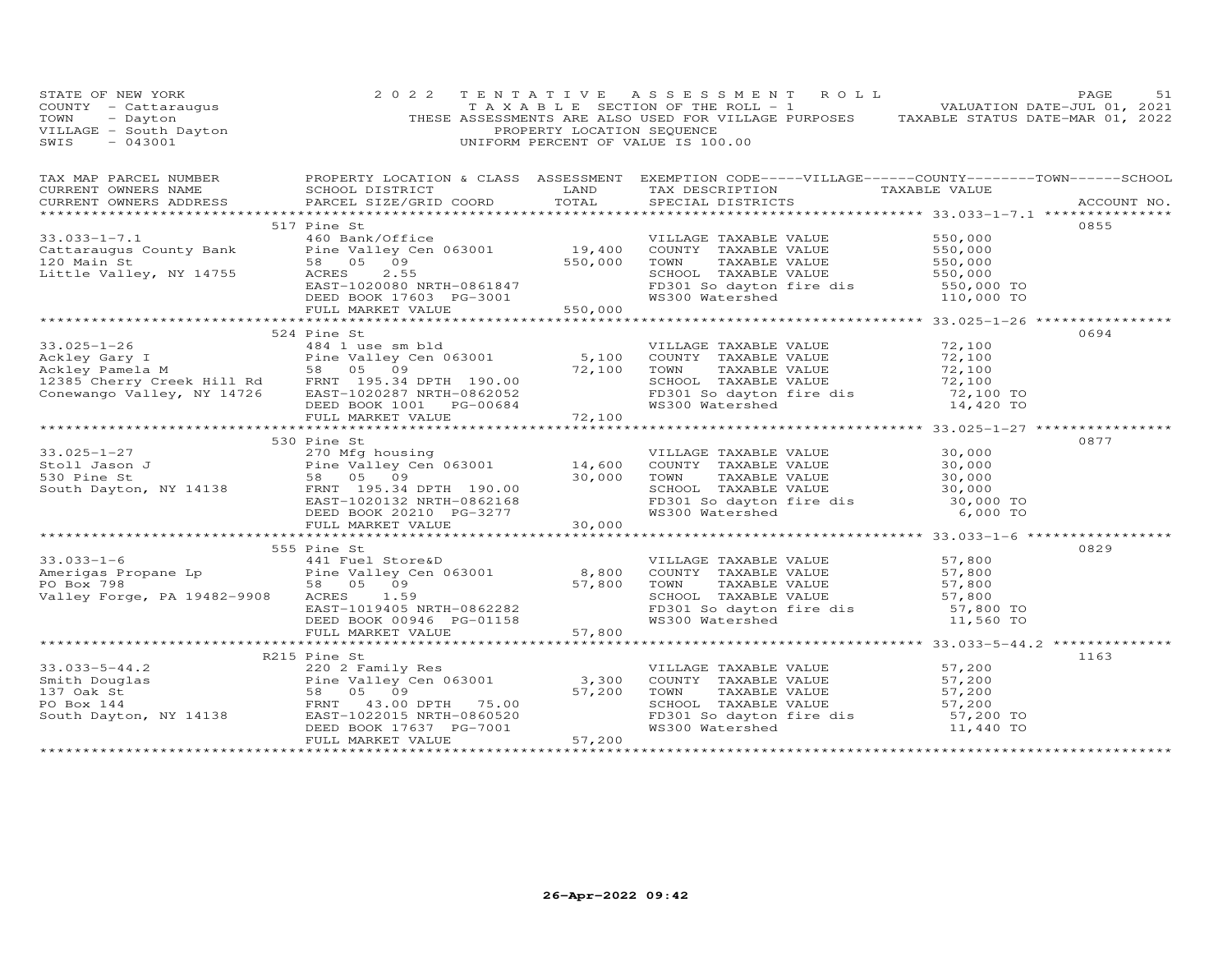| STATE OF NEW YORK<br>COUNTY - Cattaraugus<br>TOWN - Dayton<br>VILLAGE - South Dayton<br>1990<br>SWIS<br>$-043001$                                                                                                                                    | 2 0 2 2                                                                                                                                  | PROPERTY LOCATION SEQUENCE  | TENTATIVE ASSESSMENT ROLL<br>TAXABLE SECTION OF THE ROLL - 1 VALUATION DATE-JUL 01, 2021<br>THESE ASSESSMENTS ARE ALSO USED FOR VILLAGE PURPOSES TAXABLE STATUS DATE-MAR 01, 2022<br>UNIFORM PERCENT OF VALUE IS 100.00                                                                                                                                       |                                                               | PAGE<br>52  |
|------------------------------------------------------------------------------------------------------------------------------------------------------------------------------------------------------------------------------------------------------|------------------------------------------------------------------------------------------------------------------------------------------|-----------------------------|---------------------------------------------------------------------------------------------------------------------------------------------------------------------------------------------------------------------------------------------------------------------------------------------------------------------------------------------------------------|---------------------------------------------------------------|-------------|
| TAX MAP PARCEL NUMBER<br>CURRENT OWNERS NAME<br>CURRENT OWNERS ADDRESS                                                                                                                                                                               | SCHOOL DISTRICT<br>PARCEL SIZE/GRID COORD                                                                                                | TOTAL                       | PROPERTY LOCATION & CLASS ASSESSMENT EXEMPTION CODE-----VILLAGE------COUNTY-------TOWN------SCHOOL<br>LAND TAX DESCRIPTION TAXABLE VALUE<br>SPECIAL DISTRICTS                                                                                                                                                                                                 |                                                               | ACCOUNT NO. |
| $33.033 - 5 - 50$<br>South Dayton Super Market<br>PO Box 254<br>South Dayton, NY 14138                                                                                                                                                               | Pine St & First St<br>438 Parking lot<br>Parking Lot<br>FRNT 100.00 DPTH 177.93<br>EAST-1021876 NRTH-0860645<br>DEED BOOK 00925 PG-00201 |                             | VILLAGE TAXABLE VALUE<br>438 Parking for a comment of the comment of the Valley Comment of TaxaBLE VALUE<br>Pine Valley Cen 063001 3,900 COUNTY TAXABLE VALUE<br>58 05 09 7,200 TOWN TAXABLE VALUE<br>SCHOOL TAXABLE VALUE<br>FD301 So dayton fire dis $\begin{array}{c} \cdot \text{---} \\ 7,200 \text{ TO} \\ \text{WS300 Watershed} \end{array}$ 1,440 TO | 7,200<br>7,200<br>7,200<br>7,200                              | 0648        |
| $33.033 - 4 - 5.2$<br>springer Gregory<br>8383 Aldrich Hill Rd<br>Cherry Creek, NY 14723                                                                                                                                                             | FULL MARKET VALUE<br>Prospect Ave<br>311 Res vac land<br>DEED BOOK 2021    PG-11107<br>FULL MARKET VALUE                                 | 7,200<br>14,600             | VILLAGE TAXABLE VALUE<br>311 Kes vacuand and the country that the value of the Value of the Value of the Value of the Magnetics of the set of the school of the school of the school of the school of the school of the school of the school of the sch<br>TOWN      TAXABLE VALUE<br>SCHOOL   TAXABLE VALUE<br>FD301 So dayton fire dis<br>WS300 Watershed   | 14,600<br>14,600<br>14,600<br>14,600<br>14,600 TO<br>2,920 TO | 5043        |
|                                                                                                                                                                                                                                                      | FULL MARKET VALUE                                                                                                                        | 26,200                      | FD301 So dayton fire dis<br>WS300 Watershed                                                                                                                                                                                                                                                                                                                   | 26,200<br>26,200<br>26,200<br>26,200<br>26,200 TO<br>5,240 TO | 0911        |
| $33.025 - 1 - 9$<br>Carl L. Kerr, Trustee Carl L. Pine Valley Cen 063001 (10,500 COUNTY TAXABLE VALUE)<br>PO Box 304 (200 F) EQ AFRICAL CONTROLLY AND TAXABLE VALUE<br>PO Box 304<br>58 05 09<br>South Dayton, NY 14138                              | Prospect St<br>311 Res vac land<br>FRNT 100.00 DPTH 200.00<br>EAST-1021767 NRTH-0862323<br>DEED BOOK 19374 PG-7001                       | 11,400                      | VILLAGE TAXABLE VALUE<br>TOWN<br>TOWN TAXABLE VALUE 11,400<br>SCHOOL TAXABLE VALUE 11,400<br>FD301 So dayton fire dis 11,400 TO<br>WS300 Watershed                                                                                                                                                                                                            | 11,400<br>11,400<br>11,400<br>2,280 TO                        | 0764        |
| Ackley Dennis D<br>Ackley Dennis D<br>Ackley Dennis D<br>413 Second St<br>PO Box 181<br>South Dayton, NY 14138<br>South Dayton, NY 14138<br>PO Box 181<br>FRNT 50.00 DPTH 150.00<br>EAST-1021693 NRTH-0862126<br>PO Box 181<br>FRNT 50.00 DPTH 150.0 | FULL MARKET VALUE<br>FULL MARKET VALUE                                                                                                   | 11,400<br>500<br>500<br>500 | VILLAGE TAXABLE VALUE<br>COUNTY TAXABLE VALUE<br>COUNTY TAXABLE VALUE<br>TOWN TAXABLE VALUE<br>SCHOOL TAXABLE VALUE<br>FD301 SO dayton fire dis<br>WS300 Watershed                                                                                                                                                                                            | 500<br>500<br>500<br>500<br>500 TO<br>100 TO                  | 0797        |
|                                                                                                                                                                                                                                                      |                                                                                                                                          |                             |                                                                                                                                                                                                                                                                                                                                                               |                                                               |             |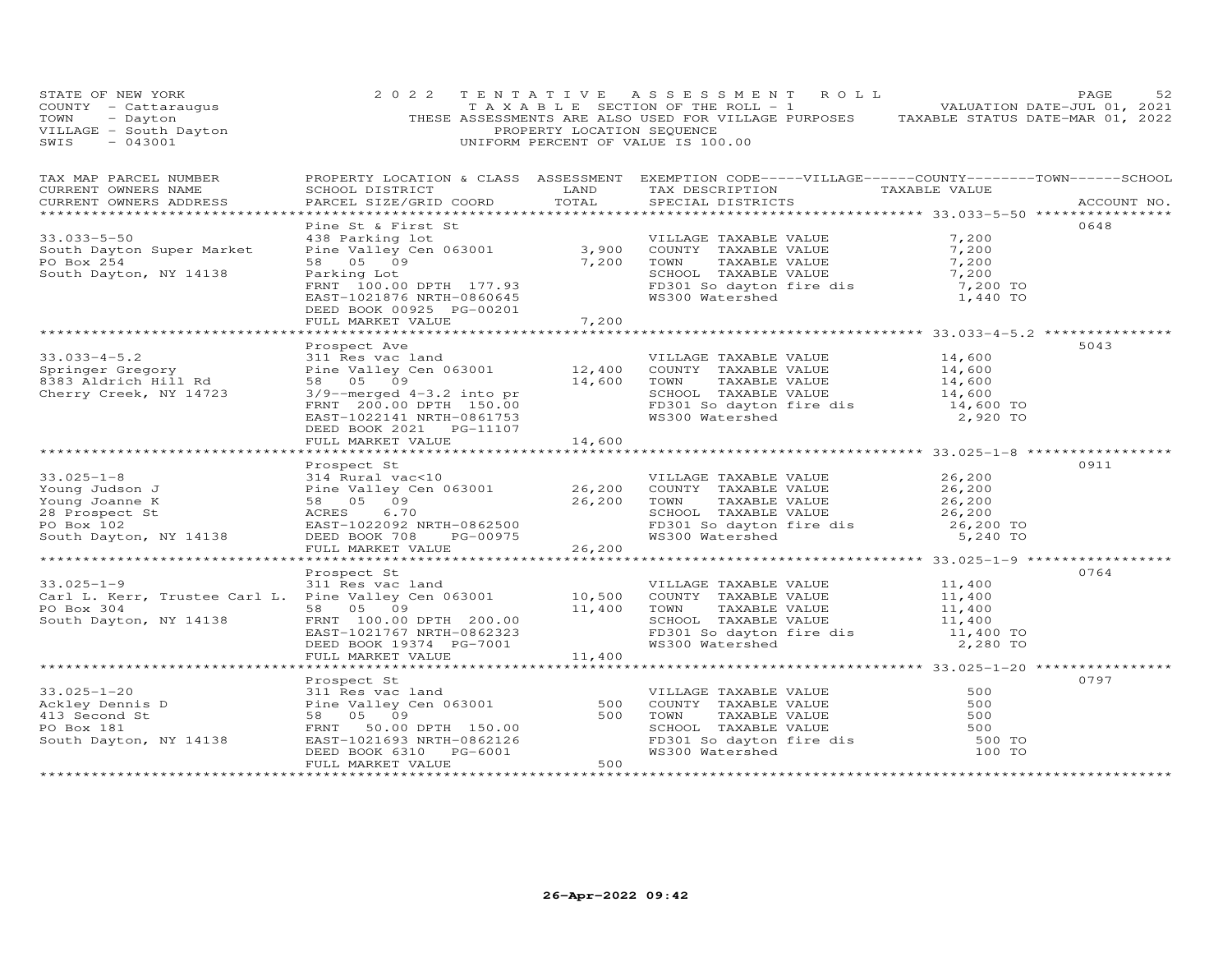| STATE OF NEW YORK<br>STATE OF NEW YORK<br>COUNTY - Cattaraugus<br>TOWN - Dayton<br>VILLAGE - South Dayton<br>SWIS - 043001                                                                                                                           | 2 0 2 2                                  | PROPERTY LOCATION SEQUENCE | TENTATIVE ASSESSMENT ROLL<br>TAXABLE SECTION OF THE ROLL - 1<br>TAXABLE SECTION OF THE ROLL - 1<br>THESE ASSESSMENTS ARE ALSO USED FOR VILLAGE PURPOSES TAXABLE STATUS DATE-MAR 01, 2022<br>UNIFORM PERCENT OF VALUE IS 100.00 |         |                                                                   | PAGE             | 53                 |
|------------------------------------------------------------------------------------------------------------------------------------------------------------------------------------------------------------------------------------------------------|------------------------------------------|----------------------------|--------------------------------------------------------------------------------------------------------------------------------------------------------------------------------------------------------------------------------|---------|-------------------------------------------------------------------|------------------|--------------------|
|                                                                                                                                                                                                                                                      |                                          |                            |                                                                                                                                                                                                                                |         |                                                                   |                  |                    |
|                                                                                                                                                                                                                                                      |                                          |                            |                                                                                                                                                                                                                                |         |                                                                   |                  |                    |
|                                                                                                                                                                                                                                                      |                                          |                            |                                                                                                                                                                                                                                |         |                                                                   | 5031             |                    |
|                                                                                                                                                                                                                                                      | FULL MARKET VALUE 111,200                |                            |                                                                                                                                                                                                                                |         |                                                                   |                  |                    |
|                                                                                                                                                                                                                                                      |                                          |                            |                                                                                                                                                                                                                                |         |                                                                   |                  |                    |
| 5 Prospect St<br>33.033-4-8<br>Mead Cassandra M<br>Mead Cassandra M<br>12 Vac w/imprv<br>Pine Valley Cen 063001<br>10,000<br>Silver Creek, NY 14136<br>EAST-1022392 NRTH-0861631<br>DEED BOOK 20190 PG-5057<br>10.000                                |                                          |                            | VILLAGE TAXABLE VALUE<br>COUNTY TAXABLE VALUE<br>TOWN TAXABLE VALUE 10,000<br>SCHOOL TAXABLE VALUE 10,000<br>FD301 So dayton fire dis 10,000 TO<br>WS300 Watershed                                                             |         | 10,000<br>10,000<br>10,000<br>10,000<br>2,000 TO                  | 0867             |                    |
|                                                                                                                                                                                                                                                      | FULL MARKET VALUE                        | 10,000                     |                                                                                                                                                                                                                                |         |                                                                   |                  |                    |
|                                                                                                                                                                                                                                                      |                                          |                            |                                                                                                                                                                                                                                |         |                                                                   |                  |                    |
| 9 Prospect St<br>Priest Patricia A<br>9 Prospect Street<br>9 Prospect Street<br>58 05 09<br>PO Box 330<br>South Dayton, NY 14138<br>FRNT 150.00 DPTH 150.00<br>EAST-1022289 NRTH-0664175<br>PO Box 330<br>FRNT 150.00 DPTH 150.00<br>EAST-1022289 NR | 9 Prospect St<br>DEED BOOK 20200 PG-6015 |                            | VILLAGE TAXABLE VALUE 18,900<br>COUNTY TAXABLE VALUE 18,900<br>TOWN TAXABLE VALUE 18,900<br>SCHOOL TAXABLE VALUE 18,900<br>FD301 So dayton fire dis 18,900<br>WS300 Watershed 18,900 TO<br>3,780 TO                            |         |                                                                   | 0934             |                    |
|                                                                                                                                                                                                                                                      |                                          |                            |                                                                                                                                                                                                                                |         |                                                                   |                  |                    |
|                                                                                                                                                                                                                                                      |                                          |                            |                                                                                                                                                                                                                                |         |                                                                   | 0898             |                    |
|                                                                                                                                                                                                                                                      |                                          |                            |                                                                                                                                                                                                                                |         |                                                                   | 20,000<br>40,000 | $\circ$<br>$\circ$ |
|                                                                                                                                                                                                                                                      |                                          |                            |                                                                                                                                                                                                                                |         |                                                                   |                  |                    |
|                                                                                                                                                                                                                                                      | 28 Prospect St                           |                            | TAXABLE VALUE<br>CHOOL TAXABLE VALUE<br>SCHOOL TAXABLE VALUE 30,000<br>FD301 So dayton fire dis 30,000 TO<br>WS300 Watershed 20,980 TO                                                                                         | $\circ$ | $\overline{0}$<br>$104,900$<br>$104,900$<br>$104,900$<br>$30,000$ | 0910<br>$\Omega$ | 74,900             |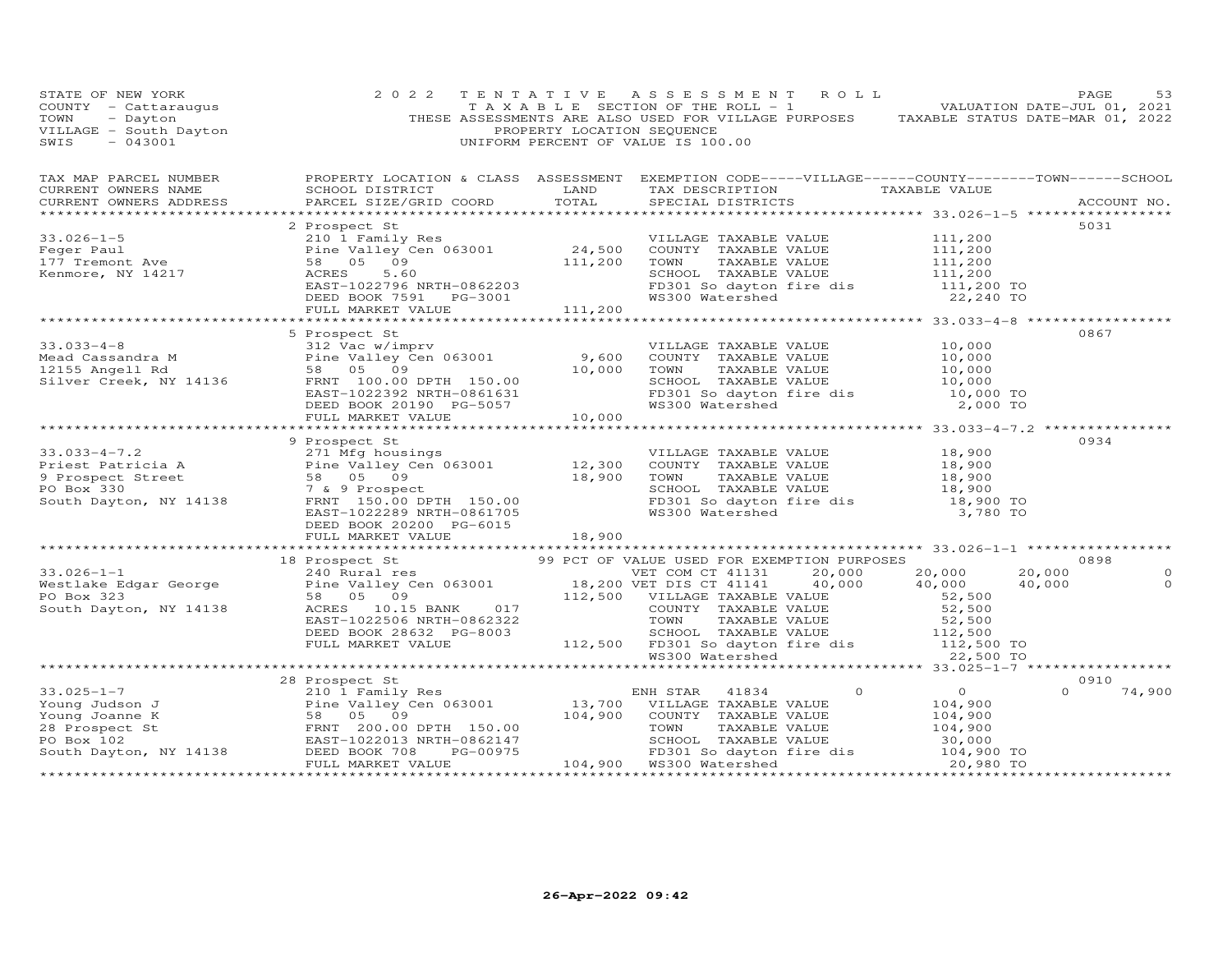| STATE OF NEW YORK<br>VILLAGE - South Dayton<br>SWIS - 043001                                                                                                                                                                                       | 2 0 2 2                                                                                                    | PROPERTY LOCATION SEQUENCE   | TENTATIVE ASSESSMENT ROLL<br>TAXABLE SECTION OF THE ROLL - 1 VALUATION DATE-JUL 01, 2021<br>THESE ASSESSMENTS ARE ALSO USED FOR VILLAGE PURPOSES TAXABLE STATUS DATE-MAR 01, 2022<br>UNIFORM PERCENT OF VALUE IS 100.00                                                     |                                                        | PAGE<br>54         |
|----------------------------------------------------------------------------------------------------------------------------------------------------------------------------------------------------------------------------------------------------|------------------------------------------------------------------------------------------------------------|------------------------------|-----------------------------------------------------------------------------------------------------------------------------------------------------------------------------------------------------------------------------------------------------------------------------|--------------------------------------------------------|--------------------|
| TAX MAP PARCEL NUMBER<br>CURRENT OWNERS NAME<br>CURRENT OWNERS ADDRESS<br>**********************                                                                                                                                                   | SCHOOL DISTRICT<br><b>EXAMPLE THE STATE OF STATE OF STATE</b><br>PARCEL SIZE/GRID COORD                    | TOTAL                        | PROPERTY LOCATION & CLASS ASSESSMENT EXEMPTION CODE-----VILLAGE------COUNTY-------TOWN------SCHOOL<br>TAX DESCRIPTION TAXABLE VALUE<br>SPECIAL DISTRICTS                                                                                                                    |                                                        | ACCOUNT NO.        |
|                                                                                                                                                                                                                                                    | 111 Prospect St                                                                                            |                              |                                                                                                                                                                                                                                                                             |                                                        | 0844               |
| $33.025 - 1 - 19$<br>South Dayton, NY 14138                                                                                                                                                                                                        | 210 1 Family Res<br>FRNT 75.00 DPTH 150.00                                                                 | 7,500<br>58,600              | VILLAGE TAXABLE VALUE<br>COUNTY TAXABLE VALUE<br>TOWN<br>TAXABLE VALUE<br>SCHOOL TAXABLE VALUE                                                                                                                                                                              | 58,600<br>58,600<br>58,600<br>58,600                   |                    |
|                                                                                                                                                                                                                                                    | FRNT 75.00 DPTH 150.00<br>EAST-1021642 NRTH-0862161<br>DEED BOOK 28265 PG-4001<br>FULL MARKET VALUE 58,600 |                              | ED301 So dayton fire dis<br>ED301 So dayton fire dis<br>WS300 Watershed 11,720 TO                                                                                                                                                                                           |                                                        |                    |
|                                                                                                                                                                                                                                                    |                                                                                                            |                              |                                                                                                                                                                                                                                                                             |                                                        |                    |
|                                                                                                                                                                                                                                                    | 118 Prospect St                                                                                            |                              |                                                                                                                                                                                                                                                                             |                                                        | 0667               |
| $33.025 - 1 - 10$<br>Howard Joshua D<br>118 Prospect St<br>South Dayton, NY 14138                                                                                                                                                                  | 210 1 Family Res                                                                                           |                              | $\circ$<br>BAS STAR 41854<br>Fine Valley Cen 063001<br>Family Res and the Maximum of the TAXABLE VALUE<br>For the Same Country TAXABLE VALUE<br>TOWN TAXABLE VALUE<br>EAST-1021643 NRTH-0862624<br>DEED BOOK 20221 PG-9001<br>TOWN TAXABLE VALUE<br>FULL MARKET VALUE<br>FU | $\overline{0}$<br>71,800<br>71,800<br>71,800<br>41,800 | $\Omega$<br>30,000 |
|                                                                                                                                                                                                                                                    |                                                                                                            |                              | FD301 So dayton fire dis                                                                                                                                                                                                                                                    | 71,800 TO                                              |                    |
|                                                                                                                                                                                                                                                    |                                                                                                            |                              |                                                                                                                                                                                                                                                                             | 14,360 TO                                              |                    |
|                                                                                                                                                                                                                                                    |                                                                                                            |                              |                                                                                                                                                                                                                                                                             |                                                        |                    |
|                                                                                                                                                                                                                                                    | Second Ave                                                                                                 |                              |                                                                                                                                                                                                                                                                             |                                                        | 0653               |
|                                                                                                                                                                                                                                                    |                                                                                                            |                              | VILLAGE TAXABLE VALUE                                                                                                                                                                                                                                                       | 10,700                                                 |                    |
|                                                                                                                                                                                                                                                    |                                                                                                            |                              | COUNTY TAXABLE VALUE                                                                                                                                                                                                                                                        | 10,700                                                 |                    |
|                                                                                                                                                                                                                                                    |                                                                                                            |                              | TOWN      TAXABLE VALUE<br>SCHOOL   TAXABLE VALUE                                                                                                                                                                                                                           | 10,700<br>10,700                                       |                    |
|                                                                                                                                                                                                                                                    |                                                                                                            |                              |                                                                                                                                                                                                                                                                             | 10,700 TO                                              |                    |
| 33.033-2-13.1<br>Bruyer Joshua A<br>Bruyer Crystal L<br>Bruyer Crystal L<br>31 Second Ave FRNT 120.00 DPTH 150.00<br>PO Box 458<br>South Dayton, NY 14138<br>DEED BOOK 17988 PG-2003<br>FINT 120.00 DPTH 150.00<br>PO Box 458<br>EAST-1021134 NRTH |                                                                                                            |                              | FD301 So dayton fire dis<br>WS300 Watershed                                                                                                                                                                                                                                 | 2,140 TO                                               |                    |
|                                                                                                                                                                                                                                                    | FULL MARKET VALUE                                                                                          | 10,700                       |                                                                                                                                                                                                                                                                             |                                                        |                    |
|                                                                                                                                                                                                                                                    |                                                                                                            |                              |                                                                                                                                                                                                                                                                             |                                                        |                    |
| $33.033 - 2 - 13.2$                                                                                                                                                                                                                                | Second Ave<br>311 Res vac land                                                                             |                              |                                                                                                                                                                                                                                                                             |                                                        | 1319               |
| Lillie Brian S                                                                                                                                                                                                                                     |                                                                                                            | 10,600                       | VILLAGE TAXABLE VALUE<br>COUNTY TAXABLE VALUE                                                                                                                                                                                                                               |                                                        |                    |
| PO Box 204                                                                                                                                                                                                                                         | SIL Kes Vac Land<br>Pine Valley Cen 063001<br>50 AF AA<br>58 05 09                                         | 10,700                       | TOWN<br>TAXABLE VALUE                                                                                                                                                                                                                                                       | 10,700<br>10,700<br>10,700<br>10,700                   |                    |
| South Dayton, NY 14138                                                                                                                                                                                                                             | FRNT 120.00 DPTH 150.00                                                                                    |                              | SCHOOL TAXABLE VALUE                                                                                                                                                                                                                                                        |                                                        |                    |
|                                                                                                                                                                                                                                                    | BANK 081<br>EAST-1021205 NRTH-0860611<br>DEED BOOK 01001 PG-01196                                          |                              | FD301 So dayton fire dis                                                                                                                                                                                                                                                    | 10,700 TO                                              |                    |
|                                                                                                                                                                                                                                                    | FULL MARKET VALUE                                                                                          | 10,700                       |                                                                                                                                                                                                                                                                             |                                                        |                    |
|                                                                                                                                                                                                                                                    |                                                                                                            |                              |                                                                                                                                                                                                                                                                             |                                                        | 1236               |
| $33.033 - 2 - 15.2$                                                                                                                                                                                                                                | Second Ave<br>311 Res vac land                                                                             |                              | VILLAGE TAXABLE VALUE                                                                                                                                                                                                                                                       | 3,500                                                  |                    |
| Kerr Allan A                                                                                                                                                                                                                                       |                                                                                                            | 10,900                       | COUNTY TAXABLE VALUE                                                                                                                                                                                                                                                        | 3,500                                                  |                    |
| Crowell Alyce Marie<br>Po Bou 72                                                                                                                                                                                                                   | Pine Valley Cen 063001<br>58 05 09<br>58 05 09                                                             | 3,500                        |                                                                                                                                                                                                                                                                             | 3,500                                                  |                    |
| PO Box 73                                                                                                                                                                                                                                          | FRNT 125.00 DPTH 151.39                                                                                    |                              | TOWN      TAXABLE VALUE<br>SCHOOL   TAXABLE VALUE                                                                                                                                                                                                                           | 3,500                                                  |                    |
| Dayton, NY 14041                                                                                                                                                                                                                                   | EAST-1021009 NRTH-0860344                                                                                  |                              |                                                                                                                                                                                                                                                                             |                                                        |                    |
|                                                                                                                                                                                                                                                    | DEED BOOK 24556 PG-6001                                                                                    |                              | FD301 So dayton fire dis 3,500 TO<br>WS300 Watershed 3,500 TO                                                                                                                                                                                                               |                                                        |                    |
|                                                                                                                                                                                                                                                    | FULL MARKET VALUE                                                                                          | 3,500<br>******************* |                                                                                                                                                                                                                                                                             |                                                        |                    |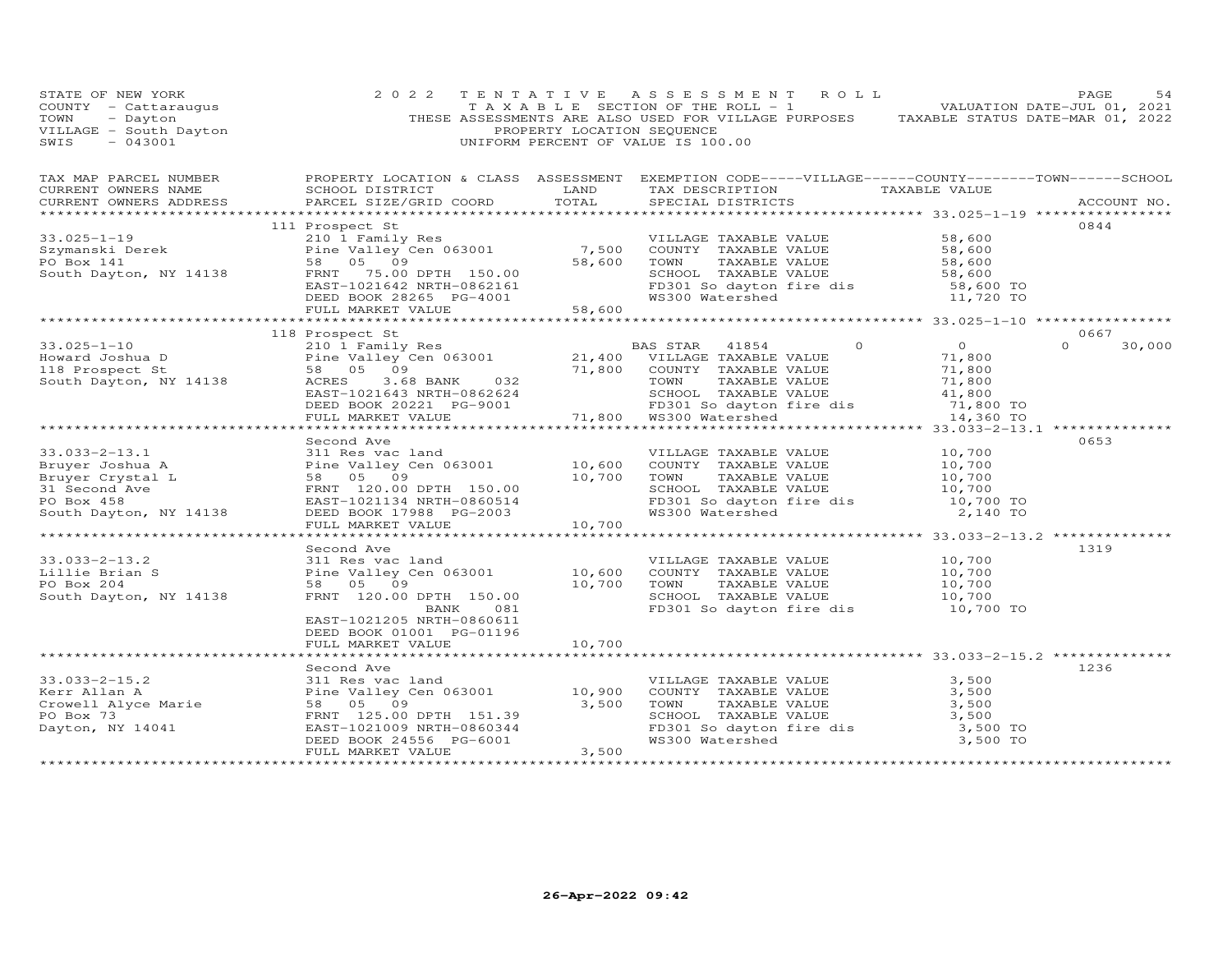| STATE OF NEW YORK<br>COUNTY - Cattaraugus<br>TOWN - Dayton<br>VILLAGE - South Dayton<br>----- - 043001                                                                                                                                                                     | 2 0 2 2                                                                                                                                                                                                                                              | PROPERTY LOCATION SEQUENCE | UNIFORM PERCENT OF VALUE IS 100.00                                                                                                                       |                            |
|----------------------------------------------------------------------------------------------------------------------------------------------------------------------------------------------------------------------------------------------------------------------------|------------------------------------------------------------------------------------------------------------------------------------------------------------------------------------------------------------------------------------------------------|----------------------------|----------------------------------------------------------------------------------------------------------------------------------------------------------|----------------------------|
| TAX MAP PARCEL NUMBER<br>CURRENT OWNERS NAME<br>CURRENT OWNERS ADDRESS                                                                                                                                                                                                     | SCHOOL DISTRICT LAND<br>PARCEL SIZE/GRID COORD TOTAL                                                                                                                                                                                                 |                            | PROPERTY LOCATION & CLASS ASSESSMENT EXEMPTION CODE-----VILLAGE------COUNTY-------TOWN------SCHOOL<br>TAX DESCRIPTION TAXABLE VALUE<br>SPECIAL DISTRICTS | ACCOUNT NO.                |
|                                                                                                                                                                                                                                                                            |                                                                                                                                                                                                                                                      |                            |                                                                                                                                                          |                            |
| $33.033 - 2 - 16$<br>Simmons Anna Marie<br>401 Cherry St<br>Olean, NY 14760                                                                                                                                                                                                | Second Ave<br>311 Res vac land<br>Pine Valley Cen 063001 11,900 COUNTY TAXABLE VALUE 12,000<br>Pine Valley Cen 063001 12,000 COUNTY TAXABLE VALUE 12,000<br>FRNT 140.12 DPTH 155.40 SCHOOL TAXABLE VALUE 12,000<br>FRNT 140.12 DPTH 155.40 SCHOOL TA |                            |                                                                                                                                                          | 0727                       |
|                                                                                                                                                                                                                                                                            |                                                                                                                                                                                                                                                      |                            |                                                                                                                                                          |                            |
|                                                                                                                                                                                                                                                                            | Second Ave                                                                                                                                                                                                                                           |                            |                                                                                                                                                          | 0891                       |
| 33.033-6-5<br>Snyder Terry L<br>Ellis Rhoda A<br>Ellis Rhoda A<br>Ellis Rhoda A<br>Ellis Rhoda 58 05 09<br>Ellis Rhoda 58 05 09<br>ELLIS CON TAXABLE VALUE<br>ELLIS Rhoda 58 05 09<br>ELLIS CON TAXABLE VALUE<br>IG,300<br>TOWN TAXABLE VALUE<br>TIS                       |                                                                                                                                                                                                                                                      |                            |                                                                                                                                                          |                            |
|                                                                                                                                                                                                                                                                            |                                                                                                                                                                                                                                                      |                            |                                                                                                                                                          |                            |
|                                                                                                                                                                                                                                                                            | 15 Second Ave                                                                                                                                                                                                                                        |                            |                                                                                                                                                          | 0763                       |
|                                                                                                                                                                                                                                                                            |                                                                                                                                                                                                                                                      |                            |                                                                                                                                                          |                            |
|                                                                                                                                                                                                                                                                            |                                                                                                                                                                                                                                                      |                            |                                                                                                                                                          |                            |
| 33.033-6-3<br>Richter Dylan<br>Pine Valley Cen 063001<br>DBA Richter Roofing<br>DBA Richter Roofing<br>28 05 09<br>2720 TOM 13,600 COUNTY TAXABLE VALUE<br>27600 13,600 TOMN TAXABLE VALUE<br>27600 13,600 TOMN TAXABLE VALUE<br>27600 13,600 1                            | 18 Second Ave                                                                                                                                                                                                                                        |                            |                                                                                                                                                          | 0700                       |
|                                                                                                                                                                                                                                                                            |                                                                                                                                                                                                                                                      |                            |                                                                                                                                                          |                            |
|                                                                                                                                                                                                                                                                            |                                                                                                                                                                                                                                                      |                            |                                                                                                                                                          |                            |
| $\begin{array}{cccccccc} 33.033-6-4 & 24\,24004 & 21001 & 24004 & 21001 & 24004 & 21001 & 24004 & 21001 & 24004 & 21001 & 24004 & 21001 & 24004 & 21001 & 24004 & 21001 & 24004 & 21001 & 24004 & 21001 & 24004 & 21001 & 24004 & 21001 & 24004 & 21001 & 24004 & 21001 &$ | 24 Second Ave                                                                                                                                                                                                                                        |                            |                                                                                                                                                          | 0885<br>$\Omega$<br>65,300 |
|                                                                                                                                                                                                                                                                            |                                                                                                                                                                                                                                                      |                            |                                                                                                                                                          |                            |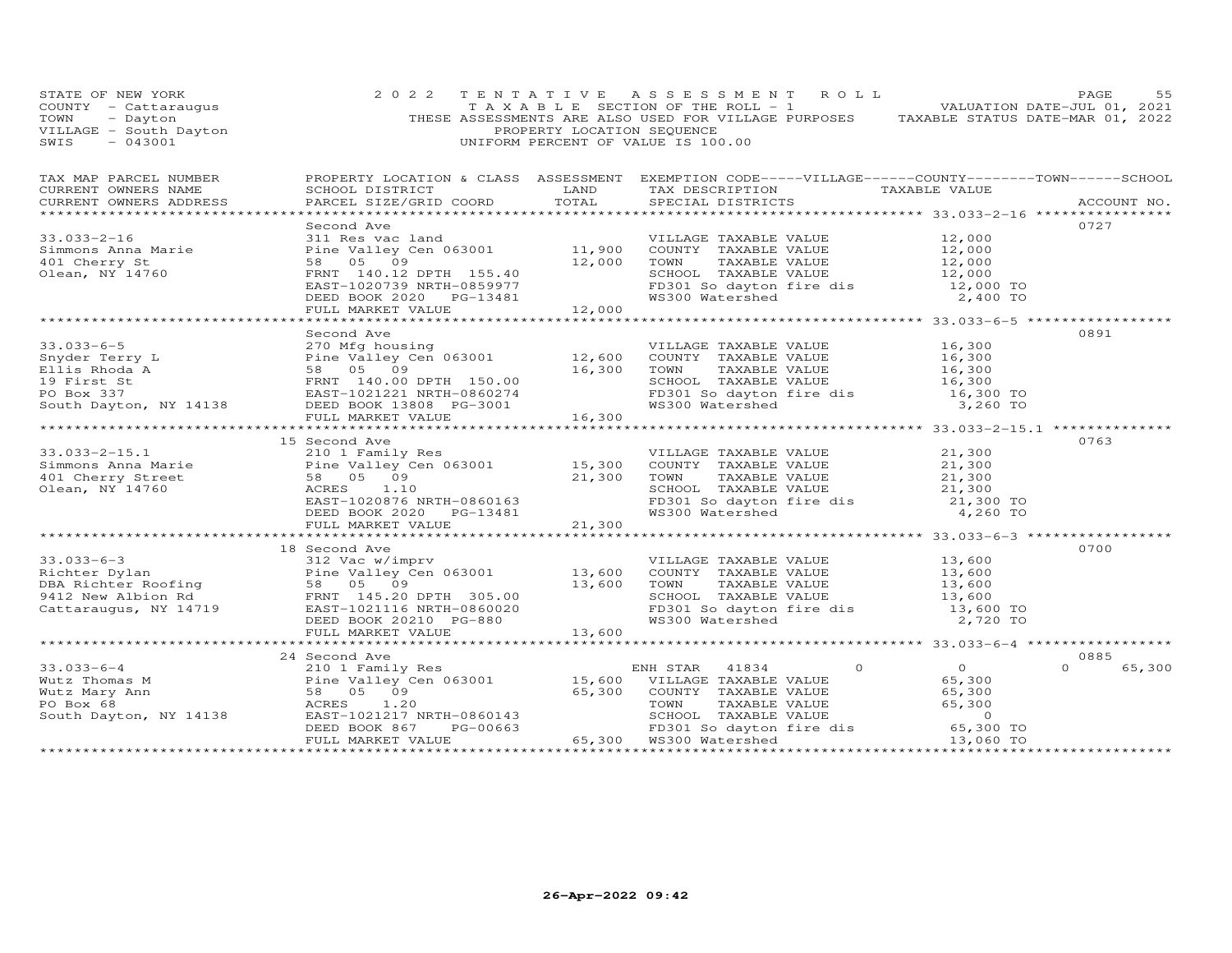| STATE OF NEW YORK<br>COUNTY - Cattaraugus<br>TOWN<br>- Dayton<br>VILLAGE - South Dayton<br>SWIS<br>$-043001$                                                                                                                                                                                                                                                                                                                                | 2 0 2 2       | PROPERTY LOCATION SEQUENCE | TENTATIVE ASSESSMENT ROLL<br>T A X A B L E SECTION OF THE ROLL - 1<br>UNIFORM PERCENT OF VALUE IS 100.00        |         | THESE ASSESSMENTS ARE ALSO USED FOR VILLAGE PURPOSES TAXABLE STATUS DATE-MAR 01, 2022   | PAGE<br>VALUATION DATE-JUL 01, 2021 | 56     |
|---------------------------------------------------------------------------------------------------------------------------------------------------------------------------------------------------------------------------------------------------------------------------------------------------------------------------------------------------------------------------------------------------------------------------------------------|---------------|----------------------------|-----------------------------------------------------------------------------------------------------------------|---------|-----------------------------------------------------------------------------------------|-------------------------------------|--------|
|                                                                                                                                                                                                                                                                                                                                                                                                                                             |               |                            |                                                                                                                 |         |                                                                                         |                                     |        |
|                                                                                                                                                                                                                                                                                                                                                                                                                                             |               |                            |                                                                                                                 |         |                                                                                         |                                     |        |
|                                                                                                                                                                                                                                                                                                                                                                                                                                             | 31 Second Ave |                            |                                                                                                                 |         |                                                                                         | 0761                                |        |
| $\begin{array}{cccc} 33.033-2-14 & 31\text{ Second Ave} & \text{BAS STAR} & 41854 & 0\\ \text{Bruyer Joshua A} & 2101\text{ Family Res} & 8,700\text{ VILLAGE TRANSABLE VALUE}\\ \text{Bruyer Crystal L} & 58&05&09 & 77,000\text{ COUNTY TRANSABLE VALUE}\\ \text{Po Box 458} & \text{Exend Ave} & \text{FRNT} & 90.00\text{ DFTH} & 150.00 & 77,000\text{ TONN} & \text{TAXABLE VALUE} \\ \text{South Daylor, NY 14138} & \text{EAST-102$ |               |                            |                                                                                                                 |         | $\overline{O}$                                                                          | $\Omega$                            | 30,000 |
|                                                                                                                                                                                                                                                                                                                                                                                                                                             |               |                            |                                                                                                                 |         | 77,000<br>77,000<br>77,000<br>47,000<br>77,000                                          |                                     |        |
|                                                                                                                                                                                                                                                                                                                                                                                                                                             |               |                            |                                                                                                                 |         |                                                                                         |                                     |        |
|                                                                                                                                                                                                                                                                                                                                                                                                                                             |               |                            |                                                                                                                 |         |                                                                                         |                                     |        |
|                                                                                                                                                                                                                                                                                                                                                                                                                                             |               |                            |                                                                                                                 |         | 10wm IAAADDD VIDOO<br>SCHOOL TAXABLE VALUE 47,000<br>FD301 So dayton fire dis 77,000 TO |                                     |        |
|                                                                                                                                                                                                                                                                                                                                                                                                                                             |               |                            |                                                                                                                 |         |                                                                                         |                                     |        |
|                                                                                                                                                                                                                                                                                                                                                                                                                                             |               |                            |                                                                                                                 |         | 15,400 TO                                                                               |                                     |        |
|                                                                                                                                                                                                                                                                                                                                                                                                                                             |               |                            |                                                                                                                 |         |                                                                                         |                                     |        |
|                                                                                                                                                                                                                                                                                                                                                                                                                                             |               | *******************        |                                                                                                                 |         | ********************* 33.033–6–7 ******************                                     |                                     |        |
|                                                                                                                                                                                                                                                                                                                                                                                                                                             | 34 Second Ave |                            |                                                                                                                 |         |                                                                                         | 0693                                |        |
|                                                                                                                                                                                                                                                                                                                                                                                                                                             |               |                            |                                                                                                                 |         | $\overline{O}$                                                                          | $\Omega$                            | 30,000 |
|                                                                                                                                                                                                                                                                                                                                                                                                                                             |               |                            |                                                                                                                 |         |                                                                                         |                                     |        |
|                                                                                                                                                                                                                                                                                                                                                                                                                                             |               |                            |                                                                                                                 |         |                                                                                         |                                     |        |
|                                                                                                                                                                                                                                                                                                                                                                                                                                             |               |                            |                                                                                                                 |         |                                                                                         |                                     |        |
|                                                                                                                                                                                                                                                                                                                                                                                                                                             |               |                            |                                                                                                                 |         |                                                                                         |                                     |        |
|                                                                                                                                                                                                                                                                                                                                                                                                                                             |               |                            |                                                                                                                 |         |                                                                                         |                                     |        |
|                                                                                                                                                                                                                                                                                                                                                                                                                                             |               |                            |                                                                                                                 |         |                                                                                         |                                     |        |
|                                                                                                                                                                                                                                                                                                                                                                                                                                             | 36 Second Ave |                            |                                                                                                                 |         |                                                                                         | 0717                                |        |
| 33.033-6-9<br>Abers Rick A<br>Abers Rick A<br>Pine Valley Cen 063001<br>So Secure Ramily Res<br>Pine Valley Cen 063001<br>$\begin{array}{cccccc} 210 & 1 & \text{Family Res} & & & \text{VILLIAGE TAXABLE VALUE} \\ \text{Rers Crystal J} & 58 & 05 & 09 & & 42,600 & \text{TOWN} & \text{TAXABLE VALUE} \\ \text{3822 Moshen RAT} & 58 & 05 & 09 &$                                                                                        |               |                            |                                                                                                                 |         | 42,600                                                                                  |                                     |        |
|                                                                                                                                                                                                                                                                                                                                                                                                                                             |               |                            |                                                                                                                 |         | 42,600                                                                                  |                                     |        |
|                                                                                                                                                                                                                                                                                                                                                                                                                                             |               |                            |                                                                                                                 |         | $\frac{12}{12}$ , 600<br>$\frac{42}{12}$ , 600                                          |                                     |        |
|                                                                                                                                                                                                                                                                                                                                                                                                                                             |               |                            |                                                                                                                 |         |                                                                                         |                                     |        |
|                                                                                                                                                                                                                                                                                                                                                                                                                                             |               |                            |                                                                                                                 |         | 12,600 ED301 So dayton fire dis<br>2,600 TO 42,600 TO 42,600 TO 45<br>2,520 TO 8,520 TO |                                     |        |
|                                                                                                                                                                                                                                                                                                                                                                                                                                             |               |                            |                                                                                                                 |         |                                                                                         |                                     |        |
|                                                                                                                                                                                                                                                                                                                                                                                                                                             |               |                            |                                                                                                                 |         |                                                                                         |                                     |        |
|                                                                                                                                                                                                                                                                                                                                                                                                                                             |               |                            |                                                                                                                 |         |                                                                                         |                                     |        |
| $\begin{array}{cccc} 33.033-6-12 & 38\text{ Second Ave} & \text{BAS STAR} & 41854 & 0 & 0 \\ 2101\text{Finally Res} & 2101\text{Finally Res} & 6,300\text{ VILLAGE TAXABLE VALUE} & 43,400\\ \text{PO Box 82} & 58 & 05 & 09 & 43,400\\ \text{South Dayton, NY 14138} & \text{FRMT} & 60.00\text{ DPTH} & 150.00 & 43,400\\ \text{EADST} & 68.00\text{ DPTH} & 6,300\text{ VILLAGE$                                                         | 38 Second Ave |                            |                                                                                                                 |         |                                                                                         | 0781                                |        |
|                                                                                                                                                                                                                                                                                                                                                                                                                                             |               |                            |                                                                                                                 |         |                                                                                         | $\Omega$                            | 30,000 |
|                                                                                                                                                                                                                                                                                                                                                                                                                                             |               |                            |                                                                                                                 |         |                                                                                         |                                     |        |
|                                                                                                                                                                                                                                                                                                                                                                                                                                             |               |                            |                                                                                                                 |         |                                                                                         |                                     |        |
|                                                                                                                                                                                                                                                                                                                                                                                                                                             |               |                            |                                                                                                                 |         |                                                                                         |                                     |        |
|                                                                                                                                                                                                                                                                                                                                                                                                                                             |               |                            |                                                                                                                 |         |                                                                                         |                                     |        |
|                                                                                                                                                                                                                                                                                                                                                                                                                                             |               |                            |                                                                                                                 |         |                                                                                         |                                     |        |
|                                                                                                                                                                                                                                                                                                                                                                                                                                             |               |                            |                                                                                                                 |         |                                                                                         |                                     |        |
|                                                                                                                                                                                                                                                                                                                                                                                                                                             |               |                            |                                                                                                                 |         |                                                                                         | 0868                                |        |
| 32 second Ave<br>210 1 Family Res BAS STAR 41854<br>210 1 Family Res BAS STAR 41854<br>210 1 Family Res BAS STAR 41854<br>210 1 Family Res BAS STAR 41854<br>210 1 Family Res BAS STAR 41854<br>210 1 Family Res BAS STAR 41854<br>210 1 Fa                                                                                                                                                                                                 |               |                            |                                                                                                                 | $\circ$ | $\overline{0}$                                                                          | $\Omega$                            | 30,000 |
|                                                                                                                                                                                                                                                                                                                                                                                                                                             |               |                            |                                                                                                                 |         | 60,500                                                                                  |                                     |        |
|                                                                                                                                                                                                                                                                                                                                                                                                                                             |               |                            |                                                                                                                 |         | 60,500                                                                                  |                                     |        |
|                                                                                                                                                                                                                                                                                                                                                                                                                                             |               |                            |                                                                                                                 |         |                                                                                         |                                     |        |
|                                                                                                                                                                                                                                                                                                                                                                                                                                             |               |                            |                                                                                                                 |         | $60,500$<br>30,500                                                                      |                                     |        |
|                                                                                                                                                                                                                                                                                                                                                                                                                                             |               |                            | 0.00 TOWN TAXABLE VALUE<br>0521 SCHOOL TAXABLE VALUE<br>001 FD301 So dayton fire dis<br>60,500 WS300 Wattershed |         | 60,500 TO                                                                               |                                     |        |
|                                                                                                                                                                                                                                                                                                                                                                                                                                             |               |                            |                                                                                                                 |         | 12,100 TO                                                                               |                                     |        |
|                                                                                                                                                                                                                                                                                                                                                                                                                                             |               |                            |                                                                                                                 |         |                                                                                         |                                     |        |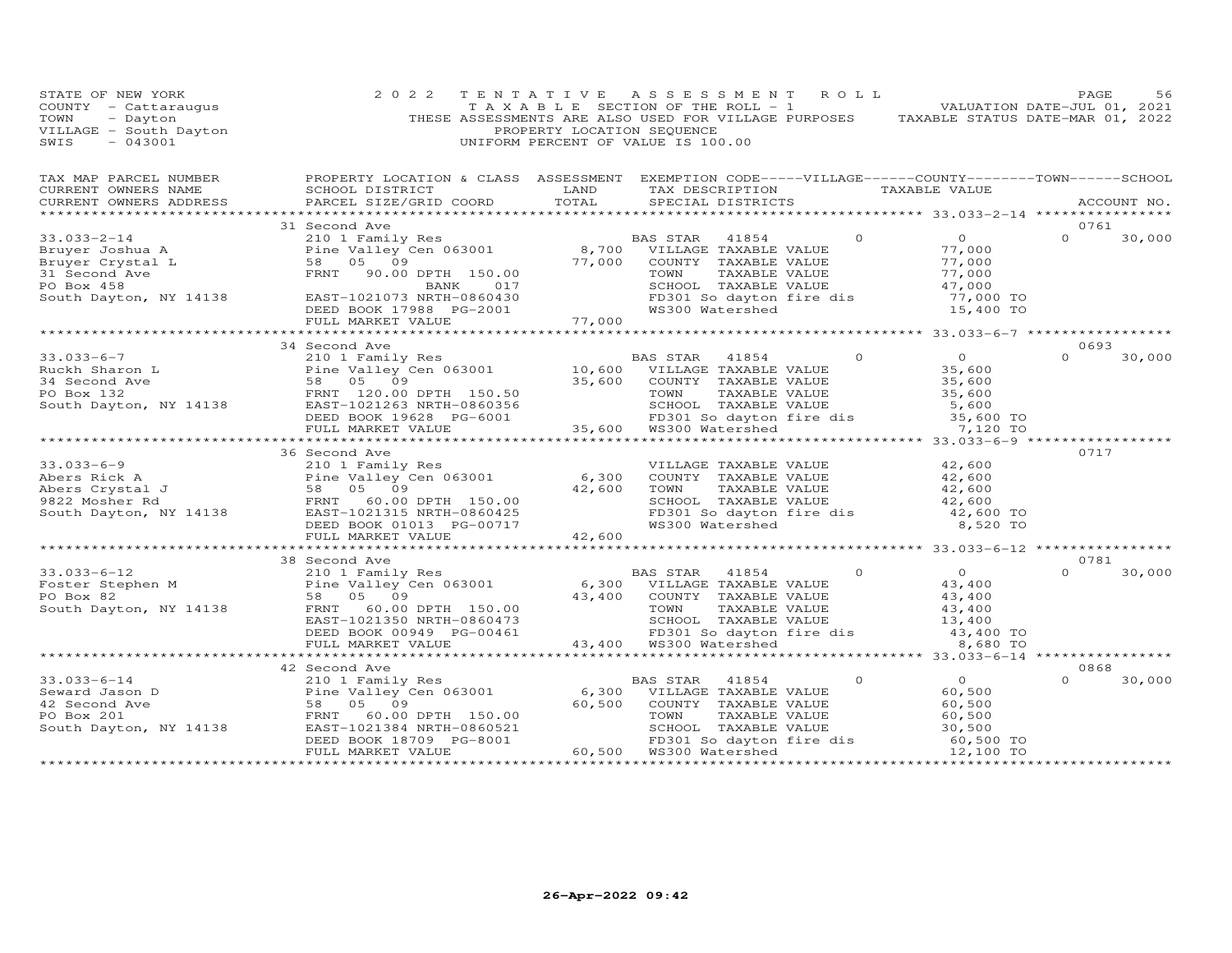| STATE OF NEW YORK<br>COUNTY - Cattaraugus<br>TOWN - Dayton<br>VILLAGE - South Dayton<br>¤WTS - 043001                                                                                                                                                                                                                                                                                       | 2 0 2 2       | PROPERTY LOCATION SEQUENCE | TENTATIVE ASSESSMENT ROLL<br>TAXABLE SECTION OF THE ROLL - 1<br>THESE ASSESSMENTS ARE ALSO USED FOR VILLAGE PURPOSES TAXABLE STATUS DATE-MAR 01, 2022<br>UNIFORM PERCENT OF VALUE IS 100.00                                    |                                               | PAGE<br>57         |
|---------------------------------------------------------------------------------------------------------------------------------------------------------------------------------------------------------------------------------------------------------------------------------------------------------------------------------------------------------------------------------------------|---------------|----------------------------|--------------------------------------------------------------------------------------------------------------------------------------------------------------------------------------------------------------------------------|-----------------------------------------------|--------------------|
| TAX MAP PARCEL NUMBER<br>CURRENT OWNERS NAME<br>CURRENT OWNERS ADDRESS                                                                                                                                                                                                                                                                                                                      |               |                            | PROPERTY LOCATION & CLASS ASSESSMENT EXEMPTION CODE-----VILLAGE------COUNTY-------TOWN------SCHOOL                                                                                                                             |                                               | ACCOUNT NO.        |
|                                                                                                                                                                                                                                                                                                                                                                                             | 47 Second Ave |                            |                                                                                                                                                                                                                                |                                               | 0652               |
|                                                                                                                                                                                                                                                                                                                                                                                             |               |                            |                                                                                                                                                                                                                                |                                               | $\Omega$<br>30,000 |
|                                                                                                                                                                                                                                                                                                                                                                                             |               |                            |                                                                                                                                                                                                                                |                                               |                    |
|                                                                                                                                                                                                                                                                                                                                                                                             |               |                            |                                                                                                                                                                                                                                |                                               |                    |
|                                                                                                                                                                                                                                                                                                                                                                                             |               |                            |                                                                                                                                                                                                                                |                                               |                    |
|                                                                                                                                                                                                                                                                                                                                                                                             |               |                            |                                                                                                                                                                                                                                |                                               |                    |
|                                                                                                                                                                                                                                                                                                                                                                                             |               |                            |                                                                                                                                                                                                                                |                                               |                    |
|                                                                                                                                                                                                                                                                                                                                                                                             |               |                            |                                                                                                                                                                                                                                |                                               |                    |
| $\begin{array}{cccccc} 33.033-2-12 & & & & 47\, \text{Second Ave} & & & & & \text{BAS STAR} & 41854 & 0 & 0\\ \text{Lillie Brian S} & & & 2101\, \text{Fani} & & \text{Pair} & & \text{D41E}\, \text{V}, & & & & & & \text{D58} & 05 & 09\\ \text{F0 Box 204} & & & 58 & 05 & 09 & & & 109,700 & \text{COUNTY TAXABLE VALUE} & & 109,700\\ \text{South Dayton, NY 14138} & & & FRNT 140.00$ |               |                            |                                                                                                                                                                                                                                |                                               |                    |
|                                                                                                                                                                                                                                                                                                                                                                                             |               |                            |                                                                                                                                                                                                                                |                                               | 0721               |
|                                                                                                                                                                                                                                                                                                                                                                                             | 103 Second St |                            |                                                                                                                                                                                                                                |                                               |                    |
|                                                                                                                                                                                                                                                                                                                                                                                             |               |                            |                                                                                                                                                                                                                                |                                               |                    |
|                                                                                                                                                                                                                                                                                                                                                                                             |               |                            |                                                                                                                                                                                                                                |                                               |                    |
|                                                                                                                                                                                                                                                                                                                                                                                             |               |                            |                                                                                                                                                                                                                                |                                               |                    |
|                                                                                                                                                                                                                                                                                                                                                                                             |               |                            |                                                                                                                                                                                                                                |                                               |                    |
|                                                                                                                                                                                                                                                                                                                                                                                             |               |                            |                                                                                                                                                                                                                                |                                               |                    |
| 33.033-3-28<br>Laemmerhirt Ernest Philip Pine Valley Cen 063001<br>2574 Hanson Rd<br>Gerry, NY 14740<br>2574 Hanson Rd<br>38.000 EAST-1021082 NRTH-0861088<br>2574 Hanson Rd<br>2574 Hanson Rd<br>2574 Hanson Rd<br>2574 Hanson Rd<br>2574 Hanson                                                                                                                                           |               |                            |                                                                                                                                                                                                                                |                                               |                    |
|                                                                                                                                                                                                                                                                                                                                                                                             |               |                            |                                                                                                                                                                                                                                |                                               |                    |
|                                                                                                                                                                                                                                                                                                                                                                                             | 311 Second St |                            | 9,600 FM ANGLE 210 I Family Res and Material Material Material Material Material Material Material Material Material Material Material Material Material Material Material Material Material Material Material Material Materi |                                               | 0888               |
| $33.033 - 3 - 15$                                                                                                                                                                                                                                                                                                                                                                           |               |                            |                                                                                                                                                                                                                                |                                               | $\Omega$<br>30,000 |
| 33.033-3-13<br>Burkholder Alvin J<br>Burkholder Marilu R<br>PO Box 32                                                                                                                                                                                                                                                                                                                       |               |                            |                                                                                                                                                                                                                                |                                               |                    |
|                                                                                                                                                                                                                                                                                                                                                                                             |               |                            |                                                                                                                                                                                                                                |                                               |                    |
| South Dayton, NY 14138                                                                                                                                                                                                                                                                                                                                                                      |               |                            |                                                                                                                                                                                                                                |                                               |                    |
|                                                                                                                                                                                                                                                                                                                                                                                             |               |                            |                                                                                                                                                                                                                                |                                               |                    |
|                                                                                                                                                                                                                                                                                                                                                                                             |               |                            |                                                                                                                                                                                                                                |                                               |                    |
|                                                                                                                                                                                                                                                                                                                                                                                             |               |                            |                                                                                                                                                                                                                                |                                               |                    |
|                                                                                                                                                                                                                                                                                                                                                                                             |               |                            |                                                                                                                                                                                                                                |                                               |                    |
| 412 Second St<br>33.033-4-1 210 1 Family Res<br>Danner Michael P Pine Valley Cen 063001 12,300 VILLAGE TAXABLE VALUE<br>Pillard Tracy L 58 05 09<br>FRNT 150.00 DPTH 150.00 TOWN TAXABLE VALUE<br>42 Second St<br>FRNT 150.00 PPTH 150.00                                                                                                                                                   |               |                            |                                                                                                                                                                                                                                |                                               | 0711               |
|                                                                                                                                                                                                                                                                                                                                                                                             |               |                            | BAS STAR 41854 0                                                                                                                                                                                                               | $0$<br>97,200<br>97,200<br>97,200             | $\Omega$<br>30,000 |
|                                                                                                                                                                                                                                                                                                                                                                                             |               |                            |                                                                                                                                                                                                                                |                                               |                    |
|                                                                                                                                                                                                                                                                                                                                                                                             |               |                            |                                                                                                                                                                                                                                |                                               |                    |
|                                                                                                                                                                                                                                                                                                                                                                                             |               |                            | TOWN TAXABLE VALUE 97,200<br>SCHOOL TAXABLE VALUE 67,200<br>FD301 So dayton fire dis 97,200 TO                                                                                                                                 |                                               |                    |
|                                                                                                                                                                                                                                                                                                                                                                                             |               |                            |                                                                                                                                                                                                                                |                                               |                    |
|                                                                                                                                                                                                                                                                                                                                                                                             |               |                            |                                                                                                                                                                                                                                | 19,440 TO                                     |                    |
|                                                                                                                                                                                                                                                                                                                                                                                             |               |                            |                                                                                                                                                                                                                                |                                               |                    |
|                                                                                                                                                                                                                                                                                                                                                                                             |               |                            |                                                                                                                                                                                                                                | ******************** 33.025-1-21 ************ |                    |
|                                                                                                                                                                                                                                                                                                                                                                                             |               |                            |                                                                                                                                                                                                                                |                                               | 0636               |
|                                                                                                                                                                                                                                                                                                                                                                                             |               |                            |                                                                                                                                                                                                                                | 80,400                                        |                    |
|                                                                                                                                                                                                                                                                                                                                                                                             |               |                            |                                                                                                                                                                                                                                | 80,400                                        |                    |
|                                                                                                                                                                                                                                                                                                                                                                                             |               |                            | COUNT TAXABLE VALUE (1990)<br>SCHOOL TAXABLE VALUE (1990)<br>SCHOOL TAXABLE VALUE (1990)                                                                                                                                       |                                               |                    |
|                                                                                                                                                                                                                                                                                                                                                                                             |               |                            |                                                                                                                                                                                                                                |                                               |                    |
|                                                                                                                                                                                                                                                                                                                                                                                             |               |                            | FD301 So dayton fire dis 80,400 TO<br>WS300 Watershed 16,080 TO                                                                                                                                                                |                                               |                    |
|                                                                                                                                                                                                                                                                                                                                                                                             |               |                            |                                                                                                                                                                                                                                |                                               |                    |
|                                                                                                                                                                                                                                                                                                                                                                                             |               |                            |                                                                                                                                                                                                                                |                                               |                    |
|                                                                                                                                                                                                                                                                                                                                                                                             |               |                            |                                                                                                                                                                                                                                |                                               |                    |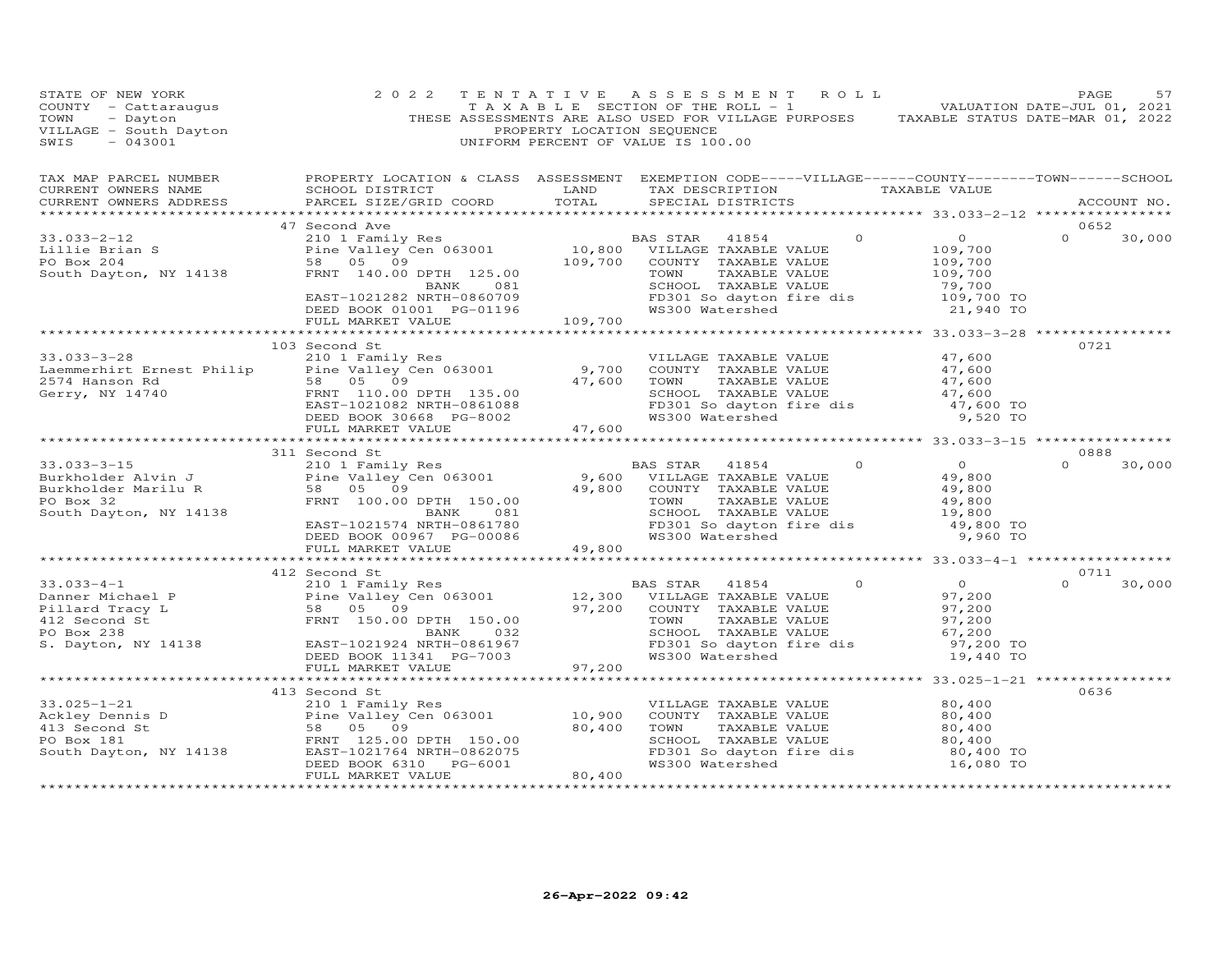| STATE OF NEW YORK<br>COUNTY - Cattaraugus<br>TOWN - Dayton<br>VILLAGE - South Dayton<br>~~~~ - 043001                                                                                                                                                                 | 2 0 2 2                                                                                                               | PROPERTY LOCATION SEQUENCE | TENTATIVE ASSESSMENT ROLL<br>TAXABLE SECTION OF THE ROLL - 1 VALUATION DATE-JUL 01, 2021<br>THESE ASSESSMENTS ARE ALSO USED FOR VILLAGE PURPOSES TAXABLE STATUS DATE-MAR 01, 2022<br>UNIFORM PERCENT OF VALUE IS 100.00 |            | PAGE<br>58         |
|-----------------------------------------------------------------------------------------------------------------------------------------------------------------------------------------------------------------------------------------------------------------------|-----------------------------------------------------------------------------------------------------------------------|----------------------------|-------------------------------------------------------------------------------------------------------------------------------------------------------------------------------------------------------------------------|------------|--------------------|
|                                                                                                                                                                                                                                                                       |                                                                                                                       |                            |                                                                                                                                                                                                                         |            |                    |
|                                                                                                                                                                                                                                                                       |                                                                                                                       |                            |                                                                                                                                                                                                                         |            |                    |
|                                                                                                                                                                                                                                                                       | 3 Third St                                                                                                            |                            |                                                                                                                                                                                                                         |            | 0882               |
|                                                                                                                                                                                                                                                                       |                                                                                                                       |                            |                                                                                                                                                                                                                         |            |                    |
|                                                                                                                                                                                                                                                                       |                                                                                                                       |                            |                                                                                                                                                                                                                         |            |                    |
|                                                                                                                                                                                                                                                                       |                                                                                                                       |                            |                                                                                                                                                                                                                         |            |                    |
|                                                                                                                                                                                                                                                                       |                                                                                                                       |                            |                                                                                                                                                                                                                         |            |                    |
|                                                                                                                                                                                                                                                                       |                                                                                                                       |                            |                                                                                                                                                                                                                         |            |                    |
|                                                                                                                                                                                                                                                                       |                                                                                                                       |                            |                                                                                                                                                                                                                         |            |                    |
|                                                                                                                                                                                                                                                                       |                                                                                                                       |                            |                                                                                                                                                                                                                         |            | 0817               |
|                                                                                                                                                                                                                                                                       |                                                                                                                       |                            |                                                                                                                                                                                                                         |            |                    |
|                                                                                                                                                                                                                                                                       |                                                                                                                       |                            |                                                                                                                                                                                                                         |            |                    |
|                                                                                                                                                                                                                                                                       |                                                                                                                       |                            |                                                                                                                                                                                                                         |            |                    |
|                                                                                                                                                                                                                                                                       |                                                                                                                       |                            |                                                                                                                                                                                                                         |            |                    |
|                                                                                                                                                                                                                                                                       |                                                                                                                       |                            |                                                                                                                                                                                                                         |            |                    |
|                                                                                                                                                                                                                                                                       | DEED BOOK 30990 PG-3002                                                                                               |                            |                                                                                                                                                                                                                         |            |                    |
|                                                                                                                                                                                                                                                                       | FULL MARKET VALUE                                                                                                     | 70,900                     | COUNTY TAXABLE VALUE 70,900<br>TOWN TAXABLE VALUE 70,900<br>SCHOOL TAXABLE VALUE 70,900<br>FD301 So dayton fire dis 70,900 TO<br>WS300 Watershed 14,180 To                                                              |            |                    |
|                                                                                                                                                                                                                                                                       |                                                                                                                       |                            |                                                                                                                                                                                                                         |            |                    |
|                                                                                                                                                                                                                                                                       | 9 Third St                                                                                                            |                            |                                                                                                                                                                                                                         |            | 0709<br>$\Omega$   |
|                                                                                                                                                                                                                                                                       |                                                                                                                       |                            |                                                                                                                                                                                                                         |            | 30,000             |
|                                                                                                                                                                                                                                                                       |                                                                                                                       |                            |                                                                                                                                                                                                                         |            |                    |
|                                                                                                                                                                                                                                                                       |                                                                                                                       |                            |                                                                                                                                                                                                                         |            |                    |
|                                                                                                                                                                                                                                                                       |                                                                                                                       |                            |                                                                                                                                                                                                                         |            |                    |
|                                                                                                                                                                                                                                                                       |                                                                                                                       |                            |                                                                                                                                                                                                                         | 115,700 TO |                    |
| $\begin{array}{ccccccccc} 33.025-1-13 & 210111& 32.00 & 10,400 & 10,400 & 10.401 & 10.400 & 10.400 & 10.400 & 10.400 & 10.400 & 10.400 & 10.400 & 10.400 & 10.400 & 10.400 & 10.400 & 10.400 & 10.400 & 10.400 & 10.400 & 10.400 & 10.400 & 10.400 & 10.400 & 10.400$ |                                                                                                                       |                            |                                                                                                                                                                                                                         | 23,140 TO  |                    |
|                                                                                                                                                                                                                                                                       | 11 Third St                                                                                                           |                            |                                                                                                                                                                                                                         |            | 5018               |
| $33.025 - 1 - 12$                                                                                                                                                                                                                                                     | 11110 SC<br>210 1 Family Res<br>Pine Valley Cen 063001 6,600<br>58 05 09 77,100<br>FRNT 55.00 DPTH 244.00<br>BANK 017 |                            |                                                                                                                                                                                                                         |            |                    |
|                                                                                                                                                                                                                                                                       |                                                                                                                       |                            |                                                                                                                                                                                                                         |            |                    |
|                                                                                                                                                                                                                                                                       |                                                                                                                       |                            |                                                                                                                                                                                                                         |            |                    |
|                                                                                                                                                                                                                                                                       |                                                                                                                       |                            | VILLAGE TAXABLE VALUE 77,100<br>COUNTY TAXABLE VALUE 77,100<br>TOWN TAXABLE VALUE 77,100<br>SCHOOL TAXABLE VALUE 77,100<br>FD301 So dayton fire dis 77,100 TO<br>WS300 Watershed 15,420 TO                              |            |                    |
|                                                                                                                                                                                                                                                                       | BANK 017                                                                                                              |                            |                                                                                                                                                                                                                         |            |                    |
|                                                                                                                                                                                                                                                                       | EAST-1021351 NRTH-0862364<br>DEED BOOK 20200 PG-5324                                                                  |                            |                                                                                                                                                                                                                         |            |                    |
|                                                                                                                                                                                                                                                                       | FULL MARKET VALUE                                                                                                     | 77,100                     |                                                                                                                                                                                                                         |            |                    |
|                                                                                                                                                                                                                                                                       |                                                                                                                       |                            |                                                                                                                                                                                                                         |            |                    |
|                                                                                                                                                                                                                                                                       |                                                                                                                       |                            |                                                                                                                                                                                                                         |            | 0673               |
|                                                                                                                                                                                                                                                                       |                                                                                                                       |                            |                                                                                                                                                                                                                         |            | 62,900<br>$\Omega$ |
|                                                                                                                                                                                                                                                                       |                                                                                                                       |                            |                                                                                                                                                                                                                         |            |                    |
|                                                                                                                                                                                                                                                                       |                                                                                                                       |                            |                                                                                                                                                                                                                         |            |                    |
|                                                                                                                                                                                                                                                                       |                                                                                                                       |                            |                                                                                                                                                                                                                         |            |                    |
|                                                                                                                                                                                                                                                                       |                                                                                                                       |                            |                                                                                                                                                                                                                         |            |                    |
|                                                                                                                                                                                                                                                                       |                                                                                                                       |                            |                                                                                                                                                                                                                         |            |                    |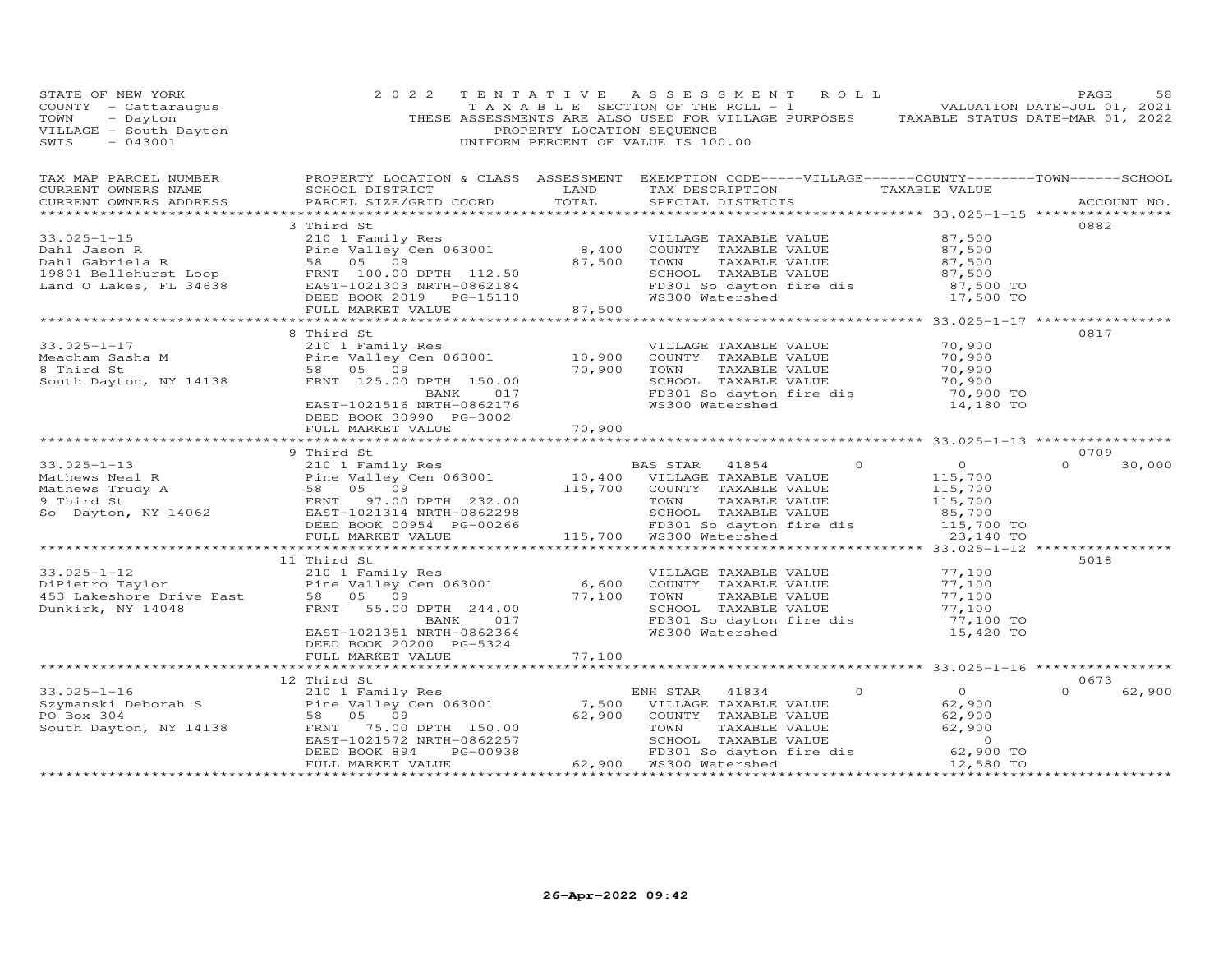| STATE OF NEW YORK<br>COUNTY<br>- Cattaraugus<br>- Dayton<br>TOWN<br>VILLAGE - South Dayton<br>$-043001$<br>SWIS | 2 0 2 2                   | PROPERTY LOCATION SEQUENCE | TENTATIVE ASSESSMENT ROLL<br>T A X A B L E SECTION OF THE ROLL - 1<br>THESE ASSESSMENTS ARE ALSO USED FOR VILLAGE PURPOSES<br>UNIFORM PERCENT OF VALUE IS 100.00 |         | TAXABLE STATUS DATE-MAR 01, 2022                              | PAGE<br>VALUATION DATE-JUL 01, 2021 | 59     |
|-----------------------------------------------------------------------------------------------------------------|---------------------------|----------------------------|------------------------------------------------------------------------------------------------------------------------------------------------------------------|---------|---------------------------------------------------------------|-------------------------------------|--------|
| TAX MAP PARCEL NUMBER                                                                                           | PROPERTY LOCATION & CLASS | ASSESSMENT                 |                                                                                                                                                                  |         | EXEMPTION CODE-----VILLAGE------COUNTY-------TOWN------SCHOOL |                                     |        |
| CURRENT OWNERS NAME                                                                                             | SCHOOL DISTRICT           | LAND                       | TAX DESCRIPTION                                                                                                                                                  |         | TAXABLE VALUE                                                 |                                     |        |
| CURRENT OWNERS ADDRESS 6 PARCEL SIZE/GRID COORD 6 TOTAL 5 SPECIAL DISTRICTS                                     |                           |                            |                                                                                                                                                                  |         |                                                               | ACCOUNT NO.                         |        |
|                                                                                                                 |                           |                            |                                                                                                                                                                  |         |                                                               |                                     |        |
|                                                                                                                 | 13 Third St               |                            |                                                                                                                                                                  |         |                                                               | 0886                                |        |
| 33.025-1-11                                                                                                     | 210 1 Family Res          |                            | 41834<br>ENH STAR                                                                                                                                                | $\circ$ | $\circ$                                                       | $\circ$                             | 74,900 |
| Stockman Timmie J                                                                                               | Pine Valley Cen 063001    | 15,600                     | VILLAGE TAXABLE VALUE                                                                                                                                            |         | 108,400                                                       |                                     |        |
| Stockman Troy J                                                                                                 | 58 05 09                  | 108,400                    | COUNTY<br>TAXABLE VALUE                                                                                                                                          |         | 108,400                                                       |                                     |        |
| 13 Third St                                                                                                     | 1.20<br>ACRES             |                            | TOWN<br>TAXABLE VALUE                                                                                                                                            |         | 108,400                                                       |                                     |        |
| South Dayton, NY 14138                                                                                          | EAST-1021397 NRTH-0862504 |                            | SCHOOL<br>TAXABLE VALUE                                                                                                                                          |         | 33,500                                                        |                                     |        |
|                                                                                                                 | DEED BOOK 30953 PG-6001   |                            | FD301 So dayton fire dis                                                                                                                                         |         | 108,400 TO                                                    |                                     |        |
|                                                                                                                 | FULL MARKET VALUE         | 108,400                    | WS300 Watershed                                                                                                                                                  |         | 21,680 TO                                                     |                                     |        |
|                                                                                                                 |                           |                            |                                                                                                                                                                  |         |                                                               |                                     |        |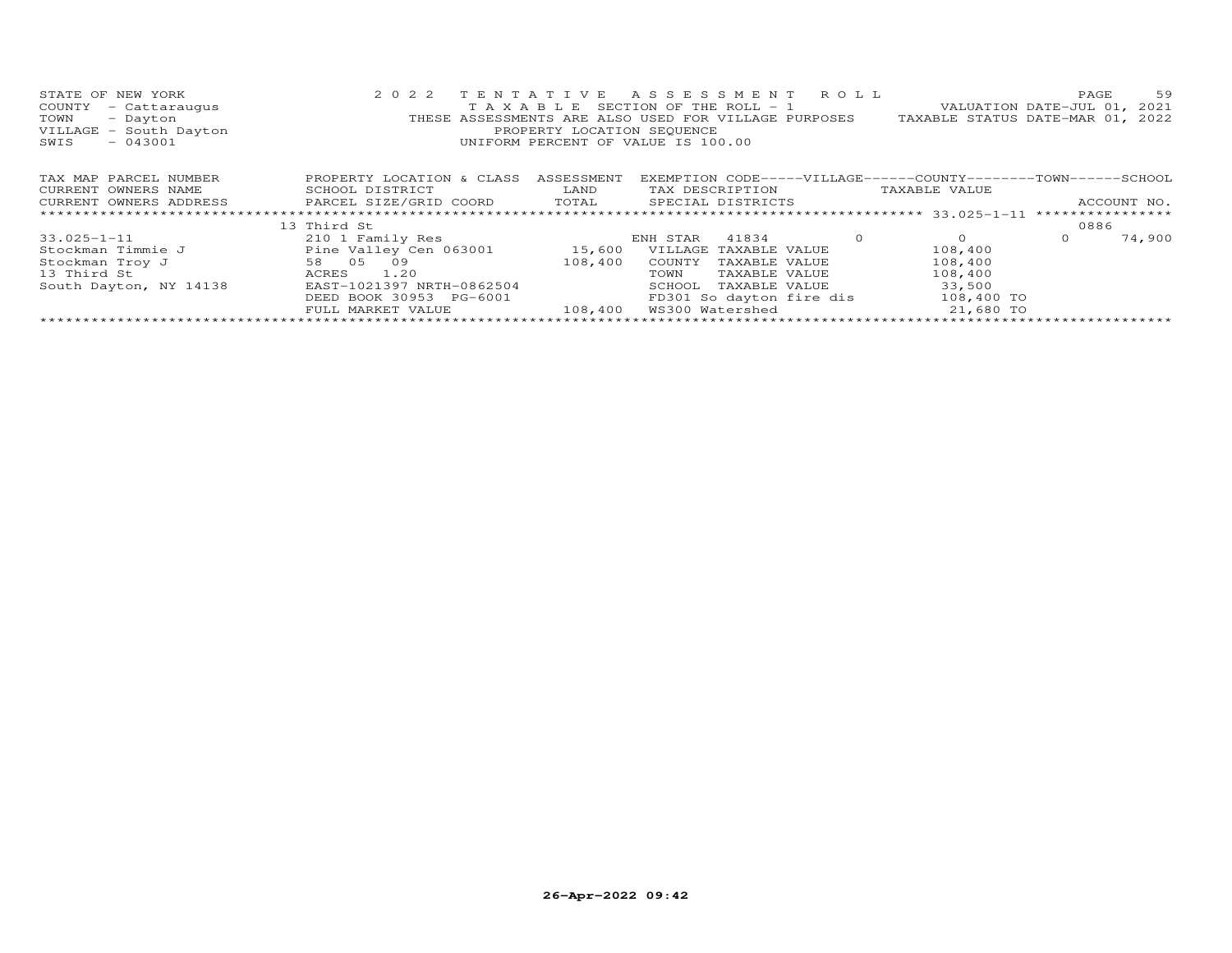| STATE OF NEW YORK                 | 2 0 2 2   | T E N T A T T V E |                                                      | A S S E S S M E N T     | R O L L   | PAGE                             | -60             |
|-----------------------------------|-----------|-------------------|------------------------------------------------------|-------------------------|-----------|----------------------------------|-----------------|
| COUNTY<br>- Cattaraugus           |           | TAXABLE           |                                                      | SECTION OF THE ROLL - 1 |           | VALUATION DATE-JUL 01, 2021      |                 |
| TOWN<br>- Dayton                  |           |                   | THESE ASSESSMENTS ARE ALSO USED FOR VILLAGE PURPOSES |                         |           | TAXABLE STATUS DATE-MAR 01, 2022 |                 |
| VILLAGE<br>- South Dayton         |           |                   |                                                      |                         |           |                                  | RPS150/V04/L015 |
| $-043001$<br>SWIS                 |           |                   |                                                      |                         |           | CURRENT DATE 4/26/2022           |                 |
|                                   |           |                   | UNIFORM PERCENT OF VALUE IS 100.00                   |                         |           |                                  |                 |
|                                   |           | S U B<br>ROLL.    | $S E C T I O N -$                                    | $-TOTALS$               |           |                                  |                 |
|                                   |           |                   |                                                      |                         |           |                                  |                 |
|                                   |           |                   |                                                      |                         |           |                                  |                 |
|                                   |           |                   |                                                      |                         |           |                                  |                 |
|                                   | ***       | SPECIAL           | DISTRICT                                             | SUMMARY ***             |           |                                  |                 |
|                                   |           |                   |                                                      |                         |           |                                  |                 |
| TOTAL                             | EXTENSION | EXTENSION         | AD VALOREM                                           | EXEMPT                  | TAXABLE   |                                  |                 |
| DISTRICT NAME<br>PARCELS<br>CODE  | TYPE      | VALUE             | VALUE                                                | AMOUNT                  | VALUE     |                                  |                 |
| 289 TOTAL<br>FD301 So dayton fire |           |                   | 17489,500                                            |                         | 17489,500 |                                  |                 |
| WS300 Watershed<br>284 TOTAL      |           |                   | 3655,540                                             |                         | 3655,540  |                                  |                 |
|                                   |           |                   |                                                      |                         |           |                                  |                 |
|                                   |           |                   |                                                      |                         |           |                                  |                 |
|                                   |           |                   |                                                      |                         |           |                                  |                 |
|                                   | ***       | SCHOOL            | DISTRICT                                             | SUMMARY ***             |           |                                  |                 |
|                                   |           |                   |                                                      |                         |           |                                  |                 |
|                                   | TOTAL     | ASSESSED          | ASSESSED                                             | <b>EXEMPT</b>           | TOTAL     | STAR                             | STAR            |
| CODE<br>DISTRICT NAME             | PARCELS   | LAND              | TOTAL                                                | AMOUNT                  | TAXABLE   | <b>AMOUNT</b>                    | TAXABLE         |

| 063001 | Pine Valley Central | 289 | 3138,200 | 17489,500 | 166,413 | 17323,087 | 4183,580 | 13139,507 |
|--------|---------------------|-----|----------|-----------|---------|-----------|----------|-----------|
|        | $SUB - TO T AL$     | 289 | 3138,200 | 17489,500 | 166,413 | 17323,087 | 4183,580 | 13139,507 |
|        | TOTAL               | 289 | 3138,200 | 17489,500 | 166,413 | 17323,087 | 4183,580 | 13139,507 |

## NO SYSTEM EXEMPTIONS AT THIS LEVEL

# \*\*\* E X E M P T I O N S U M M A R Y \*\*\*

| CODE  | DESCRIPTION     | TOTAL<br>PARCELS | VILLAGE | COUNTY  | TOWN    | SCHOOL   |
|-------|-----------------|------------------|---------|---------|---------|----------|
| 41121 | VET WAR CT      | 8                | 36,645  | 67,338  | 67,338  |          |
| 41131 | VET COM CT      | 10               | 163,025 | 163,025 | 163,025 |          |
| 41141 | VET DIS CT      | 6                | 85,925  | 85,925  | 85,925  |          |
| 41161 | CW 15 VET/      | 2                |         | 21,525  | 21,525  |          |
| 41171 | CW DISBLD       |                  |         | 28,525  | 28,525  |          |
| 41720 | AG DIST         | 11               | 164,763 | 164,763 | 164,763 | 164,763  |
| 41801 | AGED C/T        | 5                | 81,198  | 83,084  | 83,084  |          |
| 41802 | AGED C          | 2                |         | 87,540  |         |          |
| 41803 | AGED T          | $\overline{c}$   | 57,726  |         | 57,726  |          |
| 41834 | ENH STAR        | 36               |         |         |         | 2090,780 |
| 41854 | <b>BAS STAR</b> | 70               |         |         |         | 2092,800 |
| 42100 | SILO T/C/S      |                  | 1,650   | 1,650   | 1,650   | 1,650    |
|       | TOTAL           | 154              | 590,932 | 703,375 | 673,561 | 4349,993 |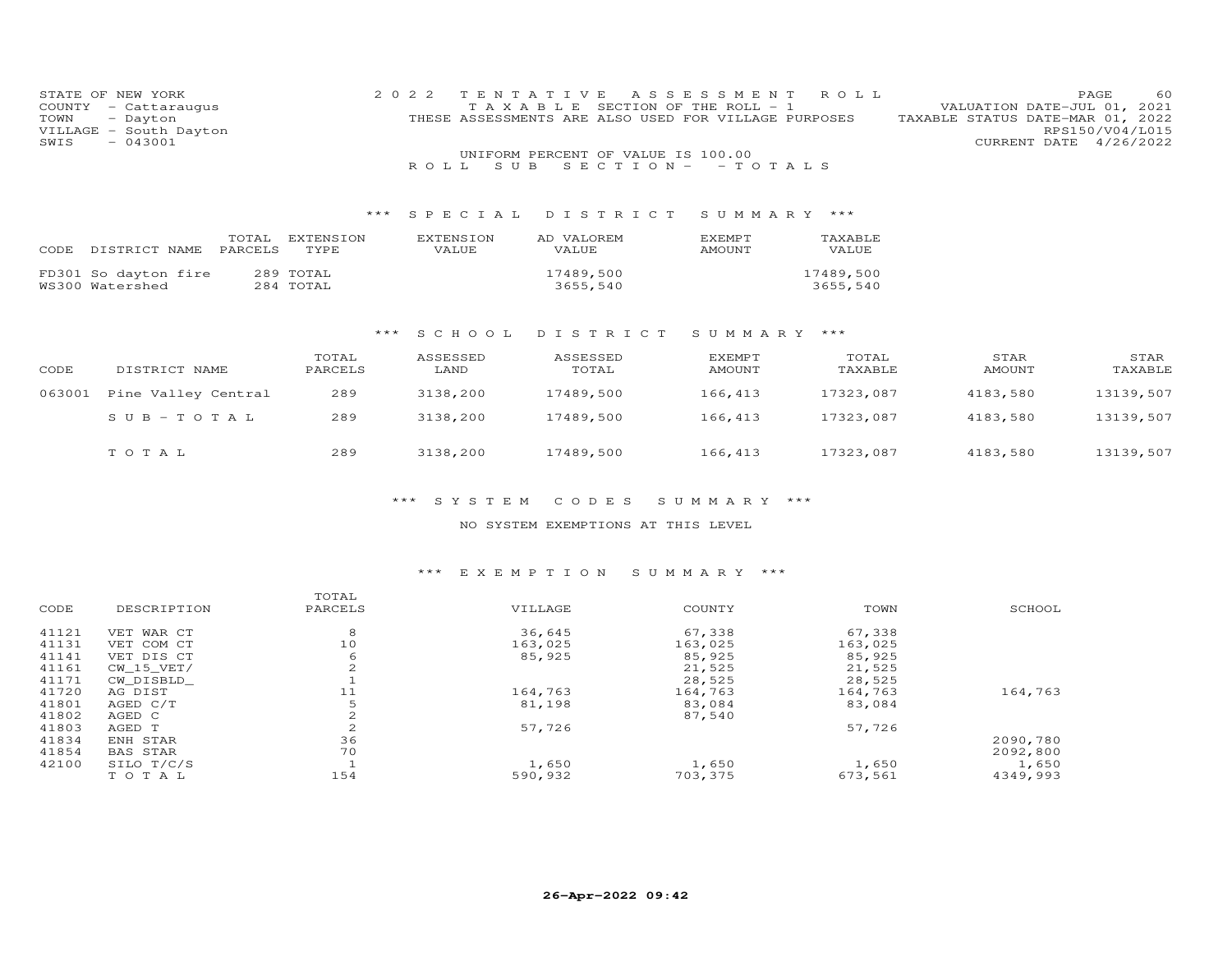| STATE OF NEW YORK      | 2022 TENTATIVE ASSESSMENT ROLL                       | PAGE 61                          |
|------------------------|------------------------------------------------------|----------------------------------|
| COUNTY - Cattaraugus   | T A X A B L E SECTION OF THE ROLL - 1                | VALUATION DATE-JUL 01, 2021      |
| TOWN - Dayton          | THESE ASSESSMENTS ARE ALSO USED FOR VILLAGE PURPOSES | TAXABLE STATUS DATE-MAR 01, 2022 |
| VILLAGE - South Dayton |                                                      | RPS150/V04/L015                  |
| $-043001$<br>SWIS      |                                                      | CURRENT DATE 4/26/2022           |
|                        | UNIFORM PERCENT OF VALUE IS 100.00                   |                                  |
|                        | ROLL SUB SECTION- - TOTALS                           |                                  |

| ROLL<br>SEC | DESCRIPTION | <b>TOTAL</b><br>PARCELS | <i><b>SSESSEL</b></i><br>LAND | ASSESSED<br>TOTAL | TAXABLE<br>JTTJJAGE | TAXABLE<br>COUNTY | TAXABLE<br>TOWN | TAXABLE<br>SCHOOL | STAR<br>TAXABLE |
|-------------|-------------|-------------------------|-------------------------------|-------------------|---------------------|-------------------|-----------------|-------------------|-----------------|
|             | 'AXABLE     | 289                     | 3138,200                      | 17489,500         | 16898.568           | 6786,125          | 16815,939       | 17323.087         | 13139,507       |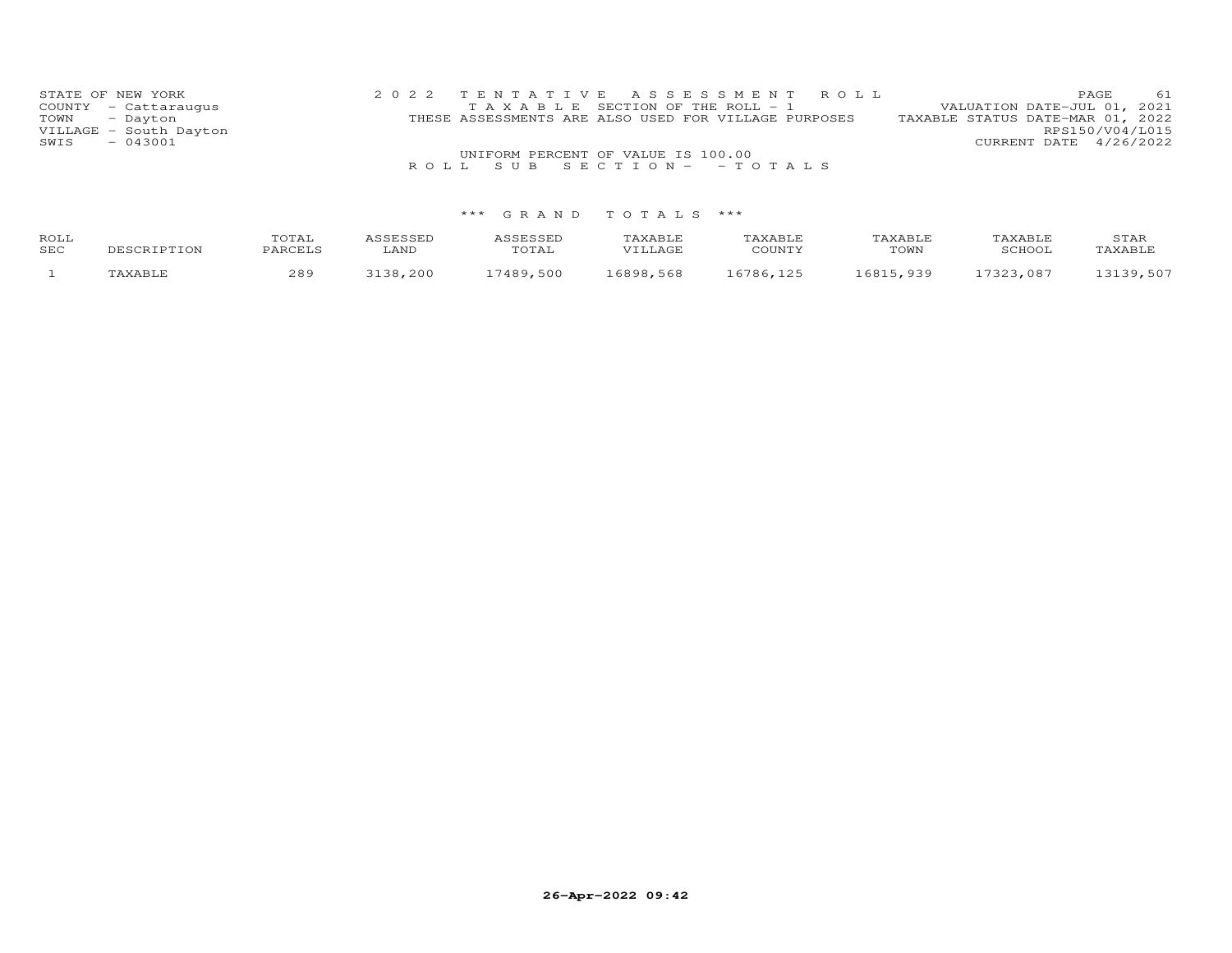| STATE OF NEW YORK<br>COUNTY - Cattaraugus<br>TOWN<br>- Dayton<br>VILLAGE - South Dayton<br>$-043001$<br>SWIS | 2 0 2 2                                                 | PROPERTY LOCATION SEQUENCE | TENTATIVE ASSESSMENT ROLL<br>T A X A B L E SECTION OF THE ROLL - 1 SUB-SECT - 1 VALUATION DATE-JUL 01, 2021<br>THESE ASSESSMENTS ARE ALSO USED FOR VILLAGE PURPOSES TAXABLE STATUS DATE-MAR 01, 2022<br>UNIFORM PERCENT OF VALUE IS 100.00<br>UNIFORM PERCENT OF VALUE IS 100.00 |               | 62<br>PAGE |
|--------------------------------------------------------------------------------------------------------------|---------------------------------------------------------|----------------------------|----------------------------------------------------------------------------------------------------------------------------------------------------------------------------------------------------------------------------------------------------------------------------------|---------------|------------|
| TAX MAP PARCEL NUMBER<br>CURRENT OWNERS NAME                                                                 | PROPERTY LOCATION & CLASS ASSESSMENT<br>SCHOOL DISTRICT | LAND                       | EXEMPTION CODE-----VILLAGE------COUNTY--------TOWN------SCHOOL<br>TAX DESCRIPTION                                                                                                                                                                                                | TAXABLE VALUE |            |
| CURRENT OWNERS ADDRESS<br>*************************                                                          |                                                         |                            | PARCEL SIZE/GRID COORD TOTAL SPECIAL DISTRICTS ACCOUNT NO. ACCOUNT NO. AREA ARRESTS AND MALL ASSAMATION ASSAMATION AND A THE SERIAL DISTRICTS AND MALL AND MALL AND MALL AND MALL AND MALL AND MALL AND MALL AND MALL AND MALL                                                   |               |            |
|                                                                                                              |                                                         |                            |                                                                                                                                                                                                                                                                                  |               |            |
|                                                                                                              | 18254 Winship-Johnston 1<br>733 Gas well                |                            |                                                                                                                                                                                                                                                                                  | 203           | 1249       |
| $33.026 - 1 - 2.71$                                                                                          |                                                         |                            | VILLAGE TAXABLE VALUE                                                                                                                                                                                                                                                            | 203           |            |
| Johnston Gas Service Inc<br>182 Main St                                                                      | Pine Valley Cen 063001 0 COUNTY<br>2021 mcf 101         | 203                        | TAXABLE VALUE<br>TOWN<br>TAXABLE VALUE                                                                                                                                                                                                                                           | 203           |            |
|                                                                                                              |                                                         |                            |                                                                                                                                                                                                                                                                                  |               |            |
| South Dayton, NY 14138                                                                                       | 31-009-18254                                            |                            | TAXABLE VALUE<br>SCHOOL                                                                                                                                                                                                                                                          | 203           |            |
|                                                                                                              | Winship-Johnston 1                                      |                            | FD301 So dayton fire dis                                                                                                                                                                                                                                                         | 203 TO        |            |
|                                                                                                              | 0.01<br>ACRES                                           |                            | WS300 Watershed                                                                                                                                                                                                                                                                  | 41 TO         |            |
|                                                                                                              | EAST-1023360 NRTH-0862935                               |                            |                                                                                                                                                                                                                                                                                  |               |            |
|                                                                                                              | FULL MARKET VALUE                                       | 203                        |                                                                                                                                                                                                                                                                                  |               |            |
|                                                                                                              |                                                         |                            |                                                                                                                                                                                                                                                                                  |               |            |
|                                                                                                              | 18939 Winship-Johnston 2                                |                            |                                                                                                                                                                                                                                                                                  |               | 1250       |
| $33.026 - 1 - 2.72$                                                                                          | 733 Gas well                                            |                            | VILLAGE TAXABLE VALUE                                                                                                                                                                                                                                                            | 203           |            |
| Johnston Gas Service Inc                                                                                     | Pine Valley Cen 063001                                  |                            | 0 COUNTY TAXABLE VALUE                                                                                                                                                                                                                                                           | 203           |            |
| 182 Main St                                                                                                  | 2021 mcf 101                                            | 203                        | TAXABLE VALUE<br>TOWN                                                                                                                                                                                                                                                            | 203           |            |
| South Dayton, NY 14138                                                                                       | $31 - 009 - 18939$                                      |                            | TAXABLE VALUE<br>SCHOOL                                                                                                                                                                                                                                                          | 203           |            |
|                                                                                                              | Winship-Johnston 2                                      |                            | FD301 So dayton fire dis 303 TO                                                                                                                                                                                                                                                  |               |            |
|                                                                                                              | ACRES<br>0.01                                           |                            | WS300 Watershed                                                                                                                                                                                                                                                                  | 41 TO         |            |
|                                                                                                              | EAST-1023360 NRTH-0862935                               |                            |                                                                                                                                                                                                                                                                                  |               |            |
|                                                                                                              | FULL MARKET VALUE                                       | 203                        |                                                                                                                                                                                                                                                                                  |               |            |
|                                                                                                              |                                                         |                            |                                                                                                                                                                                                                                                                                  |               |            |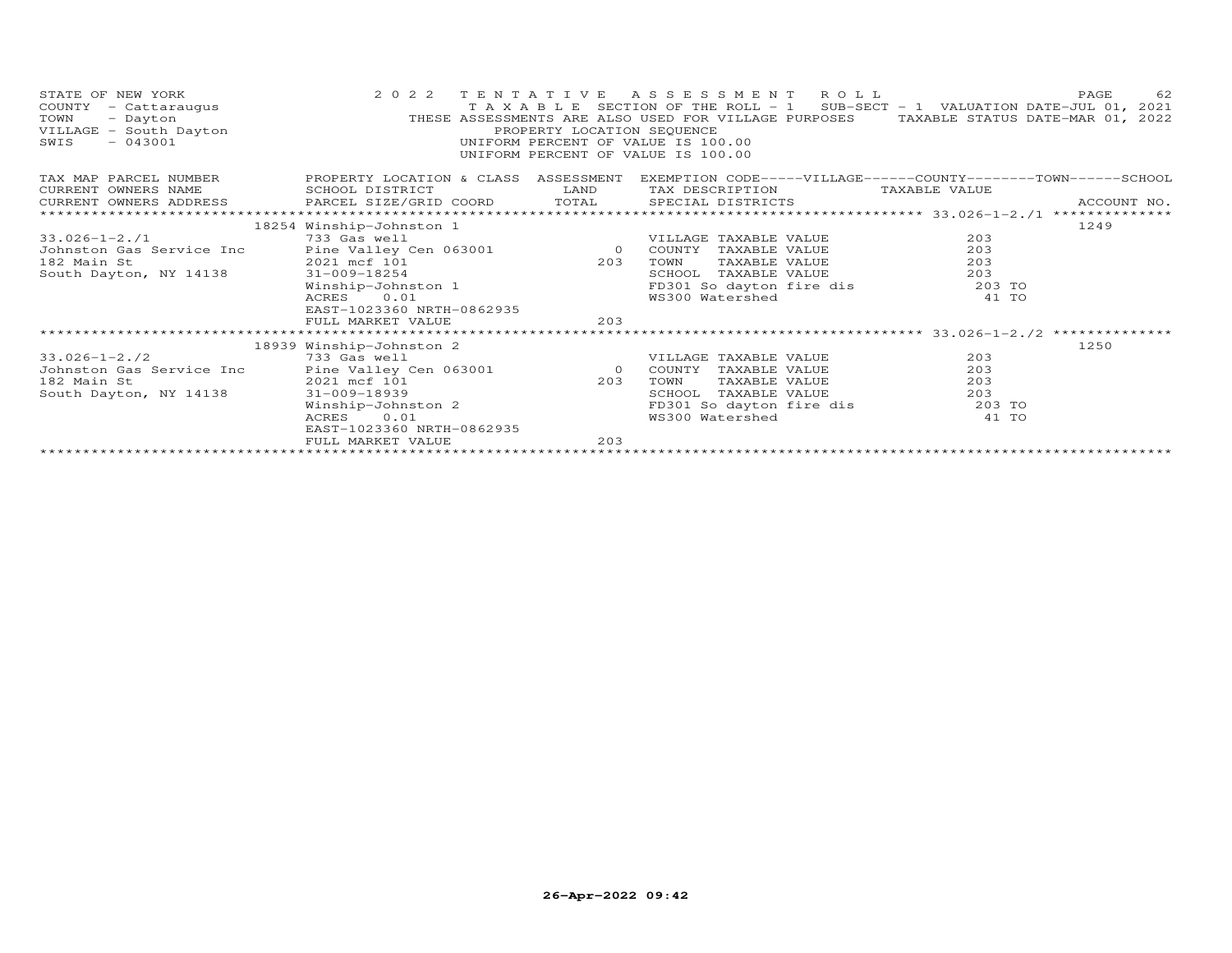| STATE OF NEW YORK<br>COUNTY<br>- Cattaraugus<br>TOWN<br>- Dayton<br>VILLAGE<br>- South Dayton<br>$-043001$<br>SWIS | 2 0 2 2 | T E N T A T<br>TAXABLE | T V F.<br>THESE ASSESSMENTS ARE ALSO USED FOR VILLAGE PURPOSES | ASSESSMENT<br>SECTION OF THE ROLL - 1 | ROLL             | PAGE<br>SUB-SECT - 1 VALUATION DATE-JUL 01,<br>TAXABLE STATUS DATE-MAR 01, 2022<br>RPS150/V04/L015<br>CURRENT DATE 4/26/2022 | 63<br>2021 |
|--------------------------------------------------------------------------------------------------------------------|---------|------------------------|----------------------------------------------------------------|---------------------------------------|------------------|------------------------------------------------------------------------------------------------------------------------------|------------|
|                                                                                                                    |         |                        | UNIFORM PERCENT OF VALUE IS 100.00                             |                                       |                  |                                                                                                                              |            |
|                                                                                                                    |         | S U B<br>R O L L       | $S E C T I O N - 1 - T O T A L S$                              |                                       |                  |                                                                                                                              |            |
|                                                                                                                    |         |                        |                                                                |                                       |                  |                                                                                                                              |            |
|                                                                                                                    |         |                        |                                                                |                                       |                  |                                                                                                                              |            |
|                                                                                                                    | ***     | S P E C I A L          | DISTRICT                                                       | SUMMARY ***                           |                  |                                                                                                                              |            |
| TOTAL<br>EXTENSION<br>DISTRICT NAME<br>PARCELS<br>TYPE<br>CODE                                                     |         | EXTENSION<br>VALUE     | AD VALOREM<br>VALUE                                            | EXEMPT<br>AMOUNT                      | TAXABLE<br>VALUE |                                                                                                                              |            |
| FD301 So dayton fire<br>2 TOTAL<br>WS300 Watershed<br>2 TOTAL                                                      |         |                        | 406<br>82                                                      |                                       | 406<br>82        |                                                                                                                              |            |
|                                                                                                                    |         |                        |                                                                |                                       |                  |                                                                                                                              |            |
|                                                                                                                    | ***     | S C H O O L            | DISTRICT                                                       | SUMMARY ***                           |                  |                                                                                                                              |            |
| TOTAL<br>CODE<br>DISTRICT NAME<br>PARCELS                                                                          |         | ASSESSED<br>LAND       | ASSESSED<br>TOTAL                                              | EXEMPT<br><b>AMOUNT</b>               | TOTAL<br>TAXABLE | STAR<br>TAXABLE<br><b>AMOUNT</b>                                                                                             | STAR       |

| 063001 Pine Valley Central | 406   | 406  | 406 |
|----------------------------|-------|------|-----|
| SUB-TOTAL                  | 406   | 406  | 406 |
| тотат                      | 4 O E | 40 F | 406 |

NO SYSTEM EXEMPTIONS AT THIS LEVEL

## \*\*\* E X E M P T I O N S U M M A R Y \*\*\*

## NO EXEMPTIONS AT THIS LEVEL

| ROLL       |             | TOTAL   | ASSESSED | ASSESSED | TAXABLE | TAXABLE | TAXABLE | TAXABLE | STAR    |
|------------|-------------|---------|----------|----------|---------|---------|---------|---------|---------|
| <b>SEC</b> | DESCRIPTION | PARCELS | LAND     | TOTAL    | VILLAGE | COUNTY  | TOWN    | SCHOOL  | TAXABLE |
|            | TAXABLE     |         |          | 4 ೧ 6    | 406     | 406     | 406     | 406     | 406     |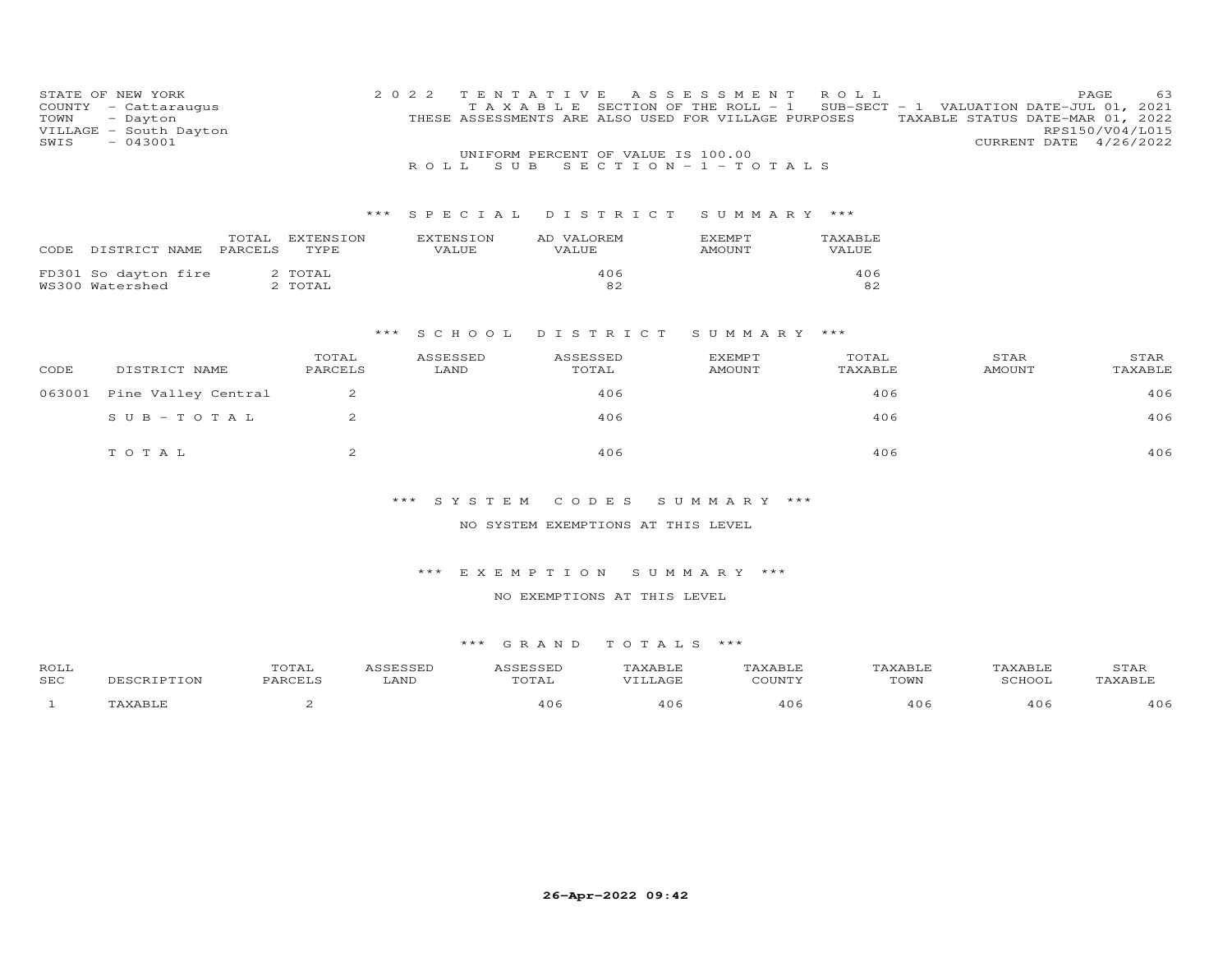|      | STATE OF NEW YORK      | 2022 TENTATIVE ASSESSMENT ROLL                       |  |                                  |                        | <b>PAGE</b> | 64 |
|------|------------------------|------------------------------------------------------|--|----------------------------------|------------------------|-------------|----|
|      | COUNTY - Cattaraugus   | TAXABLE SECTION OF THE ROLL - 1                      |  | VALUATION DATE-JUL 01, 2021      |                        |             |    |
|      | TOWN - Dayton          | THESE ASSESSMENTS ARE ALSO USED FOR VILLAGE PURPOSES |  | TAXABLE STATUS DATE-MAR 01, 2022 |                        |             |    |
|      | VILLAGE - South Dayton |                                                      |  |                                  | RPS150/V04/L015        |             |    |
| SWIS | $-043001$              | UNIFORM PERCENT OF VALUE IS 100.00                   |  |                                  | CURRENT DATE 4/26/2022 |             |    |
|      |                        |                                                      |  |                                  |                        |             |    |

R O L L S E C T I O N T O T A L S

## \*\*\* S P E C I A L D I S T R I C T S U M M A R Y \*\*\*

| CODE | DISTRICT NAME                           | TOTAL<br>PARCELS | EXTENSION<br><b>TYPE</b> | <b>EXTENSION</b><br><b>VALUE</b> | AD VALOREM<br><b>VALUE</b> | <b>FXFMPT</b><br><b>AMOUNT</b> | TAXABLE<br>VALUE      |
|------|-----------------------------------------|------------------|--------------------------|----------------------------------|----------------------------|--------------------------------|-----------------------|
|      | FD301 So dayton fire<br>WS300 Watershed |                  | 291 TOTAL<br>286 TOTAL   |                                  | 17489,906<br>3655,622      |                                | 17489,906<br>3655,622 |

## \*\*\* S C H O O L D I S T R I C T S U M M A R Y \*\*\*

| CODE   | DISTRICT NAME       | TOTAL<br>PARCELS | ASSESSED<br>LAND | ASSESSED<br>TOTAL | EXEMPT<br>AMOUNT | TOTAL<br>TAXABLE | STAR<br>AMOUNT | STAR<br>TAXABLE |
|--------|---------------------|------------------|------------------|-------------------|------------------|------------------|----------------|-----------------|
| 063001 | Pine Valley Central | 291              | 3138,200         | 17489,906         | 166,413          | 17323,493        | 4183,580       | 13139,913       |
|        | $SUB-TOTAL$         | 291              | 3138,200         | 17489,906         | 166,413          | 17323,493        | 4183,580       | 13139,913       |
|        | TOTAL               | 291              | 3138,200         | 17489,906         | 166,413          | 17323,493        | 4183,580       | 13139,913       |

## \*\*\* S Y S T E M C O D E S S U M M A R Y \*\*\*

#### NO SYSTEM EXEMPTIONS AT THIS LEVEL

## \*\*\* E X E M P T I O N S U M M A R Y \*\*\*

|       |                 | TOTAL          |         |         |         |          |
|-------|-----------------|----------------|---------|---------|---------|----------|
| CODE  | DESCRIPTION     | PARCELS        | VILLAGE | COUNTY  | TOWN    | SCHOOL   |
| 41121 | VET WAR CT      | 8              | 36,645  | 67,338  | 67,338  |          |
| 41131 | VET COM CT      | 10             | 163,025 | 163,025 | 163,025 |          |
| 41141 | VET DIS CT      | 6              | 85,925  | 85,925  | 85,925  |          |
| 41161 | CW 15 VET/      | $\overline{c}$ |         | 21,525  | 21,525  |          |
| 41171 | CW DISBLD       |                |         | 28,525  | 28,525  |          |
| 41720 | AG DIST         | 11             | 164,763 | 164,763 | 164,763 | 164,763  |
| 41801 | AGED C/T        |                | 81,198  | 83,084  | 83,084  |          |
| 41802 | AGED C          | 2              |         | 87,540  |         |          |
| 41803 | AGED T          | $\overline{c}$ | 57.726  |         | 57,726  |          |
| 41834 | ENH STAR        | 36             |         |         |         | 2090,780 |
| 41854 | <b>BAS STAR</b> | 70             |         |         |         | 2092,800 |
| 42100 | SILO T/C/S      |                | 1,650   | 1,650   | 1,650   | 1,650    |
|       | TOTAL           | 154            | 590,932 | 703,375 | 673,561 | 4349,993 |
|       |                 |                |         |         |         |          |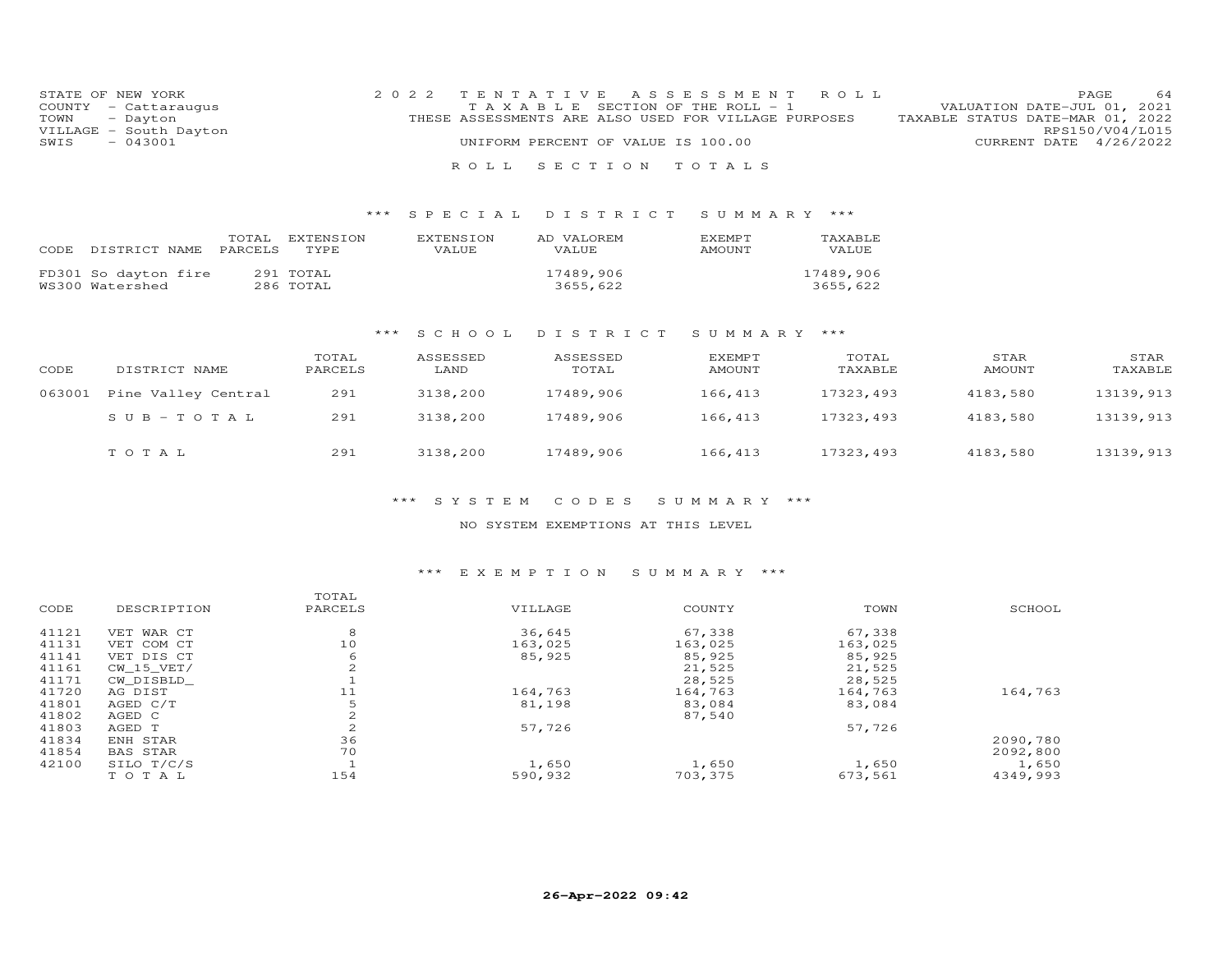| STATE OF NEW YORK<br>COUNTY - Cattaraugus | 2022 TENTATIVE ASSESSMENT ROLL<br>T A X A B L E SECTION OF THE ROLL - 1 | 65<br>PAGE<br>VALUATION DATE-JUL 01, 2021           |
|-------------------------------------------|-------------------------------------------------------------------------|-----------------------------------------------------|
| TOWN - Dayton<br>VILLAGE - South Dayton   | THESE ASSESSMENTS ARE ALSO USED FOR VILLAGE PURPOSES                    | TAXABLE STATUS DATE-MAR 01, 2022<br>RPS150/V04/L015 |
| $-043001$<br>SWIS                         | UNIFORM PERCENT OF VALUE IS 100.00                                      | CURRENT DATE 4/26/2022                              |
|                                           | ROLL SECTION TOTALS                                                     |                                                     |

| ROLL | DESCRIPTION | TOTAL   | ASSESSED | ASSESSED | TAXABLE  | TAXABLE   | TAXABLE   | TAXABLE   | STAR      |
|------|-------------|---------|----------|----------|----------|-----------|-----------|-----------|-----------|
| SEC  |             | PARCELS | ∟AND     | TOTAL    | VILLAGE  | COUNTY    | TOWN      | SCHOOL    | TAXABLE   |
|      | TAXABLE     | 291     | 3138,200 | 7489.906 | 6898.974 | 16786,531 | 16816.345 | 17323,493 | 13139,913 |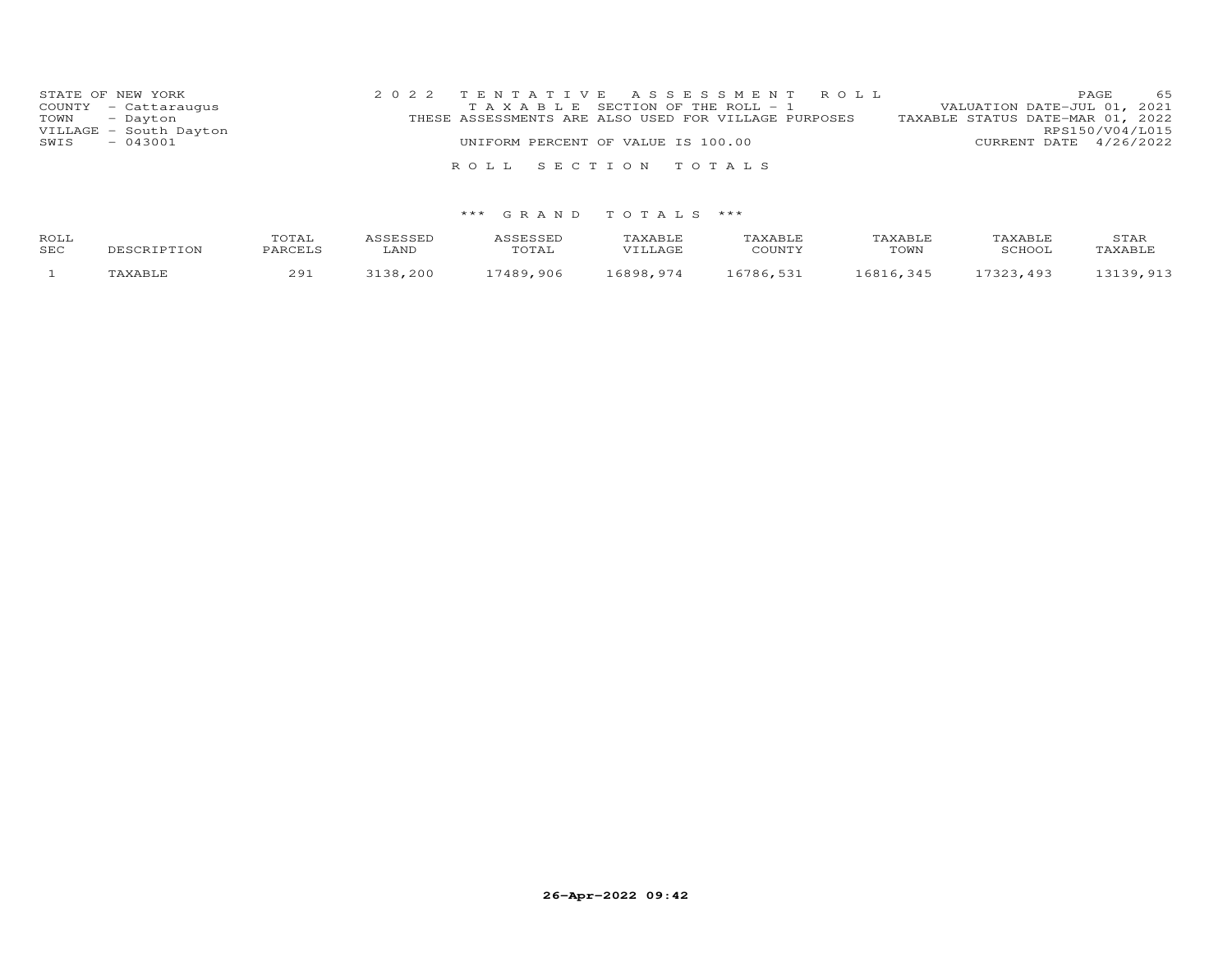| STATE OF NEW YORK<br>COUNTY - Cattaraugus<br>TOWN<br>- Dayton<br>VILLAGE - South Dayton<br>SWIS<br>$-043001$                                                                                                                                                                                                       |                                                                                                                                                    | PROPERTY LOCATION SEQUENCE           | 2022 TENTATIVE ASSESSMENT ROLL<br>SPECIAL FRANCHISE SECTION OF THE ROLL - 5<br>THESE ASSESSMENTS ARE ALSO USED FOR VILLAGE PURPOSES<br>UNIFORM PERCENT OF VALUE IS 100.00 | TAXABLE STATUS DATE-MAR 01, 2022                                     | PAGE<br>66<br>VALUATION DATE-JUL 01, 2021 |
|--------------------------------------------------------------------------------------------------------------------------------------------------------------------------------------------------------------------------------------------------------------------------------------------------------------------|----------------------------------------------------------------------------------------------------------------------------------------------------|--------------------------------------|---------------------------------------------------------------------------------------------------------------------------------------------------------------------------|----------------------------------------------------------------------|-------------------------------------------|
| TAX MAP PARCEL NUMBER<br>CURRENT OWNERS NAME<br>CURRENT OWNERS ADDRESS<br>******************************                                                                                                                                                                                                           | PROPERTY LOCATION & CLASS ASSESSMENT<br>SCHOOL DISTRICT<br>PARCEL SIZE/GRID COORD                                                                  | LAND<br>TOTAL                        | EXEMPTION CODE-----VILLAGE------COUNTY-------TOWN------SCHOOL<br>TAX DESCRIPTION<br>SPECIAL DISTRICTS                                                                     | TAXABLE VALUE                                                        | ACCOUNT NO.                               |
| 530.001-9916-131.600/188<br>odition of the whole the seasure of the country that the seasure of the value of the value of the value of the<br>New York State Electric & Gas Pine Valley Cen 063001 Mew York TAXABLE VALUE<br>c/o Avangrid Management Co<br>Local Tax<br>One City Center Fl 5<br>Portland, ME 04101 | Special Franchise<br>861 Elec & gas<br>Village Of South Dayton 377,310<br>1.0000 Pine Valley<br>ACRES<br>0.01<br>FULL MARKET VALUE                 |                                      | VILLAGE TAXABLE VALUE<br>TOWN<br>TAXABLE VALUE<br>SCHOOL TAXABLE VALUE<br>SCHOOL TAXABLE<br>FD301 So dayton<br>377,310 WS300 Watershed<br>FD301 So dayton fire dis        | 377,310<br>377,310<br>377,310<br>377,310<br>377,310 TO<br>226,386 TO | 0997                                      |
| 530.001-9916-631.900/188<br>Verizon New York Inc<br>PO Box 2749<br>Addison, TX 75001                                                                                                                                                                                                                               | Special Franchise<br>866 Telephone<br>Village Of South Dayton 41,471<br>100% Pine Valley<br>ACRES<br>0.01<br>FULL MARKET VALUE                     |                                      | VILLAGE TAXABLE VALUE<br>TOWN<br>TAXABLE VALUE<br>SCHOOL TAXABLE VALUE<br>$F$ D301 So dayton<br>41,471 WS300 Watershed<br>FD301 So dayton fire dis                        | 41,471<br>41,471<br>41, 471<br>41,471<br>41,471 TO<br>24,883 TO      | 0996                                      |
| ******************************<br>530.001-9916-901.300/188<br>Time Warner-Buffalo<br>Attn: Tax Department<br>PO Box 7467<br>Charlotte, NC 28241-7467                                                                                                                                                               | Special Franchise<br>869 Television<br>Pine Valley Cen 063001<br>Village Of South Dayton<br>100% Pine Valley<br>ACRES<br>0.01<br>FULL MARKET VALUE | 399,070<br>399,070                   | VILLAGE TAXABLE VALUE<br>0 COUNTY TAXABLE VALUE<br>TOWN<br>TAXABLE VALUE<br>SCHOOL TAXABLE VALUE<br>FD301 So dayton fire dis<br>WS300 Watershed                           | 399,070<br>399,070<br>399,070<br>399,070<br>399,070 TO<br>79,814 TO  | 1221                                      |
| 530.001-9916-950.630/188<br>Time Warner Syracuse<br>Attn: Tax Department<br>PO Box 7467<br>Charlotte, NC 28241-7467                                                                                                                                                                                                | Special Franchise<br>869 Television<br>Pine Valley Cen 063001<br>Village Of South Dayton<br>100% Pine Valley<br>0.01<br>ACRES<br>FULL MARKET VALUE | $\overline{0}$<br>388,505<br>388,505 | VILLAGE TAXABLE VALUE<br>COUNTY TAXABLE VALUE<br>TOWN<br>TAXABLE VALUE<br>SCHOOL TAXABLE VALUE<br>FD301 So dayton fire dis 388,505 TO<br>WS300 Watershed                  | 388,505<br>388,505<br>388,505<br>388,505<br>77,701 TO                |                                           |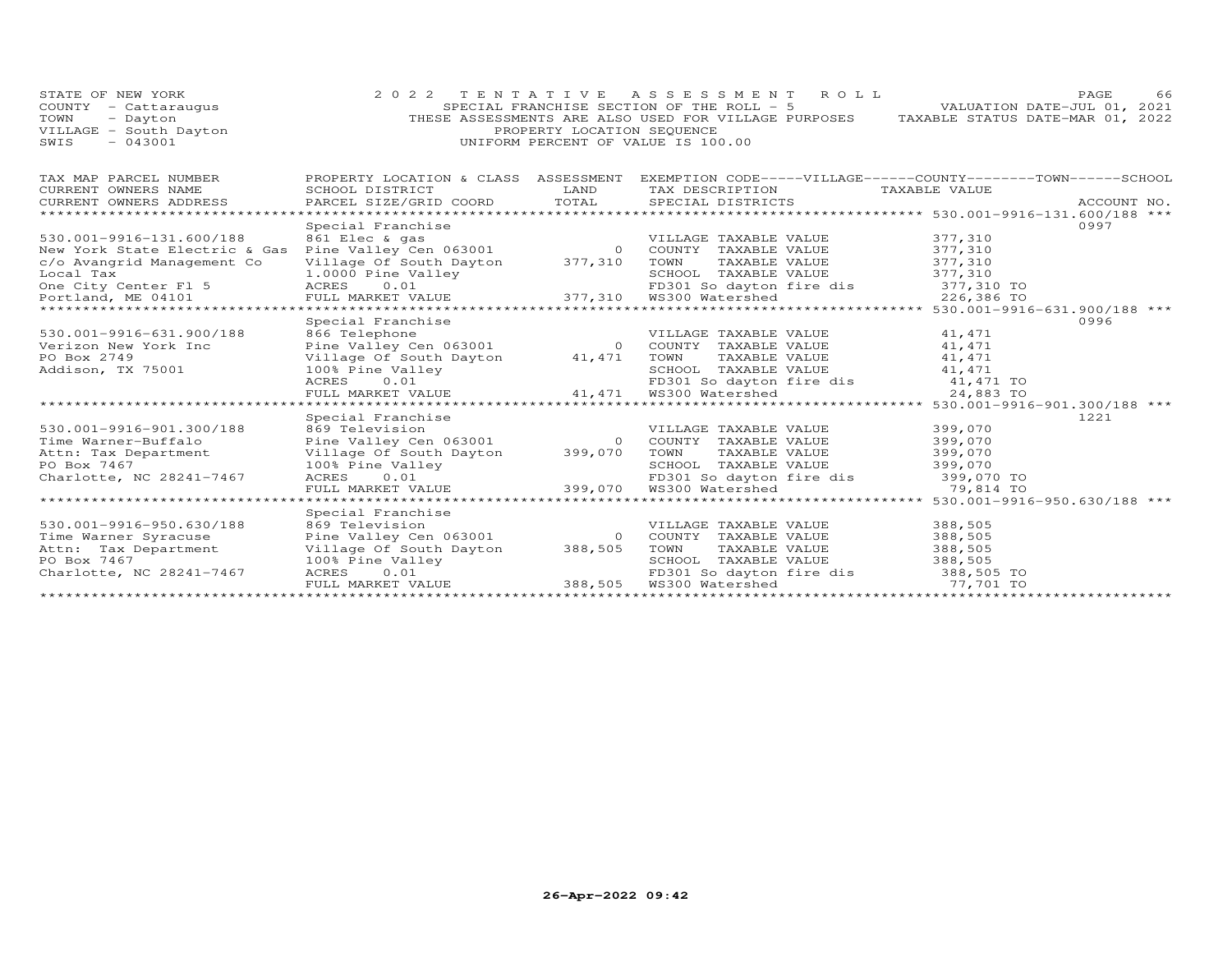| COUNTY<br>TOWN<br>VILLAGE<br>SWIS | STATE OF NEW YORK<br>- Cattaraugus<br>- Dayton<br>- South Dayton<br>$-043001$ |           | 2 0 2 2          | TENTATIVE<br>SPECIAL FRANCHISE SECTION OF THE ROLL - 5<br>THESE ASSESSMENTS ARE ALSO USED FOR VILLAGE PURPOSES | A S S E S S M E N T | ROLL     | TAXABLE STATUS DATE-MAR 01, 2022<br>CURRENT DATE | 67<br>PAGE<br>VALUATION DATE-JUL 01, 2021<br>RPS150/V04/L015<br>4/26/2022 |
|-----------------------------------|-------------------------------------------------------------------------------|-----------|------------------|----------------------------------------------------------------------------------------------------------------|---------------------|----------|--------------------------------------------------|---------------------------------------------------------------------------|
|                                   |                                                                               |           | S U B<br>ROLL.   | UNIFORM PERCENT OF VALUE IS 100.00<br>$S E C T I O N -$                                                        | $-TOTALS$           |          |                                                  |                                                                           |
|                                   |                                                                               |           |                  |                                                                                                                |                     |          |                                                  |                                                                           |
|                                   |                                                                               |           |                  | *** SPECIAL DISTRICT                                                                                           | SUMMARY ***         |          |                                                  |                                                                           |
|                                   | TOTAL                                                                         | EXTENSION | <b>EXTENSION</b> | AD VALOREM                                                                                                     | <b>EXEMPT</b>       | TAXABLE  |                                                  |                                                                           |
|                                   | PARCELS<br>CODE DISTRICT NAME                                                 | TYPE      | VALUE            | VALUE                                                                                                          | AMOUNT              | VALUE    |                                                  |                                                                           |
|                                   | FD301 So dayton fire                                                          | 4 TOTAL   |                  | 1206,356                                                                                                       |                     | 1206,356 |                                                  |                                                                           |
|                                   | WS300 Watershed                                                               | 4 TOTAL   |                  | 408,784                                                                                                        |                     | 408,784  |                                                  |                                                                           |
|                                   |                                                                               |           |                  |                                                                                                                |                     |          |                                                  |                                                                           |
|                                   |                                                                               | ***       | S C H O O L      | DISTRICT                                                                                                       | SUMMARY ***         |          |                                                  |                                                                           |
|                                   |                                                                               | TOTAL     | ASSESSED         | ASSESSED                                                                                                       | <b>EXEMPT</b>       | TOTAL    | STAR                                             | STAR                                                                      |
| CODE                              | DISTRICT NAME                                                                 | PARCELS   | LAND             | TOTAL                                                                                                          | <b>AMOUNT</b>       | TAXABLE  | AMOUNT                                           | TAXABLE                                                                   |
| 063001                            | Pine Valley Central                                                           | 4         |                  | 1206,356                                                                                                       |                     | 1206,356 |                                                  | 1206,356                                                                  |
|                                   | $S \cup B - TO T A L$                                                         | 4         |                  | 1206,356                                                                                                       |                     | 1206,356 |                                                  | 1206,356                                                                  |
|                                   |                                                                               |           |                  |                                                                                                                |                     |          |                                                  |                                                                           |
|                                   | TOTAL                                                                         | 4         |                  | 1206,356                                                                                                       |                     | 1206,356 |                                                  | 1206,356                                                                  |
|                                   |                                                                               |           |                  |                                                                                                                |                     |          |                                                  |                                                                           |
|                                   |                                                                               |           |                  |                                                                                                                |                     |          |                                                  |                                                                           |

## NO SYSTEM EXEMPTIONS AT THIS LEVEL

## \*\*\* E X E M P T I O N S U M M A R Y \*\*\*

## NO EXEMPTIONS AT THIS LEVEL

| ROLL       |                              | TOTAL   |      |            | AXABLE       |            |         | <b><i>AXABLE</i></b> | STAR           |
|------------|------------------------------|---------|------|------------|--------------|------------|---------|----------------------|----------------|
| <b>SEC</b> |                              | PARCELS | LAND | TOTAL      | VTIJAGE      | COTINTY    | TOWN    | <b>SCHOO1</b>        | <b>TAXABLF</b> |
| -          | <b>TDANCUTCL</b><br>$\Delta$ |         |      | 356<br>206 | , 356<br>206 | 356<br>206 | 206,356 | 206,356              | $\sim$ 206     |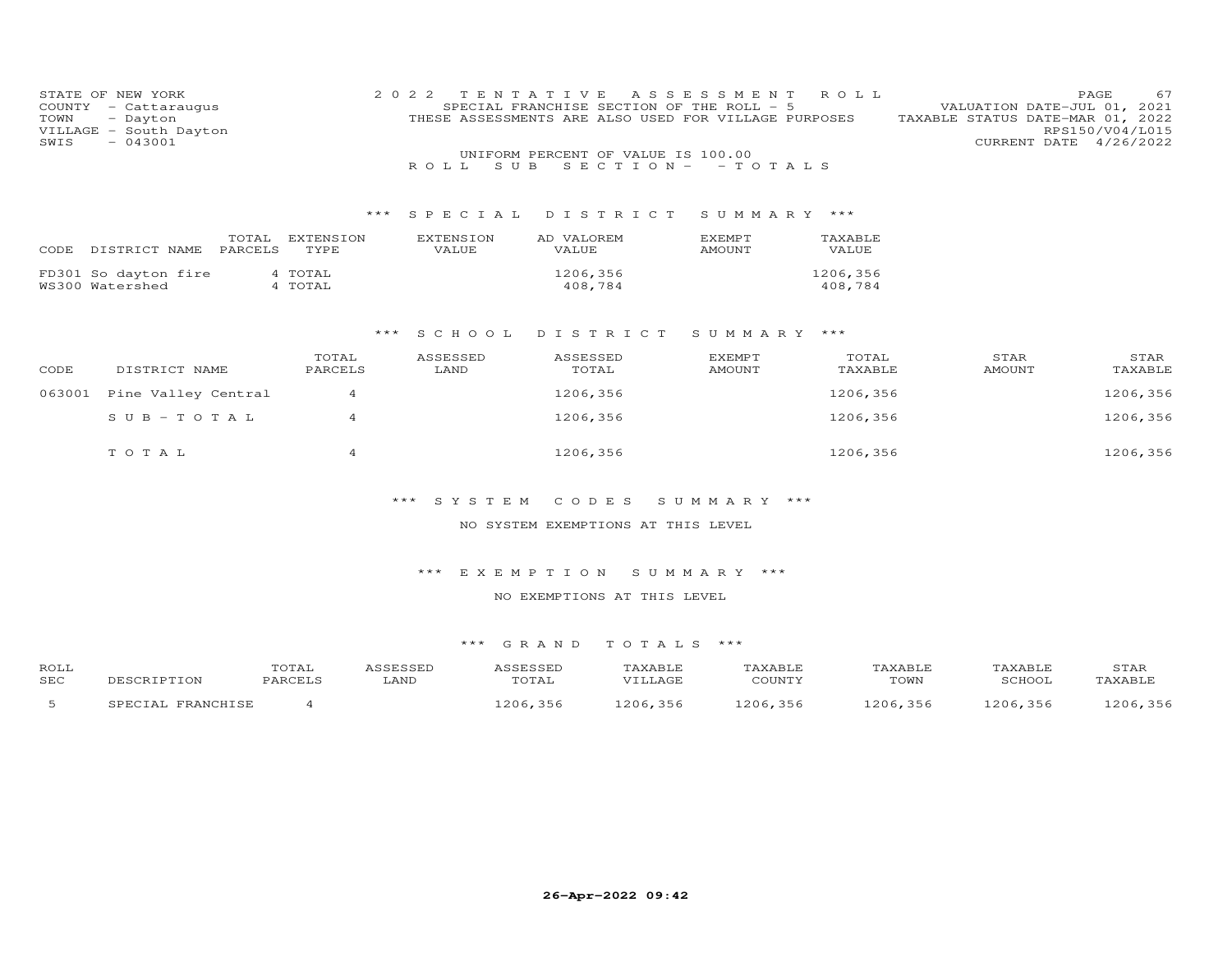| STATE OF NEW YORK |                        | 2022 TENTATIVE ASSESSMENT ROLL                                                           | PAGE.           | 68 |
|-------------------|------------------------|------------------------------------------------------------------------------------------|-----------------|----|
|                   | COUNTY - Cattaraugus   | SPECIAL FRANCHISE SECTION OF THE ROLL - 5<br>VALUATION DATE-JUL 01, 2021                 |                 |    |
|                   | TOWN - Dayton          | TAXABLE STATUS DATE-MAR 01, 2022<br>THESE ASSESSMENTS ARE ALSO USED FOR VILLAGE PURPOSES |                 |    |
|                   | VILLAGE - South Dayton |                                                                                          | RPS150/V04/L015 |    |
| SWIS              | $-043001$              | UNIFORM PERCENT OF VALUE IS 100.00<br>CURRENT DATE 4/26/2022                             |                 |    |
|                   |                        |                                                                                          |                 |    |
|                   |                        | ROLL SECTION TOTALS                                                                      |                 |    |

## \*\*\* S P E C I A L D I S T R I C T S U M M A R Y \*\*\*

| CODE | DISTRICT NAME                           | TOTAL<br>PARCELS | EXTENSION<br>TYPE. | <b>EXTENSION</b><br>VALUE. | AD VALOREM<br>VALUE | <b>EXEMPT</b><br><b>AMOUNT</b> | TAXABLE<br>VALUE    |
|------|-----------------------------------------|------------------|--------------------|----------------------------|---------------------|--------------------------------|---------------------|
|      | FD301 So dayton fire<br>WS300 Watershed |                  | 4 TOTAL<br>4 TOTAL |                            | 1206,356<br>408,784 |                                | 1206,356<br>408,784 |

#### \*\*\* S C H O O L D I S T R I C T S U M M A R Y \*\*\*

| CODE   | DISTRICT NAME       | TOTAL<br>PARCELS | ASSESSED<br>LAND | ASSESSED<br>TOTAL | <b>EXEMPT</b><br><b>AMOUNT</b> | TOTAL<br>TAXABLE | STAR<br><b>AMOUNT</b> | STAR<br>TAXABLE |
|--------|---------------------|------------------|------------------|-------------------|--------------------------------|------------------|-----------------------|-----------------|
| 063001 | Pine Valley Central |                  |                  | 1206,356          |                                | 1206,356         |                       | 1206,356        |
|        | SUB-TOTAL           | $\overline{4}$   |                  | 1206,356          |                                | 1206,356         |                       | 1206,356        |
|        | TOTAL               |                  |                  | 1206,356          |                                | 1206,356         |                       | 1206,356        |

## \*\*\* S Y S T E M C O D E S S U M M A R Y \*\*\*

#### NO SYSTEM EXEMPTIONS AT THIS LEVEL

#### \*\*\* E X E M P T I O N S U M M A R Y \*\*\*

#### NO EXEMPTIONS AT THIS LEVEL

| ROLL |                      | TOTAL   | SSESSED | 0.000000<br>SSESSEL | TAXABLE         | TAXABLE    | TAXABLE      | TAXABLE | STAR     |
|------|----------------------|---------|---------|---------------------|-----------------|------------|--------------|---------|----------|
| SEC  |                      | PARCELS | ∟AND    | TOTAL               | VILLAGE         | COUNTY     | TOWN         | SCHOOL  | TAXABLE  |
|      | FRANCHISE<br>"PFCTA. |         |         | .356<br>206         | 1206,356<br>--- | 356<br>206 | , 356<br>206 | 206,356 | .206.356 |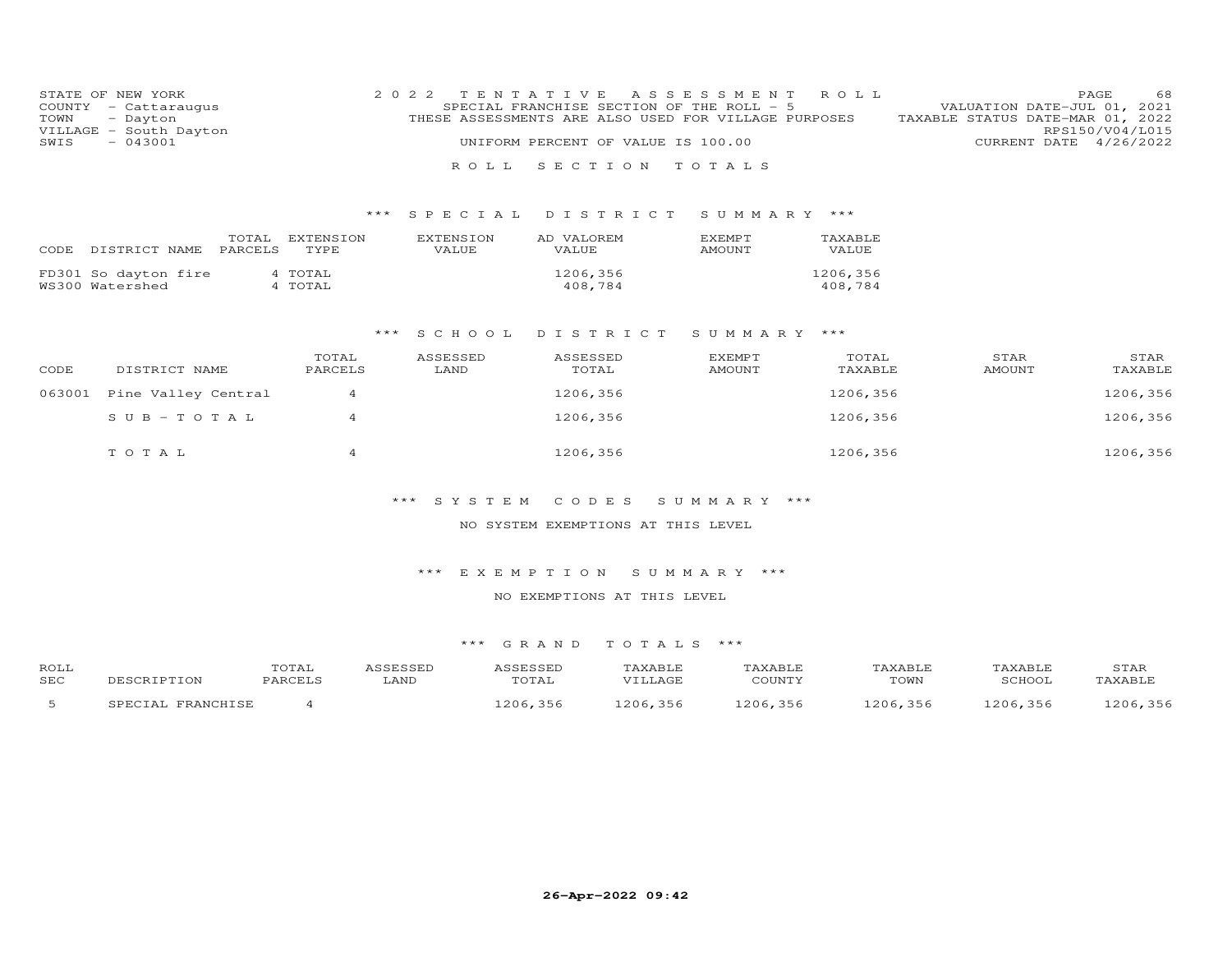| STATE OF NEW YORK<br>COUNTY - Cattaraugus<br>COUNTY - Cattaraugus<br>TOWN - Dayton<br>VILLAGE - South Dayton<br>$-043001$<br>SWIS                                                                                                                       | 2 0 2 2                                                                                                                                                                                         | PROPERTY LOCATION SEQUENCE | TENTATIVE ASSESSMENT ROLL<br>UTILITY & R.R. SECTION OF THE ROLL - 6<br>THESE ASSESSMENTS ARE ALSO USED FOR VILLAGE PURPOSES TAXABLE STATUS DATE-MAR 01, 2022<br>UNIFORM PERCENT OF VALUE IS 100.00 | VALUATION DATE-JUL 01, 2021                                         | 69<br>PAGE  |
|---------------------------------------------------------------------------------------------------------------------------------------------------------------------------------------------------------------------------------------------------------|-------------------------------------------------------------------------------------------------------------------------------------------------------------------------------------------------|----------------------------|----------------------------------------------------------------------------------------------------------------------------------------------------------------------------------------------------|---------------------------------------------------------------------|-------------|
| TAX MAP PARCEL NUMBER<br>CURRENT OWNERS NAME<br>CURRENT OWNERS ADDRESS                                                                                                                                                                                  | SCHOOL DISTRICT<br>PARCEL SIZE/GRID COORD                                                                                                                                                       | LAND<br>TOTAL              | PROPERTY LOCATION & CLASS ASSESSMENT EXEMPTION CODE-----VILLAGE------COUNTY-------TOWN------SCHOOL<br>TAX DESCRIPTION TAXABLE VALUE<br>SPECIAL DISTRICTS                                           |                                                                     | ACCOUNT NO. |
| 630.001-9916-131.600/100<br>New York State Electric & Gas Pine Valley Cen 063001<br>C/O Avangrid Management Co<br>Commit TAXABLE VALUE<br>Commit TAXABLE VALUE<br>COUNTY TAXABLE VALUE<br>COUNTY TAXABLE VALUE<br>COUNTY TAXABLE VALUE<br>COU           | Elec Trans Line                                                                                                                                                                                 |                            | SCHOOL TAXABLE VALUE 53, 474<br>FD301 So dayton fire dis 53, 474 TO                                                                                                                                | 93,474<br>93,474<br>93,474<br>56,084 TO                             | 1320        |
| $33.033 - 6 - 33$<br>New York State Electric & Gas Pine Valley Cen 063001<br>Avangrid Management Co FRNT 60.00 DPTH 123.00<br>Local Tax EAST-1021258 NRTH-0859764<br>One City Center F1 5 FULL MARKET VALUE<br>Portland, ME 04101<br>Portland, ME 04101 | First St<br>311 Res vac land                                                                                                                                                                    | 5,700<br>5,700             | VILLAGE TAXABLE VALUE<br>COUNTY TAXABLE VALUE<br>TOWN     TAXABLE VALUE<br>SCHOOL TAXABLE VALUE<br>5,700 FD301 So dayton fire dis 5,700 TO                                                         | 5,700<br>5,700<br>5,700<br>5,700                                    | 1310        |
| New York State Electric & Gas Pine Valley Cen 063001<br>C/O Avangrid Management Co Loc #001859<br>Col Tax and Management Co Loc #001859<br>Col Tax 538,341 TOMO PINE VALUE<br>Col Tax 538,341 TOMO PINE VALUE<br>Col Tax 538,341 TOMO PI                | 38 Oaks Rd<br>DEED BOOK 694<br>PG-00808                                                                                                                                                         |                            | SCHOOL TAXABLE VALUE 538,341<br>FD301 So dayton fire dis 538,341 TO                                                                                                                                | 538,341<br>538,341<br>538,341<br>107,668 TO                         | 1001        |
|                                                                                                                                                                                                                                                         | FULL MARKET VALUE                                                                                                                                                                               | 538,341                    |                                                                                                                                                                                                    |                                                                     |             |
| $33.033 - 3 - 23$                                                                                                                                                                                                                                       | 416 Pine St<br>Pine St<br>831 Tele Comm<br>Pine Valley Cen 063001 5,600<br>58 05 09 93,700<br>2000 Pine Valley 93,700<br>FRNT 50.00 DPTH 150.00<br>EAST-1021009 NRTH-0861549                    |                            | VILLAGE TAXABLE VALUE $93,700$<br>COUNTY TAXABLE VALUE $93,700$<br>TOWN TAXABLE VALUE $93,700$<br>SCHOOL TAXABLE VALUE $93,700$<br>FD301 So dayton fire dis<br>WS300 Watershed                     | 93,700 TO<br>18,740 TO                                              | 0922        |
| ******************************                                                                                                                                                                                                                          | FULL MARKET VALUE                                                                                                                                                                               | 93,700                     |                                                                                                                                                                                                    |                                                                     |             |
| 630.001-9916-131.600/188<br>c/o Avangrid Management Co<br>Local Tax<br>One City Center Fl 5th<br>Portland, ME 04101                                                                                                                                     | Utility Outside Plant<br>884 Elec Dist Out<br>Pine Valley Cen 063001 0<br>Loc #888888 1.0000 Pine Valley<br>1.0000 Pine Valley<br>Elec Dist<br>ECRES 0 01<br>ACRES<br>0.01<br>FULL MARKET VALUE | 128,086                    | VILLAGE TAXABLE VALUE<br>COUNTY TAXABLE VALUE<br>TAXABLE VALUE<br>TOWN<br>SCHOOL TAXABLE VALUE<br>FD301 So dayton fire dis<br>WS300 Watershed                                                      | 128,086<br>128,086<br>128,086<br>128,086<br>128,086 TO<br>76,852 TO | 1322        |
| *************************                                                                                                                                                                                                                               |                                                                                                                                                                                                 |                            |                                                                                                                                                                                                    |                                                                     |             |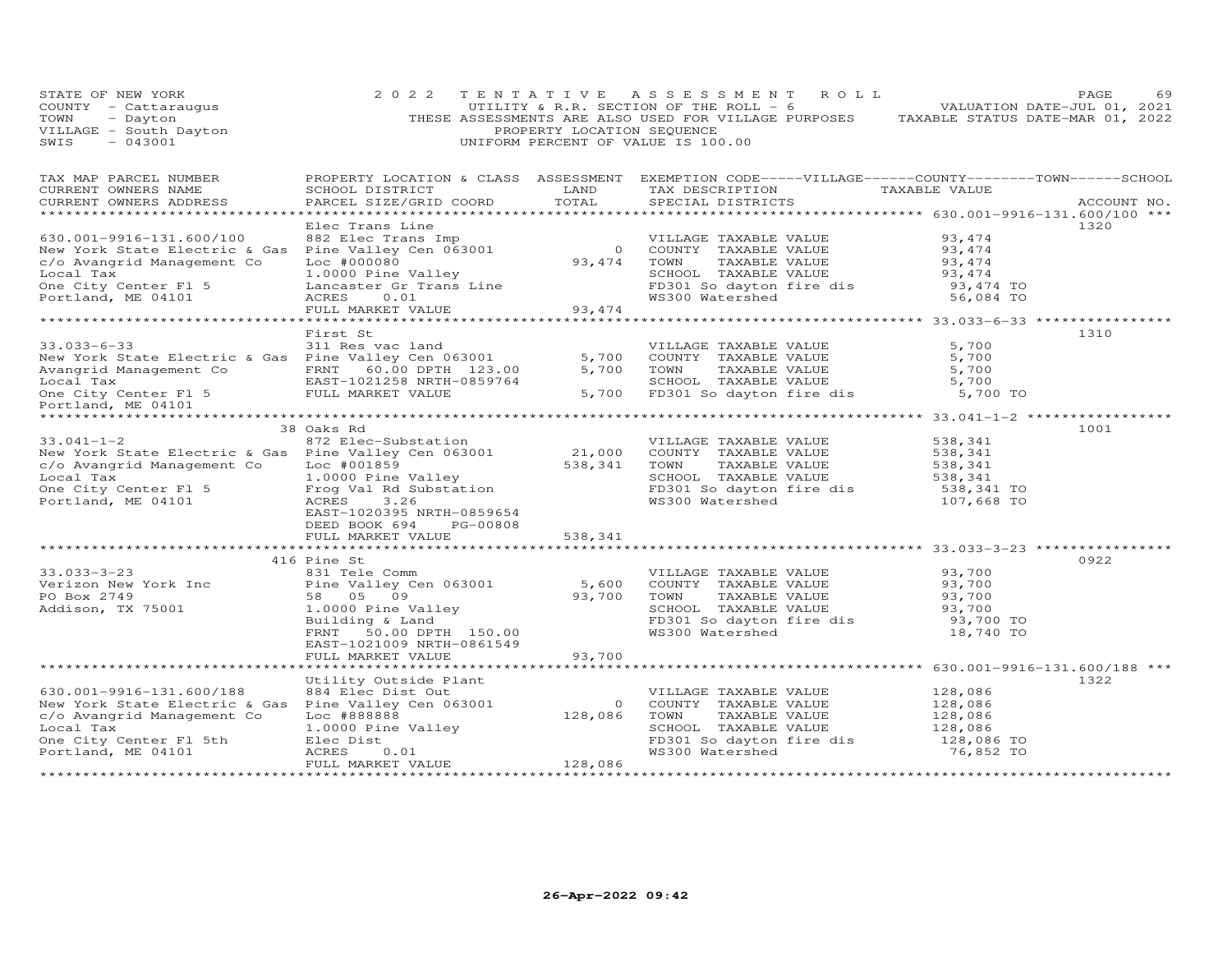| STATE OF NEW YORK<br>COUNTY<br>- Cattaraugus<br>- Dayton<br>TOWN<br>VILLAGE - South Dayton<br>$-043001$<br>SWIS |                                                                                                                                             | PROPERTY LOCATION SEQUENCE | 2022 TENTATIVE ASSESSMENT ROLL<br>UTILITY & R.R. SECTION OF THE ROLL - 6<br>THESE ASSESSMENTS ARE ALSO USED FOR VILLAGE PURPOSES TAXABLE STATUS DATE-MAR 01, 2022<br>UNIFORM PERCENT OF VALUE IS 100.00 |               | 70<br>PAGE<br>VALUATION DATE-JUL 01, 2021 |
|-----------------------------------------------------------------------------------------------------------------|---------------------------------------------------------------------------------------------------------------------------------------------|----------------------------|---------------------------------------------------------------------------------------------------------------------------------------------------------------------------------------------------------|---------------|-------------------------------------------|
| TAX MAP PARCEL NUMBER                                                                                           | PROPERTY LOCATION & CLASS                                                                                                                   | ASSESSMENT                 | EXEMPTION CODE-----VILLAGE------COUNTY--------TOWN------SCHOOL                                                                                                                                          |               |                                           |
| CURRENT OWNERS NAME                                                                                             | SCHOOL DISTRICT<br><b>EXAMPLE EXAMPLE EXAMPLE EXAMPLE EXAMPLE EXAMPLE EXAMPLE EXAMPLE EXAMPLE EXAMPLE EXAMPLE EXAMPLE EXAMPLE EXAMPLE E</b> |                            | TAX DESCRIPTION                                                                                                                                                                                         | TAXABLE VALUE |                                           |
| CURRENT OWNERS ADDRESS FARCEL SIZE/GRID COORD TOTAL                                                             |                                                                                                                                             |                            | SPECIAL DISTRICTS SPECIAL STRICTS                                                                                                                                                                       |               | ACCOUNT NO.                               |
|                                                                                                                 |                                                                                                                                             |                            |                                                                                                                                                                                                         |               |                                           |
|                                                                                                                 | Utility Outside Plant                                                                                                                       |                            |                                                                                                                                                                                                         |               | 1000                                      |
| 630.001-9916-631.900/188                                                                                        | 836 Telecom. eq.                                                                                                                            |                            | Mass Telec 47100 3,499                                                                                                                                                                                  | 3,499         | 3,499<br>3,499                            |
| Verizon New York Inc                                                                                            | Pine Valley Cen 063001                                                                                                                      | $\circ$                    | VILLAGE TAXABLE VALUE                                                                                                                                                                                   | 11,672        |                                           |
| PO Box 2749                                                                                                     | $Loc$ #888888 $\overline{a}$                                                                                                                | 15,171                     | COUNTY<br>TAXABLE VALUE                                                                                                                                                                                 | 11,672        |                                           |
| Addison, TX 75001                                                                                               | 1.0000 Pine Valley                                                                                                                          |                            | TOWN<br>TAXABLE VALUE                                                                                                                                                                                   | 11,672        |                                           |
|                                                                                                                 | Poles, Wire, Cable, etc                                                                                                                     |                            | SCHOOL<br>TAXABLE VALUE                                                                                                                                                                                 | 11,672        |                                           |
|                                                                                                                 | ACRES<br>0.01                                                                                                                               |                            | FD301 So dayton fire dis 15,171 TO                                                                                                                                                                      |               |                                           |
|                                                                                                                 | FULL MARKET VALUE                                                                                                                           | 15,171                     | WS300 Watershed                                                                                                                                                                                         | 9,098 TO      |                                           |
|                                                                                                                 |                                                                                                                                             |                            |                                                                                                                                                                                                         |               |                                           |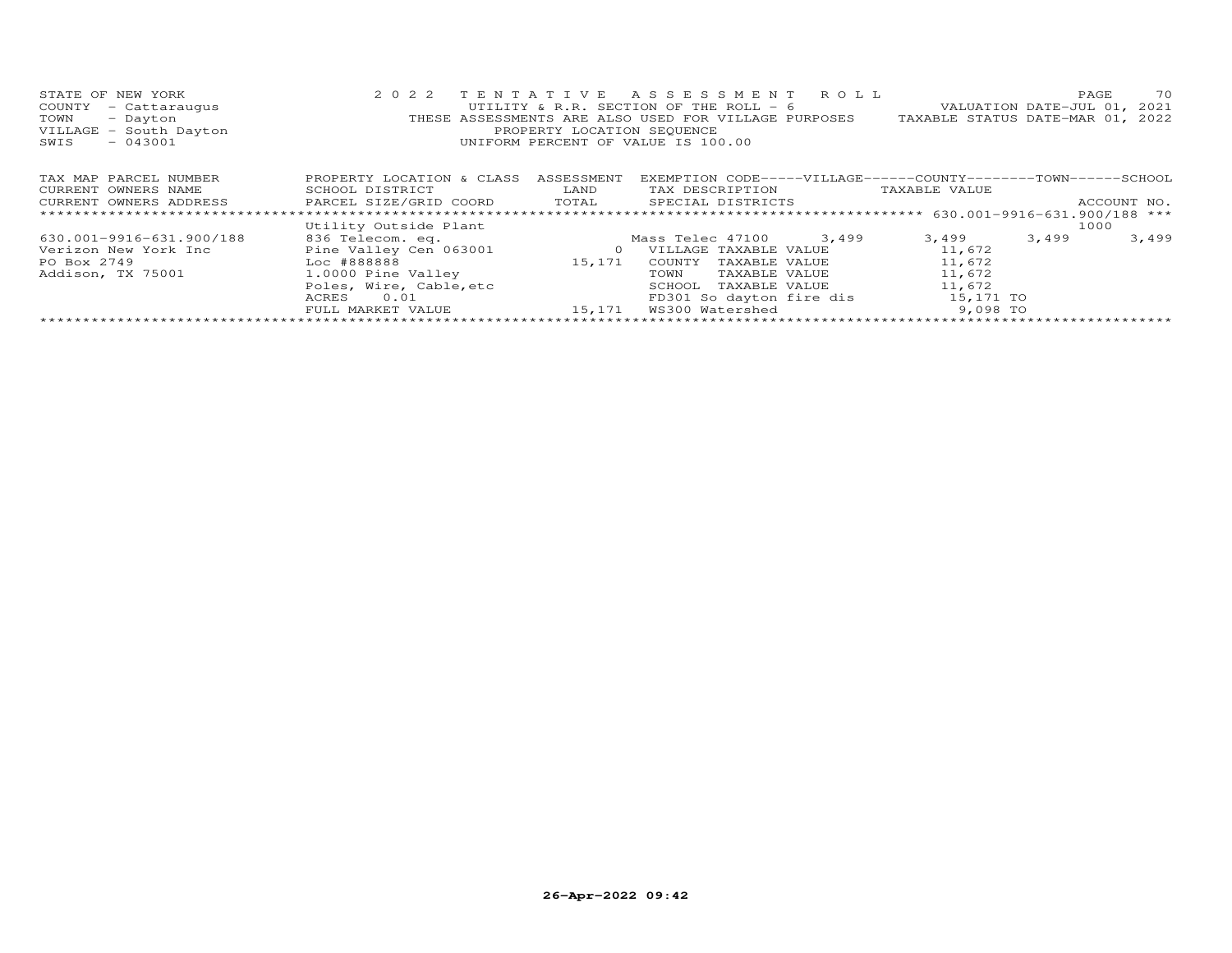| STATE OF NEW YORK<br>COUNTY<br>TOWN<br>VILLAGE - South Dayton<br>SWIS | - Cattaraugus<br>- Dayton<br>$-043001$ | 2 0 2 2                  |                           | TENTATIVE<br>UTILITY & R.R. SECTION OF THE ROLL - 6<br>THESE ASSESSMENTS ARE ALSO USED FOR VILLAGE PURPOSES | A S S E S S M E N T            | ROLL               | TAXABLE STATUS DATE-MAR 01, 2022 | 71<br>PAGE<br>VALUATION DATE-JUL 01, 2021<br>RPS150/V04/L015<br>CURRENT DATE 4/26/2022 |
|-----------------------------------------------------------------------|----------------------------------------|--------------------------|---------------------------|-------------------------------------------------------------------------------------------------------------|--------------------------------|--------------------|----------------------------------|----------------------------------------------------------------------------------------|
|                                                                       |                                        |                          | ROLL<br>S U B             | UNIFORM PERCENT OF VALUE IS 100.00                                                                          | $S E C T I ON - - T O T AL S$  |                    |                                  |                                                                                        |
|                                                                       |                                        | ***                      | S P E C I A L             | DISTRICT                                                                                                    | SUMMARY ***                    |                    |                                  |                                                                                        |
| CODE                                                                  | TOTAL<br>PARCELS<br>DISTRICT NAME      | <b>EXTENSION</b><br>TYPE | <b>EXTENSION</b><br>VALUE | AD VALOREM<br>VALUE                                                                                         | <b>EXEMPT</b><br>AMOUNT        | TAXABLE<br>VALUE   |                                  |                                                                                        |
| FD301 So dayton fire<br>WS300 Watershed                               |                                        | 6 TOTAL<br>5 TOTAL       |                           | 874,472<br>268,442                                                                                          |                                | 874,472<br>268,442 |                                  |                                                                                        |
|                                                                       |                                        | ***                      | SCHOOL                    | DISTRICT                                                                                                    | SUMMARY                        | ***                |                                  |                                                                                        |
| CODE                                                                  | DISTRICT NAME                          | TOTAL<br>PARCELS         | ASSESSED<br>LAND          | ASSESSED<br>TOTAL                                                                                           | <b>EXEMPT</b><br><b>AMOUNT</b> | TOTAL<br>TAXABLE   | STAR<br><b>AMOUNT</b>            | STAR<br>TAXABLE                                                                        |
| 063001                                                                | Pine Valley Central                    | 6                        | 32,300                    | 874,472                                                                                                     | 3,499                          | 870,973            |                                  | 870,973                                                                                |
|                                                                       | $S$ U B - T O T A L                    | 6                        | 32,300                    | 874,472                                                                                                     | 3,499                          | 870,973            |                                  | 870,973                                                                                |
|                                                                       | TO TAL                                 | 6                        | 32,300                    | 874,472                                                                                                     | 3,499                          | 870,973            |                                  | 870,973                                                                                |

#### NO SYSTEM EXEMPTIONS AT THIS LEVEL

#### \*\*\* E X E M P T I O N S U M M A R Y \*\*\*

| CODE  | 'ION<br>י הדר        | TOTAL<br>PARCELS | .AGF | COUNTY | TOWN |       |
|-------|----------------------|------------------|------|--------|------|-------|
| 47100 | Telec<br>Mass        |                  | 49c  | 499    | 499  | 499   |
|       | $\cap$ T A<br>$\sim$ |                  | 499  | 499    | 499  | 3,499 |

| ROLL<br>SEC | $T$ D $T$ $\cap$ $\overline{1}$ | 'OTAL<br>$\mathcal{D} \wedge \mathcal{D} \cap \mathcal{F}$ T C | 7 CCTCCTD<br>LAND | UTAL | AXABLE<br>VTLLAGE | AXABLI<br>C <sub>0</sub> | TOWN    | TAXABLE<br><b>SCHOO</b> | STAR |
|-------------|---------------------------------|----------------------------------------------------------------|-------------------|------|-------------------|--------------------------|---------|-------------------------|------|
|             | TITTI TTTTC                     |                                                                | ,300              | 472  | 870.97'           | 0.70<br>- Q 7 3          | בדם חדי | 870.97'                 | .072 |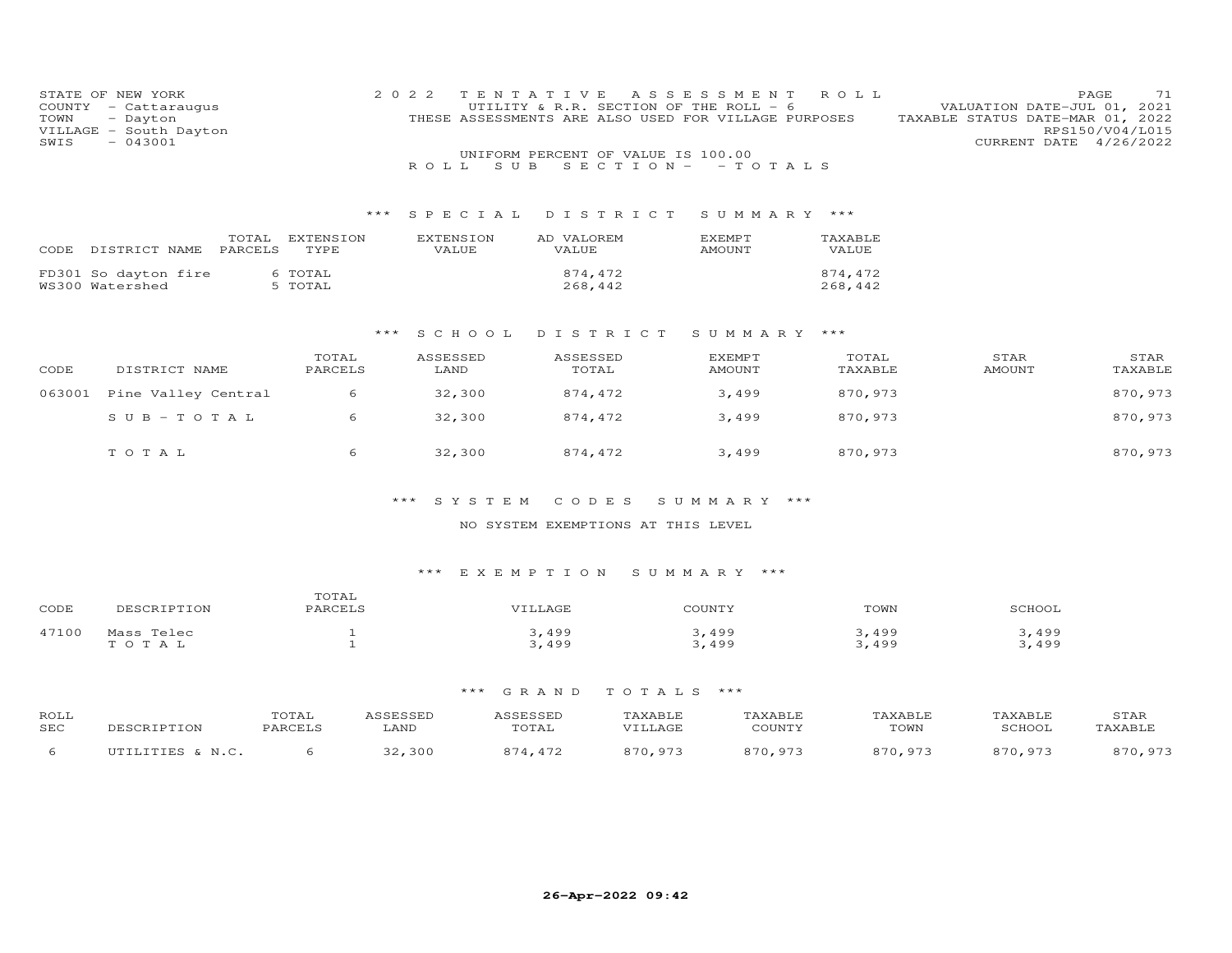|               | STATE OF NEW YORK      |  | 2022 TENTATIVE ASSESSMENT ROLL                       |  |                                  |                        | PAGE. | 72 |
|---------------|------------------------|--|------------------------------------------------------|--|----------------------------------|------------------------|-------|----|
|               | COUNTY - Cattaraugus   |  | UTILITY & R.R. SECTION OF THE ROLL - 6               |  | VALUATION DATE-JUL 01, 2021      |                        |       |    |
| TOWN - Dayton |                        |  | THESE ASSESSMENTS ARE ALSO USED FOR VILLAGE PURPOSES |  | TAXABLE STATUS DATE-MAR 01, 2022 |                        |       |    |
|               | VILLAGE - South Dayton |  |                                                      |  |                                  | RPS150/V04/L015        |       |    |
| SWIS          | $-043001$              |  | UNIFORM PERCENT OF VALUE IS 100.00                   |  |                                  | CURRENT DATE 4/26/2022 |       |    |
|               |                        |  |                                                      |  |                                  |                        |       |    |
|               |                        |  | ROLL SECTION TOTALS                                  |  |                                  |                        |       |    |

## \*\*\* S P E C I A L D I S T R I C T S U M M A R Y \*\*\*

| CODE | DISTRICT NAME                           | TOTAL<br>PARCELS | EXTENSION<br>TYPE. | <b>EXTENSION</b><br>VALUE. | AD VALOREM<br><b>VALUE</b> | <b>F.XFMPT</b><br>AMOUNT | TAXABLE<br>VALUE   |
|------|-----------------------------------------|------------------|--------------------|----------------------------|----------------------------|--------------------------|--------------------|
|      | FD301 So dayton fire<br>WS300 Watershed |                  | 6 TOTAL<br>5 TOTAL |                            | 874.472<br>268,442         |                          | 874,472<br>268,442 |

#### \*\*\* S C H O O L D I S T R I C T S U M M A R Y \*\*\*

| CODE   | DISTRICT NAME       | TOTAL<br>PARCELS | ASSESSED<br>LAND | ASSESSED<br>TOTAL | EXEMPT<br>AMOUNT | TOTAL<br>TAXABLE | STAR<br>AMOUNT | STAR<br>TAXABLE |
|--------|---------------------|------------------|------------------|-------------------|------------------|------------------|----------------|-----------------|
| 063001 | Pine Valley Central | 6                | 32,300           | 874.472           | 3,499            | 870,973          |                | 870,973         |
|        | $SUB - TO TAL$      |                  | 32,300           | 874.472           | 3,499            | 870,973          |                | 870,973         |
|        | TOTAL               | 6                | 32,300           | 874,472           | 3,499            | 870,973          |                | 870,973         |

## \*\*\* S Y S T E M C O D E S S U M M A R Y \*\*\*

#### NO SYSTEM EXEMPTIONS AT THIS LEVEL

## \*\*\* E X E M P T I O N S U M M A R Y \*\*\*

| CODE  | <b>TDTTON</b><br>DESCE.                 | TOTAL<br>PARCELS |     | COUNTY   | TOWN          | SCHOOL |
|-------|-----------------------------------------|------------------|-----|----------|---------------|--------|
| 47100 | Mass Telec                              |                  | 499 | ,499     | 499           | 499    |
|       | $\cdot$ $\cap$ $\tau$ $\cdot$<br>$\sim$ |                  | 499 | 499<br>. | $A$ QQ<br>ュンン | 499    |

| ROLL<br>SEC | ----        | <b>COTAL</b><br>דסמפג | A C C D C C D D<br>LAND | $\sim$ $\sim$ $\sim$ $\sim$ $\sim$ $\sim$<br>$m \wedge m \wedge r$<br>LUIAL | 'AXABLE<br>$\tau$ $\sim$ $\sim$ $\sim$ | YART.I<br>CCTNTT1      | <b>AXABLE</b><br>TOWN | 'AXABLE<br><b>SCHOOL</b> | STAR<br><b>IVART.F</b> |
|-------------|-------------|-----------------------|-------------------------|-----------------------------------------------------------------------------|----------------------------------------|------------------------|-----------------------|--------------------------|------------------------|
|             | TITTI TTTTC |                       | 30C<br>$\cap$           | $\sqrt{2}$                                                                  | Q7'<br>87 N                            | Q7 <sup>2</sup><br>970 | 870 97                | 870 973                  | $07^{\circ}$<br>070.   |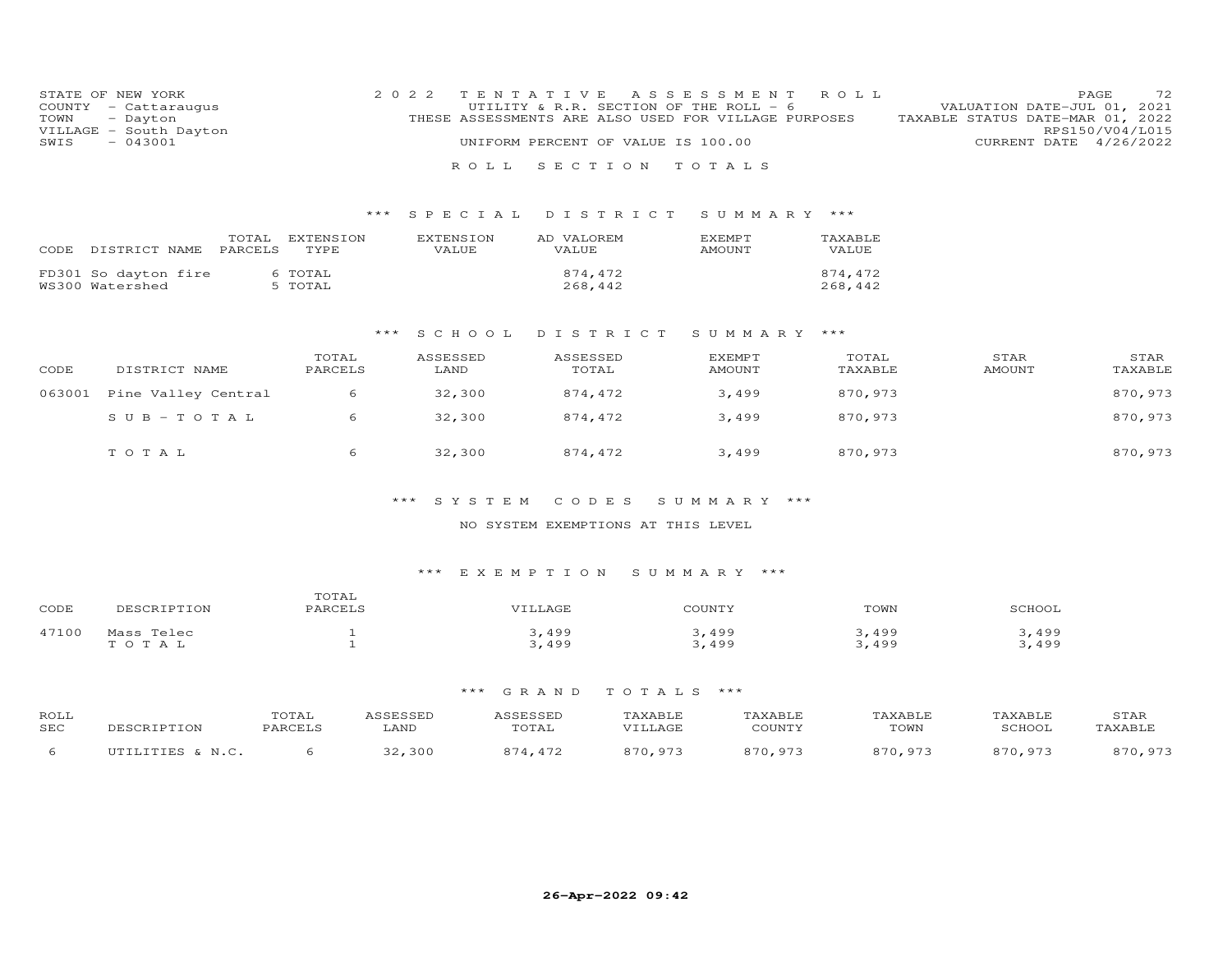| STATE OF NEW YORK 2 0 2 2<br>COUNTY - Cattaraugus<br>TOWN - Dayton THE<br>VILLAGE - South Dayton THE<br>SWIS - 043001                                                                                                                              | 2 0 2 2                                                                                                                                                                                                                                                       | PROPERTY LOCATION SEQUENCE | 2 TENTATIVE ASSESSMENT ROLL PAGE 73<br>WHOLLY EXEMPT SECTION OF THE ROLL - 8 VALUATION DATE-JUL 01, 2021<br>THESE ASSESSMENTS ARE ALSO USED FOR VILLAGE PURPOSES TAXABLE STATUS DATE-MAR 01, 2022<br>UNIFORM PERCENT OF VALUE IS 100.00 |                                                      |         |                |
|----------------------------------------------------------------------------------------------------------------------------------------------------------------------------------------------------------------------------------------------------|---------------------------------------------------------------------------------------------------------------------------------------------------------------------------------------------------------------------------------------------------------------|----------------------------|-----------------------------------------------------------------------------------------------------------------------------------------------------------------------------------------------------------------------------------------|------------------------------------------------------|---------|----------------|
| TAX MAP PARCEL NUMBER                                                                                                                                                                                                                              | PROPERTY LOCATION & CLASS ASSESSMENT EXEMPTION CODE-----VILLAGE------COUNTY-------TOWN------SCHOOL                                                                                                                                                            |                            |                                                                                                                                                                                                                                         |                                                      |         |                |
| CURRENT OWNERS NAME                                                                                                                                                                                                                                | SCHOOL DISTRICT LAND                                                                                                                                                                                                                                          |                            | TAX DESCRIPTION TAXABLE VALUE                                                                                                                                                                                                           |                                                      |         |                |
| CURRENT OWNERS ADDRESS                                                                                                                                                                                                                             | PARCEL SIZE/GRID COORD                                                                                                                                                                                                                                        | TOTAL                      | SPECIAL DISTRICTS                                                                                                                                                                                                                       |                                                      |         | ACCOUNT NO.    |
|                                                                                                                                                                                                                                                    |                                                                                                                                                                                                                                                               |                            |                                                                                                                                                                                                                                         |                                                      |         |                |
| $33.042 - 1 - 2.2$                                                                                                                                                                                                                                 | Dredge Rd<br>911 Res vac land<br>211 Res vac land<br>211 Res vac land<br>21 Res vac land<br>21 Pine Valley Cen 063001<br>21 Pine Valley Cen 063001<br>21 Pine Valley Cen 063001<br>21 Pine Valley Cen 19,800<br>21 Pine Valley COUNTY TAXABLE VALUE<br>20 TOW |                            |                                                                                                                                                                                                                                         |                                                      | 19,800  | 1323<br>19,800 |
| Village Of South Dayton                                                                                                                                                                                                                            |                                                                                                                                                                                                                                                               |                            |                                                                                                                                                                                                                                         |                                                      |         |                |
| PO Box 269                                                                                                                                                                                                                                         |                                                                                                                                                                                                                                                               |                            |                                                                                                                                                                                                                                         |                                                      |         |                |
| South Dayton, NY 14138                                                                                                                                                                                                                             |                                                                                                                                                                                                                                                               |                            |                                                                                                                                                                                                                                         |                                                      |         |                |
|                                                                                                                                                                                                                                                    |                                                                                                                                                                                                                                                               |                            |                                                                                                                                                                                                                                         |                                                      |         |                |
|                                                                                                                                                                                                                                                    |                                                                                                                                                                                                                                                               |                            |                                                                                                                                                                                                                                         |                                                      |         |                |
|                                                                                                                                                                                                                                                    |                                                                                                                                                                                                                                                               |                            |                                                                                                                                                                                                                                         |                                                      |         |                |
|                                                                                                                                                                                                                                                    |                                                                                                                                                                                                                                                               |                            |                                                                                                                                                                                                                                         |                                                      |         |                |
|                                                                                                                                                                                                                                                    | First Ave                                                                                                                                                                                                                                                     |                            |                                                                                                                                                                                                                                         |                                                      |         | 0680           |
| $33.041 - 1 - 6$                                                                                                                                                                                                                                   | inse ave<br>330 Vacant comm<br>Pine Valley Cen 063001                                                                                                                                                                                                         |                            | VG-INSIDE 13650                                                                                                                                                                                                                         |                                                      | 5,700   | 5,700          |
| Village of South Dayton                                                                                                                                                                                                                            |                                                                                                                                                                                                                                                               |                            | 5,700 VILLAGE TAXABLE VALUE                                                                                                                                                                                                             |                                                      |         |                |
| 17 Park Street                                                                                                                                                                                                                                     | 57 05 09                                                                                                                                                                                                                                                      |                            | 5,700 COUNTY TAXABLE VALUE                                                                                                                                                                                                              |                                                      |         |                |
| PO Box 269                                                                                                                                                                                                                                         | FRNT 104.00 DPTH 270.00                                                                                                                                                                                                                                       |                            |                                                                                                                                                                                                                                         |                                                      |         |                |
| South Dayton, NY 14138                                                                                                                                                                                                                             | EAST-1021673 NRTH-0859580                                                                                                                                                                                                                                     |                            |                                                                                                                                                                                                                                         |                                                      |         |                |
|                                                                                                                                                                                                                                                    | DEED BOOK 23968 PG-5001                                                                                                                                                                                                                                       |                            |                                                                                                                                                                                                                                         |                                                      |         |                |
|                                                                                                                                                                                                                                                    | FULL MARKET VALUE                                                                                                                                                                                                                                             |                            | 5,700                                                                                                                                                                                                                                   |                                                      |         |                |
|                                                                                                                                                                                                                                                    |                                                                                                                                                                                                                                                               |                            |                                                                                                                                                                                                                                         |                                                      |         |                |
|                                                                                                                                                                                                                                                    |                                                                                                                                                                                                                                                               |                            | 1,140 EX                                                                                                                                                                                                                                |                                                      |         |                |
|                                                                                                                                                                                                                                                    |                                                                                                                                                                                                                                                               |                            |                                                                                                                                                                                                                                         |                                                      |         |                |
|                                                                                                                                                                                                                                                    |                                                                                                                                                                                                                                                               |                            |                                                                                                                                                                                                                                         |                                                      |         | 5009           |
| $33.041 - 1 - 7$                                                                                                                                                                                                                                   |                                                                                                                                                                                                                                                               |                            |                                                                                                                                                                                                                                         |                                                      | 12,500  | 12,500         |
| Village Of South Dayton                                                                                                                                                                                                                            |                                                                                                                                                                                                                                                               |                            |                                                                                                                                                                                                                                         |                                                      |         |                |
| PO Box 269                                                                                                                                                                                                                                         |                                                                                                                                                                                                                                                               |                            |                                                                                                                                                                                                                                         |                                                      |         |                |
| South Dayton, NY 14138                                                                                                                                                                                                                             |                                                                                                                                                                                                                                                               |                            |                                                                                                                                                                                                                                         |                                                      |         |                |
|                                                                                                                                                                                                                                                    |                                                                                                                                                                                                                                                               |                            |                                                                                                                                                                                                                                         |                                                      |         |                |
|                                                                                                                                                                                                                                                    |                                                                                                                                                                                                                                                               |                            |                                                                                                                                                                                                                                         |                                                      |         |                |
|                                                                                                                                                                                                                                                    |                                                                                                                                                                                                                                                               |                            | WS300 Watershed                                                                                                                                                                                                                         |                                                      | $0$ TO  |                |
|                                                                                                                                                                                                                                                    |                                                                                                                                                                                                                                                               |                            | 2,500 EX                                                                                                                                                                                                                                |                                                      |         |                |
|                                                                                                                                                                                                                                                    |                                                                                                                                                                                                                                                               |                            |                                                                                                                                                                                                                                         | *********************** 33.041-1-5 ***************** |         |                |
|                                                                                                                                                                                                                                                    | 50 First Ave                                                                                                                                                                                                                                                  |                            |                                                                                                                                                                                                                                         |                                                      |         | 0681           |
|                                                                                                                                                                                                                                                    |                                                                                                                                                                                                                                                               |                            |                                                                                                                                                                                                                                         | 213,400 213,400                                      | 213,400 | 213,400        |
|                                                                                                                                                                                                                                                    |                                                                                                                                                                                                                                                               |                            |                                                                                                                                                                                                                                         | $\Omega$                                             |         |                |
|                                                                                                                                                                                                                                                    |                                                                                                                                                                                                                                                               |                            |                                                                                                                                                                                                                                         | $\Omega$                                             |         |                |
|                                                                                                                                                                                                                                                    |                                                                                                                                                                                                                                                               |                            |                                                                                                                                                                                                                                         | $\Omega$                                             |         |                |
| 33.041-1-5<br>VG-INSIDE 13650 213,<br>VG-INSIDE 13650 213,<br>VG-INSIDE 13650 213,<br>VG-INSIDE 13650 213,<br>VG-INSIDE 13650 213,<br>VG-INSIDE 13650 213,<br>VG-INSIDE 13650 213,<br>VG-INSIDE 13650 213,<br>VG-INSIDE 13650 213,<br>VG-INSIDE 13 |                                                                                                                                                                                                                                                               |                            | VILLAND TAXABLE VALUE<br>TOWN TAXABLE VALUE<br>SCHOOL TAXABLE VALUE<br>FD301 So dayton fire dis                                                                                                                                         | $\Omega$                                             |         |                |
|                                                                                                                                                                                                                                                    |                                                                                                                                                                                                                                                               |                            |                                                                                                                                                                                                                                         | $0$ TO                                               |         |                |
|                                                                                                                                                                                                                                                    | FULL MARKET VALUE                                                                                                                                                                                                                                             | 213,400                    | 213,400 EX                                                                                                                                                                                                                              | $0$ TO                                               |         |                |
|                                                                                                                                                                                                                                                    |                                                                                                                                                                                                                                                               |                            | WS300 Watershed                                                                                                                                                                                                                         |                                                      |         |                |
|                                                                                                                                                                                                                                                    |                                                                                                                                                                                                                                                               |                            | 42,680 EX                                                                                                                                                                                                                               |                                                      |         |                |
|                                                                                                                                                                                                                                                    |                                                                                                                                                                                                                                                               |                            |                                                                                                                                                                                                                                         |                                                      |         |                |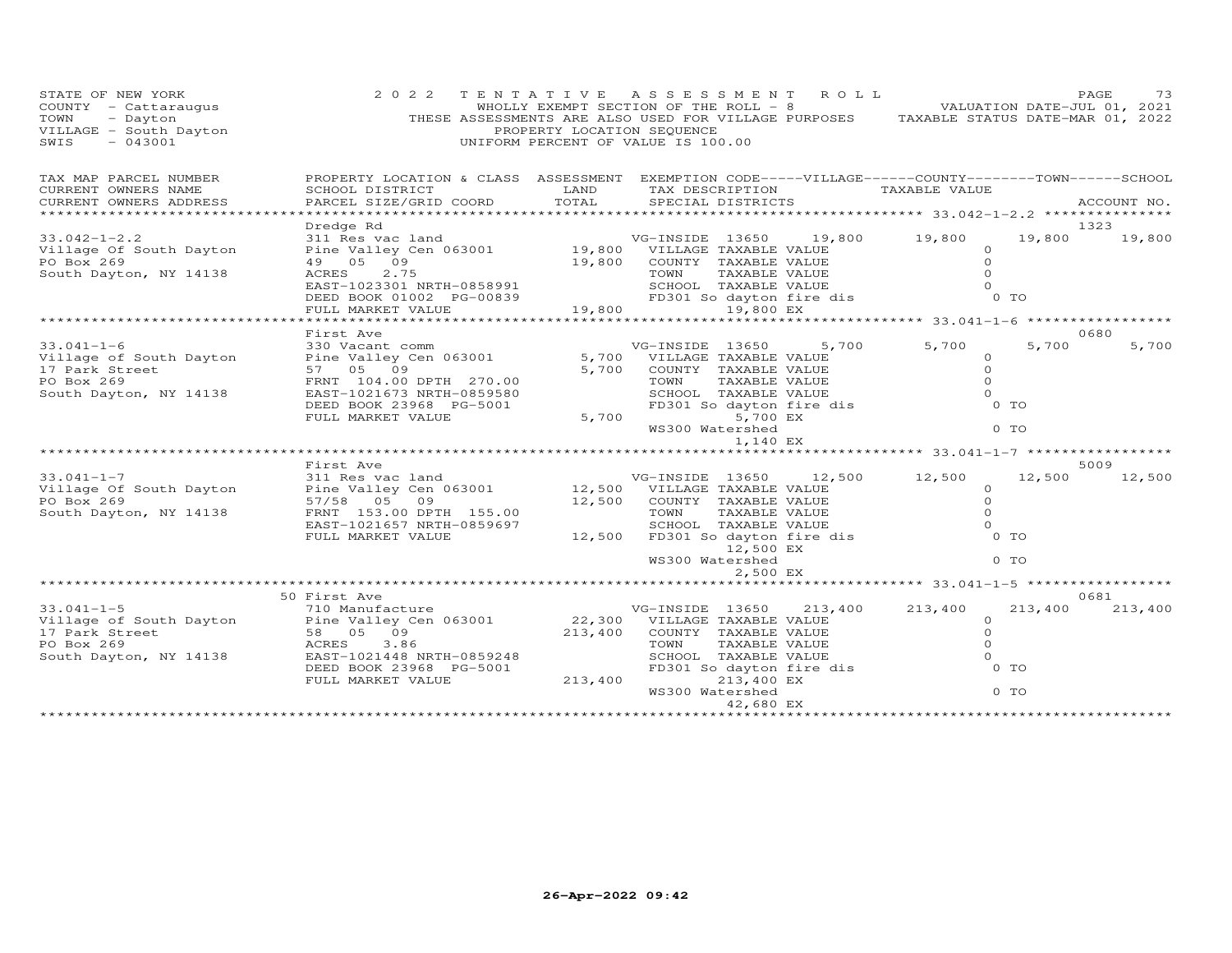| STATE OF NEW YORK<br>COUNTY - Cattaraugus<br>COUNTY - Cattaraugus<br>TOWN - Dayton<br>VILLAGE - South Dayton<br>SWIS - 043001 | 2 0 2 2                                                                                                                                                       | PROPERTY LOCATION SEQUENCE | TENTATIVE ASSESSMENT ROLL<br>WHOLLY EXEMPT SECTION OF THE ROLL - 8 VALUATION DATE-JUL 01, 2021<br>THESE ASSESSMENTS ARE ALSO USED FOR VILLAGE PURPOSES TAXABLE STATUS DATE-MAR 01, 2022<br>UNIFORM PERCENT OF VALUE IS 100.00 |         |                                                              |                | PAGE<br>74  |
|-------------------------------------------------------------------------------------------------------------------------------|---------------------------------------------------------------------------------------------------------------------------------------------------------------|----------------------------|-------------------------------------------------------------------------------------------------------------------------------------------------------------------------------------------------------------------------------|---------|--------------------------------------------------------------|----------------|-------------|
| TAX MAP PARCEL NUMBER<br>CURRENT OWNERS NAME<br>CURRENT OWNERS ADDRESS                                                        | PROPERTY LOCATION & CLASS ASSESSMENT EXEMPTION CODE-----VILLAGE------COUNTY-------TOWN------SCHOOL<br>SCHOOL DISTRICT<br>PARCEL SIZE/GRID COORD               | LAND<br>TOTAL              | TAX DESCRIPTION<br>SPECIAL DISTRICTS                                                                                                                                                                                          |         | TAXABLE VALUE                                                |                | ACCOUNT NO. |
|                                                                                                                               |                                                                                                                                                               |                            |                                                                                                                                                                                                                               |         |                                                              |                |             |
|                                                                                                                               | First St                                                                                                                                                      |                            |                                                                                                                                                                                                                               |         |                                                              |                | 5003        |
| $33.034 - 1 - 9$<br>Village Of South Dayton<br>PO Box 269<br>South Dayton, NY 14138                                           | 963 Municpl park<br>Pine Valley Cen 063001 23,600 VILLAGE TAXABLE VALUE<br>58 05 09 31,600 COUNTY TAXABLE VALUE<br>ACRES<br>5.05<br>EAST-1022546 NRTH-0861299 |                            | VG-INSIDE 13650<br>TOWN<br>TAXABLE VALUE<br>SCHOOL TAXABLE VALUE                                                                                                                                                              |         | 31,600 31,600<br>$\circ$<br>$\Omega$<br>$\Omega$<br>$\Omega$ | 31,600         | 31,600      |
|                                                                                                                               | DEED BOOK 410<br>PG-00292<br>FULL MARKET VALUE                                                                                                                | 31,600                     | FD301 So dayton fire dis<br>31,600 EX                                                                                                                                                                                         |         |                                                              | $0$ TO         |             |
|                                                                                                                               |                                                                                                                                                               |                            | WS300 Watershed                                                                                                                                                                                                               |         |                                                              | 0 <sub>T</sub> |             |
|                                                                                                                               |                                                                                                                                                               |                            | 6,320 EX                                                                                                                                                                                                                      |         |                                                              |                |             |
|                                                                                                                               | First St                                                                                                                                                      |                            |                                                                                                                                                                                                                               |         |                                                              |                | 1201        |
| $33.034 - 1 - 10.2$<br>Village of South Dayton                                                                                | 311 Res vac land<br>Pine Valley Cen 063001                                                                                                                    |                            | VG-INSIDE 13650<br>6,200 VILLAGE TAXABLE VALUE                                                                                                                                                                                | 6,200   | 6,200<br>$\circ$                                             | 6,200          | 6,200       |
| PO Box 269                                                                                                                    | 58 05 09                                                                                                                                                      | 6,200                      | COUNTY TAXABLE VALUE                                                                                                                                                                                                          |         | $\circ$                                                      |                |             |
| South Dayton, NY 14138                                                                                                        | FRNT 50.00 DPTH 316.00                                                                                                                                        |                            | TOWN<br>TAXABLE VALUE                                                                                                                                                                                                         |         | $\Omega$                                                     |                |             |
|                                                                                                                               | EAST-1022626 NRTH-0861739<br>DEED BOOK 908<br>PG-00019                                                                                                        |                            | SCHOOL TAXABLE VALUE<br>FD301 So dayton fire dis                                                                                                                                                                              |         | $\Omega$                                                     | $0$ TO         |             |
|                                                                                                                               | FULL MARKET VALUE                                                                                                                                             | 6,200                      | 6,200 EX                                                                                                                                                                                                                      |         |                                                              |                |             |
|                                                                                                                               |                                                                                                                                                               |                            | WS300 Watershed<br>1,240 EX                                                                                                                                                                                                   |         |                                                              | $0$ TO         |             |
|                                                                                                                               |                                                                                                                                                               |                            |                                                                                                                                                                                                                               |         | ***************************** 33.025-1-29 ****************   |                |             |
|                                                                                                                               | Main St                                                                                                                                                       |                            |                                                                                                                                                                                                                               |         |                                                              |                | 5005        |
| $33.025 - 1 - 29$<br>Village Of South Dayton                                                                                  | 822 Water supply<br>Pine Valley Cen 063001                                                                                                                    |                            | VG-INSIDE 13650<br>3,200 VILLAGE TAXABLE VALUE                                                                                                                                                                                | 495,000 | 495,000<br>0                                                 | 495,000        | 495,000     |
| PO Box 269                                                                                                                    | 59 05 09                                                                                                                                                      | 495,000                    | COUNTY TAXABLE VALUE                                                                                                                                                                                                          |         | $\Omega$                                                     |                |             |
| South Dayton, NY 14138                                                                                                        | Water Tower On 33.025-1-2                                                                                                                                     |                            | TOWN<br>TAXABLE VALUE                                                                                                                                                                                                         |         | $\Omega$                                                     |                |             |
|                                                                                                                               | FRNT 100.00 DPTH 92.70<br>EAST-1021644 NRTH-0863546                                                                                                           |                            | SCHOOL TAXABLE VALUE<br>FD301 So dayton fire dis                                                                                                                                                                              |         | $\Omega$                                                     | $0$ TO         |             |
|                                                                                                                               | DEED BOOK 00346 PG-00187<br>FULL MARKET VALUE                                                                                                                 | 495,000                    | 495,000 EX<br>WS300 Watershed<br>99,000 EX                                                                                                                                                                                    |         |                                                              | $0$ TO         |             |
|                                                                                                                               |                                                                                                                                                               |                            |                                                                                                                                                                                                                               |         |                                                              |                |             |
|                                                                                                                               | 63 Main St                                                                                                                                                    |                            |                                                                                                                                                                                                                               |         |                                                              |                | 1179        |
| $33.033 - 1 - 10.2$                                                                                                           | 411 Apartment                                                                                                                                                 |                            | NON-PROFIT 25130 184,700                                                                                                                                                                                                      |         | 184,700                                                      | 184,700        | 184,700     |
| PV Housing Dev. Fund Co. Inc. Pine Valley Cen 063001                                                                          |                                                                                                                                                               |                            | 18,400 VILLAGE TAXABLE VALUE                                                                                                                                                                                                  |         | $\circ$                                                      |                |             |
| 715 Central Ave<br>Dunkirk, NY 14048                                                                                          | 58 05 09<br>2.10<br>ACRES                                                                                                                                     | 184,700                    | COUNTY TAXABLE VALUE<br>TOWN<br>TAXABLE VALUE                                                                                                                                                                                 |         | $\circ$<br>$\Omega$                                          |                |             |
|                                                                                                                               | EAST-1020373 NRTH-0861604                                                                                                                                     |                            | SCHOOL TAXABLE VALUE                                                                                                                                                                                                          |         | $\Omega$                                                     |                |             |
|                                                                                                                               | DEED BOOK 7286<br>PG-9001                                                                                                                                     |                            | SCHOOL TAXABLE VALUE<br>FD301 So dayton fire dis                                                                                                                                                                              |         |                                                              | $0$ TO         |             |
|                                                                                                                               | FULL MARKET VALUE                                                                                                                                             | 184,700                    | 184,700 EX                                                                                                                                                                                                                    |         |                                                              |                |             |
|                                                                                                                               |                                                                                                                                                               |                            | WS300 Watershed                                                                                                                                                                                                               |         |                                                              | 0 TO           |             |
|                                                                                                                               |                                                                                                                                                               |                            | 36,940 EX<br>****************                                                                                                                                                                                                 |         |                                                              |                |             |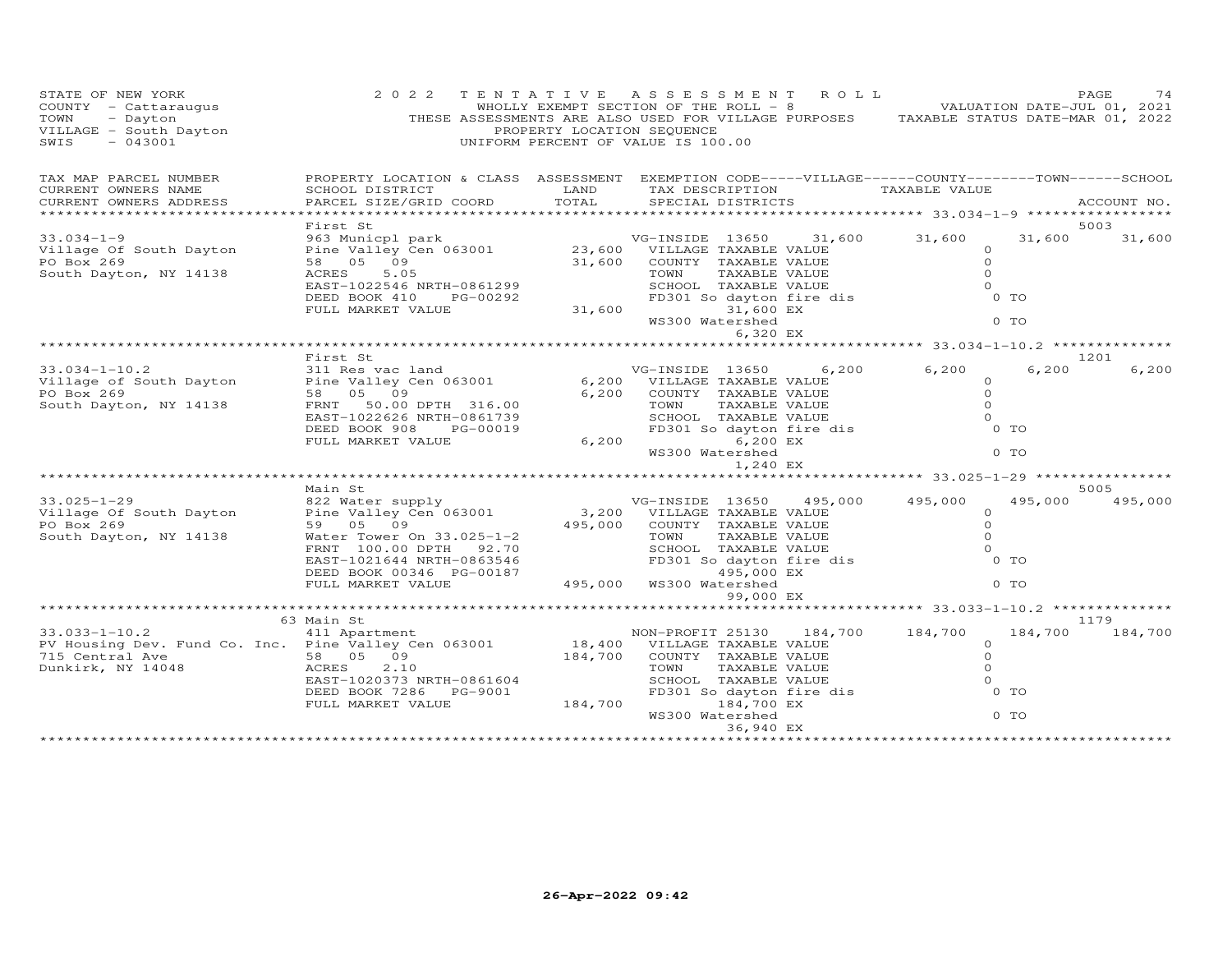| STATE OF NEW YORK<br>COUNTY - Cattaraugus<br>TOWN<br>- Dayton<br>VILLAGE - South Dayton<br>$-043001$<br>SWIS | 2 0 2 2                                                                                                                                                                              | TENTATIVE<br>PROPERTY LOCATION SEQUENCE | A S S E S S M E N T<br>WHOLLY EXEMPT SECTION OF THE ROLL - 8<br>THESE ASSESSMENTS ARE ALSO USED FOR VILLAGE PURPOSES TAXABLE STATUS DATE-MAR 01, 2022<br>UNIFORM PERCENT OF VALUE IS 100.00 | R O L L |                                                        | VALUATION DATE-JUL 01, 2021 | PAGE<br>75    |
|--------------------------------------------------------------------------------------------------------------|--------------------------------------------------------------------------------------------------------------------------------------------------------------------------------------|-----------------------------------------|---------------------------------------------------------------------------------------------------------------------------------------------------------------------------------------------|---------|--------------------------------------------------------|-----------------------------|---------------|
| TAX MAP PARCEL NUMBER<br>CURRENT OWNERS NAME<br>CURRENT OWNERS ADDRESS                                       | PROPERTY LOCATION & CLASS ASSESSMENT EXEMPTION CODE-----VILLAGE------COUNTY-------TOWN------SCHOOL<br>SCHOOL DISTRICT<br>PARCEL SIZE/GRID COORD                                      | LAND<br>TOTAL                           | TAX DESCRIPTION<br>SPECIAL DISTRICTS                                                                                                                                                        |         | TAXABLE VALUE                                          |                             | ACCOUNT NO.   |
| ******************                                                                                           | Maple St                                                                                                                                                                             |                                         |                                                                                                                                                                                             |         |                                                        |                             | 0998          |
| $33.034 - 1 - 11.1$<br>Cattaraugus County IDA<br>3 E Washington St<br>PO Box 1749<br>Ellicottville, NY 14731 | 843 Non-ceil. rr<br>Pine Valley Cen 063001<br>58 05 09<br>Vill 1.019 Mi Trk Etc<br>54% Village                                                                                       | 22,600<br>22,600                        | IND DEV<br>18020<br>VILLAGE TAXABLE VALUE<br>COUNTY TAXABLE VALUE<br>TOWN<br>TAXABLE VALUE<br>SCHOOL TAXABLE VALUE                                                                          | 22,600  | 22,600<br>$\circ$<br>$\Omega$<br>$\Omega$<br>$\Omega$  | 22,600                      | 22,600        |
|                                                                                                              | ACRES 13.00<br>EAST-1022808 NRTH-0860730<br>DEED BOOK 823<br>PG-00486<br>FULL MARKET VALUE                                                                                           | 22,600                                  | FD301 So dayton fire dis<br>WS300 Watershed                                                                                                                                                 |         | 22,600 TO<br>4,520 TO                                  |                             |               |
|                                                                                                              | ***************************                                                                                                                                                          |                                         |                                                                                                                                                                                             |         |                                                        |                             |               |
|                                                                                                              | 34 Maple St                                                                                                                                                                          |                                         |                                                                                                                                                                                             |         |                                                        |                             | 0674          |
| $33.034 - 1 - 2$<br>South Dayton Vol Fire Co<br>Number 1 Inc<br>Box 88<br>South Dayton, NY 14138             | 312 Vac w/imprv<br>Pine Valley Cen 063001<br>09<br>58 05<br>FRNT 110.00 DPTH 230.00<br>EAST-1022607 NRTH-0860912                                                                     | 11,300<br>13,700                        | FIRE-DEPT 26400<br>VILLAGE TAXABLE VALUE<br>COUNTY TAXABLE VALUE<br>TAXABLE VALUE<br>TOWN<br>SCHOOL TAXABLE VALUE                                                                           | 13,700  | 13,700<br>$\circ$<br>$\circ$<br>$\Omega$<br>$\Omega$   | 13,700                      | 13,700        |
|                                                                                                              | DEED BOOK 825<br>PG-00648<br>FULL MARKET VALUE                                                                                                                                       | 13,700                                  | FD301 So dayton fire dis<br>13,700 EX<br>WS300 Watershed<br>2,740 EX                                                                                                                        |         |                                                        | 0 TO<br>$0$ TO              |               |
|                                                                                                              |                                                                                                                                                                                      |                                         |                                                                                                                                                                                             |         | ************************ 33.034-1-10.1 *************** |                             |               |
|                                                                                                              | 34 Maple St                                                                                                                                                                          |                                         |                                                                                                                                                                                             |         |                                                        |                             | 0678          |
| $33.034 - 1 - 10.1$<br>South Dayton Vol Fire Co<br>Number 1 Inc<br>PO Box 88<br>South Dayton, NY 14138       | 662 Police/fire<br>Pine Valley Cen 063001<br>58 05<br>09<br>ACRES<br>7.10<br>EAST-1022894 NRTH-0861410<br>DEED BOOK 825<br>PG-00646<br>FULL MARKET VALUE                             | 26,900<br>292,300<br>292,300            | FIRE-DEPT 26400<br>VILLAGE TAXABLE VALUE<br>COUNTY TAXABLE VALUE<br>TOWN<br>TAXABLE VALUE<br>SCHOOL TAXABLE VALUE<br>FD301 So dayton fire dis<br>292,300 EX<br>WS300 Watershed<br>58,460 EX | 292,300 | 292,300<br>0<br>$\Omega$<br>$\Omega$<br>$\Omega$       | 292,300<br>$0$ TO<br>$0$ TO | 292,300       |
|                                                                                                              |                                                                                                                                                                                      |                                         |                                                                                                                                                                                             |         | ********** 33.034-1-10.3 *******                       |                             |               |
| $33.034 - 1 - 10.3$<br>Village Of South Dayton<br>PO Box 269<br>South Dayton, NY 14138                       | Maple St (Off)<br>311 Res vac land<br>Pine Valley Cen 063001<br>58 05 09<br>46.82 DPTH 271.75<br>FRNT<br>EAST-1023234 NRTH-0861383<br>DEED BOOK 908<br>PG-00021<br>FULL MARKET VALUE | 5,600<br>5,600<br>5,600                 | VG-INSIDE 13650<br>VILLAGE TAXABLE VALUE<br>COUNTY TAXABLE VALUE<br>TOWN<br>TAXABLE VALUE<br>SCHOOL TAXABLE VALUE<br>FD301 So dayton fire dis<br>5,600 EX                                   | 5,600   | 5,600<br>$\Omega$<br>$\Omega$<br>$\Omega$<br>$\Omega$  | 5,600<br>0 <sub>T</sub>     | 1202<br>5,600 |
|                                                                                                              | ********************************                                                                                                                                                     |                                         | WS300 Watershed<br>1,120 EX                                                                                                                                                                 |         |                                                        | 0 <sub>T</sub>              |               |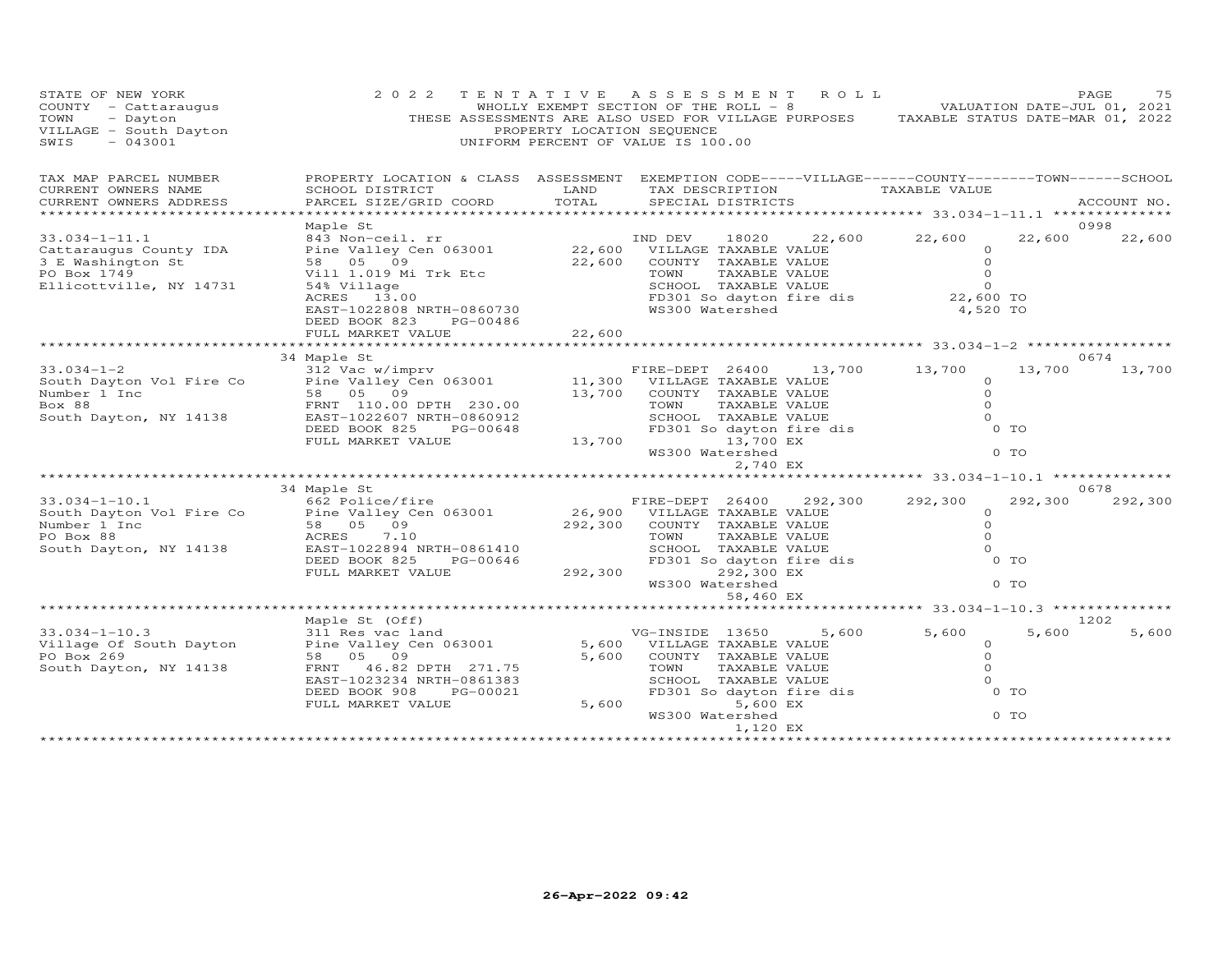| STATE OF NEW YORK<br>COUNTY - Cattaraugus<br>TOWN - Dayton<br>VILLAGE - South Dayton<br>SWIS - 043001                                                                                                                               | 2 0 2 2                                                                                                                                                                                                                        | PROPERTY LOCATION SEQUENCE | TENTATIVE ASSESSMENT ROLL<br>WHOLLY EXEMPT SECTION OF THE ROLL - 8 VALUATION DATE-JUL 01, 2021<br>THESE ASSESSMENTS ARE ALSO USED FOR VILLAGE PURPOSES TAXABLE STATUS DATE-MAR 01, 2022<br>UNIFORM PERCENT OF VALUE IS 100.00           |                     | PAGE<br>76       |
|-------------------------------------------------------------------------------------------------------------------------------------------------------------------------------------------------------------------------------------|--------------------------------------------------------------------------------------------------------------------------------------------------------------------------------------------------------------------------------|----------------------------|-----------------------------------------------------------------------------------------------------------------------------------------------------------------------------------------------------------------------------------------|---------------------|------------------|
| TAX MAP PARCEL NUMBER                                                                                                                                                                                                               |                                                                                                                                                                                                                                |                            | PROPERTY LOCATION & CLASS ASSESSMENT EXEMPTION CODE-----VILLAGE------COUNTY--------TOWN------SCHOOL                                                                                                                                     |                     |                  |
| CURRENT OWNERS NAME<br>CURRENT OWNERS NAME SCHOOL DISTRICT SCHOOL DISTRICT CURRENT OWNERS NAME SCHOOL DISTRICT  CURRENT OWNERS ADDRESS  PARCEL SIZE/GRID COORD   TOTAL   SPECIAL DISTRICTS   SPECIAL DISTRICTS    SPECIAL DISTRICTS |                                                                                                                                                                                                                                |                            |                                                                                                                                                                                                                                         |                     |                  |
|                                                                                                                                                                                                                                     |                                                                                                                                                                                                                                |                            |                                                                                                                                                                                                                                         |                     |                  |
|                                                                                                                                                                                                                                     | Mill St                                                                                                                                                                                                                        |                            |                                                                                                                                                                                                                                         |                     | 1328             |
| $33.034 - 3 - 21.3$                                                                                                                                                                                                                 |                                                                                                                                                                                                                                |                            | 600                                                                                                                                                                                                                                     | 600                 | 600<br>600       |
| Village Of South Dayton                                                                                                                                                                                                             | WITH SUN COMMENT COMMENT SURFAINING CONTROLLY CONTROLLY AND MANAGEMENT SALUE AND SURFAINING SURFAINING SURFAINING SURFAINING SURFAINING SURFAINING SURFAINING SURFAINING SURFAINING SURFAINING SURFAINING SURFAINING SURFAININ |                            |                                                                                                                                                                                                                                         | $\Omega$            |                  |
| PO Box 269                                                                                                                                                                                                                          |                                                                                                                                                                                                                                |                            | 49/57 05 09<br>FRNT 83.00 DPTH 100.00<br>EAST-1022331 NRTH-0859744<br>DEED BOOK 01010 PG-00627<br>TEXABLE VALUE CHARABLE VALUE ON TAXABLE VALUE ON TAXABLE VALUE ON TAXABLE VALUE ON TOMN<br>SCHOOL TAXABLE VALUE ON TOMN TAXABLE VALUE |                     |                  |
| South Dayton, NY 14138                                                                                                                                                                                                              |                                                                                                                                                                                                                                |                            |                                                                                                                                                                                                                                         |                     |                  |
|                                                                                                                                                                                                                                     |                                                                                                                                                                                                                                |                            |                                                                                                                                                                                                                                         |                     |                  |
|                                                                                                                                                                                                                                     | FULL MARKET VALUE                                                                                                                                                                                                              |                            | 600 000<br>600 EX                                                                                                                                                                                                                       |                     |                  |
|                                                                                                                                                                                                                                     |                                                                                                                                                                                                                                |                            |                                                                                                                                                                                                                                         |                     |                  |
|                                                                                                                                                                                                                                     | Mill St                                                                                                                                                                                                                        |                            |                                                                                                                                                                                                                                         |                     | 1205             |
| $33.041 - 1 - 1.3$                                                                                                                                                                                                                  |                                                                                                                                                                                                                                |                            | VG-INSIDE 13650 15,800                                                                                                                                                                                                                  | 15,800<br>15,800    | 15,800           |
| Village Of South Dayton<br>PO Box 269                                                                                                                                                                                               | 57 05 09                                                                                                                                                                                                                       | 15,800                     | COUNTY TAXABLE VALUE                                                                                                                                                                                                                    | $\Omega$<br>$\circ$ |                  |
| South Dayton, NY 14138                                                                                                                                                                                                              | ACRES<br>1.26                                                                                                                                                                                                                  |                            |                                                                                                                                                                                                                                         |                     |                  |
|                                                                                                                                                                                                                                     | EAST-1021601 NRTH-0858549                                                                                                                                                                                                      |                            |                                                                                                                                                                                                                                         |                     |                  |
|                                                                                                                                                                                                                                     | DEED BOOK 911<br>PG-00357                                                                                                                                                                                                      |                            |                                                                                                                                                                                                                                         |                     |                  |
|                                                                                                                                                                                                                                     | FULL MARKET VALUE                                                                                                                                                                                                              | 15,800                     | TOWN TAXABLE VALUE 0<br>SCHOOL TAXABLE VALUE 0<br>FD301 So dayton fire dis 0 TO<br>15,800 EX 0 TO                                                                                                                                       |                     |                  |
|                                                                                                                                                                                                                                     |                                                                                                                                                                                                                                |                            | WS300 Watershed                                                                                                                                                                                                                         | $0$ TO              |                  |
|                                                                                                                                                                                                                                     |                                                                                                                                                                                                                                |                            | 3,160 EX                                                                                                                                                                                                                                |                     |                  |
|                                                                                                                                                                                                                                     | Mill St                                                                                                                                                                                                                        |                            |                                                                                                                                                                                                                                         |                     | 1329             |
| $33.042 - 1 - 1.3$                                                                                                                                                                                                                  |                                                                                                                                                                                                                                |                            | 50,000                                                                                                                                                                                                                                  | 50,000<br>50,000    | 50,000           |
| Village Of South Dayton                                                                                                                                                                                                             |                                                                                                                                                                                                                                |                            |                                                                                                                                                                                                                                         |                     |                  |
| PO Box 269                                                                                                                                                                                                                          | ACRES 12.00                                                                                                                                                                                                                    |                            |                                                                                                                                                                                                                                         |                     |                  |
| South Dayton, NY 14138                                                                                                                                                                                                              | EAST-1022805 NRTH-0858831                                                                                                                                                                                                      |                            |                                                                                                                                                                                                                                         |                     |                  |
|                                                                                                                                                                                                                                     | DEED BOOK 01010 PG-00627                                                                                                                                                                                                       |                            | 12,000 VILLAGE TAXABLE VALUE<br>50,000 COUNTY TAXABLE VALUE 0<br>TOWN TAXABLE VALUE 0<br>SCHOOL TAXABLE VALUE 0<br>50,000 FD301 So dayton fire dis 0 TO                                                                                 |                     |                  |
|                                                                                                                                                                                                                                     | FULL MARKET VALUE                                                                                                                                                                                                              | $10027$ 50,000             | 50,000 EX                                                                                                                                                                                                                               |                     |                  |
|                                                                                                                                                                                                                                     |                                                                                                                                                                                                                                |                            |                                                                                                                                                                                                                                         |                     |                  |
|                                                                                                                                                                                                                                     | OFF Mill St                                                                                                                                                                                                                    |                            |                                                                                                                                                                                                                                         |                     | 1281             |
| 13.042-1-1.2 534 Social org.<br>South Dayton American Legion Pine Valley Cen 063001 23,500 VILLAGE TAXABLE VALUE<br>Post 1593 Inc 57 05 09 70,000 COUNTY TAXABLE VALUE                                                              |                                                                                                                                                                                                                                |                            | 70,000                                                                                                                                                                                                                                  | 70,000              | 70,000<br>70,000 |
|                                                                                                                                                                                                                                     |                                                                                                                                                                                                                                |                            |                                                                                                                                                                                                                                         | $\circ$             |                  |
|                                                                                                                                                                                                                                     |                                                                                                                                                                                                                                |                            |                                                                                                                                                                                                                                         | $\circ$             |                  |
| Post 1593 Inc 57 05 09<br>22 Pine St 1593 Inc 57 05 09<br>South Dayton, NY 14138 EAST-1022936 NRTH-0859400                                                                                                                          |                                                                                                                                                                                                                                |                            | TOWN TAXABLE VALUE<br>SCHOOL TAXABLE VALUE<br>FD301 So dayton fire dis                                                                                                                                                                  | $\circ$<br>$\Omega$ |                  |
|                                                                                                                                                                                                                                     | DEED BOOK 00978 PG-00286                                                                                                                                                                                                       |                            |                                                                                                                                                                                                                                         | 0 TO                |                  |
|                                                                                                                                                                                                                                     | FULL MARKET VALUE                                                                                                                                                                                                              |                            | 70,000<br>70,000 EX                                                                                                                                                                                                                     |                     |                  |
|                                                                                                                                                                                                                                     |                                                                                                                                                                                                                                |                            | WS300 Watershed                                                                                                                                                                                                                         | 0 TO                |                  |
|                                                                                                                                                                                                                                     |                                                                                                                                                                                                                                |                            | 70,000 EX                                                                                                                                                                                                                               |                     |                  |
|                                                                                                                                                                                                                                     |                                                                                                                                                                                                                                |                            |                                                                                                                                                                                                                                         |                     |                  |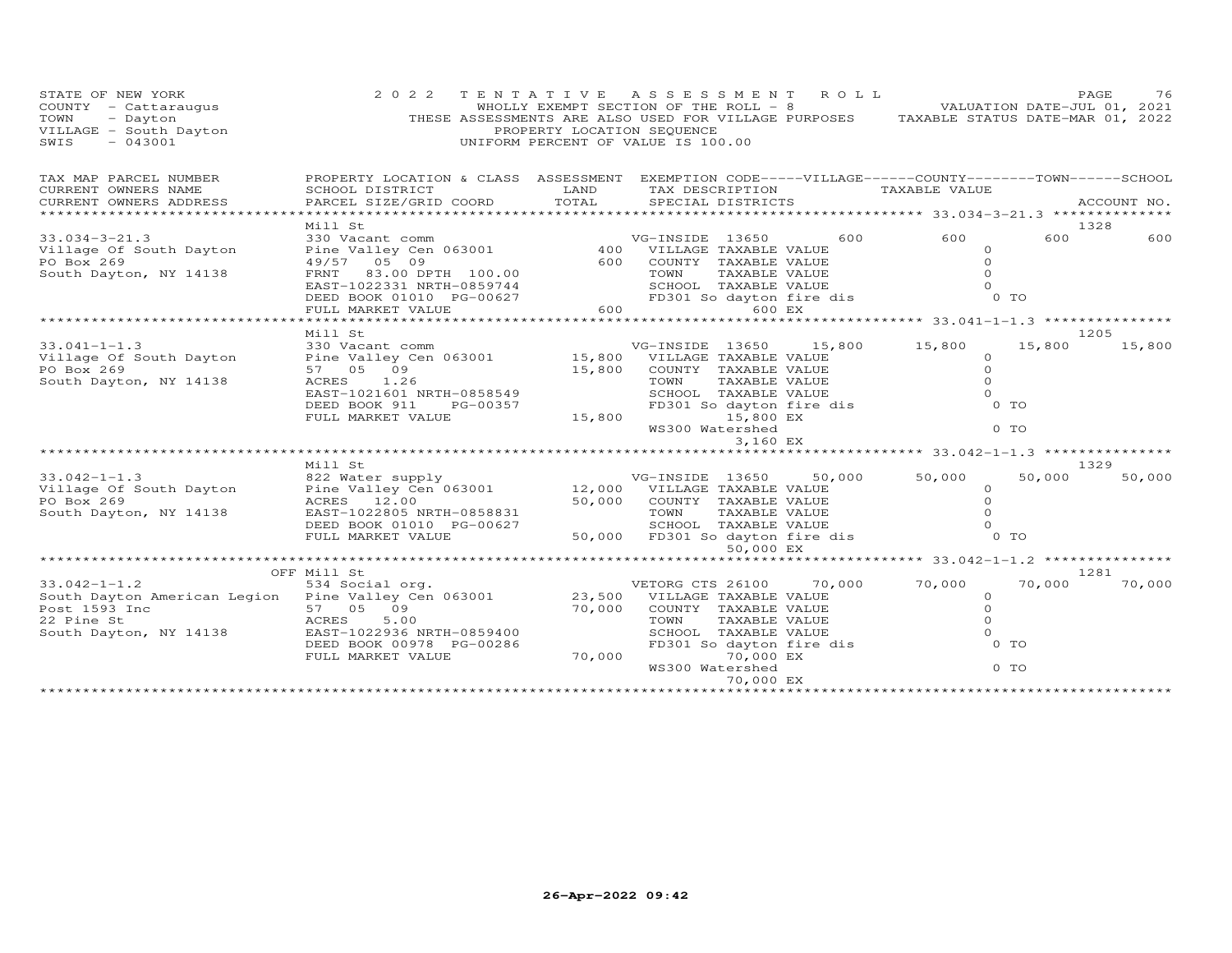| STATE OF NEW YORK<br>STATE OF NEW -.<br>COUNTY - Cattaraugus<br>Davton<br>COUNTY - Cattaraugus<br>TOWN - Dayton<br>VILLAGE - South Dayton<br>SWIS - 043001 | 2 0 2 2                                                                                                                                         | PROPERTY LOCATION SEQUENCE | TENTATIVE ASSESSMENT ROLL<br>WHOLLY EXEMPT SECTION OF THE ROLL - 8 WALUATION DATE-JUL 01, 2021<br>THESE ASSESSMENTS ARE ALSO USED FOR VILLAGE PURPOSES TAXABLE STATUS DATE-MAR 01, 2022<br>UNIFORM PERCENT OF VALUE IS 100.00 |        |                                                           |                  | PAGE<br>77     |
|------------------------------------------------------------------------------------------------------------------------------------------------------------|-------------------------------------------------------------------------------------------------------------------------------------------------|----------------------------|-------------------------------------------------------------------------------------------------------------------------------------------------------------------------------------------------------------------------------|--------|-----------------------------------------------------------|------------------|----------------|
| TAX MAP PARCEL NUMBER<br>CURRENT OWNERS NAME<br>CURRENT OWNERS ADDRESS                                                                                     | PROPERTY LOCATION & CLASS ASSESSMENT EXEMPTION CODE-----VILLAGE------COUNTY-------TOWN------SCHOOL<br>SCHOOL DISTRICT<br>PARCEL SIZE/GRID COORD | LAND<br>TOTAL              | TAX DESCRIPTION<br>SPECIAL DISTRICTS                                                                                                                                                                                          |        | TAXABLE VALUE                                             |                  | ACCOUNT NO.    |
| ******************************                                                                                                                             |                                                                                                                                                 |                            |                                                                                                                                                                                                                               |        |                                                           |                  |                |
| $33.033 - 1 - 7.5$                                                                                                                                         | Oaks Rd                                                                                                                                         |                            |                                                                                                                                                                                                                               |        | 18,900 18,900                                             |                  | 1224           |
| Village of South Dayton<br>17 Park St<br>South Dayton, NY 14138                                                                                            | Oaks Rd<br>311 Res vac land<br>Pine Valley Cen 063001 18,900 VILLAGE TAXABLE VALUE<br>2000 COUNTY TAXABLE VALUE<br>EAST-1019475 NRTH-0861881    |                            |                                                                                                                                                                                                                               |        | $\circ$<br>$\Omega$<br>$\Omega$<br>$\Omega$               | 18,900           | 18,900         |
|                                                                                                                                                            | DEED BOOK 5783 PG-3003<br>FULL MARKET VALUE                                                                                                     | 18,900                     | SCHOOL TAXABLE VALUE<br>FD301 So dayton fire dis<br>18,900 EX<br>WS300 Watershed<br>3,780 EX                                                                                                                                  |        |                                                           | 0 TO<br>$0$ TO   |                |
|                                                                                                                                                            |                                                                                                                                                 |                            |                                                                                                                                                                                                                               |        |                                                           |                  |                |
|                                                                                                                                                            | Park St                                                                                                                                         |                            |                                                                                                                                                                                                                               |        |                                                           |                  | 5004           |
| $33.034 - 3 - 4$<br>Village Of South Dayton<br>PO Box 269<br>South Dayton, NY 14138                                                                        | 312 Vac w/imprv<br>Pine Valley Cen 063001<br>58 05 09<br>Village Park<br>FRNT 110.00 DPTH 301.00                                                | 11,000                     | VG-INSIDE 13650 11,000 11,000<br>9,000 VILLAGE TAXABLE VALUE<br>COUNTY TAXABLE VALUE<br>TOWN<br>TAXABLE VALUE<br>IOWN TAXABLE VALUE<br>FD301 So dayton fire dis                                                               |        | $\circ$<br>$\circ$<br>$\circ$<br>$\Omega$                 | 11,000           | 11,000         |
|                                                                                                                                                            | EAST-1022464 NRTH-0860618<br>DEED BOOK 00982 PG-00487<br>FULL MARKET VALUE                                                                      |                            | 11,000 EX<br>11,000 WS300 Watershed<br>2,200 EX                                                                                                                                                                               |        |                                                           | $0$ TO<br>$0$ TO |                |
|                                                                                                                                                            |                                                                                                                                                 |                            |                                                                                                                                                                                                                               |        | **************************** 33.033–5–27 **************** |                  |                |
| $33.033 - 5 - 27$                                                                                                                                          | 17 Park St<br>652 Govt bldgs                                                                                                                    |                            | VG-INSIDE 13650                                                                                                                                                                                                               | 95,000 | 95,000                                                    | 95,000           | 5002<br>95,000 |
| Village Of South Dayton<br>PO Box 269<br>South Dayton, NY 14138                                                                                            | Pine Valley Cen 063001<br>58 05 09<br>FRNT 66.00 DPTH 91.00<br>EAST-1022410 NRTH-0860791<br>FULL MARKET VALUE                                   | 95,000<br>95,000           | 1,800 VILLAGE TAXABLE VALUE<br>COUNTY TAXABLE VALUE<br>TAXABLE VALUE<br>TOWN<br>SCHOOL TAXABLE VALUE<br>FD301 So dayton fire dis                                                                                              |        | $\circ$<br>$\circ$<br>$\Omega$<br>$\Omega$                | 0 TO             |                |
|                                                                                                                                                            |                                                                                                                                                 |                            | 95,000 EX<br>WS300 Watershed                                                                                                                                                                                                  |        |                                                           | $0$ TO           |                |
|                                                                                                                                                            |                                                                                                                                                 |                            | 19,000 EX                                                                                                                                                                                                                     |        |                                                           |                  |                |
|                                                                                                                                                            | Pine St                                                                                                                                         |                            |                                                                                                                                                                                                                               |        |                                                           |                  | 0675           |
| $33.033 - 5 - 39$<br>Family Church of Cattaraugus C Pine Valley Cen 063001<br>PO Box 199<br>South Dayton, NY 14138                                         | 620 Religious<br>58 05 09<br>FRNT 50.00 DPTH 150.00<br>EAST-1022147 NRTH-0860473<br>DEED BOOK 18737 PG-7002<br>FULL MARKET VALUE                | 5,500<br>5,500             | RELIGIOUS 25110<br>5,500 VILLAGE TAXABLE VALUE<br>COUNTY TAXABLE VALUE<br>TAXABLE VALUE<br>TOWN<br>SCHOOL TAXABLE VALUE<br>FD301 So dayton fire dis<br>5,500 EX                                                               | 5,500  | 5,500<br>$\circ$<br>$\Omega$<br>$\Omega$<br>$\circ$       | 5,500<br>$0$ TO  | 5,500          |
|                                                                                                                                                            |                                                                                                                                                 |                            | WS300 Watershed<br>1,100 EX                                                                                                                                                                                                   |        |                                                           | $0$ TO           |                |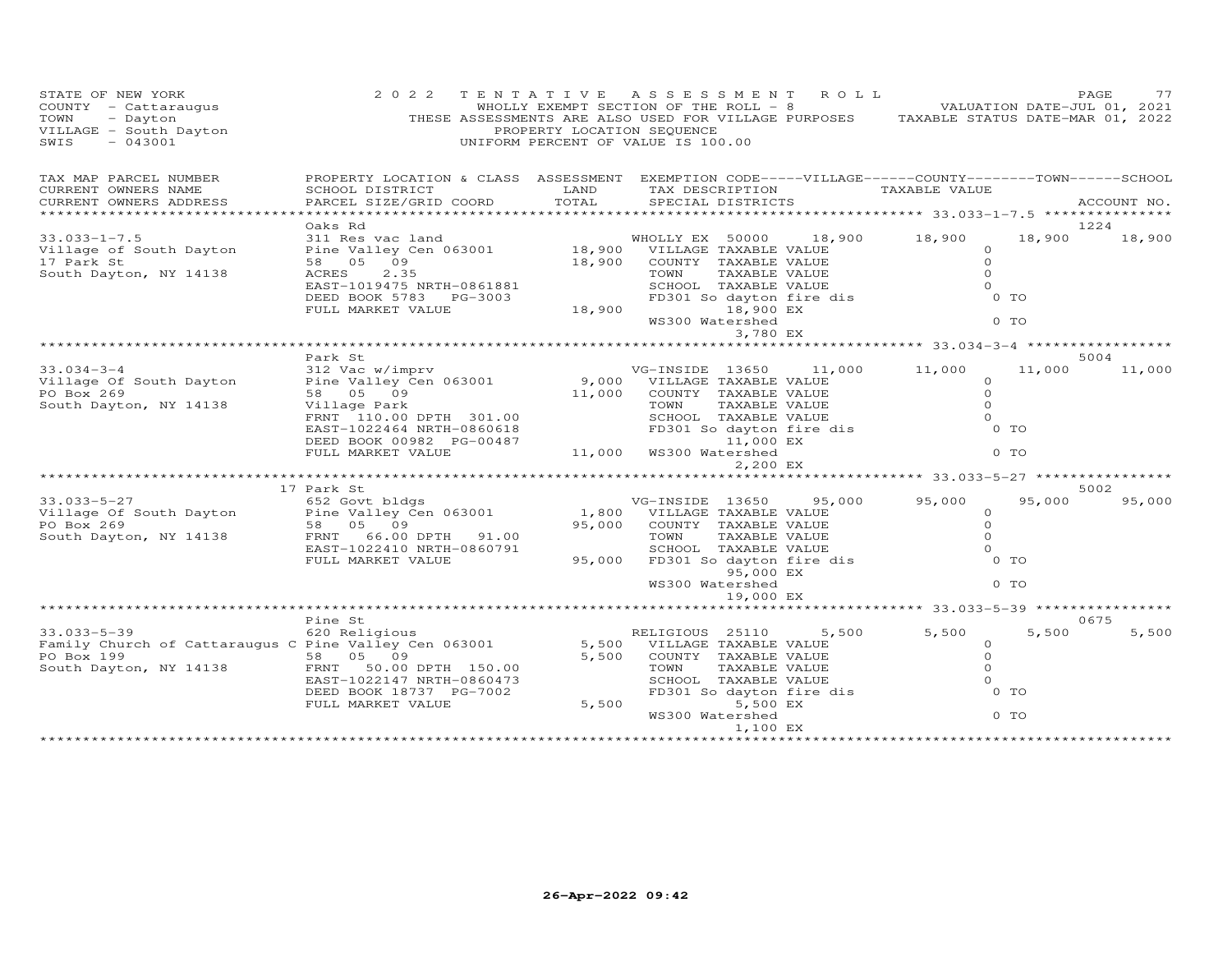| STATE OF NEW YORK<br>COUNTY - Cattaraugus<br>TOWN - Dayton<br>VILLAGE - South Dayton<br>SWIS - 043001                                                                     | 2 0 2 2                                                                                                                                                                                                       | PROPERTY LOCATION SEQUENCE | TENTATIVE ASSESSMENT ROLL<br>WHOLLY EXEMPT SECTION OF THE ROLL - 8 VALUATION DATE-JUL 01, 2021<br>THESE ASSESSMENTS ARE ALSO USED FOR VILLAGE PURPOSES TAXABLE STATUS DATE-MAR 01, 2022<br>UNIFORM PERCENT OF VALUE IS 100.00 |        |                                                              |                        | PAGE<br>78      |
|---------------------------------------------------------------------------------------------------------------------------------------------------------------------------|---------------------------------------------------------------------------------------------------------------------------------------------------------------------------------------------------------------|----------------------------|-------------------------------------------------------------------------------------------------------------------------------------------------------------------------------------------------------------------------------|--------|--------------------------------------------------------------|------------------------|-----------------|
| TAX MAP PARCEL NUMBER<br>CURRENT OWNERS NAME<br>CURRENT OWNERS ADDRESS                                                                                                    | PROPERTY LOCATION & CLASS ASSESSMENT EXEMPTION CODE-----VILLAGE------COUNTY-------TOWN------SCHOOL<br>SCHOOL DISTRICT<br>PARCEL SIZE/GRID COORD                                                               | LAND<br>TOTAL              | TAX DESCRIPTION<br>SPECIAL DISTRICTS                                                                                                                                                                                          |        | TAXABLE VALUE                                                |                        | ACCOUNT NO.     |
|                                                                                                                                                                           | Pine St                                                                                                                                                                                                       |                            |                                                                                                                                                                                                                               |        |                                                              |                        |                 |
| $33.034 - 1 - 11.2$<br>Village of South Dayton<br>17 Park St<br>South Dayton, NY 14138                                                                                    | 652 Govt bldgs<br>Pine Valley Cen 063001 9,000 VILLAGE TAXABLE VALUE<br>FRNT 301.00 DPTH 43.00 35,600 COUNTY TAXABLE VALUE<br>FAST-1022528 NPTH 055554<br>EAST-1022528 NRTH-0860541<br>DEED BOOK 7334 PG-8001 |                            | TOWN<br>TAXABLE VALUE<br>SCHOOL TAXABLE VALUE<br>35,600 FD301 So dayton fire dis                                                                                                                                              |        | 35,600 35,600<br>$\circ$<br>$\Omega$<br>$\Omega$<br>$\Omega$ | 35,600                 | 35,600          |
|                                                                                                                                                                           | FULL MARKET VALUE                                                                                                                                                                                             |                            | 35,600 EX<br>WS300 Watershed                                                                                                                                                                                                  |        |                                                              | 0 TO<br>$0$ TO         |                 |
|                                                                                                                                                                           |                                                                                                                                                                                                               |                            | 35,600 EX                                                                                                                                                                                                                     |        |                                                              |                        |                 |
|                                                                                                                                                                           | Pine St                                                                                                                                                                                                       |                            |                                                                                                                                                                                                                               |        |                                                              |                        | 5028            |
| $33.042 - 1 - 3.2$<br>Village Of South Dayton<br>PO Box 269                                                                                                               | 314 Rural vac<10<br>Pine Valley Cen 063001 20,100 VILLAGE TAXABLE VALUE<br>49 05 09                                                                                                                           |                            | VG-INSIDE 13650<br>20,100 COUNTY TAXABLE VALUE                                                                                                                                                                                | 20,100 | 20,100<br>$\circ$<br>$\circ$                                 | 20,100                 | 20,100          |
| South Dayton, NY 14138                                                                                                                                                    | 3.30<br>ACRES<br>EAST-1023922 NRTH-0859505                                                                                                                                                                    |                            | TAXABLE VALUE<br>TOWN<br>IOWN IAXABLE VALUE<br>FD301 So dayton fire dis                                                                                                                                                       |        | $\Omega$<br>$\Omega$                                         |                        |                 |
|                                                                                                                                                                           | DEED BOOK 789<br>PG-01152<br>FULL MARKET VALUE                                                                                                                                                                |                            | 20,100<br>20,100 EX<br>WS300 Watershed                                                                                                                                                                                        |        |                                                              | 0 TO<br>0 <sub>T</sub> |                 |
|                                                                                                                                                                           |                                                                                                                                                                                                               |                            | 4,020 EX                                                                                                                                                                                                                      |        |                                                              |                        |                 |
|                                                                                                                                                                           |                                                                                                                                                                                                               |                            |                                                                                                                                                                                                                               |        | **************************** 33.033–5–43 ****************    |                        |                 |
| 33.033-5-43                                                                                                                                                               | 213 Pine St<br>620 Religious                                                                                                                                                                                  |                            | RELIGIOUS 25110                                                                                                                                                                                                               |        | 134,200 134,200                                              | 134,200                | 0838<br>134,200 |
| Family Church of Cattaraugus C Pine Valley Cen 063001<br>PO Box 199<br>58 05 09<br>10, NY 14138 FRNT 89.00<br>South Dayton, NY 14138                                      | FRNT 89.00 DPTH 150.00<br>EAST-1022090 NRTH-0860512                                                                                                                                                           |                            | 9,200 VILLAGE TAXABLE VALUE<br>134,200 COUNTY TAXABLE VALUE<br>TOWN<br>TAXABLE VALUE<br>SCHOOL TAXABLE VALUE<br>FD301 So dayton fire dis                                                                                      |        | $\Omega$<br>$\circ$<br>$\Omega$<br>$\Omega$                  | $0$ TO                 |                 |
|                                                                                                                                                                           | DEED BOOK 18737 PG-7002<br>FULL MARKET VALUE                                                                                                                                                                  | 134,200                    | 134,200 EX<br>WS300 Watershed                                                                                                                                                                                                 |        |                                                              | $0$ TO                 |                 |
|                                                                                                                                                                           |                                                                                                                                                                                                               |                            | 26,840 EX                                                                                                                                                                                                                     |        | ********** 33.033-5-4 **********                             |                        |                 |
|                                                                                                                                                                           | 325 Pine St                                                                                                                                                                                                   |                            |                                                                                                                                                                                                                               |        |                                                              |                        | 0684            |
| $33.033 - 5 - 4$<br>33.033-5-4<br>Free Methodist Church<br>of South Dayton<br>Pine Valley Cen 063001<br>PO Box 261<br>South Dayton, NY 14138<br>EAST-1021311 NRTH-0861102 | 311 Res vac land<br>DEED BOOK 00944 PG-00706                                                                                                                                                                  | 4,500                      | RELIGIOUS 25110<br>4,500 VILLAGE TAXABLE VALUE<br>COUNTY TAXABLE VALUE<br>TAXABLE VALUE<br>TOWN<br>SCHOOL TAXABLE VALUE<br>FD301 So dayton fire dis                                                                           | 4,500  | 4,500<br>$\circ$<br>$\circ$<br>$\Omega$<br>$\circ$           | 4,500<br>$0$ TO        | 4,500           |
|                                                                                                                                                                           | FULL MARKET VALUE                                                                                                                                                                                             |                            | 4,500<br>4,500 EX<br>WS300 Watershed<br>900 EX                                                                                                                                                                                |        |                                                              | 0 TO                   |                 |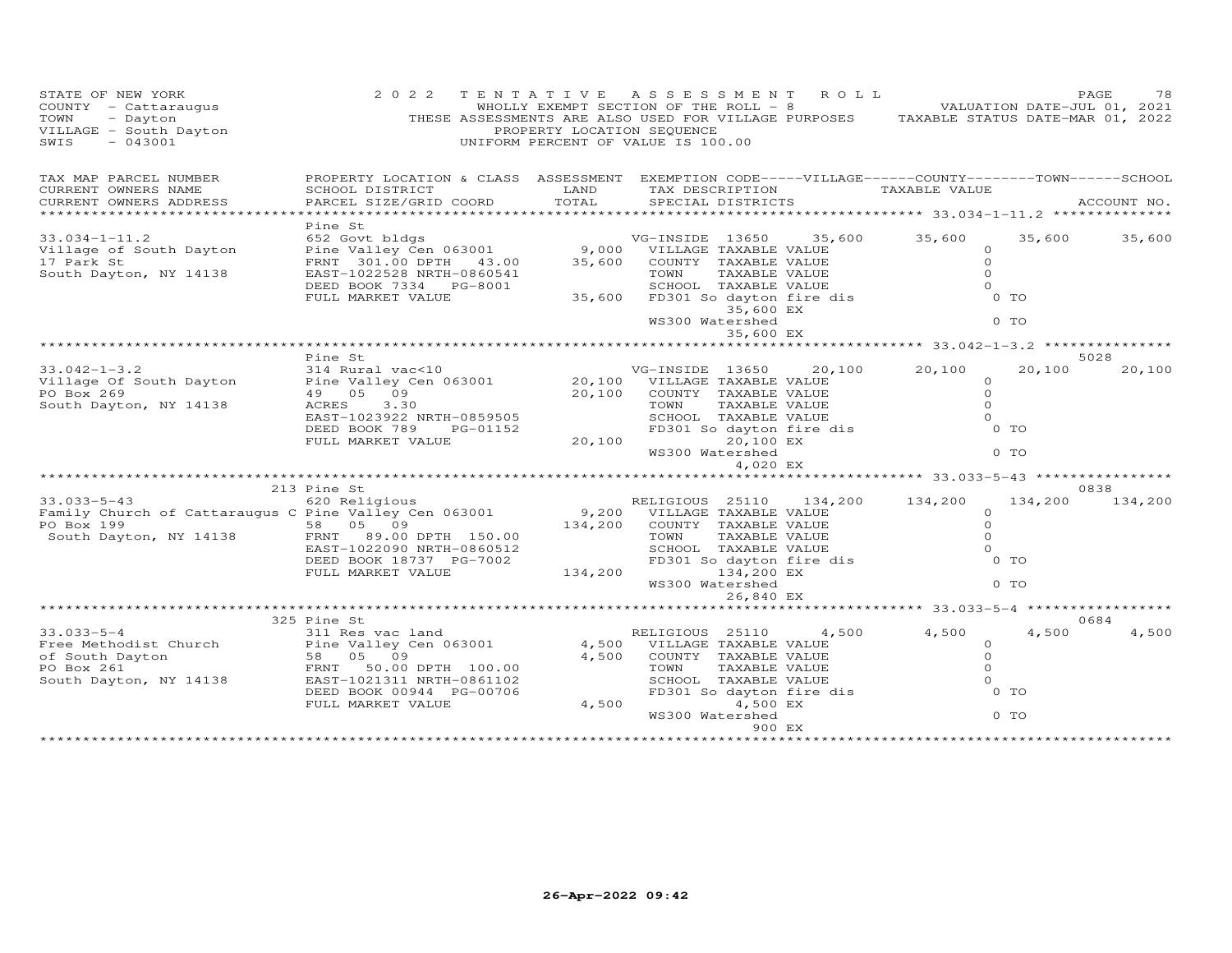| STATE OF NEW YORK<br>COUNTY - Cattaraugus<br>TOWN - Dayton<br>VILLAGE - South Dayton<br>---AGE - 043001 | 2 0 2 2                                                                                                                                                                                                                                                                                           | PROPERTY LOCATION SEQUENCE       | TENTATIVE ASSESSMENT ROLL<br>WHOLLY EXEMPT SECTION OF THE ROLL - 8 $V$ VALUATION DATE-JUL 01, 2021<br>THESE ASSESSMENTS ARE ALSO USED FOR VILLAGE PURPOSES TAXABLE STATUS DATE-MAR 01, 2022<br>UNIFORM PERCENT OF VALUE IS 100.00 |                                                                              | PAGE<br>79      |
|---------------------------------------------------------------------------------------------------------|---------------------------------------------------------------------------------------------------------------------------------------------------------------------------------------------------------------------------------------------------------------------------------------------------|----------------------------------|-----------------------------------------------------------------------------------------------------------------------------------------------------------------------------------------------------------------------------------|------------------------------------------------------------------------------|-----------------|
| TAX MAP PARCEL NUMBER<br>CURRENT OWNERS NAME<br>CURRENT OWNERS ADDRESS                                  | PROPERTY LOCATION & CLASS ASSESSMENT EXEMPTION CODE-----VILLAGE------COUNTY--------TOWN------SCHOOL<br>SCHOOL DISTRICT<br>PARCEL SIZE/GRID COORD                                                                                                                                                  | LAND<br>TOTAL                    | TAX DESCRIPTION<br>SPECIAL DISTRICTS                                                                                                                                                                                              | TAXABLE VALUE                                                                | ACCOUNT NO.     |
|                                                                                                         |                                                                                                                                                                                                                                                                                                   |                                  |                                                                                                                                                                                                                                   |                                                                              |                 |
| $33.033 - 5 - 3$                                                                                        | 327 Pine St<br>620 Religious                                                                                                                                                                                                                                                                      |                                  | RELIGIOUS 25110 150,000 150,000                                                                                                                                                                                                   | 150,000                                                                      | 5014<br>150,000 |
|                                                                                                         | Free Methodist Church<br>Tine Valley Cen 063001<br>of South Dayton<br>PO Box 261<br>South Dayton, NY 14138<br>FRNT 50.00 DPTH 100.00<br>EAST-1021268 NRTH-0861133                                                                                                                                 | 4,500<br>150,000                 | VILLAGE TAXABLE VALUE<br>COUNTY TAXABLE VALUE<br>TAXABLE VALUE<br>TOWN<br>SCHOOL TAXABLE VALUE<br>FD301 So dayton fire dis                                                                                                        | $\Omega$<br>$\Omega$<br>$\Omega$<br>$\Omega$                                 |                 |
|                                                                                                         | DEED BOOK 00947 PG-00964<br>FULL MARKET VALUE                                                                                                                                                                                                                                                     | 150,000                          | 150,000 EX<br>WS300 Watershed<br>30,000 EX                                                                                                                                                                                        | 0 TO<br>0 <sub>T</sub>                                                       |                 |
|                                                                                                         |                                                                                                                                                                                                                                                                                                   |                                  |                                                                                                                                                                                                                                   |                                                                              |                 |
|                                                                                                         | 328 Pine St                                                                                                                                                                                                                                                                                       |                                  |                                                                                                                                                                                                                                   |                                                                              | 5011            |
| $33.033 - 4 - 37$<br>South Dayton United<br>Methodist Church<br>PO Box 272                              | 620 Religious<br>Pine Valley Cen $063001$<br>South Dayton United<br>Methodist Church<br>PO Box 272<br>South Dayton, NY 14138<br>ERNT 50.00 DPTH 150.00<br>ERNT 1021377 NRTH-0861286<br>FULL MARKET VALUE                                                                                          | 140,000                          | RELIGIOUS 25110 140,000 140,000<br>1,400 VILLAGE TAXABLE VALUE<br>COUNTY TAXABLE VALUE                                                                                                                                            | 140,000<br>$\circ$<br>$\Omega$                                               | 140,000         |
|                                                                                                         |                                                                                                                                                                                                                                                                                                   |                                  | TOWN<br>TAXABLE VALUE                                                                                                                                                                                                             | $\Omega$<br>$\Omega$                                                         |                 |
|                                                                                                         | FULL MARKET VALUE                                                                                                                                                                                                                                                                                 | 140,000                          | SCHOOL TAXABLE VALUE<br>FD301 So dayton fire dis<br>140,000 EX                                                                                                                                                                    | $0$ TO                                                                       |                 |
|                                                                                                         |                                                                                                                                                                                                                                                                                                   |                                  | WS300 Watershed<br>28,000 EX                                                                                                                                                                                                      | 0 <sub>T</sub>                                                               |                 |
|                                                                                                         |                                                                                                                                                                                                                                                                                                   |                                  |                                                                                                                                                                                                                                   |                                                                              |                 |
|                                                                                                         | 403 Pine St                                                                                                                                                                                                                                                                                       |                                  |                                                                                                                                                                                                                                   |                                                                              | 0839            |
| 33.033-3-27<br>South Dayton, NY 14138                                                                   | 311 Res vac land<br>Free Methodist Church<br>Free Methodist Church<br>Pine Valley Cen 063001<br>DE South Dayton<br>FRNT<br>FRNT 15.00<br>South Dayton, NY 14138<br>FRNT 100115100<br>FRNT 100115100<br>FRNT 100115100<br>FRNT 100115100<br>EAST-1021166 NRTH-0861188<br>DEED BOOK 825<br>PG-00418 | 7,200                            | RELIGIOUS 25110<br>7,200 VILLAGE TAXABLE VALUE<br>COUNTY TAXABLE VALUE<br>ANDUE<br>FD301 So dayton fire dis<br>7,200 EX<br>WS300 Waterskall                                                                                       | 7,200 7,200<br>7,200<br>$\circ$<br>$\circ$<br>$\Omega$<br>$\Omega$<br>$0$ TO | 7,200           |
|                                                                                                         | FULL MARKET VALUE                                                                                                                                                                                                                                                                                 | 7,200                            | 1,440 EX                                                                                                                                                                                                                          | 0 TO                                                                         |                 |
|                                                                                                         |                                                                                                                                                                                                                                                                                                   |                                  |                                                                                                                                                                                                                                   |                                                                              |                 |
|                                                                                                         | 547 Pine St                                                                                                                                                                                                                                                                                       |                                  |                                                                                                                                                                                                                                   |                                                                              | 1196            |
| $33.033 - 1 - 7.3$<br>Village of South Dayton<br>17 Park St<br>South Dayton, NY 14138                   | 440 Warehouse<br>Pine Valley Cen 063001<br>58 05 09<br>ACRES<br>2.85<br>EAST-1019690 NRTH-0862080                                                                                                                                                                                                 | $20,000$ <sup>W</sup><br>118,000 | 118,000<br>WHOLLY EX 50000<br>VILLAGE TAXABLE VALUE<br>COUNTY TAXABLE VALUE<br>TAXABLE VALUE<br>TOWN<br>SCHOOL TAXABLE VALUE<br>FD301 So dayton fire dis                                                                          | 118,000<br>118,000<br>$\circ$<br>$\circ$<br>$\Omega$<br>$\Omega$<br>0 TO     | 118,000         |
|                                                                                                         | DEED BOOK 20912 PG-6002<br>FULL MARKET VALUE                                                                                                                                                                                                                                                      | 118,000                          | 118,000 EX<br>WS300 Watershed<br>23,600 EX                                                                                                                                                                                        | 0 TO                                                                         |                 |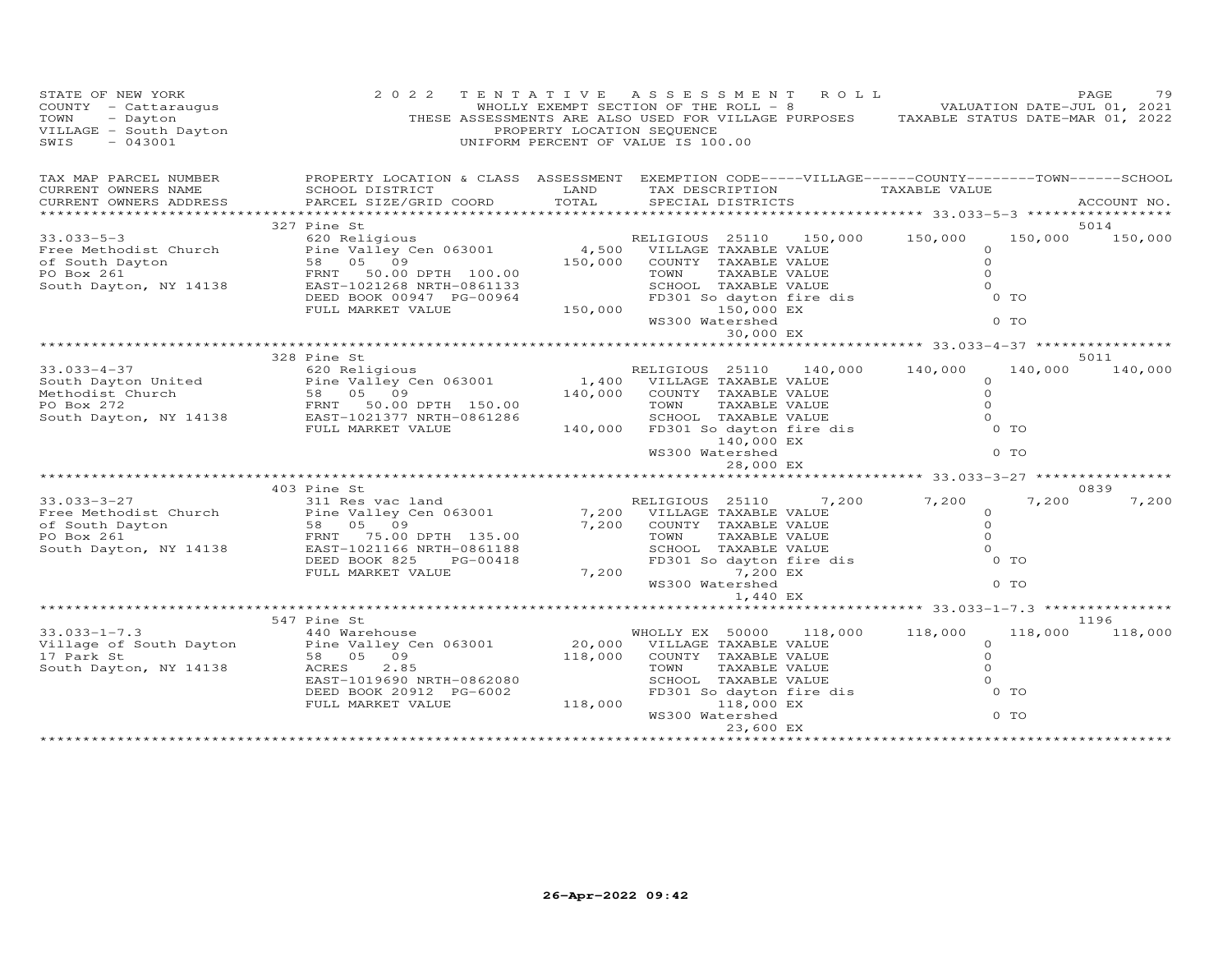| STATE OF NEW YORK<br>COUNTY<br>- Cattaraugus<br>TOWN<br>- Dayton<br>VILLAGE - South Dayton<br>$-043001$<br>SWIS | 2 0 2 2<br>THESE ASSESSMENTS ARE ALSO USED FOR VILLAGE PURPOSES TAXABLE STATUS DATE-MAR 01, 2022    | TENTATIVE<br>WHOLLY EXEMPT SECTION OF THE ROLL - 8<br>PROPERTY LOCATION SEQUENCE<br>UNIFORM PERCENT OF VALUE IS 100.00 |                         |                               | ASSESSMENT ROLL          | VALUATION DATE-JUL 01, 2021                                  |         | PAGE<br>80  |
|-----------------------------------------------------------------------------------------------------------------|-----------------------------------------------------------------------------------------------------|------------------------------------------------------------------------------------------------------------------------|-------------------------|-------------------------------|--------------------------|--------------------------------------------------------------|---------|-------------|
| TAX MAP PARCEL NUMBER                                                                                           | PROPERTY LOCATION & CLASS ASSESSMENT EXEMPTION CODE-----VILLAGE------COUNTY--------TOWN------SCHOOL |                                                                                                                        |                         |                               |                          |                                                              |         |             |
| CURRENT OWNERS NAME                                                                                             | SCHOOL DISTRICT                                                                                     | LAND                                                                                                                   |                         | TAX DESCRIPTION               |                          | TAXABLE VALUE                                                |         |             |
| CURRENT OWNERS ADDRESS<br>************************                                                              | PARCEL SIZE/GRID COORD TOTAL                                                                        |                                                                                                                        |                         | SPECIAL DISTRICTS             |                          |                                                              |         | ACCOUNT NO. |
|                                                                                                                 | Second St                                                                                           |                                                                                                                        |                         |                               |                          |                                                              |         | 0824        |
| $33.033 - 5 - 2$                                                                                                | 620 Religious                                                                                       |                                                                                                                        |                         |                               |                          | RELIGIOUS 25110 197,900 197,900                              | 197,900 | 197,900     |
| Free Methodist Church                                                                                           | Pine Valley Cen 063001 3,600 VILLAGE TAXABLE VALUE                                                  |                                                                                                                        |                         |                               |                          | $\Omega$                                                     |         |             |
| of South Dayton                                                                                                 | 58 05 09                                                                                            | 197,900                                                                                                                | COUNTY                  | TAXABLE VALUE                 |                          |                                                              |         |             |
| PO Box 261                                                                                                      | FRNT 50.00 DPTH 100.00                                                                              |                                                                                                                        | TOWN                    | TAXABLE VALUE                 |                          |                                                              |         |             |
| South Dayton, NY 14138                                                                                          | EAST-1021245 NRTH-0861057                                                                           |                                                                                                                        | SCHOOL                  | TAXABLE VALUE                 |                          |                                                              |         |             |
|                                                                                                                 | DEED BOOK 767<br>PG-01163                                                                           |                                                                                                                        |                         |                               | FD301 So dayton fire dis |                                                              | 0 TO    |             |
|                                                                                                                 | FULL MARKET VALUE                                                                                   | 197,900                                                                                                                |                         | 197,900 EX<br>WS300 Watershed |                          |                                                              | $0$ TO  |             |
|                                                                                                                 |                                                                                                     |                                                                                                                        |                         | 39,580 EX                     |                          |                                                              |         |             |
|                                                                                                                 |                                                                                                     |                                                                                                                        |                         |                               |                          | ******************************* 630.001-9916-999.988/288 *** |         |             |
|                                                                                                                 | W. Of R.r.                                                                                          |                                                                                                                        |                         |                               |                          |                                                              |         | 1115        |
| 630.001-9916-999.988/288                                                                                        | 744 Petro prod                                                                                      |                                                                                                                        | VG-INSIDE 13650         |                               | 20,000                   | 20,000                                                       | 20,000  | 20,000      |
| Village Of South Dayton                                                                                         | Pine Valley Cen 063001                                                                              |                                                                                                                        | 0 VILLAGE TAXABLE VALUE |                               |                          | $\circ$                                                      |         |             |
| PO Box 269                                                                                                      | 3950 Ft Of 4 In Plastic                                                                             | 20,000                                                                                                                 | COUNTY                  | TAXABLE VALUE                 |                          |                                                              |         |             |
| South Dayton, NY 14138                                                                                          | 0.01<br>ACRES                                                                                       |                                                                                                                        | TOWN                    | TAXABLE VALUE                 |                          |                                                              |         |             |
|                                                                                                                 | DEED BOOK 899<br>PG-00926                                                                           |                                                                                                                        | SCHOOL                  | TAXABLE VALUE                 |                          |                                                              |         |             |
|                                                                                                                 | FULL MARKET VALUE                                                                                   | 20,000                                                                                                                 |                         | 20,000 EX                     | FD301 So dayton fire dis |                                                              | $0$ TO  |             |
|                                                                                                                 |                                                                                                     |                                                                                                                        | WS300 Watershed         |                               |                          |                                                              | $0$ TO  |             |
|                                                                                                                 |                                                                                                     |                                                                                                                        |                         | 4,000 EX                      |                          |                                                              |         |             |
|                                                                                                                 |                                                                                                     |                                                                                                                        |                         |                               |                          |                                                              |         |             |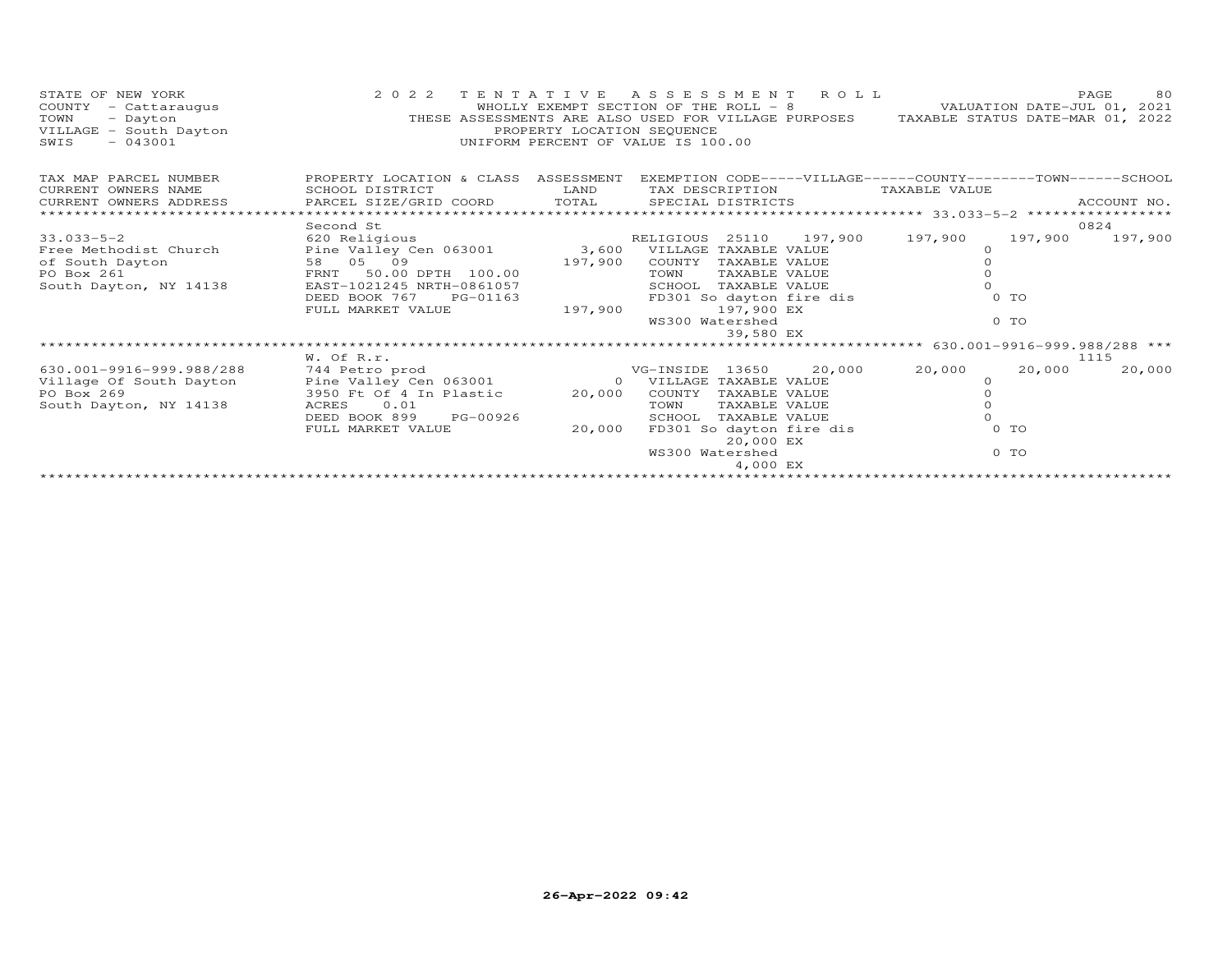| COUNTY<br>TOWN<br>SWIS                             | STATE OF NEW YORK<br>- Cattaraugus<br>- Dayton<br>VILLAGE - South Dayton<br>$-043001$ |                                                                           | 2 0 2 2<br>ROLL<br>S U B  | TENTATIVE<br>UNIFORM PERCENT OF VALUE IS 100.00                           | A S S E S S M E N T<br>WHOLLY EXEMPT SECTION OF THE ROLL - 8<br>THESE ASSESSMENTS ARE ALSO USED FOR VILLAGE PURPOSES<br>$S E C T I O N - - T O T A L S$ | ROLL                                                                      | VALUATION DATE-JUL 01, 2021<br>TAXABLE STATUS DATE-MAR 01, 2022<br>CURRENT DATE 4/26/2022 | PAGE<br>81<br>RPS150/V04/L015 |
|----------------------------------------------------|---------------------------------------------------------------------------------------|---------------------------------------------------------------------------|---------------------------|---------------------------------------------------------------------------|---------------------------------------------------------------------------------------------------------------------------------------------------------|---------------------------------------------------------------------------|-------------------------------------------------------------------------------------------|-------------------------------|
|                                                    |                                                                                       | $***$                                                                     | SPECIAL                   | DISTRICT                                                                  | SUMMARY ***                                                                                                                                             |                                                                           |                                                                                           |                               |
| CODE                                               | TOTAL<br>PARCELS<br>DISTRICT NAME                                                     | EXTENSION<br>TYPE                                                         | <b>EXTENSION</b><br>VALUE | AD VALOREM<br><b>VALUE</b>                                                | <b>EXEMPT</b><br><b>AMOUNT</b>                                                                                                                          | TAXABLE<br>VALUE                                                          |                                                                                           |                               |
|                                                    | FD301 So dayton fire<br>WS300 Watershed                                               | 30 TOTAL<br>27 TOTAL                                                      |                           | 2397,400<br>549,880                                                       | 2374,800<br>545,360                                                                                                                                     | 22,600<br>4,520                                                           |                                                                                           |                               |
|                                                    |                                                                                       | ***                                                                       | S C H O O L               | DISTRICT                                                                  | SUMMARY ***                                                                                                                                             |                                                                           |                                                                                           |                               |
| CODE                                               | DISTRICT NAME                                                                         | TOTAL<br>PARCELS                                                          | ASSESSED<br>LAND          | ASSESSED<br>TOTAL                                                         | <b>EXEMPT</b><br><b>AMOUNT</b>                                                                                                                          | TOTAL<br>TAXABLE                                                          | STAR<br><b>AMOUNT</b>                                                                     | STAR<br>TAXABLE               |
| 063001                                             | Pine Valley Central                                                                   | 30                                                                        | 344,500                   | 2397,400                                                                  | 2397,400                                                                                                                                                |                                                                           |                                                                                           |                               |
|                                                    | $S \cup B - T \cup T A L$                                                             | 30                                                                        | 344,500                   | 2397,400                                                                  | 2397,400                                                                                                                                                |                                                                           |                                                                                           |                               |
|                                                    | TOTAL                                                                                 | 30                                                                        | 344,500                   | 2397,400                                                                  | 2397,400                                                                                                                                                |                                                                           |                                                                                           |                               |
|                                                    |                                                                                       |                                                                           | SYSTEM                    | CODES                                                                     | SUMMARY ***                                                                                                                                             |                                                                           |                                                                                           |                               |
| CODE                                               | DESCRIPTION                                                                           | TOTAL<br>PARCELS                                                          |                           | VILLAGE                                                                   | COUNTY                                                                                                                                                  | TOWN                                                                      | SCHOOL                                                                                    |                               |
| 50000                                              | WHOLLY EX<br>TOTAL                                                                    | $\mathbf{2}$<br>2                                                         |                           | 136,900<br>136,900                                                        | 136,900<br>136,900                                                                                                                                      | 136,900<br>136,900                                                        | 136,900<br>136,900                                                                        |                               |
|                                                    |                                                                                       |                                                                           | *** EXEMPTION             |                                                                           | SUMMARY ***                                                                                                                                             |                                                                           |                                                                                           |                               |
| CODE                                               | DESCRIPTION                                                                           | TOTAL<br>PARCELS                                                          |                           | VILLAGE                                                                   | COUNTY                                                                                                                                                  | TOWN                                                                      | SCHOOL                                                                                    |                               |
| 13650<br>18020<br>25110<br>25130<br>26100<br>26400 | VG-INSIDE<br>IND DEV<br>RELIGIOUS<br>NON-PROFIT<br>VETORG CTS<br>FIRE-DEPT<br>TOTAL   | 16<br>$\mathbf{1}$<br>$7\overline{ }$<br>$1\,$<br>$\mathbf{1}$<br>2<br>28 |                           | 1037,900<br>22,600<br>639,300<br>184,700<br>70,000<br>306,000<br>2260,500 | 1037,900<br>22,600<br>639,300<br>184,700<br>70,000<br>306,000<br>2260,500                                                                               | 1037,900<br>22,600<br>639,300<br>184,700<br>70,000<br>306,000<br>2260,500 | 1037,900<br>22,600<br>639,300<br>184,700<br>70,000<br>306,000<br>2260,500                 |                               |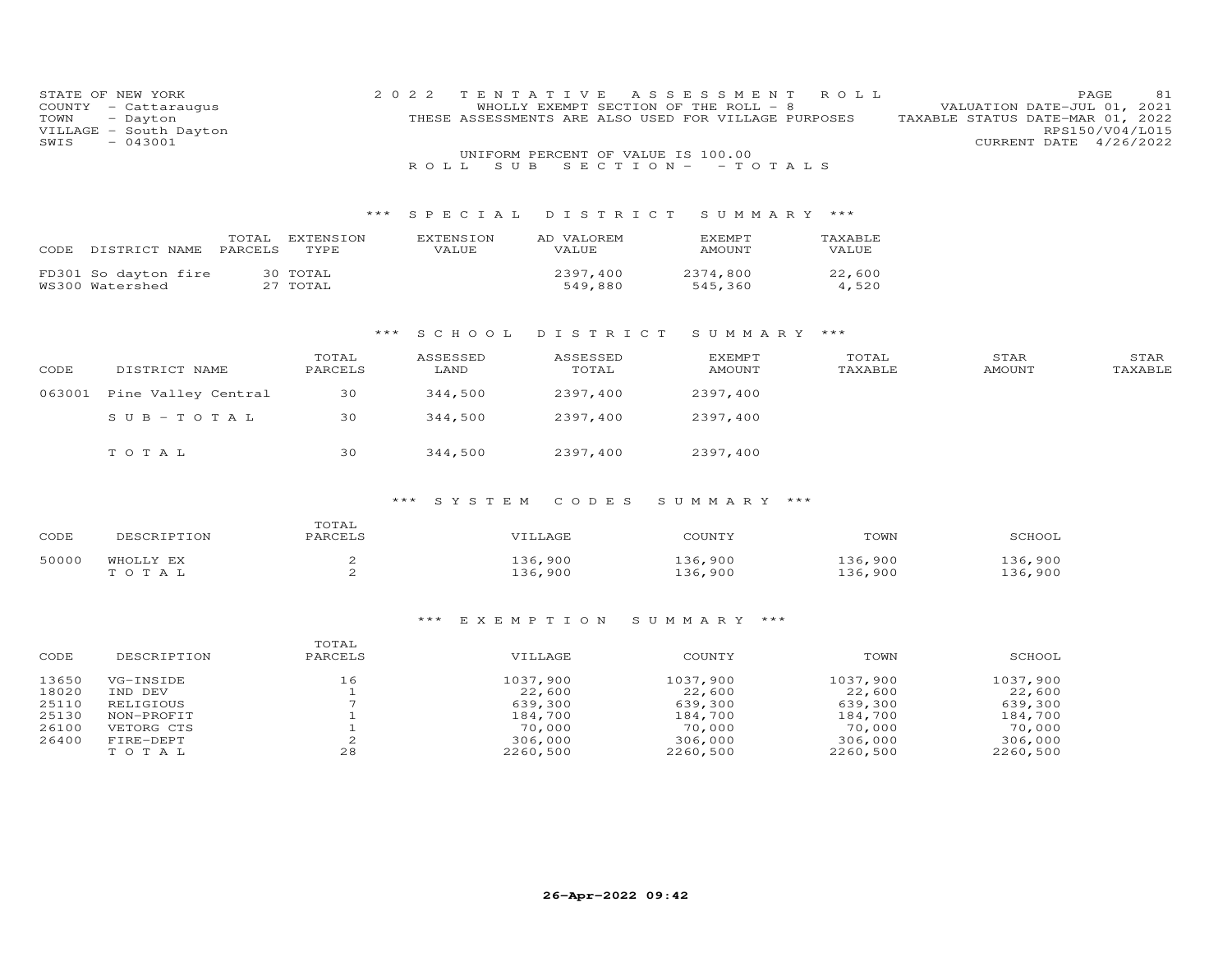|      | STATE OF NEW YORK      | 2022 TENTATIVE ASSESSMENT ROLL                       |  |                                  | <b>PAGE</b>            | 82 |
|------|------------------------|------------------------------------------------------|--|----------------------------------|------------------------|----|
|      | COUNTY - Cattaraugus   | WHOLLY EXEMPT SECTION OF THE ROLL - 8                |  | VALUATION DATE-JUL 01, 2021      |                        |    |
|      | TOWN - Dayton          | THESE ASSESSMENTS ARE ALSO USED FOR VILLAGE PURPOSES |  | TAXABLE STATUS DATE-MAR 01, 2022 |                        |    |
|      | VILLAGE - South Dayton |                                                      |  |                                  | RPS150/V04/L015        |    |
| SWIS | $-043001$              |                                                      |  |                                  | CURRENT DATE 4/26/2022 |    |
|      |                        | UNIFORM PERCENT OF VALUE IS 100.00                   |  |                                  |                        |    |
|      |                        | ROLL SUB SECTION - - TOTALS                          |  |                                  |                        |    |

## \*\*\* G R A N D T O T A L S \*\*\*

| ROLL<br>SEC | DESCRIPTION          | TOTAL<br>PARCELS | <i><b>\SSESSED</b></i><br>LAND | <i><b>\SSESSED</b></i><br>TOTAL | TAXABLE<br>VILLAGE | TAXABLE<br>COUNTY | TAXABLE<br>TOWN | TAXABLE<br>SCHOOL | STAR<br>TAXABLE |
|-------------|----------------------|------------------|--------------------------------|---------------------------------|--------------------|-------------------|-----------------|-------------------|-----------------|
|             | <b>WHOLLY FYFMDT</b> |                  | 500<br>311                     | 2207<br>400                     |                    |                   |                 |                   |                 |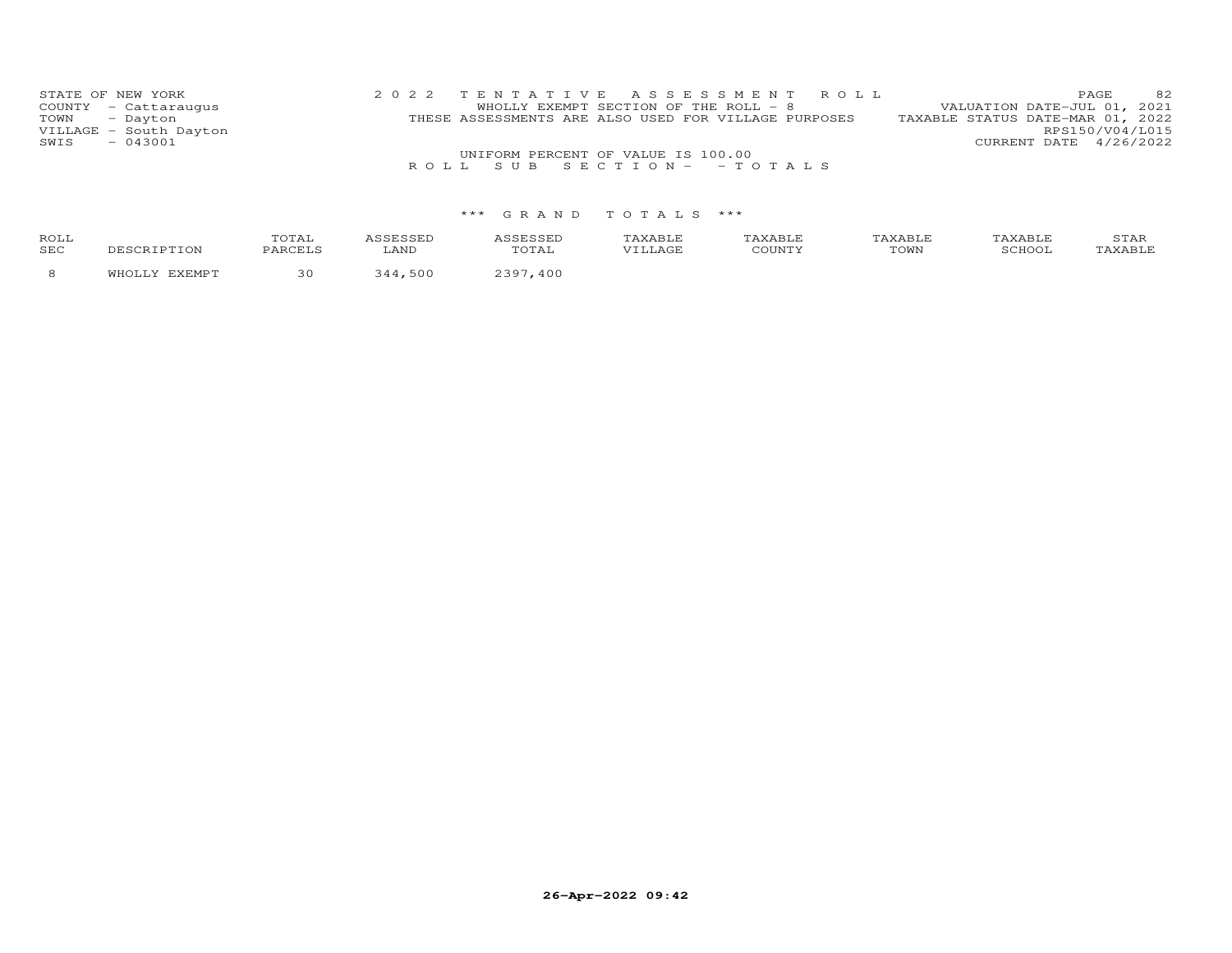| TOWN<br>SWIS   | STATE OF NEW YORK<br>COUNTY - Cattaraugus<br>- Dayton<br>VILLAGE - South Dayton<br>$-043001$ |                              | 2 0 2 2<br>ROLL           | TENTATIVE<br>UNIFORM PERCENT OF VALUE IS 100.00<br>SECTION | ASSESSMENT<br>WHOLLY EXEMPT SECTION OF THE ROLL - 8<br>THESE ASSESSMENTS ARE ALSO USED FOR VILLAGE PURPOSES<br>TOTALS | ROLL               | VALUATION DATE-JUL 01, 2021<br>TAXABLE STATUS DATE-MAR 01, 2022<br>CURRENT DATE 4/26/2022 | 83<br>PAGE<br>RPS150/V04/L015 |
|----------------|----------------------------------------------------------------------------------------------|------------------------------|---------------------------|------------------------------------------------------------|-----------------------------------------------------------------------------------------------------------------------|--------------------|-------------------------------------------------------------------------------------------|-------------------------------|
|                |                                                                                              |                              | SPECIAL                   | DISTRICT                                                   | SUMMARY ***                                                                                                           |                    |                                                                                           |                               |
| CODE           | PARCELS<br>DISTRICT NAME                                                                     | TOTAL EXTENSION<br>TYPE      | <b>EXTENSION</b><br>VALUE | AD VALOREM<br><b>VALUE</b>                                 | <b>EXEMPT</b><br><b>AMOUNT</b>                                                                                        | TAXABLE<br>VALUE   |                                                                                           |                               |
|                | FD301 So dayton fire<br>WS300 Watershed                                                      | 30 TOTAL<br>27 TOTAL         |                           | 2397,400<br>549,880                                        | 2374,800<br>545,360                                                                                                   | 22,600<br>4,520    |                                                                                           |                               |
|                |                                                                                              | $***$                        | S C H O O L               | DISTRICT                                                   | SUMMARY ***                                                                                                           |                    |                                                                                           |                               |
| CODE           | DISTRICT NAME                                                                                | TOTAL<br>PARCELS             | ASSESSED<br>LAND          | ASSESSED<br>TOTAL                                          | <b>EXEMPT</b><br><b>AMOUNT</b>                                                                                        | TOTAL<br>TAXABLE   | STAR<br><b>AMOUNT</b>                                                                     | STAR<br>TAXABLE               |
| 063001         | Pine Valley Central                                                                          | 30                           | 344,500                   | 2397,400                                                   | 2397,400                                                                                                              |                    |                                                                                           |                               |
|                | $S \cup B - T \cup T A L$                                                                    | 30                           | 344,500                   | 2397,400                                                   | 2397,400                                                                                                              |                    |                                                                                           |                               |
|                | TOTAL                                                                                        | 30                           | 344,500                   | 2397,400                                                   | 2397,400                                                                                                              |                    |                                                                                           |                               |
|                |                                                                                              |                              | SYSTEM                    | CODES                                                      | SUMMARY<br>$***$                                                                                                      |                    |                                                                                           |                               |
| CODE           | DESCRIPTION                                                                                  | TOTAL<br>PARCELS             |                           | VILLAGE                                                    | COUNTY                                                                                                                | TOWN               | SCHOOL                                                                                    |                               |
| 50000          | WHOLLY EX<br>TOTAL                                                                           | 2<br>2                       |                           | 136,900<br>136,900                                         | 136,900<br>136,900                                                                                                    | 136,900<br>136,900 | 136,900<br>136,900                                                                        |                               |
|                |                                                                                              |                              | EXEMPTION<br>$***$        |                                                            | SUMMARY ***                                                                                                           |                    |                                                                                           |                               |
|                |                                                                                              | TOTAL                        |                           |                                                            |                                                                                                                       |                    |                                                                                           |                               |
| CODE           | DESCRIPTION                                                                                  | PARCELS                      |                           | VILLAGE                                                    | COUNTY                                                                                                                | TOWN               | SCHOOL                                                                                    |                               |
| 13650<br>18020 | VG-INSIDE<br>IND DEV                                                                         | 16<br>$\mathbf{1}$           |                           | 1037,900<br>22,600                                         | 1037,900<br>22,600                                                                                                    | 1037,900<br>22,600 | 1037,900<br>22,600                                                                        |                               |
| 25110          | RELIGIOUS                                                                                    | $7\phantom{.0}$              |                           | 639,300                                                    | 639,300                                                                                                               | 639,300            | 639,300                                                                                   |                               |
| 25130<br>26100 | NON-PROFIT<br>VETORG CTS                                                                     | $\mathbf{1}$<br>$\mathbf{1}$ |                           | 184,700<br>70,000                                          | 184,700<br>70,000                                                                                                     | 184,700<br>70,000  | 184,700<br>70,000                                                                         |                               |
| 26400          | FIRE-DEPT                                                                                    | $\mathbf{2}$                 |                           | 306,000                                                    | 306,000                                                                                                               | 306,000            | 306,000                                                                                   |                               |
|                | TOTAL                                                                                        | 28                           |                           | 2260,500                                                   | 2260,500                                                                                                              | 2260,500           | 2260,500                                                                                  |                               |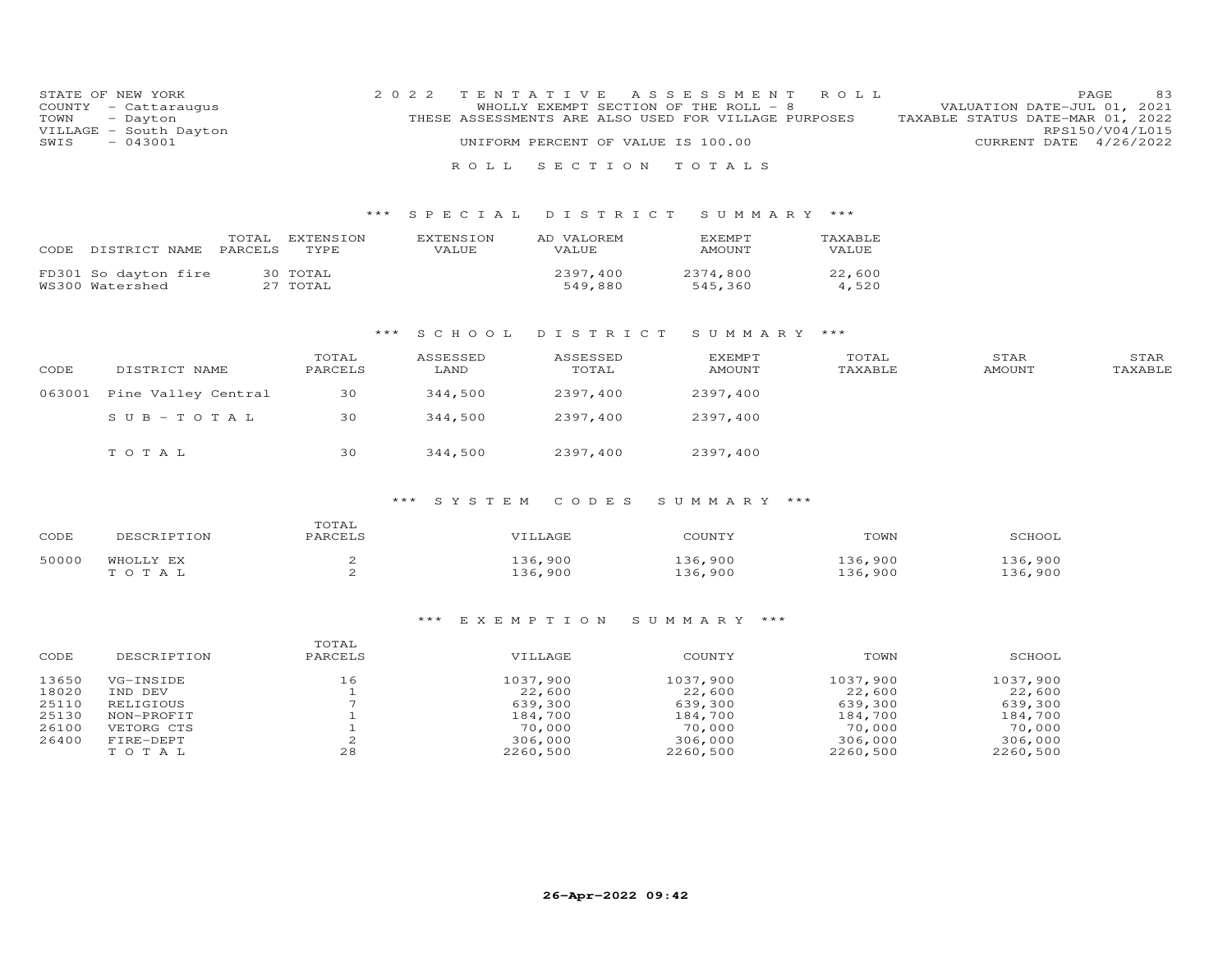|      | STATE OF NEW YORK      | 2022 TENTATIVE ASSESSMENT ROLL                       | 84<br>PAGE                       |
|------|------------------------|------------------------------------------------------|----------------------------------|
|      | COUNTY - Cattaraugus   | WHOLLY EXEMPT SECTION OF THE ROLL - 8                | VALUATION DATE-JUL 01, 2021      |
|      | TOWN - Dayton          | THESE ASSESSMENTS ARE ALSO USED FOR VILLAGE PURPOSES | TAXABLE STATUS DATE-MAR 01, 2022 |
|      | VILLAGE - South Dayton |                                                      | RPS150/V04/L015                  |
| SWIS | $-043001$              | UNIFORM PERCENT OF VALUE IS 100.00                   | CURRENT DATE 4/26/2022           |
|      |                        |                                                      |                                  |
|      |                        | ROLL SECTION TOTALS                                  |                                  |

## \*\*\* G R A N D T O T A L S \*\*\*

| ROLL<br>SEC | CRIPTION                 | TOTAL<br>PARCELS | <b>\SSESSED</b><br>LAND | <i><b>\SSESSED</b></i><br>TOTAL | TAXABLE<br>VILLAGE | TAXABLE<br>COUNTY | TAXABLF<br>TOWN | TAXABI.F<br>SCHOOL | STAR<br>"AXABLE |
|-------------|--------------------------|------------------|-------------------------|---------------------------------|--------------------|-------------------|-----------------|--------------------|-----------------|
|             | <b>TVEMDT</b><br>WHOT T. | 30               | 500<br>211              | 400                             |                    |                   |                 |                    |                 |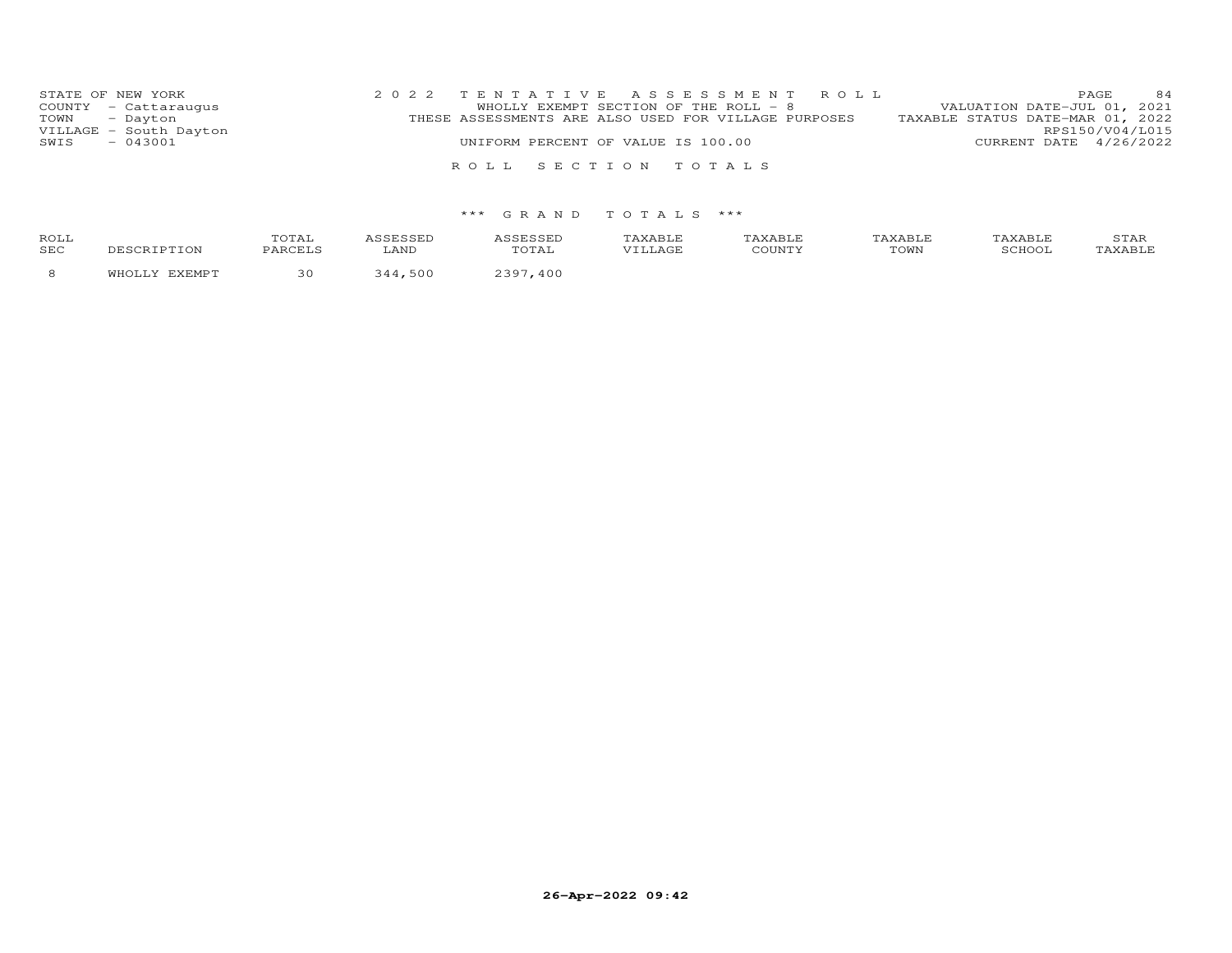| STATE OF NEW YORK |                        |                                                      |             |  | 2022 TENTATIVE ASSESSMENT ROLL |                                  | <b>PAGE</b>                 | 85 |
|-------------------|------------------------|------------------------------------------------------|-------------|--|--------------------------------|----------------------------------|-----------------------------|----|
|                   | COUNTY - Cattaraugus   |                                                      |             |  |                                |                                  | VALUATION DATE-JUL 01, 2021 |    |
| TOWN - Dayton     |                        | THESE ASSESSMENTS ARE ALSO USED FOR VILLAGE PURPOSES |             |  |                                | TAXABLE STATUS DATE-MAR 01, 2022 |                             |    |
|                   | VILLAGE - South Dayton |                                                      | SWIS TOTALS |  |                                |                                  | RPS150/V04/L015             |    |
| SWIS              | $-043001$              | UNIFORM PERCENT OF VALUE IS 100.00                   |             |  |                                |                                  | CURRENT DATE 4/26/2022      |    |

#### \*\*\* S P E C I A L D I S T R I C T S U M M A R Y \*\*\*

| CODE | DISTRICT NAME                           | TOTAL<br><b>PARCELS</b> | EXTENSION<br>TYPE.     | <b>EXTENSION</b><br>VALUE. | AD VALOREM<br>VALUE.  | <b>FXEMPT</b><br><b>AMOUNT</b> | TAXABLE<br>VALUE      |
|------|-----------------------------------------|-------------------------|------------------------|----------------------------|-----------------------|--------------------------------|-----------------------|
|      | FD301 So dayton fire<br>WS300 Watershed |                         | 331 TOTAL<br>322 TOTAL |                            | 21968,134<br>4882,728 | 2374,800<br>545,360            | 19593,334<br>4337.368 |

## \*\*\* S C H O O L D I S T R I C T S U M M A R Y \*\*\*

| CODE   | DISTRICT NAME       | TOTAL<br>PARCELS | ASSESSED<br>LAND | ASSESSED<br>TOTAL | EXEMPT<br><b>AMOUNT</b> | TOTAL<br>TAXABLE | STAR<br>AMOUNT | STAR<br>TAXABLE |
|--------|---------------------|------------------|------------------|-------------------|-------------------------|------------------|----------------|-----------------|
| 063001 | Pine Valley Central | 331              | 3515,000         | 21968,134         | 2567,312                | 19400,822        | 4183,580       | 15217,242       |
|        | $SUB-TOTAL$         | 331              | 3515,000         | 21968,134         | 2567,312                | 19400,822        | 4183,580       | 15217,242       |
|        | TOTAL               | 331              | 3515,000         | 21968,134         | 2567,312                | 19400,822        | 4183,580       | 15217,242       |

#### \*\*\* S Y S T E M C O D E S S U M M A R Y \*\*\*

| CODE  | DESCRIPTION        | TOTAL<br>PARCELS | VILLAGE            | COUNTY             | TOWN              | SCHOOL             |
|-------|--------------------|------------------|--------------------|--------------------|-------------------|--------------------|
| 50000 | WHOLLY EX<br>TOTAL |                  | 136,900<br>136,900 | 136,900<br>136.900 | .36,900<br>36,900 | 136,900<br>136,900 |

#### \*\*\* E X E M P T I O N S U M M A R Y \*\*\*

| CODE  | DESCRIPTION | TOTAL<br>PARCELS | VILLAGE  | COUNTY   | TOWN     | SCHOOL   |
|-------|-------------|------------------|----------|----------|----------|----------|
| 13650 | VG-INSIDE   | 16               | 1037,900 | 1037,900 | 1037,900 | 1037,900 |
| 18020 | IND DEV     |                  | 22,600   | 22,600   | 22,600   | 22,600   |
| 25110 | RELIGIOUS   |                  | 639,300  | 639,300  | 639,300  | 639,300  |
| 25130 | NON-PROFIT  |                  | 184,700  | 184,700  | 184,700  | 184,700  |
| 26100 | VETORG CTS  |                  | 70,000   | 70,000   | 70,000   | 70,000   |
| 26400 | FIRE-DEPT   |                  | 306,000  | 306,000  | 306,000  | 306,000  |
| 41121 | VET WAR CT  | 8                | 36,645   | 67,338   | 67,338   |          |
| 41131 | VET COM CT  | 10               | 163,025  | 163,025  | 163,025  |          |
| 41141 | VET DIS CT  | 6                | 85,925   | 85,925   | 85,925   |          |
|       |             |                  |          |          |          |          |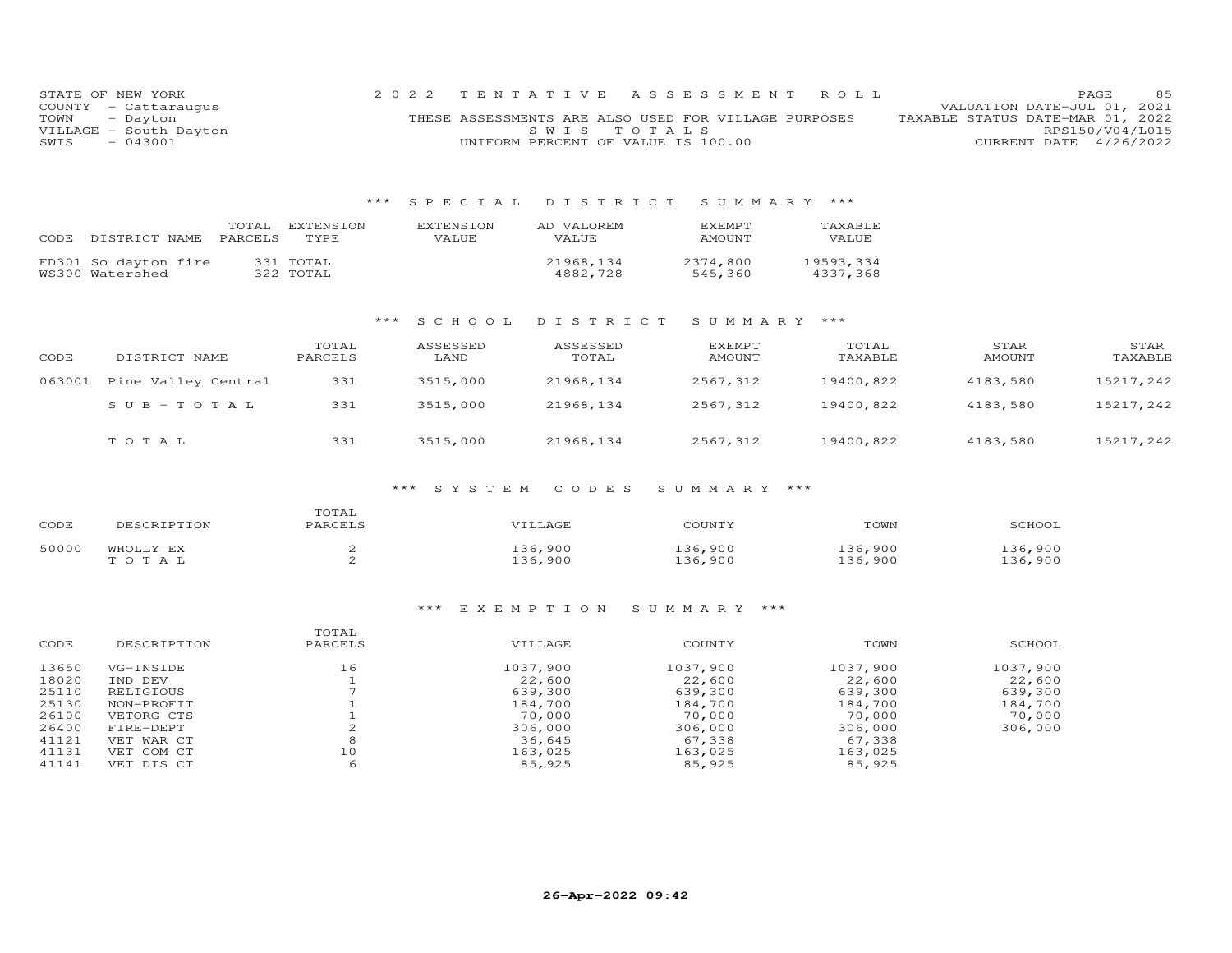| STATE OF NEW YORK      | 2022 TENTATIVE ASSESSMENT ROLL                       | 86<br><b>PAGE</b>                |
|------------------------|------------------------------------------------------|----------------------------------|
| COUNTY - Cattaraugus   |                                                      | VALUATION DATE-JUL 01, 2021      |
| TOWN - Dayton          | THESE ASSESSMENTS ARE ALSO USED FOR VILLAGE PURPOSES | TAXABLE STATUS DATE-MAR 01, 2022 |
| VILLAGE - South Dayton | SWIS TOTALS                                          | RPS150/V04/L015                  |
| - 043001<br>SWIS       | UNIFORM PERCENT OF VALUE IS 100.00                   | CURRENT DATE 4/26/2022           |
|                        |                                                      |                                  |

## \*\*\* E X E M P T I O N S U M M A R Y \*\*\*

| SCHOOL   |
|----------|
|          |
|          |
| 164,763  |
|          |
|          |
|          |
| 2090,780 |
| 2092,800 |
| 1,650    |
| 3,499    |
| 6613,992 |
|          |

### \*\*\* G R A N D T O T A L S \*\*\*

| ROLL<br>SEC | DESCRIPTION       | TOTAL<br>PARCELS | ASSESSED<br>LAND | ASSESSED<br>TOTAL | TAXABLE<br>VILLAGE | TAXABLE<br>COUNTY | TAXABLE<br>TOWN | TAXABLE<br>SCHOOL | STAR<br>TAXABLE |
|-------------|-------------------|------------------|------------------|-------------------|--------------------|-------------------|-----------------|-------------------|-----------------|
| $\perp$     | TAXABLE           | 291              | 3138,200         | 17489,906         | 16898,974          | 16786,531         | 16816,345       | 17323.493         | 13139,913       |
| 5           | SPECIAL FRANCHISE | $\overline{4}$   |                  | 1206,356          | 1206,356           | 1206,356          | 1206,356        | 1206,356          | 1206,356        |
| 6           | UTILITIES & N.C.  | 6                | 32,300           | 874,472           | 870,973            | 870,973           | 870,973         | 870,973           | 870,973         |
| 8           | EXEMPT<br>WHOLLY  | 30               | 344,500          | 2397,400          |                    |                   |                 |                   |                 |
| $\star$     | TOTAL<br>SUB      | 331              | 3515,000         | 21968,134         | 18976,303          | 18863,860         | 18893,674       | 19400,822         | 15217,242       |
| $***$       | GRAND TOTAL       | 331              | 3515,000         | 21968, 134        | 18976,303          | 18863,860         | 18893,674       | 19400,822         | 15217,242       |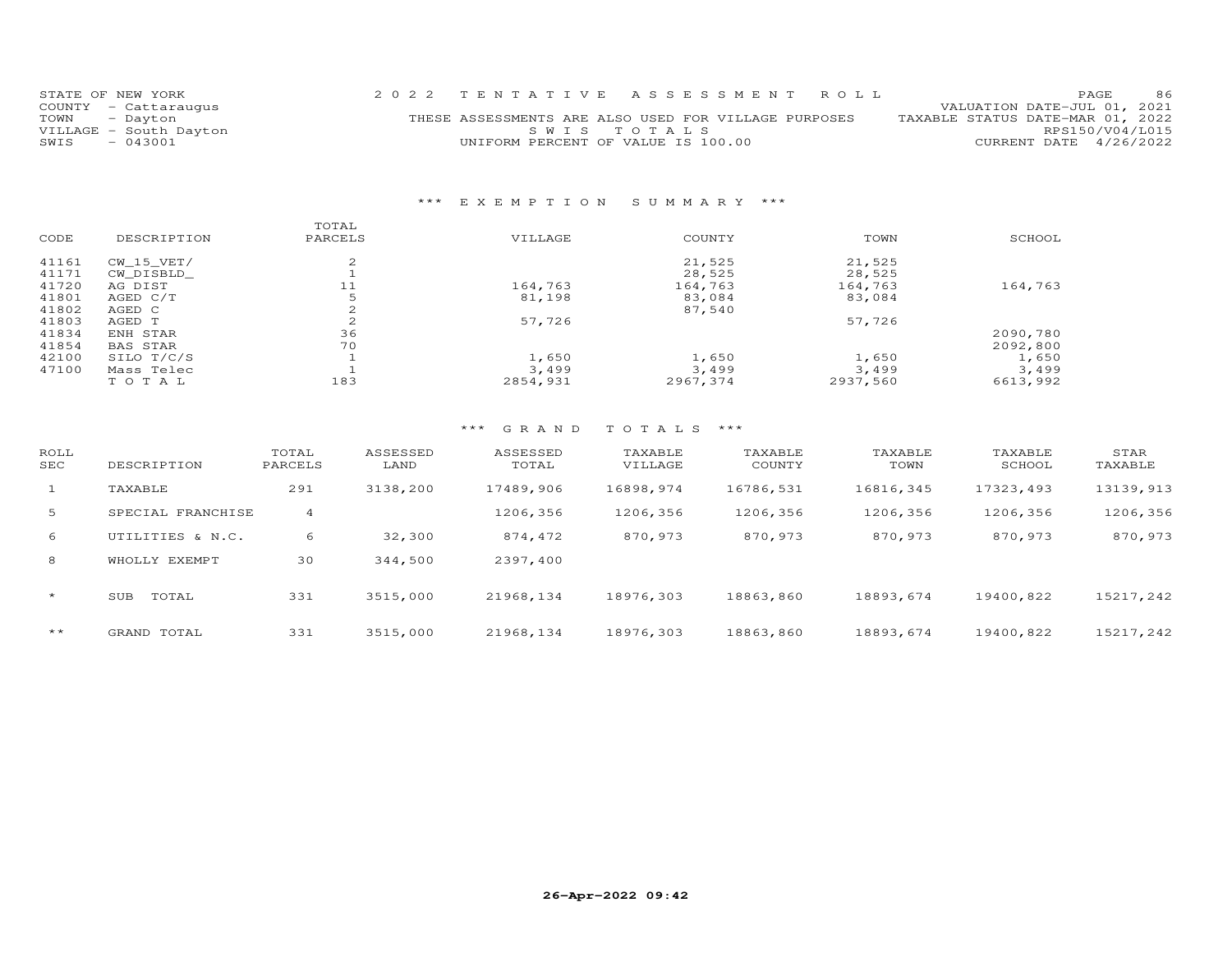| STATE OF NEW YORK    | 2022 TENTATIVE ASSESSMENT ROLL        | 87<br><b>PAGE</b>                |
|----------------------|---------------------------------------|----------------------------------|
| COUNTY - Cattaraugus | T A X A B L E SECTION OF THE ROLL - 1 | VALUATION DATE-JUL 01, 2021      |
| TOWN<br>- Dayton     |                                       | TAXABLE STATUS DATE-MAR 01, 2022 |
| $-043089$<br>SWIS    | PROPERTY LOCATION SEQUENCE            |                                  |
|                      | UNIFORM PERCENT OF VALUE IS 100.00    |                                  |

| TAX MAP PARCEL NUMBER<br>CURRENT OWNERS NAME<br>CURRENT OWNERS ADDRESS                                  | PROPERTY LOCATION & CLASS ASSESSMENT EXEMPTION CODE----------------COUNTY-------TOWN-----SCHOOL<br>SCHOOL DISTRICT<br>PARCEL SIZE/GRID COORD                                                     | LAND<br>TOTAL              | TAX DESCRIPTION<br>SPECIAL DISTRICTS                                                                                                                                   | TAXABLE VALUE       |                                                                                                              |                    | ACCOUNT NO.              |
|---------------------------------------------------------------------------------------------------------|--------------------------------------------------------------------------------------------------------------------------------------------------------------------------------------------------|----------------------------|------------------------------------------------------------------------------------------------------------------------------------------------------------------------|---------------------|--------------------------------------------------------------------------------------------------------------|--------------------|--------------------------|
|                                                                                                         |                                                                                                                                                                                                  |                            |                                                                                                                                                                        |                     |                                                                                                              |                    |                          |
| $34.002 - 1 - 15.3$<br>Chupa Thomas J<br>Chupa Tina M<br>11096 Forty-Second St<br>Cattaraugus, NY 14719 | 11096 42 St<br>210 1 Family Res<br>Catt-LV Central 046402<br>01 05<br>09<br>merged with 15.4<br>ACRES<br>5.87<br>EAST-1049615 NRTH-0855593<br>DEED BOOK 893<br>PG-00256                          | 24,900<br>168,100          | BAS STAR<br>41854<br>COUNTY TAXABLE VALUE<br>TOWN<br>TAXABLE VALUE<br>SCHOOL TAXABLE VALUE<br>FD300 Dayton fire dist<br>WS300 Watershed                                | $\Omega$            | $\overline{O}$<br>168,100<br>168,100<br>138,100<br>168,100 TO<br>33,620 TO                                   | $\Omega$           | 1183<br>30,000           |
|                                                                                                         | FULL MARKET VALUE                                                                                                                                                                                | 168,100                    |                                                                                                                                                                        |                     |                                                                                                              |                    |                          |
|                                                                                                         |                                                                                                                                                                                                  |                            |                                                                                                                                                                        |                     |                                                                                                              |                    |                          |
| $34.002 - 1 - 15.5$<br>Chupa Nicholas<br>11096 42nd St<br>Cattaraugus, NY 14719                         | 11103 42 St<br>210 1 Family Res<br>Catt-LV Central 046402<br>Land contract-Nicholas Ch<br>ACRES<br>4.55 BANK<br>081<br>EAST-1049158 NRTH-0855610<br>DEED BOOK 19713 PG-6001<br>FULL MARKET VALUE | 22,800<br>63,800<br>63,800 | <b>BAS STAR</b><br>41854<br>COUNTY TAXABLE VALUE<br>TOWN<br>TAXABLE VALUE<br>SCHOOL TAXABLE VALUE<br>SCHOOL TAXABLE VALUE<br>FD300 Dayton fire dist<br>WS300 Watershed | $\Omega$            | $\Omega$<br>63,800<br>63,800<br>33,800<br>63,800 TO<br>12,760 TO                                             | $\Omega$           | 1375<br>30,000           |
|                                                                                                         |                                                                                                                                                                                                  |                            |                                                                                                                                                                        |                     |                                                                                                              |                    |                          |
| $16.018 - 4 - 30$<br>Marchlewski William J<br>532 Eisenhower Ave<br>Angola, NY 14006                    | Allen St<br>311 Res vac land<br>Gowanda Central 047201<br>$-05$<br>$-09$<br>23<br>85.00 DPTH<br>FRNT<br>85.00<br>EAST-1041656 NRTH-0881114<br>DEED BOOK 13749 PG-6003<br>FULL MARKET VALUE       | 500<br>500<br>500          | COUNTY TAXABLE VALUE<br>TOWN<br>TAXABLE VALUE<br>SCHOOL TAXABLE VALUE<br>FD300 Dayton fire dist                                                                        |                     | 500<br>500<br>500<br>500 TO                                                                                  |                    | 0455                     |
|                                                                                                         |                                                                                                                                                                                                  |                            |                                                                                                                                                                        |                     |                                                                                                              |                    |                          |
| $16.018 - 1 - 19$<br>Whitney Jean W<br>Neal Debra<br>9553 Allen St Box 22<br>Dayton, NY 14041           | 9553 Allen St<br>210 1 Family Res<br>Gowanda Central 047201<br>09<br>23 05<br>ACRES<br>1.85<br>EAST-1041155 NRTH-0880292<br>DEED BOOK 00918 PG-00676<br>FULL MARKET VALUE                        | 17,300<br>89,500<br>89,500 | BAS STAR<br>41854<br>COUNTY TAXABLE VALUE<br>TAXABLE VALUE<br>TOWN<br>SCHOOL TAXABLE VALUE<br>FD300 Dayton fire dist<br>LD300 Light                                    | $\Omega$            | $\overline{O}$<br>89,500<br>89,500<br>59,500<br>89,500 TO<br>89,500 TO                                       | $\Omega$           | 0079<br>30,000           |
|                                                                                                         |                                                                                                                                                                                                  |                            |                                                                                                                                                                        |                     |                                                                                                              |                    |                          |
| $16.018 - 1 - 18$<br>Ashley Leland<br>Ashley Elaine<br>9565 Allen St<br>PO Box 33<br>Dayton, NY 14041   | 9565 Allen St<br>210 1 Family Res<br>Gowanda Central 047201<br>09<br>23 05<br>2.05<br>ACRES<br>EAST-1041167 NRTH-0880437<br>DEED BOOK 600<br>PG-00119<br>FULL MARKET VALUE                       | 75,500                     | VETWAR CTS 41120<br>18,300 ENH STAR<br>41834<br>COUNTY TAXABLE VALUE<br>TOWN<br>TAXABLE VALUE<br>SCHOOL TAXABLE VALUE<br>FD300 Dayton fire dist<br>75,500 LD300 Light  | $\circ$<br>$\Omega$ | 11,325<br>$\Omega$<br>64,175<br>64,175<br>$\Omega$<br>75,500 TO<br>75,500 TO<br>**************************** | 11,325<br>$\Omega$ | 0023<br>11,325<br>64,175 |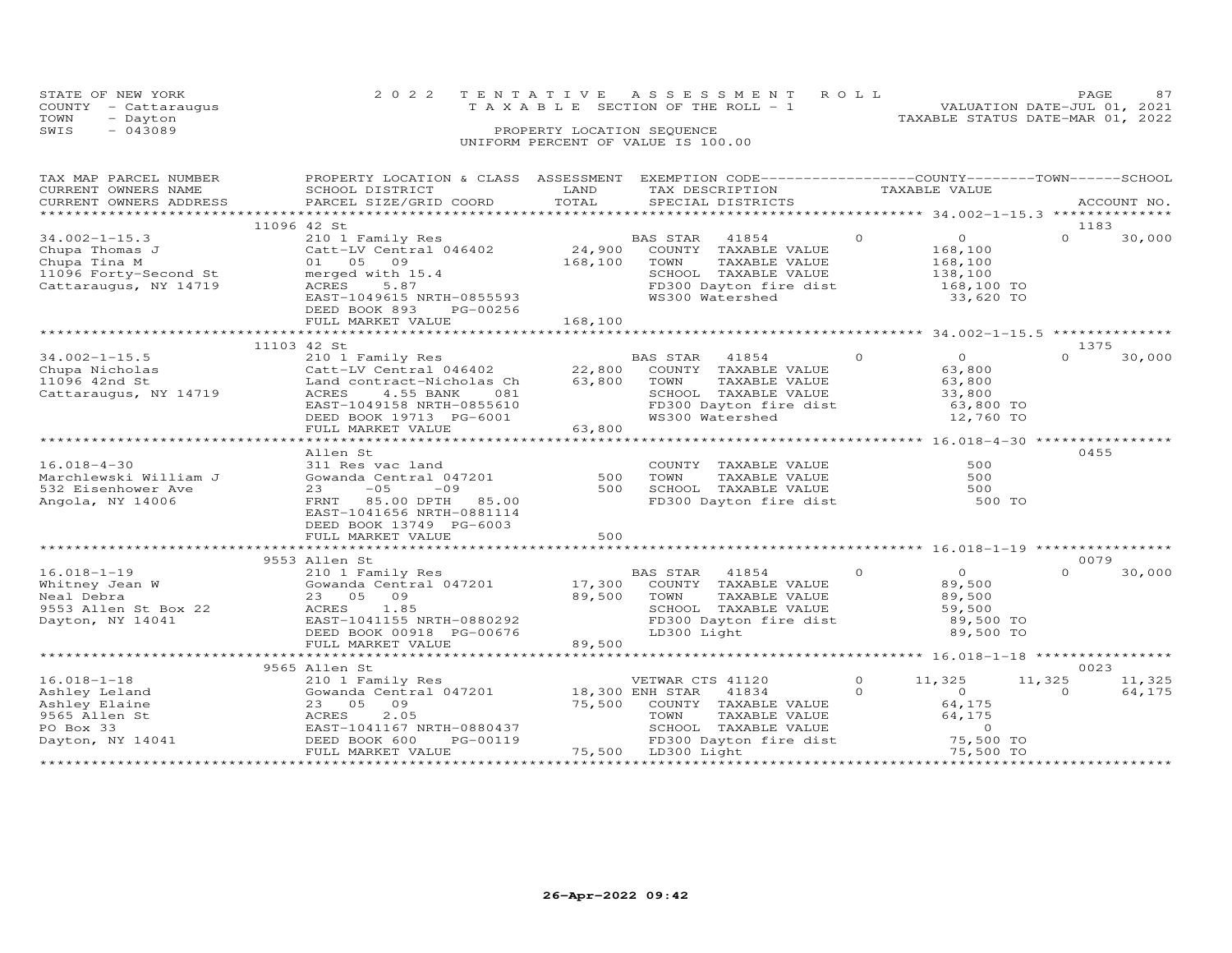|      | STATE OF NEW YORK                            |                                              |                            | 2022 TENTATIVE ASSESSMENT ROLL                                                 |                                  | PAGE.                       | 88 |
|------|----------------------------------------------|----------------------------------------------|----------------------------|--------------------------------------------------------------------------------|----------------------------------|-----------------------------|----|
| TOWN | COUNTY - Cattaraugus<br>- Dayton             |                                              |                            | T A X A B L E SECTION OF THE ROLL - 1                                          | TAXABLE STATUS DATE-MAR 01, 2022 | VALUATION DATE-JUL 01, 2021 |    |
| SWIS | $-043089$                                    |                                              | PROPERTY LOCATION SEQUENCE |                                                                                |                                  |                             |    |
|      |                                              |                                              |                            | UNIFORM PERCENT OF VALUE IS 100.00                                             |                                  |                             |    |
|      |                                              |                                              |                            |                                                                                |                                  |                             |    |
|      | TAX MAP PARCEL NUMBER<br>CURRENT OWNERS NAME | PROPERTY LOCATION & CLASS<br>SCHOOL DISTRICT | ASSESSMENT<br>LAND         | EXEMPTION CODE-----------------COUNTY-------TOWN-----SCHOOL<br>TAX DESCRIPTION | TAXABLE VALUE                    |                             |    |

| ***************** 16.018-1-17 *****************<br>0092<br>9573 Allen St<br>2,300<br>$16.018 - 1 - 17$<br>311 Res vac land<br>COUNTY TAXABLE VALUE<br>2,300<br>2,300<br>Feger Paul J<br>Gowanda Central 047201<br>TOWN<br>TAXABLE VALUE<br>2,300<br>SCHOOL TAXABLE VALUE<br>2,300<br>2015 South Park Ave<br>23 05<br>09<br>FRNT 132.00 DPTH 238.00<br>FD300 Dayton fire dist<br>2,300 TO<br>Buffalo, NY 14220<br>2,300 TO<br>EAST-1041363 NRTH-0880588<br>LD300 Light<br>DEED BOOK 00982 PG-01142<br>2,300<br>FULL MARKET VALUE<br>9578 Allen St<br>0391<br>$\Omega$<br>$\Omega$<br>30,000<br>$16.018 - 4 - 26$<br>210 1 Family Res<br>BAS STAR<br>41854<br>$\Omega$<br>Gowanda Central 047201<br>9,900<br>COUNTY TAXABLE VALUE<br>97,600<br>Goodemote Kevin D<br>97,600<br>23 05 09<br>TOWN<br>TAXABLE VALUE<br>97,600<br>Gabel Lori<br>FRNT 125.00 DPTH<br>9578 Allen St<br>91.00<br>SCHOOL TAXABLE VALUE<br>67,600<br>FD300 Dayton fire dist<br>97,600 TO<br>PO Box 103<br>BANK<br>081<br>EAST-1041599 NRTH-0880623<br>97,600 TO<br>Dayton, NY 14041<br>LD300 Light<br>DEED BOOK 6371 PG-2002<br>97,600<br>FULL MARKET VALUE<br>0495<br>9579 Allen St<br>$\Omega$<br>$\overline{O}$<br>$16.018 - 1 - 16$<br>ENH STAR<br>41834<br>$\Omega$<br>41,900<br>210 1 Family Res<br>Gowanda Central 047201<br>11,400<br>Rice Bertha<br>COUNTY TAXABLE VALUE<br>41,900<br>41,900<br>9579 Allen St<br>23 05 09<br>TOWN<br>TAXABLE VALUE<br>41,900<br>FRNT<br>82.00 DPTH 245.00<br>SCHOOL TAXABLE VALUE<br>$\circ$<br>PO Box 130<br>FD300 Dayton fire dist<br>41,900 TO<br>EAST-1041377 NRTH-0880706<br>Dayton, NY 14041<br>DEED BOOK 714<br>LD300 Light<br>41,900 TO<br>PG-00940<br>41,900<br>FULL MARKET VALUE<br>9586 Allen St<br>0366<br>$\Omega$<br>$\overline{O}$<br>$16.018 - 4 - 27$<br>210 1 Family Res<br>BAS STAR<br>41854<br>$\Omega$<br>30,000<br>16,900<br>Gowanda Central 047201<br>COUNTY TAXABLE VALUE<br>109,900<br>Miller Robert P<br>109,900<br>9586 Allen St<br>23 05<br>09<br>TOWN<br>TAXABLE VALUE<br>109,900<br>ACRES<br>1.60<br>SCHOOL TAXABLE VALUE<br>Dayton, NY 14041<br>79,900<br>FD300 Dayton fire dist<br>109,900 TO<br>EAST-1041678 NRTH-0880808<br>DEED BOOK 18937 PG-4001<br>LD300 Light<br>109,900 TO<br>109,900<br>FULL MARKET VALUE<br>**********************<br>0572<br>9587 Allen St<br>$16.018 - 1 - 15$<br>17,350<br>17,350<br>210 1 Family Res<br>VETCOM CTS 41130<br>0<br>17,350<br>41854<br>$\Omega$<br>$\Omega$<br>30,000<br>Wisiorek Terry L<br>Gowanda Central 047201<br>12,500 BAS STAR<br>$\Omega$<br>69,400<br>COUNTY TAXABLE VALUE<br>52,050<br>Wisiorek Amanda S<br>23 05<br>09<br>99.00 DPTH 245.00<br>TOWN<br>9587 Allen St<br>FRNT<br>TAXABLE VALUE<br>52,050<br>EAST-1041394 NRTH-0880786<br>PO Box 163<br>SCHOOL TAXABLE VALUE<br>22,050<br>Dayton, NY 14041<br>DEED BOOK 24769 PG-5001<br>FD300 Dayton fire dist<br>69,400 TO<br>69,400 LD300 Light<br>69,400 TO<br>FULL MARKET VALUE | CURRENT OWNERS ADDRESS | PARCEL SIZE/GRID COORD | TOTAL | SPECIAL DISTRICTS |  | ACCOUNT NO. |
|----------------------------------------------------------------------------------------------------------------------------------------------------------------------------------------------------------------------------------------------------------------------------------------------------------------------------------------------------------------------------------------------------------------------------------------------------------------------------------------------------------------------------------------------------------------------------------------------------------------------------------------------------------------------------------------------------------------------------------------------------------------------------------------------------------------------------------------------------------------------------------------------------------------------------------------------------------------------------------------------------------------------------------------------------------------------------------------------------------------------------------------------------------------------------------------------------------------------------------------------------------------------------------------------------------------------------------------------------------------------------------------------------------------------------------------------------------------------------------------------------------------------------------------------------------------------------------------------------------------------------------------------------------------------------------------------------------------------------------------------------------------------------------------------------------------------------------------------------------------------------------------------------------------------------------------------------------------------------------------------------------------------------------------------------------------------------------------------------------------------------------------------------------------------------------------------------------------------------------------------------------------------------------------------------------------------------------------------------------------------------------------------------------------------------------------------------------------------------------------------------------------------------------------------------------------------------------------------------------------------------------------------------------------------------------------------------------------------------------------------------------------------------------------------------------------------------------------------------------------------------------------------------------------------------------------|------------------------|------------------------|-------|-------------------|--|-------------|
|                                                                                                                                                                                                                                                                                                                                                                                                                                                                                                                                                                                                                                                                                                                                                                                                                                                                                                                                                                                                                                                                                                                                                                                                                                                                                                                                                                                                                                                                                                                                                                                                                                                                                                                                                                                                                                                                                                                                                                                                                                                                                                                                                                                                                                                                                                                                                                                                                                                                                                                                                                                                                                                                                                                                                                                                                                                                                                                                        |                        |                        |       |                   |  |             |
|                                                                                                                                                                                                                                                                                                                                                                                                                                                                                                                                                                                                                                                                                                                                                                                                                                                                                                                                                                                                                                                                                                                                                                                                                                                                                                                                                                                                                                                                                                                                                                                                                                                                                                                                                                                                                                                                                                                                                                                                                                                                                                                                                                                                                                                                                                                                                                                                                                                                                                                                                                                                                                                                                                                                                                                                                                                                                                                                        |                        |                        |       |                   |  |             |
|                                                                                                                                                                                                                                                                                                                                                                                                                                                                                                                                                                                                                                                                                                                                                                                                                                                                                                                                                                                                                                                                                                                                                                                                                                                                                                                                                                                                                                                                                                                                                                                                                                                                                                                                                                                                                                                                                                                                                                                                                                                                                                                                                                                                                                                                                                                                                                                                                                                                                                                                                                                                                                                                                                                                                                                                                                                                                                                                        |                        |                        |       |                   |  |             |
|                                                                                                                                                                                                                                                                                                                                                                                                                                                                                                                                                                                                                                                                                                                                                                                                                                                                                                                                                                                                                                                                                                                                                                                                                                                                                                                                                                                                                                                                                                                                                                                                                                                                                                                                                                                                                                                                                                                                                                                                                                                                                                                                                                                                                                                                                                                                                                                                                                                                                                                                                                                                                                                                                                                                                                                                                                                                                                                                        |                        |                        |       |                   |  |             |
|                                                                                                                                                                                                                                                                                                                                                                                                                                                                                                                                                                                                                                                                                                                                                                                                                                                                                                                                                                                                                                                                                                                                                                                                                                                                                                                                                                                                                                                                                                                                                                                                                                                                                                                                                                                                                                                                                                                                                                                                                                                                                                                                                                                                                                                                                                                                                                                                                                                                                                                                                                                                                                                                                                                                                                                                                                                                                                                                        |                        |                        |       |                   |  |             |
|                                                                                                                                                                                                                                                                                                                                                                                                                                                                                                                                                                                                                                                                                                                                                                                                                                                                                                                                                                                                                                                                                                                                                                                                                                                                                                                                                                                                                                                                                                                                                                                                                                                                                                                                                                                                                                                                                                                                                                                                                                                                                                                                                                                                                                                                                                                                                                                                                                                                                                                                                                                                                                                                                                                                                                                                                                                                                                                                        |                        |                        |       |                   |  |             |
|                                                                                                                                                                                                                                                                                                                                                                                                                                                                                                                                                                                                                                                                                                                                                                                                                                                                                                                                                                                                                                                                                                                                                                                                                                                                                                                                                                                                                                                                                                                                                                                                                                                                                                                                                                                                                                                                                                                                                                                                                                                                                                                                                                                                                                                                                                                                                                                                                                                                                                                                                                                                                                                                                                                                                                                                                                                                                                                                        |                        |                        |       |                   |  |             |
|                                                                                                                                                                                                                                                                                                                                                                                                                                                                                                                                                                                                                                                                                                                                                                                                                                                                                                                                                                                                                                                                                                                                                                                                                                                                                                                                                                                                                                                                                                                                                                                                                                                                                                                                                                                                                                                                                                                                                                                                                                                                                                                                                                                                                                                                                                                                                                                                                                                                                                                                                                                                                                                                                                                                                                                                                                                                                                                                        |                        |                        |       |                   |  |             |
|                                                                                                                                                                                                                                                                                                                                                                                                                                                                                                                                                                                                                                                                                                                                                                                                                                                                                                                                                                                                                                                                                                                                                                                                                                                                                                                                                                                                                                                                                                                                                                                                                                                                                                                                                                                                                                                                                                                                                                                                                                                                                                                                                                                                                                                                                                                                                                                                                                                                                                                                                                                                                                                                                                                                                                                                                                                                                                                                        |                        |                        |       |                   |  |             |
|                                                                                                                                                                                                                                                                                                                                                                                                                                                                                                                                                                                                                                                                                                                                                                                                                                                                                                                                                                                                                                                                                                                                                                                                                                                                                                                                                                                                                                                                                                                                                                                                                                                                                                                                                                                                                                                                                                                                                                                                                                                                                                                                                                                                                                                                                                                                                                                                                                                                                                                                                                                                                                                                                                                                                                                                                                                                                                                                        |                        |                        |       |                   |  |             |
|                                                                                                                                                                                                                                                                                                                                                                                                                                                                                                                                                                                                                                                                                                                                                                                                                                                                                                                                                                                                                                                                                                                                                                                                                                                                                                                                                                                                                                                                                                                                                                                                                                                                                                                                                                                                                                                                                                                                                                                                                                                                                                                                                                                                                                                                                                                                                                                                                                                                                                                                                                                                                                                                                                                                                                                                                                                                                                                                        |                        |                        |       |                   |  |             |
|                                                                                                                                                                                                                                                                                                                                                                                                                                                                                                                                                                                                                                                                                                                                                                                                                                                                                                                                                                                                                                                                                                                                                                                                                                                                                                                                                                                                                                                                                                                                                                                                                                                                                                                                                                                                                                                                                                                                                                                                                                                                                                                                                                                                                                                                                                                                                                                                                                                                                                                                                                                                                                                                                                                                                                                                                                                                                                                                        |                        |                        |       |                   |  |             |
|                                                                                                                                                                                                                                                                                                                                                                                                                                                                                                                                                                                                                                                                                                                                                                                                                                                                                                                                                                                                                                                                                                                                                                                                                                                                                                                                                                                                                                                                                                                                                                                                                                                                                                                                                                                                                                                                                                                                                                                                                                                                                                                                                                                                                                                                                                                                                                                                                                                                                                                                                                                                                                                                                                                                                                                                                                                                                                                                        |                        |                        |       |                   |  |             |
|                                                                                                                                                                                                                                                                                                                                                                                                                                                                                                                                                                                                                                                                                                                                                                                                                                                                                                                                                                                                                                                                                                                                                                                                                                                                                                                                                                                                                                                                                                                                                                                                                                                                                                                                                                                                                                                                                                                                                                                                                                                                                                                                                                                                                                                                                                                                                                                                                                                                                                                                                                                                                                                                                                                                                                                                                                                                                                                                        |                        |                        |       |                   |  |             |
|                                                                                                                                                                                                                                                                                                                                                                                                                                                                                                                                                                                                                                                                                                                                                                                                                                                                                                                                                                                                                                                                                                                                                                                                                                                                                                                                                                                                                                                                                                                                                                                                                                                                                                                                                                                                                                                                                                                                                                                                                                                                                                                                                                                                                                                                                                                                                                                                                                                                                                                                                                                                                                                                                                                                                                                                                                                                                                                                        |                        |                        |       |                   |  |             |
|                                                                                                                                                                                                                                                                                                                                                                                                                                                                                                                                                                                                                                                                                                                                                                                                                                                                                                                                                                                                                                                                                                                                                                                                                                                                                                                                                                                                                                                                                                                                                                                                                                                                                                                                                                                                                                                                                                                                                                                                                                                                                                                                                                                                                                                                                                                                                                                                                                                                                                                                                                                                                                                                                                                                                                                                                                                                                                                                        |                        |                        |       |                   |  |             |
|                                                                                                                                                                                                                                                                                                                                                                                                                                                                                                                                                                                                                                                                                                                                                                                                                                                                                                                                                                                                                                                                                                                                                                                                                                                                                                                                                                                                                                                                                                                                                                                                                                                                                                                                                                                                                                                                                                                                                                                                                                                                                                                                                                                                                                                                                                                                                                                                                                                                                                                                                                                                                                                                                                                                                                                                                                                                                                                                        |                        |                        |       |                   |  |             |
|                                                                                                                                                                                                                                                                                                                                                                                                                                                                                                                                                                                                                                                                                                                                                                                                                                                                                                                                                                                                                                                                                                                                                                                                                                                                                                                                                                                                                                                                                                                                                                                                                                                                                                                                                                                                                                                                                                                                                                                                                                                                                                                                                                                                                                                                                                                                                                                                                                                                                                                                                                                                                                                                                                                                                                                                                                                                                                                                        |                        |                        |       |                   |  |             |
|                                                                                                                                                                                                                                                                                                                                                                                                                                                                                                                                                                                                                                                                                                                                                                                                                                                                                                                                                                                                                                                                                                                                                                                                                                                                                                                                                                                                                                                                                                                                                                                                                                                                                                                                                                                                                                                                                                                                                                                                                                                                                                                                                                                                                                                                                                                                                                                                                                                                                                                                                                                                                                                                                                                                                                                                                                                                                                                                        |                        |                        |       |                   |  |             |
|                                                                                                                                                                                                                                                                                                                                                                                                                                                                                                                                                                                                                                                                                                                                                                                                                                                                                                                                                                                                                                                                                                                                                                                                                                                                                                                                                                                                                                                                                                                                                                                                                                                                                                                                                                                                                                                                                                                                                                                                                                                                                                                                                                                                                                                                                                                                                                                                                                                                                                                                                                                                                                                                                                                                                                                                                                                                                                                                        |                        |                        |       |                   |  |             |
|                                                                                                                                                                                                                                                                                                                                                                                                                                                                                                                                                                                                                                                                                                                                                                                                                                                                                                                                                                                                                                                                                                                                                                                                                                                                                                                                                                                                                                                                                                                                                                                                                                                                                                                                                                                                                                                                                                                                                                                                                                                                                                                                                                                                                                                                                                                                                                                                                                                                                                                                                                                                                                                                                                                                                                                                                                                                                                                                        |                        |                        |       |                   |  |             |
|                                                                                                                                                                                                                                                                                                                                                                                                                                                                                                                                                                                                                                                                                                                                                                                                                                                                                                                                                                                                                                                                                                                                                                                                                                                                                                                                                                                                                                                                                                                                                                                                                                                                                                                                                                                                                                                                                                                                                                                                                                                                                                                                                                                                                                                                                                                                                                                                                                                                                                                                                                                                                                                                                                                                                                                                                                                                                                                                        |                        |                        |       |                   |  |             |
|                                                                                                                                                                                                                                                                                                                                                                                                                                                                                                                                                                                                                                                                                                                                                                                                                                                                                                                                                                                                                                                                                                                                                                                                                                                                                                                                                                                                                                                                                                                                                                                                                                                                                                                                                                                                                                                                                                                                                                                                                                                                                                                                                                                                                                                                                                                                                                                                                                                                                                                                                                                                                                                                                                                                                                                                                                                                                                                                        |                        |                        |       |                   |  |             |
|                                                                                                                                                                                                                                                                                                                                                                                                                                                                                                                                                                                                                                                                                                                                                                                                                                                                                                                                                                                                                                                                                                                                                                                                                                                                                                                                                                                                                                                                                                                                                                                                                                                                                                                                                                                                                                                                                                                                                                                                                                                                                                                                                                                                                                                                                                                                                                                                                                                                                                                                                                                                                                                                                                                                                                                                                                                                                                                                        |                        |                        |       |                   |  |             |
|                                                                                                                                                                                                                                                                                                                                                                                                                                                                                                                                                                                                                                                                                                                                                                                                                                                                                                                                                                                                                                                                                                                                                                                                                                                                                                                                                                                                                                                                                                                                                                                                                                                                                                                                                                                                                                                                                                                                                                                                                                                                                                                                                                                                                                                                                                                                                                                                                                                                                                                                                                                                                                                                                                                                                                                                                                                                                                                                        |                        |                        |       |                   |  |             |
|                                                                                                                                                                                                                                                                                                                                                                                                                                                                                                                                                                                                                                                                                                                                                                                                                                                                                                                                                                                                                                                                                                                                                                                                                                                                                                                                                                                                                                                                                                                                                                                                                                                                                                                                                                                                                                                                                                                                                                                                                                                                                                                                                                                                                                                                                                                                                                                                                                                                                                                                                                                                                                                                                                                                                                                                                                                                                                                                        |                        |                        |       |                   |  |             |
|                                                                                                                                                                                                                                                                                                                                                                                                                                                                                                                                                                                                                                                                                                                                                                                                                                                                                                                                                                                                                                                                                                                                                                                                                                                                                                                                                                                                                                                                                                                                                                                                                                                                                                                                                                                                                                                                                                                                                                                                                                                                                                                                                                                                                                                                                                                                                                                                                                                                                                                                                                                                                                                                                                                                                                                                                                                                                                                                        |                        |                        |       |                   |  |             |
|                                                                                                                                                                                                                                                                                                                                                                                                                                                                                                                                                                                                                                                                                                                                                                                                                                                                                                                                                                                                                                                                                                                                                                                                                                                                                                                                                                                                                                                                                                                                                                                                                                                                                                                                                                                                                                                                                                                                                                                                                                                                                                                                                                                                                                                                                                                                                                                                                                                                                                                                                                                                                                                                                                                                                                                                                                                                                                                                        |                        |                        |       |                   |  |             |
|                                                                                                                                                                                                                                                                                                                                                                                                                                                                                                                                                                                                                                                                                                                                                                                                                                                                                                                                                                                                                                                                                                                                                                                                                                                                                                                                                                                                                                                                                                                                                                                                                                                                                                                                                                                                                                                                                                                                                                                                                                                                                                                                                                                                                                                                                                                                                                                                                                                                                                                                                                                                                                                                                                                                                                                                                                                                                                                                        |                        |                        |       |                   |  |             |
|                                                                                                                                                                                                                                                                                                                                                                                                                                                                                                                                                                                                                                                                                                                                                                                                                                                                                                                                                                                                                                                                                                                                                                                                                                                                                                                                                                                                                                                                                                                                                                                                                                                                                                                                                                                                                                                                                                                                                                                                                                                                                                                                                                                                                                                                                                                                                                                                                                                                                                                                                                                                                                                                                                                                                                                                                                                                                                                                        |                        |                        |       |                   |  |             |
|                                                                                                                                                                                                                                                                                                                                                                                                                                                                                                                                                                                                                                                                                                                                                                                                                                                                                                                                                                                                                                                                                                                                                                                                                                                                                                                                                                                                                                                                                                                                                                                                                                                                                                                                                                                                                                                                                                                                                                                                                                                                                                                                                                                                                                                                                                                                                                                                                                                                                                                                                                                                                                                                                                                                                                                                                                                                                                                                        |                        |                        |       |                   |  |             |
|                                                                                                                                                                                                                                                                                                                                                                                                                                                                                                                                                                                                                                                                                                                                                                                                                                                                                                                                                                                                                                                                                                                                                                                                                                                                                                                                                                                                                                                                                                                                                                                                                                                                                                                                                                                                                                                                                                                                                                                                                                                                                                                                                                                                                                                                                                                                                                                                                                                                                                                                                                                                                                                                                                                                                                                                                                                                                                                                        |                        |                        |       |                   |  |             |
|                                                                                                                                                                                                                                                                                                                                                                                                                                                                                                                                                                                                                                                                                                                                                                                                                                                                                                                                                                                                                                                                                                                                                                                                                                                                                                                                                                                                                                                                                                                                                                                                                                                                                                                                                                                                                                                                                                                                                                                                                                                                                                                                                                                                                                                                                                                                                                                                                                                                                                                                                                                                                                                                                                                                                                                                                                                                                                                                        |                        |                        |       |                   |  |             |
|                                                                                                                                                                                                                                                                                                                                                                                                                                                                                                                                                                                                                                                                                                                                                                                                                                                                                                                                                                                                                                                                                                                                                                                                                                                                                                                                                                                                                                                                                                                                                                                                                                                                                                                                                                                                                                                                                                                                                                                                                                                                                                                                                                                                                                                                                                                                                                                                                                                                                                                                                                                                                                                                                                                                                                                                                                                                                                                                        |                        |                        |       |                   |  |             |
|                                                                                                                                                                                                                                                                                                                                                                                                                                                                                                                                                                                                                                                                                                                                                                                                                                                                                                                                                                                                                                                                                                                                                                                                                                                                                                                                                                                                                                                                                                                                                                                                                                                                                                                                                                                                                                                                                                                                                                                                                                                                                                                                                                                                                                                                                                                                                                                                                                                                                                                                                                                                                                                                                                                                                                                                                                                                                                                                        |                        |                        |       |                   |  |             |
|                                                                                                                                                                                                                                                                                                                                                                                                                                                                                                                                                                                                                                                                                                                                                                                                                                                                                                                                                                                                                                                                                                                                                                                                                                                                                                                                                                                                                                                                                                                                                                                                                                                                                                                                                                                                                                                                                                                                                                                                                                                                                                                                                                                                                                                                                                                                                                                                                                                                                                                                                                                                                                                                                                                                                                                                                                                                                                                                        |                        |                        |       |                   |  |             |
|                                                                                                                                                                                                                                                                                                                                                                                                                                                                                                                                                                                                                                                                                                                                                                                                                                                                                                                                                                                                                                                                                                                                                                                                                                                                                                                                                                                                                                                                                                                                                                                                                                                                                                                                                                                                                                                                                                                                                                                                                                                                                                                                                                                                                                                                                                                                                                                                                                                                                                                                                                                                                                                                                                                                                                                                                                                                                                                                        |                        |                        |       |                   |  |             |
|                                                                                                                                                                                                                                                                                                                                                                                                                                                                                                                                                                                                                                                                                                                                                                                                                                                                                                                                                                                                                                                                                                                                                                                                                                                                                                                                                                                                                                                                                                                                                                                                                                                                                                                                                                                                                                                                                                                                                                                                                                                                                                                                                                                                                                                                                                                                                                                                                                                                                                                                                                                                                                                                                                                                                                                                                                                                                                                                        |                        |                        |       |                   |  |             |
|                                                                                                                                                                                                                                                                                                                                                                                                                                                                                                                                                                                                                                                                                                                                                                                                                                                                                                                                                                                                                                                                                                                                                                                                                                                                                                                                                                                                                                                                                                                                                                                                                                                                                                                                                                                                                                                                                                                                                                                                                                                                                                                                                                                                                                                                                                                                                                                                                                                                                                                                                                                                                                                                                                                                                                                                                                                                                                                                        |                        |                        |       |                   |  |             |
|                                                                                                                                                                                                                                                                                                                                                                                                                                                                                                                                                                                                                                                                                                                                                                                                                                                                                                                                                                                                                                                                                                                                                                                                                                                                                                                                                                                                                                                                                                                                                                                                                                                                                                                                                                                                                                                                                                                                                                                                                                                                                                                                                                                                                                                                                                                                                                                                                                                                                                                                                                                                                                                                                                                                                                                                                                                                                                                                        |                        |                        |       |                   |  |             |
|                                                                                                                                                                                                                                                                                                                                                                                                                                                                                                                                                                                                                                                                                                                                                                                                                                                                                                                                                                                                                                                                                                                                                                                                                                                                                                                                                                                                                                                                                                                                                                                                                                                                                                                                                                                                                                                                                                                                                                                                                                                                                                                                                                                                                                                                                                                                                                                                                                                                                                                                                                                                                                                                                                                                                                                                                                                                                                                                        |                        |                        |       |                   |  |             |
|                                                                                                                                                                                                                                                                                                                                                                                                                                                                                                                                                                                                                                                                                                                                                                                                                                                                                                                                                                                                                                                                                                                                                                                                                                                                                                                                                                                                                                                                                                                                                                                                                                                                                                                                                                                                                                                                                                                                                                                                                                                                                                                                                                                                                                                                                                                                                                                                                                                                                                                                                                                                                                                                                                                                                                                                                                                                                                                                        |                        |                        |       |                   |  |             |
|                                                                                                                                                                                                                                                                                                                                                                                                                                                                                                                                                                                                                                                                                                                                                                                                                                                                                                                                                                                                                                                                                                                                                                                                                                                                                                                                                                                                                                                                                                                                                                                                                                                                                                                                                                                                                                                                                                                                                                                                                                                                                                                                                                                                                                                                                                                                                                                                                                                                                                                                                                                                                                                                                                                                                                                                                                                                                                                                        |                        |                        |       |                   |  |             |
|                                                                                                                                                                                                                                                                                                                                                                                                                                                                                                                                                                                                                                                                                                                                                                                                                                                                                                                                                                                                                                                                                                                                                                                                                                                                                                                                                                                                                                                                                                                                                                                                                                                                                                                                                                                                                                                                                                                                                                                                                                                                                                                                                                                                                                                                                                                                                                                                                                                                                                                                                                                                                                                                                                                                                                                                                                                                                                                                        |                        |                        |       |                   |  |             |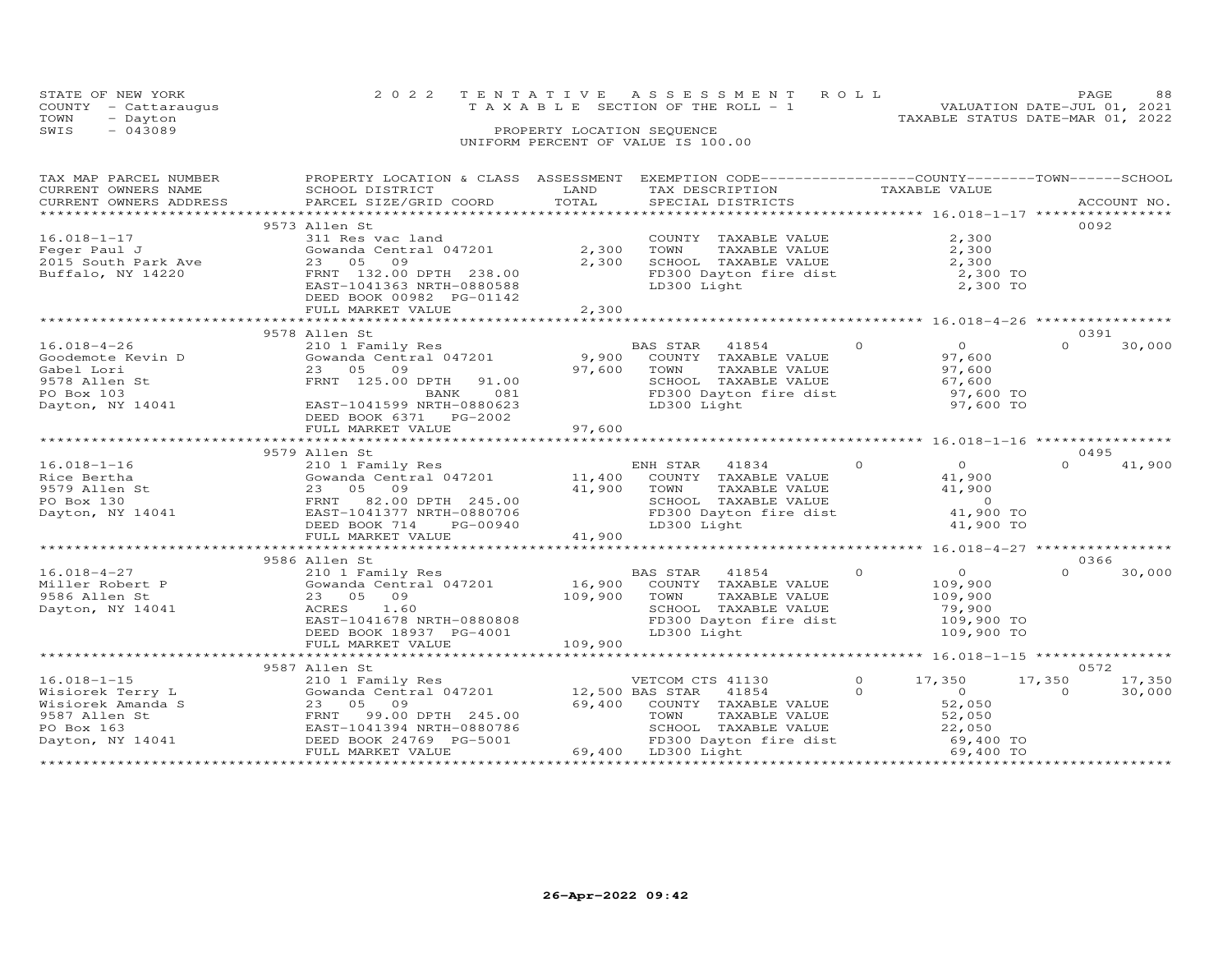|      | STATE OF NEW YORK    | 2022 TENTATIVE ASSESSMENT ROLL        | PAGE                        | 89 |
|------|----------------------|---------------------------------------|-----------------------------|----|
|      | COUNTY - Cattaraugus | T A X A B L E SECTION OF THE ROLL - 1 | VALUATION DATE-JUL 01, 2021 |    |
| TOWN | - Dayton             | TAXABLE STATUS DATE-MAR 01, 2022      |                             |    |
| SWIS | $-043089$            | PROPERTY LOCATION SEQUENCE            |                             |    |
|      |                      | UNIFORM PERCENT OF VALUE IS 100.00    |                             |    |

| TAX MAP PARCEL NUMBER  | PROPERTY LOCATION & CLASS ASSESSMENT |         | EXEMPTION CODE-----------------COUNTY-------TOWN------SCHOOL                   |                            |                    |
|------------------------|--------------------------------------|---------|--------------------------------------------------------------------------------|----------------------------|--------------------|
| CURRENT OWNERS NAME    | SCHOOL DISTRICT                      | LAND    | TAX DESCRIPTION                                                                | TAXABLE VALUE              |                    |
| CURRENT OWNERS ADDRESS | PARCEL SIZE/GRID COORD               | TOTAL   | SPECIAL DISTRICTS                                                              |                            | ACCOUNT NO.        |
|                        |                                      |         |                                                                                |                            |                    |
|                        | 9593 Allen St                        |         |                                                                                |                            | 0206               |
| $16.018 - 1 - 13$      | 311 Res vac land                     |         | COUNTY TAXABLE VALUE                                                           | 21,400                     |                    |
| Dunning Jason S        | Gowanda Central 047201               | 21,400  | TOWN<br>TAXABLE VALUE                                                          | 21,400                     |                    |
| 9593 Allen St          | $23 - 05 - 09$                       | 21,400  | SCHOOL TAXABLE VALUE                                                           | 21,400                     |                    |
| Gowanda, NY 14070      | ACRES<br>3.70                        |         | FD300 Dayton fire dist                                                         | 21,400 TO                  |                    |
|                        | EAST-1041064 NRTH-0880715            |         | LD300 Light                                                                    | 21,400 TO                  |                    |
|                        | DEED BOOK 4028 PG-4001               |         |                                                                                |                            |                    |
|                        | FULL MARKET VALUE                    | 21,400  |                                                                                |                            |                    |
|                        |                                      |         |                                                                                |                            |                    |
|                        | 9593 Allen St                        |         |                                                                                |                            | 0051               |
| $16.018 - 1 - 14$      | 210 1 Family Res                     |         | BAS STAR 41854                                                                 | $\Omega$<br>$\Omega$       | $\Omega$<br>30,000 |
|                        |                                      |         |                                                                                |                            |                    |
| Dunning Jason S        | Gowanda Central 047201               | 11,300  | COUNTY TAXABLE VALUE                                                           | 74,400                     |                    |
| 9593 Allen St          | 23 05 09                             | 74,400  | TAXABLE VALUE<br>TOWN                                                          | 74,400                     |                    |
| Gowanda, NY 14070      | FRNT 76.00 DPTH 258.00               |         | SCHOOL TAXABLE VALUE                                                           | 44,400                     |                    |
|                        | EAST-1041392 NRTH-0880865            |         | FD300 Dayton fire dist                                                         | 74,400 TO                  |                    |
|                        | DEED BOOK 4028 PG-4001               |         | LD300 Light                                                                    | 74,400 TO                  |                    |
|                        | FULL MARKET VALUE                    | 74,400  |                                                                                |                            |                    |
|                        |                                      |         |                                                                                |                            |                    |
|                        | 9601 Allen St                        |         |                                                                                |                            | 0153               |
| $16.018 - 1 - 10$      | 240 Rural res                        |         | COUNTY TAXABLE VALUE                                                           | 118,800                    |                    |
| Richter Hope Ruth Ann  | Gowanda Central 047201               | 31,200  | TOWN<br>TAXABLE VALUE                                                          | 118,800                    |                    |
| Redford Cody Allen     | 23 05 09                             | 118,800 | SCHOOL TAXABLE VALUE                                                           | 118,800                    |                    |
| 9601 Allen Street      | $4/09$ -merged $1-11$ into prc       |         | FD300 Dayton fire dist                                                         | 118,800 TO                 |                    |
| Dayton, NY 14041       | ACRES 12.00 BANK<br>017              |         | LD300 Light                                                                    | 118,800 TO                 |                    |
|                        |                                      |         |                                                                                |                            |                    |
|                        | EAST-1040881 NRTH-0881326            |         |                                                                                |                            |                    |
|                        | DEED BOOK 20190 PG-8850              |         |                                                                                |                            |                    |
|                        | FULL MARKET VALUE                    | 118,800 |                                                                                |                            |                    |
|                        |                                      |         |                                                                                |                            |                    |
|                        | 9604 Allen St                        |         |                                                                                |                            | 5025               |
| $16.018 - 4 - 29$      | 312 Vac w/imprv                      |         | COUNTY TAXABLE VALUE                                                           | 52,500                     |                    |
| Marchlewski William J  | Gowanda Central 047201               | 16,900  | TOWN<br>TAXABLE VALUE                                                          | 52,500                     |                    |
| 532 Eisenhower Ave     | 23 05 09                             | 52,500  | SCHOOL TAXABLE VALUE                                                           | 52,500                     |                    |
| Angola, NY 14006       | old firehall                         |         | FD300 Dayton fire dist                                                         | 52,500 TO                  |                    |
|                        | ACRES<br>1.60                        |         |                                                                                |                            |                    |
|                        | EAST-1041788 NRTH-0881002            |         |                                                                                |                            |                    |
|                        | DEED BOOK 13749 PG-6003              |         |                                                                                |                            |                    |
|                        | FULL MARKET VALUE                    | 52,500  |                                                                                |                            |                    |
|                        |                                      |         |                                                                                |                            |                    |
|                        | 9607 Allen St                        |         |                                                                                |                            | 0363               |
| $16.018 - 1 - 9$       | 210 1 Family Res                     |         | ENH STAR<br>41834                                                              | $\Omega$<br>$\overline{O}$ | 62,300<br>$\Omega$ |
| Mardino Robert A       | Gowanda Central 047201               | 11,300  |                                                                                | 62,300                     |                    |
|                        |                                      |         | COUNTY TAXABLE VALUE                                                           |                            |                    |
| Mardino Darlene        | 23 05 09                             | 62,300  | TAXABLE VALUE<br>TOWN<br>TOWN       TAXABLE  VALUE<br>SCHOOL    TAXABLE  VALUE | 62,300                     |                    |
| PO Box 153             | FRNT<br>93.00 DPTH 213.00            |         |                                                                                | $\overline{0}$             |                    |
| Dayton, NY 14041       | EAST-1041452 NRTH-0881088            |         | FD300 Dayton fire dist                                                         | 62,300 TO                  |                    |
|                        | DEED BOOK 621<br>PG-00404            |         | LD300 Light                                                                    | 62,300 TO                  |                    |
|                        | FULL MARKET VALUE                    | 62,300  |                                                                                |                            |                    |
|                        |                                      |         |                                                                                |                            |                    |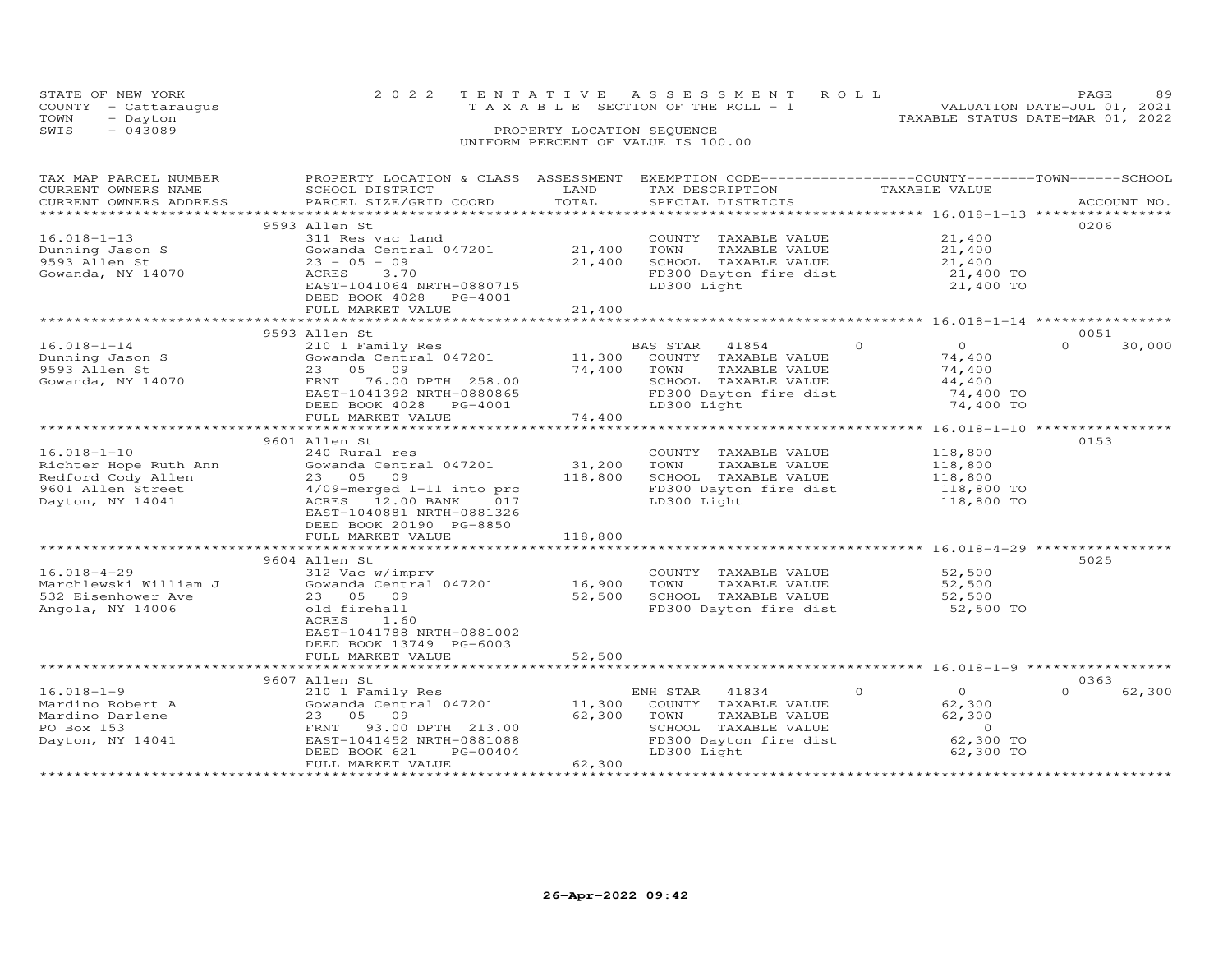| STATE OF NEW YORK    | 2022 TENTATIVE ASSESSMENT ROLL        |  |                                  | PAGE.                       | 90. |
|----------------------|---------------------------------------|--|----------------------------------|-----------------------------|-----|
| COUNTY - Cattaraugus | T A X A B L E SECTION OF THE ROLL - 1 |  |                                  | VALUATION DATE-JUL 01, 2021 |     |
| TOWN<br>- Dayton     |                                       |  | TAXABLE STATUS DATE-MAR 01, 2022 |                             |     |
| SWIS<br>- 043089     | PROPERTY LOCATION SEQUENCE            |  |                                  |                             |     |
|                      |                                       |  |                                  |                             |     |

# UNIFORM PERCENT OF VALUE IS 100.00

| TAX MAP PARCEL NUMBER                           | PROPERTY LOCATION & CLASS ASSESSMENT                |                           | EXEMPTION CODE-----------------COUNTY-------TOWN------SCHOOL |                               |                |          |             |
|-------------------------------------------------|-----------------------------------------------------|---------------------------|--------------------------------------------------------------|-------------------------------|----------------|----------|-------------|
| CURRENT OWNERS NAME                             | SCHOOL DISTRICT                                     | LAND                      | TAX DESCRIPTION                                              |                               | TAXABLE VALUE  |          |             |
| CURRENT OWNERS ADDRESS                          | PARCEL SIZE/GRID COORD                              | TOTAL                     | SPECIAL DISTRICTS                                            |                               |                |          | ACCOUNT NO. |
|                                                 |                                                     |                           |                                                              |                               |                |          |             |
|                                                 | 9613 Allen St                                       |                           |                                                              |                               |                | 0410     |             |
| $16.018 - 1 - 8$                                | 210 1 Family Res                                    |                           | BAS STAR<br>41854                                            | $\Omega$                      | $\overline{O}$ | $\Omega$ | 30,000      |
| Shaw Melvin T                                   | Gowanda Central 047201                              | 13,300                    | COUNTY TAXABLE VALUE                                         |                               | 81,900         |          |             |
| Shaw Linda L                                    | 23 05<br>09                                         | 81,900                    | TOWN<br>TAXABLE VALUE                                        |                               | 81,900         |          |             |
| 9613 Allen St                                   | FRNT 130.00 DPTH 213.00                             |                           | SCHOOL TAXABLE VALUE                                         |                               | 51,900         |          |             |
| PO Box 89                                       | EAST-1041453 NRTH-0881226                           |                           | FD300 Dayton fire dist                                       |                               | 81,900 TO      |          |             |
| Dayton, NY 14041                                | DEED BOOK 902<br>PG-00879                           |                           | LD300 Light                                                  |                               | 81,900 TO      |          |             |
|                                                 | FULL MARKET VALUE                                   | 81,900                    |                                                              |                               |                |          |             |
|                                                 |                                                     |                           |                                                              |                               |                |          |             |
|                                                 | 9623 Allen St                                       |                           |                                                              |                               |                | 0431     |             |
| $16.018 - 1 - 7$                                | 210 1 Family Res                                    |                           | COUNTY TAXABLE VALUE                                         |                               | 77,100         |          |             |
| US Bank Trust Nat'l Assoc.                      | Gowanda Central 047201                              | 11,000                    | TAXABLE VALUE<br>TOWN                                        |                               | 77,100         |          |             |
| 7114 E Stetson Dr                               | 23 05<br>09                                         | 77,100                    | SCHOOL TAXABLE VALUE                                         |                               | 77,100         |          |             |
| Scottsdale, AZ 85251                            | FRNT 122.00 DPTH 153.00                             |                           | FD300 Dayton fire dist                                       |                               | 77,100 TO      |          |             |
|                                                 | EAST-1041540 NRTH-0881322                           |                           | LD300 Light                                                  |                               | 77,100 TO      |          |             |
|                                                 |                                                     |                           |                                                              |                               |                |          |             |
|                                                 | DEED BOOK 20210 PG-8592                             | 77,100                    |                                                              |                               |                |          |             |
|                                                 | FULL MARKET VALUE<br>****************************** | **************            | *********************** 16.018-2-34 ****                     |                               |                |          |             |
|                                                 |                                                     |                           |                                                              |                               |                |          |             |
|                                                 | 9624 Allen St                                       |                           |                                                              |                               |                | 0317     |             |
| $16.018 - 2 - 34$                               | 220 2 Family Res                                    |                           | COUNTY TAXABLE VALUE                                         |                               | 72,200         |          |             |
| Vargas Hector                                   | Gowanda Central 047201                              | 8,400                     | TOWN<br>TAXABLE VALUE                                        |                               | 72,200         |          |             |
| Khawam Heidi                                    | 23 05 09                                            | 72,200                    | SCHOOL TAXABLE VALUE                                         |                               | 72,200         |          |             |
| 11494 Church St Ste 200 FRNT 105.00 DPTH 107.00 |                                                     |                           | FD300 Dayton fire dist                                       |                               | 72,200 TO      |          |             |
| Dayton, NY 14041                                | EAST-1041713 NRTH-0881299                           |                           | LD300 Light                                                  |                               | 72,200 TO      |          |             |
|                                                 | DEED BOOK 2020<br>PG-12980                          |                           |                                                              |                               |                |          |             |
|                                                 | FULL MARKET VALUE                                   | 72,200                    |                                                              |                               |                |          |             |
|                                                 | *****************************                       | * * * * * * * * * * * * * |                                                              |                               |                |          |             |
|                                                 | 9629 Allen St                                       |                           |                                                              |                               |                | 0353     |             |
| $16.018 - 1 - 6$                                | 210 1 Family Res                                    |                           | BAS STAR<br>41854                                            | $\circ$                       | $\overline{O}$ | $\Omega$ | 30,000      |
| Gilray Robert                                   | Gowanda Central 047201                              | 13,500                    | COUNTY TAXABLE VALUE                                         |                               | 54,700         |          |             |
| 9629 Allen St                                   | 23<br>05<br>09                                      | 54,700                    | TAXABLE VALUE<br>TOWN                                        |                               | 54,700         |          |             |
| PO Box 232                                      | FRNT<br>82.00 DPTH 355.00                           |                           | SCHOOL TAXABLE VALUE                                         |                               | 24,700         |          |             |
| Dayton, NY 14041                                | 017<br>BANK                                         |                           | FD300 Dayton fire dist                                       |                               | 54,700 TO      |          |             |
|                                                 | EAST-1041456 NRTH-0881408                           |                           | LD300 Light                                                  |                               | 54,700 TO      |          |             |
|                                                 | DEED BOOK 00967 PG-00865                            |                           |                                                              |                               |                |          |             |
|                                                 | FULL MARKET VALUE                                   | 54,700                    |                                                              |                               |                |          |             |
|                                                 |                                                     |                           |                                                              |                               |                |          |             |
|                                                 | 9630 Allen St                                       |                           |                                                              |                               |                | 0050     |             |
|                                                 |                                                     |                           |                                                              | $\Omega$                      |                | $\Omega$ |             |
| $16.018 - 2 - 35$                               | 210 1 Family Res                                    |                           | ENH STAR<br>41834                                            |                               | $\circ$        |          | 62,600      |
| Danler James E                                  | Gowanda Central 047201                              | 14,300                    | COUNTY TAXABLE VALUE                                         |                               | 62,600         |          |             |
| Danler Joann                                    | 23<br>05<br>09                                      | 62,600                    | TOWN<br>TAXABLE VALUE                                        |                               | 62,600         |          |             |
| 9630 Allen St                                   | FRNT 150.00 DPTH 218.00                             |                           | SCHOOL TAXABLE VALUE                                         |                               | $\overline{0}$ |          |             |
| Dayton, NY 14041                                | EAST-1041811 NRTH-0881403                           |                           | FD300 Dayton fire dist                                       |                               | 62,600 TO      |          |             |
|                                                 | DEED BOOK 858<br>PG-00881                           |                           | LD300 Light                                                  |                               | 62,600 TO      |          |             |
|                                                 | FULL MARKET VALUE                                   | 62,600                    |                                                              |                               |                |          |             |
|                                                 |                                                     |                           |                                                              | ***************************** |                |          |             |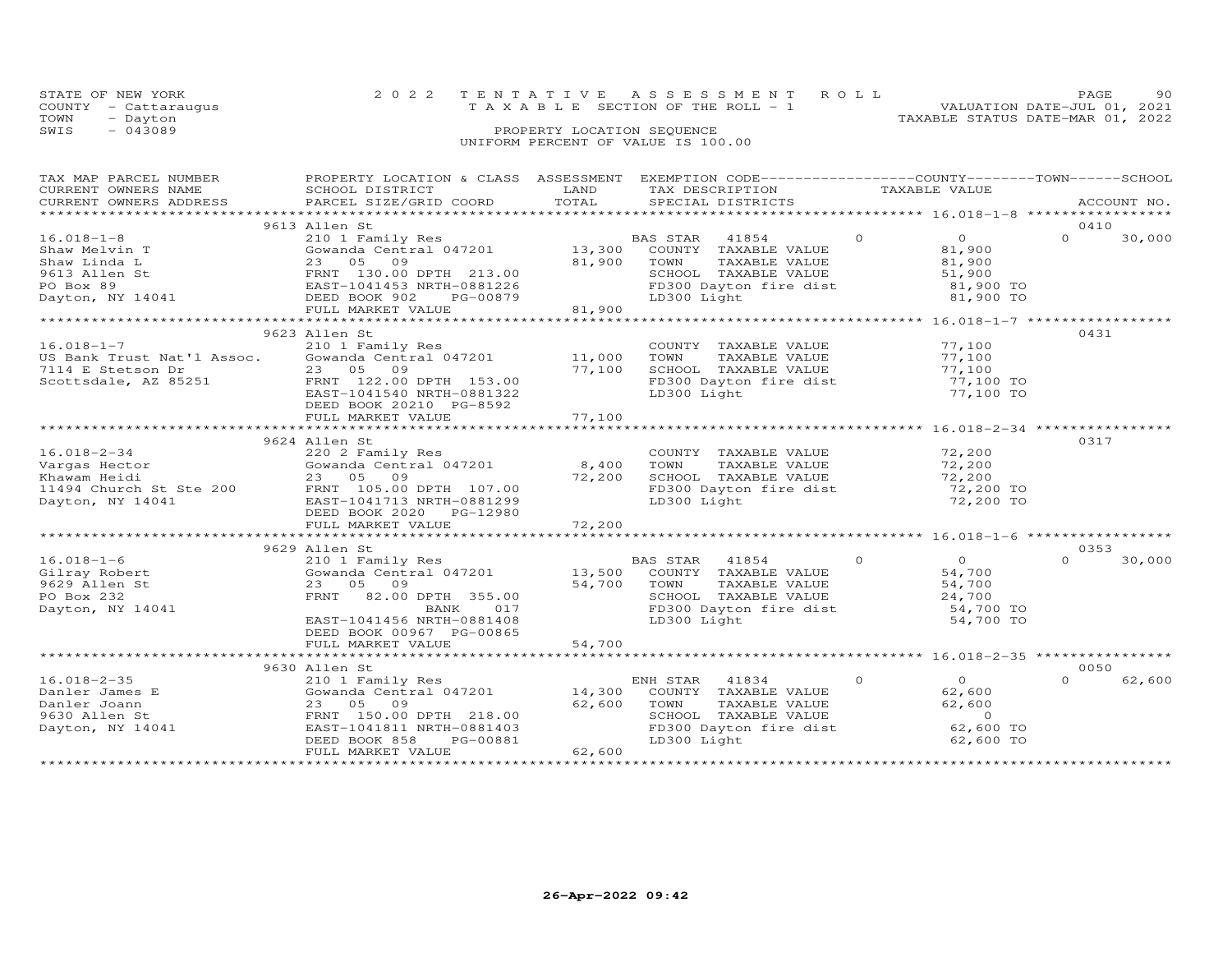| STATE OF NEW YORK                  |  | 2022 TENTATIVE ASSESSMENT ROLL        |  | 91<br>PAGE                       |  |  |  |
|------------------------------------|--|---------------------------------------|--|----------------------------------|--|--|--|
| COUNTY - Cattaraugus               |  | T A X A B L E SECTION OF THE ROLL - 1 |  | VALUATION DATE-JUL 01, 2021      |  |  |  |
| TOWN<br>- Dayton                   |  |                                       |  | TAXABLE STATUS DATE-MAR 01, 2022 |  |  |  |
| SWIS<br>$-043089$                  |  | PROPERTY LOCATION SEQUENCE            |  |                                  |  |  |  |
| UNIFORM PERCENT OF VALUE IS 100.00 |  |                                       |  |                                  |  |  |  |

| TAX MAP PARCEL NUMBER                                                                                                                                                                                                                                | PROPERTY LOCATION & CLASS ASSESSMENT              |        | EXEMPTION CODE-----------------COUNTY-------TOWN------SCHOOL                                 |                            |                                |
|------------------------------------------------------------------------------------------------------------------------------------------------------------------------------------------------------------------------------------------------------|---------------------------------------------------|--------|----------------------------------------------------------------------------------------------|----------------------------|--------------------------------|
| CURRENT OWNERS NAME                                                                                                                                                                                                                                  | SCHOOL DISTRICT                                   | LAND   | TAX DESCRIPTION                                                                              | TAXABLE VALUE              |                                |
| CURRENT OWNERS ADDRESS FARCEL SIZE/GRID COORD TOTAL                                                                                                                                                                                                  |                                                   |        |                                                                                              |                            | ACCOUNT NO.                    |
|                                                                                                                                                                                                                                                      |                                                   |        |                                                                                              |                            |                                |
|                                                                                                                                                                                                                                                      | 9635 Allen St                                     |        |                                                                                              |                            | 0241                           |
|                                                                                                                                                                                                                                                      | 210 1 Family Res                                  |        | COUNTY TAXABLE VALUE<br>TOWN TAXABLE VALUE                                                   |                            |                                |
|                                                                                                                                                                                                                                                      | 210 1 ram11y kes<br>Gowanda Central 047201 19,500 |        |                                                                                              | 50,500<br>50,500           |                                |
|                                                                                                                                                                                                                                                      | 23 05 09                                          | 50,500 |                                                                                              |                            |                                |
| $16.018-1-5$<br>Vert Debra A<br>$\frac{32}{100}$<br>Dayton, NY 14041                                                                                                                                                                                 | 2.60<br>ACRES                                     |        | SCHOOL TAXABLE VALUE<br>FD300 Dayton fire dist 50,500 TO<br>LD300 Light 50,500 TO            |                            |                                |
|                                                                                                                                                                                                                                                      | EAST-1041289 NRTH-0881530                         |        |                                                                                              |                            |                                |
|                                                                                                                                                                                                                                                      | DEED BOOK 4557 PG-6001                            |        |                                                                                              |                            |                                |
|                                                                                                                                                                                                                                                      |                                                   |        |                                                                                              |                            |                                |
|                                                                                                                                                                                                                                                      |                                                   |        |                                                                                              |                            |                                |
|                                                                                                                                                                                                                                                      |                                                   |        |                                                                                              |                            |                                |
|                                                                                                                                                                                                                                                      | 9653 Allen St                                     |        |                                                                                              |                            | 0013                           |
| $16.018 - 1 - 4$                                                                                                                                                                                                                                     |                                                   |        |                                                                                              |                            | 20,000 20,000<br>40,000 40,000 |
|                                                                                                                                                                                                                                                      |                                                   |        |                                                                                              |                            |                                |
|                                                                                                                                                                                                                                                      |                                                   |        |                                                                                              |                            |                                |
|                                                                                                                                                                                                                                                      |                                                   |        |                                                                                              |                            |                                |
|                                                                                                                                                                                                                                                      |                                                   |        |                                                                                              |                            |                                |
|                                                                                                                                                                                                                                                      |                                                   |        |                                                                                              |                            |                                |
|                                                                                                                                                                                                                                                      |                                                   |        |                                                                                              |                            |                                |
|                                                                                                                                                                                                                                                      |                                                   |        |                                                                                              |                            |                                |
|                                                                                                                                                                                                                                                      | 9661 Allen St                                     |        |                                                                                              |                            | 0144                           |
|                                                                                                                                                                                                                                                      |                                                   |        |                                                                                              | $\overline{O}$             | $\Omega$<br>63,800             |
|                                                                                                                                                                                                                                                      |                                                   |        |                                                                                              | 63,800                     |                                |
|                                                                                                                                                                                                                                                      |                                                   |        |                                                                                              |                            |                                |
| 16.018-1-3<br>Taber Donald<br>Taber Donald<br>Taber Delores<br>Taber Delores<br>210 1 Family Res<br>Cowanda Central 047201<br>210 1 Family Res<br>2007 13,600 COUNTY TAXABLE VALUE<br>2008 763,800 TOWN TAXABLE VALUE<br>FOR TAXABLE VALUE<br>FOR TA |                                                   |        | TOWN TAXABLE VALUE 63,800<br>SCHOOL TAXABLE VALUE 63,800<br>FD300 Dayton fire dist 63,800 TO |                            |                                |
|                                                                                                                                                                                                                                                      |                                                   |        |                                                                                              |                            |                                |
|                                                                                                                                                                                                                                                      |                                                   |        |                                                                                              | 63,800 TO                  |                                |
|                                                                                                                                                                                                                                                      |                                                   |        |                                                                                              |                            |                                |
|                                                                                                                                                                                                                                                      |                                                   |        |                                                                                              |                            |                                |
|                                                                                                                                                                                                                                                      |                                                   |        |                                                                                              |                            |                                |
|                                                                                                                                                                                                                                                      | 9666 Allen St                                     |        |                                                                                              |                            | 0200                           |
| $16.018 - 2 - 3$                                                                                                                                                                                                                                     | 210 1 Family Res                                  |        | COUNTY TAXABLE VALUE<br>TOWN      TAXABLE VALUE                                              | 61,200                     |                                |
|                                                                                                                                                                                                                                                      |                                                   |        |                                                                                              | 61,200                     |                                |
|                                                                                                                                                                                                                                                      |                                                   |        | SCHOOL TAXABLE VALUE 61,200<br>FD300 Dayton fire dist 61,200 TO                              |                            |                                |
|                                                                                                                                                                                                                                                      |                                                   |        |                                                                                              |                            |                                |
|                                                                                                                                                                                                                                                      | EAST-1041988 NRTH-0881932                         |        | LD300 Light                                                                                  | 61,200 TO                  |                                |
|                                                                                                                                                                                                                                                      | DEED BOOK 4823 PG-9003                            |        |                                                                                              |                            |                                |
|                                                                                                                                                                                                                                                      |                                                   |        |                                                                                              |                            |                                |
|                                                                                                                                                                                                                                                      |                                                   |        |                                                                                              |                            |                                |
|                                                                                                                                                                                                                                                      | 9675 Allen St                                     |        |                                                                                              |                            | 0269                           |
|                                                                                                                                                                                                                                                      |                                                   |        | BAS STAR 41854                                                                               | $\overline{O}$<br>$\Omega$ | $\Omega$<br>30,000             |
|                                                                                                                                                                                                                                                      |                                                   |        | COUNTY TAXABLE VALUE                                                                         | 90,500                     |                                |
| Degolier Rebecca L<br>9675 Allen St<br>PO Box 113<br>Dayton, NY 14041<br>Dayton, NY 14041<br>DEED B                                                                                                                                                  | 23 05 09                                          | 90,500 | TOWN                                                                                         | 90,500                     |                                |
|                                                                                                                                                                                                                                                      |                                                   |        | TOWN       TAXABLE  VALUE<br>SCHOOL    TAXABLE  VALUE                                        | 60,500                     |                                |
|                                                                                                                                                                                                                                                      |                                                   |        | FD300 Dayton fire dist<br>FD300 Dayton fire dist 90,500 TO                                   |                            |                                |
|                                                                                                                                                                                                                                                      |                                                   |        | LD300 Light                                                                                  | 90,500 TO                  |                                |
|                                                                                                                                                                                                                                                      |                                                   |        |                                                                                              |                            |                                |
|                                                                                                                                                                                                                                                      |                                                   |        |                                                                                              |                            |                                |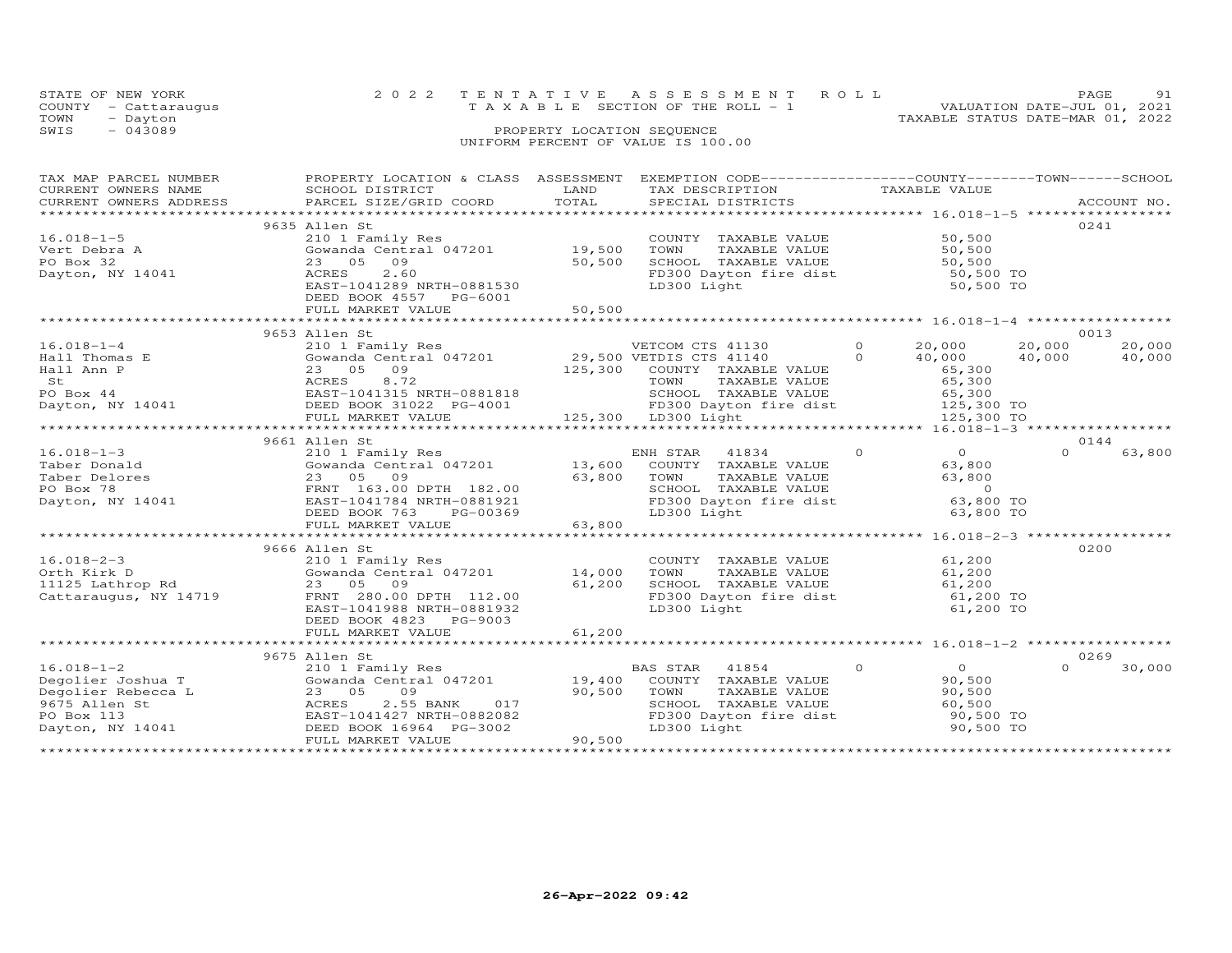|      | STATE OF NEW YORK    |                                    | 2022 TENTATIVE ASSESSMENT ROLL  |                                  | PAGE.                       | 92. |
|------|----------------------|------------------------------------|---------------------------------|----------------------------------|-----------------------------|-----|
|      | COUNTY - Cattaraugus |                                    | TAXABLE SECTION OF THE ROLL - 1 |                                  | VALUATION DATE-JUL 01, 2021 |     |
| TOWN | - Dayton             |                                    |                                 | TAXABLE STATUS DATE-MAR 01, 2022 |                             |     |
| SWIS | $-043089$            | PROPERTY LOCATION SEQUENCE         |                                 |                                  |                             |     |
|      |                      | UNIFORM PERCENT OF VALUE IS 100.00 |                                 |                                  |                             |     |

| TAX MAP PARCEL NUMBER<br>CURRENT OWNERS NAME<br>CURRENT OWNERS ADDRESS | PROPERTY LOCATION & CLASS ASSESSMENT EXEMPTION CODE----------------COUNTY-------TOWN------SCHOOL<br>SCHOOL DISTRICT<br>PARCEL SIZE/GRID COORD                 | LAND<br>TOTAL    | TAX DESCRIPTION TAXABLE VALUE SPECIAL DISTRICTS                       |                            | ACCOUNT NO.      |
|------------------------------------------------------------------------|---------------------------------------------------------------------------------------------------------------------------------------------------------------|------------------|-----------------------------------------------------------------------|----------------------------|------------------|
| $16.018 - 1 - 1$<br>Feger Paul J<br>177 Tremont Ave                    | 9683 Allen St<br>210 1 Family Res<br>Gowanda Central 047201<br>23 05 09                                                                                       | 24,000<br>92,300 | COUNTY TAXABLE VALUE<br>TOWN<br>TAXABLE VALUE<br>SCHOOL TAXABLE VALUE | 92,300<br>92,300<br>92,300 | 0373             |
| Kenmore, NY 14217                                                      | ACRES<br>5.30<br>EAST-1041527 NRTH-0882222<br>DEED BOOK 19896 PG-8001<br>FULL MARKET VALUE                                                                    | 92,300           | FD300 Dayton fire dist<br>LD300 Light                                 | $92,300$ TO<br>92,300 TO   |                  |
|                                                                        |                                                                                                                                                               |                  |                                                                       |                            |                  |
|                                                                        | 9700 Allen St                                                                                                                                                 |                  |                                                                       |                            | 0320             |
| $16.018 - 2 - 2$                                                       | 210 1 Family Res                                                                                                                                              |                  | COUNTY TAXABLE VALUE 44,000                                           |                            |                  |
|                                                                        | Gowanda Central $047201$ 14,400<br>Nobles Bonneta L (Cowanda Central 047201)<br>8853 Ball Hill Rd (23 05 09)<br>Forestville, NY 14062 FRNT 319.80 DPTH 165.35 |                  | TOWN<br>TAXABLE VALUE                                                 | $44,000$<br>$44.000$       |                  |
|                                                                        |                                                                                                                                                               | 44,000           | SCHOOL TAXABLE VALUE                                                  |                            |                  |
|                                                                        |                                                                                                                                                               |                  | FD300 Dayton fire dist 44,000 TO                                      |                            |                  |
|                                                                        | EAST-1042189 NRTH-0882389<br>DEED BOOK 20780 PG-7001                                                                                                          | 44,000           | LD300 Light                                                           | 44,000 TO                  |                  |
|                                                                        | FULL MARKET VALUE                                                                                                                                             |                  |                                                                       |                            |                  |
|                                                                        | 9707 Allen St                                                                                                                                                 |                  |                                                                       |                            | 0057             |
| $16.003 - 1 - 24$                                                      | 240 Rural res                                                                                                                                                 |                  | COUNTY TAXABLE VALUE                                                  | 79,100                     |                  |
|                                                                        | Gowanda Central 047201 52,200                                                                                                                                 |                  | TAXABLE VALUE<br>TOWN                                                 | 79,100                     |                  |
| Hodkin Cara Ewell<br>6294 Drake Settlement Rd                          | 23 05 09                                                                                                                                                      | 79,100           | SCHOOL TAXABLE VALUE                                                  | 79,100                     |                  |
| Burt, NY 14028                                                         | ACRES 27.95                                                                                                                                                   |                  | FD300 Dayton fire dist                                                | 79,100 TO                  |                  |
|                                                                        | EAST-1041221 NRTH-0882888                                                                                                                                     |                  | LD300 Light                                                           | 79,100 TO                  |                  |
|                                                                        | DEED BOOK 4352 PG-5001                                                                                                                                        |                  |                                                                       |                            |                  |
|                                                                        | FULL MARKET VALUE                                                                                                                                             | 79,100           |                                                                       |                            |                  |
|                                                                        |                                                                                                                                                               |                  |                                                                       |                            |                  |
|                                                                        | 9735 Allen St                                                                                                                                                 |                  |                                                                       |                            | 0510             |
| $16.003 - 1 - 23$                                                      | 115 Bee products<br>Gowanda Central 047201 3,800                                                                                                              |                  | COUNTY TAXABLE VALUE                                                  | 3,800                      |                  |
| Gibbs John A                                                           |                                                                                                                                                               |                  | TOWN<br>TAXABLE VALUE                                                 | 3,800                      |                  |
| Gibbs Joshua                                                           | 23 05 09                                                                                                                                                      | 3,800            | SCHOOL TAXABLE VALUE                                                  | 3,800                      |                  |
| 8488 Route 353                                                         | ACRES<br>3.30                                                                                                                                                 |                  | FD300 Dayton fire dist                                                | 3,800 TO                   |                  |
| Gowanda, NY 14070                                                      | EAST-1041852 NRTH-0882990<br>DEED BOOK 20190 PG-6479                                                                                                          |                  | LD300 Light                                                           | 3,800 TO                   |                  |
|                                                                        | FULL MARKET VALUE                                                                                                                                             | 3,800            |                                                                       |                            |                  |
|                                                                        |                                                                                                                                                               |                  |                                                                       |                            |                  |
|                                                                        | 9783 Allen St                                                                                                                                                 |                  |                                                                       |                            | 5039<br>$\Omega$ |
| $16.003 - 1 - 22.2$                                                    | 281 Multiple res                                                                                                                                              |                  | ENH STAR 41834                                                        | $\circ$<br>$\overline{O}$  | 74,900           |
| Mussell John A<br>9783 Allen St                                        | Gowanda Central 047201 61,600                                                                                                                                 |                  | COUNTY TAXABLE VALUE<br>TAXABLE VALUE<br>TOWN                         | 192,800                    |                  |
|                                                                        | 8/09-split off 1-22-NRF 192,800                                                                                                                               |                  | SCHOOL TAXABLE VALUE                                                  | 192,800<br>117,900         |                  |
| Dayton, NY 14041                                                       | ACRES 39.65<br>EAST-1041100 NRTH-0883886                                                                                                                      |                  | FD300 Dayton fire dist                                                | 192,800 TO                 |                  |
|                                                                        | DEED BOOK 12690 PG-2001                                                                                                                                       |                  |                                                                       |                            |                  |
|                                                                        | FULL MARKET VALUE                                                                                                                                             | 192,800          |                                                                       |                            |                  |
|                                                                        |                                                                                                                                                               |                  |                                                                       |                            |                  |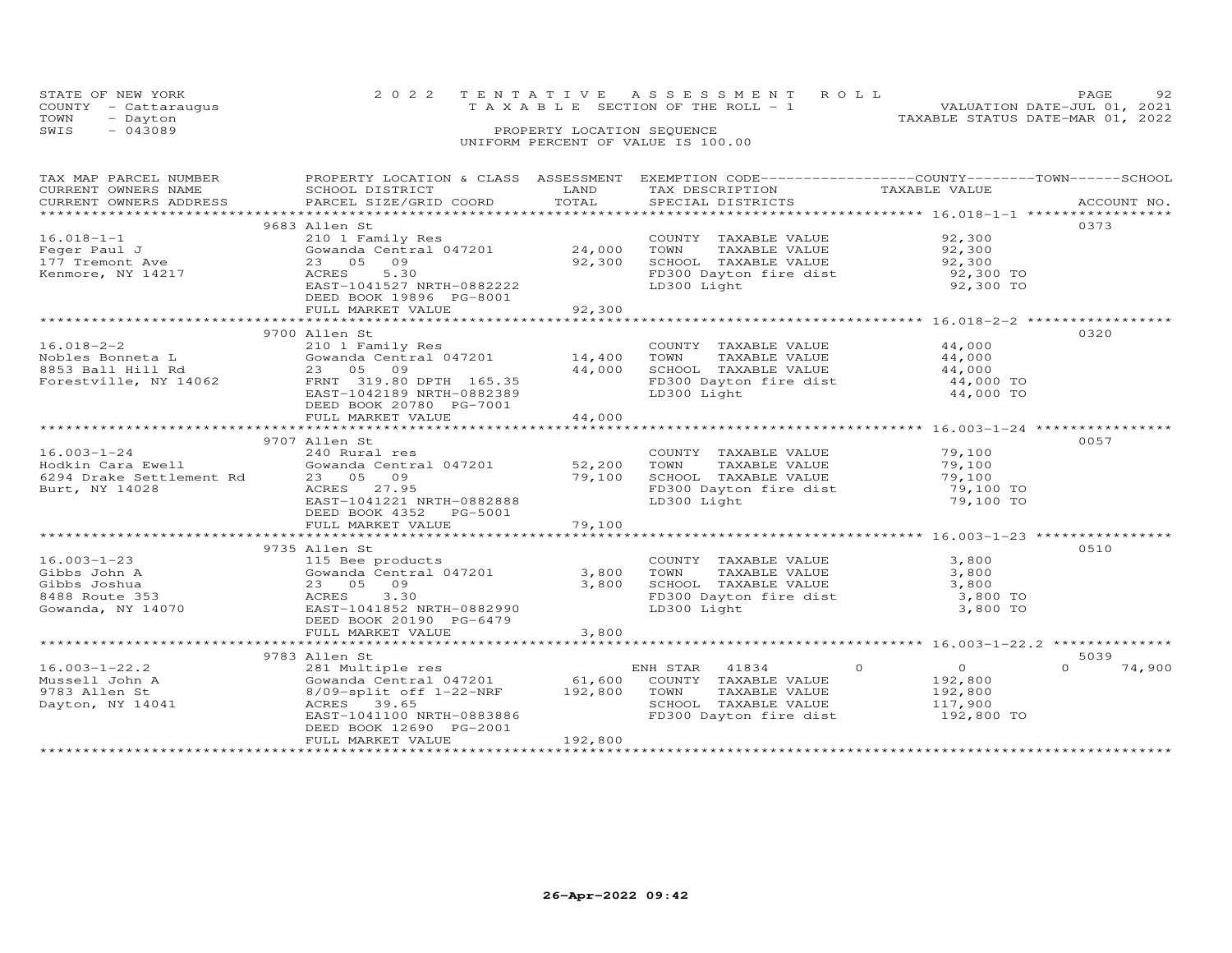|      | STATE OF NEW YORK<br>COUNTY - Cattaraugus |  | 2022 TENTATIVE ASSESSMENT ROLL<br>T A X A B L E SECTION OF THE ROLL - 1 |                            |  |  | PAGE.<br>VALUATION DATE-JUL 01, 2021 | 93 |
|------|-------------------------------------------|--|-------------------------------------------------------------------------|----------------------------|--|--|--------------------------------------|----|
| TOWN | - Dayton                                  |  |                                                                         |                            |  |  | TAXABLE STATUS DATE-MAR 01, 2022     |    |
| SWIS | $-043089$                                 |  |                                                                         | PROPERTY LOCATION SEQUENCE |  |  |                                      |    |
|      | UNIFORM PERCENT OF VALUE IS 100.00        |  |                                                                         |                            |  |  |                                      |    |

| TAX MAP PARCEL NUMBER  |                                                                                                                                                                    |         | PROPERTY LOCATION & CLASS ASSESSMENT EXEMPTION CODE---------------COUNTY-------TOWN------SCHOOL |                            |                |
|------------------------|--------------------------------------------------------------------------------------------------------------------------------------------------------------------|---------|-------------------------------------------------------------------------------------------------|----------------------------|----------------|
| CURRENT OWNERS NAME    | SCHOOL DISTRICT                                                                                                                                                    | LAND    | TAX DESCRIPTION                                                                                 | TAXABLE VALUE              |                |
| CURRENT OWNERS ADDRESS | PARCEL SIZE/GRID COORD TOTAL                                                                                                                                       |         | SPECIAL DISTRICTS                                                                               |                            | ACCOUNT NO.    |
|                        |                                                                                                                                                                    |         |                                                                                                 |                            |                |
|                        | Bentley Rd                                                                                                                                                         |         |                                                                                                 |                            | 1277           |
| $24.004 - 1 - 12.3$    | 312 Vac w/imprv                                                                                                                                                    |         |                                                                                                 |                            |                |
| Weber Jerod M          | 312 Vac w/imprv<br>Pine Valley Cen 063001 17,900                                                                                                                   |         | COUNTY TAXABLE VALUE<br>TOWN     TAXABLE VALUE                                                  | 39,900<br>39,900           |                |
| 12507 Bentley Rd       | 44 05 09                                                                                                                                                           |         |                                                                                                 |                            |                |
| South Dayton, NY 14138 | ACRES 1.90                                                                                                                                                         | 39,900  | SCHOOL TAXABLE VALUE 39,900<br>FD301 So dayton fire dis 39,900 TO                               |                            |                |
|                        | EAST-1027762 NRTH-0870226                                                                                                                                          |         |                                                                                                 |                            |                |
|                        | DEED BOOK 16062 PG-2001                                                                                                                                            |         |                                                                                                 |                            |                |
|                        | FULL MARKET VALUE                                                                                                                                                  | 39,900  |                                                                                                 |                            |                |
|                        |                                                                                                                                                                    |         |                                                                                                 |                            |                |
|                        |                                                                                                                                                                    |         |                                                                                                 |                            | 1332           |
|                        | Bentley Rd                                                                                                                                                         |         |                                                                                                 |                            |                |
| $24.004 - 1 - 14.2$    | 105 Vac farmland                                                                                                                                                   |         | COUNTY TAXABLE VALUE                                                                            | 46,100                     |                |
| Snyder Larry B         | Pine Valley Cen 063001 46,100                                                                                                                                      |         | TAXABLE VALUE<br>TOWN                                                                           | 46,100                     |                |
| Snyder Cnythia         | 44 05 09                                                                                                                                                           | 46,100  | SCHOOL TAXABLE VALUE                                                                            | 46,100                     |                |
| 12534 Bentley Rd       | ACRES 44.60                                                                                                                                                        |         | FD301 So dayton fire dis                                                                        | 46,100 TO                  |                |
| South Dayton, NY 14138 | EAST-1028021 NRTH-0871089                                                                                                                                          |         |                                                                                                 |                            |                |
|                        | DEED BOOK 01011 PG-00047                                                                                                                                           |         |                                                                                                 |                            |                |
|                        | FULL MARKET VALUE                                                                                                                                                  | 46,100  |                                                                                                 |                            |                |
|                        |                                                                                                                                                                    |         |                                                                                                 |                            |                |
|                        | 12154 Bentley Rd                                                                                                                                                   |         |                                                                                                 |                            | 0217           |
| $25.001 - 1 - 33$      | 240 Rural res                                                                                                                                                      |         | COUNTY TAXABLE VALUE                                                                            | 209,000                    |                |
|                        | 25.001-1-3.<br>26.01kowski Michael R (211e Valley Cen 063001 (45,300)<br>12154 Bentley Rd (37 05 09 (209,000)<br>South Dayton, NY 14138 (20RES 30.03 BANK (37 032) |         | TOWN<br>TAXABLE VALUE                                                                           | 209,000                    |                |
|                        |                                                                                                                                                                    | 209,000 | SCHOOL TAXABLE VALUE 209,000<br>FD300 Dayton fire dist 209,000 TO                               |                            |                |
|                        |                                                                                                                                                                    |         |                                                                                                 |                            |                |
|                        | EAST-1031843 NRTH-0873980                                                                                                                                          |         | WS300 Watershed                                                                                 | 125,400 TO                 |                |
|                        | DEED BOOK 24831 PG-2                                                                                                                                               |         |                                                                                                 |                            |                |
|                        |                                                                                                                                                                    |         |                                                                                                 |                            |                |
|                        |                                                                                                                                                                    |         |                                                                                                 |                            |                |
|                        | 12272 Bentley Rd                                                                                                                                                   |         |                                                                                                 |                            | 0034           |
| $24.002 - 1 - 7$       |                                                                                                                                                                    |         | COUNTY TAXABLE VALUE                                                                            | 89,800                     |                |
| Masters Monika A       |                                                                                                                                                                    |         | TOWN                                                                                            |                            |                |
| 12272 Bentley Rd       | 240 Rural res<br>Pine Valley Cen 063001 14,800<br>45 05 09                                                                                                         |         | TAXABLE VALUE 89,800                                                                            |                            |                |
| South Dayton, NY 14136 | ACRES 84.63                                                                                                                                                        |         | SCHOOL TAXABLE VALUE 89,800<br>FD300 Dayton fire dist 89,800 TO                                 |                            |                |
|                        |                                                                                                                                                                    |         | WS300 Watershed                                                                                 | 89,800 TO                  |                |
|                        | EAST-1030487 NRTH-0873224                                                                                                                                          |         |                                                                                                 |                            |                |
|                        | DEED BOOK 24702 PG-9001                                                                                                                                            |         |                                                                                                 |                            |                |
|                        | FULL MARKET VALUE                                                                                                                                                  | 89,800  |                                                                                                 |                            |                |
|                        |                                                                                                                                                                    |         |                                                                                                 |                            |                |
|                        | 12307 Bentley Rd                                                                                                                                                   |         |                                                                                                 |                            | 0365           |
| $24.002 - 1 - 8$       | 210 1 Family Res                                                                                                                                                   |         | AGED C/T<br>$\Omega$<br>41801                                                                   | 33,100<br>33,100           | $\overline{0}$ |
| Sheldon Peqqy          | Pine Valley Cen 063001 11,000 ENH STAR                                                                                                                             |         | 41834<br>$\Omega$                                                                               | $\overline{O}$<br>$\Omega$ | 66,200         |
| 12307 Bentley Rd       | 210 1 Family<br>Pine Valley C<br>45 05 09                                                                                                                          | 66,200  | COUNTY TAXABLE VALUE                                                                            | 33,100                     |                |
| South Dayton, NY 14138 | FRNT 106.00 DPTH 175.00                                                                                                                                            |         |                                                                                                 |                            |                |
|                        | EAST-1030663 NRTH-0872347                                                                                                                                          |         |                                                                                                 |                            |                |
|                        | DEED BOOK 1004 PG-234                                                                                                                                              |         | TOWN TAXABLE VALUE 33,100<br>SCHOOL TAXABLE VALUE 0<br>FD300 Dayton fire dist 66,200 TO         |                            |                |
|                        | FULL MARKET VALUE                                                                                                                                                  |         | FD300 Dayton first<br>66,200 WS300 Watershed                                                    | 66,200 TO                  |                |
|                        |                                                                                                                                                                    |         |                                                                                                 |                            |                |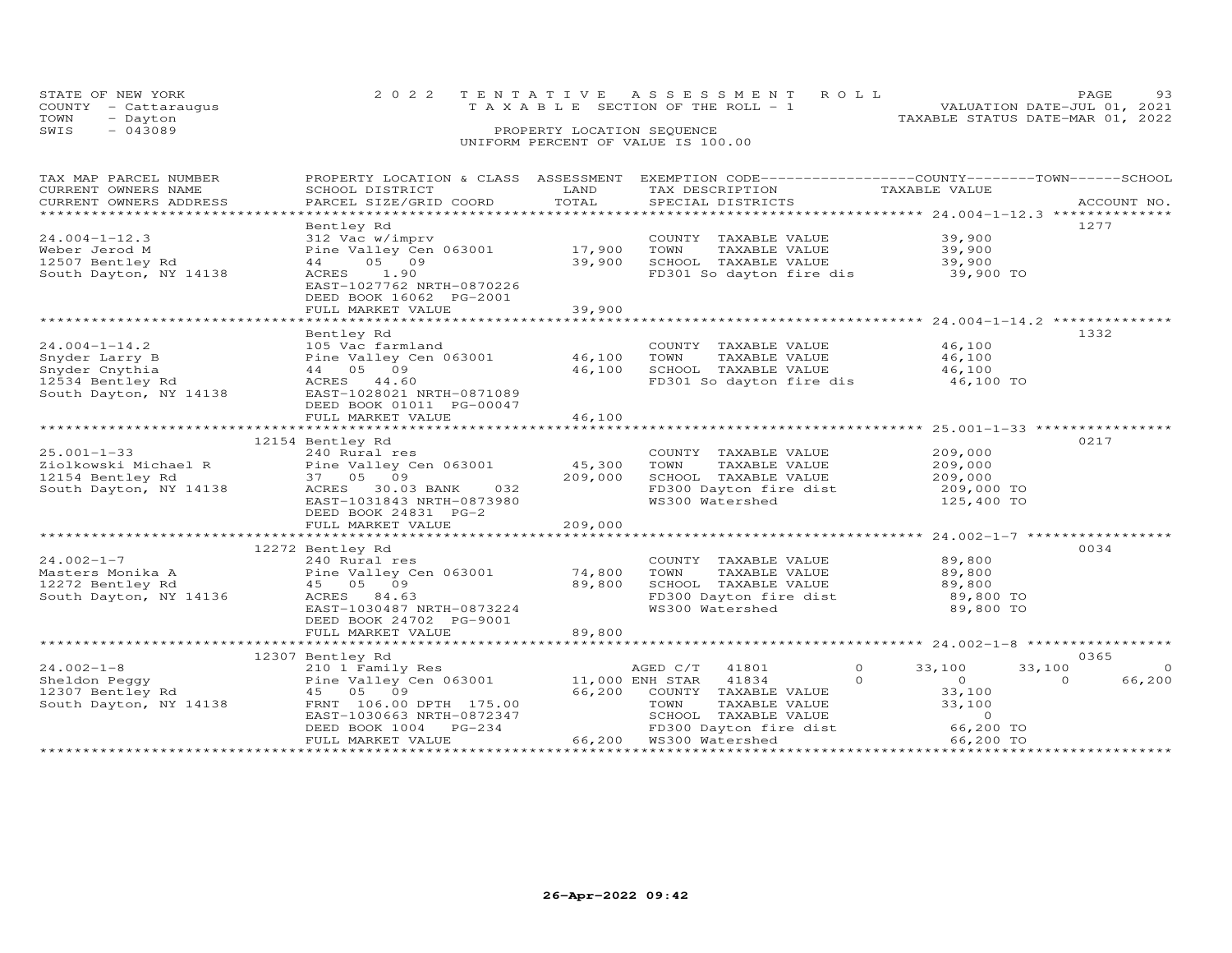|      | STATE OF NEW YORK    | 2022 TENTATIVE ASSESSMENT ROLL                                       | PAGE | 94 |
|------|----------------------|----------------------------------------------------------------------|------|----|
|      | COUNTY - Cattaraugus | VALUATION DATE-JUL 01, 2021<br>T A X A B L E SECTION OF THE ROLL - 1 |      |    |
| TOWN | - Dayton             | TAXABLE STATUS DATE-MAR 01, 2022                                     |      |    |
| SWIS | $-043089$            | PROPERTY LOCATION SEQUENCE                                           |      |    |
|      |                      | UNIFORM PERCENT OF VALUE IS 100.00                                   |      |    |

| TAX MAP PARCEL NUMBER<br>CURRENT OWNERS NAME<br>CURRENT OWNERS ADDRESS                              | PROPERTY LOCATION & CLASS ASSESSMENT<br>SCHOOL DISTRICT<br>PARCEL SIZE/GRID COORD                                                                                                                                      | LAND<br>TOTAL                   | EXEMPTION CODE-----------------COUNTY-------TOWN------SCHOOL<br>TAX DESCRIPTION TAXABLE VALUE<br>SPECIAL DISTRICTS<br>SPECIAL DISTRICTS                  |                                                                                        | ACCOUNT NO.                |
|-----------------------------------------------------------------------------------------------------|------------------------------------------------------------------------------------------------------------------------------------------------------------------------------------------------------------------------|---------------------------------|----------------------------------------------------------------------------------------------------------------------------------------------------------|----------------------------------------------------------------------------------------|----------------------------|
| $24.002 - 1 - 9$<br>Allenbrand Diane L<br>6525 Andrews Rd<br>Sinclairville, NY 14782                | 12308 Bentley Rd<br>240 Rural res<br>Pine Valley Cen 063001<br>45 05 09<br>ACRES 183.90<br>EAST-1029320 NRTH-0873579<br>DEED BOOK 01017 PG-01131<br>FULL MARKET VALUE                                                  | 132,600<br>157,400<br>157,400   | COUNTY TAXABLE VALUE 157,400<br>TAXABLE VALUE<br>TOWN<br>SCHOOL TAXABLE VALUE<br>FD300 Dayton fire dist<br>WS300 Watershed                               | 157,400<br>157,400<br>157,400 TO<br>157,400 TO                                         | 0035                       |
|                                                                                                     |                                                                                                                                                                                                                        |                                 |                                                                                                                                                          |                                                                                        |                            |
| $24.004 - 1 - 15$<br>Thompson Mark<br>12411 Bentley Rd<br>South Dayton, NY 14138                    | 12411 Bentley Rd<br>240 Rural res<br>Pine Valley Cen 063001 155,700<br>mcf 1<br>31-009-18001<br>Visco 1<br>ACRES 181.96<br>EAST-1030053 NRTH-0869492<br>DEED BOOK 00984 PG-00814                                       | 205,700                         | BAS STAR 41854<br>COUNTY TAXABLE VALUE<br>TOWN<br>TAXABLE VALUE<br>SCHOOL TAXABLE VALUE<br>SCHOOD Innumme.<br>FD300 Dayton fire dist<br>****^^ Watershed | $\overline{0}$<br>$\Omega$<br>205,700<br>205,700<br>175,700<br>205,700 TO<br>41,140 TO | 0619<br>$\Omega$<br>30,000 |
|                                                                                                     | FULL MARKET VALUE                                                                                                                                                                                                      | 205,700                         |                                                                                                                                                          |                                                                                        |                            |
| $24.004 - 1 - 14.3$<br>Snyder Larry G.<br>Snyder Larry B<br>12534 Bentley Rd<br>S. Dayton, NY 14138 | 12475 Bentley Rd<br>Pine Valley Cen 063001 94,600<br>-vy Ayffournal<br>Pine Valley Cen 063001<br>7/10-splt 1.5 acre to Gag<br>ACRES 56.30<br>EAST-1028421 NRTH-0869122<br>DEED BOOK 14426 PG-7002<br>FULL MARKET VALUE | 102,400<br>102,400              | COUNTY TAXABLE VALUE<br>TAXABLE VALUE<br>TOWN<br>SCHOOL TAXABLE VALUE<br>FD301 So dayton fire dis 102,400 TO<br>WS300 Watershed                          | 102,400<br>102,400<br>102,400<br>102,400 TO                                            | 1341                       |
|                                                                                                     | 12475 Bentley Rd                                                                                                                                                                                                       |                                 |                                                                                                                                                          |                                                                                        | 1530                       |
| $24.004 - 1 - 14.4$<br>Snyder Larry G<br>Gage Gretchen<br>12475 Bentley Rd<br>S Dayton, NY 14138    | 210 1 Family Res<br>Pine Valley Cen 063001 16,900<br>7/10-splt off 1-14.3<br>ACRES 1.60<br>EAST-1028319 NRTH-0870345<br>DEED BOOK 14426 PG-7001<br>FULL MARKET VALUE                                                   | 77,000<br>77,000                | ENH STAR 41834<br>COUNTY TAXABLE VALUE<br>TOWN<br>TAXABLE VALUE<br>SCHOOL TAXABLE VALUE<br>FD301 So dayton fire dis<br>WS300 Watershed                   | $\circ$<br>$\overline{O}$<br>77,000<br>77,000<br>2,100<br>77,000 TO<br>77,000 TO       | $\Omega$<br>74,900         |
|                                                                                                     |                                                                                                                                                                                                                        |                                 |                                                                                                                                                          |                                                                                        |                            |
| $24.004 - 1 - 13$<br>Weber Jerod M<br>12507 Bentley Rd<br>South Dayton, NY 14138                    | 12507 Bentley Rd<br>210 1 Family Res<br>Pine Valley Cen 063001<br>44 05 09<br>FRNT 81.00 DPTH 200.00<br>EAST-1027751 NRTH-0870322<br>DEED BOOK 16062 PG-2001                                                           | $10,100$ <sup>E</sup><br>76,000 | BAS STAR 41854<br>COUNTY TAXABLE VALUE<br>TAXABLE VALUE<br>TOWN<br>SCHOOL TAXABLE VALUE<br>FD301 So dayton fire dis<br>WS300 Watershed                   | $\overline{0}$<br>$\circ$<br>76,000<br>76,000<br>46,000<br>76,000 TO<br>76,000 TO      | 0113<br>$\Omega$<br>30,000 |
|                                                                                                     | FULL MARKET VALUE                                                                                                                                                                                                      | 76,000                          |                                                                                                                                                          |                                                                                        |                            |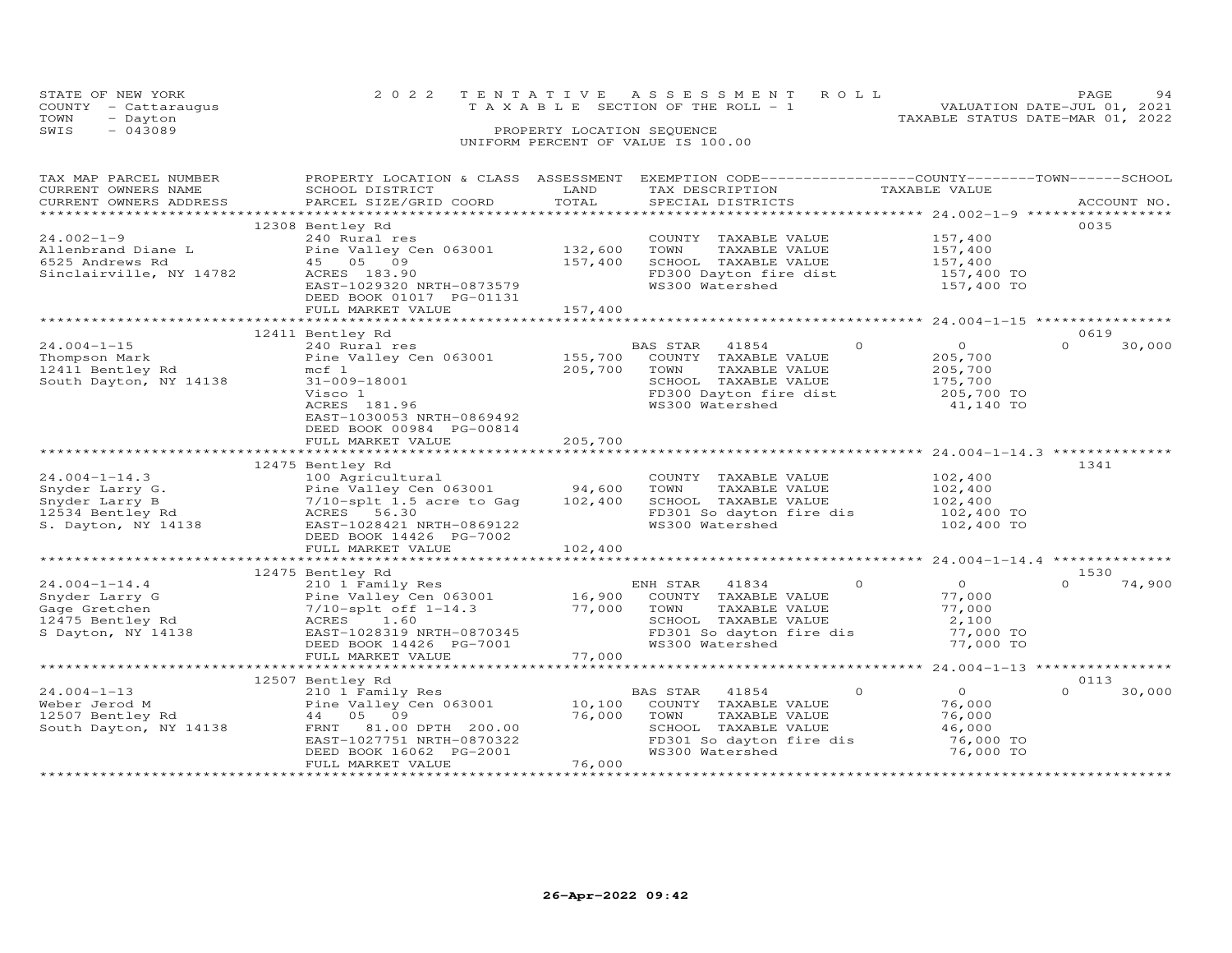| STATE OF NEW YORK    | 2022 TENTATIVE ASSESSMENT ROLL        | 95<br><b>PAGE</b>                |
|----------------------|---------------------------------------|----------------------------------|
| COUNTY - Cattaraugus | T A X A B L E SECTION OF THE ROLL - 1 | VALUATION DATE-JUL 01, 2021      |
| TOWN<br>- Dayton     |                                       | TAXABLE STATUS DATE-MAR 01, 2022 |
| $-043089$<br>SWIS    | PROPERTY LOCATION SEQUENCE            |                                  |
|                      | UNIFORM PERCENT OF VALUE IS 100.00    |                                  |
|                      |                                       |                                  |

| TAX MAP PARCEL NUMBER<br>CURRENT OWNERS NAME<br>CURRENT OWNERS ADDRESS                                                                           | PROPERTY LOCATION & CLASS ASSESSMENT EXEMPTION CODE----------------COUNTY-------TOWN-----SCHOOL<br>SCHOOL DISTRICT<br>PARCEL SIZE/GRID COORD                                                                                         | LAND<br>TOTAL | TAX DESCRIPTION<br>SPECIAL DISTRICTS                                                                                                                                                     | TAXABLE VALUE                                                                                                                                                                                                                                                                                                                                                                                         | ACCOUNT NO.                |
|--------------------------------------------------------------------------------------------------------------------------------------------------|--------------------------------------------------------------------------------------------------------------------------------------------------------------------------------------------------------------------------------------|---------------|------------------------------------------------------------------------------------------------------------------------------------------------------------------------------------------|-------------------------------------------------------------------------------------------------------------------------------------------------------------------------------------------------------------------------------------------------------------------------------------------------------------------------------------------------------------------------------------------------------|----------------------------|
|                                                                                                                                                  |                                                                                                                                                                                                                                      |               |                                                                                                                                                                                          |                                                                                                                                                                                                                                                                                                                                                                                                       |                            |
| $24.004 - 1 - 14.1$<br>Snyder Larry G. & Jane<br>Snyder Larry B<br>Suyuer Larry B<br>12534 Bentley Rd<br>12534 Bentley Rd<br>S. Dayton, NY 14138 | 12533 Bentley Rd<br>312 Vac w/imprv<br>Pine Valley Cen 063001<br>44-05-09<br>ACRES 52.85<br>--<br>EAST-1028030 NRTH-0869031<br>DEED BOOK 14426 PG-7002<br>FULL MARKET VALUE 127,600                                                  | 127,600       | SILO T/C/S 42100<br>91,200 COUNTY TAXABLE VALUE<br>SILO T/C/S 42100<br>TOWN<br>TAXABLE VALUE<br>SCHOOL TAXABLE VALUE<br>FD301 So dayton fire dis 127,600 TO<br>WS300 Watershed 25,520 TO | 3,200<br>$\circ$<br>124,400<br>124,400<br>124,400                                                                                                                                                                                                                                                                                                                                                     | 0558<br>3,200<br>3,200     |
|                                                                                                                                                  |                                                                                                                                                                                                                                      |               |                                                                                                                                                                                          |                                                                                                                                                                                                                                                                                                                                                                                                       |                            |
| $24.004 - 1 - 12.2$<br>24.004-1-12.2<br>Snyder Larry B<br>Snyder Cynthia S<br>South Dayton, NY 14138                                             | 12534 Bentley Rd<br>210 1 Family Res<br>Pine Valley Cen 063001 14,600 COUNTY TAXABLE VALUE<br>$44 - 05 - 09$<br>FRNT 117.10 DPTH 320.00<br>081<br>BANK<br>EAST-1027228 NRTH-0870578<br>DEED BOOK 962 PG-916                          | $67,900$ TOWN | TAXABLE VALUE<br>SCHOOL TAXABLE VALUE<br>FD301 So dayton fire dis<br>WS300 Watershed                                                                                                     | $\circ$<br>$\overline{0}$<br>67,900<br>67,900<br>37,900<br>67,900 TO<br>13,580 TO                                                                                                                                                                                                                                                                                                                     | 1260<br>30,000<br>$\Omega$ |
|                                                                                                                                                  | FULL MARKET VALUE                                                                                                                                                                                                                    | 67,900        |                                                                                                                                                                                          |                                                                                                                                                                                                                                                                                                                                                                                                       |                            |
|                                                                                                                                                  | 12535 Bentley Rd                                                                                                                                                                                                                     |               |                                                                                                                                                                                          |                                                                                                                                                                                                                                                                                                                                                                                                       | 1355                       |
| $24.004 - 1 - 11.8$<br>Yoder Benny J<br>Yoder Edna D<br>12535 Bentley Rd<br>South Dayton, NY 14138                                               | 240 Rural res<br>240 Rural res<br>Pine Valley Cen 063001 22,800 COUNTY TAXABLE VALUE<br>Wengerd-12535 Bentley lan 56,500 TOWN TAXABLE VALUE<br>Split from 11.4<br>ACRES 7.35<br>EAST-1026910 NRTH-0869653<br>DEED BOOK 26450 PG-9001 |               | BAS STAR<br>41854<br>SCHOOL TAXABLE VALUE<br>FD301 So dayton fire dis<br>WS300 Watershed                                                                                                 | $\circ$<br>$\overline{0}$<br>56,500<br>56,500<br>26,500<br>56,500 TO<br>56,500 TO                                                                                                                                                                                                                                                                                                                     | $\Omega$<br>30,000         |
|                                                                                                                                                  | FULL MARKET VALUE                                                                                                                                                                                                                    | 56,500        |                                                                                                                                                                                          |                                                                                                                                                                                                                                                                                                                                                                                                       |                            |
| $24.004 - 1 - 11.4$<br>---- Haivey R<br>Miller Tena<br>12535 Bentley Rd<br>South Dayton, NY 14138                                                | 12671 Bentley Rd<br>240 Rural res<br>ACRES 26.64 BANK<br>EAST-1026281 NRTH-0869850<br>DEED BOOK 26450 PG-9001                                                                                                                        | $017$<br>9850 | COUNTY TAXABLE VALUE<br>TAXABLE VALUE<br>TOWN<br>SCHOOL TAXABLE VALUE<br>FD301 So dayton fire dis<br>WS300 Watershed 127,300 TO                                                          | 127,300<br>127,300<br>127,300                                                                                                                                                                                                                                                                                                                                                                         | 1355                       |
|                                                                                                                                                  | FULL MARKET VALUE                                                                                                                                                                                                                    | 127,300       |                                                                                                                                                                                          |                                                                                                                                                                                                                                                                                                                                                                                                       |                            |
| $16.018 - 2 - 36$<br>Cafferty-Russell Debra L<br>PO Box 185<br>Dayton, NY 14041                                                                  | 11495 Bridge St<br>210 1 Family Res<br>Gowanda Central 047201 14,400 COUNTY TAXABLE VALUE<br>23 05<br>09<br>FRNT 223.00 DPTH 158.00<br>BANK<br>017<br>EAST-1041867 NRTH-0881569<br>DEED BOOK 1027 PG-873                             |               | BAS STAR 41854<br>53,000 TOWN<br>TAXABLE VALUE<br>SCHOOL TAXABLE VALUE<br>FD300 Dayton fire dist<br>LD300 Light                                                                          | $\circ$<br>$\overline{O}$ and $\overline{O}$ and $\overline{O}$ and $\overline{O}$ and $\overline{O}$ and $\overline{O}$ and $\overline{O}$ and $\overline{O}$ and $\overline{O}$ and $\overline{O}$ and $\overline{O}$ and $\overline{O}$ and $\overline{O}$ and $\overline{O}$ and $\overline{O}$ and $\overline{O}$ and $\overline{O}$ and<br>53,000<br>53,000<br>23,000<br>53,000 TO<br>53,000 TO | 0170<br>30,000<br>$\Omega$ |
|                                                                                                                                                  | FULL MARKET VALUE                                                                                                                                                                                                                    | 53,000        |                                                                                                                                                                                          |                                                                                                                                                                                                                                                                                                                                                                                                       |                            |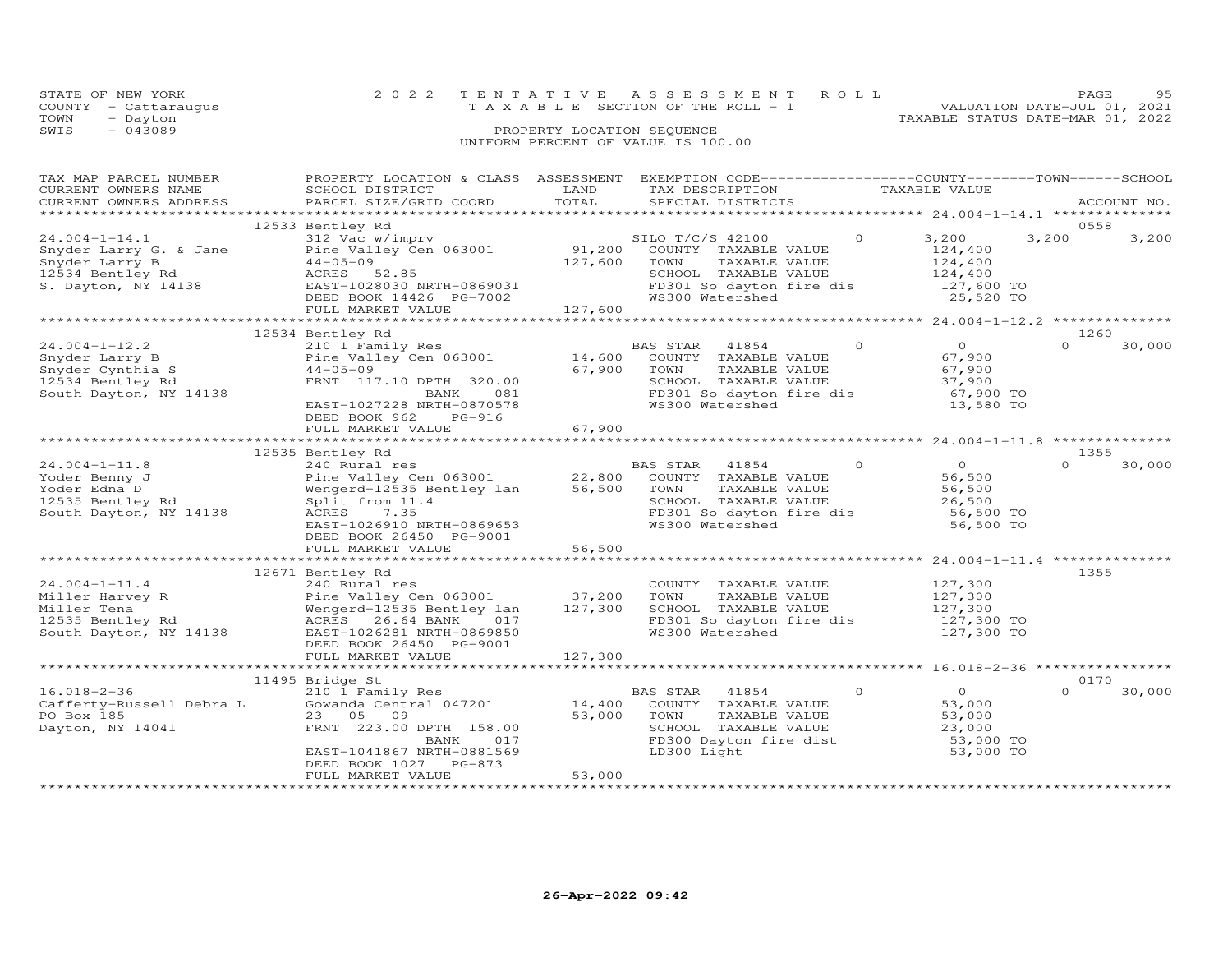|      | STATE OF NEW YORK    | 2022 TENTATIVE ASSESSMENT ROLL                                       | PAGE. | 96 |
|------|----------------------|----------------------------------------------------------------------|-------|----|
|      | COUNTY - Cattaraugus | VALUATION DATE-JUL 01, 2021<br>T A X A B L E SECTION OF THE ROLL - 1 |       |    |
| TOWN | - Dayton             | TAXABLE STATUS DATE-MAR 01, 2022                                     |       |    |
| SWIS | $-043089$            | PROPERTY LOCATION SEQUENCE                                           |       |    |
|      |                      | UNIFORM PERCENT OF VALUE IS 100.00                                   |       |    |
|      |                      |                                                                      |       |    |
|      |                      |                                                                      |       |    |

| TAX MAP PARCEL NUMBER<br>CURRENT OWNERS NAME<br>CURRENT OWNERS ADDRESS                                                           | PROPERTY LOCATION & CLASS ASSESSMENT<br>SCHOOL DISTRICT<br>PARCEL SIZE/GRID COORD                                                                                                                                | LAND<br>TOTAL    | EXEMPTION CODE-----------------COUNTY-------TOWN------SCHOOL<br>TAX DESCRIPTION<br>SPECIAL DISTRICTS                             | TAXABLE VALUE                                                              |          | ACCOUNT NO. |
|----------------------------------------------------------------------------------------------------------------------------------|------------------------------------------------------------------------------------------------------------------------------------------------------------------------------------------------------------------|------------------|----------------------------------------------------------------------------------------------------------------------------------|----------------------------------------------------------------------------|----------|-------------|
|                                                                                                                                  |                                                                                                                                                                                                                  |                  |                                                                                                                                  |                                                                            |          |             |
|                                                                                                                                  | 11496 Bridge St                                                                                                                                                                                                  |                  |                                                                                                                                  |                                                                            | 0052     |             |
| $16.018 - 2 - 4$<br>Guhr Moneca<br>PO Box 194<br>Dayton, NY 14041                                                                | 210 1 Family Res<br>Gowanda Central 047201 (1994) 9,500 COUNTY TAXABLE V<br>23 05 09<br>FRNT 104.70 DPTH 139.00<br>EAST-1041921 NRTH-0881758                                                                     |                  | COUNTY TAXABLE VALUE<br>39,800 TOWN<br>TAXABLE VALUE<br>SCHOOL TAXABLE VALUE<br>FD300 Dayton fire dist<br>LD300 Light            | $\overline{0}$<br>$\overline{0}$<br>39,800<br>39,800<br>9,800<br>39,800 TO | $\Omega$ | 30,000      |
|                                                                                                                                  | DEED BOOK 00943 PG-00850<br>FULL MARKET VALUE 39,800                                                                                                                                                             | 39,800           | LD300 Light                                                                                                                      | 39,800 TO                                                                  |          |             |
|                                                                                                                                  |                                                                                                                                                                                                                  | *************    |                                                                                                                                  |                                                                            |          |             |
| $16.018 - 2 - 5$<br>Dorzweiler Melissa A<br>Byrk Douglas C<br>432 Main St<br>432 Main St<br>Hoz Main St<br>Plattsmouth, NE 68048 | 11499 Bridge St<br>210 1 Family Res<br>Gowanda Central 047201 16,800<br>09<br>23 05<br>1.81<br>ACRES<br>EAST-1042182 NRTH-0881834<br>DEED BOOK 30103 PG-9002<br>FULL MARKET VALUE                                | 32,600<br>32,600 | COUNTY TAXABLE VALUE 32,600<br>TOWN TAXABLE VALUE 32,600<br>SCHOOL TAXABLE VALUE 32,600<br>FD300 Dayton fire dist<br>LD300 Light | 32,600 TO<br>32,600 TO                                                     | 0628     |             |
|                                                                                                                                  |                                                                                                                                                                                                                  |                  |                                                                                                                                  |                                                                            |          |             |
|                                                                                                                                  | 9100 Cabic                                                                                                                                                                                                       |                  |                                                                                                                                  |                                                                            | 1276     |             |
| $25.002 - 1 - 13.5$<br>Huffman Roy H<br>Goodwin Debra<br>9107 Cabic Rd<br>Dayton, NY 14041                                       | 13 05 09<br>2.00<br>ACRES<br>EAST-1043204 NRTH-0872518<br>DEED BOOK 00974 PG-00316                                                                                                                               | 76,200           | ENH STAR 41834 0<br>TOWN<br>TAXABLE VALUE<br>SCHOOL TAXABLE VALUE<br>FD300 Dayton fire dist<br>WS300 Watershed                   | $\overline{0}$<br>76,200<br>76,200<br>1,300<br>76,200 TO<br>76,200 TO      | $\Omega$ | 74,900      |
|                                                                                                                                  | FULL MARKET VALUE                                                                                                                                                                                                | 76,200           |                                                                                                                                  |                                                                            |          |             |
|                                                                                                                                  |                                                                                                                                                                                                                  |                  |                                                                                                                                  |                                                                            |          |             |
| $25.001 - 2 - 9$<br>O'Mara John F<br>297 South Shore Blvd<br>Lackawana, NY 14218                                                 | Cabic Rd<br>323 Vacant rural<br>Gowanda Central 047201 22,500<br>22 05 09<br>ACRES 10.26<br>EAST-1042347 NRTH-0878539<br>DEED BOOK 00992 PG-00519                                                                | 22,500           | COUNTY TAXABLE VALUE 22,500<br>TOWN<br>SCHOOL TAXABLE VALUE 22,500<br>FD300 Dayton fire dist 22,500 TO<br>WS300 Watershed        | TAXABLE VALUE 22,500<br>4,500 TO                                           | 0940     |             |
|                                                                                                                                  | FULL MARKET VALUE                                                                                                                                                                                                | 22,500           |                                                                                                                                  |                                                                            |          |             |
| $25.001 - 2 - 10$<br>Frier Robert E<br>2972 Hillbrook Dr<br>Eden, NY 14057                                                       | Cabic Rd<br>323 Vacant rural<br>Gowanda Central 047201 26,500<br>22 05 09<br>ACRES 18.00<br>EAST-1042395 NRTH-0878099<br>DEED BOOK 755<br>PG-00621<br>FULL MARKET VALUE<br>************************************* | 26,500<br>26,500 | COUNTY TAXABLE VALUE 26,500<br>TOWN<br>SCHOOL TAXABLE VALUE<br>FD300 Dayton fire dist 26,500 TO<br>WS300 Watershed               | TAXABLE VALUE $26,500$<br>TAXABLE VALUE $26,500$<br>5,300 TO               | 0939     |             |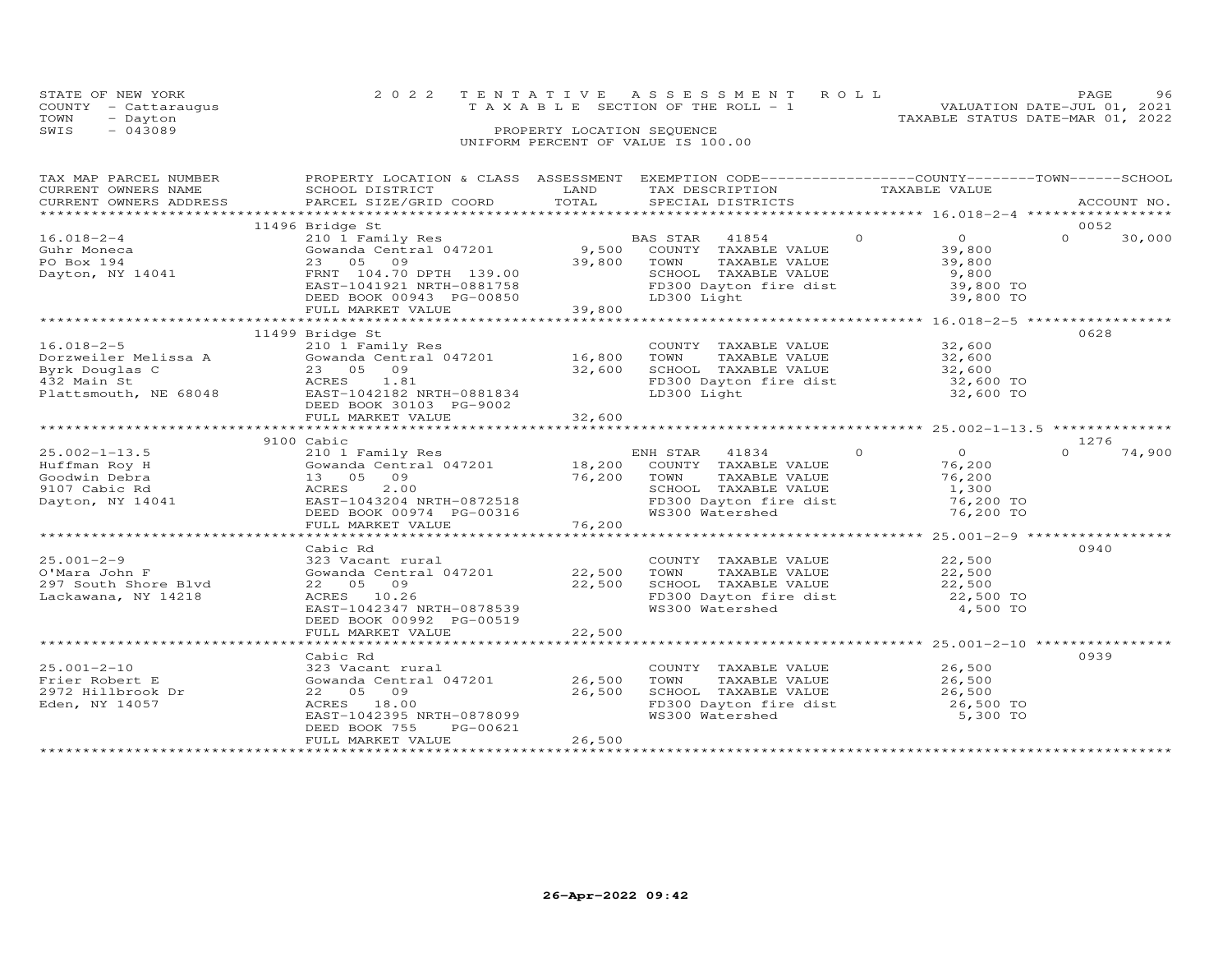| STATE OF NEW YORK    | 2022 TENTATIVE ASSESSMENT ROLL |                                       |  |                                  | PAGE                        | Q7 |
|----------------------|--------------------------------|---------------------------------------|--|----------------------------------|-----------------------------|----|
| COUNTY - Cattaraugus |                                | T A X A B L E SECTION OF THE ROLL - 1 |  |                                  | VALUATION DATE-JUL 01, 2021 |    |
| TOWN<br>- Dayton     |                                |                                       |  | TAXABLE STATUS DATE-MAR 01, 2022 |                             |    |
| SWIS<br>$-043089$    |                                | PROPERTY LOCATION SEQUENCE            |  |                                  |                             |    |
|                      |                                | UNIFORM PERCENT OF VALUE IS 100.00    |  |                                  |                             |    |

| TAX MAP PARCEL NUMBER<br>CURRENT OWNERS NAME<br>CURRENT OWNERS ADDRESS                        | PROPERTY LOCATION & CLASS ASSESSMENT<br>SCHOOL DISTRICT<br>PARCEL SIZE/GRID COORD                                                                                                               | LAND<br>TOTAL                              | EXEMPTION CODE-----------------COUNTY-------TOWN------SCHOOL<br>TAX DESCRIPTION<br>SPECIAL DISTRICTS                         | TAXABLE VALUE                                                                                           | ACCOUNT NO. |
|-----------------------------------------------------------------------------------------------|-------------------------------------------------------------------------------------------------------------------------------------------------------------------------------------------------|--------------------------------------------|------------------------------------------------------------------------------------------------------------------------------|---------------------------------------------------------------------------------------------------------|-------------|
| $25.001 - 2 - 13.1$<br>Fish Justin M<br>Fish Elizabeth A<br>9305 Cabic Rd<br>Dayton, NY 14041 | Cabic Rd<br>323 Vacant rural<br>Gowanda Central 047201 32,400<br>22 05 09<br>ACRES 18.95<br>EAST-1042294 NRTH-0876887<br>DEED BOOK 8101 PG-6001<br>FULL MARKET VALUE                            | 32,400<br>32,400                           | COUNTY TAXABLE VALUE<br>TOWN<br>TAXABLE VALUE<br>SCHOOL TAXABLE VALUE<br>FD300 Dayton fire dist<br>WS300 Watershed           | 32,400<br>32,400<br>32,400<br>32,400 TO<br>6,480 TO                                                     | 0948        |
| $25.001 - 2 - 13.4$<br>Stark William<br>Stark Darlene<br>9135 Cabic Rd<br>Dayton, NY 14041    | Cabic Rd<br>323 Vacant rural<br>Gowanda Central 047201 27,200<br>22 05 09<br>ACRES 16.95<br>EAST-1042369 NRTH-0875556<br>DEED BOOK 20210 PG-7578<br>FULL MARKET VALUE                           | 27,200<br>27,200                           | COUNTY TAXABLE VALUE<br>TOWN<br>TAXABLE VALUE<br>SCHOOL TAXABLE VALUE<br>FD300 Dayton fire dist 27,200 TO<br>WS300 Watershed | 27,200<br>27,200<br>27,200<br>5,440 TO                                                                  | 0945        |
| $25.001 - 2 - 20$<br>Queer Ronald E<br>Queer Nancy A<br>536 Kennedy Ave<br>Angola, NY 14006   | Cabic Rd<br>300 Vacant Land<br>Gowanda Central 047201<br>21 05 09<br>ACRES 28.45<br>EAST-1042232 NRTH-0871813<br>DEED BOOK 00947 PG-01128<br>FULL MARKET VALUE<br>***************************** | 26,400<br>26,400<br>26,400<br>************ | COUNTY TAXABLE VALUE<br>TOWN<br>TAXABLE VALUE<br>SCHOOL TAXABLE VALUE<br>FD300 Dayton fire dist<br>WS300 Watershed           | 26,400<br>26,400<br>26,400<br>26,400 TO<br>5,280 TO<br>********************* 25.002-1-12.3 ************ | 0072        |
| $25.002 - 1 - 12.3$<br>Forster Wayne<br>9672 Court St<br>Angola, NY 14006                     | Cabic Rd<br>323 Vacant rural<br>Gowanda Central 047201<br>13 05 09<br>ACRES 15.00<br>EAST-1043558 NRTH-0871741<br>DEED BOOK 00973 PG-00306<br>FULL MARKET VALUE                                 | 25,000<br>25,000<br>25,000                 | COUNTY TAXABLE VALUE<br>TOWN<br>TAXABLE VALUE<br>SCHOOL TAXABLE VALUE<br>FD300 Dayton fire dist<br>WS300 Watershed           | 25,000<br>25,000<br>25,000<br>25,000 TO<br>17,500 TO                                                    | 1273        |
| $25.002 - 1 - 13.4$<br>Huffman Roy H<br>9107 Cabic Rd<br>Dayton, NY 14041                     | Cabic Rd<br>323 Vacant rural<br>Gowanda Central 047201 15,800<br>13 05 09<br>8.00<br>ACRES<br>EAST-1043481 NRTH-0872337<br>DEED BOOK 00972 PG-01159<br>FULL MARKET VALUE                        | 15,800<br>15,800                           | COUNTY TAXABLE VALUE<br>TOWN<br>TAXABLE VALUE<br>SCHOOL TAXABLE VALUE<br>FD300 Dayton fire dist<br>WS300 Watershed           | 15,800<br>15,800<br>15,800<br>15,800 TO<br>11,060 TO                                                    | 1269        |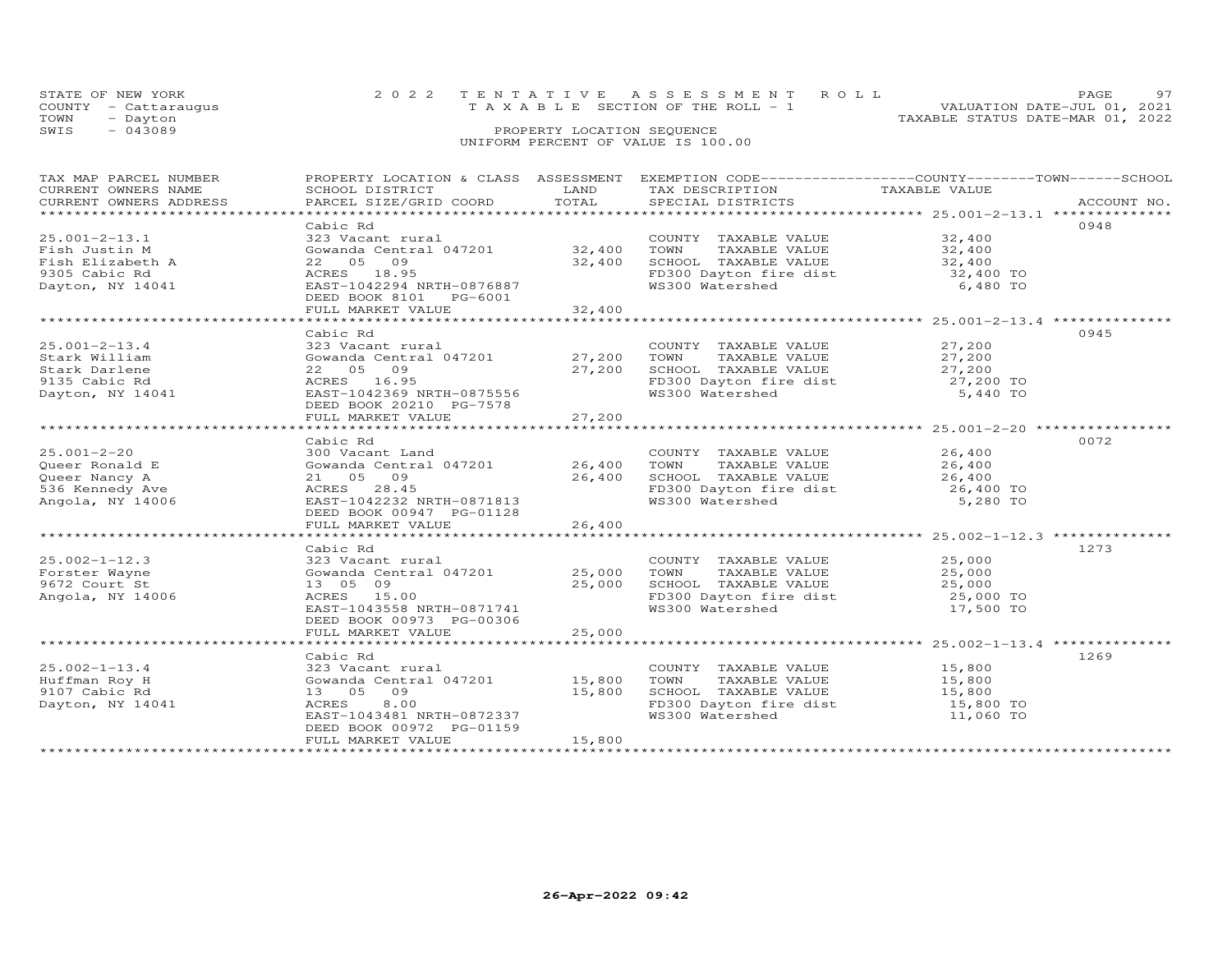|      | STATE OF NEW YORK    | 2022 TENTATIVE ASSESSMENT ROLL                                          | PAGE. | 98 |
|------|----------------------|-------------------------------------------------------------------------|-------|----|
|      | COUNTY - Cattaraugus | VALUATION DATE-JUL 01, 2021<br>$T A X A B L E$ SECTION OF THE ROLL $-1$ |       |    |
| TOWN | - Dayton             | TAXABLE STATUS DATE-MAR 01, 2022                                        |       |    |
| SWIS | $-043089$            | PROPERTY LOCATION SEQUENCE                                              |       |    |
|      |                      | UNIFORM PERCENT OF VALUE IS 100.00                                      |       |    |

| LAND<br>TAXABLE VALUE<br>CURRENT OWNERS NAME<br>SCHOOL DISTRICT<br>TAX DESCRIPTION<br>TOTAL<br>CURRENT OWNERS ADDRESS<br>PARCEL SIZE/GRID COORD<br>SPECIAL DISTRICTS<br>ACCOUNT NO.<br>0008<br>Cabic Rd<br>$25.002 - 1 - 17$<br>312 Vac w/imprv<br>34,900<br>COUNTY TAXABLE VALUE<br>Gowanda Central 047201 29,400<br>34,900<br>Young Richard B<br>TOWN<br>TAXABLE VALUE<br>Young Theresa H<br>13 05 09<br>34,900<br>ACRES 15.64<br>9351 Zimmerman Rd<br>FD300 Dayton fire dist<br>WS300 Watershed<br>Boston, NY 14025<br>EAST-1044130 NRTH-0873264<br>6,980 TO |        |
|-----------------------------------------------------------------------------------------------------------------------------------------------------------------------------------------------------------------------------------------------------------------------------------------------------------------------------------------------------------------------------------------------------------------------------------------------------------------------------------------------------------------------------------------------------------------|--------|
|                                                                                                                                                                                                                                                                                                                                                                                                                                                                                                                                                                 |        |
|                                                                                                                                                                                                                                                                                                                                                                                                                                                                                                                                                                 |        |
|                                                                                                                                                                                                                                                                                                                                                                                                                                                                                                                                                                 |        |
|                                                                                                                                                                                                                                                                                                                                                                                                                                                                                                                                                                 |        |
|                                                                                                                                                                                                                                                                                                                                                                                                                                                                                                                                                                 |        |
|                                                                                                                                                                                                                                                                                                                                                                                                                                                                                                                                                                 |        |
|                                                                                                                                                                                                                                                                                                                                                                                                                                                                                                                                                                 |        |
|                                                                                                                                                                                                                                                                                                                                                                                                                                                                                                                                                                 |        |
|                                                                                                                                                                                                                                                                                                                                                                                                                                                                                                                                                                 |        |
| DEED BOOK 00996 PG-00112                                                                                                                                                                                                                                                                                                                                                                                                                                                                                                                                        |        |
| 34,900<br>FULL MARKET VALUE                                                                                                                                                                                                                                                                                                                                                                                                                                                                                                                                     |        |
|                                                                                                                                                                                                                                                                                                                                                                                                                                                                                                                                                                 |        |
|                                                                                                                                                                                                                                                                                                                                                                                                                                                                                                                                                                 |        |
| Cabic Rd<br>0318                                                                                                                                                                                                                                                                                                                                                                                                                                                                                                                                                |        |
| $25.002 - 1 - 19.1$<br>35,900<br>35,900<br>320 Rural vacant<br>COUNTY TAXABLE VALUE<br>TOWN     TAXABLE VALUE                                                                                                                                                                                                                                                                                                                                                                                                                                                   |        |
| Gowanda Central 047201 35,900<br>Scheck Gary P                                                                                                                                                                                                                                                                                                                                                                                                                                                                                                                  |        |
| 35,900<br>SCHOOL TAXABLE VALUE<br>53 Lester St<br>15 05 09<br>35,900<br>35,900 TO                                                                                                                                                                                                                                                                                                                                                                                                                                                                               |        |
| Buffalo, NY 14210<br>ACRES 22.20<br>FD300 Dayton fire dist                                                                                                                                                                                                                                                                                                                                                                                                                                                                                                      |        |
| WS300 Watershed<br>EAST-1044134 NRTH-0874003<br>7,180 TO                                                                                                                                                                                                                                                                                                                                                                                                                                                                                                        |        |
| DEED BOOK 1020 PG-617                                                                                                                                                                                                                                                                                                                                                                                                                                                                                                                                           |        |
| FULL MARKET VALUE<br>35,900                                                                                                                                                                                                                                                                                                                                                                                                                                                                                                                                     |        |
|                                                                                                                                                                                                                                                                                                                                                                                                                                                                                                                                                                 |        |
| 0955<br>Cabic Rd                                                                                                                                                                                                                                                                                                                                                                                                                                                                                                                                                |        |
| $25.002 - 1 - 20.2$<br>323 Vacant rural<br>23,800<br>COUNTY TAXABLE VALUE                                                                                                                                                                                                                                                                                                                                                                                                                                                                                       |        |
| Gowanda Central 047201 23,800<br>TAXABLE VALUE<br>23,800<br>Timm Michael<br>TOWN                                                                                                                                                                                                                                                                                                                                                                                                                                                                                |        |
| Timm Sharon<br>13 05 09<br>23,800                                                                                                                                                                                                                                                                                                                                                                                                                                                                                                                               |        |
| $6.50$ BANK $017$<br>9156 Cabic Rd<br>ACRES                                                                                                                                                                                                                                                                                                                                                                                                                                                                                                                     |        |
| EAST-1043953 NRTH-0874676<br>WS300 Watershed<br>4,760 TO<br>Dayton, NY 14041                                                                                                                                                                                                                                                                                                                                                                                                                                                                                    |        |
| DEED BOOK 3466 PG-9004                                                                                                                                                                                                                                                                                                                                                                                                                                                                                                                                          |        |
|                                                                                                                                                                                                                                                                                                                                                                                                                                                                                                                                                                 |        |
|                                                                                                                                                                                                                                                                                                                                                                                                                                                                                                                                                                 |        |
|                                                                                                                                                                                                                                                                                                                                                                                                                                                                                                                                                                 |        |
| 0957<br>Cabic Rd                                                                                                                                                                                                                                                                                                                                                                                                                                                                                                                                                |        |
| COUNTY TAXABLE VALUE<br>$25.002 - 1 - 20.3$<br>312 Vac w/imprv<br>34,800                                                                                                                                                                                                                                                                                                                                                                                                                                                                                        |        |
| Gowanda Central 047201 24,800<br>TAXABLE VALUE 34,800<br>Barren Daniel F<br>TOWN                                                                                                                                                                                                                                                                                                                                                                                                                                                                                |        |
| 13 05 09<br>34,800<br>SCHOOL TAXABLE VALUE 34,800<br>FD300 Dayton fire dist 34,800 TO<br>9134 Cabic Rd                                                                                                                                                                                                                                                                                                                                                                                                                                                          |        |
| Dayton, NY 14041<br>ACRES 10.00                                                                                                                                                                                                                                                                                                                                                                                                                                                                                                                                 |        |
| WS300 Watershed<br>6,960 TO<br>EAST-1043836 NRTH-0874397                                                                                                                                                                                                                                                                                                                                                                                                                                                                                                        |        |
| DEED BOOK 43<br>PG-5001                                                                                                                                                                                                                                                                                                                                                                                                                                                                                                                                         |        |
| 34,800<br>FULL MARKET VALUE                                                                                                                                                                                                                                                                                                                                                                                                                                                                                                                                     |        |
|                                                                                                                                                                                                                                                                                                                                                                                                                                                                                                                                                                 |        |
| 1093<br>9004 Cabic Rd                                                                                                                                                                                                                                                                                                                                                                                                                                                                                                                                           |        |
| $\overline{0}$<br>BAS STAR 41854<br>$\circ$<br>$\Omega$<br>270 Mfg housing                                                                                                                                                                                                                                                                                                                                                                                                                                                                                      | 30,000 |
| Gowanda Central 047201 15,500<br>COUNTY TAXABLE VALUE<br>49,000                                                                                                                                                                                                                                                                                                                                                                                                                                                                                                 |        |
| 25.002-1-13.3<br>Weaver Danny E<br>Gagliano Rosalie A<br>2014 Cabic Rd<br>2014 Cabic Rd<br>2014 Cabic Rd<br>2014 Cabic Rd<br>2014 Cabic Rd<br>2014 Cabic Rd<br>2014 Cabic Rd<br>2014 Cabic Rd<br>2014 Cabic Rd<br>49,000<br>TOWN<br>TAXABLE VALUE<br>49,000                                                                                                                                                                                                                                                                                                     |        |
| SCHOOL TAXABLE VALUE                                                                                                                                                                                                                                                                                                                                                                                                                                                                                                                                            |        |
| ACRES 2.00 BANK 017<br>EAST-1043296 NRTH-0872772                                                                                                                                                                                                                                                                                                                                                                                                                                                                                                                |        |
| 19,000 TO<br>49,000 TO<br>100 TO<br>FD300 Dayton fire dist<br>WS300 Watershed<br>34,300 TO<br>DEED BOOK 23528 PG-7001                                                                                                                                                                                                                                                                                                                                                                                                                                           |        |
| 49,000<br>FULL MARKET VALUE                                                                                                                                                                                                                                                                                                                                                                                                                                                                                                                                     |        |
|                                                                                                                                                                                                                                                                                                                                                                                                                                                                                                                                                                 |        |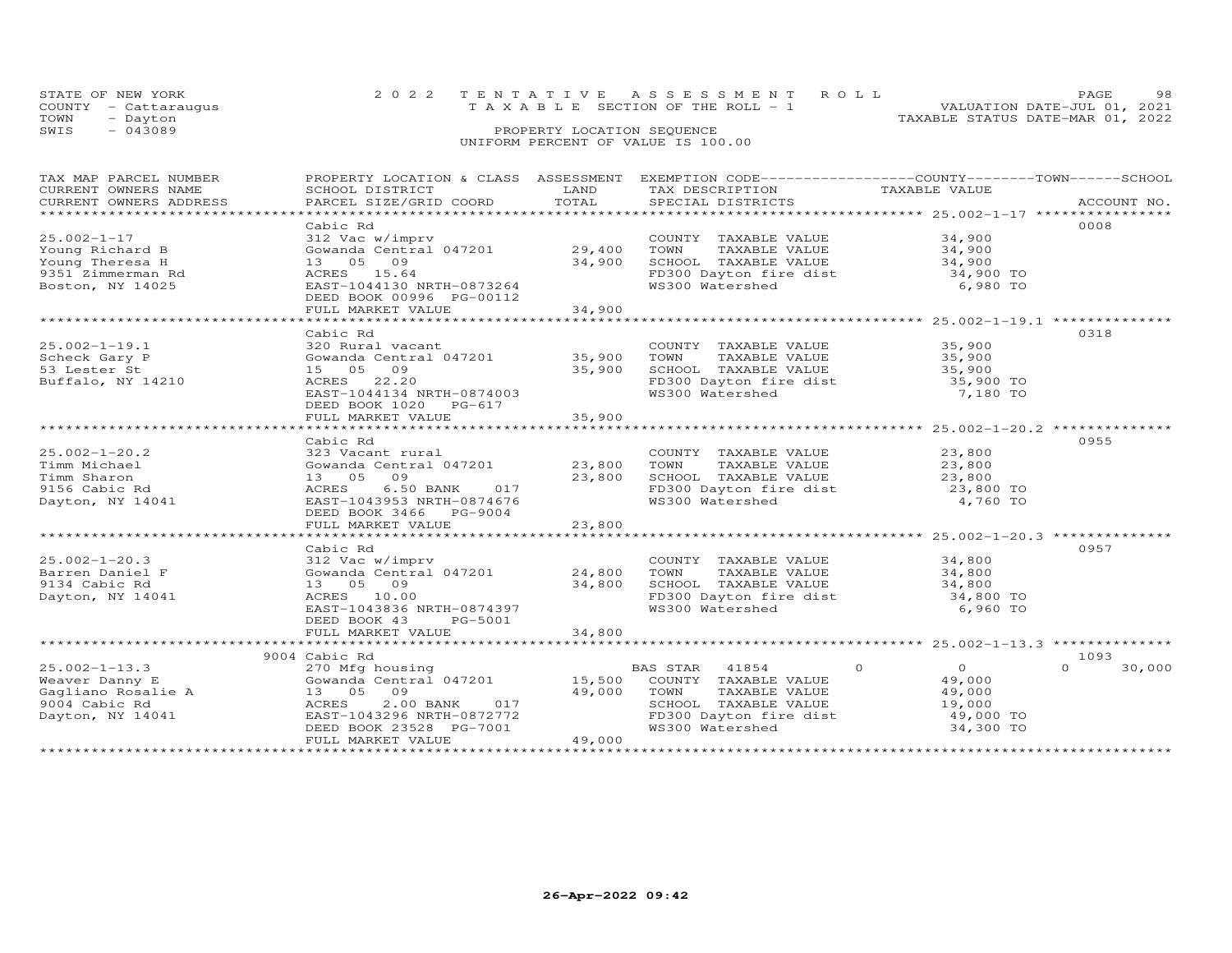| STATE OF NEW YORK |                      |                                    | 2022 TENTATIVE ASSESSMENT ROLL  |                                  | <b>PAGE</b> | 99 |
|-------------------|----------------------|------------------------------------|---------------------------------|----------------------------------|-------------|----|
|                   | COUNTY - Cattaraugus |                                    | TAXABLE SECTION OF THE ROLL - 1 | VALUATION DATE-JUL 01, 2021      |             |    |
| TOWN              | - Dayton             |                                    |                                 | TAXABLE STATUS DATE-MAR 01, 2022 |             |    |
| SWIS              | $-043089$            | PROPERTY LOCATION SEQUENCE         |                                 |                                  |             |    |
|                   |                      | UNIFORM PERCENT OF VALUE IS 100.00 |                                 |                                  |             |    |

| TAX MAP PARCEL NUMBER<br>CURRENT OWNERS NAME<br>CURRENT OWNERS ADDRESS                                   | PROPERTY LOCATION & CLASS ASSESSMENT EXEMPTION CODE----------------COUNTY-------TOWN-----SCHOOL<br>SCHOOL DISTRICT<br>PARCEL SIZE/GRID COORD                                                                                                                                                                                                                | LAND<br>TOTAL                                   | TAX DESCRIPTION TAXABLE VALUE SPECIAL DISTRICTS                                                                                                                          |                                                                                                            | ACCOUNT NO.                            |
|----------------------------------------------------------------------------------------------------------|-------------------------------------------------------------------------------------------------------------------------------------------------------------------------------------------------------------------------------------------------------------------------------------------------------------------------------------------------------------|-------------------------------------------------|--------------------------------------------------------------------------------------------------------------------------------------------------------------------------|------------------------------------------------------------------------------------------------------------|----------------------------------------|
| $25.002 - 1 - 13.1$<br>Cattaraugus, NY 14719                                                             | 9022 Cabic Rd<br>320 Rural vacant<br>Gowanda Central 047201 14,300<br>09<br>6.88<br>ACRES<br>EAST-1043604 NRTH-0872922<br>DEED BOOK 628<br>PG-00581<br>FULL MARKET VALUE                                                                                                                                                                                    | 14,300<br>14,300<br>* * * * * * * * * * * * * * | COUNTY TAXABLE VALUE<br>TOWN<br>TAXABLE VALUE<br>SCHOOL TAXABLE VALUE<br>FD300 Dayton fire dist 14,300 TO<br>WS300 Watershed                                             | 14,300<br>$14,300$<br>$14,300$<br>10,010 TO<br>***************************** 25.001-2-13.7 *************** | 0093                                   |
|                                                                                                          | 9097 Cabic Rd                                                                                                                                                                                                                                                                                                                                               |                                                 |                                                                                                                                                                          |                                                                                                            | 0364                                   |
| $25.001 - 2 - 13.7$<br>Stark Cabic Road Farms LLC<br>Stark Pennie R<br>9097 Cabic Rd<br>Dayton, NY 14041 | 120 Field crops                                 AG DIST       41720<br>Gowanda Central 047201           136,200 ENH STAR   41834<br>21 05 09<br>ACRES 139.64<br>ACRES 139.64 TOWN TAXABLE<br>EAST-1041946 NRTH-0873380 SCHOOL TAXABLE<br>DEED BOOK 31212 PG-6001 FD300 Dayton fir<br>FULL MARKET VALUE 244,700 WS300 Watershed<br>EAST-1041946 NRTH-0873380 | 244,700                                         | COUNTY TAXABLE VALUE<br>TAXABLE VALUE<br>SCHOOL TAXABLE VALUE                                                                                                            | $\circ$<br>44,874<br>$\Omega$<br>$\overline{0}$<br>$199, 625$<br>$199, 826$<br>124,926<br>244,700 TO       | 44,874<br>44,874<br>$\Omega$<br>74,900 |
| MAY BE SUBJECT TO PAYMENT<br>UNDER AGDIST LAW TIL 2026                                                   |                                                                                                                                                                                                                                                                                                                                                             |                                                 | FD300 Dayton fire dist 244,700 TO<br>WS300 Watershed 48,940 TO                                                                                                           |                                                                                                            |                                        |
|                                                                                                          | 9116 Cabic Rd                                                                                                                                                                                                                                                                                                                                               |                                                 |                                                                                                                                                                          |                                                                                                            | 0182                                   |
| $25.002-1-18$<br>Fischer Brian J<br>Theorman Dr                                                          | 312 Vac w/imprv<br>Gowanda Central 047201 27,300<br>$\frac{27,300}{33,500}$<br>13 05 09<br>ACRES 15.02<br>EAST-1044127 NRTH-0873599<br>DEED BOOK 12238 PG-2001                                                                                                                                                                                              |                                                 | COUNTY TAXABLE VALUE<br>TOWN<br>TAXABLE VALUE<br>SCHOOL TAXABLE VALUE<br>FD300 Dayton fire dist<br>WS300 Watershed                                                       | 33,500<br>33,500<br>33,500<br>$33,500$ TO<br>$33,500$ TO<br>6,700 TO                                       |                                        |
|                                                                                                          | FULL MARKET VALUE                                                                                                                                                                                                                                                                                                                                           | 33,500                                          |                                                                                                                                                                          |                                                                                                            |                                        |
|                                                                                                          |                                                                                                                                                                                                                                                                                                                                                             |                                                 |                                                                                                                                                                          |                                                                                                            |                                        |
| $25.002 - 1 - 20.5$<br>Barren Daniel F<br>9134 Cabic Rd<br>Dayton, NY 14041                              | 9134 Cabic Rd<br>210 1 Family Res<br>1.30<br>ACRES<br>EAST-1043257 NRTH-0874675<br>DEED BOOK 1032 PG-863                                                                                                                                                                                                                                                    |                                                 | BAS STAR 41854 0<br>SCHOOL TAXABLE VALUE 116,200<br>FD300 Dayton fire dist 146,200 TO<br>WS300 Watershed                                                                 | $\overline{0}$<br>146,200<br>146,200<br>29,240 TO                                                          | 1140<br>$\Omega$<br>30,000             |
|                                                                                                          | FULL MARKET VALUE                                                                                                                                                                                                                                                                                                                                           | 146,200                                         |                                                                                                                                                                          |                                                                                                            |                                        |
|                                                                                                          |                                                                                                                                                                                                                                                                                                                                                             |                                                 |                                                                                                                                                                          |                                                                                                            |                                        |
|                                                                                                          | 9135 Cabic Rd                                                                                                                                                                                                                                                                                                                                               |                                                 |                                                                                                                                                                          |                                                                                                            | 0953                                   |
| $25.001 - 2 - 13.5$<br>Stark William<br>Stark Darlene<br>9135 Cabic Rd<br>Dayton, NY 14041               | 240 Rural res<br>Gowanda Central 047201<br>21 05 09<br>ACRES 28.90<br>EAST-1042253 NRTH-0874909<br>DEED BOOK 00939 PG-00157<br>FULL MARKET VALUE                                                                                                                                                                                                            | 45,500<br>118,000<br>118,000                    | BAS STAR<br>41854<br>COUNTY TAXABLE VALUE<br>TAXABLE VALUE<br>TOWN<br>TOWN       TAXABLE  VALUE<br>SCHOOL    TAXABLE  VALUE<br>FD300 Dayton fire dist<br>WS300 Watershed | $\overline{O}$<br>$\circ$<br>118,000<br>118,000<br>88,000<br>$\frac{118,000}{22}$ TO<br>23,600 TO          | $\Omega$<br>30,000                     |
|                                                                                                          |                                                                                                                                                                                                                                                                                                                                                             |                                                 |                                                                                                                                                                          |                                                                                                            |                                        |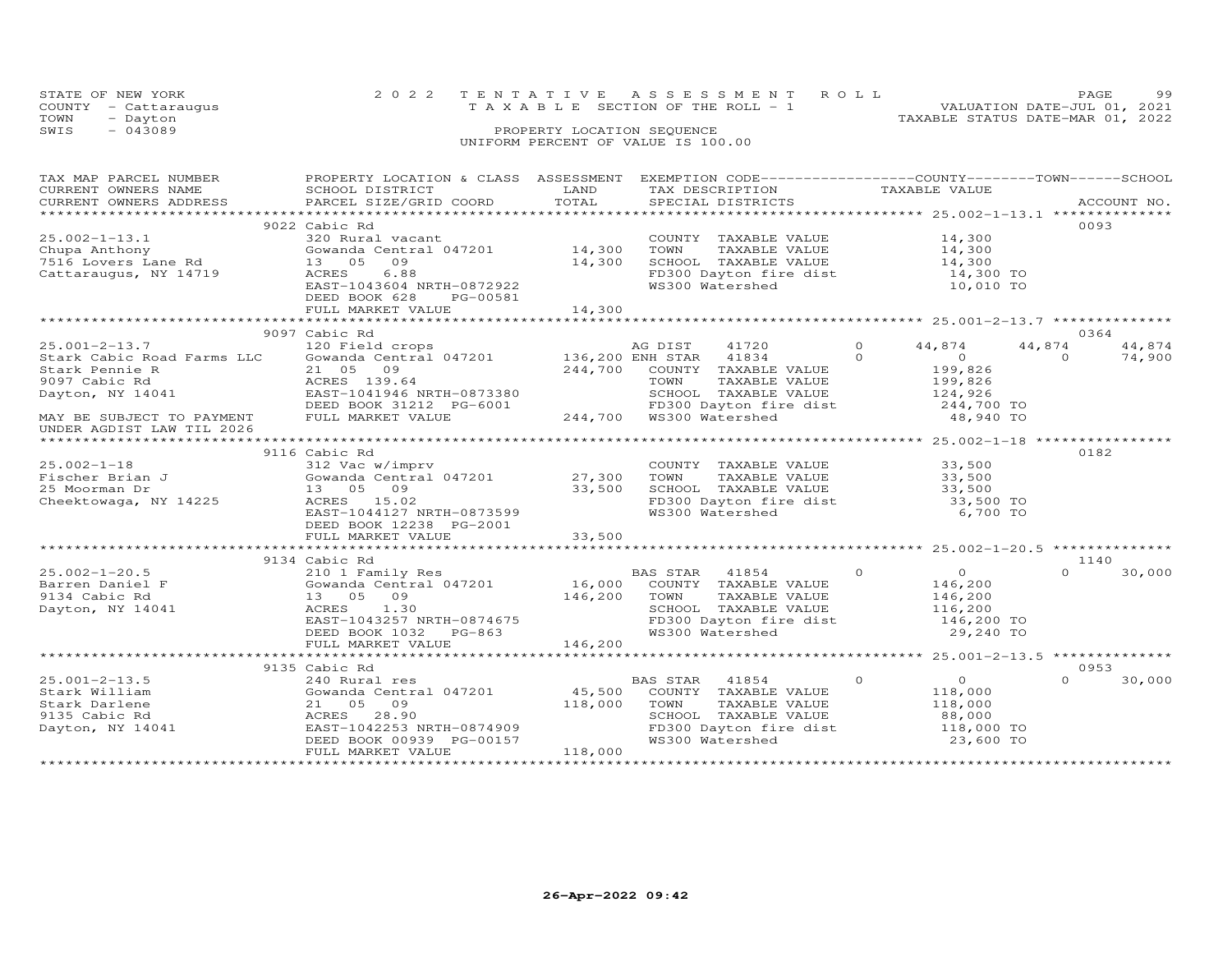|      | STATE OF NEW YORK    | 2022 TENTATIVE ASSESSMENT ROLL        | 100<br>PAGE.                     |
|------|----------------------|---------------------------------------|----------------------------------|
|      | COUNTY - Cattaraugus | T A X A B L E SECTION OF THE ROLL - 1 | VALUATION DATE-JUL 01, 2021      |
| TOWN | - Dayton             |                                       | TAXABLE STATUS DATE-MAR 01, 2022 |
| SWIS | $-043089$            | PROPERTY LOCATION SEQUENCE            |                                  |
|      |                      | UNIFORM PERCENT OF VALUE IS 100.00    |                                  |

| TAX MAP PARCEL NUMBER<br>CURRENT OWNERS NAME                           | PROPERTY LOCATION & CLASS ASSESSMENT EXEMPTION CODE----------------COUNTY-------TOWN------SCHOOL<br>SCHOOL DISTRICT                                                                                                              | LAND         | TAX DESCRIPTION                                                                                               | TAXABLE VALUE              |                    |
|------------------------------------------------------------------------|----------------------------------------------------------------------------------------------------------------------------------------------------------------------------------------------------------------------------------|--------------|---------------------------------------------------------------------------------------------------------------|----------------------------|--------------------|
|                                                                        | CURRENT OWNERS ADDRESS PARCEL SIZE/GRID COORD                                                                                                                                                                                    | TOTAL        | SPECIAL DISTRICTS                                                                                             |                            | ACCOUNT NO.        |
|                                                                        |                                                                                                                                                                                                                                  |              |                                                                                                               |                            |                    |
|                                                                        | 9156 Cabic Rd                                                                                                                                                                                                                    |              |                                                                                                               |                            | 0473               |
| $25.002 - 1 - 20.1$                                                    | 115 Bee products<br>Gowanda Central 047201 4,300                                                                                                                                                                                 |              | COUNTY TAXABLE VALUE                                                                                          | 4,300                      |                    |
| Gibbs John A                                                           |                                                                                                                                                                                                                                  |              | TOWN<br>TAXABLE VALUE                                                                                         | 4,300                      |                    |
|                                                                        |                                                                                                                                                                                                                                  | 4,300        | SCHOOL TAXABLE VALUE 4,300                                                                                    |                            |                    |
|                                                                        |                                                                                                                                                                                                                                  |              | FD300 Dayton fire dist<br>WS300 Watershed                                                                     | 4,300 TO                   |                    |
|                                                                        |                                                                                                                                                                                                                                  |              |                                                                                                               | 860 TO                     |                    |
|                                                                        | DEED BOOK 25984 PG-6002                                                                                                                                                                                                          |              |                                                                                                               |                            |                    |
|                                                                        | FULL MARKET VALUE                                                                                                                                                                                                                | 4,300        |                                                                                                               |                            |                    |
|                                                                        | 9156 Cabic Rd                                                                                                                                                                                                                    |              |                                                                                                               |                            | 1359               |
| $25.002 - 1 - 20.7$                                                    |                                                                                                                                                                                                                                  |              | 41854 0                                                                                                       | $\overline{O}$             | $\Omega$<br>30,000 |
|                                                                        |                                                                                                                                                                                                                                  |              |                                                                                                               | 116,300                    |                    |
|                                                                        |                                                                                                                                                                                                                                  | 116,300 TOWN | TAXABLE VALUE                                                                                                 | 116,300                    |                    |
|                                                                        |                                                                                                                                                                                                                                  |              |                                                                                                               |                            |                    |
|                                                                        | Timm Michael (500 = 13.45 BANK 017 = 23,900 = 116,300 = 12,900 = 12,900 = 12,900 = 12,900 = 12,900 = 12,900 = 1<br>9156 Cabic Rd = 12,900 = 12,900 = 12,900 = 12,900 = 12,900 = 12,900 = 12,900 = 12,900 = 12,900 = 12,900 = 12, |              |                                                                                                               |                            |                    |
|                                                                        | FULL MARKET VALUE                                                                                                                                                                                                                |              | 116,300 WS300 Watershed                                                                                       |                            |                    |
|                                                                        |                                                                                                                                                                                                                                  |              |                                                                                                               |                            |                    |
|                                                                        | 9239 Cabic Rd                                                                                                                                                                                                                    |              |                                                                                                               |                            | 0946               |
| $25.001 - 2 - 13.3$                                                    | 322 Rural vac>10                                                                                                                                                                                                                 |              | COUNTY TAXABLE VALUE                                                                                          | 27,400                     |                    |
|                                                                        | 25.001-2-13.3<br>Petrilli Anthony (27,400)<br>Petrilli Anthony (28 05 09 27,400)<br>6255 Sherff Rd (28 1.16 27,400)<br>Crohard Park, NY 14127 EAST-1042365 NRTH-0875990                                                          |              | TAXABLE VALUE<br>TOWN                                                                                         | 27,400                     |                    |
|                                                                        |                                                                                                                                                                                                                                  |              |                                                                                                               |                            |                    |
|                                                                        |                                                                                                                                                                                                                                  |              |                                                                                                               |                            |                    |
|                                                                        |                                                                                                                                                                                                                                  |              | SCHOOL TAXABLE VALUE $27,400$<br>FD300 Dayton fire dist $27,400$ TO<br>WS300 Watershed 5,480 TO               |                            |                    |
|                                                                        | DEED BOOK 24230 PG-8001                                                                                                                                                                                                          |              |                                                                                                               |                            |                    |
|                                                                        | FULL MARKET VALUE                                                                                                                                                                                                                | 27,400       |                                                                                                               |                            |                    |
|                                                                        |                                                                                                                                                                                                                                  |              |                                                                                                               |                            |                    |
|                                                                        | 9257 Cabic Rd                                                                                                                                                                                                                    |              |                                                                                                               |                            | 0947               |
| $25.001 - 2 - 13.2$                                                    | 312 Vac w/imprv                                                                                                                                                                                                                  |              | COUNTY TAXABLE VALUE                                                                                          | 46,100<br>46.100           |                    |
| Queer Ronald E                                                         | $G$ owanda Central 047201 28,600                                                                                                                                                                                                 |              | TOWN<br>TAXABLE VALUE                                                                                         | 46,100                     |                    |
| 536 Kennedy Ave                                                        | 22 05 09                                                                                                                                                                                                                         | 46,100       |                                                                                                               |                            |                    |
| Angola, NY 14006                                                       | ACRES 12.05                                                                                                                                                                                                                      |              | - CHOOL TAXABLE VALUE 46,100<br>FD300 Dayton fire dist 46,100 TO<br>FD300 Dayton fire dist<br>WS300 Watershed |                            |                    |
|                                                                        | EAST-1042367 NRTH-0876342                                                                                                                                                                                                        |              | WS300 Watershed                                                                                               | 9,220 TO                   |                    |
|                                                                        | DEED BOOK 757 PG-00257                                                                                                                                                                                                           |              |                                                                                                               |                            |                    |
|                                                                        | FULL MARKET VALUE                                                                                                                                                                                                                | 46,100       |                                                                                                               |                            |                    |
|                                                                        |                                                                                                                                                                                                                                  |              |                                                                                                               |                            |                    |
|                                                                        | 9305 Cabic Rd                                                                                                                                                                                                                    |              |                                                                                                               |                            | 0339               |
| $25.001 - 2 - 12$                                                      | 210 1 Family Res                                                                                                                                                                                                                 |              | BAS STAR<br>41854                                                                                             | $\Omega$<br>$\overline{O}$ | $\Omega$<br>30,000 |
|                                                                        | Gowanda Central 047201                                                                                                                                                                                                           | 20,000       | COUNTY TAXABLE VALUE                                                                                          | 123,100                    |                    |
|                                                                        | 22 05<br>09                                                                                                                                                                                                                      | 123,100      | TAXABLE VALUE<br>TOWN                                                                                         | 123,100                    |                    |
| Fish Justin M<br>Fish Elizabeth A<br>9305 Cabic Rd<br>Dayton, NY 14041 | <b>ACRES</b><br>4.85 BANK 017                                                                                                                                                                                                    |              |                                                                                                               |                            |                    |
|                                                                        | EAST-1042748 NRTH-0876892                                                                                                                                                                                                        |              |                                                                                                               |                            |                    |
|                                                                        | DEED BOOK 8101 PG-6002                                                                                                                                                                                                           |              | SCHOOL TAXABLE VALUE 93,100<br>FD300 Dayton fire dist 123,100 TO<br>WS300 Watershed 24,620 TO                 |                            |                    |
|                                                                        | FULL MARKET VALUE                                                                                                                                                                                                                | 123, 100     |                                                                                                               |                            |                    |
|                                                                        |                                                                                                                                                                                                                                  |              |                                                                                                               |                            |                    |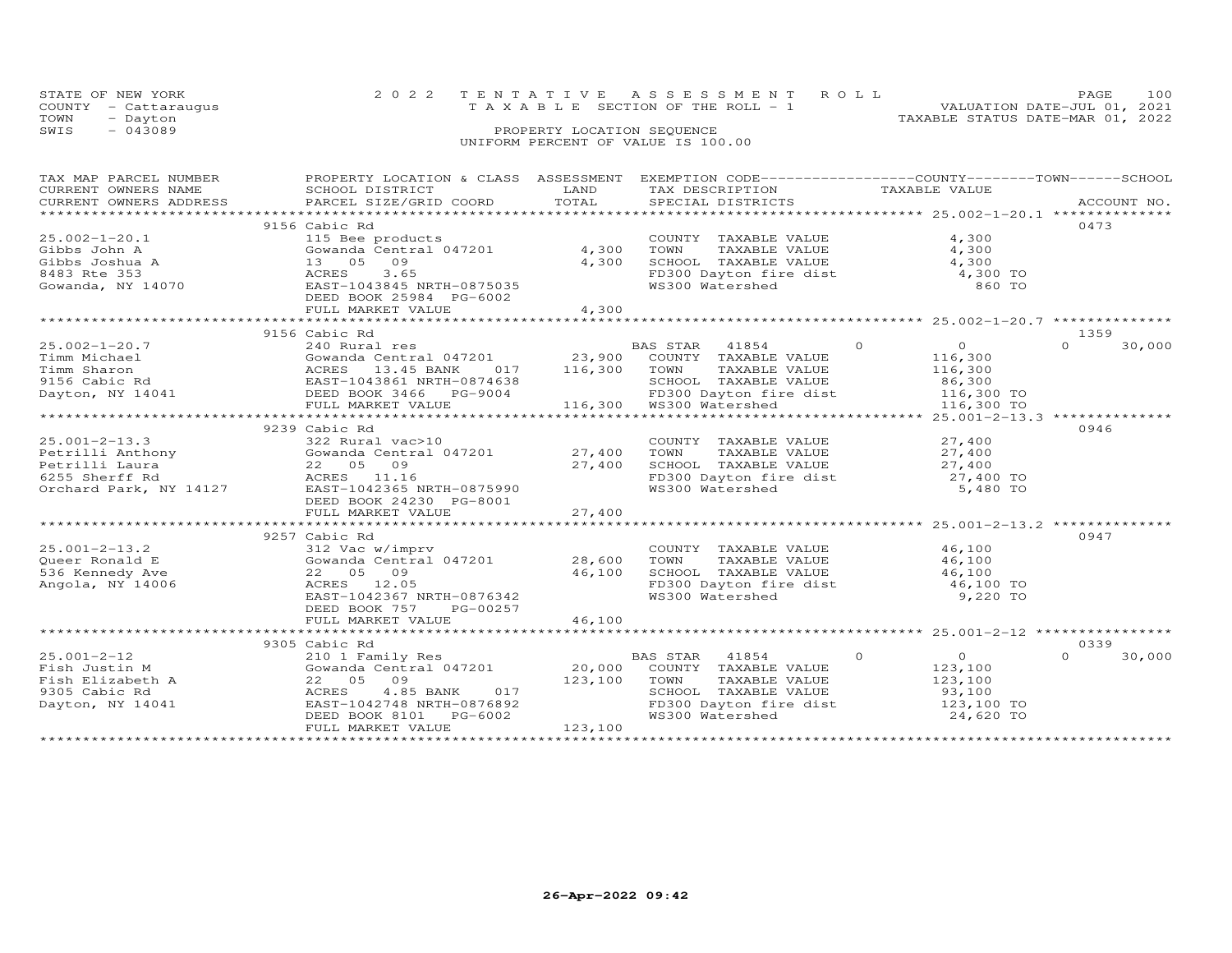| TOWN | STATE OF NEW YORK<br>COUNTY - Cattaraugus<br>- Dayton | 2022 TENTATIVE ASSESSMENT ROLL<br>VALUATION DATE-JUL 01, 2021<br>T A X A B L E SECTION OF THE ROLL - 1<br>TAXABLE STATUS DATE-MAR 01, 2022 | PAGE. | 101 |
|------|-------------------------------------------------------|--------------------------------------------------------------------------------------------------------------------------------------------|-------|-----|
| SWIS | $-043089$                                             | PROPERTY LOCATION SEQUENCE<br>UNIFORM PERCENT OF VALUE IS 100.00                                                                           |       |     |

| TAX MAP PARCEL NUMBER                                                                                                             | PROPERTY LOCATION & CLASS  ASSESSMENT  EXEMPTION CODE-----------------COUNTY-------TOWN------SCHOOL                                                                                                                                                    |     |  |                    |
|-----------------------------------------------------------------------------------------------------------------------------------|--------------------------------------------------------------------------------------------------------------------------------------------------------------------------------------------------------------------------------------------------------|-----|--|--------------------|
|                                                                                                                                   |                                                                                                                                                                                                                                                        |     |  |                    |
|                                                                                                                                   |                                                                                                                                                                                                                                                        |     |  |                    |
|                                                                                                                                   |                                                                                                                                                                                                                                                        |     |  |                    |
|                                                                                                                                   | 9339 Cabic Rd                                                                                                                                                                                                                                          |     |  | 0974               |
|                                                                                                                                   |                                                                                                                                                                                                                                                        |     |  |                    |
|                                                                                                                                   |                                                                                                                                                                                                                                                        |     |  |                    |
|                                                                                                                                   |                                                                                                                                                                                                                                                        |     |  |                    |
|                                                                                                                                   |                                                                                                                                                                                                                                                        |     |  |                    |
|                                                                                                                                   |                                                                                                                                                                                                                                                        |     |  |                    |
|                                                                                                                                   |                                                                                                                                                                                                                                                        |     |  |                    |
|                                                                                                                                   |                                                                                                                                                                                                                                                        |     |  |                    |
|                                                                                                                                   |                                                                                                                                                                                                                                                        |     |  |                    |
|                                                                                                                                   |                                                                                                                                                                                                                                                        |     |  |                    |
|                                                                                                                                   |                                                                                                                                                                                                                                                        |     |  |                    |
|                                                                                                                                   |                                                                                                                                                                                                                                                        |     |  | 30,000             |
| 25.001-2-11.1 240 Rura<br>Kuhaneck Theodore J Gowanda<br>Kuhaneck Rose M 22 05<br>9355 Cabic Rd By Will<br>Dayton, NY 14041 ACRES |                                                                                                                                                                                                                                                        |     |  |                    |
|                                                                                                                                   |                                                                                                                                                                                                                                                        |     |  | 15,020             |
|                                                                                                                                   |                                                                                                                                                                                                                                                        |     |  |                    |
|                                                                                                                                   |                                                                                                                                                                                                                                                        |     |  |                    |
|                                                                                                                                   |                                                                                                                                                                                                                                                        |     |  |                    |
|                                                                                                                                   |                                                                                                                                                                                                                                                        |     |  |                    |
|                                                                                                                                   |                                                                                                                                                                                                                                                        |     |  |                    |
|                                                                                                                                   |                                                                                                                                                                                                                                                        |     |  |                    |
|                                                                                                                                   |                                                                                                                                                                                                                                                        |     |  |                    |
|                                                                                                                                   |                                                                                                                                                                                                                                                        |     |  |                    |
|                                                                                                                                   | Church St                                                                                                                                                                                                                                              |     |  | 0316               |
|                                                                                                                                   |                                                                                                                                                                                                                                                        |     |  |                    |
|                                                                                                                                   | 16.018-2-32 CHUICH ST COUNTY TAXABLE VALUE 700<br>Vargas Hector (Gowanda Central 047201 700 TOWN TAXABLE VALUE 700<br>Khawam Heidi 23 05 09<br>11494 Church St FRNT 66.00 DPTH 149.62 FD300 Dayton fire dist 700 TO<br>Dayton, NY 1404                 |     |  |                    |
|                                                                                                                                   |                                                                                                                                                                                                                                                        |     |  |                    |
|                                                                                                                                   |                                                                                                                                                                                                                                                        |     |  |                    |
|                                                                                                                                   |                                                                                                                                                                                                                                                        |     |  |                    |
|                                                                                                                                   | DEED BOOK 2020 PG-12980                                                                                                                                                                                                                                |     |  |                    |
|                                                                                                                                   | FULL MARKET VALUE                                                                                                                                                                                                                                      | 700 |  |                    |
|                                                                                                                                   |                                                                                                                                                                                                                                                        |     |  |                    |
|                                                                                                                                   |                                                                                                                                                                                                                                                        |     |  |                    |
|                                                                                                                                   | Church St                                                                                                                                                                                                                                              |     |  | 0091               |
|                                                                                                                                   |                                                                                                                                                                                                                                                        |     |  |                    |
|                                                                                                                                   |                                                                                                                                                                                                                                                        |     |  |                    |
|                                                                                                                                   |                                                                                                                                                                                                                                                        |     |  |                    |
|                                                                                                                                   | 16.018-4-1<br>Smith Sherrill J<br>Smith Delores J<br>Smith Delores J<br>23 05 09<br>PO Box 117<br>Dayton, NY 14041<br>Dayton, NY 14041<br>COUNTY TAXABLE VALUE<br>COUNTY TAXABLE VALUE<br>COUNTY TAXABLE VALUE<br>COUNTY TAXABLE VALUE<br>COUNTY TAXAB |     |  |                    |
|                                                                                                                                   |                                                                                                                                                                                                                                                        |     |  |                    |
|                                                                                                                                   | DEED BOOK 787 PG-00958                                                                                                                                                                                                                                 |     |  |                    |
|                                                                                                                                   |                                                                                                                                                                                                                                                        |     |  |                    |
|                                                                                                                                   |                                                                                                                                                                                                                                                        |     |  |                    |
|                                                                                                                                   |                                                                                                                                                                                                                                                        |     |  |                    |
|                                                                                                                                   | 11484 Church St                                                                                                                                                                                                                                        |     |  | 0554               |
|                                                                                                                                   |                                                                                                                                                                                                                                                        |     |  | $\Omega$<br>65,700 |
|                                                                                                                                   |                                                                                                                                                                                                                                                        |     |  |                    |
|                                                                                                                                   |                                                                                                                                                                                                                                                        |     |  |                    |
|                                                                                                                                   |                                                                                                                                                                                                                                                        |     |  |                    |
|                                                                                                                                   |                                                                                                                                                                                                                                                        |     |  |                    |
|                                                                                                                                   |                                                                                                                                                                                                                                                        |     |  |                    |
|                                                                                                                                   |                                                                                                                                                                                                                                                        |     |  |                    |
|                                                                                                                                   |                                                                                                                                                                                                                                                        |     |  |                    |
|                                                                                                                                   |                                                                                                                                                                                                                                                        |     |  |                    |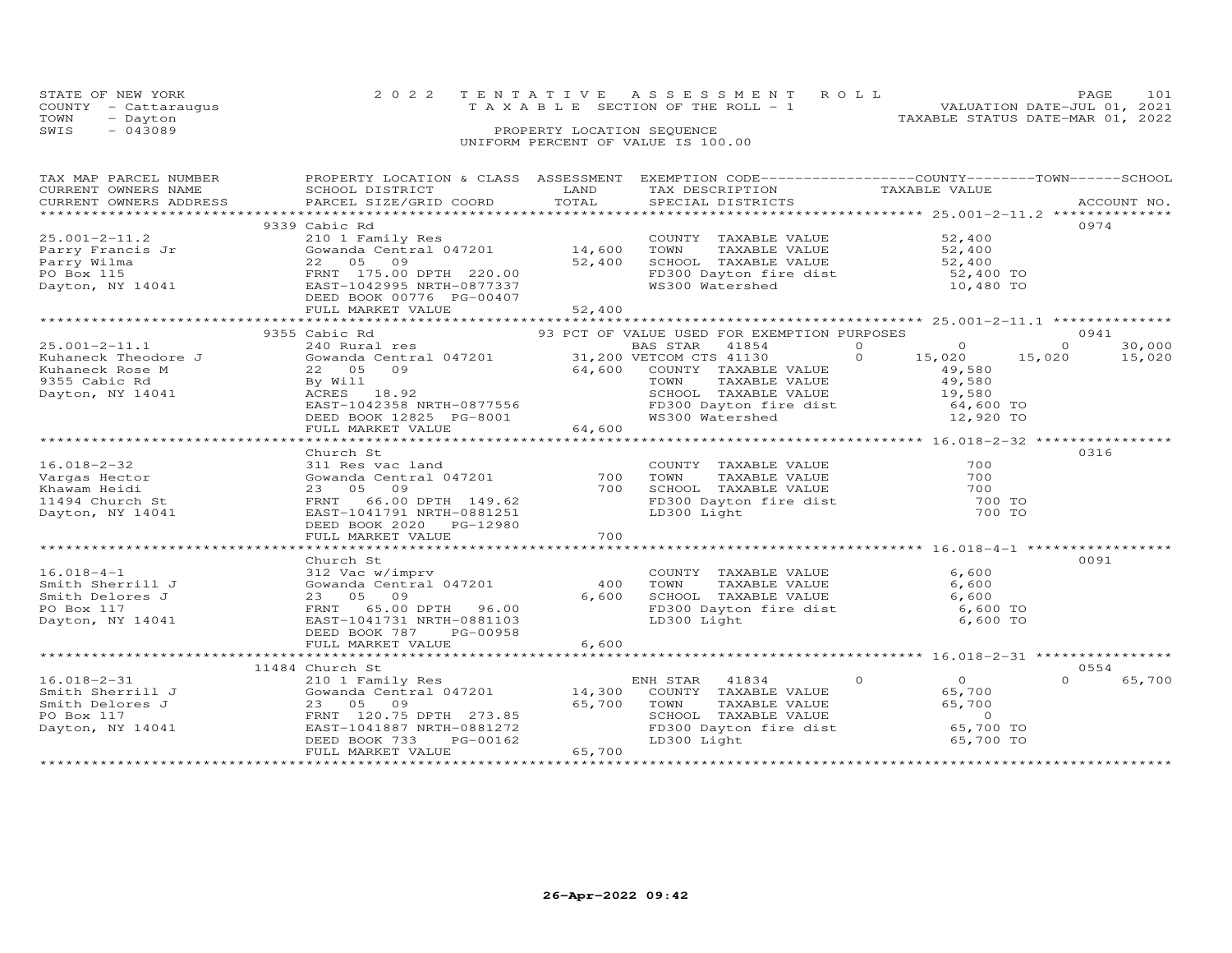| STATE OF NEW YORK    | 2022 TENTATIVE ASSESSMENT ROLL        | PAGE.                            | 102 |
|----------------------|---------------------------------------|----------------------------------|-----|
| COUNTY - Cattaraugus | T A X A B L E SECTION OF THE ROLL - 1 | VALUATION DATE-JUL 01, 2021      |     |
| TOWN<br>- Dayton     |                                       | TAXABLE STATUS DATE-MAR 01, 2022 |     |
| $-043089$<br>SWIS    | PROPERTY LOCATION SEOUENCE            |                                  |     |
|                      | UNIFORM PERCENT OF VALUE IS 100.00    |                                  |     |

| TAX MAP PARCEL NUMBER                                                                                                                                                                                                                | PROPERTY LOCATION & CLASS ASSESSMENT EXEMPTION CODE----------------COUNTY-------TOWN-----SCHOOL                                                                                                                                              |                                                                                                                        |                                                                                                                         |               |                                                                |          |             |
|--------------------------------------------------------------------------------------------------------------------------------------------------------------------------------------------------------------------------------------|----------------------------------------------------------------------------------------------------------------------------------------------------------------------------------------------------------------------------------------------|------------------------------------------------------------------------------------------------------------------------|-------------------------------------------------------------------------------------------------------------------------|---------------|----------------------------------------------------------------|----------|-------------|
| CURRENT OWNERS NAME                                                                                                                                                                                                                  | SCHOOL DISTRICT                                                                                                                                                                                                                              | <b>EXAMPLE SERVICE SERVICE SERVICE SERVICE SERVICE SERVICE SERVICE SERVICE SERVICE SERVICE SERVICE SERVICE SERVICE</b> | TAX DESCRIPTION                                                                                                         | TAXABLE VALUE |                                                                |          |             |
| CURRENT OWNERS ADDRESS PARCEL SIZE/GRID COORD TOTAL                                                                                                                                                                                  |                                                                                                                                                                                                                                              |                                                                                                                        | SPECIAL DISTRICTS                                                                                                       |               |                                                                |          | ACCOUNT NO. |
|                                                                                                                                                                                                                                      |                                                                                                                                                                                                                                              |                                                                                                                        |                                                                                                                         |               |                                                                |          |             |
|                                                                                                                                                                                                                                      | 11494 Church St                                                                                                                                                                                                                              |                                                                                                                        |                                                                                                                         |               |                                                                | 0464     |             |
| $16.018 - 2 - 33$                                                                                                                                                                                                                    | 311 Res vac land<br>Gowanda Central 047201 700<br>The Communication of the 1990                                                                                                                                                              |                                                                                                                        | COUNTY TAXABLE VALUE<br>TOWN TAXABLE VALUE 700<br>SCHOOL TAXABLE VALUE 700<br>FD300 Dayton fire dist 700 TO<br>700 TO   |               |                                                                |          |             |
|                                                                                                                                                                                                                                      |                                                                                                                                                                                                                                              |                                                                                                                        |                                                                                                                         |               |                                                                |          |             |
|                                                                                                                                                                                                                                      |                                                                                                                                                                                                                                              |                                                                                                                        |                                                                                                                         |               |                                                                |          |             |
| 16.018-2-33<br>Vargas Hector<br>Khawam Heidi (23 05 09<br>11494 Church St FRNT 123.50 DPTH 76.08<br>Dayton, NY 14041 EAST-1041696 NRTH-0881218<br>EAST-1041696 NRTH-0881218<br>DEED BOOK 2020 PG-12980<br>FIILL MARKET VALUE         |                                                                                                                                                                                                                                              |                                                                                                                        |                                                                                                                         |               |                                                                |          |             |
|                                                                                                                                                                                                                                      |                                                                                                                                                                                                                                              |                                                                                                                        |                                                                                                                         |               |                                                                |          |             |
|                                                                                                                                                                                                                                      |                                                                                                                                                                                                                                              |                                                                                                                        |                                                                                                                         |               |                                                                |          |             |
|                                                                                                                                                                                                                                      |                                                                                                                                                                                                                                              |                                                                                                                        |                                                                                                                         |               |                                                                |          |             |
|                                                                                                                                                                                                                                      | FULL MARKET VALUE                                                                                                                                                                                                                            | 700                                                                                                                    |                                                                                                                         |               |                                                                |          |             |
|                                                                                                                                                                                                                                      |                                                                                                                                                                                                                                              |                                                                                                                        |                                                                                                                         |               |                                                                |          |             |
|                                                                                                                                                                                                                                      | Coon Rd                                                                                                                                                                                                                                      |                                                                                                                        |                                                                                                                         |               |                                                                | 5040     |             |
| $16.003 - 1 - 22.1$                                                                                                                                                                                                                  |                                                                                                                                                                                                                                              |                                                                                                                        |                                                                                                                         |               |                                                                |          |             |
|                                                                                                                                                                                                                                      |                                                                                                                                                                                                                                              |                                                                                                                        |                                                                                                                         |               |                                                                |          |             |
|                                                                                                                                                                                                                                      |                                                                                                                                                                                                                                              |                                                                                                                        |                                                                                                                         |               |                                                                |          |             |
|                                                                                                                                                                                                                                      | 322 Rural vac>10<br>Gowanda Central 047201<br>8/09-split off 1-22<br>ACRES 38.60<br>ACRES 38.60<br>ACRES 38.60<br>ACRES 38.60<br>ACRES 38.60<br>ACRES 38.60<br>ACRES 38.60<br>ACRES 38.60<br>ACRES 38.60<br>ACRES 38.60<br>ACRES 38.60<br>AC |                                                                                                                        |                                                                                                                         |               |                                                                |          |             |
|                                                                                                                                                                                                                                      | EAST-1039714 NRTH-0884392                                                                                                                                                                                                                    |                                                                                                                        |                                                                                                                         |               |                                                                |          |             |
|                                                                                                                                                                                                                                      | DEED BOOK 19924 PG-2                                                                                                                                                                                                                         |                                                                                                                        |                                                                                                                         |               |                                                                |          |             |
| 10.003-1-22.1<br>Mussell John A<br>Keller Margret<br>Margret Keller<br>9783 Allen St<br>Dayton, NY 14041                                                                                                                             | FULL MARKET VALUE                                                                                                                                                                                                                            | 41,900                                                                                                                 |                                                                                                                         |               |                                                                |          |             |
|                                                                                                                                                                                                                                      |                                                                                                                                                                                                                                              |                                                                                                                        |                                                                                                                         |               |                                                                |          |             |
|                                                                                                                                                                                                                                      |                                                                                                                                                                                                                                              |                                                                                                                        |                                                                                                                         |               |                                                                | 0556     |             |
|                                                                                                                                                                                                                                      | Coon Rd                                                                                                                                                                                                                                      |                                                                                                                        |                                                                                                                         |               |                                                                |          |             |
|                                                                                                                                                                                                                                      |                                                                                                                                                                                                                                              |                                                                                                                        |                                                                                                                         |               |                                                                |          |             |
|                                                                                                                                                                                                                                      |                                                                                                                                                                                                                                              |                                                                                                                        |                                                                                                                         |               |                                                                |          |             |
| 16.003-2-5<br>Mergenhagen Kenneth (Gowanda Central 047201 73,800 TOWN TAXABLE VALUE 73,800<br>4752 Lilydale Dr 23 05 09 73,800 SCHOOL TAXABLE VALUE 73,800<br>Hamburg, NY 14075 ACRES 50.00 EAST-1040044 NRTH-0882471 LD300 Light (L |                                                                                                                                                                                                                                              |                                                                                                                        |                                                                                                                         |               |                                                                |          |             |
|                                                                                                                                                                                                                                      |                                                                                                                                                                                                                                              |                                                                                                                        |                                                                                                                         |               |                                                                |          |             |
|                                                                                                                                                                                                                                      |                                                                                                                                                                                                                                              |                                                                                                                        |                                                                                                                         |               |                                                                |          |             |
|                                                                                                                                                                                                                                      | DEED BOOK 20210 PG-9410                                                                                                                                                                                                                      |                                                                                                                        |                                                                                                                         |               |                                                                |          |             |
|                                                                                                                                                                                                                                      | FULL MARKET VALUE                                                                                                                                                                                                                            | 73,800                                                                                                                 |                                                                                                                         |               |                                                                |          |             |
|                                                                                                                                                                                                                                      |                                                                                                                                                                                                                                              |                                                                                                                        |                                                                                                                         |               |                                                                |          |             |
|                                                                                                                                                                                                                                      | 9490 Coon Rd                                                                                                                                                                                                                                 |                                                                                                                        |                                                                                                                         |               |                                                                | 1233     |             |
| $16.003 - 2 - 9.4$                                                                                                                                                                                                                   |                                                                                                                                                                                                                                              |                                                                                                                        |                                                                                                                         |               | 12,000                                                         | 12,000   | 12,000      |
| Gens Steven M                                                                                                                                                                                                                        |                                                                                                                                                                                                                                              |                                                                                                                        |                                                                                                                         |               |                                                                | $\Omega$ | 30,000      |
| 9490 COON ROAD                                                                                                                                                                                                                       |                                                                                                                                                                                                                                              |                                                                                                                        |                                                                                                                         |               |                                                                |          |             |
| GOWANDA, NY 14070                                                                                                                                                                                                                    |                                                                                                                                                                                                                                              |                                                                                                                        |                                                                                                                         |               |                                                                |          |             |
|                                                                                                                                                                                                                                      |                                                                                                                                                                                                                                              |                                                                                                                        |                                                                                                                         |               |                                                                |          |             |
|                                                                                                                                                                                                                                      |                                                                                                                                                                                                                                              |                                                                                                                        |                                                                                                                         |               |                                                                |          |             |
|                                                                                                                                                                                                                                      |                                                                                                                                                                                                                                              |                                                                                                                        |                                                                                                                         |               |                                                                |          |             |
|                                                                                                                                                                                                                                      |                                                                                                                                                                                                                                              |                                                                                                                        |                                                                                                                         |               |                                                                |          |             |
|                                                                                                                                                                                                                                      | 23 05 09 89,200 EASTAR 41854 0<br>ACRES 2.70 18,300 BAS STAR 41854 0<br>EAST-1039330 NRTH-0879913 SCHOOL TAXABLE VALUE 77,200<br>DEED BOOK 20200 PG-5886 89,200 LD300 Light 89,200<br>FULL MARKET VALUE 89,200 LD300 Light 89,200<br>***     |                                                                                                                        | SCHOOL TAXABLE VALUE $47,200$<br>FD300 Dayton fire dist 89,200 TO<br>LD300 Light 89,200 TO<br>WS300 Watershed 17,840 TO |               |                                                                |          |             |
|                                                                                                                                                                                                                                      |                                                                                                                                                                                                                                              |                                                                                                                        |                                                                                                                         |               |                                                                |          |             |
|                                                                                                                                                                                                                                      |                                                                                                                                                                                                                                              |                                                                                                                        |                                                                                                                         |               |                                                                | 1037     |             |
|                                                                                                                                                                                                                                      |                                                                                                                                                                                                                                              |                                                                                                                        |                                                                                                                         |               |                                                                | 12,000   | 12,000      |
|                                                                                                                                                                                                                                      |                                                                                                                                                                                                                                              |                                                                                                                        |                                                                                                                         |               |                                                                |          | 74,900      |
|                                                                                                                                                                                                                                      |                                                                                                                                                                                                                                              |                                                                                                                        |                                                                                                                         |               | $\begin{array}{ccc} & & 0 & & 0 \\ & & 88,700 & & \end{array}$ |          |             |
|                                                                                                                                                                                                                                      |                                                                                                                                                                                                                                              |                                                                                                                        |                                                                                                                         |               |                                                                |          |             |
|                                                                                                                                                                                                                                      |                                                                                                                                                                                                                                              |                                                                                                                        |                                                                                                                         |               |                                                                |          |             |
|                                                                                                                                                                                                                                      |                                                                                                                                                                                                                                              |                                                                                                                        |                                                                                                                         |               |                                                                |          |             |
|                                                                                                                                                                                                                                      |                                                                                                                                                                                                                                              |                                                                                                                        |                                                                                                                         |               |                                                                |          |             |
|                                                                                                                                                                                                                                      |                                                                                                                                                                                                                                              |                                                                                                                        |                                                                                                                         |               |                                                                |          |             |
|                                                                                                                                                                                                                                      |                                                                                                                                                                                                                                              |                                                                                                                        |                                                                                                                         |               |                                                                |          |             |
|                                                                                                                                                                                                                                      |                                                                                                                                                                                                                                              |                                                                                                                        |                                                                                                                         |               |                                                                |          |             |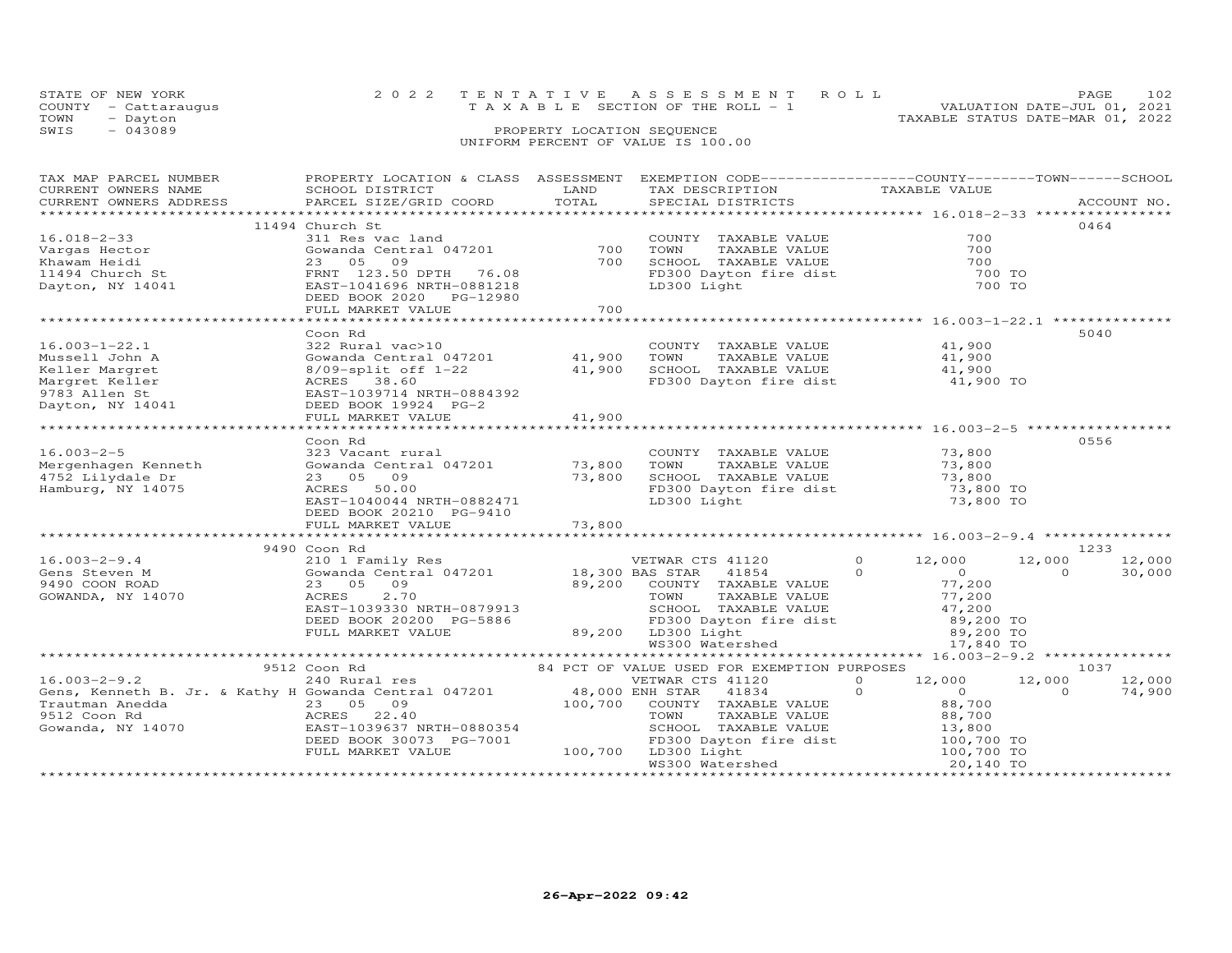|      | STATE OF NEW YORK    | 2022 TENTATIVE ASSESSMENT ROLL        |                            |  |                                  | PAGE                        | 103 |
|------|----------------------|---------------------------------------|----------------------------|--|----------------------------------|-----------------------------|-----|
|      | COUNTY - Cattaraugus | T A X A B L E SECTION OF THE ROLL - 1 |                            |  |                                  | VALUATION DATE-JUL 01, 2021 |     |
| TOWN | - Dayton             |                                       |                            |  | TAXABLE STATUS DATE-MAR 01, 2022 |                             |     |
| SWIS | $-043089$            |                                       | PROPERTY LOCATION SEQUENCE |  |                                  |                             |     |
|      |                      | UNIFORM PERCENT OF VALUE IS 100.00    |                            |  |                                  |                             |     |

| TAX MAP PARCEL NUMBER                             | PROPERTY LOCATION & CLASS ASSESSMENT EXEMPTION CODE----------------COUNTY-------TOWN-----SCHOOL                                                                                                                                          |                      |                                                                                                                                                                                                      |                                                      |                    |
|---------------------------------------------------|------------------------------------------------------------------------------------------------------------------------------------------------------------------------------------------------------------------------------------------|----------------------|------------------------------------------------------------------------------------------------------------------------------------------------------------------------------------------------------|------------------------------------------------------|--------------------|
| CURRENT OWNERS NAME                               | SCHOOL DISTRICT                                                                                                                                                                                                                          | LAND                 | TAX DESCRIPTION                                                                                                                                                                                      | TAXABLE VALUE                                        |                    |
| CURRENT OWNERS ADDRESS                            | PARCEL SIZE/GRID COORD                                                                                                                                                                                                                   | TOTAL                | SPECIAL DISTRICTS                                                                                                                                                                                    |                                                      | ACCOUNT NO.        |
|                                                   |                                                                                                                                                                                                                                          |                      |                                                                                                                                                                                                      |                                                      |                    |
|                                                   | 9547 Coon Rd                                                                                                                                                                                                                             |                      |                                                                                                                                                                                                      |                                                      | 0579               |
| $16.003 - 2 - 11$                                 | 270 Mfg housing                                                                                                                                                                                                                          |                      | COUNTY TAXABLE VALUE                                                                                                                                                                                 | 28,600                                               |                    |
|                                                   | Gowanda Central 047201 19,000                                                                                                                                                                                                            |                      | TOWN                                                                                                                                                                                                 |                                                      |                    |
| Ivett Bryon                                       |                                                                                                                                                                                                                                          |                      |                                                                                                                                                                                                      |                                                      |                    |
| Hansen Minnie                                     | 31 05 09                                                                                                                                                                                                                                 | 28,600               | SCHOOL TAXABLE VALUE                                                                                                                                                                                 |                                                      |                    |
| Hansen Minnie<br>9424 Rte 62<br>Gowanda, NY 14070 | 31 US J.<br>ACRES 2.38<br>EAST-1038993 NRTH-0880756<br>TIER BOOK 22190 PG-5001                                                                                                                                                           |                      | FD300 Dayton fire dist 28,600 TO                                                                                                                                                                     |                                                      |                    |
|                                                   |                                                                                                                                                                                                                                          |                      | WS300 Watershed                                                                                                                                                                                      | 5,720 TO                                             |                    |
|                                                   |                                                                                                                                                                                                                                          |                      |                                                                                                                                                                                                      |                                                      |                    |
|                                                   | FULL MARKET VALUE                                                                                                                                                                                                                        | 28,600               |                                                                                                                                                                                                      |                                                      |                    |
|                                                   |                                                                                                                                                                                                                                          |                      | ************************************ 16.003-2-12.2 **********                                                                                                                                        |                                                      |                    |
|                                                   | 9565 Coon Rd                                                                                                                                                                                                                             |                      |                                                                                                                                                                                                      |                                                      | 1135               |
| $16.003 - 2 - 12.2$                               | 270 Mfg housing                                                                                                                                                                                                                          |                      | $\sim$ 000 $\sim$ 000 $\sim$ 000 $\sim$ 000 $\sim$ 000 $\sim$<br>BAS STAR 41854                                                                                                                      |                                                      | $\Omega$<br>25,600 |
|                                                   | 16.003-2-12.2<br>Johnston Dwight H Jr (Gowanda Central 047201)<br>9565 Coon Rd (31 05 09)<br>Gowanda. NY 14070 (ACRES 1.05)                                                                                                              | 15,200               | COUNTY TAXABLE VALUE                                                                                                                                                                                 | $\begin{array}{c}0\\25.600\end{array}$<br>25,600     |                    |
|                                                   |                                                                                                                                                                                                                                          |                      |                                                                                                                                                                                                      |                                                      |                    |
|                                                   |                                                                                                                                                                                                                                          | 25,600               | TOWN<br>TAXABLE VALUE                                                                                                                                                                                | 25,600                                               |                    |
|                                                   |                                                                                                                                                                                                                                          |                      | SCHOOL TAXABLE VALUE 0<br>FD300 Dayton fire dist 25,600 TO                                                                                                                                           |                                                      |                    |
|                                                   | EAST-1039002 NRTH-0880998                                                                                                                                                                                                                |                      |                                                                                                                                                                                                      |                                                      |                    |
|                                                   | DEED BOOK 1022<br>PG-703                                                                                                                                                                                                                 |                      | WS300 Watershed                                                                                                                                                                                      | 5,120 TO                                             |                    |
|                                                   | FULL MARKET VALUE                                                                                                                                                                                                                        | 25,600               |                                                                                                                                                                                                      |                                                      |                    |
|                                                   |                                                                                                                                                                                                                                          |                      | ************************************ 16.003-2-12.1 **************                                                                                                                                    |                                                      |                    |
|                                                   | 9585 Coon Rd                                                                                                                                                                                                                             |                      |                                                                                                                                                                                                      |                                                      | 0055               |
| $16.003 - 2 - 12.1$                               | 240 Rural res                                                                                                                                                                                                                            |                      | COUNTY TAXABLE VALUE                                                                                                                                                                                 | 159,400                                              |                    |
|                                                   |                                                                                                                                                                                                                                          |                      |                                                                                                                                                                                                      |                                                      |                    |
|                                                   |                                                                                                                                                                                                                                          | 93,900               | TOWN<br>TAXABLE VALUE                                                                                                                                                                                | 159,400<br>159,400                                   |                    |
|                                                   | Fahn Irene F<br>Boring Pamela Ann (Gowanda Central 047201)<br>Rugg Linda (Somanda Ann (Super 1037682 NRTH-0881281)<br>Somanda, NY 14070 (DEED BOOK 00980 PG-01068)<br>EAST-1037682 NRTH-0881281<br>Cowanda, NY 14070 (DEED BOOK 00980 PG | 159,400              | SCHOOL TAXABLE VALUE                                                                                                                                                                                 |                                                      |                    |
|                                                   |                                                                                                                                                                                                                                          |                      | FD300 Dayton fire dist 159,400 TO                                                                                                                                                                    |                                                      |                    |
|                                                   |                                                                                                                                                                                                                                          |                      | WS300 Watershed                                                                                                                                                                                      | 31,880 TO                                            |                    |
|                                                   |                                                                                                                                                                                                                                          |                      |                                                                                                                                                                                                      |                                                      |                    |
|                                                   | FULL MARKET VALUE                                                                                                                                                                                                                        | 159,400              |                                                                                                                                                                                                      |                                                      |                    |
|                                                   | ***************************                                                                                                                                                                                                              | ***********          |                                                                                                                                                                                                      | *********************** 16.003-2-12.3 ************** |                    |
|                                                   | 9585 Coon Rd                                                                                                                                                                                                                             |                      |                                                                                                                                                                                                      |                                                      | 1300               |
| $16.003 - 2 - 12.3$                               |                                                                                                                                                                                                                                          |                      | ENH STAR 41834 0                                                                                                                                                                                     |                                                      | $\Omega$<br>29,300 |
|                                                   | 270 Mfg housing bunder EN<br>Gowanda Central 047201 23,400                                                                                                                                                                               |                      |                                                                                                                                                                                                      | $0$<br>29,300                                        |                    |
| Hahn Irene F                                      |                                                                                                                                                                                                                                          |                      | COUNTY TAXABLE VALUE                                                                                                                                                                                 |                                                      |                    |
| 9577 Coon Rd                                      | 31<br>05 09                                                                                                                                                                                                                              | $\frac{1}{29}$ , 300 |                                                                                                                                                                                                      |                                                      |                    |
| Gowanda, NY 14070                                 | ACKES 4.95<br>EAST-1038561 NRTH-0881066<br>DEED BOOK 00979 PG-00006<br>FUII MARKEE ::---                                                                                                                                                 |                      | TOWN TAXABLE VALUE $\begin{array}{ccc} 29,300 \\ 29,300 \\ \text{SCHOOL} & \text{TAXABLE VALUE} \\ \text{F1300 Dyton filter dist} & 29,300 \\ \text{W300 Dyton filter dist} & 29,300 \\ \end{array}$ |                                                      |                    |
|                                                   |                                                                                                                                                                                                                                          |                      |                                                                                                                                                                                                      |                                                      |                    |
|                                                   |                                                                                                                                                                                                                                          |                      | WS300 Watershed                                                                                                                                                                                      | 29,300 TO                                            |                    |
|                                                   | FULL MARKET VALUE                                                                                                                                                                                                                        | 29,300               |                                                                                                                                                                                                      |                                                      |                    |
|                                                   |                                                                                                                                                                                                                                          |                      |                                                                                                                                                                                                      |                                                      |                    |
|                                                   | 9606 Coon Rd                                                                                                                                                                                                                             |                      |                                                                                                                                                                                                      |                                                      | 0344               |
| $16.003 - 2 - 6.1$                                | 910 Priv forest                                                                                                                                                                                                                          |                      | FOREST/A74 47460                                                                                                                                                                                     | $\Omega$<br>52,600                                   | 52,600<br>52,600   |
|                                                   |                                                                                                                                                                                                                                          | 65,800               |                                                                                                                                                                                                      |                                                      |                    |
| Monotropa Tree Farms Inc                          | Gowanda Central 047201                                                                                                                                                                                                                   |                      | COUNTY TAXABLE VALUE                                                                                                                                                                                 | 13,200                                               |                    |
| Attn: Tim & John Clorius                          | 23 05 09                                                                                                                                                                                                                                 | 65,800               | TOWN<br>TAXABLE VALUE                                                                                                                                                                                | 13,200                                               |                    |
| 523 Old Portland Rd                               | $3/09$ -merged $2-7$ , $2-8$ in pr                                                                                                                                                                                                       |                      | TOWN InANDER WELL<br>SCHOOL TAXABLE VALUE<br>FD300 Dayton fire dist<br>WS300 Watershed                                                                                                               | 13,200<br>65,800 TO                                  |                    |
| Brunswick, ME 04011                               | ACRES 59.18                                                                                                                                                                                                                              |                      |                                                                                                                                                                                                      |                                                      |                    |
|                                                   | EAST-1040148 NRTH-0880771                                                                                                                                                                                                                |                      |                                                                                                                                                                                                      | 13,160 TO                                            |                    |
| MAY BE SUBJECT TO PAYMENT                         | DEED BOOK 00982 PG-00168                                                                                                                                                                                                                 |                      |                                                                                                                                                                                                      |                                                      |                    |
| UNDER RPTL480A UNTIL 2031                         | FULL MARKET VALUE                                                                                                                                                                                                                        | 65,800               |                                                                                                                                                                                                      |                                                      |                    |
|                                                   |                                                                                                                                                                                                                                          |                      |                                                                                                                                                                                                      |                                                      |                    |
|                                                   |                                                                                                                                                                                                                                          |                      |                                                                                                                                                                                                      |                                                      |                    |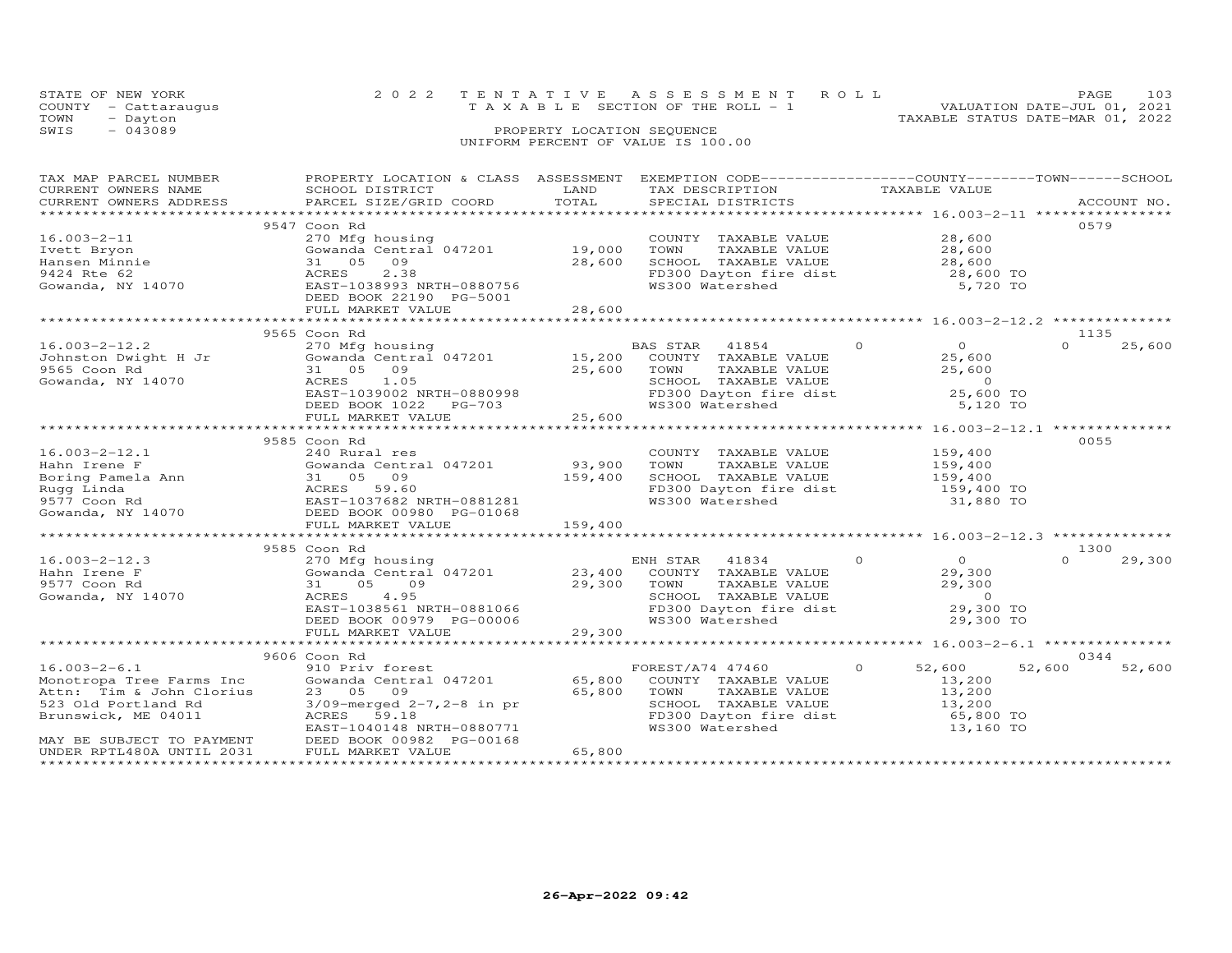|      | STATE OF NEW YORK<br>COUNTY - Cattaraugus | 2022 TENTATIVE ASSESSMENT ROLL<br>T A X A B L E SECTION OF THE ROLL - 1 |                            |  | VALUATION DATE-JUL 01, 2021      | <b>PAGE</b> | 104 |
|------|-------------------------------------------|-------------------------------------------------------------------------|----------------------------|--|----------------------------------|-------------|-----|
| TOWN | - Dayton                                  |                                                                         |                            |  | TAXABLE STATUS DATE-MAR 01, 2022 |             |     |
| SWIS | $-043089$                                 |                                                                         | PROPERTY LOCATION SEQUENCE |  |                                  |             |     |
|      |                                           | UNIFORM PERCENT OF VALUE IS 100.00                                      |                            |  |                                  |             |     |

| TAX MAP PARCEL NUMBER          | PROPERTY LOCATION & CLASS ASSESSMENT                                                                                                                                                                                                     |         | EXEMPTION CODE-----------------COUNTY-------TOWN------SCHOOL                         |                                              |                    |
|--------------------------------|------------------------------------------------------------------------------------------------------------------------------------------------------------------------------------------------------------------------------------------|---------|--------------------------------------------------------------------------------------|----------------------------------------------|--------------------|
| CURRENT OWNERS NAME            | SCHOOL DISTRICT                                                                                                                                                                                                                          | LAND    | TAX DESCRIPTION                                                                      | TAXABLE VALUE                                |                    |
| CURRENT OWNERS ADDRESS         | PARCEL SIZE/GRID COORD                                                                                                                                                                                                                   | TOTAL   | SPECIAL DISTRICTS                                                                    |                                              | ACCOUNT NO.        |
|                                |                                                                                                                                                                                                                                          |         |                                                                                      |                                              |                    |
|                                | 9635 Coon Rd                                                                                                                                                                                                                             |         |                                                                                      |                                              | 0578               |
| $16.003 - 2 - 14$              | 322 Rural vac>10                                                                                                                                                                                                                         |         | COUNTY TAXABLE VALUE $27,800$<br>TOWN TAXABLE VALUE $27,800$                         |                                              |                    |
|                                |                                                                                                                                                                                                                                          |         |                                                                                      |                                              |                    |
|                                | 27,800                                                                                                                                                                                                                                   |         |                                                                                      |                                              |                    |
|                                | 16.003-2-14<br>Rogers Gerald L Gowanda Central 047201<br>Rogers Ruth A 31 05 09<br>11466 First St ACRES 10.65<br>Dayton, NY 14041 EAST-1038591 NRTH-0881749                                                                              |         | SCHOOL TAXABLE VALUE<br>FD300 Dayton fire dist 27,800 TO<br>WS300 Watershed 5,560 TO |                                              |                    |
|                                |                                                                                                                                                                                                                                          |         |                                                                                      |                                              |                    |
|                                | DEED BOOK 13958 PG-5002                                                                                                                                                                                                                  |         |                                                                                      |                                              |                    |
|                                |                                                                                                                                                                                                                                          |         |                                                                                      |                                              |                    |
|                                |                                                                                                                                                                                                                                          |         |                                                                                      |                                              |                    |
|                                | 9637 Coon Rd                                                                                                                                                                                                                             |         |                                                                                      |                                              | 0580               |
| $16.003 - 2 - 13$              |                                                                                                                                                                                                                                          |         |                                                                                      | $\Omega$<br>9,850                            | 9,850<br>9,850     |
| 16.003-2-13<br>Stapell Paul M  | 270 Mfg housing<br>Gowanda Central 047201 16,100 ENH STAR 41834                                                                                                                                                                          |         |                                                                                      | $\Omega$<br>$\overline{0}$                   | $\Omega$<br>29,550 |
| 9637 Coon Rd                   | 39,400 COUNTY TAXABLE VALUE 29,550<br>ACRES 1.35 TOWN TAXABLE VALUE 29,550<br>EAST-1039035 NRTH-0881873 SCHOOL TAXABLE VALUE 29,550<br>DEED BOOK 00998 PG-00356 FD300 Dayton fire dist 39,400 TO<br>TOWN TAXABLE VALUE 29,550<br>FUSIO D |         |                                                                                      |                                              |                    |
|                                |                                                                                                                                                                                                                                          |         |                                                                                      |                                              |                    |
| Gowanda, NY 14070              |                                                                                                                                                                                                                                          |         |                                                                                      |                                              |                    |
|                                |                                                                                                                                                                                                                                          |         |                                                                                      |                                              |                    |
|                                |                                                                                                                                                                                                                                          |         |                                                                                      |                                              |                    |
|                                |                                                                                                                                                                                                                                          |         |                                                                                      |                                              |                    |
|                                |                                                                                                                                                                                                                                          |         |                                                                                      |                                              |                    |
|                                | 9659 Coon Rd                                                                                                                                                                                                                             |         |                                                                                      |                                              | 0356               |
| $16.003 - 2 - 4$               | 240 Rural res                                                                                                                                                                                                                            |         | COUNTY TAXABLE VALUE 220,700                                                         |                                              |                    |
| Considine Robert J             | Gowanda Central 047201 83,300                                                                                                                                                                                                            |         | TOWN                                                                                 | TAXABLE VALUE 220,700                        |                    |
| Considine Melissa S            |                                                                                                                                                                                                                                          | 220,700 |                                                                                      |                                              |                    |
| 9659 Coon Rd                   |                                                                                                                                                                                                                                          |         | SCHOOL TAXABLE VALUE 220,700<br>FD300 Dayton fire dist 220,700 TO                    |                                              |                    |
| Gowanda, NY 14070              | 31 05 09<br>ACRES 51.43 BANK 081<br>EAST-1038159 NRTH-0882581<br>DEED BOOK 27512 PG-8002                                                                                                                                                 |         | WS300 Watershed                                                                      | 44,140 TO                                    |                    |
|                                | DEED BOOK 27512 PG-8002                                                                                                                                                                                                                  |         |                                                                                      |                                              |                    |
|                                |                                                                                                                                                                                                                                          |         |                                                                                      |                                              |                    |
|                                |                                                                                                                                                                                                                                          |         |                                                                                      |                                              |                    |
|                                | 9756 Coon Rd                                                                                                                                                                                                                             |         |                                                                                      |                                              | 0172               |
| $16.003 - 1 - 25$              | 260 Seasonal res                                                                                                                                                                                                                         |         | COUNTY TAXABLE VALUE 40,600                                                          |                                              |                    |
|                                |                                                                                                                                                                                                                                          |         | TOWN                                                                                 |                                              |                    |
|                                |                                                                                                                                                                                                                                          |         |                                                                                      | TAXABLE VALUE 40,600<br>TAXABLE VALUE 40,600 |                    |
|                                |                                                                                                                                                                                                                                          |         | SCHOOL TAXABLE VALUE                                                                 |                                              |                    |
| Franklinville, NY 14737        | ACRES 10.60                                                                                                                                                                                                                              |         | FD300 Dayton fire dist 40,600 TO                                                     |                                              |                    |
|                                | EAST-1039703 NRTH-0883332                                                                                                                                                                                                                |         |                                                                                      |                                              |                    |
|                                | DEED BOOK 20210 PG-2516                                                                                                                                                                                                                  |         |                                                                                      |                                              |                    |
|                                | FULL MARKET VALUE                                                                                                                                                                                                                        | 40,600  |                                                                                      |                                              |                    |
|                                |                                                                                                                                                                                                                                          |         |                                                                                      |                                              |                    |
|                                | 9761 Coon Rd                                                                                                                                                                                                                             |         |                                                                                      |                                              | 0265               |
| $16.003 - 1 - 26.1$            | 323 Vacant rural                                                                                                                                                                                                                         |         | COUNTY TAXABLE VALUE 112,500                                                         |                                              |                    |
|                                | Gowanda Central 047201                                                                                                                                                                                                                   | 112,500 | TOWN<br>TAXABLE VALUE                                                                |                                              |                    |
|                                |                                                                                                                                                                                                                                          | 112,500 | SCHOOL TAXABLE VALUE                                                                 | 112,500<br>112,500                           |                    |
|                                | ACRES 83.06                                                                                                                                                                                                                              |         | FD300 Dayton fire dist 56,250 TO<br>FD301 So dayton fire dis 56,250 TO               |                                              |                    |
| PO Box 204<br>Boston, NY 14025 | EAST-1038330 NRTH-0884210                                                                                                                                                                                                                |         |                                                                                      |                                              |                    |
|                                | DEED BOOK 5936 PG-4001                                                                                                                                                                                                                   |         |                                                                                      |                                              |                    |
|                                | FULL MARKET VALUE                                                                                                                                                                                                                        | 112,500 |                                                                                      |                                              |                    |
|                                |                                                                                                                                                                                                                                          |         |                                                                                      |                                              |                    |
|                                |                                                                                                                                                                                                                                          |         |                                                                                      |                                              |                    |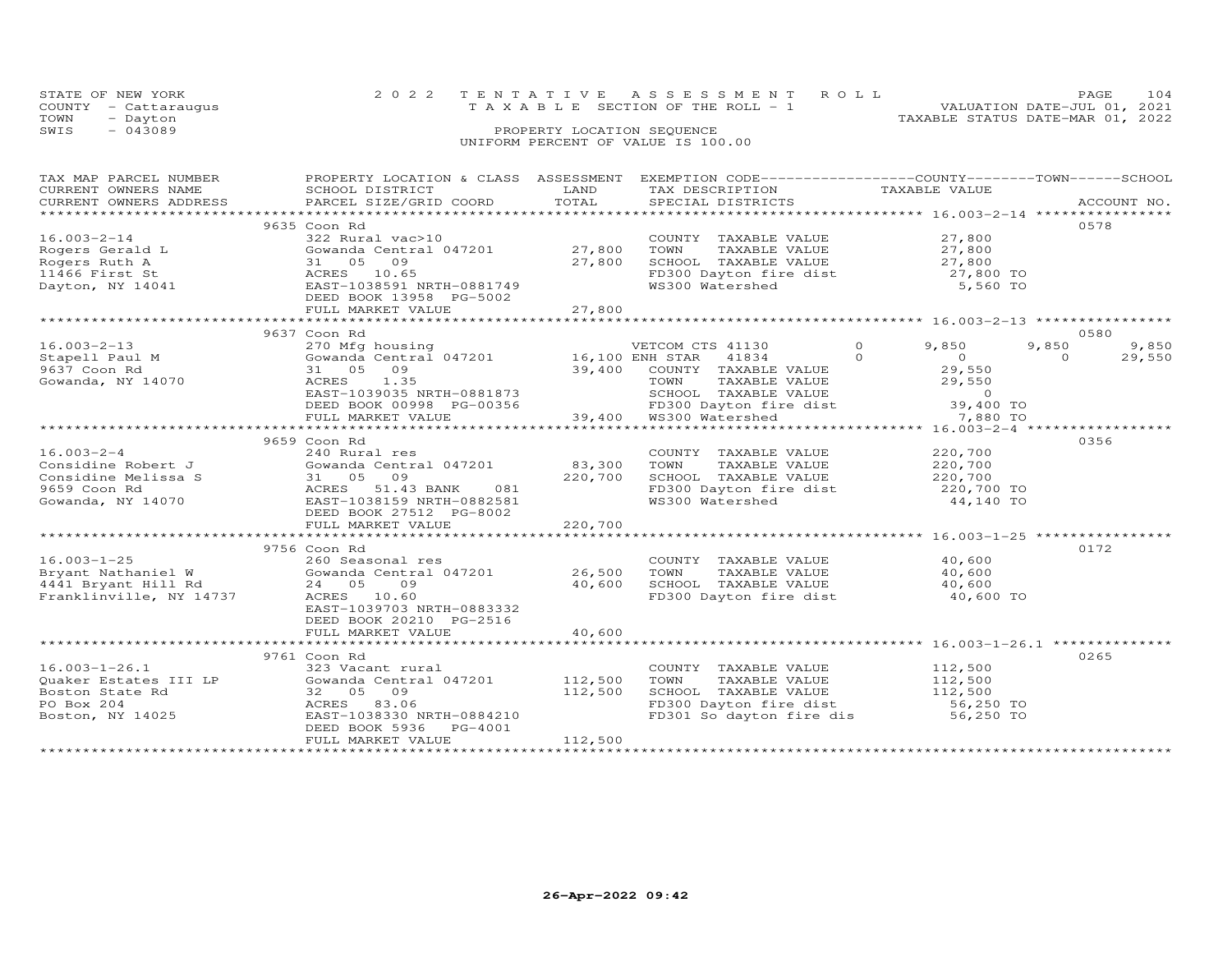| STATE OF NEW YORK    | 2022 TENTATIVE ASSESSMENT ROLL        | 105<br>PAGE                      |
|----------------------|---------------------------------------|----------------------------------|
| COUNTY - Cattaraugus | T A X A B L E SECTION OF THE ROLL - 1 | VALUATION DATE-JUL 01, 2021      |
| TOWN<br>- Dayton     |                                       | TAXABLE STATUS DATE-MAR 01, 2022 |
| SWIS<br>$-043089$    | PROPERTY LOCATION SEQUENCE            |                                  |
|                      | UNIFORM PERCENT OF VALUE IS 100.00    |                                  |

| TAX MAP PARCEL NUMBER<br>CURRENT OWNERS NAME<br>CURRENT OWNERS ADDRESS                                                                  | PROPERTY LOCATION & CLASS ASSESSMENT<br>SCHOOL DISTRICT<br>PARCEL SIZE/GRID COORD                                                                                                                 | LAND<br>TOTAL                                                 | EXEMPTION CODE-----------------COUNTY-------TOWN-----SCHOOL<br>TAX DESCRIPTION TAXABLE VALUE<br>SPECIAL DISTRICTS                                                    |                |                                                                          |          | ACCOUNT NO.             |
|-----------------------------------------------------------------------------------------------------------------------------------------|---------------------------------------------------------------------------------------------------------------------------------------------------------------------------------------------------|---------------------------------------------------------------|----------------------------------------------------------------------------------------------------------------------------------------------------------------------|----------------|--------------------------------------------------------------------------|----------|-------------------------|
|                                                                                                                                         |                                                                                                                                                                                                   |                                                               |                                                                                                                                                                      |                |                                                                          |          |                         |
| $16.003 - 1 - 26.2$<br>Whalen Trevor S<br>Whalen Jene C<br>9761 Coon Rd<br>Gowanda, NY 14070                                            | 9761 Coon Rd<br>240 Rural res<br>Gowanda Central 047201<br>09<br>32 05<br>4.85 BANK 017<br>ACRES<br>EAST-1038330 NRTH-0884210<br>DEED BOOK 18698 PG-3002<br>FULL MARKET VALUE                     | 22,400<br>119,500<br>119,500                                  | BAS STAR 41854<br>COUNTY TAXABLE VALUE<br>TAXABLE VALUE<br>TOWN<br>SCHOOL TAXABLE VALUE<br>FD300 Dayton fire dist<br>FD301 So dayton fire dis                        | $\overline{0}$ | $\overline{0}$<br>119,500<br>119,500<br>89,500<br>59,750 TO<br>59,750 TO | $\Omega$ | 1368<br>30,000          |
|                                                                                                                                         |                                                                                                                                                                                                   |                                                               |                                                                                                                                                                      |                |                                                                          |          |                         |
| $24.002 - 1 - 6$<br>Milks Family Farms<br>2436 Lenox Rd<br>Collins, NY 14034<br>MAY BE SUBJECT TO PAYMENT<br>UNDER AGDIST LAW TIL 2026  | Cottage Markham Rd<br>112 Dairy farm<br>Pine Valley Cen 063001 484,900<br>37/38/46 05 09<br>ACRES 469.21<br>EAST-1030472 NRTH-0877467<br>DEED BOOK 11540 PG-3001<br>FULL MARKET VALUE             | 502,600<br>$\begin{array}{c} 7167 \\ 001 \end{array}$ 502,600 | AG DIST<br>41720<br>COUNTY TAXABLE VALUE<br>TOWN<br>TAXABLE VALUE<br>SCHOOL TAXABLE VALUE 364,768<br>FD300 Dayton fire dist 502,600 TO<br>WS300 Watershed 100,520 TO | $\Omega$       | 137,832<br>364,768<br>364,768                                            |          | 0380<br>137,832 137,832 |
|                                                                                                                                         |                                                                                                                                                                                                   |                                                               |                                                                                                                                                                      |                |                                                                          |          |                         |
|                                                                                                                                         | Cottage Markham Rd                                                                                                                                                                                |                                                               |                                                                                                                                                                      |                |                                                                          |          | 0439                    |
| $25.001 - 1 - 34$<br>Pagett Phillip C<br>Pagett Catherine J<br>9047 Us Rte 62<br>South Dayton, NY 14138<br>MAY BE SUBJECT TO PAYMENT    | 105 Vac farmland<br>Pine Valley Cen 063001 32,300<br>37 05 09 32,300<br>ACRES 32.41<br>EAST-1032064 NRTH-0874731<br>DEED BOOK 850<br>DEED BOOK 850<br>FULL MARKET VALUE                           | $PG-00464$<br>$EG-00464$<br>$32,300$                          | AG DIST<br>41720<br>COUNTY TAXABLE VALUE<br>TOWN<br>TOWN       TAXABLE  VALUE<br>SCHOOL    TAXABLE  VALUE<br>FD300 Dayton fire dist<br>WS300 Watershed               | $\circ$        | 15,029<br>17,271<br>17,271<br>$\frac{17}{271}$<br>32,300 TO<br>19,380 TO | 15,029   | 15,029                  |
| UNDER AGDIST LAW TIL 2026                                                                                                               |                                                                                                                                                                                                   |                                                               |                                                                                                                                                                      |                |                                                                          |          |                         |
|                                                                                                                                         |                                                                                                                                                                                                   |                                                               |                                                                                                                                                                      |                |                                                                          |          |                         |
| $25.001 - 1 - 35$                                                                                                                       | 12163 Cottage Markham Rd<br>240 Rural res<br>ACRES 19.41<br>EAST-1032457 NRTH-0875295<br>DEED BOOK 744 PG-00317<br>FULL MARKET VALUE                                                              | 85,800                                                        | BAS STAR 41854<br>COUNTY TAXABLE VALUE<br>TOWN<br>TAXABLE VALUE<br>SCHOOL TAXABLE VALUE<br>FD300 Dayton fire dist<br>WS300 Watershed                                 | $\circ$        | $\overline{O}$<br>85,800<br>85,800<br>55,800<br>$85,800$ TO<br>17,160 TO | $\Omega$ | 0634<br>30,000          |
|                                                                                                                                         |                                                                                                                                                                                                   |                                                               |                                                                                                                                                                      |                |                                                                          |          |                         |
| $25.001 - 1 - 39$<br>Wood Trevor R<br>Wood Jaclyn S<br>12182 Cottage Markhams Rd<br>South Dayton, NY 14138<br>MAY BE SUBJECT TO PAYMENT | 12177 Cottage Markham Rd<br>100 Agricultural<br>Pine Valley Cen 063001 40,700<br>37/38/46 05<br>09<br>ACRES<br>21.50<br>EAST-1032285 NRTH-0875682<br>DEED BOOK 23165 PG-5003<br>FULL MARKET VALUE | 70,300<br>70,300                                              | AG DIST<br>41720<br>COUNTY TAXABLE VALUE<br>TOWN TAXABLE VALUE<br>SCHOOL TAXABLE VALUE<br>FD300 Dayton fire dist<br>WS300 Watershed                                  | $\circ$        | 27,540<br>42,760<br>42,760<br>42,760<br>70,300 TO<br>14,060 TO           | 27,540   | 27,540                  |
| UNDER AGDIST LAW TIL 2026                                                                                                               |                                                                                                                                                                                                   |                                                               |                                                                                                                                                                      |                |                                                                          |          |                         |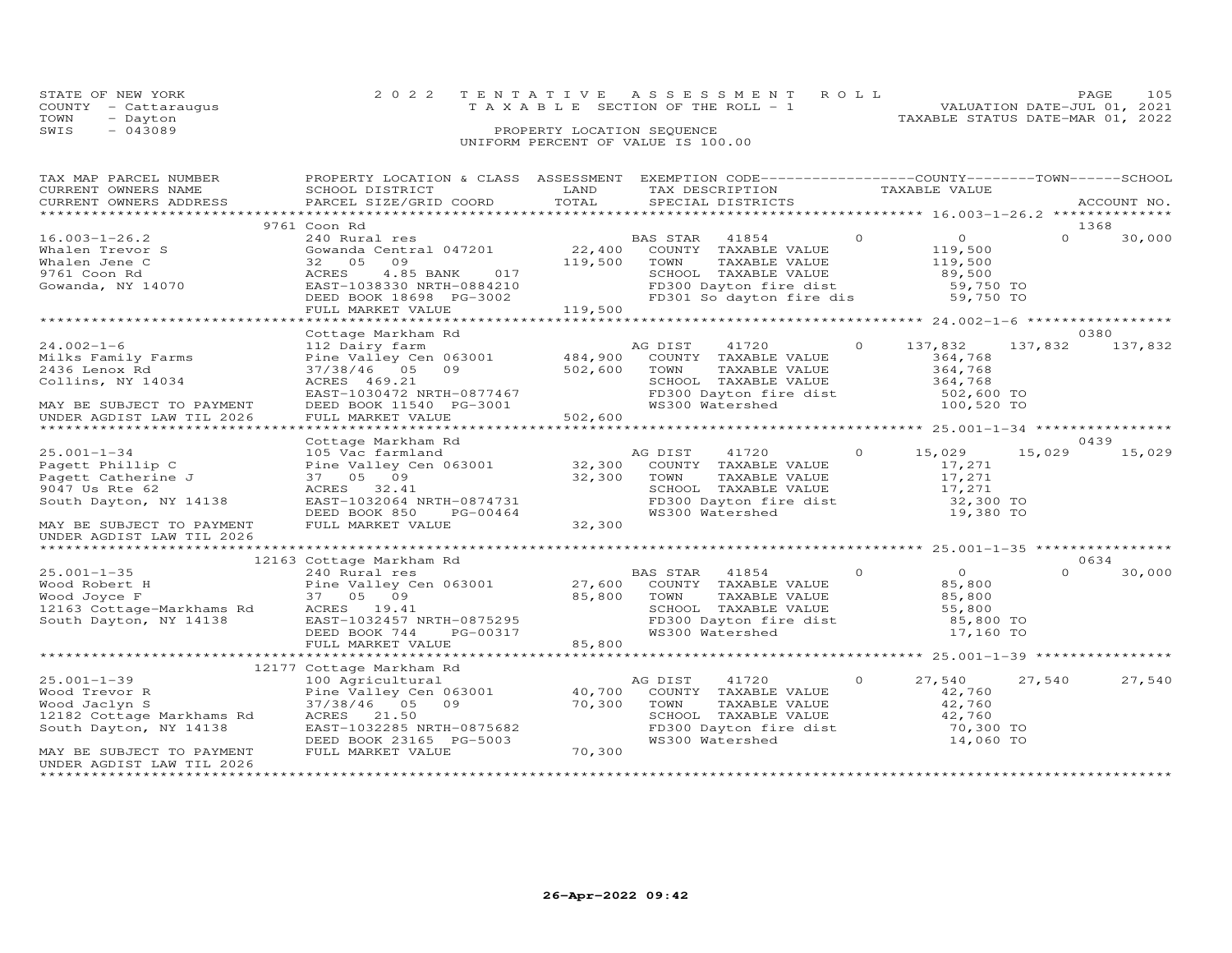| STATE OF NEW YORK       |                           |                            | 2022 TENTATIVE ASSESSMENT ROLL                              |                                  | PAGE                        | 106 |
|-------------------------|---------------------------|----------------------------|-------------------------------------------------------------|----------------------------------|-----------------------------|-----|
| - Cattaraugus<br>COUNTY |                           |                            | T A X A B L E SECTION OF THE ROLL - 1                       |                                  | VALUATION DATE-JUL 01, 2021 |     |
| TOWN<br>- Dayton        |                           |                            |                                                             | TAXABLE STATUS DATE-MAR 01, 2022 |                             |     |
| SWIS<br>$-043089$       |                           | PROPERTY LOCATION SEQUENCE |                                                             |                                  |                             |     |
|                         |                           |                            | UNIFORM PERCENT OF VALUE IS 100.00                          |                                  |                             |     |
|                         |                           |                            |                                                             |                                  |                             |     |
|                         |                           |                            |                                                             |                                  |                             |     |
| TAX MAP PARCEL NUMBER   | PROPERTY LOCATION & CLASS | ASSESSMENT                 | EXEMPTION CODE-----------------COUNTY-------TOWN-----SCHOOL |                                  |                             |     |
| CURRENT OWNERS NAME     | SCHOOL DISTRICT           | LAND                       | TAX DESCRIPTION                                             | TAXABLE VALUE                    |                             |     |
| CURRENT OWNERS ADDRESS  | PARCEL SIZE/GRID COORD    | TOTAL                      | SPECIAL DISTRICTS                                           |                                  | ACCOUNT NO.                 |     |

| CURRENI OWNERS ADDRESS                                          |                                                                                            | TOTHT   | SLECTUT DISIKICIS                                                                          |                |                                            |                  | ACCOUNT NO |
|-----------------------------------------------------------------|--------------------------------------------------------------------------------------------|---------|--------------------------------------------------------------------------------------------|----------------|--------------------------------------------|------------------|------------|
|                                                                 |                                                                                            |         |                                                                                            |                | **************** 25.001-1-38 *********     |                  |            |
| $25.001 - 1 - 38$<br>Wood Trevor R<br>12182 Cottage Markhams Rd | 12182 Cottage Markham Rd<br>210 1 Family Res<br>Pine Valley Cen 063001 14,700              |         | <b>BAS STAR</b><br>41854<br>COUNTY TAXABLE VALUE                                           | $\overline{O}$ | $\overline{O}$<br>73,400                   | 1017<br>$\Omega$ | 30,000     |
| South Dayton, NY 14138                                          | 38 05 09<br>FRNT 180.00 DPTH 215.00<br>EAST-1032540 NRTH-0875868<br>DEED BOOK 5623 PG-7001 | 73,400  | TOWN<br>TAXABLE VALUE<br>SCHOOL TAXABLE VALUE<br>FD300 Dayton fire dist<br>WS300 Watershed |                | 73,400<br>43,400<br>73,400 TO<br>44,040 TO |                  |            |
|                                                                 | FULL MARKET VALUE                                                                          | 73,400  |                                                                                            |                |                                            |                  |            |
|                                                                 |                                                                                            |         |                                                                                            |                |                                            |                  |            |
|                                                                 | 12193 Cottage Markham Rd                                                                   |         |                                                                                            |                |                                            | 0379             |            |
| $25.001 - 1 - 37$                                               | 210 1 Family Res                                                                           |         | ENH STAR 41834                                                                             | $\overline{O}$ | $\overline{0}$                             | $\Omega$         | 74,900     |
| 25.001-1-57<br>Milks Douglas W<br>12193 Cottage-Markhams Rd     | Pine Valley Cen $063001$ 15,600                                                            |         | COUNTY TAXABLE VALUE                                                                       |                | 99,800                                     |                  |            |
|                                                                 | 38 05 09                                                                                   | 99,800  | TOWN<br>TAXABLE VALUE                                                                      |                | 99,800                                     |                  |            |
| South Dayton, NY 14138                                          | FRNT 250.00 DPTH 209.00                                                                    |         | SCHOOL TAXABLE VALUE                                                                       |                | 24,900                                     |                  |            |
|                                                                 | BANK<br>032                                                                                |         | FD300 Dayton fire dist                                                                     |                | 99,800 TO                                  |                  |            |
|                                                                 | EAST-1032117 NRTH-0876471<br>DEED BOOK 29239 PG-3001                                       |         | WS300 Watershed                                                                            |                | 19,960 TO                                  |                  |            |
|                                                                 | FULL MARKET VALUE                                                                          | 99,800  |                                                                                            |                |                                            |                  |            |
|                                                                 |                                                                                            |         |                                                                                            |                |                                            |                  |            |
|                                                                 | 12319 Cottage Markham Rd                                                                   |         |                                                                                            |                |                                            | 0382             |            |
| $15.004 - 2 - 23$                                               | 105 Vac farmland                                                                           |         | AG DIST<br>41720                                                                           | $\Omega$       | 44,365                                     | 44,365           | 44,365     |
| Wood Kenneth                                                    | Gowanda Central 047201 131,100                                                             |         | COUNTY TAXABLE VALUE                                                                       |                | 86,735                                     |                  |            |
| 12319 Cottage Markhams Rd                                       | 47 05 09                                                                                   | 131,100 | TOWN<br>TAXABLE VALUE                                                                      |                | 86,735                                     |                  |            |
| South Dayton, NY 14138                                          | ACRES 105.53                                                                               |         | SCHOOL TAXABLE VALUE                                                                       |                | 86,735                                     |                  |            |
|                                                                 | EAST-1029863 NRTH-0880280                                                                  |         | FD300 Dayton fire dist<br>WS300 Watershed                                                  |                | 131,100 TO                                 |                  |            |
| MAY BE SUBJECT TO PAYMENT                                       | DEED BOOK 00954 PG-00721                                                                   |         | WS300 Watershed                                                                            |                | 26,220 TO                                  |                  |            |
| UNDER AGDIST LAW TIL 2026                                       | FULL MARKET VALUE                                                                          | 131,100 |                                                                                            |                |                                            |                  |            |
|                                                                 |                                                                                            |         |                                                                                            |                |                                            |                  |            |
|                                                                 | 12319 Cottage Markham Rd                                                                   |         |                                                                                            |                |                                            | 0381             |            |
| $24.002 - 1 - 5$                                                | 120 Field crops                                                                            |         | AG DIST<br>41720                                                                           | $\circ$        | 43,812                                     | 43,812           | 43,812     |
| Wood Kenneth                                                    | Gowanda Central 047201 113,000 ENH STAR                                                    |         | 41834                                                                                      | $\Omega$       | $\Omega$                                   | $\Omega$         | 74,900     |
| 12319 Cottage-Markhams Rd                                       | 46 05 09                                                                                   |         | 198,000 COUNTY TAXABLE VALUE                                                               |                | 154,188                                    |                  |            |
| South Dayton, NY 14138                                          | ACRES<br>69.93                                                                             |         | TOWN<br>TAXABLE VALUE                                                                      |                | 154,188                                    |                  |            |
|                                                                 | EAST-1029607 NRTH-0878930                                                                  |         | SCHOOL TAXABLE VALUE<br>FD300 Dayton fire dist                                             |                | 79,288<br>198,000 TO                       |                  |            |
| MAY BE SUBJECT TO PAYMENT                                       | DEED BOOK 00954 PG-00721                                                                   |         |                                                                                            |                |                                            |                  |            |
| UNDER AGDIST LAW TIL 2026                                       | FULL MARKET VALUE                                                                          |         | 198,000 WS300 Watershed                                                                    |                | 198,000 TO                                 |                  |            |
|                                                                 |                                                                                            |         |                                                                                            |                |                                            |                  |            |
|                                                                 | 12357 Cottage Markham Rd                                                                   |         |                                                                                            |                |                                            | 0157             |            |
| $15.004 - 2 - 24$                                               | 210 1 Family Res                                                                           |         | <b>BAS STAR</b><br>41854                                                                   | $\circ$        | $\overline{O}$                             | $\Omega$         | 30,000     |
| Jimerson Terry L                                                | Gowanda Central 047201 16,800                                                              |         | COUNTY TAXABLE VALUE                                                                       |                | 73,200                                     |                  |            |
| Jimerson Marijo Ognen                                           | 47 05 09                                                                                   | 73,200  | TOWN<br>TAXABLE VALUE                                                                      |                | 73,200                                     |                  |            |
| 12357 Cottage Markhams Rd                                       | ACRES 1.55                                                                                 |         | SCHOOL TAXABLE VALUE                                                                       |                | 43,200                                     |                  |            |
| South Dayton, NY 14138                                          | EAST-1029623 NRTH-0880430                                                                  |         | FD300 Dayton fire dist                                                                     |                | 73,200 TO                                  |                  |            |
|                                                                 | DEED BOOK 00953 PG-00388                                                                   |         | WS300 Watershed                                                                            |                | 14,640 TO                                  |                  |            |
|                                                                 | FULL MARKET VALUE                                                                          | 73,200  |                                                                                            |                |                                            |                  |            |
|                                                                 |                                                                                            |         |                                                                                            |                | *******************                        |                  |            |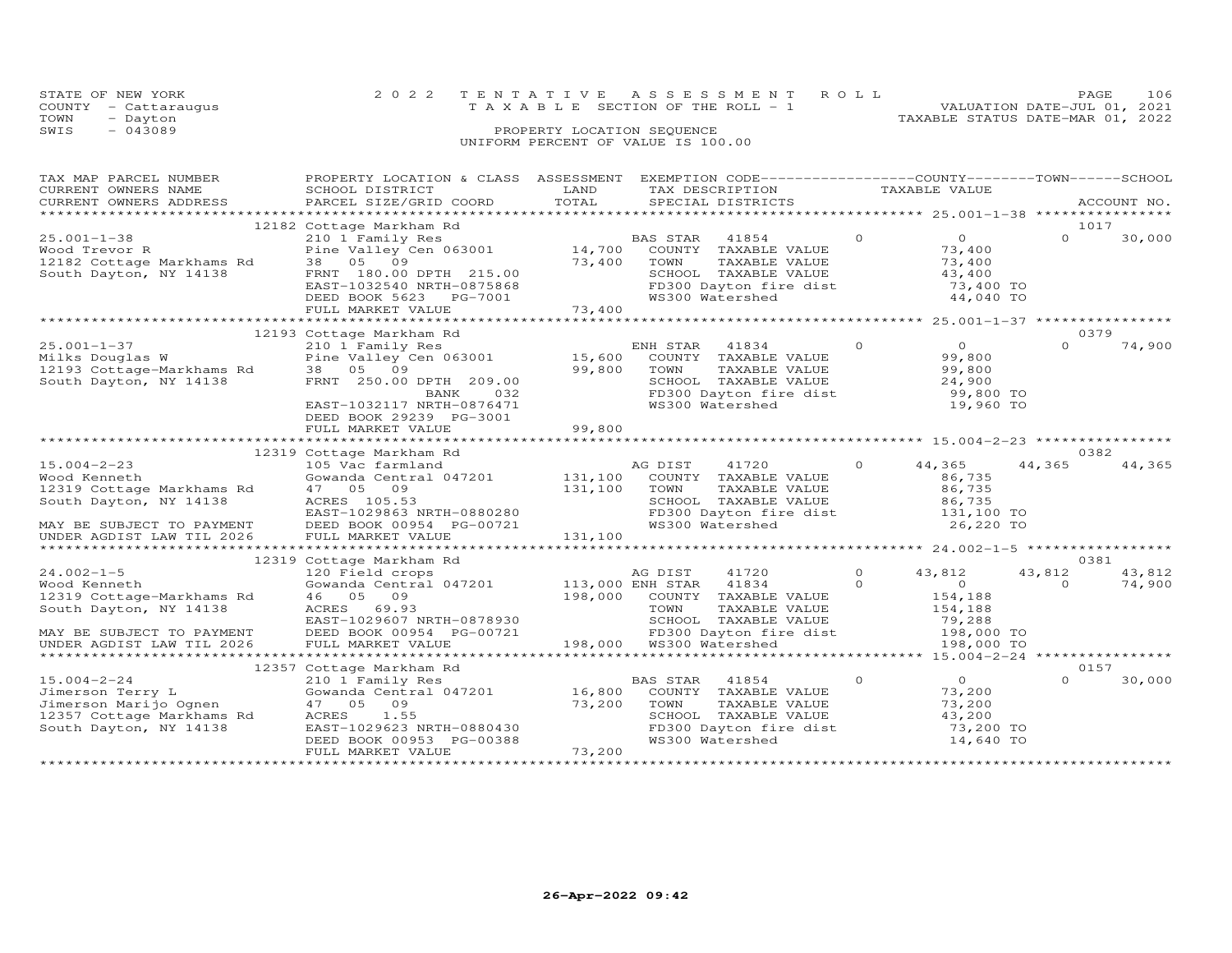|      | STATE OF NEW YORK    | 2022 TENTATIVE ASSESSMENT ROLL        |                            |  |                                  | PAGE                        | 107 |
|------|----------------------|---------------------------------------|----------------------------|--|----------------------------------|-----------------------------|-----|
|      | COUNTY - Cattaraugus | T A X A B L E SECTION OF THE ROLL - 1 |                            |  |                                  | VALUATION DATE-JUL 01, 2021 |     |
| TOWN | - Dayton             |                                       |                            |  | TAXABLE STATUS DATE-MAR 01, 2022 |                             |     |
| SWIS | $-043089$            |                                       | PROPERTY LOCATION SEQUENCE |  |                                  |                             |     |
|      |                      | UNIFORM PERCENT OF VALUE IS 100.00    |                            |  |                                  |                             |     |

| TAX MAP PARCEL NUMBER                                                              | PROPERTY LOCATION & CLASS ASSESSMENT EXEMPTION CODE----------------COUNTY-------TOWN------SCHOOL                              |                          |                                                                 |               |                         |          |             |
|------------------------------------------------------------------------------------|-------------------------------------------------------------------------------------------------------------------------------|--------------------------|-----------------------------------------------------------------|---------------|-------------------------|----------|-------------|
| CURRENT OWNERS NAME                                                                | SCHOOL DISTRICT                                                                                                               | LAND                     | TAX DESCRIPTION                                                 | TAXABLE VALUE |                         |          |             |
| CURRENT OWNERS ADDRESS                                                             | PARCEL SIZE/GRID COORD                                                                                                        | TOTAL                    | SPECIAL DISTRICTS                                               |               |                         |          | ACCOUNT NO. |
|                                                                                    |                                                                                                                               |                          |                                                                 |               |                         |          |             |
|                                                                                    | 12392 Cottage Markham Rd                                                                                                      |                          |                                                                 |               |                         | 1237     |             |
| $15.004 - 2 - 22.4$                                                                | 312 Vac w/imprv                                                                                                               |                          | COUNTY TAXABLE VALUE                                            |               | 15,000                  |          |             |
| Gibbs John A                                                                       | Gowanda Central 047201 14,700                                                                                                 |                          | TAXABLE VALUE 15,000<br>TOWN                                    |               |                         |          |             |
| Gibbs Joshua A                                                                     | 09<br>47 05                                                                                                                   | 15,000                   |                                                                 |               |                         |          |             |
| 8483 Route 353                                                                     | FRNT 190.00 DPTH 205.30<br>EAST-1029423 NRTH-0881324                                                                          |                          | SCHOOL TAXABLE VALUE 15,000<br>FD300 Dayton fire dist 15,000 TO |               |                         |          |             |
| Gowanda, NY 14070                                                                  |                                                                                                                               |                          | WS300 Watershed                                                 |               | 3,000 TO                |          |             |
|                                                                                    | DEED BOOK 20200 PG-8973                                                                                                       |                          |                                                                 |               |                         |          |             |
|                                                                                    |                                                                                                                               |                          |                                                                 |               |                         |          |             |
|                                                                                    |                                                                                                                               |                          |                                                                 |               |                         |          |             |
|                                                                                    | 12400 Cottage Markham Rd                                                                                                      |                          |                                                                 |               |                         | 0984     |             |
| $15.004 - 2 - 22.3$                                                                | 312 Vac w/imprv                                                                                                               |                          | COUNTY TAXABLE VALUE                                            |               | 16,300                  |          |             |
|                                                                                    | Gowanda Central 047201 15,200                                                                                                 |                          | TOWN<br>TAXABLE VALUE                                           |               | 16,300                  |          |             |
|                                                                                    |                                                                                                                               | 16,300                   | SCHOOL TAXABLE VALUE                                            |               |                         |          |             |
|                                                                                    | ACRES 1.05                                                                                                                    |                          | FD300 Dayton fire dist<br>FD300 Dayton fire dist                |               | 16,300<br>16,300 TO     |          |             |
|                                                                                    | EAST-1029338 NRTH-0881500                                                                                                     |                          |                                                                 |               | 3,260 TO                |          |             |
|                                                                                    |                                                                                                                               |                          |                                                                 |               |                         |          |             |
|                                                                                    | DEED BOOK 2906 PG-6005                                                                                                        |                          |                                                                 |               |                         |          |             |
|                                                                                    | FULL MARKET VALUE                                                                                                             | 16,300                   |                                                                 |               |                         |          |             |
|                                                                                    |                                                                                                                               |                          |                                                                 |               |                         |          |             |
|                                                                                    | 12410 Cottage Markham Rd                                                                                                      |                          |                                                                 |               |                         | 0311     |             |
| $15.004 - 2 - 22.1$                                                                | 120 Field crops                                                                                                               |                          | AG DIST 41720 0                                                 |               | 54,399                  | 54,399   | 54,399      |
|                                                                                    | L & D Jones Family Trust I Gowanda Central 047201 171,800                                                                     |                          | COUNTY TAXABLE VALUE                                            |               | 149,701                 |          |             |
|                                                                                    | merged with $15.004-2-25$<br>ACRES 141 C                                                                                      | 204,100                  | TOWN<br>TAXABLE VALUE                                           |               | 149,701                 |          |             |
|                                                                                    |                                                                                                                               |                          | SCHOOL TAXABLE VALUE 149,701                                    |               |                         |          |             |
| Perrysburg, NY 14129                                                               | ACRES 141.62                                                                                                                  |                          | FD300 Dayton fire dist<br>WS300 Watershed                       |               | 204,100 TO<br>40,820 TO |          |             |
|                                                                                    | EAST-1029200 NRTH-0881625                                                                                                     |                          |                                                                 |               |                         |          |             |
|                                                                                    | EAST-1029200 NRTH-0881625<br>MAY BE SUBJECT TO PAYMENT DEED BOOK 27621 PG-5001<br>UNDER AGDIST LAW TIL 2026 FULL MARKET VALUE |                          |                                                                 |               |                         |          |             |
|                                                                                    |                                                                                                                               | 204,100                  |                                                                 |               |                         |          |             |
|                                                                                    |                                                                                                                               |                          |                                                                 |               |                         |          |             |
|                                                                                    | 12447 Cottage Markham Rd                                                                                                      |                          |                                                                 |               |                         | 0123     |             |
| $15.004 - 2 - 20$                                                                  | 210 1 Family Res<br>Gowanda Central 047201 21,800                                                                             |                          | ENH STAR 41834                                                  | $\Omega$      | $\Omega$                | $\Omega$ | 74,900      |
| Covert Elizabeth R                                                                 |                                                                                                                               |                          | COUNTY TAXABLE VALUE                                            |               | 89,000                  |          |             |
| Covert Earl W Jr                                                                   |                                                                                                                               | 89,000                   | TOWN<br>TAXABLE VALUE                                           |               | 89,000                  |          |             |
| 12447 Cottage Markham Rd                                                           | ۔۔۔۔۔ Gowanda<br>47 05 09<br>- - - - 4.1                                                                                      |                          | SCHOOL TAXABLE VALUE                                            |               | 14,100                  |          |             |
| South Dayton, NY 14138                                                             |                                                                                                                               |                          |                                                                 |               | 89,000 TO               |          |             |
|                                                                                    | DEED BOOK 835                                                                                                                 | $PG-00886$<br>$E$ 89,000 | FD300 Dayton fire dist<br>WS300 Watershed                       |               | 17,800 TO               |          |             |
|                                                                                    | FULL MARKET VALUE                                                                                                             |                          |                                                                 |               |                         |          |             |
|                                                                                    |                                                                                                                               |                          |                                                                 |               |                         |          |             |
|                                                                                    | 12457 Cottage Markham Rd                                                                                                      |                          |                                                                 |               |                         | 0122     |             |
|                                                                                    | 210 1 Family Res                                                                                                              |                          | COUNTY TAXABLE VALUE                                            |               | 56,000                  |          |             |
|                                                                                    | Gowanda Central 047201 14,400                                                                                                 |                          | TOWN<br>TAXABLE VALUE                                           |               | 56,000                  |          |             |
| 15.004-2-21 210 1 Family<br>Orth Kirk D<br>11125 Lathrop Road 47 05 09<br>47 05 09 |                                                                                                                               | 56,000                   | SCHOOL TAXABLE VALUE                                            |               | 56,000                  |          |             |
| Cattaraugus, NY 14719                                                              | FRNT 158.00 DPTH 245.00                                                                                                       |                          |                                                                 |               | 56,000 TO               |          |             |
|                                                                                    |                                                                                                                               |                          | FD300 Dayton fire dist<br>WS300 Watershed                       |               |                         |          |             |
|                                                                                    | EAST-1028276 NRTH-0882878                                                                                                     |                          | WS300 Watershed                                                 |               | 11,200 TO               |          |             |
|                                                                                    | DEED BOOK 2020 PG-13710                                                                                                       |                          |                                                                 |               |                         |          |             |
|                                                                                    | FULL MARKET VALUE                                                                                                             | 56,000                   |                                                                 |               |                         |          |             |
|                                                                                    |                                                                                                                               |                          |                                                                 |               |                         |          |             |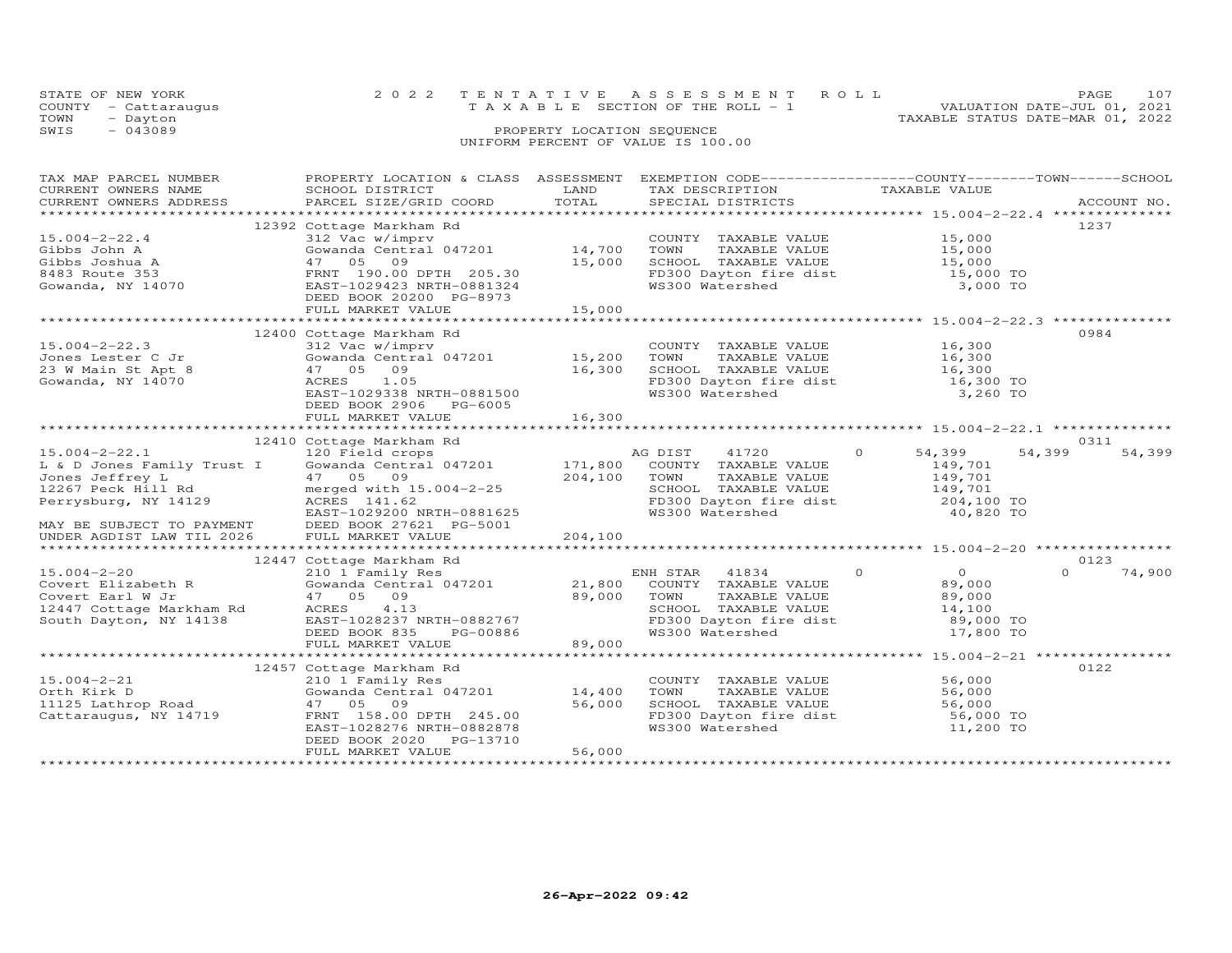|      | STATE OF NEW YORK<br>COUNTY - Cattaraugus | 2022 TENTATIVE ASSESSMENT ROLL<br>VALUATION DATE-JUL 01, 2021<br>T A X A B L E SECTION OF THE ROLL - 1 | PAGE. | 108 |
|------|-------------------------------------------|--------------------------------------------------------------------------------------------------------|-------|-----|
| TOWN | - Dayton                                  | TAXABLE STATUS DATE-MAR 01, 2022                                                                       |       |     |
| SWIS | $-043089$                                 | PROPERTY LOCATION SEQUENCE<br>UNIFORM PERCENT OF VALUE IS 100.00                                       |       |     |

| TAX MAP PARCEL NUMBER<br>CURRENT OWNERS NAME<br>CURRENT OWNERS ADDRESS                                                                                                                                                                                                                                                                                                | PROPERTY LOCATION & CLASS ASSESSMENT<br>SCHOOL DISTRICT<br>PARCEL SIZE/GRID COORD                                                                                         | LAND<br>TOTAL    | EXEMPTION CODE-----------------COUNTY-------TOWN-----SCHOOL<br>TAX DESCRIPTION TAXABLE VALUE<br>SPECIAL DISTRICTS TAXABLE VALUE                                                |                                                                    | ACCOUNT NO.                            |
|-----------------------------------------------------------------------------------------------------------------------------------------------------------------------------------------------------------------------------------------------------------------------------------------------------------------------------------------------------------------------|---------------------------------------------------------------------------------------------------------------------------------------------------------------------------|------------------|--------------------------------------------------------------------------------------------------------------------------------------------------------------------------------|--------------------------------------------------------------------|----------------------------------------|
|                                                                                                                                                                                                                                                                                                                                                                       |                                                                                                                                                                           |                  |                                                                                                                                                                                |                                                                    |                                        |
| $15.004 - 2 - 19$<br>Luce Paul M<br>Luce Kerry L<br>12469 Cottage Markham Rd<br>South Dayton, NY 14138                                                                                                                                                                                                                                                                | 12469 Cottage Markham Rd<br>210 1 Family Res<br>Gowanda Central 047201<br>47 05 09<br>FRNT 354.00 DPTH 230.00<br>ACRES<br>$1.02$ BANK<br>032<br>EAST-1028104 NRTH-0883152 | 14,800<br>95,900 | COUNTY TAXABLE VALUE 95,900<br>TOWN TAXABLE VALUE 95,900<br>SCHOOL TAXABLE VALUE 95,900<br>FD300 Dayton fire dist 95,900 TO<br>WS300 Watershed 19,180 TO                       |                                                                    | 0124                                   |
|                                                                                                                                                                                                                                                                                                                                                                       | DEED BOOK 26535 PG-9002<br>FULL MARKET VALUE                                                                                                                              | 95,900           |                                                                                                                                                                                |                                                                    |                                        |
|                                                                                                                                                                                                                                                                                                                                                                       |                                                                                                                                                                           |                  |                                                                                                                                                                                |                                                                    |                                        |
| $15.004 - 2 - 26$<br>Lezynski Stanley C Jr (Gowanda Central<br>Lezynski Michelle A (Gowanda Central<br>Lezynski Michelle A (47 05 09)<br>110 Sawyer Ave (ACRES 60.33 Bepew, NY 14043 EAST-1028151 N                                                                                                                                                                   | 12483 Cottage Markham Rd<br>270 Mfg housing<br>Gowanda Central 047201 61,700<br>EAST-1028151 NRTH-0881969<br>DEED BOOK 20190 PG-3766                                      | 85,700           | COUNTY TAXABLE VALUE<br>TOWN<br>TAXABLE VALUE<br>SCHOOL TAXABLE VALUE 85,700<br>FD300 Dayton fire dist 85,700 TO<br>WS300 Watershed 17,140 TO                                  | $85,700$<br>$85,700$                                               | 0125                                   |
|                                                                                                                                                                                                                                                                                                                                                                       |                                                                                                                                                                           |                  |                                                                                                                                                                                |                                                                    |                                        |
|                                                                                                                                                                                                                                                                                                                                                                       |                                                                                                                                                                           |                  |                                                                                                                                                                                |                                                                    |                                        |
| 12491 Cottage Markham Rd (12491 Cottage Markham Rd (12491 Cottage Markham Rd (12491 Cottage Markham Rd (12491 Cottage Markham Rd (12491 Cowanda Central 047201 15,900 BAS STAR 41854 0 (12,000 12,000 12,000 12,000 12,000 12,<br>15.004-2-18 210 1 Family<br>Richards Donald Gowanda Centr<br>12491 Cottage Markham Rd 47 05 09<br>South Dayton, NY 14138 ACRES 1.25 |                                                                                                                                                                           |                  |                                                                                                                                                                                |                                                                    |                                        |
|                                                                                                                                                                                                                                                                                                                                                                       |                                                                                                                                                                           |                  |                                                                                                                                                                                |                                                                    |                                        |
| 15.004-1-17.1 312 Vac w/imprv<br>Turner Raymond A Sr Gowanda Central 047201 143,300<br>Turner Carolynn D 48 05 09 174,100<br>12306 Peck Hill Cottage Rd ACRES 93.52<br>Perrysburg, NY 14129 EAST-1029242 NRTH-0883881                                                                                                                                                 | 12492 Cottage Markham Rd<br>DEED BOOK 1031 PG-645                                                                                                                         |                  | COUNTY TAXABLE VALUE 174,100<br>TOWN TAXABLE VALUE 174,100<br>SCHOOL TAXABLE VALUE 174,100<br>FD300 Dayton fire dist 174,100 TO<br>WS300 Watershed 34,820 TO                   | 34,820 TO                                                          | 0202                                   |
|                                                                                                                                                                                                                                                                                                                                                                       |                                                                                                                                                                           | 174,100          |                                                                                                                                                                                |                                                                    |                                        |
|                                                                                                                                                                                                                                                                                                                                                                       |                                                                                                                                                                           |                  |                                                                                                                                                                                |                                                                    |                                        |
|                                                                                                                                                                                                                                                                                                                                                                       |                                                                                                                                                                           |                  |                                                                                                                                                                                |                                                                    | 0449                                   |
| $15.004 - 2 - 17$<br>15.004-2-17<br>Pfleuger Charles T<br>Pfleuger Beth A<br>Plieuger Beth A<br>12495 Cottage Markham Rd<br>South Dayton, NY 14138                                                                                                                                                                                                                    | EAST-1027408 NRTH-0883124<br>DEED BOOK 10477 PG-7001<br>FULL MARKET VALUE                                                                                                 | 90,600           | VETWAR CTS 41120<br>41854 0<br>COUNTY TAXABLE VALUE<br>TOWN      TAXABLE VALUE<br>SCHOOL TAXABLE VALUE 48,600<br>FD300 Dayton fire dist 90,600 TO<br>WS300 Watershed 18,120 TO | $\Omega$<br>12,000<br>$\overline{O}$<br>78,600<br>78,600<br>48,600 | 12,000<br>12,000<br>$\Omega$<br>30,000 |
|                                                                                                                                                                                                                                                                                                                                                                       |                                                                                                                                                                           |                  |                                                                                                                                                                                |                                                                    |                                        |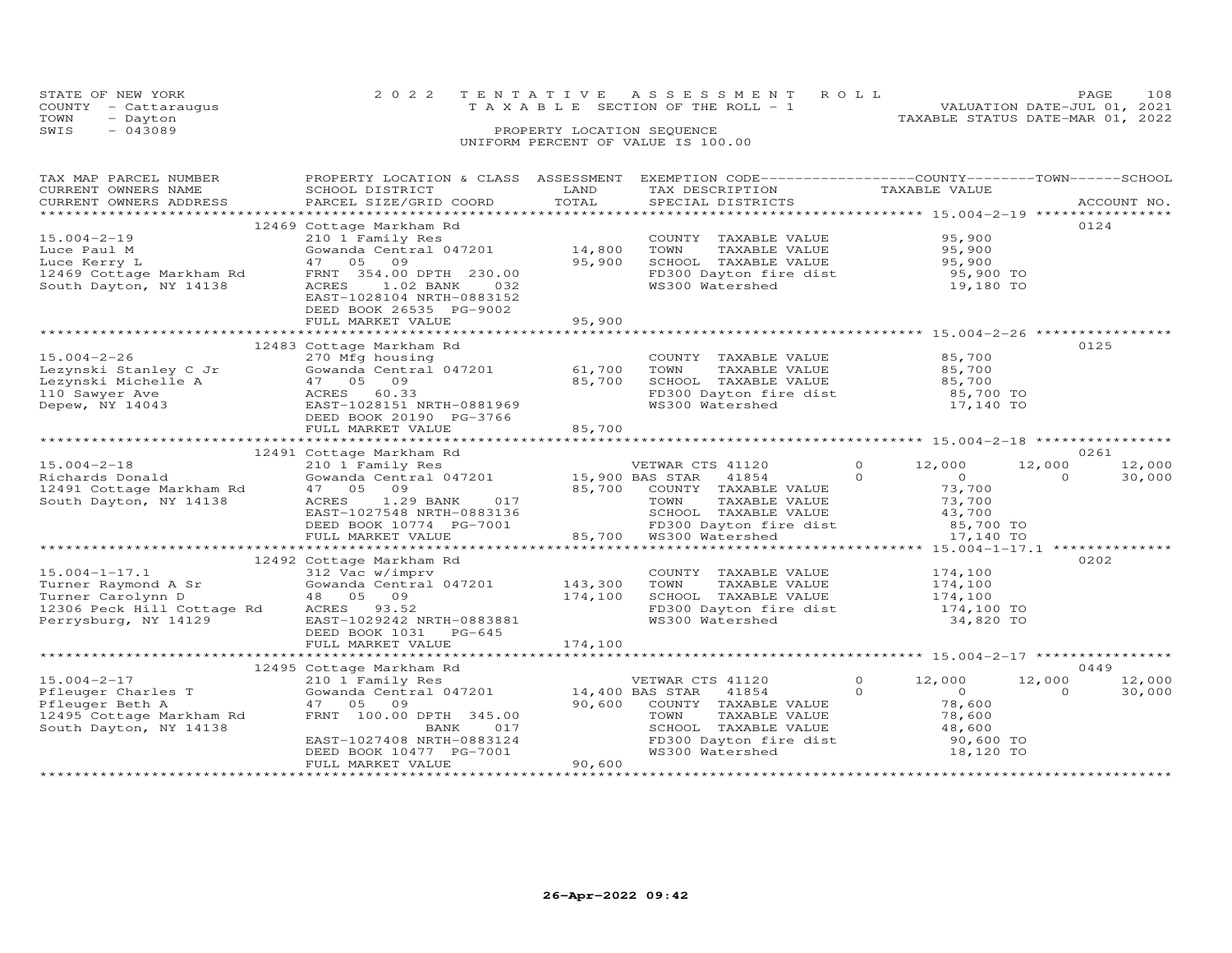| STATE OF NEW YORK    |                                    | 2022 TENTATIVE ASSESSMENT ROLL  |                                  | PAGE | 109 |
|----------------------|------------------------------------|---------------------------------|----------------------------------|------|-----|
| COUNTY - Cattaraugus |                                    | TAXABLE SECTION OF THE ROLL - 1 | VALUATION DATE-JUL 01, 2021      |      |     |
| TOWN<br>- Dayton     |                                    |                                 | TAXABLE STATUS DATE-MAR 01, 2022 |      |     |
| $-043089$<br>SWIS    | PROPERTY LOCATION SEQUENCE         |                                 |                                  |      |     |
|                      | UNIFORM PERCENT OF VALUE IS 100.00 |                                 |                                  |      |     |
|                      |                                    |                                 |                                  |      |     |

| TAX MAP PARCEL NUMBER<br>CURRENT OWNERS NAME<br>CURRENT OWNERS ADDRESS                                          | PROPERTY LOCATION & CLASS ASSESSMENT<br>SCHOOL DISTRICT<br>PARCEL SIZE/GRID COORD                                                                                                                     | LAND<br>TOTAL              | EXEMPTION CODE-----------------COUNTY-------TOWN-----SCHOOL<br>TAX DESCRIPTION<br>SPECIAL DISTRICTS                                                                                                 | TAXABLE VALUE                                                                            | ACCOUNT NO.                                    |
|-----------------------------------------------------------------------------------------------------------------|-------------------------------------------------------------------------------------------------------------------------------------------------------------------------------------------------------|----------------------------|-----------------------------------------------------------------------------------------------------------------------------------------------------------------------------------------------------|------------------------------------------------------------------------------------------|------------------------------------------------|
| $15.004 - 1 - 3$<br>Smith Arlene L<br>9981 Cottage Nashville Rd<br>South Dayton, NY 14138                       | Cottage Nashville Rd<br>321 Abandoned ag<br>Gowanda Central $047201$ 15,200<br>$64 - 05 - 09$<br>ACRES 1.05<br>EAST-1019457 NRTH-0886908<br>DEED BOOK 799<br>PG-00925<br>FULL MARKET VALUE            | 15,200<br>15,200           | COUNTY TAXABLE VALUE<br>TOWN<br>TAXABLE VALUE<br>SCHOOL TAXABLE VALUE<br>FD301 So dayton fire dis<br>WS300 Watershed                                                                                | 15,200<br>15,200<br>15,200<br>15,200 TO<br>3,040 TO                                      | 0541                                           |
| $15.004 - 1 - 47.2$<br>Jolls Steven L<br>Jolls Deborah S<br>9905 Cottage-Nashville Rd<br>South Dayton, NY 14138 | Cottage Nashville Rd<br>105 Vac farmland<br>Gowanda Central 047201 3,700<br>64 05 09<br>2.15<br>ACRES<br>EAST-1020652 NRTH-0884298<br>DEED BOOK 16512 PG-8001<br>FULL MARKET VALUE                    | 3,700<br>3,700             | COUNTY TAXABLE VALUE<br>FD301 So dayton fire dis 3,700 TO<br>WS300 Watershed                                                                                                                        | 3,700<br>3,700<br>3,700<br>740 TO                                                        | 1116                                           |
| $15.004 - 2 - 1.3$<br>Lezynski Stanley C Jr<br>Lezynski Stanley C Sr<br>110 Sawyer Ave<br>Depew, NY 14043       | Cottage Nashville Rd<br>322 Rural vac>10<br>Gowanda Central 047201 187,000<br>63-64 05 09<br>ACRES 139.05<br>EAST-1020555 NRTH-0882869<br>DEED BOOK 01008 PG-00333<br>FULL MARKET VALUE               | 187,000<br>187,000         | COUNTY TAXABLE VALUE 187,000<br>TAXABLE VALUE<br>TOWN<br>SCHOOL TAXABLE VALUE<br>FD301 So dayton fire dis 187,000 TO                                                                                | 187,000<br>187,000                                                                       | 1274                                           |
| $15.004 - 1 - 41.1$<br>Smith Karen D<br>9764 Nashville Rd<br>South Dayton, NY 14138                             | 9764 Cottage Nashville Rd<br>270 Mfg housing<br>Gowanda Central 047201 15,300 ENH STAR 41834<br>64 05 09<br>ACRES<br>1.10<br>EAST-1022676 NRTH-0883537<br>DEED BOOK 7778 PG-6002<br>FULL MARKET VALUE |                            | AGED C/T/S 41800<br>$\circ$<br>$\Omega$<br>52,000 COUNTY TAXABLE VALUE<br>TOWN TAXABLE VALUE<br>TAXABLE VALUE<br>TOWN<br>SCHOOL TAXABLE VALUE<br>FD301 So dayton fire dis<br>52,000 WS300 Watershed | 26,000<br>$\overline{0}$<br>26,000<br>26,000<br>$\overline{0}$<br>52,000 TO<br>10,400 TO | 0540<br>26,000<br>26,000<br>$\Omega$<br>26,000 |
| $15.004 - 1 - 42$<br>Lewis Justin T<br>Lewis Michelle G<br>9772 Cottage Nashville Rd<br>South Dayton, NY 14138  | 9772 Cottage Nashville Rd<br>210 1 Family Res<br>Gowanda Central 047201<br>64 05 09<br>FRNT 214.00 DPTH 190.00<br>EAST-1022458 NRTH-0883525<br>DEED BOOK 20982 PG-2002<br>FULL MARKET VALUE           | 14,800<br>67,100<br>67,100 | $\circ$<br>BAS STAR<br>41854<br>COUNTY TAXABLE VALUE<br>TAXABLE VALUE<br>TOWN<br>SCHOOL TAXABLE VALUE<br>FD301 So dayton fire dis<br>WS300 Watershed                                                | $\overline{O}$<br>67,100<br>67,100<br>37,100<br>67,100 TO<br>13,420 TO                   | 0577<br>$\Omega$<br>30,000                     |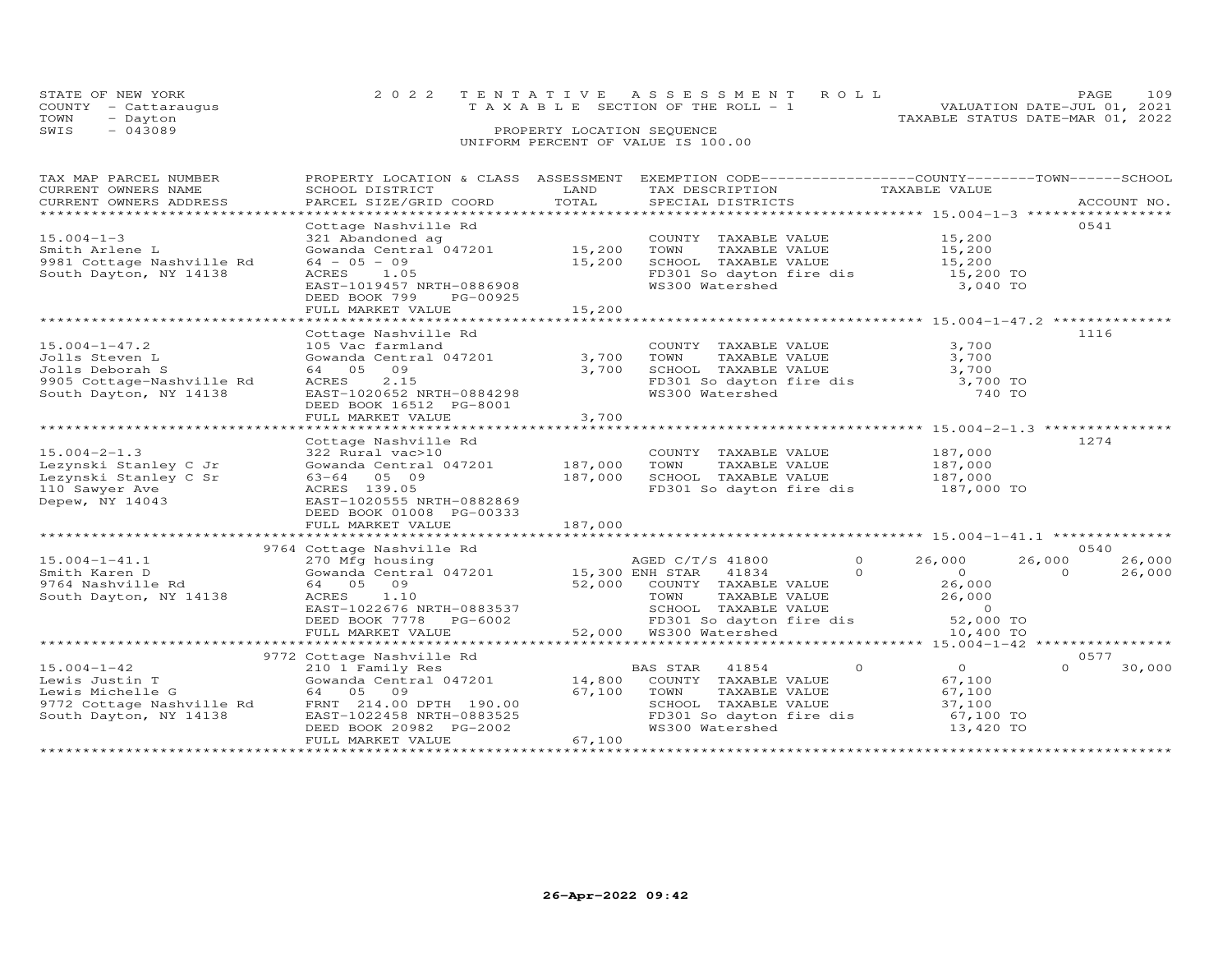|      | STATE OF NEW YORK    | 2022 TENTATIVE ASSESSMENT ROLL     | 110<br>PAGE                      |
|------|----------------------|------------------------------------|----------------------------------|
|      | COUNTY - Cattaraugus | TAXABLE SECTION OF THE ROLL - 1    | VALUATION DATE-JUL 01, 2021      |
| TOWN | - Dayton             |                                    | TAXABLE STATUS DATE-MAR 01, 2022 |
| SWIS | $-043089$            | PROPERTY LOCATION SEQUENCE         |                                  |
|      |                      | UNIFORM PERCENT OF VALUE IS 100.00 |                                  |

| TAX MAP PARCEL NUMBER<br>CURRENT OWNERS NAME<br>CURRENT OWNERS ADDRESS                                                                                                                                                         | PROPERTY LOCATION & CLASS ASSESSMENT<br><b>EXAMPLE THE STATE OF STATE OF STATE</b><br>SCHOOL DISTRICT<br>PARCEL SIZE/GRID COORD                                                                               | TOTAL   | EXEMPTION CODE-----------------COUNTY-------TOWN------SCHOOL<br>TAX DESCRIPTION TAXABLE VALUE SPECIAL DISTRICTS                                                                                                                                    |                                      | ACCOUNT NO.            |
|--------------------------------------------------------------------------------------------------------------------------------------------------------------------------------------------------------------------------------|---------------------------------------------------------------------------------------------------------------------------------------------------------------------------------------------------------------|---------|----------------------------------------------------------------------------------------------------------------------------------------------------------------------------------------------------------------------------------------------------|--------------------------------------|------------------------|
|                                                                                                                                                                                                                                |                                                                                                                                                                                                               |         |                                                                                                                                                                                                                                                    |                                      |                        |
| $15.004 - 1 - 44.1$<br>Smith Michael C<br>9960 Cottage Rd<br>South Dayton, NY 14138<br>MAY BE SUBJECT TO PAYMENT<br>UNDER AGDIST LAW TIL 2026                                                                                  | 9776 Cottage Nashville Rd<br>Gowanda UCOL<br>56/64 05 09<br>split off 40x243 (6/2008)<br>control 37.55<br>DEED BOOK 10342 PG-9002                                                                             |         | Cottage Nashville Rd<br>105 Vac farmland<br>Gowanda Central 047201<br>54,300 COUNTY TAXABLE VALUE<br>54,300 TOWN TAXABLE VALUE<br>41720 0 19,822<br>SCHOOL TAXABLE VALUE 34,478<br>FD301 So dayton fire dis 54,300 TO<br>WS300 Watershed 10,860 TO | 19,822<br>34,478<br>34,478<br>34,478 | 1244<br>19,822         |
|                                                                                                                                                                                                                                |                                                                                                                                                                                                               |         |                                                                                                                                                                                                                                                    |                                      |                        |
|                                                                                                                                                                                                                                |                                                                                                                                                                                                               |         |                                                                                                                                                                                                                                                    |                                      |                        |
| NDER AGDIST LAW 1121 FULL PARAMITE AND TRIMP OF TAXABLE VALUE 14,000 NOT TRIMP OF TAXABLE VALUE ON TRIMP OF TAXABLE VALUE SERIES OF TAXABLE VALUE ON TRIMP OF TAXABLE VALUE ON TRIMP OF TAXABLE VALUE ON TRIMP OF TAXABLE VALU |                                                                                                                                                                                                               |         | FD301 So dayton fire dis 14,000 TO<br>WS300 Watershed 2,800 TO                                                                                                                                                                                     | 8,731<br>5,269<br>5,269<br>5,269     | 0308<br>8,731<br>8,731 |
|                                                                                                                                                                                                                                |                                                                                                                                                                                                               |         |                                                                                                                                                                                                                                                    |                                      |                        |
| 9812 Cottage Nashville Rd<br>15.004-1-45.2 210 1 Family Res<br>Huber Aaron Gowanda Central 047201 16,000<br>Huber Wendy 64 05 09 123,200<br>9812 Cottage Road ACRES 1.30<br>South Dayton, NY 14138 EAST-1026314 PG-7001        | FULL MARKET VALUE                                                                                                                                                                                             | 123,200 | COUNTY TAXABLE VALUE 123,200<br>TOWN TAXABLE VALUE 123,200<br>SCHOOL TAXABLE VALUE 123,200<br>FD301 So dayton fire dis 123,200 TO<br>WS300 Watershed 24,640 TO                                                                                     |                                      | 1292                   |
|                                                                                                                                                                                                                                |                                                                                                                                                                                                               |         |                                                                                                                                                                                                                                                    |                                      |                        |
| $15.004 - 2 - 1.2$<br>Taber Brian J<br>9693 Cottage Rd<br>South Dayton, NY 14138                                                                                                                                               | 9853 Cottage Nashville Rd<br>Cottage Nashvirt<br>312 Vac W/imprv<br>Gowanda Central 047201 12,100<br>64-05-09 15,100<br>FRNT 110.00 DPTH 200.00 15,100<br>TRNT 1020920 NRTH-0884225<br>DEED BOOK 2418 PG-8002 |         | COUNTY TAXABLE VALUE 15,100<br>TOWN TAXABLE VALUE 15,100<br>TOWN TAXABLE VALUE 15,100<br>SCHOOL TAXABLE VALUE 15,100<br>FD301 So dayton fire dis 15,100 TO<br>WS300 Watershed 3,020 TO                                                             |                                      | 1251                   |
|                                                                                                                                                                                                                                |                                                                                                                                                                                                               |         |                                                                                                                                                                                                                                                    |                                      |                        |
|                                                                                                                                                                                                                                |                                                                                                                                                                                                               |         |                                                                                                                                                                                                                                                    |                                      |                        |
| $15.004 - 2 - 1.6$<br>Blair Gabrielle M<br>9693 Cottage Rd<br>South Dayton, NY 14138                                                                                                                                           | Gowanda Central 047201 1,600<br>64-05-09 1,600<br>Split from 1.2<br>FRNT 110.00 DPTH 200.00<br>EAST-1020985 NRTH-0884135<br>DEED BOOK 20210 PG-4324<br>FULL MARKET VALUE                                      | 1,600   | COUNTY TAXABLE VALUE 1,600<br>FD301 So dayton fire dis 1,600 TO<br>WS300 Watershed 320 TO<br>WS300 Watershed                                                                                                                                       | 320 TO                               |                        |
|                                                                                                                                                                                                                                |                                                                                                                                                                                                               |         |                                                                                                                                                                                                                                                    |                                      |                        |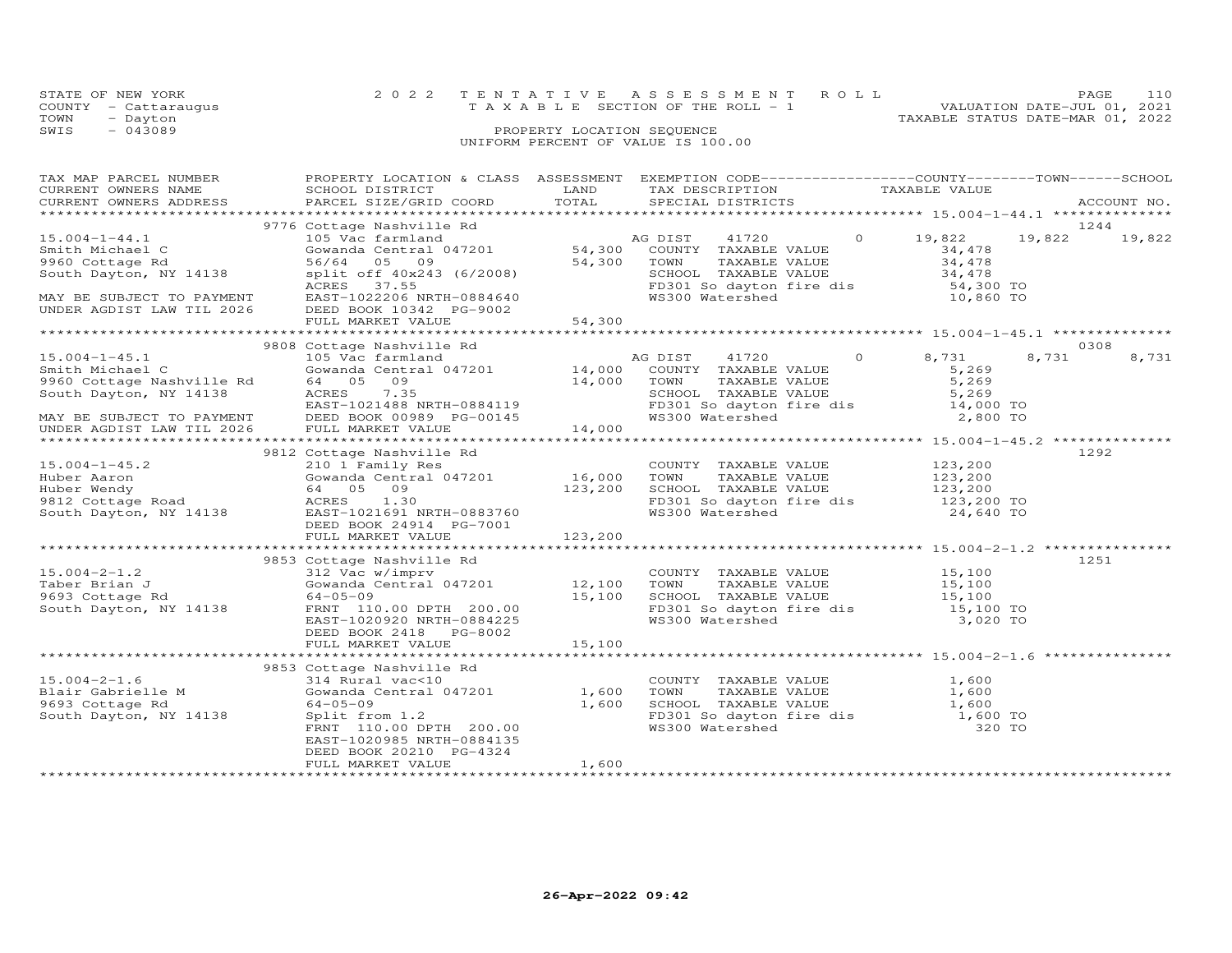|      | STATE OF NEW YORK    | 2022 TENTATIVE ASSESSMENT ROLL        |  |                                  | PAGE                        |  |
|------|----------------------|---------------------------------------|--|----------------------------------|-----------------------------|--|
|      | COUNTY - Cattaraugus | T A X A B L E SECTION OF THE ROLL - 1 |  |                                  | VALUATION DATE-JUL 01, 2021 |  |
| TOWN | - Dayton             |                                       |  | TAXABLE STATUS DATE-MAR 01, 2022 |                             |  |
| SWIS | $-043089$            | PROPERTY LOCATION SEQUENCE            |  |                                  |                             |  |
|      |                      | UNIFORM PERCENT OF VALUE IS 100.00    |  |                                  |                             |  |

| TAX MAP PARCEL NUMBER                                                                                                                                                                                                                            |                            |          | PROPERTY LOCATION & CLASS ASSESSMENT EXEMPTION CODE---------------COUNTY-------TOWN------SCHOOL                                                                          |                                                             |
|--------------------------------------------------------------------------------------------------------------------------------------------------------------------------------------------------------------------------------------------------|----------------------------|----------|--------------------------------------------------------------------------------------------------------------------------------------------------------------------------|-------------------------------------------------------------|
| CURRENT OWNERS NAME                                                                                                                                                                                                                              | SCHOOL DISTRICT            | LAND     | TAX DESCRIPTION TAXABLE VALUE<br>SPECIAL DISTRICTS                                                                                                                       |                                                             |
| CURRENT OWNERS ADDRESS PARCEL SIZE/GRID COORD TOTAL                                                                                                                                                                                              |                            |          |                                                                                                                                                                          | ACCOUNT NO.                                                 |
|                                                                                                                                                                                                                                                  |                            |          |                                                                                                                                                                          |                                                             |
|                                                                                                                                                                                                                                                  | 9905 Cottage Nashville Rd  |          |                                                                                                                                                                          | 0310                                                        |
| $15.004 - 1 - 47.1$                                                                                                                                                                                                                              | 240 Rural res              |          |                                                                                                                                                                          |                                                             |
|                                                                                                                                                                                                                                                  |                            |          |                                                                                                                                                                          |                                                             |
|                                                                                                                                                                                                                                                  |                            |          |                                                                                                                                                                          |                                                             |
| 15.004-1-47.1<br>Jolls Deborah B Gowanda Central 047201 120,000<br>Jolls Deborah S 64 05 09 195,100<br>9905 Cottage-Nashville Rd ACRES 82.75<br>South Dayton, NY 14138 EAST-1020535 NRTH-0884998<br>DEED BOOK 16512 PG-8001                      |                            |          | COUNTY TAXABLE VALUE 195,100<br>TOWN TAXABLE VALUE 195,100<br>SCHOOL TAXABLE VALUE 195,100<br>FD301 So dayton fire dis 195,100 TO<br>WS300 Watershed 39,020 TO           |                                                             |
|                                                                                                                                                                                                                                                  |                            |          |                                                                                                                                                                          |                                                             |
|                                                                                                                                                                                                                                                  | FULL MARKET VALUE          | 195, 100 |                                                                                                                                                                          |                                                             |
|                                                                                                                                                                                                                                                  |                            |          |                                                                                                                                                                          |                                                             |
|                                                                                                                                                                                                                                                  | 9931 Cottage Nashville Rd  |          |                                                                                                                                                                          | 1171                                                        |
|                                                                                                                                                                                                                                                  |                            |          |                                                                                                                                                                          |                                                             |
|                                                                                                                                                                                                                                                  |                            |          |                                                                                                                                                                          |                                                             |
|                                                                                                                                                                                                                                                  |                            |          |                                                                                                                                                                          |                                                             |
|                                                                                                                                                                                                                                                  |                            |          |                                                                                                                                                                          |                                                             |
|                                                                                                                                                                                                                                                  |                            |          | COUNTY TAXABLE VALUE $237,300$<br>TOWN TAXABLE VALUE $237,300$<br>SCHOOL TAXABLE VALUE $237,300$<br>FD301 So dayton fire dis $237,300$ TO<br>WS300 Watershed $47,460$ TO |                                                             |
|                                                                                                                                                                                                                                                  |                            |          |                                                                                                                                                                          |                                                             |
|                                                                                                                                                                                                                                                  |                            |          |                                                                                                                                                                          |                                                             |
|                                                                                                                                                                                                                                                  |                            |          |                                                                                                                                                                          |                                                             |
|                                                                                                                                                                                                                                                  | 9937 Cottage Nashville Rd  |          |                                                                                                                                                                          | 0544                                                        |
|                                                                                                                                                                                                                                                  |                            |          |                                                                                                                                                                          | $\Omega$ and $\Omega$<br>74,900                             |
|                                                                                                                                                                                                                                                  |                            |          |                                                                                                                                                                          |                                                             |
|                                                                                                                                                                                                                                                  |                            |          |                                                                                                                                                                          |                                                             |
|                                                                                                                                                                                                                                                  |                            |          |                                                                                                                                                                          |                                                             |
|                                                                                                                                                                                                                                                  |                            |          |                                                                                                                                                                          |                                                             |
|                                                                                                                                                                                                                                                  |                            |          |                                                                                                                                                                          |                                                             |
|                                                                                                                                                                                                                                                  |                            |          |                                                                                                                                                                          |                                                             |
|                                                                                                                                                                                                                                                  |                            |          |                                                                                                                                                                          |                                                             |
| 9943 Cottage Nashville Rd<br>Moore Dalton R<br>Moore Amber A<br>Moore Amber A<br>9943 Cottage-Nashville Rd<br>9943 Cottage-Nashville Rd<br>9943 Cottage-Nashville Rd<br>9943 Cottage-Nashville Rd<br>9943 Cottage-Nashville Rd<br>9943 Cottage-N |                            |          |                                                                                                                                                                          | 0547                                                        |
|                                                                                                                                                                                                                                                  |                            |          |                                                                                                                                                                          |                                                             |
|                                                                                                                                                                                                                                                  |                            |          |                                                                                                                                                                          |                                                             |
|                                                                                                                                                                                                                                                  |                            |          |                                                                                                                                                                          |                                                             |
|                                                                                                                                                                                                                                                  |                            |          |                                                                                                                                                                          |                                                             |
|                                                                                                                                                                                                                                                  |                            |          | COUNTY TAXABLE VALUE 108,900<br>TOWN TAXABLE VALUE 108,900<br>SCHOOL TAXABLE VALUE 108,900<br>FD301 So dayton fire dis 108,900 TO<br>WS300 Watershed 21,780 TO           |                                                             |
|                                                                                                                                                                                                                                                  | EAST-1019814 NRTH-0886220  |          |                                                                                                                                                                          |                                                             |
|                                                                                                                                                                                                                                                  | DEED BOOK 2021    PG-12492 |          |                                                                                                                                                                          |                                                             |
|                                                                                                                                                                                                                                                  |                            |          |                                                                                                                                                                          |                                                             |
|                                                                                                                                                                                                                                                  |                            |          |                                                                                                                                                                          |                                                             |
|                                                                                                                                                                                                                                                  |                            |          |                                                                                                                                                                          | 1009                                                        |
|                                                                                                                                                                                                                                                  |                            |          |                                                                                                                                                                          |                                                             |
|                                                                                                                                                                                                                                                  |                            |          |                                                                                                                                                                          |                                                             |
|                                                                                                                                                                                                                                                  |                            |          |                                                                                                                                                                          | 20,920<br>53,976<br>53,976<br>0<br>30,000<br>7,150<br>7,150 |
|                                                                                                                                                                                                                                                  |                            |          |                                                                                                                                                                          |                                                             |
|                                                                                                                                                                                                                                                  |                            |          |                                                                                                                                                                          |                                                             |
|                                                                                                                                                                                                                                                  |                            |          |                                                                                                                                                                          |                                                             |
| UNDER AGDIST LAW TIL 2026                                                                                                                                                                                                                        | FULL MARKET VALUE          |          |                                                                                                                                                                          |                                                             |
|                                                                                                                                                                                                                                                  |                            |          |                                                                                                                                                                          |                                                             |
|                                                                                                                                                                                                                                                  |                            |          | TOWN TAAADLE VALUE<br>205,200 SCHOOL TAXABLE VALUE 93,154<br>FD301 So dayton fire dis 205,200 TO<br>ESSAN Watershed 41,040 TO                                            |                                                             |
|                                                                                                                                                                                                                                                  |                            |          |                                                                                                                                                                          |                                                             |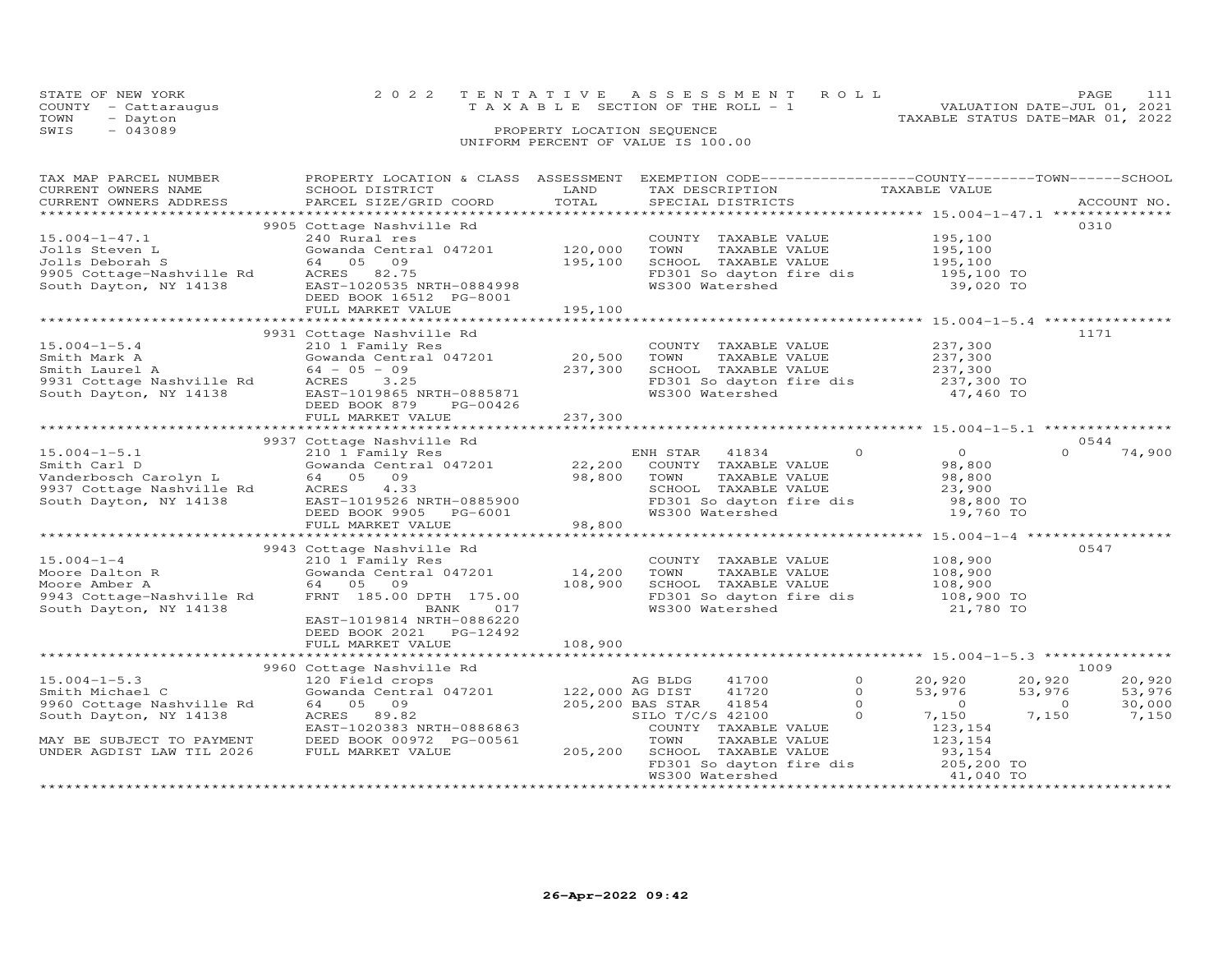| STATE OF NEW YORK    | 2022 TENTATIVE ASSESSMENT ROLL        | 112<br>PAGE                      |
|----------------------|---------------------------------------|----------------------------------|
| COUNTY - Cattaraugus | T A X A B L E SECTION OF THE ROLL - 1 | VALUATION DATE-JUL 01, 2021      |
| TOWN<br>- Dayton     |                                       | TAXABLE STATUS DATE-MAR 01, 2022 |
| SWTS<br>$-043089$    | PROPERTY LOCATION SEQUENCE            |                                  |
|                      | UNIFORM PERCENT OF VALUE IS 100.00    |                                  |

| TAX MAP PARCEL NUMBER<br>CURRENT OWNERS NAME                                                                                                                                          | PROPERTY LOCATION & CLASS ASSESSMENT<br>SCHOOL DISTRICT                                                                                                                                                                                                                                                                                     | LAND             | EXEMPTION CODE-----------------COUNTY-------TOWN------SCHOOL<br>TAX DESCRIPTION                                                                                                                                                                                                |                                                         |                                                                                                   |
|---------------------------------------------------------------------------------------------------------------------------------------------------------------------------------------|---------------------------------------------------------------------------------------------------------------------------------------------------------------------------------------------------------------------------------------------------------------------------------------------------------------------------------------------|------------------|--------------------------------------------------------------------------------------------------------------------------------------------------------------------------------------------------------------------------------------------------------------------------------|---------------------------------------------------------|---------------------------------------------------------------------------------------------------|
| CURRENT OWNERS ADDRESS                                                                                                                                                                | PARCEL SIZE/GRID COORD                                                                                                                                                                                                                                                                                                                      | TOTAL            | SPECIAL DISTRICTS                                                                                                                                                                                                                                                              | TAXABLE VALUE                                           | ACCOUNT NO.                                                                                       |
|                                                                                                                                                                                       |                                                                                                                                                                                                                                                                                                                                             |                  |                                                                                                                                                                                                                                                                                |                                                         |                                                                                                   |
| $15.004 - 1 - 5.2$<br>Vosburgh Richard W<br>9970 Cottage Nashville Rd<br>South Dayton, NY 14138<br>PRIOR OWNER ON 3/01/2022 DEED BOOK 20221 I<br>Vosburgh Richard W FULL MARKET VALUE | 9970 Cottage Nashville Rd<br>210 1 Family Res<br>Gowanda Central 047201 15,600<br>64 05 09<br>ACRES<br>1.20<br>ACRES 1.20<br>EAST-1019759 NRTH-0886973<br>DEED BOOK 20221 PG-2266                                                                                                                                                           | 81,800<br>81,800 | COUNTY TAXABLE VALUE<br>TOWN<br>SCHOOL TAXABLE VALUE<br>SCHOOL TAXABLE VALUE 81,800<br>FD301 So dayton fire dis 81,800 TO<br>WS300 Watershed 16,360 TO                                                                                                                         | 81,800                                                  | 0976                                                                                              |
|                                                                                                                                                                                       |                                                                                                                                                                                                                                                                                                                                             |                  |                                                                                                                                                                                                                                                                                |                                                         | 0539                                                                                              |
|                                                                                                                                                                                       | 9981 Cottage Nashville Rd<br>210 1 Family Res and Arlene L<br>210 1 Family Res and Arlene L<br>210 1 Family Res and Arlene L<br>2981 Cottage Nashville Rd 64 - 05 - 09<br>290.00 95,700 ENH STAF<br>290.00 95,700 ENH STAF<br>290.00 COUNTY<br>EAST-1019423 NRTH-0887033<br>DEED BOOK 799<br>PG-00923                                       |                  | 41802<br>Cowanda Central 047201 14,500 AGED S 41804 0<br>64 - 05 - 09 95,700 ENH STAR 41834 0<br>FRNT 125.00 DPTH 290.00 COUNTY TAXABLE VALUE 86,130<br>TOWN       TAXABLE  VALUE<br>SCHOOL    TAXABLE  VALUE<br>--<br>SCHOOL TAXABLE VALUE<br>95,700 FD301 So dayton fire dis | $\Omega$<br>9,570<br>95,700<br>6,445                    | $\Omega$<br>$\Omega$<br>$\Omega$<br>14,355<br>$\Omega$<br>74,900                                  |
|                                                                                                                                                                                       | FULL MARKET VALUE                                                                                                                                                                                                                                                                                                                           |                  |                                                                                                                                                                                                                                                                                | 95,700 TO                                               |                                                                                                   |
|                                                                                                                                                                                       |                                                                                                                                                                                                                                                                                                                                             |                  |                                                                                                                                                                                                                                                                                | 19,140 TO                                               |                                                                                                   |
|                                                                                                                                                                                       | 9987 Cottage Nashville Rd                                                                                                                                                                                                                                                                                                                   |                  |                                                                                                                                                                                                                                                                                |                                                         | 0609                                                                                              |
| $15.004 - 1 - 1$                                                                                                                                                                      | 314 Rural vac<10<br>Seneca Resources Company, LLC Gowanda Central 047201 13,800<br>Land & Timber<br>51 Zents Blvd<br>Brookville, PA 15825-2701<br>ERNT 300.00 DPTH 215.00<br>EAST-1019366 NRTH-0887188<br>EAST-1019366 NRTH-0887188                                                                                                         |                  | COUNTY TAXABLE VALUE<br>TAXABLE VALUE<br>TAXABLE VALUE 13,800<br>TIVIDIE VALUE 13,800<br>TOWN<br>SCHOOL TAXABLE VALUE 13,800<br>FD301 So dayton fire dis 13,800 TO<br>WS300 Watershed                                                                                          | 13,800<br>2,760 TO                                      |                                                                                                   |
|                                                                                                                                                                                       |                                                                                                                                                                                                                                                                                                                                             |                  |                                                                                                                                                                                                                                                                                |                                                         |                                                                                                   |
|                                                                                                                                                                                       | CONSIDERING THE MAGNETIC CONSISTENT CONSISTED AND RESULT ON THE VALUE OF SALE OF A SURVEY OF SALE OF A SURVEY TRANSILE OF A SURVEY OF A SURVEY OF A SURVEY AND A SURVEY OF A SURVEY OF A SURVEY AND A SURVEY OF A SURVEY OF A<br>12207 Fect nill no ACKES 2.30<br>Perrysburg, NY 14129 EAST-1031043 NRTH-0883055<br>DEED BOOK 27621 PG-5001 |                  | TAXABLE VALUE<br>TAXABLE VALUE 105,800<br>TAXARLE VALUE 30,900<br>SCHOOL TAXABLE VALUE 30,900<br>FD300 Dayton fire dist 105,800 TO<br>WS300 Watershed 21,160 TO<br>WS300 Watershed                                                                                             | $\begin{smallmatrix} & & 0 \ 105,800 \end{smallmatrix}$ | 0985<br>$\Omega$<br>74,900                                                                        |
|                                                                                                                                                                                       | FULL MARKET VALUE                                                                                                                                                                                                                                                                                                                           | 105,800          |                                                                                                                                                                                                                                                                                |                                                         |                                                                                                   |
|                                                                                                                                                                                       |                                                                                                                                                                                                                                                                                                                                             |                  |                                                                                                                                                                                                                                                                                |                                                         |                                                                                                   |
| $15.004 - 1 - 17.2$<br>Luce Frank J Jr<br>12306 Cottage Peck Hill Rd ACRES<br>Perrysburg, NY 14129                                                                                    | EAST-1030021 NRTH-0883528<br>DEED BOOK 8053 PG-5001<br>FULL MARKET VALUE                                                                                                                                                                                                                                                                    |                  | $\Omega$<br>$\Omega$<br>$\Omega$<br>COUNTY TAXABLE VALUE<br>TOWN     TAXABLE VALUE<br>COUNTILE AAADLE VALUE<br>TOWN TAXABLE VALUE 299,600<br>SCHOOL TAXABLE VALUE 269,600<br>FD300 Dayton fire dist 351,600 TO<br>WS300 Watershed 351,600 TO                                   | 40,000<br>$\overline{a}$<br>12,000<br>299,600           | 1374<br>40,000<br>40,000<br>30,000<br>$\begin{smallmatrix}&&&0\12,000\end{smallmatrix}$<br>12,000 |
|                                                                                                                                                                                       |                                                                                                                                                                                                                                                                                                                                             |                  |                                                                                                                                                                                                                                                                                |                                                         |                                                                                                   |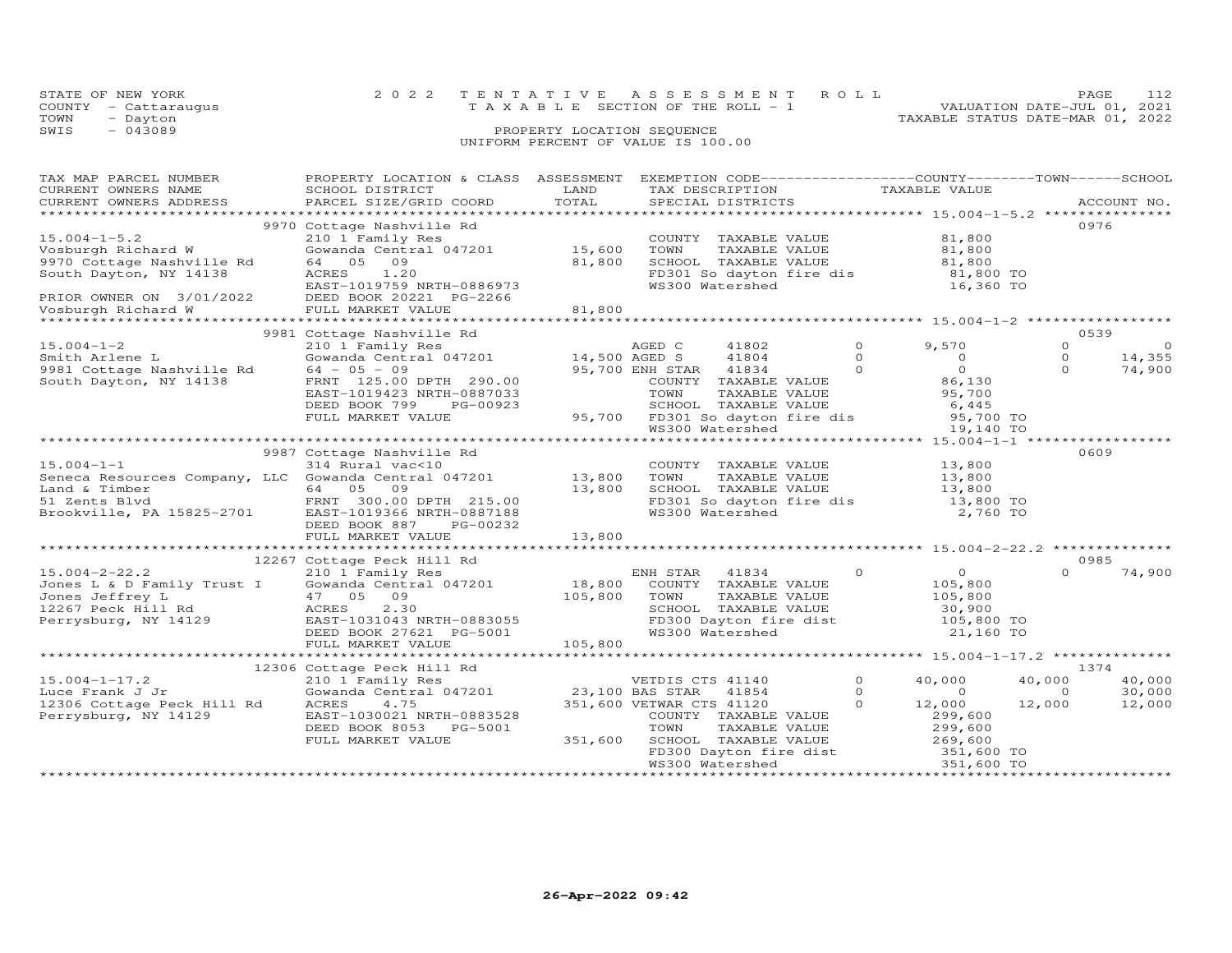| STATE OF NEW YORK    | 2022 TENTATIVE ASSESSMENT ROLL        | PAGE                             | 113 |
|----------------------|---------------------------------------|----------------------------------|-----|
| COUNTY - Cattaraugus | T A X A B L E SECTION OF THE ROLL - 1 | VALUATION DATE-JUL 01, 2021      |     |
| TOWN<br>- Dayton     |                                       | TAXABLE STATUS DATE-MAR 01, 2022 |     |
| SWIS<br>$-043089$    | PROPERTY LOCATION SEQUENCE            |                                  |     |
|                      | UNIFORM PERCENT OF VALUE IS 100.00    |                                  |     |

| TAX MAP PARCEL NUMBER<br>CURRENT OWNERS NAME<br>CURRENT OWNERS ADDRESS                                                                    | PROPERTY LOCATION & CLASS ASSESSMENT EXEMPTION CODE----------------COUNTY-------TOWN------SCHOOL<br>SCHOOL DISTRICT<br>PARCEL SIZE/GRID COORD                       | LAND<br>TOTAL              | TAX DESCRIPTION<br>SPECIAL DISTRICTS                                                                                                                                                   |         | TAXABLE VALUE                                                           |        | ACCOUNT NO.    |
|-------------------------------------------------------------------------------------------------------------------------------------------|---------------------------------------------------------------------------------------------------------------------------------------------------------------------|----------------------------|----------------------------------------------------------------------------------------------------------------------------------------------------------------------------------------|---------|-------------------------------------------------------------------------|--------|----------------|
|                                                                                                                                           |                                                                                                                                                                     |                            |                                                                                                                                                                                        |         |                                                                         |        |                |
| $15.004 - 2 - 1.4$<br>Smith Mark A<br>Smith Laurel A<br>9931 Cottage Nashville Rd<br>South Dayton, NY 14138                               | Cottage Rd<br>105 Vac farmland<br>Gowanda Central 047201 26,800 COUNTY TAXABLE VALUE<br>63<br>05<br>09<br>ACRES 16.10<br>EAST-1023052 NRTH-0882331                  | 26,800                     | 41720<br>AG DIST<br>TAXABLE VALUE<br>TAXABLE VALUE<br>TOWN<br>SCHOOL TAXABLE VALUE<br>$FD301$ So dayton fire dis $26,800$ TO                                                           | $\circ$ | 11,485<br>15,315<br>15,315<br>15,315                                    | 11,485 | 1275<br>11,485 |
| MAY BE SUBJECT TO PAYMENT<br>UNDER AGDIST LAW TIL 2026                                                                                    | DEED BOOK 00974 PG-00121<br>FULL MARKET VALUE                                                                                                                       | 26,800                     |                                                                                                                                                                                        |         |                                                                         |        |                |
|                                                                                                                                           |                                                                                                                                                                     |                            |                                                                                                                                                                                        |         |                                                                         |        | 0492           |
| $15.004 - 2 - 2$<br>Hintz Ronald<br>9737 Cottage South Dayton Rd<br>South Dayton, NY 14138                                                | Cottage Rd<br>311 Res vac land<br>Gowanda Central 047201<br>63 05 09<br>FRNT 250.00 DPTH 155.00<br>EAST-1022551 NRTH-0882985<br>DEED BOOK 817<br>PG-00988           | 2,800<br>2,800             | COUNTY TAXABLE VALUE<br>TOWN<br>TAXABLE VALUE<br>TOWN IAAADDE VADOU<br>SCHOOL TAXABLE VALUE<br>FD301 So dayton fire dis<br>WS300 Watershed                                             |         | 2,800<br>2,800<br>2,800<br>2,800 TO<br>560 TO                           |        |                |
|                                                                                                                                           | FULL MARKET VALUE                                                                                                                                                   | 2,800                      |                                                                                                                                                                                        |         |                                                                         |        |                |
|                                                                                                                                           |                                                                                                                                                                     |                            |                                                                                                                                                                                        |         |                                                                         |        |                |
| $15.004 - 2 - 9$<br>Smith Mark A<br>9931 Cottage Nashville Rd<br>South Dayton, NY 14138                                                   | Cottage Rd<br>314 Rural vac<10<br>Gowanda Central 047201 800<br>55 05 09 800<br>ACRES 1.45<br>1.45<br>ACRES<br>EAST-1023449 NRTH-0883194<br>DEED BOOK 15734 PG-8001 | 800<br>800                 | COUNTY TAXABLE VALUE<br>TOWN TAXABLE VALUE 800<br>SCHOOL TAXABLE VALUE 800<br>FD300 Dayton fire dist 800<br>WS300 Watershed 160                                                        |         | 800<br>800 TO<br>160 TO                                                 |        | 0491           |
|                                                                                                                                           | FULL MARKET VALUE                                                                                                                                                   | 800                        |                                                                                                                                                                                        |         |                                                                         |        |                |
|                                                                                                                                           |                                                                                                                                                                     |                            |                                                                                                                                                                                        |         |                                                                         |        |                |
| $15.004 - 2 - 13.1$<br>Smith Brian P<br>3030 Brown Hill Road<br>Youngsville, PA 16371                                                     | Cottage Rd<br>105 Vac farmland<br>55 05 09<br>ACRES 18.00<br>EAST-1025048 NRTH-0882357<br>DEED BOOK 31084 PG-9001                                                   | 33,500                     | COUNTY TAXABLE VALUE<br>TAXABLE VALUE<br>TOWN<br>SCHOOL TAXABLE VALUE 33,500<br>FD300 Dayton fire dist 33,500 TO<br>WS300 Watershed                                                    |         | 33,500<br>33,500<br>6,700 TO                                            |        | 0545           |
|                                                                                                                                           | FULL MARKET VALUE                                                                                                                                                   | 33,500                     |                                                                                                                                                                                        |         |                                                                         |        |                |
|                                                                                                                                           |                                                                                                                                                                     |                            |                                                                                                                                                                                        |         |                                                                         |        |                |
|                                                                                                                                           | Cottage Rd                                                                                                                                                          |                            |                                                                                                                                                                                        |         |                                                                         |        | 1231           |
| $15.004 - 2 - 27.2$<br>Smith Mark A<br>Smith Laurel A<br>9931 Cottage Nashville Rd<br>South Dayton, NY 14138<br>MAY BE SUBJECT TO PAYMENT | 105 Vac farmland<br>Gowanda Central 047201<br>55 05 09<br>ACRES 34.90<br>EAST-1025899 NRTH-0880397<br>DEED BOOK 00926 PG-00478<br>FULL MARKET VALUE                 | 37,900<br>37,900<br>37,900 | AG DIST<br>41720<br>COUNTY TAXABLE VALUE<br>TOWN      TAXABLE VALUE<br>SCHOOL   TAXABLE VALUE<br>TOWN<br>SUNUL INTER<br>FD301 So dayton fire dis<br>MC300 Watershed<br>WS300 Watershed | $\circ$ | 15,172<br>22,728<br>22,728<br>22,728<br>22,728<br>37,900 TO<br>7,580 TO | 15,172 | 15,172         |
| UNDER AGDIST LAW TIL 2026                                                                                                                 |                                                                                                                                                                     |                            |                                                                                                                                                                                        |         |                                                                         |        |                |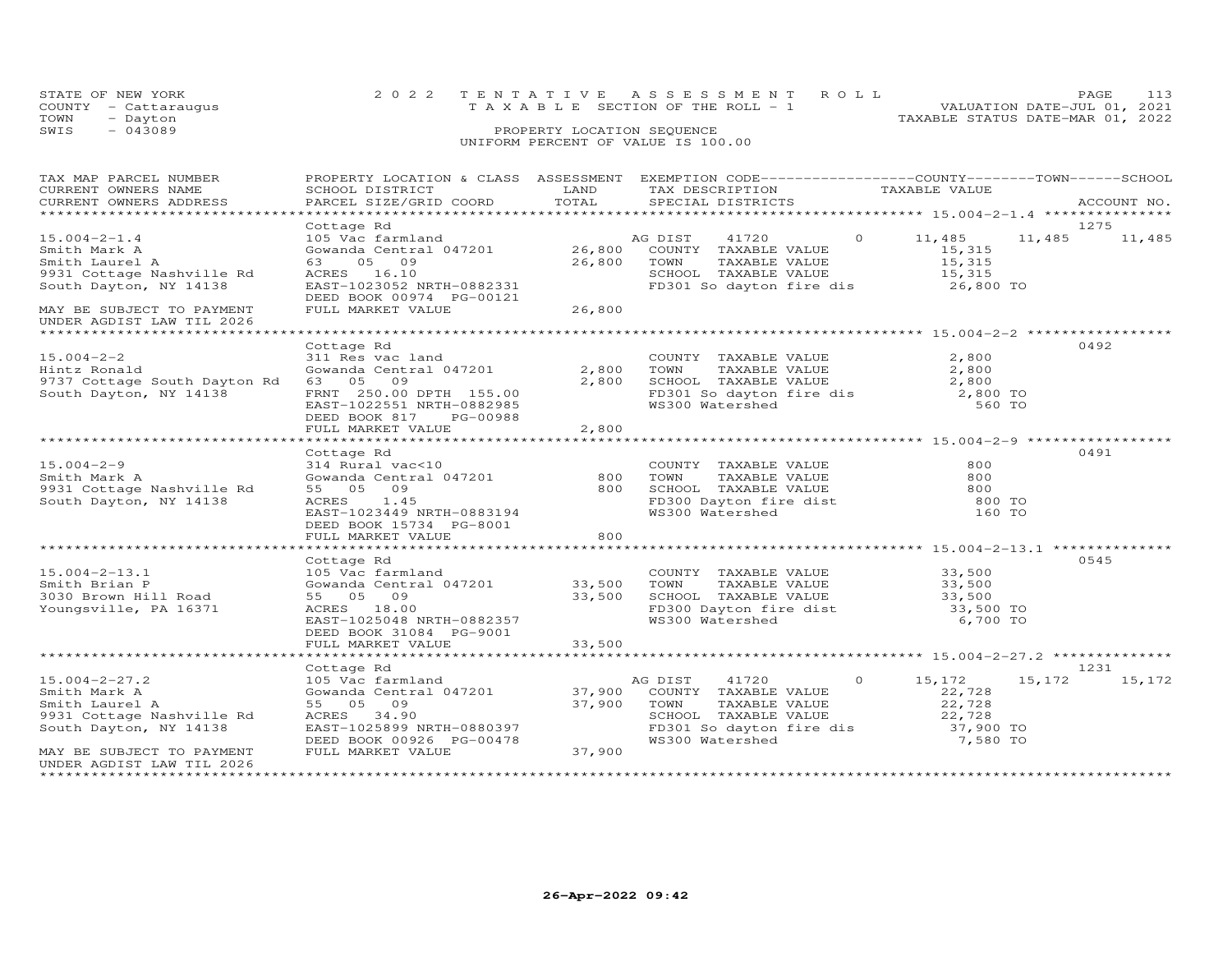| STATE OF NEW YORK    | 2022 TENTATIVE ASSESSMENT ROLL     |                                  | PAGE |  |
|----------------------|------------------------------------|----------------------------------|------|--|
| COUNTY - Cattarauqus | TAXABLE SECTION OF THE ROLL - 1    | VALUATION DATE-JUL 01, 2021      |      |  |
| TOWN<br>- Dayton     |                                    | TAXABLE STATUS DATE-MAR 01, 2022 |      |  |
| SWIS<br>- 043089     | PROPERTY LOCATION SEQUENCE         |                                  |      |  |
|                      | UNIFORM PERCENT OF VALUE IS 100.00 |                                  |      |  |

| TAX MAP PARCEL NUMBER<br>CURRENT OWNERS NAME<br>CONNERT OWNERS ADDRESS FORCEL SIZE/GRID COORD FORM SPECIAL DISTRICTS FOR THE CONNERT OWNERS ADDRESS PARCEL SIZE/GRID COORD TOTAL SPECIAL DISTRICTS FORM ACCOUNT NO.                                                                                      | SCHOOL DISTRICT                                                                                                                                                                                                                      | LAND   | PROPERTY LOCATION & CLASS ASSESSMENT EXEMPTION CODE----------------COUNTY-------TOWN------SCHOOL<br>TAX DESCRIPTION TAXABLE VALUE<br>SPECIAL DISTRICTS                                                                |                    | ACCOUNT NO.            |
|----------------------------------------------------------------------------------------------------------------------------------------------------------------------------------------------------------------------------------------------------------------------------------------------------------|--------------------------------------------------------------------------------------------------------------------------------------------------------------------------------------------------------------------------------------|--------|-----------------------------------------------------------------------------------------------------------------------------------------------------------------------------------------------------------------------|--------------------|------------------------|
| $24.004 - 1 - 5$<br>Morey Erwin H<br>641 Rte 83<br>South Dayton, NY 14138<br>MAY BE SUBJECT TO PAYMENT<br>UNDER AGDIST LAW TIL 2026                                                                                                                                                                      | Cottage Rd<br>$28,900$ TOWN<br>SCHOO<br>$^{\circ}2$ 05 09<br>ACRES 29.50<br>ACRES 29.50<br>EAST-1025251 NRTH-0871521<br>DEED BOOK 00997 PG-00120<br>FULL MARKET VALUE                                                                | 28,900 | 105 Vac farmland<br>28,900 COUNTY TAXABLE VALUE 12,141 12,141<br>Pine Valley Cen 063001 28,900 COUNTY TAXABLE VALUE 16,759<br>TOWN      TAXABLE VALUE<br>SCHOOL   TAXABLE VALUE<br>FD301 So dayton fire dis 28,900 TO | 16,759<br>16,759   | 0394<br>12,141         |
| $24.004 - 1 - 37$<br>Brown Edna B<br>8744 S Dayton-Silver Cr Rd<br>South Dayton, NY 14138                                                                                                                                                                                                                | Cottage Rd<br>Collage Ru<br>105 Vac farmland<br>Pine Valley Cen 063001 64,200<br>04, 200<br>EAST-1019823 NRTH-0868755<br>DEED BOOK 620 PG-00000<br>FULL MARKET -<br>FULL MARKET VALUE                                                | 64,200 | COUNTY TAXABLE VALUE 64,200<br>TOWN TAXABLE VALUE 64,200<br>SCHOOL TAXABLE VALUE 64,200<br>FD301 So dayton fire dis 64,200 TO<br>WS300 Watershed                                                                      | 12,840 TO          | 0065                   |
|                                                                                                                                                                                                                                                                                                          |                                                                                                                                                                                                                                      |        |                                                                                                                                                                                                                       |                    | 0599                   |
| 9081 Cottage Rd<br>210 1 Family Res<br>D&C Trombley Family Trust I Pine Valley Cen 063001 16,900 COUNTY TAXABLE VALUE<br>9081 Cottage Road 45 05 09 160,700 TOWN TAXABLE VALUE<br>160,700 TOWN TAXABLE VALUE<br>SCHOOL TAXABLE VALUE                                                                     | AURES 1.00<br>EAST-1024095 NRTH-0872999<br>DEED BOOK 2021 PG-12653<br>FULL MARKET VALUE 160,700                                                                                                                                      |        | BAS STAR 41854 0 0 0<br>SCHOOL TAXABLE VALUE<br>FD301 So dayton fire dis<br>WS300 Watershed 32,140 TO                                                                                                                 | 160,700<br>160,700 | $\Omega$<br>30,000     |
|                                                                                                                                                                                                                                                                                                          |                                                                                                                                                                                                                                      |        |                                                                                                                                                                                                                       |                    |                        |
|                                                                                                                                                                                                                                                                                                          | Gowanda Central 047201 (at 1,600 TOWN TAXABLE VALUE (at 170,100<br>17/55 05 09 (at 170,100 SCHOOL TAXABLE VALUE (at 170,100 TO 201)<br>ACRES 27.40 BANK 032 (at 170,100 FD300 Dayton fire dist 170,100 TO<br>DEED BOOK 24781 PG-9001 |        | COUNTY TAXABLE VALUE 70,100<br>TOWN TAXABLE VALUE 70,100<br>FD300 Dayton fire dist<br>WS300 Watershed                                                                                                                 | 14,020 TO          | 0225                   |
|                                                                                                                                                                                                                                                                                                          |                                                                                                                                                                                                                                      |        |                                                                                                                                                                                                                       |                    |                        |
|                                                                                                                                                                                                                                                                                                          |                                                                                                                                                                                                                                      |        |                                                                                                                                                                                                                       |                    |                        |
| 15.004-1-19.2<br>Smith Nathan D<br>Smith Nathan D<br>Sowanda Central 047201<br>Section of the South Dayton, NY 14138<br>South Dayton, NY 14138<br>Section of the South Dayton, NY 14138<br>Section of the South Dayton, NY 14138<br>Section of<br>MAY BE SUBJECT TO PAYMENT<br>UNDER AGDIST LAW TIL 2026 | EAST-1026990 NRTH-0883558<br>DEED BOOK 12773 PG-2001<br>FULL MARKET VALUE                                                                                                                                                            | 56,000 | TOWN TAXABLE VALUE<br>TOWN TAXABLE VALUE<br>SCHOOL TAXABLE VALUE<br>FD300 Dayton fire dist<br>WS300 Watershed<br>11,200 TO                                                                                            | 3,771<br>52,229    | 1164<br>3,771<br>3,771 |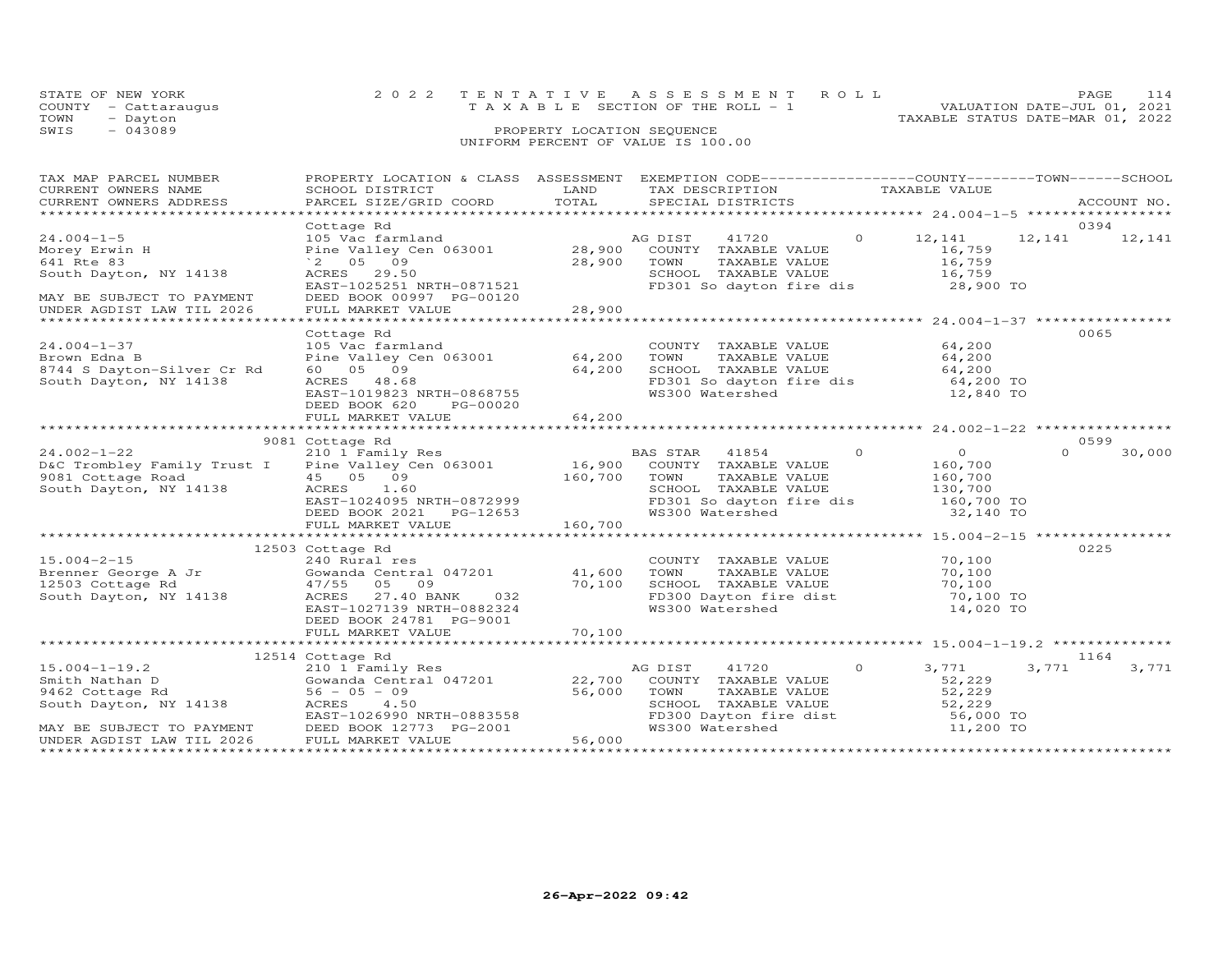| STATE OF NEW YORK    |  | 2022 TENTATIVE ASSESSMENT ROLL     |  |  |                                  | PAGE.                       | 115 |
|----------------------|--|------------------------------------|--|--|----------------------------------|-----------------------------|-----|
| COUNTY - Cattaraugus |  | TAXABLE SECTION OF THE ROLL - 1    |  |  |                                  | VALUATION DATE-JUL 01, 2021 |     |
| TOWN<br>- Dayton     |  |                                    |  |  | TAXABLE STATUS DATE-MAR 01, 2022 |                             |     |
| $-043089$<br>SWIS    |  | PROPERTY LOCATION SEQUENCE         |  |  |                                  |                             |     |
|                      |  | UNIFORM PERCENT OF VALUE IS 100.00 |  |  |                                  |                             |     |
|                      |  |                                    |  |  |                                  |                             |     |

| TAX MAP PARCEL NUMBER<br>TAX MAP PARCEL NUMBER PROPERTY LOCATION & CLASS ASSESSMENT EACH ION CONCLUSIVE CORRENT OWNERS NAME CONCOLL DESCRIPTION TAXABLE VALUE<br>CURRENT OWNERS NAME SCHOOL DISTRICTS FOR TAXABLE VALUE TAXABLE VALUE<br>CURRENT OWNERS ADDRE                       | PROPERTY LOCATION & CLASS ASSESSMENT EXEMPTION CODE-----------------COUNTY-------TOWN------SCHOOL |                                                                                                                                                                     |                                      |                  |
|-------------------------------------------------------------------------------------------------------------------------------------------------------------------------------------------------------------------------------------------------------------------------------------|---------------------------------------------------------------------------------------------------|---------------------------------------------------------------------------------------------------------------------------------------------------------------------|--------------------------------------|------------------|
| 15.004-2-14<br>Howard Christopher R<br>Howard Lillian<br>12531 Cottage Rd<br>South Dayton, NY 14138<br>14138<br>12531 Cottage Rd<br>South Dayton, NY 14138<br>146,600<br>12531 Cottage Rd<br>21,300<br>21,300<br>21,300<br>21,300<br>21,300<br>21,300<br>21,30                      | 12531 Cottage Rd                                                                                  | COUNTY TAXABLE VALUE 46,600<br>CONTRACTED MADE VALUE<br>TOWN TAXABLE VALUE<br>SCHOOL TAXABLE VALUE<br>FD300 Dayton fire dist<br>WS300 Watershed<br>9,320 TO         |                                      | 0268             |
|                                                                                                                                                                                                                                                                                     |                                                                                                   |                                                                                                                                                                     |                                      | 0546             |
|                                                                                                                                                                                                                                                                                     | 12577 Cottage Rd                                                                                  |                                                                                                                                                                     |                                      | 78,829           |
|                                                                                                                                                                                                                                                                                     |                                                                                                   |                                                                                                                                                                     |                                      |                  |
|                                                                                                                                                                                                                                                                                     |                                                                                                   | COUNTY TAXABLE VALUE 38,500<br>TOWN TAXABLE VALUE 38,500<br>SCHOOL TAXABLE VALUE 38,500<br>FD300 Dayton fire dist 38,500 TO<br>WS300 Watershed 7,700 TO             |                                      | 1258             |
|                                                                                                                                                                                                                                                                                     |                                                                                                   |                                                                                                                                                                     |                                      |                  |
| 15.004-1-21<br>Burgen Barbara A (210 1 Family Res<br>Estate 56 05 09 59,700<br>12588 Cottage Rd (2586 ACRES 6.15 BANK 017<br>South Dayton, NY 14138 EAST-1025865 NRTH-0883755<br>RERS 6.15 BANK 017<br>RERS 6.15 BANK 017                                                           | 12588 Cottage Rd<br>DEED BOOK 01008 PG-00707                                                      | COUNTY TAXABLE VALUE 59,700<br>TOWN TAXABLE VALUE 59,700<br>SCHOOL TAXABLE VALUE 59,700<br>FD300 Dayton fire dist 59,700 TO<br>WS300 Watershed 11,940 TO            |                                      | 0073             |
|                                                                                                                                                                                                                                                                                     |                                                                                                   |                                                                                                                                                                     |                                      |                  |
|                                                                                                                                                                                                                                                                                     | 12598 Cottage Rd                                                                                  |                                                                                                                                                                     |                                      | 0244             |
| 15.004-1-22<br>Hejza James S<br>Hejza Judy S6 - 05 - 09<br>15,000<br>15,000<br>15,000<br>15,000<br>15,000<br>15,000<br>15,000<br>15,000<br>2010<br>58,600<br>2010<br>2010<br>2010<br>2010<br>2010<br>2010<br>2010<br>2010<br>2010<br>2010<br>20270<br>20270<br>2010<br>20270<br>201 |                                                                                                   | ENH STAR 41834<br>COUNTY TAXABLE VALUE<br>TOWN TAXABLE VALUE 58,600<br>SCHOOL TAXABLE VALUE 58,600<br>FD300 Dayton fire dist 58,600 TO<br>WS300 Watershed 11,720 TO | $\overline{0}$<br>$\Omega$<br>58,600 | $\cap$<br>58,600 |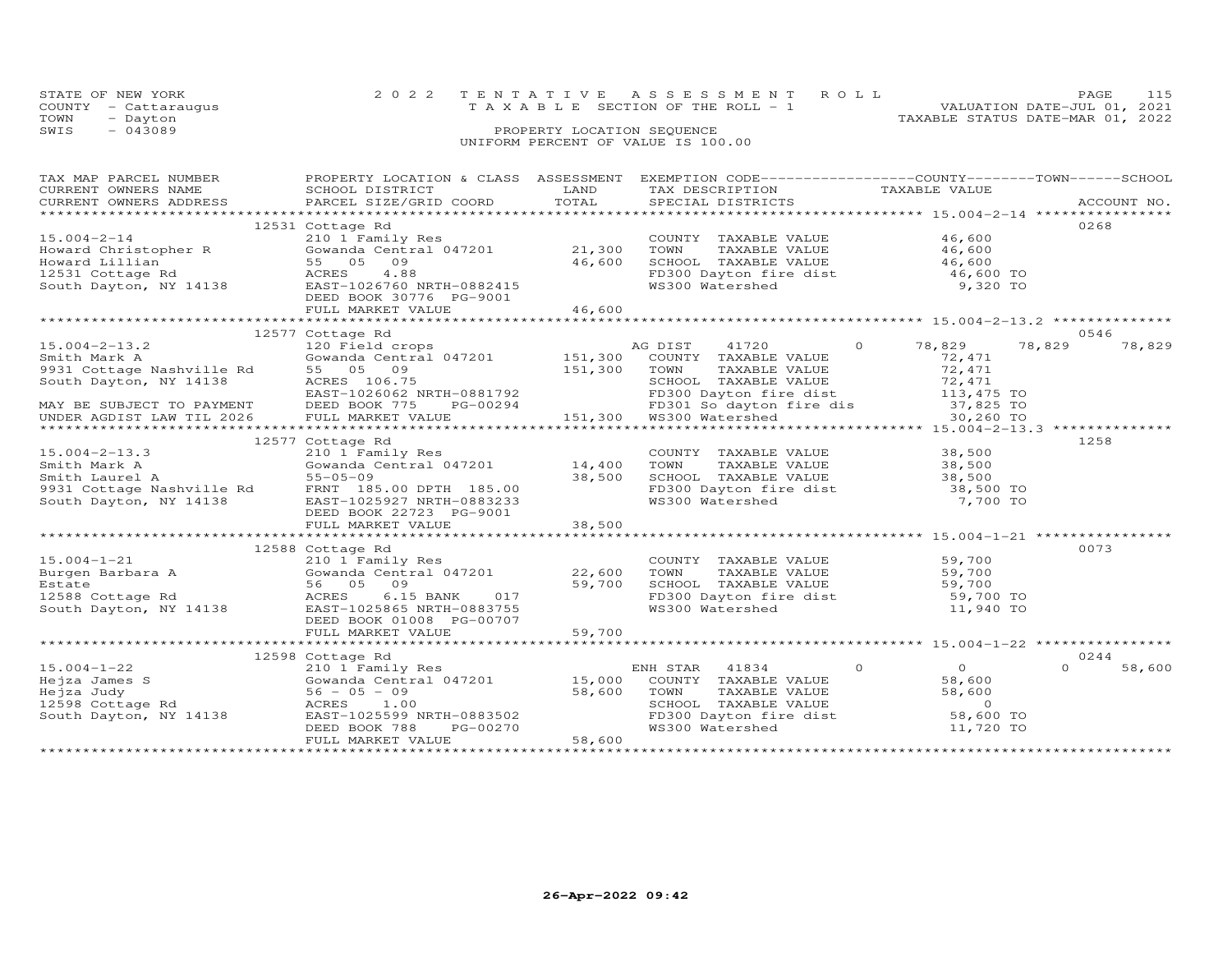| 116                              |
|----------------------------------|
| VALUATION DATE-JUL 01, 2021      |
| TAXABLE STATUS DATE-MAR 01, 2022 |
|                                  |
|                                  |
|                                  |

| TAX MAP PARCEL NUMBER<br>TA PIACE SCHOOL DISTRICT CORD TAXAGE TALL AND TRAFFORM TAXABLE VALUE<br>CURRENT OWNERS ADDRESS BARCEL SIZE/GRID COORD INND TOTAL SPECIAL DISTRICTS ACCOUNT NO.<br>TAXAGE SERVEL SIZE/GRID COORD TOTAL SPECIAL DISTRICTS ACCOUNT NO.                                                                                                                                                      | PROPERTY LOCATION & CLASS ASSESSMENT EXEMPTION CODE----------------COUNTY-------TOWN------SCHOOL                                                                                                                                                                                                                                 |                  |                             |                                                                                                                                   |          |                                                                                                                                                                                                                                                                                                                                                        |          |                |
|-------------------------------------------------------------------------------------------------------------------------------------------------------------------------------------------------------------------------------------------------------------------------------------------------------------------------------------------------------------------------------------------------------------------|----------------------------------------------------------------------------------------------------------------------------------------------------------------------------------------------------------------------------------------------------------------------------------------------------------------------------------|------------------|-----------------------------|-----------------------------------------------------------------------------------------------------------------------------------|----------|--------------------------------------------------------------------------------------------------------------------------------------------------------------------------------------------------------------------------------------------------------------------------------------------------------------------------------------------------------|----------|----------------|
|                                                                                                                                                                                                                                                                                                                                                                                                                   |                                                                                                                                                                                                                                                                                                                                  |                  |                             |                                                                                                                                   |          |                                                                                                                                                                                                                                                                                                                                                        |          |                |
| $15.004 - 1 - 23$<br>Taber Susan E<br>12604 Cottage Rd<br>South Dayton, NY 14138                                                                                                                                                                                                                                                                                                                                  | 12604 Cottage Rd<br>Cotlage Ku<br>281 Multiple res<br>Gowanda Central 047201 33,800 COUNTY TAXABLE VALUE<br>56 05 09 98,000<br>ACRES 14.30<br>EAST-1025384 NRTH-0884365<br>DEED BOOK 842 PG-00843<br>FULL MARKET VALUE<br>FULL 98,000<br>FULL 198,000                                                                            |                  | TOWN                        | TAXABLE VALUE<br>SCHOOL TAXABLE VALUE $23,100$<br>FD300 Dayton fire dist 98,000 TO<br>WS300 Watershed 19,600 TO                   | $\Omega$ | $\overline{O}$ and $\overline{O}$ and $\overline{O}$ and $\overline{O}$ and $\overline{O}$ and $\overline{O}$ and $\overline{O}$ and $\overline{O}$ and $\overline{O}$ and $\overline{O}$ and $\overline{O}$ and $\overline{O}$ and $\overline{O}$ and $\overline{O}$ and $\overline{O}$ and $\overline{O}$ and $\overline{O}$ and<br>98,000<br>98,000 | $\cap$   | 0589<br>74,900 |
|                                                                                                                                                                                                                                                                                                                                                                                                                   |                                                                                                                                                                                                                                                                                                                                  |                  |                             |                                                                                                                                   |          |                                                                                                                                                                                                                                                                                                                                                        |          |                |
|                                                                                                                                                                                                                                                                                                                                                                                                                   |                                                                                                                                                                                                                                                                                                                                  |                  |                             |                                                                                                                                   |          |                                                                                                                                                                                                                                                                                                                                                        |          |                |
| $15.004 - 1 - 24$<br>15.004-1-24<br>Frost Phillip (10.000 10.000 10.000 10.000 10.000 10.000 10.000 10.000 10.000 10.000 10.000 10.000<br>Frost Linda 56 05 09 106,<br>12618 Cottage Rd FRNT 130.00 DPTH 310.00<br>South Dayton, NY 14138-0014 EAST-1025252                                                                                                                                                       | 12618 Cottage Rd<br>210 1 $\overline{F}$ amily Res BA<br>Gowanda Central 047201 14,800<br>FRNT 130.00 DPTH 310.00<br>FD300 Dayton fire dist 50,000 TO FORD 106,000 TO FORD PG-00521<br>DEED BOOK 900 PG-00521 WS300 Watershed 5000 PULL MARKET VALUE<br>FULL MARKET VALUE 106,000<br>FULL MARKET VALUE 106,000 TO 106,000 TO 106 | 106,000          | TOWN                        | BAS STAR 41854<br>COUNTY TAXABLE VALUE<br>TAXABLE VALUE<br>SCHOOL TAXABLE VALUE                                                   | $\Omega$ | $\Omega$<br>106,000<br>106,000<br>76,000                                                                                                                                                                                                                                                                                                               | $\Omega$ | 0550<br>30,000 |
|                                                                                                                                                                                                                                                                                                                                                                                                                   |                                                                                                                                                                                                                                                                                                                                  |                  |                             |                                                                                                                                   |          |                                                                                                                                                                                                                                                                                                                                                        |          |                |
| $\begin{tabular}{lllllllllllllllllllll} \text{15.004--1--25} & & & & & & \text{BAS STAI} \\ \text{Lewis Jon Michael} & & & \text{Gowanda Central 047201} & & & 47,600 & \text{COUNT:} \\ \text{Lewis Mary K} & & & 56 & -05 & -09 & & 86,100 & \text{TOWN} \\ 12648 \text{ Cottage Rd} & & & & & \text{ACRES} & 24.70 & & & \text{SCHOOI} \\ \text{South Daytong, NY 14138} & & & \text{EAST-1024957 NRTH-088443$ | 12648 Cottage Rd<br>FULL MARKET VALUE                                                                                                                                                                                                                                                                                            | 86,100           | BAS STAR<br>WS300 Watershed | 41854<br>COUNTY TAXABLE VALUE<br>TAXABLE VALUE<br>SCHOOL TAXABLE VALUE<br>FD300 Dayton fire dist 86,100 TO                        | $\Omega$ | $\Omega$<br>86,100<br>86,100<br>56,100<br>17,220 TO                                                                                                                                                                                                                                                                                                    | $\Omega$ | 0342<br>30,000 |
|                                                                                                                                                                                                                                                                                                                                                                                                                   |                                                                                                                                                                                                                                                                                                                                  |                  |                             |                                                                                                                                   |          |                                                                                                                                                                                                                                                                                                                                                        |          |                |
| $15.004 - 1 - 26$<br>Lewis Justin T<br>9772 Cottage-Nashville Rd 56 - 05 - 09<br>South Dayton, NY 14138                                                                                                                                                                                                                                                                                                           | 12648 Cottage Rd<br>105 Vac farmland<br>Gowanda Central 047201 8,300<br>Landlocked<br>ACRES<br>7.29<br>EAST-1024637 NRTH-0884681<br>DEED BOOK 30590 PG-5001<br>FULL MARKET VALUE                                                                                                                                                 | 8,300<br>8,300   |                             | COUNTY TAXABLE VALUE<br>TOWN      TAXABLE  VALUE<br>SCHOOL   TAXABLE  VALUE<br>FD300 Dayton fire dist 8,300 TO<br>WS300 Watershed |          | 8,300<br>8,300<br>8,300<br>1,660 TO                                                                                                                                                                                                                                                                                                                    |          | 0343           |
|                                                                                                                                                                                                                                                                                                                                                                                                                   |                                                                                                                                                                                                                                                                                                                                  |                  |                             |                                                                                                                                   |          |                                                                                                                                                                                                                                                                                                                                                        |          |                |
| $15.004 - 1 - 27$<br>Smith Regina L<br>12654 Cottage Rd<br>South Dayton, NY 14138                                                                                                                                                                                                                                                                                                                                 | 12654 Cottage Rd<br>210 1 Family Res<br>Gowanda Central 047201 15,300<br>56 05 09<br>ACRES<br>1.08<br>EAST-1024586 NRTH-0883588<br>DEED BOOK 28452 PG-2001<br>FULL MARKET VALUE                                                                                                                                                  | 76,000<br>76,000 | TOWN                        | COUNTY TAXABLE VALUE<br>TAXABLE VALUE<br>SCHOOL TAXABLE VALUE<br>FD300 Dayton fire dist 76,000 TO<br>WS300 Watershed              |          | 76,000<br>76,000<br>76,000<br>15,200 TO                                                                                                                                                                                                                                                                                                                |          | 0203           |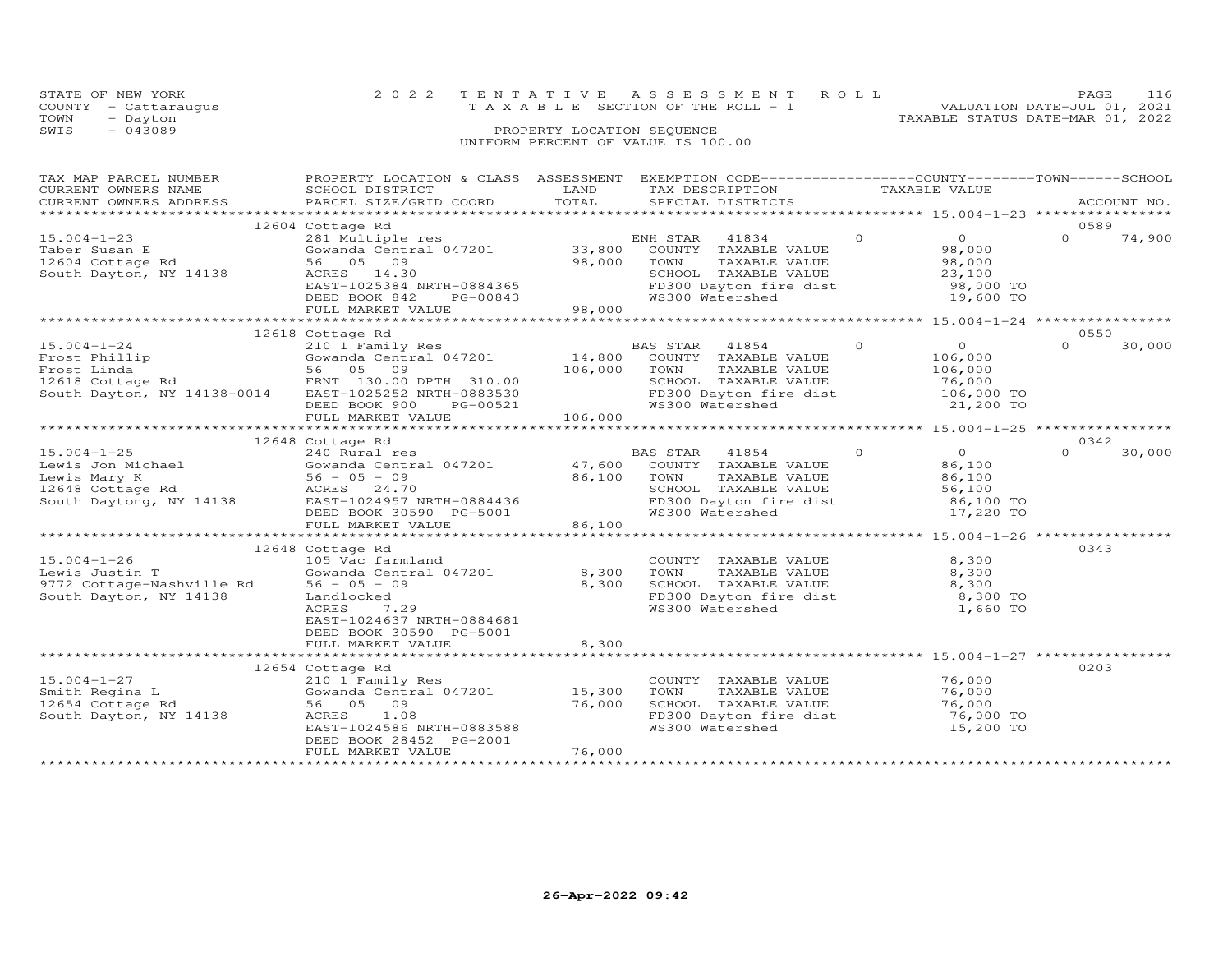|      | STATE OF NEW YORK    | 2022 TENTATIVE ASSESSMENT ROLL        |  |                                  | <b>PAGE</b>                 | 117 |
|------|----------------------|---------------------------------------|--|----------------------------------|-----------------------------|-----|
|      | COUNTY - Cattaraugus | T A X A B L E SECTION OF THE ROLL - 1 |  |                                  | VALUATION DATE-JUL 01, 2021 |     |
| TOWN | - Dayton             |                                       |  | TAXABLE STATUS DATE-MAR 01, 2022 |                             |     |
| SWIS | $-043089$            | PROPERTY LOCATION SEQUENCE            |  |                                  |                             |     |
|      |                      | UNIFORM PERCENT OF VALUE IS 100.00    |  |                                  |                             |     |

| TAX MAP PARCEL NUMBER<br>CURRENT OWNERS NAME                                                                                                                                                                                                            | PROPERTY LOCATION & CLASS ASSESSMENT EXEMPTION CODE----------------COUNTY-------TOWN------SCHOOL<br>SCHOOL DISTRICT | LAND    | TAX DESCRIPTION                                                                                                                                                                   |               | TAXABLE VALUE                         |          |        |
|---------------------------------------------------------------------------------------------------------------------------------------------------------------------------------------------------------------------------------------------------------|---------------------------------------------------------------------------------------------------------------------|---------|-----------------------------------------------------------------------------------------------------------------------------------------------------------------------------------|---------------|---------------------------------------|----------|--------|
|                                                                                                                                                                                                                                                         | SCHOOL DISTRICT<br>PARCEL SIZE/GRID COORD                                                                           |         |                                                                                                                                                                                   |               |                                       |          |        |
|                                                                                                                                                                                                                                                         |                                                                                                                     |         |                                                                                                                                                                                   |               |                                       |          |        |
|                                                                                                                                                                                                                                                         | 12664 Cottage Rd                                                                                                    |         |                                                                                                                                                                                   |               |                                       |          | 0251   |
|                                                                                                                                                                                                                                                         |                                                                                                                     |         | ENH STAR<br>41834                                                                                                                                                                 | $\circ$       | $\overline{O}$ and $\overline{O}$     | $\Omega$ | 74,900 |
|                                                                                                                                                                                                                                                         |                                                                                                                     |         | COUNTY TAXABLE VALUE                                                                                                                                                              |               | 80,300                                |          |        |
| Willett Deborah V<br>12664 Cottage Rd<br>12664 Cottage Rd<br>12664 Cottage Rd<br>12664 Cottage Rd<br>12664 Cottage Rd<br>12664 Cottage Rd<br>12664 Cottage Rd<br>12683592<br>DEED BOOK 30139 PG-4001                                                    |                                                                                                                     |         | TAXABLE VALUE<br>TAXABLE VALUE 30,300<br>TAXABLE VALUE 5,400<br>TOWN TAXABLE vALUE<br>SCHOOL TAXABLE VALUE 5,400<br>FD300 Dayton fire dist 80,300 TO<br>WS300 Watershed 16,060 TO |               |                                       |          |        |
|                                                                                                                                                                                                                                                         |                                                                                                                     |         |                                                                                                                                                                                   |               |                                       |          |        |
|                                                                                                                                                                                                                                                         |                                                                                                                     |         |                                                                                                                                                                                   |               |                                       |          |        |
|                                                                                                                                                                                                                                                         |                                                                                                                     |         |                                                                                                                                                                                   |               |                                       |          |        |
|                                                                                                                                                                                                                                                         | FULL MARKET VALUE                                                                                                   | 80,300  |                                                                                                                                                                                   |               |                                       |          |        |
|                                                                                                                                                                                                                                                         |                                                                                                                     |         |                                                                                                                                                                                   |               |                                       |          |        |
|                                                                                                                                                                                                                                                         | 12680 Cottage Rd                                                                                                    |         |                                                                                                                                                                                   |               |                                       |          | 0408   |
| $15.004 - 1 - 30$                                                                                                                                                                                                                                       | 210 1 Family Res                                                                                                    |         | COUNTY TAXABLE VALUE                                                                                                                                                              |               | 80,700                                |          |        |
|                                                                                                                                                                                                                                                         |                                                                                                                     |         | TAXABLE VALUE<br>TAXABLE VALUE<br>TAXABLE VALUE<br>TOWN                                                                                                                           |               | 80,700                                |          |        |
|                                                                                                                                                                                                                                                         |                                                                                                                     |         | SCHOOL TAXABLE VALUE                                                                                                                                                              |               | 80,700                                |          |        |
|                                                                                                                                                                                                                                                         |                                                                                                                     |         | FD300 Dayton fire dist 80,700 TO                                                                                                                                                  |               |                                       |          |        |
|                                                                                                                                                                                                                                                         | BANK 081                                                                                                            |         | WS300 Watershed                                                                                                                                                                   |               | 16,140 TO                             |          |        |
|                                                                                                                                                                                                                                                         | EAST-1024169 NRTH-0883493                                                                                           |         |                                                                                                                                                                                   |               |                                       |          |        |
|                                                                                                                                                                                                                                                         | DEED BOOK 20210 PG-8251                                                                                             |         |                                                                                                                                                                                   |               |                                       |          |        |
|                                                                                                                                                                                                                                                         |                                                                                                                     | 80,700  |                                                                                                                                                                                   |               |                                       |          |        |
|                                                                                                                                                                                                                                                         | FULL MARKET VALUE                                                                                                   |         |                                                                                                                                                                                   |               |                                       |          |        |
|                                                                                                                                                                                                                                                         |                                                                                                                     |         |                                                                                                                                                                                   |               |                                       |          | 0626   |
|                                                                                                                                                                                                                                                         | 12687 Cottage Rd<br>210 1 Family Res                                                                                |         |                                                                                                                                                                                   | $0 \t 12,000$ |                                       |          |        |
| $15.004 - 2 - 10$                                                                                                                                                                                                                                       |                                                                                                                     |         | VETWAR CTS 41120                                                                                                                                                                  |               |                                       | 12,000   | 12,000 |
|                                                                                                                                                                                                                                                         |                                                                                                                     |         |                                                                                                                                                                                   |               |                                       |          |        |
|                                                                                                                                                                                                                                                         |                                                                                                                     |         |                                                                                                                                                                                   |               |                                       |          |        |
|                                                                                                                                                                                                                                                         |                                                                                                                     |         |                                                                                                                                                                                   |               |                                       |          |        |
|                                                                                                                                                                                                                                                         |                                                                                                                     |         |                                                                                                                                                                                   |               |                                       |          |        |
|                                                                                                                                                                                                                                                         |                                                                                                                     |         |                                                                                                                                                                                   |               |                                       |          |        |
|                                                                                                                                                                                                                                                         |                                                                                                                     |         |                                                                                                                                                                                   |               |                                       |          |        |
| 15.004-2-10<br>Volk Patricia (300 External 047201 14,600 ENTAR 41834 0<br>Genatt Deborah A 55 05 09 87,300 COUNTY TAXABLE VALUE 75,300<br>South Dayton, NY 14138 EAST-1024037 NRTH-0883243 SOUTH 210.00<br>South Dayton, NY 14138 EAST                  |                                                                                                                     |         |                                                                                                                                                                                   |               |                                       |          |        |
|                                                                                                                                                                                                                                                         |                                                                                                                     |         |                                                                                                                                                                                   |               | $\begin{array}{c} 0 \\ 0 \end{array}$ |          | 0292   |
|                                                                                                                                                                                                                                                         |                                                                                                                     |         |                                                                                                                                                                                   |               |                                       | $\Omega$ | 30,000 |
|                                                                                                                                                                                                                                                         | 210 1 Family Res<br>Gowanda Central 047201 21,300 COUNTY TAXABLE VALUE                                              |         |                                                                                                                                                                                   |               |                                       |          |        |
|                                                                                                                                                                                                                                                         |                                                                                                                     |         | TAXADDD VIDDO<br>TAXABLE VALUE<br>TAYARLE VALUE                                                                                                                                   |               | 64,100                                |          |        |
|                                                                                                                                                                                                                                                         |                                                                                                                     |         | SCHOOL TAXABLE VALUE<br>FD300 Dayton fire dist 64,100 TO<br>FD300 Dayton fire dist 64,000 TO                                                                                      |               |                                       |          |        |
|                                                                                                                                                                                                                                                         |                                                                                                                     |         |                                                                                                                                                                                   |               |                                       |          |        |
|                                                                                                                                                                                                                                                         |                                                                                                                     |         | WS300 Watershed                                                                                                                                                                   |               | 12,820 TO                             |          |        |
|                                                                                                                                                                                                                                                         |                                                                                                                     |         |                                                                                                                                                                                   |               |                                       |          |        |
| 15.004-1-29<br>Clabeaux Ronald G Jr<br>Clabeaux Diana<br>Clabeaux Diana<br>12688 Cottage Rd<br>South Dayton, NY 14138<br>CLABER 2.60 BANK<br>CLABER 2.60 BANK<br>21,300 COUNI<br>21,300 COUNI<br>21,300 COUNI<br>21,300 COUNI<br>21,300 COUNI<br>21,300 |                                                                                                                     |         |                                                                                                                                                                                   |               |                                       |          |        |
|                                                                                                                                                                                                                                                         | 12699 Cottage Rd                                                                                                    |         |                                                                                                                                                                                   |               |                                       |          | 0621   |
| $15.004 - 2 - 11$                                                                                                                                                                                                                                       | 120 Field crops                                                                                                     |         | COUNTY TAXABLE VALUE 186,800                                                                                                                                                      |               |                                       |          |        |
|                                                                                                                                                                                                                                                         | Gowanda Central 047201 118,900                                                                                      |         | TAXABLE VALUE 78. 186,800<br>TAXABLE VALUE 186,800<br>TAXABLE VALUE 186,800<br>TOWN                                                                                               |               |                                       |          |        |
|                                                                                                                                                                                                                                                         |                                                                                                                     |         |                                                                                                                                                                                   |               |                                       |          |        |
|                                                                                                                                                                                                                                                         |                                                                                                                     | 186,800 | SCHOOL TAXABLE VALUE 186,800<br>FD300 Dayton fire dist 186,800 TO                                                                                                                 |               |                                       |          |        |
|                                                                                                                                                                                                                                                         | EAST-1024075 NRTH-0882323                                                                                           |         | WS300 Watershed                                                                                                                                                                   |               | 37,360 TO                             |          |        |
|                                                                                                                                                                                                                                                         | DEED BOOK 22015 PG-7001                                                                                             |         |                                                                                                                                                                                   |               |                                       |          |        |
|                                                                                                                                                                                                                                                         | FULL MARKET VALUE                                                                                                   | 186,800 |                                                                                                                                                                                   |               |                                       |          |        |
|                                                                                                                                                                                                                                                         |                                                                                                                     |         |                                                                                                                                                                                   |               |                                       |          |        |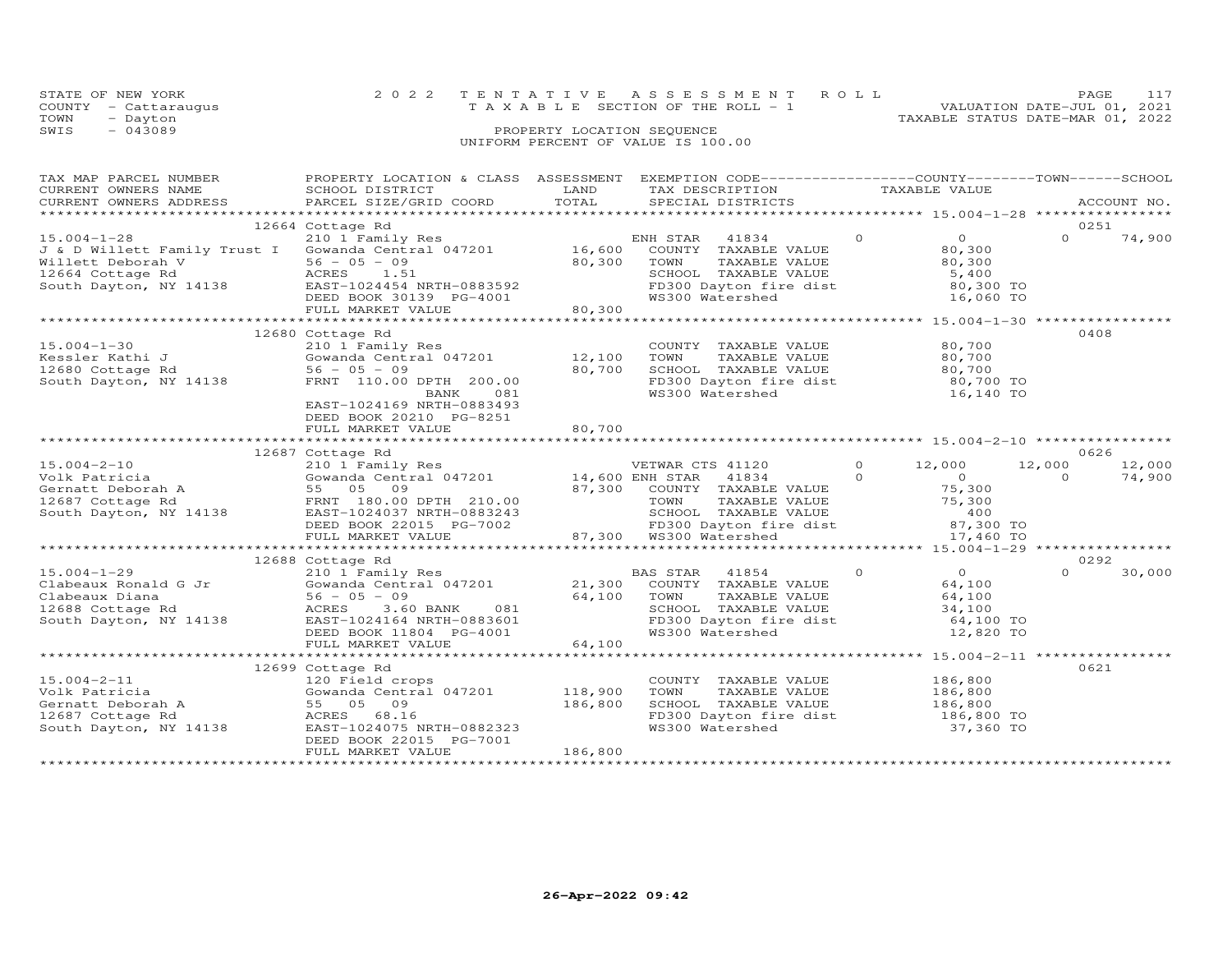| STATE OF NEW YORK    |           | 2022 TENTATIVE ASSESSMENT ROLL        |  |                                  | <b>PAGE</b> | 118 |
|----------------------|-----------|---------------------------------------|--|----------------------------------|-------------|-----|
| COUNTY - Cattaraugus |           | T A X A B L E SECTION OF THE ROLL - 1 |  | VALUATION DATE-JUL 01, 2021      |             |     |
| TOWN                 | - Dayton  |                                       |  | TAXABLE STATUS DATE-MAR 01, 2022 |             |     |
| SWIS                 | $-043089$ | PROPERTY LOCATION SEOUENCE            |  |                                  |             |     |
|                      |           | UNIFORM PERCENT OF VALUE IS 100.00    |  |                                  |             |     |
|                      |           |                                       |  |                                  |             |     |

| TAX MAP PARCEL NUMBER<br>CURRENT OWNERS NAME<br>CURRENT OWNERS ADDRESS                                                                                  | PROPERTY LOCATION & CLASS ASSESSMENT<br>SCHOOL DISTRICT<br>PARCEL SIZE/GRID COORD                                                                                                                                     | LAND<br>TOTAL             | EXEMPTION CODE-----------------COUNTY-------TOWN------SCHOOL<br>TAX DESCRIPTION<br>SPECIAL DISTRICTS                                           | TAXABLE VALUE                               | ACCOUNT NO.                |
|---------------------------------------------------------------------------------------------------------------------------------------------------------|-----------------------------------------------------------------------------------------------------------------------------------------------------------------------------------------------------------------------|---------------------------|------------------------------------------------------------------------------------------------------------------------------------------------|---------------------------------------------|----------------------------|
|                                                                                                                                                         |                                                                                                                                                                                                                       |                           |                                                                                                                                                |                                             |                            |
| $15.004 - 1 - 37$                                                                                                                                       | 12700 Cottage Rd<br>210 1 Family Res<br>Gowanda Central 047201                                                                                                                                                        | 4,300                     | COUNTY TAXABLE VALUE<br>TAXABLE VALUE<br>TOWN                                                                                                  | 66,000<br>66,000                            | 0348                       |
| Cook Jeffrey<br>12700 Cottage Rd 56 05 09<br>South Dayton, NY 14138 FRNT 70.00                                                                          | FRNT 70.00 DPTH 460.00<br>EAST-1023813 NRTH-0883643<br>DEED BOOK 2020 PG-12744                                                                                                                                        | 66,000                    | SCHOOL TAXABLE VALUE<br>FD300 Dayton fire dist<br>WS300 Watershed                                                                              | 66,000<br>66,000 TO<br>13,200 TO            |                            |
|                                                                                                                                                         | FULL MARKET VALUE                                                                                                                                                                                                     | 66,000                    |                                                                                                                                                |                                             |                            |
|                                                                                                                                                         | 12706 Cottage Rd                                                                                                                                                                                                      |                           |                                                                                                                                                |                                             | 0066                       |
| $15.004 - 1 - 38$<br>Smith Nathan D<br>9462 Cottage Rd<br>South Dayton, NY 14138                                                                        | 210 1 Family Res<br>Gowanda Central 047201 10,000<br>56 05 09<br>Merged with 15.004-1-41.3<br>ACRES<br>1.28<br>EAST-1023702 NRTH-0883587<br>DEED BOOK 2021 PG-10390                                                   | 67,700                    | COUNTY TAXABLE VALUE<br>TOWN<br>SCHOOL TAXABLE VALUE 67,700<br>FD300 Dayton fire dist 67,700 TO<br>WS300 Watershed                             | 67,700<br>TAXABLE VALUE 67,700<br>13,540 TO |                            |
|                                                                                                                                                         | FULL MARKET VALUE                                                                                                                                                                                                     | 67,700                    |                                                                                                                                                |                                             |                            |
|                                                                                                                                                         |                                                                                                                                                                                                                       |                           |                                                                                                                                                |                                             |                            |
|                                                                                                                                                         | 12728 Cottage Rd<br>210 1 Family Res                                                                                                                                                                                  |                           | BAS STAR 41854 0                                                                                                                               | $\overline{O}$                              | 1191<br>30,000<br>$\Omega$ |
|                                                                                                                                                         |                                                                                                                                                                                                                       |                           | COUNTY TAXABLE VALUE 44,200<br>TOWN TAXABLE VALUE 44,200<br>SCHOOL TAXABLE VALUE 14,200<br>FD300 Dayton fire dist 44,200 TO<br>WS300 Watershed | 8,840 TO                                    |                            |
|                                                                                                                                                         |                                                                                                                                                                                                                       |                           |                                                                                                                                                |                                             |                            |
|                                                                                                                                                         |                                                                                                                                                                                                                       |                           |                                                                                                                                                |                                             |                            |
| $15.004 - 2 - 8$<br>Smith Nathan D<br>9462 Cottage Rd                                                                                                   | 12729 Cottage Rd<br>312 $\bar{vac}$ w/imprv<br>Gowanda Central 047201 9,200<br>55 05 09<br>South Dayton, NY 14138 FRNT 99.00 DPTH 140.00<br>EAST-1023331 NRTH-0883292<br>DEED BOOK 21488 PG-9003<br>FULL MARKET VALUE | 17,000<br>17,000          | COUNTY TAXABLE VALUE<br>TOWN      TAXABLE VALUE<br>SCHOOL TAXABLE VALUE 17,000<br>FD300 Dayton fire dist 17,000 TO<br>WS300 Watershed          | 17,000<br>17,000<br>17,000 TO               | 0114                       |
|                                                                                                                                                         |                                                                                                                                                                                                                       |                           |                                                                                                                                                |                                             |                            |
|                                                                                                                                                         | 12737 Cottage Rd                                                                                                                                                                                                      |                           |                                                                                                                                                |                                             | 5012                       |
| $15.004 - 2 - 7$<br>Hejza Steven<br>Hejza Jill 63 05 09<br>12749 Cottage Rd FRNT 195.00 DPTH 150.00<br>South Dayton, NY 14138 EAST-1023187 NRTH-0883281 | 470 Misc service<br>Gowanda Central 047201<br>DEED BOOK 24053 PG-4001<br>FULL MARKET VALUE                                                                                                                            | 5,900<br>23,800<br>23,800 | COUNTY TAXABLE VALUE 23,800<br>TOWN<br>TAXABLE VALUE<br>SCHOOL TAXABLE VALUE<br>FD301 So dayton fire dis                                       | 23,800<br>23,800<br>23,800 TO               |                            |
|                                                                                                                                                         |                                                                                                                                                                                                                       |                           |                                                                                                                                                |                                             |                            |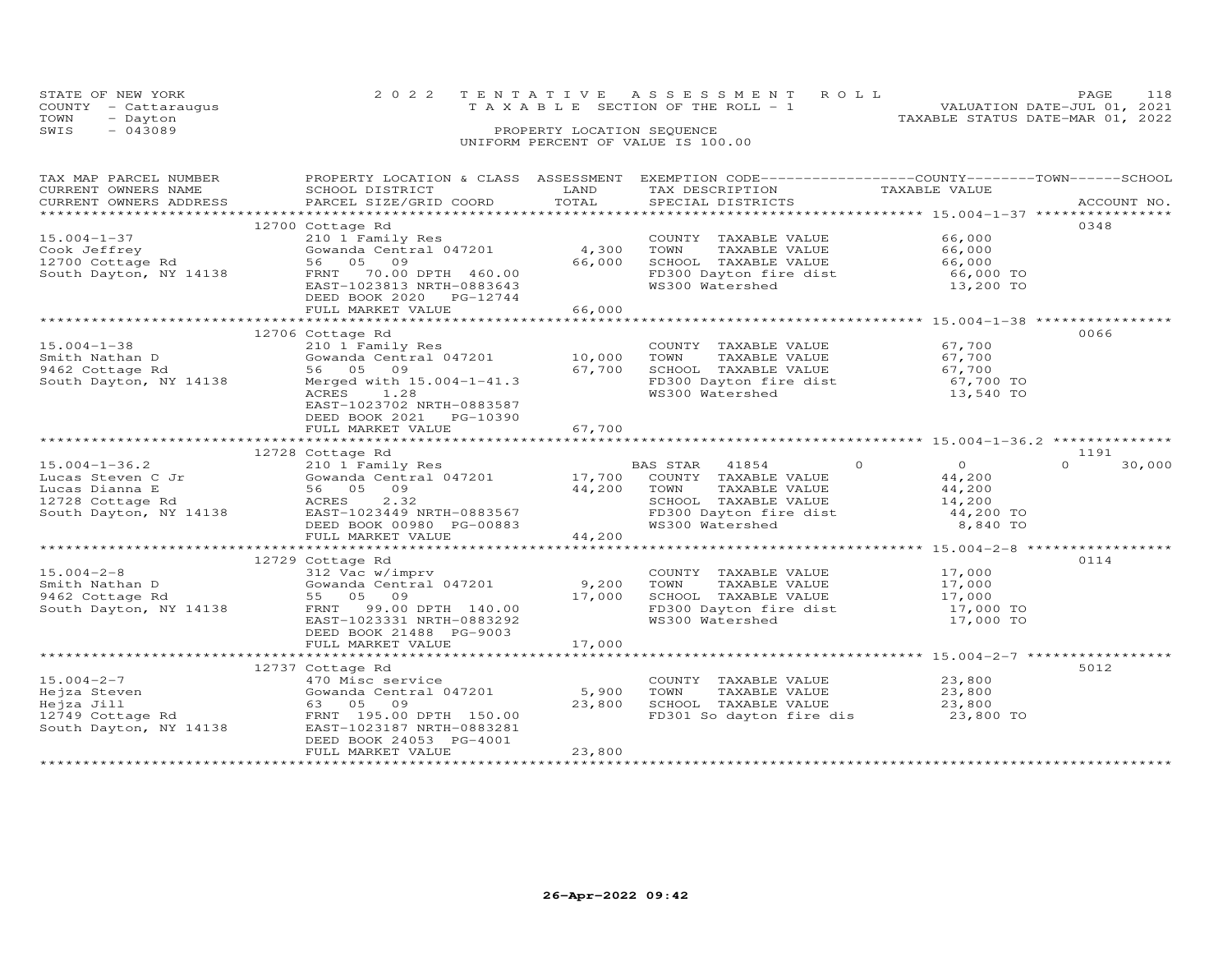| STATE OF NEW YORK    | 2022 TENTATIVE ASSESSMENT ROLL     | 119<br>PAGE.                     |
|----------------------|------------------------------------|----------------------------------|
| COUNTY - Cattaraugus | TAXABLE SECTION OF THE ROLL - 1    | VALUATION DATE-JUL 01, 2021      |
| TOWN<br>- Dayton     |                                    | TAXABLE STATUS DATE-MAR 01, 2022 |
| SWIS<br>$-043089$    | PROPERTY LOCATION SEQUENCE         |                                  |
|                      | UNIFORM PERCENT OF VALUE IS 100.00 |                                  |
|                      |                                    |                                  |

| CORRENT OWNERS NATION SUITED DESCRIPTION AND THE TAX DESCRIPTION THAT THE MAIL OF THE MAIL OF ACCOUNT NO.<br>CURRENT OWNERS ADDRESS AND PARCEL SIZE/GRID COORD TOTAL SPECIAL DISTRICTS ACCOUNT NO.<br>0245<br>12749 Cottage Rd<br>$\overline{0}$ 0<br>$\Omega$<br>$15.004 - 2 - 6$<br>30,000<br>15.004-2-6<br>Hejza Jill S<br>16,500<br>Hejza Jill S<br>12749 Cottage Rd<br>Summar and Central 047201<br>2008-Archery store, shoot<br>South Dayton, NY 14138<br>2008-Archery store, shoot<br>2008-Archery store, shoot<br>2008-Archery store, shoo<br>82,500<br>TOWN TAXABLE VALUE<br>SCHOOL TAXABLE VALUE<br>SCHOOL TAXABLE VALUE<br>FD301 So dayton fire dis<br>WS300 Watershed<br>16,500 TO<br>ACRES<br>1.46<br>EAST-1023060 NRTH-0883209<br>DEED BOOK 9238 PG-6001<br>82,500<br>FULL MARKET VALUE<br>0297<br>12752 Cottage Rd |
|-----------------------------------------------------------------------------------------------------------------------------------------------------------------------------------------------------------------------------------------------------------------------------------------------------------------------------------------------------------------------------------------------------------------------------------------------------------------------------------------------------------------------------------------------------------------------------------------------------------------------------------------------------------------------------------------------------------------------------------------------------------------------------------------------------------------------------------|
|                                                                                                                                                                                                                                                                                                                                                                                                                                                                                                                                                                                                                                                                                                                                                                                                                                   |
|                                                                                                                                                                                                                                                                                                                                                                                                                                                                                                                                                                                                                                                                                                                                                                                                                                   |
|                                                                                                                                                                                                                                                                                                                                                                                                                                                                                                                                                                                                                                                                                                                                                                                                                                   |
|                                                                                                                                                                                                                                                                                                                                                                                                                                                                                                                                                                                                                                                                                                                                                                                                                                   |
|                                                                                                                                                                                                                                                                                                                                                                                                                                                                                                                                                                                                                                                                                                                                                                                                                                   |
|                                                                                                                                                                                                                                                                                                                                                                                                                                                                                                                                                                                                                                                                                                                                                                                                                                   |
|                                                                                                                                                                                                                                                                                                                                                                                                                                                                                                                                                                                                                                                                                                                                                                                                                                   |
|                                                                                                                                                                                                                                                                                                                                                                                                                                                                                                                                                                                                                                                                                                                                                                                                                                   |
|                                                                                                                                                                                                                                                                                                                                                                                                                                                                                                                                                                                                                                                                                                                                                                                                                                   |
|                                                                                                                                                                                                                                                                                                                                                                                                                                                                                                                                                                                                                                                                                                                                                                                                                                   |
|                                                                                                                                                                                                                                                                                                                                                                                                                                                                                                                                                                                                                                                                                                                                                                                                                                   |
|                                                                                                                                                                                                                                                                                                                                                                                                                                                                                                                                                                                                                                                                                                                                                                                                                                   |
| COUNTY TAXABLE VALUE 47,100                                                                                                                                                                                                                                                                                                                                                                                                                                                                                                                                                                                                                                                                                                                                                                                                       |
| TOWN TAXABLE VALUE 17,100<br>SCHOOL TAXABLE VALUE 47,100<br>FD300 Dayton fire dist 47,100 TO<br>WS300 Watershed 9,420 TO                                                                                                                                                                                                                                                                                                                                                                                                                                                                                                                                                                                                                                                                                                          |
|                                                                                                                                                                                                                                                                                                                                                                                                                                                                                                                                                                                                                                                                                                                                                                                                                                   |
|                                                                                                                                                                                                                                                                                                                                                                                                                                                                                                                                                                                                                                                                                                                                                                                                                                   |
| 15.004-1-40<br>Hubbard Brian D<br>Hubbard Sally L<br>15,000<br>Hubbard Sally L<br>15,000<br>1341 Mile Strip Rd<br>164 05 09<br>17,100<br>17,100<br>17,100<br>17,100<br>17,100<br>17,100<br>17,100<br>1885-1022981 NRTH-0883487                                                                                                                                                                                                                                                                                                                                                                                                                                                                                                                                                                                                    |
| DEED BOOK 805<br>PG-00748                                                                                                                                                                                                                                                                                                                                                                                                                                                                                                                                                                                                                                                                                                                                                                                                         |
|                                                                                                                                                                                                                                                                                                                                                                                                                                                                                                                                                                                                                                                                                                                                                                                                                                   |
| 1222<br>15.004-1-41.2<br>Smith Nathan D<br>Smith Nathan D<br>Sowanda Central 047201<br>Sowanda Central 047201<br>South Dayton, NY 14138<br>South Dayton, NY 14138<br>South Dayton, NY 14138<br>South Dayton, NY 14138<br>South Dayton, NY 14138<br>South D                                                                                                                                                                                                                                                                                                                                                                                                                                                                                                                                                                        |
| 30,740<br>30,740                                                                                                                                                                                                                                                                                                                                                                                                                                                                                                                                                                                                                                                                                                                                                                                                                  |
|                                                                                                                                                                                                                                                                                                                                                                                                                                                                                                                                                                                                                                                                                                                                                                                                                                   |
|                                                                                                                                                                                                                                                                                                                                                                                                                                                                                                                                                                                                                                                                                                                                                                                                                                   |
| 56/64 05 09 67,100 TOWN<br>3/09-merged 1-44.2 & 36.1 SCHOC<br>ACRES 21.34 FD301                                                                                                                                                                                                                                                                                                                                                                                                                                                                                                                                                                                                                                                                                                                                                   |
|                                                                                                                                                                                                                                                                                                                                                                                                                                                                                                                                                                                                                                                                                                                                                                                                                                   |
| TOWN TAXABLE VALUE<br>SCHOOL TAXABLE VALUE 36,360<br>FD301 So dayton fire dis 36,360<br>WS300 Watershed 13,420 TO<br>MAY BE SUBJECT TO PAYMENT<br>EAST-1023079 NRTH-0883945                                                                                                                                                                                                                                                                                                                                                                                                                                                                                                                                                                                                                                                       |
| UNDER AGDIST LAW TIL 2026<br>DEED BOOK 25171 PG-5001                                                                                                                                                                                                                                                                                                                                                                                                                                                                                                                                                                                                                                                                                                                                                                              |
| 67,100<br>FULL MARKET VALUE                                                                                                                                                                                                                                                                                                                                                                                                                                                                                                                                                                                                                                                                                                                                                                                                       |
|                                                                                                                                                                                                                                                                                                                                                                                                                                                                                                                                                                                                                                                                                                                                                                                                                                   |
| Cottage South Dayton Rd<br>105 Vac farmland March 2006 AG DIST 41720 0<br>- Convert March 2011E<br>0293                                                                                                                                                                                                                                                                                                                                                                                                                                                                                                                                                                                                                                                                                                                           |
| $15.004 - 2 - 28.1$<br>21,479<br>21,479<br>21,479                                                                                                                                                                                                                                                                                                                                                                                                                                                                                                                                                                                                                                                                                                                                                                                 |
| Smith Mark A                                                                                                                                                                                                                                                                                                                                                                                                                                                                                                                                                                                                                                                                                                                                                                                                                      |
| Smith Laurel A                                                                                                                                                                                                                                                                                                                                                                                                                                                                                                                                                                                                                                                                                                                                                                                                                    |
| 9931 Cottage-Nashville Rd                                                                                                                                                                                                                                                                                                                                                                                                                                                                                                                                                                                                                                                                                                                                                                                                         |
| South Dayton, NY 14138                                                                                                                                                                                                                                                                                                                                                                                                                                                                                                                                                                                                                                                                                                                                                                                                            |
| COWARD 105 VAC TATMLER VALUE<br>Gowanda Central 047201 53,500 COUNTY TAXABLE VALUE<br>5 05 09 53,500 TOWN TAXABLE VALUE 32,021<br>ACRES 35.00 53,500 SCHOOL TAXABLE VALUE 32,021<br>EAST-1024464 NRTH-0880887 FD301 So dayton fire dis<br>DEED BOOK 861 PG-00505<br>FULL MARKET VALUE 53,500                                                                                                                                                                                                                                                                                                                                                                                                                                                                                                                                      |
| MAY BE SUBJECT TO PAYMENT                                                                                                                                                                                                                                                                                                                                                                                                                                                                                                                                                                                                                                                                                                                                                                                                         |
| UNDER AGDIST LAW TIL 2026                                                                                                                                                                                                                                                                                                                                                                                                                                                                                                                                                                                                                                                                                                                                                                                                         |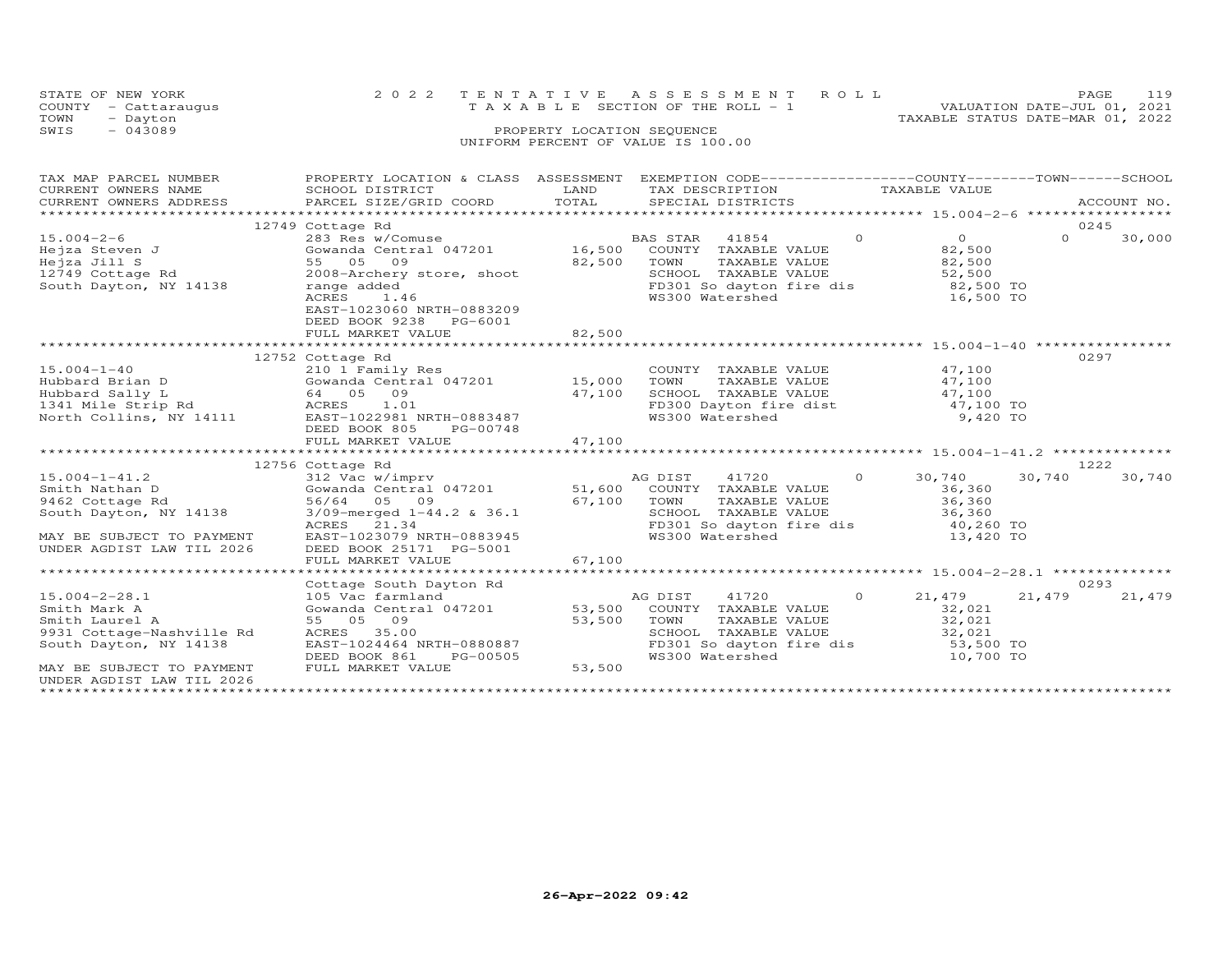| STATE OF NEW YORK |                      | 2022 TENTATIVE ASSESSMENT ROLL     |  |  |                                  | <b>PAGE</b> | 120 |
|-------------------|----------------------|------------------------------------|--|--|----------------------------------|-------------|-----|
|                   | COUNTY - Cattaraugus | TAXABLE SECTION OF THE ROLL - 1    |  |  | VALUATION DATE-JUL 01, 2021      |             |     |
| TOWN              | - Dayton             |                                    |  |  | TAXABLE STATUS DATE-MAR 01, 2022 |             |     |
| SWIS              | - 043089             | PROPERTY LOCATION SEOUENCE         |  |  |                                  |             |     |
|                   |                      | UNIFORM PERCENT OF VALUE IS 100.00 |  |  |                                  |             |     |

| TAX MAP PARCEL NUMBER                                          | PROPERTY LOCATION & CLASS ASSESSMENT EXEMPTION CODE----------------COUNTY-------TOWN------SCHOOL                                                                                                                                                                                                                                                                                                                                                                   |         |                                                                      |                |        |                 |
|----------------------------------------------------------------|--------------------------------------------------------------------------------------------------------------------------------------------------------------------------------------------------------------------------------------------------------------------------------------------------------------------------------------------------------------------------------------------------------------------------------------------------------------------|---------|----------------------------------------------------------------------|----------------|--------|-----------------|
| CURRENT OWNERS NAME                                            | SCHOOL DISTRICT                                                                                                                                                                                                                                                                                                                                                                                                                                                    | LAND    | TAX DESCRIPTION TAXABLE VALUE                                        |                |        |                 |
| CURRENT OWNERS ADDRESS                                         | CONNENT OWNERS ADDRESS FROM BUILD BELOCE TO THE SECTAL SECTAL DISTRICTS FROM THE THE RECOUNT NO.<br>CURRENT OWNERS ADDRESS PARCEL SIZE/GRID COORD TOTAL SPECIAL DISTRICTS FROM THE RECOUNT NO.                                                                                                                                                                                                                                                                     |         |                                                                      |                |        | ACCOUNT NO.     |
|                                                                |                                                                                                                                                                                                                                                                                                                                                                                                                                                                    |         |                                                                      |                |        |                 |
|                                                                | Cottage South Dayton Rd<br>Cottage South Dayton Ru (and AG DIST (at 1720 (a) $\frac{10,000}{23,213}$<br>Gowanda Central 047201 (39,800 COUNTY TAXABLE VALUE 23,213<br>39,800 TOWN TAXABLE VALUE 23,213<br>39,800 TOWN TAXABLE VALUE 23,213                                                                                                                                                                                                                         |         |                                                                      |                |        | 0298            |
| $15.004 - 2 - 31.1$                                            |                                                                                                                                                                                                                                                                                                                                                                                                                                                                    |         |                                                                      | 16,587 16,587  |        | 16,587          |
| Ivett Bryon R                                                  |                                                                                                                                                                                                                                                                                                                                                                                                                                                                    |         |                                                                      |                |        |                 |
| 9424 Route 62                                                  |                                                                                                                                                                                                                                                                                                                                                                                                                                                                    |         |                                                                      |                |        |                 |
| 9424 Route to<br>Gowanda, NY 14070                             |                                                                                                                                                                                                                                                                                                                                                                                                                                                                    |         |                                                                      |                |        |                 |
|                                                                |                                                                                                                                                                                                                                                                                                                                                                                                                                                                    |         |                                                                      |                |        |                 |
|                                                                |                                                                                                                                                                                                                                                                                                                                                                                                                                                                    |         |                                                                      |                |        |                 |
| MAY BE SUBJECT TO PAYMENT<br>UNDER AGDIST LAW TIL 2026         |                                                                                                                                                                                                                                                                                                                                                                                                                                                                    |         |                                                                      |                |        |                 |
|                                                                |                                                                                                                                                                                                                                                                                                                                                                                                                                                                    |         |                                                                      |                |        |                 |
|                                                                | 9009 Cottage South Dayton Rd<br>$\begin{tabular}{lllllllllllllllllllll} \hline \mbox{\footnotesize{A1012--10.1}} & & & & & & & & & \mbox{\footnotesize{A102--10.1}} & & & & & & \mbox{\footnotesize{A102--10.1}} & & & & & \mbox{\footnotesize{A102--10.1}} & & & & \mbox{\footnotesize{A102--10.1}} & & & & \mbox{\footnotesize{A102--10.1}} & & & & \mbox{\footnotesize{A102--10.1}} & & & \mbox{\footnotesize{A102--10.1}} & & & \mbox{\footnotesize{A102--10.$ |         |                                                                      |                |        | 0395            |
|                                                                |                                                                                                                                                                                                                                                                                                                                                                                                                                                                    |         |                                                                      |                | 24,658 | 24,658          |
|                                                                |                                                                                                                                                                                                                                                                                                                                                                                                                                                                    |         |                                                                      |                |        |                 |
|                                                                |                                                                                                                                                                                                                                                                                                                                                                                                                                                                    |         |                                                                      |                |        |                 |
|                                                                |                                                                                                                                                                                                                                                                                                                                                                                                                                                                    |         |                                                                      |                |        |                 |
|                                                                |                                                                                                                                                                                                                                                                                                                                                                                                                                                                    |         | SCHOOL TAXABLE VALUE 100,142<br>FD301 So dayton fire dis 124,800 TO  |                |        |                 |
|                                                                |                                                                                                                                                                                                                                                                                                                                                                                                                                                                    |         |                                                                      | 24,960 TO      |        |                 |
|                                                                |                                                                                                                                                                                                                                                                                                                                                                                                                                                                    |         |                                                                      |                |        |                 |
|                                                                |                                                                                                                                                                                                                                                                                                                                                                                                                                                                    |         |                                                                      |                |        |                 |
|                                                                | 9009 Cottage South Dayton Rd                                                                                                                                                                                                                                                                                                                                                                                                                                       |         |                                                                      |                |        | 1306            |
|                                                                |                                                                                                                                                                                                                                                                                                                                                                                                                                                                    |         |                                                                      |                |        |                 |
|                                                                |                                                                                                                                                                                                                                                                                                                                                                                                                                                                    |         |                                                                      |                |        |                 |
|                                                                |                                                                                                                                                                                                                                                                                                                                                                                                                                                                    |         |                                                                      |                |        |                 |
|                                                                |                                                                                                                                                                                                                                                                                                                                                                                                                                                                    |         |                                                                      |                |        |                 |
|                                                                |                                                                                                                                                                                                                                                                                                                                                                                                                                                                    |         |                                                                      |                |        |                 |
|                                                                |                                                                                                                                                                                                                                                                                                                                                                                                                                                                    |         |                                                                      |                |        |                 |
|                                                                |                                                                                                                                                                                                                                                                                                                                                                                                                                                                    |         |                                                                      |                |        |                 |
|                                                                |                                                                                                                                                                                                                                                                                                                                                                                                                                                                    |         |                                                                      |                |        |                 |
|                                                                | 9010 Cottage South Dayton Rd                                                                                                                                                                                                                                                                                                                                                                                                                                       |         |                                                                      |                |        | 1305            |
|                                                                |                                                                                                                                                                                                                                                                                                                                                                                                                                                                    |         |                                                                      | 57,427         | 57,427 | 57,427          |
|                                                                |                                                                                                                                                                                                                                                                                                                                                                                                                                                                    |         |                                                                      |                |        |                 |
|                                                                |                                                                                                                                                                                                                                                                                                                                                                                                                                                                    |         |                                                                      |                |        |                 |
|                                                                |                                                                                                                                                                                                                                                                                                                                                                                                                                                                    |         |                                                                      |                |        |                 |
|                                                                |                                                                                                                                                                                                                                                                                                                                                                                                                                                                    |         |                                                                      |                |        |                 |
|                                                                |                                                                                                                                                                                                                                                                                                                                                                                                                                                                    |         |                                                                      |                |        |                 |
|                                                                |                                                                                                                                                                                                                                                                                                                                                                                                                                                                    |         |                                                                      |                |        |                 |
|                                                                |                                                                                                                                                                                                                                                                                                                                                                                                                                                                    |         |                                                                      |                |        |                 |
|                                                                |                                                                                                                                                                                                                                                                                                                                                                                                                                                                    |         |                                                                      |                |        |                 |
|                                                                | 9388 Cottage South Dayton Rd                                                                                                                                                                                                                                                                                                                                                                                                                                       |         |                                                                      |                |        | 0623            |
|                                                                |                                                                                                                                                                                                                                                                                                                                                                                                                                                                    |         | AG DIST 41720                                                        | $0 \t 109,091$ |        | 109,091 109,091 |
|                                                                | Smith Nathan D<br>Smith Nathan D<br>9462 Cottage Rd<br>South Davis Communication of the S4 05 09<br>South Davis Communication of S4 05 09<br>South Davis Communication of S4 05 09                                                                                                                                                                                                                                                                                 |         | COUNTY TAXABLE VALUE 289,209                                         |                |        |                 |
|                                                                |                                                                                                                                                                                                                                                                                                                                                                                                                                                                    | 398,300 | TOWN TAXABLE VALUE 289,209<br>SCHOOL TAXABLE VALUE 289,209<br>TOWN   |                |        |                 |
| $3402$ Coccage Ra $31$ $32$ $244.15$<br>South Dayton, NY 14138 |                                                                                                                                                                                                                                                                                                                                                                                                                                                                    |         |                                                                      |                |        |                 |
|                                                                | SOULD DAYLON, NY 14138<br>EAST-1023422 NRTH-0877458<br>MAY BE SUBJECT TO PAYMENT DEED BOOK 22755 PG-8003                                                                                                                                                                                                                                                                                                                                                           |         | FD301 So dayton fire dis = 398,300 TO<br>WS300 Watershed = 79,660 TO |                |        |                 |
|                                                                |                                                                                                                                                                                                                                                                                                                                                                                                                                                                    |         |                                                                      | 79,660 TO      |        |                 |
| UNDER AGDIST LAW TIL 2026                                      | FULL MARKET VALUE                                                                                                                                                                                                                                                                                                                                                                                                                                                  | 398,300 |                                                                      |                |        |                 |
|                                                                |                                                                                                                                                                                                                                                                                                                                                                                                                                                                    |         |                                                                      |                |        |                 |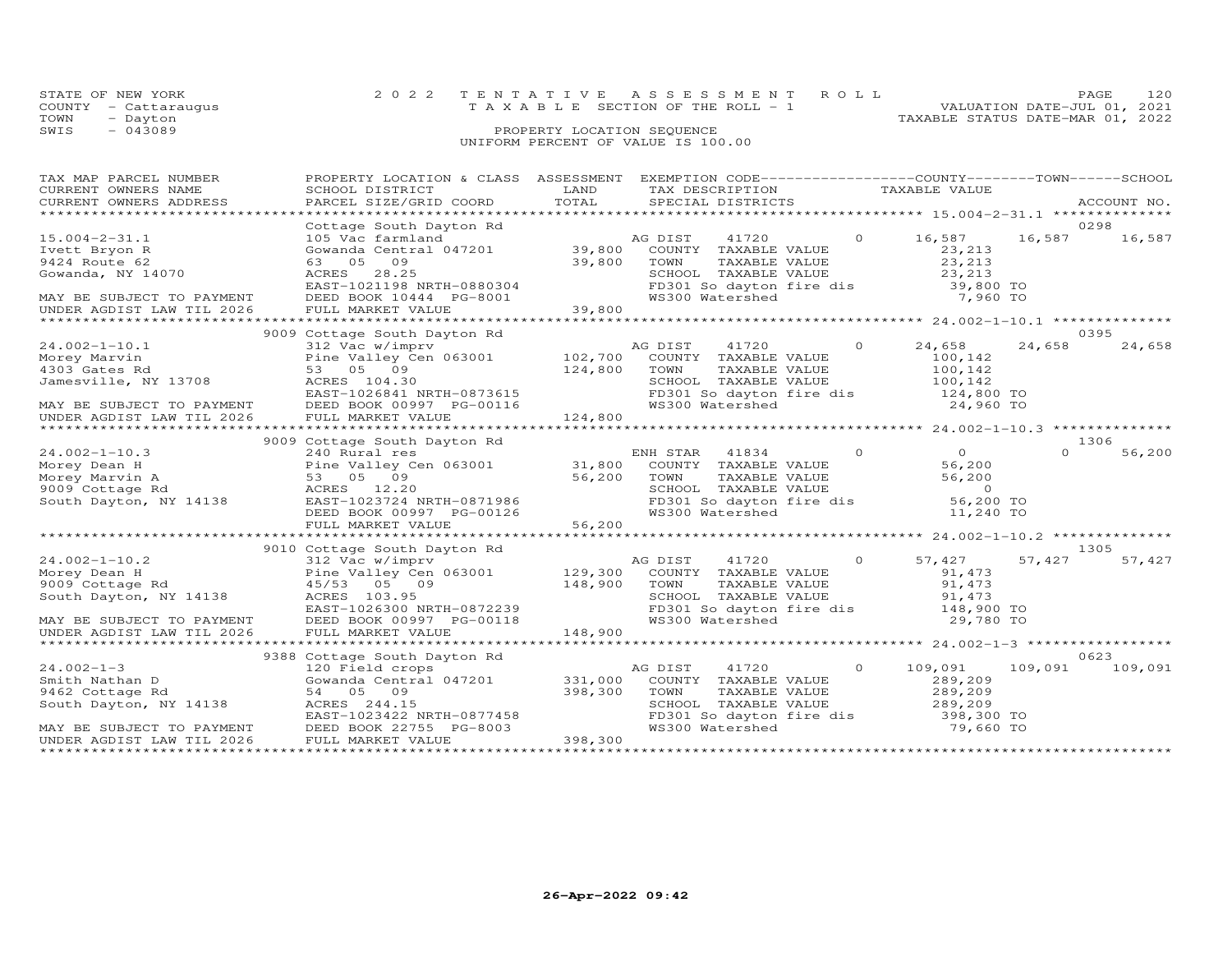|                                                                                                                                                            |                                                                                                                                                                                                                                                                                                                                 |                                                                                                                                      | UNIFORM PERCENT OF VALUE IS 100.00                 |                |                                                                                                                                           |          |                             |
|------------------------------------------------------------------------------------------------------------------------------------------------------------|---------------------------------------------------------------------------------------------------------------------------------------------------------------------------------------------------------------------------------------------------------------------------------------------------------------------------------|--------------------------------------------------------------------------------------------------------------------------------------|----------------------------------------------------|----------------|-------------------------------------------------------------------------------------------------------------------------------------------|----------|-----------------------------|
| CURRENT OWNERS NAME<br>CURRENT OWNERS ADDRESS                                                                                                              | TAX MAP PARCEL NUMBER FROPERTY LOCATION & CLASS ASSESSMENT EXEMPTION CODE-----------------COUNTY-------TOWN------SCHOOL<br>SCHOOL DISTRICT<br>PARCEL SIZE/GRID COORD                                                                                                                                                            | <b>EXAMPLE THE STATE OF STATE OF STATE OF STATE OF STATE OF STATE OF STATE OF STATE OF STATE OF STATE OF STATE OF STATE</b><br>TOTAL | TAX DESCRIPTION TAXABLE VALUE<br>SPECIAL DISTRICTS |                |                                                                                                                                           |          | ACCOUNT NO.                 |
|                                                                                                                                                            | 9437 Cottage South Dayton Rd                                                                                                                                                                                                                                                                                                    |                                                                                                                                      |                                                    |                |                                                                                                                                           |          | 0994                        |
| $24.002 - 1 - 1.1$                                                                                                                                         | -- vac rarmland<br>Gowanda Central 047201 6,500<br>ACRES 3.10 6,500<br>EAST-1023638 NRTH-0879522<br>HIMET-1023638 NRTH-0879522                                                                                                                                                                                                  |                                                                                                                                      | AG DIST<br>41720                                   |                | $0 \t 2,660$                                                                                                                              | 2,660    | 2,660                       |
| MAY BE SUBJECT TO PAYMENT<br>UNDER AGDIST LAW TIL 2026                                                                                                     |                                                                                                                                                                                                                                                                                                                                 |                                                                                                                                      |                                                    |                |                                                                                                                                           |          |                             |
|                                                                                                                                                            |                                                                                                                                                                                                                                                                                                                                 |                                                                                                                                      |                                                    |                |                                                                                                                                           |          | 0403                        |
| $24.002 - 1 - 4$<br>Smith Nathan D                                                                                                                         | 9462 Cottage South Dayton Rd<br>120 Field crops and AG BLDG<br>Gowanda Central 047201 322,300 AG DIST<br>Smith Nathan D<br>9462 Cottage-South Dayton Rd 47 05 09 1-1.2 in prcl 498,400 BAS STAR<br>S. Dayton, NY 14138 209-merged 1-1.2 in prcl cOUNTY                                                                          |                                                                                                                                      | 41700<br>41720<br>41854                            |                | $\begin{array}{cccc} 0 & & 38\textit{,}370 & & 38\textit{,}370\ 0 & & 103\textit{,}307 & & 103\textit{,}307\ 0 & & & 0 & & 0 \end{array}$ |          | 38,370<br>103,307<br>30,000 |
| MAY BE SUBJECT TO PAYMENT<br>UNDER AGDIST LAW TIL 2026                                                                                                     | ACRES 255.20<br>ACRES 255.20<br>EAST-1023760 NRTH-0879096 TOWN TAXABLE VALUE 356,723<br>DEED BOOK 9307 PG-6001 498,400 WS300 Watershed 99,680 TO<br>****************************                                                                                                                                                |                                                                                                                                      |                                                    |                |                                                                                                                                           |          |                             |
|                                                                                                                                                            |                                                                                                                                                                                                                                                                                                                                 |                                                                                                                                      |                                                    |                |                                                                                                                                           |          | 0983                        |
| $15.004 - 2 - 31.2$<br>15.004-2-51.2<br>Ivett Roger<br>10133 Mosher Rd<br>South Dayton, NY 14138<br>MAY BE SUBJECT TO PAYMENT<br>UNDER AGDIST LAW TIL 2026 | 9531 Cottage South Dayton Rd<br>240 Rural res<br>Gowanda Central 047201 58,200 COUNTY TAXABLE VALUE 91,587<br>63 05 09 114,200 TOWN TAXABLE VALUE 91,587<br>merged with 31.3 587<br>ACRES 30.21 FD301 So dayton fire dis<br>EAST-1021495 NRTH-0879988 8 FD301 So dayton<br>DEED BOOK 28533 PG-5001<br>FULL MARKET VALUE 114,200 |                                                                                                                                      | AG DIST<br>41720                                   |                | $0 \t 22,613$                                                                                                                             | 22,613   | 22,613                      |
|                                                                                                                                                            |                                                                                                                                                                                                                                                                                                                                 |                                                                                                                                      |                                                    |                |                                                                                                                                           |          |                             |
|                                                                                                                                                            |                                                                                                                                                                                                                                                                                                                                 |                                                                                                                                      |                                                    |                |                                                                                                                                           |          |                             |
| $15.004 - 2 - 27.1$                                                                                                                                        | 9542 Cottage South Dayton Rd<br>240 Rural res<br>240 Rural res                                                                                                                                                                                                                                                                  |                                                                                                                                      | BAS STAR 41854                                     | $\overline{0}$ | $\overline{0}$                                                                                                                            | $\Omega$ | 0497<br>30,000              |
|                                                                                                                                                            |                                                                                                                                                                                                                                                                                                                                 |                                                                                                                                      |                                                    |                |                                                                                                                                           |          |                             |
|                                                                                                                                                            | 9545 Cottage South Dayton Rd                                                                                                                                                                                                                                                                                                    |                                                                                                                                      |                                                    |                |                                                                                                                                           |          | 1335                        |
| $15.004 - 2 - 31.4$<br>15.004-2-31.4<br>Lemke Randy S<br>Lemke Holly E<br>9545 Cottage Rd<br>South Dayton, NY 14138                                        | 63 05<br>09                                                                                                                                                                                                                                                                                                                     | 74,300 TOWN                                                                                                                          | TAXABLE VALUE                                      |                | $\begin{array}{c}\n0 \\ 74\n\end{array}$<br>74,300<br>44,300<br>74,300 TO<br>74,300 TO                                                    | $\Omega$ | 30,000                      |
|                                                                                                                                                            | FULL MARKET VALUE<br>********************                                                                                                                                                                                                                                                                                       | 74,300<br><b>++++++++++</b>                                                                                                          |                                                    |                |                                                                                                                                           |          |                             |

STATE OF NEW YORK 2 0 2 2 T E N T A T I V E A S S E S S M E N T R O L L PAGE 121

TOWN - Dayton TAXABLE STATUS DATE-MAR 01, 2022

COUNTY - Cattaraugus T A X A B L E SECTION OF THE ROLL - 1<br>TOWN - Dayton

SWIS - 043089 PROPERTY LOCATION SEQUENCE

VALUATION DATE-JUL 01, 2021

\*\*\*\*\*\*\*\*\*\*\*\*\*\*\*\*\*\*\*\*\*\*\*\*\*\*\*\*\*\*\*\*\*\*\*\*\*\*\*\*\*\*\*\*\*\*\*\*\*\*\*\*\*\*\*\*\*\*\*\*\*\*\*\*\*\*\*\*\*\*\*\*\*\*\*\*\*\*\*\*\*\*\*\*\*\*\*\*\*\*\*\*\*\*\*\*\*\*\*\*\*\*\*\*\*\*\*\*\*\*\*\*\*\*\*\*\*\*\*\*\*\*\*\*\*\*\*\*\*\*\*\*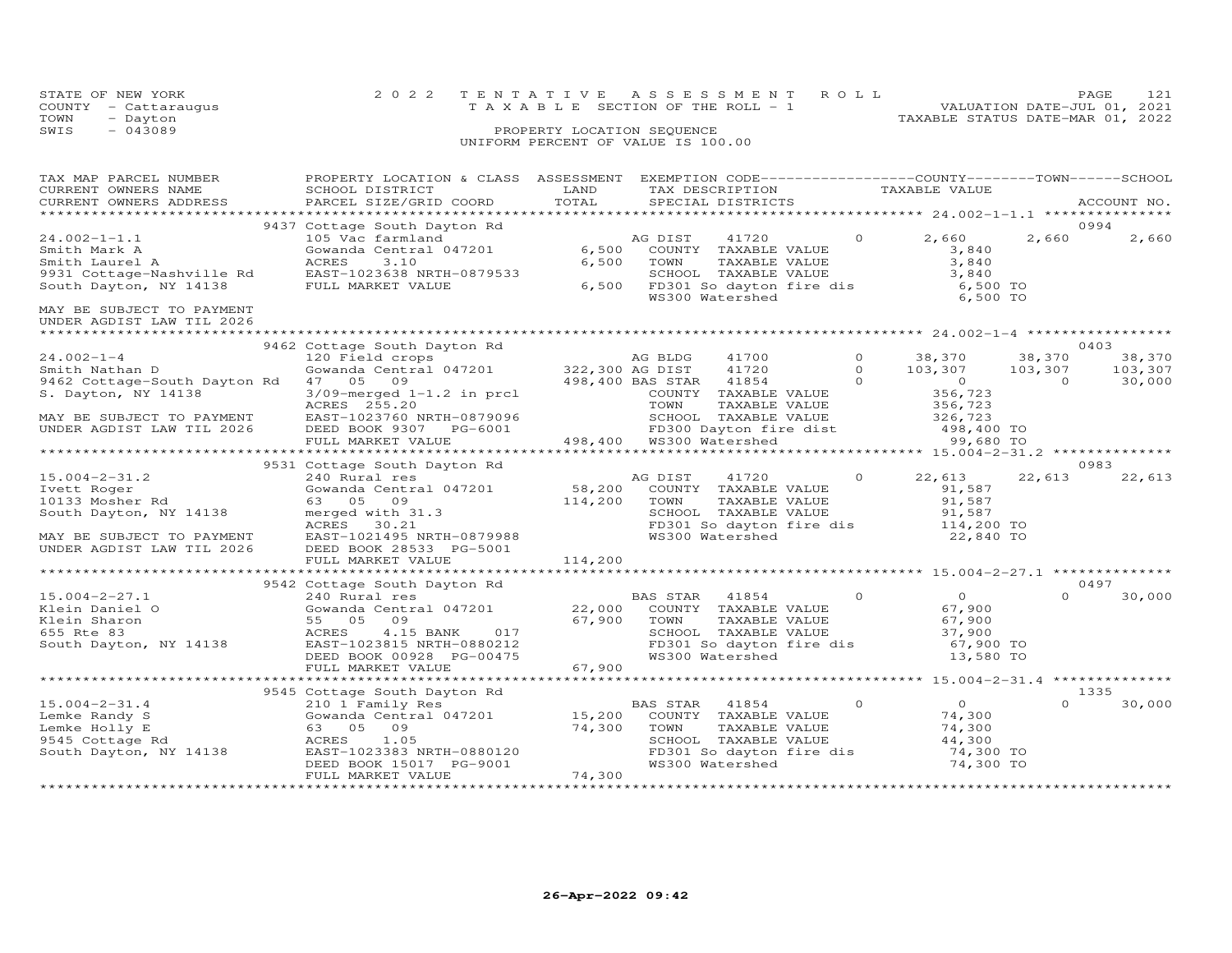|      | STATE OF NEW YORK    | 2022 TENTATIVE ASSESSMENT ROLL     |  | PAGE.                            |  |
|------|----------------------|------------------------------------|--|----------------------------------|--|
|      | COUNTY - Cattaraugus | TAXABLE SECTION OF THE ROLL - 1    |  | VALUATION DATE-JUL 01, 2021      |  |
| TOWN | - Dayton             |                                    |  | TAXABLE STATUS DATE-MAR 01, 2022 |  |
| SWIS | $-043089$            | PROPERTY LOCATION SEQUENCE         |  |                                  |  |
|      |                      | UNIFORM PERCENT OF VALUE IS 100.00 |  |                                  |  |

| TAX MAP PARCEL NUMBER  | PROPERTY LOCATION & CLASS                        | ASSESSMENT | EXEMPTION CODE-----------------COUNTY-------TOWN------SCHOOL |               |                |                    |
|------------------------|--------------------------------------------------|------------|--------------------------------------------------------------|---------------|----------------|--------------------|
| CURRENT OWNERS NAME    | SCHOOL DISTRICT                                  | LAND       | TAX DESCRIPTION                                              | TAXABLE VALUE |                |                    |
| CURRENT OWNERS ADDRESS | PARCEL SIZE/GRID COORD                           | TOTAL      | SPECIAL DISTRICTS                                            |               |                | ACCOUNT NO.        |
|                        |                                                  |            |                                                              |               |                |                    |
|                        | 9563 Cottage South Dayton Rd                     |            |                                                              |               |                | 0299               |
| $15.004 - 2 - 30$      | 210 1 Family Res                                 |            | COUNTY TAXABLE VALUE                                         |               | 113,900        |                    |
| Ivett Bryon R          | Gowanda Central 047201                           | 18,200     | TOWN<br>TAXABLE VALUE                                        |               | 113,900        |                    |
| 9424 Route 62          | 63 05 09                                         | 113,900    | SCHOOL TAXABLE VALUE                                         |               | 113,900        |                    |
| Gowanda, NY 14070      | ACRES<br>2.27                                    |            | FD301 So dayton fire dis                                     |               | 113,900 TO     |                    |
|                        | EAST-1023213 NRTH-0880314                        |            | WS300 Watershed                                              |               | 22,780 TO      |                    |
|                        | DEED BOOK 10444 PG-8001                          |            |                                                              |               |                |                    |
|                        | FULL MARKET VALUE                                | 113,900    |                                                              |               |                |                    |
|                        |                                                  |            |                                                              |               |                |                    |
|                        | 9596 Cottage South Dayton Rd                     |            |                                                              |               |                | 1153               |
| $15.004 - 2 - 28.2$    | 210 1 Family Res                                 |            | BAS STAR<br>41854                                            | $\Omega$      | $\overline{O}$ | $\Omega$<br>30,000 |
| Johnson Frederick M Jr | Gowanda Central 047201 30,900<br>55 05 09 85.000 |            | COUNTY TAXABLE VALUE                                         |               | 85,000         |                    |
| Johnson Nancy R        | 55 05<br>09                                      | 85,000     | TOWN<br>TAXABLE VALUE                                        |               | 85,000         |                    |
| 9596 Cottage Rd        | 9.60<br>ACRES                                    |            | SCHOOL TAXABLE VALUE                                         |               | 55,000         |                    |
| South Dayton, NY 14138 | EAST-1023506 NRTH-0880901                        |            | FD301 So dayton fire dis                                     |               | 85,000 TO      |                    |
|                        | DEED BOOK 864<br>PG-01061                        |            | WS300 Watershed                                              |               | 17,000 TO      |                    |
|                        | FULL MARKET VALUE                                | 85,000     |                                                              |               |                |                    |
|                        |                                                  |            |                                                              |               |                |                    |
|                        | 9610 Cottage South Dayton Rd                     |            |                                                              |               |                | 0481               |
| $15.004 - 2 - 29$      | 260 Seasonal res                                 |            | COUNTY TAXABLE VALUE                                         |               | 59,000         |                    |
| Ernst Wendy K          | Gowanda Central 047201 16,700                    |            | TOWN<br>TAXABLE VALUE                                        |               | 59,000         |                    |
| 95 Williams Rd         | 63 05 09                                         | 59,000     | SCHOOL TAXABLE VALUE                                         |               | 59,000         |                    |
| Liden, NC 28356        | 1.54<br>ACRES                                    |            | FD301 So dayton fire dis                                     |               | 59,000 TO      |                    |
|                        | EAST-1023171 NRTH-0881123                        |            | WS300 Watershed                                              |               | 11,800 TO      |                    |
|                        | DEED BOOK 1030<br>PG-391                         |            |                                                              |               |                |                    |
|                        | FULL MARKET VALUE                                | 59,000     |                                                              |               |                |                    |
|                        |                                                  |            |                                                              |               |                |                    |
|                        | 9629 Cottage South Dayton Rd                     |            |                                                              |               |                | 0254               |
| $15.004 - 2 - 32.1$    | 312 Vac w/imprv                                  |            | COUNTY TAXABLE VALUE                                         |               | 168,400        |                    |
| Haase Brian J          | Gowanda Central 047201                           | 139,600    | TAXABLE VALUE<br>TOWN                                        |               | 168,400        |                    |
| 8090 Clinton Street    | 03<br>63 05                                      | 168,400    | SCHOOL TAXABLE VALUE                                         |               | 168,400        |                    |
| Elma, NY 14059         | By Will                                          |            | FD301 So dayton fire dis                                     |               | 168,400 TO     |                    |
|                        | 93.93<br>ACRES                                   |            | WS300 Watershed                                              |               | 33,680 TO      |                    |
|                        | EAST-1021253 NRTH-0880979                        |            |                                                              |               |                |                    |
|                        | DEED BOOK 20898 PG-8001                          |            |                                                              |               |                |                    |
|                        | FULL MARKET VALUE                                | 168,400    |                                                              |               |                |                    |
|                        |                                                  |            |                                                              |               |                |                    |
|                        | 9630 Cottage South Dayton Rd                     |            |                                                              |               |                | 1369               |
| $15.004 - 2 - 32.2$    | 210 1 Family Res                                 |            | 41854<br>BAS STAR                                            | $\Omega$      | $\circ$        | $\Omega$<br>30,000 |
| Thomson Connie S       | Gowanda Central 047201                           | 17,400     | COUNTY TAXABLE VALUE                                         |               | 91,300         |                    |
| 9630 Cottage Rd        | 03<br>63 05                                      | 91,300     | TOWN<br>TAXABLE VALUE                                        |               | 91,300         |                    |
| South Dayton, NY 14138 | ACRES<br>1.75                                    |            | SCHOOL TAXABLE VALUE                                         |               | 61,300         |                    |
|                        | EAST-1023125 NRTH-0881384                        |            | FD301 So dayton fire dis                                     |               | 91,300 TO      |                    |
|                        | DEED BOOK 5050<br>PG-6001                        |            | WS300 Watershed                                              |               | 91,300 TO      |                    |
|                        | FULL MARKET VALUE                                | 91,300     |                                                              |               |                |                    |
|                        |                                                  |            |                                                              |               |                |                    |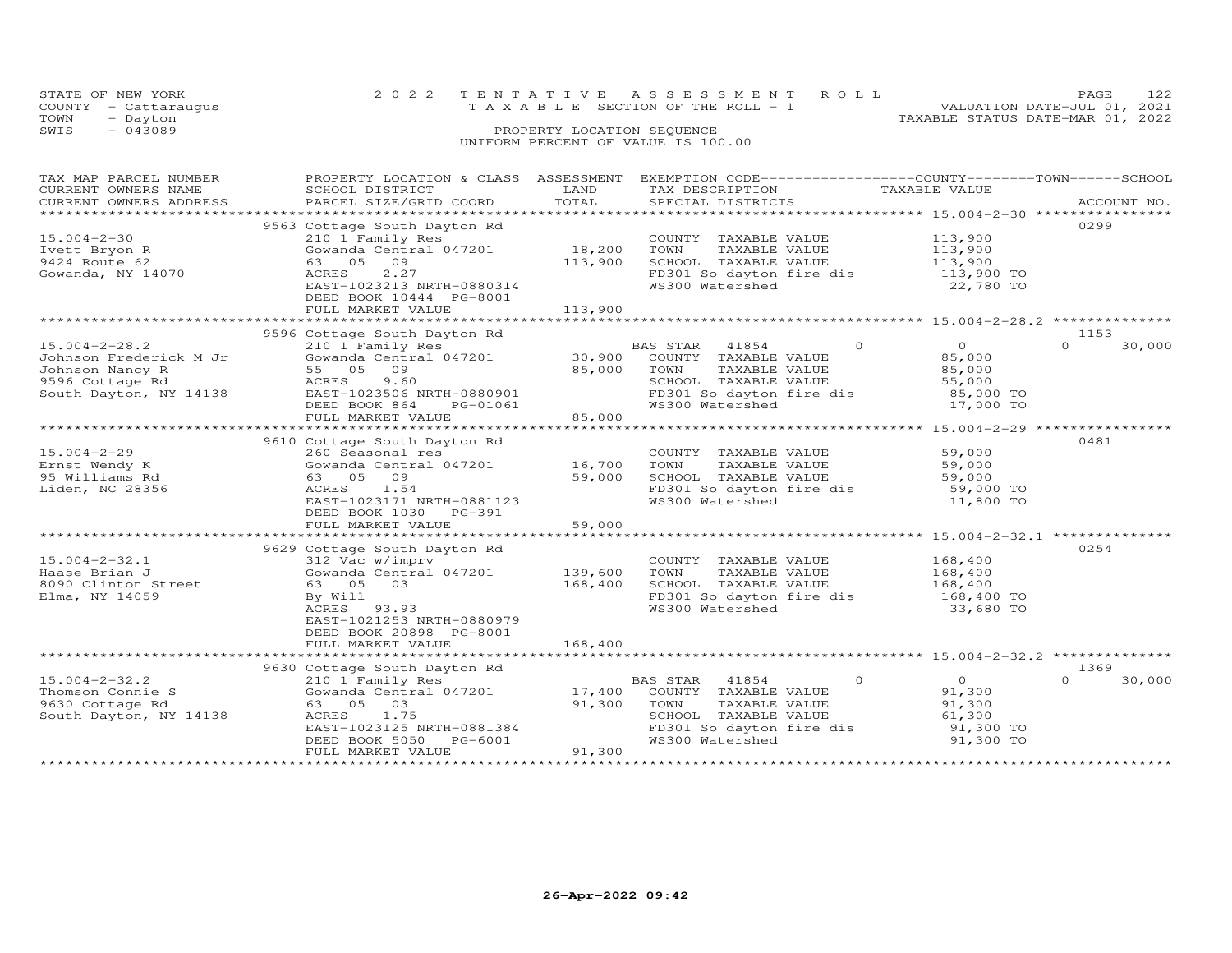| STATE OF NEW YORK    |                            | 2022 TENTATIVE ASSESSMENT ROLL                                 | PAGE. | 123 |  |  |  |
|----------------------|----------------------------|----------------------------------------------------------------|-------|-----|--|--|--|
| COUNTY - Cattaraugus |                            | VALUATION DATE-JUL 01, 2021<br>TAXABLE SECTION OF THE ROLL - 1 |       |     |  |  |  |
| TOWN<br>- Dayton     |                            | TAXABLE STATUS DATE-MAR 01, 2022                               |       |     |  |  |  |
| SWIS<br>$-043089$    | PROPERTY LOCATION SEQUENCE |                                                                |       |     |  |  |  |
|                      |                            | UNIFORM PERCENT OF VALUE IS 100.00                             |       |     |  |  |  |

| TAX MAP PARCEL NUMBER<br>CURRENT OWNERS NAME<br>CURRENT OWNERS ADDRESS                                                            | PROPERTY LOCATION & CLASS ASSESSMENT<br>SCHOOL DISTRICT<br>PARCEL SIZE/GRID COORD                                                                                                                  | LAND<br>TOTAL                     | EXEMPTION CODE-----------------COUNTY-------TOWN-----SCHOOL<br>TAX DESCRIPTION TAXABLE VALUE SPECIAL DISTRICTS                                                   |                                                                                            | ACCOUNT NO.                |
|-----------------------------------------------------------------------------------------------------------------------------------|----------------------------------------------------------------------------------------------------------------------------------------------------------------------------------------------------|-----------------------------------|------------------------------------------------------------------------------------------------------------------------------------------------------------------|--------------------------------------------------------------------------------------------|----------------------------|
|                                                                                                                                   |                                                                                                                                                                                                    |                                   |                                                                                                                                                                  |                                                                                            |                            |
| $15.004 - 2 - 1.5$<br>Smith Mark A<br>Smith Laurel A<br>9931 Cottage Rd<br>South Dayton, NY 14138<br>MAY BE SUBJECT TO PAYMENT    | 9633 Cottage South Dayton Rd<br>312 Vac w/imprv<br>Gowanda Central 047201<br>63<br>05 09<br>ACRES<br>40.00<br>EAST-1022002 NRTH-0882092<br>DEED BOOK 00979 PG-01050<br>FULL MARKET VALUE           | 75,000<br>151,000<br>151,000      | AG DIST<br>41720<br>COUNTY TAXABLE VALUE<br>TOWN<br>TAXABLE VALUE<br>SCHOOL TAXABLE VALUE<br>FD301 So dayton fire dis<br>WS300 Watershed                         | $\overline{0}$<br>47,792<br>103,208<br>103,208<br>103,208<br>151,000 TO<br>151,000 TO      | 1285<br>47,792<br>47,792   |
| UNDER AGDIST LAW TIL 2026                                                                                                         |                                                                                                                                                                                                    |                                   |                                                                                                                                                                  |                                                                                            |                            |
|                                                                                                                                   |                                                                                                                                                                                                    |                                   |                                                                                                                                                                  |                                                                                            |                            |
| $15.004 - 2 - 1.1$<br>Taber Brian J<br>9693 Cottage Rd<br>South Dayton, NY 14138                                                  | 9693 Cottage South Dayton Rd<br>210 1 Family Res<br>Gowanda Central $047201$ 20,100<br>$63 -05 -09$<br>ACRES<br>2,90<br>EAST-1022479 NRTH-0882250<br>DEED BOOK 00994 PG-00613<br>FULL MARKET VALUE | 89,800<br>89,800                  | BAS STAR<br>41854<br>COUNTY TAXABLE VALUE<br>TAXABLE VALUE<br>TOWN<br>SCHOOL TAXABLE VALUE<br>BUNOUL INSURE<br>FD301 So dayton fire dis<br>W3300 Watershed       | $\Omega$<br>$\Omega$<br>89,800<br>89,800<br>59,800<br>$89,800$ TO<br>17,960 TO             | 0445<br>$\Omega$<br>30,000 |
|                                                                                                                                   |                                                                                                                                                                                                    |                                   |                                                                                                                                                                  |                                                                                            |                            |
| $15.004 - 2 - 4$<br>Hintz Ronald<br>9737 Cottage South Dayton Rd 63 05 09<br>South Dayton, NY 14138                               | 9737 Cottage South Dayton Rd<br>210 1 Family Res<br>Gowanda Central $047201$ 14,300<br>FRNT 250.00 DPTH 132.00<br>EAST-1022693 NRTH-0882985<br>DEED BOOK 817<br>PG-00988<br>FULL MARKET VALUE      | 67,800<br>67,800                  | BAS STAR 41854<br>COUNTY TAXABLE VALUE<br>TOWN<br>TAXABLE VALUE<br>SCHOOL TAXABLE VALUE<br>FD301 So dayton fire dis<br>WS300 Watershed                           | $\overline{0}$<br>$\circ$<br>67,800<br>67,800<br>37,800<br>67,800 TO<br>13,560 TO          | 0493<br>$\Omega$<br>30,000 |
|                                                                                                                                   |                                                                                                                                                                                                    |                                   |                                                                                                                                                                  |                                                                                            |                            |
| $15.004 - 2 - 5$<br>Hintz Nancy<br>Hintz Robert<br>9752 Cottage South Dayton Rd FRNT 115.00 DPTH 250.00<br>South Dayton, NY 14138 | 9752 Cottage South Dayton Rd<br>210 1 Family Res<br>Gowanda Central 047201<br>63 05 09<br>EAST-1022867 NRTH-0883233<br>DEED BOOK 576<br>PG-00152                                                   | $13,400$ <sup>EN</sup><br>133,700 | $\sim$ 0<br>ENH STAR<br>41834<br>COUNTY TAXABLE VALUE<br>TAXABLE VALUE<br>TOWN<br>SCHOOL TAXABLE VALUE<br>FD301 So dayton fire dis 133,700 TO<br>WS300 Watershed | $\overline{0}$<br>133,700<br>133,700<br>58,800<br>26,740 TO                                | 0262<br>$\Omega$<br>74,900 |
|                                                                                                                                   | FULL MARKET VALUE                                                                                                                                                                                  | 133,700                           |                                                                                                                                                                  |                                                                                            |                            |
| $15.004 - 2 - 3$<br>Farner Michael E<br>550 CCC Trl<br>Morehead, KY 40351-8525                                                    | 9753 Cottage South Dayton Rd<br>210 1 Family Res<br>Gowanda Central $047201$ 17,200<br>63 05 09<br>ACRES<br>1.68<br>EAST-1022615 NRTH-0883242<br>DEED BOOK 26133 PG-3001<br>FULL MARKET VALUE      | 30,700<br>30,700                  | COUNTY TAXABLE VALUE<br>TAXABLE VALUE<br>TOWN<br>SCHOOL TAXABLE VALUE<br>FD301 So dayton fire dis 30,700 TO<br>WS300 Watershed                                   | ******************** 15.004-2-3 ****************<br>30,700<br>30,700<br>30,700<br>6,140 TO | 0490                       |
|                                                                                                                                   |                                                                                                                                                                                                    |                                   |                                                                                                                                                                  |                                                                                            |                            |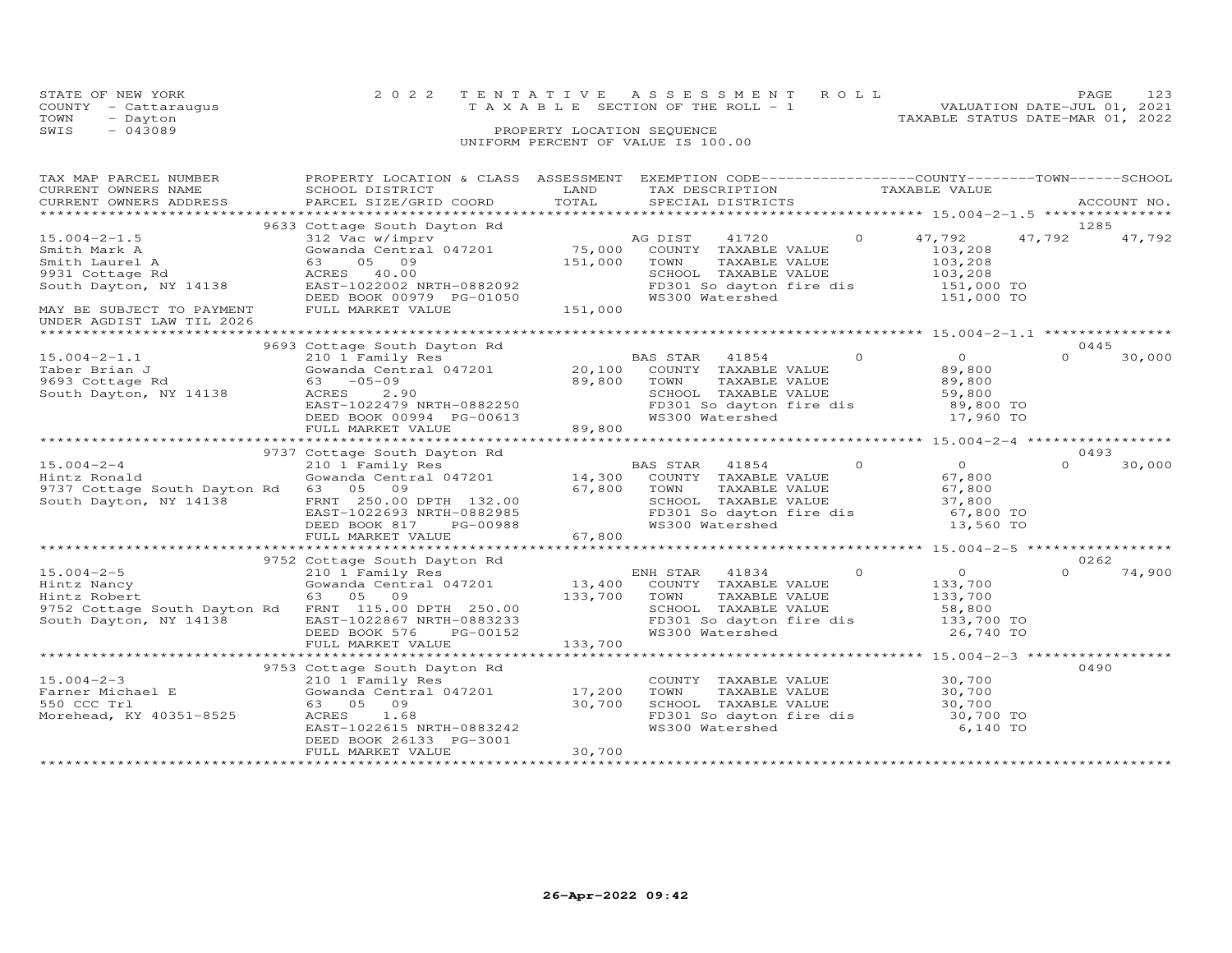|      | STATE OF NEW YORK    | 2022 TENTATIVE ASSESSMENT ROLL        | 124<br>PAGE.                     |
|------|----------------------|---------------------------------------|----------------------------------|
|      | COUNTY - Cattaraugus | T A X A B L E SECTION OF THE ROLL - 1 | VALUATION DATE-JUL 01, 2021      |
| TOWN | - Dayton             |                                       | TAXABLE STATUS DATE-MAR 01, 2022 |
| SWIS | $-043089$            | PROPERTY LOCATION SEQUENCE            |                                  |
|      |                      | UNIFORM PERCENT OF VALUE IS 100.00    |                                  |

| TAX MAP PARCEL NUMBER                                   | PROPERTY LOCATION & CLASS ASSESSMENT                                               |                | EXEMPTION CODE-----------------COUNTY-------TOWN------SCHOOL |                |                |                |              |
|---------------------------------------------------------|------------------------------------------------------------------------------------|----------------|--------------------------------------------------------------|----------------|----------------|----------------|--------------|
| CURRENT OWNERS NAME                                     | SCHOOL DISTRICT                                                                    | LAND           | TAX DESCRIPTION TAXABLE VALUE<br>SPECIAL DISTRICTS           |                |                |                |              |
| CURRENT OWNERS ADDRESS                                  | PARCEL SIZE/GRID COORD                                                             | TOTAL          | SPECIAL DISTRICTS                                            |                |                |                | ACCOUNT NO.  |
| *************************                               |                                                                                    |                |                                                              |                |                |                |              |
|                                                         | Cottage-South Dayton Rd                                                            |                |                                                              |                |                |                | 1358         |
| $24.004 - 1 - 11.7$                                     | 311 Res vac land                                                                   |                | COUNTY TAXABLE VALUE                                         |                | 19,800         |                |              |
| Scott Arthur H                                          | Pine Valley Cen 063001                                                             | 19,800         | TOWN<br>TAXABLE VALUE                                        |                | 19,800         |                |              |
| Scott Delores J                                         | ACRES<br>2.75                                                                      | 19,800         | SCHOOL TAXABLE VALUE                                         |                | 19,800         |                |              |
| 8845 Cottage-South Dayton Rd EAST-1024411 NRTH-0869987  |                                                                                    |                | FD301 So dayton fire dis                                     |                | 19,800 TO      |                |              |
| South Dayton, NY 14138                                  | FULL MARKET VALUE                                                                  | 19,800         | WS300 Watershed                                              |                | 19,800 TO      |                |              |
|                                                         |                                                                                    |                |                                                              |                |                |                |              |
|                                                         | 8508 Cottage-South Dayton Rd                                                       |                |                                                              |                |                |                | 0630         |
| $24.004 - 1 - 21$                                       | 281 Multiple res                                                                   |                | COUNTY TAXABLE VALUE                                         |                | 242,000        |                |              |
| Winship Don B                                           | Pine Valley Cen 063001                                                             | 112,200        | TOWN<br>TAXABLE VALUE                                        |                | 242,000        |                |              |
| PO Box 271                                              | 50/51/58/59 05 09                                                                  | 242,000        | SCHOOL TAXABLE VALUE                                         |                | 242,000        |                |              |
| South Dayton, NY 14138                                  | 873/468,830/139                                                                    |                | FD301 So dayton fire dis                                     |                | $242,000$ TO   |                |              |
|                                                         | 8570 also on site                                                                  |                | WS300 Watershed                                              |                | 48,400 TO      |                |              |
|                                                         | 97.65<br>ACRES                                                                     |                |                                                              |                |                |                |              |
|                                                         | EAST-1024076 NRTH-0864311                                                          |                |                                                              |                |                |                |              |
|                                                         | DEED BOOK 760<br>PG-00095                                                          |                |                                                              |                |                |                |              |
|                                                         | FULL MARKET VALUE                                                                  | 242,000        |                                                              |                |                |                |              |
|                                                         |                                                                                    |                |                                                              |                |                |                |              |
|                                                         | 8509 Cottage-South Dayton Rd                                                       |                |                                                              |                |                |                | 0204         |
| $24.004 - 1 - 30$                                       |                                                                                    |                | VET WAR CT 41121                                             | $\Omega$       | 12,000         | 12,000         | $\circ$      |
| Gould Vivian D                                          |                                                                                    |                |                                                              | $\circ$        | 5,995          | 5,995          | $\circ$      |
| Gould Donald J                                          | 110 1121<br>Pine Valley Cen 063001 17,900 VET DIS CT 41141<br>59 05 09<br>59 05 09 | 119,900 AGED C | 41802                                                        | $\overline{0}$ | 50,953         | $\overline{0}$ | $\circ$      |
| PO Box 85                                               | ACRES 1.92                                                                         |                | 41803<br>AGED T                                              | $\Omega$       | $\overline{0}$ | 15,286         | $\Omega$     |
| South Dayton, NY 14138                                  | EAST-1021642 NRTH-0863927                                                          |                | ENH STAR 41834                                               | $\Omega$       | $\overline{O}$ | $\Omega$       | 74,900       |
|                                                         | DEED BOOK 00941 PG-00229                                                           |                | COUNTY TAXABLE VALUE                                         |                | 50,952         |                |              |
|                                                         | FULL MARKET VALUE                                                                  | 119,900        | TOWN<br>TAXABLE VALUE                                        |                | 86,619         |                |              |
|                                                         |                                                                                    |                | SCHOOL TAXABLE VALUE                                         |                | 45,000         |                |              |
|                                                         |                                                                                    |                | FD301 So dayton fire dis                                     |                | 119,900 TO     |                |              |
|                                                         |                                                                                    |                | WS300 Watershed                                              |                | 23,980 TO      |                |              |
|                                                         |                                                                                    |                |                                                              |                |                |                | ************ |
|                                                         | 8522 Cottage-South Dayton Rd                                                       |                |                                                              |                |                |                | 0588         |
| $24.004 - 1 - 29$                                       | 210 1 Family Res                                                                   |                | COUNTY TAXABLE VALUE                                         |                | 94,600         |                |              |
|                                                         | Pine Valley Cen 063001                                                             | 31,300         | TOWN<br>TAXABLE VALUE                                        |                | 94,600         |                |              |
| Milliman Brittany<br>8522 Cottage Rd<br>8522 Cottage Rd | 50/59 05 09                                                                        | 94,600         | SCHOOL TAXABLE VALUE                                         |                | 94,600         |                |              |
| South Datyon, NY 14138                                  | ACRES<br>9.85 BANK 017                                                             |                | FD301 So dayton fire dis                                     |                | 94,600 TO      |                |              |
|                                                         | EAST-1022998 NRTH-0864050                                                          |                | WS300 Watershed                                              |                | 18,920 TO      |                |              |
|                                                         | DEED BOOK 21851 PG-9006                                                            |                |                                                              |                |                |                |              |
|                                                         | FULL MARKET VALUE                                                                  | 94,600         |                                                              |                |                |                |              |
|                                                         |                                                                                    |                |                                                              |                |                |                |              |
|                                                         | 8555 Cottage-South Dayton Rd                                                       |                |                                                              |                |                |                |              |
| $24.004 - 1 - 31.1$                                     | 113 Cattle farm                                                                    |                | AG DIST<br>41720                                             | 0              | 18,042         | 18,042         | 18,042       |
| Astry Casey Alan                                        | Pine Valley Cen 063001                                                             | 46,800         | COUNTY TAXABLE VALUE                                         |                | 120,058        |                |              |
| Astry Angelica Yvonne                                   | 59 05 09                                                                           | 138,100        | TOWN<br>TAXABLE VALUE                                        |                | 120,058        |                |              |
| 8555 Cottage Rd                                         | ACRES 21.25                                                                        |                | SCHOOL TAXABLE VALUE                                         |                | 120,058        |                |              |
| South Dayton, NY 14138                                  | EAST-1021648 NRTH-0864448                                                          |                | FD301 So dayton fire dis                                     |                | 138,100 TO     |                |              |
|                                                         | DEED BOOK 2021 PG-15456                                                            |                | WS300 Watershed                                              |                | 27,620 TO      |                |              |
| MAY BE SUBJECT TO PAYMENT                               | FULL MARKET VALUE                                                                  | 138,100        |                                                              |                |                |                |              |
| UNDER AGDIST LAW TIL 2026                               |                                                                                    |                |                                                              |                |                |                |              |
| **************************************                  |                                                                                    |                |                                                              |                |                |                |              |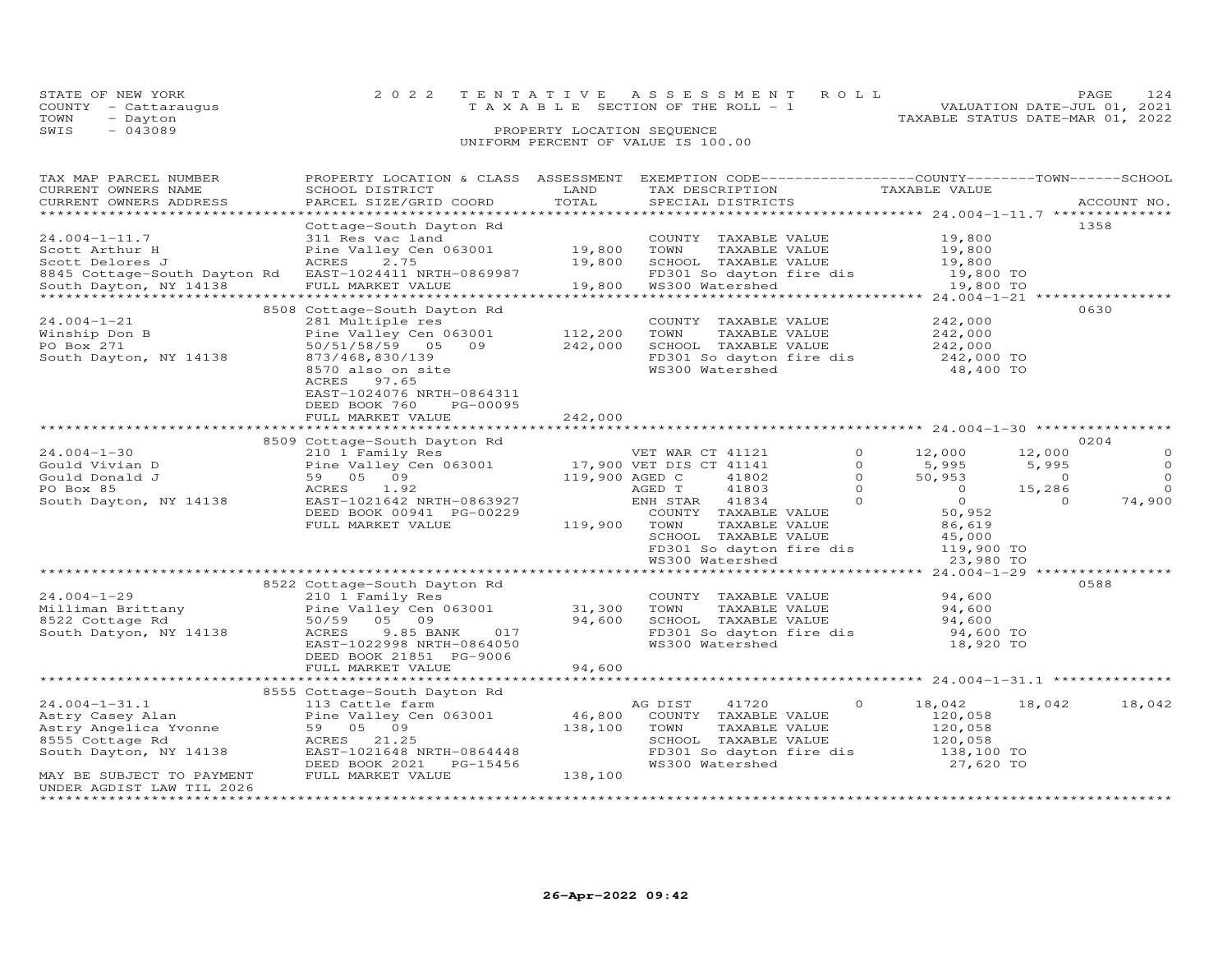|      | STATE OF NEW YORK    | 2022 TENTATIVE ASSESSMENT ROLL                                       | PAGE. | 125 |
|------|----------------------|----------------------------------------------------------------------|-------|-----|
|      | COUNTY - Cattaraugus | VALUATION DATE-JUL 01, 2021<br>T A X A B L E SECTION OF THE ROLL - 1 |       |     |
| TOWN | - Dayton             | TAXABLE STATUS DATE-MAR 01, 2022                                     |       |     |
| SWIS | $-043089$            | PROPERTY LOCATION SEQUENCE                                           |       |     |
|      |                      | UNIFORM PERCENT OF VALUE IS 100.00                                   |       |     |
|      |                      |                                                                      |       |     |
|      |                      |                                                                      |       |     |

| TAX MAP PARCEL NUMBER<br>CURRENT OWNERS NAME<br>CURRENT OWNERS ADDRESS                                                                                        | PROPERTY LOCATION & CLASS ASSESSMENT<br>SCHOOL DISTRICT<br>PARCEL SIZE/GRID COORD                                                                                                                                      | LAND<br>TOTAL                               | EXEMPTION CODE------------------COUNTY--------TOWN------SCHOOL<br>TAX DESCRIPTION<br>SPECIAL DISTRICTS                                                                                                      |                            | TAXABLE VALUE                                                              |                          | ACCOUNT NO.      |  |
|---------------------------------------------------------------------------------------------------------------------------------------------------------------|------------------------------------------------------------------------------------------------------------------------------------------------------------------------------------------------------------------------|---------------------------------------------|-------------------------------------------------------------------------------------------------------------------------------------------------------------------------------------------------------------|----------------------------|----------------------------------------------------------------------------|--------------------------|------------------|--|
|                                                                                                                                                               |                                                                                                                                                                                                                        |                                             |                                                                                                                                                                                                             |                            |                                                                            |                          |                  |  |
| $24.004 - 1 - 31.2$<br>Dye James<br>Dye Jennifer<br>8568 Silver Creek Rd<br>South Dayton, NY 14138<br>MAY BE SUBJECT TO PAYMENT                               | 8555 Cottage-South Dayton Rd<br>120 Field crops<br>Pine Valley Cen 063001 150,500<br>59 05 09<br>ACRES 102.05<br>EAST-1020204 NRTH-0864955<br>DEED BOOK 20210 PG-2772<br>FULL MARKET VALUE                             | 150,500<br>150,500                          | AG DIST<br>41720<br>COUNTY TAXABLE VALUE<br>TOWN<br>TAXABLE VALUE<br>SCHOOL TAXABLE VALUE<br>FD301 So dayton fire dis $150,500$ TO<br>WS300 Watershed 30,100 TO                                             | $\circ$                    | 105,394<br>45,106<br>45,106<br>45,106                                      | 105,394                  | 105,394          |  |
| UNDER AGDIST LAW TIL 2026                                                                                                                                     |                                                                                                                                                                                                                        |                                             |                                                                                                                                                                                                             |                            |                                                                            |                          |                  |  |
|                                                                                                                                                               |                                                                                                                                                                                                                        |                                             |                                                                                                                                                                                                             |                            |                                                                            |                          | 0258             |  |
| 24.004-1-32<br>LaQuay Lisa M<br>LaQuay Nancy L<br>CLOS Cottage Rd<br>S. Dayton, NY 14138                                                                      | 8585 Cottage-South Dayton Rd<br>210 1 Family Res <sup>1</sup> BA<br>Pine Valley Cen 063001 16,300<br>59 05 09<br>ACRES<br>017<br>1.41 BANK<br>EAST-1022363 NRTH-0865180<br>DEED BOOK 8464 PG-5001<br>FULL MARKET VALUE | 153,100<br>153,100                          | BAS STAR<br>41854<br>COUNTY TAXABLE VALUE<br>TOWN<br>TAXABLE VALUE<br>SCHOOL TAXABLE VALUE<br>FD301 So dayton fire dis<br>WS300 Watershed                                                                   | $\circ$                    | $\overline{O}$<br>153,100<br>153,100<br>123,100<br>153,100 TO<br>30,620 TO | $\cap$                   | 30,000           |  |
|                                                                                                                                                               | *************************                                                                                                                                                                                              |                                             |                                                                                                                                                                                                             |                            |                                                                            |                          |                  |  |
|                                                                                                                                                               | 8601 Cottage-South Dayton Rd                                                                                                                                                                                           |                                             |                                                                                                                                                                                                             |                            |                                                                            |                          | 0302             |  |
| $24.004 - 1 - 33$<br>Paternostro (Sweda) Donna<br>8601 Cottage Rd<br>South Dayton, NY 14138                                                                   | 210 1 Family Res<br>Pine Valley Cen 063001<br>58 05 09<br>FRNT 160.00 DPTH 195.00<br>EAST-1022472 NRTH-0865399<br>DEED BOOK 00998 PG-00208<br>FULL MARKET VALUE                                                        | $14,000$ <sup>E</sup><br>131,000<br>131,000 | BAS STAR<br>41854<br>COUNTY TAXABLE VALUE<br>TAXABLE VALUE<br>TOWN<br>SCHOOL TAXABLE VALUE<br>SCHOOL IAAADDD WALLE<br>FD301 So dayton fire dis<br>------ Watershed                                          | $\circ$                    | $\overline{0}$<br>131,000<br>131,000<br>101,000<br>131,000 TO<br>26,200 TO | $\Omega$                 | 30,000           |  |
|                                                                                                                                                               |                                                                                                                                                                                                                        |                                             |                                                                                                                                                                                                             |                            |                                                                            |                          |                  |  |
| $24.004 - 1 - 27$                                                                                                                                             | 8626 Cottage-South Dayton Rd 66 PCT OF VALUE USED FOR EXEMPTION PURPOSES<br>270 Mfg housing                                                                                                                            |                                             | VET WAR CT 41121                                                                                                                                                                                            | $\Omega$                   | 4,871                                                                      | 4,871                    | 0522<br>$\Omega$ |  |
| 24.004-1-27<br>Masters Larry M<br>Masters Anthony John<br>8626 Cottage Rd<br>South Dayton, NY 14138<br>MAY BE SUBJECT TO PAYMENT<br>UNDER AGDIST LAW TIL 2026 | 270 Mig Housing<br>Pine Valley Cen 063001 25,500 AG DIST<br>$49,200$ ENH STAR<br>$49,200$ ENH STAR<br>59 05 09<br>ACRES 11.54<br>EAST-1022912 NRTH-0865327<br>DEED BOOK 2019    PG-12007<br>FULL MARKET VALUE          |                                             | 41720<br>41834<br>COUNTY TAXABLE VALUE 32,668<br>TOWN TAXABLE VALUE 32,668<br>SCHOOL TAXABLE VALUE 0<br>COMN TAXABLE VALUE<br>TOWN TAXABLE VALUE<br>SCHOOL TAXABLE VALUE<br>49,200 FD301 So dayton fire dis | $\Omega$<br>$\overline{a}$ | 11,661<br>$\begin{array}{c} 0 \\ 32,668 \end{array}$<br>49,200 TO          | 11,661<br>$\overline{0}$ | 11,661<br>37,539 |  |
|                                                                                                                                                               |                                                                                                                                                                                                                        |                                             |                                                                                                                                                                                                             |                            | ************ 24.004-1-34 *****************                                 |                          |                  |  |
| $24.004 - 1 - 34$<br>Meier Paul R<br>Warnes Donna M<br>8637 Cottage South Dayton Rd ACRES<br>South Dayton, NY 14138                                           | 8637 Cottage-South Dayton Rd<br>281 Multiple res<br>Pine Valley Cen 063001<br>59 05 09<br>017<br>4.78 BANK<br>EAST-1022632 NRTH-0865821<br>DEED BOOK 20764 PG-9002<br>FULL MARKET VALUE                                | 24,000<br>179,900<br>179,900                | BAS STAR<br>41854<br>COUNTY TAXABLE VALUE<br>TOWN<br>TAXABLE VALUE<br>SCHOOL TAXABLE VALUE<br>FD301 So dayton fire dis<br>FD301 So dayton fire dis                                                          | $\circ$                    | $\overline{O}$<br>179,900<br>179,900<br>149,900<br>179,900 TO<br>35,980 TO |                          | 0025<br>30,000   |  |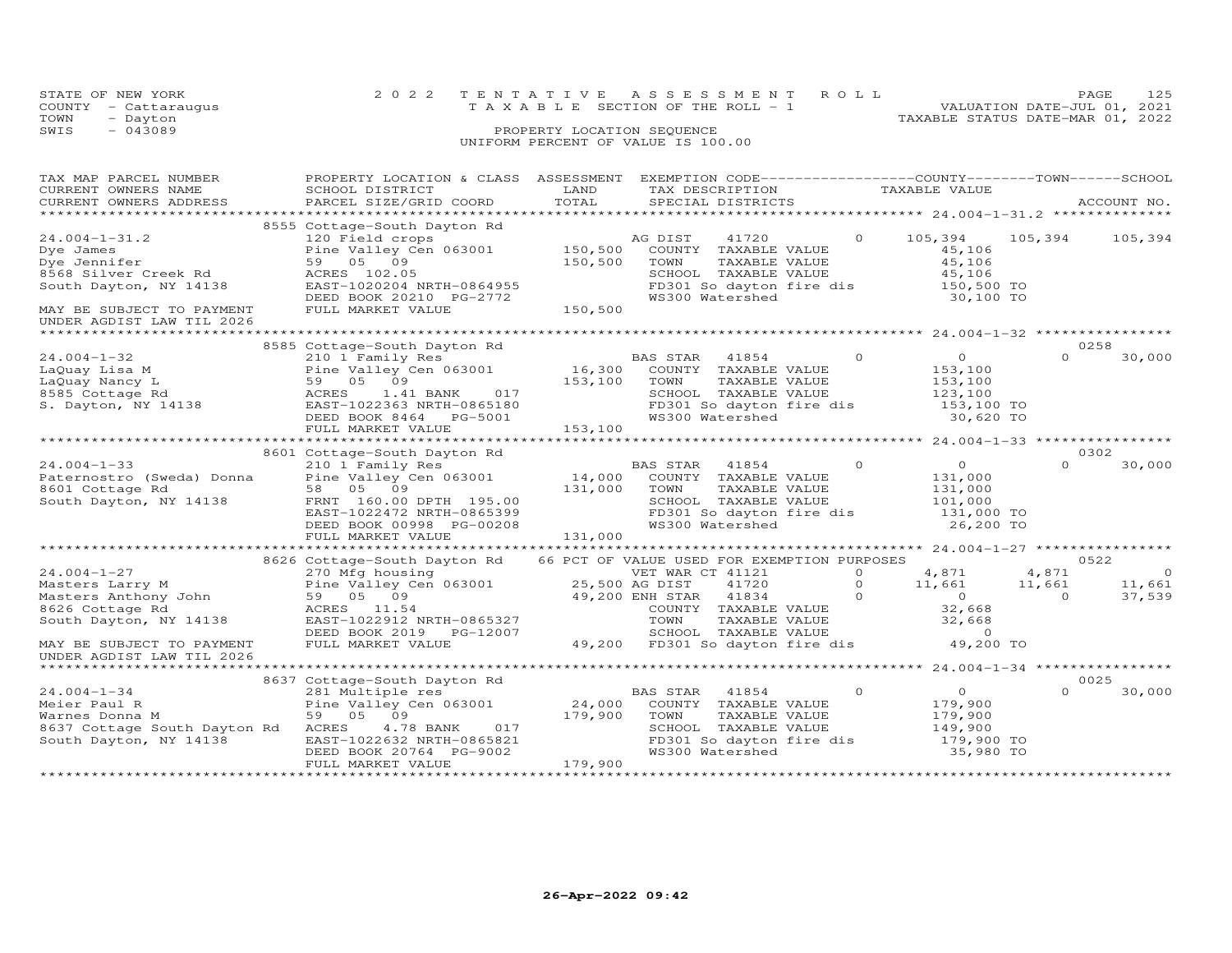| STATE OF NEW YORK    |                            | 2022 TENTATIVE ASSESSMENT ROLL        |  | PAGE.                            | 126 |  |
|----------------------|----------------------------|---------------------------------------|--|----------------------------------|-----|--|
| COUNTY - Cattaraugus |                            | T A X A B L E SECTION OF THE ROLL - 1 |  | VALUATION DATE-JUL 01, 2021      |     |  |
| TOWN<br>- Dayton     |                            |                                       |  | TAXABLE STATUS DATE-MAR 01, 2022 |     |  |
| SWIS<br>$-043089$    | PROPERTY LOCATION SEQUENCE |                                       |  |                                  |     |  |
|                      |                            | UNIFORM PERCENT OF VALUE IS 100.00    |  |                                  |     |  |

| TAX MAP PARCEL NUMBER                                                                                                                                                                                          |                                                                          |                | PROPERTY LOCATION & CLASS ASSESSMENT EXEMPTION CODE----------------COUNTY-------TOWN-----SCHOOL |                                                                                                                                                                                                                                                                                                                                    |          |             |
|----------------------------------------------------------------------------------------------------------------------------------------------------------------------------------------------------------------|--------------------------------------------------------------------------|----------------|-------------------------------------------------------------------------------------------------|------------------------------------------------------------------------------------------------------------------------------------------------------------------------------------------------------------------------------------------------------------------------------------------------------------------------------------|----------|-------------|
| CURRENT OWNERS NAME                                                                                                                                                                                            | SCHOOL DISTRICT                                                          | LAND           | TAX DESCRIPTION TAXABLE VALUE                                                                   |                                                                                                                                                                                                                                                                                                                                    |          |             |
| CURRENT OWNERS ADDRESS                                                                                                                                                                                         | PARCEL SIZE/GRID COORD TOTAL                                             |                | SPECIAL DISTRICTS                                                                               |                                                                                                                                                                                                                                                                                                                                    |          | ACCOUNT NO. |
|                                                                                                                                                                                                                | 8644 Cottage-South Dayton Rd                                             |                |                                                                                                 |                                                                                                                                                                                                                                                                                                                                    |          | 0521        |
| $24.004 - 1 - 22.1$                                                                                                                                                                                            | 112 Dairy farm                                                           |                | AG DIST<br>41720<br>$\Omega$                                                                    | 57,022                                                                                                                                                                                                                                                                                                                             | 57,022   | 57,022      |
| Masters Anthony John                                                                                                                                                                                           | Pine Valley Cen 063001 164,800                                           |                | COUNTY TAXABLE VALUE                                                                            | 158,478                                                                                                                                                                                                                                                                                                                            |          |             |
| 8644 Cottage Road                                                                                                                                                                                              | 51/59 05 09                                                              | 215,500        | TOWN<br>TAXABLE VALUE                                                                           | 158,478                                                                                                                                                                                                                                                                                                                            |          |             |
| South Dayton, NY 14138                                                                                                                                                                                         | ACRES 158.55 BANK<br>089                                                 |                | SCHOOL TAXABLE VALUE                                                                            | 158,478                                                                                                                                                                                                                                                                                                                            |          |             |
|                                                                                                                                                                                                                | EAST-1025067 NRTH-0865777                                                |                | FD301 So dayton fire dis 215,500 TO<br>WS300 Watershed 43,100 TO                                |                                                                                                                                                                                                                                                                                                                                    |          |             |
| MAY BE SUBJECT TO PAYMENT                                                                                                                                                                                      | DEED BOOK 19693 PG-8001                                                  |                |                                                                                                 |                                                                                                                                                                                                                                                                                                                                    |          |             |
| UNDER AGDIST LAW TIL 2026                                                                                                                                                                                      | FULL MARKET VALUE                                                        | 215,500        |                                                                                                 |                                                                                                                                                                                                                                                                                                                                    |          |             |
|                                                                                                                                                                                                                |                                                                          |                |                                                                                                 |                                                                                                                                                                                                                                                                                                                                    |          |             |
|                                                                                                                                                                                                                | 8658 Cottage-South Dayton Rd                                             |                |                                                                                                 |                                                                                                                                                                                                                                                                                                                                    |          | 0358        |
| $24.004 - 1 - 26$                                                                                                                                                                                              | 210 1 Family Res                                                         |                | COUNTY TAXABLE VALUE                                                                            | 58,600                                                                                                                                                                                                                                                                                                                             |          |             |
|                                                                                                                                                                                                                |                                                                          |                | TAXABLE VALUE<br>TOWN                                                                           | 58,600<br>58.600                                                                                                                                                                                                                                                                                                                   |          |             |
|                                                                                                                                                                                                                |                                                                          |                | SCHOOL TAXABLE VALUE                                                                            | 58,600                                                                                                                                                                                                                                                                                                                             |          |             |
| South Dayton, NY 14138                                                                                                                                                                                         | FRNT 110.00 DPTH 155.00                                                  |                | FD301 So dayton fire dis 58,600 TO                                                              |                                                                                                                                                                                                                                                                                                                                    |          |             |
|                                                                                                                                                                                                                | EAST-1023123 NRTH-0866237                                                |                | WS300 Watershed                                                                                 | 11,720 TO                                                                                                                                                                                                                                                                                                                          |          |             |
|                                                                                                                                                                                                                | DEED BOOK 31344 PG-1                                                     | 58,600         |                                                                                                 |                                                                                                                                                                                                                                                                                                                                    |          |             |
|                                                                                                                                                                                                                | FULL MARKET VALUE                                                        |                |                                                                                                 |                                                                                                                                                                                                                                                                                                                                    |          |             |
|                                                                                                                                                                                                                | 8683 Cottage-South Dayton Rd                                             |                |                                                                                                 |                                                                                                                                                                                                                                                                                                                                    |          | 1232        |
| $24.004 - 1 - 25.72$                                                                                                                                                                                           | 210 1 Family Res                                                         |                | COUNTY TAXABLE VALUE                                                                            | 69,400                                                                                                                                                                                                                                                                                                                             |          |             |
| Abbey Kevin R                                                                                                                                                                                                  | Pine Valley Cen $063001$ 2,500                                           |                | TAXABLE VALUE<br>TOWN                                                                           |                                                                                                                                                                                                                                                                                                                                    |          |             |
| 8689 Cottage Rd                                                                                                                                                                                                | 59/60 05 09                                                              | 69,400         | SCHOOL TAXABLE VALUE                                                                            | $69,400$<br>$69.400$<br>69,400                                                                                                                                                                                                                                                                                                     |          |             |
| South Dayton, NY 14138                                                                                                                                                                                         | ACRES 1.00                                                               |                | FD301 So dayton fire dis 69,400 TO                                                              |                                                                                                                                                                                                                                                                                                                                    |          |             |
|                                                                                                                                                                                                                | EAST-1021460 NRTH-0867645                                                |                | WS300 Watershed                                                                                 | 13,880 TO                                                                                                                                                                                                                                                                                                                          |          |             |
|                                                                                                                                                                                                                | FULL MARKET VALUE                                                        | $57645$ 69,400 |                                                                                                 |                                                                                                                                                                                                                                                                                                                                    |          |             |
|                                                                                                                                                                                                                |                                                                          |                |                                                                                                 |                                                                                                                                                                                                                                                                                                                                    |          |             |
|                                                                                                                                                                                                                | 8689 Cottage-South Dayton Rd 32 PCT OF VALUE USED FOR EXEMPTION PURPOSES |                |                                                                                                 |                                                                                                                                                                                                                                                                                                                                    |          | 0001        |
| $24.004 - 1 - 25$                                                                                                                                                                                              | 240 Rural res<br>Pine Valley Cen 063001 262,000 BAS STAR 41854           |                | $\overline{O}$                                                                                  | 12,000 12,000                                                                                                                                                                                                                                                                                                                      |          | $\Omega$    |
| Abbey Kevin R                                                                                                                                                                                                  |                                                                          |                | $\sim$ 0                                                                                        | $\overline{0}$ and $\overline{0}$ and $\overline{0}$ and $\overline{0}$ and $\overline{0}$ and $\overline{0}$ and $\overline{0}$ and $\overline{0}$ and $\overline{0}$ and $\overline{0}$ and $\overline{0}$ and $\overline{0}$ and $\overline{0}$ and $\overline{0}$ and $\overline{0}$ and $\overline{0}$ and $\overline{0}$ and | $\Omega$ | 30,000      |
| 8689 Cottage Rd                                                                                                                                                                                                | 59/60 05 09                                                              |                | $326,700$ COUNTY TAXABLE VALUE                                                                  | 314,700<br>314,700                                                                                                                                                                                                                                                                                                                 |          |             |
| South Dayton, NY 14138                                                                                                                                                                                         | ACRES 234.38                                                             |                | TAXABLE VALUE<br>TOWN                                                                           |                                                                                                                                                                                                                                                                                                                                    |          |             |
|                                                                                                                                                                                                                | EAST-1021372 NRTH-0867525                                                |                |                                                                                                 |                                                                                                                                                                                                                                                                                                                                    |          |             |
|                                                                                                                                                                                                                | DEED BOOK 00973 PG-00380                                                 |                | 326,700 WS300 Watershed                                                                         |                                                                                                                                                                                                                                                                                                                                    |          |             |
|                                                                                                                                                                                                                | FULL MARKET VALUE                                                        |                |                                                                                                 |                                                                                                                                                                                                                                                                                                                                    |          |             |
| 1992 1993 1994 1994 10 240 Nural res<br>Gruszynski Sherry (1995) 29,900 COUNTY TAXABLE VALUE<br>So Dayton, NY 14138 (1996) 29,900 COUNTY TAXABLE VALUE<br>So Dayton, NY 14138 (1996) 29,900 TOWN TAXABLE VALUE |                                                                          |                |                                                                                                 |                                                                                                                                                                                                                                                                                                                                    |          | 1308        |
|                                                                                                                                                                                                                |                                                                          |                |                                                                                                 | $\overline{0}$                                                                                                                                                                                                                                                                                                                     |          | 30,000      |
|                                                                                                                                                                                                                |                                                                          |                |                                                                                                 | 64,200                                                                                                                                                                                                                                                                                                                             |          |             |
|                                                                                                                                                                                                                |                                                                          |                | TOWN       TAXABLE  VALUE<br>SCHOOL    TAXABLE  VALUE                                           | 64,200<br>34,200                                                                                                                                                                                                                                                                                                                   |          |             |
|                                                                                                                                                                                                                |                                                                          |                |                                                                                                 |                                                                                                                                                                                                                                                                                                                                    |          |             |
|                                                                                                                                                                                                                | EAST-1023471 NRTH-0867730                                                |                | FD301 So dayton fire dis 64,200 TO                                                              |                                                                                                                                                                                                                                                                                                                                    |          |             |
|                                                                                                                                                                                                                | DEED BOOK 00997 PG-00485<br>FULL MARKET VALUE                            | 64,200         |                                                                                                 |                                                                                                                                                                                                                                                                                                                                    |          |             |
|                                                                                                                                                                                                                |                                                                          |                |                                                                                                 |                                                                                                                                                                                                                                                                                                                                    |          |             |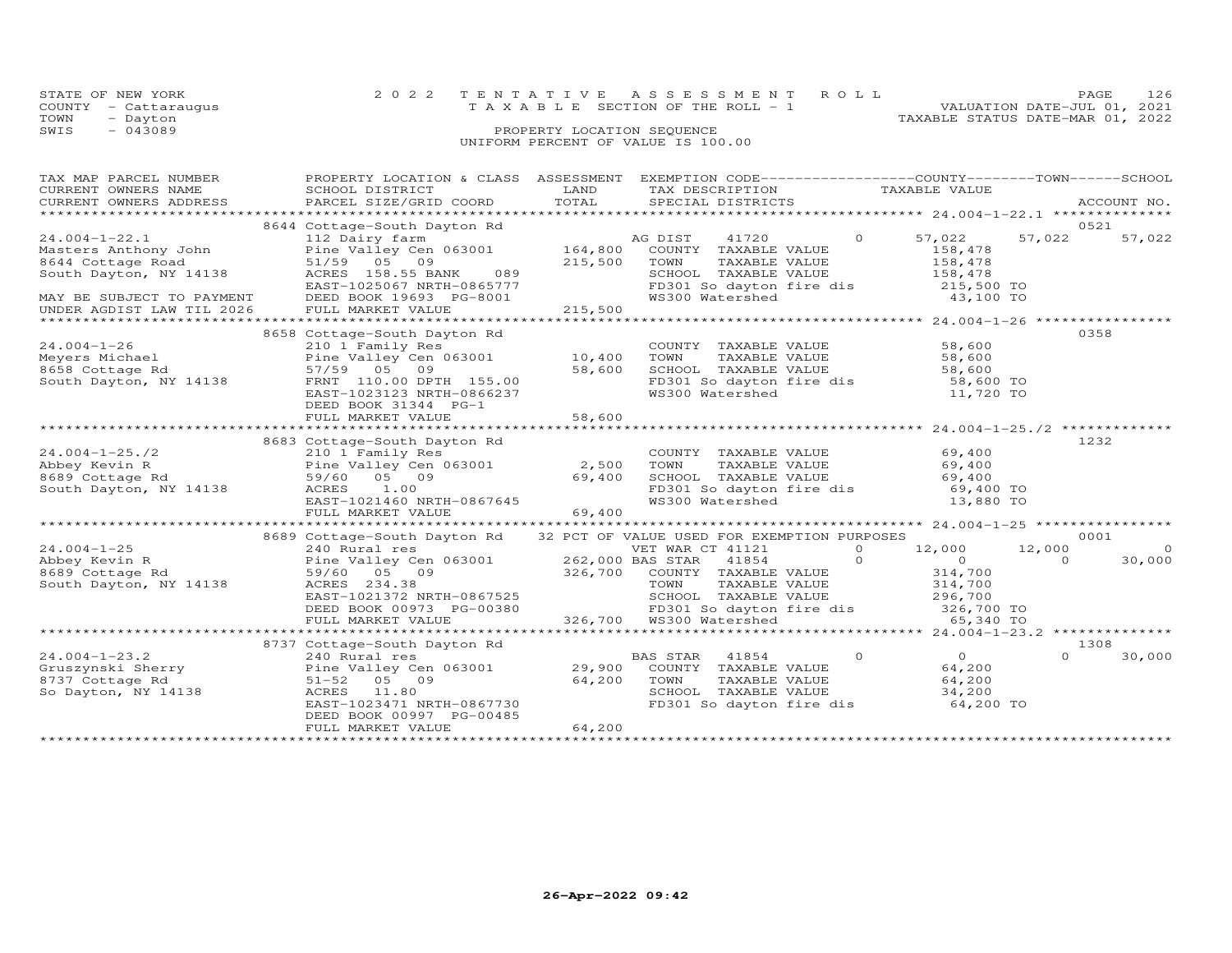|      | STATE OF NEW YORK    | 2022 TENTATIVE ASSESSMENT ROLL        |  |                                  | PAGE.                       | 12.7 |
|------|----------------------|---------------------------------------|--|----------------------------------|-----------------------------|------|
|      | COUNTY - Cattaraugus | T A X A B L E SECTION OF THE ROLL - 1 |  |                                  | VALUATION DATE-JUL 01, 2021 |      |
| TOWN | - Dayton             |                                       |  | TAXABLE STATUS DATE-MAR 01, 2022 |                             |      |
| SWIS | - 043089             | PROPERTY LOCATION SEQUENCE            |  |                                  |                             |      |
|      |                      | UNIFORM PERCENT OF VALUE IS 100.00    |  |                                  |                             |      |

| TAX MAP PARCEL NUMBER<br>TAX PIAN PARCEL SURPRESS ADDRESS PARCEL SIZE/GRID COORD ISTRICT DAND TOTAL TEXT DESCRIPTION TAXABLE VALUE<br>CURRENT OWNERS ADDRESS PARCEL SIZE/GRID COORD IOTAL SPECIAL DISTRICTS ACCOUNT NO.<br>**********************************                                                                            | PROPERTY LOCATION & CLASS ASSESSMENT                                                                                                                                                                                      |                    | EXEMPTION CODE-----------------COUNTY-------TOWN------SCHOOL                                                                                                                                                                                                                         |                                                    |                    |
|------------------------------------------------------------------------------------------------------------------------------------------------------------------------------------------------------------------------------------------------------------------------------------------------------------------------------------------|---------------------------------------------------------------------------------------------------------------------------------------------------------------------------------------------------------------------------|--------------------|--------------------------------------------------------------------------------------------------------------------------------------------------------------------------------------------------------------------------------------------------------------------------------------|----------------------------------------------------|--------------------|
| $24.004 - 1 - 23.1$<br>Volk Frederick A<br>Volk Joanne L<br>131 Frederick Dr<br>Lynchburg, VA 24502                                                                                                                                                                                                                                      | 8738 Cottage-South Dayton Rd<br>120 Field crops<br>Pine Valley Cen 063001 180,400<br>51/52 05 09<br>split 2.8 acres 10/08-Koh<br>ACRES 109.10<br>EAST-1025424 NRTH-0867394<br>DEED BOOK 1086 PG-6001<br>FULL MARKET VALUE | 195,400<br>195,400 | TOWN TAXABLE VALUE 195,400<br>SCHOOL TAXABLE VALUE 195,400<br>FD301 So dayton fire dis 195,400 TO<br>WS300 Watershed 195,400 TO<br>195,400 TO<br>195,400 TO<br>195,400 TO<br>39.080 TO                                                                                               |                                                    | 0622               |
|                                                                                                                                                                                                                                                                                                                                          | 8776 Cottage-South Dayton Rd                                                                                                                                                                                              |                    |                                                                                                                                                                                                                                                                                      |                                                    | 1391               |
| $24.004 - 1 - 23.3$                                                                                                                                                                                                                                                                                                                      |                                                                                                                                                                                                                           |                    |                                                                                                                                                                                                                                                                                      | 12,000                                             | $\Omega$           |
| Z4.004-1-23.3<br>Kohler David J<br>Kohler Kristy<br>8776 Cottage-S. Dayton Rd<br>S. Dayton, NY 14138                                                                                                                                                                                                                                     | EAST-1024048 NRTH-0867982<br>DEED BOOK 11122 PG-9001<br>FULL MARKET VALUE                                                                                                                                                 |                    | 210 1 Family Res<br>Pine Valley Cen 063001 (19,300 BAS STAR (41854 (19,300 BAS STAR 41854 (19,300 BAS STAR 41854 (19,300 M)<br>TOWN<br>TAXABLE VALUE<br>SCHOOL TAXABLE VALUE 126,400<br>156,400 FD301 So dayton fire dis 156,400 TO<br>WS300 Watershed 156,400 TO<br>WS300 Watershed | $\overline{0}$<br>144,400<br>144,400<br>156,400 TO | 30,000<br>$\Omega$ |
|                                                                                                                                                                                                                                                                                                                                          |                                                                                                                                                                                                                           |                    |                                                                                                                                                                                                                                                                                      |                                                    |                    |
| 24.004-1-24 920 Priv Hunt/Fi<br>Pine Valley Rod & Gun Club Pine Valley Cen 063001 23,200<br>PO Box 9 <sup>T</sup><br>South Dayton, NY 14138                                                                                                                                                                                              | 8781 Cottage-South Dayton Rd<br>52/60 05 09<br>ACRES 4.93<br>EAST-1023452 NRTH-0868298<br>DEED BOOK 690<br>PG-00593                                                                                                       | 27,800             | COUNTY TAXABLE VALUE $27,800$<br>TOWN TAXABLE VALUE $27,800$<br>SCHOOL TAXABLE VALUE $27,800$<br>FD301 So dayton fire dis $27,800$<br>WS300 Watershed 5,560 TO                                                                                                                       |                                                    | 0462               |
|                                                                                                                                                                                                                                                                                                                                          | 8782 Cottage-South Dayton Rd                                                                                                                                                                                              |                    |                                                                                                                                                                                                                                                                                      |                                                    | 1147               |
| 24.004-1-11.2<br>Bentham Thomas D<br>Bentham Kendrick D<br>8782 Cottage Rd<br>South Dayton, NY 14138<br>$\begin{array}{ccc}\n & 210 & 1 & \text{Family Res} & \text{Equation 20,000} \\  \text{Pine Valley Cen 063001} & 20,000 \\  & 52 & 05 & 09 \\  & & 2.85 \\  \text{South Dyton, NY 14138} & & \text{EART} -0868302\n \end{array}$ | EAST-1024153 NRTH-0868302<br>DEED BOOK 857 PG-00798<br>FULL MARKET VALUE                                                                                                                                                  |                    | BAS STAR 41854 0<br>COUNTY TAXABLE VALUE<br>TOWN<br>TAXABLE VALUE<br>104,100<br>FD301 So dayton fire dis 104,100 TO<br>WS300 Watershed 20.820 TO                                                                                                                                     | $\overline{0}$<br>104,100<br>104,100               | $\Omega$<br>30,000 |
|                                                                                                                                                                                                                                                                                                                                          |                                                                                                                                                                                                                           |                    |                                                                                                                                                                                                                                                                                      |                                                    |                    |
|                                                                                                                                                                                                                                                                                                                                          | 8796 Cottage-South Dayton Rd                                                                                                                                                                                              |                    |                                                                                                                                                                                                                                                                                      |                                                    | 1356               |
| $24.004 - 1 - 11.5$<br>8796 Cottage South Dayton Rd EAST-1024414 NRTH-0868925<br>South Dayton, NY 14138                                                                                                                                                                                                                                  | 113 Cattle farm<br>DEED BOOK 21554 PG-2003<br>FULL MARKET VALUE                                                                                                                                                           |                    | $\circ$<br>BAS STAR 41854<br>TAXABLE VALUE<br>SCHOOL TAXABLE VALUE<br>FD301 So dayton fire dis 115,500<br>WS300 Watershed 145,500 TO<br>145,500 WS300 Watershed                                                                                                                      | $\overline{O}$<br>145,500<br>145,500<br>145,500 TO | $\Omega$<br>30,000 |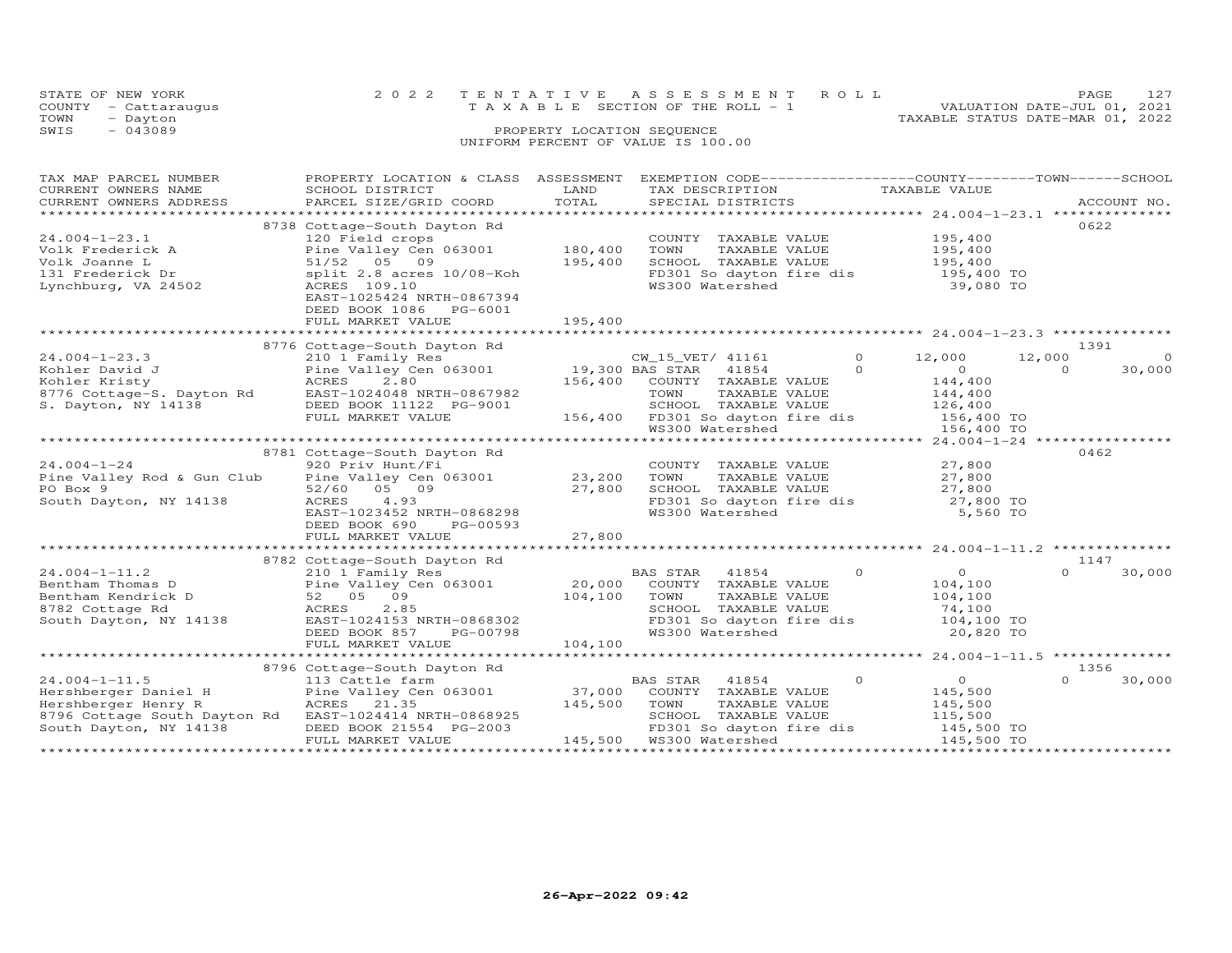|      | STATE OF NEW YORK    | 2022 TENTATIVE ASSESSMENT ROLL        |                            |  |                                  |                             | 128 |
|------|----------------------|---------------------------------------|----------------------------|--|----------------------------------|-----------------------------|-----|
|      | COUNTY - Cattaraugus | T A X A B L E SECTION OF THE ROLL - 1 |                            |  |                                  | VALUATION DATE-JUL 01, 2021 |     |
| TOWN | - Dayton             |                                       |                            |  | TAXABLE STATUS DATE-MAR 01, 2022 |                             |     |
| SWIS | $-043089$            |                                       | PROPERTY LOCATION SEQUENCE |  |                                  |                             |     |
|      |                      | UNIFORM PERCENT OF VALUE IS 100.00    |                            |  |                                  |                             |     |

## TAX MAP PARCEL NUMBER PROPERTY LOCATION & CLASS ASSESSMENT EXEMPTION CODE------------------COUNTY--------TOWN------SCHOOL CURRENT OWNERS NAME SCHOOL DISTRICT LAND TAX DESCRIPTION TAXABLE VALUE CURRENT OWNERS ADDRESS PARCEL SIZE/GRID COORD TOTAL SPECIAL DISTRICTS ACCOUNT NO. \*\*\*\*\*\*\*\*\*\*\*\*\*\*\*\*\*\*\*\*\*\*\*\*\*\*\*\*\*\*\*\*\*\*\*\*\*\*\*\*\*\*\*\*\*\*\*\*\*\*\*\*\*\*\*\*\*\*\*\*\*\*\*\*\*\*\*\*\*\*\*\*\*\*\*\*\*\*\*\*\*\*\*\*\*\*\*\*\*\*\*\*\*\*\*\*\*\*\*\*\*\*\* 24.004-1-11.1 \*\*\*\*\*\*\*\*\*\*\*\*\*\* $\begin{array}{cccccccc} 24.004-1-11.1 & 8845 \text{ Cottage-South} & \text{Bayton Rd} & \text{ENH STR} & 41834 & 0 & 0526 \\\text{Scott Arthur} & 112 \text{ Dairy farm} & 108,400 \text{ SILD} & 7/C/S & 42100 & 0 & 0 & 74,900 \\\text{Scott Delores} & 52 & 05 & 09 & 174,200 & \text{COUNTY TAXABLE VALUE} & 172,310 & 172,310 \\\text{Scott Dayton, NY 14138} & \text{EAST} -10245$ \*\*\*\*\*\*\*\*\*\*\*\*\*\*\*\*\*\*\*\*\*\*\*\*\*\*\*\*\*\*\*\*\*\*\*\*\*\*\*\*\*\*\*\*\*\*\*\*\*\*\*\*\*\*\*\*\*\*\*\*\*\*\*\*\*\*\*\*\*\*\*\*\*\*\*\*\*\*\*\*\*\*\*\*\*\*\*\*\*\*\*\*\*\*\*\*\*\*\*\*\*\*\* 24.004-1-11.6 \*\*\*\*\*\*\*\*\*\*\*\*\*\* 8856 Cottage-South Dayton Rd 55 PCT OF VALUE USED FOR EXEMPTION PURPOSES 1357 24.004-1-11.6 112 Dairy farm VET COM CT 41131 0 20,000 20,000 0 Lawler Brett Z Pine Valley Cen 063001 105,800 VET DIS CT 41141 0 40,000 40,000 0 Lawler Kristie L ACRES 94.70 225,600 AG DIST 41720 0 37,983 37,983 37,983 8856 Cottage-South Dayton Rd EAST-1025752 NRTH-0869000 BAS STAR 41854 0 0 0 30,000 South Dayton, NY 14138 DEED BOOK 20279 PG-2001 COUNTY TAXABLE VALUE 127,617 FULL MARKET VALUE 225,600 TOWN TAXABLE VALUE 127,617 MAY BE SUBJECT TO PAYMENT SCHOOL TAXABLE VALUE 157,617 UNDER AGDIST LAW TIL 2026 FD301 So dayton fire dis 225,600 TO WS300 Watershed 225,600 TO \*\*\*\*\*\*\*\*\*\*\*\*\*\*\*\*\*\*\*\*\*\*\*\*\*\*\*\*\*\*\*\*\*\*\*\*\*\*\*\*\*\*\*\*\*\*\*\*\*\*\*\*\*\*\*\*\*\*\*\*\*\*\*\*\*\*\*\*\*\*\*\*\*\*\*\*\*\*\*\*\*\*\*\*\*\*\*\*\*\*\*\*\*\*\*\*\*\*\*\*\*\*\* 24.004-1-10 \*\*\*\*\*\*\*\*\*\*\*\*\*\*\*\* 8857 Cottage-South Dayton Rd 0465 24.004-1-10 210 1 Family Res BAS STAR 41854 0 0 0 30,000 Lulas Donald R Pine Valley Cen 063001 15,000 COUNTY TAXABLE VALUE 74,000 Lulas Michelle L 52 05 09 74,000 TOWN TAXABLE VALUE 74,000 8857 Cottage Rd ACRES 1.01 BANK 081 SCHOOL TAXABLE VALUE 44,000 S. Dayton, NY 14138 EAST-1023973 NRTH-0869613 FD301 So dayton fire dis 74,000 TO DEED BOOK 13314 PG-6001 WS300 Watershed 14,800 TO FULL MARKET VALUE 74,000 \*\*\*\*\*\*\*\*\*\*\*\*\*\*\*\*\*\*\*\*\*\*\*\*\*\*\*\*\*\*\*\*\*\*\*\*\*\*\*\*\*\*\*\*\*\*\*\*\*\*\*\*\*\*\*\*\*\*\*\*\*\*\*\*\*\*\*\*\*\*\*\*\*\*\*\*\*\*\*\*\*\*\*\*\*\*\*\*\*\*\*\*\*\*\*\*\*\*\*\*\*\*\* 24.004-1-11.3 \*\*\*\*\*\*\*\*\*\*\*\*\*\* $\frac{6}{20}$  0.0 8865 Cottage-South Dayton Rd 126624.004-1-11.3 240 Rural res BAS STAR 41854 0 0 0 30,000Merrill Kevin D Pine Valley Cen 063001 32,700 COUNTY TAXABLE VALUE 216,800 Merrill Kristine L 52 05 09 216,800 TOWN TAXABLE VALUE 216,800 8865 Cottage Rd ACRES 11.90 SCHOOL TAXABLE VALUE 186,800 PO Box 44 EAST-1023623 NRTH-0869965 FD301 So dayton fire dis 216,800 TO South Dayton, NY 14138 DEED BOOK 00967 PG-01046 WS300 Watershed 216,800 TO FULL MARKET VALUE 216,800 \*\*\*\*\*\*\*\*\*\*\*\*\*\*\*\*\*\*\*\*\*\*\*\*\*\*\*\*\*\*\*\*\*\*\*\*\*\*\*\*\*\*\*\*\*\*\*\*\*\*\*\*\*\*\*\*\*\*\*\*\*\*\*\*\*\*\*\*\*\*\*\*\*\*\*\*\*\*\*\*\*\*\*\*\*\*\*\*\*\*\*\*\*\*\*\*\*\*\*\*\*\*\* 24.004-1-9 \*\*\*\*\*\*\*\*\*\*\*\*\*\*\*\*\*91.004-1-9 (194.004-1-9 (194.004) Mitchell Keith (194.004) 2000 (210 Family Res (2000) 2013<br>Mitchell Keith (194.900 Country Res (194.900 Country TAXABLE VALUE 194.900 Countage Rd (194.900 S2 05 09 (194.900<br>S. Dayton, NY 14 EAST-1024443 NRTH-0870226DEED BOOK 14134 PG-5001 FULL MARKET VALUE 194,900

\*\*\*\*\*\*\*\*\*\*\*\*\*\*\*\*\*\*\*\*\*\*\*\*\*\*\*\*\*\*\*\*\*\*\*\*\*\*\*\*\*\*\*\*\*\*\*\*\*\*\*\*\*\*\*\*\*\*\*\*\*\*\*\*\*\*\*\*\*\*\*\*\*\*\*\*\*\*\*\*\*\*\*\*\*\*\*\*\*\*\*\*\*\*\*\*\*\*\*\*\*\*\*\*\*\*\*\*\*\*\*\*\*\*\*\*\*\*\*\*\*\*\*\*\*\*\*\*\*\*\*\*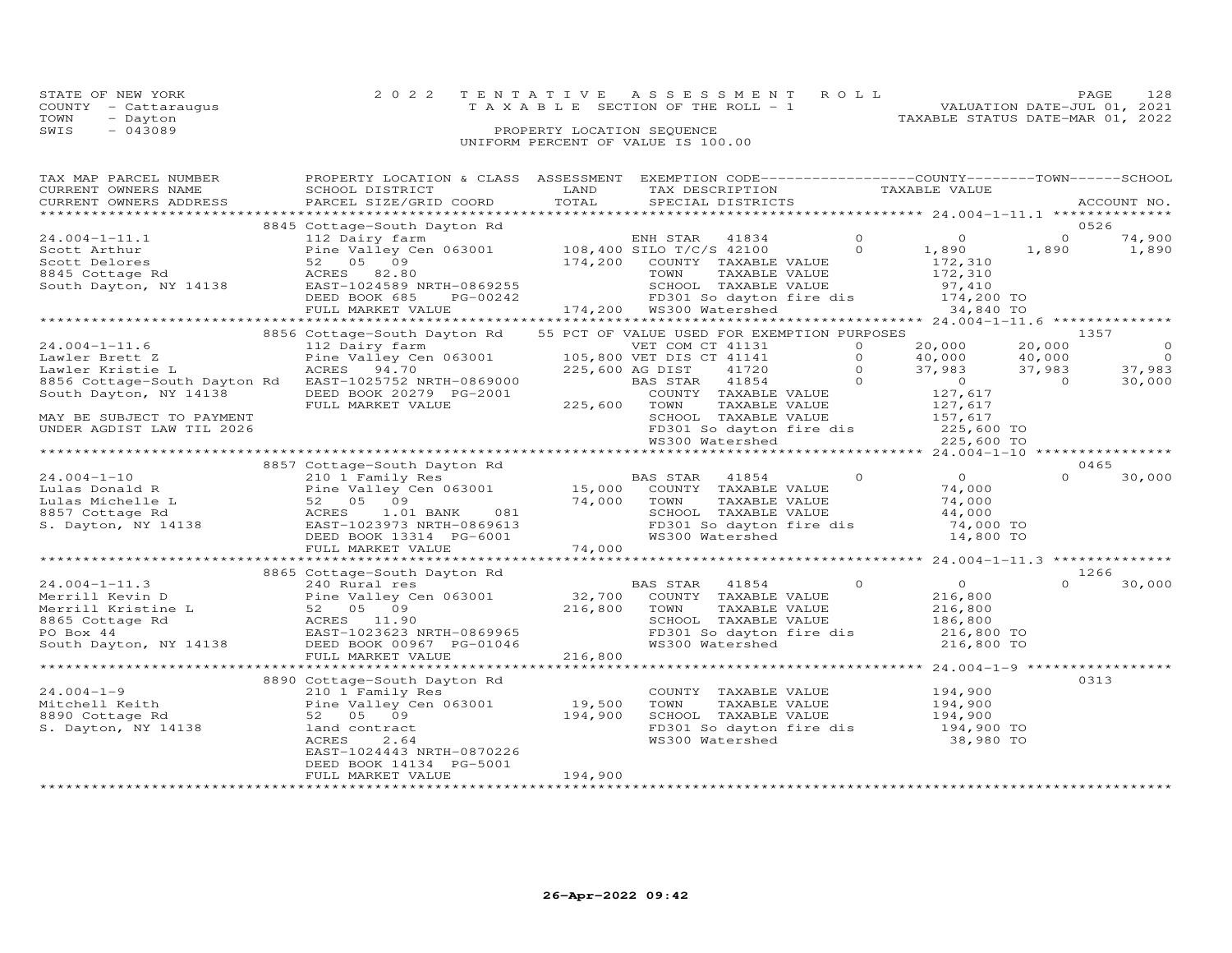|      | STATE OF NEW YORK    | 2022 TENTATIVE ASSESSMENT ROLL        | <b>PAGE</b>                 | 129 |
|------|----------------------|---------------------------------------|-----------------------------|-----|
|      | COUNTY - Cattaraugus | T A X A B L E SECTION OF THE ROLL - 1 | VALUATION DATE-JUL 01, 2021 |     |
| TOWN | - Dayton             | TAXABLE STATUS DATE-MAR 01, 2022      |                             |     |
| SWIS | $-043089$            | PROPERTY LOCATION SEQUENCE            |                             |     |
|      |                      | UNIFORM PERCENT OF VALUE IS 100.00    |                             |     |

| TAX MAP PARCEL NUMBER                                                                            | PROPERTY LOCATION & CLASS ASSESSMENT EXEMPTION CODE----------------COUNTY-------TOWN------SCHOOL |                         |                                                                                                                                                           |                            |                    |
|--------------------------------------------------------------------------------------------------|--------------------------------------------------------------------------------------------------|-------------------------|-----------------------------------------------------------------------------------------------------------------------------------------------------------|----------------------------|--------------------|
| CURRENT OWNERS NAME                                                                              | SCHOOL DISTRICT                                                                                  | LAND                    | TAX DESCRIPTION                                                                                                                                           | TAXABLE VALUE              |                    |
| CURRENT OWNERS ADDRESS                                                                           | PARCEL SIZE/GRID COORD TOTAL                                                                     |                         | SPECIAL DISTRICTS                                                                                                                                         |                            | ACCOUNT NO.        |
|                                                                                                  |                                                                                                  |                         |                                                                                                                                                           |                            |                    |
|                                                                                                  | 8895 Cottage-South Dayton Rd                                                                     |                         |                                                                                                                                                           |                            | 0587               |
| $24.004 - 1 - 6$                                                                                 | 210 1 Family Res<br>Pine Valley Cen 063001 19,600 COUNTY TAXABLE VALUE<br>52 05 09               |                         |                                                                                                                                                           | $\circ$<br>13,300          | 13,300 13,300      |
| Snyder Matthew                                                                                   |                                                                                                  |                         | COUNTY TAXABLE VALUE                                                                                                                                      | 99,000                     |                    |
| 8895 Cottage South Dayton Rd                                                                     | 52 05 09                                                                                         | 112,300                 | TOWN       TAXABLE  VALUE<br>SCHOOL    TAXABLE  VALUE                                                                                                     | 99,000                     |                    |
| South Dayton, NY 14138                                                                           |                                                                                                  |                         |                                                                                                                                                           | 99,000                     |                    |
|                                                                                                  | EAST-1023229 NRTH-0870216<br>DEED BOOK 25883 PG-9003<br>FULL MARKET WAINT                        |                         | FD301 So dayton fire dis<br>WS300 Watershed MS300 TO 22,460 TO                                                                                            |                            |                    |
| MAY BE SUBJECT TO PAYMENT                                                                        |                                                                                                  |                         |                                                                                                                                                           |                            |                    |
| UNDER RPTL483 UNTIL 2027                                                                         |                                                                                                  |                         |                                                                                                                                                           |                            |                    |
|                                                                                                  |                                                                                                  |                         |                                                                                                                                                           |                            |                    |
|                                                                                                  | 8907 Cottage-South Dayton Rd                                                                     |                         |                                                                                                                                                           |                            | 0509               |
| $24.004 - 1 - 7$                                                                                 | 210 1 Family Res                                                                                 |                         | COUNTY TAXABLE VALUE 104,800                                                                                                                              |                            |                    |
| Farner Herbert J<br>12583 Route 438                                                              | Pine Valley Cen 063001                                                                           | 14,600                  |                                                                                                                                                           |                            |                    |
| 12583 Route 438                                                                                  | 60   05   09                                                                                     | 104,800                 | TOWN TAXABLE VALUE 104,800<br>SCHOOL TAXABLE VALUE 104,800                                                                                                |                            |                    |
| Irving, NY 14081                                                                                 | combine w/24.004-1-3.4<br>FRNT 240.00 DPTH 160.00                                                |                         | FD301 So dayton fire dis 104,800 TO<br>WS300 Watershed 20,960 TO                                                                                          |                            |                    |
|                                                                                                  |                                                                                                  |                         |                                                                                                                                                           | 20,960 TO                  |                    |
| PRIOR OWNER ON 3/01/2022<br>Farner Herbert J                                                     | EAST-1024101 NRTH-0870471                                                                        |                         |                                                                                                                                                           |                            |                    |
|                                                                                                  | DEED BOOK 20221 PG-2252                                                                          |                         |                                                                                                                                                           |                            |                    |
|                                                                                                  | FULL MARKET VALUE                                                                                | 104,800                 |                                                                                                                                                           |                            |                    |
|                                                                                                  |                                                                                                  |                         |                                                                                                                                                           |                            |                    |
|                                                                                                  | 8923 Cottage-South Dayton Rd                                                                     |                         |                                                                                                                                                           |                            | 0507               |
| $24.004 - 1 - 3.1$                                                                               | 240 Rural res                                                                                    |                         | COUNTY TAXABLE VALUE 171,300                                                                                                                              |                            |                    |
| Szymanski Janis                                                                                  | Pine Valley Cen 063001 139, 200<br>52 05 09 171, 300                                             |                         |                                                                                                                                                           |                            |                    |
| 8923 Cottage-South Dayton Rd 52 05 09                                                            |                                                                                                  |                         | TOWN TAXABLE VALUE 171,300<br>SCHOOL TAXABLE VALUE 171,300                                                                                                |                            |                    |
| South Dayton, NY 14138 ACRES 88.90                                                               |                                                                                                  |                         |                                                                                                                                                           |                            |                    |
|                                                                                                  | EAST-1025460 NRTH-0870917                                                                        |                         | FD301 So dayton fire dis 171,300 TO<br>WS300 Watershed 34,260 TO                                                                                          |                            |                    |
|                                                                                                  |                                                                                                  |                         |                                                                                                                                                           |                            |                    |
| MAY BE SUBJECT TO PAYMENT DEED BOOK 20210 PG-3281<br>UNDER AGDIST LAW TIL 2026 FULL MARKET VALUE |                                                                                                  |                         |                                                                                                                                                           |                            |                    |
|                                                                                                  |                                                                                                  |                         |                                                                                                                                                           |                            |                    |
|                                                                                                  | 9069 Cottage-South Dayton Rd                                                                     |                         |                                                                                                                                                           |                            | 0602               |
| 24.002-1-23.1 312 Vac w/imprv<br>D&C Trombley Family Trust I Pine Valley Cen 063001 25,600       |                                                                                                  |                         |                                                                                                                                                           |                            |                    |
|                                                                                                  |                                                                                                  |                         |                                                                                                                                                           |                            |                    |
| 9081 Cottage Road                                                                                | 53 05 09                                                                                         |                         |                                                                                                                                                           |                            |                    |
| yu8⊥ Cottage Road<br>South Dayton, NY 14138                                                      | ACRES 6.31                                                                                       | $\frac{25,800}{36,200}$ |                                                                                                                                                           |                            |                    |
|                                                                                                  | EAST-1023717 NRTH-0872789                                                                        |                         | COUNTY TAXABLE VALUE 36,200<br>TOWN TAXABLE VALUE 36,200<br>SCHOOL TAXABLE VALUE 36,200<br>FD301 So dayton fire dis 36,200 TO<br>WS300 Watershed 7,240 TO |                            |                    |
|                                                                                                  | DEED BOOK 2021 PG-12653                                                                          |                         |                                                                                                                                                           |                            |                    |
|                                                                                                  |                                                                                                  |                         |                                                                                                                                                           |                            |                    |
|                                                                                                  |                                                                                                  |                         |                                                                                                                                                           |                            |                    |
|                                                                                                  | 9117 Cottage-South Dayton Rd                                                                     |                         |                                                                                                                                                           |                            | 0520               |
| $24.002 - 1 - 19$                                                                                | 281 Multiple res                                                                                 |                         | ENH STAR 41834                                                                                                                                            | $\overline{0}$<br>$\Omega$ | 74,900<br>$\Omega$ |
|                                                                                                  | Pine Valley Cen 063001 24,200 COUNTY TAXABLE VALUE                                               |                         |                                                                                                                                                           | 87,100                     |                    |
|                                                                                                  |                                                                                                  | 87,100                  | TOWN<br>TAXABLE VALUE                                                                                                                                     | 87,100                     |                    |
| Miller John R<br>Miller Jane E<br>9117 Cottage Rd<br>South Dayton, NY 14138<br>EAST-1023899 N    |                                                                                                  |                         | SCHOOL TAXABLE VALUE                                                                                                                                      | 12,200                     |                    |
|                                                                                                  | ACRES 4.86<br>EAST-1023899 NRTH-0873529<br>ERED BOOK 900                                         |                         |                                                                                                                                                           | $87,100$ TO                |                    |
|                                                                                                  | DEED BOOK 808<br>PG-01162                                                                        |                         | FD301 So dayton fire dis<br>WS300 Watershed                                                                                                               | 52,260 TO                  |                    |
|                                                                                                  | FULL MARKET VALUE                                                                                | 87,100                  |                                                                                                                                                           |                            |                    |
|                                                                                                  |                                                                                                  |                         |                                                                                                                                                           |                            |                    |
|                                                                                                  |                                                                                                  |                         |                                                                                                                                                           |                            |                    |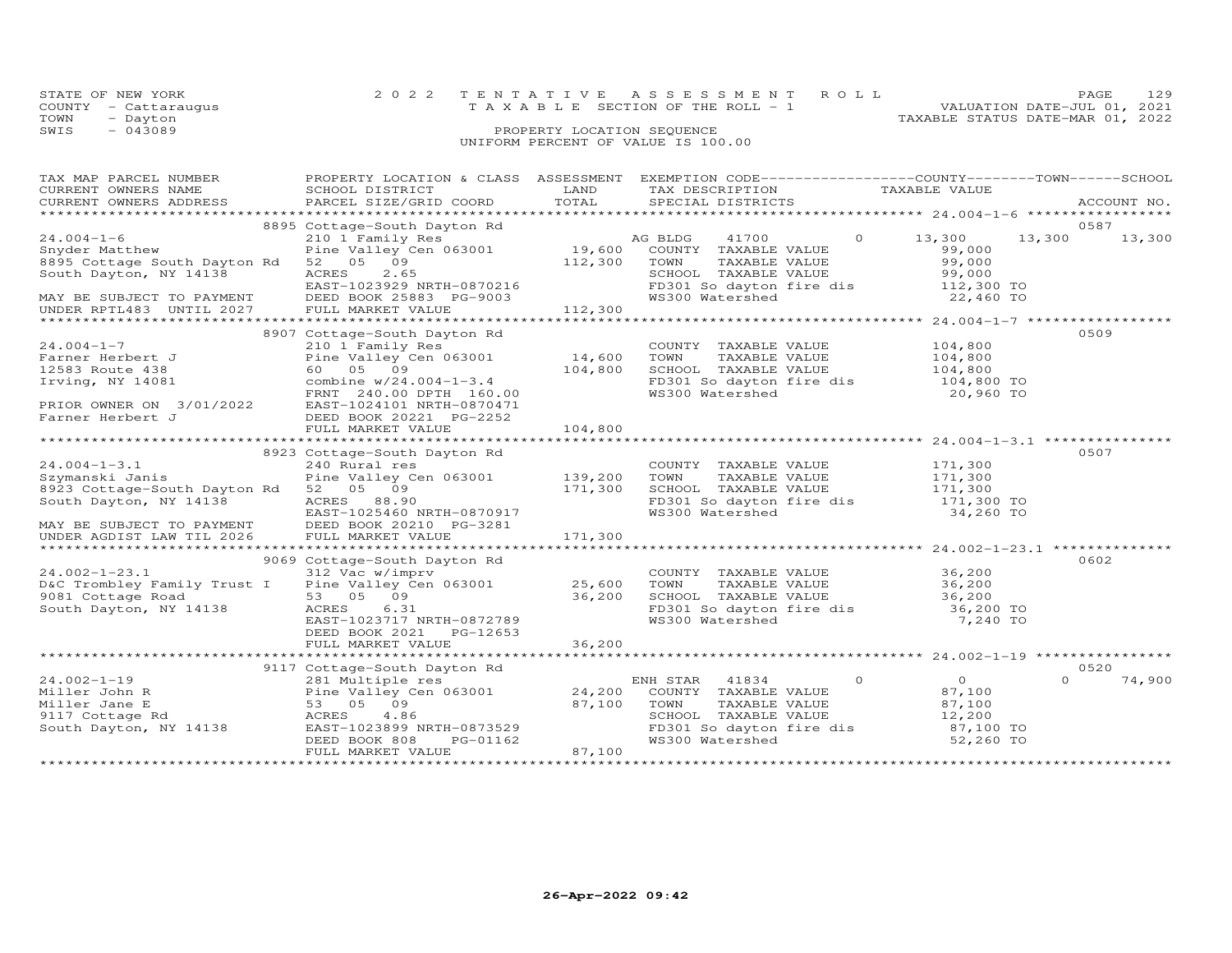| STATE OF NEW YORK    | 2022 TENTATIVE ASSESSMENT ROLL           | PAGE.                            | 130 |
|----------------------|------------------------------------------|----------------------------------|-----|
| COUNTY - Cattaraugus | $T A X A B L E$ SECTION OF THE ROLL $-1$ | VALUATION DATE-JUL 01, 2021      |     |
| TOWN<br>- Dayton     |                                          | TAXABLE STATUS DATE-MAR 01, 2022 |     |
| SWIS<br>$-043089$    | PROPERTY LOCATION SEQUENCE               |                                  |     |
|                      |                                          |                                  |     |

## UNIFORM PERCENT OF VALUE IS 100.00

| TAX MAP PARCEL NUMBER  | PROPERTY LOCATION & CLASS ASSESSMENT EXEMPTION CODE----------------COUNTY-------TOWN------SCHOOL                                                                                                                                                                                                                                                                                                                                                                |        |                                                                                                                                   |                            |                    |
|------------------------|-----------------------------------------------------------------------------------------------------------------------------------------------------------------------------------------------------------------------------------------------------------------------------------------------------------------------------------------------------------------------------------------------------------------------------------------------------------------|--------|-----------------------------------------------------------------------------------------------------------------------------------|----------------------------|--------------------|
| CURRENT OWNERS NAME    | SCHOOL DISTRICT                                                                                                                                                                                                                                                                                                                                                                                                                                                 | LAND   | TAX DESCRIPTION TAXABLE VALUE                                                                                                     |                            |                    |
| CURRENT OWNERS ADDRESS | .CURRENT OWNERS ADDRESS PARCEL SIZE/GRID COORD TOTAL SPECIAL DISTRICTS ACCOUNT NO ACCOUNT NO ACCOUNT NO ARE THE SERVER AND HER ASSESS THAT A LOCOUNT NO A SERVER AND HER ASSESS THAT A LOCOUNT ASSESS THAT A LOCOUNT A LOCOUNT                                                                                                                                                                                                                                  |        |                                                                                                                                   |                            | ACCOUNT NO.        |
|                        |                                                                                                                                                                                                                                                                                                                                                                                                                                                                 |        |                                                                                                                                   |                            | 0392               |
|                        | WET WAR CT 41121<br>Morey Glen & Sylvia Pine Valley Cen 063001<br>Morey Family Trust 53 05 09<br>9120 Cottage Rd ACRES 2.07<br>South Dayton, NY 14138 EAST-1024490 NRTH-0873505<br>DEED BOOK 26589 PC-5001<br>DEED BOOK 26589 PC-5001                                                                                                                                                                                                                           |        | VET WAR CT 41121 0 12,000                                                                                                         |                            | 12,000<br>$\circ$  |
|                        |                                                                                                                                                                                                                                                                                                                                                                                                                                                                 |        |                                                                                                                                   | $\Omega$<br>$\overline{O}$ | $\Omega$<br>74,900 |
|                        |                                                                                                                                                                                                                                                                                                                                                                                                                                                                 |        | COUNTY TAXABLE VALUE                                                                                                              | 94,300                     |                    |
|                        |                                                                                                                                                                                                                                                                                                                                                                                                                                                                 |        |                                                                                                                                   | 94,300                     |                    |
|                        |                                                                                                                                                                                                                                                                                                                                                                                                                                                                 |        | TOWN     TAXABLE VALUE<br>SCHOOL   TAXABLE VALUE                                                                                  | 31,400                     |                    |
|                        |                                                                                                                                                                                                                                                                                                                                                                                                                                                                 |        |                                                                                                                                   |                            |                    |
|                        | FULL MARKET VALUE                                                                                                                                                                                                                                                                                                                                                                                                                                               |        | 001 - 106,300 ED301 Sodayton<br>ED301 Sodayton ED301 Sodayton<br>FD301 So dayton fire dis 106,300 TO<br>WS300 Watershed 21,260 TO |                            |                    |
|                        |                                                                                                                                                                                                                                                                                                                                                                                                                                                                 |        |                                                                                                                                   |                            |                    |
|                        |                                                                                                                                                                                                                                                                                                                                                                                                                                                                 |        |                                                                                                                                   |                            | 1187               |
|                        | $\begin{tabular}{lllllllllll} $\mathsf{z}\mathsf{q}.\mathsf{v}\mathsf{u}\mathsf{z}\mathsf{u}\mathsf{z}\mathsf{u}\mathsf{v}=\mathsf{u}\mathsf{u}\mathsf{u}\mathsf{u}$ & $\mathsf{z}\mathsf{u}\mathsf{v}\mathsf{u}\mathsf{v}\mathsf{u}\mathsf{u}\mathsf{u}$ & $\mathsf{B}\mathsf{A}\mathsf{B}\mathsf{B}\mathsf{B}\mathsf{B}\mathsf{u}\mathsf{u}\mathsf{u}\mathsf{u}\mathsf{u}$ & $\mathsf{z}\mathsf{u}\mathsf{u}\mathsf{u}\mathsf{v}\mathsf{u}\mathsf{u}\mathsf{$ |        |                                                                                                                                   | $\overline{0}$<br>$\Omega$ | $\Omega$<br>30,000 |
|                        |                                                                                                                                                                                                                                                                                                                                                                                                                                                                 |        |                                                                                                                                   | 79,300                     |                    |
|                        |                                                                                                                                                                                                                                                                                                                                                                                                                                                                 |        | TAXABLE VALUE                                                                                                                     | 79,300                     |                    |
|                        |                                                                                                                                                                                                                                                                                                                                                                                                                                                                 |        |                                                                                                                                   |                            |                    |
|                        |                                                                                                                                                                                                                                                                                                                                                                                                                                                                 |        | SCHOOL TAXABLE VALUE 49,300<br>FD301 So dayton fire dis 79,300 TO                                                                 |                            |                    |
|                        |                                                                                                                                                                                                                                                                                                                                                                                                                                                                 |        | WS300 Watershed                                                                                                                   | 15,860 TO                  |                    |
|                        | 53 05 09<br>53 05 09 79,300 TOWN<br>ACRES 13.80 SCHOOI<br>EAST-1023788 NRTH-0873953 FD301<br>DEED BOOK 01017 PG-00831 79,300<br>FULL MARKET VALUE 79,300                                                                                                                                                                                                                                                                                                        |        |                                                                                                                                   |                            |                    |
|                        |                                                                                                                                                                                                                                                                                                                                                                                                                                                                 |        |                                                                                                                                   |                            |                    |
|                        | 9160 Cottage-South Dayton Rd                                                                                                                                                                                                                                                                                                                                                                                                                                    |        |                                                                                                                                   |                            | 0416               |
|                        |                                                                                                                                                                                                                                                                                                                                                                                                                                                                 |        |                                                                                                                                   | $\overline{O}$             | $\Omega$<br>30,000 |
|                        |                                                                                                                                                                                                                                                                                                                                                                                                                                                                 |        |                                                                                                                                   | 238,400                    |                    |
|                        |                                                                                                                                                                                                                                                                                                                                                                                                                                                                 |        | TAXABLE VALUE                                                                                                                     |                            |                    |
|                        |                                                                                                                                                                                                                                                                                                                                                                                                                                                                 |        | SCHOOL TAXABLE VALUE                                                                                                              | 238,400<br>208,400         |                    |
|                        |                                                                                                                                                                                                                                                                                                                                                                                                                                                                 |        |                                                                                                                                   |                            |                    |
|                        |                                                                                                                                                                                                                                                                                                                                                                                                                                                                 |        | FD301 So dayton fire dis $238,400$ TO                                                                                             | 47,680 TO                  |                    |
|                        |                                                                                                                                                                                                                                                                                                                                                                                                                                                                 |        |                                                                                                                                   |                            |                    |
|                        |                                                                                                                                                                                                                                                                                                                                                                                                                                                                 |        |                                                                                                                                   |                            |                    |
|                        | 9191 Cottage-South Dayton Rd                                                                                                                                                                                                                                                                                                                                                                                                                                    |        |                                                                                                                                   |                            | 0605               |
| $24.002 - 1 - 18$      | 240 Rural res                                                                                                                                                                                                                                                                                                                                                                                                                                                   |        |                                                                                                                                   | 57,900                     |                    |
| Turnbull Jay E         |                                                                                                                                                                                                                                                                                                                                                                                                                                                                 |        | COUNTY TAXABLE VALUE<br>TOWN TAXABLE VALUE                                                                                        | 57,900                     |                    |
| Turnbull Bruce         | 240 Rural res<br>Pine Valley Cen 063001 34,200<br>53 05 09 57,900<br>ACRES 15.32                                                                                                                                                                                                                                                                                                                                                                                |        |                                                                                                                                   |                            |                    |
| 9191 Cottage Rd        |                                                                                                                                                                                                                                                                                                                                                                                                                                                                 |        | SCHOOL TAXABLE VALUE 57,900<br>FD301 So dayton fire dis 57,900 TO                                                                 |                            |                    |
| South Dayton, NY 14138 | EAST-1023754 NRTH-0874562                                                                                                                                                                                                                                                                                                                                                                                                                                       |        | WS300 Watershed                                                                                                                   | 11,580 TO                  |                    |
|                        | DEED BOOK 00963 PG-00267                                                                                                                                                                                                                                                                                                                                                                                                                                        |        |                                                                                                                                   |                            |                    |
|                        | FULL MARKET VALUE                                                                                                                                                                                                                                                                                                                                                                                                                                               | 57,900 |                                                                                                                                   |                            |                    |
|                        |                                                                                                                                                                                                                                                                                                                                                                                                                                                                 |        |                                                                                                                                   |                            |                    |
|                        | 9213 Cottage-South Dayton Rd                                                                                                                                                                                                                                                                                                                                                                                                                                    |        |                                                                                                                                   |                            | 0061               |
|                        |                                                                                                                                                                                                                                                                                                                                                                                                                                                                 |        | COUNTY TAXABLE VALUE 44,900                                                                                                       |                            |                    |
|                        |                                                                                                                                                                                                                                                                                                                                                                                                                                                                 |        | TOWN                                                                                                                              | TAXABLE VALUE 44,900       |                    |
|                        |                                                                                                                                                                                                                                                                                                                                                                                                                                                                 |        |                                                                                                                                   |                            |                    |
|                        |                                                                                                                                                                                                                                                                                                                                                                                                                                                                 |        | SCHOOL TAXABLE VALUE 44,900<br>FD301 So dayton fire dis 44,900 TO                                                                 |                            |                    |
|                        |                                                                                                                                                                                                                                                                                                                                                                                                                                                                 |        |                                                                                                                                   |                            |                    |
|                        | DEED BOOK 13662 PG-7001                                                                                                                                                                                                                                                                                                                                                                                                                                         |        |                                                                                                                                   |                            |                    |
|                        | FULL MARKET VALUE                                                                                                                                                                                                                                                                                                                                                                                                                                               | 44,900 |                                                                                                                                   |                            |                    |
|                        |                                                                                                                                                                                                                                                                                                                                                                                                                                                                 |        |                                                                                                                                   |                            |                    |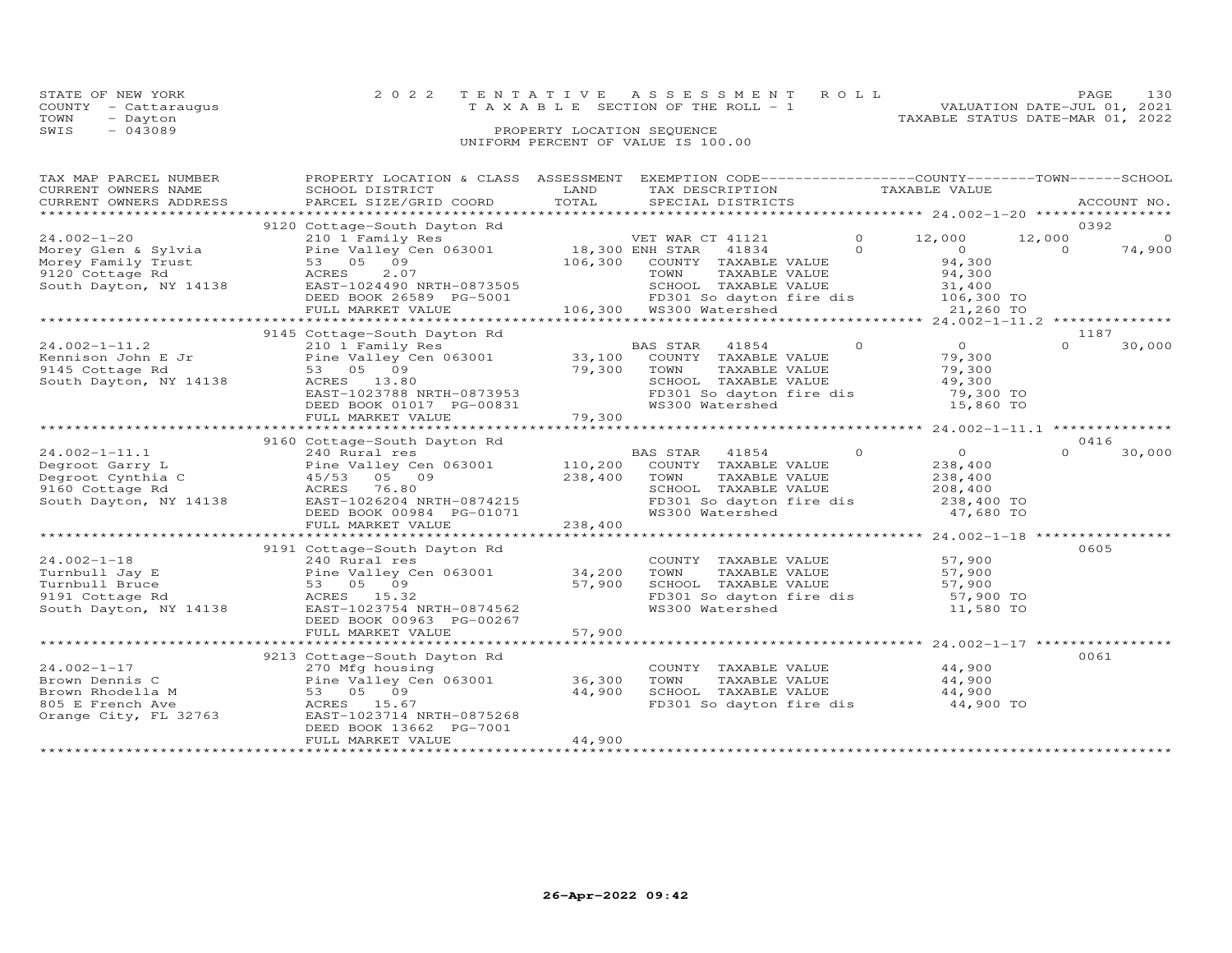|      | STATE OF NEW YORK    | 2022 TENTATIVE ASSESSMENT ROLL<br>PAGE.                              | 131 |
|------|----------------------|----------------------------------------------------------------------|-----|
|      | COUNTY - Cattaraugus | VALUATION DATE-JUL 01, 2021<br>T A X A B L E SECTION OF THE ROLL - 1 |     |
| TOWN | - Dayton             | TAXABLE STATUS DATE-MAR 01, 2022                                     |     |
| SWIS | $-043089$            | PROPERTY LOCATION SEQUENCE                                           |     |
|      |                      | UNIFORM PERCENT OF VALUE IS 100.00                                   |     |

| TAX MAP PARCEL NUMBER | PROPERTY LOCATION & CLASS ASSESSMENT EXEMPTION CODE------------------COUNTY--------TOWN------SCHOOL                                                                                                                                                                                            |         |                                                                                                                                   |           |          |        |
|-----------------------|------------------------------------------------------------------------------------------------------------------------------------------------------------------------------------------------------------------------------------------------------------------------------------------------|---------|-----------------------------------------------------------------------------------------------------------------------------------|-----------|----------|--------|
|                       |                                                                                                                                                                                                                                                                                                |         |                                                                                                                                   |           |          |        |
|                       |                                                                                                                                                                                                                                                                                                |         |                                                                                                                                   |           |          |        |
|                       |                                                                                                                                                                                                                                                                                                |         |                                                                                                                                   |           |          |        |
|                       | 9214 Cottage-South Dayton Rd                                                                                                                                                                                                                                                                   |         |                                                                                                                                   |           | 1245     |        |
|                       |                                                                                                                                                                                                                                                                                                |         |                                                                                                                                   |           | $\Omega$ | 30,000 |
|                       |                                                                                                                                                                                                                                                                                                |         |                                                                                                                                   |           |          |        |
|                       |                                                                                                                                                                                                                                                                                                |         |                                                                                                                                   |           |          |        |
|                       |                                                                                                                                                                                                                                                                                                |         |                                                                                                                                   |           |          |        |
|                       |                                                                                                                                                                                                                                                                                                |         | SCHOOL TAXABLE VALUE $12,700$<br>FD301 So dayton fire dis $42,700$ TO<br>WS300 Watershed 21,350 TO                                |           |          |        |
|                       |                                                                                                                                                                                                                                                                                                |         |                                                                                                                                   |           |          |        |
|                       |                                                                                                                                                                                                                                                                                                |         |                                                                                                                                   |           |          |        |
|                       | $\begin{array}{cccccccc} 24.002-1-12.2 & 22.13 & 20.0049 \text{ hours} & 24.002-1-12.2 & 27.00 & 27.0049 \text{ hours} & 28.0049 \text{ hours} & 29.004 & 27.004 & 27.004 & 27.004 & 27.004 & 27.004 & 27.004 & 27.004 & 27.004 & 27.004 & 27.004 & 27.004 & 27.004 & 27.004 & 27.004 & 27.00$ |         |                                                                                                                                   |           |          |        |
|                       | 9214 Cottage-South Dayton Rd                                                                                                                                                                                                                                                                   |         |                                                                                                                                   |           | 1389     |        |
|                       |                                                                                                                                                                                                                                                                                                |         |                                                                                                                                   |           |          |        |
|                       |                                                                                                                                                                                                                                                                                                |         |                                                                                                                                   |           |          |        |
|                       | 24.002-1-12.3<br>Gage Ronald H<br>21.002-1-12.3<br>21.002-1-12.3<br>21.002-1-12.3<br>21.002-1-12.3<br>21.002-1-12.3<br>21.002-1-12.3<br>21.002-1-12.3<br>21.002-1-12.3<br>21.002-1-12.3<br>21.002-1-12.3<br>21.002-1-12.3<br>21.002-1-12.3<br>21.002-1-12.                                     |         |                                                                                                                                   |           |          |        |
|                       |                                                                                                                                                                                                                                                                                                |         |                                                                                                                                   |           |          |        |
|                       |                                                                                                                                                                                                                                                                                                |         |                                                                                                                                   |           |          |        |
|                       |                                                                                                                                                                                                                                                                                                |         |                                                                                                                                   |           |          |        |
|                       | DEED BOOK 7352 PG-9001                                                                                                                                                                                                                                                                         |         |                                                                                                                                   |           |          |        |
|                       |                                                                                                                                                                                                                                                                                                |         |                                                                                                                                   |           |          |        |
|                       |                                                                                                                                                                                                                                                                                                |         |                                                                                                                                   |           |          |        |
|                       | 9222 Cottage-South Dayton Rd                                                                                                                                                                                                                                                                   |         |                                                                                                                                   |           | 0384     |        |
|                       |                                                                                                                                                                                                                                                                                                |         |                                                                                                                                   |           |          |        |
|                       |                                                                                                                                                                                                                                                                                                |         |                                                                                                                                   |           |          | 52,800 |
|                       |                                                                                                                                                                                                                                                                                                |         |                                                                                                                                   |           |          |        |
|                       |                                                                                                                                                                                                                                                                                                |         |                                                                                                                                   |           |          |        |
|                       |                                                                                                                                                                                                                                                                                                |         |                                                                                                                                   |           |          |        |
|                       |                                                                                                                                                                                                                                                                                                |         |                                                                                                                                   |           |          |        |
|                       |                                                                                                                                                                                                                                                                                                |         |                                                                                                                                   |           |          |        |
|                       |                                                                                                                                                                                                                                                                                                |         |                                                                                                                                   |           |          |        |
|                       | 9266 Cottage-South Dayton Rd                                                                                                                                                                                                                                                                   |         |                                                                                                                                   |           | 0375     |        |
|                       |                                                                                                                                                                                                                                                                                                |         |                                                                                                                                   |           |          |        |
|                       |                                                                                                                                                                                                                                                                                                |         |                                                                                                                                   |           |          |        |
|                       |                                                                                                                                                                                                                                                                                                |         |                                                                                                                                   |           |          |        |
|                       | 24.002-1-13.1<br>Fancher Orianne L<br>9273 Cottage Rd<br>South Dayton, NY 14138<br>EAST-1025685 NRTH-0875890<br>PEFR DOG SON DREFT DOG MOS<br>PERSON DREFT DOG MOS<br>PERSON DREFT DOG MOS<br>PERSON DREFT DOG MOS<br>PERSON DREFT DOG MOS<br>PERS                                             |         | COUNTY TAXABLE VALUE 167,600<br>TOWN TAXABLE VALUE 167,600<br>SCHOOL TAXABLE VALUE 167,600<br>FD301 So dayton fire dis 167,600 TO |           |          |        |
|                       |                                                                                                                                                                                                                                                                                                |         | WS300 Watershed                                                                                                                   | 33,520 TO |          |        |
|                       | DEED BOOK 905 PG-01009                                                                                                                                                                                                                                                                         |         |                                                                                                                                   |           |          |        |
|                       |                                                                                                                                                                                                                                                                                                |         |                                                                                                                                   |           |          |        |
|                       |                                                                                                                                                                                                                                                                                                |         |                                                                                                                                   |           |          |        |
|                       | 9273 Cottage-South Dayton Rd                                                                                                                                                                                                                                                                   |         |                                                                                                                                   |           | 0966     |        |
|                       |                                                                                                                                                                                                                                                                                                |         |                                                                                                                                   |           | $\cap$   | 74,900 |
|                       |                                                                                                                                                                                                                                                                                                |         |                                                                                                                                   |           |          |        |
|                       |                                                                                                                                                                                                                                                                                                |         |                                                                                                                                   |           |          |        |
|                       |                                                                                                                                                                                                                                                                                                |         |                                                                                                                                   |           |          |        |
|                       |                                                                                                                                                                                                                                                                                                |         |                                                                                                                                   |           |          |        |
|                       |                                                                                                                                                                                                                                                                                                |         | TOWN TAXABLE VALUE 147,600<br>SCHOOL TAXABLE VALUE 147,600<br>FD301 So dayton fire dis 147,600 TO<br>WS300 Watershed 29,520 TO    |           |          |        |
|                       | FULL MARKET VALUE                                                                                                                                                                                                                                                                              | 147,600 |                                                                                                                                   |           |          |        |
|                       |                                                                                                                                                                                                                                                                                                |         |                                                                                                                                   |           |          |        |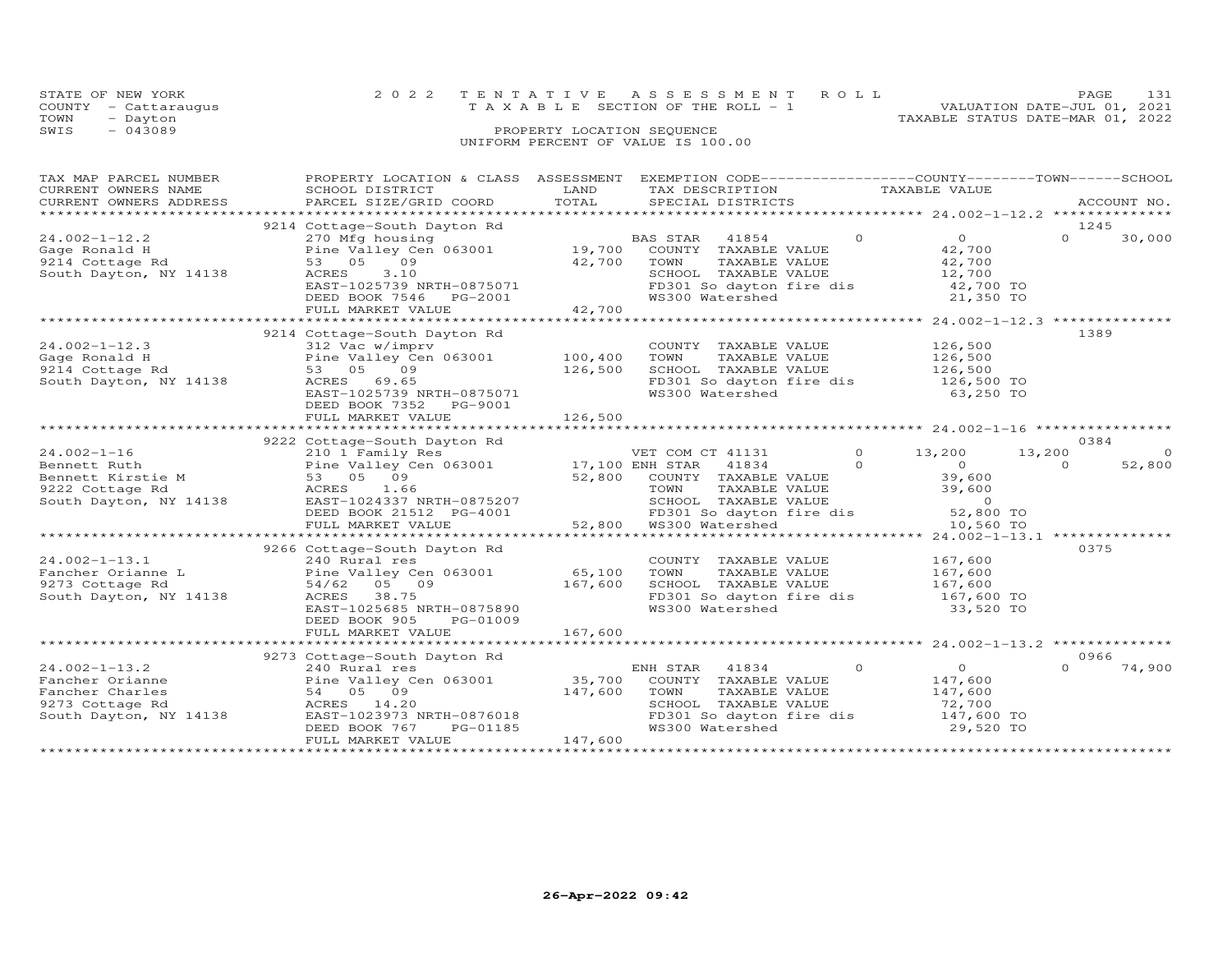|      | STATE OF NEW YORK    |                                    | 2022 TENTATIVE ASSESSMENT ROLL        | PAGE.                            |  |
|------|----------------------|------------------------------------|---------------------------------------|----------------------------------|--|
|      | COUNTY - Cattarauqus |                                    | T A X A B L E SECTION OF THE ROLL - 1 | VALUATION DATE-JUL 01, 2021      |  |
| TOWN | - Dayton             |                                    |                                       | TAXABLE STATUS DATE-MAR 01, 2022 |  |
| SWIS | $-043089$            | PROPERTY LOCATION SEQUENCE         |                                       |                                  |  |
|      |                      | UNIFORM PERCENT OF VALUE IS 100.00 |                                       |                                  |  |

| TAX MAP PARCEL NUMBER                         | PROPERTY LOCATION & CLASS ASSESSMENT EXEMPTION CODE----------------COUNTY-------TOWN------SCHOOL                                                            |                                   |                                                                                                                                                                 |                            |                            |
|-----------------------------------------------|-------------------------------------------------------------------------------------------------------------------------------------------------------------|-----------------------------------|-----------------------------------------------------------------------------------------------------------------------------------------------------------------|----------------------------|----------------------------|
| CURRENT OWNERS NAME<br>CURRENT OWNERS ADDRESS | SCHOOL DISTRICT                                                                                                                                             | LAND<br>TOTAL                     | TAX DESCRIPTION TAXABLE VALUE                                                                                                                                   |                            |                            |
|                                               | PARCEL SIZE/GRID COORD                                                                                                                                      |                                   | SPECIAL DISTRICTS                                                                                                                                               |                            | ACCOUNT NO.                |
|                                               |                                                                                                                                                             |                                   |                                                                                                                                                                 |                            |                            |
| $24.002 - 1 - 14.1$                           | 9319 Cottage-South Dayton Rd<br>270 Mfg housing                                                                                                             |                                   | ENH STAR 41834                                                                                                                                                  | $\Omega$<br>$\overline{0}$ | 0253<br>$\Omega$<br>42,100 |
|                                               | Gowanda Central 047201 19,800 COUNTY TAXABLE VALUE                                                                                                          |                                   |                                                                                                                                                                 |                            |                            |
| Fernandez Michael<br>PO Box 3                 | 54 05 09                                                                                                                                                    | 42,100                            | TAXABLE VALUE<br>TOWN                                                                                                                                           | 42,100<br>42,100           |                            |
|                                               |                                                                                                                                                             |                                   |                                                                                                                                                                 |                            |                            |
| So. Dayton, NY 14138                          |                                                                                                                                                             |                                   | SCHOOL TAXABLE VALUE<br>FD301 So dayton fire dis                                                                                                                | $0$<br>42,100 TO           |                            |
|                                               | ACRES 2.75<br>EAST-1023995 NRTH-0876447<br>DEED BOOK 8395 FOUND<br>DEED BOOK 8385 PG-8003                                                                   |                                   | WS300 Watershed                                                                                                                                                 | 8,420 TO                   |                            |
|                                               |                                                                                                                                                             | $\frac{1}{2}$ , 100               |                                                                                                                                                                 |                            |                            |
|                                               | FULL MARKET VALUE                                                                                                                                           |                                   |                                                                                                                                                                 |                            |                            |
|                                               |                                                                                                                                                             |                                   |                                                                                                                                                                 |                            | 1185                       |
| $24.002 - 1 - 14.2$                           | 9320 Cottage-South Dayton Rd                                                                                                                                |                                   |                                                                                                                                                                 |                            |                            |
|                                               | 240 Rural res<br>Gowanda Central 047201 68,300 TOWN                                                                                                         |                                   |                                                                                                                                                                 |                            |                            |
| Gens Jesse S                                  |                                                                                                                                                             | 127,700                           |                                                                                                                                                                 |                            |                            |
| 9320 Cottage-South Dayton Rd 54 05 09         |                                                                                                                                                             |                                   | COUNTY TAXABLE VALUE 127,700<br>TOWN TAXABLE VALUE 127,700<br>SCHOOL TAXABLE VALUE 127,700<br>FD301 So dayton fire dis 127,700 TO<br>WS300 Watershed 127,700 TO |                            |                            |
| South Dayton, NY 14138                        | ACRES 39.25 BANK 081                                                                                                                                        |                                   |                                                                                                                                                                 |                            |                            |
|                                               | EAST-1025675 NRTH-0876442                                                                                                                                   |                                   |                                                                                                                                                                 |                            |                            |
|                                               | DEED BOOK 20210 PG-8301                                                                                                                                     |                                   |                                                                                                                                                                 |                            |                            |
|                                               | FULL MARKET VALUE                                                                                                                                           | 127,700                           |                                                                                                                                                                 |                            |                            |
|                                               |                                                                                                                                                             |                                   |                                                                                                                                                                 |                            |                            |
|                                               | 9551 Dayton School St                                                                                                                                       |                                   |                                                                                                                                                                 | $\frac{0}{2}$              | 0205                       |
|                                               |                                                                                                                                                             |                                   | BAS STAR 41854 0                                                                                                                                                |                            | 28,500<br>$\Omega$         |
|                                               |                                                                                                                                                             |                                   |                                                                                                                                                                 |                            |                            |
| PO Box 141                                    | 23 05 09                                                                                                                                                    | 28,500 TOWN                       | TAXABLE VALUE<br>TAXABLE VALUE                                                                                                                                  | 28,500                     |                            |
| Dayton, NY 14041                              | ACRES 4.89                                                                                                                                                  |                                   | SCHOOL TAXABLE VALUE                                                                                                                                            | $\overline{0}$             |                            |
|                                               | EAST-1040607 NRTH-0880942                                                                                                                                   |                                   | FD300 Dayton fire dist                                                                                                                                          | 28,500 TO                  |                            |
|                                               | DEED BOOK 898<br>PG-00588                                                                                                                                   |                                   |                                                                                                                                                                 |                            |                            |
|                                               |                                                                                                                                                             |                                   |                                                                                                                                                                 |                            |                            |
|                                               |                                                                                                                                                             |                                   |                                                                                                                                                                 |                            |                            |
|                                               | 12012 Dole St                                                                                                                                               |                                   |                                                                                                                                                                 |                            | 0017                       |
|                                               |                                                                                                                                                             |                                   | ENH STAR 41834 0                                                                                                                                                | $\overline{O}$             | $\Omega$<br>74,900         |
|                                               |                                                                                                                                                             |                                   | COUNTY TAXABLE VALUE                                                                                                                                            | 77,900                     |                            |
|                                               | 25.001-1-12 210 1 Family Res EN<br>Osterstuck Judy A Pine Valley Cen 063001 22,300<br>12012 Dole St 29/37 05 09 77,900<br>South Dayton, NY 14138 ACRES 4.23 | $77,900$<br>H-0874095<br>PG-00738 | TOWN      TAXABLE VALUE<br>SCHOOL   TAXABLE VALUE<br>TOWN                                                                                                       | 77,900                     |                            |
|                                               |                                                                                                                                                             |                                   |                                                                                                                                                                 | 3,000                      |                            |
|                                               | EAST-1035207 NRTH-0874095                                                                                                                                   |                                   | FD300 Dayton fire dist<br>WS300 Watershed                                                                                                                       | 77,900 TO                  |                            |
|                                               | DEED BOOK 861                                                                                                                                               |                                   |                                                                                                                                                                 | 15,580 TO                  |                            |
|                                               | FULL MARKET VALUE                                                                                                                                           | 77,900                            |                                                                                                                                                                 |                            |                            |
|                                               |                                                                                                                                                             |                                   |                                                                                                                                                                 |                            |                            |
|                                               | 9680 Draegert Dr                                                                                                                                            |                                   |                                                                                                                                                                 |                            | 1089                       |
| $16.004 - 1 - 30.4$                           | 260 Seasonal res                                                                                                                                            |                                   | COUNTY TAXABLE VALUE 36,500                                                                                                                                     |                            |                            |
| Draegert Robin                                | Gowanda Central 047201 25,400                                                                                                                               |                                   | TOWN                                                                                                                                                            | TAXABLE VALUE 36,500       |                            |
| Draegert Janene L                             | 15 05 09                                                                                                                                                    | 36,500                            | SCHOOL TAXABLE VALUE 36,500<br>FD300 Dayton fire dist 36,500 TO                                                                                                 |                            |                            |
| 9626 Route 62                                 | ACRES 10.00                                                                                                                                                 |                                   |                                                                                                                                                                 |                            |                            |
| Gowanda, NY 14070                             | EAST-1045444 NRTH-0881462                                                                                                                                   |                                   |                                                                                                                                                                 |                            |                            |
|                                               | DEED BOOK 30989 PG-4001                                                                                                                                     |                                   |                                                                                                                                                                 |                            |                            |
|                                               | FULL MARKET VALUE                                                                                                                                           | 36,500                            |                                                                                                                                                                 |                            |                            |
|                                               |                                                                                                                                                             |                                   |                                                                                                                                                                 |                            |                            |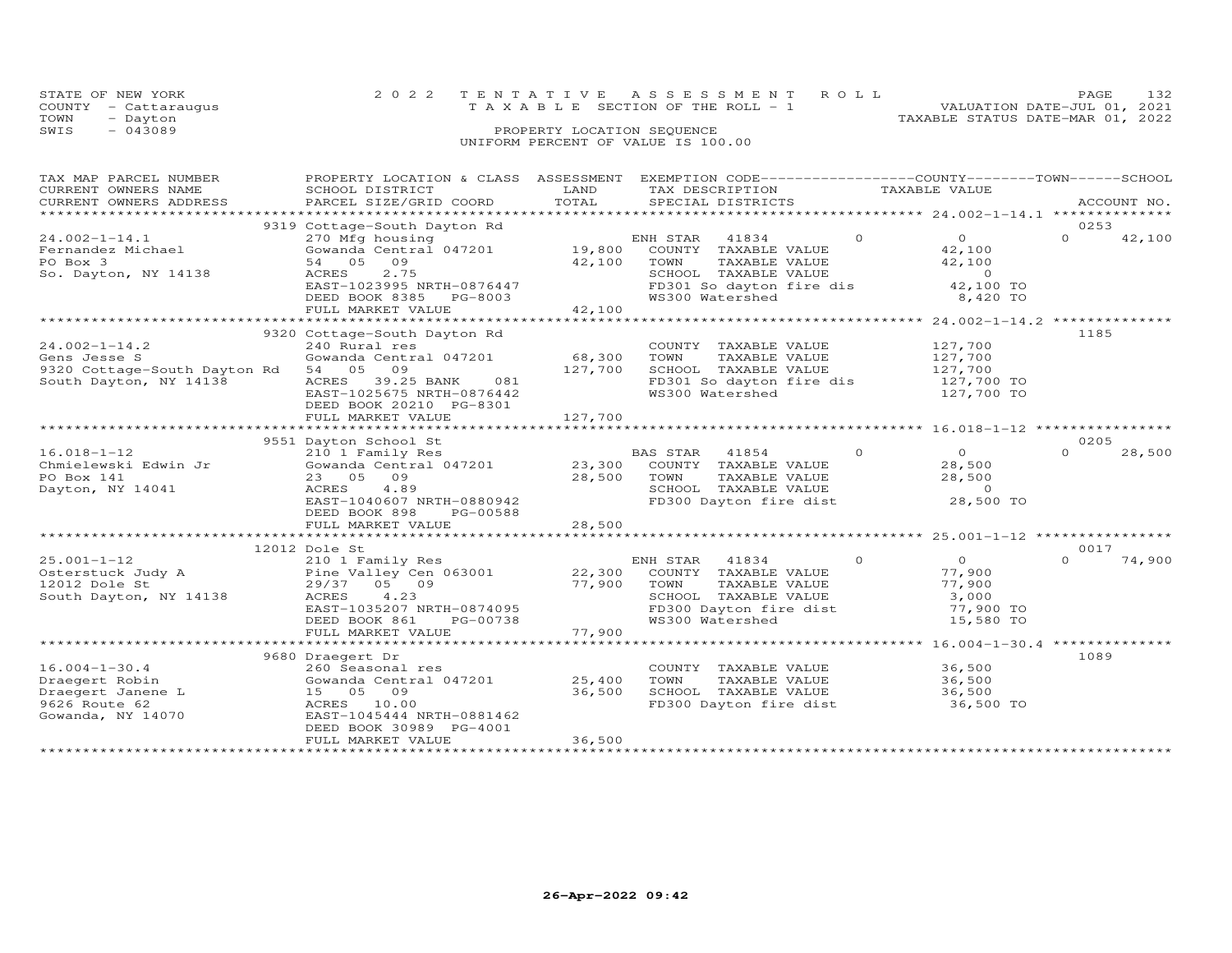|      | STATE OF NEW YORK    | 2022 TENTATIVE ASSESSMENT ROLL     |  |                                  | PAGE                        | 133 |
|------|----------------------|------------------------------------|--|----------------------------------|-----------------------------|-----|
|      | COUNTY - Cattaraugus | TAXABLE SECTION OF THE ROLL - 1    |  |                                  | VALUATION DATE-JUL 01, 2021 |     |
| TOWN | - Dayton             |                                    |  | TAXABLE STATUS DATE-MAR 01, 2022 |                             |     |
| SWIS | $-043089$            | PROPERTY LOCATION SEQUENCE         |  |                                  |                             |     |
|      |                      | UNIFORM PERCENT OF VALUE IS 100.00 |  |                                  |                             |     |

| TAX MAP PARCEL NUMBER                      |                           |              | PROPERTY LOCATION & CLASS ASSESSMENT EXEMPTION CODE----------------COUNTY-------TOWN------SCHOOL |                                                       |                  |
|--------------------------------------------|---------------------------|--------------|--------------------------------------------------------------------------------------------------|-------------------------------------------------------|------------------|
| CURRENT OWNERS NAME                        | SCHOOL DISTRICT           | LAND         | TAX DESCRIPTION                                                                                  | TAXABLE VALUE                                         |                  |
| CURRENT OWNERS ADDRESS                     | PARCEL SIZE/GRID COORD    | TOTAL        | SPECIAL DISTRICTS                                                                                |                                                       | ACCOUNT NO.      |
|                                            |                           |              |                                                                                                  |                                                       |                  |
|                                            | Dredge Rd                 |              |                                                                                                  |                                                       | 0479             |
| $33.002 - 1 - 16$                          | 323 Vacant rural          |              | COUNTY TAXABLE VALUE                                                                             | 78,300                                                |                  |
|                                            |                           |              |                                                                                                  |                                                       |                  |
| Cherry Creek Woodcraft Inc                 | Pine Valley Cen 063001    | 78,300       | TAXABLE VALUE<br>TOWN                                                                            | 78,300                                                |                  |
| PO Box 267                                 | 49 05 09                  | 78,300       | SCHOOL TAXABLE VALUE                                                                             | 78,300                                                |                  |
| South Dayton, NY 14138                     | ACRES 69.31               |              | FD301 So dayton fire dis                                                                         | 78,300 TO                                             |                  |
|                                            | EAST-1025463 NRTH-0856194 |              | WS300 Watershed                                                                                  | 78,300 TO                                             |                  |
|                                            | DEED BOOK 00958 PG-01109  |              |                                                                                                  |                                                       |                  |
|                                            | FULL MARKET VALUE         | 78,300       |                                                                                                  |                                                       |                  |
|                                            |                           |              |                                                                                                  |                                                       |                  |
|                                            | Dredge Rd                 |              |                                                                                                  |                                                       | 0478             |
|                                            |                           |              |                                                                                                  |                                                       |                  |
| $33.002 - 1 - 17$                          | 322 Rural vac>10          |              | COUNTY TAXABLE VALUE                                                                             | 22,900                                                |                  |
| Cherry Creek Woodcraft Inc                 | Pine Valley Cen 063001    | 22,900       | TOWN<br>TAXABLE VALUE                                                                            | 22,900                                                |                  |
| PO Box 267                                 | 45 05 09                  | 22,900       | SCHOOL TAXABLE VALUE                                                                             | 22,900                                                |                  |
| South Dayton, NY 14138                     | ACRES 12.56               |              | FD301 So dayton fire dis                                                                         | 22,900 TO                                             |                  |
|                                            | EAST-1023381 NRTH-0857911 |              | WS300 Watershed                                                                                  | 22,900 TO                                             |                  |
|                                            | DEED BOOK 00958 PG-01109  |              |                                                                                                  |                                                       |                  |
|                                            | FULL MARKET VALUE         | 22,900       |                                                                                                  |                                                       |                  |
|                                            |                           | ************ |                                                                                                  | *********************** 33.002-1-19.1 *************** |                  |
|                                            |                           |              |                                                                                                  |                                                       |                  |
|                                            | Dredge Rd                 |              |                                                                                                  |                                                       | 0260             |
| $33.002 - 1 - 19.1$                        | 105 Vac farmland          |              | AG DIST<br>41720<br>$\circ$                                                                      | 45,695                                                | 45,695<br>45,695 |
| T & M Dye Family Trust I                   | Pine Valley Cen 063001    | 80,900       | COUNTY TAXABLE VALUE                                                                             | 35,205                                                |                  |
| King, Rebecca & Jennifer Jo Dy 49/57 05 09 |                           | 80,900       | TOWN<br>TAXABLE VALUE                                                                            | 35,205                                                |                  |
| 7 Allegany Rd                              | 56.45<br>ACRES            |              | SCHOOL TAXABLE VALUE                                                                             | 35,205                                                |                  |
| South Dayton, NY 14138                     | EAST-1022048 NRTH-0856565 |              | FD301 So dayton fire dis                                                                         | 80,900 TO                                             |                  |
|                                            | DEED BOOK 30518 PG-9001   |              | WS300 Watershed                                                                                  | 80,900 TO                                             |                  |
|                                            |                           |              |                                                                                                  |                                                       |                  |
| MAY BE SUBJECT TO PAYMENT                  | FULL MARKET VALUE         | 80,900       |                                                                                                  |                                                       |                  |
| UNDER AGDIST LAW TIL 2026                  |                           |              |                                                                                                  |                                                       |                  |
|                                            |                           |              |                                                                                                  |                                                       |                  |
|                                            | Dredge Rd                 |              |                                                                                                  |                                                       | 0260             |
| $33.002 - 1 - 19.3$                        | 105 Vac farmland          |              | COUNTY TAXABLE VALUE                                                                             | 87,400                                                |                  |
| Hershberger Alvin R                        | Pine Valley Cen 063001    | 87,400       | TAXABLE VALUE<br>TOWN                                                                            | 87,400                                                |                  |
| Hershberger Orrie J                        | 49/57 05 09               | 87,400       | SCHOOL TAXABLE VALUE                                                                             | 87,400                                                |                  |
| 7994 Frog Valley Rd                        | ACRES 78.20               |              | FD301 So dayton fire dis                                                                         | 87,400 TO                                             |                  |
|                                            |                           |              |                                                                                                  |                                                       |                  |
| South Dayton, NY 14138                     | EAST-1022048 NRTH-0856565 |              | WS300 Watershed                                                                                  | 87,400 TO                                             |                  |
|                                            | DEED BOOK 28512 PG-4001   |              |                                                                                                  |                                                       |                  |
| MAY BE SUBJECT TO PAYMENT                  | FULL MARKET VALUE         | 87,400       |                                                                                                  |                                                       |                  |
| UNDER AGDIST LAW TIL 2022                  |                           |              |                                                                                                  |                                                       |                  |
|                                            |                           |              |                                                                                                  |                                                       |                  |
|                                            | 8950 Dredge Rd            |              |                                                                                                  |                                                       | 0046             |
| $33.002 - 1 - 15$                          | 260 Seasonal res          |              | COUNTY TAXABLE VALUE                                                                             | 62,100                                                |                  |
| Kane Mark J                                |                           | 45,800       | TAXABLE VALUE<br>TOWN                                                                            |                                                       |                  |
|                                            | Pine Valley Cen 063001    |              |                                                                                                  | 62,100                                                |                  |
| 2051 Transit Rd                            | 49 05 09                  | 62,100       | SCHOOL TAXABLE VALUE                                                                             | 62,100                                                |                  |
| Elma, NY 14059                             | ACRES 56.26               |              | FD301 So dayton fire dis                                                                         | 62,100 TO                                             |                  |
|                                            | EAST-1025413 NRTH-0857066 |              | WS300 Watershed                                                                                  | 62,100 TO                                             |                  |
|                                            | DEED BOOK 01003 PG-00075  |              |                                                                                                  |                                                       |                  |
|                                            | FULL MARKET VALUE         | 62,100       |                                                                                                  |                                                       |                  |
|                                            |                           |              |                                                                                                  |                                                       |                  |
|                                            |                           |              |                                                                                                  |                                                       |                  |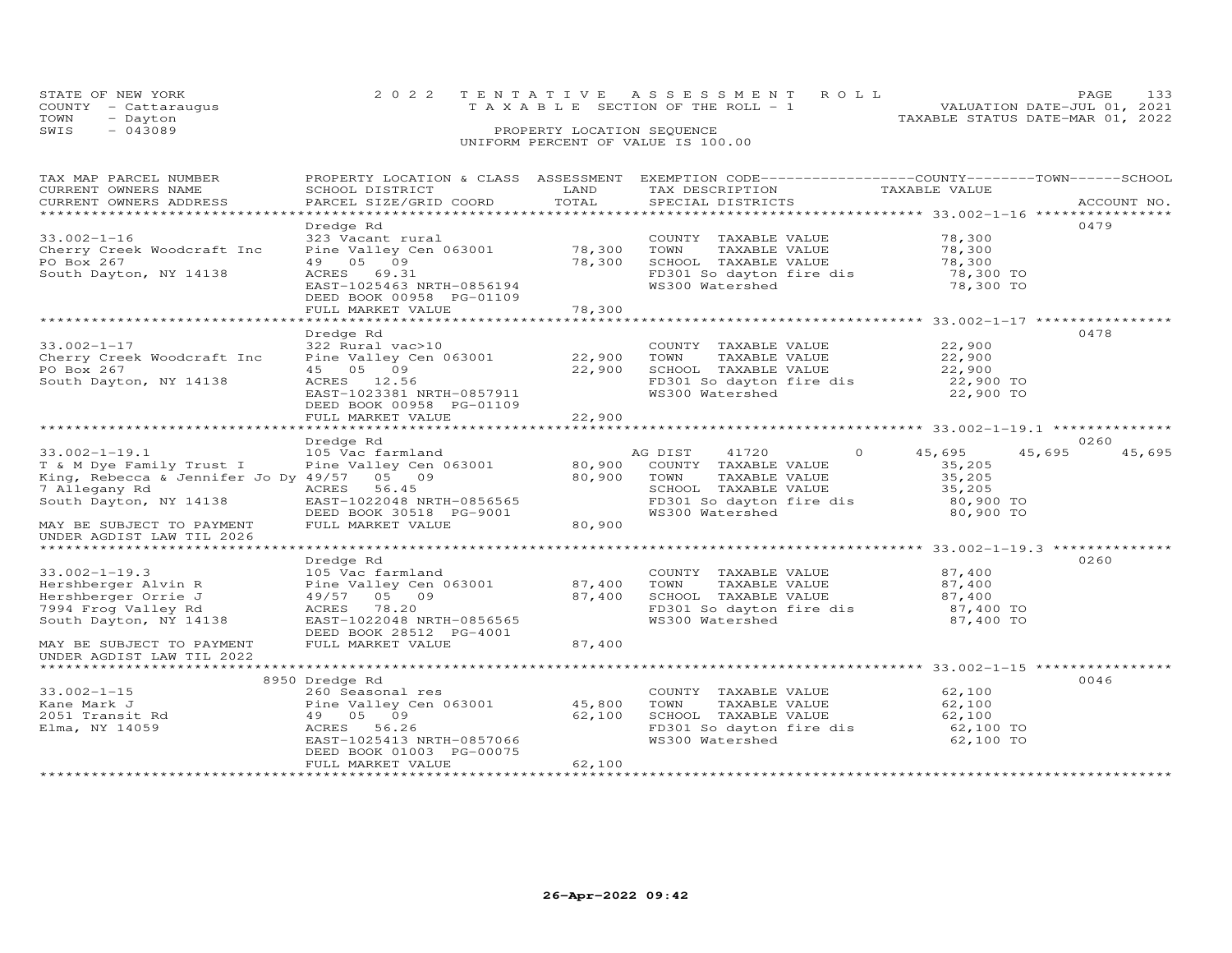| STATE OF NEW YORK |                      | 2022 TENTATIVE ASSESSMENT ROLL        | PAGE                        |  |
|-------------------|----------------------|---------------------------------------|-----------------------------|--|
|                   | COUNTY - Cattarauqus | T A X A B L E SECTION OF THE ROLL - 1 | VALUATION DATE-JUL 01, 2021 |  |
| TOWN              | - Dayton             | TAXABLE STATUS DATE-MAR 01, 2022      |                             |  |
| SWIS              | - 043089             | PROPERTY LOCATION SEQUENCE            |                             |  |
|                   |                      | UNIFORM PERCENT OF VALUE IS 100.00    |                             |  |

| TAX MAP PARCEL NUMBER                                |                                                       |             | PROPERTY LOCATION & CLASS ASSESSMENT EXEMPTION CODE----------------COUNTY-------TOWN------SCHOOL |                        |             |
|------------------------------------------------------|-------------------------------------------------------|-------------|--------------------------------------------------------------------------------------------------|------------------------|-------------|
| CURRENT OWNERS NAME                                  | SCHOOL DISTRICT                                       | LAND        | TAX DESCRIPTION                                                                                  | TAXABLE VALUE          |             |
| CURRENT OWNERS ADDRESS                               | PARCEL SIZE/GRID COORD                                | TOTAL       | SPECIAL DISTRICTS                                                                                |                        | ACCOUNT NO. |
|                                                      |                                                       |             |                                                                                                  |                        |             |
|                                                      | Dye Rd                                                |             |                                                                                                  |                        | 0557        |
| $24.002 - 1 - 27$                                    | 322 Rural vac>10                                      |             | COUNTY TAXABLE VALUE                                                                             | 23,300                 |             |
|                                                      |                                                       |             |                                                                                                  |                        |             |
| Pollock Stephen J<br>Pollock Joetta                  | Pine Valley Cen 063001 23,300                         |             | TOWN TAXABLE VALUE 23,300<br>SCHOOL TAXABLE VALUE 23,300                                         |                        |             |
|                                                      | 61 05 09                                              | 23,300      |                                                                                                  |                        |             |
| 26 Cherry St                                         | ACRES 10.00                                           |             | FD301 So dayton fire dis 23,300 TO<br>WS300 Watershed 4,660 TO                                   |                        |             |
| PO Box 16                                            | EAST-1019785 NRTH-0872661                             |             |                                                                                                  |                        |             |
| PO Box 16<br>South Dayton, NY 14138                  | DEED BOOK 00989 PG-00475                              |             |                                                                                                  |                        |             |
|                                                      | FULL MARKET VALUE                                     | 23,300      |                                                                                                  |                        |             |
|                                                      |                                                       |             |                                                                                                  |                        |             |
|                                                      | Dye Rd                                                |             |                                                                                                  |                        | 0393        |
| $24.002 - 1 - 28.1$                                  | 105 Vac farmland                                      |             | 41720 0<br>AG DIST                                                                               | 33,478<br>33,478       | 33,478      |
| Morey Erwin H                                        | Pine Valley Cen 063001 58,700                         |             |                                                                                                  | 27,122                 |             |
|                                                      | 60  05  09                                            | 60,600 TOWN |                                                                                                  | 27,122                 |             |
| 641 Route 83                                         |                                                       |             | COUNTY TAXABLE VALUE<br>TOWN - TAXABLE VALUE<br>SCHOOL - TAXABLE VALUE                           |                        |             |
| South Dayton, NY 14138                               | ACRES 44.25                                           |             |                                                                                                  | 27,122                 |             |
|                                                      | EAST-1022285 NRTH-0872336<br>DEED BOOK 00997 PG-00122 |             | FD301 So dayton fire dis<br>WS300 Watershed                                                      | 60,600 TO<br>12,120 TO |             |
| MAY BE SUBJECT TO PAYMENT                            |                                                       |             |                                                                                                  |                        |             |
| UNDER AGDIST LAW TIL 2026                            | FULL MARKET VALUE                                     | 60,600      |                                                                                                  |                        |             |
|                                                      |                                                       |             |                                                                                                  |                        |             |
|                                                      | Dye Rd                                                |             |                                                                                                  |                        | 1303        |
| $24.002 - 1 - 28.2$                                  |                                                       |             |                                                                                                  | 26,370<br>26,370       | 26,370      |
| Morey Glen & Sylvia                                  |                                                       |             |                                                                                                  | 94,130                 |             |
| G&S Morey Family Trust I                             |                                                       |             |                                                                                                  | 94,130                 |             |
|                                                      | ACRES 100.55                                          |             | SCHOOL TAXABLE VALUE                                                                             |                        |             |
| 9120 Cottage Rd                                      |                                                       |             |                                                                                                  | 94,130                 |             |
| South Dayton, NY 14138                               | EAST-1021132 NRTH-0873048                             |             | FD301 So dayton fire dis 120,500 TO                                                              |                        |             |
|                                                      | DEED BOOK 26589 PG-5001                               |             | WS300 Watershed                                                                                  | 24,100 TO              |             |
| MAY BE SUBJECT TO PAYMENT                            | FULL MARKET VALUE                                     |             |                                                                                                  |                        |             |
| UNDER AGDIST LAW TIL 2026                            |                                                       |             |                                                                                                  |                        |             |
|                                                      |                                                       |             |                                                                                                  |                        |             |
|                                                      | Dye Rd                                                |             |                                                                                                  |                        | 0152        |
| $24.004 - 1 - 1$                                     | 120 Field crops                                       |             | COUNTY TAXABLE VALUE                                                                             | 62,000                 |             |
| Emke-Walker Michael                                  | Pine Valley Cen 063001                                | 62,000      | TOWN<br>TAXABLE VALUE                                                                            | 62,000                 |             |
| Emke-Walker Anna K.                                  |                                                       | 62,000      | SCHOOL TAXABLE VALUE                                                                             | 62,000                 |             |
|                                                      | $60$ $05$ $09$<br>ACRES 37.33                         |             |                                                                                                  | 62,000<br>62,000 TO    |             |
| 8577 N Hill Rd                                       | ACRES 37.33                                           |             | FD301 So dayton fire dis<br>WS300 Watershed                                                      |                        |             |
| South Dayton, NY 14138                               | EAST-1019696 NRTH-0870740                             |             | WS300 Watershed                                                                                  | 12,400 TO              |             |
|                                                      | DEED BOOK 2020 PG-10905                               |             |                                                                                                  |                        |             |
| MAY BE SUBJECT TO PAYMENT                            | FULL MARKET VALUE                                     | 62,000      |                                                                                                  |                        |             |
| UNDER AGDIST LAW TIL 2025                            |                                                       |             |                                                                                                  |                        |             |
|                                                      |                                                       |             |                                                                                                  |                        |             |
|                                                      | Dye Rd                                                |             |                                                                                                  |                        | 1371        |
|                                                      | 322 Rural vac>10<br>Pine Valley Cen 063001 51,200     |             |                                                                                                  | 51,200                 |             |
|                                                      |                                                       |             | COUNTY TAXABLE VALUE<br>TOWN      TAXABLE VALUE                                                  | 51,200<br>51,200       |             |
| 24.004-1-3.3<br>Szymanski Janis R<br>Ille Cittere St | 52 05 09                                              |             |                                                                                                  |                        |             |
| South Dayton, NY 14783                               | ACRES 36.70                                           | 51,200      | SCHOOL TAXABLE VALUE 51,200<br>FD301 So dayton fire dis 51,200 TO                                |                        |             |
|                                                      |                                                       |             |                                                                                                  |                        |             |
|                                                      | EAST-1021840 NRTH-0870809                             |             | WS300 Watershed                                                                                  | 10,240 TO              |             |
|                                                      | DEED BOOK 18646 PG-6001                               |             |                                                                                                  |                        |             |
|                                                      | FULL MARKET VALUE                                     | 51,200      |                                                                                                  |                        |             |
|                                                      |                                                       |             |                                                                                                  |                        |             |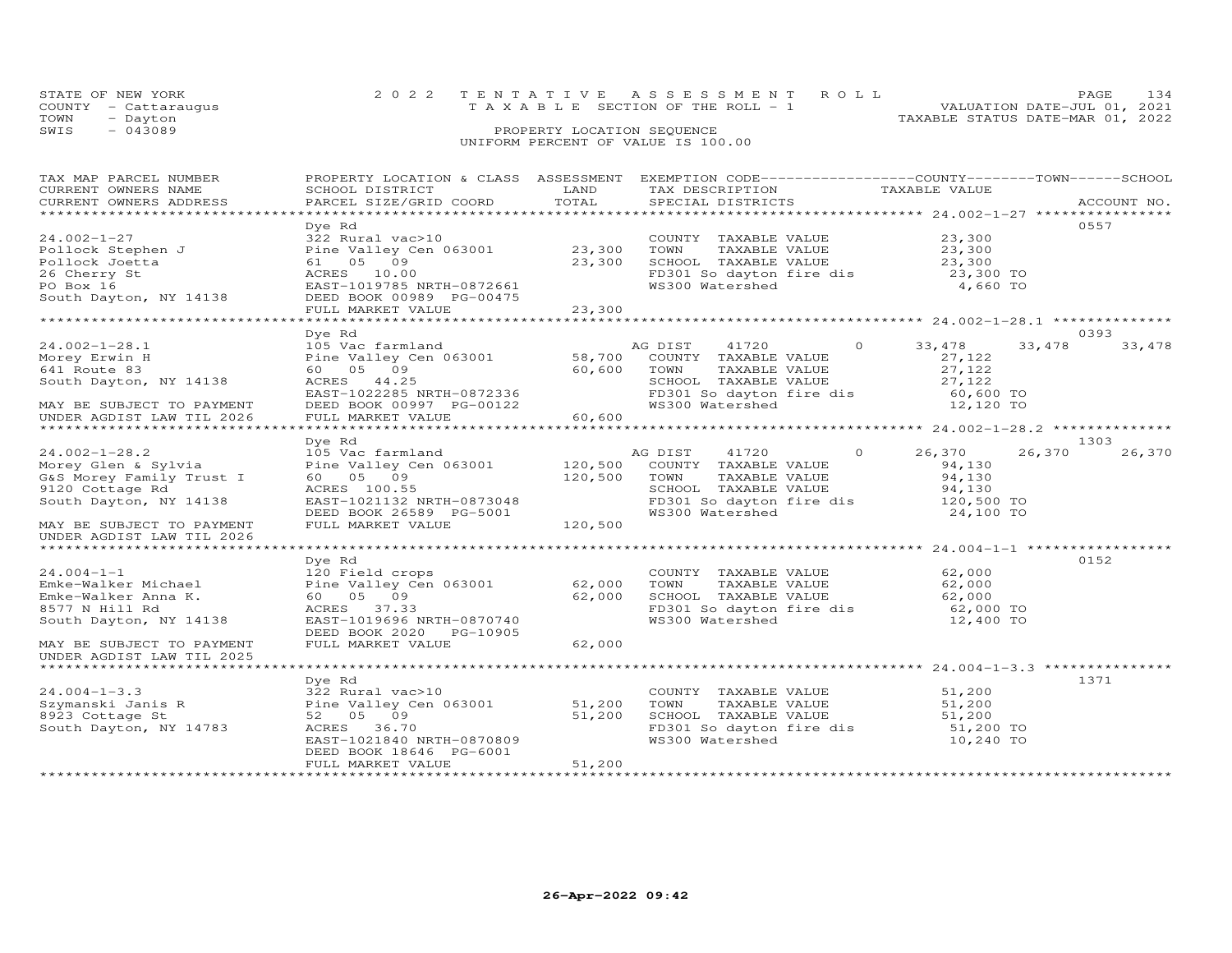|                                    | STATE OF NEW YORK    |  | 2022 TENTATIVE ASSESSMENT ROLL                                       | PAGE | 135 |  |
|------------------------------------|----------------------|--|----------------------------------------------------------------------|------|-----|--|
|                                    | COUNTY - Cattaraugus |  | VALUATION DATE-JUL 01, 2021<br>T A X A B L E SECTION OF THE ROLL - 1 |      |     |  |
| TOWN                               | - Dayton             |  | TAXABLE STATUS DATE-MAR 01, 2022                                     |      |     |  |
| SWIS                               | $-043089$            |  | PROPERTY LOCATION SEQUENCE                                           |      |     |  |
| UNIFORM PERCENT OF VALUE IS 100.00 |                      |  |                                                                      |      |     |  |

| TAX MAP PARCEL NUMBER  |                                                                                                                                                                                                                                                                     |                   | PROPERTY LOCATION & CLASS ASSESSMENT EXEMPTION CODE----------------COUNTY-------TOWN------SCHOOL                                  |                    |                    |
|------------------------|---------------------------------------------------------------------------------------------------------------------------------------------------------------------------------------------------------------------------------------------------------------------|-------------------|-----------------------------------------------------------------------------------------------------------------------------------|--------------------|--------------------|
| CURRENT OWNERS NAME    | SCHOOL DISTRICT                                                                                                                                                                                                                                                     | LAND              | TAX DESCRIPTION                                                                                                                   | TAXABLE VALUE      |                    |
|                        | CORRENT OWNERS ADDRESS FORCEL SIZE/GRID COORD FOTAL SPECIAL DISTRICTS FOR THE THEORY ACCOUNT NO.<br>CURRENT OWNERS ADDRESS FARCEL SIZE/GRID COORD TOTAL SPECIAL DISTRICTS ACCOUNT NO.                                                                               |                   |                                                                                                                                   |                    |                    |
|                        |                                                                                                                                                                                                                                                                     |                   |                                                                                                                                   |                    |                    |
|                        | 12723 Dye Rd                                                                                                                                                                                                                                                        |                   |                                                                                                                                   |                    | 0249               |
|                        |                                                                                                                                                                                                                                                                     |                   |                                                                                                                                   |                    |                    |
|                        |                                                                                                                                                                                                                                                                     |                   | COUNTY TAXABLE VALUE<br>TOWN     TAXABLE VALUE                                                                                    | 39,700<br>39,700   |                    |
|                        |                                                                                                                                                                                                                                                                     |                   |                                                                                                                                   |                    |                    |
|                        | 24.004-1-4<br>Gage James<br>12723 Dye Rd<br>South Dayton, NY 14138<br>ERNT 105.00 DPTH 165.00<br>FRNT 105.00 DPTH 165.00<br>29,700                                                                                                                                  |                   | SCHOOL TAXABLE VALUE<br>SCHOOL TAXABLE VALUE<br>FD301 So davton fire dis 39,700 TO                                                |                    |                    |
|                        | EAST-1023834 NRTH-0871628                                                                                                                                                                                                                                           |                   | FD301 So dayton fire dis<br>WS300 Watershed                                                                                       | 7,940 TO           |                    |
|                        | DEED BOOK 18522 PG-5001                                                                                                                                                                                                                                             |                   |                                                                                                                                   |                    |                    |
|                        |                                                                                                                                                                                                                                                                     |                   |                                                                                                                                   |                    |                    |
|                        |                                                                                                                                                                                                                                                                     |                   |                                                                                                                                   |                    |                    |
|                        |                                                                                                                                                                                                                                                                     |                   |                                                                                                                                   |                    |                    |
|                        | 12795 Dye Rd                                                                                                                                                                                                                                                        |                   |                                                                                                                                   |                    | 1370               |
|                        | 24.004-1-3.2<br>Wengerd William N Pine Valley Cen 063001 71,600<br>Wengerd John W 52 05 09 113,000<br>S55 Millist South Dayton, NY 14138<br>RACRES 36.40<br>South Dayton, NY 14138<br>RAST-1022759 NRTH-8701935<br>PEED ROOK 20210 PG-11                            |                   | COUNTY TAXABLE VALUE 113,000<br>TOWN TAXABLE VALUE 113,000<br>SCHOOL TAXABLE VALUE 113,000<br>FD301 So dayton fire dis 113,000 TO |                    |                    |
|                        |                                                                                                                                                                                                                                                                     |                   |                                                                                                                                   |                    |                    |
|                        |                                                                                                                                                                                                                                                                     |                   |                                                                                                                                   |                    |                    |
|                        |                                                                                                                                                                                                                                                                     |                   |                                                                                                                                   |                    |                    |
|                        |                                                                                                                                                                                                                                                                     |                   | WS300 Watershed                                                                                                                   | 22,600 TO          |                    |
|                        | DEED BOOK 20210 PG-1107                                                                                                                                                                                                                                             |                   |                                                                                                                                   |                    |                    |
|                        |                                                                                                                                                                                                                                                                     |                   |                                                                                                                                   |                    |                    |
|                        |                                                                                                                                                                                                                                                                     |                   |                                                                                                                                   |                    |                    |
|                        | 12868 Dye Rd                                                                                                                                                                                                                                                        |                   |                                                                                                                                   |                    | 1325               |
|                        |                                                                                                                                                                                                                                                                     |                   | $\Omega$<br>BAS STAR 41854                                                                                                        | $\overline{0}$     | $\Omega$<br>30,000 |
|                        |                                                                                                                                                                                                                                                                     |                   | COUNTY TAXABLE VALUE                                                                                                              | 180,500            |                    |
|                        |                                                                                                                                                                                                                                                                     |                   | TOWN                                                                                                                              | 180,500            |                    |
| South Dayton, NY 14138 | 180,500                                                                                                                                                                                                                                                             |                   | TOWN       TAXABLE  VALUE<br>SCHOOL    TAXABLE  VALUE                                                                             | 150,500            |                    |
|                        | EAST-1021658 NRTH-0871956<br>DEED BOOK 01004 PG-00283<br>FULL MARKET VALUE                                                                                                                                                                                          |                   |                                                                                                                                   |                    |                    |
|                        |                                                                                                                                                                                                                                                                     |                   | FD301 So dayton fire dis 180,500 TO<br>WS300 Watershed 36,100 TO                                                                  | 36,100 TO          |                    |
|                        |                                                                                                                                                                                                                                                                     | 180,500           |                                                                                                                                   |                    |                    |
|                        | FULL MARKET VALUE                                                                                                                                                                                                                                                   |                   |                                                                                                                                   |                    |                    |
|                        |                                                                                                                                                                                                                                                                     |                   |                                                                                                                                   |                    |                    |
|                        | 12885 Dye Rd                                                                                                                                                                                                                                                        |                   |                                                                                                                                   |                    | 0028               |
| $24.004 - 1 - 2$       |                                                                                                                                                                                                                                                                     |                   | $\overline{O}$<br>BAS STAR 41854                                                                                                  | $\overline{0}$     | $\Omega$<br>30,000 |
|                        |                                                                                                                                                                                                                                                                     |                   | COUNTY TAXABLE VALUE                                                                                                              | 256,400<br>256,400 |                    |
|                        |                                                                                                                                                                                                                                                                     |                   | TOWN<br>TAXABLE VALUE                                                                                                             |                    |                    |
|                        | 24.004-1-2<br>Latshaw John E<br>Latshaw Jacqueline L<br>12885 Dye Rd<br>South Dayton, NY 14138<br>256,400<br>256,400<br>256,400<br>256,400<br>256,400<br>256,400<br>256,400<br>256,400<br>256,400<br>256,400<br>256,400<br>256,400<br>256,400<br>256,400<br>256,400 |                   | CHOOL TAXABLE VALUE<br>SCHOOL TAXABLE VALUE<br>FD301 So dayton fire dis<br>WS300 Watershed 51,280 TO                              |                    |                    |
|                        |                                                                                                                                                                                                                                                                     |                   |                                                                                                                                   |                    |                    |
|                        | DEED BOOK 890 PG-00687                                                                                                                                                                                                                                              |                   |                                                                                                                                   |                    |                    |
|                        |                                                                                                                                                                                                                                                                     |                   |                                                                                                                                   |                    |                    |
|                        |                                                                                                                                                                                                                                                                     |                   |                                                                                                                                   |                    |                    |
|                        | 12990 Dye Rd                                                                                                                                                                                                                                                        |                   |                                                                                                                                   |                    | 0176               |
| $24.002 - 1 - 26$      | 281 Multiple res                                                                                                                                                                                                                                                    |                   | $\circ$<br>ENH STAR 41834                                                                                                         | $\overline{0}$     | $\Omega$<br>74,900 |
| Bergey Judy M          |                                                                                                                                                                                                                                                                     |                   | COUNTY TAXABLE VALUE                                                                                                              |                    |                    |
| 12990 Dye Rd           | 281 Multiple res<br>Pine Valley Cen 063001<br>61   05   09<br>61 05 09                                                                                                                                                                                              | 32,500<br>113,700 | TOWN<br>TAXABLE VALUE                                                                                                             | 113,700<br>113,700 |                    |
| South Dayton, NY 14138 | ACRES 14.46                                                                                                                                                                                                                                                         |                   |                                                                                                                                   |                    |                    |
|                        | EAST-1019785 NRTH-0872114                                                                                                                                                                                                                                           |                   | SCHOOL TAXABLE VALUE 38,800<br>FD301 So dayton fire dis 113,700 TO                                                                |                    |                    |
|                        |                                                                                                                                                                                                                                                                     |                   |                                                                                                                                   |                    |                    |
|                        | DEED BOOK 00929 PG-00400                                                                                                                                                                                                                                            |                   | WS300 Watershed                                                                                                                   | 11,370 TO          |                    |
|                        | FULL MARKET VALUE                                                                                                                                                                                                                                                   | 113,700           |                                                                                                                                   |                    |                    |
|                        |                                                                                                                                                                                                                                                                     |                   |                                                                                                                                   |                    |                    |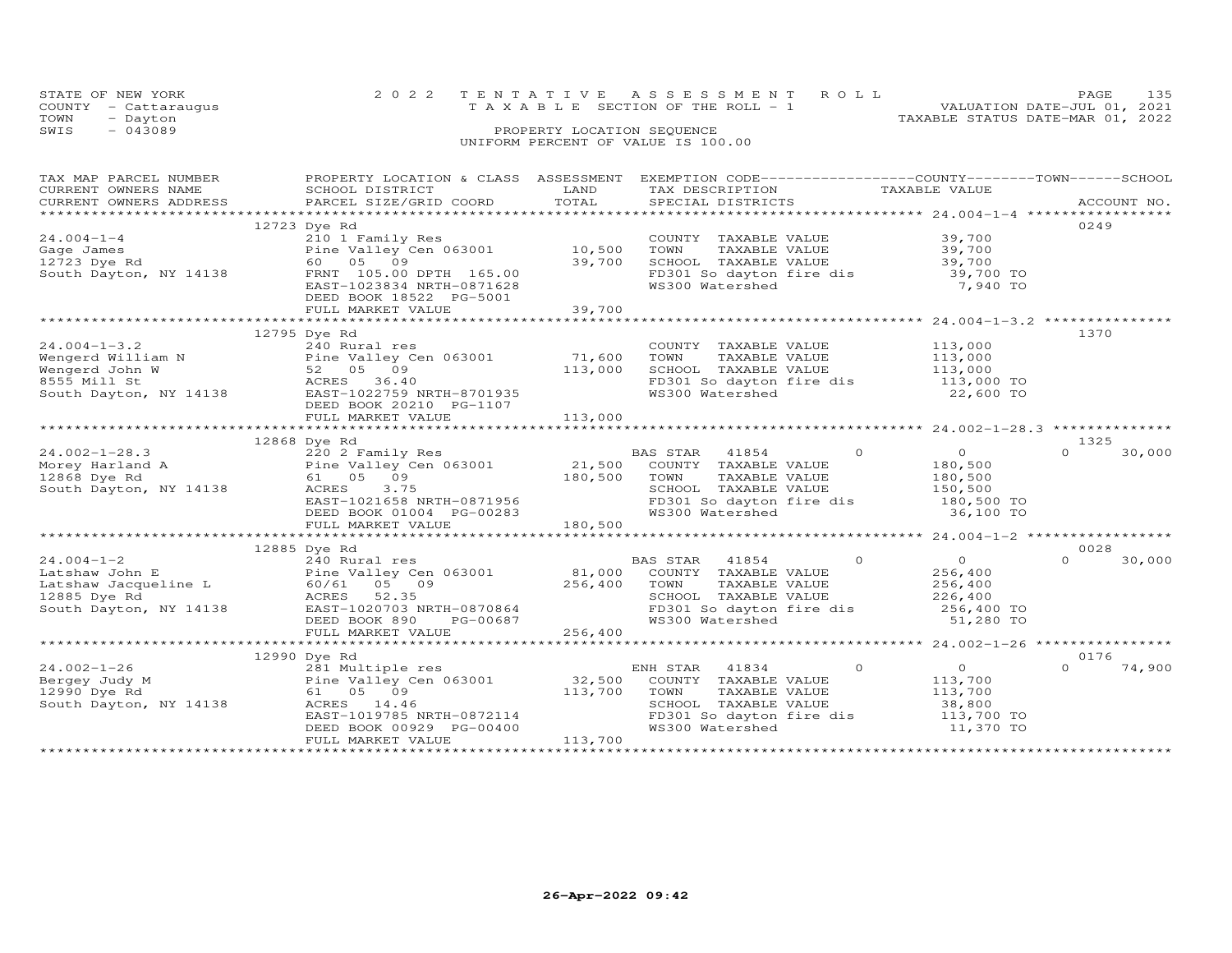| STATE OF NEW YORK    | 2022 TENTATIVE ASSESSMENT ROLL     |                                  | PAGE.                       | 136 |
|----------------------|------------------------------------|----------------------------------|-----------------------------|-----|
|                      |                                    |                                  |                             |     |
| COUNTY - Cattarauqus | TAXABLE SECTION OF THE ROLL - 1    |                                  | VALUATION DATE-JUL 01, 2021 |     |
| TOWN<br>- Dayton     |                                    | TAXABLE STATUS DATE-MAR 01, 2022 |                             |     |
| SWIS<br>- 043089     | PROPERTY LOCATION SEQUENCE         |                                  |                             |     |
|                      | UNIFORM PERCENT OF VALUE IS 100.00 |                                  |                             |     |

| TAX MAP PARCEL NUMBER                                                                                                                                                                                                                                                                                                           | PROPERTY LOCATION & CLASS ASSESSMENT EXEMPTION CODE----------------COUNTY-------TOWN------SCHOOL          |        |                                                                                                                                                                      |  |          |                |
|---------------------------------------------------------------------------------------------------------------------------------------------------------------------------------------------------------------------------------------------------------------------------------------------------------------------------------|-----------------------------------------------------------------------------------------------------------|--------|----------------------------------------------------------------------------------------------------------------------------------------------------------------------|--|----------|----------------|
| CURRENT OWNERS NAME<br>CURRENT OWNERS ADDRESS                                                                                                                                                                                                                                                                                   |                                                                                                           |        |                                                                                                                                                                      |  |          |                |
|                                                                                                                                                                                                                                                                                                                                 |                                                                                                           |        |                                                                                                                                                                      |  |          |                |
|                                                                                                                                                                                                                                                                                                                                 |                                                                                                           |        |                                                                                                                                                                      |  |          |                |
|                                                                                                                                                                                                                                                                                                                                 | E Leon Rd                                                                                                 |        |                                                                                                                                                                      |  |          | 0372           |
|                                                                                                                                                                                                                                                                                                                                 |                                                                                                           |        |                                                                                                                                                                      |  | 47,071   | 47,071         |
|                                                                                                                                                                                                                                                                                                                                 |                                                                                                           |        |                                                                                                                                                                      |  |          |                |
|                                                                                                                                                                                                                                                                                                                                 |                                                                                                           |        |                                                                                                                                                                      |  |          |                |
|                                                                                                                                                                                                                                                                                                                                 |                                                                                                           |        |                                                                                                                                                                      |  |          |                |
|                                                                                                                                                                                                                                                                                                                                 |                                                                                                           |        |                                                                                                                                                                      |  |          |                |
|                                                                                                                                                                                                                                                                                                                                 |                                                                                                           |        |                                                                                                                                                                      |  |          |                |
|                                                                                                                                                                                                                                                                                                                                 |                                                                                                           |        |                                                                                                                                                                      |  |          |                |
|                                                                                                                                                                                                                                                                                                                                 |                                                                                                           |        |                                                                                                                                                                      |  |          |                |
|                                                                                                                                                                                                                                                                                                                                 | E Leon Rd                                                                                                 |        |                                                                                                                                                                      |  |          |                |
| $34.001 - 1 - 20.3$                                                                                                                                                                                                                                                                                                             | 322 Rural vac>10<br>Pine Valley Cen 063001 23,100<br>17/25 05 09 23,100<br>split from 20.1<br>ACRES 10.24 |        | COUNTY TAXABLE VALUE $23,100$<br>TOWN TAXABLE VALUE $23,100$<br>SCHOOL TAXABLE VALUE $23,100$<br>FD301 So dayton fire dis $23,100$ TO<br>WS300 Watershed $23,100$ TO |  |          |                |
| Wholf Brian<br>5810 Apollo Dr                                                                                                                                                                                                                                                                                                   |                                                                                                           |        |                                                                                                                                                                      |  |          |                |
|                                                                                                                                                                                                                                                                                                                                 |                                                                                                           |        |                                                                                                                                                                      |  |          |                |
| Lakeview, NY 14085                                                                                                                                                                                                                                                                                                              |                                                                                                           |        |                                                                                                                                                                      |  |          |                |
|                                                                                                                                                                                                                                                                                                                                 |                                                                                                           |        |                                                                                                                                                                      |  |          |                |
| MAY BE SUBJECT TO PAYMENT                                                                                                                                                                                                                                                                                                       | EAST-1038580 NRTH-0856300                                                                                 |        |                                                                                                                                                                      |  |          |                |
| UNDER AGDIST LAW TIL 2025                                                                                                                                                                                                                                                                                                       | DEED BOOK 2020 PG-12822                                                                                   |        |                                                                                                                                                                      |  |          |                |
|                                                                                                                                                                                                                                                                                                                                 | FULL MARKET VALUE                                                                                         | 23,100 |                                                                                                                                                                      |  |          |                |
|                                                                                                                                                                                                                                                                                                                                 |                                                                                                           |        |                                                                                                                                                                      |  |          |                |
|                                                                                                                                                                                                                                                                                                                                 | E Leon Rd                                                                                                 |        |                                                                                                                                                                      |  |          | 0405           |
|                                                                                                                                                                                                                                                                                                                                 |                                                                                                           |        |                                                                                                                                                                      |  |          |                |
|                                                                                                                                                                                                                                                                                                                                 |                                                                                                           |        |                                                                                                                                                                      |  |          |                |
|                                                                                                                                                                                                                                                                                                                                 |                                                                                                           |        |                                                                                                                                                                      |  |          |                |
| 34.002-1-18<br>Mosher Howard John Catt-LV Central 046402<br>7934 Mosher Hollow Rd 09 05 09<br>Cattaraugus, NY 14719 ACRES 37.14<br>EAST-104502 39,300 TOWN TAXABLE VALUE 39,300<br>7934 Mosher Hollow Rd 09 05 09<br>Cattaraugus, NY 14719                                                                                      |                                                                                                           |        |                                                                                                                                                                      |  |          |                |
|                                                                                                                                                                                                                                                                                                                                 |                                                                                                           |        |                                                                                                                                                                      |  |          |                |
|                                                                                                                                                                                                                                                                                                                                 | DEED BOOK 01012 PG-00467                                                                                  |        |                                                                                                                                                                      |  |          |                |
|                                                                                                                                                                                                                                                                                                                                 | FULL MARKET VALUE                                                                                         | 39,300 |                                                                                                                                                                      |  |          |                |
|                                                                                                                                                                                                                                                                                                                                 |                                                                                                           |        |                                                                                                                                                                      |  |          |                |
|                                                                                                                                                                                                                                                                                                                                 |                                                                                                           |        |                                                                                                                                                                      |  |          |                |
|                                                                                                                                                                                                                                                                                                                                 |                                                                                                           |        |                                                                                                                                                                      |  | 20,000   | $\overline{0}$ |
|                                                                                                                                                                                                                                                                                                                                 |                                                                                                           |        |                                                                                                                                                                      |  |          | 74,900         |
|                                                                                                                                                                                                                                                                                                                                 |                                                                                                           |        |                                                                                                                                                                      |  |          |                |
|                                                                                                                                                                                                                                                                                                                                 |                                                                                                           |        |                                                                                                                                                                      |  |          |                |
|                                                                                                                                                                                                                                                                                                                                 |                                                                                                           |        |                                                                                                                                                                      |  |          |                |
|                                                                                                                                                                                                                                                                                                                                 |                                                                                                           |        |                                                                                                                                                                      |  |          |                |
| $11564 \t\tE Leon RA\n34.001-1-12\n34.001-1-12\n11564 E Leon RA\n34.001-1-12\n11564 E Leon RA\n34.001-1-12\n112 Dairy farm\n34.001-1-12\n12 Dairy farm\n34.001-1-12\n12 Dairy farm\n34.001-1-12\n12 Dairy farm\n34.001-1-12\n12 Dairy farm\n34.001-1-12\n12 Dairy farm\n34.$                                                    |                                                                                                           |        |                                                                                                                                                                      |  |          |                |
|                                                                                                                                                                                                                                                                                                                                 |                                                                                                           |        |                                                                                                                                                                      |  |          |                |
|                                                                                                                                                                                                                                                                                                                                 | E Leon Rd<br>240 Rural res<br>11602 E Leon Rd                                                             |        |                                                                                                                                                                      |  |          | 0270           |
|                                                                                                                                                                                                                                                                                                                                 |                                                                                                           |        |                                                                                                                                                                      |  | $\Omega$ | 30,000         |
| 34.001-1-14<br>$\begin{array}{cccccccc} 11602 & E & Leon \ \text{Rd} & 240 & \text{Rural res} & 56,900 & \text{COUNTY} & \text{TAXABLE VALUE} & 96,100 \\ \text{However, NY 14719} & 11602 & 11602 & 11602 & 11602 & 11602 & 11602 & 11602 & 11602 & 11602 & 11602 & 11602 & 11602 & 11602 & 11602 & 11602 & 11602 & 11602 & 1$ |                                                                                                           |        |                                                                                                                                                                      |  |          |                |
|                                                                                                                                                                                                                                                                                                                                 |                                                                                                           |        |                                                                                                                                                                      |  |          |                |
|                                                                                                                                                                                                                                                                                                                                 |                                                                                                           |        |                                                                                                                                                                      |  |          |                |
|                                                                                                                                                                                                                                                                                                                                 |                                                                                                           |        |                                                                                                                                                                      |  |          |                |
|                                                                                                                                                                                                                                                                                                                                 |                                                                                                           |        |                                                                                                                                                                      |  |          |                |
|                                                                                                                                                                                                                                                                                                                                 | DEED BOOK 23728 PG-3002                                                                                   |        |                                                                                                                                                                      |  |          |                |
|                                                                                                                                                                                                                                                                                                                                 | FULL MARKET VALUE                                                                                         | 96,100 |                                                                                                                                                                      |  |          |                |
|                                                                                                                                                                                                                                                                                                                                 |                                                                                                           |        |                                                                                                                                                                      |  |          |                |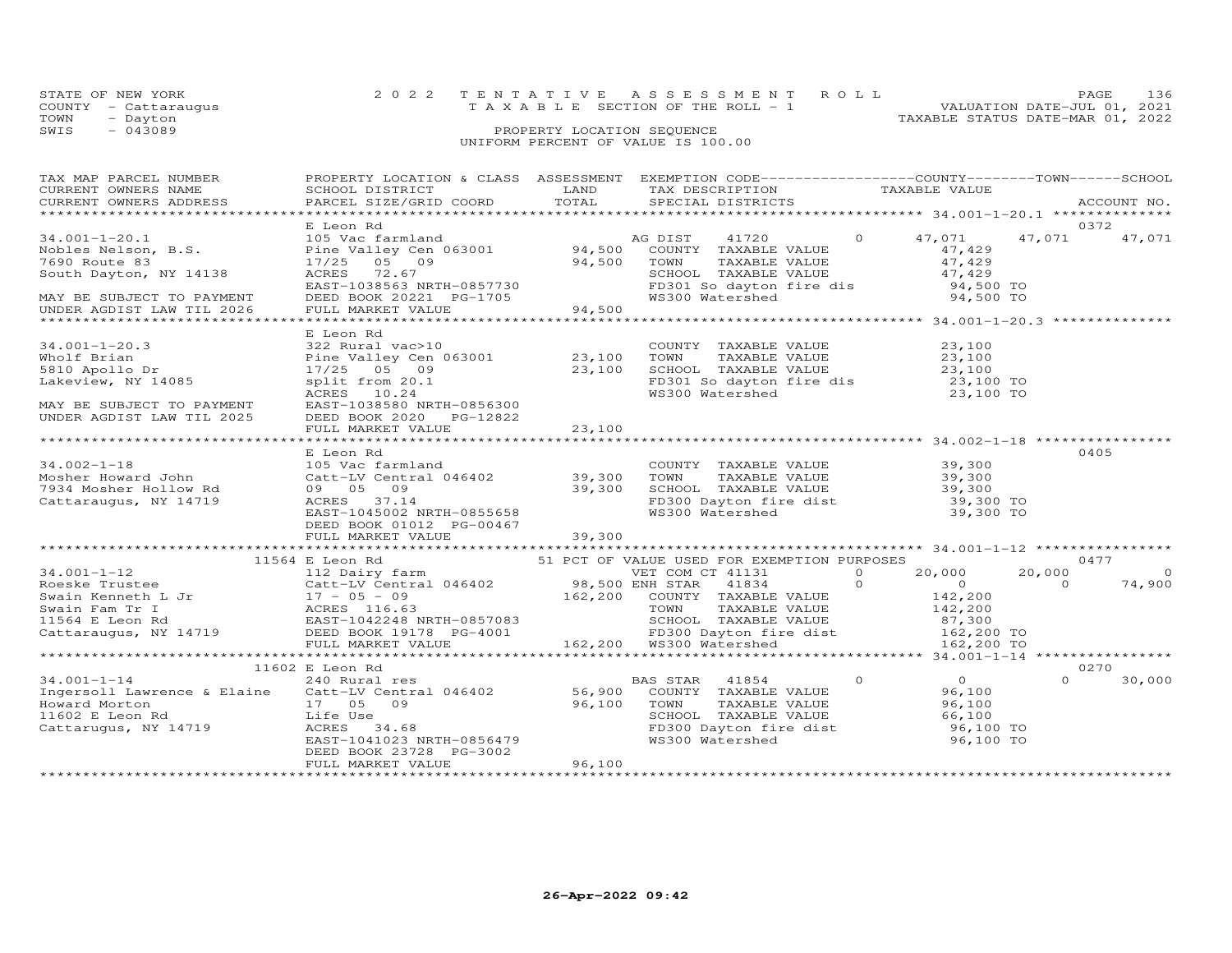|      | STATE OF NEW YORK    | 2022 TENTATIVE ASSESSMENT ROLL                                       | PAGE 137 |  |
|------|----------------------|----------------------------------------------------------------------|----------|--|
|      | COUNTY - Cattaraugus | VALUATION DATE-JUL 01, 2021<br>T A X A B L E SECTION OF THE ROLL - 1 |          |  |
| TOWN | - Dayton             | TAXABLE STATUS DATE-MAR 01, 2022                                     |          |  |
| SWIS | $-043089$            | PROPERTY LOCATION SEQUENCE                                           |          |  |
|      |                      | UNIFORM PERCENT OF VALUE IS 100.00                                   |          |  |

| PROPERTY LOCATION & CLASS ASSESSMENT EXEMPTION CODE----------------COUNTY-------TOWN-----SCHOOL |
|-------------------------------------------------------------------------------------------------|
|                                                                                                 |
| 35,350<br>35,350                                                                                |
|                                                                                                 |
|                                                                                                 |
|                                                                                                 |
| 46,600                                                                                          |
|                                                                                                 |
| 152,643 152,643                                                                                 |
|                                                                                                 |
|                                                                                                 |
|                                                                                                 |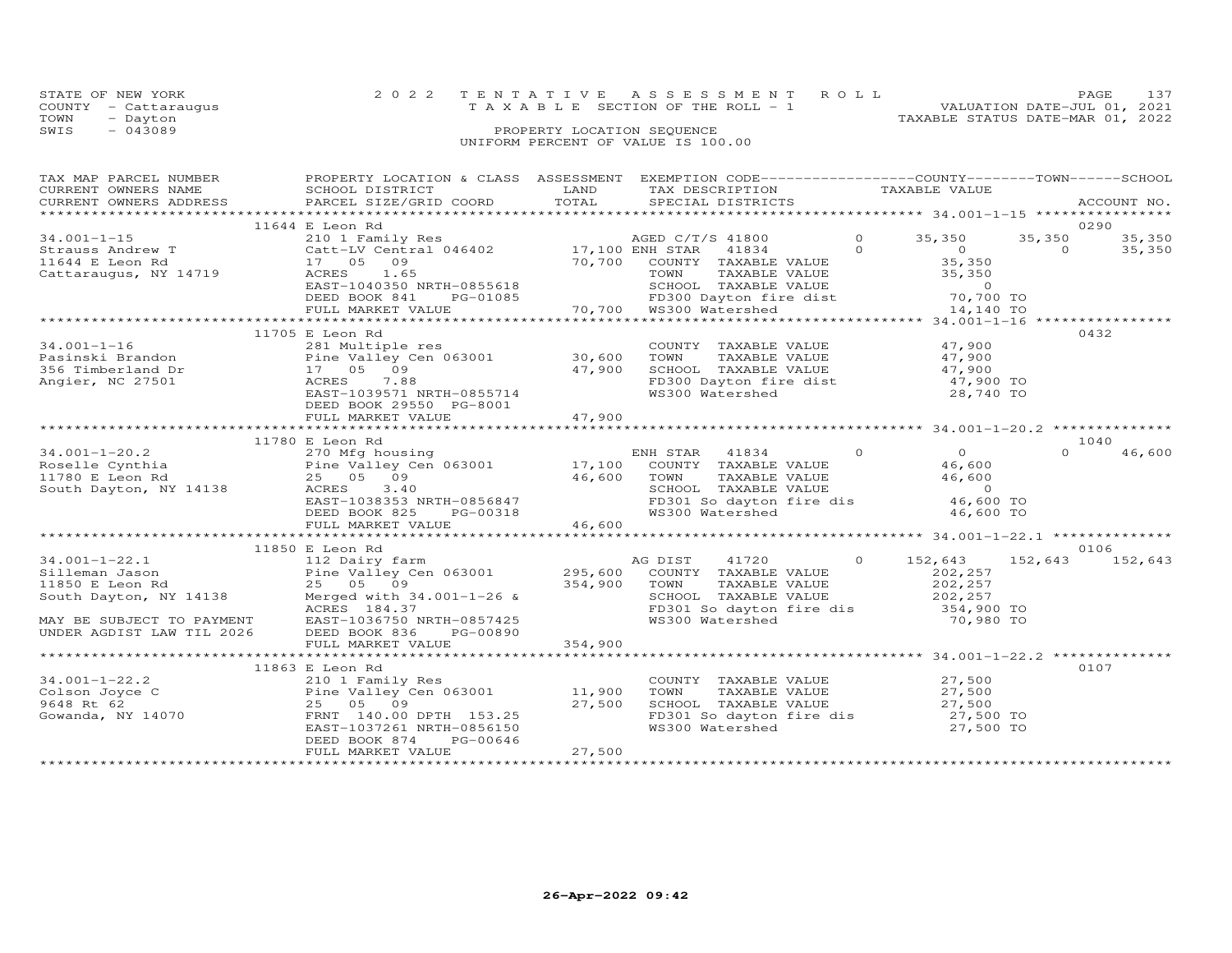| STATE OF NEW YORK    | 2022 TENTATIVE ASSESSMENT ROLL     | <b>PAGE</b>                 | 138 |
|----------------------|------------------------------------|-----------------------------|-----|
| COUNTY - Cattarauqus | TAXABLE SECTION OF THE ROLL - 1    | VALUATION DATE-JUL 01, 2021 |     |
| TOWN - Dayton        | TAXABLE STATUS DATE-MAR 01, 2022   |                             |     |
| $-043089$<br>SWIS    | PROPERTY LOCATION SEQUENCE         |                             |     |
|                      | UNIFORM PERCENT OF VALUE IS 100.00 |                             |     |

| TAX MAP PARCEL NUMBER                                                                                                                                                                                                                              | PROPERTY LOCATION & CLASS ASSESSMENT EXEMPTION CODE-----------------COUNTY-------TOWN------SCHOOL                                                                                                                                                    |        |                                                                                                                                                   |                                                                |                    |
|----------------------------------------------------------------------------------------------------------------------------------------------------------------------------------------------------------------------------------------------------|------------------------------------------------------------------------------------------------------------------------------------------------------------------------------------------------------------------------------------------------------|--------|---------------------------------------------------------------------------------------------------------------------------------------------------|----------------------------------------------------------------|--------------------|
|                                                                                                                                                                                                                                                    |                                                                                                                                                                                                                                                      |        |                                                                                                                                                   |                                                                |                    |
|                                                                                                                                                                                                                                                    |                                                                                                                                                                                                                                                      |        |                                                                                                                                                   |                                                                |                    |
|                                                                                                                                                                                                                                                    |                                                                                                                                                                                                                                                      |        |                                                                                                                                                   |                                                                |                    |
|                                                                                                                                                                                                                                                    | 11923 E Leon Rd                                                                                                                                                                                                                                      |        |                                                                                                                                                   |                                                                | 0980               |
| $34.001 - 1 - 25.2$                                                                                                                                                                                                                                | 210 1 Family Res                                                                                                                                                                                                                                     |        | ENH STAR 41834 0                                                                                                                                  | $\overline{0}$                                                 | $\Omega$<br>74,900 |
|                                                                                                                                                                                                                                                    |                                                                                                                                                                                                                                                      |        |                                                                                                                                                   | 84,300<br>84,300                                               |                    |
|                                                                                                                                                                                                                                                    |                                                                                                                                                                                                                                                      |        |                                                                                                                                                   |                                                                |                    |
|                                                                                                                                                                                                                                                    |                                                                                                                                                                                                                                                      |        |                                                                                                                                                   | 9,400<br>84,300 TO                                             |                    |
|                                                                                                                                                                                                                                                    |                                                                                                                                                                                                                                                      |        |                                                                                                                                                   |                                                                |                    |
|                                                                                                                                                                                                                                                    |                                                                                                                                                                                                                                                      |        | SCHOOL TAXABLE VALUE<br>FD301 So dayton fire dis<br>WS300 Watershed                                                                               | 16,860 TO                                                      |                    |
| 34.001-1-25.2<br>Silleman Charles<br>Silleman Joan 25 08 09<br>1923 E Leon Rd 25 05 09<br>South Dayton, NY 14138<br>EVEL MARKET VALUE<br>FULL MARKET VALUE<br>TODER BOOK 774 PG-00081 84,300<br>TOWN TAXABLE VALUE<br>SCHOOL TAXABLE VALUE<br>FULL |                                                                                                                                                                                                                                                      |        | $\begin{smallmatrix} &0 & -1 & -1 \ x & + & 0 & -1 & -1 \end{smallmatrix}$                                                                        |                                                                |                    |
|                                                                                                                                                                                                                                                    |                                                                                                                                                                                                                                                      |        |                                                                                                                                                   |                                                                |                    |
|                                                                                                                                                                                                                                                    | Earl Hill Rd                                                                                                                                                                                                                                         |        |                                                                                                                                                   |                                                                | 0048               |
|                                                                                                                                                                                                                                                    |                                                                                                                                                                                                                                                      |        | COUNTY TAXABLE VALUE 13,400                                                                                                                       |                                                                |                    |
|                                                                                                                                                                                                                                                    |                                                                                                                                                                                                                                                      |        | TOWN TAXABLE VALUE 13,400<br>SCHOOL TAXABLE VALUE 13,400                                                                                          |                                                                |                    |
|                                                                                                                                                                                                                                                    |                                                                                                                                                                                                                                                      |        |                                                                                                                                                   |                                                                |                    |
|                                                                                                                                                                                                                                                    |                                                                                                                                                                                                                                                      |        |                                                                                                                                                   | FD301 So dayton fire dis 13,400 TO<br>WS300 Watershed 8,040 TO |                    |
|                                                                                                                                                                                                                                                    |                                                                                                                                                                                                                                                      |        |                                                                                                                                                   |                                                                |                    |
|                                                                                                                                                                                                                                                    | DEED BOOK 23162 PG-7001                                                                                                                                                                                                                              |        |                                                                                                                                                   |                                                                |                    |
|                                                                                                                                                                                                                                                    | FULL MARKET VALUE                                                                                                                                                                                                                                    | 13,400 |                                                                                                                                                   |                                                                |                    |
|                                                                                                                                                                                                                                                    |                                                                                                                                                                                                                                                      |        |                                                                                                                                                   |                                                                |                    |
|                                                                                                                                                                                                                                                    | Edwards Corners Rd<br>Edwards Corners ku<br>105 Vac farmland<br>Gowanda Central 047201 21,500 COUNTY TAXABLE VALUE 13,853<br>21,500 TOWN TAXABLE VALUE 13,853<br>21,500 TOWN TAXABLE VALUE 13,853                                                    |        |                                                                                                                                                   |                                                                | 0563               |
|                                                                                                                                                                                                                                                    |                                                                                                                                                                                                                                                      |        |                                                                                                                                                   | 41720 0 7,647                                                  | 7,647<br>7,647     |
| 15.004-1-12<br>Frost Linda S<br>12618 Cottage Rd                                                                                                                                                                                                   |                                                                                                                                                                                                                                                      |        |                                                                                                                                                   |                                                                |                    |
|                                                                                                                                                                                                                                                    |                                                                                                                                                                                                                                                      |        |                                                                                                                                                   |                                                                |                    |
| South Dayton, NY 14138                                                                                                                                                                                                                             |                                                                                                                                                                                                                                                      |        |                                                                                                                                                   |                                                                |                    |
|                                                                                                                                                                                                                                                    |                                                                                                                                                                                                                                                      |        | SCHOOL TAXABLE VALUE $13,853$<br>FD300 Dayton fire dist $21,500$ TO<br>WS300 Watershed $4,300$ TO                                                 |                                                                |                    |
| MAY BE SUBJECT TO PAYMENT                                                                                                                                                                                                                          | 48 05 09<br>ACRES 15.01<br>EAST-1029095 NRTH-0887162<br>DEED BOOK 871 PG-01007 WS300<br>FULL MARKET VALUE 21,500                                                                                                                                     |        |                                                                                                                                                   |                                                                |                    |
| UNDER AGDIST LAW TIL 2026                                                                                                                                                                                                                          |                                                                                                                                                                                                                                                      |        |                                                                                                                                                   |                                                                |                    |
|                                                                                                                                                                                                                                                    |                                                                                                                                                                                                                                                      |        |                                                                                                                                                   |                                                                | 0564               |
| $15.004 - 1 - 13$                                                                                                                                                                                                                                  | Edwards Corners Rd<br>105 Vac farmland<br>Gowanda Central 047201<br>49,200 TOWN TAXABLE VALUE<br>48 05 09<br>49,200 TOWN TAXABLE VALUE<br>48 05 09<br>AG DIST<br>4720<br>49,200 TOWN TAXABLE VALUE<br>49,200 TO SCHOOL TAXABLE VALUE<br>49,200 24,26 |        |                                                                                                                                                   |                                                                | 24,936<br>24,936   |
| Frost Linda S                                                                                                                                                                                                                                      |                                                                                                                                                                                                                                                      |        |                                                                                                                                                   |                                                                |                    |
| 12618 Cottage Rd                                                                                                                                                                                                                                   |                                                                                                                                                                                                                                                      |        |                                                                                                                                                   |                                                                |                    |
| South Dayton, NY 14138                                                                                                                                                                                                                             |                                                                                                                                                                                                                                                      |        |                                                                                                                                                   |                                                                |                    |
|                                                                                                                                                                                                                                                    |                                                                                                                                                                                                                                                      |        |                                                                                                                                                   |                                                                |                    |
| MAY BE SUBJECT TO PAYMENT                                                                                                                                                                                                                          |                                                                                                                                                                                                                                                      |        |                                                                                                                                                   |                                                                |                    |
|                                                                                                                                                                                                                                                    |                                                                                                                                                                                                                                                      |        |                                                                                                                                                   |                                                                |                    |
|                                                                                                                                                                                                                                                    |                                                                                                                                                                                                                                                      |        |                                                                                                                                                   |                                                                |                    |
|                                                                                                                                                                                                                                                    | Edwards Corners Rd                                                                                                                                                                                                                                   |        |                                                                                                                                                   |                                                                | 0180               |
|                                                                                                                                                                                                                                                    | 323 Vacant rural                                                                                                                                                                                                                                     |        |                                                                                                                                                   |                                                                |                    |
|                                                                                                                                                                                                                                                    | Gowanda Central 047201 80,800                                                                                                                                                                                                                        |        |                                                                                                                                                   |                                                                |                    |
| Fitzgerald Brian E<br>PO Box 54                                                                                                                                                                                                                    | 48 05 09                                                                                                                                                                                                                                             |        |                                                                                                                                                   |                                                                |                    |
| Elma, NY 14059                                                                                                                                                                                                                                     | ACRES 60.25                                                                                                                                                                                                                                          | 80,800 |                                                                                                                                                   |                                                                |                    |
|                                                                                                                                                                                                                                                    | EAST-1028745 NRTH-0886184                                                                                                                                                                                                                            |        | COUNTY TAXABLE VALUE<br>TOWN TAXABLE VALUE 00,800<br>SCHOOL TAXABLE VALUE 00,800<br>FD300 Dayton fire dist 00,800 TO<br>WS300 Watershed 16,160 TO |                                                                |                    |
|                                                                                                                                                                                                                                                    | DEED BOOK 00919 PG-00092                                                                                                                                                                                                                             |        |                                                                                                                                                   |                                                                |                    |
|                                                                                                                                                                                                                                                    | FULL MARKET VALUE                                                                                                                                                                                                                                    | 80,800 |                                                                                                                                                   |                                                                |                    |
|                                                                                                                                                                                                                                                    |                                                                                                                                                                                                                                                      |        |                                                                                                                                                   |                                                                |                    |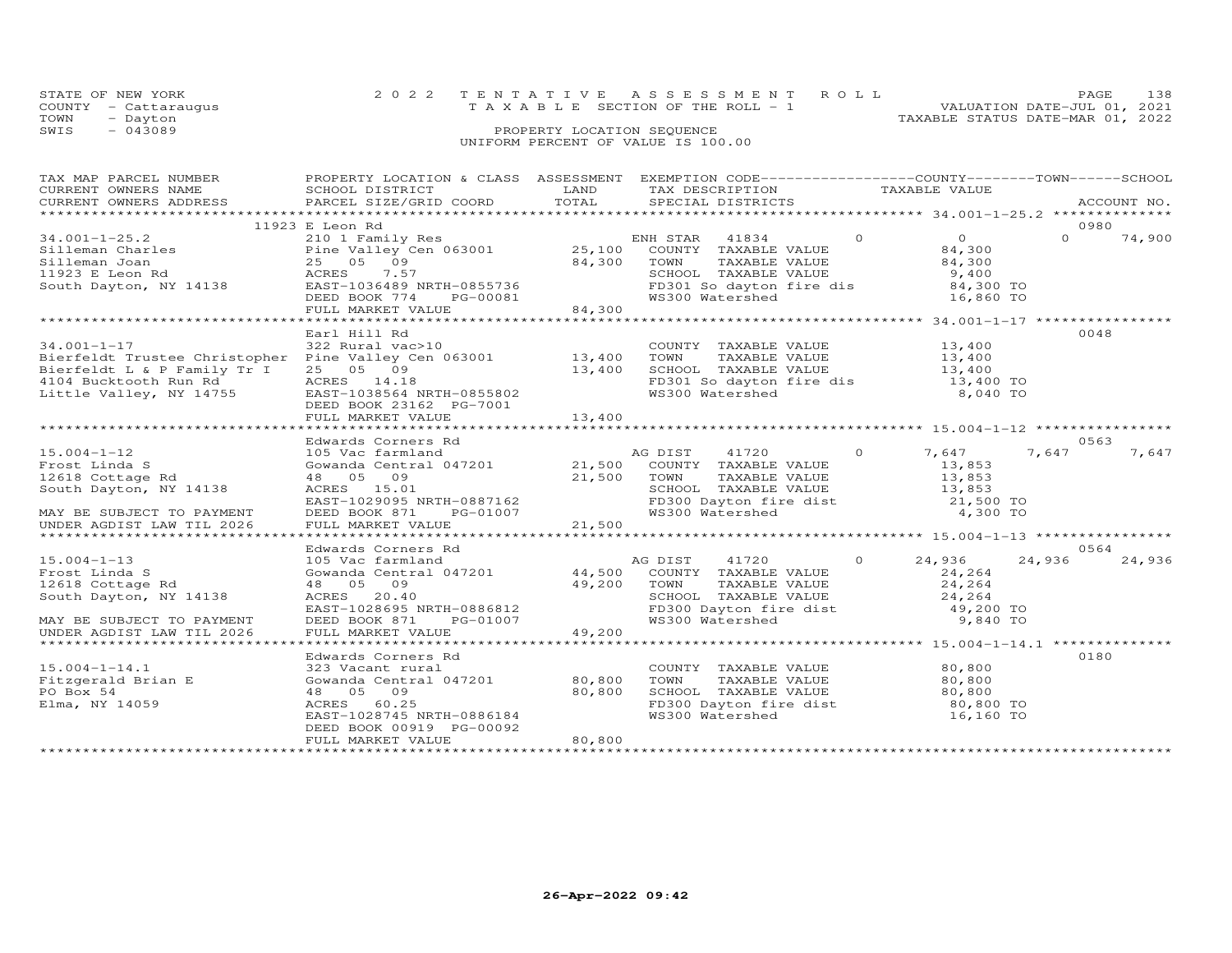| STATE OF NEW YORK                  |                            | 2022 TENTATIVE ASSESSMENT ROLL        |  | PAGE                             | l 39 |  |  |
|------------------------------------|----------------------------|---------------------------------------|--|----------------------------------|------|--|--|
| COUNTY - Cattaraugus               |                            | T A X A B L E SECTION OF THE ROLL - 1 |  | VALUATION DATE-JUL 01, 2021      |      |  |  |
| TOWN<br>- Dayton                   |                            |                                       |  | TAXABLE STATUS DATE-MAR 01, 2022 |      |  |  |
| SWIS<br>$-043089$                  | PROPERTY LOCATION SEQUENCE |                                       |  |                                  |      |  |  |
| UNIFORM PERCENT OF VALUE IS 100.00 |                            |                                       |  |                                  |      |  |  |

| TAX MAP PARCEL NUMBER                                                               | PROPERTY LOCATION & CLASS ASSESSMENT EXEMPTION CODE----------------COUNTY-------TOWN------SCHOOL                |         |                                                                                                                      |                                              |                    |
|-------------------------------------------------------------------------------------|-----------------------------------------------------------------------------------------------------------------|---------|----------------------------------------------------------------------------------------------------------------------|----------------------------------------------|--------------------|
| CURRENT OWNERS NAME<br>CURRENT OWNERS ADDRESS                                       | SCHOOL DISTRICT                                                                                                 | LAND    | TAX DESCRIPTION                                                                                                      | TAXABLE VALUE                                |                    |
|                                                                                     |                                                                                                                 |         |                                                                                                                      |                                              |                    |
|                                                                                     | Edwards Corners Rd                                                                                              |         |                                                                                                                      |                                              | 1220               |
| $15.004 - 1 - 14.2$                                                                 | 312 Vac w/imprv                                                                                                 |         | COUNTI TAXABLE VALUE 139,500<br>TOWN TAXABLE VALUE 139,500<br>SCHOOL TAXABLE VALUE 139,500<br>FD300 Dayton fire dist |                                              |                    |
| Griggs John Jr                                                                      | 312 vac w/imprv<br>Gowanda Central 047201             112,800                                                   |         |                                                                                                                      |                                              |                    |
| 127 Court St                                                                        | $48 - 05 - 09$                                                                                                  | 139,500 |                                                                                                                      |                                              |                    |
| Lancaster, NY 14086                                                                 | ACRES 75.15                                                                                                     |         |                                                                                                                      |                                              |                    |
|                                                                                     | EAST-1028842 NRTH-0885144                                                                                       |         | FD300 Dayton fire dist 139,500 TO<br>WS300 Watershed 27,900 TO                                                       |                                              |                    |
|                                                                                     | DEED BOOK 23909 PG-4001                                                                                         |         |                                                                                                                      |                                              |                    |
|                                                                                     | FULL MARKET VALUE                                                                                               | 139,500 |                                                                                                                      |                                              |                    |
|                                                                                     |                                                                                                                 |         |                                                                                                                      |                                              |                    |
|                                                                                     | Edwards Corners Rd                                                                                              |         |                                                                                                                      |                                              | 5041               |
| $15.004 - 1 - 18.2$                                                                 | 105 Vac farmland                                                                                                |         | COUNTY TAXABLE VALUE                                                                                                 | 8,800                                        |                    |
| D&L Milks Family Trust I                                                            | Gowanda Central 047201 8,800                                                                                    |         | TOWN        TAXABLE  VALUE<br>SCHOOL    TAXABLE  VALUE                                                               | 8,800                                        |                    |
| Burrows Tammy                                                                       | ACRES<br>9.78                                                                                                   | 8,800   |                                                                                                                      | 8,800                                        |                    |
| 94 Erie Ave<br>Gowanda, NY 14070                                                    | EAST-1028049 NRTH-0884637<br>DEED BOOK 31116 PG-5001                                                            |         | $FD300$ Dayton fire dist $8,800$ TO                                                                                  |                                              |                    |
|                                                                                     |                                                                                                                 |         | WS300 Watershed                                                                                                      | 8,800 TO                                     |                    |
|                                                                                     | FULL MARKET VALUE                                                                                               | 8,800   |                                                                                                                      |                                              |                    |
|                                                                                     | Edwards Corners Rd                                                                                              |         |                                                                                                                      |                                              | 0063               |
| $15.004 - 1 - 19.1$                                                                 | 105 Vac farmland                                                                                                |         | AG DIST 41720                                                                                                        | $\overline{O}$<br>34,617                     | 34,617<br>34,617   |
| Smith Nathan D                                                                      | Gowanda Central 047201 92,900 COUNTY TAXABLE VALUE                                                              |         |                                                                                                                      | 58,283                                       |                    |
| 9462 Cottage Rd                                                                     | 56 05 09                                                                                                        |         |                                                                                                                      |                                              |                    |
| South Dayton, NY 14138                                                              | $\overline{92,900}$ TOWN<br>ACRES 69.50                                                                         |         |                                                                                                                      | TAXABLE VALUE 58,283<br>TAXABLE VALUE 58,283 |                    |
|                                                                                     |                                                                                                                 |         | SCHOOL TAXABLE VALUE 58,283<br>FD300 Dayton fire dist 52,900 TO                                                      |                                              |                    |
| MAY BE SUBJECT TO PAYMENT                                                           |                                                                                                                 |         | WS300 Watershed                                                                                                      | 18,580 TO                                    |                    |
| UNDER AGDIST LAW TIL 2026                                                           | ACKES 69.50<br>EAST-1026392 NRTH-0884644<br>DEED BOOK 12773 PG-2001<br>FULL MARKET VALUE 92,900                 |         |                                                                                                                      |                                              |                    |
|                                                                                     |                                                                                                                 |         |                                                                                                                      |                                              |                    |
|                                                                                     | 9824 Edwards Corners Rd                                                                                         |         |                                                                                                                      |                                              | 0383               |
| $15.004 - 1 - 18.1$                                                                 | 210 1 Family Res BAS STAR 41854 (<br>Gowanda Central 047201 20,000 COUNTY TAXABLE VALUE                         |         | $\overline{a}$                                                                                                       | $\begin{array}{c}0\\72,400\end{array}$       | $\Omega$<br>30,000 |
| rb.∪U4-1-18.1<br>Plosila Matthew J                                                  |                                                                                                                 |         |                                                                                                                      |                                              |                    |
| 9824 Edwards Corners Rd                                                             |                                                                                                                 |         |                                                                                                                      | TAXABLE VALUE 72,400<br>TAXABLE VALUE 42,400 |                    |
| South Dayton, NY 14138                                                              |                                                                                                                 |         | SCHOOL TAXABLE VALUE 42,400<br>FD300 Dayton fire dist 72,400 TO                                                      |                                              |                    |
|                                                                                     |                                                                                                                 |         |                                                                                                                      |                                              |                    |
|                                                                                     |                                                                                                                 |         | WS300 Watershed                                                                                                      | 14,480 TO                                    |                    |
|                                                                                     | 48 05 09<br>ACRES 2.85<br>EAST-1027578 NRTH-0884535<br>DEED BOOK 12843 PG-6003 6285<br>FULL MARKET VALUE 72,400 |         |                                                                                                                      |                                              |                    |
|                                                                                     |                                                                                                                 |         |                                                                                                                      |                                              |                    |
|                                                                                     | 9933 Edwards Corners Rd                                                                                         |         |                                                                                                                      |                                              | 0565               |
| $15.004 - 1 - 10$                                                                   | 116 Other stock<br>Gowanda Central 047201 185,600 COUNTY TAXABLE VALUE                                          |         | 41720<br>AG DIST                                                                                                     | $\Omega$<br>58,204                           | 58,204<br>58,204   |
| Frost Linda S<br>12618 Cottage Rd                                                   | 56 05 09                                                                                                        | 272,000 | TAXABLE VALUE<br>TOWN                                                                                                | 213,796<br>213,796                           |                    |
| South Dayton, NY 14138                                                              | ACRES 116.44                                                                                                    |         |                                                                                                                      |                                              |                    |
|                                                                                     | EAST-1026304 NRTH-0887102                                                                                       |         |                                                                                                                      |                                              |                    |
|                                                                                     | PG-01007                                                                                                        |         | SCHOOL TAXABLE VALUE 213,796<br>FD300 Dayton fire dist 272,000 TO<br>WS300 Watershed 54,400 TO                       |                                              |                    |
| MAY BE SUBJECT TO PAYMENT DEED BOOK 871 INDER AGDIST LAW TIL 2026 FULL MARKET VALUE |                                                                                                                 | 272,000 |                                                                                                                      |                                              |                    |
|                                                                                     |                                                                                                                 |         |                                                                                                                      |                                              |                    |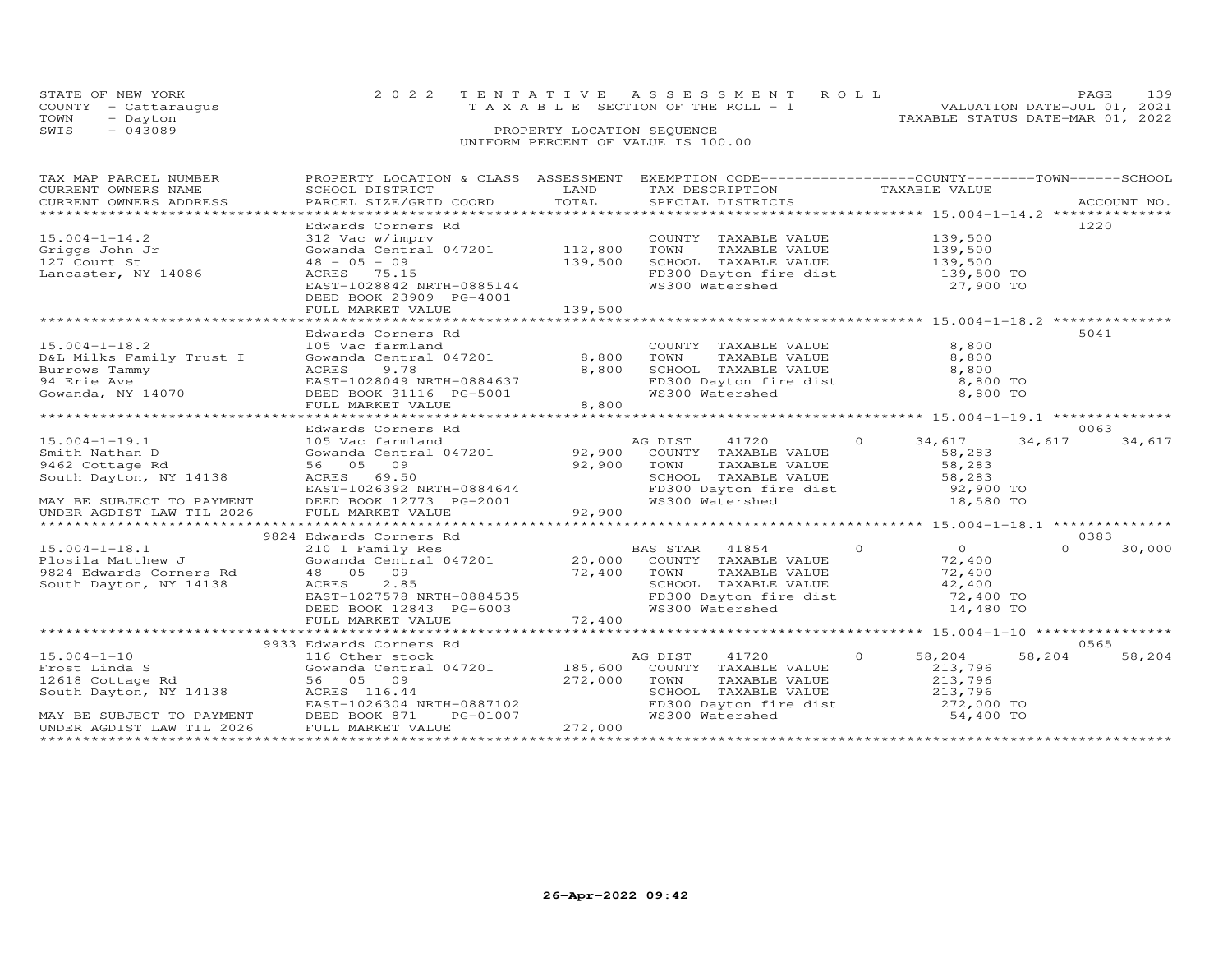| STATE OF NEW YORK    | 2022 TENTATIVE ASSESSMENT ROLL                                       | <b>PAGE</b> | 140 |
|----------------------|----------------------------------------------------------------------|-------------|-----|
| COUNTY - Cattaraugus | VALUATION DATE-JUL 01, 2021<br>T A X A B L E SECTION OF THE ROLL - 1 |             |     |
| TOWN<br>- Dayton     | TAXABLE STATUS DATE-MAR 01, 2022                                     |             |     |
| $-043089$<br>SWIS    | PROPERTY LOCATION SEQUENCE                                           |             |     |
|                      | UNIFORM PERCENT OF VALUE IS 100.00                                   |             |     |
|                      |                                                                      |             |     |

| TAX MAP PARCEL NUMBER<br>CURRENT OWNERS NAME                                                                                                                                                                                                                                     | PROPERTY LOCATION & CLASS ASSESSMENT EXEMPTION CODE----------------COUNTY-------TOWN-----SCHOOL                                                                                                                                                                         |        |                                                                                                                                                                 |                                                 |                |                                     |
|----------------------------------------------------------------------------------------------------------------------------------------------------------------------------------------------------------------------------------------------------------------------------------|-------------------------------------------------------------------------------------------------------------------------------------------------------------------------------------------------------------------------------------------------------------------------|--------|-----------------------------------------------------------------------------------------------------------------------------------------------------------------|-------------------------------------------------|----------------|-------------------------------------|
|                                                                                                                                                                                                                                                                                  |                                                                                                                                                                                                                                                                         |        |                                                                                                                                                                 |                                                 |                |                                     |
| 15.004-1-50<br>Jones John H<br>9938 Edwards Corners Rd<br>South Dayton, NY 14138                                                                                                                                                                                                 | 9938 Edwards Corners Rd<br>Edwards Corners Rd<br>210 1 Family Res<br>24,700 24,700 24<br>60 Manda Central 047201 1,400 ENH STAR 41834 0<br>49,400 COUNTY TAXABLE VALUE<br>24,700 By Will 9857 TOWN TAXABLE VALUE<br>24,700 PENT 265.00 SCHOOL TAXABLE VALUE<br>24,700 2 |        |                                                                                                                                                                 |                                                 | $\overline{0}$ | 0056<br>$24,700$ $24,700$<br>24,700 |
|                                                                                                                                                                                                                                                                                  |                                                                                                                                                                                                                                                                         |        |                                                                                                                                                                 |                                                 |                |                                     |
| 16.018-3-2<br>Matthews Michael E 311 Res vac land<br>Matthews Michael E 300<br>Yuhnke Christine H 23 05 09<br>PS94 Park St<br>PRINT TAXABLE VALUE 500<br>PS94 Park St<br>PD Box 125<br>PERD BOOK 5932 PG-7002<br>PG-7002<br>PG-7002<br>PG-7002<br>PERD                           | First St                                                                                                                                                                                                                                                                |        |                                                                                                                                                                 |                                                 |                | 0531                                |
|                                                                                                                                                                                                                                                                                  |                                                                                                                                                                                                                                                                         |        |                                                                                                                                                                 |                                                 |                |                                     |
|                                                                                                                                                                                                                                                                                  | 11450 First St                                                                                                                                                                                                                                                          |        |                                                                                                                                                                 |                                                 |                | 1032                                |
| 16.004-1-41.2<br>210 11450 First St<br>210 201 Family Res<br>210 14,600 TOWN TAXABLE VALUE<br>2100 11450 1st St<br>21041 115/23 05 09<br>2100 67,000 5CHOOL TAXABLE VALUE<br>21450 1st St<br>211450 1500 1147.00 DPTH 256.00<br>217 21300 Light<br>                              | EAST-1043197 NRTH-0881285<br>DEED BOOK 20190 PG-7134                                                                                                                                                                                                                    |        |                                                                                                                                                                 |                                                 |                |                                     |
|                                                                                                                                                                                                                                                                                  |                                                                                                                                                                                                                                                                         |        |                                                                                                                                                                 |                                                 |                |                                     |
|                                                                                                                                                                                                                                                                                  |                                                                                                                                                                                                                                                                         |        |                                                                                                                                                                 |                                                 |                |                                     |
| $[1456 \tFirst \t16.018-2-18 \t210 1 Family Res\nTable 2-18 \t3.000\nTable 2-18 \t4.400 VETDIS CTS 41120 \t5.018-2-18 \t6.018-2-18 \t7.090 \t7.090 \t7.090 \t7.090 \t7.090 \t7.090 \t7.090 \t7.090 \t7.090 \t7.090 \t7.090 \t7.090 \t7.090 \t7.090 \t7.090 \t7.090 \t7.090 \t7.$ |                                                                                                                                                                                                                                                                         |        |                                                                                                                                                                 |                                                 |                |                                     |
|                                                                                                                                                                                                                                                                                  |                                                                                                                                                                                                                                                                         |        |                                                                                                                                                                 | ******************* 16.018-3-5.1 ************** |                |                                     |
| 16.018-3-5.1 11457 First St<br>Stephenson Alan L Sr (210 1 Family Res<br>PO Box 1217 23 05 09 32,100<br>Molalla, OR 97038 FRNT 148.00 DPTH 142.00<br>ACRES 0.63                                                                                                                  | EAST-1043068 NRTH-0881062<br>DEED BOOK 29359 PG-9001<br>FULL MARKET VALUE                                                                                                                                                                                               | 32,100 | COUNTY TAXABLE VALUE $32,100$<br>TOWN TAXABLE VALUE $32,100$<br>SCHOOL TAXABLE VALUE $32,100$<br>FD300 Dayton fire dist $32,100$<br>T.D300 Light<br>LD300 Light | 32,100 TO                                       |                | 0142                                |
|                                                                                                                                                                                                                                                                                  |                                                                                                                                                                                                                                                                         |        |                                                                                                                                                                 |                                                 |                |                                     |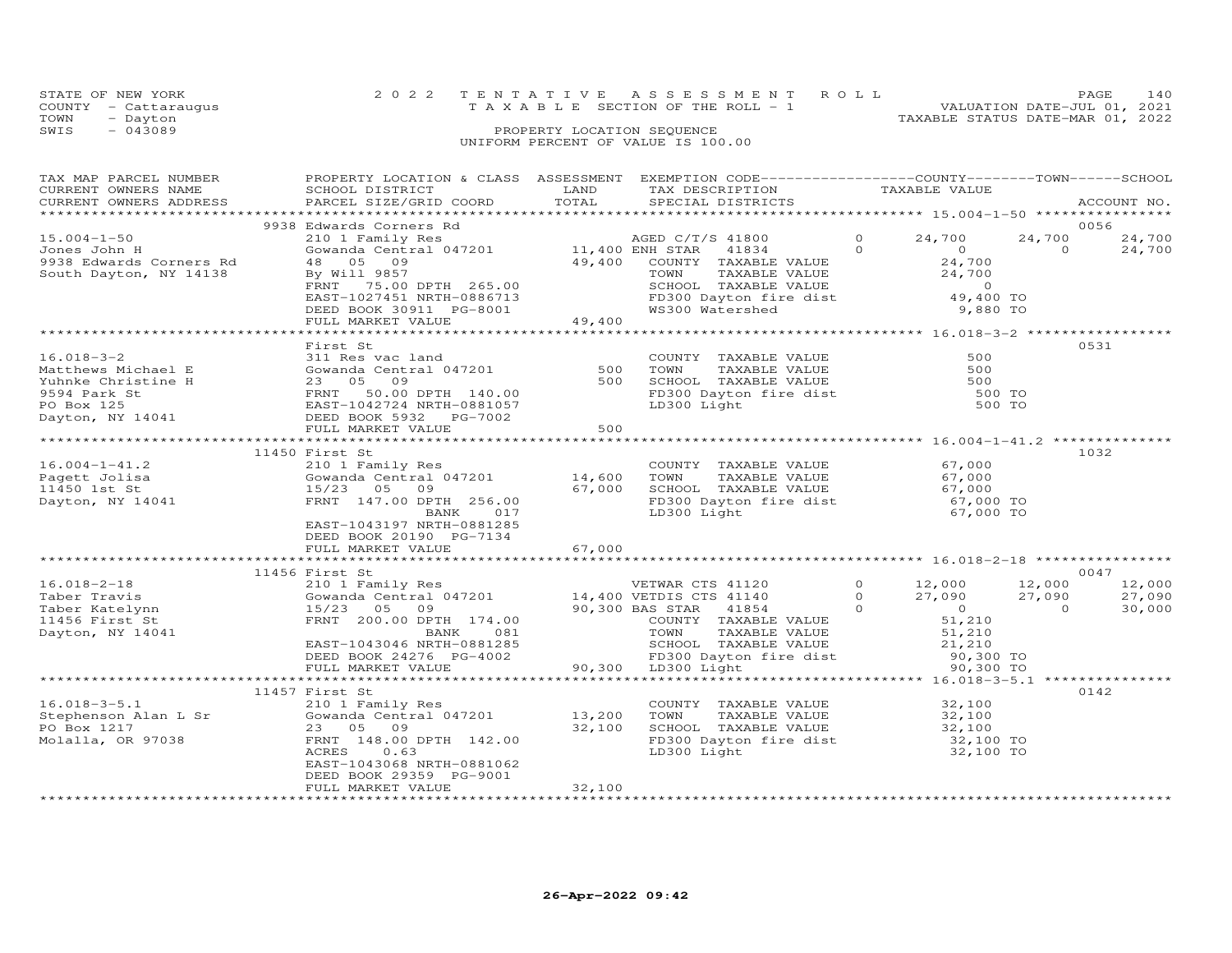|      | STATE OF NEW YORK<br>COUNTY - Cattaraugus | 2022 TENTATIVE ASSESSMENT ROLL<br>VALUATION DATE-JUL 01, 2021<br>T A X A B L E SECTION OF THE ROLL - 1 | PAGE. | 141 |
|------|-------------------------------------------|--------------------------------------------------------------------------------------------------------|-------|-----|
| TOWN | - Dayton                                  | TAXABLE STATUS DATE-MAR 01, 2022                                                                       |       |     |
| SWIS | $-043089$                                 | PROPERTY LOCATION SEQUENCE<br>UNIFORM PERCENT OF VALUE IS 100.00                                       |       |     |

| TAX MAP PARCEL NUMBER<br>CURRENT OWNERS NAME<br>CURRENT OWNERS ADDRESS                                                                                               | PROPERTY LOCATION & CLASS ASSESSMENT<br>SCHOOL DISTRICT<br>PARCEL SIZE/GRID COORD                                                                                                      | LAND<br>TOTAL                 | EXEMPTION CODE-----------------COUNTY-------TOWN-----SCHOOL<br>TAX DESCRIPTION TAXABLE VALUE<br>SPECIAL DISTRICTS<br>SPECIAL DISTRICTS                                          |                                                                                                                   | ACCOUNT NO.                |
|----------------------------------------------------------------------------------------------------------------------------------------------------------------------|----------------------------------------------------------------------------------------------------------------------------------------------------------------------------------------|-------------------------------|---------------------------------------------------------------------------------------------------------------------------------------------------------------------------------|-------------------------------------------------------------------------------------------------------------------|----------------------------|
|                                                                                                                                                                      |                                                                                                                                                                                        |                               |                                                                                                                                                                                 |                                                                                                                   |                            |
| $16.018 - 2 - 19$<br>Rogers Gerald<br>Rogers Ruth Ann<br>PO Box 43<br>Dayton, NY 14041                                                                               | 11466 First St<br>210 1 Family Res<br>Gowanda Central 047201 15,000<br>23 05<br>09<br>combine w/16.018-2-38<br>ACRES<br>1.00<br>EAST-1042853 NRTH-0881289<br>PG-00090<br>DEED BOOK 860 | 77,200                        | BAS STAR 41854<br>COUNTY TAXABLE VALUE<br>TOWN<br>TAXABLE VALUE<br>SCHOOL TAXABLE VALUE<br>FD300 Dayton fire dist<br>LD300 Light                                                | $\circ$<br>$\overline{0}$<br>77,200<br>77,200<br>47,200<br>$^{47}$ , $^{200}$ TO<br>$^{77}$ , 200 TO<br>77,200 TO | 0304<br>$\Omega$<br>30,000 |
|                                                                                                                                                                      | FULL MARKET VALUE                                                                                                                                                                      | 77,200                        |                                                                                                                                                                                 |                                                                                                                   |                            |
|                                                                                                                                                                      |                                                                                                                                                                                        |                               |                                                                                                                                                                                 |                                                                                                                   |                            |
| $16.018 - 2 - 20$                                                                                                                                                    | 11474 First St<br>210 1 Family Res<br>EAST-1042727 NRTH-0881235<br>DEED BOOK 00984 PG-00484<br>FULL MARKET VALUE                                                                       | 7,300<br>44,500<br>44,500     | COUNTY TAXABLE VALUE<br>TOWN<br>TAXABLE VALUE<br>SCHOOL TAXABLE VALUE<br>FD300 Dayton fire dist<br>LD300 Light                                                                  | 44,500<br>44,500<br>44,500<br>44,500 TO<br>44,500 TO                                                              | 0296                       |
|                                                                                                                                                                      |                                                                                                                                                                                        |                               |                                                                                                                                                                                 |                                                                                                                   |                            |
|                                                                                                                                                                      | 11476 First St                                                                                                                                                                         |                               |                                                                                                                                                                                 |                                                                                                                   | 0184                       |
| $16.018 - 2 - 21$<br>Kuhaneck Theodore J Jr<br>11476 First St<br>PO Box 145<br>Dayton, NY 14041<br>Dayton, NY 14041<br>DEED BOOK 579 PG-7001                         | 210 1 Family Res<br>Gowanda Central 047201<br>FULL MARKET VALUE                                                                                                                        | 7,300<br>50,800<br>50,800     | BAS STAR<br>41854<br>COUNTY TAXABLE VALUE<br>TOWN<br>TAXABLE VALUE<br>SCHOOL TAXABLE VALUE<br>FD300 Dayton fire dist<br>LD300 Light                                             | $\circ$<br>$\overline{O}$<br>50,800<br>50,800<br>20,800<br>50,800 TO<br>50,800 TO                                 | $\Omega$<br>30,000         |
|                                                                                                                                                                      |                                                                                                                                                                                        |                               |                                                                                                                                                                                 |                                                                                                                   |                            |
| $16.018 - 3 - 1$<br>Richter Anthony M<br>8772 Ball Hill Rd<br>Forestville, NY 14062<br>EAST-1042601 NRTH-0881057<br>PRIOR OWNER ON 3/01/2022 DEED BOOK 20221 PG-1573 | 11481 First St<br>230 3 Family Res<br>Gowanda Central 047201<br>23 05 09<br>FRNT 200.00 DPTH 140.00<br>EAST-1042601 NRTH-0881057                                                       | 13,300<br>35,600              | COUNTY TAXABLE VALUE<br>TOWN<br>TAXABLE VALUE<br>TOWN IAXABLE VALUE<br>SCHOOL TAXABLE VALUE 35,600<br>FR300 Bayton fire dist 35,600 TO<br>FD300 Dayton fire dist<br>LD300 Light | 35,600<br>35,600<br>35,600 TO                                                                                     | 0211                       |
| Richter Anthony M                                                                                                                                                    | FULL MARKET VALUE                                                                                                                                                                      | 35,600                        |                                                                                                                                                                                 |                                                                                                                   |                            |
| $24.002 - 1 - 35$<br>JT Allegheny Timberland, LLC<br>Property Tax Administration<br>PO Box 3349<br>Albany, GA 31706                                                  | Foe Rd<br>910 Priv forest<br>Gowanda Central 047201<br>62 05 09<br>ACRES 107.11<br>EAST-1021245 NRTH-0878174<br>DEED BOOK 9327<br>PG-3001<br>FULL MARKET VALUE                         | 149,900<br>157,100<br>157,100 | COUNTY TAXABLE VALUE<br>TOWN<br>TAXABLE VALUE<br>SCHOOL TAXABLE VALUE<br>FD301 So dayton fire dis<br>WS300 Watershed                                                            | 157,100<br>157,100<br>157,100<br>157,100 TO<br>31,420 TO                                                          | 0611                       |
|                                                                                                                                                                      |                                                                                                                                                                                        |                               |                                                                                                                                                                                 |                                                                                                                   |                            |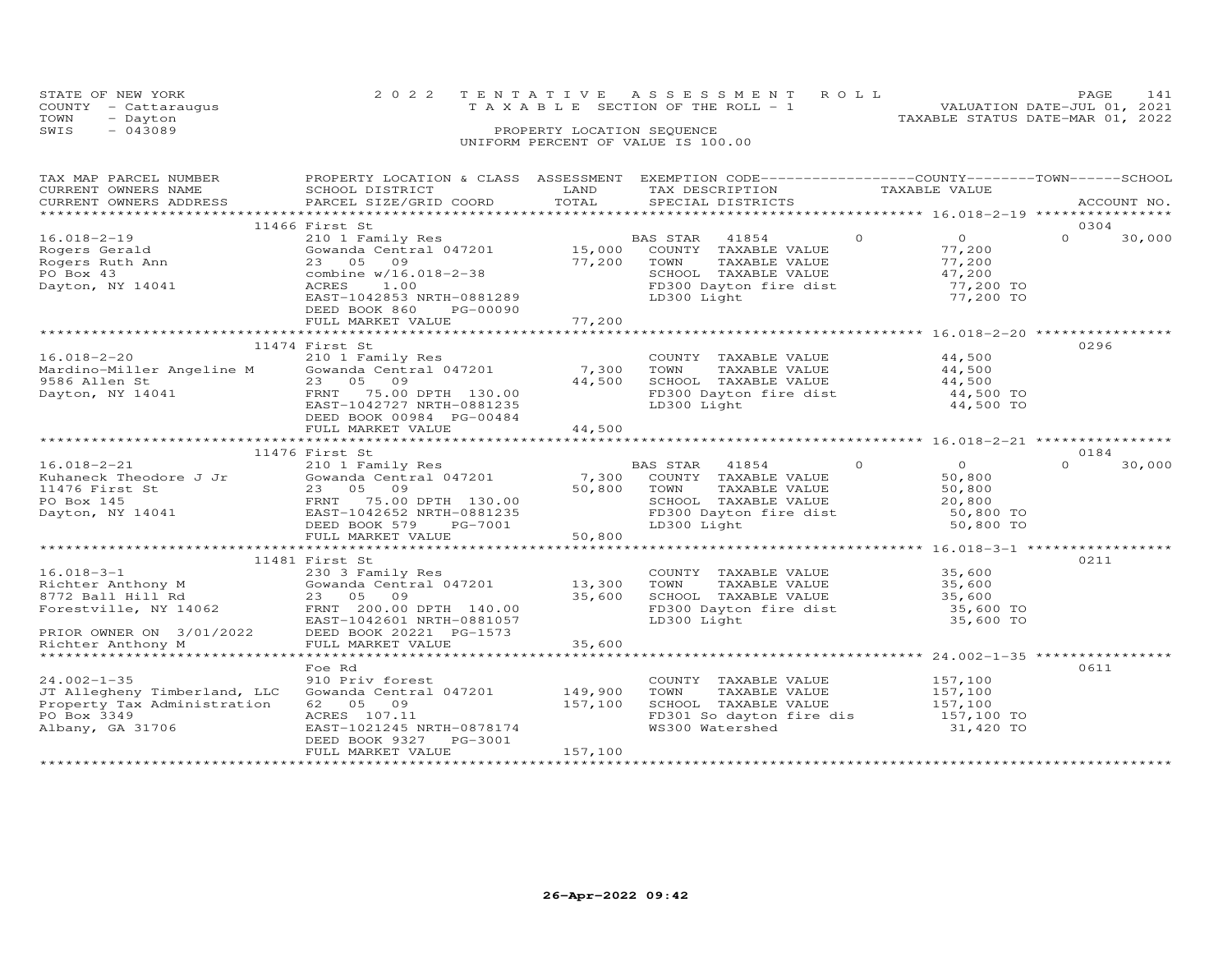| STATE OF NEW YORK |                      | 2022 TENTATIVE ASSESSMENT ROLL                                 | <b>PAGE</b> | 142 |
|-------------------|----------------------|----------------------------------------------------------------|-------------|-----|
|                   | COUNTY - Cattaraugus | VALUATION DATE-JUL 01, 2021<br>TAXABLE SECTION OF THE ROLL - 1 |             |     |
| TOWN              | - Dayton             | TAXABLE STATUS DATE-MAR 01, 2022                               |             |     |
| SWIS              | $-043089$            | PROPERTY LOCATION SEOUENCE                                     |             |     |
|                   |                      | UNIFORM PERCENT OF VALUE IS 100.00                             |             |     |

| TAX MAP PARCEL NUMBER<br>TAX PART PARCES ADDRES FOURDAL EXPERIENT MAIL AND TRANSPORT TRANSPORT OWNERS NAMEL SCHOOL DISTRICT TRANSPORT TO THE CONTROLL TRANSPORT TRANSPORT TRANSPORT TRANSPORT TRANSPORT TRANSPORT TRANSPORT TRANSPORT TRANSPORT TRANSPO                                                                                                                                                                                                                                                                                 |                                                                                                                                                                                                                                                                                                                         |                  | PROPERTY LOCATION & CLASS ASSESSMENT EXEMPTION CODE----------------COUNTY-------TOWN------SCHOOL                                                                |                  |      |
|-----------------------------------------------------------------------------------------------------------------------------------------------------------------------------------------------------------------------------------------------------------------------------------------------------------------------------------------------------------------------------------------------------------------------------------------------------------------------------------------------------------------------------------------|-------------------------------------------------------------------------------------------------------------------------------------------------------------------------------------------------------------------------------------------------------------------------------------------------------------------------|------------------|-----------------------------------------------------------------------------------------------------------------------------------------------------------------|------------------|------|
| $24.002 - 1 - 2$<br>Vanderbosch Carolyn<br>Vanderbosch Carolyn<br>Vanderbosch Elmer<br>62 05 09<br>9937 Nashville Rd<br>82 05 09<br>9937 Nashville Rd<br>82 05 09<br>82 05 09<br>82 05 09<br>82 05 09<br>82 05 09<br>82 05 09<br>82 05 09<br>82 05 09<br>82 05 09<br>82 05 09<br>82<br>${\small \newline \text{FULL} \newline \text{MARKET} \newline 117,700 \newline \text{M41} \newline 117,700 \newline \text{N42} \newline 25,001-2-3.2 \newline \text{M43} \newline 25,001-2-3.2 \newline \text{M44} \newline \text{M45} \newline$ | 12751 Foe Rd<br>210 1 Family Res<br>Gowanda Central 047201 13,200<br>EAST-1023085 NRTH-0878561<br>DEED BOOK 675<br>PG-00584                                                                                                                                                                                             |                  | COUNTY TAXABLE VALUE 117,700<br>TAXABLE VALUE 117,700<br>TOWN<br>117,700 SCHOOL TAXABLE VALUE 117,700<br>FD301 So dayton fire dis 117,700 TO<br>WS300 Watershed | 23,540 TO        | 0610 |
| $25.001 - 2 - 3.2$<br>Danner Michael P<br>Danner June L<br>11509 Gable St<br>PO Box 63<br>Dayton, NY 14041                                                                                                                                                                                                                                                                                                                                                                                                                              | Gabel St<br>105 Vac farmland<br>Gowanda Central 047201 8,400<br>22/30 05 09<br>ACRES 13.30<br>EAST-1040451 NRTH-0877826<br>DEED BOOK 11511 PG-5001<br>FULL MARKET VALUE                                                                                                                                                 | 8,400<br>8,400   | COUNTY TAXABLE VALUE<br>TOWN TAXABLE VALUE 8,400<br>SCHOOL TAXABLE VALUE 8,400<br>FD300 Dayton fire dist 8,400 TO<br>WS300 Watershed 1,680 TO                   | 8,400            | 0958 |
| And Joseph<br>Mikula Joseph Jr (Sowanda Central Contractor 23 05<br>PO Box 390<br>Cassadaga, NY 14718<br>Cassadaga, NY 14718<br>Cassadaga, NY 14718                                                                                                                                                                                                                                                                                                                                                                                     | Gabel St<br>323 Vacant rural (1972)<br>323 Vacant rural (1972)<br>23 05 09 31,600 TOWN TAXABLE VALUE 31,600<br>23 05 09 31,600 SCHOOL TAXABLE VALUE 31,600<br>27 05 25.25 FD300 Dayton fire dist 31,600<br>EAST-1041530 NRTH-0877037<br>DEED BOOK 23996 PG-2001<br>FULL MARKET VALUE                                    | 31,600           | FD300 Dayton fire dist<br>WS300 Watershed 6,320 TO                                                                                                              |                  | 0377 |
| $25.001 - 2 - 16$<br>Ivett Bruce C<br>9448 Rt 62<br>Gowanda, NY 14070<br>MAY BE SUBJECT TO PAYMENT<br>UNDER ACDIST ISS<br>UNDER AGDIST LAW TIL 2023                                                                                                                                                                                                                                                                                                                                                                                     | Gabel St<br>323 Vacant rural (23,500 COUNTY TAXABLE VALUE 23,500 COUNTY ANABLE VALUE 23,500 COUNTY TAXABLE VALUE 23,500 COUNTY TAXABLE VALUE 23,500 CHOOL TAXABLE VALUE 23,500 TO 23,500 CHOOL TAXABLE VALUE 23,500 TO FD300 Dayton fire d<br>EAST-1040843 NRTH-0876820<br>DEED BOOK 28701 PG-8001<br>FULL MARKET VALUE | 23,500           | FD300 Dayton fire dist<br>WS300 Watershed                                                                                                                       | 4,700 TO         | 0300 |
| O'Mara John<br>297 S Shore Blvd<br>Lackawanna, NY 14218                                                                                                                                                                                                                                                                                                                                                                                                                                                                                 | 11453 Gabel St<br>210 1 Family Res<br>Gowanda Central 047201 24,100<br>22 05 09<br>ACRES<br>6.00<br>EAST-1041888 NRTH-0878873<br>DEED BOOK 8832 PG-9001<br>FULL MARKET VALUE                                                                                                                                            | 60,000<br>60,000 | COUNTY TAXABLE VALUE<br>TAXABLE VALUE<br>TOWN<br>SCHOOL TAXABLE VALUE 60,000<br>FD300 Dayton fire dist 60,000 TO<br>WS300 Watershed 12,000 TO                   | 60,000<br>60,000 | 0110 |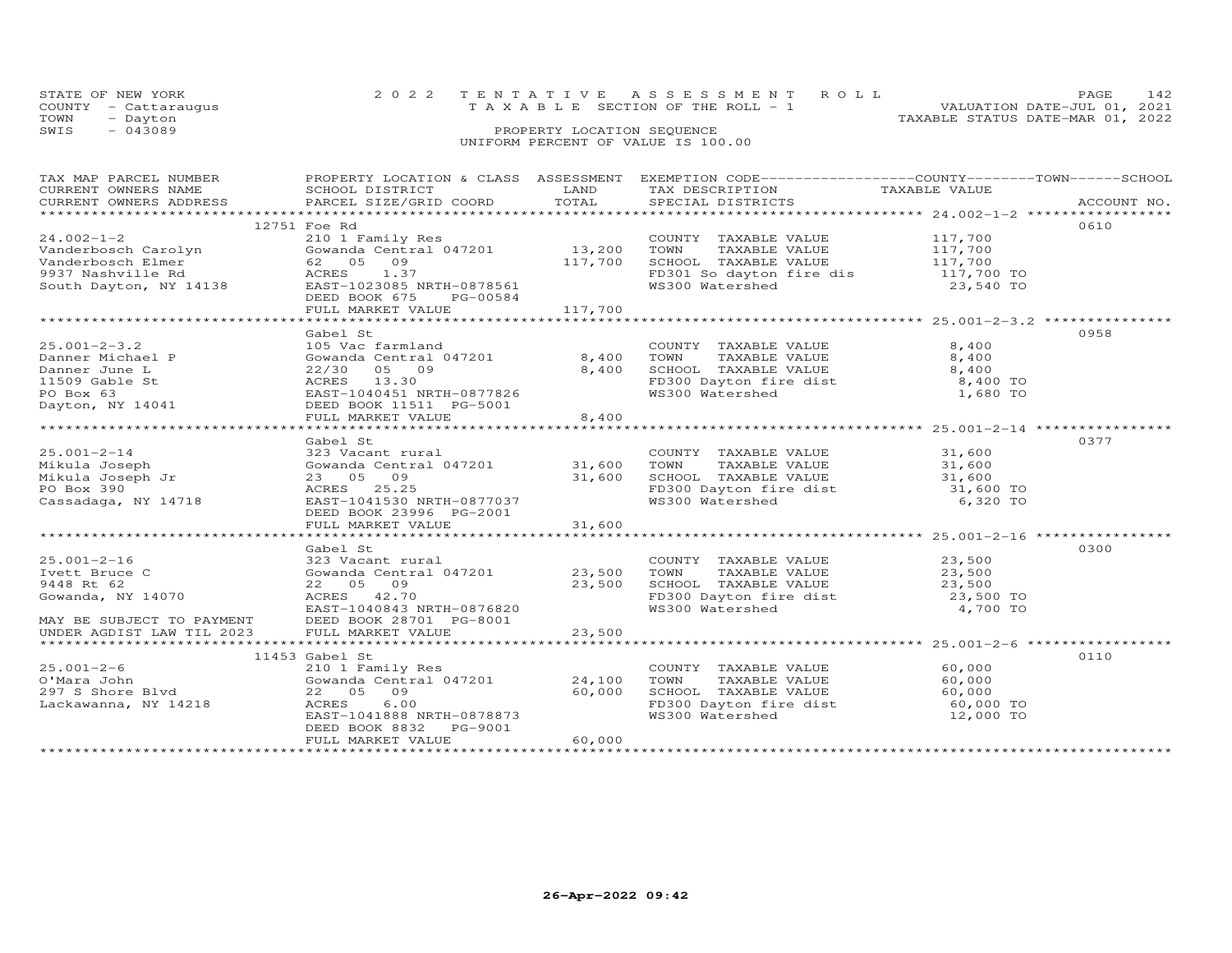| STATE OF NEW YORK    | 2022 TENTATIVE ASSESSMENT ROLL        |  |                                  | PAGE | 143 |
|----------------------|---------------------------------------|--|----------------------------------|------|-----|
| COUNTY - Cattaraugus | T A X A B L E SECTION OF THE ROLL - 1 |  | VALUATION DATE-JUL 01, 2021      |      |     |
| TOWN<br>- Dayton     |                                       |  | TAXABLE STATUS DATE-MAR 01, 2022 |      |     |
| SWIS<br>$-043089$    | PROPERTY LOCATION SEQUENCE            |  |                                  |      |     |
|                      | UNIFORM PERCENT OF VALUE IS 100.00    |  |                                  |      |     |
|                      |                                       |  |                                  |      |     |

| TAX MAP PARCEL NUMBER<br>CURRENT OWNERS NAME<br>CURRENT OWNERS ADDRESS                                   | PROPERTY LOCATION & CLASS ASSESSMENT<br>SCHOOL DISTRICT<br>PARCEL SIZE/GRID COORD                                                                                                                                                                                                                      | LAND<br>TOTAL                 | EXEMPTION CODE-----------------COUNTY-------TOWN------SCHOOL<br>TAX DESCRIPTION<br>SPECIAL DISTRICTS                                                       | TAXABLE VALUE                                                                                                           | ACCOUNT NO.                             |
|----------------------------------------------------------------------------------------------------------|--------------------------------------------------------------------------------------------------------------------------------------------------------------------------------------------------------------------------------------------------------------------------------------------------------|-------------------------------|------------------------------------------------------------------------------------------------------------------------------------------------------------|-------------------------------------------------------------------------------------------------------------------------|-----------------------------------------|
|                                                                                                          |                                                                                                                                                                                                                                                                                                        |                               |                                                                                                                                                            |                                                                                                                         |                                         |
|                                                                                                          | 11468 Gabel St                                                                                                                                                                                                                                                                                         |                               |                                                                                                                                                            |                                                                                                                         | 0187                                    |
| $16.018 - 4 - 14$<br>Bigham Brian B<br>11468 Gabel St<br>Gowanda, NY 14070                               | 210 1 Family Res<br>Sowanda Central 047201<br>23 05<br>09<br>2009-fire destoyed home<br>2011-Replaced Mfg Hone<br>FRNT 245.00 DPTH 155.00<br>BANK<br>081                                                                                                                                               | 140,800                       | CW_15_VET/ 41161<br>9,000 BAS STAR 41854<br>COUNTY TAXABLE VALUE<br>TOWN<br>TAXABLE VALUE<br>SCHOOL TAXABLE VALUE<br>FD300 Dayton fire dist<br>LD300 Light | $\circ$<br>12,000<br>$\Omega$<br>$\overline{0}$<br>128,800<br>128,800<br>128,800<br>110,800<br>140,800 TO<br>140,800 TO | 12,000<br>$\circ$<br>30,000<br>$\Omega$ |
|                                                                                                          | EAST-1041642 NRTH-0879298<br>DEED BOOK 00965 PG-00316<br>FULL MARKET VALUE                                                                                                                                                                                                                             | 140,800                       |                                                                                                                                                            |                                                                                                                         |                                         |
|                                                                                                          | 11487 Gabel St                                                                                                                                                                                                                                                                                         |                               |                                                                                                                                                            |                                                                                                                         | 0301                                    |
| $25.001 - 2 - 5$<br>Ivett Bryon R<br>Hansen Minnie A<br>9424 Route 62<br>Gowanda, NY 14070               | 210 1 Family Res<br>Gowanda Central 047201<br>22 05 09<br>ACRES<br>1.29<br>EAST-1041230 NRTH-0879057<br>DEED BOOK 14318 PG-9001                                                                                                                                                                        | 15,900<br>40, 200             | COUNTY TAXABLE VALUE<br>TOWN<br>TAXABLE VALUE<br>SCHOOL TAXABLE VALUE<br>FD300 Dayton fire dist<br>"19300 Matershed                                        | 40,200<br>40,200<br>40,200<br>40,200 TO<br>8,040 TO                                                                     |                                         |
|                                                                                                          | FULL MARKET VALUE                                                                                                                                                                                                                                                                                      | 40,200                        |                                                                                                                                                            |                                                                                                                         |                                         |
|                                                                                                          |                                                                                                                                                                                                                                                                                                        |                               |                                                                                                                                                            |                                                                                                                         |                                         |
|                                                                                                          | 11509 Gabel St                                                                                                                                                                                                                                                                                         |                               |                                                                                                                                                            |                                                                                                                         | 0136                                    |
| $25.001 - 2 - 4$<br>Danner June L<br>Danner Michael P<br>11509 Gable St<br>PO Box 63<br>Dayton, NY 14041 | 117 Horse farm<br>Gowanda Central 047201 22,100 COUNTY TAXABLE VALUE<br>GOWANIA CONSISTED A CONSIDER SERVICE SOFT A THE POST OF THE REAL PROOF AND THAN THE POST OF THE POST OF THE POST OF THE POST OF THE POST OF THE POST OF THE POST OF THE POST OF THE POST OF THE POST OF THE POST OF THE POST O | 56,400 TOWN<br>56,400         | BAS STAR 41854<br>TAXABLE VALUE<br>SCHOOL TAXABLE VALUE<br>FD300 Dayton fire dist 56,400 TO<br>WS300 Watershed                                             | $\Omega$<br>$\overline{0}$<br>56,400<br>56,400<br>26,400<br>11,280 TO                                                   | $\Omega$<br>30,000                      |
|                                                                                                          |                                                                                                                                                                                                                                                                                                        |                               |                                                                                                                                                            |                                                                                                                         |                                         |
| $16.003 - 2 - 32$<br>Groat Jeanette<br>Groat Russell<br>12250 Hall Rd<br>South Dayton, NY 14138          | 12258 Hall Rd<br>240 Rural res<br>Gowanda Central 047201<br>39 05<br>09<br>ACRES 135.00<br>EAST-1032351 NRTH-0880534<br>DEED BOOK 2019 PG-13016<br>FULL MARKET VALUE                                                                                                                                   | 181,600<br>199,900<br>199,900 | COUNTY TAXABLE VALUE<br>TAXABLE VALUE<br>TOWN<br>SCHOOL TAXABLE VALUE<br>FD300 Dayton fire dist<br>"19300 Matershed<br>WS300 Watershed                     | 199,900<br>199,900<br>199,900<br>199,900 TO<br>39,980 TO                                                                | 0212                                    |
|                                                                                                          |                                                                                                                                                                                                                                                                                                        |                               |                                                                                                                                                            |                                                                                                                         |                                         |
| $15.004 - 1 - 51$<br>Fitzgerald Brian E<br>PO Box 54<br>Elma, NY 14059                                   | Hooker Hill Rd<br>323 Vacant rural<br>Gowanda Central 047201<br>$48 - 05 - 09$<br>ACRES 32.90<br>EAST-1030685 NRTH-0886168<br>DEED BOOK 00961 PG-00481<br>FULL MARKET VALUE                                                                                                                            | 38,300<br>38,300<br>38,300    | COUNTY TAXABLE VALUE 38,300<br>TOWN<br>TAXABLE VALUE<br>SCHOOL TAXABLE VALUE<br>FD300 Dayton fire dist<br>WS300 Watershed                                  | 38,300<br>38,300<br>38,300 TO<br>7,660 TO                                                                               | 1257                                    |
|                                                                                                          |                                                                                                                                                                                                                                                                                                        |                               |                                                                                                                                                            |                                                                                                                         |                                         |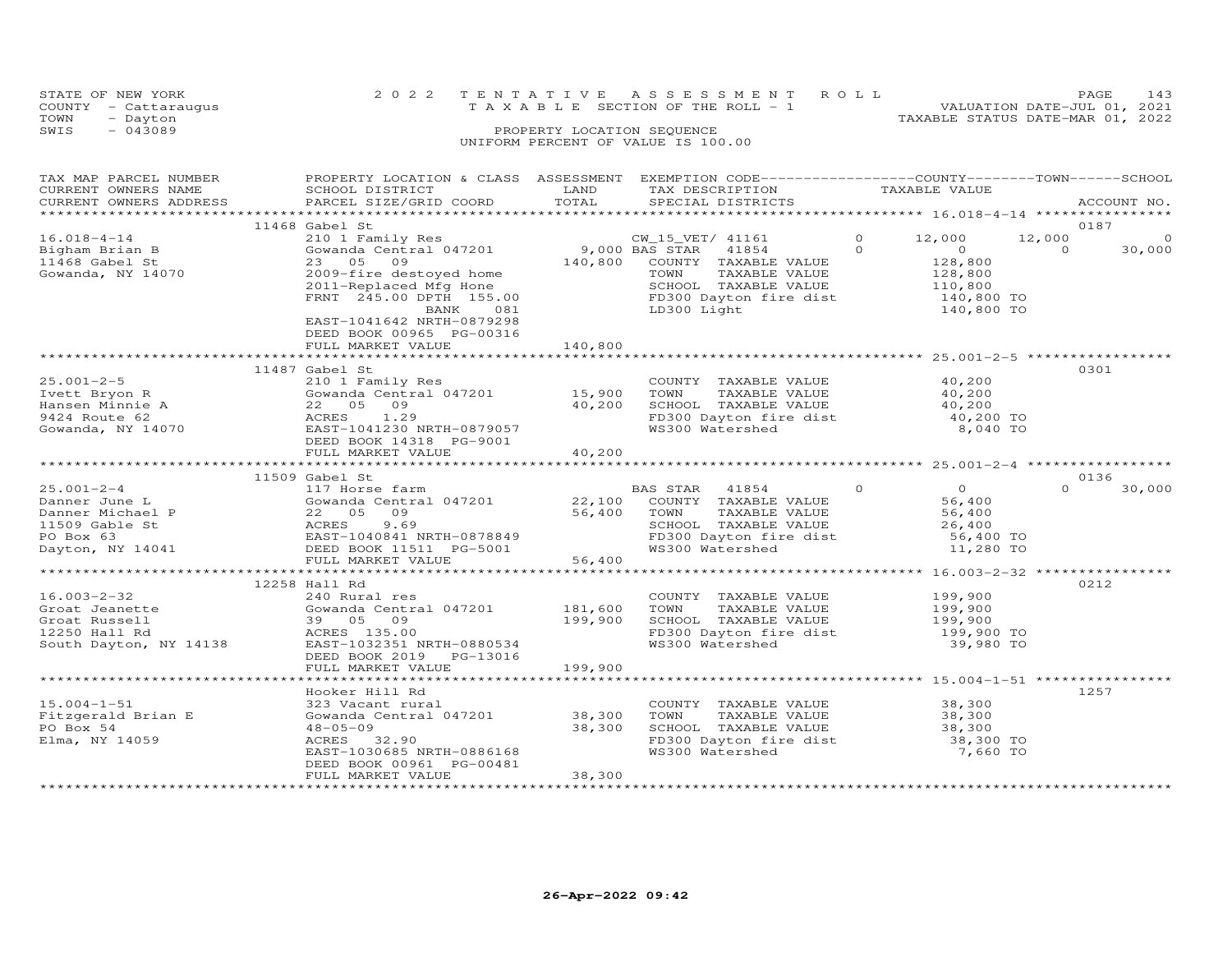| STATE OF NEW YORK |                      | 2022 TENTATIVE ASSESSMENT ROLL                                       | PAGE | 144 |
|-------------------|----------------------|----------------------------------------------------------------------|------|-----|
|                   | COUNTY - Cattaraugus | VALUATION DATE-JUL 01, 2021<br>T A X A B L E SECTION OF THE ROLL - 1 |      |     |
| TOWN              | - Dayton             | TAXABLE STATUS DATE-MAR 01, 2022                                     |      |     |
| SWIS              | $-043089$            | PROPERTY LOCATION SEQUENCE                                           |      |     |
|                   |                      | UNIFORM PERCENT OF VALUE IS 100.00                                   |      |     |

| TAX MAP PARCEL NUMBER     | PROPERTY LOCATION & CLASS ASSESSMENT |         | EXEMPTION CODE-----------------COUNTY-------TOWN------SCHOOL |                   |                  |
|---------------------------|--------------------------------------|---------|--------------------------------------------------------------|-------------------|------------------|
| CURRENT OWNERS NAME       | SCHOOL DISTRICT                      | LAND    | TAX DESCRIPTION                                              | TAXABLE VALUE     |                  |
| CURRENT OWNERS ADDRESS    | PARCEL SIZE/GRID COORD               | TOTAL   | SPECIAL DISTRICTS                                            |                   | ACCOUNT NO.      |
|                           |                                      |         |                                                              |                   |                  |
|                           | Hooker Hill Rd                       |         |                                                              |                   | 1349             |
| $15.004 - 1 - 52$         | 105 Vac farmland                     |         | COUNTY TAXABLE VALUE                                         | 14,600            |                  |
| Fitzgerald Brian          | Gowanda Central 047201               | 14,600  | TOWN<br>TAXABLE VALUE                                        | 14,600            |                  |
| PO Box 54                 | 05 09<br>40/48                       | 14,600  | SCHOOL TAXABLE VALUE                                         | 14,600            |                  |
| Elma, NY 14059            | ACRES 17.90                          |         | FD300 Dayton fire dist                                       | 14,600 TO         |                  |
|                           | EAST-1032979 NRTH-0886235            |         | WS300 Watershed                                              | 14,600 TO         |                  |
|                           | DEED BOOK 1642 PG-9002               |         |                                                              |                   |                  |
|                           |                                      |         |                                                              |                   |                  |
|                           | FULL MARKET VALUE                    | 14,600  |                                                              |                   |                  |
|                           |                                      |         |                                                              |                   |                  |
|                           | 9826 Hooker Hill Rd                  |         |                                                              |                   | 0456             |
| $16.003 - 1 - 33$         | 240 Rural res                        |         | COUNTY TAXABLE VALUE                                         | 64,600            |                  |
| Twichell Mark L           | Gowanda Central 047201               | 34,200  | TOWN<br>TAXABLE VALUE                                        | 64,600            |                  |
| 142 Temple St             | 40 05 09                             | 64,600  | SCHOOL TAXABLE VALUE                                         | 64,600            |                  |
| Fredonia, NY 14063        | ACRES 16.08                          |         | FD300 Dayton fire dist                                       | 64,600 TO         |                  |
|                           | EAST-1032171 NRTH-0884524            |         | WS300 Watershed                                              | 12,920 TO         |                  |
|                           | DEED BOOK 12616 PG-2001              |         |                                                              |                   |                  |
|                           | FULL MARKET VALUE                    | 64,600  |                                                              |                   |                  |
|                           |                                      |         |                                                              |                   |                  |
|                           | 9879 Hooker Hill Rd                  |         |                                                              |                   | 0162             |
| $15.004 - 1 - 16.1$       | 312 Vac w/imprv                      |         | COUNTY TAXABLE VALUE                                         | 63,000            |                  |
| Schoos Larry R            | Gowanda Central 047201               | 46,000  | TAXABLE VALUE<br>TOWN                                        | 63,000            |                  |
| 18 South Lane             | 48 05 09                             | 63,000  | SCHOOL TAXABLE VALUE                                         | 63,000            |                  |
| Angola, NY 14006          | 26.85<br>ACRES                       |         | FD300 Dayton fire dist                                       | 63,000 TO         |                  |
|                           | EAST-1030656 NRTH-0884907            |         | WS300 Watershed                                              | 12,600 TO         |                  |
|                           | DEED BOOK 1026<br>$PG-564$           |         |                                                              |                   |                  |
|                           |                                      | 63,000  |                                                              |                   |                  |
|                           | FULL MARKET VALUE                    |         |                                                              |                   |                  |
|                           |                                      |         |                                                              |                   |                  |
|                           | 10073 Hooker Hill Rd                 |         |                                                              |                   | 0167             |
| $16.003 - 1 - 1.1$        | 105 Vac farmland                     |         | AG DIST<br>41720                                             | $\circ$<br>38,126 | 38,126<br>38,126 |
| Kuhs Dan R                | Gowanda Central 047201               | 151,600 | COUNTY TAXABLE VALUE                                         | 113,474           |                  |
| Kuhs Pamela J             | 40/48 05 09                          | 151,600 | TAXABLE VALUE<br>TOWN                                        | 113,474           |                  |
| 8 Laurel Rd               | ACRES 119.30                         |         | SCHOOL TAXABLE VALUE                                         | 113,474           |                  |
| Newburyport, MA 01950     | EAST-1032192 NRTH-0886111            |         | FD300 Dayton fire dist                                       | 151,600 TO        |                  |
|                           | DEED BOOK 4862 PG-3001               |         | WS300 Watershed                                              | 30,320 TO         |                  |
| MAY BE SUBJECT TO PAYMENT | FULL MARKET VALUE                    | 151,600 |                                                              |                   |                  |
| UNDER AGDIST LAW TIL 2026 |                                      |         |                                                              |                   |                  |
|                           |                                      |         |                                                              |                   |                  |
|                           | James Rd                             |         |                                                              |                   | 0239             |
| $16.004 - 1 - 46.3$       | 115 Bee products                     |         | COUNTY TAXABLE VALUE                                         | 1,300             |                  |
| Gibbs John A              | Gowanda Central 047201               | 1,300   | TOWN<br>TAXABLE VALUE                                        | 1,300             |                  |
| Gibbs Joshua A            | 16 05 09                             | 1,300   | SCHOOL TAXABLE VALUE                                         | 1,300             |                  |
| 8483 Rte 353              | ACRES<br>1.15                        |         | FD300 Dayton fire dist                                       | 1,300 TO          |                  |
| Gowanda, NY 14070         | EAST-1043776 NRTH-0883167            |         |                                                              |                   |                  |
|                           | DEED BOOK 25828 PG-5004              |         |                                                              |                   |                  |
|                           | FULL MARKET VALUE                    | 1,300   |                                                              |                   |                  |
|                           |                                      |         |                                                              |                   |                  |
|                           |                                      |         |                                                              |                   |                  |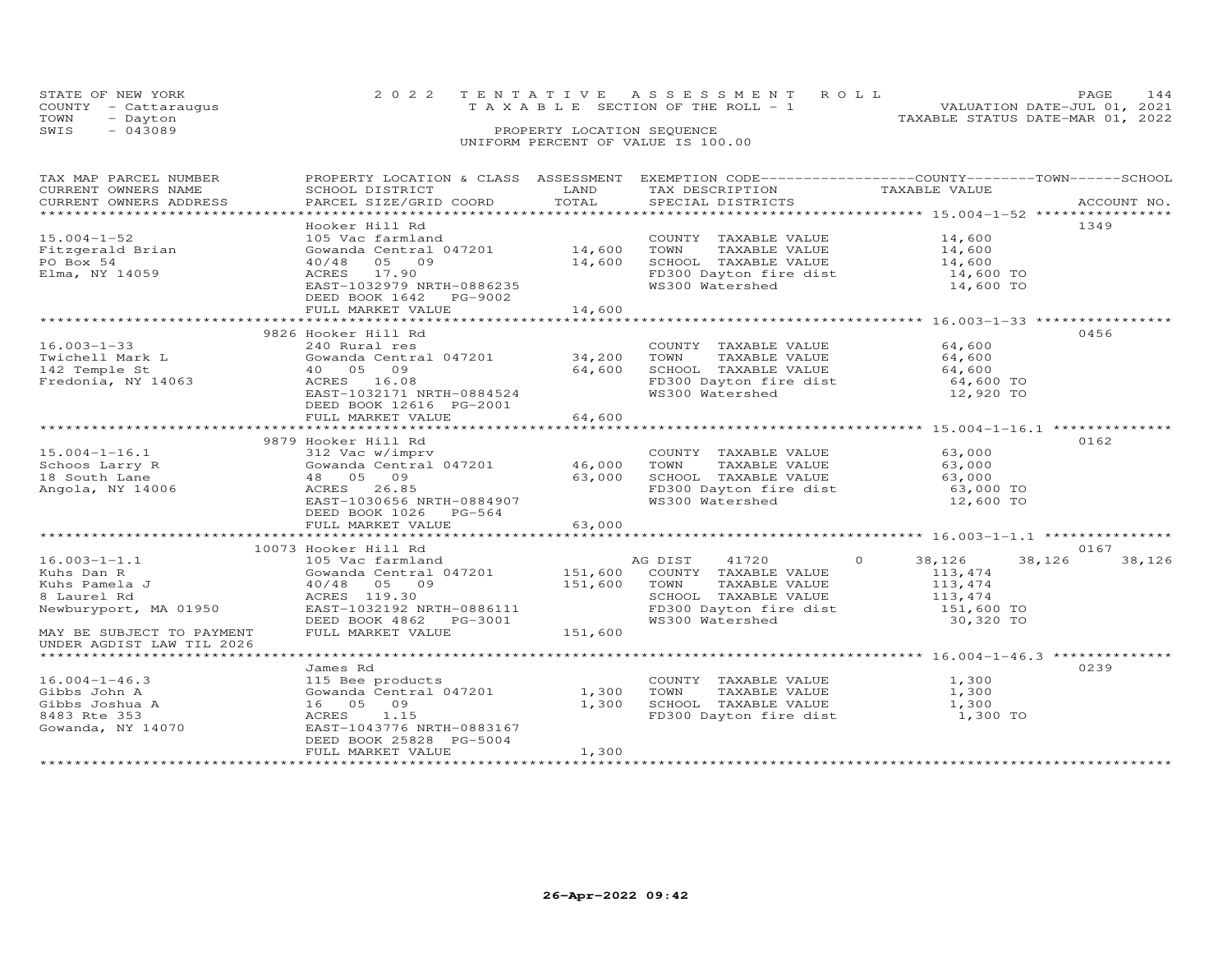|      | STATE OF NEW YORK    | 2022 TENTATIVE ASSESSMENT ROLL     |                            |  |                                  | PAGE                        | 145 |
|------|----------------------|------------------------------------|----------------------------|--|----------------------------------|-----------------------------|-----|
|      | COUNTY - Cattaraugus | TAXABLE SECTION OF THE ROLL - 1    |                            |  |                                  | VALUATION DATE-JUL 01, 2021 |     |
| TOWN | - Dayton             |                                    |                            |  | TAXABLE STATUS DATE-MAR 01, 2022 |                             |     |
| SWIS | $-043089$            |                                    | PROPERTY LOCATION SEQUENCE |  |                                  |                             |     |
|      |                      | UNIFORM PERCENT OF VALUE IS 100.00 |                            |  |                                  |                             |     |

| TAX MAP PARCEL NUMBER<br>CURRENT OWNERS NAME<br>CURRENT OWNERS ADDRESS                             | PROPERTY LOCATION & CLASS ASSESSMENT<br>SCHOOL DISTRICT<br>PARCEL SIZE/GRID COORD                                                                                             | LAND<br>TOTAL                | EXEMPTION CODE-----------------COUNTY-------TOWN-----SCHOOL<br>TAX DESCRIPTION<br>SPECIAL DISTRICTS                                 | TAXABLE VALUE                                                                       | ACCOUNT NO.                |
|----------------------------------------------------------------------------------------------------|-------------------------------------------------------------------------------------------------------------------------------------------------------------------------------|------------------------------|-------------------------------------------------------------------------------------------------------------------------------------|-------------------------------------------------------------------------------------|----------------------------|
| ***********************<br>$16.004 - 1 - 51$<br>Feger Paul<br>177 Tremont Ave<br>Kenmore, NY 14217 | James Rd<br>321 Abandoned ag<br>Gowanda Central 047201<br>15 05<br>09<br>FRNT 250.00 DPTH 125.00<br>EAST-1043771 NRTH-0882979<br>DEED BOOK 19756 PG-9002<br>FULL MARKET VALUE | 2,100<br>2,100<br>2,100      | COUNTY TAXABLE VALUE<br>TAXABLE VALUE<br>TOWN<br>SCHOOL TAXABLE VALUE<br>FD300 Dayton fire dist                                     | 2,100<br>2,100<br>2,100<br>2,100 TO                                                 | 1197                       |
|                                                                                                    | * * * * * * * * * * * * * * * * *                                                                                                                                             |                              |                                                                                                                                     |                                                                                     |                            |
| $16.018 - 2 - 1$<br>Milligan Joan A<br>139 Cresthaven Dr<br>Buffalo, NY 14225                      | James Rd<br>323 Vacant rural<br>Gowanda Central 047201<br>23 05 09<br>Merged with 16.018-2-37<br>ACRES<br>7.75<br>EAST-1042735 NRTH-0882825<br>DEED BOOK 785<br>PG-01100      | 27,800<br>27,800             | COUNTY TAXABLE VALUE<br>TAXABLE VALUE<br>TOWN<br>SCHOOL TAXABLE VALUE<br>FD300 Dayton fire dist                                     | 27,800<br>27,800<br>27,800<br>27,800 TO                                             | 0385                       |
|                                                                                                    | FULL MARKET VALUE<br>********************************                                                                                                                         | 27,800<br>***********        |                                                                                                                                     |                                                                                     |                            |
|                                                                                                    | 11406 James Rd                                                                                                                                                                |                              |                                                                                                                                     |                                                                                     | 0981                       |
| $16.004 - 1 - 46.2$<br>Hawkins Sharon<br>11406 James Rd<br>PO Box 54<br>Dayton, NY 14041           | 210 1 Family Res<br>Gowanda Central 047201<br>16 05 09<br>FRNT 110.00 DPTH 160.00<br>EAST-1043998 NRTH-0883182<br>DEED BOOK 874<br>PG-00571<br>FULL MARKET VALUE              | 10,600<br>99,000<br>99,000   | COUNTY TAXABLE VALUE<br>TOWN<br>TAXABLE VALUE<br>SCHOOL TAXABLE VALUE<br>FD300 Dayton fire dist                                     | 99,000<br>99,000<br>99,000<br>99,000 TO                                             |                            |
|                                                                                                    |                                                                                                                                                                               |                              |                                                                                                                                     |                                                                                     |                            |
| $16.004 - 1 - 45$<br>Royce Deane<br>PO Box 182<br>Dayton, NY 14041                                 | 11409 James Rd<br>270 Mfg housing<br>Gowanda Central 047201<br>15 05 09<br>FRNT 180.00 DPTH 280.00<br>ACRES<br>0.77<br>EAST-1043955 NRTH-0882909<br>DEED BOOK 3000 PG-8002    | 14,300<br>20,300             | BAS STAR<br>41854<br>COUNTY TAXABLE VALUE<br>TOWN<br>TAXABLE VALUE<br>SCHOOL TAXABLE VALUE<br>FD300 Dayton fire dist<br>LD300 Light | $\Omega$<br>$\circ$<br>20,300<br>20,300<br>$\overline{0}$<br>20,300 TO<br>20,300 TO | 0238<br>$\Omega$<br>20,300 |
|                                                                                                    | FULL MARKET VALUE                                                                                                                                                             | 20,300                       |                                                                                                                                     |                                                                                     |                            |
|                                                                                                    | 11448 James Rd                                                                                                                                                                |                              |                                                                                                                                     |                                                                                     | 0312                       |
| $16.004 - 1 - 47$<br>Chentfant Debra<br>Becker Donald<br>8342 Merrill Pl<br>Eden, NY 14057         | 210 1 Family Res<br>Gowanda Central 047201<br>24 05 09<br>4.90<br>ACRES<br>EAST-1043391 NRTH-0883366<br>DEED BOOK 30989 PG-8002<br>FULL MARKET VALUE                          | 23,300<br>131,000<br>131,000 | COUNTY TAXABLE VALUE<br>TOWN<br>TAXABLE VALUE<br>SCHOOL TAXABLE VALUE<br>FD300 Dayton fire dist                                     | 131,000<br>131,000<br>131,000<br>131,000 TO                                         |                            |
|                                                                                                    |                                                                                                                                                                               |                              |                                                                                                                                     |                                                                                     |                            |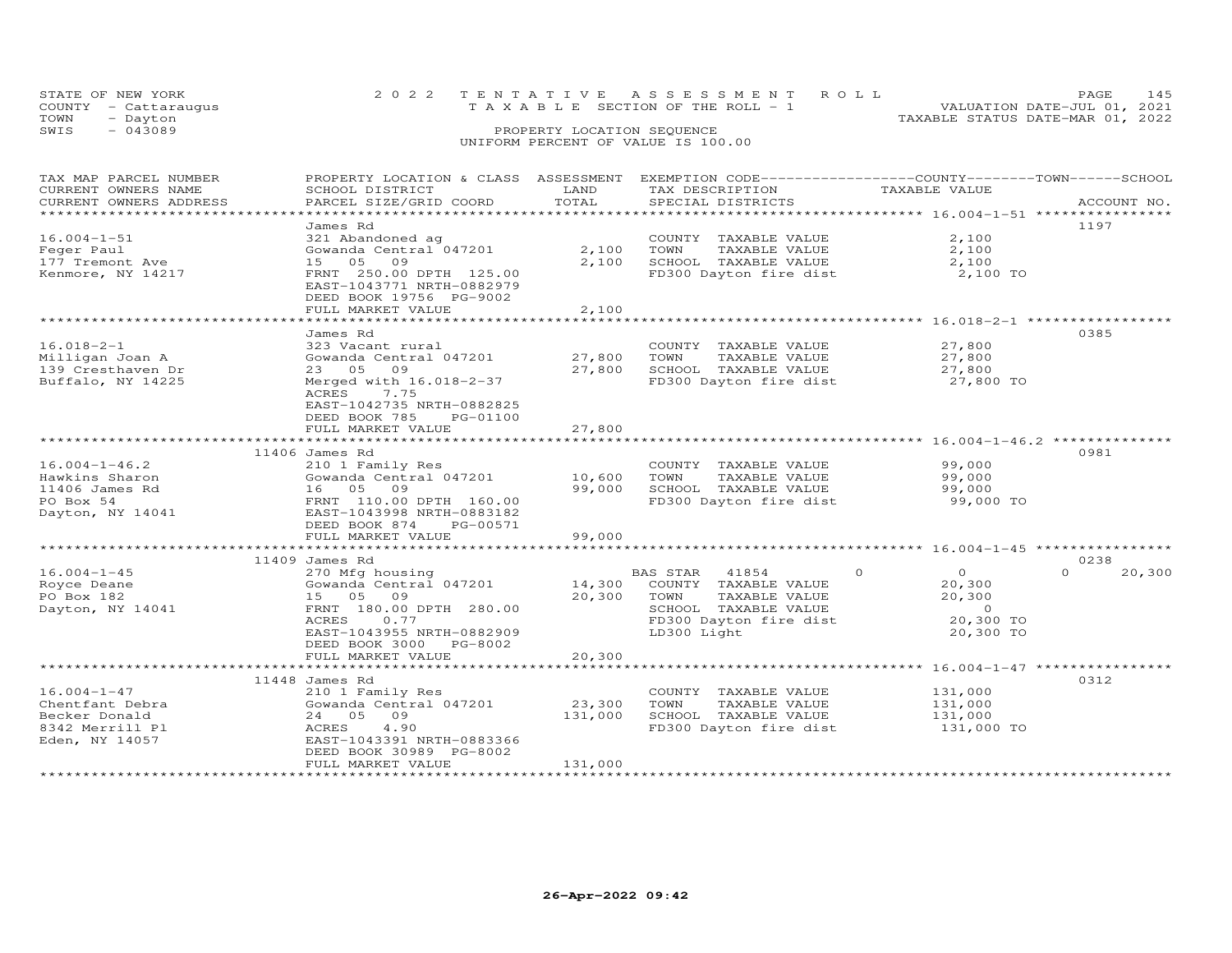| TOWN | STATE OF NEW YORK<br>COUNTY - Cattaraugus<br>- Dayton |                           |                            | 2022 TENTATIVE ASSESSMENT ROLL<br>TAXABLE SECTION OF THE ROLL - 1 | TAXABLE STATUS DATE-MAR 01, 2022 | PAGE.<br>VALUATION DATE-JUL 01, 2021 | 146 |
|------|-------------------------------------------------------|---------------------------|----------------------------|-------------------------------------------------------------------|----------------------------------|--------------------------------------|-----|
| SWIS | $-043089$                                             |                           | PROPERTY LOCATION SEQUENCE |                                                                   |                                  |                                      |     |
|      |                                                       |                           |                            | UNIFORM PERCENT OF VALUE IS 100.00                                |                                  |                                      |     |
|      |                                                       |                           |                            |                                                                   |                                  |                                      |     |
|      | TAX MAP PARCEL NUMBER                                 | PROPERTY LOCATION & CLASS | ASSESSMENT                 | EXEMPTION CODE-----------------COUNTY--------TOWN------SCHOOL     |                                  |                                      |     |
|      | CURRENT OWNERS NAME                                   | SCHOOL DISTRICT           | LAND                       | TAX DESCRIPTION                                                   | TAXABLE VALUE                    |                                      |     |

| CURRENT OWNERS ADDRESS         | PARCEL SIZE/GRID COORD                      | TOTAL         | SPECIAL DISTRICTS      | ACCOUNT NO.<br>***************** 16.004-1-49 ***************** |
|--------------------------------|---------------------------------------------|---------------|------------------------|----------------------------------------------------------------|
|                                | 11478 James Rd                              |               |                        | 0632                                                           |
| $16.004 - 1 - 49$              | 240 Rural res                               |               | COUNTY TAXABLE VALUE   | 157,600                                                        |
| Deles Louise Marmet            | Gowanda Central 047201                      | 37,200        | TOWN<br>TAXABLE VALUE  | 157,600                                                        |
| 11478 James Road               | 24 05<br>09                                 | 157,600       | SCHOOL TAXABLE VALUE   | 157,600                                                        |
| Dayton, NY 14041               | 19.90 BANK<br>ACRES<br>081                  |               | FD300 Dayton fire dist | 157,600 TO                                                     |
|                                | EAST-1042737 NRTH-0883651                   |               |                        |                                                                |
|                                | DEED BOOK 20190 PG-5572                     |               |                        |                                                                |
|                                | FULL MARKET VALUE                           | 157,600       |                        |                                                                |
|                                |                                             |               |                        |                                                                |
|                                | Jolls Rd                                    |               |                        | 0160                                                           |
| $16.004 - 1 - 6$               | 311 Res vac land                            |               | COUNTY TAXABLE VALUE   | 3,000                                                          |
| Krajewski Richard              | Gowanda Central 047201                      | 3,000         | TOWN<br>TAXABLE VALUE  | 3,000                                                          |
| Krajewski Patricia L           | 24 05<br>09                                 | 3,000         | SCHOOL TAXABLE VALUE   | 3,000                                                          |
| 9833 Jolls Rd                  | FRNT 100.00 DPTH 405.00                     |               | FD300 Dayton fire dist | 3,000 TO                                                       |
| Perrysburg, NY 14129           | EAST-1044021 NRTH-0884735                   |               |                        |                                                                |
|                                | DEED BOOK 10618 PG-3001                     |               |                        |                                                                |
|                                | FULL MARKET VALUE                           | 3,000         |                        |                                                                |
|                                | ***************************                 | ************* |                        |                                                                |
|                                | Jolls Rd                                    |               |                        | 0156                                                           |
| $16.004 - 1 - 7.1$             | 321 Abandoned ag                            |               | COUNTY TAXABLE VALUE   | 20,000                                                         |
| Noecker Richard D              | Gowanda Central 047201                      | 20,000        | TOWN<br>TAXABLE VALUE  | 20,000                                                         |
| Noecker Linda L                | 24 05<br>09                                 | 20,000        | SCHOOL TAXABLE VALUE   | 20,000                                                         |
| 10431 Jolls Rd                 | 2.87<br>ACRES                               |               | FD300 Dayton fire dist | 20,000 TO                                                      |
| Perrysburg, NY 14129           | EAST-1044017 NRTH-0884542                   |               |                        |                                                                |
|                                | DEED BOOK 798<br>PG-00820                   |               |                        |                                                                |
|                                | FULL MARKET VALUE                           | 20,000        |                        |                                                                |
| ****************************** | ***************************                 |               |                        |                                                                |
|                                | Jolls Rd                                    |               |                        | 1246                                                           |
| $16.004 - 1 - 9.4$             | 312 Vac w/imprv                             |               | COUNTY TAXABLE VALUE   | 21,100                                                         |
| Malinowski Michael J           | Gowanda Central 047201                      | 20,300        | TOWN<br>TAXABLE VALUE  | 21,100                                                         |
| Malinowski Mary                | 16 05<br>09                                 | 21,100        | SCHOOL TAXABLE VALUE   | 21,100                                                         |
| 9788 Jolls Rd                  | 3.00 BANK<br>ACRES<br>017                   |               | FD300 Dayton fire dist | 21,100 TO                                                      |
| Perrysburg, NY 14129           | EAST-1044466 NRTH-0884074                   |               |                        |                                                                |
|                                | DEED BOOK 00939 PG-01075                    |               |                        |                                                                |
|                                | FULL MARKET VALUE                           | 21,100        |                        |                                                                |
|                                |                                             |               |                        | ****************** 16.004-1-11 **************                  |
|                                | Jolls Rd                                    |               |                        | 0446                                                           |
| $16.004 - 1 - 11$              | 105 Vac farmland                            |               | COUNTY TAXABLE VALUE   | 135,600                                                        |
| C A P Land Dev Co Inc          | Gowanda Central 047201                      | 135,600       | TAXABLE VALUE<br>TOWN  | 135,600                                                        |
| Attn: Angela Pero              | 16 05<br>09                                 | 135,600       | SCHOOL TAXABLE VALUE   | 135,600                                                        |
| 14095 State Rd #7              | ACRES<br>92.18<br>EAST-1046100 NRTH-0886137 |               | FD300 Dayton fire dist | 135,600 TO                                                     |
| Del Ray Beach, FL 33446        | DEED BOOK 897<br>PG-00787                   |               |                        |                                                                |
|                                | FULL MARKET VALUE                           | 135,600       |                        |                                                                |
|                                |                                             |               |                        |                                                                |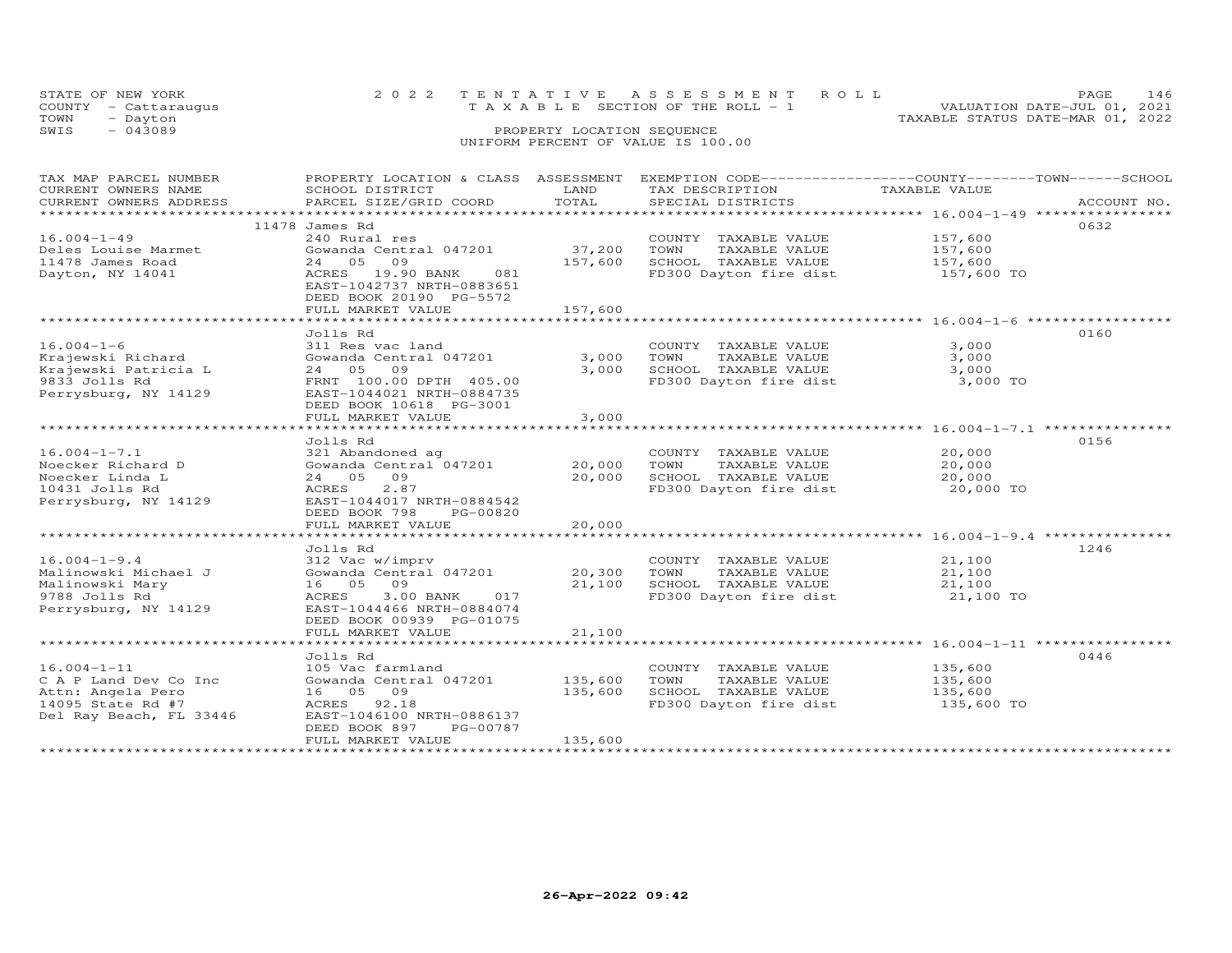|      | STATE OF NEW YORK    | 2022 TENTATIVE ASSESSMENT ROLL                                       | PAGE | 147 |
|------|----------------------|----------------------------------------------------------------------|------|-----|
|      | COUNTY - Cattaraugus | VALUATION DATE-JUL 01, 2021<br>T A X A B L E SECTION OF THE ROLL - 1 |      |     |
| TOWN | - Dayton             | TAXABLE STATUS DATE-MAR 01, 2022                                     |      |     |
| SWIS | $-043089$            | PROPERTY LOCATION SEQUENCE                                           |      |     |
|      |                      | UNIFORM PERCENT OF VALUE IS 100.00                                   |      |     |

| TAX MAP PARCEL NUMBER     | PROPERTY LOCATION & CLASS ASSESSMENT |                 | EXEMPTION CODE-----------------COUNTY-------TOWN------SCHOOL |                                                |          |                |
|---------------------------|--------------------------------------|-----------------|--------------------------------------------------------------|------------------------------------------------|----------|----------------|
| CURRENT OWNERS NAME       | SCHOOL DISTRICT                      | LAND            | TAX DESCRIPTION                                              | TAXABLE VALUE                                  |          |                |
| CURRENT OWNERS ADDRESS    | PARCEL SIZE/GRID COORD               | TOTAL           | SPECIAL DISTRICTS                                            |                                                |          | ACCOUNT NO.    |
|                           |                                      |                 |                                                              |                                                |          |                |
|                           |                                      |                 |                                                              |                                                |          |                |
|                           | Jolls Rd                             |                 |                                                              |                                                |          | 0982           |
| $16.004 - 1 - 46.1$       | 311 Res vac land                     |                 | COUNTY TAXABLE VALUE                                         | 16,900                                         |          |                |
| Szkatulski Amy S          | Gowanda Central 047201               | 16,900          | TOWN<br>TAXABLE VALUE                                        | 16,900                                         |          |                |
| 16 Maltbie Rd             | $-05$<br>$-09$<br>16                 | 16,900          | SCHOOL TAXABLE VALUE                                         | 16,900                                         |          |                |
| Gowanda, NY 14070         | ACRES<br>1.65                        |                 | FD300 Dayton fire dist                                       | 16,900 TO                                      |          |                |
|                           | EAST-1044077 NRTH-0883352            |                 |                                                              |                                                |          |                |
|                           |                                      |                 |                                                              |                                                |          |                |
|                           | DEED BOOK 2021 PG-16377              |                 |                                                              |                                                |          |                |
|                           | FULL MARKET VALUE                    | 16,900          |                                                              |                                                |          |                |
|                           |                                      |                 |                                                              | **************** 16.004-1-48.2 *************** |          |                |
|                           | Jolls Rd                             |                 |                                                              |                                                |          | 0159           |
| $16.004 - 1 - 48.2$       | 105 Vac farmland                     |                 | AG DIST<br>41720                                             | 10,955<br>$\circ$                              | 10,955   | 10,955         |
|                           |                                      | 44,900          |                                                              |                                                |          |                |
| Noecker Timothy L         | Gowanda Central 047201               |                 | COUNTY TAXABLE VALUE                                         | 33,945                                         |          |                |
| Noecker Sharon            | 16/24<br>05 09                       | 44,900          | TOWN<br>TAXABLE VALUE                                        | 33,945                                         |          |                |
| 9789 Jolls Rd             | 33.00<br>ACRES                       |                 | SCHOOL TAXABLE VALUE                                         | 33,945                                         |          |                |
| Perrysburg, NY 14129      | EAST-1043145 NRTH-0884345            |                 | FD300 Dayton fire dist                                       | 44,900 TO                                      |          |                |
|                           | DEED BOOK 907<br>PG-01105            |                 |                                                              |                                                |          |                |
| MAY BE SUBJECT TO PAYMENT | FULL MARKET VALUE                    | 44,900          |                                                              |                                                |          |                |
|                           |                                      |                 |                                                              |                                                |          |                |
| UNDER AGDIST LAW TIL 2026 |                                      |                 |                                                              |                                                |          |                |
|                           |                                      |                 |                                                              |                                                |          |                |
|                           | 9752 Jolls Rd                        |                 |                                                              |                                                |          | 0126           |
| $16.004 - 1 - 38$         | 210 1 Family Res                     |                 | BAS STAR<br>41854                                            | $\Omega$<br>$\overline{O}$                     | $\Omega$ | 30,000         |
| Isenhart David J          | Gowanda Central 047201               | 15,200          | COUNTY TAXABLE VALUE                                         | 81,700                                         |          |                |
| 9752 Jolls Rd             | 16 05 09                             | 81,700          | TOWN<br>TAXABLE VALUE                                        | 81,700                                         |          |                |
|                           |                                      |                 |                                                              |                                                |          |                |
| Perrysburg, NY 14129      | FRNT 210.00 DPTH 220.00              |                 | SCHOOL TAXABLE VALUE                                         | 51,700                                         |          |                |
|                           | BANK<br>081                          |                 | FD300 Dayton fire dist                                       | 81,700 TO                                      |          |                |
|                           | EAST-1044359 NRTH-0883817            |                 |                                                              |                                                |          |                |
|                           | DEED BOOK 20780 PG-3001              |                 |                                                              |                                                |          |                |
|                           | FULL MARKET VALUE                    | 81,700          |                                                              |                                                |          |                |
|                           |                                      |                 |                                                              |                                                |          |                |
|                           | 9761 Jolls Rd                        |                 |                                                              |                                                |          | 0221           |
|                           |                                      |                 |                                                              |                                                |          |                |
| $16.004 - 1 - 48.1$       | 210 1 Family Res                     |                 | AGED C<br>41802                                              | $\circ$<br>27,280                              | $\Omega$ | $\overline{0}$ |
| Krebs Ruth A              | Gowanda Central 047201               |                 | 28,100 AGED T<br>41803                                       | $\circ$<br>$\overline{0}$                      | 17,050   | $\overline{0}$ |
| Krebs Walter L Jr         | 16 05<br>09                          |                 | 68,200 AGED S<br>41804                                       | $\Omega$<br>$\overline{O}$                     | $\circ$  | 20,460         |
| 9761 Jolls Rd             | ACRES<br>7.85                        |                 | ENH STAR<br>41834                                            | $\overline{O}$<br>$\Omega$                     | $\Omega$ | 47,740         |
| Perrysburg, NY 14129      | EAST-1043889 NRTH-0883791            |                 | COUNTY<br>TAXABLE VALUE                                      | 40,920                                         |          |                |
|                           | DEED BOOK 865<br>PG-00076            |                 | TOWN<br>TAXABLE VALUE                                        | 51,150                                         |          |                |
|                           |                                      |                 |                                                              |                                                |          |                |
|                           | FULL MARKET VALUE                    |                 | 68,200 SCHOOL TAXABLE VALUE                                  | $\circ$                                        |          |                |
|                           |                                      |                 | FD300 Dayton fire dist                                       | 68,200 TO                                      |          |                |
|                           | ***********************************  |                 |                                                              |                                                |          |                |
|                           | 9788 Jolls Rd                        |                 |                                                              |                                                |          | 0515           |
| $16.004 - 1 - 8$          | 210 1 Family Res                     |                 | VETCOM CTS 41130                                             | $\Omega$<br>20,000                             | 20,000   | 20,000         |
|                           |                                      |                 |                                                              |                                                |          |                |
| Malinowski Mary           | Gowanda Central 047201               | 14,800 BAS STAR | 41854                                                        | $\overline{O}$<br>$\Omega$                     | $\Omega$ | 30,000         |
| Malinowski Michael J      | 16 05<br>09                          | 115,400         | COUNTY TAXABLE VALUE                                         | 95,400                                         |          |                |
| 9788 Jolls Rd             | FRNT 200.00 DPTH 200.00              |                 | TOWN<br>TAXABLE VALUE                                        | 95,400                                         |          |                |
| Perrysburg, NY 14129      | BANK<br>017                          |                 | SCHOOL TAXABLE VALUE                                         | 65,400                                         |          |                |
|                           | EAST-1044378 NRTH-0884292            |                 | FD300 Dayton fire dist                                       | 115,400 TO                                     |          |                |
|                           | DEED BOOK 878<br>PG-01055            |                 |                                                              |                                                |          |                |
|                           |                                      |                 |                                                              |                                                |          |                |
|                           | FULL MARKET VALUE                    | 115,400         |                                                              |                                                |          |                |
|                           | ********************                 |                 |                                                              |                                                |          |                |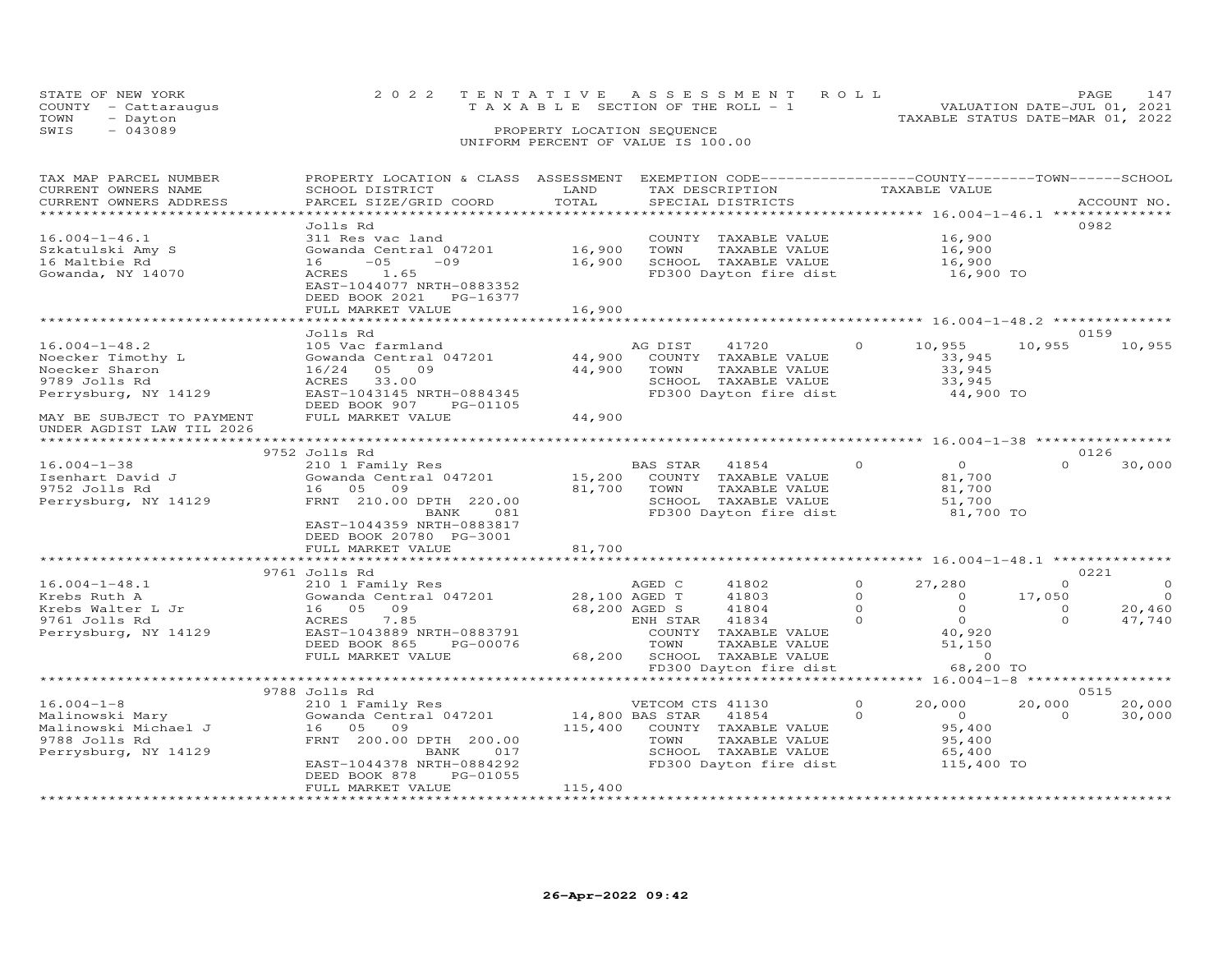|      | STATE OF NEW YORK    | 2022 TENTATIVE ASSESSMENT ROLL                                 | <b>PAGE</b> | 148 |
|------|----------------------|----------------------------------------------------------------|-------------|-----|
|      | COUNTY - Cattaraugus | VALUATION DATE-JUL 01, 2021<br>TAXABLE SECTION OF THE ROLL - 1 |             |     |
| TOWN | - Dayton             | TAXABLE STATUS DATE-MAR 01, 2022                               |             |     |
| SWIS | $-043089$            | PROPERTY LOCATION SEQUENCE                                     |             |     |
|      |                      | UNIFORM PERCENT OF VALUE IS 100.00                             |             |     |

| TAX MAP PARCEL NUMBER     | PROPERTY LOCATION & CLASS ASSESSMENT    |                  |                | EXEMPTION CODE-----------------COUNTY-------TOWN------SCHOOL |          |                    |                  |             |
|---------------------------|-----------------------------------------|------------------|----------------|--------------------------------------------------------------|----------|--------------------|------------------|-------------|
| CURRENT OWNERS NAME       | SCHOOL DISTRICT                         | LAND             |                | TAX DESCRIPTION                                              |          | TAXABLE VALUE      |                  |             |
| CURRENT OWNERS ADDRESS    | PARCEL SIZE/GRID COORD                  | TOTAL            |                | SPECIAL DISTRICTS                                            |          |                    |                  | ACCOUNT NO. |
|                           |                                         |                  |                |                                                              |          |                    |                  |             |
|                           | 9789 Jolls Rd                           |                  |                |                                                              |          |                    | 1016             |             |
| $16.004 - 1 - 7.2$        | 210 1 Family Res                        |                  | ENH STAR 41834 |                                                              | $\Omega$ | $\overline{O}$     | $\Omega$         | 74,900      |
| Noecker Timothy L         | Gowanda Central 047201                  | 20,000           |                | COUNTY TAXABLE VALUE                                         |          | 186,500            |                  |             |
| Noecker Sharon            | 24 05 09                                | 186,500          | TOWN           | TAXABLE VALUE                                                |          | 186,500<br>111,600 |                  |             |
| 9789 Jolls Rd             | 2.87<br>ACRES                           |                  |                | SCHOOL TAXABLE VALUE                                         |          |                    |                  |             |
| Perrysburg, NY 14129      | EAST-1044012 NRTH-0884241               |                  |                | FD300 Dayton fire dist                                       |          | 186,500 TO         |                  |             |
|                           | DEED BOOK 907<br>PG-00747               |                  |                |                                                              |          |                    |                  |             |
|                           | FULL MARKET VALUE                       | 186,500          |                |                                                              |          |                    |                  |             |
|                           |                                         |                  |                |                                                              |          |                    |                  |             |
|                           | 9818 Jolls Rd                           |                  |                |                                                              |          |                    | 0516             |             |
| $16.004 - 1 - 9.1$        | 113 Cattle farm                         |                  |                | COUNTY TAXABLE VALUE                                         |          | 194,200            |                  |             |
| Nowak Martha M            | Gowanda Central 047201                  | 145,500          | TOWN           | TAXABLE VALUE                                                |          | 194,200            |                  |             |
| Malinowski Mary J         | 16 05 09                                | 194,200          |                | SCHOOL TAXABLE VALUE                                         |          | 194,200            |                  |             |
| Michael Malinowski        | ACRES 83.50                             |                  |                | FD300 Dayton fire dist                                       |          | $194,200$ TO       |                  |             |
| 9944 Jolls Rd             | EAST-1044987 NRTH-0884690               |                  |                |                                                              |          |                    |                  |             |
| Perrysburg, NY 14129      | EASI-103350.<br>DEED BOOK 18152 PG-3003 |                  |                |                                                              |          |                    |                  |             |
|                           | FULL MARKET VALUE                       | 194,200          |                |                                                              |          |                    |                  |             |
|                           |                                         |                  |                |                                                              |          |                    |                  |             |
|                           | 9833 Jolls Rd                           |                  |                |                                                              |          |                    | 0161             |             |
| $16.004 - 1 - 5$          | 240 Rural res                           |                  | BAS STAR 41854 |                                                              | $\Omega$ | $\Omega$           | $\Omega$         | 30,000      |
| Krajewski Richard         | Gowanda Central 047201                  | 32,500           |                | COUNTY TAXABLE VALUE                                         |          | 96,100             |                  |             |
| Krajewski Patricia L      | 16/24 05 09                             | 96,100           | TOWN           | TAXABLE VALUE                                                |          | 96,100             |                  |             |
| 9833 Jolls Rd             | ACRES 13.10                             |                  |                | SCHOOL TAXABLE VALUE                                         |          | 66,100             |                  |             |
| Perrysburg, NY 14129      | EAST-1043315 NRTH-0884943               |                  |                | FD300 Dayton fire dist                                       |          | 96,100 TO          |                  |             |
|                           | DEED BOOK 10618 PG-3001                 |                  |                |                                                              |          |                    |                  |             |
|                           |                                         | 96,100           |                |                                                              |          |                    |                  |             |
|                           | FULL MARKET VALUE                       |                  |                |                                                              |          |                    |                  |             |
|                           |                                         |                  |                |                                                              |          |                    |                  |             |
| $16.004 - 1 - 4$          | 9855 Jolls Rd                           |                  |                |                                                              | $\circ$  | $\overline{0}$     | 0175<br>$\Omega$ |             |
|                           | 210 1 Family Res                        |                  | BAS STAR 41854 |                                                              |          |                    |                  | 30,000      |
| Tanski Alan J             | Gowanda Central 047201                  | 22,200           |                | COUNTY TAXABLE VALUE                                         |          | 84,400             |                  |             |
| 9855 Jolls Rd             | 24 05 09                                | 84,400           | TOWN           | TAXABLE VALUE                                                |          | 84,400             |                  |             |
| Perrysburg, NY 14129      | ACRES<br>4.33 BANK<br>017               |                  |                | SCHOOL TAXABLE VALUE                                         |          | 54,400             |                  |             |
|                           | EAST-1044000 NRTH-0885313               |                  |                | FD300 Dayton fire dist                                       |          | 84,400 TO          |                  |             |
|                           | DEED BOOK 12658 PG-4001                 |                  |                |                                                              |          |                    |                  |             |
|                           | FULL MARKET VALUE                       | 84,400           |                |                                                              |          |                    |                  |             |
|                           |                                         |                  |                |                                                              |          |                    |                  |             |
|                           | 9889 Jolls Rd                           |                  |                |                                                              |          |                    | 0174             |             |
| $16.003 - 1 - 21$         | 120 Field crops                         |                  | AG DIST        | 41720                                                        | $\circ$  | 69,368             | 69,368           | 69,368      |
| Foster Aaron B            | Gowanda Central 047201                  | 284,200 BAS STAR |                | 41854                                                        | $\Omega$ | $\overline{0}$     | $\Omega$         | 30,000      |
| 9889 Jolls Rd             | 24 05 09                                |                  |                | 357,000 COUNTY TAXABLE VALUE                                 |          | 287,632            |                  |             |
| Perrysburg, NY 14127      | ACRES 219.28                            |                  | TOWN           | TAXABLE VALUE                                                |          | 287,632            |                  |             |
|                           | EAST-1041981 NRTH-0885851               |                  |                | SCHOOL TAXABLE VALUE                                         |          | 257,632            |                  |             |
| MAY BE SUBJECT TO PAYMENT | DEED BOOK 14719 PG-9002                 |                  |                | FD300 Dayton fire dist                                       |          | 357,000 TO         |                  |             |
| UNDER AGDIST LAW TIL 2026 | FULL MARKET VALUE                       | 357,000          |                |                                                              |          |                    |                  |             |
|                           |                                         |                  |                |                                                              |          |                    |                  |             |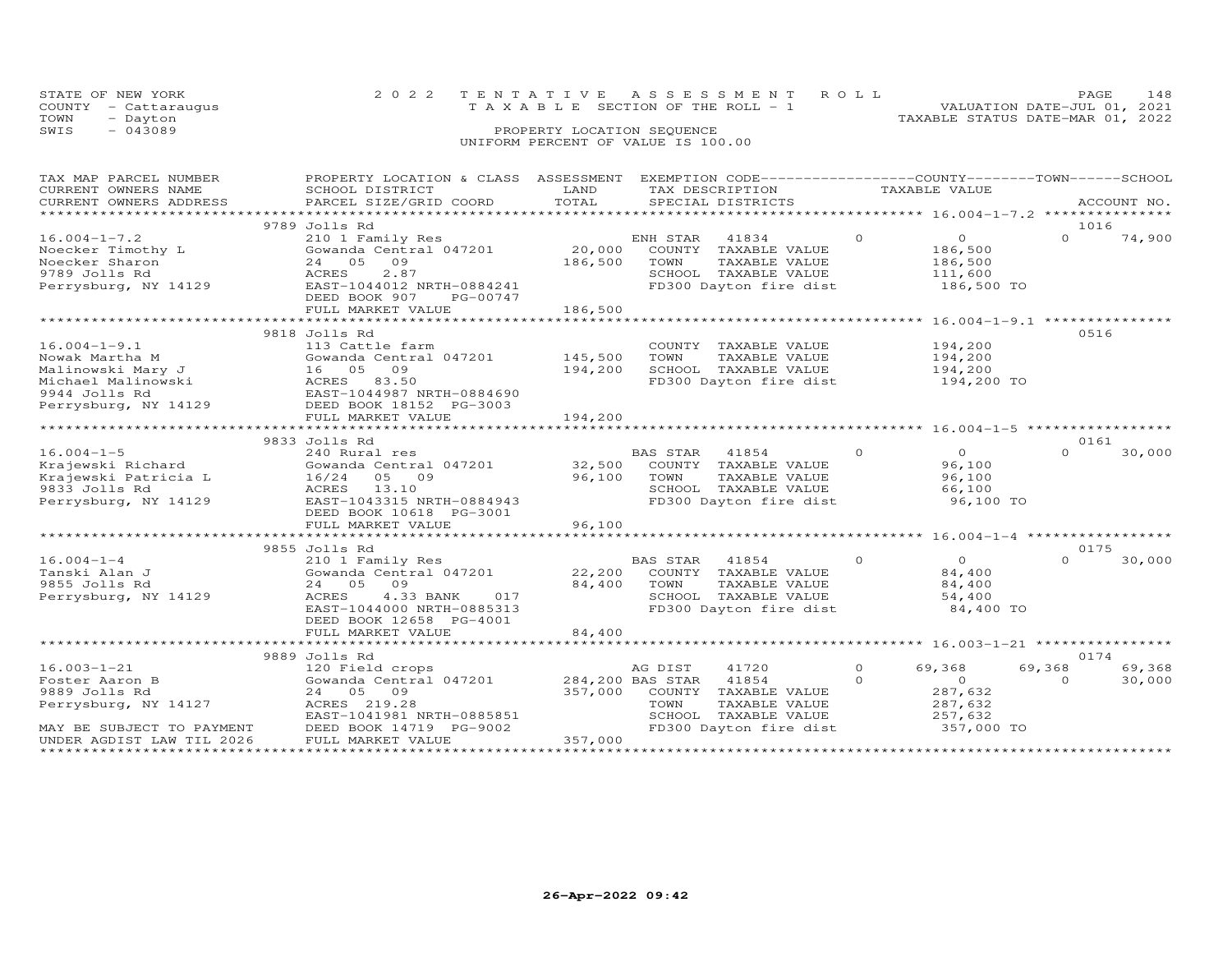| STATE OF NEW YORK    | 2022 TENTATIVE ASSESSMENT ROLL        | PAGE                        | 149 |
|----------------------|---------------------------------------|-----------------------------|-----|
| COUNTY - Cattaraugus | T A X A B L E SECTION OF THE ROLL - 1 | VALUATION DATE-JUL 01, 2021 |     |
| TOWN<br>- Dayton     | TAXABLE STATUS DATE-MAR 01, 2022      |                             |     |
| $-043089$<br>SWIS    | PROPERTY LOCATION SEQUENCE            |                             |     |
|                      | UNIFORM PERCENT OF VALUE IS 100.00    |                             |     |
|                      |                                       |                             |     |

| TAX MAP PARCEL NUMBER<br>CURRENT OWNERS NAME<br>CURRENT OWNERS ADDRESS | PROPERTY LOCATION & CLASS ASSESSMENT<br>SCHOOL DISTRICT<br>PARCEL SIZE/GRID COORD | LAND<br>TOTAL        | EXEMPTION CODE-----------------COUNTY-------TOWN------SCHOOL<br>TAX DESCRIPTION<br>SPECIAL DISTRICTS |          | TAXABLE VALUE                                      |                    | ACCOUNT NO.      |
|------------------------------------------------------------------------|-----------------------------------------------------------------------------------|----------------------|------------------------------------------------------------------------------------------------------|----------|----------------------------------------------------|--------------------|------------------|
|                                                                        |                                                                                   |                      |                                                                                                      |          |                                                    |                    |                  |
|                                                                        | 9944 Jolls Rd                                                                     |                      |                                                                                                      | $\circ$  |                                                    |                    | 0127             |
| $16.004 - 1 - 3$<br>Nowak Martha                                       | 210 1 Family Res<br>Gowanda Central 047201                                        | 18,600 ENH STAR      | VETWAR CTS 41120<br>41834                                                                            | $\Omega$ | 11,385<br>$\Omega$                                 | 11,385<br>$\Omega$ | 11,385<br>64,515 |
| 9944 Jolls Rd                                                          | 16 05<br>09                                                                       | 75,900               | COUNTY TAXABLE VALUE                                                                                 |          | 64,515                                             |                    |                  |
| Perrysburg, NY 14129                                                   | 2.63<br>ACRES                                                                     |                      | TAXABLE VALUE<br>TOWN                                                                                |          | 64,515                                             |                    |                  |
|                                                                        | EAST-1044684 NRTH-0886411                                                         |                      | SCHOOL TAXABLE VALUE                                                                                 |          | $\Omega$                                           |                    |                  |
|                                                                        | DEED BOOK 785<br>PG-01116                                                         |                      | FD300 Dayton fire dist                                                                               |          | 75,900 TO                                          |                    |                  |
|                                                                        | FULL MARKET VALUE                                                                 | 75,900               |                                                                                                      |          |                                                    |                    |                  |
|                                                                        |                                                                                   | ******************** |                                                                                                      |          | ******************** 16.004-1-2.2 **************** |                    |                  |
| $16.004 - 1 - 2.2$                                                     | 9979 Jolls Rd                                                                     |                      |                                                                                                      | $\Omega$ | $\Omega$                                           | $\Omega$           | 1189             |
| Chupa William A                                                        | 210 1 Family Res<br>Gowanda Central 047201                                        | 16,300               | BAS STAR<br>41854<br>COUNTY TAXABLE VALUE                                                            |          | 81,800                                             |                    | 30,000           |
| Chupa Terry L                                                          | 16 05 09                                                                          | 81,800               | TOWN<br>TAXABLE VALUE                                                                                |          | 81,800                                             |                    |                  |
| 9979 Jolls Rd                                                          | ACRES<br>1.40                                                                     |                      | SCHOOL TAXABLE VALUE                                                                                 |          | 51,800                                             |                    |                  |
| Perrysburg, NY 14129                                                   | EAST-1044315 NRTH-0886882                                                         |                      | FD300 Dayton fire dist                                                                               |          | 81,800 TO                                          |                    |                  |
|                                                                        | DEED BOOK 899<br>PG-01085                                                         |                      |                                                                                                      |          |                                                    |                    |                  |
|                                                                        | FULL MARKET VALUE                                                                 | 81,800               |                                                                                                      |          |                                                    |                    |                  |
|                                                                        |                                                                                   |                      |                                                                                                      |          |                                                    |                    |                  |
|                                                                        | 9980 Jolls Rd                                                                     |                      |                                                                                                      |          |                                                    |                    | 0420             |
| $16.004 - 1 - 2.1$                                                     | 210 1 Family Res                                                                  |                      | BAS STAR<br>41854                                                                                    | $\Omega$ | $\circ$                                            | $\Omega$           | 30,000           |
| Shultz Kyle D                                                          | Gowanda Central 047201                                                            | 30,100               | COUNTY TAXABLE VALUE                                                                                 |          | 74,300                                             |                    |                  |
| Shultz Christina L                                                     | 09<br>16 05                                                                       | 74,300               | TAXABLE VALUE<br>TOWN                                                                                |          | 74,300                                             |                    |                  |
| 9980 Jolls Rd                                                          | 9.40<br>ACRES                                                                     |                      | SCHOOL TAXABLE VALUE                                                                                 |          | 44,300                                             |                    |                  |
| Perrysburg, NY 14129                                                   | EAST-1044738 NRTH-0886783<br>DEED BOOK 20190 PG-3367                              |                      | FD300 Dayton fire dist                                                                               |          | 74,300 TO                                          |                    |                  |
|                                                                        | FULL MARKET VALUE                                                                 | 74,300               |                                                                                                      |          |                                                    |                    |                  |
|                                                                        |                                                                                   |                      |                                                                                                      |          |                                                    |                    |                  |
|                                                                        | 11036 Kewley Rd                                                                   |                      |                                                                                                      |          |                                                    |                    | 0616             |
| $16.004 - 1 - 26.1$                                                    | 260 Seasonal res                                                                  |                      | AG DIST<br>41720                                                                                     | $\Omega$ | 22,887                                             | 22,887             | 22,887           |
| Pustulka Joseph                                                        | Gowanda Central 047201                                                            | 60,800               | COUNTY TAXABLE VALUE                                                                                 |          | 82,613                                             |                    |                  |
| Pustulka Andrea                                                        | 07 05 09                                                                          | 105,500              | TOWN<br>TAXABLE VALUE                                                                                |          | 82,613                                             |                    |                  |
| 9957 Hill Rd                                                           | ACRES<br>34.75                                                                    |                      | SCHOOL TAXABLE VALUE                                                                                 |          | 82,613                                             |                    |                  |
| Cattaraugus, NY 14719                                                  | EAST-1050606 NRTH-0881544                                                         |                      | FD300 Dayton fire dist                                                                               |          | 105,500 TO                                         |                    |                  |
|                                                                        | DEED BOOK 01010 PG-01020                                                          |                      |                                                                                                      |          |                                                    |                    |                  |
| MAY BE SUBJECT TO PAYMENT                                              | FULL MARKET VALUE                                                                 | 105,500              |                                                                                                      |          |                                                    |                    |                  |
| UNDER AGDIST LAW TIL 2026<br>******************************            | *****************                                                                 |                      |                                                                                                      |          |                                                    |                    |                  |
|                                                                        | Lathrop Rd                                                                        |                      |                                                                                                      |          |                                                    |                    | 0617             |
| $34.002 - 1 - 11$                                                      | 105 Vac farmland                                                                  |                      | COUNTY TAXABLE VALUE                                                                                 |          | 43,800                                             |                    |                  |
| Vick Leslie M                                                          | Catt-LV Central 046402                                                            | 43,800               | TOWN<br>TAXABLE VALUE                                                                                |          | 43,800                                             |                    |                  |
| Vick Jeffrey D                                                         | 02 05<br>09                                                                       | 43,800               | SCHOOL TAXABLE VALUE                                                                                 |          | 43,800                                             |                    |                  |
| 278 Chapel Ave                                                         | 30.33<br>ACRES                                                                    |                      | FD300 Dayton fire dist                                                                               |          | 43,800 TO                                          |                    |                  |
| Buffalo, NY 14225                                                      | EAST-1050053 NRTH-0859624                                                         |                      | WS300 Watershed                                                                                      |          | 8,760 TO                                           |                    |                  |
|                                                                        | DEED BOOK 00918 PG-00977                                                          |                      |                                                                                                      |          |                                                    |                    |                  |
|                                                                        | FULL MARKET VALUE                                                                 | 43,800               |                                                                                                      |          |                                                    |                    |                  |
|                                                                        |                                                                                   |                      |                                                                                                      |          |                                                    |                    |                  |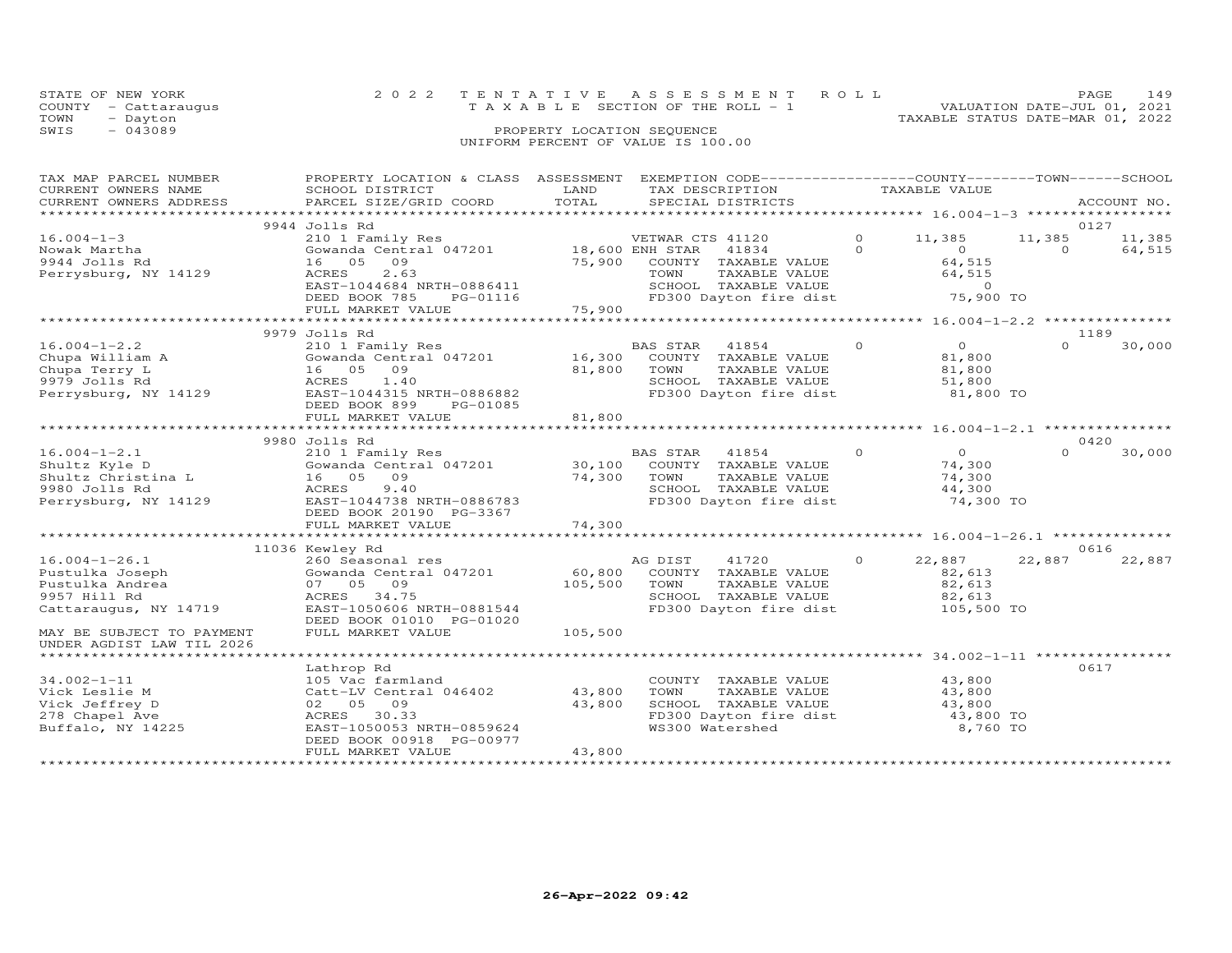|      | STATE OF NEW YORK    | 2022 TENTATIVE ASSESSMENT ROLL                                       | PAGE. | 150 |
|------|----------------------|----------------------------------------------------------------------|-------|-----|
|      | COUNTY - Cattaraugus | VALUATION DATE-JUL 01, 2021<br>T A X A B L E SECTION OF THE ROLL - 1 |       |     |
| TOWN | - Dayton             | TAXABLE STATUS DATE-MAR 01, 2022                                     |       |     |
| SWIS | $-043089$            | PROPERTY LOCATION SEQUENCE                                           |       |     |
|      |                      | UNIFORM PERCENT OF VALUE IS 100.00                                   |       |     |
|      |                      |                                                                      |       |     |

| TAX MAP PARCEL NUMBER<br>CURRENT OWNERS NAME<br>CURRENT OWNERS ADDRESS                                                              | PROPERTY LOCATION & CLASS ASSESSMENT<br>SCHOOL DISTRICT<br>PARCEL SIZE/GRID COORD                                                                                                                   | LAND<br>TOTAL                 | EXEMPTION CODE-----------------COUNTY-------TOWN-----SCHOOL<br>TAX DESCRIPTION<br>SPECIAL DISTRICTS                                     | TAXABLE VALUE                                                                           | ACCOUNT NO.                |
|-------------------------------------------------------------------------------------------------------------------------------------|-----------------------------------------------------------------------------------------------------------------------------------------------------------------------------------------------------|-------------------------------|-----------------------------------------------------------------------------------------------------------------------------------------|-----------------------------------------------------------------------------------------|----------------------------|
| ***********************                                                                                                             |                                                                                                                                                                                                     |                               |                                                                                                                                         |                                                                                         |                            |
| $34.002 - 1 - 12$<br>Vick Leslie M<br>Vick Jeffrey D<br>278 Chapel Ave<br>Buffalo, NY 14225                                         | 11083 Lathrop Rd<br>240 Rural res<br>Catt-LV Central 046402<br>01 05 09<br>ACRES 61.16<br>EAST-1050050 NRTH-0858623<br>DEED BOOK 00918 PG-00977<br>FULL MARKET VALUE                                | 102,000<br>137,400<br>137,400 | COUNTY TAXABLE VALUE<br>TOWN<br>TAXABLE VALUE<br>SCHOOL TAXABLE VALUE<br>FD300 Dayton fire dist<br>WS300 Watershed                      | 137,400<br>137,400<br>137,400<br>137,400 TO<br>27,480 TO                                | 0618                       |
|                                                                                                                                     |                                                                                                                                                                                                     |                               |                                                                                                                                         |                                                                                         |                            |
|                                                                                                                                     | 11088 Lathrop Rd                                                                                                                                                                                    |                               |                                                                                                                                         |                                                                                         | 0235                       |
| $34.002 - 1 - 10.2$<br>O.D. Hill Family Trust II<br>Hill Richard R<br>Hill Richard R<br>11088 Lathrop Road<br>Cattaraugus, NY 14129 | 281 Multiple res<br>Catt-LV Central 046402<br>02 05 09<br>ACRES<br>5.25<br>EAST-1048727 NRTH-0859500<br>DEED BOOK 28778 PG-9001<br>FULL MARKET VALUE                                                | 24,800<br>93,100<br>93,100    | ENH STAR<br>41834<br>COUNTY TAXABLE VALUE<br>TOWN<br>TAXABLE VALUE<br>SCHOOL TAXABLE VALUE<br>FD300 Dayton fire dist<br>WS300 Watershed | $\Omega$<br>$\overline{O}$<br>93,100<br>93,100<br>18,200<br>93,100 TO<br>18,620 TO      | $\Omega$<br>74,900         |
|                                                                                                                                     |                                                                                                                                                                                                     |                               |                                                                                                                                         |                                                                                         |                            |
|                                                                                                                                     | 11125 Lathrop Rd                                                                                                                                                                                    |                               |                                                                                                                                         |                                                                                         | 0331                       |
| $34.002 - 1 - 13$<br>Orth Kirk D<br>Orth Charlotte R<br>11125 Lathrop Rd<br>Cattaraugus, NY 14719                                   | 240 Rural res<br>Catt-LV Central 046402<br>01/09 05 09<br>ACRES 111.50<br>EAST-1046407 NRTH-0858463<br>DEED BOOK 00960 PG-00889                                                                     | 127,200<br>234,700            | BAS STAR<br>41854<br>COUNTY TAXABLE VALUE<br>TAXABLE VALUE<br>TOWN<br>SCHOOL TAXABLE VALUE<br>FD300 Dayton fire dist<br>WS300 Watershed | $\Omega$<br>$\overline{0}$<br>234,700<br>234,700<br>204,700<br>234,700 TO<br>234,700 TO | $\Omega$<br>30,000         |
|                                                                                                                                     | FULL MARKET VALUE                                                                                                                                                                                   | 234,700                       |                                                                                                                                         |                                                                                         |                            |
| $16.004 - 1 - 12.4$<br>Reid Dana M<br>Reid Marlene I<br>9933 Maltbie Rd<br>Gowanda, NY 14070                                        | Maltbie Rd<br>311 Res vac land<br>Gowanda Central 047201<br>08 05<br>09<br>4.10<br>ACRES<br>EAST-1048311 NRTH-0885187<br>DEED BOOK 00976 PG-00054                                                   | 20,300<br>20,300              | COUNTY TAXABLE VALUE<br>TOWN<br>TAXABLE VALUE<br>SCHOOL TAXABLE VALUE<br>FD300 Dayton fire dist                                         | 20,300<br>20,300<br>20,300<br>20,300 TO                                                 | 1283                       |
|                                                                                                                                     | FULL MARKET VALUE                                                                                                                                                                                   | 20,300                        |                                                                                                                                         |                                                                                         |                            |
|                                                                                                                                     |                                                                                                                                                                                                     |                               |                                                                                                                                         |                                                                                         |                            |
| $16.004 - 1 - 22.3$<br>Coons Joseph W<br>9889 Maltbie Rd<br>Gowanda, NY 14070                                                       | 9889 Maltbie Rd<br>240 Rural res<br>Gowanda Central 047201<br>16 05<br>09<br>9/2010-split 1.95 acres o<br>Split from 22.1<br>ACRES<br>97.25<br>EAST-1047300 NRTH-0884260<br>DEED BOOK 20210 PG-4237 | 147,400<br>225,100            | ENH STAR<br>41834<br>COUNTY TAXABLE VALUE<br>TOWN<br>TAXABLE VALUE<br>SCHOOL TAXABLE VALUE<br>FD300 Dayton fire dist                    | $\Omega$<br>$\overline{O}$<br>225,100<br>225,100<br>150,200<br>225,100 TO               | 0601<br>$\Omega$<br>74,900 |
|                                                                                                                                     | FULL MARKET VALUE                                                                                                                                                                                   | 225,100                       |                                                                                                                                         |                                                                                         |                            |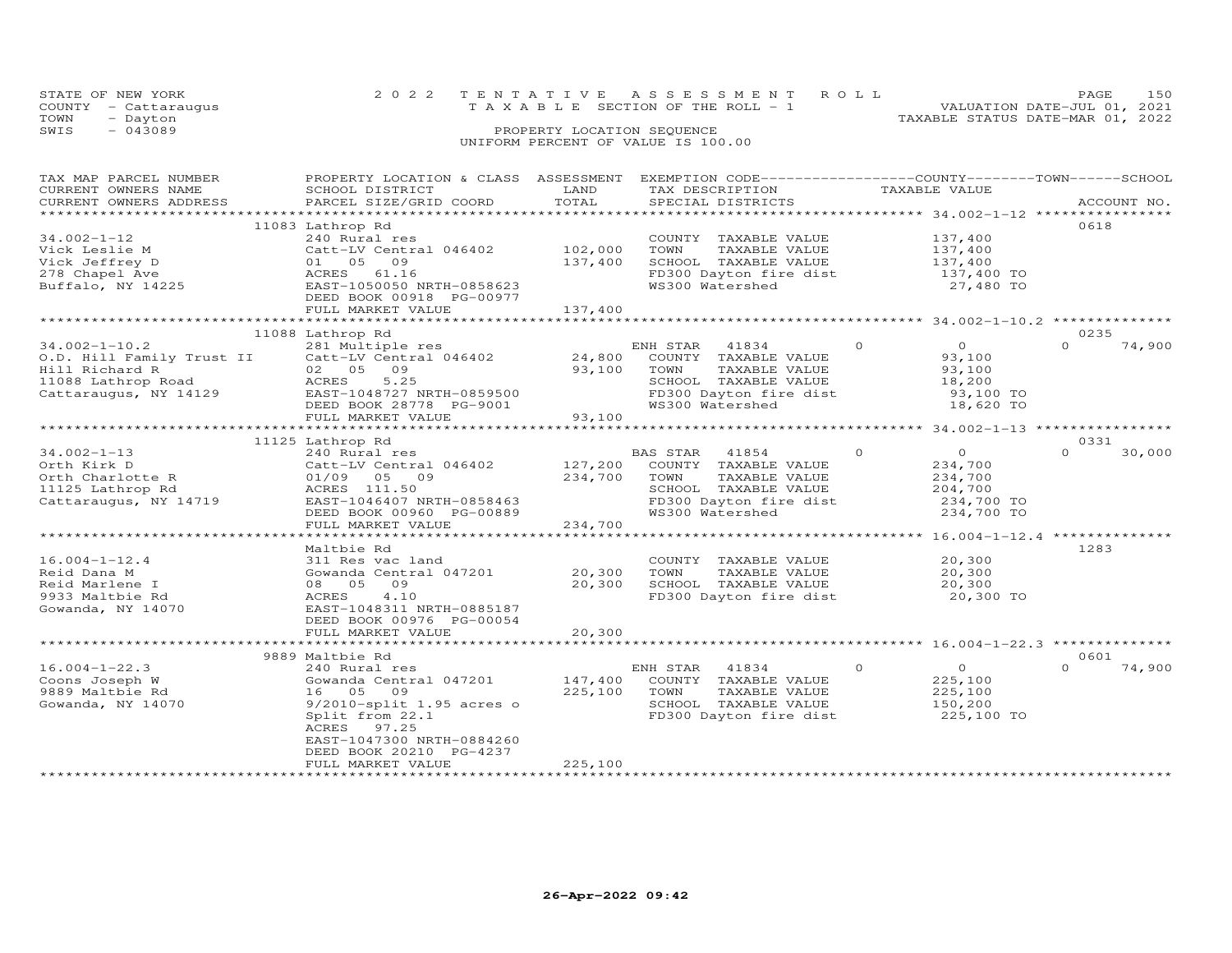| STATE OF NEW YORK<br>- Cattaraugus<br>COUNTY<br>TOWN<br>- Dayton |                                              |                            | 2022 TENTATIVE ASSESSMENT ROLL<br>T A X A B L E SECTION OF THE ROLL - 1 |                                                                        | PAGE<br>VALUATION DATE-JUL 01, 2021<br>TAXABLE STATUS DATE-MAR 01, 2022 | 151        |
|------------------------------------------------------------------|----------------------------------------------|----------------------------|-------------------------------------------------------------------------|------------------------------------------------------------------------|-------------------------------------------------------------------------|------------|
| SWIS<br>$-043089$                                                |                                              | PROPERTY LOCATION SEQUENCE | UNIFORM PERCENT OF VALUE IS 100.00                                      |                                                                        |                                                                         |            |
|                                                                  |                                              |                            |                                                                         |                                                                        |                                                                         |            |
|                                                                  |                                              |                            |                                                                         |                                                                        |                                                                         | $-$ SCHOOL |
| TAX MAP PARCEL NUMBER<br>CURRENT OWNERS NAME                     | PROPERTY LOCATION & CLASS<br>SCHOOL DISTRICT | ASSESSMENT<br>LAND         | TAX DESCRIPTION                                                         | EXEMPTION CODE-----------------COUNTY-------TOWN-----<br>TAXABLE VALUE |                                                                         |            |

| CURRENT OWNERS ADDRESS                                | PARCEL SIZE/GRID COORD    | TOTAL              |                          | SPECIAL DISTRICTS                                    |          |                                          |          | ACCOUNT NO. |
|-------------------------------------------------------|---------------------------|--------------------|--------------------------|------------------------------------------------------|----------|------------------------------------------|----------|-------------|
|                                                       |                           |                    |                          |                                                      |          | ********** 16.004-1-22.2 *************** |          |             |
|                                                       | 9898 Maltbie Rd           |                    |                          |                                                      |          |                                          | 1531     |             |
| $16.004 - 1 - 22.2$                                   | 240 Rural res             |                    | <b>BAS STAR</b>          | 41854                                                | $\Omega$ | $\circ$                                  | $\Omega$ | 30,000      |
| Coons Anne M                                          | Gowanda Central 047201    | 85,200             |                          | COUNTY TAXABLE VALUE                                 |          | 146,900                                  |          |             |
| 9898 Maltbie Rd                                       | 9/2010-split from 1-22    | 146,900            | TOWN                     | TAXABLE VALUE                                        |          | 146,900                                  |          |             |
| Gowanda, NY 14070                                     | Merged with 22.1          |                    |                          | SCHOOL TAXABLE VALUE                                 |          | 116,900                                  |          |             |
|                                                       | ACRES 55.25               |                    |                          | FD300 Dayton fire dist                               |          | 146,900 TO                               |          |             |
|                                                       | EAST-1049163 NRTH-0884152 |                    |                          |                                                      |          |                                          |          |             |
|                                                       | DEED BOOK 14738 PG-5001   |                    |                          |                                                      |          |                                          |          |             |
|                                                       | FULL MARKET VALUE         | 146,900            |                          |                                                      |          |                                          |          |             |
|                                                       |                           |                    |                          |                                                      |          |                                          |          |             |
|                                                       | 9933 Maltbie Rd           |                    |                          |                                                      |          |                                          | 1184     |             |
| $16.004 - 1 - 12.2$                                   | 210 1 Family Res          |                    | BAS STAR                 | 41854                                                | $\Omega$ | $\circ$                                  | $\Omega$ | 30,000      |
| Reid Dana M                                           | Gowanda Central 047201    | 19,700             |                          | COUNTY TAXABLE VALUE                                 |          | 136,100                                  |          |             |
| Schuster Marlene I                                    | 08 05 09                  | 136,100            | TOWN                     | TAXABLE VALUE                                        |          | 136,100                                  |          |             |
| 9933 Maltbie Rd                                       | 2.70<br>ACRES             |                    |                          | SCHOOL TAXABLE VALUE                                 |          | 106,100                                  |          |             |
| Gowanda, NY 14070                                     | EAST-1048435 NRTH-0885013 |                    |                          | FD300 Dayton fire dist                               |          | 136,100 TO                               |          |             |
|                                                       | DEED BOOK 00937 PG-01123  |                    |                          |                                                      |          |                                          |          |             |
|                                                       | FULL MARKET VALUE         | 136,100            |                          |                                                      |          |                                          |          |             |
|                                                       |                           |                    |                          |                                                      |          |                                          |          |             |
|                                                       | 9963 Maltbie Rd           |                    |                          |                                                      |          |                                          | 0562     |             |
| $16.004 - 1 - 12.1$                                   | 113 Cattle farm           |                    | AG DIST                  | 41720                                                | $\Omega$ | 90,725                                   | 90,725   | 90,725      |
| Stang Daniel V                                        | Gowanda Central 047201    |                    | 202,600 SILO T/C/S 42100 |                                                      | $\Omega$ | 170                                      | 170      | 170         |
| Stang Nicole M                                        | 08 05 09                  | 286,500            |                          | COUNTY TAXABLE VALUE                                 |          | 195,605                                  |          |             |
| 11062 Fairview Dr                                     | ACRES 153.80              |                    | TOWN                     | TAXABLE VALUE                                        |          | 195,605                                  |          |             |
| Gowanda, NY 14070                                     | EAST-1048753 NRTH-0886067 |                    |                          | SCHOOL TAXABLE VALUE                                 |          | 195,605                                  |          |             |
|                                                       | DEED BOOK 744<br>PG-6002  |                    |                          | FD300 Dayton fire dist                               |          | 286,500 TO                               |          |             |
| MAY BE SUBJECT TO PAYMENT                             | FULL MARKET VALUE         | 286,500            |                          |                                                      |          |                                          |          |             |
| UNDER AGDIST LAW TIL 2026                             |                           |                    |                          |                                                      |          |                                          |          |             |
|                                                       |                           | ****************** |                          |                                                      |          | $16.004 - 1 - 12.3$ **                   |          |             |
|                                                       | 9964 Maltbie Rd           |                    |                          |                                                      |          |                                          | 1268     |             |
| $16.004 - 1 - 12.3$                                   | 210 1 Family Res          |                    |                          | COUNTY TAXABLE VALUE                                 |          | 65,600                                   |          |             |
| Smouse Ryan T                                         | Gowanda Central 047201    | 18,000             | TOWN                     | TAXABLE VALUE                                        |          | 65,600                                   |          |             |
| 9964 Maltbie Rd                                       | 08<br>05<br>09            | 65,600             |                          | SCHOOL TAXABLE VALUE                                 |          | 65,600                                   |          |             |
| Gowanda, NY 14070                                     | 1.95 BANK<br>ACRES<br>081 |                    |                          | FD300 Dayton fire dist                               |          | 65,600 TO                                |          |             |
|                                                       | EAST-1048844 NRTH-0884931 |                    |                          |                                                      |          |                                          |          |             |
|                                                       | DEED BOOK 26430 PG-8003   |                    |                          |                                                      |          |                                          |          |             |
|                                                       | FULL MARKET VALUE         | 65,600             |                          |                                                      |          |                                          |          |             |
|                                                       | ****************          | *********          |                          | ********************** 25.001-1-30 ***************** |          |                                          |          |             |
|                                                       | Markham Rd                |                    |                          |                                                      |          |                                          | 0037     |             |
| $25.001 - 1 - 30$                                     | 105 Vac farmland          |                    | AG DIST                  | 41720                                                | $\circ$  | 22,704                                   | 22,704   | 22,704      |
| Bentley Joint Rev Trust I Gord Pine Valley Cen 063001 |                           | 61,400             |                          | COUNTY TAXABLE VALUE                                 |          | 38,696                                   |          |             |
| Bentley Joint Rev Trust I Anit 37 05 09               |                           | 61,400             | TOWN                     | TAXABLE VALUE                                        |          | 38,696                                   |          |             |
| 12050 Markham Rd                                      | ACRES<br>44.57            |                    |                          | SCHOOL TAXABLE VALUE                                 |          | 38,696                                   |          |             |
| South Dayton, NY 14138                                | EAST-1034135 NRTH-0874874 |                    |                          | FD300 Dayton fire dist                               |          | 61,400 TO                                |          |             |
|                                                       | DEED BOOK 15566 PG-4002   |                    |                          | WS300 Watershed                                      |          | 12,280 TO                                |          |             |
| MAY BE SUBJECT TO PAYMENT                             | FULL MARKET VALUE         | 61,400             |                          |                                                      |          |                                          |          |             |
| UNDER AGDIST LAW TIL 2026                             |                           |                    |                          |                                                      |          |                                          |          |             |
|                                                       |                           |                    |                          |                                                      |          |                                          |          |             |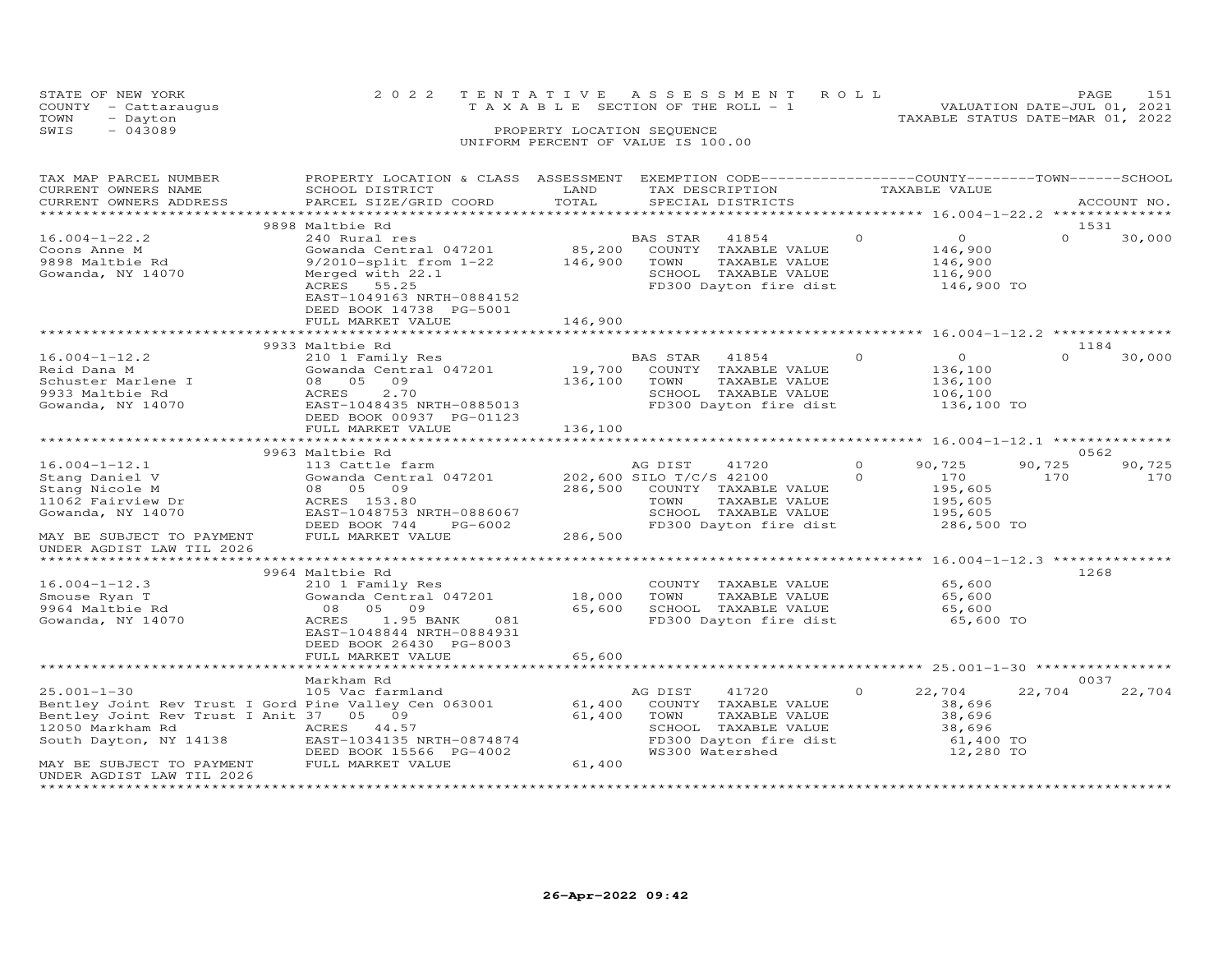| STATE OF NEW YORK<br>COUNTY<br>- Cattaraugus<br>- Dayton<br>TOWN<br>$-043089$<br>SWIS                                                                                                                                                                                                                                                       | 2022 TENTATIVE ASSESSMENT ROLL                                                                    | PROPERTY LOCATION SEQUENCE<br>UNIFORM PERCENT OF VALUE IS 100.00 |             | T A X A B L E SECTION OF THE ROLL - 1 |                | VALUATION DATE-JUL 01, 2021<br>TAXABLE STATUS DATE-MAR 01, 2022 |          | 152<br>PAGE            |
|---------------------------------------------------------------------------------------------------------------------------------------------------------------------------------------------------------------------------------------------------------------------------------------------------------------------------------------------|---------------------------------------------------------------------------------------------------|------------------------------------------------------------------|-------------|---------------------------------------|----------------|-----------------------------------------------------------------|----------|------------------------|
| TAX MAP PARCEL NUMBER                                                                                                                                                                                                                                                                                                                       | PROPERTY LOCATION & CLASS ASSESSMENT EXEMPTION CODE-----------------COUNTY-------TOWN------SCHOOL |                                                                  |             |                                       |                |                                                                 |          |                        |
| CURRENT OWNERS NAME                                                                                                                                                                                                                                                                                                                         | SCHOOL DISTRICT                                                                                   |                                                                  |             | LAND TAX DESCRIPTION                  |                | TAXABLE VALUE                                                   |          |                        |
| .CURRENT OWNERS ADDRESS PARCEL SIZE/GRID COORD TOTAL SPECIAL DISTRICTS (DISTRICTS ACCOUNT NO ACCOUNT NO ARREST                                                                                                                                                                                                                              |                                                                                                   |                                                                  |             |                                       |                |                                                                 |          | ACCOUNT NO.            |
|                                                                                                                                                                                                                                                                                                                                             |                                                                                                   |                                                                  |             |                                       |                |                                                                 |          |                        |
| $25.001 - 1 - 27$                                                                                                                                                                                                                                                                                                                           | 12039 Markham Rd                                                                                  |                                                                  |             | VET DIS CT 41141                      | $\overline{0}$ |                                                                 |          | 0032<br>$\overline{0}$ |
| Mac Donald Patrick D                                                                                                                                                                                                                                                                                                                        | 210 1 Family Res<br>Pine Valley Cen 063001 17,400 VET WAR CT 41121                                |                                                                  |             |                                       | $\Omega$       | 40,000 40,000                                                   |          |                        |
| Mac Donald Jacqueline M 37 05 09                                                                                                                                                                                                                                                                                                            |                                                                                                   | 107,500 BAS STAR 41854                                           |             |                                       |                | $12,000$ $12,000$ 0<br>0 0 30.000<br>$\overline{0}$             |          |                        |
| 12039 Markham Rd                                                                                                                                                                                                                                                                                                                            | ACRES 1.76 BANK<br>017                                                                            |                                                                  |             | COUNTY TAXABLE VALUE                  |                | 55,500                                                          |          |                        |
| South Dayton, NY 14138                                                                                                                                                                                                                                                                                                                      | EAST-1034717 NRTH-0874192                                                                         |                                                                  | <b>TOWN</b> | TAXABLE VALUE 55,500                  |                |                                                                 |          |                        |
|                                                                                                                                                                                                                                                                                                                                             | DEED BOOK 01008 PG-00755                                                                          |                                                                  |             |                                       |                |                                                                 |          |                        |
|                                                                                                                                                                                                                                                                                                                                             | FULL MARKET VALUE                                                                                 |                                                                  |             |                                       |                |                                                                 |          |                        |
|                                                                                                                                                                                                                                                                                                                                             |                                                                                                   |                                                                  |             | WS300 Watershed                       |                | 64,500 TO                                                       |          |                        |
|                                                                                                                                                                                                                                                                                                                                             |                                                                                                   |                                                                  |             |                                       |                |                                                                 |          |                        |
|                                                                                                                                                                                                                                                                                                                                             | 12050 Markham Rd                                                                                  |                                                                  |             |                                       |                |                                                                 |          | 0039                   |
| 25.001-1-29 210 1 Family Res COUNT<br>Bentley Joint Rev Trust I Gord Pine Valley Cen 063001 15,700 TOWN                                                                                                                                                                                                                                     |                                                                                                   |                                                                  |             | COUNTY TAXABLE VALUE                  |                | 113,500                                                         |          |                        |
|                                                                                                                                                                                                                                                                                                                                             |                                                                                                   |                                                                  |             | TAXABLE VALUE                         |                | 113,500                                                         |          |                        |
| Bentley Joint Rev Trust I Anit 37 05 09 113,500                                                                                                                                                                                                                                                                                             |                                                                                                   |                                                                  |             | SCHOOL TAXABLE VALUE 113,500          |                |                                                                 |          |                        |
| 12050 Markhams Rd                                                                                                                                                                                                                                                                                                                           | FRNT 224.00 DPTH 240.00                                                                           |                                                                  |             | FD300 Dayton fire dist $113,500$ TO   |                |                                                                 |          |                        |
| South Dayton, NY 14138                                                                                                                                                                                                                                                                                                                      | EAST-1034550 NRTH-0874472                                                                         |                                                                  |             | WS300 Watershed                       |                | 68,100 TO                                                       |          |                        |
|                                                                                                                                                                                                                                                                                                                                             | DEED BOOK 15566 PG-4002                                                                           |                                                                  |             |                                       |                |                                                                 |          |                        |
|                                                                                                                                                                                                                                                                                                                                             | FULL MARKET VALUE                                                                                 | 113,500                                                          |             |                                       |                |                                                                 |          |                        |
|                                                                                                                                                                                                                                                                                                                                             |                                                                                                   |                                                                  |             |                                       |                |                                                                 |          |                        |
| $25.001 - 1 - 28$                                                                                                                                                                                                                                                                                                                           | 12059 Markham Rd<br>210 1 Family Res                                                              |                                                                  | BAS STAR    | 41854                                 | $\circ$        | $\circ$                                                         | $\Omega$ | 0143<br>30,000         |
| $\mathcal{C}$ and $\mathcal{C}$ and $\mathcal{C}$ and $\mathcal{C}$ and $\mathcal{C}$ and $\mathcal{C}$ and $\mathcal{C}$ $\mathcal{C}$ $\mathcal{C}$ $\mathcal{C}$ $\mathcal{C}$ $\mathcal{C}$ $\mathcal{C}$ $\mathcal{C}$ $\mathcal{C}$ $\mathcal{C}$ $\mathcal{C}$ $\mathcal{C}$ $\mathcal{C}$ $\mathcal{C}$ $\mathcal{C}$ $\mathcal{C}$ |                                                                                                   |                                                                  |             |                                       |                | 02.700                                                          |          |                        |

|                           | 12059 Markham Rd          |        |          |                        |         |                   | 0143             |        |
|---------------------------|---------------------------|--------|----------|------------------------|---------|-------------------|------------------|--------|
| $25.001 - 1 - 28$         | 210 1 Family Res          |        | BAS STAR | 41854                  | $\circ$ | $\circ$           | $\circ$          | 30,000 |
| Cole Tricia               | Pine Valley Cen 063001    | 18,900 | COUNTY   | TAXABLE VALUE          |         | 83,700            |                  |        |
| 12059 Markham Rd          | 37 05 09                  | 83,700 | TOWN     | TAXABLE VALUE          |         | 83,700            |                  |        |
| South Dayton, NY 14138    | Life Use                  |        | SCHOOL   | TAXABLE VALUE          |         | 53,700            |                  |        |
|                           | ACRES<br>2.34 BANK<br>017 |        |          | FD300 Dayton fire dist |         | 83,700 TO         |                  |        |
|                           | EAST-1034478 NRTH-0874078 |        |          | WS300 Watershed        |         | 50,220 TO         |                  |        |
|                           | DEED BOOK 23084 PG-4001   |        |          |                        |         |                   |                  |        |
|                           | FULL MARKET VALUE         | 83,700 |          |                        |         |                   |                  |        |
|                           |                           |        |          |                        |         | $25.001 - 1 - 31$ |                  |        |
|                           | 12059 Markham Rd          |        |          |                        |         |                   | 0038             |        |
| $25.001 - 1 - 31$         | 105 Vac farmland          |        | COUNTY   | TAXABLE VALUE          |         | 89,000            |                  |        |
| Bentley Robert H          | Pine Valley Cen 063001    | 89,000 | TOWN     | TAXABLE VALUE          |         | 89,000            |                  |        |
| 1280 Brookfield Ave Apt 7 | 37 05 09                  | 89,000 | SCHOOL   | TAXABLE VALUE          |         | 89,000            |                  |        |
| Sunnyvale, CA 94087       | Life Use                  |        |          | FD300 Dayton fire dist |         | 89,000 TO         |                  |        |
|                           | ACRES 44.84               |        |          | WS300 Watershed        |         | 53,400 TO         |                  |        |
|                           | EAST-1033267 NRTH-0873728 |        |          |                        |         |                   |                  |        |
|                           | DEED BOOK 24061 PG-5002   |        |          |                        |         |                   |                  |        |
|                           | FULL MARKET VALUE         | 89,000 |          |                        |         |                   |                  |        |
|                           |                           |        |          |                        |         | $25.001 - 2 - 17$ | **************** |        |
|                           | Markham-Wesley Rd         |        |          |                        |         |                   | 0533             |        |
| $25.001 - 2 - 17$         | 323 Vacant rural          |        | COUNTY   | TAXABLE VALUE          |         | 25,100            |                  |        |
| Hassanwalia Harry         | Pine Valley Cen 063001    | 25,100 | TOWN     | TAXABLE VALUE          |         | 25,100            |                  |        |
| 151 Buffalo Ave Ste 606   | 22 05 09                  | 25,100 | SCHOOL   | TAXABLE VALUE          |         | 25,100            |                  |        |
| Niagara Falls, NY 14303   | ACRES<br>39.07            |        |          | FD300 Dayton fire dist |         | 25,100 TO         |                  |        |
|                           | EAST-1039842 NRTH-0875942 |        |          | WS300 Watershed        |         | 5,020 TO          |                  |        |
|                           | DEED BOOK 28815 PG-6002   |        |          |                        |         |                   |                  |        |
|                           | FULL MARKET VALUE         | 25,100 |          |                        |         |                   |                  |        |
|                           |                           |        |          |                        |         |                   |                  |        |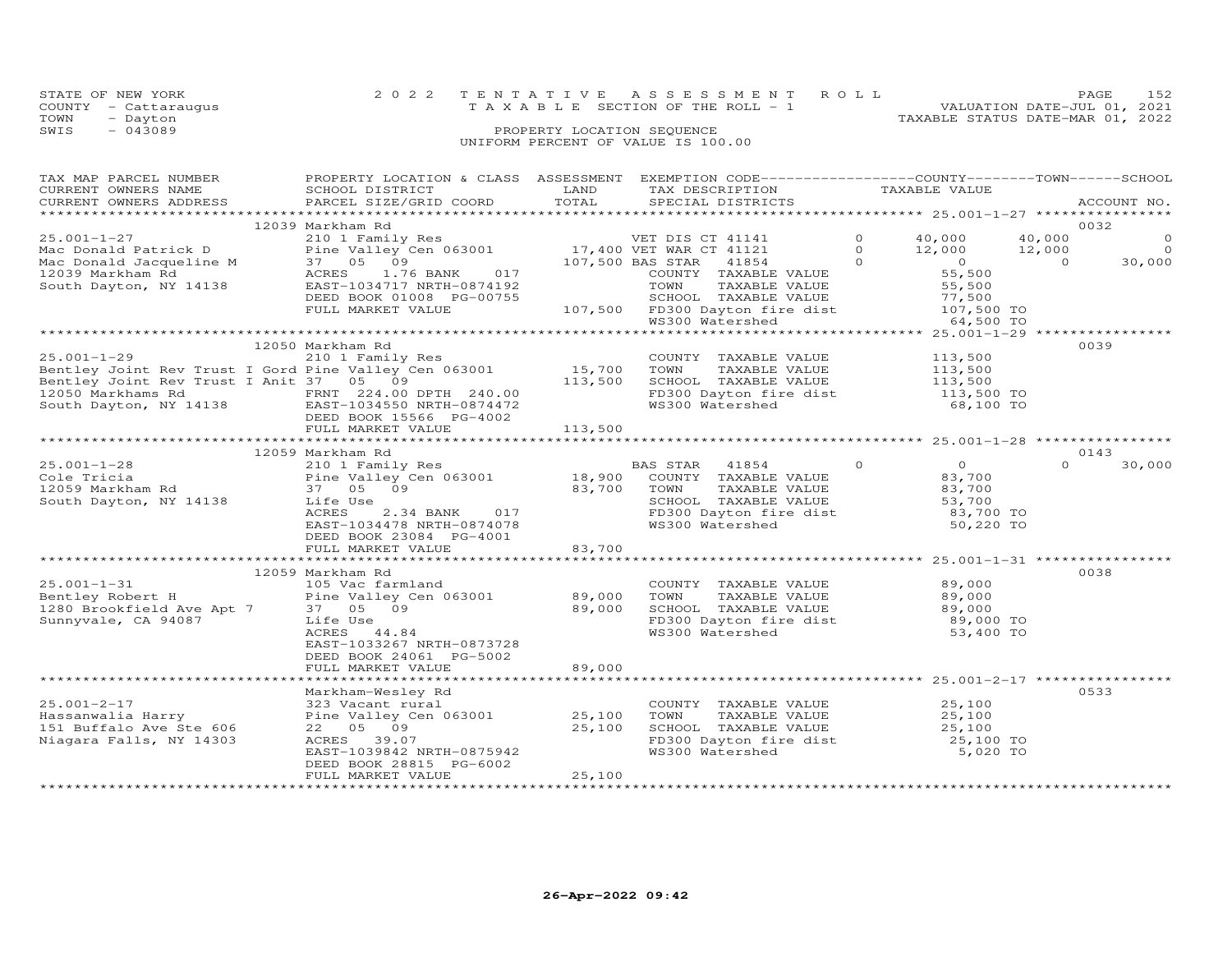| STATE OF NEW YORK    | 2022 TENTATIVE ASSESSMENT ROLL        | <b>PAGE</b>                      | 153 |
|----------------------|---------------------------------------|----------------------------------|-----|
| COUNTY - Cattarauqus | T A X A B L E SECTION OF THE ROLL - 1 | VALUATION DATE-JUL 01, 2021      |     |
| TOWN<br>- Dayton     |                                       | TAXABLE STATUS DATE-MAR 01, 2022 |     |
| SWIS<br>- 043089     | PROPERTY LOCATION SEQUENCE            |                                  |     |
|                      |                                       |                                  |     |

## UNIFORM PERCENT OF VALUE IS 100.00

| TAX MAP PARCEL NUMBER                                 | PROPERTY LOCATION & CLASS ASSESSMENT EXEMPTION CODE----------------COUNTY-------TOWN------SCHOOL |                  |                                                          |                    |                  |
|-------------------------------------------------------|--------------------------------------------------------------------------------------------------|------------------|----------------------------------------------------------|--------------------|------------------|
| CURRENT OWNERS NAME                                   | SCHOOL DISTRICT                                                                                  | LAND             | TAX DESCRIPTION                                          | TAXABLE VALUE      |                  |
| CURRENT OWNERS ADDRESS<br>***********************     | PARCEL SIZE/GRID COORD<br>******************                                                     | TOTAL            |                                                          |                    |                  |
|                                                       |                                                                                                  |                  |                                                          |                    |                  |
|                                                       | Markham-Wesley Rd                                                                                |                  |                                                          |                    | 1525             |
| $25.001 - 2 - 23.3$                                   | 322 Rural vac>10                                                                                 |                  | COUNTY TAXABLE VALUE                                     | 19,200             |                  |
| Kruchten Ippolito Elaine                              | Pine Valley Cen 063001<br>ACRES 12.45                                                            | 19,200<br>19,200 | TOWN<br>TAXABLE VALUE                                    | 19,200             |                  |
| Wilbur David<br>70 Hill St                            |                                                                                                  |                  | SCHOOL TAXABLE VALUE<br>FD300 Dayton fire dist 19,200 TO | 19,200             |                  |
| Tonawanda, NY 14150                                   | EAST-1035608 NRTH-0872964<br>FULL MARKET VALUE                                                   | 19,200           | WS300 Watershed                                          | 19,200 TO          |                  |
|                                                       |                                                                                                  |                  |                                                          |                    |                  |
|                                                       | Markham-Wesley Rd                                                                                |                  |                                                          |                    | 0534             |
| $25.001 - 2 - 24.1$                                   | 323 Vacant rural                                                                                 |                  | COUNTY TAXABLE VALUE                                     | 91,000             |                  |
| Hassanwalia Harry                                     | Pine Valley Cen 063001 91,000                                                                    |                  | TOWN<br>TAXABLE VALUE                                    | 91,000             |                  |
| 151 Buffalo Ave Apt 606                               | 29 05 09                                                                                         | 91,000           | SCHOOL TAXABLE VALUE                                     | 91,000             |                  |
| Niagara Falls, NY 14303                               | ACRES 113.22                                                                                     |                  | SCHOOL TAXABLE VALUE<br>FD300 Dayton fire dist           | 91,000 TO          |                  |
|                                                       | EAST-1037781 NRTH-0874384                                                                        |                  | WS300 Watershed                                          | 18,200 TO          |                  |
|                                                       | DEED BOOK 28815 PG-6002                                                                          |                  |                                                          |                    |                  |
|                                                       | FULL MARKET VALUE                                                                                | 91,000           |                                                          |                    |                  |
|                                                       |                                                                                                  |                  |                                                          |                    |                  |
|                                                       | Markham-Wesley Rd                                                                                |                  |                                                          |                    | 0536             |
| $25.001 - 2 - 30$                                     | 323 Vacant rural                                                                                 |                  | COUNTY TAXABLE VALUE                                     | 14,100             |                  |
| Hassanwalia Harry                                     | Pine Valley Cen 063001 14,100                                                                    |                  | TOWN<br>TAXABLE VALUE                                    | 14,100             |                  |
| 151 Buffalo Ave Apt 606                               | 30 05 09                                                                                         | 14,100           | SCHOOL TAXABLE VALUE                                     | 14,100             |                  |
| Niagara Falls, NY 14303                               | ACRES 20.02                                                                                      |                  | FD300 Dayton fire dist                                   | 14,100 TO          |                  |
|                                                       | EAST-1038472 NRTH-0875669                                                                        |                  | WS300 Watershed                                          | 4,700 TO           |                  |
|                                                       | DEED BOOK 28815 PG-6002                                                                          |                  |                                                          |                    |                  |
|                                                       | FULL MARKET VALUE                                                                                | 14,100           |                                                          |                    |                  |
|                                                       |                                                                                                  |                  |                                                          |                    |                  |
|                                                       | Markham-Wesley Rd                                                                                |                  |                                                          |                    | 5038             |
| $25.003 - 1 - 5.2$                                    | 120 Field crops                                                                                  |                  | COUNTY TAXABLE VALUE                                     | 59,900             |                  |
| VanEtten Patricia                                     | Catt-LV Central 046402 55,800                                                                    |                  | TOWN<br>TAXABLE VALUE                                    | 59,900             |                  |
| 9836 VanEtten Rd                                      | split from 25.003-1-5 (1/                                                                        | 59,900           | SCHOOL TAXABLE VALUE                                     | 59,900             |                  |
| Gowanda, NY 14070                                     | ACRES 25.10                                                                                      |                  | FD300 Dayton fire dist                                   | 59,900 TO          |                  |
|                                                       | EAST-1044000 NRTH-0864427                                                                        |                  | WS300 Watershed                                          | 59,900 TO          |                  |
|                                                       | DEED BOOK 11501 PG-5001                                                                          |                  |                                                          |                    |                  |
|                                                       | FULL MARKET VALUE                                                                                | 59,900           |                                                          |                    |                  |
|                                                       |                                                                                                  |                  |                                                          |                    |                  |
|                                                       | Markham-Wesley Rd                                                                                |                  |                                                          |                    | 0149             |
| $25.003 - 1 - 6.1$                                    | 105 Vac farmland                                                                                 |                  | AG DIST<br>41720                                         | $\Omega$<br>20,262 | 20,262<br>20,262 |
| Creeley Revocable Trust Corydo Catt-LV Central 046402 |                                                                                                  | 51,200           | COUNTY TAXABLE VALUE                                     | 30,938             |                  |
| 11726 Markhams Rd                                     | 18/19 05 09                                                                                      | 51,200           | TOWN<br>TAXABLE VALUE                                    | 30,938             |                  |
| Gowanda, NY 14070                                     | ACRES<br>33.88                                                                                   |                  | SCHOOL TAXABLE VALUE                                     | 30,938             |                  |
|                                                       | EAST-1041043 NRTH-0866181                                                                        |                  | FD300 Dayton fire dist<br>WS300 Watershod                | 51,200 TO          |                  |
| MAY BE SUBJECT TO PAYMENT                             | DEED BOOK 20190 PG-2833                                                                          |                  | WS300 Watershed                                          | 51,200 TO          |                  |
| UNDER AGDIST LAW TIL 2026                             | FULL MARKET VALUE                                                                                | 51,200           |                                                          |                    |                  |
|                                                       |                                                                                                  |                  |                                                          |                    |                  |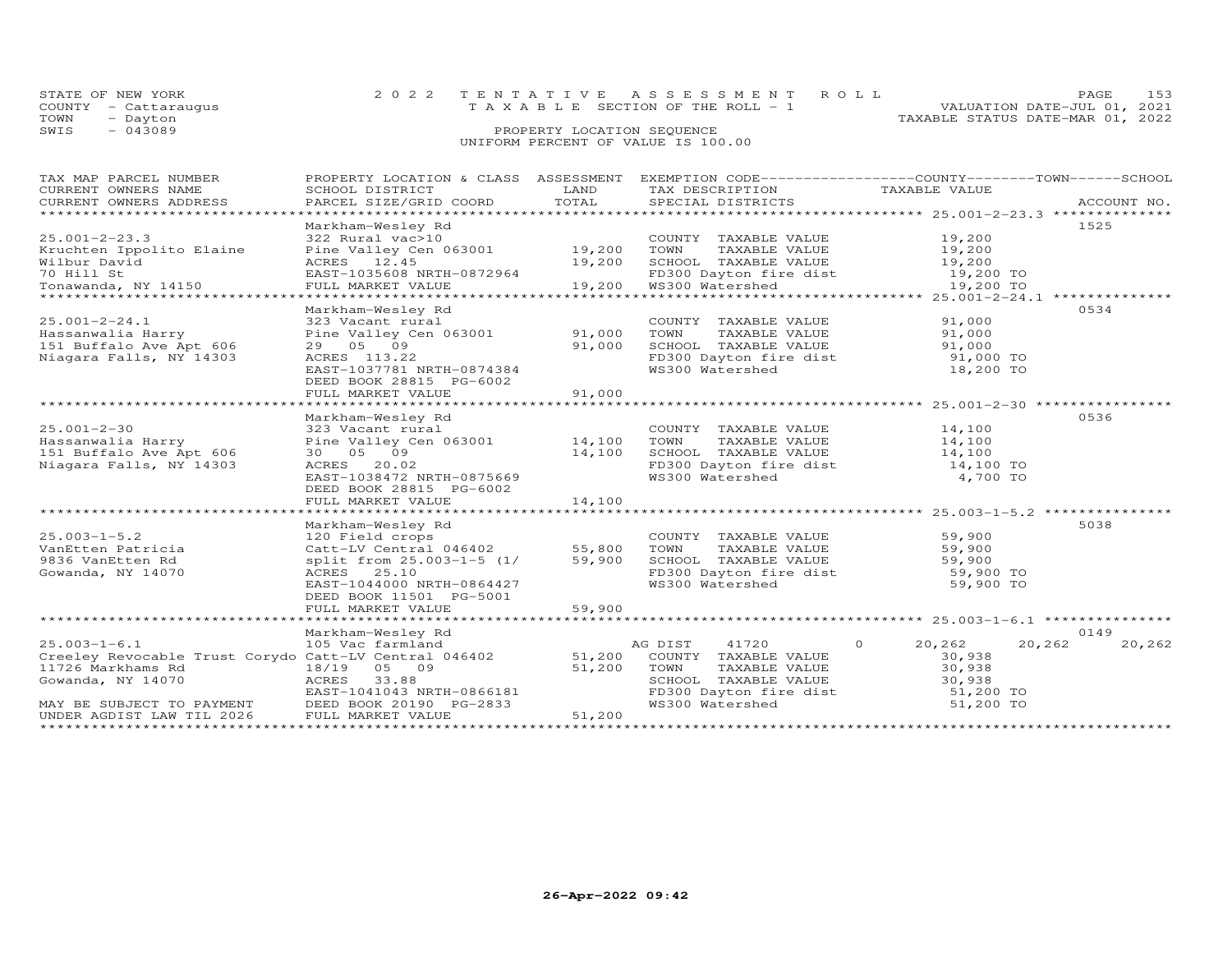| STATE OF NEW YORK    | 2022 TENTATIVE ASSESSMENT ROLL     |  |                                  | PAGE 154                    |  |
|----------------------|------------------------------------|--|----------------------------------|-----------------------------|--|
| COUNTY - Cattaraugus | TAXABLE SECTION OF THE ROLL - 1    |  |                                  | VALUATION DATE-JUL 01, 2021 |  |
| TOWN<br>- Dayton     |                                    |  | TAXABLE STATUS DATE-MAR 01, 2022 |                             |  |
| $-043089$<br>SWIS    | PROPERTY LOCATION SEQUENCE         |  |                                  |                             |  |
|                      | UNIFORM PERCENT OF VALUE IS 100.00 |  |                                  |                             |  |

| TAX MAP PARCEL NUMBER      | PROPERTY LOCATION & CLASS ASSESSMENT EXEMPTION CODE-----------------COUNTY-------TOWN------SCHOOL                                                                                                                                                                                                                             |         |                                                                                                                             |                            |                    |
|----------------------------|-------------------------------------------------------------------------------------------------------------------------------------------------------------------------------------------------------------------------------------------------------------------------------------------------------------------------------|---------|-----------------------------------------------------------------------------------------------------------------------------|----------------------------|--------------------|
| CURRENT OWNERS NAME        | SCHOOL DISTRICT                                                                                                                                                                                                                                                                                                               | LAND    | TAX DESCRIPTION                                                                                                             | TAXABLE VALUE              |                    |
| CURRENT OWNERS ADDRESS     | PARCEL SIZE/GRID COORD TOTAL                                                                                                                                                                                                                                                                                                  |         | SPECIAL DISTRICTS                                                                                                           |                            | ACCOUNT NO.        |
|                            |                                                                                                                                                                                                                                                                                                                               |         |                                                                                                                             |                            |                    |
|                            | Markham-Wesley Rd                                                                                                                                                                                                                                                                                                             |         |                                                                                                                             |                            | 0964               |
| $25.003 - 1 - 6.2$         |                                                                                                                                                                                                                                                                                                                               |         |                                                                                                                             |                            |                    |
|                            |                                                                                                                                                                                                                                                                                                                               |         | COUNTY TAXABLE VALUE 11,500<br>TOWN TAXABLE VALUE 11,500                                                                    |                            |                    |
| Country Side Sand & Gravel | 323 Vacant rural<br>Catt-Ly Central 046402 11,500                                                                                                                                                                                                                                                                             |         |                                                                                                                             |                            |                    |
| 13870 Taylor Hollow Rd     | 11,500<br>19 05 09                                                                                                                                                                                                                                                                                                            |         |                                                                                                                             | 11,500<br>11,500 TO        |                    |
| Collins, NY 14034          |                                                                                                                                                                                                                                                                                                                               |         |                                                                                                                             |                            |                    |
|                            | ACRES 18.00<br>EAST-1041028 NRTH-0864263                                                                                                                                                                                                                                                                                      |         | SCHOOL TAXABLE VALUE<br>FD300 Dayton fire dist<br>WS300 Watershed                                                           | 11,500 TO                  |                    |
|                            | DEED BOOK 766<br>PG-00906                                                                                                                                                                                                                                                                                                     |         |                                                                                                                             |                            |                    |
|                            |                                                                                                                                                                                                                                                                                                                               |         |                                                                                                                             |                            |                    |
|                            |                                                                                                                                                                                                                                                                                                                               |         |                                                                                                                             |                            |                    |
|                            |                                                                                                                                                                                                                                                                                                                               |         |                                                                                                                             |                            |                    |
|                            | Markham-Wesley Rd                                                                                                                                                                                                                                                                                                             |         |                                                                                                                             |                            | 0195               |
| $25.004 - 1 - 13$          | 720 Mining                                                                                                                                                                                                                                                                                                                    |         | COUNTY TAXABLE VALUE                                                                                                        | 28,800                     |                    |
| Country Side Sand & Gravel | $720$ $\frac{11111119}{28}$ $\frac{11111119}{28}$ $\frac{11111119}{28}$                                                                                                                                                                                                                                                       |         | TOWN                                                                                                                        | TAXABLE VALUE 28,800       |                    |
| 13870 Taylor Hollow Rd     | 11 05 09                                                                                                                                                                                                                                                                                                                      | 28,800  |                                                                                                                             |                            |                    |
| Collins, NY 14034          | ACRES 11.51                                                                                                                                                                                                                                                                                                                   |         | SCHOOL TAXABLE VALUE $28,800$<br>FD300 Dayton fire dist $28,800$ TO<br>WS300 Watershed 5,760 TO                             |                            |                    |
|                            | EAST-1046960 NRTH-0864420                                                                                                                                                                                                                                                                                                     |         |                                                                                                                             |                            |                    |
|                            |                                                                                                                                                                                                                                                                                                                               |         |                                                                                                                             |                            |                    |
|                            | DEED BOOK 01018 PG-00605                                                                                                                                                                                                                                                                                                      |         |                                                                                                                             |                            |                    |
|                            | FULL MARKET VALUE                                                                                                                                                                                                                                                                                                             | 28,800  |                                                                                                                             |                            |                    |
|                            |                                                                                                                                                                                                                                                                                                                               |         |                                                                                                                             |                            |                    |
|                            | Markham-Wesley Rd                                                                                                                                                                                                                                                                                                             |         |                                                                                                                             |                            | 0583               |
| $25.004 - 1 - 22$          |                                                                                                                                                                                                                                                                                                                               |         |                                                                                                                             | 8,949                      | 8,949<br>8,949     |
| Jones Gary D               | 105 Vac farmland MG DIST 41720 0<br>Catt-LV Central 046402 16,200 COUNTY TAXABLE VALUE<br>www.wesley Ro<br>105 Vac farmland<br>Catt-IV C                                                                                                                                                                                      |         |                                                                                                                             | 7,251                      |                    |
| 11326 Markhams-Wesley Rd   | $\begin{tabular}{llllll} 11 & 05 & 09 & & & 16,200 & 70001 \\ ACRES & 8.11 & & & & & \\ EAST-1044525 NRTH-0863947 & & & & & \\ DEST-1044525 NRTH-0863947 & & & & & & \\ DEED BOCK & 0101 & PG-01064 & & & & & \\ DEED BOOK & 0101 & PG-01064 & & & & \\ & & & & & & & \\ & & & & & & & & \\ & & & & & & & & \\ \end{tabular}$ |         |                                                                                                                             |                            |                    |
|                            |                                                                                                                                                                                                                                                                                                                               |         |                                                                                                                             |                            |                    |
| Gowanda, NY 14070          |                                                                                                                                                                                                                                                                                                                               |         |                                                                                                                             |                            |                    |
|                            |                                                                                                                                                                                                                                                                                                                               |         |                                                                                                                             |                            |                    |
| MAY BE SUBJECT TO PAYMENT  |                                                                                                                                                                                                                                                                                                                               |         | TOWN TAXABLE VALUE 7,251<br>SCHOOL TAXABLE VALUE 7,251<br>FD300 Dayton fire dist 16,200 TO<br>WS300 Watershed 3,240 TO      |                            |                    |
| UNDER AGDIST LAW TIL 2026  |                                                                                                                                                                                                                                                                                                                               |         |                                                                                                                             |                            |                    |
|                            |                                                                                                                                                                                                                                                                                                                               |         |                                                                                                                             |                            |                    |
|                            | 11254 Markham-Wesley Rd                                                                                                                                                                                                                                                                                                       |         |                                                                                                                             |                            | 1035               |
|                            |                                                                                                                                                                                                                                                                                                                               |         |                                                                                                                             | $\overline{O}$             | $\cap$<br>30,000   |
|                            |                                                                                                                                                                                                                                                                                                                               |         |                                                                                                                             | 33,000                     |                    |
|                            |                                                                                                                                                                                                                                                                                                                               |         |                                                                                                                             |                            |                    |
|                            |                                                                                                                                                                                                                                                                                                                               |         |                                                                                                                             |                            |                    |
|                            | 25.004-1-15<br>Ellis Kevin<br>Ellis Nancy<br>210 1 Family Res<br>210 1 Family Res<br>210 1 Family Res<br>210 1 Family Res<br>210 1 Central 046402<br>210 10,100 COUNTY TAXABLE VALUE<br>210 10,100 COUNTY TAXABLE VALUE<br>23,000 TOWN TAXABLE VAL                                                                            |         | TOWN TAXABLE VALUE 33,000<br>SCHOOL TAXABLE VALUE 33,000<br>FD300 Dayton fire dist 33,000 TO<br>WS300 Watershed 6,600 TO    |                            |                    |
|                            |                                                                                                                                                                                                                                                                                                                               |         |                                                                                                                             |                            |                    |
|                            |                                                                                                                                                                                                                                                                                                                               |         |                                                                                                                             |                            |                    |
|                            |                                                                                                                                                                                                                                                                                                                               |         |                                                                                                                             |                            |                    |
|                            |                                                                                                                                                                                                                                                                                                                               |         |                                                                                                                             |                            |                    |
|                            | 11266 Markham-Wesley Rd                                                                                                                                                                                                                                                                                                       |         |                                                                                                                             |                            | 0081               |
|                            |                                                                                                                                                                                                                                                                                                                               |         |                                                                                                                             |                            |                    |
|                            | 25.004-1-19<br>Singer Jeffrey H<br>Singer Marlene 11 05 09<br>11266 Markhams-Wesley Rd<br>Gowanda, NY 14070<br>210 1 Family Res<br>210 1 Family Res<br>Catt-LV Central 046402<br>102,400<br>210 102,400<br>210 102,400<br>22,400<br>22,400<br>22,400<br>22                                                                    |         | BAS STAR 41854                                                                                                              | $\overline{0}$<br>$\Omega$ | $\Omega$<br>30,000 |
|                            |                                                                                                                                                                                                                                                                                                                               |         | COUNTY TAXABLE VALUE                                                                                                        | 102,400                    |                    |
|                            |                                                                                                                                                                                                                                                                                                                               |         | TOWN TAXABLE VALUE 102,400<br>SCHOOL TAXABLE VALUE 72,400<br>FD300 Dayton fire dist 102,400 TO<br>WS300 Watershed 20,480 TO |                            |                    |
|                            |                                                                                                                                                                                                                                                                                                                               |         |                                                                                                                             |                            |                    |
|                            |                                                                                                                                                                                                                                                                                                                               |         |                                                                                                                             |                            |                    |
|                            |                                                                                                                                                                                                                                                                                                                               |         |                                                                                                                             |                            |                    |
|                            | EAST-1046485 NRTH-0865096<br>DEED BOOK 839 PG-00401<br>FUI.I. MARKET WATHER<br>FULL MARKET VALUE                                                                                                                                                                                                                              | 102,400 |                                                                                                                             |                            |                    |
|                            |                                                                                                                                                                                                                                                                                                                               |         |                                                                                                                             |                            |                    |
|                            |                                                                                                                                                                                                                                                                                                                               |         |                                                                                                                             |                            |                    |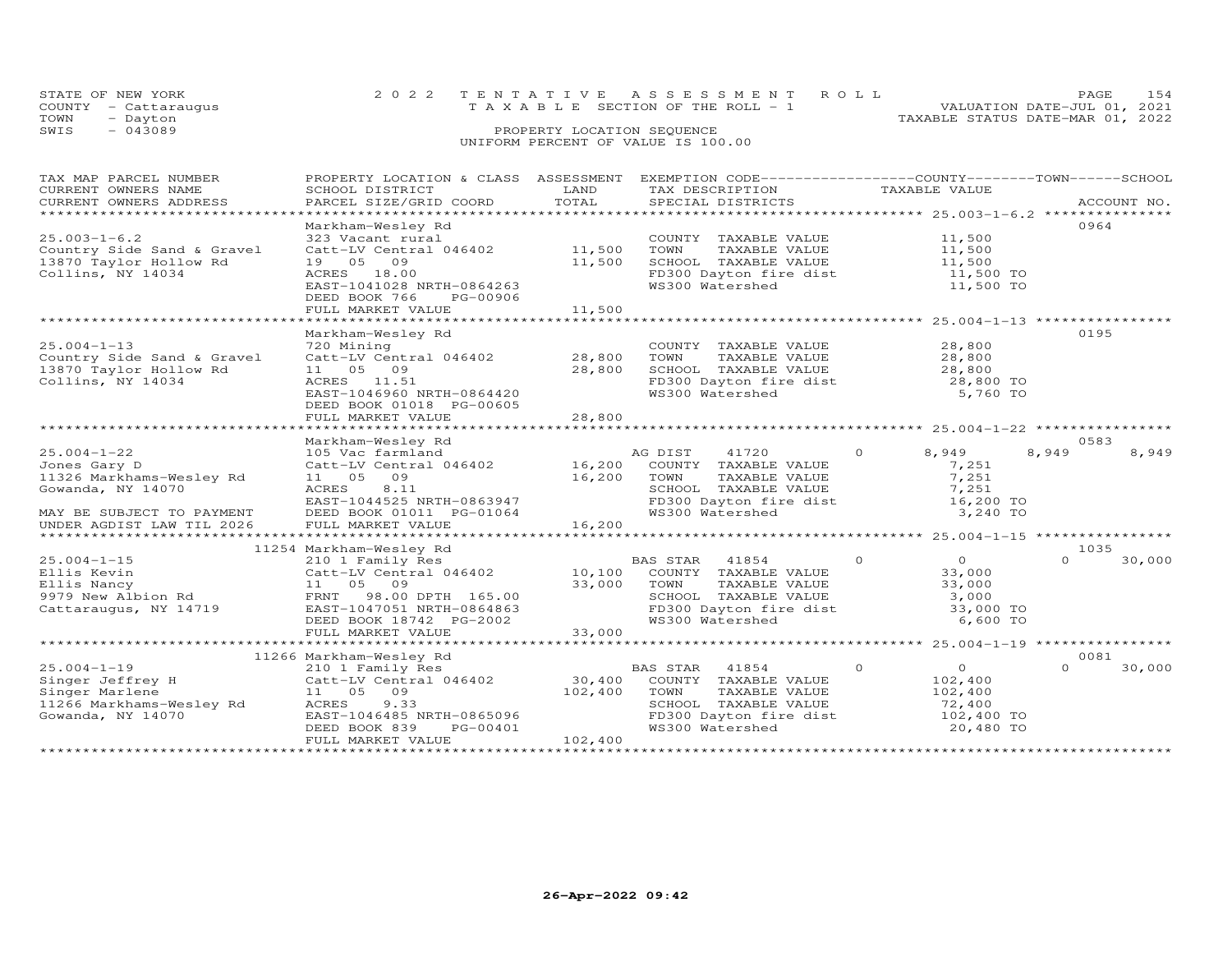| STATE OF NEW YORK    |                                    | 2022 TENTATIVE ASSESSMENT ROLL        |                                  | PAGE. | 155 |
|----------------------|------------------------------------|---------------------------------------|----------------------------------|-------|-----|
| COUNTY - Cattaraugus |                                    | T A X A B L E SECTION OF THE ROLL - 1 | VALUATION DATE-JUL 01, 2021      |       |     |
| TOWN<br>- Dayton     |                                    |                                       | TAXABLE STATUS DATE-MAR 01, 2022 |       |     |
| SWIS<br>$-043089$    | PROPERTY LOCATION SEQUENCE         |                                       |                                  |       |     |
|                      | UNIFORM PERCENT OF VALUE IS 100.00 |                                       |                                  |       |     |

| TAX MAP PARCEL NUMBER<br>CURRENT OWNERS NAME<br>CURRENT OWNERS ADDRESS                                                                                                                                                                                           | PROPERTY LOCATION & CLASS ASSESSMENT EXEMPTION CODE----------------COUNTY-------TOWN-----SCHOOL<br>SCHOOL DISTRICT<br>PARCEL SIZE/GRID COORD                                                                                                                                                                                     | LAND<br>TOTAL                                              |                 | TAX DESCRIPTION<br>SPECIAL DISTRICTS                                                                                                                    |                | TAXABLE VALUE                                                                      |                    | ACCOUNT NO.              |
|------------------------------------------------------------------------------------------------------------------------------------------------------------------------------------------------------------------------------------------------------------------|----------------------------------------------------------------------------------------------------------------------------------------------------------------------------------------------------------------------------------------------------------------------------------------------------------------------------------|------------------------------------------------------------|-----------------|---------------------------------------------------------------------------------------------------------------------------------------------------------|----------------|------------------------------------------------------------------------------------|--------------------|--------------------------|
|                                                                                                                                                                                                                                                                  |                                                                                                                                                                                                                                                                                                                                  |                                                            |                 |                                                                                                                                                         |                |                                                                                    |                    |                          |
|                                                                                                                                                                                                                                                                  | 11291 Markham-Wesley Rd                                                                                                                                                                                                                                                                                                          |                                                            |                 |                                                                                                                                                         |                |                                                                                    |                    | 0468                     |
| $25.004 - 1 - 20$<br>Cline Steven A Catt-LV Centra<br>Cline Audrey M 11 05 09<br>11291 Markham-Wesley Rd ACRES 1.33<br>Gowanda, NY 14070                                                                                                                         | Markham-Wesley Rd<br>210 1 Family Res<br>Catt-LV Central 046402<br>16,100 COUNTY TAXABLE VALUE<br>105 09 102,400 TOWN TAXABLE VALUE<br>ACRES 1.33 SCHOOL TAXABLE VALUE<br>EAST-1046266 NRTH-0864752 FD300 Dayton fire dist<br>DEED BOOK 800                                                                                      |                                                            |                 | TAXABLE VALUE                                                                                                                                           | $\overline{0}$ | $\begin{array}{c}0\\102,400\end{array}$<br>$\frac{102}{72}$ , 400                  | $\Omega$           | 30,000                   |
|                                                                                                                                                                                                                                                                  |                                                                                                                                                                                                                                                                                                                                  |                                                            |                 |                                                                                                                                                         |                |                                                                                    |                    |                          |
|                                                                                                                                                                                                                                                                  |                                                                                                                                                                                                                                                                                                                                  |                                                            |                 |                                                                                                                                                         |                |                                                                                    |                    |                          |
| $25.004 - 1 - 25.2$<br>Jones Gary D<br>11326 Markhams-Wesley Rd<br>Gowanda, NY 14070<br>MAY BE SUBJECT TO PAYMENT<br>UNDER RPTL483 UNTIL 2028                                                                                                                    | 11326 Markham-Wesley Rd<br>Markham-wesley Kd<br>210 1 Family Res<br>Catt-LV Central 046402<br>17,200 ENH STAR 41834 0<br>163,400 COUNTY TAXABLE VALUE<br>163,400 COUNTY TAXABLE VALUE<br>FRNT 210.00 DPTH 185.75 SCHOOL TAXABLE VALUE<br>ACRES 1.70 FD300 Dayton fire d<br>EAST-1045475 NRTH-0865197<br>DEED BOOK 00775 PG-00360 |                                                            | WS300 Watershed | SCHOOL TAXABLE VALUE 53,960<br>FD300 Dayton fire dist 163,400 TO                                                                                        |                | 34,540<br>$\overline{0}$<br>128,860<br>128,860<br>32,680 TO                        | 34,540<br>$\Omega$ | 0971<br>34,540<br>74,900 |
|                                                                                                                                                                                                                                                                  | FULL MARKET VALUE                                                                                                                                                                                                                                                                                                                | 163,400                                                    |                 |                                                                                                                                                         |                |                                                                                    |                    |                          |
|                                                                                                                                                                                                                                                                  |                                                                                                                                                                                                                                                                                                                                  |                                                            |                 | ************************************* 25.004-1-25.3 ***                                                                                                 |                |                                                                                    |                    |                          |
|                                                                                                                                                                                                                                                                  | 11339 Markham-Wesley Rd                                                                                                                                                                                                                                                                                                          |                                                            |                 |                                                                                                                                                         |                |                                                                                    |                    | 0480                     |
| 25.004-1-25.3<br>Jones Gary D<br>11326 Markhams-Wesley Rd<br>60 FRNT 215.00<br>Gowanda, NY 14070<br>FRNT 215.00<br>FRNT 215.00<br>FRNT 215.00                                                                                                                    | 210 1 Family Res<br>Catt-LV Central 046402 13,600<br>FRNT 215.00 DPTH 149.00<br>EAST-1045229 NRTH-0864941<br>DEED BOOK 28674 PG-8002                                                                                                                                                                                             | 13,600                                                     | TOWN            | COUNTY TAXABLE VALUE 13,600<br>TOWN TAXABLE VALUE 13,600<br>SCHOOL TAXABLE VALUE 13,600<br>FD300 Dayton fire dist 13,600 TO<br>WS300 Watershed 2,720 TO |                |                                                                                    |                    |                          |
|                                                                                                                                                                                                                                                                  | FULL MARKET VALUE                                                                                                                                                                                                                                                                                                                | 13,600                                                     |                 |                                                                                                                                                         |                |                                                                                    |                    |                          |
|                                                                                                                                                                                                                                                                  |                                                                                                                                                                                                                                                                                                                                  |                                                            |                 |                                                                                                                                                         |                |                                                                                    |                    |                          |
| 25.004-1-23<br>Willard Bruce E<br>11365 Markham-Wesley Rd<br>11365 Markham-Wesley Rd<br>22,300<br>PO Box 244<br>Cattaraugus, NY 14719<br>22,300<br>Cattaraugus, NY 14719<br>22,300<br>22,300<br>22,300<br>22,300<br>22,300<br>22,300<br>22,300<br>22,300<br>22,3 | 11365 Markham-Wesley Rd<br>DEED BOOK 913<br>PG-01045                                                                                                                                                                                                                                                                             |                                                            |                 | COUNTY TAXABLE VALUE $22,300$<br>TOWN TAXABLE VALUE $22,300$<br>SCHOOL TAXABLE VALUE 22,300<br>FD300 Dayton fire dist 22,300 TO<br>WS300 Watershed      |                | 4,460 TO                                                                           |                    | 0629                     |
|                                                                                                                                                                                                                                                                  |                                                                                                                                                                                                                                                                                                                                  |                                                            |                 |                                                                                                                                                         |                |                                                                                    |                    |                          |
|                                                                                                                                                                                                                                                                  |                                                                                                                                                                                                                                                                                                                                  |                                                            |                 |                                                                                                                                                         |                |                                                                                    |                    |                          |
|                                                                                                                                                                                                                                                                  | 11368 Markham-Wesley Rd<br>240 Rural res                                                                                                                                                                                                                                                                                         |                                                            |                 |                                                                                                                                                         |                |                                                                                    |                    | 0581                     |
| $25.004 - 1 - 24$<br>Jones Gary D<br>Stone Carlton W<br>MAY BE SUBJECT TO PAYMENT                                                                                                                                                                                | 240 Rural res<br>Catt-LV Central 046402 50,500<br>11  05  09<br>EAST-1044537 NRTH-0866256<br>DEED BOOK 12154 PG-8001<br>FULL MARKET VALUE                                                                                                                                                                                        | 143,700 TOWN<br>0866256<br>G-8001                  143,700 | AG DIST 41720   | COUNTY TAXABLE VALUE<br>TOWN TAXABLE VALUE<br>SCHOOL TAXABLE VALUE<br>FD300 Dayton fire dist<br>WS300 Watershed                                         | $\circ$        | 16,168<br>127,532<br>127,532<br>-- , , 532<br>127, 532<br>143, 700 TO<br>28,740 TO | 16,168             | 16,168                   |
| UNDER AGDIST LAW TIL 2026                                                                                                                                                                                                                                        |                                                                                                                                                                                                                                                                                                                                  |                                                            |                 |                                                                                                                                                         |                |                                                                                    |                    |                          |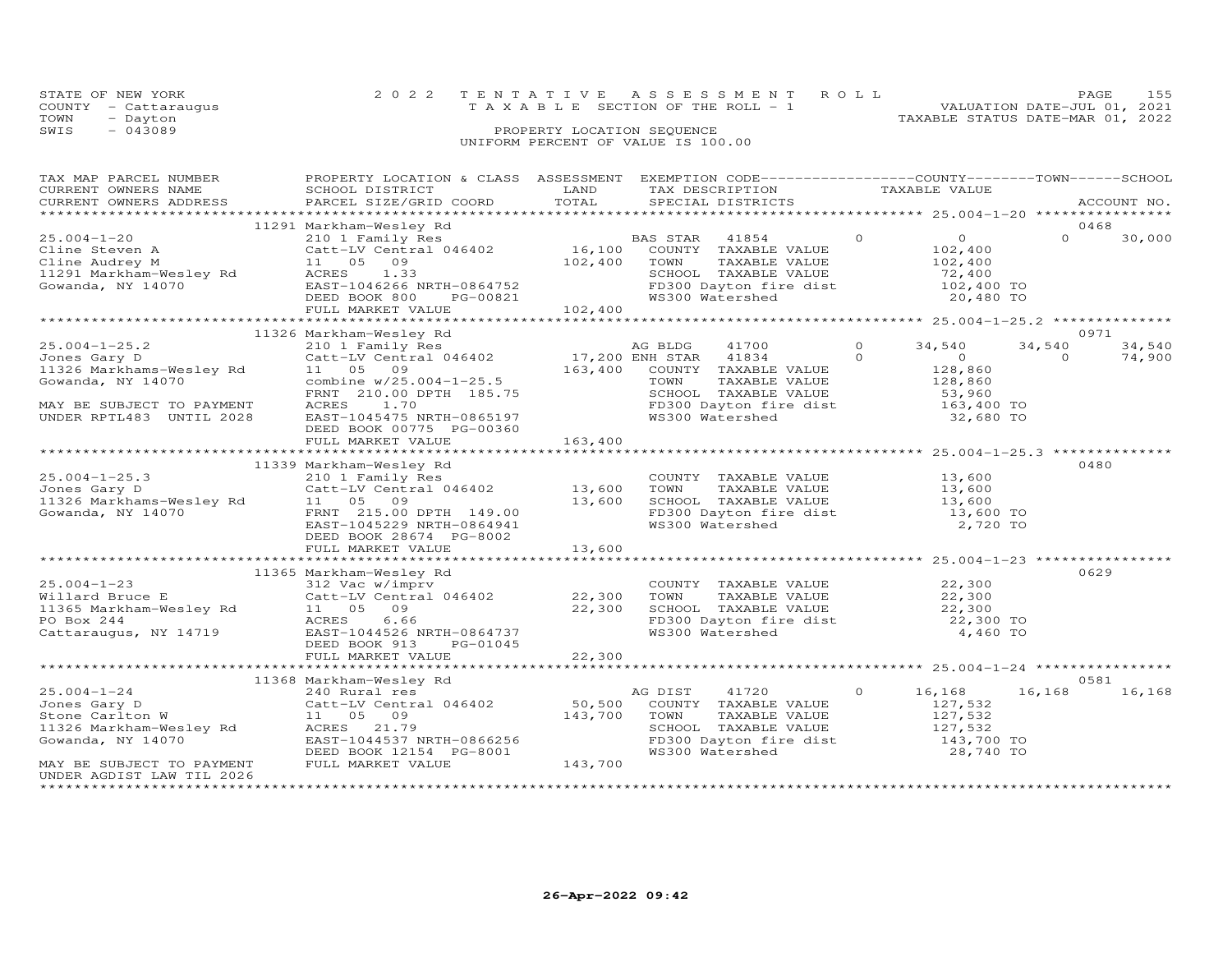|      | STATE OF NEW YORK    | 2022 TENTATIVE ASSESSMENT ROLL                                       | PAGE | 156 |
|------|----------------------|----------------------------------------------------------------------|------|-----|
|      | COUNTY - Cattaraugus | VALUATION DATE-JUL 01, 2021<br>T A X A B L E SECTION OF THE ROLL - 1 |      |     |
| TOWN | - Dayton             | TAXABLE STATUS DATE-MAR 01, 2022                                     |      |     |
| SWIS | $-043089$            | PROPERTY LOCATION SEQUENCE                                           |      |     |
|      |                      | UNIFORM PERCENT OF VALUE IS 100.00                                   |      |     |

| TAX MAP PARCEL NUMBER<br>CURRENT OWNERS NAME                                                                                                                                                                                                  | PROPERTY LOCATION & CLASS ASSESSMENT EXEMPTION CODE----------------COUNTY-------TOWN------SCHOOL<br>SCHOOL DISTRICT | LAND    | TAX DESCRIPTION TAXABLE VALUE SPECIAL DISTRICTS                                                                                                              |                                           |          |        |
|-----------------------------------------------------------------------------------------------------------------------------------------------------------------------------------------------------------------------------------------------|---------------------------------------------------------------------------------------------------------------------|---------|--------------------------------------------------------------------------------------------------------------------------------------------------------------|-------------------------------------------|----------|--------|
|                                                                                                                                                                                                                                               |                                                                                                                     |         |                                                                                                                                                              |                                           |          |        |
|                                                                                                                                                                                                                                               | 11368 Markham-Wesley Rd                                                                                             |         |                                                                                                                                                              |                                           |          | 0582   |
| $25.004 - 1 - 25.1$                                                                                                                                                                                                                           |                                                                                                                     |         | 41720 0 99,329 99,329<br>42100 0 10,090 10,090                                                                                                               |                                           |          | 99,329 |
| 30.004-1-20.1<br>2016 Gart - LV Central 046402<br>Stone Carlton W 105 090<br>Stone Carlton W 105 090<br>215,200 COUNTY TAXABLE VALUE<br>215,200 COUNTY TAXABLE VALUE<br>215,200 COUNTY TAXABLE VALUE<br>215,200 COUNTY TAXABLE VALUE<br>215,2 |                                                                                                                     |         |                                                                                                                                                              |                                           |          |        |
|                                                                                                                                                                                                                                               |                                                                                                                     |         |                                                                                                                                                              |                                           |          |        |
|                                                                                                                                                                                                                                               |                                                                                                                     |         |                                                                                                                                                              |                                           |          |        |
|                                                                                                                                                                                                                                               |                                                                                                                     |         |                                                                                                                                                              |                                           |          |        |
|                                                                                                                                                                                                                                               |                                                                                                                     |         |                                                                                                                                                              |                                           |          |        |
|                                                                                                                                                                                                                                               |                                                                                                                     |         |                                                                                                                                                              |                                           |          |        |
|                                                                                                                                                                                                                                               |                                                                                                                     |         |                                                                                                                                                              |                                           |          |        |
|                                                                                                                                                                                                                                               |                                                                                                                     |         |                                                                                                                                                              |                                           |          | 1203   |
|                                                                                                                                                                                                                                               |                                                                                                                     |         |                                                                                                                                                              | 0 $24,350$ 2.,<br>0 0<br>24,350<br>24,350 | 24,350   | 24,350 |
|                                                                                                                                                                                                                                               |                                                                                                                     |         |                                                                                                                                                              |                                           | $\Omega$ | 24,350 |
|                                                                                                                                                                                                                                               |                                                                                                                     |         |                                                                                                                                                              |                                           |          |        |
|                                                                                                                                                                                                                                               |                                                                                                                     |         |                                                                                                                                                              |                                           |          |        |
|                                                                                                                                                                                                                                               |                                                                                                                     |         |                                                                                                                                                              |                                           |          |        |
|                                                                                                                                                                                                                                               |                                                                                                                     |         |                                                                                                                                                              |                                           |          |        |
|                                                                                                                                                                                                                                               |                                                                                                                     |         |                                                                                                                                                              |                                           |          |        |
|                                                                                                                                                                                                                                               |                                                                                                                     |         |                                                                                                                                                              |                                           |          |        |
|                                                                                                                                                                                                                                               | 11405 Markham-Wesley Rd                                                                                             |         |                                                                                                                                                              |                                           |          | 0612   |
|                                                                                                                                                                                                                                               |                                                                                                                     |         |                                                                                                                                                              |                                           |          |        |
|                                                                                                                                                                                                                                               |                                                                                                                     |         |                                                                                                                                                              |                                           |          |        |
|                                                                                                                                                                                                                                               |                                                                                                                     |         |                                                                                                                                                              |                                           |          |        |
|                                                                                                                                                                                                                                               |                                                                                                                     |         |                                                                                                                                                              |                                           |          |        |
|                                                                                                                                                                                                                                               |                                                                                                                     |         |                                                                                                                                                              |                                           |          |        |
|                                                                                                                                                                                                                                               |                                                                                                                     |         |                                                                                                                                                              |                                           |          |        |
|                                                                                                                                                                                                                                               |                                                                                                                     |         |                                                                                                                                                              |                                           |          |        |
|                                                                                                                                                                                                                                               | 11419 Markham-Wesley Rd                                                                                             |         |                                                                                                                                                              |                                           |          | 0613   |
| 25.003-1-5.1<br>Nobles Nelson B.S. Cattributers and the Cattributers of the Magnetic Magnetic Magnetic Magnetic Magnetic Magnetic Magnetic Magnetic Magnetic Magnetic Magnetic Magnetic Magnetic Magnetic Magnetic Magnetic Magn              |                                                                                                                     |         |                                                                                                                                                              | 54,553                                    | 54,553   | 54,553 |
|                                                                                                                                                                                                                                               |                                                                                                                     |         |                                                                                                                                                              |                                           |          |        |
|                                                                                                                                                                                                                                               |                                                                                                                     |         |                                                                                                                                                              | $88,147$<br>$88,147$                      |          |        |
|                                                                                                                                                                                                                                               |                                                                                                                     |         |                                                                                                                                                              |                                           |          |        |
|                                                                                                                                                                                                                                               |                                                                                                                     |         | SCHOOL TAXABLE VALUE $88,147$<br>FD300 Dayton fire dist 142,700 TO<br>WS300 Watershed 28,540 TO                                                              |                                           |          |        |
|                                                                                                                                                                                                                                               |                                                                                                                     |         |                                                                                                                                                              |                                           |          |        |
|                                                                                                                                                                                                                                               |                                                                                                                     |         |                                                                                                                                                              |                                           |          |        |
|                                                                                                                                                                                                                                               | FULL MARKET VALUE                                                                                                   | 142,700 |                                                                                                                                                              |                                           |          |        |
|                                                                                                                                                                                                                                               |                                                                                                                     |         |                                                                                                                                                              |                                           |          |        |
|                                                                                                                                                                                                                                               | 11419 Markham-Wesley Rd                                                                                             |         |                                                                                                                                                              |                                           |          | 0613   |
|                                                                                                                                                                                                                                               |                                                                                                                     |         |                                                                                                                                                              |                                           |          |        |
|                                                                                                                                                                                                                                               |                                                                                                                     |         |                                                                                                                                                              |                                           |          |        |
|                                                                                                                                                                                                                                               |                                                                                                                     |         | COUNTY TAXABLE VALUE $33,400$<br>TOWN TAXABLE VALUE $33,400$<br>SCHOOL TAXABLE VALUE $33,400$<br>FD300 Dayton fire dist $33,400$<br>WS300 Watershed 6,680 TO |                                           |          |        |
|                                                                                                                                                                                                                                               | EAST-1045382 NRTH-0864876                                                                                           |         |                                                                                                                                                              |                                           |          |        |
|                                                                                                                                                                                                                                               | DEED BOOK 15672 PG-6001                                                                                             |         |                                                                                                                                                              |                                           |          |        |
|                                                                                                                                                                                                                                               | FULL MARKET VALUE                                                                                                   | 33,400  |                                                                                                                                                              |                                           |          |        |
|                                                                                                                                                                                                                                               |                                                                                                                     |         |                                                                                                                                                              |                                           |          |        |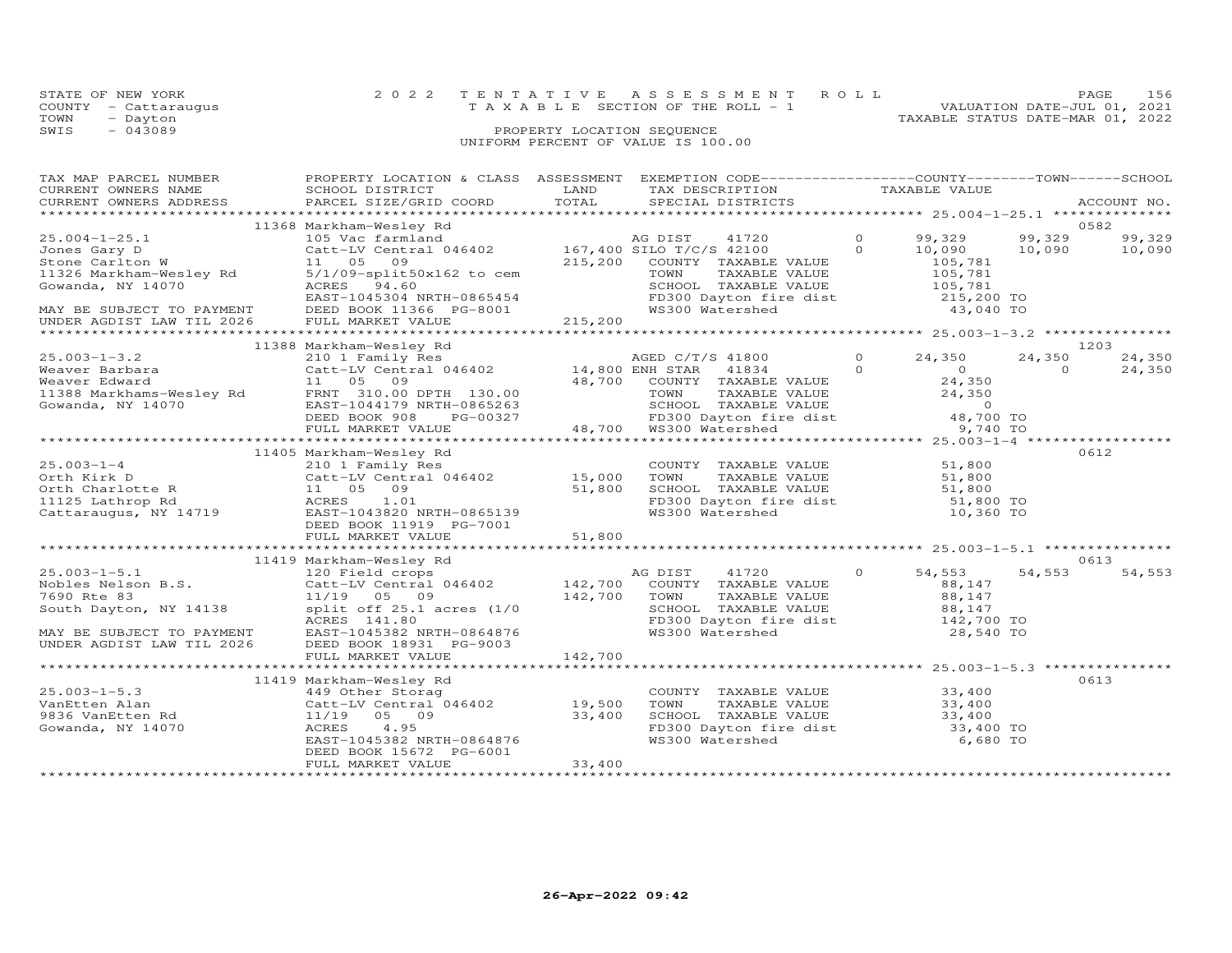|      | STATE OF NEW YORK                  | 2022 TENTATIVE ASSESSMENT ROLL |                                         |  |                                  | PAGE. | 157 |
|------|------------------------------------|--------------------------------|-----------------------------------------|--|----------------------------------|-------|-----|
|      | COUNTY - Cattaraugus               |                                | $T A X A B L E$ SECTION OF THE ROLL - 1 |  | VALUATION DATE-JUL 01, 2021      |       |     |
| TOWN | - Dayton                           |                                |                                         |  | TAXABLE STATUS DATE-MAR 01, 2022 |       |     |
| SWIS | $-043089$                          |                                | PROPERTY LOCATION SEQUENCE              |  |                                  |       |     |
|      | UNIFORM PERCENT OF VALUE IS 100.00 |                                |                                         |  |                                  |       |     |

| TAX MAP PARCEL NUMBER                                                                                                                                                                                                                                                                                                                                                                                                             | PROPERTY LOCATION & CLASS ASSESSMENT EXEMPTION CODE----------------COUNTY-------TOWN------SCHOOL |         |                                                                                                                                                                                                                                              |          |                                                                                                                                                                                                                                                                                                                                                                                                                                                                                 |          |                 |
|-----------------------------------------------------------------------------------------------------------------------------------------------------------------------------------------------------------------------------------------------------------------------------------------------------------------------------------------------------------------------------------------------------------------------------------|--------------------------------------------------------------------------------------------------|---------|----------------------------------------------------------------------------------------------------------------------------------------------------------------------------------------------------------------------------------------------|----------|---------------------------------------------------------------------------------------------------------------------------------------------------------------------------------------------------------------------------------------------------------------------------------------------------------------------------------------------------------------------------------------------------------------------------------------------------------------------------------|----------|-----------------|
| CURRENT OWNERS NAME                                                                                                                                                                                                                                                                                                                                                                                                               | SCHOOL DISTRICT                                                                                  | LAND    |                                                                                                                                                                                                                                              |          |                                                                                                                                                                                                                                                                                                                                                                                                                                                                                 |          |                 |
| CURRENT OWNERS ADDRESS                                                                                                                                                                                                                                                                                                                                                                                                            | PARCEL SIZE/GRID COORD                                                                           | TOTAL   | TAX DESCRIPTION TAXABLE VALUE SPECIAL DISTRICTS                                                                                                                                                                                              |          |                                                                                                                                                                                                                                                                                                                                                                                                                                                                                 |          | ACCOUNT NO.     |
|                                                                                                                                                                                                                                                                                                                                                                                                                                   |                                                                                                  |         |                                                                                                                                                                                                                                              |          |                                                                                                                                                                                                                                                                                                                                                                                                                                                                                 |          |                 |
|                                                                                                                                                                                                                                                                                                                                                                                                                                   | 11726 Markham-Wesley Rd                                                                          |         |                                                                                                                                                                                                                                              |          |                                                                                                                                                                                                                                                                                                                                                                                                                                                                                 |          | 0129            |
| $25.003 - 1 - 3.1$                                                                                                                                                                                                                                                                                                                                                                                                                |                                                                                                  |         | AG DIST<br>41720                                                                                                                                                                                                                             |          | 0 $147,272$                                                                                                                                                                                                                                                                                                                                                                                                                                                                     |          | 147,272 147,272 |
|                                                                                                                                                                                                                                                                                                                                                                                                                                   |                                                                                                  |         | COUNTY TAXABLE VALUE                                                                                                                                                                                                                         |          | 711,428<br>711,428                                                                                                                                                                                                                                                                                                                                                                                                                                                              |          |                 |
|                                                                                                                                                                                                                                                                                                                                                                                                                                   |                                                                                                  |         | TOWN<br>TAXABLE VALUE                                                                                                                                                                                                                        |          |                                                                                                                                                                                                                                                                                                                                                                                                                                                                                 |          |                 |
|                                                                                                                                                                                                                                                                                                                                                                                                                                   |                                                                                                  |         |                                                                                                                                                                                                                                              |          |                                                                                                                                                                                                                                                                                                                                                                                                                                                                                 |          |                 |
|                                                                                                                                                                                                                                                                                                                                                                                                                                   |                                                                                                  |         |                                                                                                                                                                                                                                              |          |                                                                                                                                                                                                                                                                                                                                                                                                                                                                                 |          |                 |
|                                                                                                                                                                                                                                                                                                                                                                                                                                   | ACRES 333.85<br>EAST-1042106 NRTH-0868239<br>DEED BOOK 20190 PG-2833                             |         | SCHOOL TAXABLE VALUE<br>FD300 Dayton fire dist 711,428<br>WS300 Watershed 171,740 TO                                                                                                                                                         |          |                                                                                                                                                                                                                                                                                                                                                                                                                                                                                 |          |                 |
|                                                                                                                                                                                                                                                                                                                                                                                                                                   |                                                                                                  |         |                                                                                                                                                                                                                                              |          |                                                                                                                                                                                                                                                                                                                                                                                                                                                                                 |          |                 |
| $\begin{tabular}{lllllllllllll} \multicolumn{4}{c}{\texttt{C}117} & $\color{red}117$ & $\color{red}117$ & $\color{red}117$ & $\color{red}117$ & $\color{red}117$ & $\color{red}117$ & $\color{red}117$ & $\color{red}16402$ & $\color{red}172,500$ \\ \multicolumn{4}{c}{\texttt{Creeley Revocable Trust Corydo Catt-LV Central 046402} & $\color{red}11726$ & $\color{red}472,500$ & $\color{red}858,700$ & $\color{red}858,700$ |                                                                                                  |         |                                                                                                                                                                                                                                              |          |                                                                                                                                                                                                                                                                                                                                                                                                                                                                                 |          |                 |
|                                                                                                                                                                                                                                                                                                                                                                                                                                   | 11742 Markham-Wesley Rd 64 PCT OF VALUE USED FOR EXEMPTION PURPOSES                              |         |                                                                                                                                                                                                                                              |          |                                                                                                                                                                                                                                                                                                                                                                                                                                                                                 |          | 0199            |
| $(340 \text{ Raby} \text{ David } E$ Find the value of FCI of WARE STAR 41854<br>Raby David E<br>Raby Patrica A<br>20/28 05 09<br>STAR 41131 0 20,000 20<br>20,000 20<br>20,000 20<br>20/28 05 09<br>174,800 COUNTY TAXABLE VALUE<br>Cowanda, NY 14070 EAST-10406                                                                                                                                                                 |                                                                                                  |         |                                                                                                                                                                                                                                              |          | $\overline{\phantom{a}}$ $\overline{\phantom{a}}$ $\overline{\phantom{a}}$ $\overline{\phantom{a}}$ $\overline{\phantom{a}}$ $\overline{\phantom{a}}$ $\overline{\phantom{a}}$ $\overline{\phantom{a}}$ $\overline{\phantom{a}}$ $\overline{\phantom{a}}$ $\overline{\phantom{a}}$ $\overline{\phantom{a}}$ $\overline{\phantom{a}}$ $\overline{\phantom{a}}$ $\overline{\phantom{a}}$ $\overline{\phantom{a}}$ $\overline{\phantom{a}}$ $\overline{\phantom{a}}$ $\overline{\$ | $\Omega$ | 30,000          |
|                                                                                                                                                                                                                                                                                                                                                                                                                                   |                                                                                                  |         |                                                                                                                                                                                                                                              |          |                                                                                                                                                                                                                                                                                                                                                                                                                                                                                 | 20,000   | $\Omega$        |
|                                                                                                                                                                                                                                                                                                                                                                                                                                   |                                                                                                  |         |                                                                                                                                                                                                                                              |          |                                                                                                                                                                                                                                                                                                                                                                                                                                                                                 |          |                 |
|                                                                                                                                                                                                                                                                                                                                                                                                                                   |                                                                                                  |         |                                                                                                                                                                                                                                              |          |                                                                                                                                                                                                                                                                                                                                                                                                                                                                                 |          |                 |
|                                                                                                                                                                                                                                                                                                                                                                                                                                   |                                                                                                  |         |                                                                                                                                                                                                                                              |          |                                                                                                                                                                                                                                                                                                                                                                                                                                                                                 |          |                 |
|                                                                                                                                                                                                                                                                                                                                                                                                                                   |                                                                                                  |         |                                                                                                                                                                                                                                              |          |                                                                                                                                                                                                                                                                                                                                                                                                                                                                                 |          |                 |
|                                                                                                                                                                                                                                                                                                                                                                                                                                   |                                                                                                  |         |                                                                                                                                                                                                                                              |          |                                                                                                                                                                                                                                                                                                                                                                                                                                                                                 |          |                 |
|                                                                                                                                                                                                                                                                                                                                                                                                                                   |                                                                                                  |         |                                                                                                                                                                                                                                              |          |                                                                                                                                                                                                                                                                                                                                                                                                                                                                                 |          |                 |
|                                                                                                                                                                                                                                                                                                                                                                                                                                   | 11751 Markham-Wesley Rd                                                                          |         |                                                                                                                                                                                                                                              |          |                                                                                                                                                                                                                                                                                                                                                                                                                                                                                 |          | 0590            |
|                                                                                                                                                                                                                                                                                                                                                                                                                                   |                                                                                                  |         | 41720                                                                                                                                                                                                                                        | $\Omega$ | 125,848                                                                                                                                                                                                                                                                                                                                                                                                                                                                         | 125,848  | 125,848         |
|                                                                                                                                                                                                                                                                                                                                                                                                                                   |                                                                                                  |         | $\sim$ 0                                                                                                                                                                                                                                     |          | $\overline{0}$                                                                                                                                                                                                                                                                                                                                                                                                                                                                  | $\sim$ 0 | 30,000          |
|                                                                                                                                                                                                                                                                                                                                                                                                                                   |                                                                                                  |         | $\overline{0}$                                                                                                                                                                                                                               |          | 21,490                                                                                                                                                                                                                                                                                                                                                                                                                                                                          | 21,490   | 21,490          |
|                                                                                                                                                                                                                                                                                                                                                                                                                                   |                                                                                                  |         | 0869866 COUNTY TAXABLE VALUE 178,762<br>0869866 TOWN TAXABLE VALUE 178,762<br>5-01045 SCHOOL TAXABLE VALUE 178,762<br>326,100 FD300 Dayton fire dist 326,100 TO<br>148,762<br>148,762<br>148,762<br>148,762<br>148,762<br>148,762<br>148,762 |          |                                                                                                                                                                                                                                                                                                                                                                                                                                                                                 |          |                 |
|                                                                                                                                                                                                                                                                                                                                                                                                                                   |                                                                                                  |         |                                                                                                                                                                                                                                              |          |                                                                                                                                                                                                                                                                                                                                                                                                                                                                                 |          |                 |
|                                                                                                                                                                                                                                                                                                                                                                                                                                   |                                                                                                  |         |                                                                                                                                                                                                                                              |          |                                                                                                                                                                                                                                                                                                                                                                                                                                                                                 |          |                 |
|                                                                                                                                                                                                                                                                                                                                                                                                                                   |                                                                                                  |         |                                                                                                                                                                                                                                              |          |                                                                                                                                                                                                                                                                                                                                                                                                                                                                                 |          |                 |
| UNDER AGDIST LAW TIL 2026                                                                                                                                                                                                                                                                                                                                                                                                         |                                                                                                  |         |                                                                                                                                                                                                                                              |          |                                                                                                                                                                                                                                                                                                                                                                                                                                                                                 |          |                 |
|                                                                                                                                                                                                                                                                                                                                                                                                                                   |                                                                                                  |         |                                                                                                                                                                                                                                              |          |                                                                                                                                                                                                                                                                                                                                                                                                                                                                                 |          |                 |
| $\begin{tabular}{lcccccc} 25.001-2-21 & 11798 Markham-Wesley Rd & 27,783 & 27\nRanke David & 20/21/28 & 04 & 3001 & 114,100 ENH STAR & 41834 & 0 & 0 & 27,783 & 27\nRanke Ruth & 20/21/28 & 04 & 09 & 197,600 & 00NIT Y TXABLE VALUE & 169,817\n11798 Markham Rd & 20/21/28 & 04 & 0 & 197,600 & 00NIT Y TXABLE VALUE & 169,817$                                                                                                  | 11798 Markham-Wesley Rd                                                                          |         |                                                                                                                                                                                                                                              |          |                                                                                                                                                                                                                                                                                                                                                                                                                                                                                 |          | 0482            |
|                                                                                                                                                                                                                                                                                                                                                                                                                                   |                                                                                                  |         |                                                                                                                                                                                                                                              |          |                                                                                                                                                                                                                                                                                                                                                                                                                                                                                 |          | 27,783 27,783   |
|                                                                                                                                                                                                                                                                                                                                                                                                                                   |                                                                                                  |         |                                                                                                                                                                                                                                              |          |                                                                                                                                                                                                                                                                                                                                                                                                                                                                                 | $\Omega$ | 74,900          |
|                                                                                                                                                                                                                                                                                                                                                                                                                                   |                                                                                                  |         |                                                                                                                                                                                                                                              |          |                                                                                                                                                                                                                                                                                                                                                                                                                                                                                 |          |                 |
|                                                                                                                                                                                                                                                                                                                                                                                                                                   |                                                                                                  |         |                                                                                                                                                                                                                                              |          |                                                                                                                                                                                                                                                                                                                                                                                                                                                                                 |          |                 |
|                                                                                                                                                                                                                                                                                                                                                                                                                                   |                                                                                                  |         |                                                                                                                                                                                                                                              |          |                                                                                                                                                                                                                                                                                                                                                                                                                                                                                 |          |                 |
|                                                                                                                                                                                                                                                                                                                                                                                                                                   |                                                                                                  |         |                                                                                                                                                                                                                                              |          |                                                                                                                                                                                                                                                                                                                                                                                                                                                                                 |          |                 |
|                                                                                                                                                                                                                                                                                                                                                                                                                                   |                                                                                                  |         |                                                                                                                                                                                                                                              |          |                                                                                                                                                                                                                                                                                                                                                                                                                                                                                 |          |                 |
| UNDER AGDIST LAW TIL 2026                                                                                                                                                                                                                                                                                                                                                                                                         |                                                                                                  |         |                                                                                                                                                                                                                                              |          |                                                                                                                                                                                                                                                                                                                                                                                                                                                                                 |          |                 |
|                                                                                                                                                                                                                                                                                                                                                                                                                                   |                                                                                                  |         |                                                                                                                                                                                                                                              |          |                                                                                                                                                                                                                                                                                                                                                                                                                                                                                 |          |                 |
|                                                                                                                                                                                                                                                                                                                                                                                                                                   | 11798 Markham-Wesley Rd                                                                          |         |                                                                                                                                                                                                                                              |          |                                                                                                                                                                                                                                                                                                                                                                                                                                                                                 |          | 0483            |
|                                                                                                                                                                                                                                                                                                                                                                                                                                   | 105 Vac farmland                                                                                 |         | 41720<br>AG DIST                                                                                                                                                                                                                             |          | 0 66, 175                                                                                                                                                                                                                                                                                                                                                                                                                                                                       | 66,175   | 66,175          |
|                                                                                                                                                                                                                                                                                                                                                                                                                                   | Catt-LV Central 046402 117,300                                                                   |         | COUNTY TAXABLE VALUE                                                                                                                                                                                                                         |          | 51, 125                                                                                                                                                                                                                                                                                                                                                                                                                                                                         |          |                 |
|                                                                                                                                                                                                                                                                                                                                                                                                                                   | 19/20 05 09                                                                                      | 117,300 | TOWN TAXABLE VALUE 51,125<br>SCHOOL TAXABLE VALUE 51,125<br>FD300 Dayton fire dist 117,300 TO<br>WS300 Watershed 23,460 TO                                                                                                                   |          |                                                                                                                                                                                                                                                                                                                                                                                                                                                                                 |          |                 |
|                                                                                                                                                                                                                                                                                                                                                                                                                                   | 91.79                                                                                            |         |                                                                                                                                                                                                                                              |          |                                                                                                                                                                                                                                                                                                                                                                                                                                                                                 |          |                 |
|                                                                                                                                                                                                                                                                                                                                                                                                                                   | EAST-1039882 NRTH-0867425                                                                        |         |                                                                                                                                                                                                                                              |          |                                                                                                                                                                                                                                                                                                                                                                                                                                                                                 |          |                 |
|                                                                                                                                                                                                                                                                                                                                                                                                                                   | DEED BOOK 23842 PG-2001                                                                          |         |                                                                                                                                                                                                                                              |          |                                                                                                                                                                                                                                                                                                                                                                                                                                                                                 |          |                 |
| MAY BE SUBJECT TO PAYMENT                                                                                                                                                                                                                                                                                                                                                                                                         | FULL MARKET VALUE                                                                                |         |                                                                                                                                                                                                                                              |          |                                                                                                                                                                                                                                                                                                                                                                                                                                                                                 |          |                 |
| UNDER AGDIST LAW TIL 2026                                                                                                                                                                                                                                                                                                                                                                                                         |                                                                                                  |         |                                                                                                                                                                                                                                              |          |                                                                                                                                                                                                                                                                                                                                                                                                                                                                                 |          |                 |
| *********************                                                                                                                                                                                                                                                                                                                                                                                                             |                                                                                                  |         |                                                                                                                                                                                                                                              |          |                                                                                                                                                                                                                                                                                                                                                                                                                                                                                 |          |                 |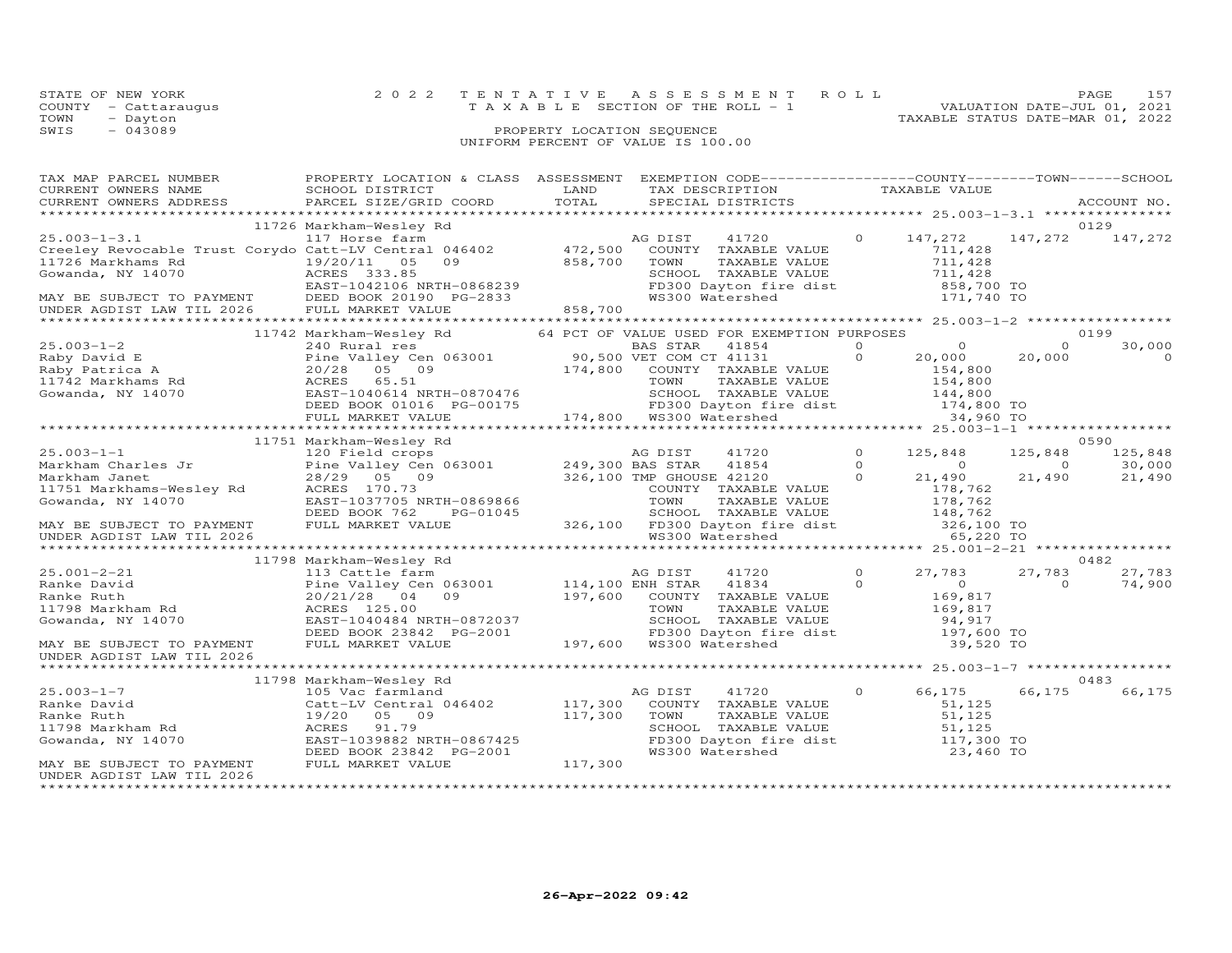| STATE OF NEW YORK    | 2022 TENTATIVE ASSESSMENT ROLL        |                                  | PAGE.                       | 158 |
|----------------------|---------------------------------------|----------------------------------|-----------------------------|-----|
| COUNTY - Cattaraugus | T A X A B L E SECTION OF THE ROLL - 1 |                                  | VALUATION DATE-JUL 01, 2021 |     |
| TOWN<br>- Dayton     |                                       | TAXABLE STATUS DATE-MAR 01, 2022 |                             |     |
| SWIS<br>$-043089$    | PROPERTY LOCATION SEQUENCE            |                                  |                             |     |
|                      | UNIFORM PERCENT OF VALUE IS 100.00    |                                  |                             |     |

| TAX MAP PARCEL NUMBER<br>CURRENT OWNERS NAME<br>CURRENT OWNERS ADDRESS                                                                                    | PROPERTY LOCATION & CLASS ASSESSMENT<br>SCHOOL DISTRICT<br>PARCEL SIZE/GRID COORD                                                                                                                          | LAND<br>TOTAL                 | EXEMPTION CODE-----------------COUNTY-------TOWN------SCHOOL<br>TAX DESCRIPTION<br>SPECIAL DISTRICTS                                                   | TAXABLE VALUE        |                                                                             |                            | ACCOUNT NO.        |
|-----------------------------------------------------------------------------------------------------------------------------------------------------------|------------------------------------------------------------------------------------------------------------------------------------------------------------------------------------------------------------|-------------------------------|--------------------------------------------------------------------------------------------------------------------------------------------------------|----------------------|-----------------------------------------------------------------------------|----------------------------|--------------------|
|                                                                                                                                                           |                                                                                                                                                                                                            |                               |                                                                                                                                                        |                      |                                                                             |                            |                    |
| $25.001 - 2 - 22$<br>Adams Robert J Sr<br>Adams Apryl D<br>11810 Markham-Wesley Rd<br>Gowanda, NY 14070<br>MAY BE SUBJECT TO PAYMENT                      | 11810 Markham-Wesley Rd<br>120 Field crops<br>Pine Valley Cen 063001<br>21/29 05 09<br>ACRES 109.65<br>EAST-1039558 NRTH-0873222<br>DEED BOOK 00973 PG-00670<br>FULL MARKET VALUE                          | 115,900<br>240,700<br>240,700 | BAS STAR<br>41854<br>COUNTY<br>TAXABLE VALUE<br>TAXABLE VALUE<br>TOWN<br>SCHOOL TAXABLE VALUE<br>FD300 Dayton fire dist<br>WS300 Watershed             | $\Omega$             | $\overline{0}$<br>240,700<br>240,700<br>210,700<br>240,700 TO<br>48,140 TO  | 0040<br>$\Omega$           | 30,000             |
| UNDER AGDIST LAW TIL 2024                                                                                                                                 |                                                                                                                                                                                                            |                               |                                                                                                                                                        |                      |                                                                             |                            |                    |
|                                                                                                                                                           | 11939 Markham-Wesley Rd                                                                                                                                                                                    |                               |                                                                                                                                                        |                      |                                                                             | 1524                       |                    |
| $25.001 - 2 - 23.2$<br>Wilbur David<br>70 Hill St<br>Tonawanda, NY 14150                                                                                  | 210 1 Family Res<br>Pine Valley Cen 063001<br>9/2008-split off 2-23<br>ACRES 1.09<br>EAST-1035806 NRTH-0873379<br>DEED BOOK 10867 PG-8002<br>FULL MARKET VALUE                                             | 15,300<br>98,500<br>98,500    | 41834<br>ENH STAR<br>COUNTY TAXABLE VALUE<br>TOWN<br>TAXABLE VALUE<br>SCHOOL TAXABLE VALUE<br>FD300 Dayton fire dist<br>WS300 Watershed                | $\Omega$             | $\Omega$<br>98,500<br>98,500<br>23,600<br>98,500 TO<br>98,500 TO            | $\Omega$                   | 74,900             |
|                                                                                                                                                           |                                                                                                                                                                                                            |                               |                                                                                                                                                        |                      |                                                                             |                            |                    |
| $25.001 - 2 - 23.1$<br>Ippolito Curt N<br>Ippolito Cari A<br>6135 Salt Rd<br>Clarence, NY 14031<br>MAY BE SUBJECT TO PAYMENT<br>UNDER AGDIST LAW TIL 2025 | 11940 Markham-Wesley Rd<br>105 Vac farmland<br>Pine Valley Cen 063001<br>29 05 09<br>$9/2008$ -split off 1.09 acr<br>$12.45$ acres<br>ACRES 108.00<br>EAST-1037696 NRTH-0872811<br>DEED BOOK 10867 PG-8001 | 130,600<br>138,900            | COUNTY TAXABLE VALUE<br>TOWN<br>TAXABLE VALUE<br>SCHOOL TAXABLE VALUE<br>FD300 Dayton fire dist<br>WS300 Watershed                                     |                      | 138,900<br>138,900<br>138,900<br>138,900 TO<br>27,780 TO                    | 0190                       |                    |
|                                                                                                                                                           | FULL MARKET VALUE                                                                                                                                                                                          | 138,900                       |                                                                                                                                                        |                      |                                                                             |                            |                    |
|                                                                                                                                                           |                                                                                                                                                                                                            |                               |                                                                                                                                                        |                      |                                                                             |                            |                    |
| $25.001 - 1 - 16$<br>Farley Robert A<br>Farley Lydia<br>11965 Markhams-Wesley Rd<br>South Dayton, NY 14138                                                | 11965 Markham-Wesley Rd<br>210 1 Family Res<br>Pine Valley Cen 063001<br>29 05 09<br>FRNT 119.00 DPTH 158.00<br>EAST-1035687 NRTH-0873989<br>DEED BOOK 788<br>PG-00883<br>FULL MARKET VALUE                | 12,000 ENH STAR<br>70,500     | VET WAR CT 41121<br>41834<br>COUNTY TAXABLE VALUE<br>TOWN<br>TAXABLE VALUE<br>SCHOOL TAXABLE VALUE<br>FD300 Dayton fire dist<br>70,500 WS300 Watershed | $\Omega$<br>$\Omega$ | 10,575<br>$\circ$<br>59,925<br>59,925<br>$\Omega$<br>70,500 TO<br>14,100 TO | 0083<br>10,575<br>$\Omega$ | $\Omega$<br>70,500 |
|                                                                                                                                                           |                                                                                                                                                                                                            |                               |                                                                                                                                                        |                      |                                                                             |                            |                    |
| $25.001 - 2 - 25$<br>Kaylor Mary<br>Kaylor Estate Robert E<br>11966 Markhams-Wesley Rd<br>Gowanda, NY 14070                                               | 11966 Markham-Wesley Rd<br>210 1 Family Res<br>Pine Valley Cen 063001<br>29 05 09<br>2.65<br>ACRES<br>EAST-1035947 NRTH-0873928<br>DEED BOOK 728<br>PG-01157<br>FULL MARKET VALUE                          | 16,700<br>87,100<br>87,100    | 41834<br>ENH STAR<br>COUNTY TAXABLE VALUE<br>TAXABLE VALUE<br>TOWN<br>SCHOOL TAXABLE VALUE<br>FD300 Dayton fire dist<br>WS300 Watershed                | $\Omega$             | $\overline{O}$<br>87,100<br>87,100<br>12,200<br>87,100 TO<br>17,420 TO      | 0319<br>$\Omega$           | 74,900             |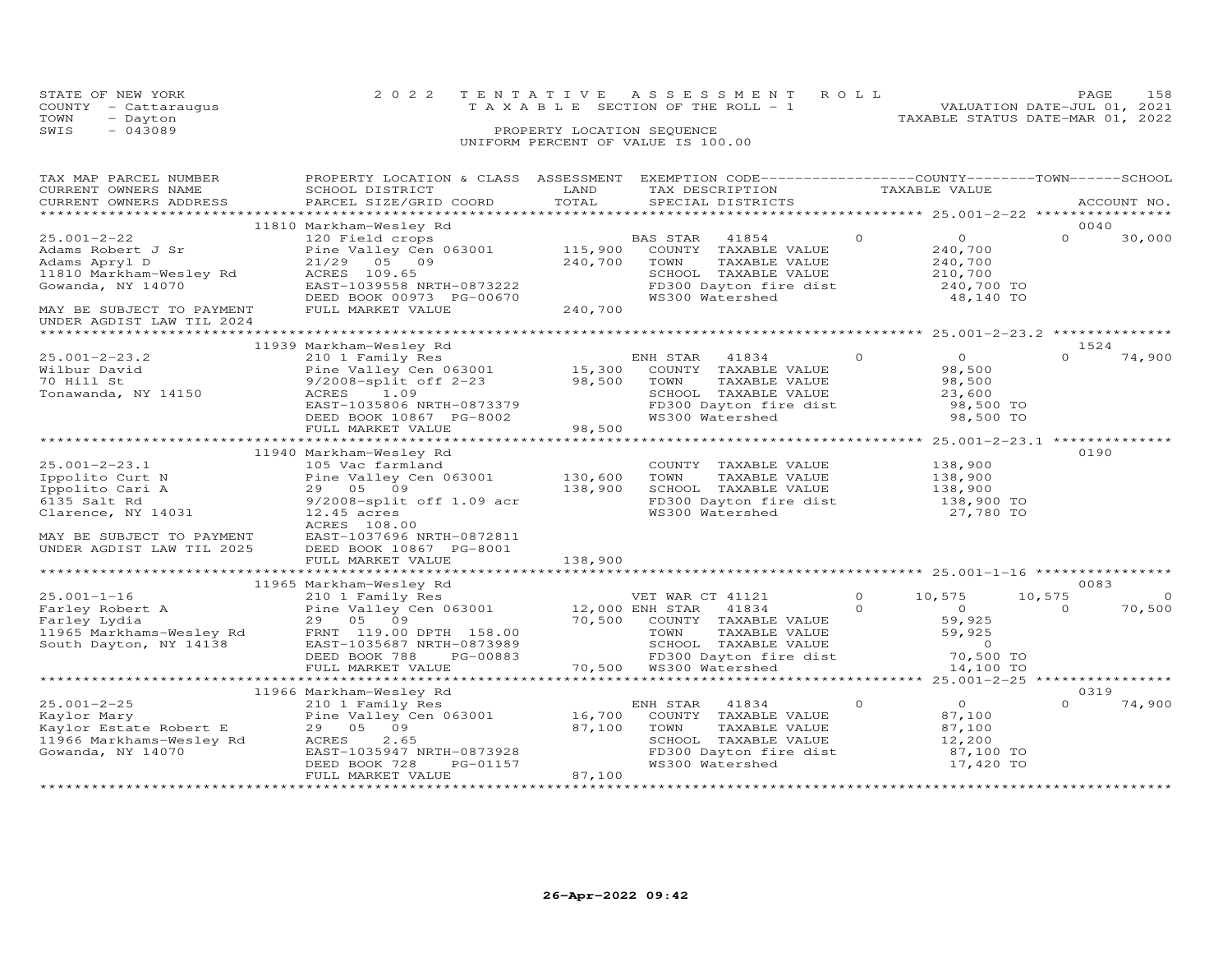| COUNTY<br>- Cattaraugus<br>TOWN<br>- Dayton  |                                                                                  |        | T A X A B L E SECTION OF THE ROLL - 1                                          |  | TAXABLE STATUS DATE-MAR 01, 2022 | VALUATION DATE-JUL 01, 2021 |             |
|----------------------------------------------|----------------------------------------------------------------------------------|--------|--------------------------------------------------------------------------------|--|----------------------------------|-----------------------------|-------------|
| SWIS<br>$-043089$                            |                                                                                  |        |                                                                                |  |                                  |                             |             |
| TAX MAP PARCEL NUMBER<br>CURRENT OWNERS NAME | PROPERTY LOCATION & CLASS ASSESSMENT<br>SCHOOL DISTRICT                          | LAND   | EXEMPTION CODE-----------------COUNTY-------TOWN-----SCHOOL<br>TAX DESCRIPTION |  | TAXABLE VALUE                    |                             |             |
|                                              | CURRENT OWNERS ADDRESS 6 PARCEL SIZE/GRID COORD 6 TOTAL 6PECIAL DISTRICTS        |        |                                                                                |  |                                  |                             | ACCOUNT NO. |
|                                              | 11969 Markham-Wesley Rd                                                          |        |                                                                                |  |                                  |                             | 0454        |
| $25.001 - 1 - 15$                            | 210 1 Family Res                                                                 |        | VET COM CT 41131                                                               |  | 12,925                           | 12,925                      | $\circ$     |
| Kittle Barbara A                             | Pine Valley Cen 063001 14,600 AGED C/T 41801                                     |        |                                                                                |  | 19,388                           | 19,388                      | $\circ$     |
| 11969 Markhams-Wesley Rd                     | 29 05 09                                                                         |        | 51,700 ENH STAR 41834                                                          |  |                                  | $\overline{a}$              | 51,700      |
| Gowanda, NY 14070                            | FRNT 315.00 DPTH 170.00<br>EAST-1035637 NRTH-0874088<br>DEED BOOK 00981 PG-00219 |        | COUNTY<br>TAXABLE VALUE<br>TAXABLE VALUE<br>TOWN<br>TAXABLE VALUE<br>SCHOOL    |  | 19,387<br>19,387<br>$\Omega$     |                             |             |
|                                              | FULL MARKET VALUE                                                                | 51,700 | FD300 Dayton fire dist<br>WS300 Watershed and the WS300 Watershed              |  | 51,700 TO<br>10,340 TO           |                             |             |
|                                              |                                                                                  |        |                                                                                |  |                                  |                             |             |
|                                              | 11974 Markham-Wooley Pd                                                          |        |                                                                                |  |                                  | 0121                        |             |

STATE OF NEW YORK 2 0 2 2 T E N T A T I V E A S S E S S M E N T R O L L PAGE 159

|                                                                                                                                            |                                                                                                                                                                                      |                    |                                                                                                                                                 |                                                                         | $10,010$ $10$                |
|--------------------------------------------------------------------------------------------------------------------------------------------|--------------------------------------------------------------------------------------------------------------------------------------------------------------------------------------|--------------------|-------------------------------------------------------------------------------------------------------------------------------------------------|-------------------------------------------------------------------------|------------------------------|
|                                                                                                                                            | 11974 Markham-Wesley Rd                                                                                                                                                              |                    |                                                                                                                                                 |                                                                         | 0424                         |
| $25.001 - 2 - 26$<br>Mosher Dorothy L<br>11974 Markham-Wesley Rd 29 05 09<br>Gowanda, NY 14070                                             | 210 1 Family Res<br>Pine Valley Cen 063001 16,100<br>ACRES<br>1.71<br>EAST-1036042 NRTH-0874188<br>DEED BOOK 01014 PG-00932<br>FULL MARKET VALUE                                     | 101,200<br>101,200 | ENH STAR 41834<br>COUNTY TAXABLE VALUE<br>TOWN<br>TAXABLE VALUE<br>SCHOOL TAXABLE VALUE<br>FD300 Dayton fire dist 101,200 TO<br>WS300 Watershed | $\Omega$<br>$\overline{0}$<br>101,200<br>101,200<br>26,300<br>20,240 TO | $\circ$<br>74,900            |
|                                                                                                                                            | 11976 Markham-Wesley Rd                                                                                                                                                              |                    |                                                                                                                                                 |                                                                         | 0359                         |
| $25.001 - 2 - 27.1$<br>9586 Allen St<br>Dayton, NY 14041                                                                                   | 321 Abandoned ag<br>Mardino-Miller Angeline M Pine Valley Cen 063001 100<br>29 05 09<br>Life Use<br>FRNT<br>77.00 DPTH 52.00<br>EAST-1035861 NRTH-0874292<br>DEED BOOK 2020 PG-11964 | 100                | COUNTY TAXABLE VALUE<br>TOWN<br>TAXABLE VALUE<br>SCHOOL TAXABLE VALUE<br>FD300 Dayton fire dist 100 TO<br>WS300 Watershed                       |                                                                         | 100<br>100<br>100<br>20 TO   |
|                                                                                                                                            | FULL MARKET VALUE                                                                                                                                                                    | 100                |                                                                                                                                                 |                                                                         |                              |
|                                                                                                                                            |                                                                                                                                                                                      |                    |                                                                                                                                                 |                                                                         |                              |
| $24.002 - 1 - 13.3$<br>Caparco Jeffery S<br>9365 Merrill Dr<br>South Dayton, NY 14138                                                      | Merrill Dr<br>314 Rural vac<10<br>Pine Valley Cen 063001<br>62 05 09<br>ACRES 1.90 BANK<br>017<br>EAST-1023047 NRTH-0875817<br>DEED BOOK 22828 PG-2001                               | 5,100<br>5,100     | COUNTY TAXABLE VALUE<br>TOWN<br>TAXABLE VALUE<br>SCHOOL TAXABLE VALUE<br>FD301 So dayton fire dis<br>WS300 Watershed                            | 5,100<br>5,100<br>5,100                                                 | 1192<br>5,100 TO<br>1,020 TO |
|                                                                                                                                            | FULL MARKET VALUE                                                                                                                                                                    | 5,100              |                                                                                                                                                 |                                                                         |                              |
| $24.002 - 1 - 30$<br>JT Allegheny Timberland, LLC Pine Valley Cen 063001<br>Property Tax Administration<br>PO Box 3349<br>Albany, GA 31706 | Merrill Dr<br>910 Priv forest<br>61 05 09<br>ACRES 51.88<br>EAST-1021271 NRTH-0875424<br>DEED BOOK 153<br>PG-4002                                                                    | 75,200<br>75,200   | COUNTY TAXABLE VALUE<br>TOWN<br>TAXABLE VALUE<br>SCHOOL TAXABLE VALUE<br>FD301 So dayton fire dis 75,200 TO<br>WS300 Watershed                  | 75,200<br>75,200<br>75,200                                              | 0049<br>15,040 TO            |
|                                                                                                                                            | FULL MARKET VALUE                                                                                                                                                                    | 75,200             |                                                                                                                                                 |                                                                         |                              |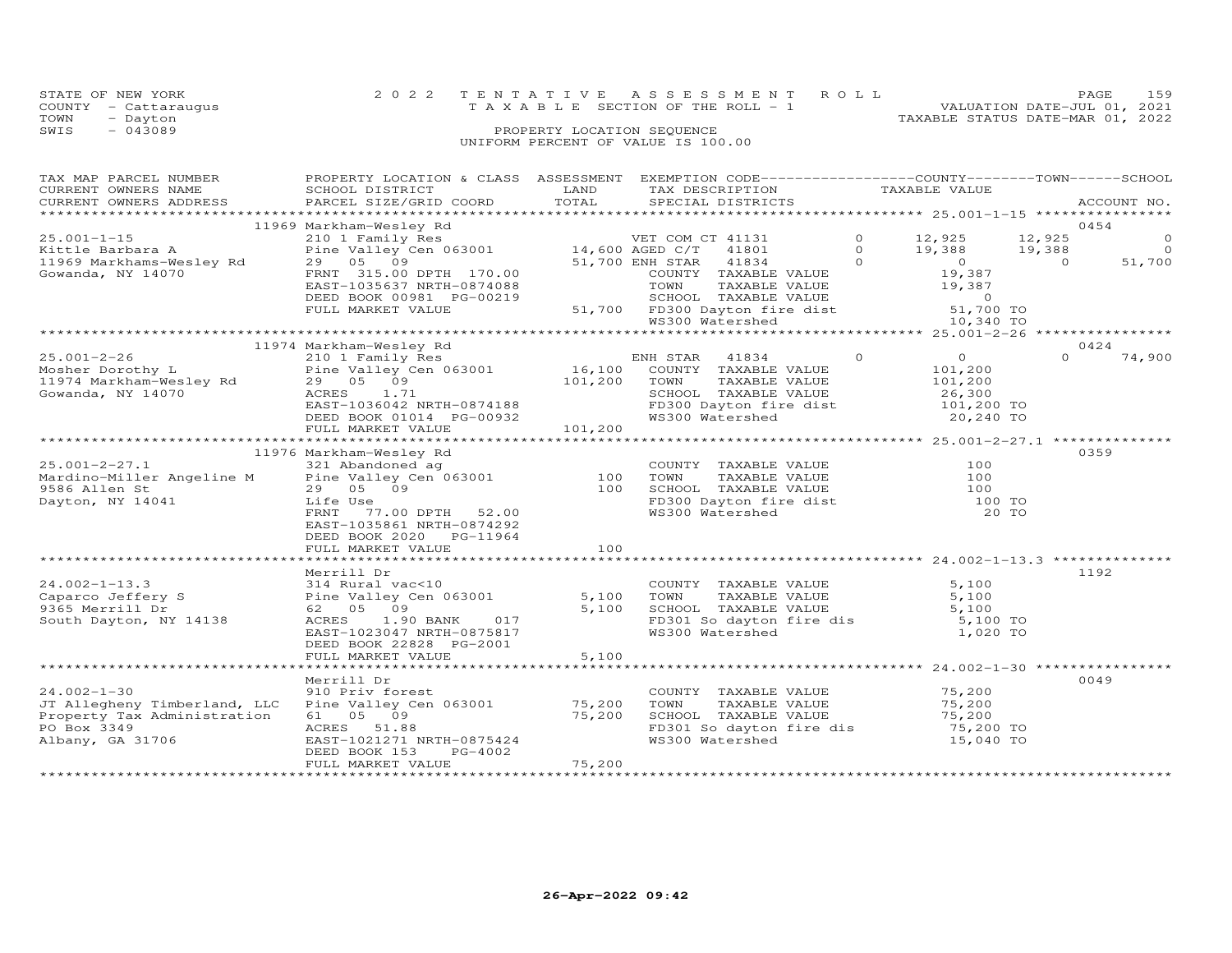|      | STATE OF NEW YORK    | 2022 TENTATIVE ASSESSMENT ROLL                                       | PAGE | 160 |
|------|----------------------|----------------------------------------------------------------------|------|-----|
|      | COUNTY - Cattaraugus | VALUATION DATE-JUL 01, 2021<br>T A X A B L E SECTION OF THE ROLL - 1 |      |     |
| TOWN | - Dayton             | TAXABLE STATUS DATE-MAR 01, 2022                                     |      |     |
| SWIS | $-043089$            | PROPERTY LOCATION SEQUENCE                                           |      |     |
|      |                      | UNIFORM PERCENT OF VALUE IS 100.00                                   |      |     |
|      |                      |                                                                      |      |     |

| TAX MAP PARCEL NUMBER<br>TA PIA TANDER NOTICE TO A TAND AND TRIAL TRIAL TRIAL TRIAL TRIAL TRIAL TRIAL TRIAL TRIAL TRIAL TRIAL TRIAL TRIAL TRIAL TRIAL TRIAL TRIAL TRIAL TRIAL TRIAL TRIAL TRIAL TRIAL TRIAL TRIAL TRIAL TRIAL TRIAL TRIAL TRIAL TRIAL T | PROPERTY LOCATION & CLASS ASSESSMENT |                    | EXEMPTION CODE-----------------COUNTY-------TOWN------SCHOOL                           |                                                             |                    |
|---------------------------------------------------------------------------------------------------------------------------------------------------------------------------------------------------------------------------------------------------------|--------------------------------------|--------------------|----------------------------------------------------------------------------------------|-------------------------------------------------------------|--------------------|
|                                                                                                                                                                                                                                                         |                                      |                    |                                                                                        |                                                             |                    |
|                                                                                                                                                                                                                                                         | 9062 Merrill Dr                      |                    |                                                                                        |                                                             | 0972               |
| $24.002 - 1 - 21.3$                                                                                                                                                                                                                                     | 312 Vac w/imprv                      |                    | COUNTY TAXABLE VALUE 26,100                                                            |                                                             |                    |
|                                                                                                                                                                                                                                                         | Pine Valley Cen 063001 14,900        |                    | TOWN                                                                                   | TAXABLE VALUE $26,100$<br>TAXABLE VALUE $26,100$            |                    |
|                                                                                                                                                                                                                                                         |                                      | 26,100             |                                                                                        |                                                             |                    |
|                                                                                                                                                                                                                                                         |                                      |                    |                                                                                        |                                                             |                    |
| Frombley David A<br>Trombley Carol A<br>9081 Cottage Rd 8001<br>Say 185.25 DPTH 225.00<br>South Dayton, NY 14138<br>EAST-1024187 NRTH-0873267<br>DEED BOOK 29077 PG-6002                                                                                |                                      |                    | SCHOOL TAXABLE VALUE<br>FD301 So dayton fire dis 36,100 TO<br>WS300 Watershed 5,220 TO |                                                             |                    |
|                                                                                                                                                                                                                                                         | FULL MARKET VALUE                    | 26,100             |                                                                                        |                                                             |                    |
|                                                                                                                                                                                                                                                         |                                      |                    |                                                                                        | ***************************** 24.002-1-23.2 *************** |                    |
|                                                                                                                                                                                                                                                         | 9077 Merrill Dr                      |                    |                                                                                        |                                                             | 1157               |
| $24.002 - 1 - 23.2$                                                                                                                                                                                                                                     | 210 1 Family Res                     |                    | COUNTY TAXABLE VALUE 125,700                                                           |                                                             |                    |
|                                                                                                                                                                                                                                                         | Pine Valley Cen 063001               |                    |                                                                                        |                                                             |                    |
|                                                                                                                                                                                                                                                         | 53 05 09                             | 20,500<br>125,700  | TOWN TAXABLE VALUE 125,700<br>SCHOOL TAXABLE VALUE 125,700                             |                                                             |                    |
|                                                                                                                                                                                                                                                         | 3.10                                 |                    | FD301 So dayton fire dis 125,700 TO<br>WS300 Watershed 25,140 TO                       |                                                             |                    |
|                                                                                                                                                                                                                                                         | EAST-1023560 NRTH-0873019            |                    |                                                                                        |                                                             |                    |
|                                                                                                                                                                                                                                                         | DEED BOOK 00963 PG-00640             |                    |                                                                                        |                                                             |                    |
|                                                                                                                                                                                                                                                         | FULL MARKET VALUE                    | 125,700            |                                                                                        |                                                             |                    |
|                                                                                                                                                                                                                                                         |                                      | ****************** |                                                                                        | ******************************24.002-1-21.2 **********      |                    |
|                                                                                                                                                                                                                                                         | 9088 Merrill Dr                      |                    |                                                                                        |                                                             | 0973               |
|                                                                                                                                                                                                                                                         |                                      |                    | COUNTY TAXABLE VALUE 20,700<br>TOWN TAXABLE VALUE 20,700                               |                                                             |                    |
|                                                                                                                                                                                                                                                         |                                      |                    |                                                                                        |                                                             |                    |
|                                                                                                                                                                                                                                                         |                                      |                    | TOWN TAXABLE VALUE<br>SCHOOL TAXABLE VALUE 20,700 TO<br>CHOOL TAXABLE VALUE 20,700 TO  |                                                             |                    |
|                                                                                                                                                                                                                                                         |                                      |                    | FD301 So dayton fire dis<br>WS300 Watershed                                            | 4,140 TO                                                    |                    |
|                                                                                                                                                                                                                                                         | DEED BOOK 2021    PG-16491           |                    |                                                                                        |                                                             |                    |
|                                                                                                                                                                                                                                                         |                                      |                    |                                                                                        |                                                             |                    |
|                                                                                                                                                                                                                                                         |                                      |                    |                                                                                        |                                                             |                    |
|                                                                                                                                                                                                                                                         | 9116 Merrill Dr                      |                    |                                                                                        |                                                             | 0332               |
|                                                                                                                                                                                                                                                         |                                      |                    | BAS STAR 41854                                                                         | $\overline{0}$<br>$\Omega$                                  | $\Omega$<br>30,000 |
|                                                                                                                                                                                                                                                         |                                      |                    | COUNTY TAXABLE VALUE                                                                   | 146,400                                                     |                    |
|                                                                                                                                                                                                                                                         |                                      |                    | TOWN<br>TOWN       TAXABLE  VALUE<br>SCHOOL    TAXABLE  VALUE                          | 146,400<br>116,400                                          |                    |
| 24.002-1-21.1 210 1 Family Res BA<br>Vanzile David J Pine Valley Cen 063001 22,800<br>Vanzile Cheryl A 53 05 09 146,400<br>9116 Merrill Dr ACRES 4.56<br>South Dayton, NY 14138 EAST-1023467 NRTH-0873373                                               |                                      |                    |                                                                                        |                                                             |                    |
|                                                                                                                                                                                                                                                         |                                      |                    | FD301 So dayton fire dis 146,400 TO<br>WS300 Watershed 7.320 TO                        | 7,320 TO                                                    |                    |
|                                                                                                                                                                                                                                                         |                                      |                    |                                                                                        |                                                             |                    |
|                                                                                                                                                                                                                                                         |                                      |                    |                                                                                        |                                                             |                    |
|                                                                                                                                                                                                                                                         | 9137 Merrill Dr                      |                    |                                                                                        |                                                             | 0937               |
|                                                                                                                                                                                                                                                         |                                      |                    | ENH STAR 41834                                                                         | $\Omega$<br>$\overline{O}$                                  | 74,900<br>$\Omega$ |
|                                                                                                                                                                                                                                                         |                                      |                    | COUNTY TAXABLE VALUE                                                                   | 144,500                                                     |                    |
| 24.002-1-24<br>Cortright Deborah A 240 Rural res<br>Pine Valley Cen 063001 30,200<br>53 05 09 144,500                                                                                                                                                   |                                      | 144,500            | TOWN<br>TAXABLE VALUE                                                                  | 144,500                                                     |                    |
| South Dayton, NY 14138                                                                                                                                                                                                                                  | ACRES 10.35                          |                    | SCHOOL TAXABLE VALUE                                                                   | 69,600                                                      |                    |
|                                                                                                                                                                                                                                                         | EAST-1023737 NRTH-0872456            |                    | FD301 So dayton fire dis 144,500 TO<br>WS300 Watershed 28,900 TO                       |                                                             |                    |
|                                                                                                                                                                                                                                                         | DEED BOOK 19705 PG-8001              | 144,500            |                                                                                        |                                                             |                    |
|                                                                                                                                                                                                                                                         | FULL MARKET VALUE                    |                    |                                                                                        |                                                             |                    |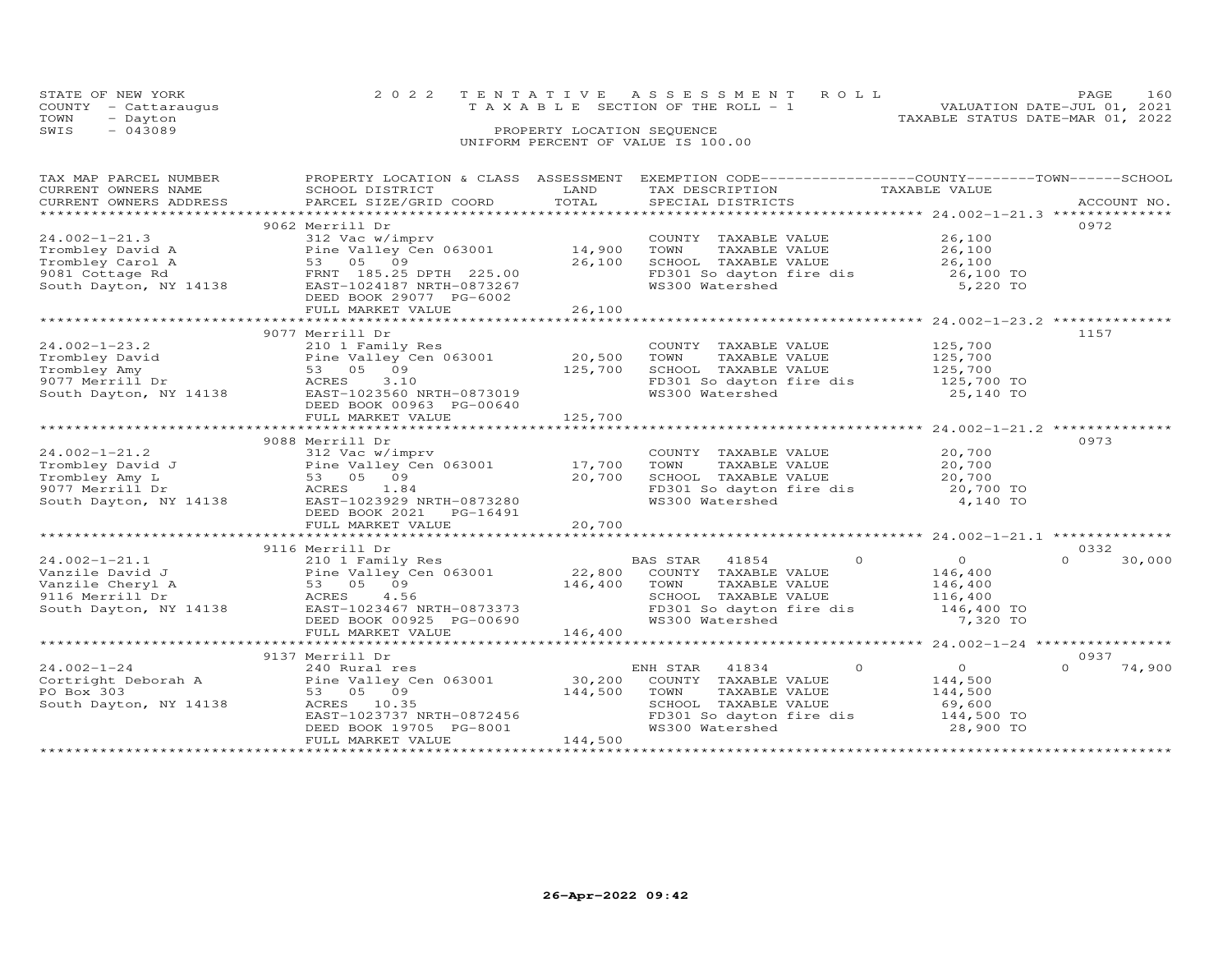| STATE OF NEW YORK    | 2022 TENTATIVE ASSESSMENT ROLL        | PAGE.                            | 161 |
|----------------------|---------------------------------------|----------------------------------|-----|
| COUNTY - Cattaraugus | T A X A B L E SECTION OF THE ROLL - 1 | VALUATION DATE-JUL 01, 2021      |     |
| TOWN<br>- Dayton     |                                       | TAXABLE STATUS DATE-MAR 01, 2022 |     |
| $-043089$<br>SWIS    | PROPERTY LOCATION SEQUENCE            |                                  |     |
|                      | UNIFORM PERCENT OF VALUE IS 100.00    |                                  |     |

| TAX MAP PARCEL NUMBER  |                                                                                                                                                                                                                                        |                  | PROPERTY LOCATION & CLASS ASSESSMENT EXEMPTION CODE----------------COUNTY-------TOWN------SCHOOL |                                        |                    |
|------------------------|----------------------------------------------------------------------------------------------------------------------------------------------------------------------------------------------------------------------------------------|------------------|--------------------------------------------------------------------------------------------------|----------------------------------------|--------------------|
| CURRENT OWNERS NAME    | SCHOOL DISTRICT                                                                                                                                                                                                                        | LAND             | TAX DESCRIPTION                                                                                  | TAXABLE VALUE                          |                    |
| CURRENT OWNERS ADDRESS | PARCEL SIZE/GRID COORD                                                                                                                                                                                                                 | TOTAL            | SPECIAL DISTRICTS                                                                                |                                        | ACCOUNT NO.        |
|                        |                                                                                                                                                                                                                                        |                  |                                                                                                  |                                        |                    |
|                        | 9189 Merrill Dr                                                                                                                                                                                                                        |                  |                                                                                                  |                                        | 0252               |
| $24.002 - 1 - 29.1$    | 312 Vac w/imprv                                                                                                                                                                                                                        |                  | COUNTY TAXABLE VALUE 188,900<br>TOWN TAXABLE VALUE 188,900<br>SCHOOL TAXABLE VALUE 188,900       |                                        |                    |
|                        |                                                                                                                                                                                                                                        |                  |                                                                                                  |                                        |                    |
|                        | 24.002-1-29.1<br>Czora Douglas J (2007) Pine Valley Cen 063001 172,400<br>Czora Brian 61 05 09 188,900<br>1989 Aries Ave Merged with 24.002-1-29.2<br>Derby, NY 14047 (ACRES 131.12                                                    |                  |                                                                                                  |                                        |                    |
|                        |                                                                                                                                                                                                                                        |                  | SCHOOL TAXABLE VALUE 188,900<br>FD301 So dayton fire dis 188,900 TO<br>WS300 Watershed 37,780 TO |                                        |                    |
|                        |                                                                                                                                                                                                                                        |                  |                                                                                                  |                                        |                    |
|                        | EAST-1021250 NRTH-0875520                                                                                                                                                                                                              |                  |                                                                                                  |                                        |                    |
|                        | DEED BOOK 00999 PG-00645                                                                                                                                                                                                               |                  |                                                                                                  |                                        |                    |
|                        | FULL MARKET VALUE                                                                                                                                                                                                                      | 188,900          |                                                                                                  |                                        |                    |
|                        |                                                                                                                                                                                                                                        |                  |                                                                                                  |                                        |                    |
|                        | 9365 Merrill Dr                                                                                                                                                                                                                        |                  |                                                                                                  |                                        | 0502               |
|                        | 3363 Mericial Dr. (1980)<br>21002-1-31<br>2101 Taxable Value (2000 Pine Valley Cen 063001 (2000 Pine Value Caparco Jeffery S<br>210 FD305 Merrill Dr. (2005 09 136,100 SCHOOL TAXABLE VALUE 136,100<br>2136,100 South Daytoin, NY 1413 |                  |                                                                                                  |                                        |                    |
|                        |                                                                                                                                                                                                                                        |                  |                                                                                                  |                                        |                    |
|                        |                                                                                                                                                                                                                                        |                  |                                                                                                  |                                        |                    |
|                        |                                                                                                                                                                                                                                        |                  |                                                                                                  |                                        |                    |
|                        |                                                                                                                                                                                                                                        |                  |                                                                                                  |                                        |                    |
|                        |                                                                                                                                                                                                                                        |                  |                                                                                                  |                                        |                    |
|                        | DEED BOOK 22828 PG-2001                                                                                                                                                                                                                |                  |                                                                                                  |                                        |                    |
|                        | FULL MARKET VALUE                                                                                                                                                                                                                      | 136,100          |                                                                                                  |                                        |                    |
|                        |                                                                                                                                                                                                                                        |                  |                                                                                                  |                                        |                    |
|                        | 9389 Merrill Dr                                                                                                                                                                                                                        |                  |                                                                                                  |                                        | 0338               |
|                        |                                                                                                                                                                                                                                        |                  |                                                                                                  |                                        |                    |
|                        |                                                                                                                                                                                                                                        |                  |                                                                                                  |                                        |                    |
|                        |                                                                                                                                                                                                                                        |                  | SCHOOL TAXABLE VALUE                                                                             |                                        |                    |
|                        |                                                                                                                                                                                                                                        |                  | FD301 So dayton fire dis 170,500 TO                                                              |                                        |                    |
|                        | 24.002-1-32<br>Moss Danielle M<br>9389 Merrill Dr<br>South Dayton, NY 14138<br>Example 2 05 09<br>South Dayton, NY 14138<br>EXAGES 1.71 BANK<br>EXAGES 1.71 BANK<br>EXAGES 1.71 BANK<br>EXAGES 1.71 BANK<br>POLICY 2017<br>PC-2003     |                  | WS300 Watershed                                                                                  | 34,100 TO                              |                    |
|                        |                                                                                                                                                                                                                                        |                  |                                                                                                  |                                        |                    |
|                        | DEED BOOK 28073 PG-2003                                                                                                                                                                                                                | $G-2003$ 170,500 |                                                                                                  |                                        |                    |
|                        | FULL MARKET VALUE                                                                                                                                                                                                                      |                  |                                                                                                  |                                        |                    |
|                        |                                                                                                                                                                                                                                        |                  |                                                                                                  |                                        | 0374               |
|                        | 9419 Merrill Dr                                                                                                                                                                                                                        |                  |                                                                                                  |                                        |                    |
|                        |                                                                                                                                                                                                                                        |                  | BAS STAR 41854 0                                                                                 | $\begin{array}{c}0\\89,200\end{array}$ | $\Omega$<br>30,000 |
|                        |                                                                                                                                                                                                                                        |                  |                                                                                                  |                                        |                    |
|                        |                                                                                                                                                                                                                                        |                  | TOWN       TAXABLE  VALUE<br>SCHOOL    TAXABLE  VALUE                                            | 89,200<br>59,200                       |                    |
|                        |                                                                                                                                                                                                                                        |                  |                                                                                                  |                                        |                    |
|                        |                                                                                                                                                                                                                                        |                  |                                                                                                  | 89,200 TO<br>17,840 TO                 |                    |
|                        | 1121119 2.24<br>EAST-1023045 NRTH-0876673<br>DEED BOOK 00921 PG-00836<br>FULL MARKET VALUE                                                                                                                                             |                  | FD301 So dayton fire dis<br>WS300 Watershed                                                      |                                        |                    |
|                        | FULL MARKET VALUE                                                                                                                                                                                                                      | 89,200           |                                                                                                  |                                        |                    |
|                        |                                                                                                                                                                                                                                        |                  |                                                                                                  |                                        |                    |
|                        | 9429 Merrill Dr                                                                                                                                                                                                                        |                  |                                                                                                  |                                        | 1194               |
| $24.002 - 1 - 13.5$    | 240 Rural res                                                                                                                                                                                                                          |                  | COUNTY TAXABLE VALUE 268,500                                                                     |                                        |                    |
| Merrill Brian G        |                                                                                                                                                                                                                                        |                  |                                                                                                  |                                        |                    |
| 61 Calumet Str         | 240 Kurdi res<br>Pine Valley Cen 063001 136,600<br>62 05 09 268,500                                                                                                                                                                    |                  | TOWN TAXABLE VALUE 268,500<br>SCHOOL TAXABLE VALUE 268,500                                       |                                        |                    |
| Depew, NY 14043        | 2019 mcf 1                                                                                                                                                                                                                             |                  |                                                                                                  |                                        |                    |
|                        | ACRES 94.15                                                                                                                                                                                                                            |                  | FD301 So dayton fire dis<br>WS300 Watershed 53,700 TO                                            |                                        |                    |
|                        |                                                                                                                                                                                                                                        |                  |                                                                                                  |                                        |                    |
|                        | EAST-1021127 NRTH-0876271                                                                                                                                                                                                              |                  |                                                                                                  |                                        |                    |
|                        | DEED BOOK 30255 PG-7001                                                                                                                                                                                                                |                  |                                                                                                  |                                        |                    |
|                        | FULL MARKET VALUE                                                                                                                                                                                                                      | 268,500          |                                                                                                  |                                        |                    |
|                        |                                                                                                                                                                                                                                        |                  |                                                                                                  |                                        |                    |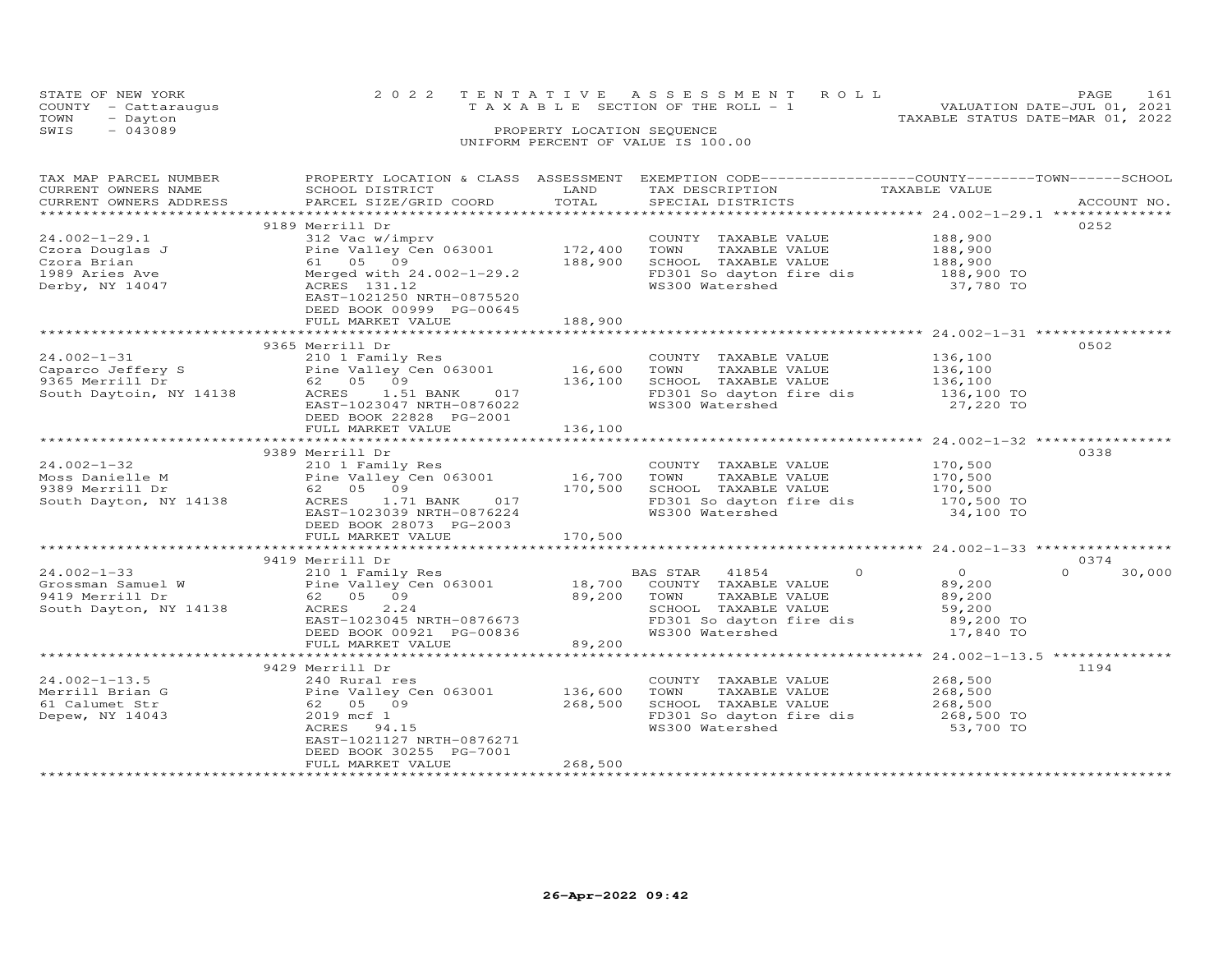|      | STATE OF NEW YORK    | 2022 TENTATIVE ASSESSMENT ROLL                                       | 162<br>PAGE. |  |
|------|----------------------|----------------------------------------------------------------------|--------------|--|
|      | COUNTY - Cattaraugus | VALUATION DATE-JUL 01, 2021<br>T A X A B L E SECTION OF THE ROLL - 1 |              |  |
| TOWN | - Dayton             | TAXABLE STATUS DATE-MAR 01, 2022                                     |              |  |
| SWIS | $-043089$            | PROPERTY LOCATION SEQUENCE                                           |              |  |
|      |                      | UNIFORM PERCENT OF VALUE IS 100.00                                   |              |  |

| TAX MAP PARCEL NUMBER                                                                                                                                                                                                                | PROPERTY LOCATION & CLASS ASSESSMENT EXEMPTION CODE----------------COUNTY-------TOWN------SCHOOL |         |                                                                                    |               |                     |          |                 |
|--------------------------------------------------------------------------------------------------------------------------------------------------------------------------------------------------------------------------------------|--------------------------------------------------------------------------------------------------|---------|------------------------------------------------------------------------------------|---------------|---------------------|----------|-----------------|
| CURRENT OWNERS NAME                                                                                                                                                                                                                  | SCHOOL DISTRICT                                                                                  | LAND    | TAX DESCRIPTION                                                                    | TAXABLE VALUE |                     |          |                 |
| CURRENT OWNERS ADDRESS                                                                                                                                                                                                               | PARCEL SIZE/GRID COORD                                                                           | TOTAL   | SPECIAL DISTRICTS                                                                  |               |                     |          | ACCOUNT NO.     |
|                                                                                                                                                                                                                                      |                                                                                                  |         |                                                                                    |               |                     |          |                 |
|                                                                                                                                                                                                                                      | 9468 Merrill Dr                                                                                  |         |                                                                                    |               |                     | 1298     |                 |
| $24.002 - 1 - 14.3$                                                                                                                                                                                                                  | 210 1 Family Res<br>Gowanda Central 047201 27,300                                                |         | ENH STAR 41834                                                                     | $\Omega$      | $\Omega$            | $\Omega$ | 74,900          |
| Meyer Scott W                                                                                                                                                                                                                        |                                                                                                  |         | COUNTY TAXABLE VALUE                                                               |               | 99,000              |          |                 |
|                                                                                                                                                                                                                                      | 54 05 09                                                                                         | 99,000  | TOWN<br>TAXABLE VALUE                                                              |               | 99,000              |          |                 |
| Meyer Ellen<br>9468 Merrill Dr                                                                                                                                                                                                       |                                                                                                  |         | SCHOOL TAXABLE VALUE                                                               |               | 24,100              |          |                 |
| South Dayton, NY 14138                                                                                                                                                                                                               |                                                                                                  |         |                                                                                    |               |                     |          |                 |
|                                                                                                                                                                                                                                      | ACRES 7.35 BANK 017<br>EAST-1023575 NRTH-0876461<br>DEED BOOK 6152 PG-9001                       |         | FD301 So dayton fire dis 99,000 TO<br>WS300 Watershed 19,800 TO                    |               |                     |          |                 |
|                                                                                                                                                                                                                                      |                                                                                                  | 99,000  |                                                                                    |               |                     |          |                 |
|                                                                                                                                                                                                                                      | FULL MARKET VALUE                                                                                |         |                                                                                    |               |                     |          |                 |
|                                                                                                                                                                                                                                      |                                                                                                  |         |                                                                                    |               |                     |          |                 |
|                                                                                                                                                                                                                                      | Miller Rd                                                                                        |         |                                                                                    |               |                     | 0334     |                 |
|                                                                                                                                                                                                                                      |                                                                                                  |         | COUNTY TAXABLE VALUE                                                               |               | 126,600             |          |                 |
|                                                                                                                                                                                                                                      |                                                                                                  |         | TOWN      TAXABLE VALUE<br>SCHOOL   TAXABLE VALUE                                  |               | 126,600<br>126,600  |          |                 |
|                                                                                                                                                                                                                                      |                                                                                                  |         |                                                                                    |               |                     |          |                 |
|                                                                                                                                                                                                                                      |                                                                                                  |         | FD300 Dayton fire dist 126,600 TO<br>WS300 Watershed 25,320 TO                     |               |                     |          |                 |
|                                                                                                                                                                                                                                      |                                                                                                  |         |                                                                                    |               |                     |          |                 |
|                                                                                                                                                                                                                                      | DEED BOOK 15216 PG-5001                                                                          |         |                                                                                    |               |                     |          |                 |
|                                                                                                                                                                                                                                      | FULL MARKET VALUE                                                                                | 126,600 |                                                                                    |               |                     |          |                 |
|                                                                                                                                                                                                                                      |                                                                                                  |         |                                                                                    |               |                     |          |                 |
|                                                                                                                                                                                                                                      | Miller Rd                                                                                        |         |                                                                                    |               |                     | 0085     |                 |
| $34.002 - 1 - 7.1$                                                                                                                                                                                                                   | 314 Rural vac<10                                                                                 |         | COUNTY TAXABLE VALUE                                                               |               |                     |          |                 |
|                                                                                                                                                                                                                                      |                                                                                                  |         | TAXABLE VALUE<br>TOWN                                                              |               | 16,200<br>16,200    |          |                 |
| 34.002-1-7.1 314 Rural vac<10<br>Butera Joseph P Catt-LV Central 046402 16,200<br>Butera Betsey B 02 05 09<br>10961 Miller Rd ACRES 7.50<br>Gowanda, NY 14070 EAST-1050917 NRTH-0862681<br>DEED BOOK 00991 PG-01010                  |                                                                                                  |         |                                                                                    |               |                     |          |                 |
|                                                                                                                                                                                                                                      |                                                                                                  |         | SCHOOL TAXABLE VALUE<br>FD300 Dayton fire dist<br>WS300 Watershed                  |               | 16,200<br>16,200 TO |          |                 |
|                                                                                                                                                                                                                                      |                                                                                                  |         |                                                                                    |               |                     |          |                 |
|                                                                                                                                                                                                                                      |                                                                                                  |         |                                                                                    |               | 3,240 TO            |          |                 |
|                                                                                                                                                                                                                                      | DEED BOOK 00991 PG-01010                                                                         |         |                                                                                    |               |                     |          |                 |
|                                                                                                                                                                                                                                      | FULL MARKET VALUE                                                                                | 16,200  |                                                                                    |               |                     |          |                 |
|                                                                                                                                                                                                                                      |                                                                                                  |         |                                                                                    |               |                     |          |                 |
|                                                                                                                                                                                                                                      | 11023 Miller Rd                                                                                  |         |                                                                                    |               |                     | 1271     |                 |
| $34.002 - 1 - 6.3$                                                                                                                                                                                                                   | 260 Seasonal res                                                                                 |         | AG DIST 41720 0 21,619                                                             |               |                     | 21,619   | 21,619          |
|                                                                                                                                                                                                                                      |                                                                                                  |         |                                                                                    |               | 57,481              |          |                 |
|                                                                                                                                                                                                                                      |                                                                                                  |         |                                                                                    |               | 57,481              |          |                 |
|                                                                                                                                                                                                                                      |                                                                                                  |         |                                                                                    |               |                     |          |                 |
| Wilder Cheryl Ann Catt-LV Central 046402 51,000 COUNTY TAXABLE VALUE<br>Wilder Fredric MCRES 23.20 79,100 COUNTY TAXABLE VALUE<br>8371 Nys Rte 353 EAST-1050282 NRTH-0862884 5CHOOL TAXABLE VALUE<br>Gowanda, NY 14070 DEED BOOK 009 |                                                                                                  |         | SCHOOL TAXABLE VALUE<br>FD300 Dayton fire dist<br>79,100 WS300 Watershed           |               | 57,481<br>79,100 TO |          |                 |
|                                                                                                                                                                                                                                      | FULL MARKET VALUE                                                                                |         |                                                                                    |               | 15,820 TO           |          |                 |
| MAY BE SUBJECT TO PAYMENT                                                                                                                                                                                                            |                                                                                                  |         |                                                                                    |               |                     |          |                 |
| UNDER AGDIST LAW TIL 2026                                                                                                                                                                                                            |                                                                                                  |         |                                                                                    |               |                     |          |                 |
|                                                                                                                                                                                                                                      |                                                                                                  |         |                                                                                    |               |                     |          |                 |
|                                                                                                                                                                                                                                      | Mosher Hollow Rd                                                                                 |         |                                                                                    |               |                     | 1128     |                 |
|                                                                                                                                                                                                                                      |                                                                                                  |         |                                                                                    |               |                     |          |                 |
| $34.002 - 1 - 4.2$                                                                                                                                                                                                                   | 105 Vac farmland                                                                                 |         | AG DIST<br>41720                                                                   | $\circ$       | 11,154              |          | 11, 154 11, 154 |
| Country Side Sand & Gravel                                                                                                                                                                                                           | Catt-LV Central 046402 24,500 COUNTY TAXABLE VALUE                                               |         |                                                                                    |               | 13,346              |          |                 |
| 13870 Taylor Hollow Rd                                                                                                                                                                                                               | 10 05 09                                                                                         | 24,500  | TOWN<br>TAXABLE VALUE                                                              |               | 13,346              |          |                 |
| Collins, NY 14034                                                                                                                                                                                                                    | ACRES 20.00<br>EAST-1046859 NRTH-0861733                                                         |         |                                                                                    |               |                     |          |                 |
|                                                                                                                                                                                                                                      |                                                                                                  |         |                                                                                    |               |                     |          |                 |
| MAY BE SUBJECT TO PAYMENT                                                                                                                                                                                                            | DEED BOOK 01018 PG-00605                                                                         |         | SCHOOL TAXABLE VALUE<br>FD300 Dayton fire dist 13,346<br>WS300 Watershed 12,250 TO |               |                     |          |                 |
| UNDER AGDIST LAW TIL 2026                                                                                                                                                                                                            | FULL MARKET VALUE                                                                                | 24,500  |                                                                                    |               |                     |          |                 |
|                                                                                                                                                                                                                                      |                                                                                                  |         |                                                                                    |               |                     |          |                 |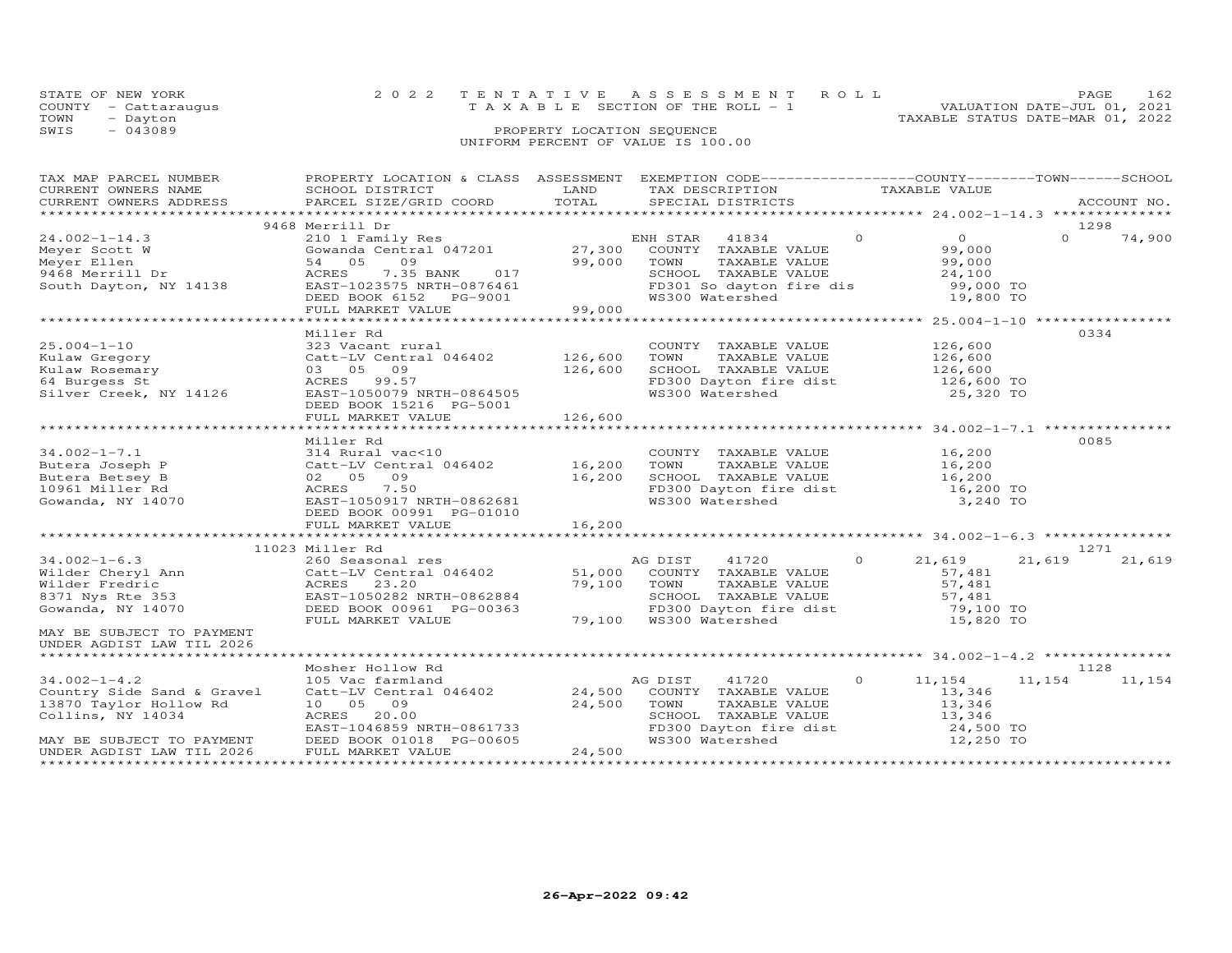| STATE OF NEW YORK    | 2022 TENTATIVE ASSESSMENT ROLL                                 | PAGE. | 163 |
|----------------------|----------------------------------------------------------------|-------|-----|
| COUNTY - Cattaraugus | VALUATION DATE-JUL 01, 2021<br>TAXABLE SECTION OF THE ROLL - 1 |       |     |
| TOWN<br>- Dayton     | TAXABLE STATUS DATE-MAR 01, 2022                               |       |     |
| SWIS<br>$-043089$    | PROPERTY LOCATION SEQUENCE                                     |       |     |
|                      | UNIFORM PERCENT OF VALUE IS 100.00                             |       |     |

| TAX MAP PARCEL NUMBER<br>CURRENT OWNERS NAME<br>CURRENT OWNERS ADDRESS                                                                                     | PROPERTY LOCATION & CLASS ASSESSMENT<br>SCHOOL DISTRICT<br>PARCEL SIZE/GRID COORD                                                                                                        | LAND<br>TOTAL                                  | EXEMPTION CODE-----------------COUNTY-------TOWN------SCHOOL<br>TAX DESCRIPTION<br>SPECIAL DISTRICTS                                                         |                                                         | TAXABLE VALUE                                                            |                                                 | ACCOUNT NO.                                             |
|------------------------------------------------------------------------------------------------------------------------------------------------------------|------------------------------------------------------------------------------------------------------------------------------------------------------------------------------------------|------------------------------------------------|--------------------------------------------------------------------------------------------------------------------------------------------------------------|---------------------------------------------------------|--------------------------------------------------------------------------|-------------------------------------------------|---------------------------------------------------------|
| *************************                                                                                                                                  |                                                                                                                                                                                          |                                                |                                                                                                                                                              |                                                         |                                                                          |                                                 |                                                         |
| $34.002 - 1 - 22.1$<br>Country Side Sand & Gravel<br>13870 Taylor Hollow Rd<br>Collins, NY 14034<br>MAY BE SUBJECT TO PAYMENT<br>UNDER AGDIST LAW TIL 2026 | Mosher Hollow Rd<br>105 Vac farmland<br>Catt-LV Central 046402<br>02/09/10<br>05<br>09<br>ACRES 201.00<br>EAST-1045904 NRTH-0859995<br>DEED BOOK 765<br>PG-00729<br>FULL MARKET VALUE    | $196,500$ <sup>111</sup><br>196,500<br>196,500 | AG DIST<br>41720<br>COUNTY TAXABLE VALUE<br>TOWN<br>TAXABLE VALUE<br>SCHOOL TAXABLE VALUE<br>FD300 Dayton fire dist 196,500 TO<br>WS300 Watershed 117,900 TO | $\Omega$                                                | 59,924<br>136,576<br>136,576<br>136,576                                  | 59,924                                          | 0140<br>59,924                                          |
|                                                                                                                                                            |                                                                                                                                                                                          |                                                |                                                                                                                                                              |                                                         |                                                                          |                                                 |                                                         |
| $34.002 - 1 - 16$<br>34.002-1 10<br>Wick Matthew J<br>8005 Mosher Hollow Rd<br>Cattaraugus, NY 14719                                                       | 8005 Mosher Hollow Rd<br>210 1 Family Res<br>Catt-LV Central 046402<br>09 05 09<br>FRNT 103.75 DPTH 107.72<br>EAST-1046952 NRTH-0855464<br>DEED BOOK 00935 PG-01059<br>FULL MARKET VALUE | 8,400<br>42,500<br>42,500                      | BAS STAR<br>41854<br>COUNTY TAXABLE VALUE<br>TOWN<br>TAXABLE VALUE<br>SCHOOL TAXABLE VALUE<br>SCHOOL Innoces<br>FD300 Dayton fire dist<br>FCCO Witchebed     | $\Omega$                                                | $\overline{O}$<br>42,500<br>42,500<br>12,500<br>42,500 TO<br>42,500 TO   | $\Omega$                                        | 0406<br>30,000                                          |
|                                                                                                                                                            | *******************************                                                                                                                                                          |                                                |                                                                                                                                                              |                                                         |                                                                          |                                                 |                                                         |
| $34.002 - 1 - 17$<br>Hill Duane<br>Hill Cheryl<br>8021 Mosher Hollow Rd<br>Cattaraugus, NY 14719                                                           | 8021 Mosher Hollow Rd<br>210 1 Family Res<br>Catt-LV Central 046402<br>09 05 09<br>FRNT 299.00 DPTH 100.00<br>EAST-1046957 NRTH-0855680<br>DEED BOOK 727<br>PG-00685                     | 13,400<br>93,500                               | ENH STAR<br>41834<br>COUNTY TAXABLE VALUE<br>TOWN<br>TAXABLE VALUE<br>SCHOOL TAXABLE VALUE<br>FD300 Dayton fire dist<br>The Contractor<br>WS300 Watershed    | $\circ$                                                 | $\overline{0}$<br>93,500<br>93,500<br>18,600<br>93,500 TO<br>93,500 TO   | $\Omega$                                        | 0255<br>74,900                                          |
|                                                                                                                                                            | FULL MARKET VALUE<br>**********************                                                                                                                                              |                                                |                                                                                                                                                              |                                                         |                                                                          |                                                 |                                                         |
| $34.002 - 1 - 15.1$<br>Legacy Acres LLC<br>8568 Silver Creek Rd<br>South Dayton, NY 14138                                                                  | 8038 Mosher Hollow Rd<br>112 Dairy farm<br>Catt-LV Central 046402<br>01 05 09<br>ACRES 231.30<br>EAST-1049066 NRTH-0856682                                                               | 362,700 AG BLDG<br>765,600 AG BLDG             | 41700<br>AG BLDG<br>41700<br>41700<br>AG DIST<br>41720<br>SILO T/C/S 42100                                                                                   | $\circ$<br>$\Omega$<br>$\Omega$<br>$\Omega$<br>$\Omega$ | 85,730<br>163,620<br>68,640<br>209,240<br>2,170                          | 85,730<br>163,620<br>68,640<br>209,240<br>2,170 | 0327<br>85,730<br>163,620<br>68,640<br>209,240<br>2,170 |
| MAY BE SUBJECT TO PAYMENT<br>UNDER AGDIST LAW TIL 2027                                                                                                     | DEED BOOK 00991 PG-01176<br>FULL MARKET VALUE                                                                                                                                            | 765,600                                        | COUNTY TAXABLE VALUE<br>TOWN<br>TAXABLE VALUE<br>SCHOOL TAXABLE VALUE<br>FD300 Dayton fire dist<br>WS300 Watershed                                           |                                                         | 236,200<br>236,200<br>236,200<br>765,600 TO<br>153,120 TO                |                                                 |                                                         |
|                                                                                                                                                            | 8065 Mosher Hollow Rd                                                                                                                                                                    |                                                |                                                                                                                                                              |                                                         | ******** 34.002-1-19 ****************                                    |                                                 | 0228                                                    |
| $34.002 - 1 - 19$<br>Ludwig David R<br>8065 Mosher Hollow Rd<br>Cattaraugus, NY 14719                                                                      | 210 1 Family Res<br>Catt-LV Central 046402 19,900<br>09 05 09<br>2.80<br>ACRES<br>EAST-1046848 NRTH-0856008<br>DEED BOOK 00982 PG-00976<br>FULL MARKET VALUE                             | 60,300<br>60,300                               | ENH STAR<br>41834<br>COUNTY TAXABLE VALUE<br>TOWN<br>TAXABLE VALUE<br>SCHOOL TAXABLE VALUE<br>FD300 Dayton fire dist<br>WS300 Watershed                      | $\Omega$                                                | $\Omega$<br>60,300<br>60,300<br>$\overline{0}$<br>60,300 TO<br>60,300 TO | $\Omega$                                        | 60,300                                                  |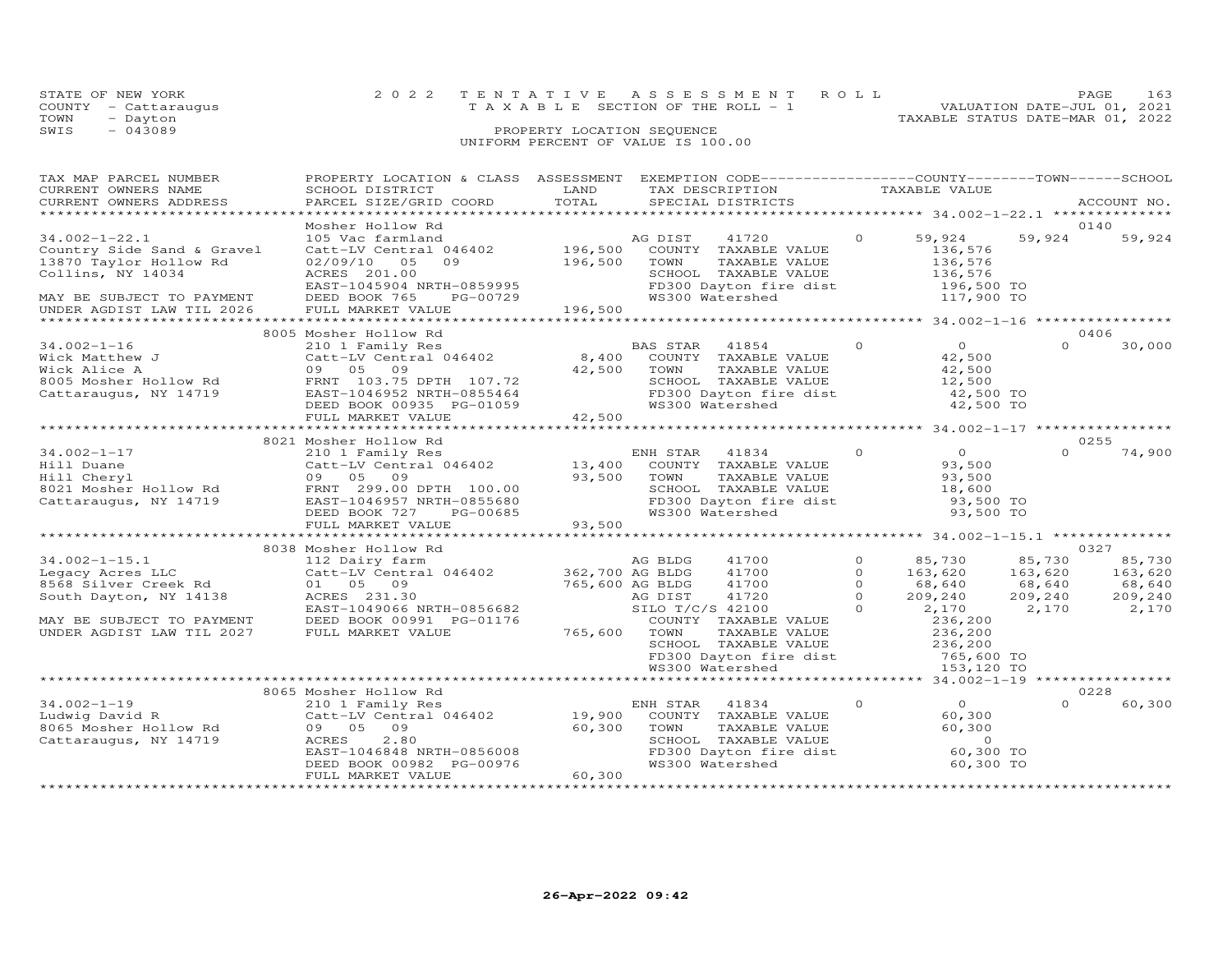| STATE OF NEW YORK    | 2022 TENTATIVE ASSESSMENT ROLL     | <b>PAGE</b>                      | 164 |
|----------------------|------------------------------------|----------------------------------|-----|
| COUNTY - Cattaraugus | TAXABLE SECTION OF THE ROLL - 1    | VALUATION DATE-JUL 01, 2021      |     |
| TOWN<br>- Dayton     |                                    | TAXABLE STATUS DATE-MAR 01, 2022 |     |
| SWIS<br>$-043089$    | PROPERTY LOCATION SEQUENCE         |                                  |     |
|                      | UNIFORM PERCENT OF VALUE IS 100.00 |                                  |     |

| TAX MAP PARCEL NUMBER                       | PROPERTY LOCATION & CLASS ASSESSMENT EXEMPTION CODE----------------COUNTY-------TOWN-----SCHOOL                                                                                                                                              |        |                                                                                                                                                               |                |                |          |             |
|---------------------------------------------|----------------------------------------------------------------------------------------------------------------------------------------------------------------------------------------------------------------------------------------------|--------|---------------------------------------------------------------------------------------------------------------------------------------------------------------|----------------|----------------|----------|-------------|
| CURRENT OWNERS NAME                         | SCHOOL DISTRICT                                                                                                                                                                                                                              | LAND   | TAX DESCRIPTION                                                                                                                                               |                | TAXABLE VALUE  |          |             |
| CURRENT OWNERS ADDRESS                      | PARCEL SIZE/GRID COORD                                                                                                                                                                                                                       | TOTAL  | SPECIAL DISTRICTS                                                                                                                                             |                |                |          | ACCOUNT NO. |
|                                             |                                                                                                                                                                                                                                              |        |                                                                                                                                                               |                |                |          |             |
|                                             | 8093 Mosher Hollow Rd                                                                                                                                                                                                                        |        |                                                                                                                                                               |                |                |          | 0045        |
| $34.002 - 1 - 20.2$                         | 105 Vac farmland                                                                                                                                                                                                                             |        | AG DIST<br>41720                                                                                                                                              | $\overline{O}$ | 32,998         | 32,998   | 32,998      |
| Ludwig David R                              | xub vac rarmiand<br>Catt-LV Central 046402 64,700                                                                                                                                                                                            |        | COUNTY TAXABLE VALUE<br>TOWN TAXABLE VALUE<br>SCHOOL TAXABLE VALUE<br>FD300 Dayton fire dist<br>FD300 Dayton fire dist 68,900 TO<br>WS300 Watershed 68,900 TO |                |                |          |             |
| 8065 Mosher Hollow Rd                       | 09 05 09                                                                                                                                                                                                                                     | 68,900 |                                                                                                                                                               |                |                |          |             |
|                                             |                                                                                                                                                                                                                                              |        |                                                                                                                                                               |                |                |          |             |
|                                             |                                                                                                                                                                                                                                              |        |                                                                                                                                                               |                |                |          |             |
|                                             |                                                                                                                                                                                                                                              |        |                                                                                                                                                               |                |                |          |             |
|                                             | Cactaraugus, NY 14719<br>EAST-1044680 NRTH-0856190<br>MAY BE SUBJECT TO PAYMENT DEED BOOK 00982 PG-00974                                                                                                                                     |        |                                                                                                                                                               |                |                |          |             |
| UNDER AGDIST LAW TIL 2026 FULL MARKET VALUE |                                                                                                                                                                                                                                              | 68,900 |                                                                                                                                                               |                |                |          |             |
|                                             |                                                                                                                                                                                                                                              |        |                                                                                                                                                               |                |                |          |             |
|                                             | 8179 Mosher Hollow Rd                                                                                                                                                                                                                        |        |                                                                                                                                                               |                |                |          | 0044        |
| $34.002 - 1 - 20.1$                         | 112 Dairy farm                                                                                                                                                                                                                               |        | AG DIST<br>41720                                                                                                                                              | $\Omega$       | 56,486         | 56,486   | 56,486      |
| Legacy Acres, LLC                           | $112 \text{ hours}$ $41720$ 0<br>Catt-LV Central 046402 148,900 SILO T/C/S 42100 0                                                                                                                                                           |        |                                                                                                                                                               |                | 2,820          | 2,820    | 2,820       |
|                                             |                                                                                                                                                                                                                                              |        |                                                                                                                                                               |                |                |          |             |
|                                             |                                                                                                                                                                                                                                              |        |                                                                                                                                                               |                |                |          |             |
|                                             |                                                                                                                                                                                                                                              |        |                                                                                                                                                               |                |                |          |             |
|                                             |                                                                                                                                                                                                                                              |        |                                                                                                                                                               |                |                |          |             |
|                                             | EXAMBLE VALUE<br>SURVENT MARKET VALUE<br>MAY BE SUBJECT TO PAYMENT DEED BOOK 13100 PG-9002<br>UNDER AGDIST LAW TIL 2026 FULL MARKET VALUE<br>TOWN TAXABLE VALUE<br>MAY BE SUBJECT TO PAYMENT DEED BOOK 13100 PG-9002<br>UNDER AGDIST LAW T   |        |                                                                                                                                                               |                |                |          |             |
|                                             |                                                                                                                                                                                                                                              |        |                                                                                                                                                               |                |                |          |             |
|                                             | 8258 Mosher Hollow Rd                                                                                                                                                                                                                        |        |                                                                                                                                                               |                |                |          | 0043        |
|                                             |                                                                                                                                                                                                                                              |        |                                                                                                                                                               |                |                |          |             |
| $34.002 - 1 - 14$                           | 210 1 Family Res<br>Catt-LV Central 046402 16,200 ENH STAR 41834 0                                                                                                                                                                           |        |                                                                                                                                                               | $\Omega$       | 38,300         | 38,300   | 38,300      |
| Bergey Beverly<br>Sager Norman              |                                                                                                                                                                                                                                              |        |                                                                                                                                                               |                | $\overline{0}$ | $\Omega$ | 38,300      |
|                                             |                                                                                                                                                                                                                                              |        |                                                                                                                                                               |                |                |          |             |
|                                             |                                                                                                                                                                                                                                              |        |                                                                                                                                                               |                |                |          |             |
|                                             |                                                                                                                                                                                                                                              |        |                                                                                                                                                               |                |                |          |             |
|                                             | Example of the catternal of the catternal of the catternal of the catternal of the catternal of the catternal of the catternal of the catternal of the catternal of the catternal of the catternal of the catternal of the cat               |        |                                                                                                                                                               |                |                |          |             |
|                                             |                                                                                                                                                                                                                                              |        | 76,600 WS300 Watershed                                                                                                                                        |                |                |          |             |
|                                             |                                                                                                                                                                                                                                              |        |                                                                                                                                                               |                |                |          |             |
|                                             | 8267 Mosher Hollow Rd                                                                                                                                                                                                                        |        |                                                                                                                                                               |                |                |          | 0291        |
| $34.002 - 1 - 21$                           | 210 1 Family Res                                                                                                                                                                                                                             |        | BAS STAR 41854                                                                                                                                                | $\Omega$       | $\Omega$       | $\Omega$ | 30,000      |
| Irish Dale P                                | Catt-LV Central 046402 16,700 VET WAR CT 41121                                                                                                                                                                                               |        |                                                                                                                                                               | $\Omega$       | 12,000         | 12,000   | $\Omega$    |
| 8267 Mosher Hollow Rd                       | 09 05 09                                                                                                                                                                                                                                     |        | 10,700 VLI WAR TAXABLE VALUE<br>83,100 COUNTY TAXABLE VALUE<br>TOWN TAXABLE VALUE                                                                             |                | 71,100         |          |             |
| Cattaraugus, NY 14719                       |                                                                                                                                                                                                                                              |        |                                                                                                                                                               |                |                |          |             |
|                                             | 09 05 09<br>ACRES 1.56 53,100<br>EAST-1046989 NRTH-0858115 53,100 53,100<br>DEED BOOK 831 ----PG-00502 83.100 WS300 Watershed<br>83,100 TO 8300 Watershed<br>83,100 TO 8300 Watershed<br>83,100 TO 8300 Watershed<br>83,100 TO 8300 Watershe |        |                                                                                                                                                               |                |                |          |             |
|                                             |                                                                                                                                                                                                                                              |        |                                                                                                                                                               |                |                |          |             |
|                                             |                                                                                                                                                                                                                                              |        |                                                                                                                                                               |                |                |          |             |
|                                             |                                                                                                                                                                                                                                              |        |                                                                                                                                                               |                |                |          |             |
|                                             |                                                                                                                                                                                                                                              |        |                                                                                                                                                               |                |                |          |             |
|                                             | 8303 Mosher Hollow Rd                                                                                                                                                                                                                        |        |                                                                                                                                                               |                |                |          | 5034        |
| $34.002 - 1 - 28$                           | 210 1 Family Res                                                                                                                                                                                                                             |        | COUNTY TAXABLE VALUE 95,400                                                                                                                                   |                |                |          |             |
|                                             | East Leon Wesleyan Church Catt-LV Central 046402 18,600                                                                                                                                                                                      |        | TAXABLE VALUE 95,400<br>TOWN                                                                                                                                  |                |                |          |             |
| 8303 Mosher Hollow Rd                       | 01 05 09                                                                                                                                                                                                                                     | 95,400 | SCHOOL TAXABLE VALUE 95,400<br>FD300 Dayton fire dist 95,400 TO                                                                                               |                |                |          |             |
| Cattaraugus, NY 14719                       | ACRES<br>2,20                                                                                                                                                                                                                                |        |                                                                                                                                                               |                |                |          |             |
|                                             | EAST-1047127 NRTH-0858520                                                                                                                                                                                                                    |        |                                                                                                                                                               |                |                |          |             |
|                                             | DEED BOOK 00972 PG-00726                                                                                                                                                                                                                     |        |                                                                                                                                                               |                |                |          |             |
|                                             | FULL MARKET VALUE                                                                                                                                                                                                                            | 95,400 |                                                                                                                                                               |                |                |          |             |
|                                             |                                                                                                                                                                                                                                              |        |                                                                                                                                                               |                |                |          |             |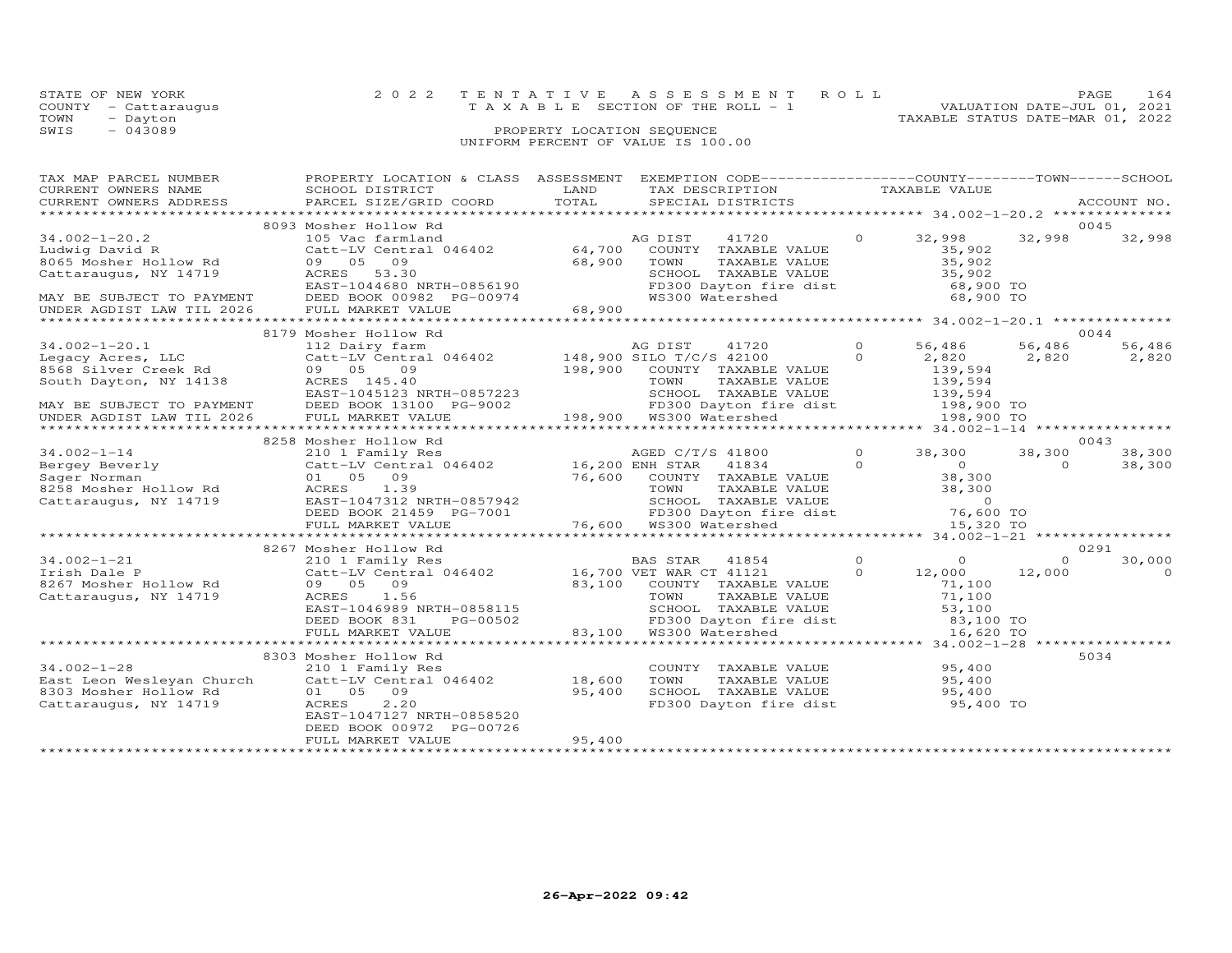| STATE OF NEW YORK    | 2022 TENTATIVE ASSESSMENT ROLL        | PAGE.                       | 165 |
|----------------------|---------------------------------------|-----------------------------|-----|
| COUNTY - Cattaraugus | T A X A B L E SECTION OF THE ROLL - 1 | VALUATION DATE-JUL 01, 2021 |     |
| TOWN<br>- Dayton     | TAXABLE STATUS DATE-MAR 01, 2022      |                             |     |
| SWIS<br>$-043089$    | PROPERTY LOCATION SEQUENCE            |                             |     |
|                      | UNIFORM PERCENT OF VALUE IS 100.00    |                             |     |

| TAX MAP PARCEL NUMBER<br>CURRENT OWNERS NAME<br>CURRENT OWNERS ADDRESS | PROPERTY LOCATION & CLASS ASSESSMENT<br>SCHOOL DISTRICT<br>PARCEL SIZE/GRID COORD | LAND<br>TOTAL          | EXEMPTION CODE------------------COUNTY-------TOWN------SCHOOL<br>TAX DESCRIPTION<br>SPECIAL DISTRICTS | TAXABLE VALUE |                                         |                | ACCOUNT NO. |
|------------------------------------------------------------------------|-----------------------------------------------------------------------------------|------------------------|-------------------------------------------------------------------------------------------------------|---------------|-----------------------------------------|----------------|-------------|
|                                                                        |                                                                                   |                        |                                                                                                       |               |                                         |                |             |
|                                                                        | 8347 Mosher Hollow Rd                                                             |                        |                                                                                                       |               |                                         | 1156           |             |
| $34.002 - 1 - 22.3$                                                    | 240 Rural res                                                                     |                        | BAS STAR<br>41854                                                                                     | $\circ$       | $\overline{O}$                          | $\Omega$       | 30,000      |
| Chupa Nathan                                                           | Catt-LV Central 046402                                                            | 29,300                 | COUNTY TAXABLE VALUE                                                                                  |               | 80,100                                  |                |             |
| 8347 Mosher Rd                                                         | 01/09/10<br>09<br>05                                                              | 80,100                 | TOWN<br>TAXABLE VALUE                                                                                 |               | 80,100                                  |                |             |
| Cattaraugus, NY 14719                                                  | ACRES<br>10.40 BANK<br>081                                                        |                        | SCHOOL TAXABLE VALUE                                                                                  |               | 50,100                                  |                |             |
|                                                                        | EAST-1047085 NRTH-0858951                                                         |                        | FD300 Dayton fire dist                                                                                |               | 80,100 TO                               |                |             |
|                                                                        | DEED BOOK 23600 PG-8001                                                           |                        | WS300 Watershed                                                                                       |               | 48,060 TO                               |                |             |
|                                                                        | FULL MARKET VALUE                                                                 | 80,100                 |                                                                                                       |               |                                         |                |             |
|                                                                        | 8443 Mosher Hollow Rd                                                             |                        |                                                                                                       |               |                                         | 1155           |             |
| $34.002 - 1 - 22.2$                                                    | 240 Rural res                                                                     |                        | 41854<br>BAS STAR                                                                                     | $\Omega$      | $\Omega$                                | $\Omega$       | 30,000      |
|                                                                        | Catt-LV Central 046402                                                            | 31,500                 | COUNTY TAXABLE VALUE                                                                                  |               | 130,700                                 |                |             |
| Parry Francis Jr<br>Parry Wilma                                        | 09<br>01/02/09/10<br>05                                                           | 130,700                | TOWN<br>TAXABLE VALUE                                                                                 |               | 130,700                                 |                |             |
| PO Box 115                                                             | 11.09<br>ACRES                                                                    |                        | SCHOOL TAXABLE VALUE                                                                                  |               | 100,700                                 |                |             |
| Dayton, NY 14041                                                       | EAST-1047464 NRTH-0859507                                                         |                        | FD300 Dayton fire dist                                                                                |               | 130,700 TO                              |                |             |
|                                                                        | DEED BOOK 01011 PG-00941                                                          |                        | WS300 Watershed                                                                                       |               | 78,420 TO                               |                |             |
|                                                                        | FULL MARKET VALUE                                                                 | 130,700                |                                                                                                       |               |                                         |                |             |
|                                                                        |                                                                                   |                        |                                                                                                       |               |                                         |                |             |
|                                                                        | 8444 Mosher Hollow Rd                                                             |                        |                                                                                                       |               |                                         | 1353           |             |
| $34.002 - 1 - 10.5$                                                    | 240 Rural res                                                                     |                        | AG BLDG<br>41700                                                                                      | $\Omega$      | 28,070                                  | 28,070         | 28,070      |
| Miller Mahlon E                                                        | Catt-LV Central 046402                                                            |                        | 35,700 BAS STAR<br>41854                                                                              | $\Omega$      | $\circ$                                 | $\Omega$       | 30,000      |
| Miller Emma M                                                          | ACRES<br>16.95                                                                    | 169,600                | COUNTY<br>TAXABLE VALUE                                                                               |               | 141,530                                 |                |             |
| 8444 Mosher Hollow Rd                                                  | EAST-1048506 NRTH-0859908                                                         |                        | TOWN<br>TAXABLE VALUE                                                                                 |               | 141,530                                 |                |             |
| Cattaraugus, NY 14719                                                  | DEED BOOK 22024 PG-5002                                                           |                        | SCHOOL TAXABLE VALUE                                                                                  |               | 111,530                                 |                |             |
|                                                                        | FULL MARKET VALUE                                                                 | 169,600                | FD300 Dayton fire dist                                                                                |               | 169,600 TO                              |                |             |
| MAY BE SUBJECT TO PAYMENT                                              |                                                                                   |                        | WS300 Watershed                                                                                       |               | 169,600 TO                              |                |             |
| UNDER RPTL483 UNTIL 2026                                               |                                                                                   |                        |                                                                                                       |               |                                         |                |             |
|                                                                        |                                                                                   |                        |                                                                                                       |               |                                         | ************** |             |
|                                                                        | 8485 Mosher Hollow Rd                                                             |                        |                                                                                                       |               |                                         | 1204           |             |
| $34.002 - 1 - 22.5$                                                    | 210 1 Family Res                                                                  | $20,700$ <sup>BZ</sup> | BAS STAR<br>41854                                                                                     | $\Omega$      | $\overline{0}$                          | $\Omega$       | 30,000      |
| Geist Marvin O                                                         | Catt-LV Central 046402                                                            |                        | COUNTY TAXABLE VALUE                                                                                  |               | 130,000                                 |                |             |
| Geist Heidi L                                                          | 09<br>02 05                                                                       | 130,000                | TAXABLE VALUE<br>TOWN                                                                                 |               | 130,000                                 |                |             |
| 8485 Mosher Hollow Rd                                                  | ACRES<br>3.45                                                                     |                        | SCHOOL TAXABLE VALUE                                                                                  |               | 100,000                                 |                |             |
| Cattaraugus, NY 14719                                                  | EAST-1047760 NRTH-0860182                                                         |                        | FD300 Dayton fire dist                                                                                |               | 130,000 TO                              |                |             |
|                                                                        | PG-00202<br>DEED BOOK 910                                                         |                        | WS300 Watershed                                                                                       |               | 130,000 TO                              |                |             |
|                                                                        | FULL MARKET VALUE                                                                 | 130,000                |                                                                                                       |               |                                         |                |             |
|                                                                        |                                                                                   |                        |                                                                                                       |               | ********** 34.002-1-22.6 ************** |                |             |
|                                                                        | 8547 Mosher Hollow Rd                                                             |                        |                                                                                                       |               |                                         | 1211           |             |
| $34.002 - 1 - 22.6$                                                    | 210 1 Family Res                                                                  |                        | BAS STAR<br>41854                                                                                     | $\Omega$      | $\overline{O}$                          | $\Omega$       | 30,000      |
| Clark Londa C                                                          | Catt-LV Central 046402                                                            | 28,100                 | COUNTY TAXABLE VALUE                                                                                  |               | 86,200                                  |                |             |
| 8547 Mosher Hollow Rd                                                  | 02 05<br>09                                                                       | 86,200                 | TOWN<br>TAXABLE VALUE                                                                                 |               | 86,200                                  |                |             |
| Cattaraugus, NY 14719                                                  | 7.90<br>ACRES                                                                     |                        | SCHOOL TAXABLE VALUE                                                                                  |               | 56,200                                  |                |             |
|                                                                        | EAST-1047926 NRTH-0860472                                                         |                        | FD300 Dayton fire dist<br>WS300 Watershed                                                             |               | 86,200 TO                               |                |             |
|                                                                        | DEED BOOK 19717 PG-9003<br>FULL MARKET VALUE                                      | 86,200                 |                                                                                                       |               | 51,720 TO                               |                |             |
|                                                                        |                                                                                   |                        |                                                                                                       |               | ****************************            |                |             |
|                                                                        |                                                                                   |                        |                                                                                                       |               |                                         |                |             |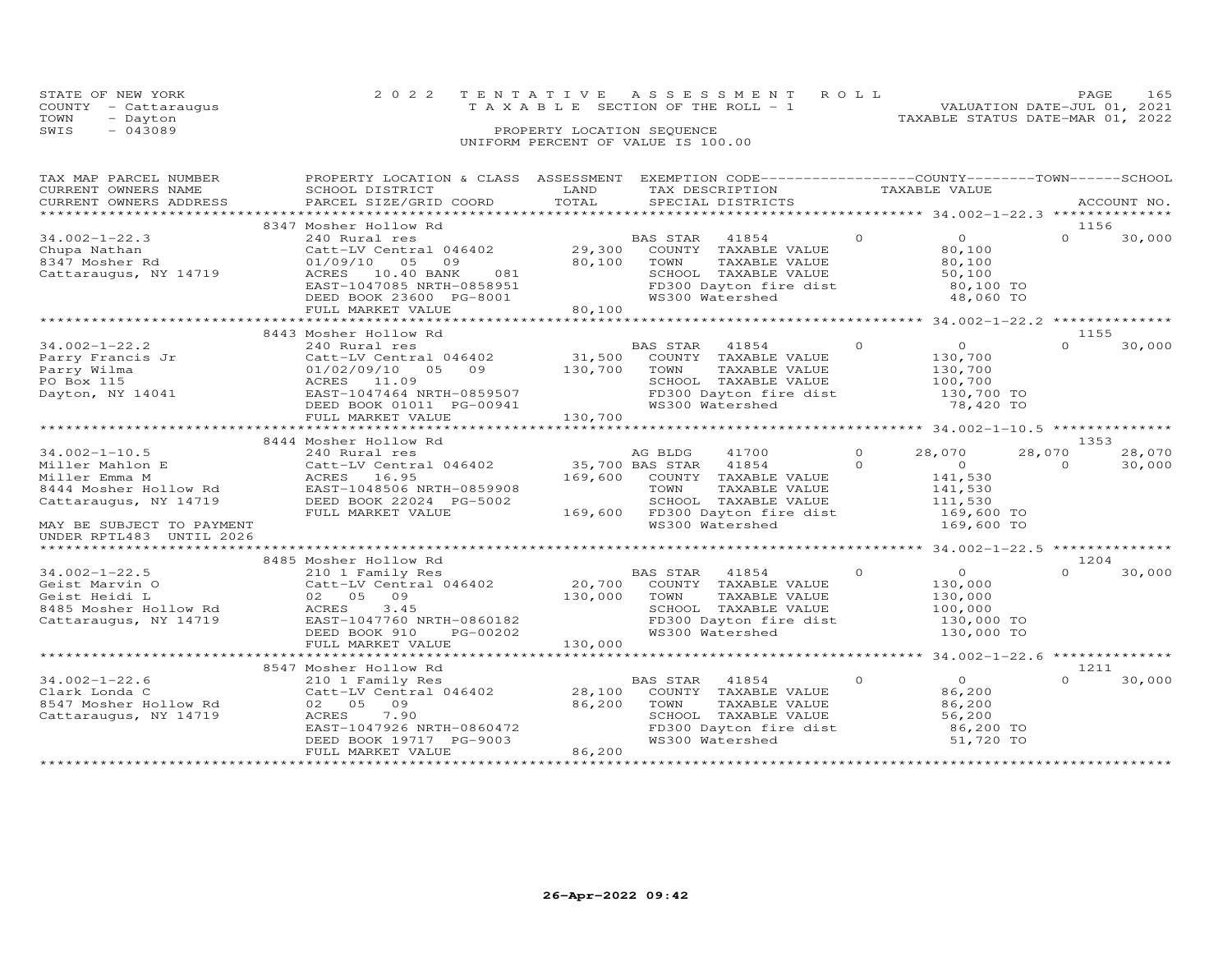| STATE OF NEW YORK<br>COUNTY<br>- Cattaraugus<br>TOWN<br>- Dayton<br>SWIS<br>$-043089$ | 2022                                                                                            | PROPERTY LOCATION SEQUENCE  | TENTATIVE ASSESSMENT ROLL<br>T A X A B L E SECTION OF THE ROLL - 1<br>UNIFORM PERCENT OF VALUE IS 100.00 | 166<br>PAGE<br>VALUATION DATE-JUL 01, 2021<br>TAXABLE STATUS DATE-MAR 01, 2022                       |
|---------------------------------------------------------------------------------------|-------------------------------------------------------------------------------------------------|-----------------------------|----------------------------------------------------------------------------------------------------------|------------------------------------------------------------------------------------------------------|
| TAX MAP PARCEL NUMBER<br>CURRENT OWNERS NAME<br>CURRENT OWNERS ADDRESS                | PROPERTY LOCATION & CLASS<br>SCHOOL DISTRICT<br>PARCEL SIZE/GRID COORD<br>8548 Mosher Hollow Rd | ASSESSMENT<br>LAND<br>TOTAL | TAX DESCRIPTION<br>SPECIAL DISTRICTS                                                                     | EXEMPTION CODE-----------------COUNTY-------TOWN------SCHOOL<br>TAXABLE VALUE<br>ACCOUNT NO.<br>0236 |

|                           | 8548 Mosher Hollow Rd                              |            |                                                   |                            | 0236               |
|---------------------------|----------------------------------------------------|------------|---------------------------------------------------|----------------------------|--------------------|
| $34.002 - 1 - 10.1$       | 210 1 Family Res                                   |            | BAS STAR 41854                                    | $\overline{O}$<br>$\Omega$ | $\Omega$<br>30,000 |
| Whited Deon P             | Catt-LV Central 046402 16,300 COUNTY TAXABLE VALUE |            |                                                   | 74,900                     |                    |
| 8548 Mosher Hollow Rd     | 02 05 09                                           | 74,900     | TAXABLE VALUE<br>TOWN                             | 74,900                     |                    |
| Cattaraugus, NY 14719     | ACRES 1.41                                         |            | SCHOOL TAXABLE VALUE                              | 44,900                     |                    |
|                           | EAST-1048533 NRTH-0860703                          |            | FD300 Dayton fire dist                            | 74,900 TO                  |                    |
|                           | DEED BOOK 01005 PG-00152                           |            | WS300 Watershed                                   | 14,980 TO                  |                    |
|                           | FULL MARKET VALUE                                  | 74,900     |                                                   |                            |                    |
|                           |                                                    |            |                                                   |                            |                    |
|                           | 8679 Mosher Hollow Rd                              |            |                                                   |                            | 0042               |
| $34.002 - 1 - 4.1$        | 240 Rural res                                      |            | COUNTY TAXABLE VALUE                              | 125,700                    |                    |
| Miller Samuel E           | Catt-LV Central 046402                             | 31,700     | TOWN<br>TAXABLE VALUE                             | 125,700                    |                    |
| Miller Ella J             | 02 05 09                                           | 125,700    | SCHOOL TAXABLE VALUE                              | 125,700                    |                    |
| 10982 Clyde Hunts Corners | ACRES<br>9.80                                      |            | FD300 Dayton fire dist 125,700 TO                 |                            |                    |
| Clyde, NY 14433           | EAST-1047716 NRTH-0861940                          |            | WS300 Watershed                                   | 75,420 TO                  |                    |
|                           | DEED BOOK 01014 PG-00434                           |            |                                                   |                            |                    |
|                           | FULL MARKET VALUE                                  | 125,700    |                                                   |                            |                    |
|                           |                                                    |            |                                                   |                            |                    |
|                           | Mosher Rd                                          |            |                                                   |                            | 1217               |
| $15.004 - 1 - 33.6$       | 311 Res vac land                                   |            | COUNTY TAXABLE VALUE                              | 1,200                      |                    |
| Shields Jacquelyn         | Gowanda Central 047201                             | 1,200 TOWN |                                                   | 1,200                      |                    |
| Shields Benjamin          | 56 05 09                                           | 1,200      | TOWN      TAXABLE VALUE<br>SCHOOL   TAXABLE VALUE | 1,200                      |                    |
| 9816 Mosher Rd            | FRNT 170.00 DPTH 170.00                            |            | FD300 Dayton fire dist 1,200 TO                   |                            |                    |
| South Dayton, NY 14138    | EAST-1023842 NRTH-0884322                          |            | WS300 Watershed                                   | 240 TO                     |                    |
|                           | DEED BOOK 20761 PG-5001                            |            |                                                   |                            |                    |
|                           | FULL MARKET VALUE                                  | 1,200      |                                                   |                            |                    |
|                           |                                                    |            |                                                   |                            |                    |
|                           | Mosher Rd                                          |            |                                                   |                            | 0548               |
| $15.004 - 1 - 43$         | 105 Vac farmland                                   |            | COUNTY TAXABLE VALUE                              | 23,700                     |                    |
| Smith Nathan D            | Gowanda Central 047201                             | 23,700     | TAXABLE VALUE<br>TOWN                             | $23,700$<br>$23,700$       |                    |
| 9462 Cottage Rd           | 64 05 09                                           | 23,700     | SCHOOL TAXABLE VALUE                              |                            |                    |
| South Dayton, NY 14138    | ACRES 16.70                                        |            | FD300 Dayton fire dist 23,700 TO                  |                            |                    |
|                           | EAST-1022916 NRTH-0885058                          |            | WS300 Watershed                                   | 4,740 TO                   |                    |
|                           | DEED BOOK 20210 PG-8929                            |            |                                                   |                            |                    |
|                           | FULL MARKET VALUE                                  | 23,700     |                                                   |                            |                    |
|                           |                                                    |            |                                                   |                            |                    |
|                           | 9772 Mosher Rd                                     |            |                                                   |                            | 0349               |
| $15.004 - 1 - 31$         | 312 Vac w/imprv                                    |            | COUNTY TAXABLE VALUE                              | 1,400                      |                    |
|                           |                                                    |            |                                                   |                            |                    |
| Cook Jeffrey              | Gowanda Central 047201                             | 1,000      | TOWN<br>TAXABLE VALUE                             | 1,400                      |                    |
| 12700 Cottage Rd          | 51 05 09                                           | 1,400      | SCHOOL TAXABLE VALUE                              | 1,400                      |                    |
| South Dayton, NY 14138    | FRNT 135.00 DPTH 96.00                             |            | FD300 Dayton fire dist 1,400 TO                   |                            |                    |
|                           | EAST-1023945 NRTH-0883609                          |            | WS300 Watershed                                   | 280 TO                     |                    |
|                           | DEED BOOK 2020 PG-12744                            |            |                                                   |                            |                    |
|                           | FULL MARKET VALUE                                  | 1,400      |                                                   |                            |                    |
|                           |                                                    |            |                                                   |                            |                    |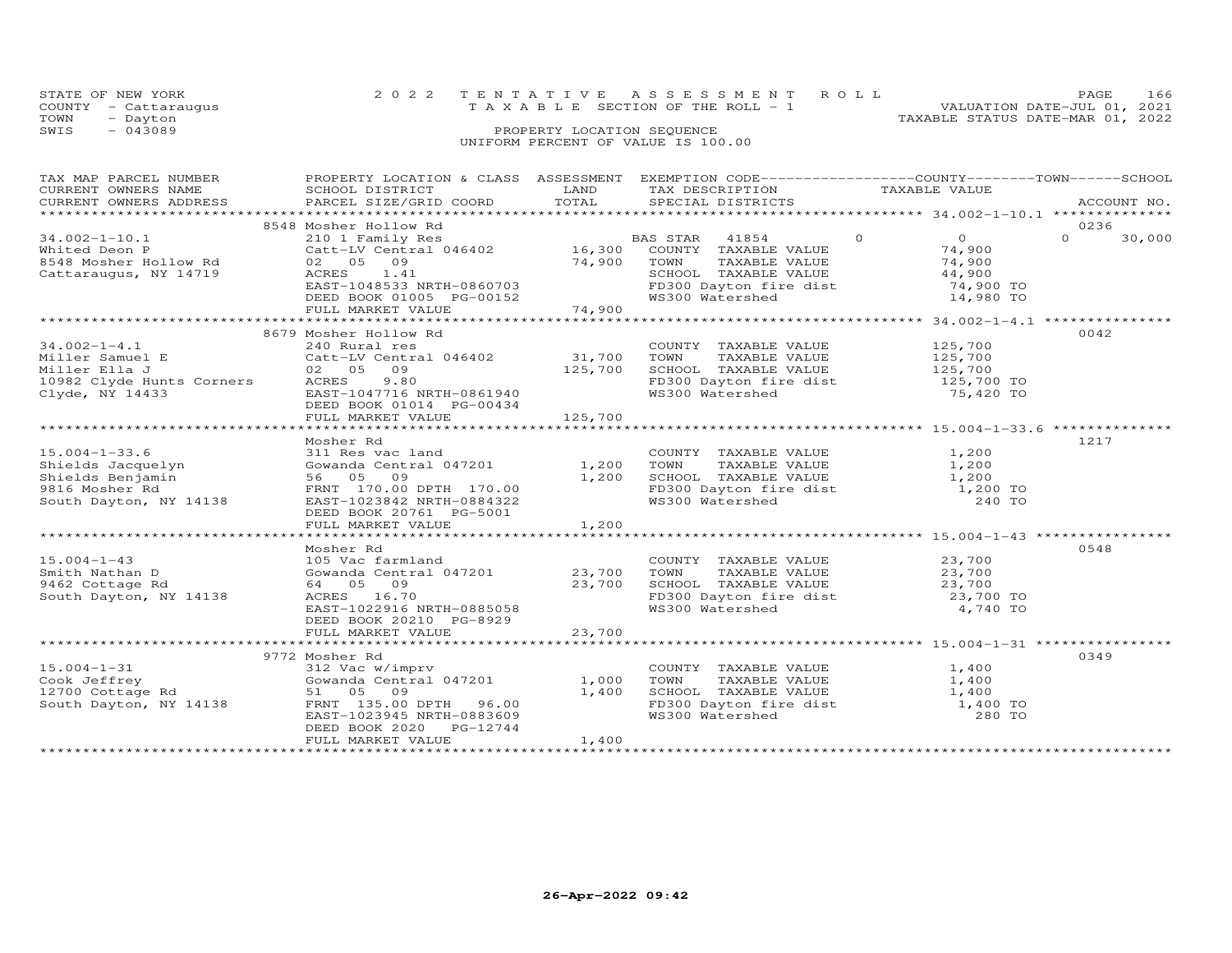| STATE OF NEW YORK<br>- Cattaraugus<br>COUNTY |                           |                            | 2022 TENTATIVE ASSESSMENT ROLL<br>T A X A B L E SECTION OF THE ROLL - 1 | VALUATION DATE-JUL 01, 2021      | PAGE | 167 |
|----------------------------------------------|---------------------------|----------------------------|-------------------------------------------------------------------------|----------------------------------|------|-----|
| TOWN<br>- Dayton                             |                           |                            |                                                                         | TAXABLE STATUS DATE-MAR 01, 2022 |      |     |
| $-043089$<br>SWIS                            |                           | PROPERTY LOCATION SEQUENCE | UNIFORM PERCENT OF VALUE IS 100.00                                      |                                  |      |     |
| TAX MAP PARCEL NUMBER                        | PROPERTY LOCATION & CLASS | ASSESSMENT                 | EXEMPTION CODE-----------------COUNTY-------TOWN------SCHOOL            |                                  |      |     |

| CURRENT OWNERS NAME                                                                                  | SCHOOL DISTRICT                                                                                                                                                                                                  | LAND           | TAX DESCRIPTION                                                   | TAXABLE VALUE                           |                    |  |
|------------------------------------------------------------------------------------------------------|------------------------------------------------------------------------------------------------------------------------------------------------------------------------------------------------------------------|----------------|-------------------------------------------------------------------|-----------------------------------------|--------------------|--|
| CURRENT OWNERS ADDRESS                                                                               | PARCEL SIZE/GRID COORD                                                                                                                                                                                           | TOTAL          | SPECIAL DISTRICTS                                                 |                                         | ACCOUNT NO.        |  |
|                                                                                                      |                                                                                                                                                                                                                  |                |                                                                   |                                         |                    |  |
|                                                                                                      | 9780 Mosher Rd                                                                                                                                                                                                   |                |                                                                   |                                         | 0519               |  |
| $15.004 - 1 - 32$                                                                                    | 210 1 Family Res                                                                                                                                                                                                 |                | COUNTY TAXABLE VALUE                                              | 64,100                                  |                    |  |
| Campbell Tyler M                                                                                     | Gowanda Central 047201 15,200                                                                                                                                                                                    |                | TOWN<br>TAXABLE VALUE                                             | 64,100                                  |                    |  |
|                                                                                                      |                                                                                                                                                                                                                  | 64,100         |                                                                   |                                         |                    |  |
|                                                                                                      | 081<br>ACRES 1.05 BANK                                                                                                                                                                                           |                |                                                                   |                                         |                    |  |
| Campbell Ashley N 56 - 05 - 09<br>9780 Mosher Road ACRES 1.05<br>South Dayton, NY 14138 EAST-1024017 | EAST-1024017 NRTH-0883830                                                                                                                                                                                        |                | SCHOOL TAXABLE VALUE<br>FD300 Dayton fire dist<br>WS300 Watershed | $64,100$ TO<br>$64,100$ TO<br>12,820 TO |                    |  |
|                                                                                                      | DEED BOOK 2021    PG-12112                                                                                                                                                                                       |                |                                                                   |                                         |                    |  |
|                                                                                                      | FULL MARKET VALUE                                                                                                                                                                                                | 64,100         |                                                                   |                                         |                    |  |
|                                                                                                      |                                                                                                                                                                                                                  |                |                                                                   |                                         |                    |  |
|                                                                                                      | 9794 Mosher Rd                                                                                                                                                                                                   |                |                                                                   |                                         | 1367               |  |
| $15.004 - 1 - 33.7$                                                                                  |                                                                                                                                                                                                                  |                | $\overline{a}$<br>BAS STAR<br>41854                               | $\overline{0}$                          | $\Omega$<br>30,000 |  |
|                                                                                                      | 210 1 Family Res<br>Gowanda Central 047201 23,200<br>ACRES 4.80 BANK 081 70,400<br>EAST-1024279 NRTH-0992000                                                                                                     |                | COUNTY TAXABLE VALUE                                              | 70,400                                  |                    |  |
|                                                                                                      |                                                                                                                                                                                                                  |                | TOWN<br>TAXABLE VALUE                                             | 70,400                                  |                    |  |
|                                                                                                      | Paniels Mark D<br>Daniels Ruth L<br>23, 200<br>9794 Mosher Rd<br>Sowanda Central 047201<br>23, 200<br>23, 200<br>9794 Mosher Rd<br>EAST-1024279 NRTH-0883992<br>South Dayton, NY 14138<br>DEED BOOK 5517 PG-3005 |                |                                                                   |                                         |                    |  |
|                                                                                                      |                                                                                                                                                                                                                  |                | SCHOOL TAXABLE VALUE<br>FD300 Dayton fire dist<br>WS300 Watershed | 40,400<br>40,400<br>70,400 TO           |                    |  |
|                                                                                                      |                                                                                                                                                                                                                  |                |                                                                   |                                         |                    |  |
|                                                                                                      |                                                                                                                                                                                                                  |                |                                                                   |                                         |                    |  |
|                                                                                                      |                                                                                                                                                                                                                  |                |                                                                   |                                         |                    |  |
|                                                                                                      | 9800 Mosher Rd                                                                                                                                                                                                   |                |                                                                   |                                         | 0280               |  |
| $15.004 - 1 - 33.2$                                                                                  | 270 Mfg housing<br>270 Mfg housing<br>Gowanda Central 047201              15,000                                                                                                                                 |                | COUNTY TAXABLE VALUE $25,600$<br>TOWN TAXABLE VALUE $25,600$      |                                         |                    |  |
| Daniels Mark D                                                                                       |                                                                                                                                                                                                                  |                |                                                                   |                                         |                    |  |
| 9794 Mosher Rd                                                                                       | 56 05 09                                                                                                                                                                                                         | 25,600         | SCHOOL TAXABLE VALUE 25,600<br>FD300 Dayton fire dist 25,600 TO   |                                         |                    |  |
| South Dayton, NY 14138                                                                               | ACRES<br>1.00 BANK<br>081                                                                                                                                                                                        |                | FD300 Dayton fire dist<br>WS300 Watershed                         |                                         |                    |  |
|                                                                                                      | EAST-1024239 NRTH-0884012                                                                                                                                                                                        |                |                                                                   | 5,120 TO                                |                    |  |
|                                                                                                      | DEED BOOK 7136 PG-8001                                                                                                                                                                                           |                |                                                                   |                                         |                    |  |
|                                                                                                      | FULL MARKET VALUE                                                                                                                                                                                                | 25,600         |                                                                   |                                         |                    |  |
|                                                                                                      |                                                                                                                                                                                                                  | ************** |                                                                   |                                         |                    |  |
|                                                                                                      | 9811 Mosher Rd                                                                                                                                                                                                   |                |                                                                   |                                         | 0418               |  |
| $15.004 - 1 - 35.1$                                                                                  | 210 1 Family Res                                                                                                                                                                                                 |                | COUNTY TAXABLE VALUE 67,800                                       |                                         |                    |  |
|                                                                                                      | 210 1 Family Res<br>Gowanda Central 047201 10,300<br>56 05 09 09 67,800<br>3 40 67,800                                                                                                                           |                |                                                                   |                                         |                    |  |
|                                                                                                      |                                                                                                                                                                                                                  |                | TOWN TAXABLE VALUE 67,800<br>SCHOOL TAXABLE VALUE 67,800          |                                         |                    |  |
|                                                                                                      |                                                                                                                                                                                                                  |                | FD300 Dayton fire dist 67,800 TO                                  |                                         |                    |  |
|                                                                                                      | Abers Rick A Gowanda Central 047201<br>Abers Crystal J 56 05 09<br>9822 Mosher Rd ACRES 3.40<br>South Dayton, NY 14138 EAST-1023455 NRTH-0884379                                                                 |                | WS300 Watershed                                                   | 13,560 TO                               |                    |  |
|                                                                                                      | DEED BOOK 1029 PG-532                                                                                                                                                                                            |                |                                                                   |                                         |                    |  |
|                                                                                                      | FULL MARKET VALUE                                                                                                                                                                                                | 67,800         |                                                                   |                                         |                    |  |
|                                                                                                      |                                                                                                                                                                                                                  |                |                                                                   |                                         |                    |  |
|                                                                                                      | 9816 Mosher Rd                                                                                                                                                                                                   |                |                                                                   |                                         | 0368               |  |
| $15.004 - 1 - 49$                                                                                    | 210 1 Family Res                                                                                                                                                                                                 |                | $\overline{0}$<br>BAS STAR 41854                                  | $\overline{0}$                          | $\Omega$<br>30,000 |  |
|                                                                                                      | Gowanda Central 047201 15,100                                                                                                                                                                                    |                | COUNTY TAXABLE VALUE                                              | 115,100                                 |                    |  |
|                                                                                                      |                                                                                                                                                                                                                  | 115,100        | TOWN<br>TAXABLE VALUE                                             | 115,100                                 |                    |  |
| Shields Jacquelyn<br>Shields Benjamin 56 05 09<br>9816 Mosher Rd FRNT 90.00                          | FRNT 90.00 DPTH 520.00                                                                                                                                                                                           |                | SCHOOL TAXABLE VALUE                                              | 85,100                                  |                    |  |
| South Dayton, NY 14138                                                                               | EAST-1024001 NRTH-0884423                                                                                                                                                                                        |                |                                                                   |                                         |                    |  |
|                                                                                                      |                                                                                                                                                                                                                  |                | FD300 Dayton fire dist<br>WS300 Watershed                         | 115,100 TO<br>23,020 TO                 |                    |  |
|                                                                                                      | DEED BOOK 20761 PG-5001                                                                                                                                                                                          |                |                                                                   |                                         |                    |  |
|                                                                                                      | FULL MARKET VALUE                                                                                                                                                                                                | 115,100        |                                                                   |                                         |                    |  |
|                                                                                                      |                                                                                                                                                                                                                  |                |                                                                   |                                         |                    |  |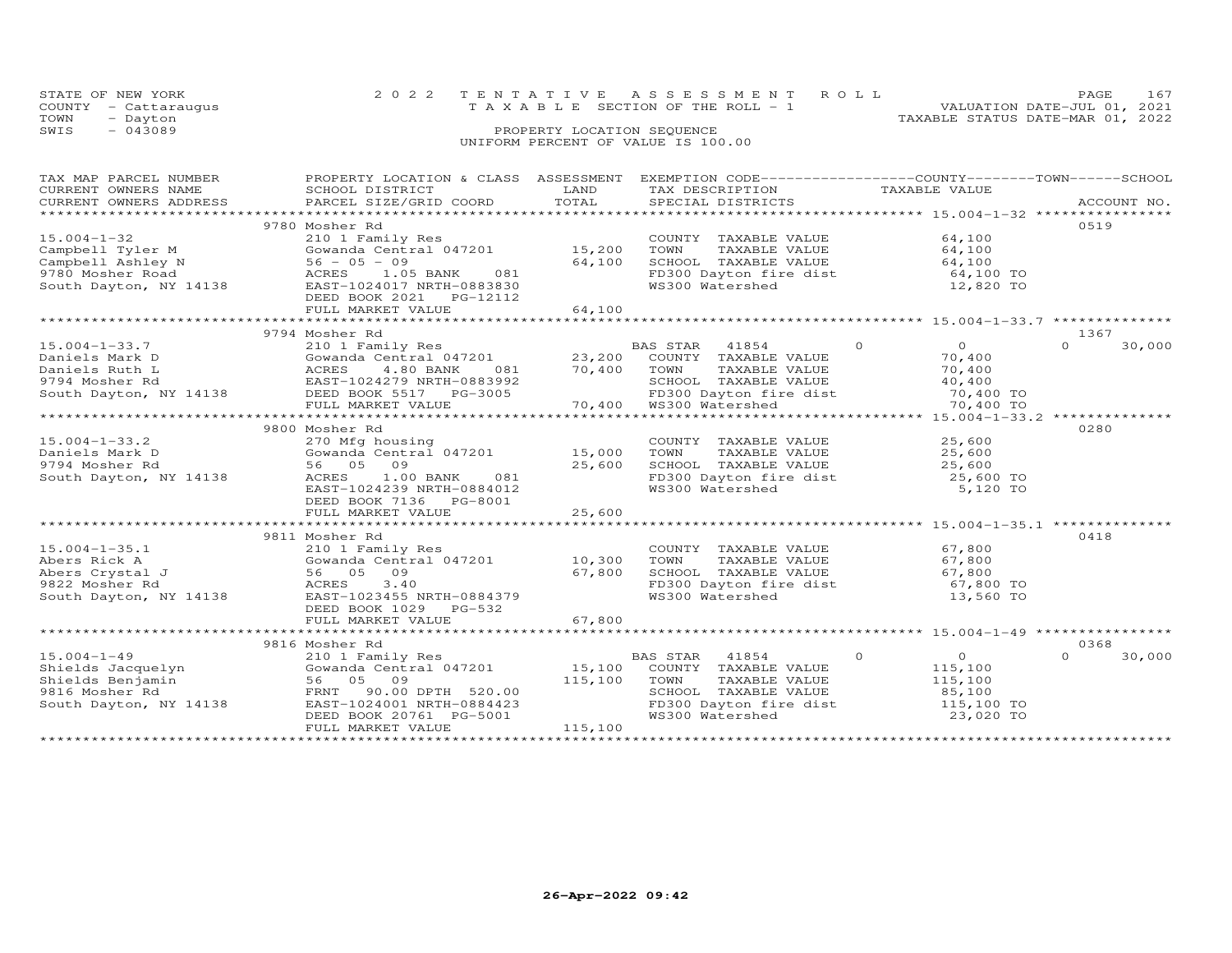|      | STATE OF NEW YORK    |                                    | 2022 TENTATIVE ASSESSMENT ROLL        |                                  | PAGE                        | 168 |
|------|----------------------|------------------------------------|---------------------------------------|----------------------------------|-----------------------------|-----|
|      | COUNTY - Cattaraugus |                                    | T A X A B L E SECTION OF THE ROLL - 1 |                                  | VALUATION DATE-JUL 01, 2021 |     |
| TOWN | - Dayton             |                                    |                                       | TAXABLE STATUS DATE-MAR 01, 2022 |                             |     |
| SWIS | $-043089$            | PROPERTY LOCATION SEQUENCE         |                                       |                                  |                             |     |
|      |                      | UNIFORM PERCENT OF VALUE IS 100.00 |                                       |                                  |                             |     |
|      |                      |                                    |                                       |                                  |                             |     |

| TAX MAP PARCEL NUMBER<br>TAX MAP PARCEL NUMBER TROPINIT BUCATION & CHASS ASSESSMENT EACH TRANSFORM TRABLE VALUE<br>CURRENT OWNERS NAME SCHOOL DISTRICTS TRANSFORM TRANSFORM TRANSFORM TRANSFORM TRANSFORM TRANSFORM TRANSFORM TRANSFORM TRANSFORM TRANSFOR                    | PROPERTY LOCATION & CLASS ASSESSMENT EXEMPTION CODE----------------COUNTY-------TOWN------SCHOOL                                                                                                                                                                                   |        |                                                                                                                                                                                                                                                  |                                                            |                          |
|-------------------------------------------------------------------------------------------------------------------------------------------------------------------------------------------------------------------------------------------------------------------------------|------------------------------------------------------------------------------------------------------------------------------------------------------------------------------------------------------------------------------------------------------------------------------------|--------|--------------------------------------------------------------------------------------------------------------------------------------------------------------------------------------------------------------------------------------------------|------------------------------------------------------------|--------------------------|
|                                                                                                                                                                                                                                                                               |                                                                                                                                                                                                                                                                                    |        |                                                                                                                                                                                                                                                  |                                                            |                          |
| $\begin{array}{cccccccc} 15.004-1-34.2 & 9822 &\text{Mosher Rd} & 10,575 & 10,575 & 10,575 & 10,575 & 10,575 & 10,575 & 10,575 & 10,575 & 10,575 & 10,575 & 10,575 & 10,575 & 10,575 & 10,575 & 10,575 & 10,575 & 10,575 & 10,575 & 10,575 & 10,575 & 10,575 & 10,575 & 10,5$ | 9822 Mosher Rd                                                                                                                                                                                                                                                                     |        |                                                                                                                                                                                                                                                  |                                                            | 1027<br>10,575<br>30,000 |
|                                                                                                                                                                                                                                                                               |                                                                                                                                                                                                                                                                                    |        |                                                                                                                                                                                                                                                  |                                                            |                          |
|                                                                                                                                                                                                                                                                               |                                                                                                                                                                                                                                                                                    |        |                                                                                                                                                                                                                                                  |                                                            |                          |
|                                                                                                                                                                                                                                                                               | 9826 Mosher Rd                                                                                                                                                                                                                                                                     |        |                                                                                                                                                                                                                                                  |                                                            | 0285                     |
| $15.004 - 1 - 34.1$<br>South Dayton, NY 14138 Life Use                                                                                                                                                                                                                        | 210 1 Family Res<br>1.58<br>ACRES<br>EAST-1023902 NRTH-0884648<br>DEED BOOK 00945 PG-00546                                                                                                                                                                                         | 42,700 | COUNTY TAXABLE VALUE 42,700<br>TOWN TAXABLE VALUE<br>TOWN TAXABLE VALUE<br>SCHOOL TAXABLE VALUE<br>FD300 Dayton fire dist<br>WS300 Watershed<br>8,540 TO                                                                                         |                                                            |                          |
|                                                                                                                                                                                                                                                                               | FULL MARKET VALUE                                                                                                                                                                                                                                                                  | 42,700 |                                                                                                                                                                                                                                                  |                                                            |                          |
|                                                                                                                                                                                                                                                                               |                                                                                                                                                                                                                                                                                    |        |                                                                                                                                                                                                                                                  |                                                            |                          |
|                                                                                                                                                                                                                                                                               | 9839 Mosher Rd                                                                                                                                                                                                                                                                     |        |                                                                                                                                                                                                                                                  |                                                            | 1028                     |
| $15.004 - 1 - 35.2$                                                                                                                                                                                                                                                           |                                                                                                                                                                                                                                                                                    |        |                                                                                                                                                                                                                                                  |                                                            | 8,900                    |
| Butcher Darwin<br>9839 Mosher Rd<br>South Dayton, NY 14138 (ACRES 3.80                                                                                                                                                                                                        | Mosher Rd<br>270 Mfg housing<br>Gowanda Central 047201 18,500 AGED C/T/S 41800 0<br>56 05 09 35,600 ENH STAR 41834 0<br>ACRES 3.80 COUNTY TAXABLE VALUE<br>EAST-1023304 NRTH-0884647 TOWN TAXABLE VALUE<br>COUNTY TAXABLE VALUE<br>COUNTY TA<br>DEED BOOK 808<br>FULL MARKET VALUE |        | 8,900 8,900<br>3,350 13,350<br>WRTH-0884647 TOWN TAXABLE VALUE<br>PG-01067 35,600 FD300 Dayton fire dist<br>TOWN TAXABLE VALUE<br>LUE 35,600 FD300 Dayton fire dist<br>TAXABLE VALUE<br>TOWN TAXABLE VALUE<br>TOWN TAXABLE VALUE<br>TAXABLE VALU |                                                            | 13,350<br>13,350         |
|                                                                                                                                                                                                                                                                               |                                                                                                                                                                                                                                                                                    |        |                                                                                                                                                                                                                                                  |                                                            |                          |
|                                                                                                                                                                                                                                                                               | 9842 Mosher Rd                                                                                                                                                                                                                                                                     |        |                                                                                                                                                                                                                                                  |                                                            | 1042                     |
|                                                                                                                                                                                                                                                                               | 1.05<br>EAST-1023584 NRTH-0884929<br>DEED BOOK 00943 PG-00628<br>FULL MARKET VALUE                                                                                                                                                                                                 |        | TOWN       TAXABLE  VALUE<br>SCHOOL    TAXABLE  VALUE<br>FD300 Dayton fire dist 67,000 TO<br>WS300 Watershed 13,400 TO                                                                                                                           | $\begin{array}{c} 0 \\ 67 \end{array}$<br>67,000<br>37,000 | 30,000                   |
|                                                                                                                                                                                                                                                                               |                                                                                                                                                                                                                                                                                    |        | ************************************ 15.004-1-33.3 ************                                                                                                                                                                                  |                                                            |                          |
|                                                                                                                                                                                                                                                                               | 9858 Mosher Rd                                                                                                                                                                                                                                                                     |        |                                                                                                                                                                                                                                                  |                                                            | 0920                     |
| $15.004 - 1 - 33.3$                                                                                                                                                                                                                                                           | nosher Ku<br>270 Mfg housing<br>Gowanda Central 047201 15,300<br>ACRES 1.85<br>EAST-1023498 NRTH-0885177<br>DEED BOOK 20200 PG-5817                                                                                                                                                | 23,300 | COUNTY TAXABLE VALUE 23,300<br>COUNTY TAXABLE VALUE<br>TOWN TAXABLE VALUE 23,300<br>SCHOOL TAXABLE VALUE 23,300 TO<br>Internative dist 23,300 TO<br>FD300 Dayton fire dist<br>WS300 Watershed                                                    | 4,660 TO                                                   |                          |
|                                                                                                                                                                                                                                                                               | FULL MARKET VALUE                                                                                                                                                                                                                                                                  | 23,300 |                                                                                                                                                                                                                                                  |                                                            |                          |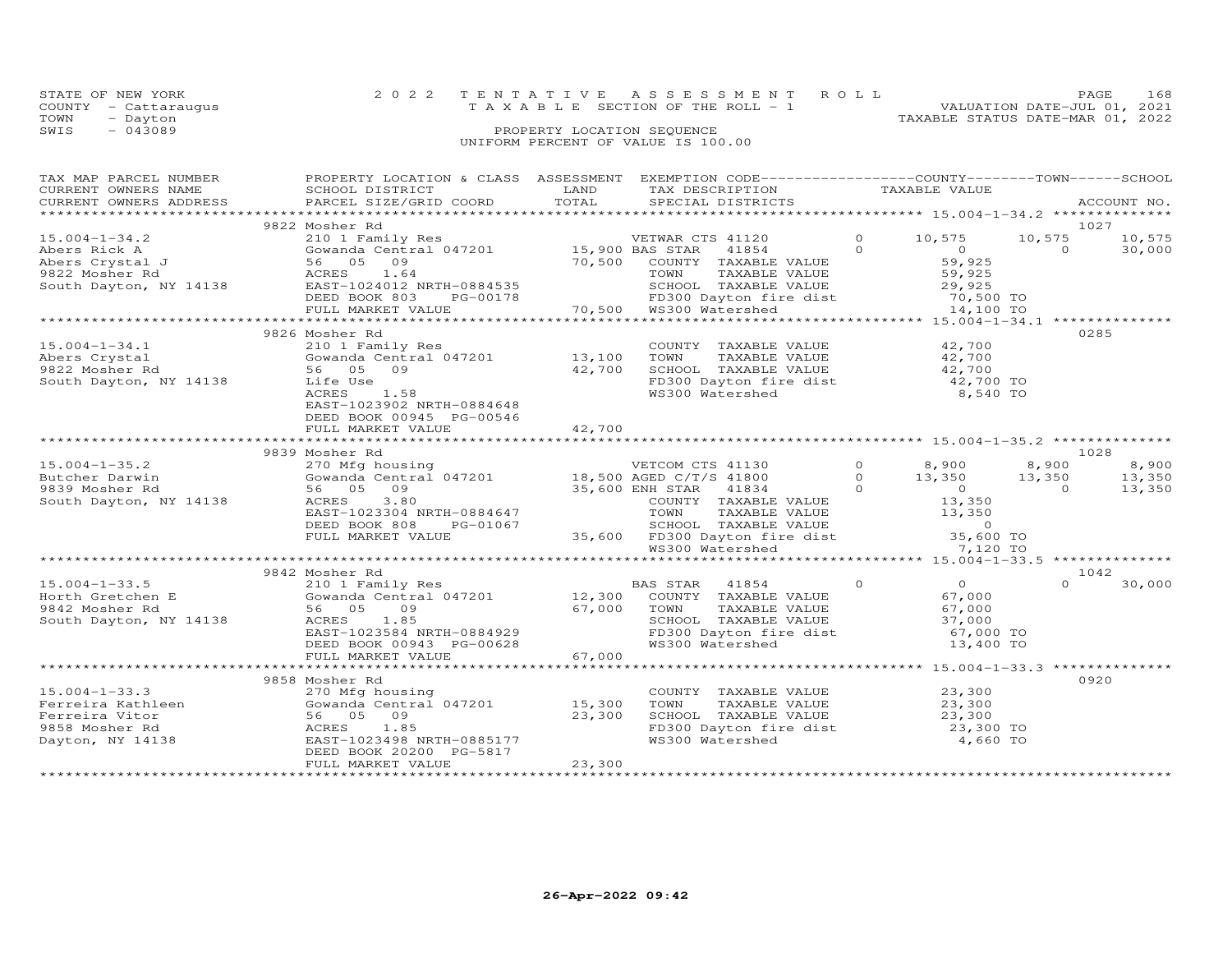|      | STATE OF NEW YORK    | 2022 TENTATIVE ASSESSMENT ROLL        |  |                                  | <b>PAGE</b>                 | 169 |
|------|----------------------|---------------------------------------|--|----------------------------------|-----------------------------|-----|
|      | COUNTY - Cattaraugus | T A X A B L E SECTION OF THE ROLL - 1 |  |                                  | VALUATION DATE-JUL 01, 2021 |     |
| TOWN | - Dayton             |                                       |  | TAXABLE STATUS DATE-MAR 01, 2022 |                             |     |
| SWIS | $-043089$            | PROPERTY LOCATION SEQUENCE            |  |                                  |                             |     |
|      |                      | UNIFORM PERCENT OF VALUE IS 100.00    |  |                                  |                             |     |

| TAX MAP PARCEL NUMBER                                                             | PROPERTY LOCATION & CLASS ASSESSMENT EXEMPTION CODE-----------------COUNTY-------TOWN------SCHOOL       |                 |                                                                                                                        |                                                              |                          |
|-----------------------------------------------------------------------------------|---------------------------------------------------------------------------------------------------------|-----------------|------------------------------------------------------------------------------------------------------------------------|--------------------------------------------------------------|--------------------------|
| CURRENT OWNERS NAME                                                               | SCHOOL DISTRICT                                                                                         | LAND            | TAX DESCRIPTION                                                                                                        | TAXABLE VALUE                                                |                          |
| CURRENT OWNERS ADDRESS                                                            | PARCEL SIZE/GRID COORD                                                                                  | TOTAL           | SPECIAL DISTRICTS                                                                                                      |                                                              | ACCOUNT NO.              |
|                                                                                   |                                                                                                         |                 |                                                                                                                        |                                                              |                          |
|                                                                                   | 9874 Mosher Rd                                                                                          |                 |                                                                                                                        |                                                              | 0250                     |
| $15.004 - 1 - 33.4$                                                               | 210 1 Family Res                                                                                        |                 | COUNTY TAXABLE VALUE                                                                                                   | 46,200                                                       |                          |
|                                                                                   |                                                                                                         |                 | TOWN      TAXABLE VALUE<br>SCHOOL   TAXABLE VALUE                                                                      | 46,200<br>46,200                                             |                          |
|                                                                                   | 210 1 Family Res<br>Gowanda Central 047201 15,900<br>56 - 05 - 09 16,200                                |                 |                                                                                                                        |                                                              |                          |
|                                                                                   |                                                                                                         |                 | FD300 Dayton fire dist 46,200 TO<br>WS300 Watershed 9,240 TO                                                           |                                                              |                          |
|                                                                                   |                                                                                                         |                 |                                                                                                                        |                                                              |                          |
|                                                                                   | DEED BOOK 1182    PG-5001                                                                               |                 |                                                                                                                        |                                                              |                          |
|                                                                                   | FULL MARKET VALUE                                                                                       | 46,200          |                                                                                                                        |                                                              |                          |
|                                                                                   |                                                                                                         |                 |                                                                                                                        |                                                              |                          |
|                                                                                   | 9886 Mosher Rd                                                                                          |                 |                                                                                                                        |                                                              | 0283                     |
| $15.004 - 1 - 9.1$                                                                | 240 Rural res                                                                                           |                 | AG DIST 41720 0 37,123                                                                                                 |                                                              | 37,123<br>37,123         |
|                                                                                   | Gowanda Central 047201 120,200                                                                          |                 | COUNTY TAXABLE VALUE                                                                                                   |                                                              |                          |
|                                                                                   |                                                                                                         | 166,200         | TOWN<br>TAXABLE VALUE                                                                                                  | 129,077<br>129,077                                           |                          |
|                                                                                   |                                                                                                         |                 |                                                                                                                        |                                                              |                          |
|                                                                                   |                                                                                                         |                 | SCHOOL TAXABLE VALUE<br>FD300 Dayton fire dist                                                                         | 129,077<br>166,200 TO                                        |                          |
|                                                                                   | DEED BOOK 25148 PG-2003                                                                                 |                 | WS300 Watershed                                                                                                        | 33,240 TO                                                    |                          |
| MAY BE SUBJECT TO PAYMENT                                                         | FULL MARKET VALUE                                                                                       | $-2003$ 166,200 |                                                                                                                        |                                                              |                          |
| UNDER AGDIST LAW TIL 2026                                                         |                                                                                                         |                 |                                                                                                                        |                                                              |                          |
|                                                                                   |                                                                                                         |                 |                                                                                                                        |                                                              |                          |
|                                                                                   | 9908 Mosher Rd                                                                                          |                 |                                                                                                                        |                                                              | 0977                     |
| $15.004 - 1 - 9.2$                                                                | 240 Rural res                                                                                           |                 | BAS STAR 41854                                                                                                         | $\circ$                                                      | $\Omega$<br>30,000       |
| Wright Stacy A                                                                    | Gowanda Central 047201                                                                                  | 47,800          | COUNTY TAXABLE VALUE                                                                                                   | $\begin{array}{c} 0 \\ 121,000 \end{array}$                  |                          |
| 9908 Mosher Rd                                                                    | 56 05 09                                                                                                | 121,000 TOWN    | TAXABLE VALUE                                                                                                          |                                                              |                          |
| South Dayton, NY 14138                                                            |                                                                                                         |                 | SCHOOL TAXABLE VALUE                                                                                                   | 121,000<br>91,000                                            |                          |
|                                                                                   | RURES 27.58<br>EAST-1023801 NRTH-0886422<br>DEED BOOK 20190 PG-2647<br>FUII MARET WITH                  |                 |                                                                                                                        | $121,000$ TO                                                 |                          |
|                                                                                   |                                                                                                         |                 | FD300 Dayton fire dist<br>WS300 Watershed                                                                              | 24,200 TO                                                    |                          |
|                                                                                   | FULL MARKET VALUE                                                                                       | 121,000         |                                                                                                                        |                                                              |                          |
|                                                                                   |                                                                                                         |                 |                                                                                                                        |                                                              |                          |
|                                                                                   | 9909 Mosher Rd                                                                                          |                 |                                                                                                                        |                                                              | 1230                     |
| $15.004 - 1 - 6.2$                                                                |                                                                                                         |                 | COUNTY TAXABLE VALUE                                                                                                   |                                                              |                          |
| 15.004-1-6.2<br>Harrington Austin J<br>9909 Mosher Road<br>South Dayton, NY 14138 | 210 1 Family Res<br>Gowanda Central 047201 18,500                                                       |                 | TOWN<br>TAXABLE VALUE                                                                                                  | 190,100<br>190,100                                           |                          |
|                                                                                   | 64 05 09                                                                                                |                 |                                                                                                                        |                                                              |                          |
|                                                                                   | ACRES                                                                                                   |                 | SCHOOL TAXABLE VALUE<br>FD300 Dayton fire dist                                                                         | 190,100<br>190,100 TO                                        |                          |
|                                                                                   | Central 04/201<br>09 190,100<br>2.15 BANK 017 190,100<br>3112 NRTH-0885906<br>EAST-1023112 NRTH-0885906 |                 | WS300 Watershed                                                                                                        | 38,020 TO                                                    |                          |
|                                                                                   | DEED BOOK 20200 PG-6099                                                                                 |                 |                                                                                                                        |                                                              |                          |
|                                                                                   | FULL MARKET VALUE                                                                                       | 190,100         |                                                                                                                        |                                                              |                          |
|                                                                                   |                                                                                                         |                 |                                                                                                                        |                                                              |                          |
|                                                                                   | 9919 Mosher Rd                                                                                          |                 |                                                                                                                        |                                                              | 0064                     |
| $15.004 - 1 - 6.1$                                                                | 210 1 Family Res                                                                                        |                 | 41802                                                                                                                  | $\Omega$<br>33,435                                           | $\circ$<br>$\Omega$      |
| Hubbard Charles W                                                                 | 210 1 Family Res<br>Gowanda Central 047201 22,500 AGED T                                                |                 | 41803                                                                                                                  | $\circ$<br>$\overline{0}$                                    | $\overline{0}$<br>7,430  |
| Hubbard Terrell C                                                                 | 64 05 09                                                                                                | 74,300 AGED S   | 41804                                                                                                                  | $\circ$                                                      | 11,145<br>$\overline{0}$ |
| 11096 Fairview Dr                                                                 | 4.60<br>ACRES                                                                                           |                 | 41834<br>ENH STAR                                                                                                      | $\Omega$                                                     | $\Omega$<br>63,155       |
| Gowanda, NY 14070                                                                 | EAST-1023068 NRTH-0886318                                                                               |                 |                                                                                                                        |                                                              |                          |
|                                                                                   | DEED BOOK 30774 PG-3001                                                                                 |                 |                                                                                                                        | $\begin{array}{c} 0 \\ 0 \\ 40,865 \\ 66,870 \\ \end{array}$ |                          |
|                                                                                   | FULL MARKET VALUE                                                                                       |                 | 74,300 SCHOOL TAXABLE VALUE                                                                                            |                                                              |                          |
|                                                                                   |                                                                                                         |                 | COUNTY TAXABLE VALUE 40,865<br>TOWN TAXABLE VALUE 66,870<br>SCHOOL TAXABLE VALUE 0<br>FD300 Dayton fire dist 66,870 TO |                                                              |                          |
|                                                                                   |                                                                                                         |                 | WS300 Watershed                                                                                                        | 14,860 TO                                                    |                          |
|                                                                                   |                                                                                                         |                 |                                                                                                                        |                                                              |                          |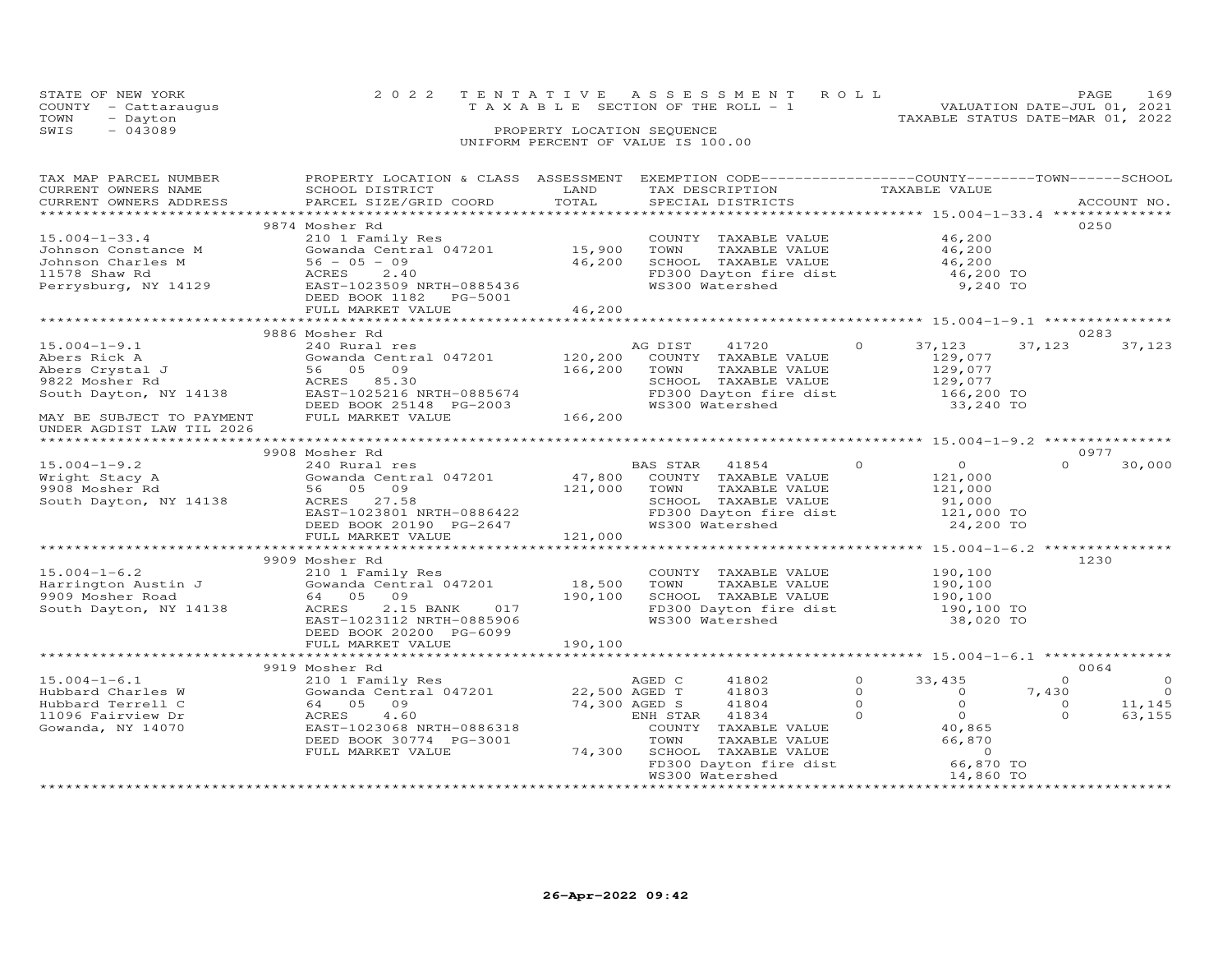|      | STATE OF NEW YORK    | 2022 TENTATIVE ASSESSMENT ROLL        |  |                                  | PAGE | 170 |
|------|----------------------|---------------------------------------|--|----------------------------------|------|-----|
|      | COUNTY - Cattaraugus | T A X A B L E SECTION OF THE ROLL - 1 |  | VALUATION DATE-JUL 01, 2021      |      |     |
| TOWN | - Dayton             |                                       |  | TAXABLE STATUS DATE-MAR 01, 2022 |      |     |
| SWIS | $-043089$            | PROPERTY LOCATION SEQUENCE            |  |                                  |      |     |
|      |                      | UNIFORM PERCENT OF VALUE IS 100.00    |  |                                  |      |     |
|      |                      |                                       |  |                                  |      |     |
|      |                      |                                       |  |                                  |      |     |

| TAX MAP PARCEL NUMBER<br>CURRENT OWNERS NAME<br>CURRENT OWNERS ADDRESS                                     | PROPERTY LOCATION & CLASS ASSESSMENT EXEMPTION CODE----------------COUNTY-------TOWN------SCHOOL<br>SCHOOL DISTRICT<br>PARCEL SIZE/GRID COORD                        | LAND<br>TOTAL    | TAX DESCRIPTION<br>SPECIAL DISTRICTS                                                                                                                     | TAXABLE VALUE                                                           |          | ACCOUNT NO.    |
|------------------------------------------------------------------------------------------------------------|----------------------------------------------------------------------------------------------------------------------------------------------------------------------|------------------|----------------------------------------------------------------------------------------------------------------------------------------------------------|-------------------------------------------------------------------------|----------|----------------|
|                                                                                                            |                                                                                                                                                                      |                  |                                                                                                                                                          |                                                                         |          |                |
|                                                                                                            | 9965 Mosher Rd                                                                                                                                                       |                  |                                                                                                                                                          |                                                                         |          | 1239           |
| $15.004 - 1 - 6.3$<br>Hubbard Kirk W<br>4968 Route 353<br>Salamanca, NY 14779                              | 312 Vac w/imprv<br>Gowanda Central 047201 132,900<br>64 05 09<br>91.45<br>ACRES<br>EAST-1022246 NRTH-0886792                                                         | 151,200          | AG DIST 41720<br>COUNTY TAXABLE VALUE<br>TOWN<br>TAXABLE VALUE<br>SCHOOL TAXABLE VALUE<br>FD300 Dayton fire dist<br>WS300 Watershed                      | $\overline{O}$<br>50,994<br>100,206<br>100,206<br>100,206<br>151,200 TO | 50,994   | 50,994         |
| MAY BE SUBJECT TO PAYMENT<br>UNDER AGDIST LAW TIL 2026                                                     | DEED BOOK 00983 PG-01119<br>FULL MARKET VALUE                                                                                                                        | 151,200          |                                                                                                                                                          | 30,240 TO                                                               |          |                |
|                                                                                                            | 9965 Mosher Rd                                                                                                                                                       |                  |                                                                                                                                                          |                                                                         |          | 1309           |
| $15.004 - 1 - 6.4$<br>Pustulka Alexander D<br>9965 Mosher Road<br>South Dayton, NY 14138                   | 210 1 Family Res<br>Gowanda Central 047201 15,400<br>64 05<br>09<br>ACRES<br>1.30 BANK<br>032<br>EAST-1023198 NRTH-0887150<br>DEED BOOK 2020 PG-13524                | 82,500           | COUNTY TAXABLE VALUE 82,500<br>TOWN TAXABLE VALUE 82,500<br>SCHOOL TAXABLE VALUE 82,500<br>FD300 Dayton fire dist 82,500 TO<br>WS300 Watershed 16,500 TO |                                                                         |          |                |
|                                                                                                            | FULL MARKET VALUE                                                                                                                                                    | 82,500           |                                                                                                                                                          |                                                                         |          |                |
|                                                                                                            |                                                                                                                                                                      |                  |                                                                                                                                                          |                                                                         |          |                |
|                                                                                                            | 9970 Mosher Rd                                                                                                                                                       |                  |                                                                                                                                                          |                                                                         |          | 0060           |
| $15.004 - 1 - 8$                                                                                           | 270 Mfg housing<br>Gowanda Central 047201 22,500                                                                                                                     |                  | COUNTY TAXABLE VALUE 44,700                                                                                                                              |                                                                         |          |                |
| Matteson Roxann<br>9970 Mosher Rd                                                                          | 56 05<br>09                                                                                                                                                          | 44,700           | TOWN      TAXABLE VALUE<br>SCHOOL   TAXABLE VALUE                                                                                                        | 44,700<br>44,700                                                        |          |                |
| South Dayton, NY 14138                                                                                     | 9.75<br>ACRES                                                                                                                                                        |                  |                                                                                                                                                          | 44,700 TO                                                               |          |                |
|                                                                                                            | EAST-1023820 NRTH-0887258<br>DEED BOOK 20210 PG-5824                                                                                                                 |                  | FD300 Dayton fire dist<br>WS300 Watershed                                                                                                                | 8,940 TO                                                                |          |                |
|                                                                                                            | FULL MARKET VALUE                                                                                                                                                    | 44,700           |                                                                                                                                                          |                                                                         |          |                |
|                                                                                                            |                                                                                                                                                                      |                  |                                                                                                                                                          |                                                                         |          |                |
|                                                                                                            | 9998 Mosher Rd                                                                                                                                                       |                  | BAS STAR<br>41854                                                                                                                                        | $\circ$<br>$\overline{O}$                                               | $\Omega$ | 0538<br>30,000 |
| Matteson Royce E<br>Matteson Jeanne L<br>9998 Mosher Rd<br>South Davton Ny 14100<br>South Dayton, NY 14138 | 56 05 09<br>ACRES<br>6.85<br>EAST-1023829 NRTH-0887617<br>DEED BOOK 00945 PG-01017                                                                                   | 60,500           | COUNTY TAXABLE VALUE<br>TOWN<br>TAXABLE VALUE<br>SCHOOL TAXABLE VALUE 30,500<br>FD300 Dayton fire dist 60,500 TO<br>WS300 Watershed                      | 60,500<br>60,500<br>12,100 TO                                           |          |                |
|                                                                                                            | FULL MARKET VALUE                                                                                                                                                    | 60,500           |                                                                                                                                                          |                                                                         |          |                |
|                                                                                                            |                                                                                                                                                                      |                  |                                                                                                                                                          |                                                                         |          |                |
| $33.002 - 1 - 21$<br>Hershberger Ammon<br>Hershberger Lydia<br>8110 Milestrip Rd<br>South Dayton, NY 14138 | Oaks Rd<br>105 Vac farmland<br>Pine Valley Cen 063001 18,600<br>57 05 09<br>ACRES 14.61<br>EAST-1019641 NRTH-0856239<br>DEED BOOK 20494 PG-4002<br>FULL MARKET VALUE | 18,600<br>18,600 | COUNTY TAXABLE VALUE<br>TOWN<br>TAXABLE VALUE<br>SCHOOL TAXABLE VALUE<br>FD301 So dayton fire dis<br>WS300 Watershed                                     | 18,600<br>18,600<br>18,600<br>18,600 TO<br>18,600 TO                    |          | 0417           |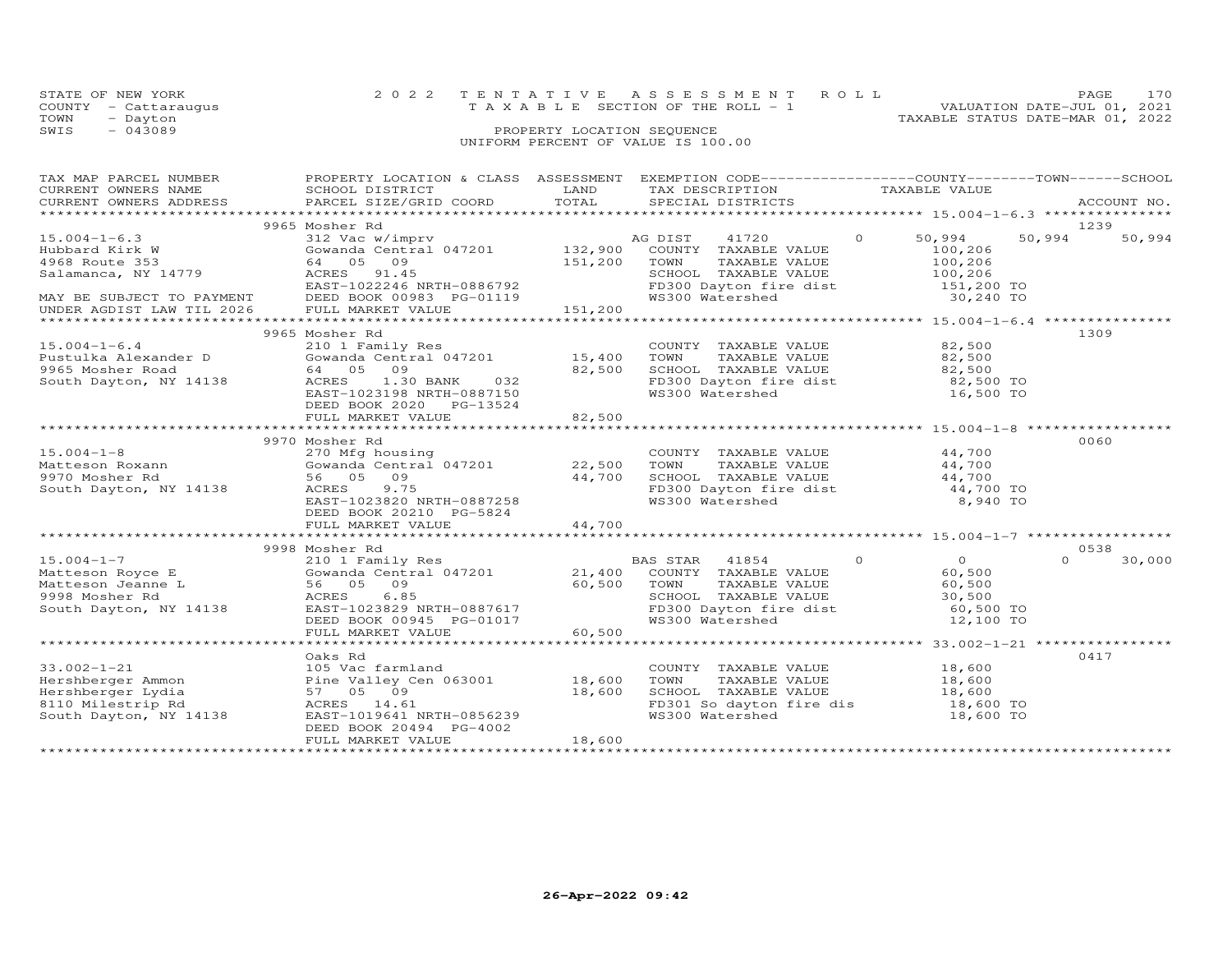|      | STATE OF NEW YORK    | 2022 TENTATIVE ASSESSMENT ROLL        | PAGE                             |
|------|----------------------|---------------------------------------|----------------------------------|
|      | COUNTY - Cattaraugus | T A X A B L E SECTION OF THE ROLL - 1 | VALUATION DATE-JUL 01, 2021      |
| TOWN | - Dayton             |                                       | TAXABLE STATUS DATE-MAR 01, 2022 |
| SWIS | $-043089$            | PROPERTY LOCATION SEQUENCE            |                                  |
|      |                      | UNIFORM PERCENT OF VALUE IS 100.00    |                                  |

| TAX MAP PARCEL NUMBER                                                                                       |                                                                                                                                                                                                                                                     |         | PROPERTY LOCATION & CLASS ASSESSMENT EXEMPTION CODE----------------COUNTY-------TOWN------SCHOOL |                       |                    |
|-------------------------------------------------------------------------------------------------------------|-----------------------------------------------------------------------------------------------------------------------------------------------------------------------------------------------------------------------------------------------------|---------|--------------------------------------------------------------------------------------------------|-----------------------|--------------------|
| CURRENT OWNERS NAME                                                                                         | SCHOOL DISTRICT                                                                                                                                                                                                                                     | LAND    | TAX DESCRIPTION                                                                                  | TAXABLE VALUE         |                    |
| CURRENT OWNERS ADDRESS                                                                                      | PARCEL SIZE/GRID COORD                                                                                                                                                                                                                              | TOTAL   | SPECIAL DISTRICTS                                                                                |                       | ACCOUNT NO.        |
|                                                                                                             |                                                                                                                                                                                                                                                     |         |                                                                                                  |                       |                    |
|                                                                                                             | Oaks Rd                                                                                                                                                                                                                                             |         |                                                                                                  |                       | 0513               |
| $33.002 - 1 - 24$                                                                                           | 105 Vac farmland                                                                                                                                                                                                                                    |         | COUNTY TAXABLE VALUE                                                                             | 8,800                 |                    |
| 5.002-1-24<br>Granger Joh E<br>Granger Joh E<br>8065 Oakes Rd<br>South Dayton, NY 14138<br>RAST-1<br>RAST-1 | Pine Valley Cen 063001 8,800                                                                                                                                                                                                                        |         | TAXABLE VALUE<br>TOWN                                                                            | 8,800                 |                    |
|                                                                                                             | 57 05 07                                                                                                                                                                                                                                            | 8,800   |                                                                                                  |                       |                    |
|                                                                                                             | 4.64                                                                                                                                                                                                                                                |         | SCHOOL TAXABLE VALUE 8,800<br>FD301 So dayton fire dis 8,800 TO                                  |                       |                    |
|                                                                                                             | EAST-1020367 NRTH-0857235<br>DEED BOOK 18864 BC-6002                                                                                                                                                                                                |         | WS300 Watershed                                                                                  | 8,800 TO              |                    |
|                                                                                                             | DEED BOOK 18864 PG-6002                                                                                                                                                                                                                             |         |                                                                                                  |                       |                    |
|                                                                                                             | FULL MARKET VALUE                                                                                                                                                                                                                                   | 8,800   |                                                                                                  |                       |                    |
|                                                                                                             |                                                                                                                                                                                                                                                     |         |                                                                                                  |                       |                    |
|                                                                                                             | 8040 Oaks Rd                                                                                                                                                                                                                                        |         |                                                                                                  |                       | 0542               |
| $33.002 - 1 - 20$                                                                                           | 210 1 Family Res                                                                                                                                                                                                                                    |         | COUNTY TAXABLE VALUE                                                                             | 86,700                |                    |
|                                                                                                             |                                                                                                                                                                                                                                                     |         |                                                                                                  |                       |                    |
|                                                                                                             |                                                                                                                                                                                                                                                     |         | TOWN      TAXABLE VALUE<br>SCHOOL   TAXABLE VALUE                                                | 86,700<br>86,700      |                    |
|                                                                                                             | Roselle Howard III Fine Valley Cen 063001 14,600<br>Roselle Traci 57 05 09 86,700<br>10888 Mosher Rd FRNT 165.00 DPTH 255.00                                                                                                                        |         |                                                                                                  |                       |                    |
| 10888 Mosher Rd<br>Cattaraugus, NY 14719                                                                    | BANK<br>017                                                                                                                                                                                                                                         |         | FD301 So dayton fire dis 86,700 TO<br>WS300 Watershed 86,700 TO                                  |                       |                    |
|                                                                                                             | EAST-1020523 NRTH-0856510                                                                                                                                                                                                                           |         |                                                                                                  |                       |                    |
|                                                                                                             | DEED BOOK 00940 PG-00023                                                                                                                                                                                                                            |         |                                                                                                  |                       |                    |
|                                                                                                             |                                                                                                                                                                                                                                                     |         |                                                                                                  |                       |                    |
|                                                                                                             | FULL MARKET VALUE                                                                                                                                                                                                                                   | 86,700  |                                                                                                  |                       |                    |
|                                                                                                             |                                                                                                                                                                                                                                                     |         |                                                                                                  |                       |                    |
| $33.002 - 1 - 23$                                                                                           | 8052 Oaks Rd<br>270 Mfg housing                                                                                                                                                                                                                     |         | BAS STAR 41854 0                                                                                 |                       | 0463<br>$\cap$     |
|                                                                                                             |                                                                                                                                                                                                                                                     |         |                                                                                                  | 0<br>56,900<br>56,900 | 30,000             |
|                                                                                                             |                                                                                                                                                                                                                                                     |         |                                                                                                  |                       |                    |
|                                                                                                             |                                                                                                                                                                                                                                                     |         |                                                                                                  |                       |                    |
|                                                                                                             |                                                                                                                                                                                                                                                     |         |                                                                                                  |                       |                    |
|                                                                                                             |                                                                                                                                                                                                                                                     |         |                                                                                                  |                       |                    |
|                                                                                                             |                                                                                                                                                                                                                                                     |         | WS300 Watershed                                                                                  | 56,900 TO             |                    |
|                                                                                                             | 33.002-1-23<br>Thuman Kim<br>Thuman John Fine Valley Cen 063001<br>Fine Valley Cen 063001<br>$56,900$<br>South Dayton, NY 14138<br>South Dayton, NY 14138<br>South Dayton, NY 14138<br>FULL MARKET VALUE<br>FULL MARKET VALUE<br>FULL MARKET VALU   |         |                                                                                                  |                       |                    |
|                                                                                                             |                                                                                                                                                                                                                                                     |         |                                                                                                  |                       |                    |
|                                                                                                             | 8065 Oaks Rd                                                                                                                                                                                                                                        |         |                                                                                                  |                       | 1248               |
|                                                                                                             |                                                                                                                                                                                                                                                     |         |                                                                                                  | $\overline{O}$        | 30,000<br>$\Omega$ |
|                                                                                                             |                                                                                                                                                                                                                                                     |         |                                                                                                  | 106,000               |                    |
|                                                                                                             |                                                                                                                                                                                                                                                     |         | TOWN      TAXABLE VALUE<br>SCHOOL   TAXABLE VALUE                                                | 106,000<br>76,000     |                    |
|                                                                                                             | 106,000 TOWN<br>ACRES 1.60 106,000 TOWN<br>ACRES 1.60 SCHOC<br>EAST-1020100 NRTH-0856800 FD301<br>DEED BOOK 00942 PG-00167 WS300                                                                                                                    |         |                                                                                                  |                       |                    |
|                                                                                                             |                                                                                                                                                                                                                                                     |         | FD301 So dayton fire dis 106,000 TO<br>WS300 Watershed 106,000 TO                                |                       |                    |
|                                                                                                             |                                                                                                                                                                                                                                                     |         |                                                                                                  |                       |                    |
|                                                                                                             | FULL MARKET VALUE                                                                                                                                                                                                                                   | 106,000 |                                                                                                  |                       |                    |
|                                                                                                             |                                                                                                                                                                                                                                                     |         |                                                                                                  |                       |                    |
|                                                                                                             | 8077 Oaks Rd                                                                                                                                                                                                                                        |         |                                                                                                  |                       | 0208               |
| $33.002 - 1 - 22.1$                                                                                         |                                                                                                                                                                                                                                                     |         | $\Omega$<br>BAS STAR 41854                                                                       | $\overline{0}$        | 30,000<br>$\Omega$ |
| Granger Keith                                                                                               | 281 Multiple res<br>Pine Valley Cen 063001<br>57 05 09<br>Pine Valley Cen 063001<br>Pine Valley Cen 063001<br>57 05 09<br>ACRES 16.35<br>EAST-1019661 NRTH-0857081<br>DEED BOOK 10799 PG-2001<br>PEED BOOK 10799 PG-2001<br>BEED BOOK 10799 PG-2001 |         |                                                                                                  | 106,500               |                    |
| 8077 Oaks Rd                                                                                                |                                                                                                                                                                                                                                                     |         | TAXABLE VALUE                                                                                    | 106,500               |                    |
| South Dayton, NY 14138                                                                                      |                                                                                                                                                                                                                                                     |         |                                                                                                  | 76,500                |                    |
|                                                                                                             |                                                                                                                                                                                                                                                     |         | FD301 So dayton fire dis                                                                         | 106,500 TO            |                    |
|                                                                                                             |                                                                                                                                                                                                                                                     |         | WS300 Watershed                                                                                  | 106,500 TO            |                    |
|                                                                                                             | FULL MARKET VALUE                                                                                                                                                                                                                                   | 106,500 |                                                                                                  |                       |                    |
|                                                                                                             |                                                                                                                                                                                                                                                     |         |                                                                                                  |                       |                    |
|                                                                                                             |                                                                                                                                                                                                                                                     |         |                                                                                                  |                       |                    |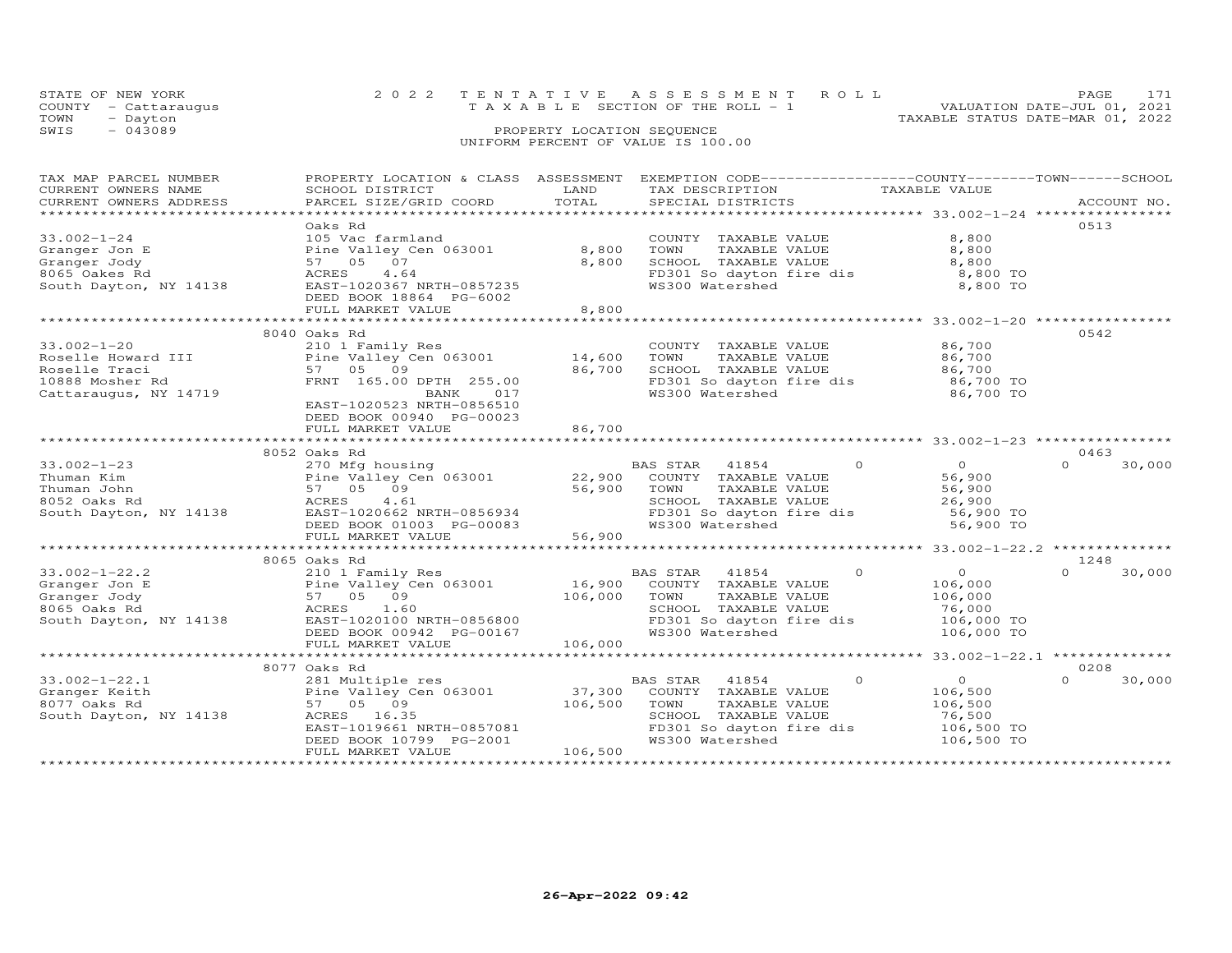|      | STATE OF NEW YORK    | 2022 TENTATIVE ASSESSMENT ROLL        | PAGE                        | 172 |
|------|----------------------|---------------------------------------|-----------------------------|-----|
|      | COUNTY - Cattaraugus | T A X A B L E SECTION OF THE ROLL - 1 | VALUATION DATE-JUL 01, 2021 |     |
| TOWN | - Dayton             | TAXABLE STATUS DATE-MAR 01, 2022      |                             |     |
| SWIS | $-043089$            | PROPERTY LOCATION SEQUENCE            |                             |     |
|      |                      | UNIFORM PERCENT OF VALUE IS 100.00    |                             |     |

| TAX MAP PARCEL NUMBER                                  | PROPERTY LOCATION & CLASS ASSESSMENT EXEMPTION CODE----------------COUNTY-------TOWN------SCHOOL                           |          |                                                   |                |                                                 |          |             |
|--------------------------------------------------------|----------------------------------------------------------------------------------------------------------------------------|----------|---------------------------------------------------|----------------|-------------------------------------------------|----------|-------------|
| CURRENT OWNERS NAME                                    | SCHOOL DISTRICT                                                                                                            | LAND     | TAX DESCRIPTION                                   |                | TAXABLE VALUE                                   |          |             |
| CURRENT OWNERS ADDRESS                                 | PARCEL SIZE/GRID COORD                                                                                                     | TOTAL    | SPECIAL DISTRICTS                                 |                |                                                 |          | ACCOUNT NO. |
|                                                        |                                                                                                                            |          |                                                   |                |                                                 |          |             |
|                                                        | 8117 Oaks Rd                                                                                                               |          |                                                   |                |                                                 |          | 0145        |
| $33.002 - 1 - 18.1$                                    | 112 Dairy farm                                                                                                             |          | AG DIST<br>41720                                  | $\Omega$       | 60,146                                          | 60,146   | 60,146      |
|                                                        |                                                                                                                            |          |                                                   | $\Omega$       | 2,880                                           | 2,880    | 2,880       |
|                                                        | Dye Timothy & Margaret Pine Valley Cen 063001 117,800 SILO T/C/S 42100<br>King Rebecca E 57 05 09 200,700 COUNTY TAXABLE V |          | COUNTY TAXABLE VALUE                              |                | 137,674                                         |          |             |
| 7 Allegany Rd                                          | Life Use                                                                                                                   |          | TOWN<br>TAXABLE VALUE                             |                | 137,674                                         |          |             |
| South Dayton, NY 14138                                 | ACRES 82.75                                                                                                                |          | SCHOOL TAXABLE VALUE                              |                | 137,674                                         |          |             |
|                                                        | EAST-1021262 NRTH-0857975                                                                                                  |          | FD301 So dayton fire dis                          |                | 200,700 TO                                      |          |             |
|                                                        | DEED BOOK 30518 PG-9001                                                                                                    |          | WS300 Watershed                                   |                | 200,700 TO                                      |          |             |
| MAY BE SUBJECT TO PAYMENT<br>UNDER AGDIST LAW TIL 2026 | FULL MARKET VALUE                                                                                                          | 200, 700 |                                                   |                |                                                 |          |             |
|                                                        |                                                                                                                            |          |                                                   |                |                                                 |          |             |
|                                                        | 8143 Oaks Rd                                                                                                               |          |                                                   |                |                                                 |          | 5044        |
| $33.002 - 1 - 18.3$                                    | 210 1 Family Res                                                                                                           |          | BAS STAR 41854                                    | $\circ$        | $\overline{O}$                                  | $\Omega$ | 30,000      |
| King Micheal P                                         |                                                                                                                            |          | COUNTY TAXABLE VALUE                              |                | 57,900                                          |          |             |
| King Rebecca E                                         | 57 05 09                                                                                                                   | 57,900   | TOWN<br>TAXABLE VALUE                             |                |                                                 |          |             |
| 8143 Oaks Rd                                           |                                                                                                                            |          | SCHOOL TAXABLE VALUE                              |                | 57,900<br>27,900                                |          |             |
|                                                        | Life Use                                                                                                                   |          | FD301 So dayton fire dis                          |                |                                                 |          |             |
| Dayton, NY 14138                                       | FRNT 210.00 DPTH 161.50                                                                                                    |          |                                                   |                | 57,900 TO                                       |          |             |
|                                                        | EAST-1020058 NRTH-0858416                                                                                                  |          |                                                   |                | 57,900 TO                                       |          |             |
|                                                        | DEED BOOK 15213 PG-4001                                                                                                    |          |                                                   |                |                                                 |          |             |
|                                                        | FULL MARKET VALUE                                                                                                          | 57,900   |                                                   |                |                                                 |          |             |
|                                                        |                                                                                                                            |          |                                                   |                | *********************** 16.018-3-5.2 ********** |          |             |
|                                                        | Park St                                                                                                                    |          |                                                   |                |                                                 |          | 1340        |
| $16.018 - 3 - 5.2$                                     | 311 Res vac land                                                                                                           |          | COUNTY TAXABLE VALUE                              |                | 8,400                                           |          |             |
|                                                        | Gowanda Central 047201<br>Wilcox Rebecca S<br>9586 Park St<br>PO Box 21<br>Dayton, NY 14041<br>DEED BOOK 1028<br>PC-228    | 8,400    | TOWN      TAXABLE VALUE<br>SCHOOL   TAXABLE VALUE |                | 8,400                                           |          |             |
|                                                        |                                                                                                                            | 8,400    |                                                   |                | 8,400                                           |          |             |
|                                                        |                                                                                                                            |          | FD300 Dayton fire dist                            |                | 8,400 TO                                        |          |             |
|                                                        |                                                                                                                            |          | LD300 Light                                       |                | 8,400 TO                                        |          |             |
|                                                        | FULL MARKET VALUE                                                                                                          | 8,400    |                                                   |                |                                                 |          |             |
|                                                        |                                                                                                                            |          |                                                   |                |                                                 |          |             |
|                                                        | 9584 Park St                                                                                                               |          |                                                   |                |                                                 |          | 0002        |
| $16.018 - 3 - 8$                                       |                                                                                                                            |          | BAS STAR<br>41854                                 | $\sim$ 0       | $\overline{O}$                                  | $\Omega$ | 30,000      |
| Jusko Diane L                                          | 210 1 Family Res<br>Gowanda Central 047201                                                                                 | 8,400    | COUNTY TAXABLE VALUE                              |                | 52,900                                          |          |             |
| 9584 Park St                                           | 23 05 09                                                                                                                   | 52,900   | TAXABLE VALUE<br>TOWN                             |                | 52,900                                          |          |             |
| PO Box 121                                             | FRNT 69.00 DPTH 166.00                                                                                                     |          |                                                   |                | 22,900                                          |          |             |
| Dayton, NY 14041                                       | BANK<br>017                                                                                                                |          | SCHOOL TAXABLE VALUE<br>FD300 Dayton fire dist    |                | 52,900 TO                                       |          |             |
|                                                        | EAST-1042879 NRTH-0880889                                                                                                  |          | LD300 Light                                       |                | 52,900 TO                                       |          |             |
|                                                        | DEED BOOK 3167 PG-8002                                                                                                     |          |                                                   |                |                                                 |          |             |
|                                                        | FULL MARKET VALUE                                                                                                          | 52,900   |                                                   |                |                                                 |          |             |
|                                                        |                                                                                                                            |          |                                                   |                |                                                 |          |             |
|                                                        | 9586 Park St                                                                                                               |          |                                                   |                |                                                 |          | 0470        |
| $16.018 - 3 - 7$                                       | 210 1 Family Res                                                                                                           |          | BAS STAR 41854                                    | $\overline{0}$ | $\overline{0}$                                  | $\Omega$ | 30,000      |
| Wilcox Rebecca                                         | Gowanda Central 047201                                                                                                     | 8,400    | COUNTY TAXABLE VALUE                              |                | 54,400                                          |          |             |
| 9586 Park St                                           | 23 05<br>09                                                                                                                | 54,400   | TOWN<br>TAXABLE VALUE                             |                | 54,400                                          |          |             |
| PO Box 21                                              | FRNT<br>69.00 DPTH 166.00                                                                                                  |          |                                                   |                |                                                 |          |             |
| Dayton, NY 14041                                       | 017<br>BANK                                                                                                                |          | SCHOOL TAXABLE VALUE<br>FD300 Dayton fire dist    |                | $24,400$<br>54,400 TO                           |          |             |
|                                                        | EAST-1042880 NRTH-0880956                                                                                                  |          | LD300 Light                                       |                | 54,400 TO                                       |          |             |
|                                                        | DEED BOOK 01009 PG-01185                                                                                                   |          |                                                   |                |                                                 |          |             |
|                                                        | FULL MARKET VALUE                                                                                                          | 54,400   |                                                   |                |                                                 |          |             |
|                                                        |                                                                                                                            |          |                                                   |                |                                                 |          |             |
|                                                        |                                                                                                                            |          |                                                   |                |                                                 |          |             |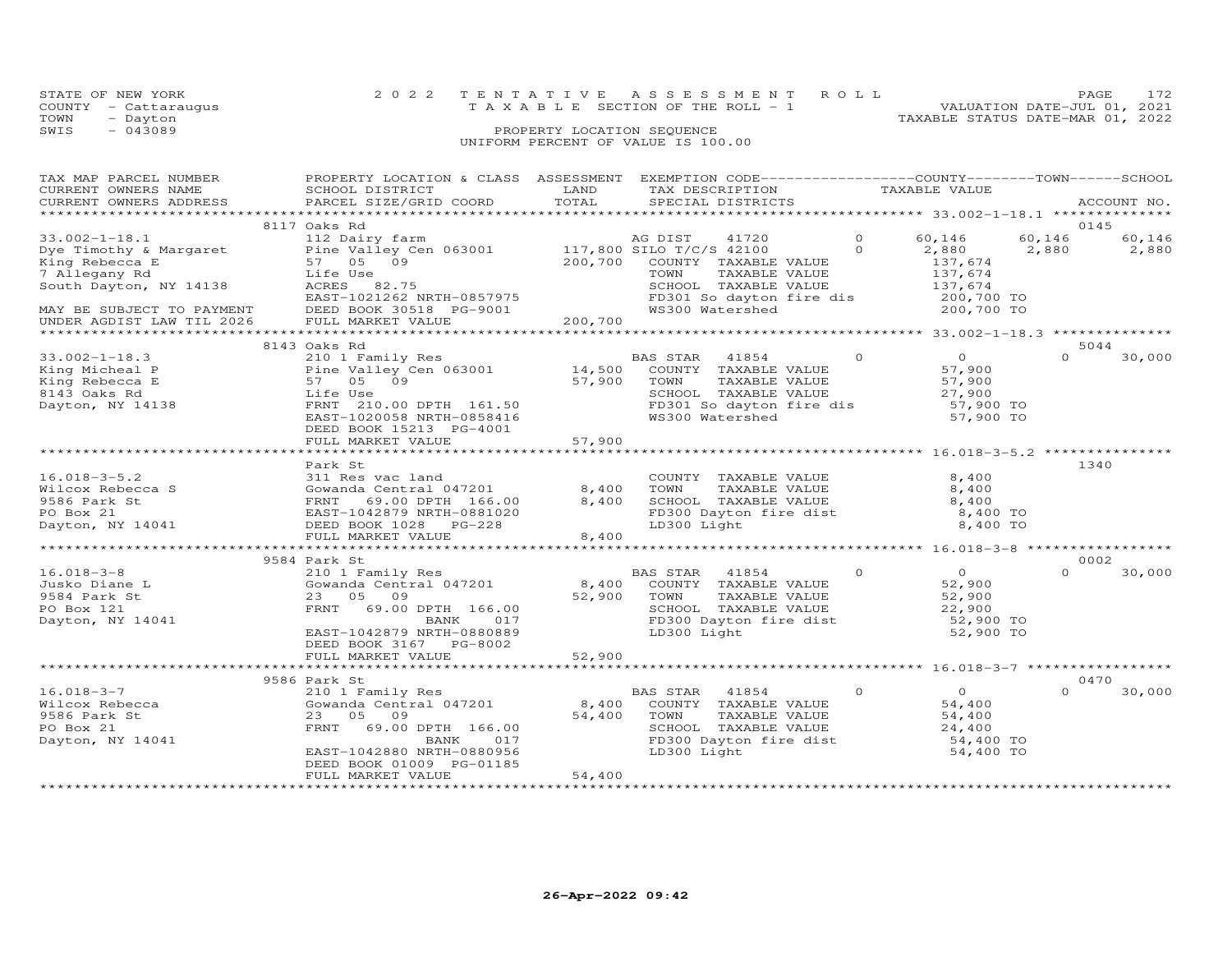| STATE OF NEW YORK    | 2022 TENTATIVE ASSESSMENT ROLL                                       | PAGE. | 173 |
|----------------------|----------------------------------------------------------------------|-------|-----|
| COUNTY - Cattaraugus | VALUATION DATE-JUL 01, 2021<br>T A X A B L E SECTION OF THE ROLL - 1 |       |     |
| TOWN<br>- Dayton     | TAXABLE STATUS DATE-MAR 01, 2022                                     |       |     |
| SWIS<br>$-043089$    | PROPERTY LOCATION SEQUENCE                                           |       |     |
|                      | UNIFORM PERCENT OF VALUE IS 100.00                                   |       |     |
|                      |                                                                      |       |     |

| TAX MAP PARCEL NUMBER<br>CURRENT OWNERS NAME<br>CURRENT OWNERS ADDRESS                                                                                                                                                                                                               | PROPERTY LOCATION & CLASS ASSESSMENT<br>SCHOOL DISTRICT<br>PARCEL SIZE/GRID COORD                                                                                                                                                    | LAND<br>TOTAL           | EXEMPTION CODE------------------COUNTY-------TOWN------SCHOOL<br>TAX DESCRIPTION<br>SPECIAL DISTRICTS                                                                                      | TAXABLE VALUE                                                    | ACCOUNT NO.                |
|--------------------------------------------------------------------------------------------------------------------------------------------------------------------------------------------------------------------------------------------------------------------------------------|--------------------------------------------------------------------------------------------------------------------------------------------------------------------------------------------------------------------------------------|-------------------------|--------------------------------------------------------------------------------------------------------------------------------------------------------------------------------------------|------------------------------------------------------------------|----------------------------|
|                                                                                                                                                                                                                                                                                      |                                                                                                                                                                                                                                      |                         |                                                                                                                                                                                            |                                                                  |                            |
| $16.018 - 3 - 3$<br>Vanthews Michael E<br>Matthews Michael E<br>23 05 09<br>23 05 09<br>23 05 09<br>23 05 09<br>23 05 09<br>23 05 09<br>23 05 09<br>23 05 09<br>23 05 09<br>23 05 09<br>23 05 09<br>249,300<br>2594 Park St<br>PO Box 125<br>Dayton, NY 14041<br>DEED BOOK 5932 PG-7 | 9594 Park St<br>210 1 Family Res<br>Cowanda Central 047201 (1972) 8,400 COUNTY TAXABLE VALUE<br>23 05 09 (1972) 99 (1984) 49,300 TOWN TAXABLE VALUE                                                                                  | 49,300 TOWN             | TAXABLE VALUE<br>CHOOL TAXABLE VALUE 0<br>FD300 Dayton fire dist 49,300 TO<br>LD300 Light                                                                                                  | $\Omega$<br>$\overline{O}$<br>49,300<br>49,300<br>49,300 TO      | 0530<br>$\Omega$<br>49,300 |
|                                                                                                                                                                                                                                                                                      |                                                                                                                                                                                                                                      |                         |                                                                                                                                                                                            |                                                                  |                            |
| $16.003 - 1 - 1.3$<br>James & Patricia McBride Famil Gowanda Central 047201<br>Kreidheder Kathleen M<br>2192 Seneca St<br>Lawtons, NY 14091<br>MAY BE SUBJECT TO PAYMENT<br>UNDER AGDIST LAW TIL 2026                                                                                | Peck Hill Rd<br>105 Vac farmland<br>ACRES 41.75<br>EAST-1034205 NRTH-0886985<br>DEED BOOK 24950 PG-3001<br>FULL MARKET VALUE                                                                                                         | 64,000<br>64,000        | AG DIST 41720<br>COUNTY TAXABLE VALUE<br>TOWN<br>TAXABLE VALUE<br>SCHOOL TAXABLE VALUE $20,619$<br>FD300 Dayton fire dist 64,000 TO<br>WS300 Watershed 64,000 TO<br>64,000 WS300 Watershed | $\circ$<br>43,381<br>20,619<br>20,619                            | 1339<br>43,381<br>43,381   |
|                                                                                                                                                                                                                                                                                      |                                                                                                                                                                                                                                      |                         |                                                                                                                                                                                            |                                                                  |                            |
| $16.003 - 1 - 1.4$<br>Losel James J<br>Losel Colleen M<br>8937 Notre Dame Dr<br>Eden, NY 14057<br>MAY BE SUBJECT TO PAYMENT<br>UNDER AGDIST LAW TIL 2026                                                                                                                             | Peck Hill Rd<br>312 Vac w/imprv<br>Gowanda Central 047201 118,900 COUNTY TAXABLE VALUE<br>40 5 9<br>Merged with 16.003-1-2<br>ACRES 79.09<br>ACRES 79.09<br>EAST-1034139 NRTH-0885705<br>DEED BOOK 3634 PG-5001<br>FULL MARKET VALUE | 135,400 TOWN<br>135,400 | TAXABLE VALUE<br>SCHOOL TAXABLE VALUE<br>FD300 Dayton fire dist 135,400 TO<br>WS300 Watershed                                                                                              | $\circ$<br>27,586<br>107,814<br>107,814<br>107,814<br>135,400 TO | 1360<br>27,586<br>27,586   |
|                                                                                                                                                                                                                                                                                      |                                                                                                                                                                                                                                      |                         |                                                                                                                                                                                            |                                                                  |                            |
| $16.003 - 1 - 3$<br>Perrysburg Conservation Club<br>PO Box 64<br>Perrysburg, NY 14129                                                                                                                                                                                                | Peck Hill Rd<br>314 Rural vac<10<br>Gowanda Central 047201 27,400<br>32 05 09<br>7.44<br>ACRES<br>EAST-1035616 NRTH-0885331<br>DEED BOOK 883<br>PG-00662                                                                             | 27,400                  | COUNTY TAXABLE VALUE<br>IAXABLE VALUE<br>TAXABLE VALUE<br>TOWN<br>SCHOOL TAXABLE VALUE<br>FD300 Dayton fire dist<br>WS300 Watershed                                                        | 27,400<br>27,400<br>27,400<br>$27,400$ TO<br>5,480 TO            | 0133                       |
|                                                                                                                                                                                                                                                                                      | FULL MARKET VALUE                                                                                                                                                                                                                    | 27,400                  |                                                                                                                                                                                            |                                                                  |                            |
| $16.003 - 1 - 4.2$<br>Gernatt Gravel Products Inc Da Gowanda Central 047201 15,300<br>13870 Taylor Hollow Rd<br>Collins, NY 14034                                                                                                                                                    | Peck Hill Rd<br>833 Radio<br>32 05<br>09<br>ACRES 1.10<br>EAST-1035755 NRTH-0886511<br>DEED BOOK 16997 PG-2001<br>FULL MARKET VALUE                                                                                                  | 15,500<br>15,500        | COUNTY TAXABLE VALUE 15,500<br>TOWN<br>TAXABLE VALUE<br>SCHOOL TAXABLE VALUE<br>FD300 Dayton fire dist<br>FD300 Dayton fire dist<br>WS300 Watershed                                        | 15,500<br>15,500<br>15,500 TO<br>3,100 TO                        | 0961                       |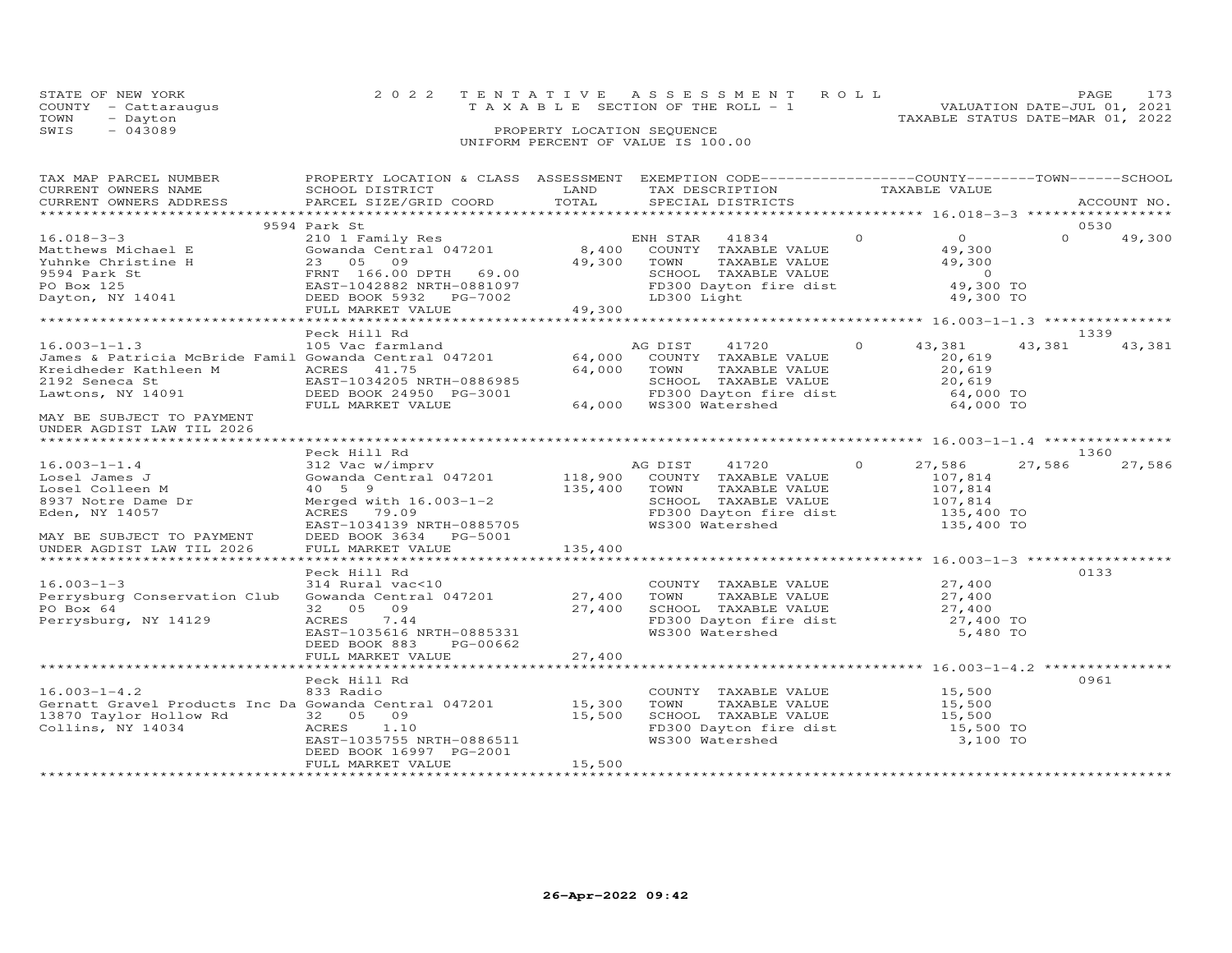| STATE OF NEW YORK    | 2022 TENTATIVE ASSESSMENT ROLL        | PAGE.                            | 174 |
|----------------------|---------------------------------------|----------------------------------|-----|
| COUNTY - Cattaraugus | T A X A B L E SECTION OF THE ROLL - 1 | VALUATION DATE-JUL 01, 2021      |     |
| TOWN<br>- Dayton     |                                       | TAXABLE STATUS DATE-MAR 01, 2022 |     |
| $-043089$<br>SWIS    | PROPERTY LOCATION SEQUENCE            |                                  |     |
|                      | UNIFORM PERCENT OF VALUE IS 100.00    |                                  |     |
|                      |                                       |                                  |     |
|                      |                                       |                                  |     |

| TAX MAP PARCEL NUMBER<br>CURRENT OWNERS NAME<br>CURRENT OWNERS ADDRESS                                                     | PROPERTY LOCATION & CLASS ASSESSMENT<br>SCHOOL DISTRICT<br>PARCEL SIZE/GRID COORD                                                                                                              | LAND<br>TOTAL              | EXEMPTION CODE-----------------COUNTY-------TOWN-----SCHOOL<br>TAX DESCRIPTION<br>SPECIAL DISTRICTS                | TAXABLE VALUE                                                                     | ACCOUNT NO.              |
|----------------------------------------------------------------------------------------------------------------------------|------------------------------------------------------------------------------------------------------------------------------------------------------------------------------------------------|----------------------------|--------------------------------------------------------------------------------------------------------------------|-----------------------------------------------------------------------------------|--------------------------|
| *************************                                                                                                  |                                                                                                                                                                                                |                            |                                                                                                                    |                                                                                   |                          |
| $16.003 - 1 - 30$<br>Robe Robert Jr<br>Robe Susan C<br>9696 Peck Hill Rd<br>Gowanda, NY 14070<br>MAY BE SUBJECT TO PAYMENT | Peck Hill Rd<br>833 Radio<br>Gowanda Central 047201 50,300 COUNTY TAXABLE VALUE<br>32 05<br>09<br>ACRES 24.00<br>EAST-1036309 NRTH-0883859<br>DEED BOOK 25332 PG-2001<br>FULL MARKET VALUE     | 60,200<br>$3-2001$ 60,200  | 41720<br>AG DIST<br>TOWN<br>TAXABLE VALUE<br>SCHOOL TAXABLE VALUE<br>FD300 Dayton fire dist<br>WS300 Watershed     | $\Omega$<br>33,998<br>26,202<br>26,202<br>26,202<br>60,200 TO<br>12,040 TO        | 0135<br>33,998<br>33,998 |
| UNDER AGDIST LAW TIL 2026                                                                                                  |                                                                                                                                                                                                |                            |                                                                                                                    |                                                                                   |                          |
| $16.003 - 2 - 15$<br>Story Ricki<br>13966 Highland Ave<br>Collins, NY 14034                                                | Peck Hill Rd<br>312 Vac w/imprv<br>Gowanda Central 047201 55,400 TOWN<br>31 05 09<br>ACRES 32.21<br>EAST-1036135 NRTH-0881553<br>DEED BOOK 8003 PG-8001                                        | 63,400                     | COUNTY TAXABLE VALUE<br>TAXABLE VALUE<br>SCHOOL TAXABLE VALUE<br>FD300 Dayton fire dist<br>WS300 Watershed         | 63,400<br>63,400<br>63,400<br>63,400 TO<br>12,680 TO                              | 0415                     |
|                                                                                                                            | FULL MARKET VALUE<br>**************************                                                                                                                                                | 63,400<br>************     |                                                                                                                    | ******************* 16.003-2-30 ***************                                   |                          |
| $16.003 - 2 - 30$<br>Pine Robert C<br>Pine Norma M<br>9305 Rte 62<br>Gowanda, NY 14070                                     | Peck Hill Rd<br>321 Abandoned ag<br>Gowanda Central 047201<br>39 05 09<br>Trustees - Living Trust<br>ACRES 64.60<br>EAST-1033835 NRTH-0881540<br>DEED BOOK 00946 PG-00513<br>FULL MARKET VALUE | 76,800<br>76,800<br>76,800 | COUNTY TAXABLE VALUE<br>TOWN<br>TAXABLE VALUE<br>SCHOOL TAXABLE VALUE<br>FD300 Dayton fire dist<br>WS300 Watershed | 76,800<br>76,800<br>76,800<br>76,800 TO<br>15,360 TO                              | 0443                     |
|                                                                                                                            |                                                                                                                                                                                                |                            |                                                                                                                    |                                                                                   |                          |
| $16.003 - 2 - 31$<br>Pine Douglas C<br>3960 Zoar Valley Rd<br>Gowanda, NY 14070                                            | Peck Hill Rd<br>105 Vac farmland<br>Gowanda Central 047201 61,500<br>31 05 09<br>ACRES 49.30<br>EAST-1034505 NRTH-0880183<br>DEED BOOK 00978 PG-00393                                          | 61,500                     | COUNTY TAXABLE VALUE<br>TAXABLE VALUE<br>TOWN<br>SCHOOL TAXABLE VALUE<br>FD300 Dayton fire dist<br>WS300 Watershed | 61,500<br>61,500<br>61,500<br>61,500 TO<br>12,300 TO                              | 0573                     |
|                                                                                                                            | FULL MARKET VALUE                                                                                                                                                                              | 61,500                     |                                                                                                                    |                                                                                   |                          |
|                                                                                                                            | 9375 Peck Hill Rd                                                                                                                                                                              |                            |                                                                                                                    |                                                                                   | 0077                     |
| $16.003 - 2 - 21$<br>Elsholz Mark D<br>Elsholz Beth<br>9375 Peck Hill Rd<br>Gowanda, NY 14070                              | 210 1 Family Res<br>Gowanda Central 047201 17,300 COUNTY TAXABLE VALUE<br>31 05 09<br>ACRES<br>1.72<br>EAST-1036550 NRTH-0879399<br>DEED BOOK 00921 PG-01142<br>FULL MARKET VALUE              | 52,900<br>52,900           | TAXABLE VALUE<br>TOWN<br>SCHOOL TAXABLE VALUE<br>FD300 Dayton fire dist<br>WS300 Watershed                         | $\circ$<br>$\overline{O}$<br>52,900<br>52,900<br>22,900<br>52,900 TO<br>10,580 TO | $\Omega$<br>30,000       |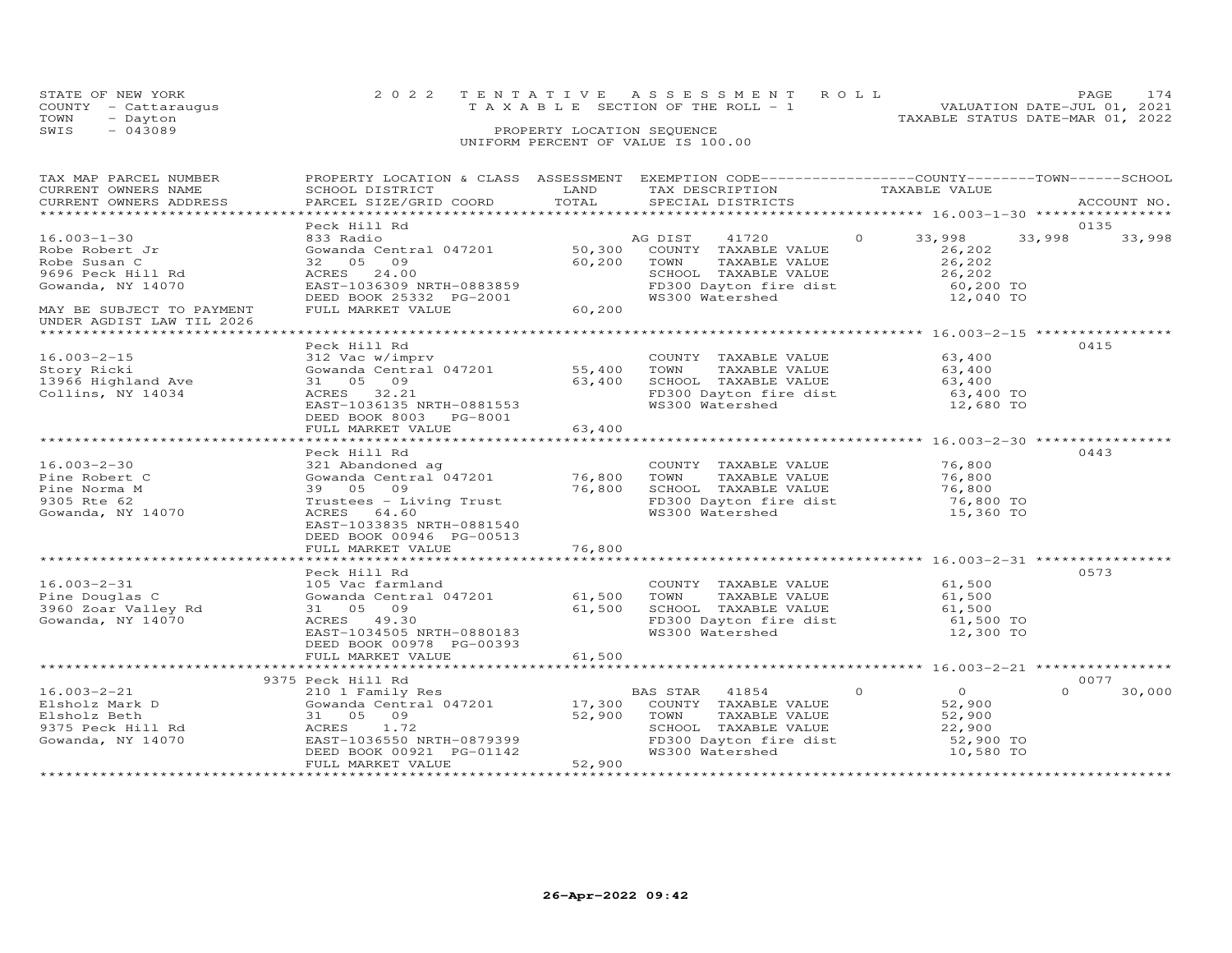| STATE OF NEW YORK    | 2022 TENTATIVE ASSESSMENT ROLL     | PAGE.                            | 175 |
|----------------------|------------------------------------|----------------------------------|-----|
| COUNTY - Cattaraugus | TAXABLE SECTION OF THE ROLL - 1    | VALUATION DATE-JUL 01, 2021      |     |
| TOWN<br>- Dayton     |                                    | TAXABLE STATUS DATE-MAR 01, 2022 |     |
| $-043089$<br>SWIS    | PROPERTY LOCATION SEQUENCE         |                                  |     |
|                      | UNIFORM PERCENT OF VALUE IS 100.00 |                                  |     |
|                      |                                    |                                  |     |

| TAX MAP PARCEL NUMBER                                                                   | PROPERTY LOCATION & CLASS ASSESSMENT<br>TAX MAP PARCEL NUMBER TROPERTI BUCKLITURE ASSESSMENT BALL AND TRABLE VALUE<br>CURRENT OWNERS NAME SCHOOL DISTRICT TRADUCT TRAIN TRABLE VALUE<br>CURRENT OWNERS ADDRESS PARCEL SIZE/GRID COORD TOTAL SPECIAL DISTRICTS ACCOUNT NO.<br>**               |                                   | EXEMPTION CODE-----------------COUNTY-------TOWN-----SCHOOL                                                                          |                                                                              |                            |
|-----------------------------------------------------------------------------------------|-----------------------------------------------------------------------------------------------------------------------------------------------------------------------------------------------------------------------------------------------------------------------------------------------|-----------------------------------|--------------------------------------------------------------------------------------------------------------------------------------|------------------------------------------------------------------------------|----------------------------|
|                                                                                         |                                                                                                                                                                                                                                                                                               |                                   |                                                                                                                                      |                                                                              |                            |
| $16.003 - 2 - 19.1$<br>Woodard Margaret A<br>9404 Peck Hill Rd<br>Gowanda, NY 14070     | 9404 Peck Hill Rd<br>210 1 Family Res<br>Gowanda Central 047201 22,800<br>31 05 09<br>4.65<br>ACRES<br>EAST-1037065 NRTH-0879799<br>DEED BOOK 911<br>FULL MARKET VALUE                                                                                                                        | 88,300 TOWN<br>PG-00219<br>88,300 | BAS STAR 41854<br>COUNTY TAXABLE VALUE<br>TAXABLE VALUE<br>SCHOOL TAXABLE VALUE<br>FD300 Dayton fire dist<br>WS300 Watershed         | $\Omega$<br>$\Omega$<br>88,300<br>88,300<br>58,300<br>88,300 TO<br>17,660 TO | 0488<br>$\Omega$<br>30,000 |
|                                                                                         |                                                                                                                                                                                                                                                                                               |                                   |                                                                                                                                      |                                                                              |                            |
| $16.003 - 2 - 22$                                                                       | 9425 Peck Hill Rd<br>Peck Hill Ka<br>210 1 Family Res<br>Gowanda Central 047201 22,100 COUNTY TAXABLE VALUE<br>31 05 09<br>Haumesser William J<br>Haumesser Charlotte K<br>9425 Peck Hill Rd<br>Gowanda, NY 14070<br>EAST-1036486 NRTH-0879757<br>DEED BOOK 870 PG-00491<br>FULL MARKET VALUE | 101,800                           | TAXABLE VALUE<br>- THE SCHOOL TAXABLE VALUE 71,800<br>FD300 Dayton fire dist 101,800 TO<br>FD300 Dayton fire dist<br>WS300 Watershed | $\circ$<br>$\overline{0}$<br>101,800<br>101,800<br>20,360 TO                 | 0505<br>$\Omega$<br>30,000 |
|                                                                                         |                                                                                                                                                                                                                                                                                               |                                   |                                                                                                                                      |                                                                              |                            |
| $16.003 - 2 - 19.2$<br>Boque Ray T<br>Boque Suzy A<br>PO Box 48<br>Perrysburg, NY 14129 | 9438 Peck Hill Rd<br>240 Rural res<br>Gowanda Central 047201 33,800 COUNTY TAXABLE VALUE<br>31 05 09<br>ACRES 16.00 BANK 017 128,400 TOWN<br>EAST 1000000 BANK 017 5CHOO<br>EAST-1036893 NRTH-0880323<br>DEED BOOK 905<br>PG-00479                                                            |                                   | TAXABLE VALUE<br>SCHOOL TAXABLE VALUE<br>FD300 Dayton fire dist<br>WS300 Watershed                                                   | $\overline{0}$<br>128,400<br>128,400<br>53,500<br>128,400 TO<br>25,680 TO    | 0419<br>$\cap$<br>74,900   |
|                                                                                         | FULL MARKET VALUE                                                                                                                                                                                                                                                                             | 128,400                           |                                                                                                                                      |                                                                              |                            |
|                                                                                         | 9451 Peck Hill Rd                                                                                                                                                                                                                                                                             |                                   |                                                                                                                                      |                                                                              | 0506                       |
| $16.003 - 2 - 25$<br>Baker David T<br>9451 Peck Hill Rd<br>Gowanda, NY 14070            | 270 Mfg housing<br>Gowanda Central 047201 47,100 COUNTY TAXABLE VALUE<br>31 05 09<br>ACRES 27.84<br>EAST-1035747 NRTH-0879796<br>DEED BOOK 893<br>PG-00919                                                                                                                                    | 52,300                            | 41854<br>TOWN<br>TAXABLE VALUE<br>SCHOOL TAXABLE VALUE<br>FD300 Dayton fire dist 52,300 TO<br>WS300 Watershed                        | $\circ$<br>$\overline{O}$<br>52,300<br>52,300<br>22,300<br>10,460 TO         | 30,000<br>$\cap$           |
|                                                                                         | FULL MARKET VALUE                                                                                                                                                                                                                                                                             | 52,300                            |                                                                                                                                      |                                                                              |                            |
| $16.003 - 2 - 18.1$<br>Webber Daniel F<br>47 Chestnut St<br>Gowanda, NY 14070           | 9484 Peck Hill Rd<br>270 Mfg housing<br>Gowanda Central 047201 14,900<br>31 05<br>09<br>FRNT 100.00 DPTH 417.00<br>EAST-1036325 NRTH-0880704<br>DEED BOOK 01002 PG-00098<br>FULL MARKET VALUE                                                                                                 | 19,500<br>19,500                  | COUNTY TAXABLE VALUE<br>TAXABLE VALUE<br>TOWN<br>SCHOOL TAXABLE VALUE<br>FD300 Dayton fire dist<br>WS300 Watershed                   | 19,500<br>19,500<br>19,500<br>$19,500$ TO<br>3,900 TO                        | 0537                       |
|                                                                                         |                                                                                                                                                                                                                                                                                               |                                   |                                                                                                                                      |                                                                              |                            |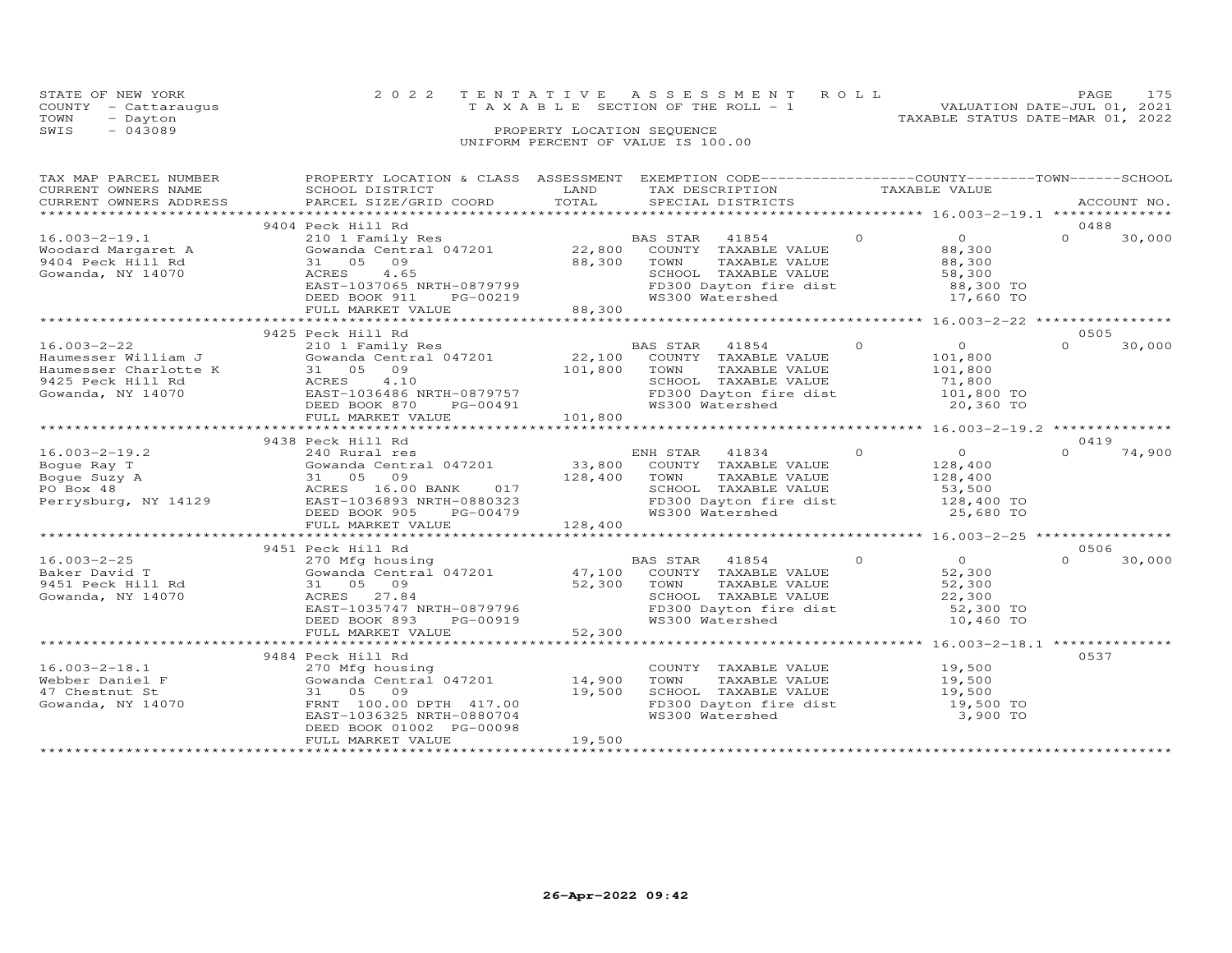| STATE OF NEW YORK    | 2022 TENTATIVE ASSESSMENT ROLL        | <b>PAGE</b>                      | 176 |
|----------------------|---------------------------------------|----------------------------------|-----|
| COUNTY - Cattaraugus | T A X A B L E SECTION OF THE ROLL - 1 | VALUATION DATE-JUL 01, 2021      |     |
| TOWN<br>- Dayton     |                                       | TAXABLE STATUS DATE-MAR 01, 2022 |     |
| $-043089$<br>SWIS    | PROPERTY LOCATION SEQUENCE            |                                  |     |
|                      | UNIFORM PERCENT OF VALUE IS 100.00    |                                  |     |

| TAX MAP PARCEL NUMBER                  | PROPERTY LOCATION & CLASS ASSESSMENT EXEMPTION CODE----------------COUNTY-------TOWN-----SCHOOL                                                                                                                                                   |              |                                                                                                                                                                                                                       |                |                                   |          |             |
|----------------------------------------|---------------------------------------------------------------------------------------------------------------------------------------------------------------------------------------------------------------------------------------------------|--------------|-----------------------------------------------------------------------------------------------------------------------------------------------------------------------------------------------------------------------|----------------|-----------------------------------|----------|-------------|
| CURRENT OWNERS NAME                    | SCHOOL DISTRICT                                                                                                                                                                                                                                   | LAND         | TAX DESCRIPTION                                                                                                                                                                                                       | TAXABLE VALUE  |                                   |          |             |
|                                        | CURRENT OWNERS ADDRESS PARCEL SIZE/GRID COORD                                                                                                                                                                                                     | TOTAL        | SPECIAL DISTRICTS                                                                                                                                                                                                     |                |                                   |          | ACCOUNT NO. |
|                                        |                                                                                                                                                                                                                                                   |              |                                                                                                                                                                                                                       |                |                                   |          |             |
|                                        | 9485 Peck Hill Rd                                                                                                                                                                                                                                 |              |                                                                                                                                                                                                                       |                |                                   | 0968     |             |
|                                        | 0.0003-2-26.2<br>Sterlace Family Trust<br>Sterlace Jerry L<br>Sterlace Jerry L<br>Sterlace Jerry L<br>Sterlace Jerry L<br>Sterlace Jerry L<br>30,900 COUNTY TAXABLE VALUE<br>Sterlace Jerry L<br>30,900 COUNTY TAXABLE VALUE<br>20,900 COUNTY TAX |              |                                                                                                                                                                                                                       | $\overline{0}$ | $\overline{O}$ and $\overline{O}$ | $\Omega$ |             |
|                                        |                                                                                                                                                                                                                                                   |              |                                                                                                                                                                                                                       |                |                                   |          | 74,900      |
|                                        |                                                                                                                                                                                                                                                   |              |                                                                                                                                                                                                                       |                | 111,200                           |          |             |
|                                        |                                                                                                                                                                                                                                                   |              |                                                                                                                                                                                                                       |                |                                   |          |             |
|                                        |                                                                                                                                                                                                                                                   |              |                                                                                                                                                                                                                       |                |                                   |          |             |
|                                        |                                                                                                                                                                                                                                                   |              | SCHOOL TAXABLE VALUE 36,300<br>FD300 Dayton fire dist 111,200 TO                                                                                                                                                      |                |                                   |          |             |
|                                        | ACRES 9.65<br>EAST-1035658 NRTH-0880464<br>DEED BOOK 25566 PG-3002                                                                                                                                                                                |              |                                                                                                                                                                                                                       |                | 11,120 TO                         |          |             |
|                                        | FULL MARKET VALUE                                                                                                                                                                                                                                 | 111,200      |                                                                                                                                                                                                                       |                |                                   |          |             |
|                                        |                                                                                                                                                                                                                                                   |              |                                                                                                                                                                                                                       |                |                                   |          |             |
|                                        |                                                                                                                                                                                                                                                   |              |                                                                                                                                                                                                                       |                |                                   | 0987     |             |
|                                        | 9494 Peck Hill Rd                                                                                                                                                                                                                                 |              |                                                                                                                                                                                                                       |                |                                   |          |             |
|                                        |                                                                                                                                                                                                                                                   |              | COUNTY TAXABLE VALUE 23,400<br>TOWN TAXABLE VALUE 23,400                                                                                                                                                              |                |                                   |          |             |
|                                        |                                                                                                                                                                                                                                                   |              |                                                                                                                                                                                                                       |                |                                   |          |             |
|                                        |                                                                                                                                                                                                                                                   |              |                                                                                                                                                                                                                       |                |                                   |          |             |
|                                        | 16.003-2-18.2<br>Woodarek David A (270 Mfg housing<br>8491 Route 62 31 05 09 23,400<br>South Dayton, NY 14138 FRNT 100.00 DPTH 401.00<br>EAST-1036254 NRTH-0880795                                                                                |              | SCHOOL TAXABLE VALUE<br>FD300 Dayton fire dist<br>WS300 Watershed                                                                                                                                                     |                | 23,400<br>23,400 TO               |          |             |
|                                        |                                                                                                                                                                                                                                                   |              |                                                                                                                                                                                                                       |                | 4,680 TO                          |          |             |
|                                        | DEED BOOK 2020 PG-11963                                                                                                                                                                                                                           |              |                                                                                                                                                                                                                       |                |                                   |          |             |
|                                        |                                                                                                                                                                                                                                                   |              |                                                                                                                                                                                                                       |                |                                   |          |             |
|                                        |                                                                                                                                                                                                                                                   |              |                                                                                                                                                                                                                       |                |                                   |          |             |
|                                        |                                                                                                                                                                                                                                                   |              |                                                                                                                                                                                                                       |                |                                   |          |             |
|                                        | 9502 Peck Hill Rd                                                                                                                                                                                                                                 |              |                                                                                                                                                                                                                       |                |                                   | 0166     |             |
|                                        |                                                                                                                                                                                                                                                   |              |                                                                                                                                                                                                                       |                | $\overline{O}$                    | $\Omega$ | 30,000      |
|                                        |                                                                                                                                                                                                                                                   |              |                                                                                                                                                                                                                       |                | 63,400                            |          |             |
|                                        |                                                                                                                                                                                                                                                   |              |                                                                                                                                                                                                                       |                | 63,400<br>33,400                  |          |             |
|                                        |                                                                                                                                                                                                                                                   |              |                                                                                                                                                                                                                       |                |                                   |          |             |
| Gowanda, NY 14070                      |                                                                                                                                                                                                                                                   |              | FD300 Dayton fire dist<br>WS300 Watershed 12,680 TO                                                                                                                                                                   |                |                                   |          |             |
|                                        |                                                                                                                                                                                                                                                   |              |                                                                                                                                                                                                                       |                |                                   |          |             |
|                                        | ACRES 1.05<br>EAST-1036182 NRTH-0880899<br>DEED BOOK 00952 PG-00320<br>FULL MARKER ::-::                                                                                                                                                          |              |                                                                                                                                                                                                                       |                |                                   |          |             |
|                                        | FULL MARKET VALUE                                                                                                                                                                                                                                 | 63,400       |                                                                                                                                                                                                                       |                |                                   |          |             |
|                                        |                                                                                                                                                                                                                                                   |              |                                                                                                                                                                                                                       |                |                                   |          |             |
|                                        | 9518 Peck Hill Rd                                                                                                                                                                                                                                 |              |                                                                                                                                                                                                                       |                |                                   | 1372     |             |
| $16.003 - 2 - 16.2$                    | 210 1 Family Res                                                                                                                                                                                                                                  |              | BAS STAR 41854                                                                                                                                                                                                        | $\overline{0}$ | $\overline{a}$                    | $\Omega$ | 30,000      |
|                                        |                                                                                                                                                                                                                                                   |              |                                                                                                                                                                                                                       |                | 12,000 12,000                     |          | 12,000      |
|                                        |                                                                                                                                                                                                                                                   |              |                                                                                                                                                                                                                       |                | 71,800                            |          |             |
|                                        |                                                                                                                                                                                                                                                   |              | 83,800 COUNTY TAXABLE VALUE<br>TOWN TAXABLE VALUE                                                                                                                                                                     |                | 71,800                            |          |             |
|                                        |                                                                                                                                                                                                                                                   |              | SCHOOL TAXABLE VALUE $\begin{array}{ccc} & 41,800 \\ 41,800 \end{array}$ TD300 Dayton fire dist $\begin{array}{ccc} & 41,800 \\ & 83,800 \end{array}$ TO WS300 Watershed $\begin{array}{ccc} 16,760 & 10 \end{array}$ |                |                                   |          |             |
|                                        | FULL MARKET VALUE                                                                                                                                                                                                                                 |              |                                                                                                                                                                                                                       |                |                                   |          |             |
|                                        |                                                                                                                                                                                                                                                   |              |                                                                                                                                                                                                                       |                |                                   |          |             |
|                                        |                                                                                                                                                                                                                                                   |              |                                                                                                                                                                                                                       |                |                                   |          |             |
|                                        |                                                                                                                                                                                                                                                   |              |                                                                                                                                                                                                                       |                |                                   |          |             |
|                                        | 9521 Peck Hill Rd                                                                                                                                                                                                                                 |              |                                                                                                                                                                                                                       |                |                                   | 0561     |             |
| $16.003 - 2 - 27$                      | 210 1 Family Res                                                                                                                                                                                                                                  |              | BAS STAR 41854                                                                                                                                                                                                        | $\circ$        | $\overline{0}$                    | $\Omega$ | 30,000      |
| Rebman James D Jr<br>9521 Peck Hill Rd | Gowanda Central 047201 21,700 COUNTY TAXABLE VALUE                                                                                                                                                                                                |              |                                                                                                                                                                                                                       | 129,800        |                                   |          |             |
|                                        | 31 05 09                                                                                                                                                                                                                                          | 129,800 TOWN | TAXABLE VALUE                                                                                                                                                                                                         |                | 129,800                           |          |             |
| Gowanda, NY 14070                      | 3.88<br>ACRES                                                                                                                                                                                                                                     |              | SCHOOL TAXABLE VALUE                                                                                                                                                                                                  |                | 99,800                            |          |             |
|                                        | EAST-1035647 NRTH-0880810                                                                                                                                                                                                                         |              | FD300 Dayton fire dist                                                                                                                                                                                                |                | 129,800 TO                        |          |             |
|                                        |                                                                                                                                                                                                                                                   |              |                                                                                                                                                                                                                       |                |                                   |          |             |
|                                        | DEED BOOK 834<br>PG-00654                                                                                                                                                                                                                         |              |                                                                                                                                                                                                                       |                |                                   |          |             |
|                                        | FULL MARKET VALUE                                                                                                                                                                                                                                 | 129,800      |                                                                                                                                                                                                                       |                |                                   |          |             |
|                                        |                                                                                                                                                                                                                                                   |              |                                                                                                                                                                                                                       |                |                                   |          |             |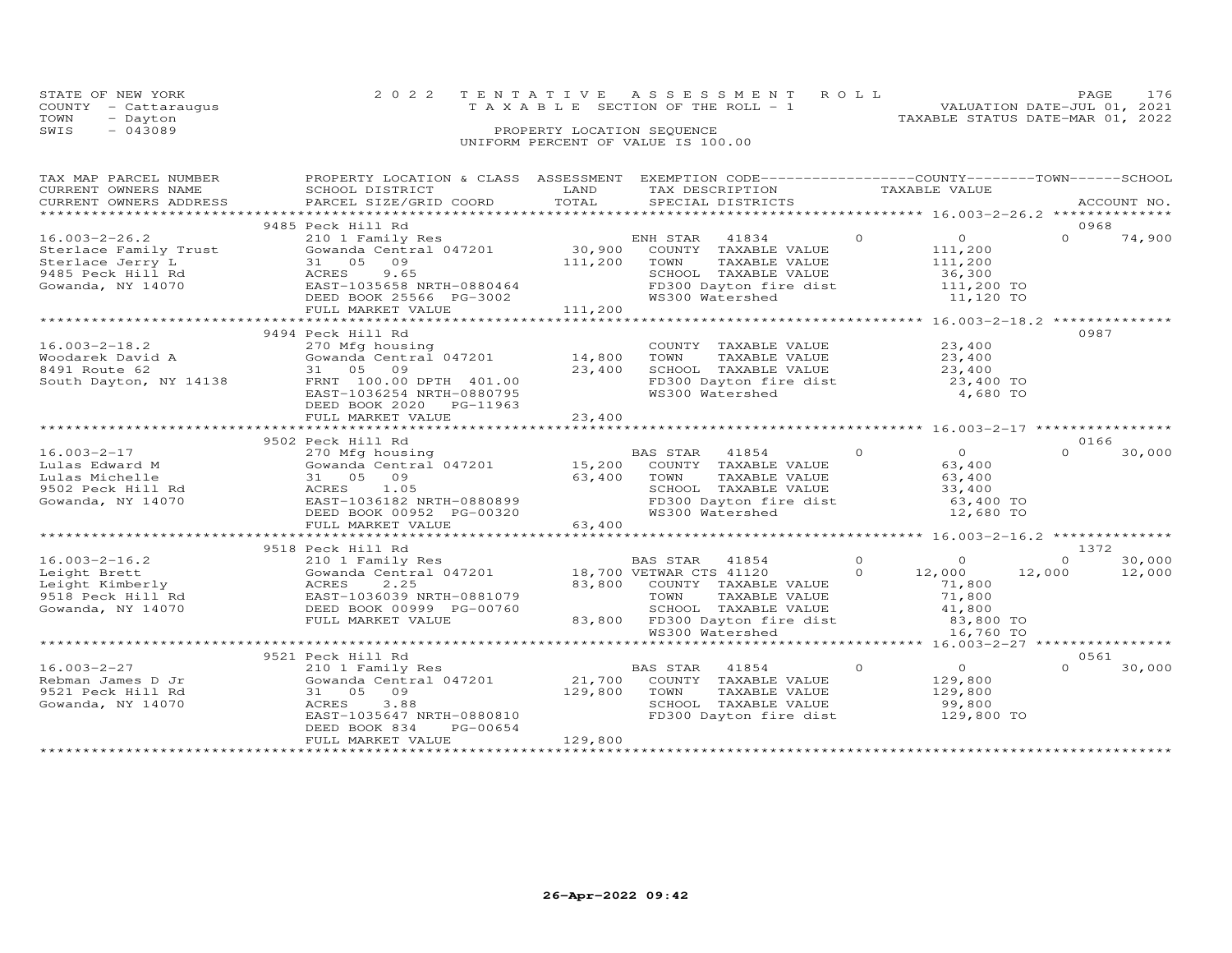| STATE OF NEW YORK    | 2022 TENTATIVE ASSESSMENT ROLL     |                            |  |                                  | PAGE 177                    |  |
|----------------------|------------------------------------|----------------------------|--|----------------------------------|-----------------------------|--|
| COUNTY - Cattaraugus | TAXABLE SECTION OF THE ROLL - 1    |                            |  |                                  | VALUATION DATE-JUL 01, 2021 |  |
| TOWN<br>- Dayton     |                                    |                            |  | TAXABLE STATUS DATE-MAR 01, 2022 |                             |  |
| $-043089$<br>SWIS    |                                    | PROPERTY LOCATION SEQUENCE |  |                                  |                             |  |
|                      | UNIFORM PERCENT OF VALUE IS 100.00 |                            |  |                                  |                             |  |
|                      |                                    |                            |  |                                  |                             |  |

| TAX MAP PARCEL NUMBER<br>CURRENT OWNERS NAME<br>CURRENT OWNERS ADDRESS                                                                          | PROPERTY LOCATION & CLASS ASSESSMENT<br>SCHOOL DISTRICT<br>PARCEL SIZE/GRID COORD                                                                                                                                                                                                                                                                                                                | LAND<br>TOTAL           | EXEMPTION CODE-----------------COUNTY-------TOWN------SCHOOL<br>TAX DESCRIPTION<br>SPECIAL DISTRICTS                                                                                                                                         |                     | TAXABLE VALUE                                               |                    | ACCOUNT NO.              |
|-------------------------------------------------------------------------------------------------------------------------------------------------|--------------------------------------------------------------------------------------------------------------------------------------------------------------------------------------------------------------------------------------------------------------------------------------------------------------------------------------------------------------------------------------------------|-------------------------|----------------------------------------------------------------------------------------------------------------------------------------------------------------------------------------------------------------------------------------------|---------------------|-------------------------------------------------------------|--------------------|--------------------------|
|                                                                                                                                                 |                                                                                                                                                                                                                                                                                                                                                                                                  |                         |                                                                                                                                                                                                                                              |                     |                                                             |                    |                          |
| $16.003 - 2 - 28$<br>Shaffer Michael A<br>9539 Peck Hill Rd<br>Gowanda, NY 14070                                                                | 9539 Peck Hill Rd<br>Peck Hill Austral 047201<br>27,800<br>27,800<br>27,800<br>27,800<br>27,800<br>27,800<br>27,800<br>27,800<br>27,800<br>27,800<br>27,800<br>27,800<br>27,800<br>27,800<br>27,800<br>27,800<br>27,800<br>27,800<br>27,800<br>27,800<br>27,800<br>27,800<br>27,800<br>27,800<br>27,8<br>ACRES 1.85<br>EAST-1035494 NRTH-0881052<br>DEED BOOK 15422 PG-6001<br>FULL MARKET VALUE | 27,800                  | WS300 Watershed                                                                                                                                                                                                                              |                     | 2,780 TO                                                    | $\Omega$           | 0635<br>27,800           |
|                                                                                                                                                 |                                                                                                                                                                                                                                                                                                                                                                                                  |                         |                                                                                                                                                                                                                                              |                     |                                                             |                    |                          |
|                                                                                                                                                 | 9559 Peck Hill Rd                                                                                                                                                                                                                                                                                                                                                                                |                         |                                                                                                                                                                                                                                              |                     |                                                             |                    | 1173                     |
|                                                                                                                                                 |                                                                                                                                                                                                                                                                                                                                                                                                  |                         |                                                                                                                                                                                                                                              |                     |                                                             |                    |                          |
| 9571 Peck Hill<br>Gowanda, NY 14070                                                                                                             | 31 05 09<br>FRNT 147.26 DPTH 330.00<br>EAST-1035244 NRTH-0881432<br>DEED BOOK 8489 PG-9001<br>FULL MARKET VALUE                                                                                                                                                                                                                                                                                  |                         | AGED C/T/S 41800 0 10,450 10,<br>14,500 ENH STAR 41834 0 0<br>20,900 COUNTY TAXABLE VALUE 10,450<br>SCHOOL TAXABLE VALUE 5 10,450<br>SCHOOL TAXABLE VALUE 9<br>FD300 Dayton fire dist 20,900 TO<br>20,900 WS300 Watershed<br>1.1.1.1.1.1.1.1 |                     |                                                             |                    |                          |
|                                                                                                                                                 | 9573 Peck Hill Rd                                                                                                                                                                                                                                                                                                                                                                                |                         |                                                                                                                                                                                                                                              |                     |                                                             |                    | 0076                     |
| $16.003 - 2 - 29.1$<br>Whalen Daniel<br>9571 Peck Hill Rd<br>Gowanda, NY 14070                                                                  | 312 Vac w/imprv<br>Gowanda Central 047201<br>31 05 09<br>FRNT 300.00 DPTH 220.00<br>EAST-1035202 NRTH-0881609<br>DEED BOOK 12645 PG-3001<br>FULL MARKET VALUE                                                                                                                                                                                                                                    | 2,000<br>3,100<br>3,100 | COUNTY TAXABLE VALUE 3,100<br>TOWN TAXABLE VALUE 3,100<br>SCHOOL TAXABLE VALUE 3,100<br>FD300 Dayton fire dist 3,100 TO<br>WS300 Watershed 620 TO<br>WS300 Watershed                                                                         |                     | 620 TO                                                      |                    |                          |
|                                                                                                                                                 | ***************************                                                                                                                                                                                                                                                                                                                                                                      |                         |                                                                                                                                                                                                                                              |                     |                                                             |                    |                          |
| $16.003 - 2 - 1.2$<br>Kerr Allan A<br>Kerr Shirley A<br>PO Box 73<br>Dayton, NY 14041<br>MAY BE SUBJECT TO PAYMENT<br>UNDER AGDIST LAW TIL 2026 | 9677 Peck Hill Rd<br>240 Rural res<br>Gowanda Central 047201 164,800 BAS STAR<br>39 05 09<br>Merged $w/2.1 + 2.3$<br>ACRES 110.10<br>EAST-1033285 NRTH-0882635<br>DEED BOOK 00925 PG-01095<br>FULL MARKET VALUE                                                                                                                                                                                  | 240,400                 | AG DIST<br>41720<br>41854<br>240,400 COUNTY TAXABLE VALUE<br>TAXABLE VALUE<br>TOWN<br>SCHOOL TAXABLE VALUE<br>WS300 Watershed                                                                                                                | $\circ$<br>$\Omega$ | 40,548<br>$\overline{0}$<br>199,852<br>199,852<br>48,080 TO | 40,548<br>$\Omega$ | 1229<br>40,548<br>30,000 |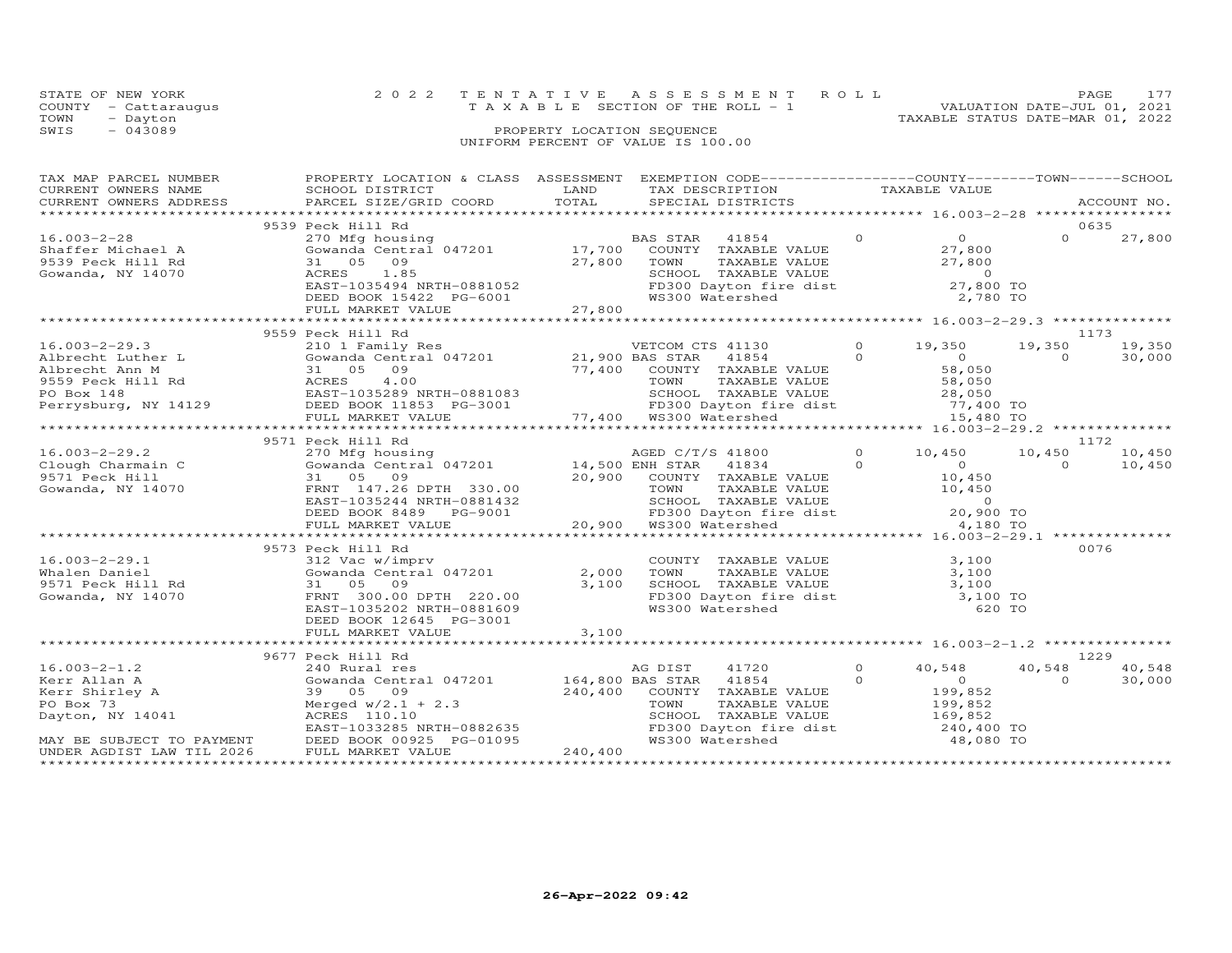|      | STATE OF NEW YORK    | 2022 TENTATIVE ASSESSMENT ROLL                                 | PAGE. | 178 |
|------|----------------------|----------------------------------------------------------------|-------|-----|
|      | COUNTY - Cattaraugus | VALUATION DATE-JUL 01, 2021<br>TAXABLE SECTION OF THE ROLL - 1 |       |     |
| TOWN | - Dayton             | TAXABLE STATUS DATE-MAR 01, 2022                               |       |     |
| SWIS | $-043089$            | PROPERTY LOCATION SEQUENCE                                     |       |     |
|      |                      | UNIFORM PERCENT OF VALUE IS 100.00                             |       |     |

| TAX MAP PARCEL NUMBER<br>TAX MAP PARCEL NUMBER TROPINIT BOUNTLY & CHASS ASSESSMENT BALLY TRANSFORM TRANSPORT TRANSPORT CONSULT TRANSFORM TRANSFORM TRANSFORM TRANSFORM TRANSFORM TRANSFORM TRANSFORM TRANSFORM TRANSFORM TRANSFORM TRANSFORM TRANSFORM | PROPERTY LOCATION & CLASS ASSESSMENT EXEMPTION CODE----------------COUNTY-------TOWN------SCHOOL                                                                                                                                         |        |                                                                                                                                                                        |  |          |        |
|--------------------------------------------------------------------------------------------------------------------------------------------------------------------------------------------------------------------------------------------------------|------------------------------------------------------------------------------------------------------------------------------------------------------------------------------------------------------------------------------------------|--------|------------------------------------------------------------------------------------------------------------------------------------------------------------------------|--|----------|--------|
|                                                                                                                                                                                                                                                        |                                                                                                                                                                                                                                          |        |                                                                                                                                                                        |  |          |        |
|                                                                                                                                                                                                                                                        | 9684 Peck Hill Rd                                                                                                                                                                                                                        |        |                                                                                                                                                                        |  |          | 1238   |
| $16.003 - 2 - 2.2$<br>rovier Wanda S<br>PO Box 153<br>Perrysburg, NY 14129                                                                                                                                                                             | 9 Peck Hill Rd<br>210 1 Family Res<br>Gowanda Central 047201 14,700 COUNTY TAXABLE VALUE 69,800<br>31 05 09 69,800 TOWN TAXABLE VALUE 69,800<br>FRNT 150.00 DPTH 265.00 69,800 TOWN TAXABLE VALUE 69,800<br>BANK 017 FD300 Dayton fire d |        |                                                                                                                                                                        |  | $\Omega$ | 69,800 |
|                                                                                                                                                                                                                                                        |                                                                                                                                                                                                                                          |        |                                                                                                                                                                        |  |          |        |
|                                                                                                                                                                                                                                                        |                                                                                                                                                                                                                                          |        |                                                                                                                                                                        |  |          |        |
|                                                                                                                                                                                                                                                        |                                                                                                                                                                                                                                          |        |                                                                                                                                                                        |  |          | 0263   |
|                                                                                                                                                                                                                                                        |                                                                                                                                                                                                                                          |        |                                                                                                                                                                        |  |          | 12,000 |
|                                                                                                                                                                                                                                                        |                                                                                                                                                                                                                                          |        |                                                                                                                                                                        |  |          | 16,930 |
|                                                                                                                                                                                                                                                        |                                                                                                                                                                                                                                          |        |                                                                                                                                                                        |  |          | 74,900 |
|                                                                                                                                                                                                                                                        |                                                                                                                                                                                                                                          |        |                                                                                                                                                                        |  |          |        |
|                                                                                                                                                                                                                                                        |                                                                                                                                                                                                                                          |        |                                                                                                                                                                        |  |          |        |
|                                                                                                                                                                                                                                                        |                                                                                                                                                                                                                                          |        |                                                                                                                                                                        |  |          |        |
|                                                                                                                                                                                                                                                        |                                                                                                                                                                                                                                          |        |                                                                                                                                                                        |  |          |        |
|                                                                                                                                                                                                                                                        |                                                                                                                                                                                                                                          |        |                                                                                                                                                                        |  |          |        |
|                                                                                                                                                                                                                                                        |                                                                                                                                                                                                                                          |        |                                                                                                                                                                        |  |          | 20,000 |
|                                                                                                                                                                                                                                                        |                                                                                                                                                                                                                                          |        |                                                                                                                                                                        |  |          | 40,000 |
|                                                                                                                                                                                                                                                        |                                                                                                                                                                                                                                          |        |                                                                                                                                                                        |  |          |        |
|                                                                                                                                                                                                                                                        |                                                                                                                                                                                                                                          |        |                                                                                                                                                                        |  |          |        |
|                                                                                                                                                                                                                                                        |                                                                                                                                                                                                                                          |        |                                                                                                                                                                        |  |          |        |
|                                                                                                                                                                                                                                                        |                                                                                                                                                                                                                                          |        |                                                                                                                                                                        |  |          |        |
|                                                                                                                                                                                                                                                        |                                                                                                                                                                                                                                          |        |                                                                                                                                                                        |  |          |        |
|                                                                                                                                                                                                                                                        |                                                                                                                                                                                                                                          |        |                                                                                                                                                                        |  |          |        |
|                                                                                                                                                                                                                                                        | 9785 Peck Hill Rd                                                                                                                                                                                                                        |        |                                                                                                                                                                        |  |          | 0027   |
|                                                                                                                                                                                                                                                        |                                                                                                                                                                                                                                          |        |                                                                                                                                                                        |  |          |        |
|                                                                                                                                                                                                                                                        |                                                                                                                                                                                                                                          |        |                                                                                                                                                                        |  |          |        |
|                                                                                                                                                                                                                                                        |                                                                                                                                                                                                                                          |        |                                                                                                                                                                        |  |          |        |
|                                                                                                                                                                                                                                                        |                                                                                                                                                                                                                                          |        |                                                                                                                                                                        |  |          |        |
| 16.003-1-32<br>Giess Diana R<br>Ferguson Marilyn (166,500 Marilyn (166,500 Marilyn (166,500 Marilyn (166,500 Marilyn (166,500 Marilyn (166,500 Marilyn (166,500 Marilyn (166,500 Marilyn (166,500 Marilyn (166,500 Marilyn (166,5                      |                                                                                                                                                                                                                                          |        | COUNTY TAXABLE VALUE $249,200$<br>TOWN TAXABLE VALUE $249,200$<br>SCHOOL TAXABLE VALUE $249,200$<br>FD300 Dayton fire dist $249,200$ TO<br>WS300 Watershed $49,840$ TO |  |          |        |
|                                                                                                                                                                                                                                                        |                                                                                                                                                                                                                                          |        |                                                                                                                                                                        |  |          |        |
|                                                                                                                                                                                                                                                        |                                                                                                                                                                                                                                          |        |                                                                                                                                                                        |  |          | 0102   |
|                                                                                                                                                                                                                                                        | 9796 Peck Hill Rd                                                                                                                                                                                                                        |        |                                                                                                                                                                        |  |          |        |
|                                                                                                                                                                                                                                                        | Peck Hill Ku<br>240 Rural res<br>Gowanda Central 047201                 43,500                                                                                                                                                           |        | COUNTY TAXABLE VALUE 58,000<br>TOWN TAXABLE VALUE 58,000<br>SCHOOL TAXABLE VALUE 58,000<br>FD300 Dayton fire dist 58,000 TO                                            |  |          |        |
|                                                                                                                                                                                                                                                        |                                                                                                                                                                                                                                          | 58,000 |                                                                                                                                                                        |  |          |        |
|                                                                                                                                                                                                                                                        | ACRES 20.78                                                                                                                                                                                                                              |        |                                                                                                                                                                        |  |          |        |
|                                                                                                                                                                                                                                                        | EAST-1036340 NRTH-0884686                                                                                                                                                                                                                |        |                                                                                                                                                                        |  |          |        |
|                                                                                                                                                                                                                                                        | DEED BOOK 29767 PG-8002                                                                                                                                                                                                                  |        |                                                                                                                                                                        |  |          |        |
|                                                                                                                                                                                                                                                        | FULL MARKET VALUE                                                                                                                                                                                                                        | 58,000 |                                                                                                                                                                        |  |          |        |
|                                                                                                                                                                                                                                                        |                                                                                                                                                                                                                                          |        |                                                                                                                                                                        |  |          |        |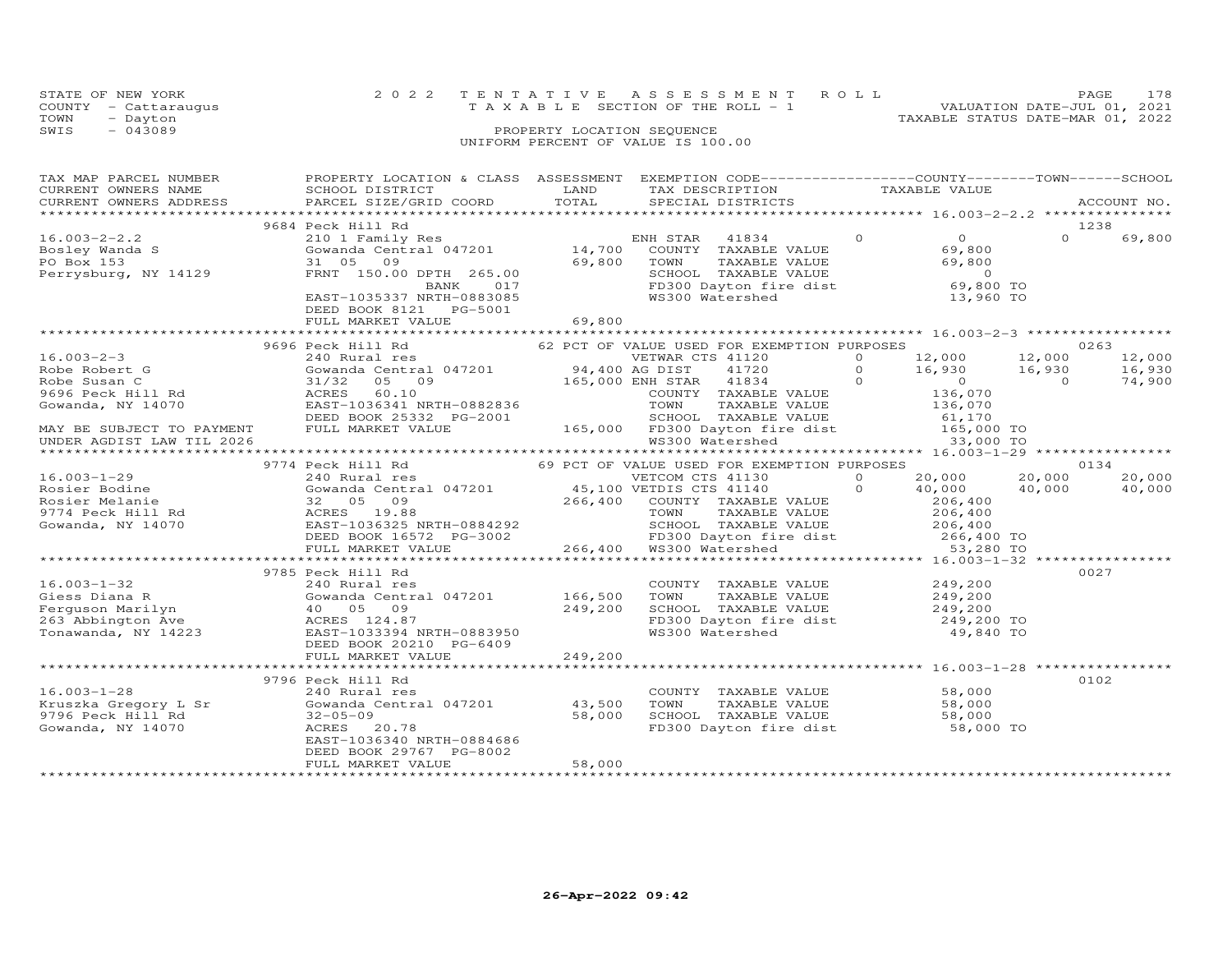| STATE OF NEW YORK    | 2022 TENTATIVE ASSESSMENT ROLL                                       | PAGE. | 179 |
|----------------------|----------------------------------------------------------------------|-------|-----|
| COUNTY - Cattaraugus | VALUATION DATE-JUL 01, 2021<br>T A X A B L E SECTION OF THE ROLL - 1 |       |     |
| TOWN<br>- Dayton     | TAXABLE STATUS DATE-MAR 01, 2022                                     |       |     |
| $-043089$<br>SWIS    | PROPERTY LOCATION SEQUENCE                                           |       |     |
|                      | UNIFORM PERCENT OF VALUE IS 100.00                                   |       |     |

| TAX MAP PARCEL NUMBER                                                                                 | PROPERTY LOCATION & CLASS ASSESSMENT                                                                                                                                              |                    | EXEMPTION CODE------------------COUNTY-------TOWN-----SCHOOL                                                                            |                                                                                           |                            |
|-------------------------------------------------------------------------------------------------------|-----------------------------------------------------------------------------------------------------------------------------------------------------------------------------------|--------------------|-----------------------------------------------------------------------------------------------------------------------------------------|-------------------------------------------------------------------------------------------|----------------------------|
|                                                                                                       | 9807 Peck Hill Rd                                                                                                                                                                 |                    |                                                                                                                                         |                                                                                           | 0347                       |
| $16.003 - 1 - 31$<br>Baker Charles O<br>Attn: %Louise Taber<br>9807 Peck Hill Rd<br>Gowanda, NY 14070 | 270 Mfg housing<br>Gowanda Central 047201 10,400<br>40 05<br>09<br>FRNT 132.00 DPTH 130.00<br>EAST-1035111 NRTH-0884796<br>DEED BOOK 00935 PG-00847                               | 15,300 TOWN        | BAS STAR 41854<br>COUNTY TAXABLE VALUE<br>TAXABLE VALUE<br>SCHOOL TAXABLE VALUE<br>FD300 Dayton fire dist<br>WS300 Watershed            | $\Omega$<br>$\overline{O}$<br>15,300<br>15,300<br>$\overline{0}$<br>15,300 TO<br>3,060 TO | $\Omega$<br>15,300         |
|                                                                                                       | FULL MARKET VALUE                                                                                                                                                                 | 15,300             |                                                                                                                                         |                                                                                           |                            |
| $16.003 - 1 - 27$<br>Perrysburg Conservation<br>PO Box 64<br>Perrysburg, NY 14129                     | 9832 Peck Hill Rd<br>534 Social org.<br>Gowanda Central 047201<br>32 05 09<br>ACRES 10.30<br>EAST-1036326 NRTH-0884988                                                            | 25,800<br>33,000   | COUNTY TAXABLE VALUE<br>TOWN<br>TAXABLE VALUE<br>SCHOOL TAXABLE VALUE<br>FD300 Dayton fire dist 33,000 TO                               | 33,000<br>33,000<br>33,000                                                                | 0447                       |
|                                                                                                       | DEED BOOK 428<br>PG-00376<br>FULL MARKET VALUE                                                                                                                                    | 33,000             |                                                                                                                                         |                                                                                           |                            |
|                                                                                                       | 9908 Peck Hill Rd                                                                                                                                                                 |                    |                                                                                                                                         |                                                                                           | 0264                       |
| $16.003 - 1 - 4.1$<br>Kwilos Melody A<br>9908 Peck Hill Rd<br>Gowanda, NY 14070                       | 240 Rural res<br>Gowanda Central 047201 177,900 COUNTY TAXABLE VALUE<br>32 05 09<br>ACRES 129.69<br>EAST-1037288 NRTH-0885939<br>DEED BOOK 858<br>PG-00848<br>FULL MARKET VALUE   | 308,200<br>308,200 | ENH STAR<br>41834<br>TAXABLE VALUE<br>TOWN<br>SCHOOL TAXABLE VALUE<br>FD300 Dayton fire dist<br>WS300 Watershed                         | $\circ$<br>$\overline{O}$<br>308,200<br>308,200<br>233,300<br>308,200 TO<br>61,640 TO     | $\Omega$<br>74,900         |
|                                                                                                       |                                                                                                                                                                                   |                    |                                                                                                                                         |                                                                                           |                            |
| $16.003 - 1 - 5$<br>SAIA Communications, Inc.<br>100 Stradtman St<br>Buffalo, NY 14206                | 9948 Peck Hill Rd<br>833 Radio<br>Gowanda Central 047201<br>32 05<br>09<br>ACRES<br>4.44<br>EAST-1035749 NRTH-0886666<br>DEED BOOK 19887 PG-7001                                  | 23,300<br>94,800   | COUNTY TAXABLE VALUE<br>TAXABLE VALUE<br>TOWN<br>SCHOOL TAXABLE VALUE<br>FD300 Dayton fire dist<br>WS300 Watershed                      | 94,800<br>94,800<br>94,800<br>94,800 TO<br>18,960 TO                                      | 0198                       |
|                                                                                                       | FULL MARKET VALUE                                                                                                                                                                 | 94,800             |                                                                                                                                         |                                                                                           |                            |
|                                                                                                       |                                                                                                                                                                                   |                    |                                                                                                                                         |                                                                                           |                            |
| $16.003 - 1 - 6.1$<br>Heckler David<br>Heckler Emilia<br>9964 Peck Hill Rd<br>Gowanda, NY 14070       | 9964 Peck Hill Rd<br>$240$ Rural res<br>Gowanda Central 047201 $30,500$<br>32 05 09<br>ACRES 10.60<br>EAST-1035702 NRTH-0887005<br>PG-00310<br>DEED BOOK 781<br>FULL MARKET VALUE | 67,400<br>67,400   | 41854<br>BAS STAR<br>COUNTY TAXABLE VALUE<br>TAXABLE VALUE<br>TOWN<br>SCHOOL TAXABLE VALUE<br>FD300 Dayton fire dist<br>WS300 Watershed | $\circ$<br>$\overline{O}$<br>67,400<br>67,400<br>37,400<br>67,400 TO<br>67,400 TO         | 0021<br>$\Omega$<br>30,000 |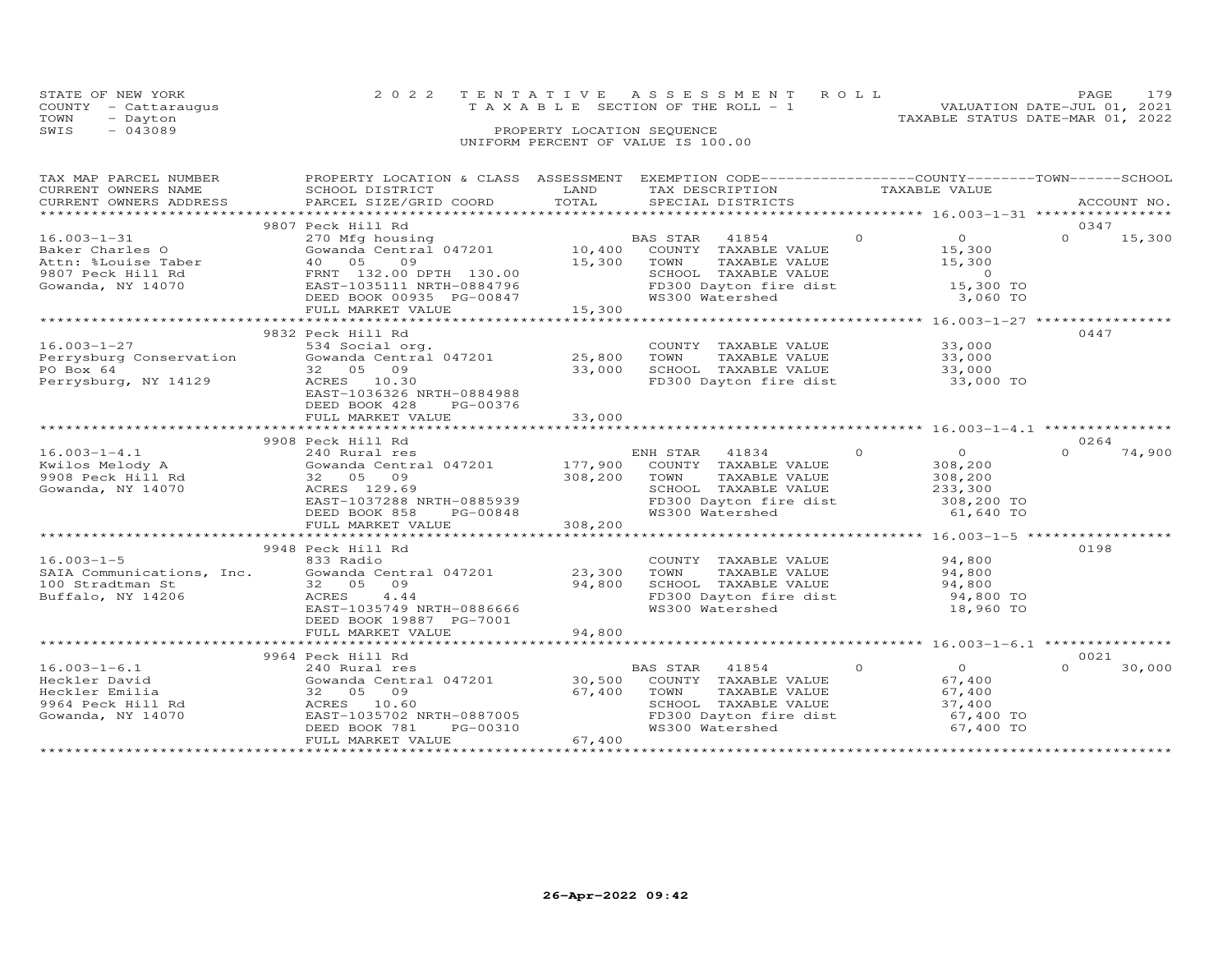| STATE OF NEW YORK    | 2022 TENTATIVE ASSESSMENT ROLL     | PAGE                             | 180 |
|----------------------|------------------------------------|----------------------------------|-----|
| COUNTY - Cattaraugus | TAXABLE SECTION OF THE ROLL - 1    | VALUATION DATE-JUL 01, 2021      |     |
| TOWN<br>- Dayton     |                                    | TAXABLE STATUS DATE-MAR 01, 2022 |     |
| SWIS<br>$-043089$    | PROPERTY LOCATION SEQUENCE         |                                  |     |
|                      | UNIFORM PERCENT OF VALUE IS 100.00 |                                  |     |

| TAX MAP PARCEL NUMBER<br>CURRENT OWNERS NAME<br>CURRENT OWNERS ADDRESS | PROPERTY LOCATION & CLASS ASSESSMENT<br>SCHOOL DISTRICT<br>PARCEL SIZE/GRID COORD | LAND<br>TOTAL | EXEMPTION CODE------------------COUNTY-------TOWN------SCHOOL<br>TAX DESCRIPTION<br>SPECIAL DISTRICTS | TAXABLE VALUE  |                                   |                | ACCOUNT NO. |
|------------------------------------------------------------------------|-----------------------------------------------------------------------------------|---------------|-------------------------------------------------------------------------------------------------------|----------------|-----------------------------------|----------------|-------------|
| ************************                                               |                                                                                   |               |                                                                                                       |                |                                   |                |             |
| $25.004 - 1 - 5$<br>D&S Allen Family Trust I<br>8997 Persia Rd         | Persia Rd<br>105 Vac farmland<br>Gowanda Central 047201 129,500<br>04 05<br>09    | 129,500       | AG DIST<br>41720<br>COUNTY TAXABLE VALUE<br>TOWN<br>TAXABLE VALUE                                     | $\circ$        | 34,238<br>95,262<br>95,262        | 0018<br>34,238 | 34,238      |
| Gowanda, NY 14070<br>MAY BE SUBJECT TO PAYMENT                         | ACRES 95.80<br>EAST-1049824 NRTH-0869294<br>DEED BOOK 20210 PG-263                |               | SCHOOL TAXABLE VALUE<br>FD300 Dayton fire dist<br>WS300 Watershed                                     |                | 95,262<br>129,500 TO<br>25,900 TO |                |             |
| UNDER AGDIST LAW TIL 2026                                              | FULL MARKET VALUE                                                                 | 129,500       |                                                                                                       |                |                                   |                |             |
|                                                                        |                                                                                   |               |                                                                                                       |                |                                   |                |             |
|                                                                        | 9550 Railroad Ave                                                                 |               |                                                                                                       |                |                                   | 0177           |             |
| $16.018 - 3 - 12$<br>Smith Monique D                                   | 210 1 Family Res<br>Gowanda Central 047201 25,100                                 |               | COUNTY TAXABLE VALUE<br>TAXABLE VALUE<br>TOWN                                                         |                | 75,000<br>75,000                  |                |             |
| PO Box 5                                                               | 23 05 09                                                                          | 75,000        | SCHOOL TAXABLE VALUE                                                                                  |                | 75,000                            |                |             |
| Dayton, NY 14041                                                       | 6.22<br>ACRES                                                                     |               | FD300 Dayton fire dist                                                                                |                | 75,000 TO                         |                |             |
|                                                                        | EAST-1042871 NRTH-0880451                                                         |               | LD300 Light                                                                                           |                | 75,000 TO                         |                |             |
|                                                                        | DEED BOOK 25052 PG-6002                                                           |               |                                                                                                       |                |                                   |                |             |
|                                                                        | FULL MARKET VALUE                                                                 | 75,000        |                                                                                                       |                |                                   |                |             |
|                                                                        |                                                                                   |               |                                                                                                       |                |                                   |                |             |
|                                                                        | 9564 Railroad Ave                                                                 |               |                                                                                                       |                |                                   | 0069           |             |
| $16.018 - 3 - 9$<br>Orth Kirk D                                        | 210 1 Family Res<br>Gowanda Central 047201                                        | 13,900        | COUNTY TAXABLE VALUE<br>TOWN<br>TAXABLE VALUE                                                         |                | 40,400<br>40,400                  |                |             |
| 11125 Lathrop Rd                                                       | 23 05 09                                                                          | 40,400        | SCHOOL TAXABLE VALUE                                                                                  |                | 40,400                            |                |             |
| Cattaraugus, NY 14719                                                  | FRNT 135.00 DPTH 230.00                                                           |               |                                                                                                       |                | 40,400 TO                         |                |             |
|                                                                        | EAST-1042631 NRTH-0880919                                                         |               | FD300 Dayton fire dist<br>LD300 Light<br>LD300 Light                                                  |                | 40,400 TO                         |                |             |
|                                                                        | DEED BOOK 01015 PG-01155                                                          |               |                                                                                                       |                |                                   |                |             |
|                                                                        | FULL MARKET VALUE                                                                 | 40,400        |                                                                                                       |                |                                   |                |             |
|                                                                        |                                                                                   |               |                                                                                                       |                |                                   |                |             |
|                                                                        | 9594 Railroad Ave                                                                 |               |                                                                                                       |                |                                   | 0397           |             |
| $16.018 - 2 - 12$                                                      | 210 1 Family Res                                                                  |               | BAS STAR 41854                                                                                        | $\overline{0}$ | $\overline{0}$                    | $\Omega$       | 24,800      |
| Griffith Jayson                                                        | Gowanda Central 047201                                                            | 6,300         | COUNTY TAXABLE VALUE<br>TOWN                                                                          |                | 24,800                            |                |             |
| 9594 Railroad St<br>PO Box 183                                         | 23 05 09<br>FRNT 65.00 DPTH 125.00                                                | 24,800        | TAXABLE VALUE<br>SCHOOL TAXABLE VALUE                                                                 |                | 24,800<br>$\overline{0}$          |                |             |
| Dayton, NY 14041                                                       | EAST-1042536 NRTH-0881565                                                         |               | FD300 Dayton fire dist                                                                                |                | 24,800 TO                         |                |             |
|                                                                        | DEED BOOK 21914 PG-9001                                                           |               | LD300 Light                                                                                           |                | 24,800 TO                         |                |             |
|                                                                        | FULL MARKET VALUE                                                                 | 24,800        |                                                                                                       |                |                                   |                |             |
|                                                                        |                                                                                   |               |                                                                                                       |                |                                   |                |             |
|                                                                        | 9596 Railroad Ave                                                                 |               |                                                                                                       |                |                                   | 0014           |             |
| $16.018 - 2 - 11$                                                      | 210 1 Family Res                                                                  |               | COUNTY TAXABLE VALUE                                                                                  |                | 33,000                            |                |             |
| Griffith Jayson                                                        | Gowanda Central 047201                                                            | 3,600         | TOWN<br>TAXABLE VALUE                                                                                 |                | 33,000                            |                |             |
| Griffith Erin                                                          | 23 05 09                                                                          | 33,000        | SCHOOL TAXABLE VALUE<br>SCHOOL TAXABLE VALUE 33,000<br>FD300 Dayton fire dist 33,000 TO               |                | 33,000                            |                |             |
| 9594 Railroad Ave                                                      | 50.70 DPTH<br>FRNT<br>92.00<br>081<br>BANK                                        |               | LD300 Light                                                                                           |                | 33,000 TO                         |                |             |
| Dayton, NY 14070                                                       | EAST-1042511 NRTH-0881625                                                         |               |                                                                                                       |                |                                   |                |             |
|                                                                        | DEED BOOK 26523 PG-4003                                                           |               |                                                                                                       |                |                                   |                |             |
|                                                                        | FULL MARKET VALUE                                                                 | 33,000        |                                                                                                       |                |                                   |                |             |
|                                                                        |                                                                                   |               |                                                                                                       |                |                                   |                |             |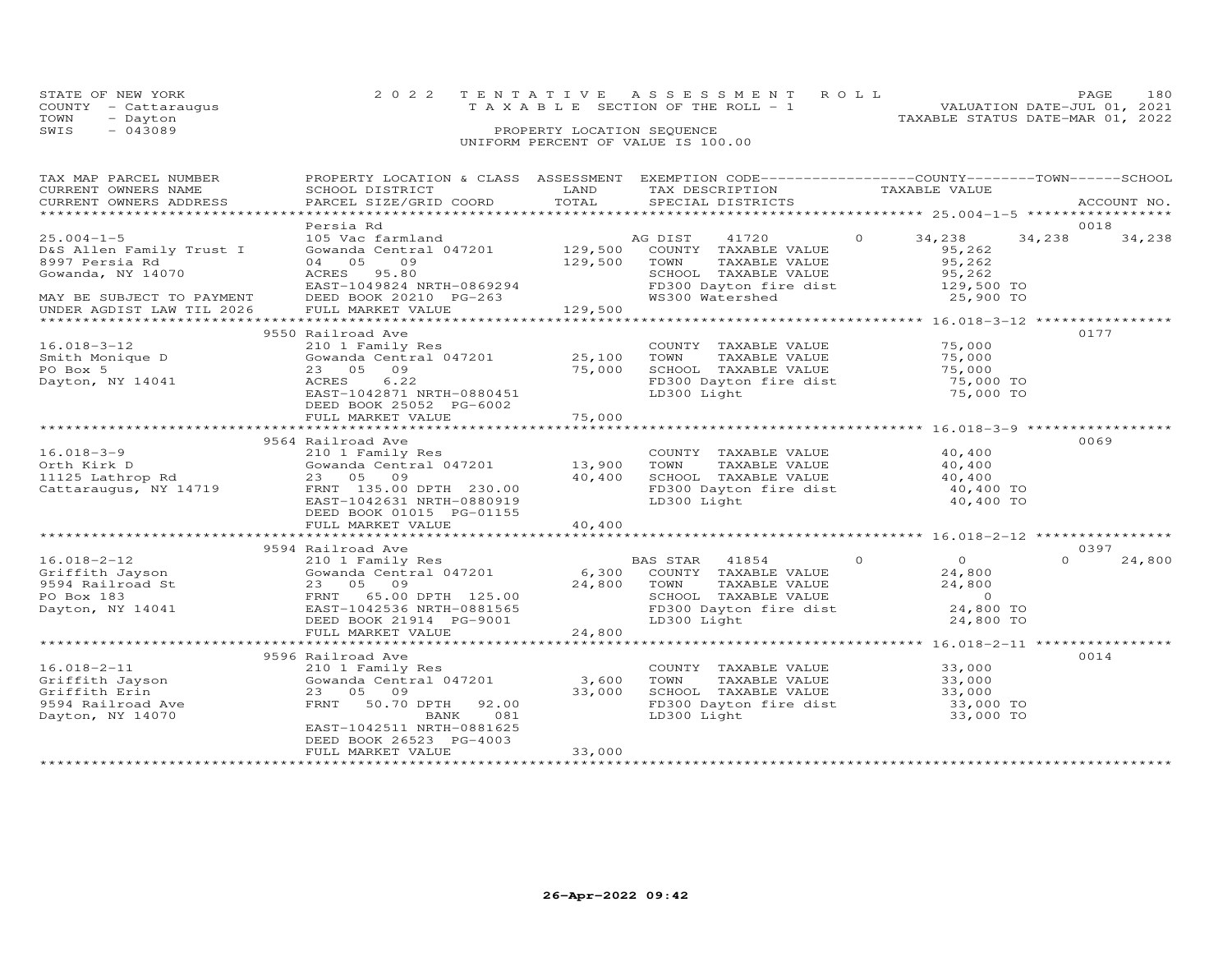|      | STATE OF NEW YORK    | 2022 TENTATIVE ASSESSMENT ROLL                                 | PAGE | 181 |
|------|----------------------|----------------------------------------------------------------|------|-----|
|      | COUNTY - Cattaraugus | VALUATION DATE-JUL 01, 2021<br>TAXABLE SECTION OF THE ROLL - 1 |      |     |
| TOWN | - Dayton             | TAXABLE STATUS DATE-MAR 01, 2022                               |      |     |
| SWIS | $-043089$            | PROPERTY LOCATION SEQUENCE                                     |      |     |
|      |                      | UNIFORM PERCENT OF VALUE IS 100.00                             |      |     |
|      |                      |                                                                |      |     |
|      |                      |                                                                |      |     |

| TAX MAP PARCEL NUMBER<br>CURRENT OWNERS NAME                                                                                                                                                                                                     | PROPERTY LOCATION & CLASS ASSESSMENT EXEMPTION CODE----------------COUNTY-------TOWN------SCHOOL |     |                                                                                                                                             |      |
|--------------------------------------------------------------------------------------------------------------------------------------------------------------------------------------------------------------------------------------------------|--------------------------------------------------------------------------------------------------|-----|---------------------------------------------------------------------------------------------------------------------------------------------|------|
|                                                                                                                                                                                                                                                  |                                                                                                  |     |                                                                                                                                             |      |
|                                                                                                                                                                                                                                                  | 9598 Railroad Ave                                                                                |     |                                                                                                                                             | 0423 |
| $16.018 - 2 - 10$                                                                                                                                                                                                                                |                                                                                                  |     | COUNTY TAXABLE VALUE 27,500                                                                                                                 |      |
|                                                                                                                                                                                                                                                  |                                                                                                  |     |                                                                                                                                             |      |
|                                                                                                                                                                                                                                                  |                                                                                                  |     |                                                                                                                                             |      |
|                                                                                                                                                                                                                                                  |                                                                                                  |     |                                                                                                                                             |      |
|                                                                                                                                                                                                                                                  |                                                                                                  |     |                                                                                                                                             |      |
|                                                                                                                                                                                                                                                  |                                                                                                  |     |                                                                                                                                             |      |
|                                                                                                                                                                                                                                                  |                                                                                                  |     |                                                                                                                                             |      |
|                                                                                                                                                                                                                                                  |                                                                                                  |     |                                                                                                                                             |      |
|                                                                                                                                                                                                                                                  |                                                                                                  |     |                                                                                                                                             |      |
|                                                                                                                                                                                                                                                  |                                                                                                  |     |                                                                                                                                             |      |
|                                                                                                                                                                                                                                                  |                                                                                                  |     |                                                                                                                                             |      |
|                                                                                                                                                                                                                                                  |                                                                                                  |     |                                                                                                                                             |      |
|                                                                                                                                                                                                                                                  |                                                                                                  |     |                                                                                                                                             |      |
|                                                                                                                                                                                                                                                  |                                                                                                  |     |                                                                                                                                             |      |
|                                                                                                                                                                                                                                                  |                                                                                                  |     |                                                                                                                                             |      |
|                                                                                                                                                                                                                                                  |                                                                                                  |     |                                                                                                                                             |      |
|                                                                                                                                                                                                                                                  |                                                                                                  |     |                                                                                                                                             |      |
|                                                                                                                                                                                                                                                  | 12858 Rice Rd                                                                                    |     |                                                                                                                                             | 1326 |
|                                                                                                                                                                                                                                                  |                                                                                                  |     |                                                                                                                                             |      |
|                                                                                                                                                                                                                                                  |                                                                                                  |     |                                                                                                                                             |      |
|                                                                                                                                                                                                                                                  |                                                                                                  |     |                                                                                                                                             |      |
| 21.004-1-35.2<br>210 11 Corkwell Christopher S<br>210 1 Family Res<br>210 12858 Rice Rd<br>210 12858 Rice Rd<br>210 12858 Rice Rd<br>210 21506 NRTH-0865298<br>21,300 SCHOOL TAXABLE VALUE<br>27,300 SCHOOL TAXABLE VALUE<br>37,300 SCHOOL TAXAB |                                                                                                  |     |                                                                                                                                             |      |
|                                                                                                                                                                                                                                                  |                                                                                                  |     |                                                                                                                                             |      |
|                                                                                                                                                                                                                                                  | DEED BOOK 01009 PG-00032                                                                         |     |                                                                                                                                             |      |
|                                                                                                                                                                                                                                                  |                                                                                                  |     |                                                                                                                                             |      |
|                                                                                                                                                                                                                                                  |                                                                                                  |     |                                                                                                                                             |      |
|                                                                                                                                                                                                                                                  | 12888 Rice Rd                                                                                    |     |                                                                                                                                             | 0549 |
|                                                                                                                                                                                                                                                  |                                                                                                  |     |                                                                                                                                             |      |
|                                                                                                                                                                                                                                                  |                                                                                                  |     |                                                                                                                                             |      |
|                                                                                                                                                                                                                                                  |                                                                                                  |     |                                                                                                                                             |      |
| 12006 ALCONOMIC MONOGRAPH 12006 ALCONOMIC MANAGEM 15,100 TOWNT TAXABLE VALUE 142,800<br>Brown Jamie M<br>12888 Rice Rd 59 05 09<br>South Dayton, NY 14138 ACRES 1.03<br>EXERENT 1021021 NRTH-0865257<br>EXERENT 1021021 NRTH-0865257<br>EX       |                                                                                                  |     |                                                                                                                                             |      |
|                                                                                                                                                                                                                                                  | DEED BOOK 22651 PG-6001                                                                          |     |                                                                                                                                             |      |
|                                                                                                                                                                                                                                                  |                                                                                                  |     |                                                                                                                                             |      |
|                                                                                                                                                                                                                                                  |                                                                                                  |     |                                                                                                                                             |      |
|                                                                                                                                                                                                                                                  | Route 322                                                                                        |     |                                                                                                                                             | 1228 |
|                                                                                                                                                                                                                                                  |                                                                                                  |     |                                                                                                                                             |      |
|                                                                                                                                                                                                                                                  |                                                                                                  |     |                                                                                                                                             |      |
|                                                                                                                                                                                                                                                  |                                                                                                  |     | COUNTY TAXABLE VALUE 600<br>TOWN TAXABLE VALUE 600<br>SCHOOL TAXABLE VALUE 600<br>FD301 So dayton fire dis 600 TO<br>WS300 Watershed 600 TO |      |
|                                                                                                                                                                                                                                                  |                                                                                                  |     |                                                                                                                                             |      |
|                                                                                                                                                                                                                                                  |                                                                                                  |     |                                                                                                                                             |      |
|                                                                                                                                                                                                                                                  | DEED BOOK 20200 PG-8089                                                                          |     |                                                                                                                                             |      |
|                                                                                                                                                                                                                                                  | FULL MARKET VALUE                                                                                | 600 |                                                                                                                                             |      |
|                                                                                                                                                                                                                                                  |                                                                                                  |     |                                                                                                                                             |      |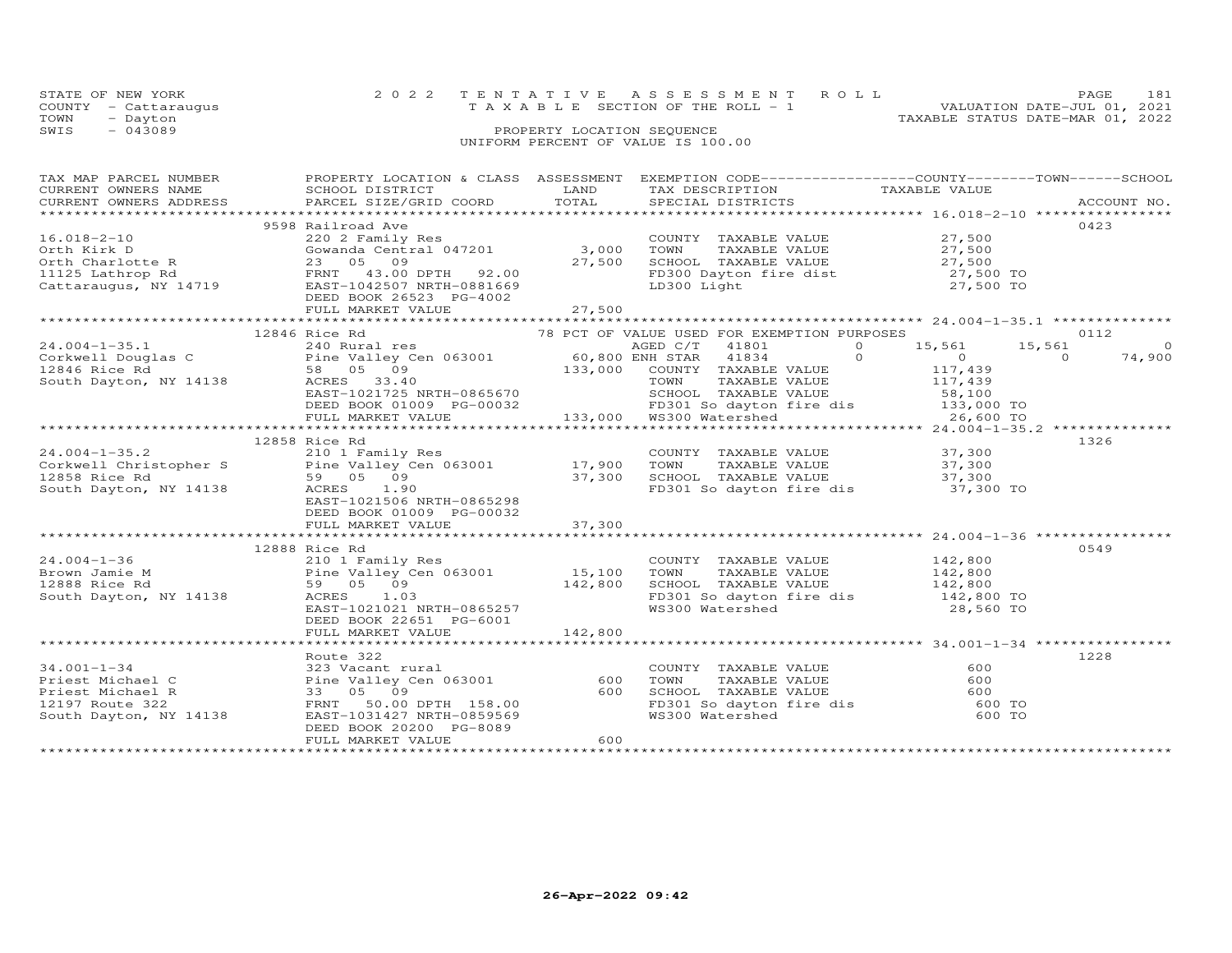|      | STATE OF NEW YORK    | 2022 TENTATIVE ASSESSMENT ROLL                                       | PAGE | 182 |
|------|----------------------|----------------------------------------------------------------------|------|-----|
|      | COUNTY - Cattaraugus | VALUATION DATE-JUL 01, 2021<br>T A X A B L E SECTION OF THE ROLL - 1 |      |     |
| TOWN | - Dayton             | TAXABLE STATUS DATE-MAR 01, 2022                                     |      |     |
| SWIS | $-043089$            | PROPERTY LOCATION SEQUENCE                                           |      |     |
|      |                      | UNIFORM PERCENT OF VALUE IS 100.00                                   |      |     |

| TAX MAP PARCEL NUMBER                                                                                                                                                                                                              |                                                               |        | PROPERTY LOCATION & CLASS ASSESSMENT EXEMPTION CODE----------------COUNTY-------TOWN-----SCHOOL                                  |                  |      |
|------------------------------------------------------------------------------------------------------------------------------------------------------------------------------------------------------------------------------------|---------------------------------------------------------------|--------|----------------------------------------------------------------------------------------------------------------------------------|------------------|------|
| CURRENT OWNERS NAME                                                                                                                                                                                                                | SCHOOL DISTRICT                                               | LAND   | TAX DESCRIPTION TAXABLE VALUE                                                                                                    |                  |      |
|                                                                                                                                                                                                                                    |                                                               |        |                                                                                                                                  |                  |      |
|                                                                                                                                                                                                                                    |                                                               |        |                                                                                                                                  |                  |      |
|                                                                                                                                                                                                                                    | Route 322                                                     |        |                                                                                                                                  |                  | 1175 |
| $34.001 - 1 - 35.2$                                                                                                                                                                                                                | 312 Vac w/imprv<br>Pine Valley Cen 063001 33,200              |        | COUNTY TAXABLE VALUE 33,200                                                                                                      |                  |      |
| Countryside Sand & Gravel                                                                                                                                                                                                          |                                                               |        |                                                                                                                                  |                  |      |
| 8458 Route 63                                                                                                                                                                                                                      | 34 05 09                                                      | 33,200 |                                                                                                                                  |                  |      |
| South Dayton, NY 14138                                                                                                                                                                                                             | ACRES 16.20                                                   |        | FD301 So dayton fire dis 33,200 TO<br>WS300 Watershed 6,640 TO                                                                   |                  |      |
|                                                                                                                                                                                                                                    | EAST-1031719 NRTH-0859945                                     |        |                                                                                                                                  |                  |      |
|                                                                                                                                                                                                                                    | DEED BOOK 30185 PG-4005                                       |        |                                                                                                                                  |                  |      |
|                                                                                                                                                                                                                                    | FULL MARKET VALUE                                             | 33,200 |                                                                                                                                  |                  |      |
|                                                                                                                                                                                                                                    |                                                               |        |                                                                                                                                  |                  |      |
|                                                                                                                                                                                                                                    | 9319 Route 353                                                |        |                                                                                                                                  |                  | 0944 |
| $25.002 - 1 - 23.1$<br>25.002-1-23.1 260 Seasonal res coUNTY TAXABLE VALUE<br>Fullagar Beth Ann Gowanda Central 047201 28,800 TOWN TAXABLE VALUE<br>272 Englewood 14 05 09 1<br>Buffalo, NY 14214 1CRES 12.60 5CHOOL TAXABLE VALUE | 260 Seasonal res                                              |        | COUNTY TAXABLE VALUE 66,100<br>TOWN TAXABLE VALUE 66,100                                                                         |                  |      |
|                                                                                                                                                                                                                                    |                                                               |        |                                                                                                                                  |                  |      |
|                                                                                                                                                                                                                                    |                                                               |        |                                                                                                                                  |                  |      |
|                                                                                                                                                                                                                                    |                                                               |        |                                                                                                                                  |                  |      |
|                                                                                                                                                                                                                                    | EAST-1044578 NRTH-0876161                                     |        | 28,800 TOWN IAAADLE VALUE<br>66,100 SCHOOL TAXABLE VALUE 66,100<br>FD300 Dayton fire dist 66,100 TO<br>WS300 Watershed 13,220 TO |                  |      |
|                                                                                                                                                                                                                                    | DEED BOOK 20210 PG-9021                                       |        |                                                                                                                                  |                  |      |
|                                                                                                                                                                                                                                    | FULL MARKET VALUE                                             | 66,100 |                                                                                                                                  |                  |      |
|                                                                                                                                                                                                                                    |                                                               |        |                                                                                                                                  |                  |      |
|                                                                                                                                                                                                                                    | 9485 Route 353                                                |        |                                                                                                                                  |                  | 0369 |
|                                                                                                                                                                                                                                    |                                                               |        |                                                                                                                                  | 62,000<br>62,000 |      |
|                                                                                                                                                                                                                                    |                                                               |        |                                                                                                                                  |                  |      |
| 25.001-2-8<br>Klepp Jeffrey<br>6286 May Road<br>Hamburg. NY 14075                                                                                                                                                                  | 22 05 09                                                      | 62,000 |                                                                                                                                  |                  |      |
| Hamburg, NY 14075                                                                                                                                                                                                                  | ACRES 3.80                                                    |        | FD300 Dayton fire dist<br>LD300 Light                                                                                            |                  |      |
|                                                                                                                                                                                                                                    | EAST-1042457 NRTH-0878809                                     |        |                                                                                                                                  | 62,000 TO        |      |
|                                                                                                                                                                                                                                    | DEED BOOK 20200 PG-7060                                       |        |                                                                                                                                  |                  |      |
|                                                                                                                                                                                                                                    | FULL MARKET VALUE                                             | 62,000 |                                                                                                                                  |                  |      |
|                                                                                                                                                                                                                                    |                                                               |        |                                                                                                                                  |                  |      |
|                                                                                                                                                                                                                                    | Route 62                                                      |        |                                                                                                                                  |                  | 1177 |
| $16.004 - 1 - 50$                                                                                                                                                                                                                  | 311 Res vac land                                              |        | COUNTY TAXABLE VALUE                                                                                                             | 2,200            |      |
| Bliss Linda D                                                                                                                                                                                                                      | Gowanda Central 047201                                        |        | TAXABLE VALUE 2,200<br>2,200 TOWN                                                                                                |                  |      |
|                                                                                                                                                                                                                                    | 08 09 05                                                      | 2,200  | SCHOOL TAXABLE VALUE 2,200<br>FD300 Dayton fire dist 2,200 TO                                                                    |                  |      |
| yus⊥ Route 353<br>Gowanda, NY 14070                                                                                                                                                                                                | FRNT 160.00 DPTH 190.00                                       |        |                                                                                                                                  |                  |      |
|                                                                                                                                                                                                                                    | EAST-1050909 NRTH-0886958                                     |        |                                                                                                                                  |                  |      |
|                                                                                                                                                                                                                                    | DEED BOOK 30124 PG-4001                                       |        |                                                                                                                                  |                  |      |
|                                                                                                                                                                                                                                    | FULL MARKET VALUE                                             | 2,200  |                                                                                                                                  |                  |      |
|                                                                                                                                                                                                                                    |                                                               |        |                                                                                                                                  |                  |      |
|                                                                                                                                                                                                                                    | 9068 Route 62                                                 |        |                                                                                                                                  |                  | 0020 |
| $25.001 - 1 - 20$                                                                                                                                                                                                                  |                                                               |        | COUNTY TAXABLE VALUE                                                                                                             | 41,300           |      |
| Morton Cort                                                                                                                                                                                                                        |                                                               |        | TAXABLE VALUE 41,300<br>TOWN                                                                                                     |                  |      |
| 9068 Route 62                                                                                                                                                                                                                      | 210 1 Family Res<br>Pine Valley Cen 063001 14,900<br>29 05 09 | 41,300 | SCHOOL TAXABLE VALUE 41,300<br>FD300 Dayton fire dist 41,300 TO                                                                  |                  |      |
| South Dayton, NY 14138                                                                                                                                                                                                             | FRNT 380.00 DPTH 140.00                                       |        |                                                                                                                                  |                  |      |
|                                                                                                                                                                                                                                    | EAST-1035172 NRTH-0873474                                     |        | WS300 Watershed                                                                                                                  | 8,260 TO         |      |
|                                                                                                                                                                                                                                    | DEED BOOK 20200 PG-4330                                       |        |                                                                                                                                  |                  |      |
|                                                                                                                                                                                                                                    | FULL MARKET VALUE                                             | 41,300 |                                                                                                                                  |                  |      |
|                                                                                                                                                                                                                                    |                                                               |        |                                                                                                                                  |                  |      |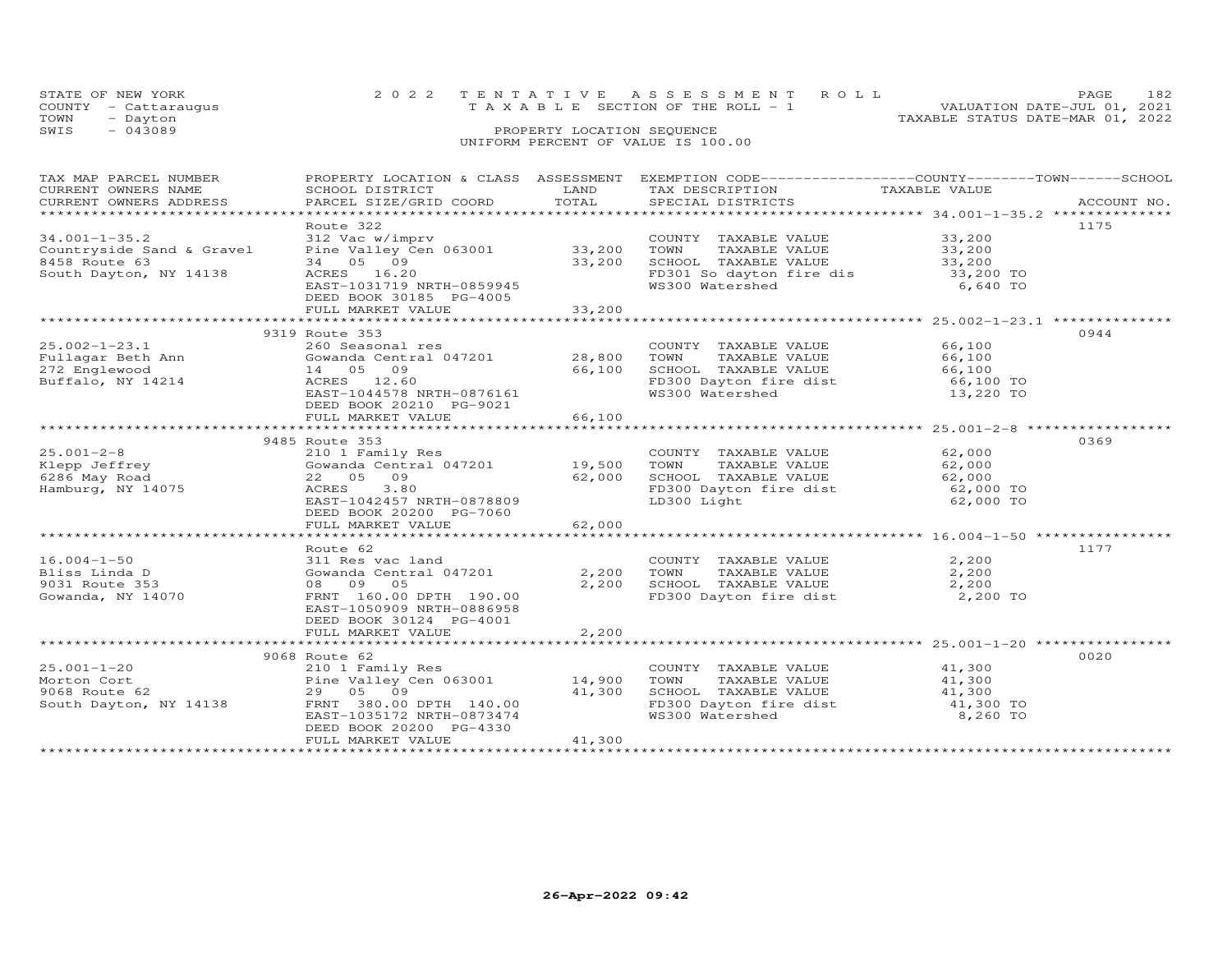|      | STATE OF NEW YORK    | 2022 TENTATIVE ASSESSMENT ROLL     |                            |  |                                  | PAGE.                       | 183 |
|------|----------------------|------------------------------------|----------------------------|--|----------------------------------|-----------------------------|-----|
|      | COUNTY - Cattaraugus | TAXABLE SECTION OF THE ROLL - 1    |                            |  |                                  | VALUATION DATE-JUL 01, 2021 |     |
| TOWN | - Dayton             |                                    |                            |  | TAXABLE STATUS DATE-MAR 01, 2022 |                             |     |
| SWIS | $-043089$            |                                    | PROPERTY LOCATION SEQUENCE |  |                                  |                             |     |
|      |                      | UNIFORM PERCENT OF VALUE IS 100.00 |                            |  |                                  |                             |     |

| TAX MAP PARCEL NUMBER         | PROPERTY LOCATION & CLASS ASSESSMENT EXEMPTION CODE----------------COUNTY-------TOWN------SCHOOL                                                                                                                                                                                                                                        |                        |                                                                                                                                                                   |                      |                  |
|-------------------------------|-----------------------------------------------------------------------------------------------------------------------------------------------------------------------------------------------------------------------------------------------------------------------------------------------------------------------------------------|------------------------|-------------------------------------------------------------------------------------------------------------------------------------------------------------------|----------------------|------------------|
| CURRENT OWNERS NAME           | SCHOOL DISTRICT                                                                                                                                                                                                                                                                                                                         | <b>Example 12</b> LAND | TAX DESCRIPTION                                                                                                                                                   | TAXABLE VALUE        |                  |
| CURRENT OWNERS ADDRESS        | PARCEL SIZE/GRID COORD                                                                                                                                                                                                                                                                                                                  | TOTAL                  | SPECIAL DISTRICTS                                                                                                                                                 |                      | ACCOUNT NO.      |
|                               |                                                                                                                                                                                                                                                                                                                                         |                        |                                                                                                                                                                   |                      |                  |
|                               |                                                                                                                                                                                                                                                                                                                                         |                        |                                                                                                                                                                   |                      |                  |
|                               | 9560 Route 62                                                                                                                                                                                                                                                                                                                           |                        |                                                                                                                                                                   |                      | 0576             |
| $16.018 - 4 - 21$             | 210 1 Family Res                                                                                                                                                                                                                                                                                                                        |                        | COUNTY TAXABLE VALUE                                                                                                                                              | 53,500               |                  |
|                               | Gowanda Central 047201                                                                                                                                                                                                                                                                                                                  | 5,900                  | TOWN                                                                                                                                                              |                      |                  |
| Orth Kirk<br>Orth Charlotte R |                                                                                                                                                                                                                                                                                                                                         | 53,500                 | TAXABLE VALUE 53,500<br>TAXABLE VALUE 53,500<br>SCHOOL TAXABLE VALUE                                                                                              | 53,500               |                  |
|                               | ----> Gowanda<br>23 05 09<br>ראמד 225.00                                                                                                                                                                                                                                                                                                |                        |                                                                                                                                                                   |                      |                  |
|                               |                                                                                                                                                                                                                                                                                                                                         |                        | FD300 Dayton fire dist<br>ED300 Dayton fire dist<br>53,500 TO                                                                                                     |                      |                  |
|                               |                                                                                                                                                                                                                                                                                                                                         |                        |                                                                                                                                                                   |                      |                  |
|                               | EAST-1041828 NRTH-0880503                                                                                                                                                                                                                                                                                                               |                        |                                                                                                                                                                   |                      |                  |
|                               | DEED BOOK 20210 PG-6847                                                                                                                                                                                                                                                                                                                 |                        |                                                                                                                                                                   |                      |                  |
|                               | FULL MARKET VALUE                                                                                                                                                                                                                                                                                                                       | 53,500                 |                                                                                                                                                                   |                      |                  |
|                               |                                                                                                                                                                                                                                                                                                                                         |                        |                                                                                                                                                                   |                      |                  |
|                               |                                                                                                                                                                                                                                                                                                                                         |                        |                                                                                                                                                                   |                      |                  |
|                               | 9838 Route 62<br>Route 62<br>210 1 Family Res<br>Gowanda Central 047201 15,400 TOWN TAXABLE VALUE 69,000<br>07 05 09 69,000 SCHOOL TAXABLE VALUE 69,000<br>ACRES 1.14 FD300 Dayton fire dist 69,000 TO                                                                                                                                  |                        |                                                                                                                                                                   |                      | 1311             |
| $16.004 - 1 - 29.2$           |                                                                                                                                                                                                                                                                                                                                         |                        |                                                                                                                                                                   |                      |                  |
|                               |                                                                                                                                                                                                                                                                                                                                         |                        |                                                                                                                                                                   |                      |                  |
|                               |                                                                                                                                                                                                                                                                                                                                         |                        |                                                                                                                                                                   |                      |                  |
|                               |                                                                                                                                                                                                                                                                                                                                         |                        |                                                                                                                                                                   |                      |                  |
|                               | Hickel John S<br>Hickel David H (1972) 609<br>135 Schwartz Rd (1978) ACRES<br>1.14<br>Lancaster, NY 14086<br>EAST-1047790 NRTH-0882815                                                                                                                                                                                                  |                        |                                                                                                                                                                   |                      |                  |
|                               |                                                                                                                                                                                                                                                                                                                                         |                        |                                                                                                                                                                   |                      |                  |
|                               | DEED BOOK 20210 PG-4147                                                                                                                                                                                                                                                                                                                 |                        |                                                                                                                                                                   |                      |                  |
|                               | FULL MARKET VALUE                                                                                                                                                                                                                                                                                                                       | 69,000                 |                                                                                                                                                                   |                      |                  |
|                               |                                                                                                                                                                                                                                                                                                                                         |                        |                                                                                                                                                                   |                      |                  |
|                               | 9921 Route 62                                                                                                                                                                                                                                                                                                                           |                        |                                                                                                                                                                   |                      | 0970             |
|                               |                                                                                                                                                                                                                                                                                                                                         |                        |                                                                                                                                                                   |                      |                  |
| $16.004 - 1 - 19.2$           | 210 1 Family Res<br>Gowanda Central 047201 22,400                                                                                                                                                                                                                                                                                       |                        | COUNTY TAXABLE VALUE                                                                                                                                              | 88,000               |                  |
| Ulmer Adam                    |                                                                                                                                                                                                                                                                                                                                         |                        | TAXABLE VALUE 88,000<br>TOWN                                                                                                                                      |                      |                  |
| 9921 Route 62                 | 08 05 09                                                                                                                                                                                                                                                                                                                                | 88,000                 |                                                                                                                                                                   |                      |                  |
| Gowanda, NY 14070             | 4.30<br>ACRES                                                                                                                                                                                                                                                                                                                           |                        |                                                                                                                                                                   |                      |                  |
|                               | EAST-1050230 NRTH-0885065                                                                                                                                                                                                                                                                                                               |                        |                                                                                                                                                                   |                      |                  |
|                               | DEED BOOK 2021    PG-10720                                                                                                                                                                                                                                                                                                              |                        |                                                                                                                                                                   |                      |                  |
|                               |                                                                                                                                                                                                                                                                                                                                         |                        |                                                                                                                                                                   |                      |                  |
|                               | FULL MARKET VALUE                                                                                                                                                                                                                                                                                                                       | 88,000                 |                                                                                                                                                                   |                      |                  |
|                               |                                                                                                                                                                                                                                                                                                                                         |                        |                                                                                                                                                                   |                      |                  |
|                               | Rte 322                                                                                                                                                                                                                                                                                                                                 |                        |                                                                                                                                                                   |                      | 0003             |
|                               |                                                                                                                                                                                                                                                                                                                                         |                        | COUNTY TAXABLE VALUE                                                                                                                                              | $20,900$<br>$20,900$ |                  |
|                               |                                                                                                                                                                                                                                                                                                                                         |                        |                                                                                                                                                                   |                      |                  |
|                               |                                                                                                                                                                                                                                                                                                                                         |                        |                                                                                                                                                                   |                      |                  |
|                               |                                                                                                                                                                                                                                                                                                                                         |                        |                                                                                                                                                                   |                      |                  |
|                               |                                                                                                                                                                                                                                                                                                                                         |                        | COUNTY IAAABLE VALUE 20,900<br>20,900 TOWN TAXABLE VALUE 20,900<br>20,900 SCHOOL TAXABLE VALUE 20,900 TO<br>p-n---<br>FD301 So dayton fire dis<br>WS300 Watershed |                      |                  |
|                               | 33.002-1-6<br>Chase Ronald E<br>Chase Cheryl A<br>Chase Cheryl A<br>20,900 TOWN<br>12350 Rte 322<br>South Dayton, NY 14138<br>$\begin{array}{cccc}\n & 105 & \text{Vac farmland} & & \text{COUNT} \\  & \text{Pine Valley Cen 063001} & 20,900 & \text{TOWN} \\  & 42 & 05 & 09 & 20,900 & \text{SCHOO} \\  & & \text{ACRES} & 37.98 &$ |                        |                                                                                                                                                                   | 20,900 TO            |                  |
|                               | DEED BOOK 13838 PG-6002                                                                                                                                                                                                                                                                                                                 |                        |                                                                                                                                                                   |                      |                  |
|                               | FULL MARKET VALUE                                                                                                                                                                                                                                                                                                                       | 20,900                 |                                                                                                                                                                   |                      |                  |
|                               |                                                                                                                                                                                                                                                                                                                                         |                        |                                                                                                                                                                   |                      |                  |
|                               |                                                                                                                                                                                                                                                                                                                                         |                        |                                                                                                                                                                   |                      |                  |
|                               | Rte 322                                                                                                                                                                                                                                                                                                                                 |                        |                                                                                                                                                                   |                      | 0005             |
| $33.002 - 1 - 7$              | 105 Vac farmland                                                                                                                                                                                                                                                                                                                        |                        | AG DIST 41720 0 62,419                                                                                                                                            |                      | 62,419<br>62,419 |
|                               | AG DIST (11720)<br>Chase Ronard E (2011) Pine Valley Cen 063001 (28,300 COUNTY TAXABLE VALUE<br>Chase Cheryl A (205 09 128,300 TOWN TAXABLE VALUE<br>128,300 TOWN TAXABLE VALUE<br>128,300 TOWN TAXABLE VALUE<br>South Dayton, NY 14138                                                                                                 |                        |                                                                                                                                                                   |                      |                  |
|                               |                                                                                                                                                                                                                                                                                                                                         |                        |                                                                                                                                                                   | 65,881<br>65,881     |                  |
|                               |                                                                                                                                                                                                                                                                                                                                         |                        |                                                                                                                                                                   |                      |                  |
|                               |                                                                                                                                                                                                                                                                                                                                         |                        |                                                                                                                                                                   |                      |                  |
|                               |                                                                                                                                                                                                                                                                                                                                         |                        |                                                                                                                                                                   |                      |                  |
|                               | DEED BOOK 13838 PG-6002                                                                                                                                                                                                                                                                                                                 |                        | TOWN IAAABLE VALUL<br>SCHOOL TAXABLE VALUE 65,881<br>FD301 So dayton fire dis 128,300 TO<br>WS300 Watershed 128,300 TO                                            |                      |                  |
| MAY BE SUBJECT TO PAYMENT     | FULL MARKET VALUE                                                                                                                                                                                                                                                                                                                       | $-6002$<br>$128,300$   |                                                                                                                                                                   |                      |                  |
| UNDER AGDIST LAW TIL 2026     |                                                                                                                                                                                                                                                                                                                                         |                        |                                                                                                                                                                   |                      |                  |
|                               |                                                                                                                                                                                                                                                                                                                                         |                        |                                                                                                                                                                   |                      |                  |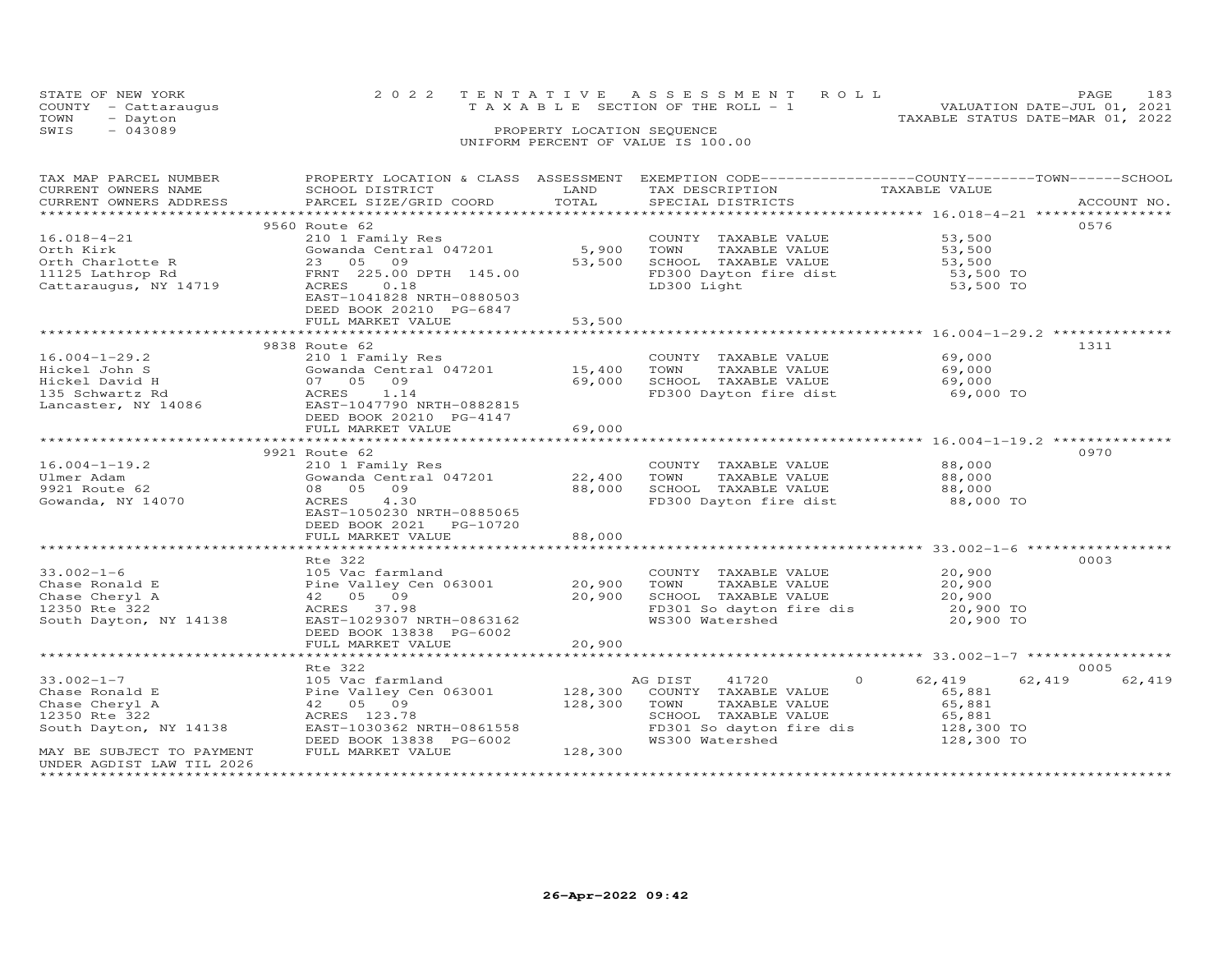| STATE OF NEW YORK    | 2022 TENTATIVE ASSESSMENT ROLL        | PAGE.                            | 184 |
|----------------------|---------------------------------------|----------------------------------|-----|
| COUNTY - Cattaraugus | T A X A B L E SECTION OF THE ROLL - 1 | VALUATION DATE-JUL 01, 2021      |     |
| TOWN<br>- Dayton     |                                       | TAXABLE STATUS DATE-MAR 01, 2022 |     |
| SWIS<br>- 043089     | PROPERTY LOCATION SEQUENCE            |                                  |     |
|                      | UNIFORM PERCENT OF VALUE IS 100.00    |                                  |     |

| TAX MAP PARCEL NUMBER                                 |                                                      |        | PROPERTY LOCATION & CLASS ASSESSMENT EXEMPTION CODE----------------COUNTY-------TOWN------SCHOOL |                     |                  |
|-------------------------------------------------------|------------------------------------------------------|--------|--------------------------------------------------------------------------------------------------|---------------------|------------------|
| CURRENT OWNERS NAME                                   | SCHOOL DISTRICT                                      | LAND   | TAX DESCRIPTION                                                                                  | TAXABLE VALUE       |                  |
| CURRENT OWNERS ADDRESS                                | PARCEL SIZE/GRID COORD                               | TOTAL  | SPECIAL DISTRICTS                                                                                |                     | ACCOUNT NO.      |
|                                                       |                                                      |        |                                                                                                  |                     |                  |
|                                                       | Rte 322                                              |        |                                                                                                  |                     | 1141             |
| $33.002 - 1 - 8.2$                                    | 322 Rural vac>10                                     |        |                                                                                                  | 57,700              |                  |
| Busch James E                                         | Pine Valley Cen 063001 57,700                        |        | COUNTY TAXABLE VALUE<br>TOWN      TAXABLE VALUE                                                  | 57,700              |                  |
| Busch David E                                         | 41 05 09                                             | 57,700 | SCHOOL TAXABLE VALUE                                                                             |                     |                  |
| 18 E Main St                                          | ACRES 31.10                                          |        | SCHOOL TAXABLE VALUE 57,700<br>FD301 So dayton fire dis 57,700 TO                                |                     |                  |
| Hamburg, NY 14075                                     | EAST-1030849 NRTH-0857321                            |        | WS300 Watershed                                                                                  | 57,700 TO           |                  |
|                                                       | DEED BOOK 22922 PG-6001                              |        |                                                                                                  |                     |                  |
|                                                       |                                                      |        |                                                                                                  |                     |                  |
|                                                       | FULL MARKET VALUE                                    | 57,700 |                                                                                                  |                     |                  |
|                                                       |                                                      |        |                                                                                                  |                     |                  |
|                                                       | Rte 322                                              |        |                                                                                                  |                     | 0150             |
| $33.002 - 1 - 9$                                      | 323 Vacant rural                                     |        | COUNTY TAXABLE VALUE                                                                             | 96,600              |                  |
| Adams Cattaraugus County Lands Pine Valley Cen 063001 |                                                      | 96,600 | TOWN<br>TAXABLE VALUE                                                                            | 96,600              |                  |
| 4284 Elm Creek Rd                                     | 41 05 09                                             | 96,600 | SCHOOL TAXABLE VALUE                                                                             | 96,600              |                  |
| Randolph, NY 14772                                    | ACRES 143.37                                         |        | FD301 So dayton fire dis 96,600 TO                                                               |                     |                  |
|                                                       | EAST-1028960 NRTH-0856575                            |        | WS300 Watershed                                                                                  | 96,600 TO           |                  |
|                                                       | DEED BOOK 11828 PG-6006                              |        |                                                                                                  |                     |                  |
|                                                       | FULL MARKET VALUE                                    | 96,600 |                                                                                                  |                     |                  |
|                                                       |                                                      |        |                                                                                                  |                     |                  |
|                                                       | Rte 322                                              |        |                                                                                                  |                     | 0498             |
| $33.002 - 1 - 12$                                     | 105 Vac farmland                                     |        | $\circ$<br>AG DIST<br>41720                                                                      | 24,521              | 24,521<br>24,521 |
| Nobles Nelson B                                       | Pine Valley Cen 063001                               | 40,200 | COUNTY TAXABLE VALUE                                                                             | 15,679              |                  |
| 7690 Route 83                                         | 58 05 09                                             | 40,200 | TOWN<br>TAXABLE VALUE                                                                            | 15,679              |                  |
| South Dayton, NY 14138                                | ACRES 32.78                                          |        | SCHOOL TAXABLE VALUE                                                                             | 15,679              |                  |
|                                                       |                                                      |        | FD301 So dayton fire dis 40,200 TO                                                               |                     |                  |
| MAY BE SUBJECT TO PAYMENT                             | EAST-1025802 NRTH-0859967<br>DEED BOOK 25688 PG-9002 |        | WS300 Watershed                                                                                  | 40,200 TO           |                  |
| UNDER AGDIST LAW TIL 2026                             | FULL MARKET VALUE                                    | 40,200 |                                                                                                  |                     |                  |
|                                                       |                                                      |        |                                                                                                  |                     |                  |
|                                                       | Rte 322                                              |        |                                                                                                  |                     | 0007             |
| $33.002 - 1 - 13$                                     | 105 Vac farmland                                     |        | 41720<br>$\circ$<br>AG DIST                                                                      | 23,634              | 23,634<br>23,634 |
|                                                       | Pine Valley Cen 063001 51,500                        |        | COUNTY TAXABLE VALUE                                                                             | 27,866              |                  |
| Chase Ronald E                                        |                                                      |        |                                                                                                  |                     |                  |
| Chase Cheryl A                                        | 41/49 05 09                                          | 51,500 | TOWN<br>TAXABLE VALUE                                                                            | 27,866              |                  |
| 12350 Rte 322                                         | ACRES 53.06                                          |        | SCHOOL TAXABLE VALUE                                                                             | 27,866<br>51,500 TO |                  |
| South Dayton, NY 14138                                | EAST-1026434 NRTH-0858955                            |        | FD301 So dayton fire dis                                                                         |                     |                  |
|                                                       | DEED BOOK 13838 PG-6002                              | 51,500 | WS300 Watershed                                                                                  | 51,500 TO           |                  |
| MAY BE SUBJECT TO PAYMENT                             | FULL MARKET VALUE                                    |        |                                                                                                  |                     |                  |
| UNDER AGDIST LAW TIL 2026                             |                                                      |        |                                                                                                  |                     |                  |
|                                                       |                                                      |        |                                                                                                  |                     |                  |
|                                                       | Rte 322                                              |        |                                                                                                  |                     | 0267             |
| $33.002 - 1 - 14.1$                                   | 105 Vac farmland                                     |        | COUNTY TAXABLE VALUE                                                                             | 13,200              |                  |
| Howard Donald R                                       | Pine Valley Cen 063001 13,200                        |        | TAXABLE VALUE<br>TOWN                                                                            | 13,200              |                  |
| Richard Howard J                                      | 49 05 09                                             | 13,200 | SCHOOL TAXABLE VALUE                                                                             | 13,200              |                  |
| PO Box 302                                            | ACRES 22.70                                          |        | FD301 So dayton fire dis 13,200 TO                                                               |                     |                  |
| South Dayton, NY 14138                                | EAST-1025308 NRTH-0858918                            |        | WS300 Watershed                                                                                  | 13,200 TO           |                  |
|                                                       | DEED BOOK 20903 PG-8001                              |        |                                                                                                  |                     |                  |
|                                                       | FULL MARKET VALUE                                    | 13,200 |                                                                                                  |                     |                  |
|                                                       |                                                      |        |                                                                                                  |                     |                  |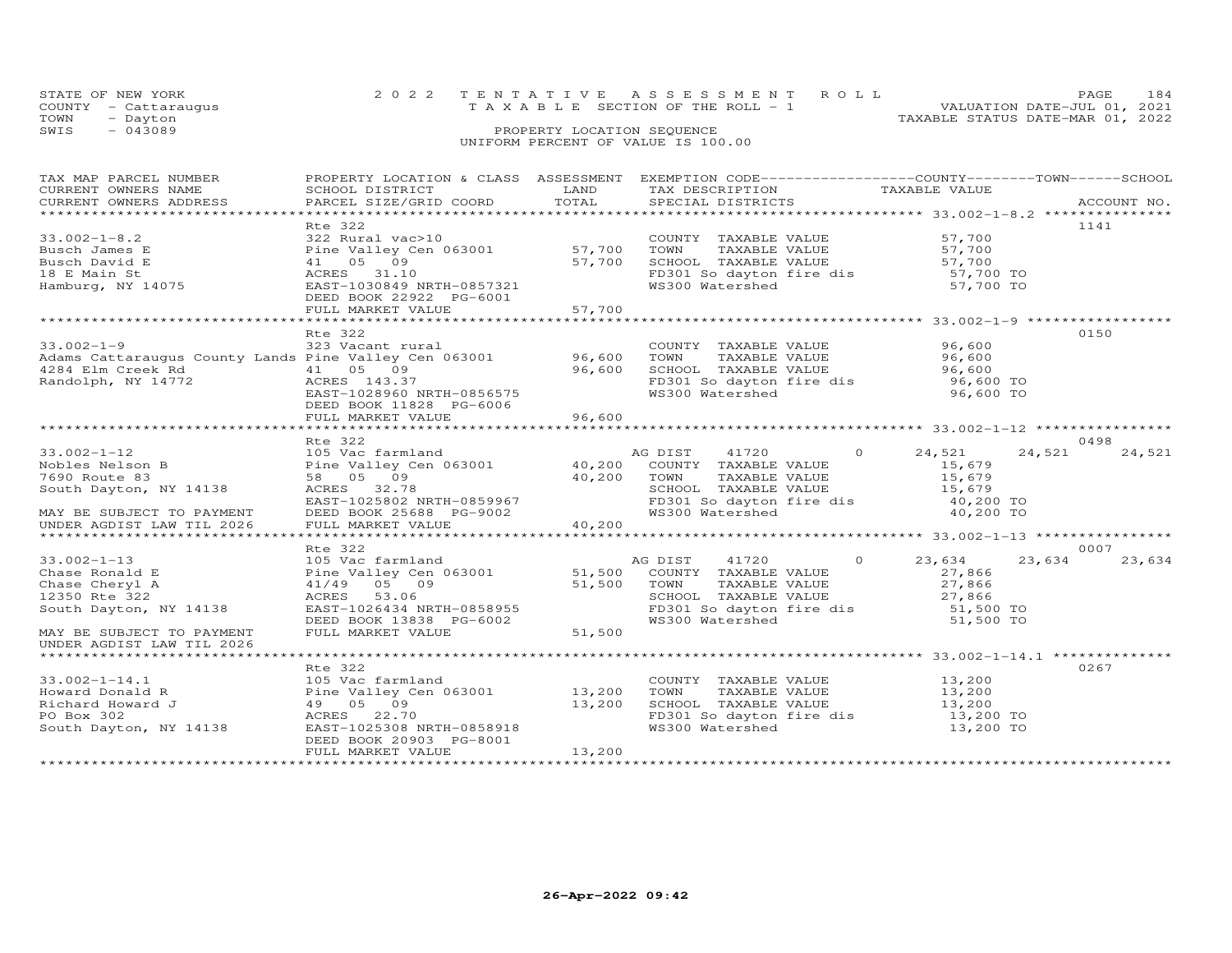|      | STATE OF NEW YORK    | 2022 TENTATIVE ASSESSMENT ROLL                                       | 185<br>PAGE. |
|------|----------------------|----------------------------------------------------------------------|--------------|
|      | COUNTY - Cattaraugus | VALUATION DATE-JUL 01, 2021<br>T A X A B L E SECTION OF THE ROLL - 1 |              |
| TOWN | - Dayton             | TAXABLE STATUS DATE-MAR 01, 2022                                     |              |
| SWIS | $-043089$            | PROPERTY LOCATION SEQUENCE                                           |              |
|      |                      | UNIFORM PERCENT OF VALUE IS 100.00                                   |              |

| TAX MAP PARCEL NUMBER                                                                                                                                               | PROPERTY LOCATION & CLASS ASSESSMENT EXEMPTION CODE----------------COUNTY-------TOWN------SCHOOL                                                                                                                                         |                                   |                                                                                                                                                       |                   |                  |
|---------------------------------------------------------------------------------------------------------------------------------------------------------------------|------------------------------------------------------------------------------------------------------------------------------------------------------------------------------------------------------------------------------------------|-----------------------------------|-------------------------------------------------------------------------------------------------------------------------------------------------------|-------------------|------------------|
| CURRENT OWNERS NAME                                                                                                                                                 | SCHOOL DISTRICT                                                                                                                                                                                                                          | <b>EXAMPLE THE STATE OF STATE</b> | TAX DESCRIPTION                                                                                                                                       | TAXABLE VALUE     |                  |
| CURRENT OWNERS ADDRESS                                                                                                                                              | PARCEL SIZE/GRID COORD TOTAL                                                                                                                                                                                                             |                                   | SPECIAL DISTRICTS                                                                                                                                     |                   | ACCOUNT NO.      |
|                                                                                                                                                                     |                                                                                                                                                                                                                                          |                                   |                                                                                                                                                       |                   |                  |
|                                                                                                                                                                     | Rte 322                                                                                                                                                                                                                                  |                                   |                                                                                                                                                       |                   | 1186             |
| $33.002 - 1 - 14.2$                                                                                                                                                 | 105 Vac farmland                                                                                                                                                                                                                         |                                   | COUNTY TAXABLE VALUE 53,600<br>TOWN TAXABLE VALUE 53,600<br>SCHOOL TAXABLE VALUE 53,600                                                               |                   |                  |
|                                                                                                                                                                     |                                                                                                                                                                                                                                          |                                   |                                                                                                                                                       |                   |                  |
|                                                                                                                                                                     |                                                                                                                                                                                                                                          |                                   |                                                                                                                                                       |                   |                  |
|                                                                                                                                                                     | 49 05 09 53,600<br>ACRES 81.40<br>EAST-1025152 NRTH-0858060                                                                                                                                                                              |                                   | SCHOOL TAXABLE VALUE 53,600<br>FD301 So dayton fire dis 53,600 TO<br>WS300 Watershed 53,600 TO                                                        |                   |                  |
| South Dayton, NY 14138                                                                                                                                              |                                                                                                                                                                                                                                          |                                   |                                                                                                                                                       |                   |                  |
|                                                                                                                                                                     |                                                                                                                                                                                                                                          |                                   |                                                                                                                                                       |                   |                  |
|                                                                                                                                                                     | DEED BOOK 20903 PG-8001                                                                                                                                                                                                                  |                                   |                                                                                                                                                       |                   |                  |
|                                                                                                                                                                     |                                                                                                                                                                                                                                          |                                   |                                                                                                                                                       |                   |                  |
|                                                                                                                                                                     |                                                                                                                                                                                                                                          |                                   |                                                                                                                                                       |                   |                  |
|                                                                                                                                                                     | Rte 322                                                                                                                                                                                                                                  |                                   |                                                                                                                                                       |                   | 0956             |
| $34.001 - 1 - 28.2$                                                                                                                                                 | 105 Vac farmland                                                                                                                                                                                                                         |                                   | AG DIST<br>41720                                                                                                                                      | $\circ$<br>28,405 | 28,405<br>28,405 |
| AG DIST<br>Silleman Charles (and the Pine Valley Cen 063001 (52,000 COUNT)<br>Silleman Joan (33 05 09 (52,000 TOWN)<br>Sacrett Leon Rd (ACRES 41 35 ) (52,000 TOWN) |                                                                                                                                                                                                                                          |                                   | COUNTY TAXABLE VALUE $23,595$<br>TOWN TAXABLE VALUE $23,595$                                                                                          | 23,595            |                  |
|                                                                                                                                                                     |                                                                                                                                                                                                                                          |                                   |                                                                                                                                                       |                   |                  |
|                                                                                                                                                                     |                                                                                                                                                                                                                                          |                                   |                                                                                                                                                       |                   |                  |
| South Dayton, NY 14139                                                                                                                                              |                                                                                                                                                                                                                                          |                                   | SCHOOL TAXABLE VALUE $23,595$<br>FD301 So dayton fire dis 52,000 TO<br>WS300 Watershed 52,000 TO                                                      |                   |                  |
|                                                                                                                                                                     |                                                                                                                                                                                                                                          |                                   |                                                                                                                                                       |                   |                  |
|                                                                                                                                                                     | Pine valley Cen 063001<br>33 05 09<br>ACRES 41.35<br>EAST-1033576 NRTH-0857942<br>DEED BOOK 00965 PG-00271<br>FULL MARKET VALUE 52,000                                                                                                   |                                   |                                                                                                                                                       |                   |                  |
| MAY BE SUBJECT TO PAYMENT                                                                                                                                           |                                                                                                                                                                                                                                          |                                   |                                                                                                                                                       |                   |                  |
| UNDER AGDIST LAW TIL 2026                                                                                                                                           |                                                                                                                                                                                                                                          |                                   |                                                                                                                                                       |                   |                  |
|                                                                                                                                                                     |                                                                                                                                                                                                                                          |                                   |                                                                                                                                                       |                   |                  |
|                                                                                                                                                                     | Rte 322                                                                                                                                                                                                                                  |                                   |                                                                                                                                                       |                   | 0398             |
| $34.001 - 1 - 29$                                                                                                                                                   |                                                                                                                                                                                                                                          |                                   | AG DIST 41720 0 77,030 77,030                                                                                                                         |                   | 77,030           |
| Adams Mosher Lands, LLC                                                                                                                                             |                                                                                                                                                                                                                                          |                                   |                                                                                                                                                       | 61,670            |                  |
| 4284 Elm Creek Rd                                                                                                                                                   |                                                                                                                                                                                                                                          |                                   |                                                                                                                                                       |                   |                  |
| Randolph, NY 14772                                                                                                                                                  |                                                                                                                                                                                                                                          |                                   |                                                                                                                                                       |                   |                  |
|                                                                                                                                                                     |                                                                                                                                                                                                                                          |                                   |                                                                                                                                                       |                   |                  |
|                                                                                                                                                                     |                                                                                                                                                                                                                                          |                                   | COUNTY TAXABLE VALUE<br>TOWN TAXABLE VALUE 61,670<br>SCHOOL TAXABLE VALUE 61,670<br>FD301 So dayton fire dis 138,700 TO<br>WS300 Watershed 138,700 TO |                   |                  |
| MAY BE SUBJECT TO PAYMENT<br>UNDER AGDIST LAW TIL 2026<br>UNDER AGDIST LAW TIL 2026                                                                                 | AG DIST 41720 0<br>105 Vac farmland and AG DIST 41720 0<br>Pine Valley Cen 063001 138,700 COUNTY TAXABLE VALUE<br>33 05 09 138,700 TOWN TAXABLE VALUE<br>ACRES 99.94 50.00 SOHOOL TAXABLE VALUE<br>EAST-1032391 NRTH-0857610 FD301 So da |                                   |                                                                                                                                                       |                   |                  |
|                                                                                                                                                                     |                                                                                                                                                                                                                                          |                                   |                                                                                                                                                       |                   |                  |
|                                                                                                                                                                     | Rte 322                                                                                                                                                                                                                                  |                                   |                                                                                                                                                       |                   | 0986             |
|                                                                                                                                                                     |                                                                                                                                                                                                                                          |                                   | AG DIST 41720 0 18,166                                                                                                                                |                   | 18,166<br>18,166 |
| 34.001-1-30.2          312 Vac w/imprv              AG DIST   41720      0<br>Adams Mosher Lands, LLC     Pine Valley Cen 063001      43,000  COUNTY TAXABLE VALUE  |                                                                                                                                                                                                                                          |                                   |                                                                                                                                                       | 45,634            |                  |
|                                                                                                                                                                     |                                                                                                                                                                                                                                          |                                   |                                                                                                                                                       |                   |                  |
| 4284 Elm Creek Rd                                                                                                                                                   |                                                                                                                                                                                                                                          |                                   |                                                                                                                                                       |                   |                  |
| Randolph, NY 14772                                                                                                                                                  |                                                                                                                                                                                                                                          |                                   |                                                                                                                                                       |                   |                  |
|                                                                                                                                                                     |                                                                                                                                                                                                                                          |                                   |                                                                                                                                                       |                   |                  |
| MAY BE SUBJECT TO PAYMENT                                                                                                                                           |                                                                                                                                                                                                                                          |                                   | TOWN TAXABLE VALUE<br>TOWN TAXABLE VALUE<br>SCHOOL TAXABLE VALUE<br>FD301 So dayton fire dis<br>WS300 Watershed<br>63,800 TO                          |                   |                  |
| UNDER AGDIST LAW TIL 2026                                                                                                                                           | 33 05 09<br>ACRES 21.79<br>EAST-1031714 NRTH-0857385<br>DEED BOOK 20210 PG-2850 63,800<br>FULL MARKET VALUE 63,800<br>FULL MARKET VALUE 63,800                                                                                           |                                   |                                                                                                                                                       |                   |                  |
|                                                                                                                                                                     |                                                                                                                                                                                                                                          |                                   |                                                                                                                                                       |                   |                  |
|                                                                                                                                                                     | Rte 322                                                                                                                                                                                                                                  |                                   |                                                                                                                                                       |                   | 0990             |
| $34.001 - 1 - 31.2$                                                                                                                                                 | 105 Vac farmland                                                                                                                                                                                                                         |                                   | 41720 0<br>AG DIST                                                                                                                                    | 31,043            | 31,043<br>31,043 |
| Adams Mosher Lands, LLC                                                                                                                                             |                                                                                                                                                                                                                                          |                                   |                                                                                                                                                       |                   |                  |
| 4284 Elm Creek Rd                                                                                                                                                   |                                                                                                                                                                                                                                          |                                   |                                                                                                                                                       | 15,157<br>15,157  |                  |
| Randolph, NY 14772                                                                                                                                                  |                                                                                                                                                                                                                                          |                                   |                                                                                                                                                       |                   |                  |
|                                                                                                                                                                     |                                                                                                                                                                                                                                          |                                   |                                                                                                                                                       |                   |                  |
|                                                                                                                                                                     |                                                                                                                                                                                                                                          |                                   | SCHOOL TAXABLE VALUE<br>FD301 So dayton fire dis<br>WS300 Watershed 46,200 TO<br>46,200 TO                                                            |                   |                  |
| MAY BE SUBJECT TO PAYMENT<br>UNDER AGDIST LAW TIL 2026                                                                                                              | 33 05 09<br>ACRES 29.24<br>EAST-1031300 NRTH-0857030<br>DEED BOOK 20210 PG-2850<br>FULL MARKET VALUE 46,200                                                                                                                              |                                   |                                                                                                                                                       |                   |                  |
|                                                                                                                                                                     |                                                                                                                                                                                                                                          |                                   |                                                                                                                                                       |                   |                  |
|                                                                                                                                                                     |                                                                                                                                                                                                                                          |                                   |                                                                                                                                                       |                   |                  |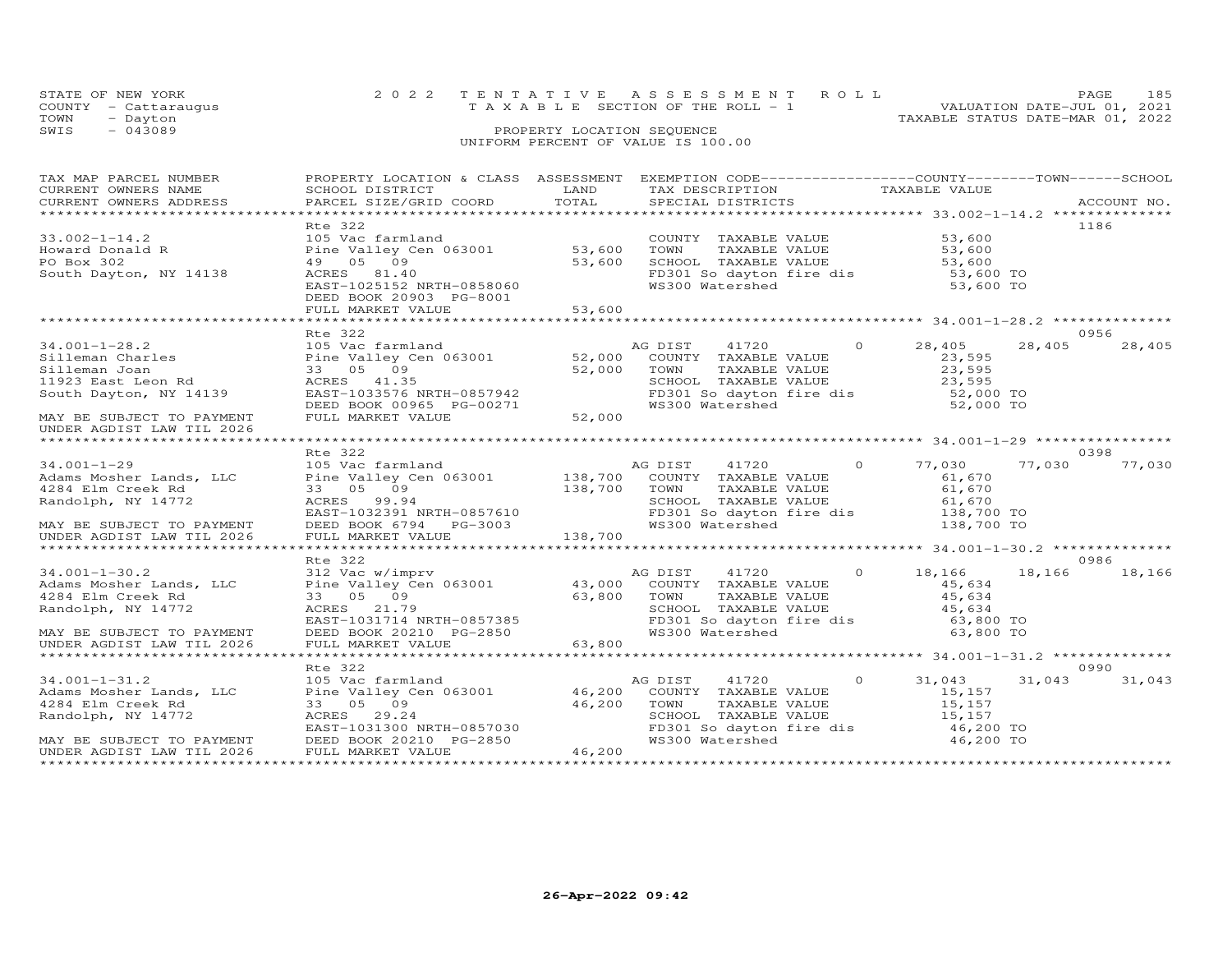|      | STATE OF NEW YORK    | 2022 TENTATIVE ASSESSMENT ROLL        |  |                                  | PAGE                        | 186 |
|------|----------------------|---------------------------------------|--|----------------------------------|-----------------------------|-----|
|      | COUNTY - Cattaraugus | T A X A B L E SECTION OF THE ROLL - 1 |  |                                  | VALUATION DATE-JUL 01, 2021 |     |
| TOWN | - Dayton             |                                       |  | TAXABLE STATUS DATE-MAR 01, 2022 |                             |     |
| SWIS | $-043089$            | PROPERTY LOCATION SEQUENCE            |  |                                  |                             |     |
|      |                      | UNIFORM PERCENT OF VALUE IS 100.00    |  |                                  |                             |     |

| TAX MAP PARCEL NUMBER<br>CURRENT OWNERS NAME<br>CURRENT OWNERS ADDRESS                                                                                                                                                                                                                                                                                                                                                                    |                                              |       | PROPERTY LOCATION & CLASS ASSESSMENT EXEMPTION CODE----------------COUNTY--------TOWN-----SCHOOL                                                                                                                                         |                                                      |                                         |
|-------------------------------------------------------------------------------------------------------------------------------------------------------------------------------------------------------------------------------------------------------------------------------------------------------------------------------------------------------------------------------------------------------------------------------------------|----------------------------------------------|-------|------------------------------------------------------------------------------------------------------------------------------------------------------------------------------------------------------------------------------------------|------------------------------------------------------|-----------------------------------------|
| 34.001-1-31.3<br>Busch James E<br>Busch James E<br>Busch David E<br>18 E Main St<br>Hamburg, NY 14075<br>Hamburg, NY 14075<br>CRES  C.25<br>EAST-1031222 NRTH-0858828<br>CRES  C.25<br>CRES  C.25<br>CRES  C.25<br>CRES  C.25<br>CRES  C.25<br>CRES  C.25<br>                                                                                                                                                                             | Rte 322<br>DEED BOOK 22922 PG-6001           | 8,000 | COUNTY TAXABLE VALUE<br>TOWN<br>TAXABLE VALUE<br>SCHOOL TAXABLE VALUE<br>FD301 So dayton fire dis 8,000 TO<br>WS300 Watershed 8,000 TO                                                                                                   | 8,000<br>8,000<br>8,000                              | 1279                                    |
|                                                                                                                                                                                                                                                                                                                                                                                                                                           | 12011 Rte 322                                |       |                                                                                                                                                                                                                                          |                                                      | 0361                                    |
| $34.001 - 1 - 28.1$                                                                                                                                                                                                                                                                                                                                                                                                                       | 311 Res vac land<br>DEED BOOK 559<br>PG-2001 |       | COUNTY TAXABLE VALUE $21,600$<br>TOWN TAXABLE VALUE $21,600$<br>SCHOOL TAXABLE VALUE $21,600$<br>FD301 So dayton fire dis $21,600$ TO<br>WS300 Watershed $21,600$ TO<br>21,600 TO                                                        |                                                      |                                         |
|                                                                                                                                                                                                                                                                                                                                                                                                                                           |                                              |       |                                                                                                                                                                                                                                          |                                                      |                                         |
| $\begin{array}{cccccccc} 34.001-1-28.4 & 12065 \text{ Rte } 322 & 1373 & 1373 & 1374 & 1384 & 1385 & 1385 & 1385 & 1385 & 1385 & 1385 & 1385 & 1385 & 1385 & 1385 & 1385 & 1385 & 1385 & 1385 & 1385 & 1385 & 1385 & 1385 & 1385 & 1385 & 1385 & 1385 & 1385 & 1385 & 1385 & 1385 &$                                                                                                                                                      | 12065 Rte 322                                |       |                                                                                                                                                                                                                                          |                                                      | 1373                                    |
|                                                                                                                                                                                                                                                                                                                                                                                                                                           |                                              |       |                                                                                                                                                                                                                                          |                                                      | 0219                                    |
|                                                                                                                                                                                                                                                                                                                                                                                                                                           |                                              |       | $\Omega$<br>41834<br>ENH STAR<br>COUNTY TAXABLE VALUE<br>COONTI TAXABLE VALUE<br>TOWN TAXABLE VALUE<br>SCHOOL TAXABLE VALUE<br>FD301 So dayton fire dis<br>WS300 Watershed<br>50,200 TO<br>50,200 TO                                     | $\begin{array}{c} 0 \\ 50,200 \\ 50,200 \end{array}$ | $\Omega$<br>50,200                      |
|                                                                                                                                                                                                                                                                                                                                                                                                                                           |                                              |       |                                                                                                                                                                                                                                          |                                                      | 0467                                    |
| $\begin{tabular}{lllllllllll} \hline \textbf{34.001--1-31.1} & 12197 \text{ Rte 322} & 56 \text{ PCT OF VALUE USED FOR EXEMENTION PURPOSES} \\ \hline 271 \text{ Mfg housing} & 56 \text{ PCT OF VALUE USED FOR EXEMENTION PURPOSES} \\ \hline \textbf{Priest Michael C} & \textbf{24.100 ENH STAR} & 41834 \\ \textbf{Priest Michael R} & 33 & 05 & 09 \\ \textbf{12197 Rte 322} & 4.80 & 51,800 & \text{COMH STAR} & 41834 \\ \textbf{$ |                                              |       | Michael C Pine Valley Cen 063001 24, 100 ENH STAR 41834 0 4, 33 05 09<br>21, 800 COUNTY TAXABLE VALUE 47, 449<br>21, 800 COUNTY TAXABLE VALUE 47, 449<br>21, 800 COUNTY TAXABLE VALUE 47, 449<br>21, 800 TOWN TAXABLE VALUE 47, 449<br>2 | 4,351                                                | 4,351<br>$\Omega$<br>51,800<br>$\Omega$ |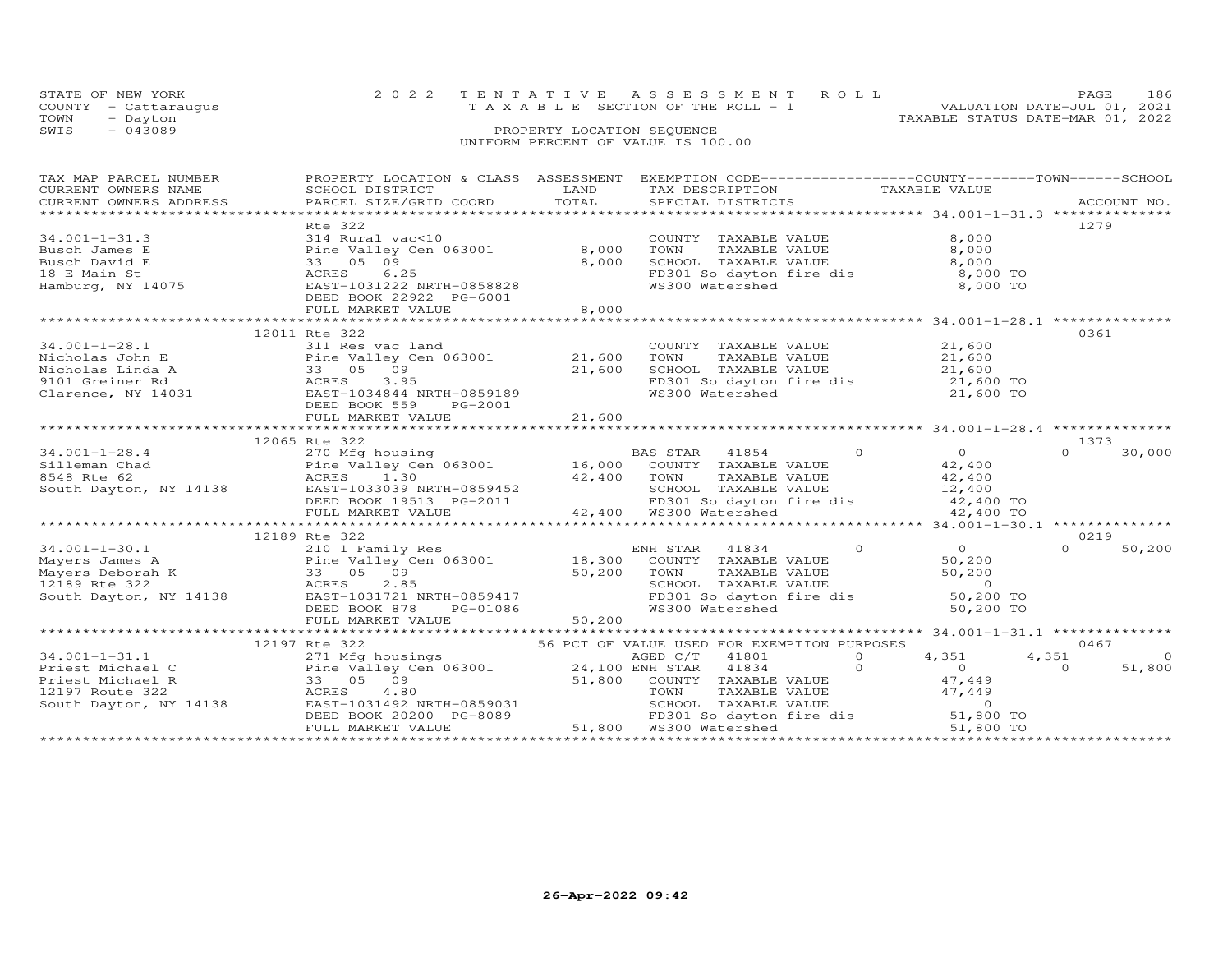|      | STATE OF NEW YORK    |  | 2022 TENTATIVE ASSESSMENT ROLL        |  |  |                                  | PAGE.                       | 187 |
|------|----------------------|--|---------------------------------------|--|--|----------------------------------|-----------------------------|-----|
|      | COUNTY - Cattaraugus |  | T A X A B L E SECTION OF THE ROLL - 1 |  |  |                                  | VALUATION DATE-JUL 01, 2021 |     |
| TOWN | - Dayton             |  |                                       |  |  | TAXABLE STATUS DATE-MAR 01, 2022 |                             |     |
| SWIS | $-043089$            |  | PROPERTY LOCATION SEQUENCE            |  |  |                                  |                             |     |
|      |                      |  | UNIFORM PERCENT OF VALUE IS 100.00    |  |  |                                  |                             |     |

|                           | TAX MAP PARCEL NUMBER THE PROPERTY LOCATION & CLASS ASSESSMENT EXEMPTION CODE---------------COUNTY-------TOWN------SCHOOL                                                                                                                                                                 |        |                                                                                                                                                                           |                                                                          |                |
|---------------------------|-------------------------------------------------------------------------------------------------------------------------------------------------------------------------------------------------------------------------------------------------------------------------------------------|--------|---------------------------------------------------------------------------------------------------------------------------------------------------------------------------|--------------------------------------------------------------------------|----------------|
| CURRENT OWNERS NAME       | SCHOOL DISTRICT<br><b>EXAMPLE SERVICE SERVICE SERVICE SERVICE SERVICE SERVICE SERVICE SERVICE SERVICE SERVICE SERVICE SERVICE SERVICE</b>                                                                                                                                                 |        | TAX DESCRIPTION TAXABLE VALUE SPECIAL DISTRICTS                                                                                                                           |                                                                          |                |
|                           | CURRENT OWNERS ADDRESS PARCEL SIZE/GRID COORD TOTAL                                                                                                                                                                                                                                       |        |                                                                                                                                                                           |                                                                          | ACCOUNT NO.    |
|                           |                                                                                                                                                                                                                                                                                           |        |                                                                                                                                                                           |                                                                          |                |
|                           | 12215 Rte 322<br>34.001-1-33<br>Lewellyn Charles<br>12215 Rte 322 Rd<br>12215 Rte 322 Rd<br>53 05 09<br>5001 12215 Rte 322 Rd<br>53 05 09<br>52.500<br>52.500<br>52.500<br>52.500<br>52.500<br>52.500<br>52.500<br>52.500<br>52.500<br>52.500<br>52.500<br>52.500<br>52.500<br>52.500<br> |        |                                                                                                                                                                           |                                                                          | 0294           |
|                           |                                                                                                                                                                                                                                                                                           |        | COUNTY TAXABLE VALUE 72,500<br>TOWN TAXABLE VALUE 72,500<br>SCHOOL TAXABLE VALUE 72,500<br>FD301 So dayton fire dis 72,500 TO<br>WS300 Watershed 72,500 TO                |                                                                          |                |
|                           |                                                                                                                                                                                                                                                                                           |        |                                                                                                                                                                           |                                                                          |                |
|                           |                                                                                                                                                                                                                                                                                           |        |                                                                                                                                                                           |                                                                          |                |
|                           |                                                                                                                                                                                                                                                                                           |        |                                                                                                                                                                           |                                                                          |                |
|                           |                                                                                                                                                                                                                                                                                           |        |                                                                                                                                                                           |                                                                          |                |
|                           | DEED BOOK 24695 PG-7002                                                                                                                                                                                                                                                                   |        |                                                                                                                                                                           |                                                                          |                |
|                           | FULL MARKET VALUE                                                                                                                                                                                                                                                                         | 72,500 |                                                                                                                                                                           |                                                                          |                |
|                           |                                                                                                                                                                                                                                                                                           |        |                                                                                                                                                                           | ***************************33.002-1-8.1 ***************                  |                |
|                           | 12233 Rte 322                                                                                                                                                                                                                                                                             |        |                                                                                                                                                                           |                                                                          | 0360           |
|                           |                                                                                                                                                                                                                                                                                           |        |                                                                                                                                                                           |                                                                          |                |
|                           |                                                                                                                                                                                                                                                                                           |        |                                                                                                                                                                           |                                                                          |                |
|                           |                                                                                                                                                                                                                                                                                           |        |                                                                                                                                                                           |                                                                          |                |
|                           | 33.002-1-8.1<br>Dorler Samantha 210 1 Family Res<br>Pine Valley Cen 063001 23,700<br>12233 Route 322 41 05 09 106,800<br>South Dayton, NY 14138 ACRES 6.00 BANK 017<br>EAST-1030802 NRTH-0859226                                                                                          |        | COUNTY TAXABLE VALUE $106,800$<br>TOWN TAXABLE VALUE $106,800$<br>SCHOOL TAXABLE VALUE $106,800$<br>FD301 So dayton fire dis $106,800$ TO<br>WS300 Watershed $106,800$ TO |                                                                          |                |
|                           |                                                                                                                                                                                                                                                                                           |        |                                                                                                                                                                           |                                                                          |                |
|                           | DEED BOOK 20210 PG-1117                                                                                                                                                                                                                                                                   |        |                                                                                                                                                                           |                                                                          |                |
|                           |                                                                                                                                                                                                                                                                                           |        |                                                                                                                                                                           |                                                                          |                |
|                           |                                                                                                                                                                                                                                                                                           |        |                                                                                                                                                                           |                                                                          |                |
|                           | 12321 Rte 322                                                                                                                                                                                                                                                                             |        |                                                                                                                                                                           |                                                                          | 0004           |
|                           |                                                                                                                                                                                                                                                                                           |        |                                                                                                                                                                           |                                                                          |                |
|                           |                                                                                                                                                                                                                                                                                           |        |                                                                                                                                                                           |                                                                          |                |
|                           |                                                                                                                                                                                                                                                                                           |        |                                                                                                                                                                           |                                                                          |                |
|                           |                                                                                                                                                                                                                                                                                           |        |                                                                                                                                                                           |                                                                          |                |
|                           |                                                                                                                                                                                                                                                                                           |        |                                                                                                                                                                           |                                                                          |                |
|                           |                                                                                                                                                                                                                                                                                           |        |                                                                                                                                                                           |                                                                          |                |
|                           |                                                                                                                                                                                                                                                                                           |        |                                                                                                                                                                           |                                                                          |                |
|                           |                                                                                                                                                                                                                                                                                           |        |                                                                                                                                                                           |                                                                          |                |
|                           | 12350 Rte 322                                                                                                                                                                                                                                                                             |        |                                                                                                                                                                           |                                                                          | 0006           |
|                           |                                                                                                                                                                                                                                                                                           |        |                                                                                                                                                                           |                                                                          | 79,988         |
|                           |                                                                                                                                                                                                                                                                                           |        |                                                                                                                                                                           |                                                                          |                |
|                           |                                                                                                                                                                                                                                                                                           |        |                                                                                                                                                                           |                                                                          |                |
|                           |                                                                                                                                                                                                                                                                                           |        |                                                                                                                                                                           |                                                                          |                |
|                           |                                                                                                                                                                                                                                                                                           |        |                                                                                                                                                                           |                                                                          |                |
|                           |                                                                                                                                                                                                                                                                                           |        |                                                                                                                                                                           |                                                                          |                |
|                           |                                                                                                                                                                                                                                                                                           |        |                                                                                                                                                                           |                                                                          |                |
| UNDER AGDIST LAW TIL 2026 |                                                                                                                                                                                                                                                                                           |        |                                                                                                                                                                           |                                                                          |                |
|                           |                                                                                                                                                                                                                                                                                           |        |                                                                                                                                                                           |                                                                          |                |
|                           | 12350 Rte 322                                                                                                                                                                                                                                                                             |        |                                                                                                                                                                           |                                                                          | 1327           |
|                           |                                                                                                                                                                                                                                                                                           |        |                                                                                                                                                                           |                                                                          | 4,118<br>4,118 |
|                           |                                                                                                                                                                                                                                                                                           |        |                                                                                                                                                                           |                                                                          | 30,000         |
|                           |                                                                                                                                                                                                                                                                                           |        |                                                                                                                                                                           | $\begin{array}{ccc}\n & 0 & 37110 \\  & 0 & 0 \\  & 82,682\n\end{array}$ |                |
|                           |                                                                                                                                                                                                                                                                                           |        |                                                                                                                                                                           |                                                                          |                |
|                           |                                                                                                                                                                                                                                                                                           |        |                                                                                                                                                                           |                                                                          |                |
|                           |                                                                                                                                                                                                                                                                                           |        |                                                                                                                                                                           |                                                                          |                |
|                           |                                                                                                                                                                                                                                                                                           |        |                                                                                                                                                                           |                                                                          |                |
| UNDER AGDIST LAW TIL 2026 |                                                                                                                                                                                                                                                                                           |        |                                                                                                                                                                           |                                                                          |                |
|                           |                                                                                                                                                                                                                                                                                           |        |                                                                                                                                                                           |                                                                          |                |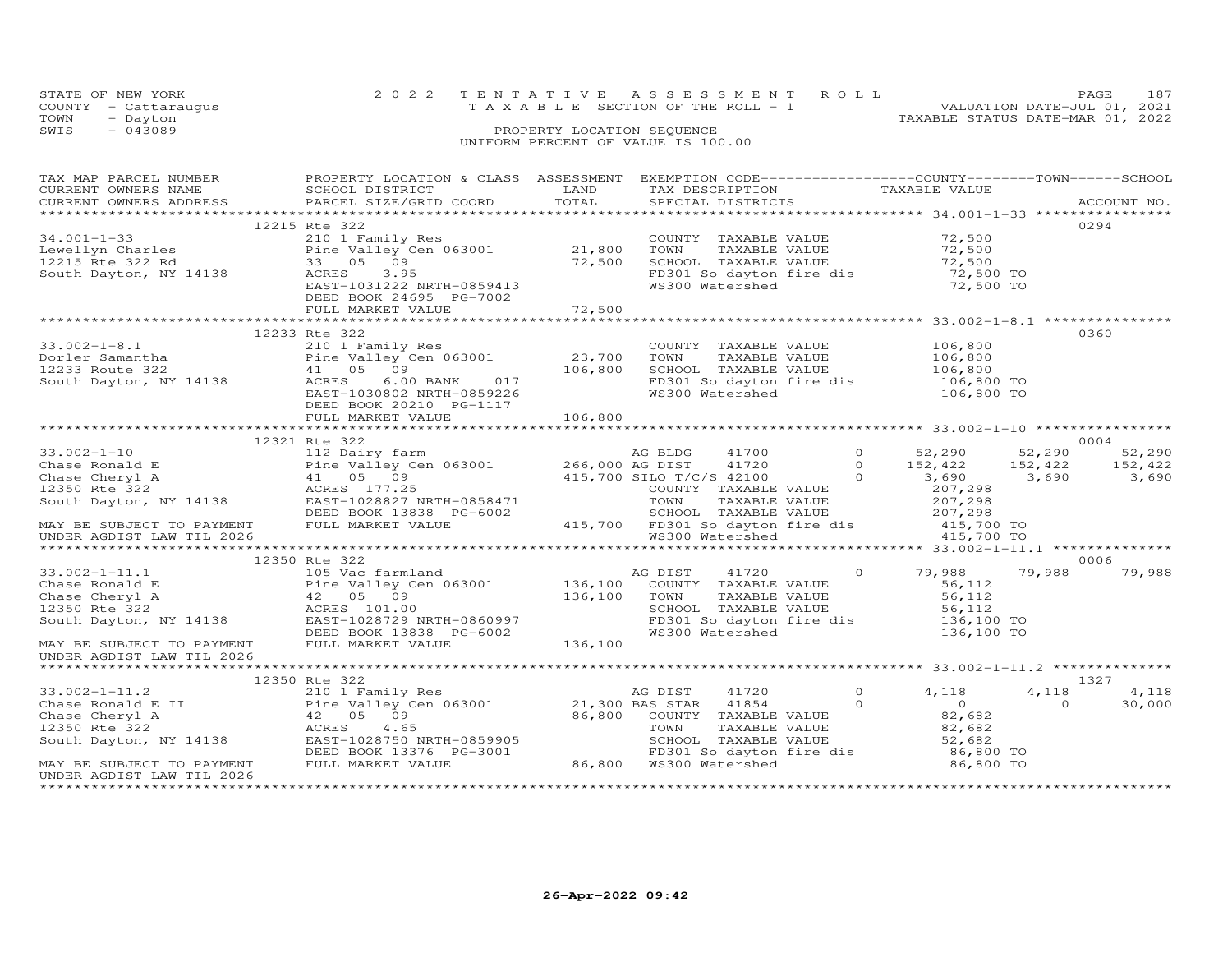|      | STATE OF NEW YORK    | 2022 TENTATIVE ASSESSMENT ROLL                                       | PAGE. | 188 |
|------|----------------------|----------------------------------------------------------------------|-------|-----|
|      | COUNTY - Cattaraugus | VALUATION DATE-JUL 01, 2021<br>T A X A B L E SECTION OF THE ROLL - 1 |       |     |
| TOWN | - Dayton             | TAXABLE STATUS DATE-MAR 01, 2022                                     |       |     |
| SWIS | $-043089$            | PROPERTY LOCATION SEQUENCE                                           |       |     |
|      |                      | UNIFORM PERCENT OF VALUE IS 100.00                                   |       |     |

| TAX MAP PARCEL NUMBER                                                                                                                                                                                                                                                                                                                                                                                                                           | PROPERTY LOCATION & CLASS ASSESSMENT EXEMPTION CODE----------------COUNTY-------TOWN------SCHOOL |        |                                                                                                                                                 |               |             |
|-------------------------------------------------------------------------------------------------------------------------------------------------------------------------------------------------------------------------------------------------------------------------------------------------------------------------------------------------------------------------------------------------------------------------------------------------|--------------------------------------------------------------------------------------------------|--------|-------------------------------------------------------------------------------------------------------------------------------------------------|---------------|-------------|
| CURRENT OWNERS NAME                                                                                                                                                                                                                                                                                                                                                                                                                             | SCHOOL DISTRICT                                                                                  | LAND   | TAX DESCRIPTION                                                                                                                                 | TAXABLE VALUE |             |
| CURRENT OWNERS ADDRESS                                                                                                                                                                                                                                                                                                                                                                                                                          | PARCEL SIZE/GRID COORD TOTAL                                                                     |        | SPECIAL DISTRICTS                                                                                                                               |               | ACCOUNT NO. |
|                                                                                                                                                                                                                                                                                                                                                                                                                                                 |                                                                                                  |        |                                                                                                                                                 |               |             |
|                                                                                                                                                                                                                                                                                                                                                                                                                                                 | Rte 353                                                                                          |        |                                                                                                                                                 |               | 0164        |
| $16.018 - 3 - 13$                                                                                                                                                                                                                                                                                                                                                                                                                               |                                                                                                  |        |                                                                                                                                                 |               |             |
|                                                                                                                                                                                                                                                                                                                                                                                                                                                 | 314 Rural vac<10 COUNT<br>Gowanda Central 047201 5,800 TOWN                                      |        | COUNTY TAXABLE VALUE 5,800<br>TOWN TAXABLE VALUE 5,800<br>SCHOOL TAXABLE VALUE 5,800<br>FD300 Dayton fire dist 5,800 TO<br>LD300 Light 5,800 TO |               |             |
| Smith Derek A                                                                                                                                                                                                                                                                                                                                                                                                                                   |                                                                                                  |        |                                                                                                                                                 |               |             |
| PO Box 5                                                                                                                                                                                                                                                                                                                                                                                                                                        | 23 05 09                                                                                         | 5,800  |                                                                                                                                                 |               |             |
| Dayton, NY 14041                                                                                                                                                                                                                                                                                                                                                                                                                                | ACRES 4.50                                                                                       |        |                                                                                                                                                 |               |             |
|                                                                                                                                                                                                                                                                                                                                                                                                                                                 | EAST-1042962 NRTH-0879928                                                                        |        |                                                                                                                                                 |               |             |
|                                                                                                                                                                                                                                                                                                                                                                                                                                                 | DEED BOOK 2020 PG-13763                                                                          |        |                                                                                                                                                 |               |             |
|                                                                                                                                                                                                                                                                                                                                                                                                                                                 | FULL MARKET VALUE                                                                                | 5,800  |                                                                                                                                                 |               |             |
|                                                                                                                                                                                                                                                                                                                                                                                                                                                 |                                                                                                  |        |                                                                                                                                                 |               |             |
|                                                                                                                                                                                                                                                                                                                                                                                                                                                 |                                                                                                  |        |                                                                                                                                                 |               |             |
|                                                                                                                                                                                                                                                                                                                                                                                                                                                 | Rte 353                                                                                          |        |                                                                                                                                                 |               | 1294        |
| $16.018 - 3 - 18.2$<br>Jemiolo Michael J<br>9540 Rte 353<br>PO Boy 94                                                                                                                                                                                                                                                                                                                                                                           | 311 Res vac land                                                                                 |        | COUNTY TAXABLE VALUE<br>TOWN TAXABLE VALUE                                                                                                      | 6,300         |             |
|                                                                                                                                                                                                                                                                                                                                                                                                                                                 | Gowanda Central 047201 6,300 TOWN                                                                |        |                                                                                                                                                 | 6,300         |             |
|                                                                                                                                                                                                                                                                                                                                                                                                                                                 | 23 05 09                                                                                         | 6,300  |                                                                                                                                                 |               |             |
| PO Box 84                                                                                                                                                                                                                                                                                                                                                                                                                                       | ACRES 3.90                                                                                       |        | SCHOOL TAXABLE VALUE<br>FD300 Dayton fire dist 6,300 TO<br>LD300 Light 6,300 TO                                                                 |               |             |
| Dayton, NY 14041                                                                                                                                                                                                                                                                                                                                                                                                                                | EAST-1042598 NRTH-0879503                                                                        |        |                                                                                                                                                 |               |             |
|                                                                                                                                                                                                                                                                                                                                                                                                                                                 |                                                                                                  |        |                                                                                                                                                 |               |             |
|                                                                                                                                                                                                                                                                                                                                                                                                                                                 | DEED BOOK 16782 PG-3001                                                                          |        |                                                                                                                                                 |               |             |
|                                                                                                                                                                                                                                                                                                                                                                                                                                                 | FULL MARKET VALUE                                                                                | 6,300  |                                                                                                                                                 |               |             |
|                                                                                                                                                                                                                                                                                                                                                                                                                                                 |                                                                                                  |        |                                                                                                                                                 |               |             |
|                                                                                                                                                                                                                                                                                                                                                                                                                                                 | Rte 353                                                                                          |        |                                                                                                                                                 |               | 0163        |
| 16.018-3-20                                                                                                                                                                                                                                                                                                                                                                                                                                     | 311 Res vac land                                                                                 |        | COUNTY TAXABLE VALUE                                                                                                                            | 200           |             |
| 16.018-3-20 $\begin{array}{ccccccc}\n 16.018-3-20 & & & 311 \text{ Res vac land} & & & 200 \text{ TOWIN} & \text{TAXABLE VALUE} & & & 200 \text{ TOWIN} & \text{TAXABLE VALUE} & & & 200 \text{ TOWIN} & \text{TAXABLE VALUE} & & & 200 \text{ TOWIN} & \text{TAXABLE VALUE} & & & 200 \text{ TOWIN} & \text{TAXABLE VALUE} & & & 200 \text{ TOWIN} & \text{TAXABLE VALUE} & & & 200 \text{ TOWIN} & \text{TAXABLE VALUE} & & & 200 \text{ TOW$ |                                                                                                  |        |                                                                                                                                                 |               |             |
|                                                                                                                                                                                                                                                                                                                                                                                                                                                 |                                                                                                  |        |                                                                                                                                                 |               |             |
|                                                                                                                                                                                                                                                                                                                                                                                                                                                 |                                                                                                  |        |                                                                                                                                                 |               |             |
|                                                                                                                                                                                                                                                                                                                                                                                                                                                 |                                                                                                  |        |                                                                                                                                                 |               |             |
| Cattaraugus, NY 14719                                                                                                                                                                                                                                                                                                                                                                                                                           | EAST-1042422 NRTH-0880220                                                                        |        | LD300 Light                                                                                                                                     | 200 TO        |             |
|                                                                                                                                                                                                                                                                                                                                                                                                                                                 | DEED BOOK 10897 PG-9001                                                                          |        |                                                                                                                                                 |               |             |
|                                                                                                                                                                                                                                                                                                                                                                                                                                                 | FULL MARKET VALUE                                                                                | 200    |                                                                                                                                                 |               |             |
|                                                                                                                                                                                                                                                                                                                                                                                                                                                 |                                                                                                  |        |                                                                                                                                                 |               |             |
|                                                                                                                                                                                                                                                                                                                                                                                                                                                 | Rte 353                                                                                          |        |                                                                                                                                                 |               | 0337        |
| $16.018 - 3 - 23$                                                                                                                                                                                                                                                                                                                                                                                                                               |                                                                                                  |        | COUNTY TAXABLE VALUE 92,700                                                                                                                     |               |             |
| Orth Kirk                                                                                                                                                                                                                                                                                                                                                                                                                                       | 432 Gas station<br>Gowanda Central 047201 1,400                                                  |        |                                                                                                                                                 |               |             |
|                                                                                                                                                                                                                                                                                                                                                                                                                                                 |                                                                                                  |        |                                                                                                                                                 |               |             |
| Star Point Service                                                                                                                                                                                                                                                                                                                                                                                                                              | 23 05 09                                                                                         |        | 047201 7,400 TOWN TAXABLE VALUE 92,700<br>92,700 SCHOOL TAXABLE VALUE 92,700<br>FD300 Dayton fire dist 92,700 TO                                |               |             |
| 11125 Lathrop Rd                                                                                                                                                                                                                                                                                                                                                                                                                                | ACRES 1.12                                                                                       |        |                                                                                                                                                 |               |             |
| Cattaraugus, NY 14719                                                                                                                                                                                                                                                                                                                                                                                                                           | EAST-1042216 NRTH-0880810                                                                        |        | LD300 Light                                                                                                                                     | 92,700 TO     |             |
|                                                                                                                                                                                                                                                                                                                                                                                                                                                 | DEED BOOK 00942 PG-01051                                                                         |        |                                                                                                                                                 |               |             |
|                                                                                                                                                                                                                                                                                                                                                                                                                                                 | FULL MARKET VALUE                                                                                | 92,700 |                                                                                                                                                 |               |             |
|                                                                                                                                                                                                                                                                                                                                                                                                                                                 |                                                                                                  |        |                                                                                                                                                 |               |             |
|                                                                                                                                                                                                                                                                                                                                                                                                                                                 | Rte 353                                                                                          |        |                                                                                                                                                 |               | 1235        |
|                                                                                                                                                                                                                                                                                                                                                                                                                                                 |                                                                                                  |        |                                                                                                                                                 | 9,300         |             |
| 16.018-3-28                                                                                                                                                                                                                                                                                                                                                                                                                                     | 311 Res vac land                                                                                 |        | COUNTY TAXABLE VALUE                                                                                                                            |               |             |
| Orth Kirk                                                                                                                                                                                                                                                                                                                                                                                                                                       | Gowanda Central 047201 9,300                                                                     |        | TAXABLE VALUE<br>TOWN                                                                                                                           | 9,300         |             |
| Orth Charlotte                                                                                                                                                                                                                                                                                                                                                                                                                                  | 22/23 05 09                                                                                      | 9,300  | SCHOOL TAXABLE VALUE 9,300<br>FD300 Dayton fire dist 9,300 TO                                                                                   |               |             |
| 11125 Lathrop Rd                                                                                                                                                                                                                                                                                                                                                                                                                                | ACRES<br>3.96                                                                                    |        |                                                                                                                                                 |               |             |
| Cattaraugus, NY 14719                                                                                                                                                                                                                                                                                                                                                                                                                           | EAST-1042814 NRTH-0879245                                                                        |        | WS300 Watershed                                                                                                                                 | 1,860 TO      |             |
|                                                                                                                                                                                                                                                                                                                                                                                                                                                 | DEED BOOK 00929 PG-00397                                                                         |        |                                                                                                                                                 |               |             |
|                                                                                                                                                                                                                                                                                                                                                                                                                                                 | FULL MARKET VALUE                                                                                | 9,300  |                                                                                                                                                 |               |             |
|                                                                                                                                                                                                                                                                                                                                                                                                                                                 |                                                                                                  |        |                                                                                                                                                 |               |             |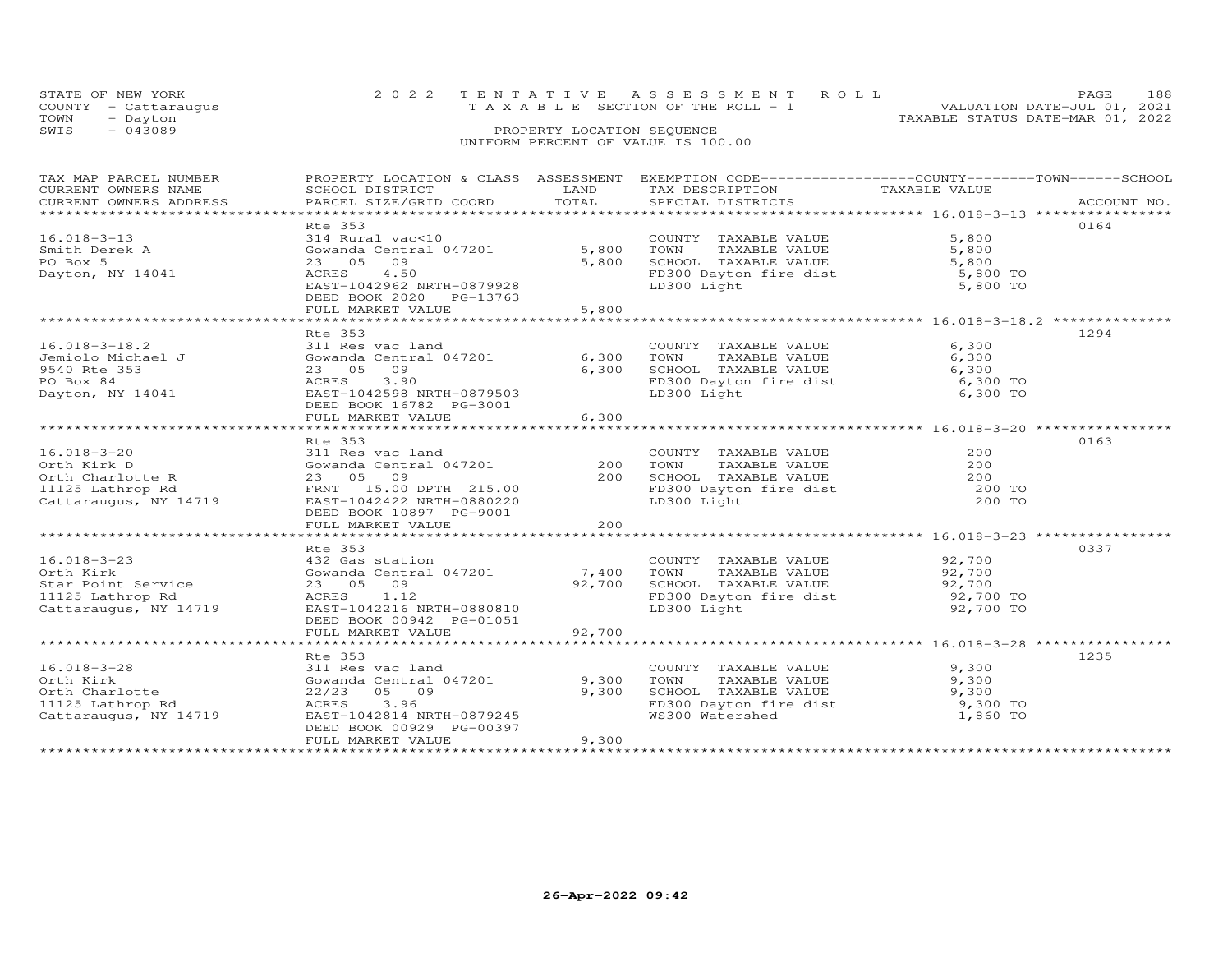|      | STATE OF NEW YORK    |  | 2022 TENTATIVE ASSESSMENT ROLL           |  |                                  | PAGE.                       | 189 |
|------|----------------------|--|------------------------------------------|--|----------------------------------|-----------------------------|-----|
|      | COUNTY - Cattaraugus |  | $T A X A B L E$ SECTION OF THE ROLL $-1$ |  |                                  | VALUATION DATE-JUL 01, 2021 |     |
| TOWN | - Dayton             |  |                                          |  | TAXABLE STATUS DATE-MAR 01, 2022 |                             |     |
| SWIS | - 043089             |  | PROPERTY LOCATION SEQUENCE               |  |                                  |                             |     |
|      |                      |  | UNIFORM PERCENT OF VALUE IS 100.00       |  |                                  |                             |     |

| TAX MAP PARCEL NUMBER                                                                                                                                                                                                                              | PROPERTY LOCATION & CLASS ASSESSMENT EXEMPTION CODE----------------COUNTY-------TOWN------SCHOOL                                                                                                                     |                         |                                                                                                                                                                       |                                     |      |
|----------------------------------------------------------------------------------------------------------------------------------------------------------------------------------------------------------------------------------------------------|----------------------------------------------------------------------------------------------------------------------------------------------------------------------------------------------------------------------|-------------------------|-----------------------------------------------------------------------------------------------------------------------------------------------------------------------|-------------------------------------|------|
| $16.018 - 4 - 11$<br>Harvey John M<br>Harvey June M<br>9235 Dye Rd<br>South Dayton, NY 14138                                                                                                                                                       | Rte 353<br>New Sex Communications and<br>Gowanda Central 047201 (12,300)<br>311 Nes vac Ianu<br>Gowanda Central 047201<br>23 05 09<br>FRNT 400.00 DPTH 220.00<br>EAST-1041971 NRTH-0880446<br>DEED BOOK 3813 PG-9001 | $\frac{12,300}{12,300}$ | COUNTY TAXABLE VALUE $12,300$<br>TOWN TAXABLE VALUE $12,300$<br>SCHOOL TAXABLE VALUE $12,300$<br>FD300 Dayton fire dist $12,300$ TO<br>LD300 Light $12,300$ TO        |                                     | 0233 |
| 16.018-4-12<br>Priest Randal D<br>Priest Janet K<br>10110 Waite Hollow Road<br>Cattaraugus, NY 14719<br>Cattaraugus, NY 14719<br>DEED BOOR<br>DEED BOOR<br>DEED BOOR<br>DEED BOOR<br>DEED BOOR<br>DEED BOOR<br>DEED BOOR<br>DEED BOOR<br>DEED BOOR | Rte 353<br>311 Res vac land<br>Gowanda Central 047201 5,600<br>23 05 09<br>6.70<br>EAST-1041901 NRTH-0879822<br>DEED BOOK 25173 PG-5001<br>FULL MARKET VALUE                                                         | 5,600<br>5,600          | COUNTY TAXABLE VALUE<br>TOWN       TAXABLE  VALUE<br>SCHOOL    TAXABLE  VALUE<br>FD300 Dayton fire dist 5,600 TO<br>LD300 Light                                       | 5,600<br>5,600<br>5,600<br>5,600 TO | 0168 |
| $25.001 - 2 - 15$<br>O'Mara John<br>297 S Shore Blvd<br>Lackawanna, NY 14218                                                                                                                                                                       | xxxxxxx<br>Rte 353<br>323 Vacant rural<br>Gowanda Central 047201 12,700<br>20 12,700<br>20 12,700<br>EAST-1041262 NRTH-0876931<br>DEED BOOK 8832 PG-9001                                                             |                         | COUNTY TAXABLE VALUE 12,700<br>TOWN TAXABLE VALUE 12,700<br>SCHOOL TAXABLE VALUE 12,700<br>FD300 Dayton fire dist 12,700 TO<br>WS300 Watershed 2,540 TO               |                                     | 0109 |
|                                                                                                                                                                                                                                                    | FULL MARKET VALUE                                                                                                                                                                                                    | 12,700                  |                                                                                                                                                                       |                                     |      |
| $25.002 - 1 - 9$<br>McMaster Jay D<br>94 Coshway Pl<br>Tonawanda, NY 14150                                                                                                                                                                         | Rte 353<br>323 Vacant rural<br>Gowanda Central 047201     325,500<br>05   05   09          325.500<br>ACRES 273.14<br>EAST-1049285 NRTH-0871788<br>DEED BOOK 28807 PG-2003                                           | 325,500                 | COUNTY TAXABLE VALUE 325,500<br>TOWN TAXABLE VALUE 325,500<br>TAXABLE VALUE<br>SCHOOL TAXABLE VALUE<br>FD300 Dayton fire dist 325,500 TO<br>WS300 Watershed 65,100 TO |                                     | 0335 |
|                                                                                                                                                                                                                                                    | FULL MARKET VALUE                                                                                                                                                                                                    | 325,500                 |                                                                                                                                                                       |                                     |      |
| $25.002 - 1 - 12.1$<br>Forster Wayne<br>9672 Court St<br>Angola, NY 14006                                                                                                                                                                          | Rte 353<br>320 Rural vacant<br>Gowanda Central 047201      44,600<br>13 05 09<br>44,600<br>ACRES 32.80<br>EAST-1045142 NRTH-0871721<br>DEED BOOK 12539 PG-6001<br>FULL MARKET VALUE                                  | 44,600                  | COUNTY TAXABLE VALUE 44,600<br>TOWN<br>SCHOOL TAXABLE VALUE 44,600<br>FD300 Dayton fire dist 44,600 TO<br>WS300 Watershed 8,920 TO                                    | TAXABLE VALUE 44,600                | 0247 |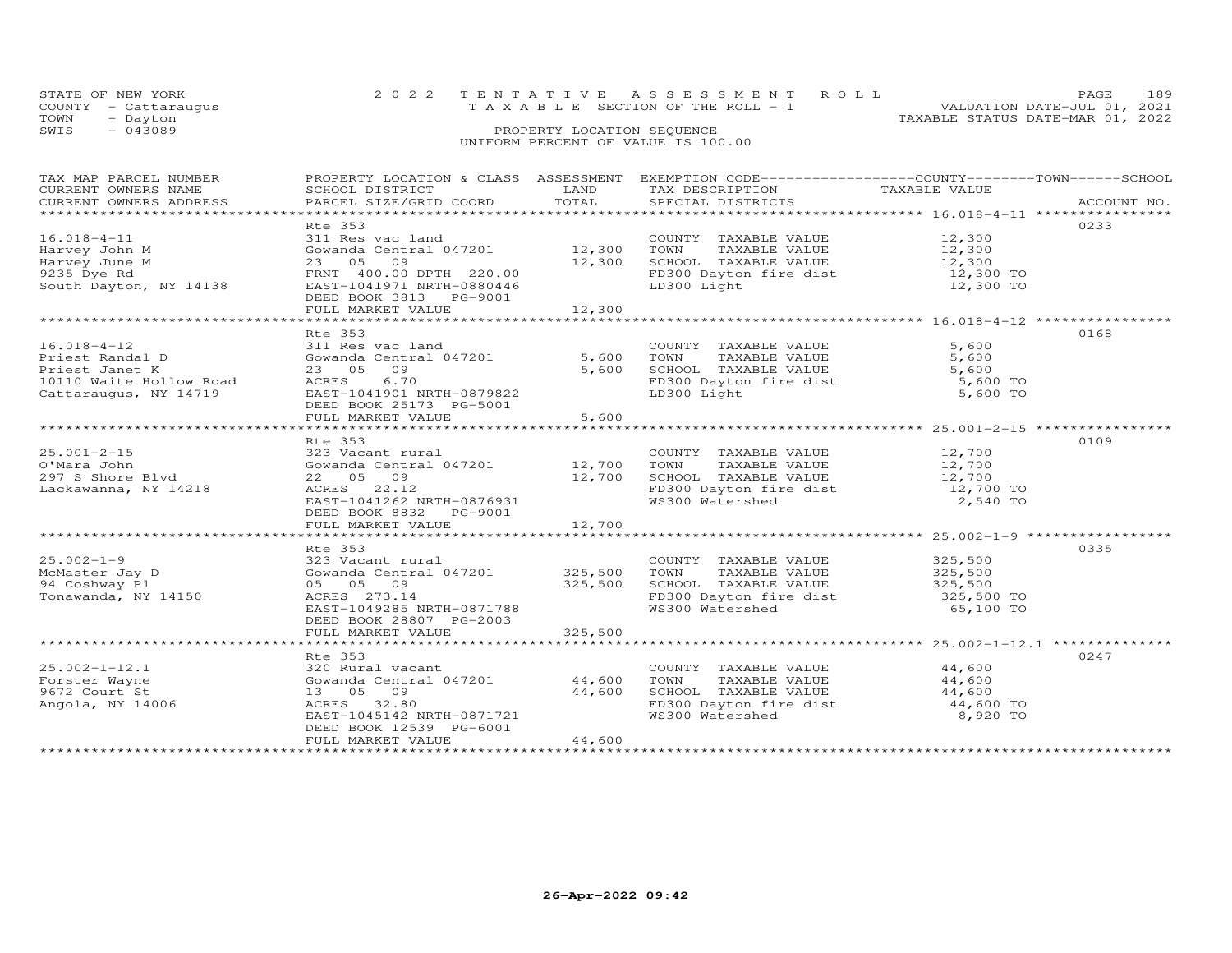| STATE OF NEW YORK    | 2022 TENTATIVE ASSESSMENT ROLL                                       | PAGE. | 190 |
|----------------------|----------------------------------------------------------------------|-------|-----|
| COUNTY - Cattaraugus | VALUATION DATE-JUL 01, 2021<br>T A X A B L E SECTION OF THE ROLL - 1 |       |     |
| TOWN<br>- Dayton     | TAXABLE STATUS DATE-MAR 01, 2022                                     |       |     |
| SWIS<br>$-043089$    | PROPERTY LOCATION SEQUENCE                                           |       |     |
|                      | UNIFORM PERCENT OF VALUE IS 100.00                                   |       |     |
|                      |                                                                      |       |     |

| TAX MAP PARCEL NUMBER                                                                                                                                                                                                                                                                                                                                                                                 |                                                                                     |         |                                                                                                                                                                                            | PROPERTY LOCATION & CLASS ASSESSMENT EXEMPTION CODE----------------COUNTY-------TOWN------SCHOOL |
|-------------------------------------------------------------------------------------------------------------------------------------------------------------------------------------------------------------------------------------------------------------------------------------------------------------------------------------------------------------------------------------------------------|-------------------------------------------------------------------------------------|---------|--------------------------------------------------------------------------------------------------------------------------------------------------------------------------------------------|--------------------------------------------------------------------------------------------------|
|                                                                                                                                                                                                                                                                                                                                                                                                       | Rte 353<br>EAST-1045313 NRTH-0873000<br>DEED BOOK 00976 PG-00140                    |         | COUNTY TAXABLE VALUE 4,400<br>A 400<br>TOWN TAXABLE VALUE<br>SCHOOL TAXABLE VALUE<br>FO300 Dayton fire dist<br>WS300 Watershed<br>A 400 TO<br>4,400 TO<br>4,400 TO<br>4,400 TO<br>4,400 TO | 1278                                                                                             |
|                                                                                                                                                                                                                                                                                                                                                                                                       |                                                                                     |         |                                                                                                                                                                                            | 0471                                                                                             |
|                                                                                                                                                                                                                                                                                                                                                                                                       |                                                                                     |         |                                                                                                                                                                                            | 0474                                                                                             |
|                                                                                                                                                                                                                                                                                                                                                                                                       |                                                                                     |         |                                                                                                                                                                                            |                                                                                                  |
| 105 Vac farmland<br>Hanson Aggregates New York Inc Catt-LV Central 046402<br>Marvin Poer & Co SPE RE 02 05 09<br>39,600 SCHOOL TAXABLE VALUE 39,600<br>39,600 SCHOOL TAXABLE VALUE 39,600<br>39,600 SCHOOL TAXABLE VALUE 39,600<br>39,600<br>Marvin Poer & Co SPE RE 02 05 09 39,600<br>3520 Piedmont Rd Ste 410 ACRES 32.44<br>Atlanta, GA 30355 EAST-1048185 NRTH-0863847<br>DEED BOOK 800 PG-00927 | Rte 353<br>DEED BOOK 800 PG-00927                                                   |         |                                                                                                                                                                                            | 0476                                                                                             |
|                                                                                                                                                                                                                                                                                                                                                                                                       |                                                                                     |         |                                                                                                                                                                                            |                                                                                                  |
|                                                                                                                                                                                                                                                                                                                                                                                                       | Rte 353<br>EAST-1046480 NRTH-0866315<br>DEED BOOK 6527 PG-3011<br>FULL MARKET VALUE | 105,300 | COUNTY TAXABLE VALUE 105,300<br>FOWN TAXABLE VALUE<br>TOWN TAXABLE VALUE<br>SCHOOL TAXABLE VALUE<br>FD300 Dayton fire dist<br>WS300 Watershed<br>21,060 TO                                 | 0371                                                                                             |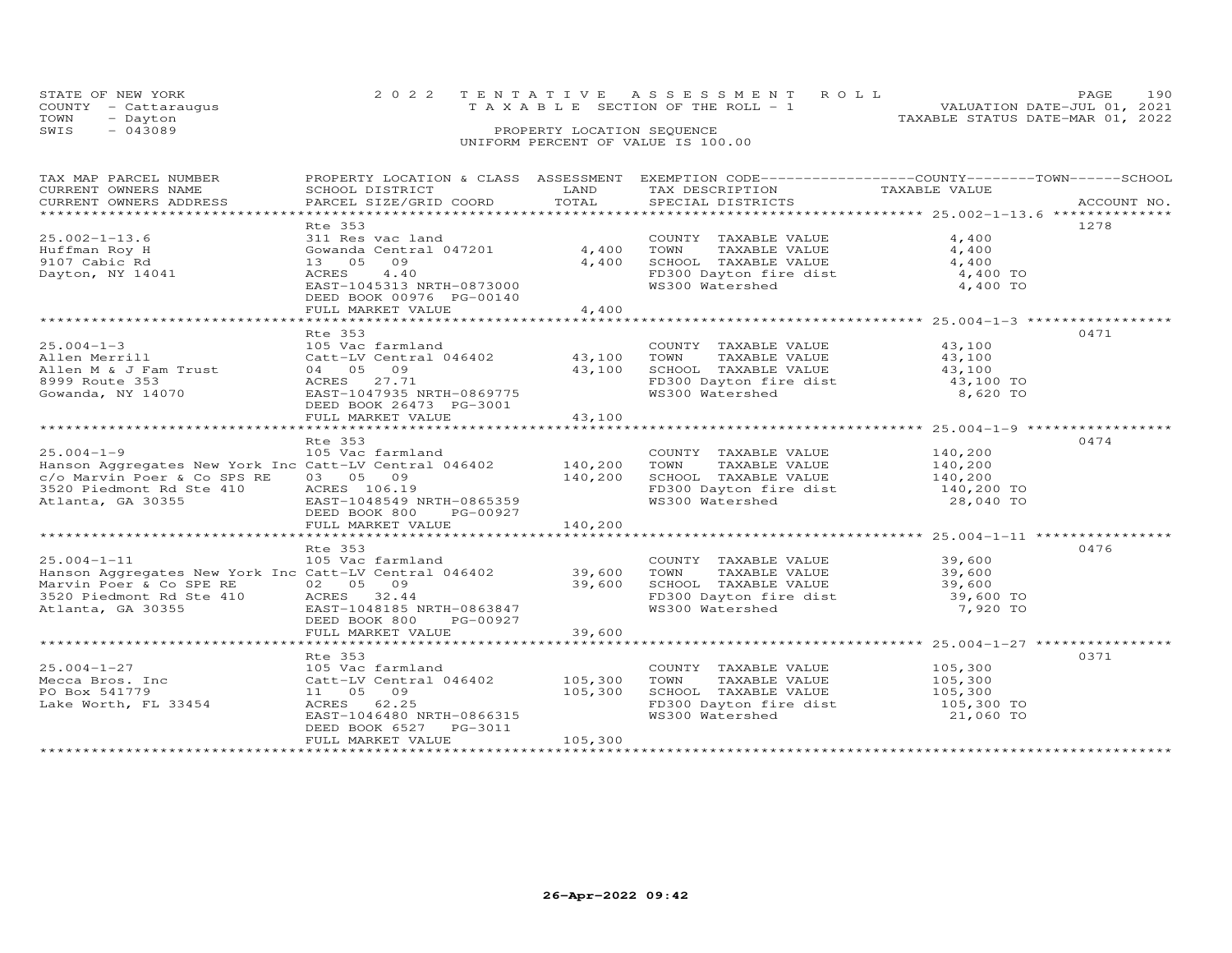|      | STATE OF NEW YORK    | 2022 TENTATIVE ASSESSMENT ROLL        | PAGE.                            | 191 |
|------|----------------------|---------------------------------------|----------------------------------|-----|
|      | COUNTY - Cattaraugus | T A X A B L E SECTION OF THE ROLL - 1 | VALUATION DATE-JUL 01, 2021      |     |
| TOWN | - Dayton             |                                       | TAXABLE STATUS DATE-MAR 01, 2022 |     |
| SWIS | $-043089$            | PROPERTY LOCATION SEQUENCE            |                                  |     |
|      |                      | UNIFORM PERCENT OF VALUE IS 100.00    |                                  |     |

| TAX MAP PARCEL NUMBER     | PROPERTY LOCATION & CLASS ASSESSMENT EXEMPTION CODE-----------------COUNTY-------TOWN------SCHOOL |           |                             |                                                    |                    |
|---------------------------|---------------------------------------------------------------------------------------------------|-----------|-----------------------------|----------------------------------------------------|--------------------|
| CURRENT OWNERS NAME       | SCHOOL DISTRICT                                                                                   | LAND      | TAX DESCRIPTION             | TAXABLE VALUE                                      |                    |
| CURRENT OWNERS ADDRESS    | PARCEL SIZE/GRID COORD                                                                            | TOTAL     | SPECIAL DISTRICTS           |                                                    | ACCOUNT NO.        |
|                           |                                                                                                   |           |                             |                                                    |                    |
|                           | Rte 353                                                                                           |           |                             |                                                    | 1362               |
| $34.002 - 1 - 5.4$        |                                                                                                   |           |                             | 4,900                                              |                    |
|                           | 311 Res vac land                                                                                  |           | COUNTY TAXABLE VALUE        |                                                    |                    |
| Pritchard John            | Catt-LV Central 046402                                                                            | 4,900     | TAXABLE VALUE<br>TOWN       | 4,900                                              |                    |
| Pritchard Catherine E     | ACRES<br>1.80                                                                                     | 4,900     | SCHOOL TAXABLE VALUE        | 4,900                                              |                    |
| 8696 Rte 353              | EAST-1048597 NRTH-0861959                                                                         |           | FD300 Dayton fire dist      | 4,900 TO                                           |                    |
| Cattaraugus, NY 14719     | DEED BOOK 5908 PG-6001                                                                            |           | WS300 Watershed             | 980 TO                                             |                    |
|                           | FULL MARKET VALUE                                                                                 | 4,900     |                             |                                                    |                    |
|                           | ***************************                                                                       | ********* |                             | ******************** 34.002-1-6.4 **************** |                    |
|                           | Rte 353                                                                                           |           |                             |                                                    | 1272               |
|                           |                                                                                                   |           |                             |                                                    |                    |
| $34.002 - 1 - 6.4$        | 105 Vac farmland                                                                                  |           | AG DIST<br>41720            | $\Omega$<br>11,463                                 | 11,463<br>11,463   |
| Jones Gary D              | Catt-LV Central 046402                                                                            |           | 21,700 COUNTY TAXABLE VALUE | 10,237                                             |                    |
| 11326 Markham Wesley Rd   | $02 - 05 - 09$                                                                                    | 21,700    | TOWN<br>TAXABLE VALUE       | 10,237                                             |                    |
| Gowanda, NY 14070         | ACRES 11.45                                                                                       |           | SCHOOL TAXABLE VALUE        | 10,237                                             |                    |
|                           | EAST-1049491 NRTH-0862083                                                                         |           | FD300 Dayton fire dist      | 21,700 TO                                          |                    |
| MAY BE SUBJECT TO PAYMENT | DEED BOOK 00961 PG-00377                                                                          |           | WS300 Watershed             | 4,340 TO                                           |                    |
|                           |                                                                                                   |           |                             |                                                    |                    |
| UNDER AGDIST LAW TIL 2026 | FULL MARKET VALUE                                                                                 | 21,700    |                             |                                                    |                    |
|                           |                                                                                                   |           |                             |                                                    |                    |
|                           | 8576 Rte 353                                                                                      |           |                             |                                                    | 1034               |
| $34.002 - 1 - 7.2$        | 210 1 Family Res                                                                                  |           | COUNTY TAXABLE VALUE        | 72,900                                             |                    |
| Gibbs John A              | Catt-LV Central 046402                                                                            | 17,600    | TOWN<br>TAXABLE VALUE       | 72,900                                             |                    |
| 8483 Rte 353              | 02 05 09                                                                                          | 72,900    | SCHOOL TAXABLE VALUE        | 72,900                                             |                    |
| Gowanda, NY 14070         | ACRES<br>1.80                                                                                     |           | FD300 Dayton fire dist      | 72,900 TO                                          |                    |
|                           |                                                                                                   |           |                             |                                                    |                    |
|                           | EAST-1050918 NRTH-0861884                                                                         |           | WS300 Watershed             | 14,580 TO                                          |                    |
|                           | DEED BOOK 00957 PG-01020                                                                          |           |                             |                                                    |                    |
|                           | FULL MARKET VALUE                                                                                 | 72,900    |                             |                                                    |                    |
|                           |                                                                                                   |           |                             |                                                    |                    |
|                           | 8602 Rte 353                                                                                      |           |                             |                                                    | 1270               |
| $34.002 - 1 - 6.2$        | 210 1 Family Res                                                                                  |           | BAS STAR 41854              | $\Omega$<br>$\Omega$                               | $\Omega$<br>30,000 |
| Russell Benedict          |                                                                                                   |           |                             | 100,700                                            |                    |
|                           | Catt-LV Central 046402                                                                            |           | 29,600 COUNTY TAXABLE VALUE |                                                    |                    |
| 8602 Rte 353              | $02 - 05 - 09$                                                                                    | 100,700   | TOWN<br>TAXABLE VALUE       | 100,700                                            |                    |
| Gowanda, NY 14070         | ACRES<br>8.85                                                                                     |           | SCHOOL TAXABLE VALUE        | 70,700                                             |                    |
|                           | EAST-1050493 NRTH-0862071                                                                         |           | FD300 Dayton fire dist      | 100,700 TO                                         |                    |
|                           | DEED BOOK 21612 PG-2002                                                                           |           | WS300 Watershed             | 20,140 TO                                          |                    |
|                           | FULL MARKET VALUE                                                                                 | 100,700   |                             |                                                    |                    |
|                           |                                                                                                   |           |                             |                                                    |                    |
|                           |                                                                                                   |           |                             |                                                    |                    |
|                           | 8614 Rte 353                                                                                      |           |                             |                                                    | 0288               |
| $34.002 - 1 - 6.1$        | 210 1 Family Res                                                                                  |           | BAS STAR 41854              | $\Omega$<br>$\overline{O}$                         | $\Omega$<br>30,000 |
| Fisher Kyle               | Catt-LV Central 046402                                                                            | 22,600    | COUNTY TAXABLE VALUE        | 74,800                                             |                    |
| 8614 Rte 353              | $02 - 05 - 09$                                                                                    | 74,800    | TAXABLE VALUE<br>TOWN       | 74,800                                             |                    |
| Gowanda, NY 14070         | land contract-Kyle Fisher                                                                         |           | SCHOOL TAXABLE VALUE        | 44,800                                             |                    |
|                           | ACRES<br>4.50                                                                                     |           | FD300 Dayton fire dist      | 74,800 TO                                          |                    |
|                           | EAST-1050030 NRTH-0862074                                                                         |           | WS300 Watershed             | 14,960 TO                                          |                    |
|                           |                                                                                                   |           |                             |                                                    |                    |
|                           | DEED BOOK 00963 PG-00319                                                                          |           |                             |                                                    |                    |
|                           | FULL MARKET VALUE                                                                                 | 74,800    |                             |                                                    |                    |
|                           |                                                                                                   |           |                             |                                                    |                    |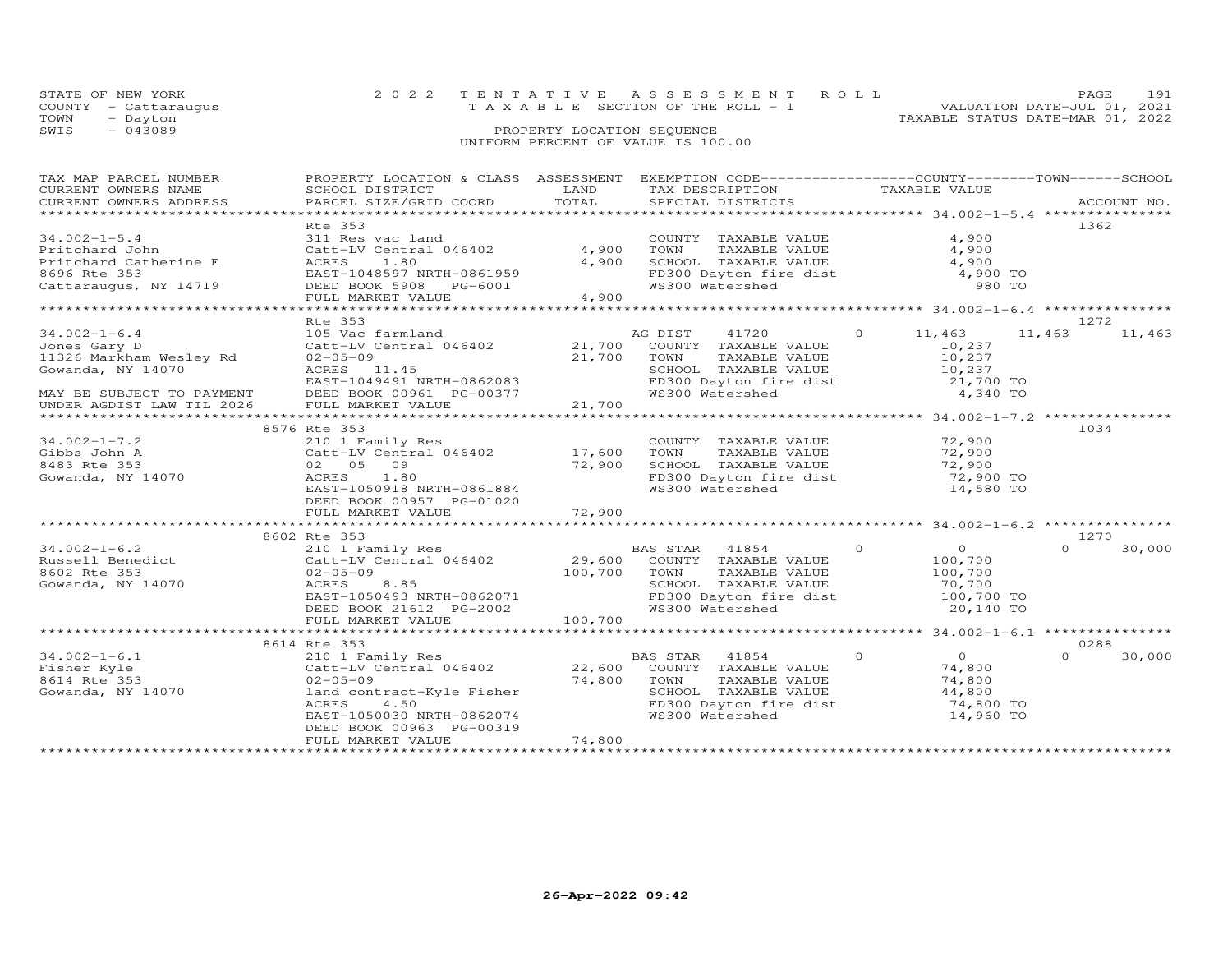|      | STATE OF NEW YORK    | 2022 TENTATIVE ASSESSMENT ROLL                                       | PAGE. | 192 |
|------|----------------------|----------------------------------------------------------------------|-------|-----|
|      | COUNTY - Cattaraugus | VALUATION DATE-JUL 01, 2021<br>T A X A B L E SECTION OF THE ROLL - 1 |       |     |
| TOWN | - Dayton             | TAXABLE STATUS DATE-MAR 01, 2022                                     |       |     |
| SWIS | $-043089$            | PROPERTY LOCATION SEQUENCE                                           |       |     |
|      |                      | UNIFORM PERCENT OF VALUE IS 100.00                                   |       |     |

| TAX MAP PARCEL NUMBER                                                                                                                                                                                                                                                                                                           | PROPERTY LOCATION & CLASS ASSESSMENT EXEMPTION CODE----------------COUNTY-------TOWN------SCHOOL                                                                                                                      |                        |                                                                                                                                                                                      |          |             |
|---------------------------------------------------------------------------------------------------------------------------------------------------------------------------------------------------------------------------------------------------------------------------------------------------------------------------------|-----------------------------------------------------------------------------------------------------------------------------------------------------------------------------------------------------------------------|------------------------|--------------------------------------------------------------------------------------------------------------------------------------------------------------------------------------|----------|-------------|
| CURRENT OWNERS NAME                                                                                                                                                                                                                                                                                                             | SCHOOL DISTRICT                                                                                                                                                                                                       | <b>Example 12</b> LAND | TAX DESCRIPTION TAXABLE VALUE<br>SPECIAL DISTRICTS                                                                                                                                   |          |             |
| CURRENT OWNERS ADDRESS PARCEL SIZE/GRID COORD TOTAL                                                                                                                                                                                                                                                                             |                                                                                                                                                                                                                       |                        |                                                                                                                                                                                      |          | ACCOUNT NO. |
|                                                                                                                                                                                                                                                                                                                                 | Examples 28 PCT OF VALUE USED FOR EXEMPTION PURPOSES<br>112. Dairy farm and the same of the contract of the contract of the contract of the contract of the contract o<br>28 PCT OF VALUE USED FOR EXEMPTION PURPOSES |                        |                                                                                                                                                                                      |          |             |
|                                                                                                                                                                                                                                                                                                                                 | 8615 Rte 353                                                                                                                                                                                                          |                        |                                                                                                                                                                                      | 1215     |             |
|                                                                                                                                                                                                                                                                                                                                 |                                                                                                                                                                                                                       |                        |                                                                                                                                                                                      |          |             |
|                                                                                                                                                                                                                                                                                                                                 |                                                                                                                                                                                                                       |                        |                                                                                                                                                                                      |          |             |
|                                                                                                                                                                                                                                                                                                                                 |                                                                                                                                                                                                                       |                        |                                                                                                                                                                                      |          |             |
|                                                                                                                                                                                                                                                                                                                                 |                                                                                                                                                                                                                       |                        |                                                                                                                                                                                      |          |             |
|                                                                                                                                                                                                                                                                                                                                 |                                                                                                                                                                                                                       |                        |                                                                                                                                                                                      |          |             |
|                                                                                                                                                                                                                                                                                                                                 |                                                                                                                                                                                                                       |                        |                                                                                                                                                                                      |          |             |
|                                                                                                                                                                                                                                                                                                                                 |                                                                                                                                                                                                                       |                        |                                                                                                                                                                                      |          |             |
|                                                                                                                                                                                                                                                                                                                                 |                                                                                                                                                                                                                       |                        |                                                                                                                                                                                      |          |             |
|                                                                                                                                                                                                                                                                                                                                 |                                                                                                                                                                                                                       |                        |                                                                                                                                                                                      |          |             |
|                                                                                                                                                                                                                                                                                                                                 |                                                                                                                                                                                                                       |                        | COUNTY TAXABLE VALUE<br>TOWN TAXABLE VALUE 122,186<br>SCHOOL TAXABLE VALUE 122,186<br>SCHOOL TAXABLE VALUE 117,151<br>FD300 Dayton fire dist 222,900 TO<br>MS300 Watershed 24,580 TO |          |             |
|                                                                                                                                                                                                                                                                                                                                 |                                                                                                                                                                                                                       |                        |                                                                                                                                                                                      |          |             |
|                                                                                                                                                                                                                                                                                                                                 | 8643 Rte 353                                                                                                                                                                                                          |                        |                                                                                                                                                                                      |          | 1012        |
|                                                                                                                                                                                                                                                                                                                                 |                                                                                                                                                                                                                       |                        |                                                                                                                                                                                      |          |             |
|                                                                                                                                                                                                                                                                                                                                 |                                                                                                                                                                                                                       |                        |                                                                                                                                                                                      |          |             |
|                                                                                                                                                                                                                                                                                                                                 |                                                                                                                                                                                                                       |                        |                                                                                                                                                                                      |          |             |
|                                                                                                                                                                                                                                                                                                                                 |                                                                                                                                                                                                                       |                        |                                                                                                                                                                                      |          |             |
|                                                                                                                                                                                                                                                                                                                                 |                                                                                                                                                                                                                       |                        |                                                                                                                                                                                      |          |             |
|                                                                                                                                                                                                                                                                                                                                 |                                                                                                                                                                                                                       |                        |                                                                                                                                                                                      |          |             |
|                                                                                                                                                                                                                                                                                                                                 |                                                                                                                                                                                                                       |                        |                                                                                                                                                                                      |          |             |
| $\begin{array}{cccccccc} 34.002-1-10.3 & 8643 \text{ Rte } 353 & 848.8 \text{ Rte } 353 & 84.002-1-10.3 & 1012 & 1012 & 1012 & 1012 & 1012 & 1012 & 1012 & 1012 & 1012 & 1012 & 1012 & 1012 & 1012 & 1012 & 1012 & 1012 & 1012 & 1012 & 1012 & 1012 & 1012 & 1012 & 1012 & 1012 & 1012$                                         |                                                                                                                                                                                                                       |                        |                                                                                                                                                                                      |          |             |
|                                                                                                                                                                                                                                                                                                                                 | 8649 Rte 353                                                                                                                                                                                                          |                        |                                                                                                                                                                                      |          | 0022        |
| $\begin{array}{cccccccc} 34.002-1-9 & 8649 \text{ Rte } 353 & 0022 \\ -1 & 2011 \text{ Tame} & 2101 \text{ Fame} & 0 & 8,235 & 8,235 & 0 \\ 2101 \text{ Fame} & 2101 \text{ Tame} & 0 & 8,235 & 8,235 & 0 \\ 2101 \text{ Fame} & 0 & 2 & 0 & 54,900 \\ 2 & 0 & 2 & 0 & 54,900 & 54,900 \\ 2 & 0 & 2 & 0 & 54,900 & 54,900 \\ 2$ |                                                                                                                                                                                                                       |                        |                                                                                                                                                                                      |          |             |
|                                                                                                                                                                                                                                                                                                                                 |                                                                                                                                                                                                                       |                        |                                                                                                                                                                                      |          |             |
|                                                                                                                                                                                                                                                                                                                                 |                                                                                                                                                                                                                       |                        |                                                                                                                                                                                      |          |             |
|                                                                                                                                                                                                                                                                                                                                 |                                                                                                                                                                                                                       |                        |                                                                                                                                                                                      |          |             |
|                                                                                                                                                                                                                                                                                                                                 |                                                                                                                                                                                                                       |                        |                                                                                                                                                                                      |          |             |
|                                                                                                                                                                                                                                                                                                                                 |                                                                                                                                                                                                                       |                        |                                                                                                                                                                                      |          |             |
|                                                                                                                                                                                                                                                                                                                                 |                                                                                                                                                                                                                       |                        |                                                                                                                                                                                      |          |             |
|                                                                                                                                                                                                                                                                                                                                 |                                                                                                                                                                                                                       |                        |                                                                                                                                                                                      |          |             |
|                                                                                                                                                                                                                                                                                                                                 | 8664 Rte 353                                                                                                                                                                                                          |                        |                                                                                                                                                                                      |          | 0475        |
|                                                                                                                                                                                                                                                                                                                                 |                                                                                                                                                                                                                       |                        |                                                                                                                                                                                      |          |             |
|                                                                                                                                                                                                                                                                                                                                 |                                                                                                                                                                                                                       |                        |                                                                                                                                                                                      |          |             |
|                                                                                                                                                                                                                                                                                                                                 |                                                                                                                                                                                                                       |                        |                                                                                                                                                                                      |          |             |
| 34.002-1-5.1<br>Pritchard John 212 Vac w/imprv<br>Pritchard John 212 Vac w/imprv<br>Pritchard Catherine E 03 05 09 148,000 SCHOO<br>8696 Rte 353 ACRES 74.50 FD300<br>Cattaraugus, NY 14719 EAST-10463286 NRTH-0862786 NS300 NS300<br>Cat                                                                                       |                                                                                                                                                                                                                       |                        | COUNTY TAXABLE VALUE $148,000$<br>TOWN TAXABLE VALUE $148,000$<br>SCHOOL TAXABLE VALUE $148,000$<br>FD300 Dayton fire dist $148,000$ TO<br>WS300 Watershed $29,600$ TO               |          |             |
|                                                                                                                                                                                                                                                                                                                                 |                                                                                                                                                                                                                       |                        |                                                                                                                                                                                      |          |             |
|                                                                                                                                                                                                                                                                                                                                 | DEED BOOK 5908 PG-6001                                                                                                                                                                                                |                        |                                                                                                                                                                                      |          |             |
|                                                                                                                                                                                                                                                                                                                                 |                                                                                                                                                                                                                       |                        |                                                                                                                                                                                      |          |             |
|                                                                                                                                                                                                                                                                                                                                 |                                                                                                                                                                                                                       |                        |                                                                                                                                                                                      |          |             |
|                                                                                                                                                                                                                                                                                                                                 | 8664 Rte 353                                                                                                                                                                                                          |                        |                                                                                                                                                                                      |          | 1190        |
|                                                                                                                                                                                                                                                                                                                                 |                                                                                                                                                                                                                       |                        |                                                                                                                                                                                      | $\Omega$ | 30,000      |
| 34.002-1-5.2<br>Lombardi Craig G<br>Lombardi Dawn N (310 1 Family Res (310 1 Family Res (310 1 Family Res (310 1 Family Res 19,300 COUNTY TAXABLE VALUE<br>Contracti Dawn N (3300 50 9)<br>8664 Rte 353 (ACRES 2.50 SCHOOL TAXABLE VA                                                                                           |                                                                                                                                                                                                                       |                        |                                                                                                                                                                                      |          |             |
|                                                                                                                                                                                                                                                                                                                                 |                                                                                                                                                                                                                       |                        |                                                                                                                                                                                      |          |             |
|                                                                                                                                                                                                                                                                                                                                 |                                                                                                                                                                                                                       |                        |                                                                                                                                                                                      |          |             |
|                                                                                                                                                                                                                                                                                                                                 |                                                                                                                                                                                                                       |                        | SCHOOL TAXABLE VALUE 116,600<br>FD300 Dayton fire dist 116,600 TO<br>WS300 Watershed 29,320 TO                                                                                       |          |             |
|                                                                                                                                                                                                                                                                                                                                 |                                                                                                                                                                                                                       |                        |                                                                                                                                                                                      |          |             |
|                                                                                                                                                                                                                                                                                                                                 | FULL MARKET VALUE                                                                                                                                                                                                     | 146,600                |                                                                                                                                                                                      |          |             |
|                                                                                                                                                                                                                                                                                                                                 |                                                                                                                                                                                                                       |                        |                                                                                                                                                                                      |          |             |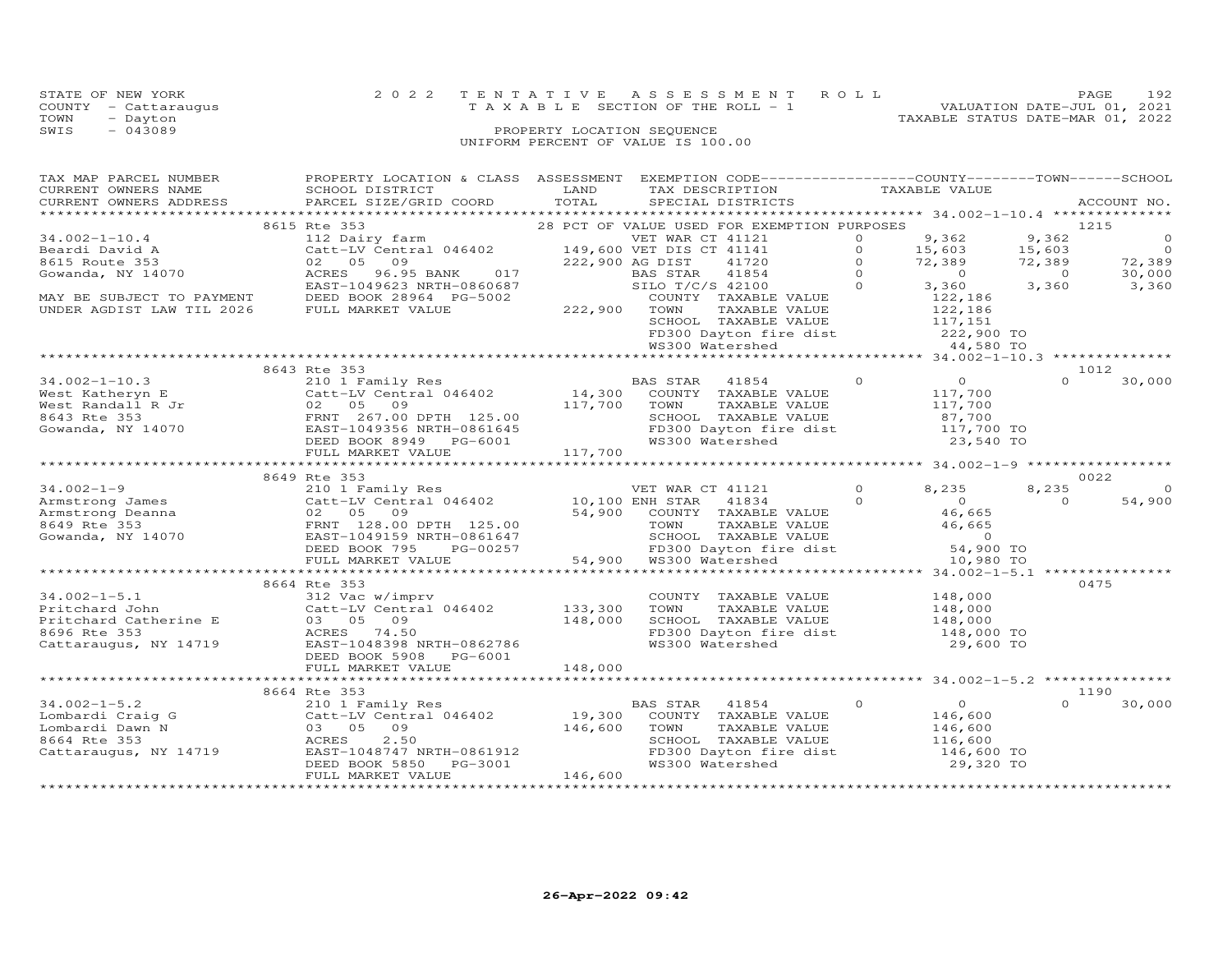|      | STATE OF NEW YORK    | 2022 TENTATIVE ASSESSMENT ROLL        |  |  | PAGE                             | 193 |
|------|----------------------|---------------------------------------|--|--|----------------------------------|-----|
|      | COUNTY - Cattaraugus | T A X A B L E SECTION OF THE ROLL - 1 |  |  | VALUATION DATE-JUL 01, 2021      |     |
| TOWN | - Dayton             |                                       |  |  | TAXABLE STATUS DATE-MAR 01, 2022 |     |
| SWIS | $-043089$            | PROPERTY LOCATION SEQUENCE            |  |  |                                  |     |
|      |                      | UNIFORM PERCENT OF VALUE IS 100.00    |  |  |                                  |     |

| TAX MAP PARCEL NUMBER  | PROPERTY LOCATION & CLASS ASSESSMENT EXEMPTION CODE---------------COUNTY-------TOWN-----SCHOOL                                                                                                                                                                                                                                                                       |         |                                                                                                                    |                                     |                    |
|------------------------|----------------------------------------------------------------------------------------------------------------------------------------------------------------------------------------------------------------------------------------------------------------------------------------------------------------------------------------------------------------------|---------|--------------------------------------------------------------------------------------------------------------------|-------------------------------------|--------------------|
| CURRENT OWNERS NAME    | SCHOOL DISTRICT                                                                                                                                                                                                                                                                                                                                                      | LAND    | TAX DESCRIPTION TAXABLE VALUE SPECIAL DISTRICTS                                                                    |                                     |                    |
| CURRENT OWNERS ADDRESS | PARCEL SIZE/GRID COORD TOTAL                                                                                                                                                                                                                                                                                                                                         |         |                                                                                                                    |                                     | ACCOUNT NO.        |
|                        |                                                                                                                                                                                                                                                                                                                                                                      |         |                                                                                                                    |                                     |                    |
|                        |                                                                                                                                                                                                                                                                                                                                                                      |         |                                                                                                                    |                                     |                    |
|                        |                                                                                                                                                                                                                                                                                                                                                                      |         |                                                                                                                    |                                     |                    |
|                        |                                                                                                                                                                                                                                                                                                                                                                      |         |                                                                                                                    |                                     |                    |
|                        |                                                                                                                                                                                                                                                                                                                                                                      |         |                                                                                                                    |                                     |                    |
|                        |                                                                                                                                                                                                                                                                                                                                                                      |         |                                                                                                                    |                                     |                    |
|                        |                                                                                                                                                                                                                                                                                                                                                                      |         |                                                                                                                    |                                     |                    |
|                        |                                                                                                                                                                                                                                                                                                                                                                      |         |                                                                                                                    |                                     |                    |
|                        |                                                                                                                                                                                                                                                                                                                                                                      |         |                                                                                                                    |                                     |                    |
|                        |                                                                                                                                                                                                                                                                                                                                                                      |         |                                                                                                                    |                                     |                    |
|                        | 8696 Rte 353                                                                                                                                                                                                                                                                                                                                                         |         |                                                                                                                    |                                     | 1218               |
|                        | 34.002-1-5.3<br>Pritchard John 210 1 Family Res<br>Pritchard John 210 1 Family Res<br>Pritchard Catherine 03 05 09<br>8696 Rte 353<br>Cattaraugus, NY 14719 EAST-1048359 NRTH-0862330<br>Cattaraugus, NY 14719 EAST-1048359 NRTH-0862330<br>                                                                                                                         |         |                                                                                                                    | 41854 0 0<br>TAXABLE VALUE 0 88,300 | $\Omega$<br>30,000 |
|                        |                                                                                                                                                                                                                                                                                                                                                                      |         |                                                                                                                    |                                     |                    |
|                        |                                                                                                                                                                                                                                                                                                                                                                      |         | TAXABLE VALUE<br>TAXABLE VALUE<br>TAXABLE VALUE                                                                    | 88,300                              |                    |
|                        |                                                                                                                                                                                                                                                                                                                                                                      |         |                                                                                                                    |                                     |                    |
|                        |                                                                                                                                                                                                                                                                                                                                                                      |         |                                                                                                                    |                                     |                    |
|                        |                                                                                                                                                                                                                                                                                                                                                                      |         |                                                                                                                    |                                     |                    |
|                        | $\sim$ $\sim$ $\sim$ $\sim$<br>FULL MARKET VALUE                                                                                                                                                                                                                                                                                                                     | 88,300  | TOWN TAXADDE VIET<br>SCHOOL TAXABLE VALUE<br>FD300 Dayton fire dist 88,300 TO<br>WS300 Watershed 17,660 TO         |                                     |                    |
|                        |                                                                                                                                                                                                                                                                                                                                                                      |         |                                                                                                                    |                                     |                    |
|                        | 8755 Rte 353                                                                                                                                                                                                                                                                                                                                                         |         |                                                                                                                    |                                     | 0019               |
| $25.004 - 1 - 12$      | 210 1 Family Res                                                                                                                                                                                                                                                                                                                                                     |         | COUNTY TAXABLE VALUE 49,600                                                                                        |                                     |                    |
|                        |                                                                                                                                                                                                                                                                                                                                                                      |         |                                                                                                                    |                                     |                    |
|                        | 25.004-1-12<br>Pillard Cassandra A Catt-LV Central 046402 10,100<br>Shelters Chad M 03 05 09<br>8755 Route 353 FRNT 160.00 DPTH 100.00<br>Dayton, NY 14070 EAST-1047564 NRTH-0863637<br>DEED BOOK 20200 PG-6558                                                                                                                                                      |         | COWN TAXABLE VALUE<br>TOWN TAXABLE VALUE 49,600<br>SCHOOL TAXABLE VALUE 49,600<br>FD300 Dayton fire dist 49,600 TO |                                     |                    |
|                        |                                                                                                                                                                                                                                                                                                                                                                      |         |                                                                                                                    |                                     |                    |
|                        |                                                                                                                                                                                                                                                                                                                                                                      |         | WS300 Watershed                                                                                                    | 9,920 TO                            |                    |
|                        |                                                                                                                                                                                                                                                                                                                                                                      |         |                                                                                                                    |                                     |                    |
|                        | FULL MARKET VALUE                                                                                                                                                                                                                                                                                                                                                    | 49,600  |                                                                                                                    |                                     |                    |
|                        |                                                                                                                                                                                                                                                                                                                                                                      |         |                                                                                                                    |                                     |                    |
|                        | 8802 Rte 353                                                                                                                                                                                                                                                                                                                                                         |         |                                                                                                                    |                                     | 0591               |
|                        |                                                                                                                                                                                                                                                                                                                                                                      |         |                                                                                                                    |                                     | $\Omega$<br>30,000 |
|                        |                                                                                                                                                                                                                                                                                                                                                                      |         |                                                                                                                    |                                     |                    |
|                        |                                                                                                                                                                                                                                                                                                                                                                      |         |                                                                                                                    |                                     |                    |
|                        |                                                                                                                                                                                                                                                                                                                                                                      |         |                                                                                                                    |                                     |                    |
|                        |                                                                                                                                                                                                                                                                                                                                                                      |         |                                                                                                                    |                                     |                    |
|                        |                                                                                                                                                                                                                                                                                                                                                                      |         |                                                                                                                    |                                     |                    |
|                        | $\begin{array}{cccccccc} 25.004-1-14 & 8802 \text{ Rte } 353 & 210 \text{ I} & \text{Family Res} & \text{BAS STAR} & 41854 & 0 & 0 \\ 210 \text{ I} & \text{Family Res} & 210 \text{ I} & 0 & 0 & 0 \\ 210 \text{ I} & 0 & 0 & 0 & 0 \\ 210 \text{ I} & 0 & 0 & 0 & 0 \\ 210 \text{ I} & 0 & 0 & 0 & 0 \\ 210 \text{ I} & 0 & 0 & 0 & 0 \\ 210 \text{ I} & 0 & 0 & $ |         |                                                                                                                    |                                     |                    |
|                        |                                                                                                                                                                                                                                                                                                                                                                      |         |                                                                                                                    |                                     |                    |
|                        |                                                                                                                                                                                                                                                                                                                                                                      |         |                                                                                                                    |                                     | 0345               |
|                        |                                                                                                                                                                                                                                                                                                                                                                      |         |                                                                                                                    |                                     | $\Omega$<br>30,000 |
|                        |                                                                                                                                                                                                                                                                                                                                                                      |         |                                                                                                                    |                                     |                    |
|                        |                                                                                                                                                                                                                                                                                                                                                                      |         |                                                                                                                    |                                     |                    |
|                        |                                                                                                                                                                                                                                                                                                                                                                      |         |                                                                                                                    |                                     |                    |
|                        | 3813 Rte 353<br>25.004-1-16<br>210 1 Family Res<br>Chandler, Jr. Arden L. Catt-LV Central 046402<br>210 1 Family Res<br>210 1 Family Res<br>210 1 Family Res<br>210 1 Catt-LV Central 046402<br>21,800 COUNTY TAXABLE VALUE<br>2105,600<br>2105,60                                                                                                                   |         |                                                                                                                    |                                     |                    |
|                        |                                                                                                                                                                                                                                                                                                                                                                      |         |                                                                                                                    |                                     |                    |
|                        | DEED BOOK 26023 PG-6001                                                                                                                                                                                                                                                                                                                                              |         |                                                                                                                    |                                     |                    |
|                        | FULL MARKET VALUE                                                                                                                                                                                                                                                                                                                                                    | 105,600 |                                                                                                                    |                                     |                    |
|                        |                                                                                                                                                                                                                                                                                                                                                                      |         |                                                                                                                    |                                     |                    |
|                        |                                                                                                                                                                                                                                                                                                                                                                      |         |                                                                                                                    |                                     |                    |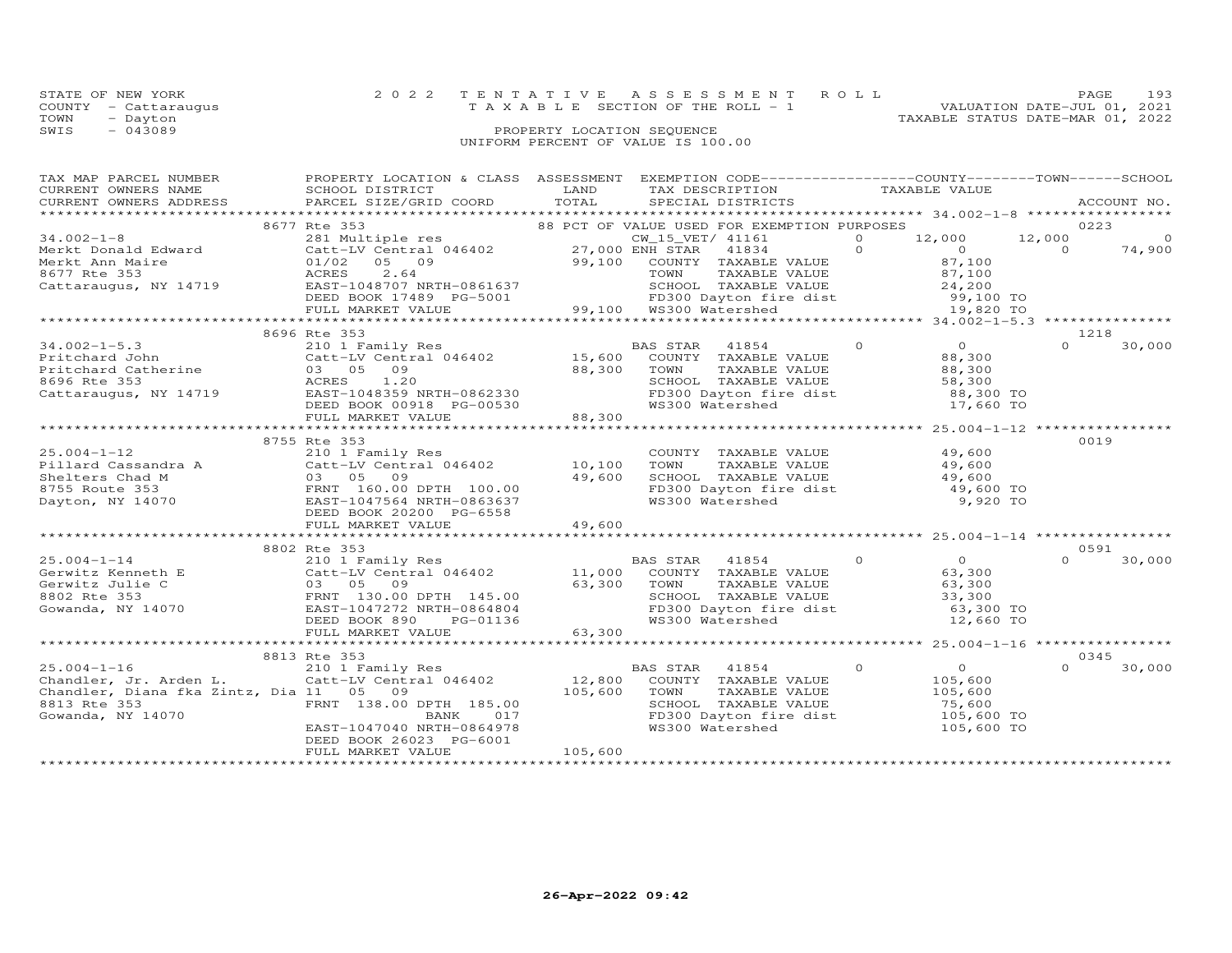| STATE OF NEW YORK |                      | 2022 TENTATIVE ASSESSMENT ROLL                                       | PAGE. | 194 |
|-------------------|----------------------|----------------------------------------------------------------------|-------|-----|
|                   | COUNTY - Cattaraugus | VALUATION DATE-JUL 01, 2021<br>T A X A B L E SECTION OF THE ROLL - 1 |       |     |
| TOWN              | - Dayton             | TAXABLE STATUS DATE-MAR 01, 2022                                     |       |     |
| SWIS              | $-043089$            | PROPERTY LOCATION SEQUENCE                                           |       |     |
|                   |                      | UNIFORM PERCENT OF VALUE IS 100.00                                   |       |     |

|                                                                                                                                                                                                                                                                                                                                                                                                                                                               |  | 0086 |
|---------------------------------------------------------------------------------------------------------------------------------------------------------------------------------------------------------------------------------------------------------------------------------------------------------------------------------------------------------------------------------------------------------------------------------------------------------------|--|------|
|                                                                                                                                                                                                                                                                                                                                                                                                                                                               |  |      |
|                                                                                                                                                                                                                                                                                                                                                                                                                                                               |  |      |
|                                                                                                                                                                                                                                                                                                                                                                                                                                                               |  |      |
|                                                                                                                                                                                                                                                                                                                                                                                                                                                               |  |      |
|                                                                                                                                                                                                                                                                                                                                                                                                                                                               |  |      |
|                                                                                                                                                                                                                                                                                                                                                                                                                                                               |  |      |
|                                                                                                                                                                                                                                                                                                                                                                                                                                                               |  |      |
|                                                                                                                                                                                                                                                                                                                                                                                                                                                               |  |      |
|                                                                                                                                                                                                                                                                                                                                                                                                                                                               |  |      |
|                                                                                                                                                                                                                                                                                                                                                                                                                                                               |  |      |
|                                                                                                                                                                                                                                                                                                                                                                                                                                                               |  |      |
|                                                                                                                                                                                                                                                                                                                                                                                                                                                               |  |      |
|                                                                                                                                                                                                                                                                                                                                                                                                                                                               |  |      |
|                                                                                                                                                                                                                                                                                                                                                                                                                                                               |  |      |
|                                                                                                                                                                                                                                                                                                                                                                                                                                                               |  |      |
|                                                                                                                                                                                                                                                                                                                                                                                                                                                               |  |      |
|                                                                                                                                                                                                                                                                                                                                                                                                                                                               |  |      |
|                                                                                                                                                                                                                                                                                                                                                                                                                                                               |  |      |
|                                                                                                                                                                                                                                                                                                                                                                                                                                                               |  |      |
|                                                                                                                                                                                                                                                                                                                                                                                                                                                               |  |      |
|                                                                                                                                                                                                                                                                                                                                                                                                                                                               |  |      |
|                                                                                                                                                                                                                                                                                                                                                                                                                                                               |  |      |
|                                                                                                                                                                                                                                                                                                                                                                                                                                                               |  |      |
|                                                                                                                                                                                                                                                                                                                                                                                                                                                               |  |      |
|                                                                                                                                                                                                                                                                                                                                                                                                                                                               |  |      |
|                                                                                                                                                                                                                                                                                                                                                                                                                                                               |  |      |
|                                                                                                                                                                                                                                                                                                                                                                                                                                                               |  |      |
|                                                                                                                                                                                                                                                                                                                                                                                                                                                               |  |      |
|                                                                                                                                                                                                                                                                                                                                                                                                                                                               |  |      |
|                                                                                                                                                                                                                                                                                                                                                                                                                                                               |  |      |
|                                                                                                                                                                                                                                                                                                                                                                                                                                                               |  |      |
|                                                                                                                                                                                                                                                                                                                                                                                                                                                               |  |      |
|                                                                                                                                                                                                                                                                                                                                                                                                                                                               |  |      |
|                                                                                                                                                                                                                                                                                                                                                                                                                                                               |  |      |
|                                                                                                                                                                                                                                                                                                                                                                                                                                                               |  |      |
|                                                                                                                                                                                                                                                                                                                                                                                                                                                               |  |      |
| XARE VIDEO BORRIST TO PAYMENT TO PRESENT TO PAYMENT TO ARREST VIDEO TO THE MARKET VALUE AND TO THE MARKET VALUE TO THE MARKET OF THE MARKET OF THE MARKET OF THE MARKET OF THE MARKET OF THE MARKET OF THE MARKET OF THE MARKE                                                                                                                                                                                                                                |  |      |
|                                                                                                                                                                                                                                                                                                                                                                                                                                                               |  |      |
|                                                                                                                                                                                                                                                                                                                                                                                                                                                               |  |      |
| $\begin{tabular}{l cccc} \texttt{\small 147} & \texttt{\small 148} & \texttt{\small 149} & \texttt{\small 149} & \texttt{\small 149} & \texttt{\small 149} & \texttt{\small 149} & \texttt{\small 149} & \texttt{\small 149} & \texttt{\small 149} & \texttt{\small 149} & \texttt{\small 149} & \texttt{\small 149} & \texttt{\small 149} & \texttt{\small 149} & \texttt{\small 149} & \texttt{\small 149} & \texttt{\small 149} & \texttt{\small 149} & \$ |  |      |
|                                                                                                                                                                                                                                                                                                                                                                                                                                                               |  |      |
|                                                                                                                                                                                                                                                                                                                                                                                                                                                               |  |      |
|                                                                                                                                                                                                                                                                                                                                                                                                                                                               |  |      |
|                                                                                                                                                                                                                                                                                                                                                                                                                                                               |  |      |
|                                                                                                                                                                                                                                                                                                                                                                                                                                                               |  |      |
|                                                                                                                                                                                                                                                                                                                                                                                                                                                               |  |      |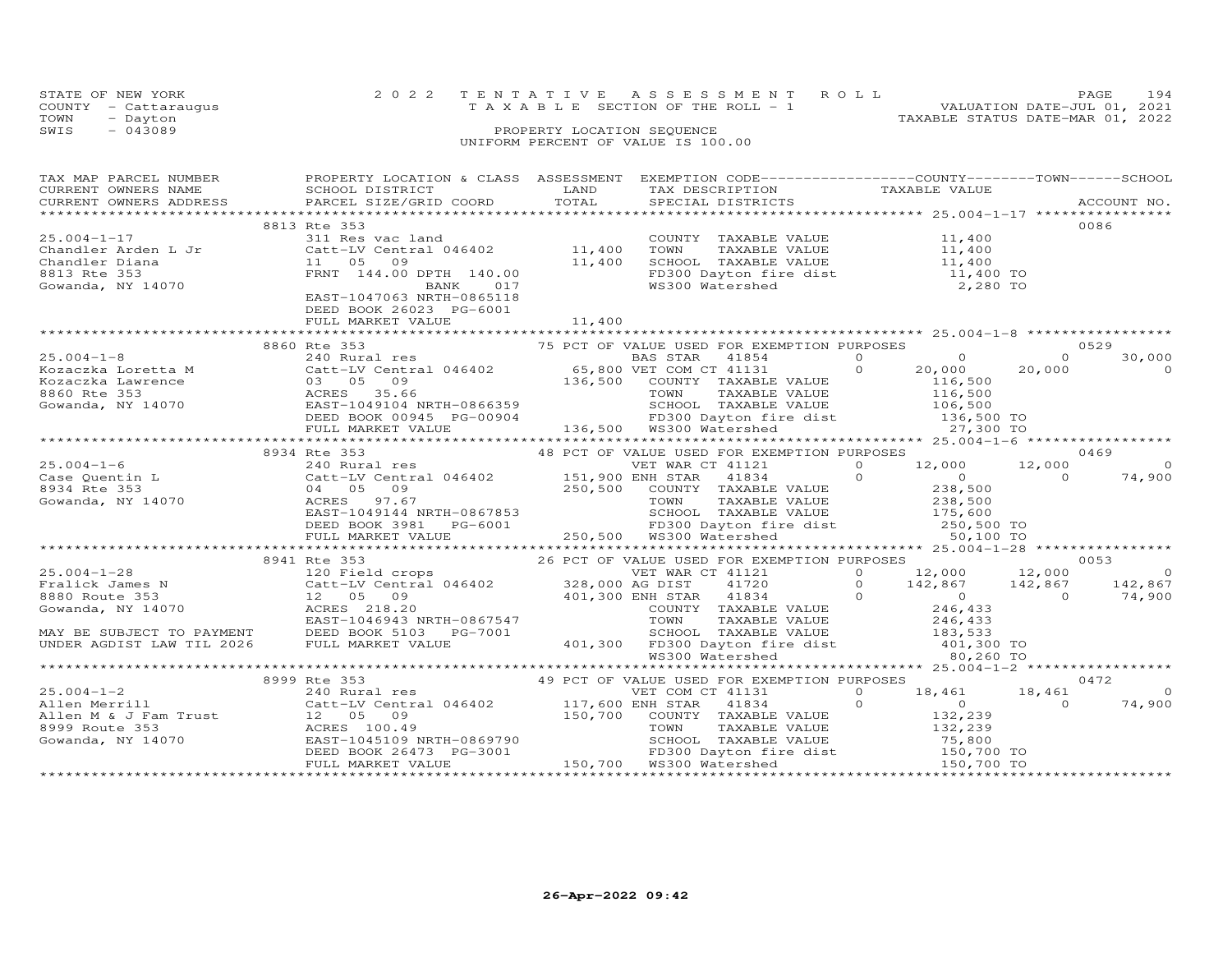| STATE OF NEW YORK    | 2022 TENTATIVE ASSESSMENT ROLL |                                    |  |                                  | <b>PAGE</b> | 195 |
|----------------------|--------------------------------|------------------------------------|--|----------------------------------|-------------|-----|
| COUNTY - Cattaraugus |                                | TAXABLE SECTION OF THE ROLL - 1    |  | VALUATION DATE-JUL 01, 2021      |             |     |
| TOWN<br>- Dayton     |                                |                                    |  | TAXABLE STATUS DATE-MAR 01, 2022 |             |     |
| $-043089$<br>SWIS    |                                | PROPERTY LOCATION SEQUENCE         |  |                                  |             |     |
|                      |                                | UNIFORM PERCENT OF VALUE IS 100.00 |  |                                  |             |     |

| TAX MAP PARCEL NUMBER | PROPERTY LOCATION & CLASS ASSESSMENT EXEMPTION CODE---------------COUNTY-------TOWN-----SCHOOL                                                                                                                                                                                                                                                                                           |                                                                                                                       |                                                                                                                           |               |          |             |
|-----------------------|------------------------------------------------------------------------------------------------------------------------------------------------------------------------------------------------------------------------------------------------------------------------------------------------------------------------------------------------------------------------------------------|-----------------------------------------------------------------------------------------------------------------------|---------------------------------------------------------------------------------------------------------------------------|---------------|----------|-------------|
| CURRENT OWNERS NAME   | SCHOOL DISTRICT                                                                                                                                                                                                                                                                                                                                                                          | <b>EXAMPLE DESCRIPTION OF STREET AND STREET AND STREET AND STREET AND STREET AND STREET AND STREET AND STREET AND</b> | TAX DESCRIPTION<br>TAXABLE VALUE                                                                                          |               |          |             |
|                       | CURRENT OWNERS NATILE SOLIDOL DISTRICT OORD TOTAL                                                                                                                                                                                                                                                                                                                                        |                                                                                                                       | SPECIAL DISTRICTS                                                                                                         |               |          | ACCOUNT NO. |
|                       |                                                                                                                                                                                                                                                                                                                                                                                          |                                                                                                                       |                                                                                                                           |               |          |             |
|                       | 9028 Rte 353                                                                                                                                                                                                                                                                                                                                                                             |                                                                                                                       |                                                                                                                           |               |          | 0323        |
|                       | $\begin{tabular}{lllllllllllllllllllllll} \hline 25.004-1-4 & 270&\mbox{Mg housing} & \mbox{AG DIST} & 41720 & 0 & 25,663 \\ \hline \text{Gibbs John A} & \text{Catt-LV Central 046402} & 60,200& \text{COUNTY TAXABLE VALUE} & 66,137 \\ 8483 \text{ Rte 353} & 04 & 05 & 09 & 91,800 & \text{TOWN} & \text{TAXABLE VALUE} & 66,137 \\ \text{Gowanda, NY 14070} & \text{ACRES} & 28.67$ |                                                                                                                       |                                                                                                                           | $0 \t 25,663$ | 25,663   | 25,663      |
|                       |                                                                                                                                                                                                                                                                                                                                                                                          |                                                                                                                       |                                                                                                                           |               |          |             |
|                       |                                                                                                                                                                                                                                                                                                                                                                                          |                                                                                                                       |                                                                                                                           |               |          |             |
|                       |                                                                                                                                                                                                                                                                                                                                                                                          |                                                                                                                       |                                                                                                                           |               |          |             |
|                       |                                                                                                                                                                                                                                                                                                                                                                                          |                                                                                                                       | SCHOOL TAXABLE VALUE 66,137<br>FD300 Dayton fire dist 91,800 TO                                                           |               |          |             |
|                       |                                                                                                                                                                                                                                                                                                                                                                                          |                                                                                                                       |                                                                                                                           |               |          |             |
|                       |                                                                                                                                                                                                                                                                                                                                                                                          |                                                                                                                       |                                                                                                                           | 18,360 TO     |          |             |
|                       |                                                                                                                                                                                                                                                                                                                                                                                          |                                                                                                                       |                                                                                                                           |               |          |             |
|                       |                                                                                                                                                                                                                                                                                                                                                                                          |                                                                                                                       |                                                                                                                           |               |          |             |
|                       | 9031 Rte 353                                                                                                                                                                                                                                                                                                                                                                             |                                                                                                                       |                                                                                                                           |               |          | 0054        |
|                       |                                                                                                                                                                                                                                                                                                                                                                                          |                                                                                                                       |                                                                                                                           |               |          |             |
|                       |                                                                                                                                                                                                                                                                                                                                                                                          |                                                                                                                       |                                                                                                                           |               |          |             |
|                       |                                                                                                                                                                                                                                                                                                                                                                                          |                                                                                                                       |                                                                                                                           |               |          |             |
|                       |                                                                                                                                                                                                                                                                                                                                                                                          |                                                                                                                       |                                                                                                                           |               |          |             |
|                       |                                                                                                                                                                                                                                                                                                                                                                                          |                                                                                                                       |                                                                                                                           |               |          |             |
|                       |                                                                                                                                                                                                                                                                                                                                                                                          |                                                                                                                       |                                                                                                                           |               |          |             |
|                       |                                                                                                                                                                                                                                                                                                                                                                                          |                                                                                                                       |                                                                                                                           |               |          |             |
|                       |                                                                                                                                                                                                                                                                                                                                                                                          |                                                                                                                       |                                                                                                                           |               |          |             |
|                       |                                                                                                                                                                                                                                                                                                                                                                                          |                                                                                                                       |                                                                                                                           |               |          |             |
|                       |                                                                                                                                                                                                                                                                                                                                                                                          |                                                                                                                       |                                                                                                                           |               |          | 0087        |
|                       |                                                                                                                                                                                                                                                                                                                                                                                          |                                                                                                                       |                                                                                                                           |               | $\Omega$ | 30,000      |
|                       |                                                                                                                                                                                                                                                                                                                                                                                          |                                                                                                                       |                                                                                                                           |               |          |             |
|                       |                                                                                                                                                                                                                                                                                                                                                                                          |                                                                                                                       |                                                                                                                           |               |          |             |
|                       | 25.002-1-11<br>210 1 Family Res<br>Chmielewski Ronald Gowanda Central 047201 21,500 COUNTY TAXABLE VALUE 72,800<br>21,500 COUNTY TAXABLE VALUE 72,800<br>3071 Rte 353 13 05 09<br>3.89<br>22,800 COUNTY TAXABLE VALUE 72,800<br>22,800 COUNT<br>13 05 09 72,800 TOWN<br>ACRES 3.89 SCHOOI<br>EAST-1046963 NRTH-0871571 FD300<br>DEED BOOK 00979 PG-00052 WS300                           |                                                                                                                       | TOWN TAXABLE VALUE 72,800<br>SCHOOL TAXABLE VALUE 42,800<br>FD300 Dayton fire dist 72,800 TO<br>WS300 Watershed 14,560 TO |               |          |             |
|                       |                                                                                                                                                                                                                                                                                                                                                                                          |                                                                                                                       |                                                                                                                           |               |          |             |
|                       |                                                                                                                                                                                                                                                                                                                                                                                          |                                                                                                                       |                                                                                                                           |               |          |             |
|                       |                                                                                                                                                                                                                                                                                                                                                                                          |                                                                                                                       |                                                                                                                           |               |          |             |
|                       |                                                                                                                                                                                                                                                                                                                                                                                          |                                                                                                                       |                                                                                                                           |               |          |             |
|                       | 9087 Rte 353                                                                                                                                                                                                                                                                                                                                                                             |                                                                                                                       |                                                                                                                           |               |          | 1243        |
|                       |                                                                                                                                                                                                                                                                                                                                                                                          |                                                                                                                       |                                                                                                                           |               |          |             |
|                       |                                                                                                                                                                                                                                                                                                                                                                                          |                                                                                                                       | COUNTY TAXABLE VALUE 32,300<br>TOWN TAXABLE VALUE 32,300                                                                  |               |          |             |
|                       |                                                                                                                                                                                                                                                                                                                                                                                          |                                                                                                                       |                                                                                                                           |               |          |             |
|                       |                                                                                                                                                                                                                                                                                                                                                                                          |                                                                                                                       | SCHOOL TAXABLE VALUE 32,300<br>FD300 Dayton fire dist 32,300 TO                                                           |               |          |             |
|                       | 13 05 09 32,300<br>ACRES 9.85<br>EAST-1046600 NRTH-0871750                                                                                                                                                                                                                                                                                                                               |                                                                                                                       |                                                                                                                           | 6,460 TO      |          |             |
|                       |                                                                                                                                                                                                                                                                                                                                                                                          |                                                                                                                       | WS300 Watershed                                                                                                           |               |          |             |
|                       | DEED BOOK 20210 PG-9299                                                                                                                                                                                                                                                                                                                                                                  |                                                                                                                       |                                                                                                                           |               |          |             |
|                       |                                                                                                                                                                                                                                                                                                                                                                                          |                                                                                                                       |                                                                                                                           |               |          |             |
|                       |                                                                                                                                                                                                                                                                                                                                                                                          |                                                                                                                       |                                                                                                                           |               |          |             |
|                       | 9101 Rte 353                                                                                                                                                                                                                                                                                                                                                                             |                                                                                                                       |                                                                                                                           |               |          | 1010        |
|                       |                                                                                                                                                                                                                                                                                                                                                                                          |                                                                                                                       | COUNTY TAXABLE VALUE 124,200                                                                                              |               |          |             |
|                       |                                                                                                                                                                                                                                                                                                                                                                                          |                                                                                                                       |                                                                                                                           |               |          |             |
|                       |                                                                                                                                                                                                                                                                                                                                                                                          |                                                                                                                       | TOWN TAXABLE VALUE 124,200<br>SCHOOL TAXABLE VALUE 124,200<br>FD300 Dayton fire dist 124,200 TO                           |               |          |             |
|                       |                                                                                                                                                                                                                                                                                                                                                                                          |                                                                                                                       |                                                                                                                           |               |          |             |
|                       |                                                                                                                                                                                                                                                                                                                                                                                          |                                                                                                                       | WS300 Watershed                                                                                                           | 24,840 TO     |          |             |
|                       | DEED BOOK 29294 PG-3001                                                                                                                                                                                                                                                                                                                                                                  |                                                                                                                       |                                                                                                                           |               |          |             |
|                       | FULL MARKET VALUE                                                                                                                                                                                                                                                                                                                                                                        | 124,200                                                                                                               |                                                                                                                           |               |          |             |
|                       |                                                                                                                                                                                                                                                                                                                                                                                          |                                                                                                                       |                                                                                                                           |               |          |             |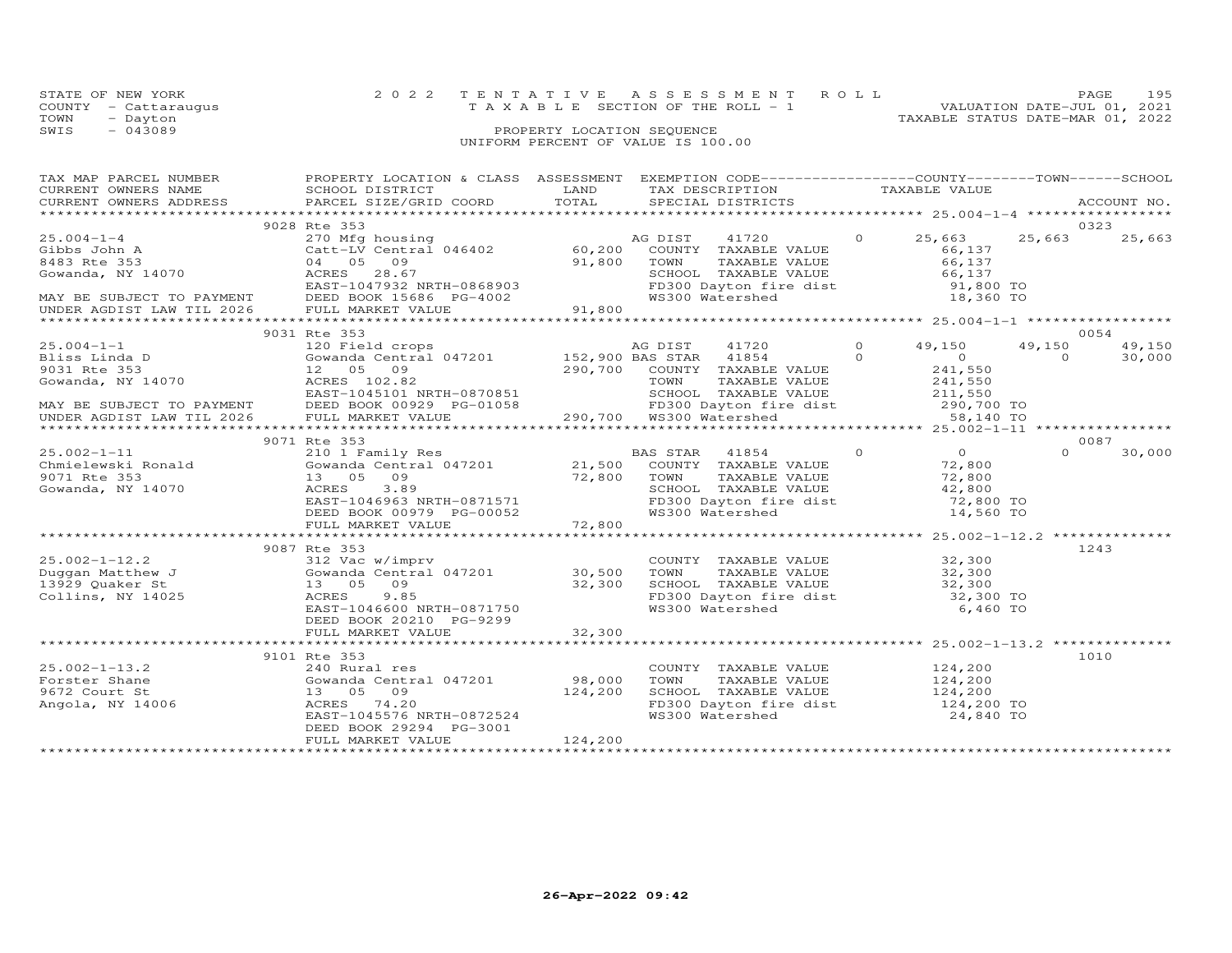|      | STATE OF NEW YORK    | 2022 TENTATIVE ASSESSMENT ROLL                                 | <b>PAGE</b> | 196 |
|------|----------------------|----------------------------------------------------------------|-------------|-----|
|      | COUNTY - Cattaraugus | VALUATION DATE-JUL 01, 2021<br>TAXABLE SECTION OF THE ROLL - 1 |             |     |
| TOWN | - Dayton             | TAXABLE STATUS DATE-MAR 01, 2022                               |             |     |
| SWIS | $-043089$            | PROPERTY LOCATION SEQUENCE                                     |             |     |
|      |                      | UNIFORM PERCENT OF VALUE IS 100.00                             |             |     |

| TAX MAP PARCEL NUMBER | PROPERTY LOCATION & CLASS ASSESSMENT EXEMPTION CODE----------------COUNTY-------TOWN------SCHOOL<br>CURRENT OWNERS NAME CONFIDENT SCHOOL DISTRICT LAND CONDUCTED TAXABLE VALUE<br>CURRENT OWNERS ADDRESS BARCEL SIZE/GRID COORD TOTAL SPECIAL DISTRICTS ACCOUNT NO.<br>TAXABLE VALUE SERVICE SANCEL SIZE/GRID COORD TOTAL SPECIAL DISTRI                |                               |                                                                                                                                                          |                                                                            |                                                        |
|-----------------------|---------------------------------------------------------------------------------------------------------------------------------------------------------------------------------------------------------------------------------------------------------------------------------------------------------------------------------------------------------|-------------------------------|----------------------------------------------------------------------------------------------------------------------------------------------------------|----------------------------------------------------------------------------|--------------------------------------------------------|
|                       |                                                                                                                                                                                                                                                                                                                                                         |                               |                                                                                                                                                          |                                                                            |                                                        |
| $25.002 - 1 - 16$     | 9104 Rte 353<br>9139 Rte 353<br>260 Seasonal res                                                                                                                                                                                                                                                                                                        |                               | COUNTY TAXABLE VALUE                                                                                                                                     | 55,400                                                                     | 0287<br>15,730<br>15,730<br>$\Omega$<br>30,000<br>0484 |
|                       | 25.002-1-16 260 Seasonal res<br>Mogavero Russell T (260 Seasonal res<br>Mogavero Rodney 13 05 09 55,400<br>1671 S Creek Rd (268 15.71<br>Derby, NY 14047 EAST-1046154 NRTH-0873237<br>DEED BOOK 1028 PG-859<br>FULL MARKET VALUE 55.400                                                                                                                 |                               | CONTRAINE VALUE<br>TOWN TAXABLE VALUE<br>SCHOOL TAXABLE VALUE<br>FD300 Dayton fire dist<br>WS300 Watershed<br>11,080 TO<br>TOWN                          |                                                                            |                                                        |
|                       |                                                                                                                                                                                                                                                                                                                                                         |                               |                                                                                                                                                          |                                                                            |                                                        |
|                       | 2.002-1-19.2<br>Fritzinger William C II (Sowanda Central 047201 50,500<br>Fritzinger Amy S 15 05 09 69,100<br>161 Clearfield Dr ACRES 37.70<br>Amherst, NY 14221 EAST-1045173 NRTH-0882493<br>FULL MARKET VALUE (SOURANCE)                                                                                                                              |                               | COUNTY TAXABLE VALUE 69,100<br>TOWN TAXABLE VALUE 69,100<br>SCHOOL TAXABLE VALUE 69,100<br>FD300 Dayton fire dist 69,100 TO<br>WS300 Watershed 13,820 TO |                                                                            | 1188                                                   |
|                       |                                                                                                                                                                                                                                                                                                                                                         |                               |                                                                                                                                                          |                                                                            |                                                        |
|                       | 9184 Rte 353<br>$\begin{array}{lcccc} 25.002-1-14 & 9184 \; \text{Rt} & 353 & 2000 \; \text{J} & 9184 \; \text{Rt} & 353 & 2000 \; \text{J} & 9184 \; \text{J} & 240 \; \text{Rural res} & 25.000 \; \text{J} & 240 \; \text{Rural res} & 25.000 \; \text{J} & 25.000 \; \text{J} & 25.000 \; \text{J} & 25.000 \; \text{J} & 25.000 \; \text{J} & 25.$ |                               |                                                                                                                                                          |                                                                            | 0387                                                   |
|                       |                                                                                                                                                                                                                                                                                                                                                         |                               |                                                                                                                                                          |                                                                            |                                                        |
|                       | 9199 Rte 353<br>EAST-1045786 NRTH-0874716<br>DEED BOOK 24175 PG-7001<br>FULL MARKET VALUE                                                                                                                                                                                                                                                               | $73,000$ TH-0874716<br>73,000 | COUNTY TAXABLE VALUE 73,000<br>TOWN<br>SCHOOL TAXABLE VALUE 73,000<br>FD300 Dayton fire dist 73,000 TO<br>WS300 Watershed                                | TAXABLE VALUE<br>TAXABLE VALUE 73,000<br>TAXABLE VALUE 73,000<br>14,600 TO | 1029                                                   |
|                       |                                                                                                                                                                                                                                                                                                                                                         |                               |                                                                                                                                                          |                                                                            |                                                        |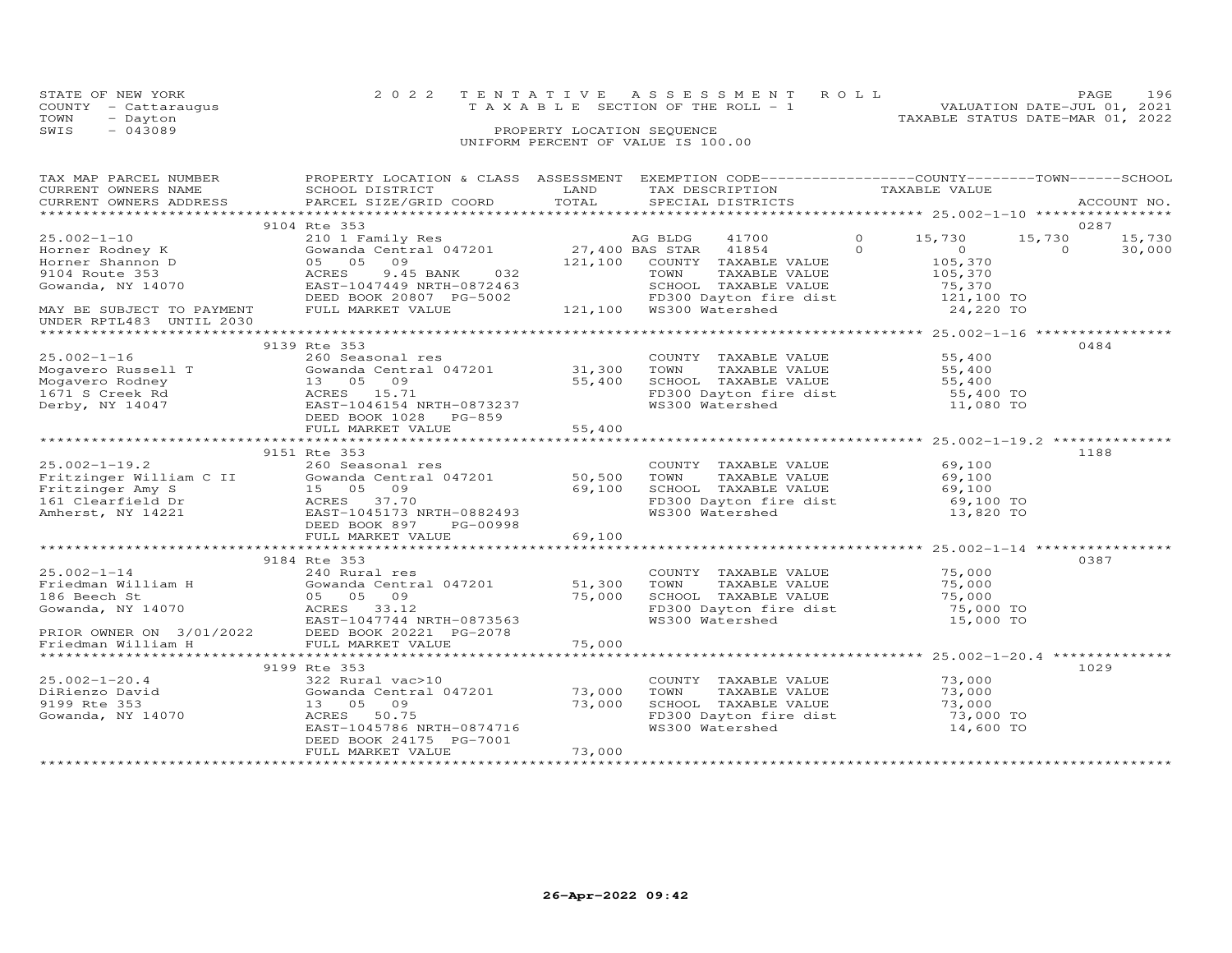|      | STATE OF NEW YORK    | 2022 TENTATIVE ASSESSMENT ROLL     |                            |  |                                  | PAGE.                       | 197 |
|------|----------------------|------------------------------------|----------------------------|--|----------------------------------|-----------------------------|-----|
|      | COUNTY - Cattaraugus | TAXABLE SECTION OF THE ROLL - 1    |                            |  |                                  | VALUATION DATE-JUL 01, 2021 |     |
| TOWN | - Dayton             |                                    |                            |  | TAXABLE STATUS DATE-MAR 01, 2022 |                             |     |
| SWIS | $-043089$            |                                    | PROPERTY LOCATION SEQUENCE |  |                                  |                             |     |
|      |                      | UNIFORM PERCENT OF VALUE IS 100.00 |                            |  |                                  |                             |     |

| TAX MAP PARCEL NUMBER THE PROPERTY LOCATION & CLASS ASSESSMENT EXEMPTION CODE---------------COUNTY-------TOWN------SCHOOL                                                                                                                              |                                                                                                                                                  |  |          |        |
|--------------------------------------------------------------------------------------------------------------------------------------------------------------------------------------------------------------------------------------------------------|--------------------------------------------------------------------------------------------------------------------------------------------------|--|----------|--------|
|                                                                                                                                                                                                                                                        |                                                                                                                                                  |  |          |        |
|                                                                                                                                                                                                                                                        |                                                                                                                                                  |  |          |        |
|                                                                                                                                                                                                                                                        |                                                                                                                                                  |  |          |        |
| 9199 Rte 353                                                                                                                                                                                                                                           |                                                                                                                                                  |  | 1354     |        |
|                                                                                                                                                                                                                                                        |                                                                                                                                                  |  |          |        |
|                                                                                                                                                                                                                                                        |                                                                                                                                                  |  |          |        |
|                                                                                                                                                                                                                                                        |                                                                                                                                                  |  |          |        |
|                                                                                                                                                                                                                                                        |                                                                                                                                                  |  |          |        |
|                                                                                                                                                                                                                                                        |                                                                                                                                                  |  |          |        |
|                                                                                                                                                                                                                                                        |                                                                                                                                                  |  |          |        |
|                                                                                                                                                                                                                                                        |                                                                                                                                                  |  |          |        |
|                                                                                                                                                                                                                                                        |                                                                                                                                                  |  |          |        |
| 33.002-1-23.2<br>3210 Rte 353<br>33.002-1-23.2<br>33.002-1-23.2<br>240 Rural res<br>33.002-1-23.2<br>240 Rural res<br>33.000 VETCOM CTS 41130<br>Parker Michael A<br>Parker Marcia J<br>34.000 VETCOM CTS 41130<br>2010 Rte 353<br>36,000 VETCOM CTS 4 |                                                                                                                                                  |  |          |        |
|                                                                                                                                                                                                                                                        |                                                                                                                                                  |  |          | 20,000 |
|                                                                                                                                                                                                                                                        |                                                                                                                                                  |  |          |        |
|                                                                                                                                                                                                                                                        |                                                                                                                                                  |  |          |        |
|                                                                                                                                                                                                                                                        |                                                                                                                                                  |  |          |        |
|                                                                                                                                                                                                                                                        |                                                                                                                                                  |  |          |        |
|                                                                                                                                                                                                                                                        |                                                                                                                                                  |  |          |        |
|                                                                                                                                                                                                                                                        |                                                                                                                                                  |  |          |        |
|                                                                                                                                                                                                                                                        |                                                                                                                                                  |  |          |        |
|                                                                                                                                                                                                                                                        |                                                                                                                                                  |  |          |        |
|                                                                                                                                                                                                                                                        |                                                                                                                                                  |  |          |        |
| 9254 Rte 353                                                                                                                                                                                                                                           |                                                                                                                                                  |  | 1352     |        |
|                                                                                                                                                                                                                                                        |                                                                                                                                                  |  |          |        |
|                                                                                                                                                                                                                                                        |                                                                                                                                                  |  |          |        |
|                                                                                                                                                                                                                                                        |                                                                                                                                                  |  |          |        |
|                                                                                                                                                                                                                                                        |                                                                                                                                                  |  |          |        |
|                                                                                                                                                                                                                                                        |                                                                                                                                                  |  |          |        |
|                                                                                                                                                                                                                                                        |                                                                                                                                                  |  |          |        |
|                                                                                                                                                                                                                                                        |                                                                                                                                                  |  |          |        |
| 9329 Rte 353                                                                                                                                                                                                                                           |                                                                                                                                                  |  | 0201     |        |
| 25.002-1-25<br>Tundo Vincent<br>12168 Allegany Road<br>512 Vac w/imprv<br>6000 Central 047201<br>22 05 09<br>22 05 09<br>22 05 09<br>22 05 09<br>22 05 09<br>22 05 09                                                                                  |                                                                                                                                                  |  |          |        |
|                                                                                                                                                                                                                                                        |                                                                                                                                                  |  |          |        |
|                                                                                                                                                                                                                                                        |                                                                                                                                                  |  |          |        |
|                                                                                                                                                                                                                                                        |                                                                                                                                                  |  |          |        |
| 22 05 09 46,900<br>ACRES 28.00 46,900<br>EAST-1043942 NRTH-0877287<br>ERST-104342 PC 7002                                                                                                                                                              | COUNTY TAXABLE VALUE<br>TOWN TAXABLE VALUE 46,900<br>SCHOOL TAXABLE VALUE 46,900<br>FD300 Dayton fire dist 46,900 TO<br>WS300 Watershed 9,380 TO |  |          |        |
| DEED BOOK 24282 PG-7002                                                                                                                                                                                                                                |                                                                                                                                                  |  |          |        |
|                                                                                                                                                                                                                                                        |                                                                                                                                                  |  |          |        |
|                                                                                                                                                                                                                                                        |                                                                                                                                                  |  |          |        |
|                                                                                                                                                                                                                                                        |                                                                                                                                                  |  | 0458     |        |
| 9376 Rte 353                                                                                                                                                                                                                                           |                                                                                                                                                  |  | $\Omega$ |        |
|                                                                                                                                                                                                                                                        |                                                                                                                                                  |  |          | 74,900 |
|                                                                                                                                                                                                                                                        |                                                                                                                                                  |  |          |        |
|                                                                                                                                                                                                                                                        |                                                                                                                                                  |  |          |        |
|                                                                                                                                                                                                                                                        |                                                                                                                                                  |  |          |        |
|                                                                                                                                                                                                                                                        |                                                                                                                                                  |  |          |        |
|                                                                                                                                                                                                                                                        |                                                                                                                                                  |  |          |        |
|                                                                                                                                                                                                                                                        |                                                                                                                                                  |  |          |        |
|                                                                                                                                                                                                                                                        |                                                                                                                                                  |  |          |        |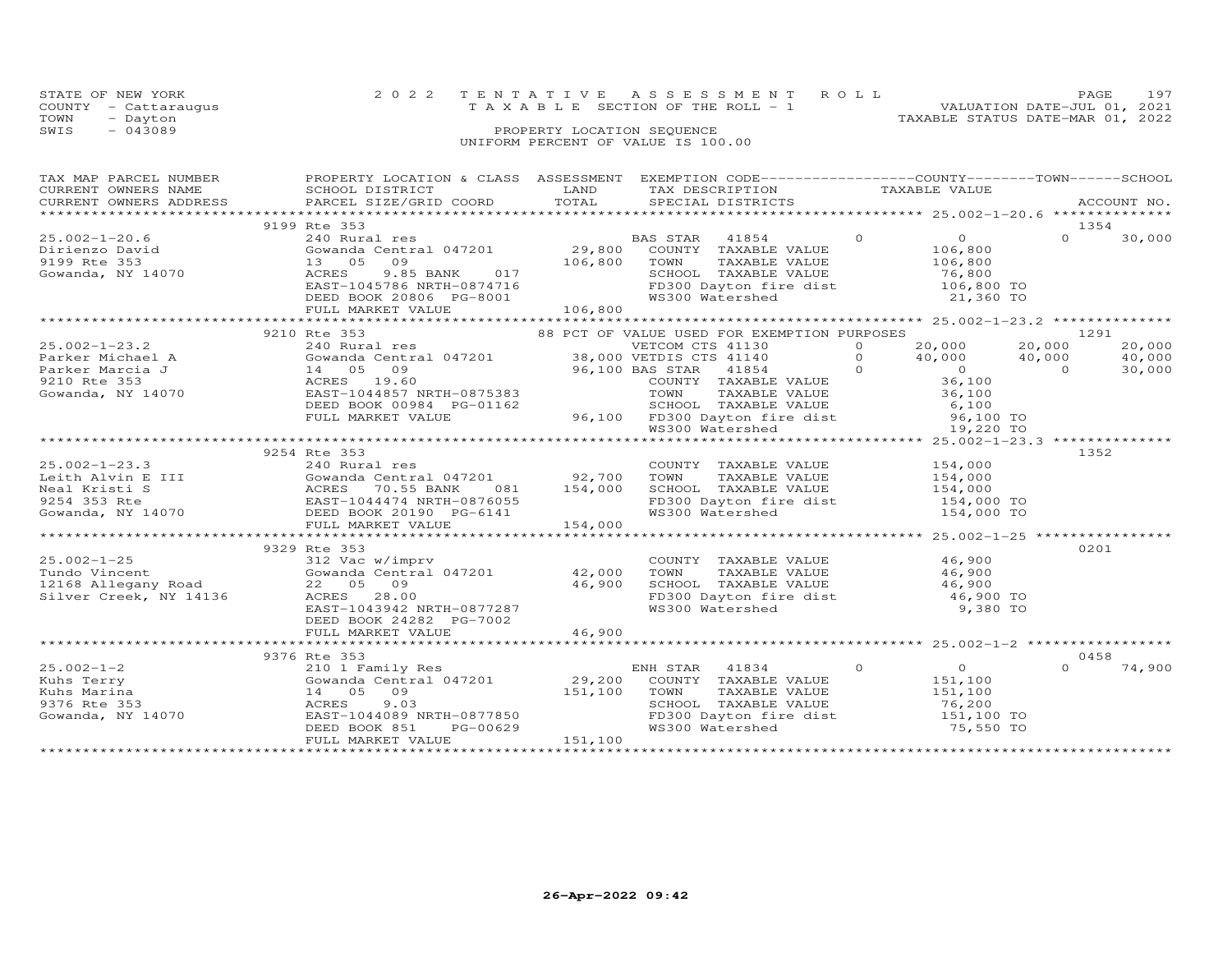|      | STATE OF NEW YORK    | 2022 TENTATIVE ASSESSMENT ROLL        |                            |  |                                  | PAGE.                       | 198 |
|------|----------------------|---------------------------------------|----------------------------|--|----------------------------------|-----------------------------|-----|
|      | COUNTY - Cattaraugus | T A X A B L E SECTION OF THE ROLL - 1 |                            |  |                                  | VALUATION DATE-JUL 01, 2021 |     |
| TOWN | - Dayton             |                                       |                            |  | TAXABLE STATUS DATE-MAR 01, 2022 |                             |     |
| SWIS | $-043089$            |                                       | PROPERTY LOCATION SEQUENCE |  |                                  |                             |     |
|      |                      | UNIFORM PERCENT OF VALUE IS 100.00    |                            |  |                                  |                             |     |

| TAX MAP PARCEL NUMBER<br>CORRENT OWNERS NAME SCHOOL DISTRICT SCHOOL DISTRICT SCHOOL DISTRICT SCHOOL DISTRICT SCHOOL DISTRICT SCHOOL DISTRICT SCHOOL DISTRICT SCHOOL DISTRICT SCHOOL DISTRICT SCHOOL DISTRICT SCHOOL DISTRICT SCHOOL DISTRICTS SPECIAL D | PROPERTY LOCATION & CLASS ASSESSMENT EXEMPTION CODE----------------COUNTY-------TOWN-----SCHOOL                                                                                                                |                             |                                                                                                                                                                                                                                         |                     |                                                          |                    |                  |
|---------------------------------------------------------------------------------------------------------------------------------------------------------------------------------------------------------------------------------------------------------|----------------------------------------------------------------------------------------------------------------------------------------------------------------------------------------------------------------|-----------------------------|-----------------------------------------------------------------------------------------------------------------------------------------------------------------------------------------------------------------------------------------|---------------------|----------------------------------------------------------|--------------------|------------------|
|                                                                                                                                                                                                                                                         |                                                                                                                                                                                                                |                             |                                                                                                                                                                                                                                         |                     |                                                          |                    |                  |
| $25.002 - 1 - 26$<br>Allen Sharee Rene<br>9395 Rte 353<br>Gowanda, NY 14070                                                                                                                                                                             | 9395 Rte 353<br>210 1 Family Res<br>Gowanda Central $047201$ 16,800<br>14 05 09 31,700<br>ACRES 1.60 31,700<br>EAST-1043620 NRTH-0877649<br>DEED BOOK 00860 PG-00501                                           | 31,700                      | BAS STAR 41854 0<br>COUNTY TAXABLE VALUE 31,700<br>TOUNI TAXABLE VALUE 31,700<br>SCHOOL TAXABLE VALUE 1,700<br>FD300 Dayton fire dist 31,700 TO                                                                                         |                     |                                                          | 0016<br>$\Omega$   | 30,000           |
|                                                                                                                                                                                                                                                         | FULL MARKET VALUE                                                                                                                                                                                              |                             |                                                                                                                                                                                                                                         |                     |                                                          |                    |                  |
| $25.002 - 1 - 1.1$<br>z5.002-1-1.1<br>Valone Laura L<br>9440 Route 353<br>Gowanda, NY 14070                                                                                                                                                             | 9440 Rte 353<br>240 Rural res<br>Gowanda Central 047201 33,000<br>14/22 05 09<br>merged with 1.2<br>ACRES 20.05<br>EAST-1043379 NRTH-0878588<br>DEED BOOK 2019 PG-16450<br>FULL MARKET VALUE                   | 113,700<br>113,700          | COUNTY TAXABLE VALUE<br>TOWN      TAXABLE VALUE<br>SCHOOL TAXABLE VALUE 113,700<br>FD300 Dayton fire dist 113,700 TO<br>WS300 Watershed 22,740 TO                                                                                       |                     | 113,700<br>113,700                                       | 0411               |                  |
|                                                                                                                                                                                                                                                         |                                                                                                                                                                                                                |                             |                                                                                                                                                                                                                                         |                     |                                                          |                    |                  |
| 16.018-3-14<br>Orth Kirk Gowanda Central 047201<br>Star Point Service 23 05 09<br>11125 Lathrop Rd FRNT 282.78 DPTH 81.87<br>Cattaraugus, NY 14719 BAST-1042602 NRTH-0879031<br>DEED BOOK 904<br>FRNT 282.78 DPTH 81.87<br>DEED BOOK 904<br>DE          | 9480 Rte 353<br>$210$ $\pm$ $r = 1$ $r = 0$<br>Gowanda Central 047201 12,300                                                                                                                                   | 35,800                      | COUNTY TAXABLE VALUE<br>TAXABLE VALUE<br>TAXABLE VALUE 35,800<br>-- WALUE 35,800<br>TOWN<br>SCHOOL TAXABLE VALUE 35,800<br>FD300 Dayton fire dist 35,800 TO<br>LD300 Light                                                              |                     | 35,800 TO                                                | 0231               |                  |
|                                                                                                                                                                                                                                                         | 9499 Rte 353                                                                                                                                                                                                   |                             |                                                                                                                                                                                                                                         |                     |                                                          | 0213               |                  |
| $25.001 - 2 - 7$<br>Schauer<br>164 N Water St<br>Gowanda, NY 14070<br>Gowanda, NY 14070                                                                                                                                                                 | 270 Mfg housing<br>Gowanda Central 047201 15,500<br>22 05 09<br>ACRES 1.31<br>EAST-1042150 NRTH-0878979<br>DEED BOOK 5342 PG-3001                                                                              | 19,400                      | COUNTY TAXABLE VALUE 19,400<br>TOWN TAXABLE VALUE 19,400<br>COOKT TAXABLE VALUE<br>SCHOOL TAXABLE VALUE 19,400<br>19,400 TO 11st 19,400 TO<br>FD300 Dayton fire dist<br>LD300 Light                                                     |                     | 19,400 TO                                                |                    |                  |
|                                                                                                                                                                                                                                                         | FULL MARKET VALUE                                                                                                                                                                                              | 19,400                      |                                                                                                                                                                                                                                         |                     |                                                          |                    |                  |
|                                                                                                                                                                                                                                                         | 9506 Rte 353                                                                                                                                                                                                   |                             |                                                                                                                                                                                                                                         |                     |                                                          | 0147               |                  |
| $16.018 - 3 - 15$<br>10.010-3-15<br>Gibbs Bruce W<br>Gibbs Joyce E<br>9506 Rte 353<br>Gowanda, NY 14070                                                                                                                                                 | 210 1 Family Res<br>Gowanda Central 047201 18,500 ENH STAR 41834<br>23 05 08 09 110 223 05 09<br>23 05 09<br>2.45 BANK<br>ACRES<br>EAST-1042276 NRTH-0879239<br>PG-00240<br>DEED BOOK 886<br>FULL MARKET VALUE | $119,600$<br>017<br>0879239 | VETWAR CTS 41120<br>COUNTY TAXABLE VALUE<br>TOWN<br>TAXABLE VALUE<br>TOWN IAAADDD<br>SCHOOL TAXABLE VALUE 32, /00<br>FD300 Dayton fire dist 119,600 TO<br>119,600 TO<br>119,600 TO<br>119,600 TO<br>119,600 TO<br>$119,600$ LD300 Light | $\circ$<br>$\Omega$ | 12,000<br>$\overline{O}$<br>107,600<br>107,600<br>32,700 | 12,000<br>$\Omega$ | 12,000<br>74,900 |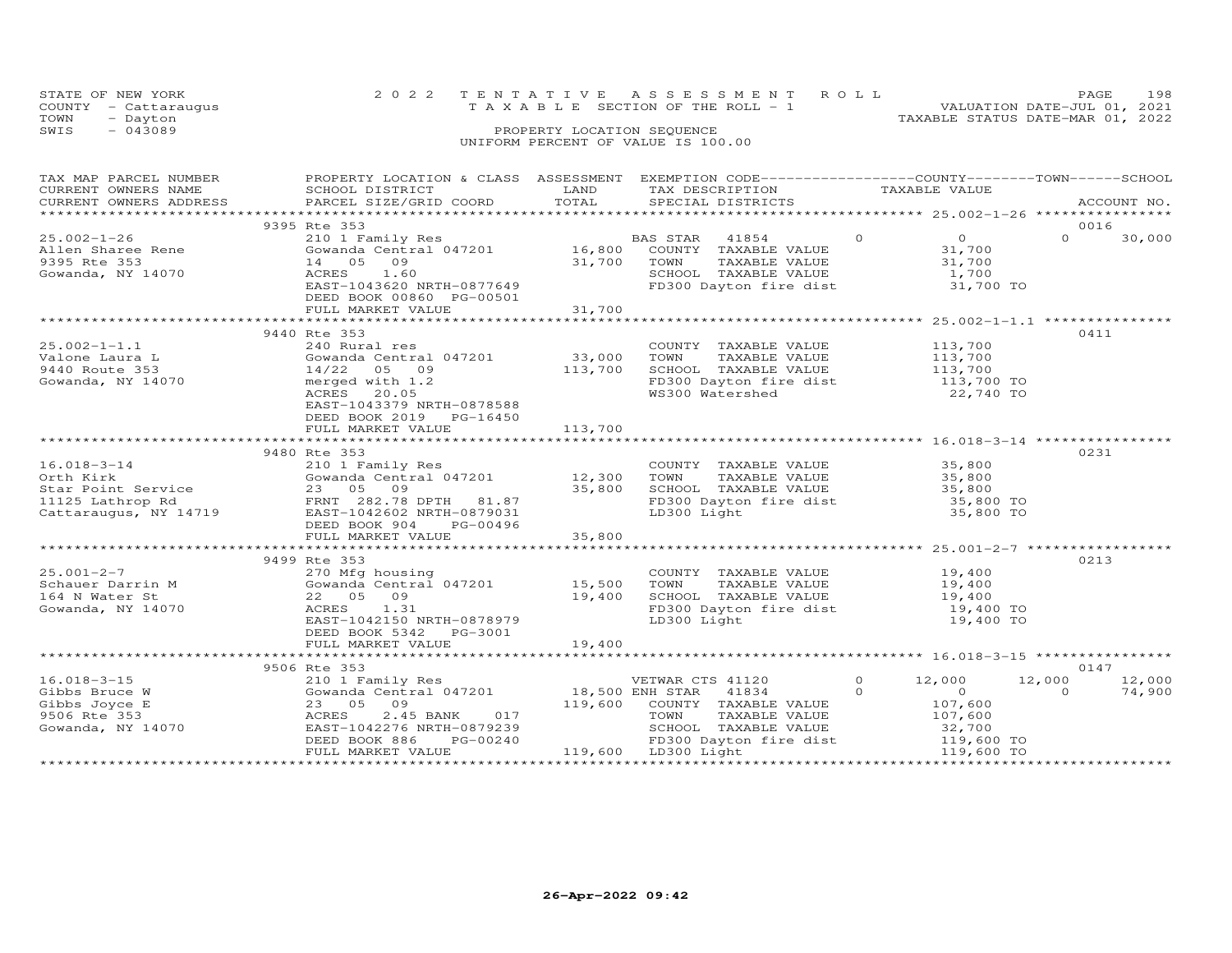|      | STATE OF NEW YORK    | 2022 TENTATIVE ASSESSMENT ROLL     | <b>PAGE</b>                 | 199 |
|------|----------------------|------------------------------------|-----------------------------|-----|
|      | COUNTY - Cattaraugus | TAXABLE SECTION OF THE ROLL - 1    | VALUATION DATE-JUL 01, 2021 |     |
| TOWN | - Dayton             | TAXABLE STATUS DATE-MAR 01, 2022   |                             |     |
| SWIS | $-043089$            | PROPERTY LOCATION SEQUENCE         |                             |     |
|      |                      | UNIFORM PERCENT OF VALUE IS 100.00 |                             |     |

| TAX MAP PARCEL NUMBER | PROPERTY LOCATION & CLASS ASSESSMENT EXEMPTION CODE----------------COUNTY-------TOWN------SCHOOL                                                                                                                                                                 |      |                                                                                                |               |        |
|-----------------------|------------------------------------------------------------------------------------------------------------------------------------------------------------------------------------------------------------------------------------------------------------------|------|------------------------------------------------------------------------------------------------|---------------|--------|
| CURRENT OWNERS NAME   | SCHOOL DISTRICT                                                                                                                                                                                                                                                  | LAND | TAX DESCRIPTION                                                                                | TAXABLE VALUE |        |
|                       |                                                                                                                                                                                                                                                                  |      |                                                                                                |               |        |
|                       |                                                                                                                                                                                                                                                                  |      |                                                                                                |               |        |
|                       | 9509 Rte 353                                                                                                                                                                                                                                                     |      |                                                                                                |               | 0188   |
|                       |                                                                                                                                                                                                                                                                  |      |                                                                                                |               |        |
|                       |                                                                                                                                                                                                                                                                  |      |                                                                                                |               |        |
|                       |                                                                                                                                                                                                                                                                  |      |                                                                                                |               |        |
|                       | 16.018-4-13<br>Hawkins Christy (270 Mfg housing COUNTY TAXABLE VALUE 31,500<br>9509 Rte 353 23 05 09<br>9509 Rte 353 23 05 09<br>9509 Rte 353 23 05 09<br>9509 Rte 353 23 05 09<br>960 BEAST-1041853 NRTH-0879301<br>PERNT 205.00 DPTH 135.0                     |      |                                                                                                |               |        |
|                       |                                                                                                                                                                                                                                                                  |      |                                                                                                |               |        |
|                       |                                                                                                                                                                                                                                                                  |      |                                                                                                |               |        |
|                       | DEED BOOK 15976 PG-6002                                                                                                                                                                                                                                          |      |                                                                                                |               |        |
|                       |                                                                                                                                                                                                                                                                  |      |                                                                                                |               |        |
|                       |                                                                                                                                                                                                                                                                  |      |                                                                                                |               |        |
|                       | 9520 Rte 353                                                                                                                                                                                                                                                     |      |                                                                                                |               | 0523   |
| 16.018-3-16           | 311 Res vac land                                                                                                                                                                                                                                                 |      | COUNTY TAXABLE VALUE 19,600<br>TOWN TAXABLE VALUE 19,600                                       |               |        |
|                       |                                                                                                                                                                                                                                                                  |      |                                                                                                |               |        |
|                       | 16.018-3-16<br>Gibbs Bruce<br>Gibbs Joyce Cowanda Central 047201<br>Gibbs Joyce Call Cowanda Central 047201<br>Gowanda, NY 14070<br>Gowanda, NY 14070<br>Cowanda, NY 14070<br>Cowanda, NY 14070<br>Cowanda, NY 14070<br>Cowanda, NY 14070<br>Compu               |      | SCHOOL TAXABLE VALUE $19,600$<br>FD300 Dayton fire dist $19,600$ TO<br>LD300 Light $19,600$ TO |               |        |
|                       |                                                                                                                                                                                                                                                                  |      |                                                                                                |               |        |
|                       |                                                                                                                                                                                                                                                                  |      |                                                                                                |               |        |
|                       |                                                                                                                                                                                                                                                                  |      |                                                                                                |               |        |
|                       |                                                                                                                                                                                                                                                                  |      |                                                                                                |               |        |
|                       |                                                                                                                                                                                                                                                                  |      |                                                                                                |               |        |
|                       | 9532 Rte 353                                                                                                                                                                                                                                                     |      |                                                                                                |               | 0512   |
|                       |                                                                                                                                                                                                                                                                  |      |                                                                                                |               |        |
|                       |                                                                                                                                                                                                                                                                  |      |                                                                                                |               |        |
|                       | 16.018-3-17<br>Carr Adam J<br>Carr Adam J<br>Carr Alicia M<br>Carr Alicia M<br>23 05 09<br>PERNT 145.00 DPTH 320.00<br>Dayton, NY 14041<br>CARRE VALUE<br>23 05 09<br>23 05 09<br>23 05 09<br>23 05 09<br>23 05 09<br>23 05 09<br>23 05 09<br>23 05 09<br>23 05  |      |                                                                                                |               |        |
|                       |                                                                                                                                                                                                                                                                  |      |                                                                                                |               |        |
|                       |                                                                                                                                                                                                                                                                  |      |                                                                                                |               |        |
|                       |                                                                                                                                                                                                                                                                  |      |                                                                                                |               |        |
|                       |                                                                                                                                                                                                                                                                  |      |                                                                                                |               |        |
|                       |                                                                                                                                                                                                                                                                  |      |                                                                                                |               |        |
|                       |                                                                                                                                                                                                                                                                  |      |                                                                                                |               |        |
|                       | 9540 Rte 353                                                                                                                                                                                                                                                     |      |                                                                                                |               | 0111   |
|                       |                                                                                                                                                                                                                                                                  |      |                                                                                                |               | 30,000 |
|                       |                                                                                                                                                                                                                                                                  |      |                                                                                                |               |        |
|                       |                                                                                                                                                                                                                                                                  |      |                                                                                                |               |        |
|                       |                                                                                                                                                                                                                                                                  |      |                                                                                                |               |        |
|                       |                                                                                                                                                                                                                                                                  |      |                                                                                                |               |        |
|                       |                                                                                                                                                                                                                                                                  |      |                                                                                                |               |        |
|                       |                                                                                                                                                                                                                                                                  |      |                                                                                                |               |        |
|                       |                                                                                                                                                                                                                                                                  |      |                                                                                                |               |        |
|                       | 9550 Rte 353                                                                                                                                                                                                                                                     |      |                                                                                                |               | 0165   |
|                       |                                                                                                                                                                                                                                                                  |      | COUNTY TAXABLE VALUE 35,600                                                                    |               |        |
|                       |                                                                                                                                                                                                                                                                  |      |                                                                                                |               |        |
|                       |                                                                                                                                                                                                                                                                  |      |                                                                                                |               |        |
|                       | 16.018-3-19<br>0rth Kirk D<br>0rth Charlotte R<br>11125 Lathrop Rd<br>Cattaraugus, NY 14719<br>23 05 09<br>23 05 09<br>FRNT 82.00 DPTH 132.00<br>23 05 09<br>23 05 09<br>23 05 09<br>23 05 09<br>23 05 09<br>23 05 09<br>23 05 09<br>23 05 09<br>25,600<br>25,60 |      | TOWN TAXABLE VALUE 35,600<br>SCHOOL TAXABLE VALUE 35,600<br>FD300 Dayton fire dist 35,600 TO   |               |        |
|                       |                                                                                                                                                                                                                                                                  |      |                                                                                                |               |        |
|                       |                                                                                                                                                                                                                                                                  |      | LD300 Light                                                                                    | 35,600 TO     |        |
|                       |                                                                                                                                                                                                                                                                  |      |                                                                                                |               |        |
|                       |                                                                                                                                                                                                                                                                  |      |                                                                                                |               |        |
|                       |                                                                                                                                                                                                                                                                  |      |                                                                                                |               |        |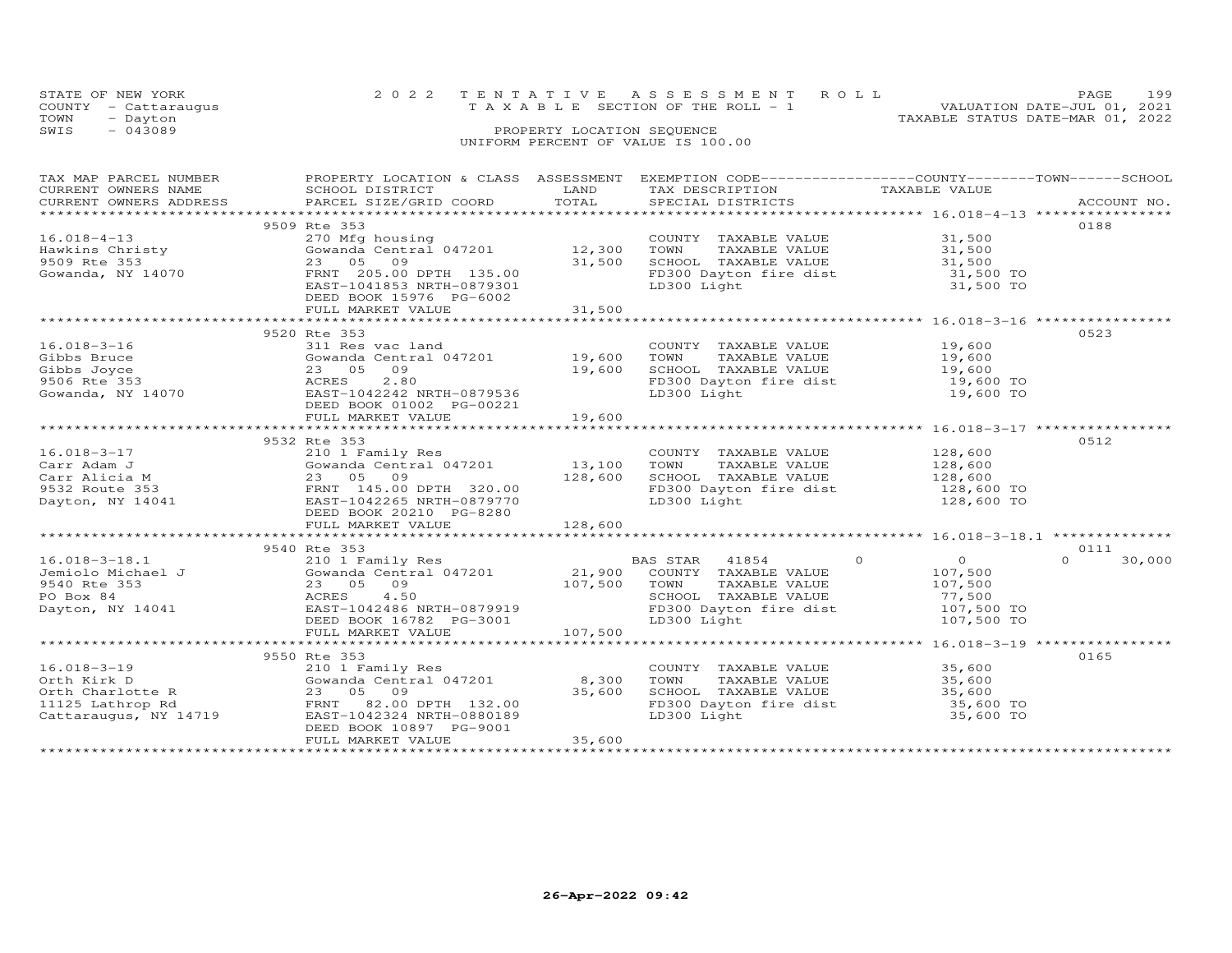|      | STATE OF NEW YORK    | 2022 TENTATIVE ASSESSMENT ROLL        | <b>PAGE</b>                 | 200 |
|------|----------------------|---------------------------------------|-----------------------------|-----|
|      | COUNTY - Cattaraugus | T A X A B L E SECTION OF THE ROLL - 1 | VALUATION DATE-JUL 01, 2021 |     |
| TOWN | - Dayton             | TAXABLE STATUS DATE-MAR 01, 2022      |                             |     |
| SWIS | $-043089$            | PROPERTY LOCATION SEQUENCE            |                             |     |
|      |                      | UNIFORM PERCENT OF VALUE IS 100.00    |                             |     |

| TAX MAP PARCEL NUMBER<br>CURRENT OWNERS NAME<br>CURRENT OWNERS ADDRESS                                                                                                                                                                                          | PROPERTY LOCATION & CLASS ASSESSMENT<br>SCHOOL DISTRICT<br>PARCEL SIZE/GRID COORD                                                                                                                                   | LAND<br>TOTAL                                                        | EXEMPTION CODE------------------COUNTY-------TOWN-----SCHOOL<br>TAX DESCRIPTION TAXABLE VALUE SPECIAL DISTRICTS                                                                 |                                                 | ACCOUNT NO.                |
|-----------------------------------------------------------------------------------------------------------------------------------------------------------------------------------------------------------------------------------------------------------------|---------------------------------------------------------------------------------------------------------------------------------------------------------------------------------------------------------------------|----------------------------------------------------------------------|---------------------------------------------------------------------------------------------------------------------------------------------------------------------------------|-------------------------------------------------|----------------------------|
| $16.018 - 3 - 21$<br>041<br>Lyons John K<br>PO Box 124<br>Dayton, NY 14041                                                                                                                                                                                      | 9562 Rte 353<br>ALE JUST HERE STAR 41854<br>Cowanda Central 047201 15,500 COUNTY TAXABLE VALUE<br>23 05 09<br>017<br>ACRES<br>1.15 BANK<br>EAST-1042366 NRTH-0880490<br>DEED BOOK 8251 PG-4002<br>FULL MARKET VALUE | 67,100 TOWN<br>SCHOO<br>FD300<br>67,100<br>* * * * * * * * * * * * * | BAS STAR 41854 0<br>TOWN TAXABLE VALUE<br>SCHOOL TAXABLE VALUE 37,100<br>SCHOOL TAXABLE VALUE 51 100 TO<br>FD300 Dayton fire dist<br>LD300 Light<br>LD300 Light                 | $\overline{0}$<br>67,100<br>67,100 TO           | 0525<br>$\Omega$<br>30,000 |
| $16.018 - 4 - 10$<br>10.010-4-10<br>Sabella Shane<br>5787 Fisk Rd<br>Lockport, NY 14094                                                                                                                                                                         | 9569 Rte 353<br>311 Res vac land<br>311 Kes vac Iand<br>Gowanda Central 047201<br>23 05<br>09<br>FRNT 95.00 DPTH 135.00<br>EAST-1042093 NRTH-0880500<br>DEED BOOK 27649 PG-2001<br>FULL MARKET VALUE                | 900<br>900<br>900                                                    | COUNTY TAXABLE VALUE<br>TOWN<br>TAXABLE VALUE<br>SCHOOL TAXABLE VALUE<br>FD300 Dayton fire dist                                                                                 | 900<br>900<br>900<br>900 TO                     | 0089                       |
| $16.018 - 4 - 9$<br>16.018-4-9<br>Harvey John M<br>Harvey John M<br>9235 Dye Rd<br>9235 Dye Rd<br>80.00 DPTH 120.00<br>50.00 DPTH 120.00<br>80.00 DPTH 120.00<br>80.00 DPTH 120.00<br>80.00 DPTH 120.00                                                         | 9573 Rte 353<br>311 Res vac land<br>DEED BOOK 3813 PG-9001<br>FULL MARKET VALUE                                                                                                                                     | 700<br>700<br>700                                                    | COUNTY TAXABLE VALUE<br>COUNIT INANDER VALUE<br>TOWN TAXABLE VALUE<br>SCHOOL TAXABLE VALUE<br>FD300 Dayton fire dist<br>LD300 Light                                             | 700<br>700<br>700<br>700 TO<br>700 TO<br>700 TO | 0543                       |
| $16.018 - 4 - 7$<br>Chadwick Sharon<br>9575 Rte 353<br>PO Box 172<br>Dayton, NY 14041                                                                                                                                                                           | 9575 Rte 353<br>210 1 Family Res<br>Cowanda Central 047201 10,800 COUNTY TAXABLE VALUE<br>Inc 16.018-4-8<br>FRNT 110.00 DPTH 168.00<br>EAST-1042019 NRTH-0880658<br>DEED BOOK 10005 PG-7001<br>FULL MARKET VALUE    | 81,800                                                               | $\overline{0}$<br>BAS STAR 41854<br>TOWN TAXABLE VALUE<br>SCHOOL TAXABLE VALUE 51,800<br>SCHOOL TAXABLE VALUE 51,800 TO<br>FD300 Dayton fire dist<br>LD300 Light<br>LD300 Light | $\overline{O}$<br>81,800<br>81,800 TO           | 0352<br>$\Omega$<br>30,000 |
| 16.018-3-22<br>Orth Kirk Gowanda Central 047201<br>Star Point Services 23 05 09<br>1125.00<br>23 05 09<br>23 05 09<br>23 05 09<br>23 05 09<br>23 05 09<br>23 05 09<br>23 05 09<br>23 05 09<br>23 05 09<br>23 05 09<br>23 05 09<br>23 05 09<br>23 05 09<br>23 05 | Gowanda Central 047201<br>FULL MARKET VALUE                                                                                                                                                                         | 500<br>500<br>500                                                    | COUNTY TAXABLE VALUE<br>TOWN<br>TAXABLE VALUE<br>SCHOOL TAXABLE VALUE<br>FD300 Dayton fire dist<br>LD300 Light                                                                  | 500<br>500<br>500<br>500 TO<br>500 TO           | 0155                       |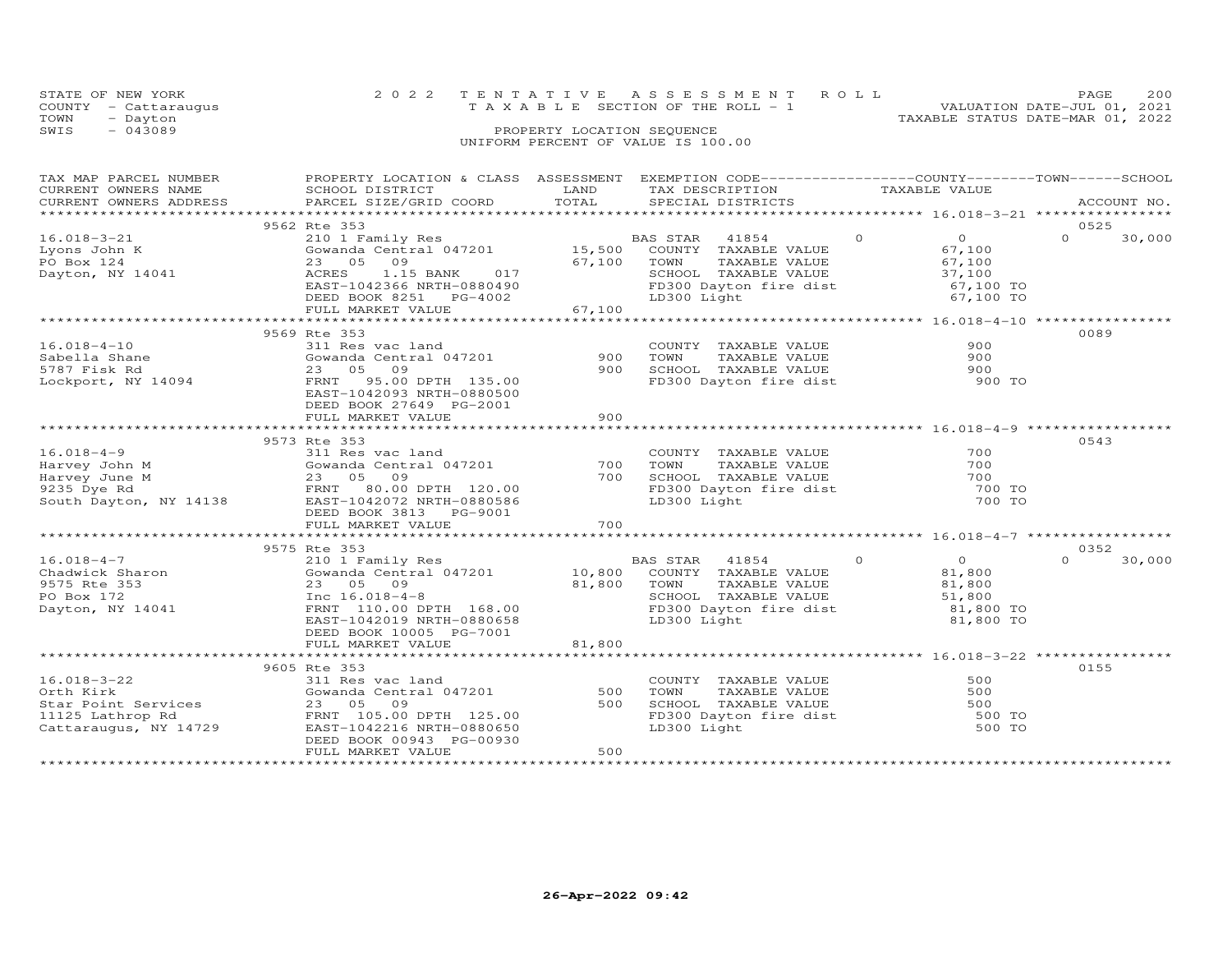|      | STATE OF NEW YORK    | 2022 TENTATIVE ASSESSMENT ROLL<br>PAGE                               | 201 |
|------|----------------------|----------------------------------------------------------------------|-----|
|      | COUNTY - Cattaraugus | VALUATION DATE-JUL 01, 2021<br>T A X A B L E SECTION OF THE ROLL - 1 |     |
| TOWN | - Dayton             | TAXABLE STATUS DATE-MAR 01, 2022                                     |     |
| SWIS | $-043089$            | PROPERTY LOCATION SEQUENCE                                           |     |
|      |                      | UNIFORM PERCENT OF VALUE IS 100.00                                   |     |

| TAX MAP PARCEL NUMBER<br>CURRENT OWNERS NAME<br>CURRENT OWNERS ADDRESS | PROPERTY LOCATION & CLASS ASSESSMENT<br>SCHOOL DISTRICT<br>PARCEL SIZE/GRID COORD | LAND<br>TOTAL         | EXEMPTION CODE-----------------COUNTY-------TOWN------SCHOOL<br>TAX DESCRIPTION<br>SPECIAL DISTRICTS | TAXABLE VALUE                                        | ACCOUNT NO. |
|------------------------------------------------------------------------|-----------------------------------------------------------------------------------|-----------------------|------------------------------------------------------------------------------------------------------|------------------------------------------------------|-------------|
| *************************                                              |                                                                                   |                       |                                                                                                      |                                                      |             |
|                                                                        | Rte 62                                                                            |                       |                                                                                                      |                                                      | 0131        |
| $16.003 - 2 - 10.1$                                                    | 105 Vac farmland                                                                  |                       | COUNTY TAXABLE VALUE                                                                                 | 25,400                                               |             |
| Dahl Randy L                                                           | Gowanda Central 047201                                                            | 25,400                | TOWN<br>TAXABLE VALUE                                                                                | 25,400                                               |             |
| 7342 Mill St                                                           | 31 05<br>09                                                                       | 25,400                | SCHOOL TAXABLE VALUE                                                                                 | 25,400                                               |             |
| PO Box 189<br>Stockton, NY 14784                                       | ACRES 18.25<br>EAST-1037671 NRTH-0879953                                          |                       | FD300 Dayton fire dist                                                                               | 25,400 TO                                            |             |
|                                                                        | DEED BOOK 00974 PG-00250                                                          |                       |                                                                                                      |                                                      |             |
|                                                                        | FULL MARKET VALUE<br>***********************                                      | 25,400<br>*********** |                                                                                                      |                                                      |             |
|                                                                        |                                                                                   |                       |                                                                                                      |                                                      |             |
|                                                                        | Rte 62                                                                            |                       |                                                                                                      |                                                      | 0321        |
| $16.004 - 1 - 18$                                                      | 314 Rural vac<10                                                                  |                       | COUNTY TAXABLE VALUE                                                                                 | 27,300                                               |             |
| Tolman John J                                                          | Gowanda Central 047201<br>08 05 09                                                | 27,300                | TAXABLE VALUE<br>TOWN                                                                                | 27,300                                               |             |
| 9886 Van Etten Rd                                                      |                                                                                   | 27,300                | SCHOOL TAXABLE VALUE                                                                                 | 27,300                                               |             |
| Gowanda, NY 14070                                                      | ACRES<br>7.60<br>EAST-1050803 NRTH-0885588<br>DEED BOOK 3367 PG-9001              |                       | FD300 Dayton fire dist                                                                               | 27,300 TO                                            |             |
|                                                                        | FULL MARKET VALUE                                                                 | 27,300                |                                                                                                      |                                                      |             |
|                                                                        |                                                                                   |                       | ************************************** 16.004-1-29.3 ***************                                 |                                                      |             |
|                                                                        | Rte 62                                                                            |                       |                                                                                                      |                                                      |             |
| $16.004 - 1 - 29.3$                                                    | 311 Res vac land                                                                  |                       | COUNTY TAXABLE VALUE                                                                                 | 4,300                                                |             |
| Holtz Edward W Jr                                                      | Gowanda Central 047201                                                            | 4,300                 | TAXABLE VALUE<br>TOWN                                                                                | 4,300                                                |             |
| 9832 Rt 62                                                             | 07 05 09                                                                          | 4,300                 | SCHOOL TAXABLE VALUE                                                                                 | 4,300                                                |             |
| Gowanda, NY 14070                                                      | Split from 16.004-1-29.2                                                          |                       | FD300 Dayton fire dist                                                                               | 4,300 TO                                             |             |
|                                                                        | 1.51<br>ACRES                                                                     |                       |                                                                                                      |                                                      |             |
|                                                                        | EAST-1047460 NRTH-0882750                                                         |                       |                                                                                                      |                                                      |             |
|                                                                        | DEED BOOK 20210 PG-3394                                                           |                       |                                                                                                      |                                                      |             |
|                                                                        | FULL MARKET VALUE                                                                 | 4,300                 |                                                                                                      |                                                      |             |
|                                                                        |                                                                                   |                       |                                                                                                      | ************************ 16.004-1-30.1 ************* |             |
|                                                                        | Rte 62                                                                            |                       |                                                                                                      |                                                      | 0570        |
| $16.004 - 1 - 30.1$                                                    | 323 Vacant rural                                                                  |                       | COUNTY TAXABLE VALUE                                                                                 | 26,700                                               |             |
| Hawco James D                                                          | Gowanda Central 047201                                                            | 26,700                | TOWN<br>TAXABLE VALUE                                                                                | 26,700                                               |             |
| Hawco Patrick J                                                        | 15 05 09                                                                          | 26,700                | SCHOOL TAXABLE VALUE                                                                                 | 26,700                                               |             |
| 1486 Center Road                                                       | 7.00<br>ACRES                                                                     |                       | FD300 Dayton fire dist                                                                               | 26,700 TO                                            |             |
| West Seneca, NY 14224                                                  | EAST-1045488 NRTH-0882035                                                         |                       |                                                                                                      |                                                      |             |
|                                                                        | DEED BOOK 20200 PG-3101                                                           |                       |                                                                                                      |                                                      |             |
|                                                                        | FULL MARKET VALUE                                                                 | 26,700                |                                                                                                      |                                                      |             |
|                                                                        | *********************                                                             | ***************       |                                                                                                      |                                                      |             |
|                                                                        | Rte 62                                                                            |                       |                                                                                                      |                                                      | 0960        |
| $16.004 - 1 - 30.2$                                                    | 323 Vacant rural                                                                  |                       | COUNTY TAXABLE VALUE                                                                                 | 36,900                                               |             |
| Moritz Derek                                                           | Gowanda Central 047201                                                            | 36,900                | TOWN<br>TAXABLE VALUE                                                                                | 36,900                                               |             |
| Moritz Kimberly S                                                      | 15 05<br>09                                                                       | 36,900                | SCHOOL TAXABLE VALUE                                                                                 | 36,900                                               |             |
| 9798 Route 62                                                          | ACRES 31.50                                                                       |                       | FD300 Dayton fire dist                                                                               | 36,900 TO                                            |             |
| Gowanda, NY 14070                                                      | EAST-1046691 NRTH-0881818                                                         |                       |                                                                                                      |                                                      |             |
|                                                                        | DEED BOOK 895<br>PG-01043                                                         |                       |                                                                                                      |                                                      |             |
|                                                                        | FULL MARKET VALUE                                                                 | 36,900                |                                                                                                      |                                                      |             |
|                                                                        |                                                                                   |                       |                                                                                                      |                                                      |             |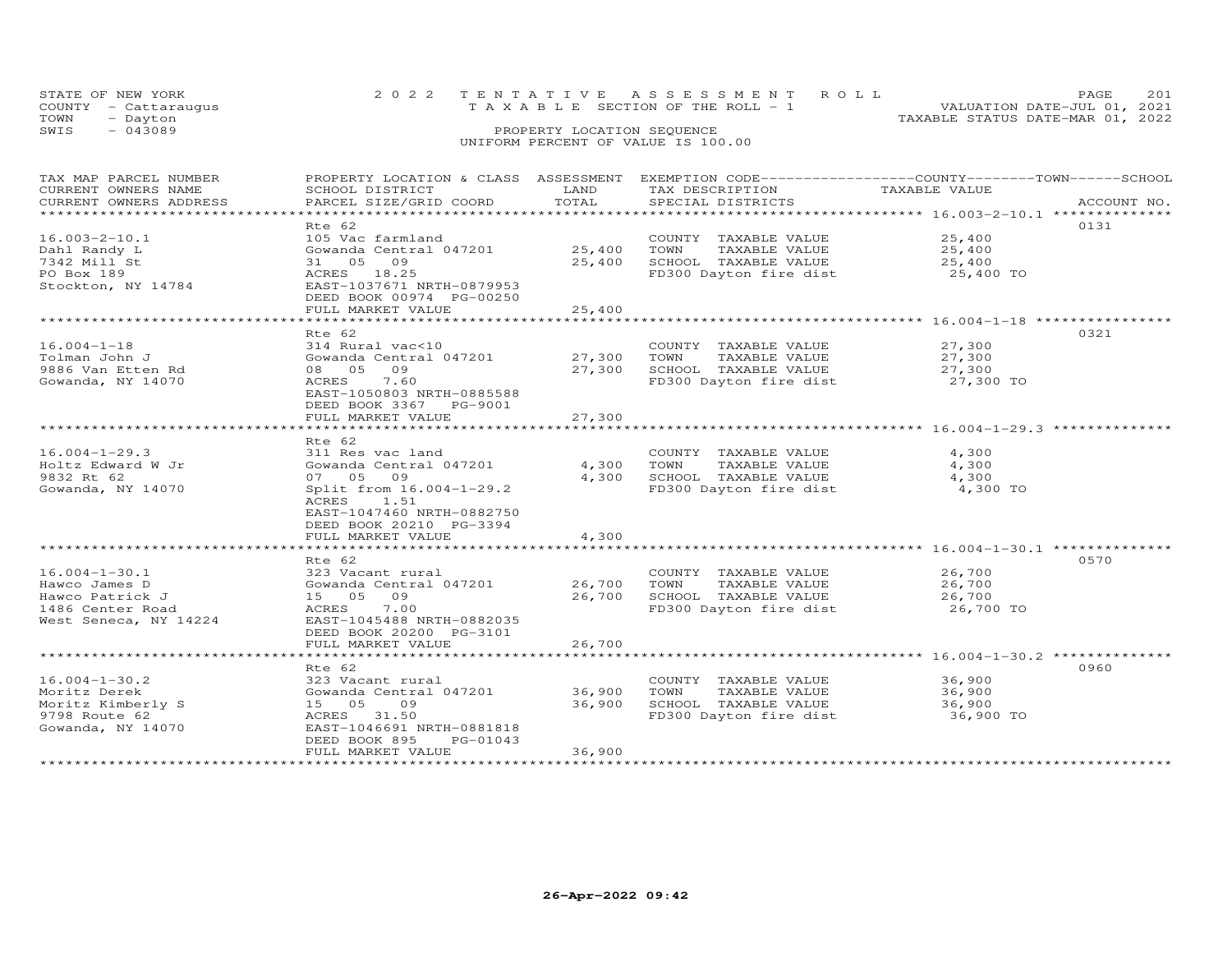|      | STATE OF NEW YORK    | 2022 TENTATIVE ASSESSMENT ROLL                                 | PAGE | 202 |
|------|----------------------|----------------------------------------------------------------|------|-----|
|      | COUNTY - Cattaraugus | VALUATION DATE-JUL 01, 2021<br>TAXABLE SECTION OF THE ROLL - 1 |      |     |
| TOWN | - Dayton             | TAXABLE STATUS DATE-MAR 01, 2022                               |      |     |
| SWIS | $-043089$            | PROPERTY LOCATION SEQUENCE                                     |      |     |
|      |                      | UNIFORM PERCENT OF VALUE IS 100.00                             |      |     |
|      |                      |                                                                |      |     |

| TAX MAP PARCEL NUMBER<br>CURRENT OWNERS NAME<br>CURRENT OWNERS ADDRESS | PROPERTY LOCATION & CLASS ASSESSMENT<br>SCHOOL DISTRICT<br>PARCEL SIZE/GRID COORD | LAND<br>TOTAL    | EXEMPTION CODE-----------------COUNTY-------TOWN------SCHOOL<br>TAX DESCRIPTION<br>SPECIAL DISTRICTS | TAXABLE VALUE                                                 | ACCOUNT NO. |
|------------------------------------------------------------------------|-----------------------------------------------------------------------------------|------------------|------------------------------------------------------------------------------------------------------|---------------------------------------------------------------|-------------|
|                                                                        |                                                                                   |                  |                                                                                                      |                                                               |             |
|                                                                        | Rte 62                                                                            |                  |                                                                                                      |                                                               | 1045        |
| $16.004 - 1 - 30.3$<br>Emery Richard B<br>10313 Route 62               | 312 Vac w/imprv<br>Gowanda Central 047201<br>15 05 09                             | 25,300<br>26,400 | COUNTY TAXABLE VALUE<br>TAXABLE VALUE<br>TOWN<br>SCHOOL TAXABLE VALUE                                | 26,400<br>26,400<br>26,400                                    |             |
| Gowanda, NY 14070                                                      | ACRES 10.05<br>EAST-1045984 NRTH-0881594<br>DEED BOOK 26409 PG-8002               |                  | FD300 Dayton fire dist                                                                               | 26,400 TO                                                     |             |
|                                                                        | FULL MARKET VALUE<br>****************************                                 | 26,400           |                                                                                                      | ****************************** 16.004-1-33.1 **************** |             |
|                                                                        | Rte 62                                                                            |                  |                                                                                                      |                                                               | 0067        |
| $16.004 - 1 - 33.1$                                                    | 314 Rural vac<10                                                                  |                  | COUNTY TAXABLE VALUE                                                                                 | 25,000                                                        |             |
| Hawco James D                                                          | Gowanda Central 047201                                                            | 25,000           | TOWN<br>TAXABLE VALUE                                                                                | 25,000                                                        |             |
| Hawco Patrick J                                                        | 15 05<br>09                                                                       | 25,000           | SCHOOL TAXABLE VALUE                                                                                 | 25,000                                                        |             |
| 1486 Center Road                                                       | ACRES<br>6.01                                                                     |                  | FD300 Dayton fire dist                                                                               | 25,000 TO                                                     |             |
| West Seneca, NY 14224                                                  | EAST-1046090 NRTH-0882500<br>DEED BOOK 20200 PG-3101                              |                  |                                                                                                      |                                                               |             |
|                                                                        | FULL MARKET VALUE                                                                 | 25,000           |                                                                                                      |                                                               |             |
|                                                                        | *******************                                                               | ***********      |                                                                                                      |                                                               |             |
|                                                                        | Rte 62                                                                            |                  |                                                                                                      |                                                               | 1095        |
| $16.004 - 1 - 33.4$                                                    | 314 Rural vac<10                                                                  |                  | COUNTY TAXABLE VALUE                                                                                 | 3,300                                                         |             |
| Draegert Robin Allen<br>PO Box 76                                      | Gowanda Central 047201<br>15 05<br>09                                             | 3,300<br>3,300   | TOWN<br>TAXABLE VALUE<br>SCHOOL TAXABLE VALUE                                                        | 3,300<br>3,300                                                |             |
| Dayton, NY 14041                                                       | 1.23<br>ACRES                                                                     |                  | FD300 Dayton fire dist                                                                               | 3,300 TO                                                      |             |
|                                                                        | EAST-1046295 NRTH-0882440                                                         |                  |                                                                                                      |                                                               |             |
|                                                                        | DEED BOOK 880<br>PG-00372                                                         |                  |                                                                                                      |                                                               |             |
|                                                                        | FULL MARKET VALUE                                                                 | 3,300            |                                                                                                      |                                                               |             |
|                                                                        |                                                                                   |                  |                                                                                                      |                                                               |             |
|                                                                        | Rte 62                                                                            |                  |                                                                                                      |                                                               | 1097        |
| $16.004 - 1 - 33.6$                                                    | 314 Rural vac<10                                                                  |                  | COUNTY TAXABLE VALUE                                                                                 | 3,200                                                         |             |
| Broyles Randy                                                          | Gowanda Central 047201                                                            | 3,200            | TOWN<br>TAXABLE VALUE                                                                                | 3,200                                                         |             |
| Brown Lavonna                                                          | 15 05 09                                                                          | 3,200            | SCHOOL TAXABLE VALUE                                                                                 | 3,200                                                         |             |
| Attn: Daniel Broyles                                                   | ACRES<br>1.11                                                                     |                  | FD300 Dayton fire dist                                                                               | 3,200 TO                                                      |             |
| 16943 Arrowhead Blvd                                                   | EAST-1046071 NRTH-0882211                                                         |                  |                                                                                                      |                                                               |             |
| Winter Garden, FL 34787                                                | DEED BOOK 836<br>PG-00160                                                         |                  |                                                                                                      |                                                               |             |
|                                                                        | FULL MARKET VALUE                                                                 | 3,200            |                                                                                                      |                                                               |             |
|                                                                        | Rte 62                                                                            |                  |                                                                                                      |                                                               | 0528        |
| $25.001 - 1 - 1.1$                                                     | 314 Rural vac<10                                                                  |                  | COUNTY TAXABLE VALUE                                                                                 | 20,500                                                        |             |
| Bridenbaker Sandra E                                                   | Gowanda Central 047201                                                            | 20,500           | TAXABLE VALUE<br>TOWN                                                                                | 20,500                                                        |             |
| Shaffer Inez E                                                         | 30 05 09                                                                          | 20,500           | SCHOOL TAXABLE VALUE                                                                                 | 20,500                                                        |             |
| 9355 Rte 62                                                            | 3.32<br>ACRES                                                                     |                  | FD300 Dayton fire dist                                                                               | 20,500 TO                                                     |             |
| Gowanda, NY 14070                                                      | EAST-1036237 NRTH-0879211                                                         |                  | WS300 Watershed                                                                                      | 4,100 TO                                                      |             |
|                                                                        | DEED BOOK 9906<br>PG-2001                                                         |                  |                                                                                                      |                                                               |             |
|                                                                        | FULL MARKET VALUE                                                                 | 20,500           |                                                                                                      |                                                               |             |
|                                                                        |                                                                                   |                  |                                                                                                      |                                                               |             |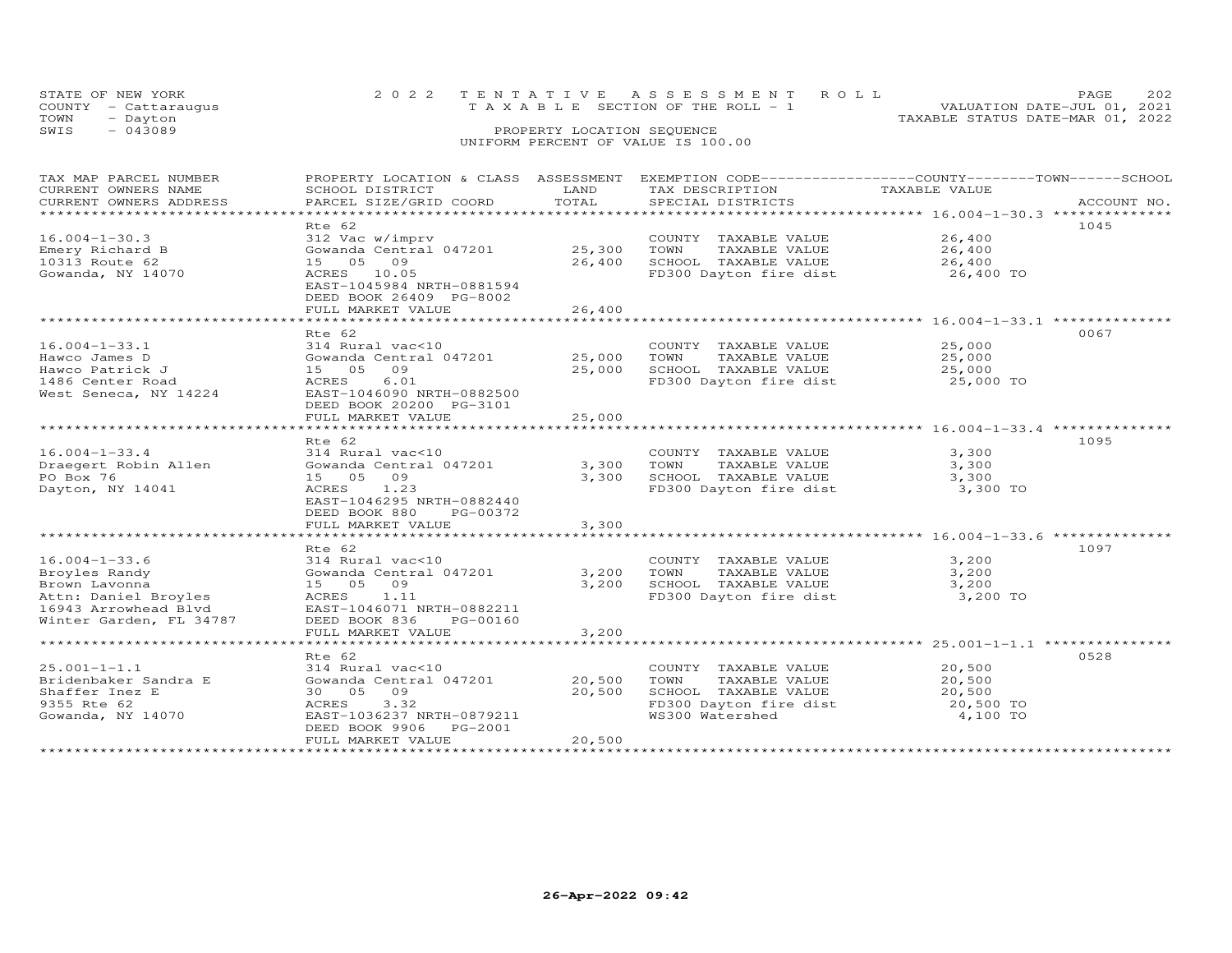| STATE OF NEW YORK    | 2022 TENTATIVE ASSESSMENT ROLL                                 | PAGE | 203 |
|----------------------|----------------------------------------------------------------|------|-----|
| COUNTY - Cattaraugus | VALUATION DATE-JUL 01, 2021<br>TAXABLE SECTION OF THE ROLL - 1 |      |     |
| TOWN<br>- Dayton     | TAXABLE STATUS DATE-MAR 01, 2022                               |      |     |
| SWIS<br>$-043089$    | PROPERTY LOCATION SEQUENCE                                     |      |     |
|                      | UNIFORM PERCENT OF VALUE IS 100.00                             |      |     |

| TAX MAP PARCEL NUMBER<br>CURRENT OWNERS NAME<br>CURRENT OWNERS ADDRESS                                                                                                                                      | PROPERTY LOCATION & CLASS ASSESSMENT<br>SCHOOL DISTRICT<br>PARCEL SIZE/GRID COORD                                                                  | LAND<br>TOTAL              |                 | EXEMPTION CODE-----------------COUNTY-------TOWN------SCHOOL<br>TAX DESCRIPTION TAXABLE VALUE<br>SPECIAL DISTRICTS<br>SPECIAL DISTRICTS                                                   |          |                                                               |        | ACCOUNT NO. |
|-------------------------------------------------------------------------------------------------------------------------------------------------------------------------------------------------------------|----------------------------------------------------------------------------------------------------------------------------------------------------|----------------------------|-----------------|-------------------------------------------------------------------------------------------------------------------------------------------------------------------------------------------|----------|---------------------------------------------------------------|--------|-------------|
|                                                                                                                                                                                                             | Rte 62                                                                                                                                             |                            |                 |                                                                                                                                                                                           |          |                                                               |        | 1050        |
| $25.001 - 1 - 1.4$<br>Gabel Family Irrevocable<br>Gabel Daniel L & Beverley J<br>9285 Rte 62<br>Gowanda, NY 14070                                                                                           | 312 Vac w/imprv<br>Gowanda Central 047201<br>30/38 05 09<br>ACRES 91.15<br>EAST-1035026 NRTH-0878537                                               | 104,200<br>111,800         |                 | COUNTY TAXABLE VALUE 111,800<br>TOWN TAXABLE VALUE<br>SCHOOL TAXABLE VALUE 111,800 TO<br>All,800 TO 111,800 TO 111,800 TO<br>FD300 Dayton fire dist<br>WS300 Watershed<br>WS300 Watershed |          | 22,360 TO                                                     |        |             |
| MAY BE SUBJECT TO PAYMENT<br>UNDER AGDIST LAW TIL 2025                                                                                                                                                      | DEED BOOK 23584 PG-3001<br>FULL MARKET VALUE                                                                                                       | 111,800                    |                 |                                                                                                                                                                                           |          |                                                               |        |             |
|                                                                                                                                                                                                             | Rte 62                                                                                                                                             |                            |                 |                                                                                                                                                                                           |          |                                                               |        | 0036        |
| $25.001 - 1 - 7$<br>EXECUTION ACRES 17.44<br>South Dayton, NY 14138 EAST-1035580 NRTH-0875054<br>DEED BOOK 15566 PG-4002<br>MAY BE SURJECT TO PAYMENT FULL MARKET VALUE 37,700<br>UNDER AGDIST LAW TIL 2026 | 105 Vac farmland                                                                                                                                   |                            | AG DIST 41720   | SCHOOL TAXABLE VALUE<br>FD300 Dayton fire dist<br>WS300 Watershed                                                                                                                         | $\Omega$ | 21,361<br>16,339<br>16,339<br>16,339<br>37,700 TO<br>7,540 TO | 21,361 | 21,361      |
|                                                                                                                                                                                                             |                                                                                                                                                    |                            |                 |                                                                                                                                                                                           |          |                                                               |        |             |
| $25.001 - 1 - 10$<br>Silk JoAnn<br>43 N Butts Ave W<br>Jamestown, NY 14701<br>MAY BE SUBJECT TO PAYMENT EAST-1035893 NRTH-0874660<br>UNDER AGDIST LAW TIL 2024 DEED BOOK 4188 PG-2005                       | Rte 62<br>105 Vac farmland<br>Pine Valley Cen 063001 13,800<br>$\frac{13}{13}$ , 800<br>29 05 09<br>By Will<br>6.25<br>ACRES                       |                            |                 | COUNTY TAXABLE VALUE<br>TOWN      TAXABLE VALUE<br>SCHOOL TAXABLE VALUE 13,800<br>FD300 Dayton fire dist 13,800 TO<br>WS300 Watershed                                                     |          | 13,800<br>13,800<br>2,760 TO                                  |        | 0220        |
|                                                                                                                                                                                                             | FULL MARKET VALUE                                                                                                                                  | 13,800                     |                 |                                                                                                                                                                                           |          |                                                               |        |             |
|                                                                                                                                                                                                             | Rte 62                                                                                                                                             |                            |                 |                                                                                                                                                                                           |          |                                                               |        | 1313        |
| $25.001 - 2 - 3.5$<br>Ivett Bryon R<br>9424 Rte 62<br>Gowanda, NY 14070<br>MAY BE SUBJECT TO PAYMENT<br>UNDER AGDIST LAW TIL 2026                                                                           | 312 Vac w/imprv<br>Gowanda Central 047201<br>30 05 09<br>ACRES 29.00<br>EAST-1038898 NRTH-0877763<br>DEED BOOK 01000 PG-00193<br>FULL MARKET VALUE | 68,500<br>87,800<br>87,800 | AG DIST<br>TOWN | 41720<br>COUNTY TAXABLE VALUE<br>TAXABLE VALUE<br>SCHOOL TAXABLE VALUE 40,056<br>FD300 Dayton fire dist 87,800 TO<br>WS300 Watershed 17,560 TO                                            | $\Omega$ | 47,744<br>40,056<br>40,056                                    | 47,744 | 47,744      |
|                                                                                                                                                                                                             | Rte 62                                                                                                                                             |                            |                 |                                                                                                                                                                                           |          |                                                               |        | 0413        |
| $25.001 - 2 - 32.1$<br>Nelson Garry L<br>Nelson Gay Lynn<br>6126 McKinley Pkwy<br>Hamburg, NY 14075<br>Hamburg, NY 14075<br>Famburg, NY 14075<br>Pass T-1037851 N                                           | 105 Vac farmland<br>Pine Valley Cen 063001 53,200<br>EAST-1037851 NRTH-0876081<br>DEED BOOK 10901 PG-8001<br>FULL MARKET VALUE                     | 53,200<br>53,200           | TOWN            | COUNTY TAXABLE VALUE 53,200<br>TAXABLE VALUE<br>SCHOOL TAXABLE VALUE 53,200<br>FD300 Dayton fire dist 53,200 TO<br>WS300 Watershed                                                        |          | 53,200<br>10,640 TO                                           |        |             |
|                                                                                                                                                                                                             |                                                                                                                                                    |                            |                 |                                                                                                                                                                                           |          |                                                               |        |             |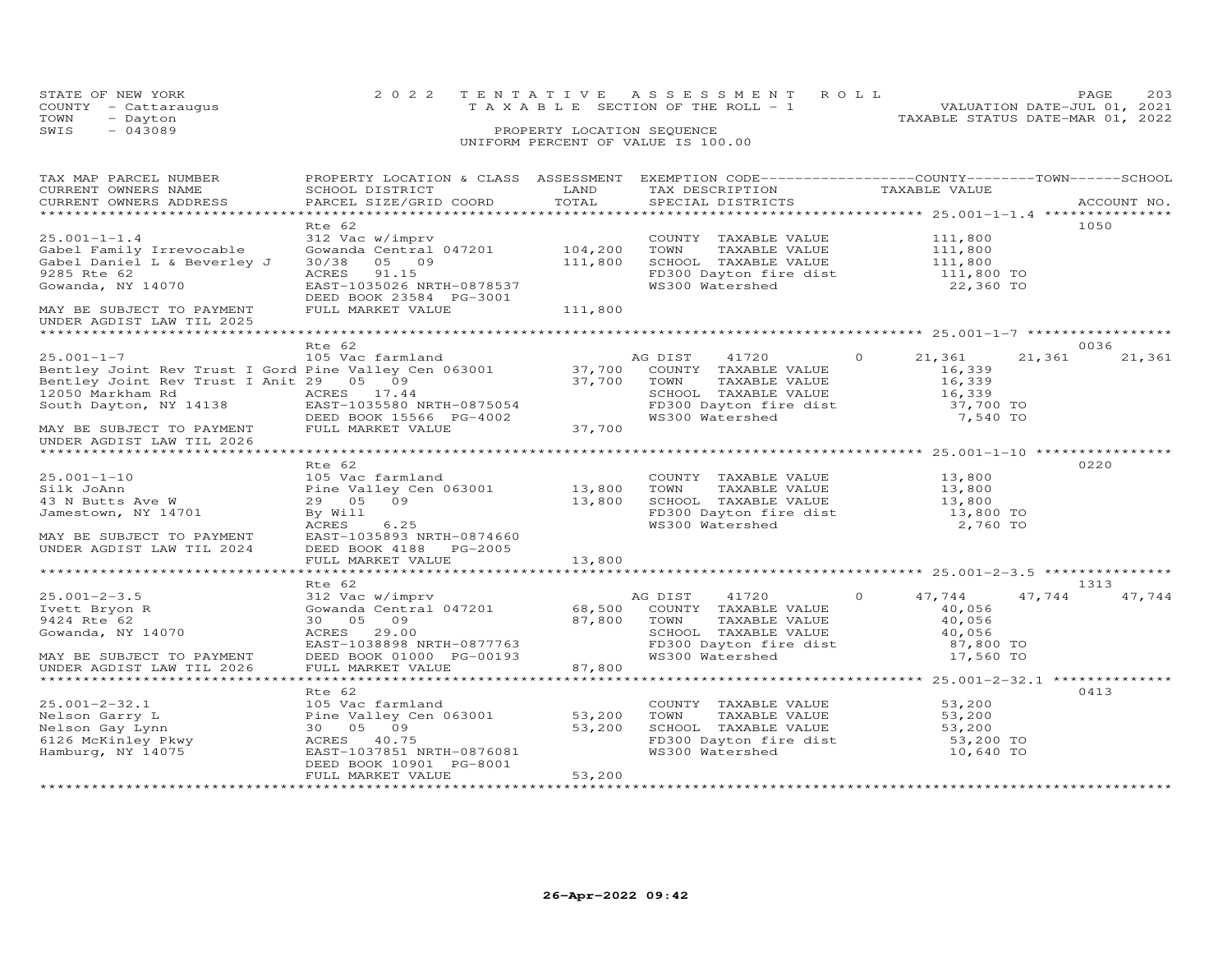| STATE OF NEW YORK    | 2022 TENTATIVE ASSESSMENT ROLL        |  |                                  | PAGE.                       | 204 |
|----------------------|---------------------------------------|--|----------------------------------|-----------------------------|-----|
| COUNTY - Cattaraugus | T A X A B L E SECTION OF THE ROLL - 1 |  |                                  | VALUATION DATE-JUL 01, 2021 |     |
| TOWN<br>- Dayton     |                                       |  | TAXABLE STATUS DATE-MAR 01, 2022 |                             |     |
| SWIS<br>$-043089$    | PROPERTY LOCATION SEQUENCE            |  |                                  |                             |     |
|                      | UNIFORM PERCENT OF VALUE IS 100.00    |  |                                  |                             |     |

| TAX MAP PARCEL NUMBER                                                                                                                                                                                                                                               | PROPERTY LOCATION & CLASS ASSESSMENT EXEMPTION CODE----------------COUNTY-------TOWN-----SCHOOL                                                                                                          |        |                                                                                                                                                                          |           |      |
|---------------------------------------------------------------------------------------------------------------------------------------------------------------------------------------------------------------------------------------------------------------------|----------------------------------------------------------------------------------------------------------------------------------------------------------------------------------------------------------|--------|--------------------------------------------------------------------------------------------------------------------------------------------------------------------------|-----------|------|
| $25.003 - 1 - 8$<br>Country Side Sand & Gravel<br>13870 Taylor Hollow Rd<br>Collins, NY 14034<br>MAY BE SUBJECT TO PAYMENT                                                                                                                                          | Rte 62<br>314 Rural vac<10 COUNTY<br>Catt-LV Central 046402 63,100 TOWN<br>19 05 09<br>ACRES 54.31<br>EAST-1039920 NRTH-0865526<br>DEED BOOK 810 PG-00233                                                | 63,100 | COUNTY TAXABLE VALUE 63,100<br>TOWN TAXABLE VALUE<br>SCHOOL TAXABLE VALUE<br>SCHOOL TAXABLE VALUE<br>FD300 Dayton fire dist<br>WS300 Watershed<br>12,620 TO<br>12,620 TO |           | 0501 |
| Rive 62<br>25.003-1-9<br>23 Vacant rural<br>Country Side Sand & Gravel, In Pine Valley Cen 063001<br>23 Vacant rural<br>23 Vacant rural<br>27,800<br>37,800<br>27,800<br>27,800<br>27,800<br>27,800<br>27,800<br>27,800<br>27,800<br>27,800<br>27,800<br>27,800<br> | DEED BOOK 22089 PG-7003                                                                                                                                                                                  |        |                                                                                                                                                                          |           | 0075 |
| 25.003-1-10.1<br>Country Side Sand And Gravel Bine Valley Cen 063001 73,000 TOWN TAXABLE VALUE 73,000<br>13870 Taylor Hollow Rd 27 05 09 73,000 7000 SCHOOL TAXABLE VALUE 73,000<br>Collins, NY 14034 ACRES 78.00<br>EAST-1036810 NRTH                              | Rte 62<br>DEED BOOK 656 PG-00555<br>FULL MARKET VALUE                                                                                                                                                    | 73,000 | COUNTY TAXABLE VALUE 73,000<br>TOWN TAXABLE VALUE 73,000                                                                                                                 |           | 0117 |
|                                                                                                                                                                                                                                                                     |                                                                                                                                                                                                          |        |                                                                                                                                                                          |           |      |
| South Dayton, NY 14138                                                                                                                                                                                                                                              | Rte 62<br>EAST-1035309 NRTH-0863564<br>DEED BOOK 2021    PG-13391                                                                                                                                        |        | COUNTY TAXABLE VALUE 18,700<br>18,700 TOWN TAXABLE VALUE 18,700<br>18,700 SCHOOL TAXABLE VALUE 18,700<br>TD301 So dayton fire dis 18,700 TO<br>WS300 Watershed 18,700 TO |           | 0441 |
|                                                                                                                                                                                                                                                                     |                                                                                                                                                                                                          |        |                                                                                                                                                                          |           |      |
| $25.003 - 1 - 12.1$<br>Country Side Sand & Gravel<br>13870 Taylor Hollow Rd<br>Collins, NY 14034<br>MAY BE SUBJECT TO PAYMENT<br>UNDER AGDIST LAW TIL 2028                                                                                                          | Rte 62<br>105 Vac farmland<br>Pine Valley Cen 063001 77,400<br>35 05 09 77,400<br>ACRES 65.30<br>EAST-1032900 NRTH-0864630<br>EAST-1032900 NRTH-0864630<br>DEED BOOK 00987 PG-00355<br>FULL MARKET VALUE | 77,400 | COUNTY TAXABLE VALUE 77,400<br>TOWN TAXABLE VALUE<br>SCHOOL TAXABLE VALUE 77,400<br>FD301 So dayton fire dis 77,400 TO<br>SCHOOL TAXABLE VALUE<br>WS300 Watershed        | 77,400 TO | 0426 |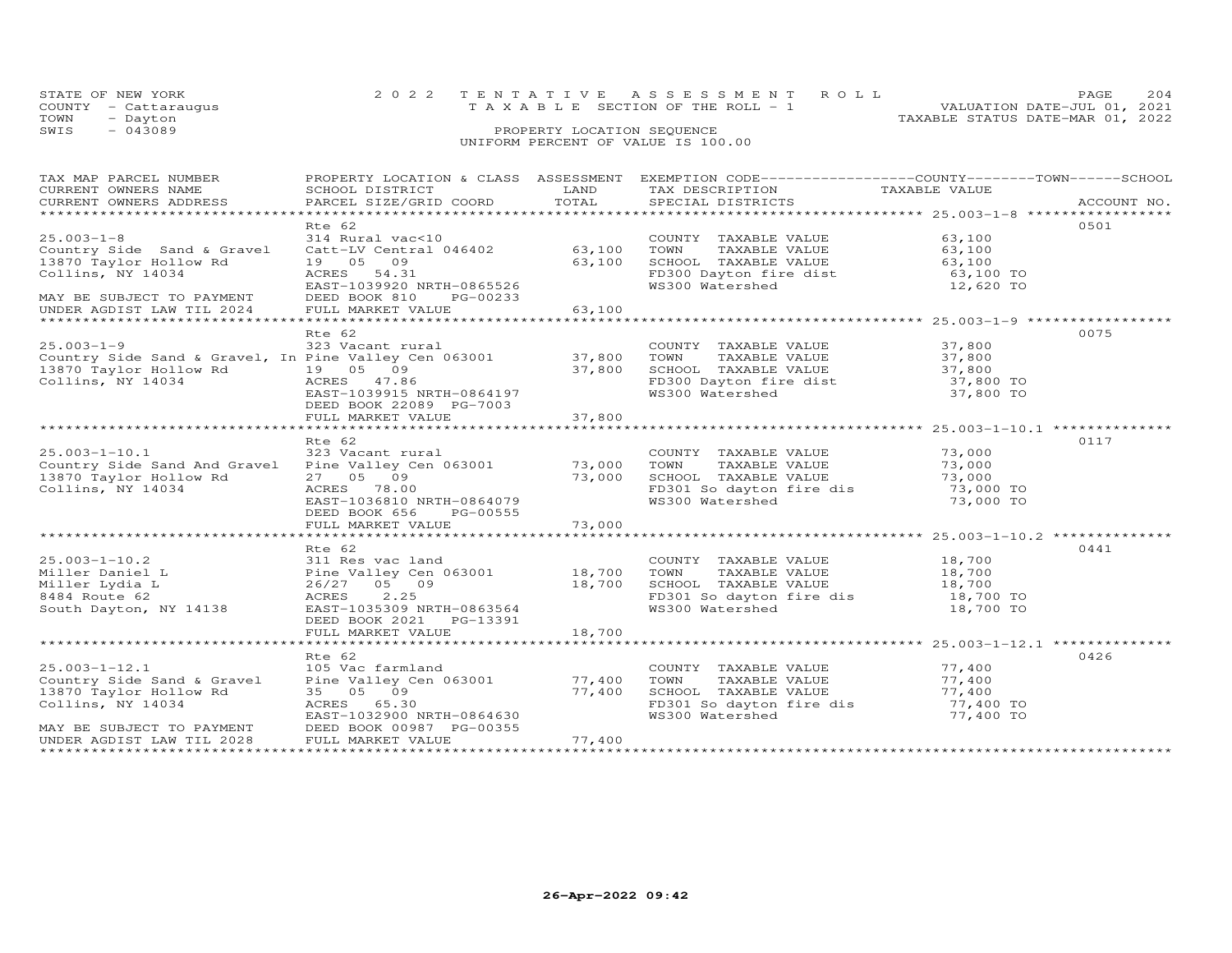| STATE OF NEW YORK    | 2022 TENTATIVE ASSESSMENT ROLL     | 205<br>PAGE.                     |
|----------------------|------------------------------------|----------------------------------|
| COUNTY - Cattaraugus | TAXABLE SECTION OF THE ROLL - 1    | VALUATION DATE-JUL 01, 2021      |
| TOWN<br>- Dayton     |                                    | TAXABLE STATUS DATE-MAR 01, 2022 |
| SWIS<br>$-043089$    | PROPERTY LOCATION SEQUENCE         |                                  |
|                      | UNIFORM PERCENT OF VALUE IS 100.00 |                                  |

| TAX MAP PARCEL NUMBER<br>CURRENT OWNERS NAME<br>CURRENT OWNERS ADDRESS                                                                                                                                 | SCHOOL DISTRICT<br>PARCEL SIZE/GRID COORD                                                                                                       | LAND<br>TOTAL              | PROPERTY LOCATION & CLASS ASSESSMENT EXEMPTION CODE----------------COUNTY-------TOWN-----SCHOOL<br>TAX DESCRIPTION TAXABLE VALUE<br>SPECIAL DISTRICTS TAXABLE VALUE                                             |                                      | ACCOUNT NO. |
|--------------------------------------------------------------------------------------------------------------------------------------------------------------------------------------------------------|-------------------------------------------------------------------------------------------------------------------------------------------------|----------------------------|-----------------------------------------------------------------------------------------------------------------------------------------------------------------------------------------------------------------|--------------------------------------|-------------|
|                                                                                                                                                                                                        |                                                                                                                                                 |                            |                                                                                                                                                                                                                 |                                      |             |
| $25.003 - 1 - 12.3$<br>Mesmer Robert F<br>2548 Love Rd<br>Grand Island, NY 14072<br>MAY BE SUBJECT TO PAYMENT                                                                                          | Rte 62<br>311 Res vac land<br>Pine Valley Cen 063001 17,700<br>35 05 09 17,700<br>Split from 12.1<br>1.85<br>ACRES<br>EAST-1034700 NRTH-0864300 |                            | COUNTY TAXABLE VALUE 17,700<br>TOWN      TAXABLE VALUE<br>SCHOOL   TAXABLE VALUE<br>TOWN TAXABLE VALUE 17,700<br>SCHOOL TAXABLE VALUE 17,700<br>FD301 So dayton fire dis 17,700 TO<br>WS300 Watershed 17,700 TO |                                      |             |
| UNDER AGDIST LAW TIL 2028                                                                                                                                                                              | DEED BOOK 20210 PG-1861<br>FULL MARKET VALUE                                                                                                    | 17,700                     |                                                                                                                                                                                                                 |                                      |             |
|                                                                                                                                                                                                        |                                                                                                                                                 |                            |                                                                                                                                                                                                                 |                                      |             |
| $25.003 - 1 - 15$<br>Country Side Sand & Gravel, In Pine Valley Cen 063001 85,100<br>13870 Taylor Hollow Rd<br>Collins, NY 14034<br>Collins, NY 14034                                                  | Rte 62<br>323 Vacant rural<br>27 05 09<br>ACRES 55.00<br>EAST-1037176 NRTH-0864846<br>DEED BOOK 22089 PG-7003                                   | 85,100                     | COUNTY TAXABLE VALUE<br>TOWN     TAXABLE VALUE<br>CHOOL TAXABLE VALUE<br>FD301 So dayton fire dis<br>WS300 Watershed 85,100 TO<br>WS300 Watershed 85,100 TO                                                     | 85,100<br>85,100                     | 0074        |
|                                                                                                                                                                                                        | FULL MARKET VALUE                                                                                                                               | 85,100                     |                                                                                                                                                                                                                 |                                      |             |
|                                                                                                                                                                                                        | Rte 62                                                                                                                                          |                            |                                                                                                                                                                                                                 |                                      | 0096        |
| 25.003-1-18 105 Vac farmland AC<br>Gernatt Asphalt Products Inc Pine Valley Cen 063001 55,100<br>13870 Taylor Hollow Rd<br>Collins, NY 14034<br>MAY BE SUBJECT TO PAYMENT<br>UNDER AGDIST LAW TIL 2029 | 35 05 09<br>ACRES 33.70<br>EAST-1032833 NRTH-0865203<br>DEED BOOK 00987 PG-00355<br>FULL MARKET VALUE 55,100                                    | 55,100                     | AG DISTOUT 41730 0<br>COUNTY TAXABLE VALUE<br>TOWN TAXABLE VALUE                                                                                                                                                | 23,703<br>23,703<br>31,397<br>31,397 | 23,703      |
|                                                                                                                                                                                                        | Rte 62                                                                                                                                          |                            |                                                                                                                                                                                                                 |                                      | 1031        |
| $25.003 - 1 - 20.2$<br>Country Side Sand & Gravel<br>13870 Taylor Hollow Rd<br>Collins, NY 14034                                                                                                       | 105 Vac farmland<br>Pine Valley Cen 063001 80,600<br>27 05 09<br>ACRES 64.50<br>EAST-1037523 NRTH-0865616                                       | 80,600                     | COUNTY TAXABLE VALUE<br>TOWN TAXABLE VALUE<br>SCHOOL TAXABLE VALUE<br>PD301 So dayton fire dis<br>WS300 Watershed 80,600 TO                                                                                     | 80,600<br>80,600<br>80,600           |             |
| MAY BE SUBJECT TO PAYMENT<br>UNDER AGDIST LAW TIL 2026                                                                                                                                                 | DEED BOOK 810<br>PG-00233<br>FULL MARKET VALUE                                                                                                  | 80,600                     |                                                                                                                                                                                                                 |                                      |             |
|                                                                                                                                                                                                        | Rte 62                                                                                                                                          |                            |                                                                                                                                                                                                                 |                                      | 0435        |
| $25.003 - 1 - 26$<br>23.000-1-20<br>Pagett Phillip<br>Pagett Catherine<br>9047 Us Rte 62<br>South Dayton, NY 14138                                                                                     | 312 Vac w/imprv<br>Pine Valley Cen 063001 30,800<br>28  05  09<br>ACRES 50.41<br>EAST-1036536 NRTH-0867856<br>DEED BOOK 00961 PG-01189          | 34,400<br>$01189$ $34,400$ | AG DIST 41720<br>$\sim$ 0 $\sim$ 0 $\sim$<br>COUNTY TAXABLE VALUE<br>TOWN<br>TOWN TAXABLE VALUE<br>SCHOOL TAXABLE VALUE 31,341<br>FD301 So dayton fire dis 34,400 TO<br>WS300 Watershed 34,400 TO               | 3,059<br>3,059<br>31,341             | 3,059       |
| MAY BE SUBJECT TO PAYMENT<br>UNDER AGDIST LAW TIL 2026                                                                                                                                                 | FULL MARKET VALUE                                                                                                                               |                            |                                                                                                                                                                                                                 |                                      |             |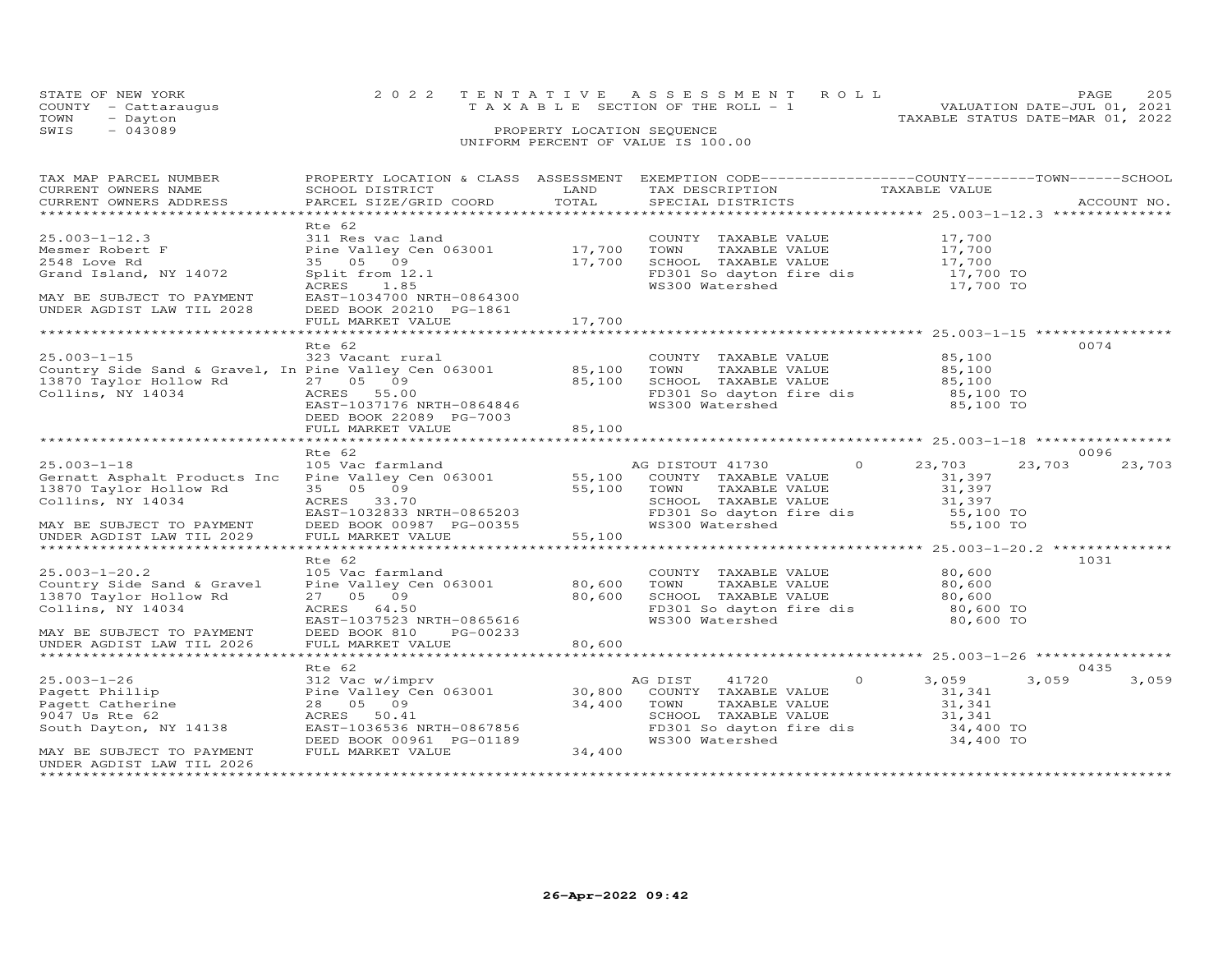| STATE OF NEW YORK    |          | 2022 TENTATIVE ASSESSMENT ROLL     |                                       |  |                                  | PAGE. | - 206 |
|----------------------|----------|------------------------------------|---------------------------------------|--|----------------------------------|-------|-------|
|                      |          |                                    |                                       |  |                                  |       |       |
| COUNTY - Cattarauqus |          |                                    | T A X A B L E SECTION OF THE ROLL - 1 |  | VALUATION DATE-JUL 01, 2021      |       |       |
| TOWN                 | - Dayton |                                    |                                       |  | TAXABLE STATUS DATE-MAR 01, 2022 |       |       |
| SWIS                 | - 043089 | PROPERTY LOCATION SEQUENCE         |                                       |  |                                  |       |       |
|                      |          | UNIFORM PERCENT OF VALUE IS 100.00 |                                       |  |                                  |       |       |

| TAX MAP PARCEL NUMBER                                                                              | PROPERTY LOCATION & CLASS ASSESSMENT EXEMPTION CODE----------------COUNTY-------TOWN------SCHOOL                                                                                                                                                   |        |                 |                                                       |                                                                                                     |         |             |
|----------------------------------------------------------------------------------------------------|----------------------------------------------------------------------------------------------------------------------------------------------------------------------------------------------------------------------------------------------------|--------|-----------------|-------------------------------------------------------|-----------------------------------------------------------------------------------------------------|---------|-------------|
| CURRENT OWNERS NAME                                                                                | SCHOOL DISTRICT                                                                                                                                                                                                                                    | LAND   |                 |                                                       | TAX DESCRIPTION TAXABLE VALUE                                                                       |         |             |
| CURRENT OWNERS ADDRESS                                                                             | PARCEL SIZE/GRID COORD TOTAL                                                                                                                                                                                                                       |        |                 | SPECIAL DISTRICTS                                     |                                                                                                     |         | ACCOUNT NO. |
|                                                                                                    |                                                                                                                                                                                                                                                    |        |                 |                                                       |                                                                                                     |         |             |
|                                                                                                    | Rte 62                                                                                                                                                                                                                                             |        |                 |                                                       |                                                                                                     |         | 1030        |
| 25.003-1-27.2                                                                                      | 105 Vac farmland                                                                                                                                                                                                                                   |        | AG DIST 41720   |                                                       | $0 \t 43,418$                                                                                       | 43, 418 | 43,418      |
| Pagett Phillip C<br>9047 Us Rte 62                                                                 | Pine Valley Cen 063001<br>Pine Valley Cen 063001<br>28 05 09<br>ACRES 87.87<br>EAST-1035837 NRTH-0870261<br>DEED BOOK 00770 PG-00291<br>PULL MARKET VALUE<br>FULL MARKET VALUE<br>PED BOOK 00770 PG-00291<br>PED BOOK 00770 PG-00291<br>PED BOOK 0 |        |                 |                                                       |                                                                                                     |         |             |
| 9047 Us Rte 62                                                                                     |                                                                                                                                                                                                                                                    |        |                 |                                                       |                                                                                                     |         |             |
| South Dayton, NY 14138                                                                             |                                                                                                                                                                                                                                                    |        |                 |                                                       |                                                                                                     |         |             |
|                                                                                                    |                                                                                                                                                                                                                                                    |        |                 |                                                       |                                                                                                     |         |             |
| MAY BE SUBJECT TO PAYMENT                                                                          |                                                                                                                                                                                                                                                    |        |                 |                                                       |                                                                                                     |         |             |
| UNDER AGDIST LAW TIL 2026                                                                          |                                                                                                                                                                                                                                                    |        |                 |                                                       |                                                                                                     |         |             |
|                                                                                                    |                                                                                                                                                                                                                                                    |        |                 |                                                       |                                                                                                     |         |             |
|                                                                                                    | Rte 62                                                                                                                                                                                                                                             |        |                 |                                                       |                                                                                                     |         | 0097        |
| $34.001 - 1 - 2$                                                                                   | 340 Vacant indus                                                                                                                                                                                                                                   |        |                 | COUNTY TAXABLE VALUE                                  | 53,400                                                                                              |         |             |
| Country Side Sand & Gravel                                                                         | Pine Valley Cen 063001 53,400                                                                                                                                                                                                                      |        | TOWN            |                                                       | TOWN TAXABLE VALUE 53,400<br>SCHOOL TAXABLE VALUE 53,400                                            |         |             |
| 13870 Taylor Hollow Rd                                                                             | 18  05  09                                                                                                                                                                                                                                         | 53,400 |                 |                                                       |                                                                                                     |         |             |
| Collins, NY 14034                                                                                  | ACRES 26.38                                                                                                                                                                                                                                        |        |                 |                                                       | FD301 So dayton fire dis 53,400 TO                                                                  |         |             |
|                                                                                                    | EAST-1037104 NRTH-0862026                                                                                                                                                                                                                          |        | WS300 Watershed |                                                       | 53,400 TO                                                                                           |         |             |
|                                                                                                    | DEED BOOK 794 PG-00105                                                                                                                                                                                                                             |        |                 |                                                       |                                                                                                     |         |             |
|                                                                                                    |                                                                                                                                                                                                                                                    |        |                 |                                                       |                                                                                                     |         |             |
|                                                                                                    |                                                                                                                                                                                                                                                    |        |                 |                                                       |                                                                                                     |         |             |
|                                                                                                    | Rte 62                                                                                                                                                                                                                                             |        |                 |                                                       |                                                                                                     |         | 0118        |
| $34.001 - 1 - 3.1$                                                                                 | 323 Vacant rural                                                                                                                                                                                                                                   |        |                 | COUNTY TAXABLE VALUE                                  | 91,600                                                                                              |         |             |
| Country Side Sand & Gravel Pine Valley Cen 063001 91,600<br>13870 Taylor Hollow Rd 19 05 09 91.600 |                                                                                                                                                                                                                                                    |        | TOWN            | TOWN       TAXABLE  VALUE<br>SCHOOL    TAXABLE  VALUE | 91,600<br>91,600                                                                                    |         |             |
| 13870 Taylor Hollow Rd                                                                             |                                                                                                                                                                                                                                                    | 91,600 |                 |                                                       |                                                                                                     |         |             |
| Collins, NY 14034                                                                                  | ACRES 68.50                                                                                                                                                                                                                                        |        |                 |                                                       | FD300 Dayton fire dist<br>WS300 Watershed 91,600 TO                                                 |         |             |
|                                                                                                    |                                                                                                                                                                                                                                                    |        |                 |                                                       |                                                                                                     |         |             |
|                                                                                                    | ACRES 68.50<br>EAST-1038467 NRTH-0862916<br>FULL MARKET VALUE 91,600                                                                                                                                                                               |        |                 |                                                       |                                                                                                     |         |             |
|                                                                                                    |                                                                                                                                                                                                                                                    |        |                 |                                                       |                                                                                                     |         |             |
|                                                                                                    | Rte 62                                                                                                                                                                                                                                             |        |                 |                                                       |                                                                                                     |         | 0138        |
| $34.001 - 1 - 4$                                                                                   | 323 Vacant rural                                                                                                                                                                                                                                   |        |                 |                                                       |                                                                                                     |         |             |
|                                                                                                    |                                                                                                                                                                                                                                                    |        |                 |                                                       | COUNTY TAXABLE VALUE $27,900$<br>TOWN TAXABLE VALUE 27,900                                          |         |             |
| 13870 Taylor Hollow Rd                                                                             | 18  05  09                                                                                                                                                                                                                                         |        |                 |                                                       |                                                                                                     |         |             |
| Collins, NY 14034                                                                                  | ACRES 50.65                                                                                                                                                                                                                                        |        |                 |                                                       | 27,900 SCHOOL TAXABLE VALUE 27,900<br>FD300 Dayton fire dist 27,900 TO<br>WS300 Watershed 27,900 TO |         |             |
|                                                                                                    | EAST-1040235 NRTH-0862484                                                                                                                                                                                                                          |        |                 |                                                       |                                                                                                     |         |             |
|                                                                                                    | DEED BOOK 758 PG-00422                                                                                                                                                                                                                             |        |                 |                                                       |                                                                                                     |         |             |
|                                                                                                    | FULL MARKET VALUE                                                                                                                                                                                                                                  | 27,900 |                 |                                                       |                                                                                                     |         |             |
|                                                                                                    |                                                                                                                                                                                                                                                    |        |                 |                                                       |                                                                                                     |         |             |
|                                                                                                    | Rte 62                                                                                                                                                                                                                                             |        |                 |                                                       |                                                                                                     |         | 0116        |
|                                                                                                    |                                                                                                                                                                                                                                                    |        |                 |                                                       | 81,300                                                                                              |         |             |
| $34.001-1-5$ 323 Vacant rural<br>Country Side Sand & Gravel Catt-LV Central 046402 81,300          |                                                                                                                                                                                                                                                    |        | TOWN            |                                                       | COUNTY TAXABLE VALUE 81,300<br>TOWN TAXABLE VALUE 81,300                                            |         |             |
| 13870 Taylor Hollow Rd                                                                             | 18  05  09                                                                                                                                                                                                                                         | 81,300 |                 |                                                       |                                                                                                     |         |             |
| Collins, NY 14034                                                                                  | ACRES 112.00                                                                                                                                                                                                                                       |        |                 |                                                       |                                                                                                     |         |             |
|                                                                                                    | EAST-1041692 NRTH-0862444                                                                                                                                                                                                                          |        |                 | WS300 Watershed                                       | 81,300 TO                                                                                           |         |             |
|                                                                                                    | PG-01097<br>DEED BOOK 732                                                                                                                                                                                                                          |        |                 |                                                       |                                                                                                     |         |             |
|                                                                                                    | FULL MARKET VALUE                                                                                                                                                                                                                                  | 81,300 |                 |                                                       |                                                                                                     |         |             |
|                                                                                                    |                                                                                                                                                                                                                                                    |        |                 |                                                       |                                                                                                     |         |             |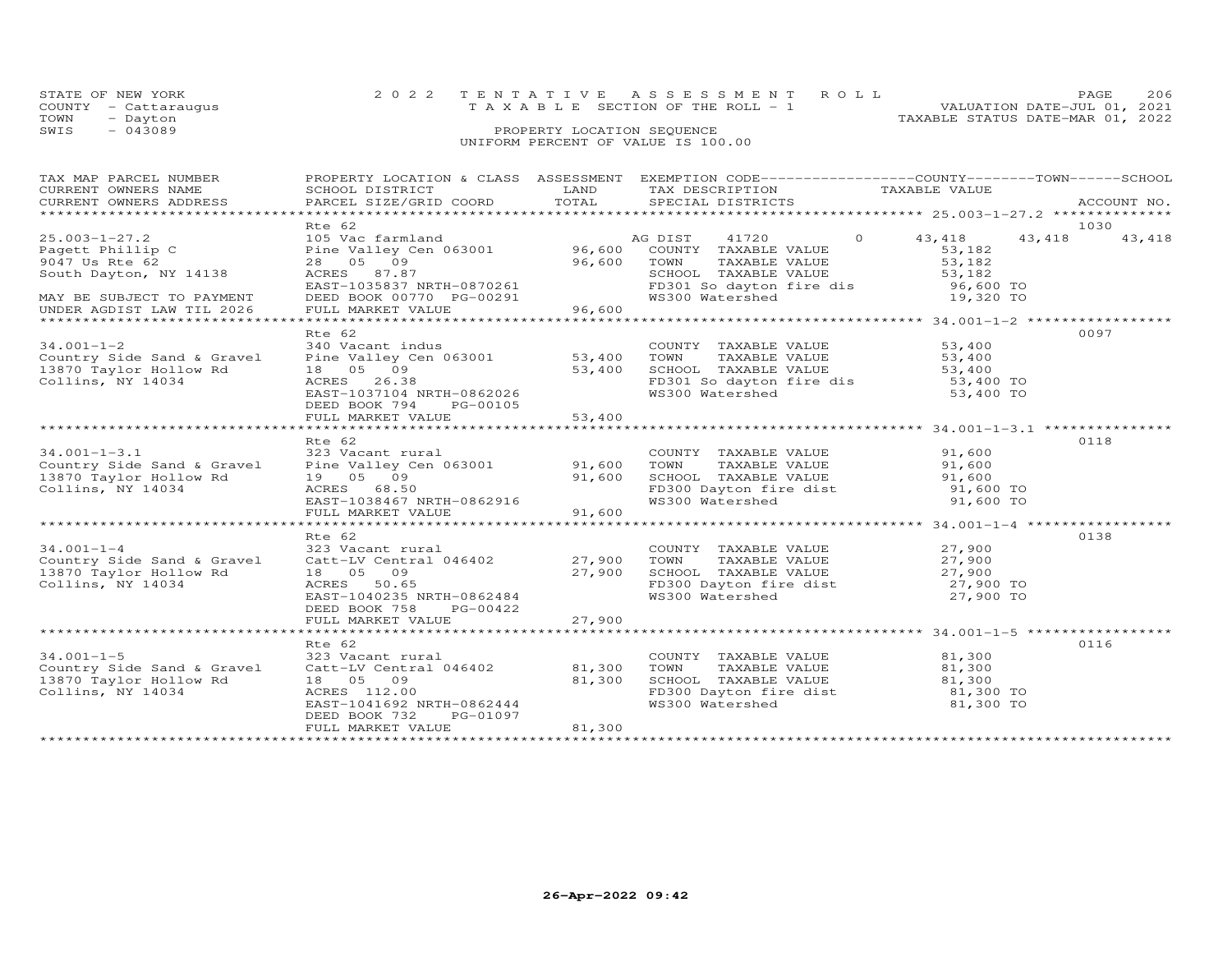| STATE OF NEW YORK<br>- Cattaraugus<br>COUNTY<br>TOWN<br>- Dayton |                           |                                                                  | 2022 TENTATIVE ASSESSMENT ROLL<br>T A X A B L E SECTION OF THE ROLL - 1 | VALUATION DATE-JUL 01, 2021<br>TAXABLE STATUS DATE-MAR 01, 2022 | PAGE | 207 |
|------------------------------------------------------------------|---------------------------|------------------------------------------------------------------|-------------------------------------------------------------------------|-----------------------------------------------------------------|------|-----|
| $-043089$<br>SWIS                                                |                           | PROPERTY LOCATION SEQUENCE<br>UNIFORM PERCENT OF VALUE IS 100.00 |                                                                         |                                                                 |      |     |
| TAX MAP PARCEL NUMBER                                            | PROPERTY LOCATION & CLASS |                                                                  | ASSESSMENT EXEMPTION CODE-----------------COUNTY-------TOWN------SCHOOL |                                                                 |      |     |

| CURRENT OWNERS NAME<br>CURRENT OWNERS ADDRESS               | SCHOOL DISTRICT<br>PARCEL SIZE/GRID COORD                       | LAND<br>TOTAL | TAX DESCRIPTION<br>SPECIAL DISTRICTS                              | TAXABLE VALUE    | ACCOUNT NO. |
|-------------------------------------------------------------|-----------------------------------------------------------------|---------------|-------------------------------------------------------------------|------------------|-------------|
|                                                             | Rte 62                                                          |               |                                                                   |                  | 0098        |
| $34.001 - 1 - 24$                                           | 323 Vacant rural                                                |               | COUNTY TAXABLE VALUE                                              | 33,800           |             |
| Country Side Sand & Gravel Pine Valley Cen 063001 33,800    |                                                                 |               | TAXABLE VALUE<br>TOWN                                             | 33,800           |             |
| 13870 Taylor Hollow Rd                                      | 25 05 09                                                        | 33,800        | SCHOOL TAXABLE VALUE                                              | 33,800           |             |
| Collins, NY 14034                                           | ACRES 23.04                                                     |               | FD301 So dayton fire dis<br>WS300 Watershed                       | 33,800 TO        |             |
|                                                             | AURES 23.04<br>EAST-1036353 NRTH-0859151                        |               |                                                                   | 6,760 TO         |             |
|                                                             | DEED BOOK 808<br>PG-01158                                       |               |                                                                   |                  |             |
|                                                             |                                                                 |               |                                                                   |                  |             |
|                                                             | Rte 62                                                          |               |                                                                   |                  | 1363        |
| $34.001 - 1 - 28.3$                                         | 100 Agricultural                                                |               | $\overline{O}$<br>AG DIST<br>41720                                | 68,206<br>68,206 | 68,206      |
| Adams Mosher Lands, LLC                                     | Pine Valley Cen 063001 102,900                                  |               | COUNTY TAXABLE VALUE                                              | 34,694           |             |
| 4284 Elm Creek Rd                                           | ACRES 66.00                                                     | 102,900       | TOWN<br>TOWN TAXABLE VALUE<br>SCHOOL TAXABLE VALUE                | 34,694           |             |
| Randolph, NY 14772                                          | EAST-1033443 NRTH-0857436                                       |               |                                                                   | 34,694           |             |
|                                                             | DEED BOOK 20210 PG-2850                                         |               | FD301 So dayton fire dis 102,900 TO                               |                  |             |
| MAY BE SUBJECT TO PAYMENT                                   | FULL MARKET VALUE                                               |               | 102,900  WS300 Watershed                                          | 102,900 TO       |             |
| UNDER AGDIST LAW TIL 2026<br>****************************** |                                                                 |               |                                                                   |                  |             |
|                                                             | Rte 62                                                          |               |                                                                   |                  | 0128        |
| $34.001 - 1 - 36.1$                                         | 105 Vac farmland                                                |               | AG DISTOUT 41730 0                                                | 60,681<br>60,681 | 60,681      |
| Country Side Sand & Gravel                                  | Pine Valley Cen 063001 120,100                                  |               | COUNTY TAXABLE VALUE                                              | 59,419           |             |
| 13870 Taylor Hollow Rd                                      | 34 05 09                                                        | 120,100       | TOWN                                                              | 59,419           |             |
| Collins, NY 14034                                           | ACRES 78.01                                                     |               | TOWN      TAXABLE VALUE<br>SCHOOL   TAXABLE VALUE                 | 59,419           |             |
|                                                             | EAST-1032969 NRTH-0860616                                       |               | FD301 So dayton fire dis 120,100 TO                               |                  |             |
| MAY BE SUBJECT TO PAYMENT                                   | DEED BOOK 747<br>PG-00880                                       |               | WS300 Watershed                                                   | 120,100 TO       |             |
| UNDER AGDIST LAW TIL 2029                                   | 120, 100<br>FULL MARKET VALUE                                   |               |                                                                   |                  |             |
|                                                             |                                                                 |               |                                                                   |                  |             |
| $34.001 - 1 - 37.1$                                         | Rte 62<br>323 Vacant rural                                      |               | COUNTY TAXABLE VALUE                                              | 62,400           | 0429        |
| Country Side Sand & Gravel                                  | Pine Valley Cen 063001 62,400                                   |               | TOWN<br>TAXABLE VALUE                                             | 62,400           |             |
| 13870 Taylor Hollow Rd                                      | 34 05 09                                                        | 62,400        | SCHOOL TAXABLE VALUE                                              | 62,400           |             |
| Collins, NY 14034                                           | ACRES 65.95                                                     |               | SCHOOL TAXABLE VALUE 62,400<br>FD301 So dayton fire dis 62,400 TO |                  |             |
|                                                             | EAST-1032899 NRTH-0861442                                       |               | WS300 Watershed                                                   | 62,400 TO        |             |
| MAY BE SUBJECT TO PAYMENT                                   | DEED BOOK 00987 PG-00355                                        |               |                                                                   |                  |             |
| UNDER AGDIST LAW TIL 2029                                   | FULL MARKET VALUE                                               | 62,400        |                                                                   |                  |             |
|                                                             |                                                                 |               |                                                                   |                  |             |
|                                                             | Rte 62                                                          |               |                                                                   |                  | 1350        |
| $34.001 - 1 - 37.4$                                         | 311 Res vac land                                                |               | COUNTY TAXABLE VALUE 14,800                                       |                  |             |
| Gott Patrick<br>5129 S Orchard                              | Pine Valley Cen 063001 14,800<br>FRNT 147.70 DPTH 275.00 14,800 |               | TOWN<br>TAXABLE VALUE<br>SCHOOL TAXABLE VALUE                     | 14,800<br>14,800 |             |
| Hamburg, NY 14075                                           | EAST-1034855 NRTH-0861512                                       |               | FD301 So dayton fire dis 14,800 TO                                |                  |             |
|                                                             | FULL MARKET VALUE                                               | 14,800        | WS300 Watershed                                                   | 14,800 TO        |             |
|                                                             |                                                                 |               |                                                                   |                  |             |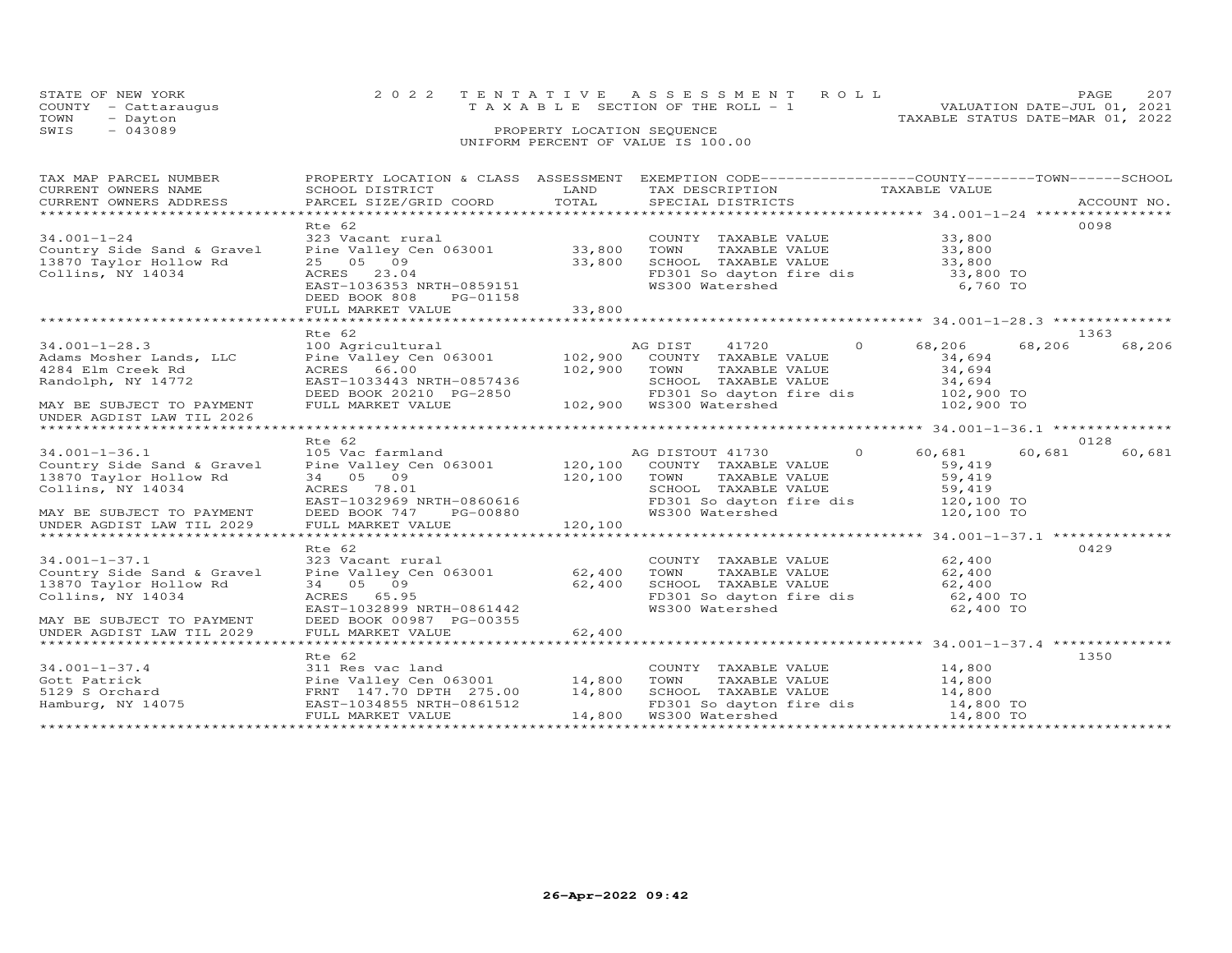|      | STATE OF NEW YORK    | 2022 TENTATIVE ASSESSMENT ROLL        |  |                                  | PAGE                        | 208 |
|------|----------------------|---------------------------------------|--|----------------------------------|-----------------------------|-----|
|      | COUNTY - Cattaraugus | T A X A B L E SECTION OF THE ROLL - 1 |  |                                  | VALUATION DATE-JUL 01, 2021 |     |
| TOWN | - Dayton             |                                       |  | TAXABLE STATUS DATE-MAR 01, 2022 |                             |     |
| SWIS | $-043089$            | PROPERTY LOCATION SEQUENCE            |  |                                  |                             |     |
|      |                      | UNIFORM PERCENT OF VALUE IS 100.00    |  |                                  |                             |     |
|      |                      |                                       |  |                                  |                             |     |

| TAX MAP PARCEL NUMBER<br>CURRENT OWNERS NAME<br>CURRENT OWNERS ADDRESS                                                                                                                                                                                                                                  | <b>EXAMPLE THE STATE OF STATE OF STATE</b><br>SCHOOL DISTRICT<br>PARCEL SIZE/GRID COORD                                                                                 | TOTAL            | PROPERTY LOCATION & CLASS ASSESSMENT EXEMPTION CODE----------------COUNTY-------TOWN------SCHOOL<br>------- ----- ------<br>TAX DESCRIPTION               TAXABLE VALUE SPECIAL DISTRICTS                                                                                                                                |                                                                                                   | ACCOUNT NO.              |
|---------------------------------------------------------------------------------------------------------------------------------------------------------------------------------------------------------------------------------------------------------------------------------------------------------|-------------------------------------------------------------------------------------------------------------------------------------------------------------------------|------------------|--------------------------------------------------------------------------------------------------------------------------------------------------------------------------------------------------------------------------------------------------------------------------------------------------------------------------|---------------------------------------------------------------------------------------------------|--------------------------|
| $34.001 - 1 - 41.1$<br>Country Side Sand & Gravel<br>13870 Taylor Hollow Rd<br>Collins, NY 14034<br>MAY BE SUBJECT TO PAYMENT<br>UNDER AGDIST LAW TIL 2026                                                                                                                                              | Rte 62<br>$57,800$ TOWN<br>34 05 09<br>ACRES 70.90<br>دىمىر<br>DEED BOOK 00987 PG-00355<br>FULI MARKET WAIT<br>FULL MARKET VALUE                                        | 57,800           | $\sim$ 0<br>TOWN      TAXABLE  VALUE<br>SCHOOL    TAXABLE  VALUE<br>FD301 So dayton fire dis<br>WS300 Watershed                                                                                                                                                                                                          | 0427<br>7,507<br>7,507<br>50,293<br>50,293<br>50,293<br>57,800 TO<br>57.800 TO                    | 7,507                    |
| $34.001 - 1 - 41.3$<br>Burchalewski Frances<br>30 Green Ter<br>Depew, NY 14043                                                                                                                                                                                                                          | Rte 62<br>311 Res vac land<br>Pine Valley Cen 063001 4,900<br>34 05 09<br>ACRES<br>1.80<br>EAST-1034775 NRTH-0862193<br>DEED BOOK 00989 PG-00053<br>FULL MARKET VALUE   | 4,900<br>4,900   | COUNTY TAXABLE VALUE<br>TOWN       TAXABLE  VALUE<br>SCHOOL    TAXABLE  VALUE<br>FD301 So dayton fire dis<br>WS300 Watershed 4,900 TO                                                                                                                                                                                    | 1262<br>4,900<br>4,900<br>4,900                                                                   |                          |
| $34.001 - 1 - 42.1$<br>Country Side Sand & Gravel<br>13870 Taylor Hollow Rd<br>Collins, NY 14034<br>MAY BE SUBJECT TO PAYMENT<br>UNDER AGDIST LAW TIL 2025                                                                                                                                              | Rte 62<br>105 Vac farmland<br>Pine Valley Cen 063001 75,000<br>34/35 05 09<br>ACRES 62.66<br>EAST-1033000 NRTH-0863010<br>DEED BOOK 00987 PG-00355<br>FULL MARKET VALUE | 75,000<br>75,000 | COUNTY TAXABLE VALUE 75,000<br>TOWN       TAXABLE  VALUE<br>SCHOOL    TAXABLE  VALUE<br>FD301 So dayton fire dis 75,000 TO<br>WS300 Watershed 75,000 TO                                                                                                                                                                  | 0425<br>75,000<br>75,000<br>75,000 TO                                                             |                          |
| 105 Vac farmland 105 Mac John Mac DIST 41720 0 14.001-1-27.1 105 Vac farmland 105 Mac 2016 10 105 Mac 2016 10<br>Country Side Sand & Gravel Pine Valley Cen 063001 81,600 COUNTY TAXABLE VALUE<br>13870 Taylor Hollow Rd<br>Collins, NY 14034<br>MAY BE SUBJECT TO PAYMENT<br>UNDER AGDIST LAW TIL 2026 | 8047 Rte 62<br>25/33 05 09 81,600<br>ACRES 58.45<br>EAST-1035341 NRTH-0857814<br>DEED BOOK 15480 PG-9003<br>FULL MARKET VALUE                                           | 81,600           | AG DIST 41720 0<br>TAXABLE VALUE<br>TOWN<br>SCHOOL TAXABLE VALUE                   41,119<br>FD301 So dayton fire dis             81,600 TO<br>WS300 Watershed                                                                                                                                                           | 0585<br>40,481<br>40,481<br>41,119<br>41,119<br>81,600 TO                                         | 40,481                   |
| $34.001 - 1 - 27.2$<br>Dzierzanowski Edward R                                                                                                                                                                                                                                                           | FULL MARKET VALUE                                                                                                                                                       | 162,400          | 43 PCT OF VALUE USED FOR EXEMPTION PURPOSES<br>8047 Rte 62 (43 PCT OF VALUE USED FOR EXEMPTION PURP 240 Rural res (43 PCT OF VALUE USED FOR EXEMPTION PURP 20<br>240 Rural res (50001 (114,100 ENR 2004) 216,100 Pine Valley Cen 063001 (14,100 COUNTY TAVABLE VALUE<br>SCHOOL TAXABLE VALUE<br>FD301 So dayton fire dis | 1293<br>17,458 17,458<br>$\overline{O}$<br>$\Omega$<br>144,942<br>144,942<br>87,500<br>162,400 TO | $\overline{0}$<br>74,900 |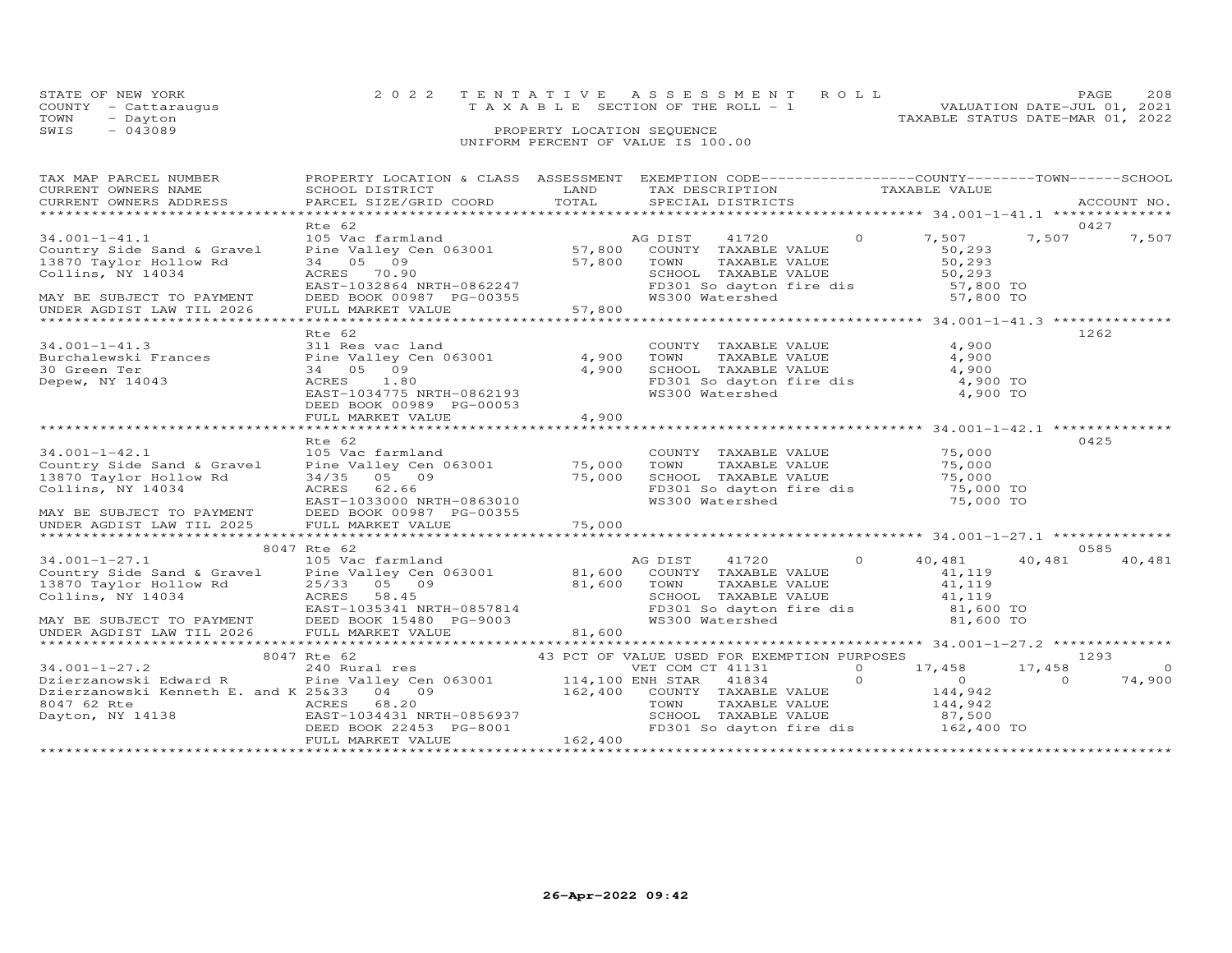|      | STATE OF NEW YORK    | 2022 TENTATIVE ASSESSMENT ROLL          |                                  | PAGE 209                    |  |
|------|----------------------|-----------------------------------------|----------------------------------|-----------------------------|--|
|      | COUNTY - Cattaraugus | $T A X A B L E$ SECTION OF THE ROLL - 1 |                                  | VALUATION DATE-JUL 01, 2021 |  |
| TOWN | - Dayton             |                                         | TAXABLE STATUS DATE-MAR 01, 2022 |                             |  |
| SWIS | $-043089$            | PROPERTY LOCATION SEQUENCE              |                                  |                             |  |
|      |                      | UNIFORM PERCENT OF VALUE IS 100.00      |                                  |                             |  |

| TAX MAP PARCEL NUMBER                         | PROPERTY LOCATION & CLASS  ASSESSMENT  EXEMPTION CODE-----------------COUNTY-------TOWN------SCHOOL                                                                                                                                                 |         |                                                                                                               |                                                        |                    |
|-----------------------------------------------|-----------------------------------------------------------------------------------------------------------------------------------------------------------------------------------------------------------------------------------------------------|---------|---------------------------------------------------------------------------------------------------------------|--------------------------------------------------------|--------------------|
| CURRENT OWNERS NAME                           | SCHOOL DISTRICT                                                                                                                                                                                                                                     | LAND    | TAX DESCRIPTION                                                                                               | TAXABLE VALUE                                          |                    |
| CURRENT OWNERS ADDRESS PARCEL SIZE/GRID COORD |                                                                                                                                                                                                                                                     | TOTAL   | SPECIAL DISTRICTS                                                                                             |                                                        | ACCOUNT NO.        |
|                                               |                                                                                                                                                                                                                                                     |         |                                                                                                               |                                                        |                    |
|                                               | 8260 Rte 62                                                                                                                                                                                                                                         |         |                                                                                                               |                                                        | 0095               |
| $34.001 - 1 - 23$                             | 240 Rural res                                                                                                                                                                                                                                       |         | COUNTY TAXABLE VALUE                                                                                          | 449,700                                                |                    |
|                                               | Country Side Sand & Gravel Pine Valley Cen 063001 213,300                                                                                                                                                                                           |         | TAXABLE VALUE<br>TAXABLE VALUE 449,700<br>TAXABLE VALUE 449,700<br>TOWN                                       |                                                        |                    |
|                                               |                                                                                                                                                                                                                                                     |         |                                                                                                               |                                                        |                    |
| 13870 Taylor Hollow Rd                        | 26 05 09<br>Acres 218.00                                                                                                                                                                                                                            | 449,700 | SCHOOL TAXABLE VALUE                                                                                          |                                                        |                    |
| Collins, NY 14034                             | ACRES 218.00<br>ACRES 218.00<br>EAST-1037082 NRTH-0860722                                                                                                                                                                                           |         | FD301 So dayton fire dis 449,700 TO                                                                           |                                                        |                    |
|                                               |                                                                                                                                                                                                                                                     |         | WS300 Watershed                                                                                               | 449,700 TO                                             |                    |
|                                               | DEED BOOK 794<br>PG-00105                                                                                                                                                                                                                           |         |                                                                                                               |                                                        |                    |
|                                               |                                                                                                                                                                                                                                                     |         |                                                                                                               |                                                        |                    |
|                                               |                                                                                                                                                                                                                                                     |         |                                                                                                               |                                                        |                    |
|                                               | 8305 Rte 62                                                                                                                                                                                                                                         |         |                                                                                                               |                                                        | 0965               |
| $34.001 - 1 - 36.2$                           | 210 1 Family Res                                                                                                                                                                                                                                    |         | COUNTY TAXABLE VALUE                                                                                          |                                                        |                    |
|                                               |                                                                                                                                                                                                                                                     |         | TAXABLE VALUE<br>TOWN                                                                                         | 61,800<br>61,800                                       |                    |
|                                               |                                                                                                                                                                                                                                                     |         |                                                                                                               |                                                        |                    |
|                                               |                                                                                                                                                                                                                                                     |         | TOWN IAAADDE VADUE<br>SCHOOL TAXABLE VALUE 61,800<br>FD301 So davton fire dis 61,800 TO                       |                                                        |                    |
|                                               |                                                                                                                                                                                                                                                     |         | FD301 So dayton fire dis<br>WS300 Watershed                                                                   |                                                        |                    |
|                                               |                                                                                                                                                                                                                                                     |         |                                                                                                               | $12,360$ TO                                            |                    |
|                                               | 34.001-1-36.2<br>Pfleuger David A<br>Pfleuger David A<br>Richter Sandra State of State of State of State Square and State Square Square Square Square Square Square Square Square Square Square Square Square Square Square Provide                 |         |                                                                                                               |                                                        |                    |
|                                               | FULL MARKET VALUE                                                                                                                                                                                                                                   | 61,800  |                                                                                                               |                                                        |                    |
|                                               |                                                                                                                                                                                                                                                     |         |                                                                                                               |                                                        |                    |
|                                               | 8325 Rte 62                                                                                                                                                                                                                                         |         |                                                                                                               |                                                        | 1213               |
| $34.001 - 1 - 37.2$                           | 210 1 Family Res                                                                                                                                                                                                                                    |         | COUNTY TAXABLE VALUE 73,800                                                                                   |                                                        |                    |
|                                               |                                                                                                                                                                                                                                                     |         | TOWN                                                                                                          |                                                        |                    |
|                                               |                                                                                                                                                                                                                                                     |         | SCHOOL TAXABLE VALUE                                                                                          |                                                        |                    |
|                                               | 91.011-37.2<br>Pine Valley Cen 063001 15,500<br>8325 Route 62 34 05 09 73,800<br>South Dayton, NY 14138 ACRES 1.15                                                                                                                                  | 73,800  |                                                                                                               |                                                        |                    |
|                                               | EAST-1034853 NRTH-0861190                                                                                                                                                                                                                           |         |                                                                                                               |                                                        |                    |
|                                               |                                                                                                                                                                                                                                                     |         |                                                                                                               |                                                        |                    |
|                                               | DEED BOOK 20190 PG-4366                                                                                                                                                                                                                             |         |                                                                                                               |                                                        |                    |
|                                               | FULL MARKET VALUE                                                                                                                                                                                                                                   | 73,800  |                                                                                                               |                                                        |                    |
|                                               |                                                                                                                                                                                                                                                     |         |                                                                                                               | ************************ 34.001-1-37.3 *************** |                    |
|                                               | 8331 Rte 62                                                                                                                                                                                                                                         |         | BAS STAR 41854 0<br>COUNTY TAXABLE VALUE 110,500<br>TOWN TAXABLE VALUE 110,500<br>SCHOOL TAXABLE VALUE 80,500 |                                                        | 1280               |
|                                               |                                                                                                                                                                                                                                                     |         |                                                                                                               |                                                        | 30,000<br>$\Omega$ |
|                                               | 34.001-1-37.3<br>Silleman Lisa A<br>210 1 Family Res<br>Pine Valley Cen 063001<br>24 05 09<br>South Dayton, NY 14138<br>210 1 Family Res<br>24 05 09<br>24 05 09<br>20110,500 TOWN TAXABLE VALUE<br>26 110,500 TOWN TAXABLE VALUE<br>20110,500 TOWN |         |                                                                                                               |                                                        |                    |
|                                               |                                                                                                                                                                                                                                                     |         |                                                                                                               |                                                        |                    |
|                                               |                                                                                                                                                                                                                                                     |         |                                                                                                               |                                                        |                    |
|                                               | EAST-1034857 NRTH-0861431                                                                                                                                                                                                                           |         | FD301 So dayton fire dis 110,500 TO                                                                           |                                                        |                    |
|                                               | DEED BOOK 19002 PG-7001                                                                                                                                                                                                                             |         |                                                                                                               |                                                        |                    |
|                                               |                                                                                                                                                                                                                                                     |         |                                                                                                               |                                                        |                    |
|                                               |                                                                                                                                                                                                                                                     |         |                                                                                                               |                                                        |                    |
|                                               |                                                                                                                                                                                                                                                     |         |                                                                                                               |                                                        |                    |
|                                               | 8361 Rte 62                                                                                                                                                                                                                                         |         |                                                                                                               |                                                        | 0428               |
|                                               |                                                                                                                                                                                                                                                     |         | $\overline{0}$                                                                                                | $\overline{0}$                                         | 30,000<br>$\Omega$ |
|                                               |                                                                                                                                                                                                                                                     |         |                                                                                                               | 71,000                                                 |                    |
|                                               |                                                                                                                                                                                                                                                     |         | TAXABLE VALUE                                                                                                 | 71,000                                                 |                    |
|                                               |                                                                                                                                                                                                                                                     |         | SCHOOL TAXABLE VALUE                                                                                          | 41,000<br>71,000 TO                                    |                    |
|                                               |                                                                                                                                                                                                                                                     |         | FD301 So dayton fire dis<br>WS300 Watershed                                                                   |                                                        |                    |
|                                               |                                                                                                                                                                                                                                                     |         | WS300 Watershed                                                                                               | 71,000 TO                                              |                    |
|                                               | DEED BOOK 881<br>PG-00082                                                                                                                                                                                                                           |         |                                                                                                               |                                                        |                    |
|                                               | FULL MARKET VALUE                                                                                                                                                                                                                                   | 71,000  |                                                                                                               |                                                        |                    |
|                                               |                                                                                                                                                                                                                                                     |         |                                                                                                               |                                                        |                    |
|                                               |                                                                                                                                                                                                                                                     |         |                                                                                                               |                                                        |                    |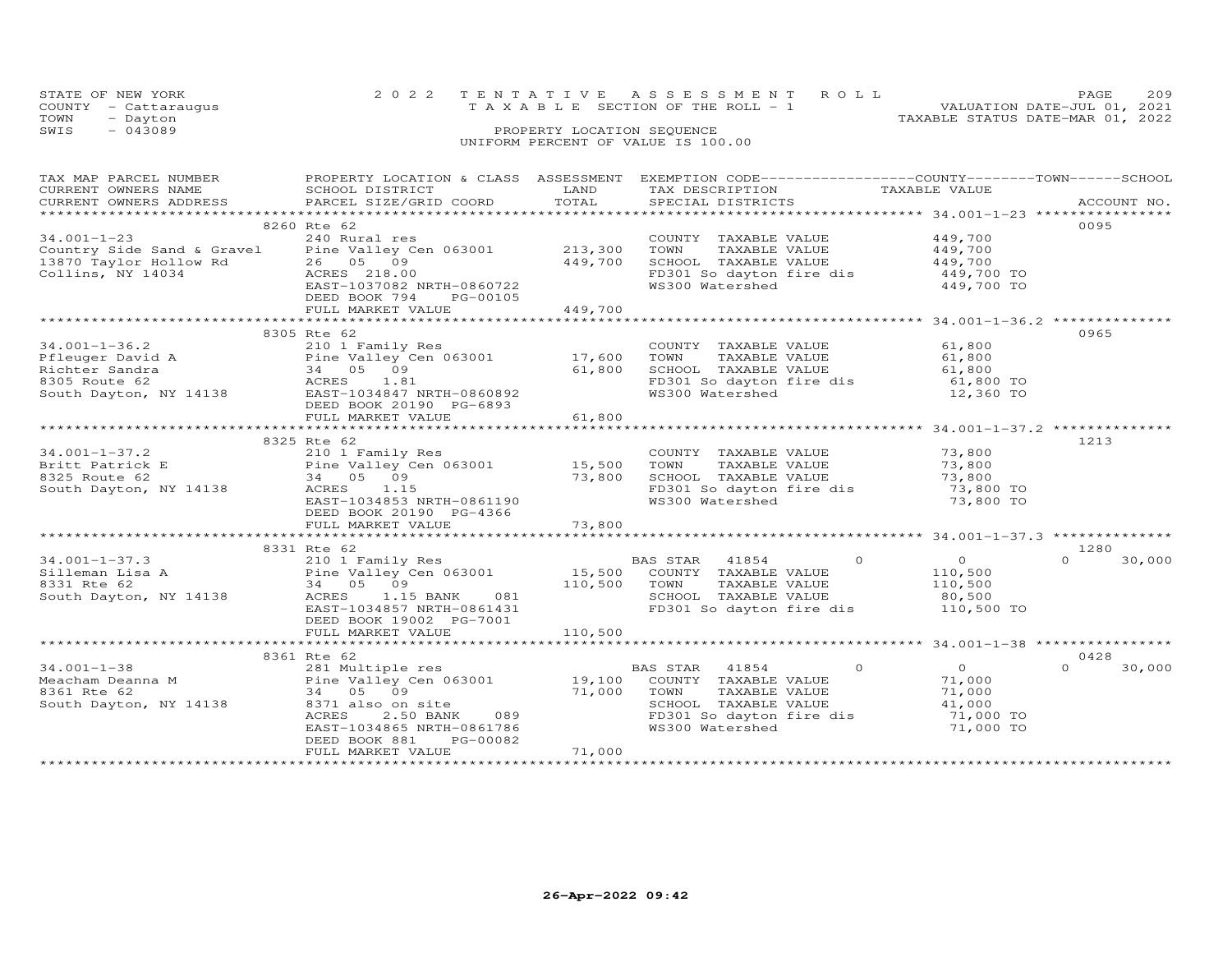|      | STATE OF NEW YORK    | 2022 TENTATIVE ASSESSMENT ROLL                                       | PAGE | 210 |
|------|----------------------|----------------------------------------------------------------------|------|-----|
|      | COUNTY - Cattaraugus | VALUATION DATE-JUL 01, 2021<br>T A X A B L E SECTION OF THE ROLL - 1 |      |     |
| TOWN | - Dayton             | TAXABLE STATUS DATE-MAR 01, 2022                                     |      |     |
| SWIS | $-043089$            | PROPERTY LOCATION SEQUENCE                                           |      |     |
|      |                      | UNIFORM PERCENT OF VALUE IS 100.00                                   |      |     |
|      |                      |                                                                      |      |     |

| TAX MAP PARCEL NUMBER<br>CURRENT OWNERS NAME<br>CURRENT OWNERS ADDRESS                                                                                                                                                                                                  | SCHOOL DISTRICT<br>PARCEL SIZE/GRID COORD                                                                                                                        | LAND<br>TOTAL      | PROPERTY LOCATION & CLASS ASSESSMENT EXEMPTION CODE----------------COUNTY-------TOWN------SCHOOL<br>TAX DESCRIPTION<br>SPECIAL DISTRICTS              |                                                      | ACCOUNT NO. |
|-------------------------------------------------------------------------------------------------------------------------------------------------------------------------------------------------------------------------------------------------------------------------|------------------------------------------------------------------------------------------------------------------------------------------------------------------|--------------------|-------------------------------------------------------------------------------------------------------------------------------------------------------|------------------------------------------------------|-------------|
|                                                                                                                                                                                                                                                                         |                                                                                                                                                                  |                    |                                                                                                                                                       |                                                      |             |
| $34.001 - 1 - 39$<br>Laska Lonny<br>1440 Ellicott Creek Rd 3440 - 300 8<br>Tonawanda, NY 14150                                                                                                                                                                          | 8387 Rte 62<br>عبد محمد vac land<br>Pine Valley Cen 063001 1,200<br>34 05 09<br>FRNT 100.00 DPTH 166.00<br>EAST-1034916 NRTH-0862041<br>DEED BOOK 00942 PG-00418 |                    | COUNTY TAXABLE VALUE<br>TOWN<br>TAXABLE VALUE<br>SCHOOL TAXABLE VALUE 1,200<br>FD301 So dayton fire dis<br>WS300 Watershed                            | 1,200<br>1,200<br>1,200 TO<br>1,200 TO               | 0024        |
|                                                                                                                                                                                                                                                                         | FULL MARKET VALUE                                                                                                                                                | 1,200              |                                                                                                                                                       |                                                      |             |
|                                                                                                                                                                                                                                                                         |                                                                                                                                                                  |                    |                                                                                                                                                       |                                                      |             |
| $34.001 - 1 - 40$<br>Cabel Grant<br>Gabel Grant<br>Hubbard Rebecca (1990)<br>27 W Main St (1990)<br>27 W Main St (1990)<br>27 W Main St (1990)<br>27 W Main St (19933 NRTH-0862268)<br>27 W Main St (1993)<br>27 W Main St (1993)<br>27 W Main St (1993)<br>28 NRTH-086 | 8393 Rte 62<br>210 1 Family Res<br>DEED BOOK 10684 PG-4001                                                                                                       | 7,900<br>48,100    | COUNTY TAXABLE VALUE<br>TOWN      TAXABLE VALUE<br>SCHOOL   TAXABLE VALUE<br>SCHOOD Inductor<br>FD301 So dayton fire dis<br>W0300 Watershed           | 48,100<br>48,100<br>48,100<br>48,100 TO<br>48,100 TO | 0594        |
|                                                                                                                                                                                                                                                                         | FULL MARKET VALUE                                                                                                                                                | 48,100             |                                                                                                                                                       |                                                      |             |
|                                                                                                                                                                                                                                                                         |                                                                                                                                                                  |                    |                                                                                                                                                       |                                                      |             |
| $34.001 - 1 - 41.2$<br>Depew, NY 14043                                                                                                                                                                                                                                  | 8397 Rte 62<br>210 1 Family Res<br>FRNT<br>98.00 DPTH 400.00<br>0.90<br>ACRES<br>EAST-1034793 NRTH-0862354<br>DEED BOOK 00989 PG-00053<br>FULL MARKET VALUE      | 85,600             | COUNTY TAXABLE VALUE 85,600<br>TOWN        TAXABLE  VALUE<br>SCHOOL    TAXABLE  VALUE<br>FD301 So dayton fire dis<br>WS300 Watershed 85,600 TO        | 85,600<br>85,600                                     | 1011        |
|                                                                                                                                                                                                                                                                         |                                                                                                                                                                  |                    |                                                                                                                                                       |                                                      |             |
| 34.001-1-41.4<br>Burchalewski Arnold Pine Valley Cen 063001 9,500<br>Burchalewski Christine 34 05 09 29,900<br>11740 Youngs Rd ACRES 2.40<br>Conewango Valley, NY 14726 EAST-1034794 NRTH-0862528                                                                       | 8403 Rte 62<br>DEED BOOK 00979 PG-00151                                                                                                                          |                    | COUNTY TAXABLE VALUE 29,900<br>TOWN TAXABLE VALUE 29,900<br>TOWN TAXABLE VALUE<br>SCHOOL TAXABLE VALUE<br>FD301 So dayton fire dis<br>WS300 Watershed | 29,900<br>$29,900$ TO<br>29,900 TO<br>29,900 TO      | 1265        |
|                                                                                                                                                                                                                                                                         | FULL MARKET VALUE                                                                                                                                                | 29,900             |                                                                                                                                                       |                                                      |             |
|                                                                                                                                                                                                                                                                         |                                                                                                                                                                  |                    |                                                                                                                                                       |                                                      |             |
| $34.001 - 1 - 1$<br>Country Side Sand & Gravel Pine Valley Cen 063001 312,600<br>13870 Taylor Hollow Rd 26 05 09<br>Collins, NY 14034                                                                                                                                   | 8458 Rte 62<br>720 Mining<br>Gas Well-Private<br>ACRES 107.06<br>EAST-1036807 NRTH-0862742<br>PG-00105<br>DEED BOOK 661<br>FULL MARKET VALUE                     | 312,600<br>312,600 | COUNTY TAXABLE VALUE 312,600<br>TOWN<br>TAXABLE VALUE<br>SCHOOL TAXABLE VALUE 312,600<br>FD301 So dayton fire dis<br>WS300 Watershed                  | 312,600<br>312,600 TO<br>312,600 TO                  | 0120        |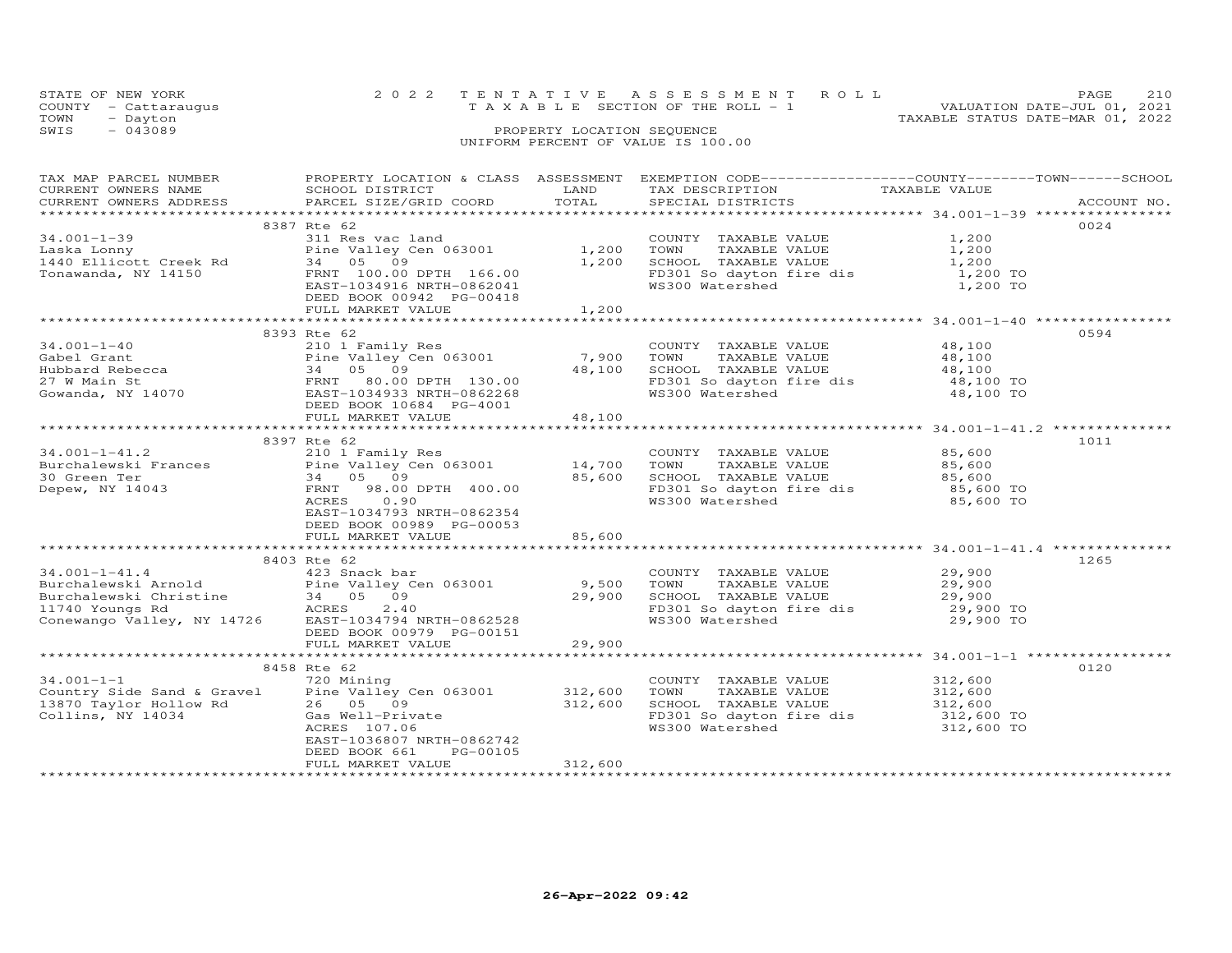|      | STATE OF NEW YORK                  |                            | 2022 TENTATIVE ASSESSMENT ROLL                                 | PAGE | 211 |  |  |  |
|------|------------------------------------|----------------------------|----------------------------------------------------------------|------|-----|--|--|--|
|      | COUNTY - Cattaraugus               |                            | VALUATION DATE-JUL 01, 2021<br>TAXABLE SECTION OF THE ROLL - 1 |      |     |  |  |  |
| TOWN | - Dayton                           |                            | TAXABLE STATUS DATE-MAR 01, 2022                               |      |     |  |  |  |
| SWIS | $-043089$                          | PROPERTY LOCATION SEQUENCE |                                                                |      |     |  |  |  |
|      | UNIFORM PERCENT OF VALUE IS 100.00 |                            |                                                                |      |     |  |  |  |

| TAX MAP PARCEL NUMBER<br>CURRENT OWNERS NAME<br>CURRENT OWNERS ADDRESS                                                                          | PROPERTY LOCATION & CLASS ASSESSMENT EXEMPTION CODE----------------COUNTY-------TOWN-----SCHOOL<br>SCHOOL DISTRICT<br>PARCEL SIZE/GRID COORD                                                                                                  | LAND<br>TOTAL      | TAX DESCRIPTION TAXABLE VALUE<br>SPECIAL DISTRICTS                                                                                       |                |                                                                                                                            |          | ACCOUNT NO. |
|-------------------------------------------------------------------------------------------------------------------------------------------------|-----------------------------------------------------------------------------------------------------------------------------------------------------------------------------------------------------------------------------------------------|--------------------|------------------------------------------------------------------------------------------------------------------------------------------|----------------|----------------------------------------------------------------------------------------------------------------------------|----------|-------------|
|                                                                                                                                                 |                                                                                                                                                                                                                                               |                    |                                                                                                                                          |                |                                                                                                                            |          |             |
|                                                                                                                                                 | 8484 Rte 62                                                                                                                                                                                                                                   |                    |                                                                                                                                          |                |                                                                                                                            |          | 0062        |
| $25.003 - 1 - 11$<br>Miller Daniel L<br>Miller Lydia L<br>8484 Route 62<br>S. Dayton, NY 14138                                                  | 210 1 Family Res<br>210 1 Family Res<br>Pine Valley Cen 063001 16,100 COUNTY TAXABLE VALUE<br>27 05 09<br>land contract Dan Miller<br>ACRES<br>1.35<br>EAST-1035133 NRTH-0863563<br>DEED BOOK 10286 PG-4001                                   | 49,900             | TAXABLE VALUE<br>TOWN<br>SCHOOL TAXABLE VALUE<br>WS300 Watershed                                                                         | $\Omega$       | $\overline{0}$<br>49,900<br>49,900<br>19,900<br>FD301 So dayton fire dis 49,900 TO<br>49,900 TO                            | $\Omega$ | 30,000      |
|                                                                                                                                                 | FULL MARKET VALUE                                                                                                                                                                                                                             | 49,900             |                                                                                                                                          |                |                                                                                                                            |          |             |
|                                                                                                                                                 |                                                                                                                                                                                                                                               |                    |                                                                                                                                          |                |                                                                                                                            |          |             |
|                                                                                                                                                 | 8491 Rte 62                                                                                                                                                                                                                                   |                    |                                                                                                                                          |                |                                                                                                                            |          | 1214        |
| $34.001 - 1 - 42.2$                                                                                                                             | 210 1 Family Res<br>Vietnament Ronda A<br>Pine Valley Cen 063001 17,600<br>8491 Rte 62 34 05 09 70,000<br>South Dayton, NY 14138 ACRES 2.00<br>ACRES 2.00<br>EAST-1034907 NRTH-0863746<br>DEED BOOK 10668 PG-6001<br>FULL MARKET VALUE 70,000 |                    | BAS STAR 41854<br>COUNTY TAXABLE VALUE<br>TOWN<br>TAXABLE VALUE<br>SCHOOL TAXABLE VALUE<br>FD301 So dayton fire dis<br>WS300 Watershed   | $\overline{0}$ | $\overline{0}$<br>70,000<br>70,000<br>40,000<br>70,000 TO<br>70,000 TO                                                     | $\Omega$ | 30,000      |
|                                                                                                                                                 |                                                                                                                                                                                                                                               |                    |                                                                                                                                          |                |                                                                                                                            |          |             |
|                                                                                                                                                 | 8501 Rte 62                                                                                                                                                                                                                                   |                    |                                                                                                                                          |                |                                                                                                                            |          |             |
| Grand Island, NY 14072                                                                                                                          | Split from 42.1<br>ACRES<br>81.59<br>ACRES 81.59<br>MAY BE SUBJECT TO PAYMENT EAST-1032980 NRTH-0863800<br>DEED BOOK 20210 PG-1861<br>FULL MARKET VALUE<br>EAST-1032980 NRTH-0863800                                                          |                    | COUNTY TAXABLE VALUE<br>TOWN<br>TAXABLE VALUE<br>SCHOOL TAXABLE VALUE                                                                    |                | 335,700<br>335,700<br>335,700<br>ECHOOL IAAADDE VADOL<br>FD301 So dayton fire dis 335,700 TO<br>WS300 Watershed 335,700 TO |          |             |
|                                                                                                                                                 | FULL MARKET VALUE                                                                                                                                                                                                                             | 335,700            |                                                                                                                                          |                |                                                                                                                            |          |             |
|                                                                                                                                                 |                                                                                                                                                                                                                                               | ***********        |                                                                                                                                          |                |                                                                                                                            |          |             |
| $25.003 - 1 - 14$                                                                                                                               | 8510 Rte 62<br>312 Vac w/imprv<br>DEED BOOK 19900 PG-8007                                                                                                                                                                                     |                    | COUNTY TAXABLE VALUE<br>TOWN     TAXABLE VALUE<br>WS300 Watershed                                                                        |                | 102,800<br>102,800<br>SCHOOL TAXABLE VALUE 102,800<br>FD301 So dayton fire dis 102,800 TO<br>102,800 TO                    |          | 0437        |
|                                                                                                                                                 | FULL MARKET VALUE                                                                                                                                                                                                                             | 102,800            |                                                                                                                                          |                |                                                                                                                            |          |             |
|                                                                                                                                                 |                                                                                                                                                                                                                                               |                    |                                                                                                                                          |                |                                                                                                                            |          |             |
|                                                                                                                                                 | 8514 Rte 62                                                                                                                                                                                                                                   |                    |                                                                                                                                          |                |                                                                                                                            |          | 0434        |
| $25.003 - 1 - 21$<br>Pagett Phillip C<br>Pagett Cathrine J<br>9047 Bte 62<br>9047 Rte 62<br>South Dayton, NY 14138<br>MAY BE SUBJECT TO PAYMENT | 105 Vac farmland<br>Pine Valley Cen 063001 114,000<br>27 05 09<br>ACRES 131.60<br>EAST-1037098 NRTH-0866781<br>DEED BOOK 00961 PG-01189<br>FULL MARKET VALUE                                                                                  | 114,000<br>114,000 | AG DIST<br>41720<br>COUNTY TAXABLE VALUE<br>TAXABLE VALUE<br>TOWN<br>SCHOOL TAXABLE VALUE<br>FD301 So dayton fire dis<br>WS300 Watershed | $\Omega$       | 40,872<br>73,128<br>73,128<br>73,128<br>114,000 TO<br>114,000 TO                                                           | 40,872   | 40,872      |
| UNDER AGDIST LAW TIL 2026<br>********************                                                                                               |                                                                                                                                                                                                                                               |                    |                                                                                                                                          |                |                                                                                                                            |          |             |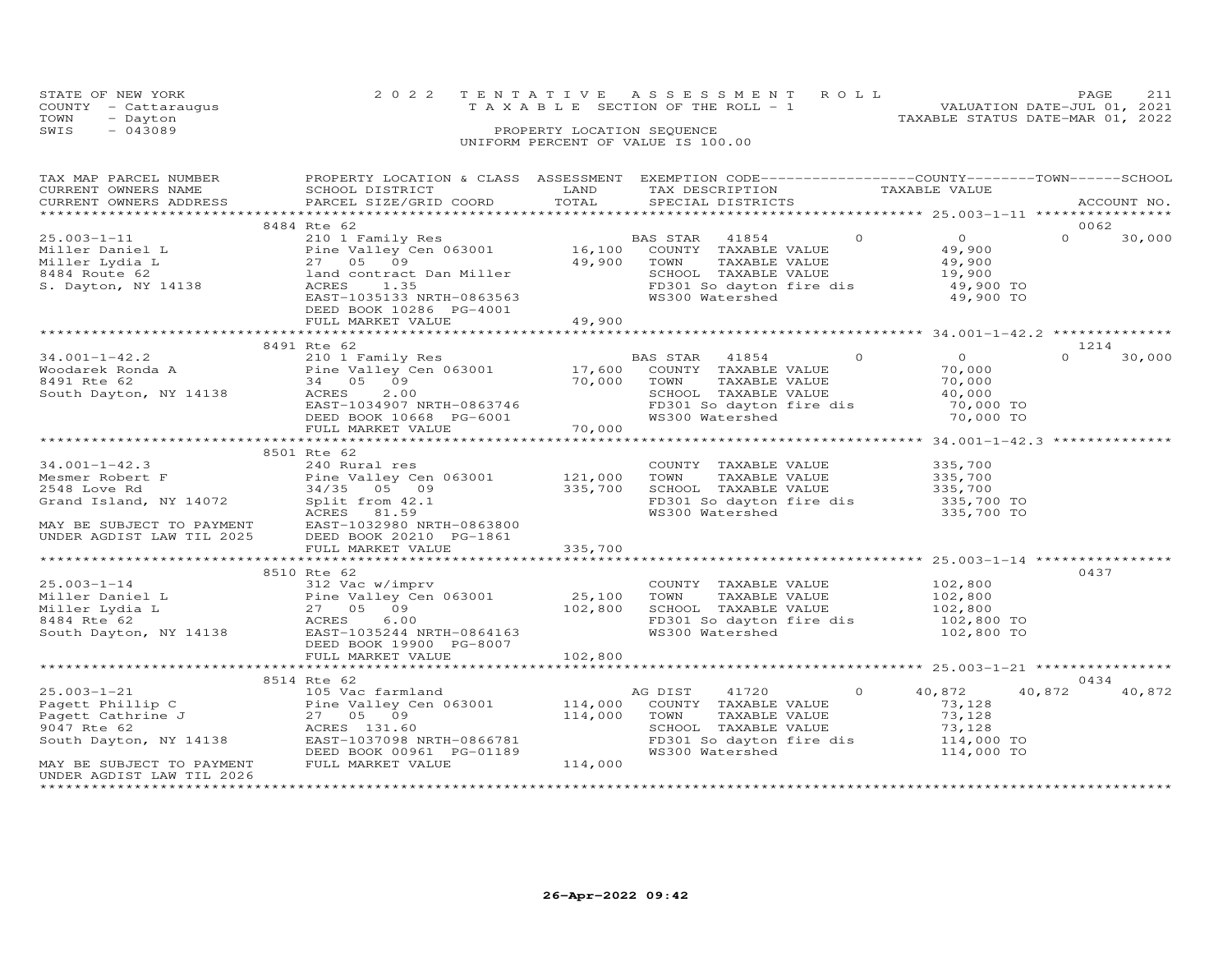|      | STATE OF NEW YORK                  |                            |  | 2022 TENTATIVE ASSESSMENT ROLL        |  |                                  | PAGE |  |
|------|------------------------------------|----------------------------|--|---------------------------------------|--|----------------------------------|------|--|
|      | COUNTY - Cattaraugus               |                            |  | T A X A B L E SECTION OF THE ROLL - 1 |  | VALUATION DATE-JUL 01, 2021      |      |  |
| TOWN | - Dayton                           |                            |  |                                       |  | TAXABLE STATUS DATE-MAR 01, 2022 |      |  |
| SWIS | $-043089$                          | PROPERTY LOCATION SEQUENCE |  |                                       |  |                                  |      |  |
|      | UNIFORM PERCENT OF VALUE IS 100.00 |                            |  |                                       |  |                                  |      |  |

| $\begin{tabular}{lllllllllll} \textsc{rank} & & & & & & & & & \\ \textsc{rank} & & & & & & & & \\ \textsc{CURRENT} & & & & & & & & \\ \textsc{CURRENT} & & & & & & & \\ \textsc{CURRENT} & & & & & & & \\ \textsc{CURRENT} & & & & & & & \\ \textsc{CURRENT} & & & & & & & \\ \textsc{CURRENT} & & & & & & & \\ \textsc{CURRENT} & & & & & & & \\ \textsc{RMEST} & & & & & & & \\ \textsc{RMEST} & & & & & & & \\ \textsc{RATEST} & & & & & & & \\ \textsc{PANCES}$<br>CURRENT OWNERS ADDRESS |                        |         |                                                                                                                                                            |                                               |                    |
|-----------------------------------------------------------------------------------------------------------------------------------------------------------------------------------------------------------------------------------------------------------------------------------------------------------------------------------------------------------------------------------------------------------------------------------------------------------------------------------------------|------------------------|---------|------------------------------------------------------------------------------------------------------------------------------------------------------------|-----------------------------------------------|--------------------|
|                                                                                                                                                                                                                                                                                                                                                                                                                                                                                               |                        |         |                                                                                                                                                            |                                               |                    |
|                                                                                                                                                                                                                                                                                                                                                                                                                                                                                               | 8535 Rte 62            |         |                                                                                                                                                            |                                               | 0422               |
|                                                                                                                                                                                                                                                                                                                                                                                                                                                                                               |                        |         |                                                                                                                                                            |                                               | 30,000             |
|                                                                                                                                                                                                                                                                                                                                                                                                                                                                                               |                        |         |                                                                                                                                                            |                                               |                    |
|                                                                                                                                                                                                                                                                                                                                                                                                                                                                                               |                        |         |                                                                                                                                                            |                                               |                    |
|                                                                                                                                                                                                                                                                                                                                                                                                                                                                                               |                        |         |                                                                                                                                                            |                                               |                    |
|                                                                                                                                                                                                                                                                                                                                                                                                                                                                                               |                        |         |                                                                                                                                                            |                                               |                    |
|                                                                                                                                                                                                                                                                                                                                                                                                                                                                                               |                        |         |                                                                                                                                                            |                                               |                    |
|                                                                                                                                                                                                                                                                                                                                                                                                                                                                                               |                        |         |                                                                                                                                                            |                                               |                    |
|                                                                                                                                                                                                                                                                                                                                                                                                                                                                                               | 8548 Rte 62            |         |                                                                                                                                                            |                                               | 0105               |
|                                                                                                                                                                                                                                                                                                                                                                                                                                                                                               |                        |         | COUNTY TAXABLE VALUE 64,100                                                                                                                                |                                               |                    |
|                                                                                                                                                                                                                                                                                                                                                                                                                                                                                               |                        |         |                                                                                                                                                            |                                               |                    |
|                                                                                                                                                                                                                                                                                                                                                                                                                                                                                               |                        |         | TOWN TAXABLE VALUE 64,100<br>SCHOOL TAXABLE VALUE 64,100<br>FD301 So dayton fire dis 64,100 TO<br>WS300 Watershed 64,100 TO                                |                                               |                    |
|                                                                                                                                                                                                                                                                                                                                                                                                                                                                                               |                        |         |                                                                                                                                                            |                                               |                    |
|                                                                                                                                                                                                                                                                                                                                                                                                                                                                                               |                        |         |                                                                                                                                                            |                                               |                    |
|                                                                                                                                                                                                                                                                                                                                                                                                                                                                                               |                        |         |                                                                                                                                                            |                                               |                    |
|                                                                                                                                                                                                                                                                                                                                                                                                                                                                                               |                        |         |                                                                                                                                                            |                                               |                    |
|                                                                                                                                                                                                                                                                                                                                                                                                                                                                                               |                        |         |                                                                                                                                                            | ********************** 25.003-1-12.2 ******** |                    |
|                                                                                                                                                                                                                                                                                                                                                                                                                                                                                               | 8551 Rte 62            |         |                                                                                                                                                            |                                               | 1148               |
|                                                                                                                                                                                                                                                                                                                                                                                                                                                                                               |                        |         |                                                                                                                                                            |                                               |                    |
|                                                                                                                                                                                                                                                                                                                                                                                                                                                                                               |                        |         |                                                                                                                                                            |                                               |                    |
| 25.003-1-12.2<br>Van Wormer Margaret A<br>Pine Valley Cen 063001<br>PO Box 107<br>South Dayton, NY 14138<br>South Dayton, NY 14138<br>EAST-1034776 NRTH-0864927<br>EAST-1034776 NRTH-0864927<br>EAST-1034776 NRTH-0864927<br>PO Box 107<br>EAST-10                                                                                                                                                                                                                                            |                        |         | COUNTY TAXABLE VALUE 18,900<br>TOWN TAXABLE VALUE 18,900<br>SCHOOL TAXABLE VALUE 18,900<br>FD301 So dayton fire dis 18,900 TO<br>WS300 Watershed 18,900 TO |                                               |                    |
|                                                                                                                                                                                                                                                                                                                                                                                                                                                                                               |                        |         |                                                                                                                                                            |                                               |                    |
|                                                                                                                                                                                                                                                                                                                                                                                                                                                                                               |                        |         |                                                                                                                                                            |                                               |                    |
|                                                                                                                                                                                                                                                                                                                                                                                                                                                                                               |                        |         |                                                                                                                                                            |                                               |                    |
|                                                                                                                                                                                                                                                                                                                                                                                                                                                                                               | DEED BOOK 858 PG-01013 |         |                                                                                                                                                            |                                               |                    |
|                                                                                                                                                                                                                                                                                                                                                                                                                                                                                               |                        |         |                                                                                                                                                            |                                               |                    |
|                                                                                                                                                                                                                                                                                                                                                                                                                                                                                               | 8563 Rte 62            |         |                                                                                                                                                            |                                               | 0442               |
|                                                                                                                                                                                                                                                                                                                                                                                                                                                                                               |                        |         | BAS STAR 41854 0                                                                                                                                           |                                               | $\Omega$<br>30,000 |
|                                                                                                                                                                                                                                                                                                                                                                                                                                                                                               |                        |         |                                                                                                                                                            | $\begin{array}{c} 0 \\ 76,300 \end{array}$    |                    |
|                                                                                                                                                                                                                                                                                                                                                                                                                                                                                               |                        |         |                                                                                                                                                            |                                               |                    |
|                                                                                                                                                                                                                                                                                                                                                                                                                                                                                               |                        |         | TOWN TAXABLE VALUE 76,300<br>SCHOOL TAXABLE VALUE 46,300                                                                                                   |                                               |                    |
|                                                                                                                                                                                                                                                                                                                                                                                                                                                                                               |                        |         |                                                                                                                                                            |                                               |                    |
|                                                                                                                                                                                                                                                                                                                                                                                                                                                                                               |                        |         | FD301 So dayton fire dis<br>WS300 Watershed 76,300 TO                                                                                                      |                                               |                    |
|                                                                                                                                                                                                                                                                                                                                                                                                                                                                                               |                        |         |                                                                                                                                                            |                                               |                    |
|                                                                                                                                                                                                                                                                                                                                                                                                                                                                                               |                        |         |                                                                                                                                                            |                                               |                    |
|                                                                                                                                                                                                                                                                                                                                                                                                                                                                                               | 8592 Rte 62            |         |                                                                                                                                                            |                                               | 0500               |
|                                                                                                                                                                                                                                                                                                                                                                                                                                                                                               |                        |         | COUNTY TAXABLE VALUE 150,000                                                                                                                               |                                               |                    |
|                                                                                                                                                                                                                                                                                                                                                                                                                                                                                               |                        |         |                                                                                                                                                            |                                               |                    |
|                                                                                                                                                                                                                                                                                                                                                                                                                                                                                               |                        |         |                                                                                                                                                            |                                               |                    |
|                                                                                                                                                                                                                                                                                                                                                                                                                                                                                               |                        |         | CONNI TAXABLE VALUE<br>SCHOOL TAXABLE VALUE 150,000<br>SCHOOL TAXABLE VALUE 150,000<br>FD301 So dayton fire dis 150,000 TO                                 |                                               |                    |
|                                                                                                                                                                                                                                                                                                                                                                                                                                                                                               |                        |         | WS300 Watershed                                                                                                                                            | 150,000 TO                                    |                    |
| 25.003-1-20.1<br>Miller Daniel R<br>Miller Ella D<br>8592 62 Rte ACRES 17.25<br>South Dayton, NY 14138<br>26,400<br>8592 62 Rte ACRES 17.25<br>South Dayton, NY 14138<br>26,400<br>8592 62 Rte ACRES 17.25<br>26,000<br>26,400<br>27 05 09<br>26,000<br>27                                                                                                                                                                                                                                    |                        |         |                                                                                                                                                            |                                               |                    |
|                                                                                                                                                                                                                                                                                                                                                                                                                                                                                               | FULL MARKET VALUE      | 150,000 |                                                                                                                                                            |                                               |                    |
|                                                                                                                                                                                                                                                                                                                                                                                                                                                                                               |                        |         |                                                                                                                                                            |                                               |                    |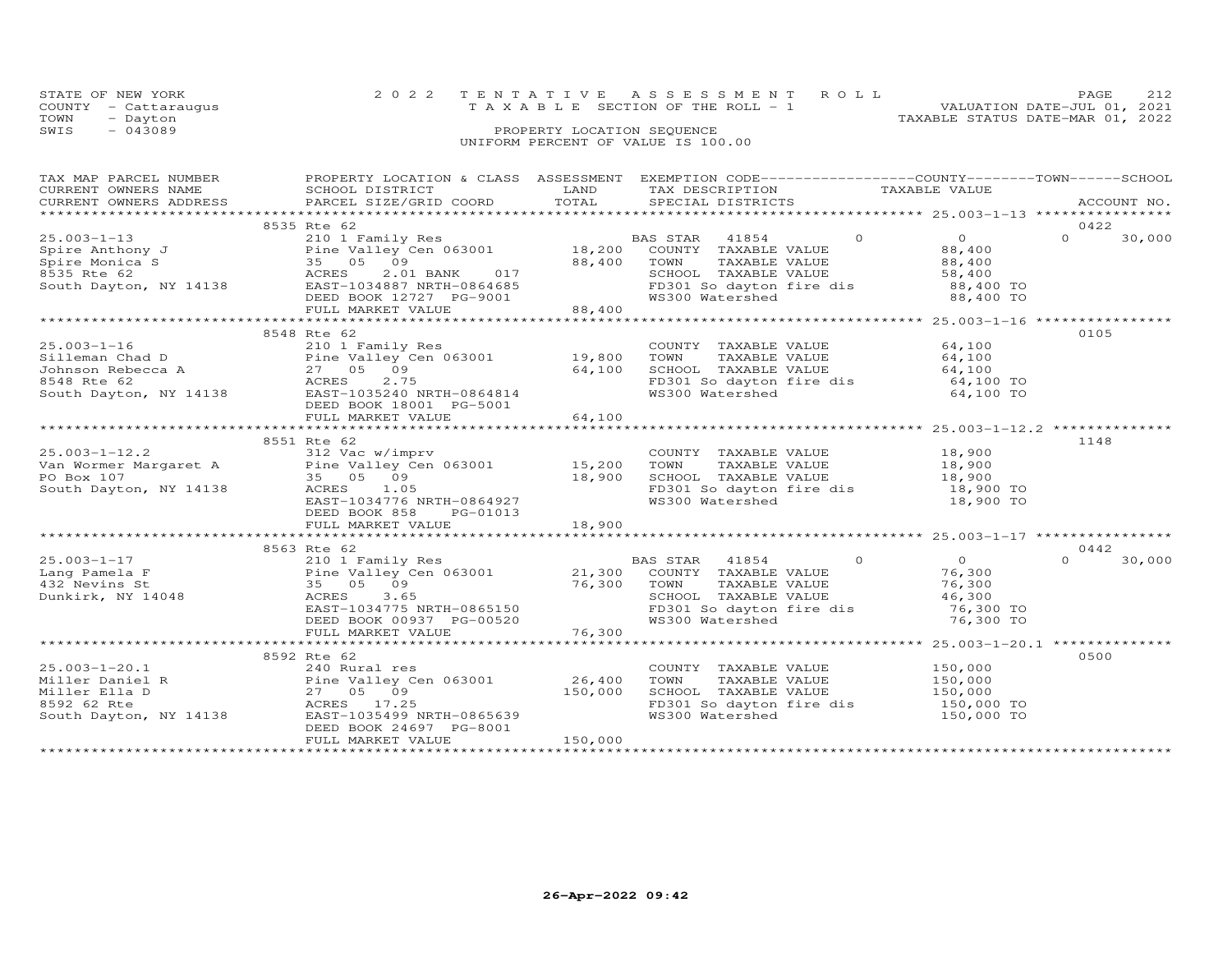|      | STATE OF NEW YORK    | 2022 TENTATIVE ASSESSMENT ROLL        | PAGE                        | 213 |
|------|----------------------|---------------------------------------|-----------------------------|-----|
|      | COUNTY - Cattaraugus | T A X A B L E SECTION OF THE ROLL - 1 | VALUATION DATE-JUL 01, 2021 |     |
| TOWN | - Dayton             | TAXABLE STATUS DATE-MAR 01, 2022      |                             |     |
| SWIS | $-043089$            | PROPERTY LOCATION SEQUENCE            |                             |     |
|      |                      | UNIFORM PERCENT OF VALUE IS 100.00    |                             |     |

| TAX MAP PARCEL NUMBER<br>CURRENT OWNERS NAME<br>CURRENT OWNERS ADDRESS                                                                                                                                                  | PROPERTY LOCATION & CLASS ASSESSMENT EXEMPTION CODE-----------------COUNTY-------TOWN------SCHOOL<br>SCHOOL DISTRICT LAND<br>PARCEL SIZE/GRID COORD TOTAL |         | TAX DESCRIPTION TAXABLE VALUE SPECIAL DISTRICTS                                                                                                                                                    |                                                                                              |                                                   | ACCOUNT NO.                |
|-------------------------------------------------------------------------------------------------------------------------------------------------------------------------------------------------------------------------|-----------------------------------------------------------------------------------------------------------------------------------------------------------|---------|----------------------------------------------------------------------------------------------------------------------------------------------------------------------------------------------------|----------------------------------------------------------------------------------------------|---------------------------------------------------|----------------------------|
|                                                                                                                                                                                                                         |                                                                                                                                                           |         |                                                                                                                                                                                                    |                                                                                              |                                                   |                            |
| $25.003 - 1 - 19.2$<br>Extracted George F Jr and Pine Valley Cen 063001<br>Kruszka Rose M 9/2008-split off 1-19<br>8621 Route 62 ACRES 11.65 BANK 032<br>South Dayton, NY 14138 EAST-1034490 NRTH-0865819               | 8621 Rte 62<br>240 Rural res                                                                                                                              |         | BAS STAR 41854 0<br>en 063001 32,900 COUNTY TAXABLE VALUE<br>off 1-19 115,200 TOWN TAXABLE VALUE                                                                                                   |                                                                                              | $\overline{0}$<br>115,200<br>115,200              | 1523<br>$\Omega$<br>30,000 |
|                                                                                                                                                                                                                         | DEED BOOK 10845 PG-5002<br>FULL MARKET VALUE                                                                                                              | 115,200 |                                                                                                                                                                                                    |                                                                                              | ******************* 25.003-1-19.1 *************** |                            |
| $25.003 - 1 - 19.1$                                                                                                                                                                                                     | 8637 Rte 62<br>120 Field crops<br>EAST-1033059 NRTH-0866385<br>DEED BOOK 1019 PG-1173<br>FULL MARKET VALUE                                                | 214,700 | COUNTY TAXABLE VALUE<br>TAXABLE VALUE<br>TOWN<br>SCHOOL TAXABLE VALUE 214,700<br>FD301 So dayton fire dis 214,700 TO<br>WS300 Watershed                                                            |                                                                                              | 214,700<br>214,700<br>214,700 TO                  | 0257                       |
|                                                                                                                                                                                                                         |                                                                                                                                                           |         |                                                                                                                                                                                                    |                                                                                              |                                                   |                            |
| 25.003-1-22<br>Adams Penny J<br>Pagett James N<br>5016 Elm Creek Rd<br>Randolph, NY 14772<br>Randolph, NY 14772<br>Pennet Bast 1034894<br>DEED BOOK 27850<br>PG-9001<br>PEED BOOK 27850<br>PG-9001<br>PULL MARKET VALUE | 8659 Rte 62<br>Pine Valley Cen 063001 15,400                                                                                                              | 24,800  | COUNTY TAXABLE VALUE<br>TOWN<br>SCHOOL TAXABLE VALUE : 24,800<br>FD301 So dayton fire dis 24,800 TO<br>WS300 Watershed 24,800 TO                                                                   | TAXABLE VALUE<br>TAXABLE VALUE<br>$\begin{array}{ccc}\n & 24,800 \\ - & 24,800\n\end{array}$ | 24,800                                            | 0193                       |
|                                                                                                                                                                                                                         |                                                                                                                                                           | 24,800  |                                                                                                                                                                                                    |                                                                                              |                                                   |                            |
|                                                                                                                                                                                                                         | 8675 Rte 62<br>DEED BOOK 15181 PG-9001                                                                                                                    |         | COUNTY TAXABLE VALUE 90,600<br>TOWN TAXABLE VALUE 90,600<br>TOWN TAXABLE VALUE<br>SCHOOL TAXABLE VALUE 90,600<br>TRACL Coldavton fire dis 90,600 TO<br>FD301 So dayton fire dis<br>WS300 Watershed |                                                                                              | 90,600 TO                                         | 0192                       |
|                                                                                                                                                                                                                         | FULL MARKET VALUE                                                                                                                                         | 90,600  |                                                                                                                                                                                                    |                                                                                              |                                                   |                            |
|                                                                                                                                                                                                                         | 8788 Rte 62                                                                                                                                               |         |                                                                                                                                                                                                    |                                                                                              |                                                   | 0440                       |
| $25.003 - 1 - 27.1$<br>Pagett Phillip C<br>9047 Rte 62<br>9047 KLE 02<br>South Dayton, NY 14138 ACRES 49.69<br>MAY BE SUBJECT TO PAYMENT<br>UNDER RPTL483 UNTIL 2028 FULL MARKET VALUE                                  | 112 Dairy farm (112 Dairy farm (112 Dairy farm (112 Dairy Cen 063001)<br>28 05 09 12,100                                                                  | 84,100  | AG DIST<br>41720<br>COUNTY TAXABLE VALUE<br>TOWN<br>TAXABLE VALUE<br>SCHOOL TAXABLE VALUE<br>FD301 So dayton fire dis 84,100 TO<br>WS300 Watershed 16,820 TO                                       | $\circ$                                                                                      | 5,673<br>78,427<br>78,427<br>78,427<br>84,100 TO  | 5,673<br>5,673             |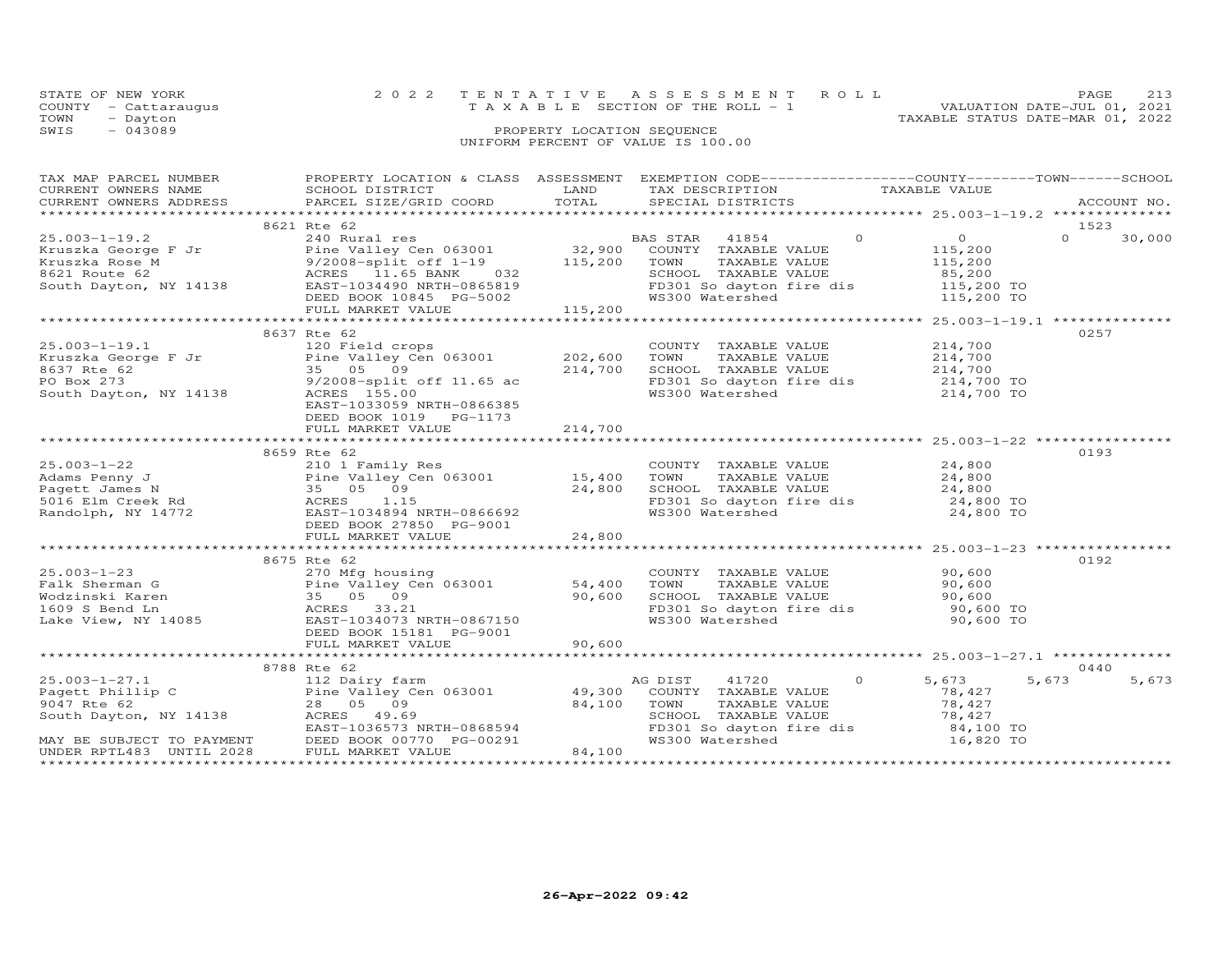| STATE OF NEW YORK<br>COUNTY<br>- Cattaraugus<br>TOWN<br>- Dayton<br>SWIS<br>$-043089$ | 2 0 2 2                                      | TENTATIVE<br>T A X A B L E SECTION OF THE ROLL - 1<br>PROPERTY LOCATION SEQUENCE<br>UNIFORM PERCENT OF VALUE IS 100.00 |                  | ASSESSMENT                                                                      | R O L L  | TAXABLE STATUS DATE-MAR 01, 2022 | VALUATION DATE-JUL 01, 2021 | PAGE<br>214 |
|---------------------------------------------------------------------------------------|----------------------------------------------|------------------------------------------------------------------------------------------------------------------------|------------------|---------------------------------------------------------------------------------|----------|----------------------------------|-----------------------------|-------------|
| TAX MAP PARCEL NUMBER<br>CURRENT OWNERS NAME                                          | PROPERTY LOCATION & CLASS<br>SCHOOL DISTRICT | ASSESSMENT<br>LAND                                                                                                     |                  | EXEMPTION CODE-----------------COUNTY-------TOWN------SCHOOL<br>TAX DESCRIPTION |          | TAXABLE VALUE                    |                             |             |
| CURRENT OWNERS ADDRESS                                                                | PARCEL SIZE/GRID COORD                       | TOTAL                                                                                                                  |                  | SPECIAL DISTRICTS                                                               |          |                                  |                             | ACCOUNT NO. |
|                                                                                       | 8793 Rte 62                                  |                                                                                                                        |                  |                                                                                 |          |                                  |                             | 0436        |
| $25.003 - 1 - 24$                                                                     | 112 Dairy farm                               |                                                                                                                        | AG BLDG          | 41700                                                                           |          | 10,510                           | 10,510                      | 10,510      |
| Pagett James N                                                                        | Pine Valley Cen 063001 171,300 AG DIST       |                                                                                                                        |                  | 41720                                                                           |          | 50,848                           | 50,848                      | 50,848      |
| 8793 Rte 62                                                                           | 36 05 09                                     |                                                                                                                        | 238,400 BAS STAR | 41854                                                                           |          | $\Omega$                         | $\circ$                     | 30,000      |
| South Dayton, NY 14138                                                                | ACRES 219.50                                 |                                                                                                                        | SILO T/C/S 42100 |                                                                                 |          | 780                              | 780                         | 780         |
|                                                                                       | EAST-1033060 NRTH-0868742                    |                                                                                                                        | COUNTY           | TAXABLE VALUE                                                                   |          | 176,262                          |                             |             |
| MAY BE SUBJECT TO PAYMENT                                                             | DEED BOOK 00997 PG-00685                     |                                                                                                                        | TOWN             | TAXABLE VALUE                                                                   |          | 176,262                          |                             |             |
| UNDER AGDIST LAW TIL 2026                                                             | FULL MARKET VALUE                            | 238,400                                                                                                                | SCHOOL           | TAXABLE VALUE                                                                   |          | 146,262                          |                             |             |
|                                                                                       |                                              |                                                                                                                        |                  | FD300 Dayton fire dist                                                          |          | 238,400 TO                       |                             |             |
|                                                                                       |                                              |                                                                                                                        |                  | WS300 Watershed                                                                 |          | 47,680 TO                        |                             |             |
|                                                                                       |                                              |                                                                                                                        |                  |                                                                                 |          |                                  |                             |             |
|                                                                                       | 9047 Rte 62                                  |                                                                                                                        |                  |                                                                                 |          |                                  |                             | 0101        |
| $25.001 - 1 - 25$                                                                     | 112 Dairy farm                               |                                                                                                                        | AG BLDG          | 41700                                                                           | $\Omega$ | 8,400                            | 8,400                       | 8,400       |
| Pagett Phillip                                                                        | Pine Valley Cen 063001                       |                                                                                                                        | 239,100 AG BLDG  | 41700                                                                           |          | 39,700                           | 39,700                      | 39,700      |
| Pagett Catherine                                                                      | 27/36/37 05<br>09                            |                                                                                                                        | 376,100 AG BLDG  | 41700                                                                           |          | 17,800                           | 17,800                      | 17,800      |
| 9047 Rte 62                                                                           | Merged with $25.001 - 1 - 26$                |                                                                                                                        | AG DIST          | 41720                                                                           |          | 79,681                           | 79,681                      | 79,681      |
| South Dayton, NY 14138                                                                | ACRES 209.10                                 |                                                                                                                        | BAS STAR         | 41854                                                                           |          | $\Omega$                         | $\Omega$                    | 30,000      |
|                                                                                       | EAST-1033715 NRTH-0871380                    |                                                                                                                        | TMP GHOUSE 42120 |                                                                                 | $\Omega$ | 18,650                           | 18,650                      | 18,650      |
| MAY BE SUBJECT TO PAYMENT                                                             | DEED BOOK 810<br>PG-00727                    |                                                                                                                        | COUNTY           | TAXABLE VALUE                                                                   |          | 211,869                          |                             |             |

|                           | PHIL DOOR UIT             |         | ------<br>thind vilod   | -------    |                  |
|---------------------------|---------------------------|---------|-------------------------|------------|------------------|
| UNDER AGDIST LAW TIL 2027 | FULL MARKET VALUE         | 376,100 | TOWN<br>TAXABLE VALUE   | 211,869    |                  |
|                           |                           |         | SCHOOL TAXABLE VALUE    | 181,869    |                  |
|                           |                           |         | FD300 Dayton fire dist  | 376,100 TO |                  |
|                           |                           |         | WS300 Watershed         | 75,220 TO  |                  |
|                           |                           |         |                         |            |                  |
|                           |                           |         |                         |            |                  |
|                           | 9114 Rte 62               |         |                         |            | 0222             |
| $25.001 - 1 - 14$         | 210 1 Family Res          |         | TAXABLE VALUE<br>COUNTY | 63,500     |                  |
| Bogardus Pamela D         | Pine Valley Cen 063001    | 11,900  | TOWN<br>TAXABLE VALUE   | 63,500     |                  |
| 9114 Rte 62               | 29 05 09                  | 63,500  | SCHOOL TAXABLE VALUE    | 63,500     |                  |
| PO Box 1                  | FRNT 180.00 DPTH 170.00   |         | FD300 Dayton fire dist  | 63,500 TO  |                  |
| Dayton, NY 14041          | 017<br>BANK               |         | WS300 Watershed         | 12,700 TO  |                  |
|                           | EAST-1035485 NRTH-0873963 |         |                         |            |                  |
|                           | DEED BOOK 27526 PG-5001   |         |                         |            |                  |
|                           |                           |         |                         |            |                  |
|                           | FULL MARKET VALUE         | 63,500  |                         |            |                  |
|                           |                           |         |                         |            | **************** |
|                           | 9127 Rte 62               |         |                         |            | 0627             |
| 25.001-1-11               | 210 1 Family Res          |         | COUNTY<br>TAXABLE VALUE | 36,500     |                  |
| Feger Paul J              | Pine Valley Cen 063001    | 7,900   | TOWN<br>TAXABLE VALUE   | 36,500     |                  |
| 2015 South Park Ave       | 29 05 09                  | 36,500  | SCHOOL<br>TAXABLE VALUE | 36,500     |                  |
| Buffalo, NY 14220         | FRNT 158.00 DPTH 206.00   |         | FD300 Dayton fire dist  | 36,500 TO  |                  |
|                           | EAST-1035570 NRTH-0874264 |         | WS300 Watershed         | 7,300 TO   |                  |
|                           | DEED BOOK 00982 PG-01140  |         |                         |            |                  |
|                           |                           |         |                         |            |                  |
|                           | FULL MARKET VALUE         | 36,500  |                         |            |                  |
|                           |                           |         |                         |            |                  |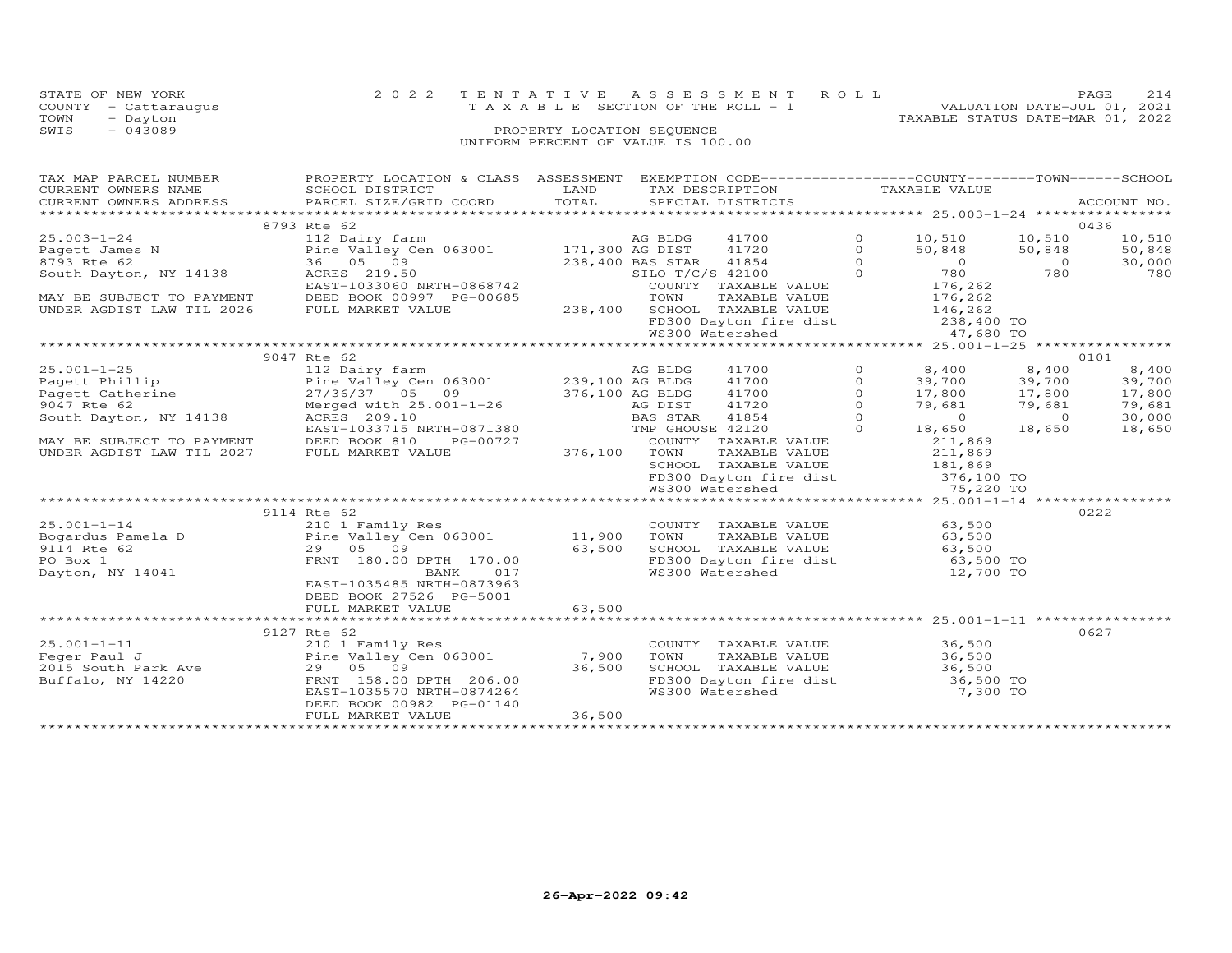|      | STATE OF NEW YORK                  |                            | 2022 TENTATIVE ASSESSMENT ROLL                                       | PAGE. |  |  |  |  |
|------|------------------------------------|----------------------------|----------------------------------------------------------------------|-------|--|--|--|--|
|      | COUNTY - Cattaraugus               |                            | VALUATION DATE-JUL 01, 2021<br>T A X A B L E SECTION OF THE ROLL - 1 |       |  |  |  |  |
| TOWN | - Dayton                           |                            | TAXABLE STATUS DATE-MAR 01, 2022                                     |       |  |  |  |  |
| SWIS | $-043089$                          | PROPERTY LOCATION SEQUENCE |                                                                      |       |  |  |  |  |
|      | UNIFORM PERCENT OF VALUE IS 100.00 |                            |                                                                      |       |  |  |  |  |

| TAX MAP PARCEL NUMBER  | PROPERTY LOCATION & CLASS ASSESSMENT EXEMPTION CODE----------------COUNTY-------TOWN-----SCHOOL |         |                                                |                            |                    |
|------------------------|-------------------------------------------------------------------------------------------------|---------|------------------------------------------------|----------------------------|--------------------|
| CURRENT OWNERS NAME    | SCHOOL DISTRICT                                                                                 | LAND    | TAX DESCRIPTION                                | TAXABLE VALUE              |                    |
| CURRENT OWNERS ADDRESS | PARCEL SIZE/GRID COORD                                                                          | TOTAL   | SPECIAL DISTRICTS                              |                            | ACCOUNT NO.        |
|                        |                                                                                                 |         |                                                |                            |                    |
|                        | 9146 Rte 62                                                                                     |         |                                                |                            | 1114               |
| $25.001 - 2 - 27.4$    | 210 1 Family Res                                                                                |         | COUNTY TAXABLE VALUE                           | 31,800                     |                    |
|                        | Miller-Mardino Angeline M Pine Valley Cen 063001 11,600<br>9146 Route 62 29 05 09 31.800        |         | TOWN<br>TAXABLE VALUE                          | 31,800                     |                    |
| 9146 Route 62          | 29 05 09                                                                                        | 31,800  | SCHOOL TAXABLE VALUE                           | 31,800                     |                    |
| Dayton, NY 14070       | FRNT 190.00 DPTH 215.00                                                                         |         | FD300 Dayton fire dist                         | 31,800 TO                  |                    |
|                        | EAST-1035947 NRTH-0874340                                                                       |         | WS300 Watershed                                | 6,360 TO                   |                    |
|                        | DEED BOOK 2020 PG-13325                                                                         |         |                                                |                            |                    |
|                        | FULL MARKET VALUE                                                                               | 31,800  |                                                |                            |                    |
|                        |                                                                                                 |         |                                                |                            |                    |
|                        | 9150 Rte 62                                                                                     |         |                                                |                            | 0967               |
| $25.001 - 2 - 27.3$    | 270 Mfg housing                                                                                 |         | 41854<br>BAS STAR                              | $\Omega$<br>$\overline{O}$ | $\Omega$<br>18,900 |
| Abreu Mariano          | Pine Valley Cen 063001                                                                          | 14,100  | COUNTY TAXABLE VALUE                           | 18,900                     |                    |
| 9150 Rte 62            | 29 05 09                                                                                        | 18,900  | TOWN<br>TAXABLE VALUE                          | 18,900                     |                    |
| Gowanda, NY 14070      | FRNT 115.00 DPTH 278.00                                                                         |         |                                                | $\overline{0}$             |                    |
|                        | EAST-1036057 NRTH-0874381                                                                       |         | SCHOOL TAXABLE VALUE<br>FD300 Dayton fire dist | 18,900 TO                  |                    |
|                        | DEED BOOK 20462 PG-3001                                                                         |         | WS300 Watershed                                | 3,780 TO                   |                    |
|                        | FULL MARKET VALUE                                                                               | 18,900  |                                                |                            |                    |
|                        |                                                                                                 |         |                                                |                            |                    |
|                        | 9161 Rte 62                                                                                     |         |                                                |                            | 0388               |
| $16.004 - 1 - 13$      | 210 1 Family Res                                                                                |         | VETCOM CTS 41130                               | $\circ$<br>20,000          | 20,000<br>20,000   |
| Monnin Clarence Jr     | Gowanda Central 047201 15,000 ENH STAR                                                          |         | 41834                                          | $\overline{a}$<br>$\Omega$ | $\Omega$<br>67,000 |
| Monnin Sharon          | 17 06 08                                                                                        | 87,000  | COUNTY TAXABLE VALUE                           | 67,000                     |                    |
| 10037 Rte 62           | Inc 16.004-2-3 In Persia                                                                        |         | TAXABLE VALUE<br>TOWN                          | 67,000                     |                    |
| Gowanda, NY 14070      | ACRES<br>1.00                                                                                   |         | SCHOOL TAXABLE VALUE                           | $\overline{0}$             |                    |
|                        | EAST-1050878 NRTH-0886752                                                                       |         | FD300 Dayton fire dist                         | 87,000 TO                  |                    |
|                        | DEED BOOK 879<br>PG-01120                                                                       |         |                                                |                            |                    |
|                        | FULL MARKET VALUE                                                                               | 87,000  |                                                |                            |                    |
|                        |                                                                                                 |         |                                                |                            |                    |
|                        | 9162 Rte 62                                                                                     |         |                                                |                            | 0951               |
| $25.001 - 2 - 27.2$    | 210 1 Family Res                                                                                |         | BAS STAR<br>41854                              | $\Omega$<br>$\overline{O}$ | $\Omega$           |
|                        | Pine Valley Cen 063001                                                                          | 15,500  | COUNTY TAXABLE VALUE                           |                            | 30,000             |
| Raiport Stephen G      | 29 05 09                                                                                        |         |                                                | 103,700                    |                    |
| Raiport Stacey         |                                                                                                 | 103,700 | TOWN<br>TAXABLE VALUE                          | 103,700                    |                    |
| 9162 Rte 62            | ACRES<br>1.63                                                                                   |         | SCHOOL TAXABLE VALUE                           | 73,700                     |                    |
| Gowanda, NY 14070      | EAST-1036209 NRTH-0874439                                                                       |         | FD300 Dayton fire dist                         | 103,700 TO                 |                    |
|                        | DEED BOOK 00959 PG-01026                                                                        |         | WS300 Watershed                                | 20,740 TO                  |                    |
|                        | FULL MARKET VALUE                                                                               | 103,700 |                                                |                            |                    |
|                        |                                                                                                 |         |                                                |                            |                    |
|                        | 9168 Rte 62                                                                                     |         |                                                |                            | 0026               |
| $25.001 - 2 - 28$      | 210 1 Family Res                                                                                |         | BAS STAR<br>41854                              | $\Omega$<br>$\overline{O}$ | $\Omega$<br>30,000 |
|                        |                                                                                                 | 19,000  | COUNTY TAXABLE VALUE                           | 77,300                     |                    |
|                        | Heitzenrater George W Pine Valley Cen 063001<br>Heitzenrater Teresa 25 05 09 09 117             | 77,300  | TOWN<br>TAXABLE VALUE                          | 77,300                     |                    |
| 9168 Rte 62            | ACRES<br>3.36 BANK 017                                                                          |         | SCHOOL TAXABLE VALUE                           | 47,300                     |                    |
| Gowanda, NY 14070      | EAST-1036512 NRTH-0874722                                                                       |         | FD300 Dayton fire dist                         | 77,300 TO                  |                    |
|                        | DEED BOOK 00989 PG-00370                                                                        |         | WS300 Watershed                                | 15,460 TO                  |                    |
|                        | FULL MARKET VALUE                                                                               | 77,300  |                                                |                            |                    |
|                        |                                                                                                 |         |                                                |                            |                    |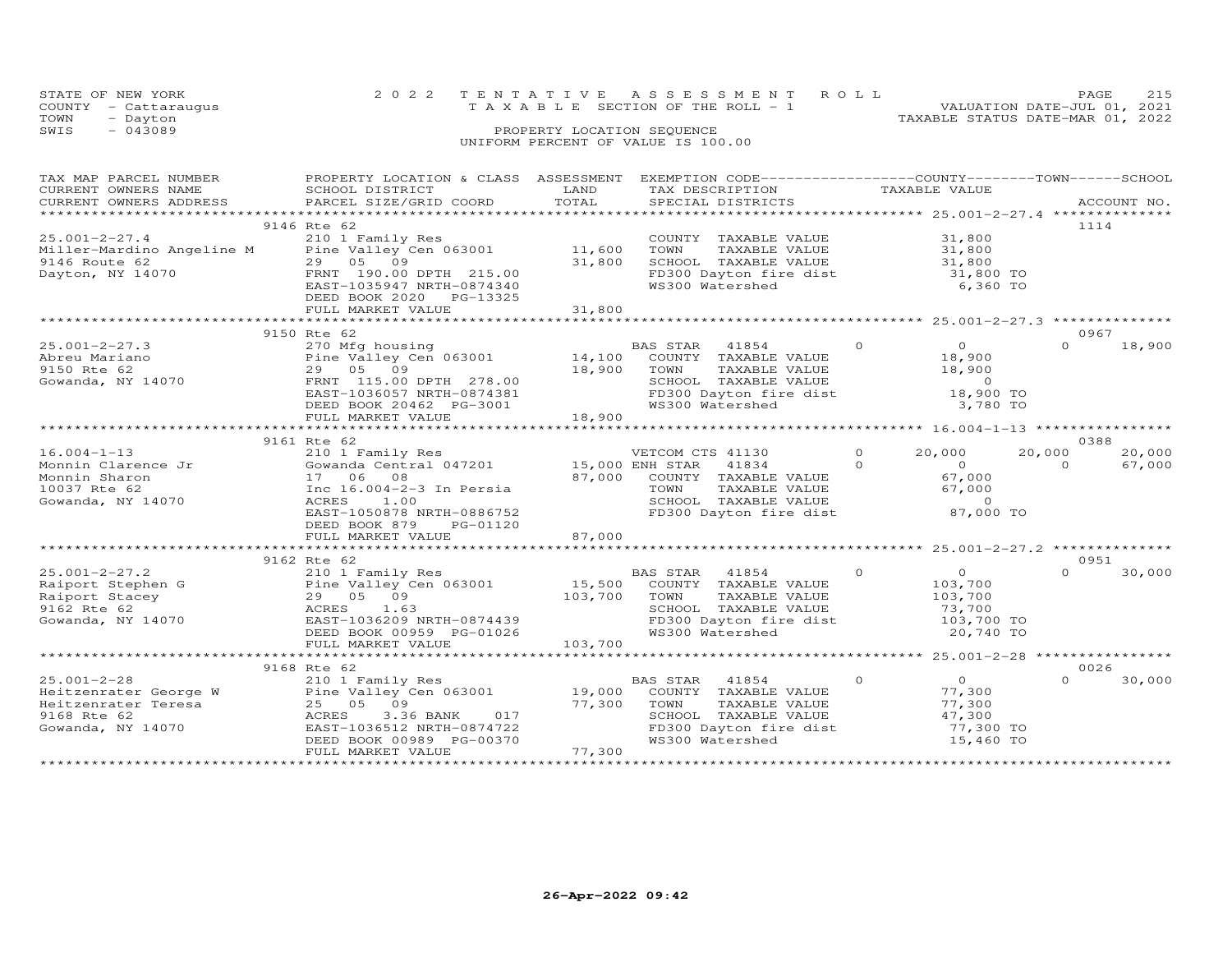|      | STATE OF NEW YORK    |                            | 2022 TENTATIVE ASSESSMENT ROLL        |  |  |  |                                  | PAGE                        | 216 |
|------|----------------------|----------------------------|---------------------------------------|--|--|--|----------------------------------|-----------------------------|-----|
|      | COUNTY - Cattaraugus |                            | T A X A B L E SECTION OF THE ROLL - 1 |  |  |  |                                  | VALUATION DATE-JUL 01, 2021 |     |
| TOWN | - Dayton             |                            |                                       |  |  |  | TAXABLE STATUS DATE-MAR 01, 2022 |                             |     |
| SWIS | $-043089$            | PROPERTY LOCATION SEQUENCE |                                       |  |  |  |                                  |                             |     |
|      |                      |                            | UNIFORM PERCENT OF VALUE IS 100.00    |  |  |  |                                  |                             |     |

| TAX MAP PARCEL NUMBER<br>CURRENT OWNERS NAME<br>CURRENT OWNERS ADDRESS                                                                                                                                                                                                                                                                                                                                                  | PROPERTY LOCATION & CLASS ASSESSMENT EXEMPTION CODE----------------COUNTY-------TOWN-----SCHOOL<br>SCHOOL DISTRICT LAND<br>PARCEL SIZE/GRID COORD                     | TOTAL            | TAX DESCRIPTION TAXABLE VALUE<br>SPECIAL DISTRICTS TAXABLE VALUE                                                                                                                                                                                |          |                                                                         |          | ACCOUNT NO.    |
|-------------------------------------------------------------------------------------------------------------------------------------------------------------------------------------------------------------------------------------------------------------------------------------------------------------------------------------------------------------------------------------------------------------------------|-----------------------------------------------------------------------------------------------------------------------------------------------------------------------|------------------|-------------------------------------------------------------------------------------------------------------------------------------------------------------------------------------------------------------------------------------------------|----------|-------------------------------------------------------------------------|----------|----------------|
|                                                                                                                                                                                                                                                                                                                                                                                                                         |                                                                                                                                                                       |                  |                                                                                                                                                                                                                                                 |          |                                                                         |          |                |
| $25.001 - 1 - 9$                                                                                                                                                                                                                                                                                                                                                                                                        | 9177 Rte 62<br>210 1 Family Res                                                                                                                                       |                  | BAS STAR 41854<br>TAXABLE VALUE 73,800<br>TAXABLE VALUE 73,800<br>SCHOOL TAXABLE VALUE $\begin{array}{ccc} 43,800 \ \text{FD300\;} \text{Dayton} \text{ fire dist} & 73,800 \ \text{WS300\;} \text{Watershed} & 14,760 \ \text{TO} \end{array}$ | $\Omega$ | $\overline{0}$                                                          | $\Omega$ | 0146<br>30,000 |
|                                                                                                                                                                                                                                                                                                                                                                                                                         |                                                                                                                                                                       |                  |                                                                                                                                                                                                                                                 |          |                                                                         |          |                |
| $25.001 - 2 - 29$<br>$\begin{tabular}{lllllllllllll} 25.001-2-29 & 270\ \text{Mfg housing} & \text{VET WAR CT 41121} & 0 & 4,560 & 4,560 & 0 \\ \text{Hickin Betty L} & \text{Pine Valley Cen 063001} & 16,000\ \text{COUNTY TAXABLE VALUE} & 25,840 & 25,840 \\ \text{Hickin Kevin Kevin Kevin Kevin T.} & 29 05 & 09 & 30,400 & \text{TONIN XXABLE VALUE} & 25,840 & 25,840 \\ \text{Bick in Kevin Kevin Kevin T.} &$ | 9186 Rte 62                                                                                                                                                           |                  | VET WAR CT 41121                                                                                                                                                                                                                                | $\Omega$ | 4,560                                                                   | 4,560    | 0598           |
|                                                                                                                                                                                                                                                                                                                                                                                                                         | 9189 Rte 62                                                                                                                                                           |                  |                                                                                                                                                                                                                                                 |          |                                                                         |          | 0414           |
| 15.001-1-8 210 1 Family Res BAS STAR 41854<br>16,300 COUNTY TAXABLE VALUE<br>9189 Rte 62 29 05 09 87,200 TOWN TAXABLE VALUE<br>9189 Rte 62 29 05 09 87,200 TOWN TAXABLE VALUE<br>530.00 DPTH 240.00 SCHOOL TAXABLE VALUE                                                                                                                                                                                                | Pine Valley Cen 063001<br>29 05 09 87,200 TOWN<br>FRNT 530.00 DPTH 240.00 87,200 SCHOO1<br>2000 1000 1000 PTD<br>EAST-1036539 NRTH-0875145<br>DEED BOOK 19389 PG-6001 |                  | BAS STAR 41854<br>TAXABLE VALUE<br>SCHOOL TAXABLE VALUE 57,200<br>FD300 Dayton fire dist 87,200 TO<br>WS300 Watershed                                                                                                                           | $\Omega$ | $\begin{array}{c}0\\87.200\end{array}$<br>87,200<br>87,200<br>17,440 TO | $\Omega$ | 30,000         |
|                                                                                                                                                                                                                                                                                                                                                                                                                         | FULL MARKET VALUE                                                                                                                                                     | 87,200           |                                                                                                                                                                                                                                                 |          |                                                                         |          |                |
|                                                                                                                                                                                                                                                                                                                                                                                                                         | 9209 Rte 62                                                                                                                                                           |                  |                                                                                                                                                                                                                                                 |          |                                                                         |          | 0603           |
| $\begin{array}{ccccccccc} 25.001-1-6.1 & 240 & \text{Rural res} & \text{BAS STAR} & 41854 & 0 \\ \text{Troutman Raymond L} & \text{Pine Valley Cen 063001} & 67,300 & \text{COUNTY TAXABLE VALUE} \\ 30 & 05 & 09 & 114,400 & \text{TAXABLE VALUE} \\ \text{Gowanda. NY 14070} & \text{ACRES} & 41.88 & \text{SCROOL TAXABLE VALUE} \end{array}$<br>Gowanda, NY 14070                                                   | ACRES 41.88<br>EAST-1035853 NRTH-0876006<br>DEED BOOK 01013 PG-00047                                                                                                  |                  | TAXABLE VALUE<br>TAXABLE VALUE 114,400<br>TAXABLE VALUE 14,400<br>SCHOOL TAXABLE VALUE 84,400<br>SCHOOL TAXABLE VALUE 84,400 TO<br>FD300 Dayton fire dist 114,400 TO<br>WS300 Watershed                                                         |          | $0$<br>114,400<br>22,880 TO                                             | $\Omega$ | 30,000         |
|                                                                                                                                                                                                                                                                                                                                                                                                                         |                                                                                                                                                                       |                  |                                                                                                                                                                                                                                                 |          |                                                                         |          |                |
| $25.001 - 2 - 31$<br>Feger Paul J<br>c/o Hudson Homes Management 30 05 09<br>Kenmore, NY 14217                                                                                                                                                                                                                                                                                                                          | 9212 Rte 62<br>210 1 Family Res<br>Pine Valley Cen 063001 17,300<br><b>ACRES</b><br>DEED BOOK 2020<br>PG-13167<br>FULL MARKET VALUE                                   | 52,800<br>52,800 | COUNTY TAXABLE VALUE 52,800<br>TAXABLE VALUE 52,800<br>TAXABLE VALUE 52,800<br>TOWN<br>SCHOOL TAXABLE VALUE 52,800<br>FD300 Dayton fire dist 52,800 TO<br>WS300 Watershed                                                                       |          | 10,560 TO                                                               |          | 0486           |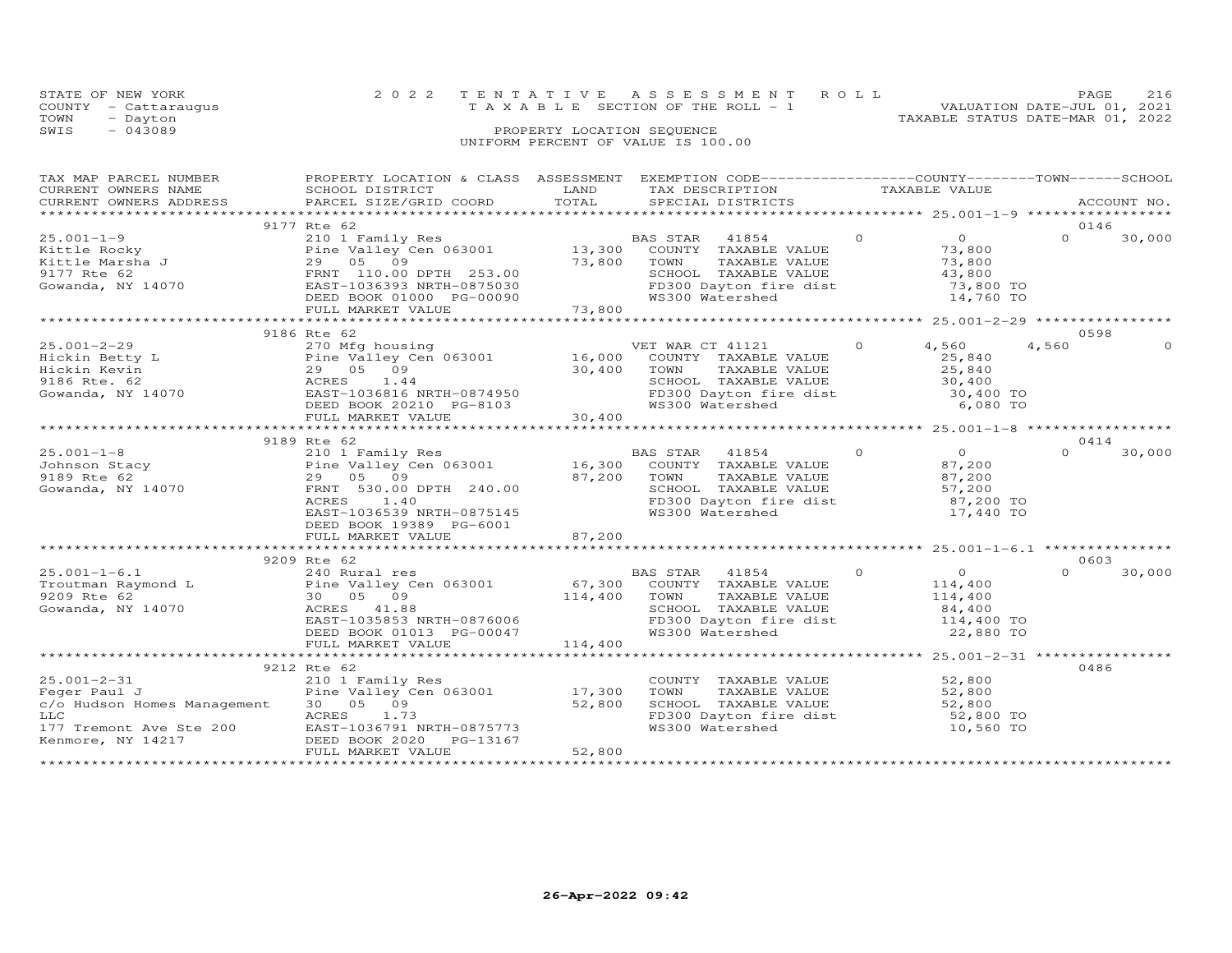| TOWN<br>- Dayton<br>$-043089$<br>SWIS                                                                                            | PROPERTY LOCATION SEQUENCE<br>UNIFORM PERCENT OF VALUE IS 100.00                                                                                                                                                                                                     | TAXABLE STATUS DATE-MAR 01, 2022 |                                                                                                                                                                         |                      |                                                                           |                    |                  |
|----------------------------------------------------------------------------------------------------------------------------------|----------------------------------------------------------------------------------------------------------------------------------------------------------------------------------------------------------------------------------------------------------------------|----------------------------------|-------------------------------------------------------------------------------------------------------------------------------------------------------------------------|----------------------|---------------------------------------------------------------------------|--------------------|------------------|
| TAX MAP PARCEL NUMBER<br>CURRENT OWNERS NAME<br>CURRENT OWNERS ADDRESS                                                           | PROPERTY LOCATION & CLASS ASSESSMENT EXEMPTION CODE----------------COUNTY-------TOWN------SCHOOL<br>SCHOOL DISTRICT<br>PARCEL SIZE/GRID COORD                                                                                                                        | LAND<br>TOTAL                    | TAX DESCRIPTION<br>SPECIAL DISTRICTS                                                                                                                                    |                      | TAXABLE VALUE                                                             |                    | ACCOUNT NO.      |
|                                                                                                                                  | 9275 Rte 62                                                                                                                                                                                                                                                          |                                  |                                                                                                                                                                         |                      |                                                                           |                    | 0058             |
| $25.001 - 1 - 4$<br>Althea J Brooks Irrev Tst<br>9275 Route 62<br>Gowwanda, NY 14070                                             | 210 1 Family Res<br>Gowanda Central 047201 14,100 ENH STAR<br>30 05 09<br>Life Use & Trustee<br>merged 1-5.4 (3/09)<br>merged 1-5.4 (3/09)<br>FRNT 243.00 DPTH 130.00<br>FD300 Dayton fire dist 63,400 TO<br>EAST-1036616 NRTH-0877119<br>DEED BOOK 2021    PG-12341 |                                  | VETCOM CTS 41130<br>41834<br>63,400 COUNTY TAXABLE VALUE<br>TAXABLE VALUE 47,550<br>TAXABLE VALUE 47,550<br>TOWN<br>WS300 Watershed                                     | $\Omega$<br>$\Omega$ | 15,850<br>$\begin{array}{c}\n0 \\ 47\n\end{array}$<br>47,550<br>12,680 TO | 15,850<br>$\Omega$ | 15,850<br>47,550 |
|                                                                                                                                  | FULL MARKET VALUE                                                                                                                                                                                                                                                    | 63,400                           |                                                                                                                                                                         |                      |                                                                           |                    |                  |
|                                                                                                                                  | 9285 Rte 62                                                                                                                                                                                                                                                          |                                  |                                                                                                                                                                         |                      |                                                                           |                    | 0183             |
| $25.001 - 1 - 3$<br>zɔ.uul-l-3<br>Gabel Family Irrevocable<br>Gabel Daniel L & Beverley J<br>9285 Rte 62<br>Gowanda, NY 14070    | 210 1 Family Res<br>Gowanda Central 047201 15,200 COUNTY TAXABLE VALUE<br>30 05 09<br>ACRES 1.05<br>EAST-1036607 NRTH-0877359<br>DEED BOOK 23584 PG-3001<br>FULL MARKET VALUE                                                                                        | 91,500 TOWN<br>91500<br>91,500   | TOWN TAXABLE VALUE 51,500<br>SCHOOL TAXABLE VALUE 16,600<br>FD300 Dayton fire dist 91,500 TO<br>WS300 Watershed                                                         | $\overline{O}$       | $\overline{0}$<br>91,500<br>18,300 TO                                     | $\Omega$           | 74,900           |
|                                                                                                                                  |                                                                                                                                                                                                                                                                      |                                  |                                                                                                                                                                         |                      |                                                                           |                    |                  |
| $25.001 - 1 - 5.2$<br>Gabel Family Irrevocable<br>Gabel Daniel L & Beverley J<br>9285 Rte 62<br>Gowanda, NY 14070                | 9285 Rte 62<br>312 Vac w/imprv<br>Gowanda Central 047201 144,800 COUNTY TAXABLE VALUE<br>30/38 05 09<br>ACRES 127.80<br>EAST-1034884 NRTH-0876788<br>DEED BOOK 23584 PG-3001<br>FULL MARKET VALUE                                                                    | $168,600$ TOWN<br>168,600        | SILO T/C/S 42100<br>TAXABLE VALUE<br>SCHOOL TAXABLE VALUE<br>DONOOD TILE<br>FD300 Dayton fire dist<br>WS300 Watershed                                                   | $\overline{0}$       | 2,950<br>165,650<br>165,650<br>165,650<br>$168,600$ TO<br>33,720 TO       | 2,950              | 1195<br>2,950    |
|                                                                                                                                  |                                                                                                                                                                                                                                                                      |                                  |                                                                                                                                                                         |                      |                                                                           |                    |                  |
| $25.001 - 1 - 5.1$<br>∠ɔ.∪∪ı−ı−ɔ.l<br>Gabel Family Irrevocable<br>Gabel Daniel L & Beverle J<br>9285 Rte 62<br>Gowanda, NY 14070 | 9293 Rte 62<br>220 2 Family Res<br>Gowanda Central 047201 14,600<br>30 05 09<br>split 35x166 to Pine 12/2<br>FRNT 225.00 DPTH 166.00<br>EAST-1036621 NRTH-0877633<br>DEED BOOK 23584 PG-3001<br>FULL MARKET VALUE                                                    | 52,200<br>52,200                 | COUNTY TAXABLE VALUE 52,200<br>TOWN TAXABLE VALUE 52,200<br>TOWN TAXABLE VALUE<br>SCHOOL TAXABLE VALUE 52,200<br>52,200 TO<br>FD300 Dayton fire dist<br>WS300 Watershed |                      | 10,440 TO                                                                 |                    | 0186             |

STATE OF NEW YORK 2 0 2 2 T E N T A T I V E A S S E S S M E N T R O L L PAGE 217 COUNTY - Cattaraugus T A X A B L E SECTION OF THE ROLL - 1 VALUATION DATE-JUL 01, 2021

\*\*\*\*\*\*\*\*\*\*\*\*\*\*\*\*\*\*\*\*\*\*\*\*\*\*\*\*\*\*\*\*\*\*\*\*\*\*\*\*\*\*\*\*\*\*\*\*\*\*\*\*\*\*\*\*\*\*\*\*\*\*\*\*\*\*\*\*\*\*\*\*\*\*\*\*\*\*\*\*\*\*\*\*\*\*\*\*\*\*\*\*\*\*\*\*\*\*\*\*\*\*\* 25.001-2-2.2 \*\*\*\*\*\*\*\*\*\*\*\*\*\*\* 9300 Rte 62 1160 25.001-2-2.2 210 1 Family Res BAS STAR 41854 0 0 0 30,000 Todd L. Kickbush Irrevocable T Gowanda Central 047201 14,700 COUNTY TAXABLE VALUE 161,700 Susan R. Kickbush Irrevocabl T 30 05 09 161,700 TOWN TAXABLE VALUE 161,700 9300 Route 62 FRNT 200.00 DPTH 195.00 SCHOOL TAXABLE VALUE 131,700 Gowanda, NY 14070 EAST-1036871 NRTH-0877812 FD300 Dayton fire dist 161,700 TO DEED BOOK 20200 PG-2972 WS300 Watershed 80,850 TO FULL MARKET VALUE 161,700 \*\*\*\*\*\*\*\*\*\*\*\*\*\*\*\*\*\*\*\*\*\*\*\*\*\*\*\*\*\*\*\*\*\*\*\*\*\*\*\*\*\*\*\*\*\*\*\*\*\*\*\*\*\*\*\*\*\*\*\*\*\*\*\*\*\*\*\*\*\*\*\*\*\*\*\*\*\*\*\*\*\*\*\*\*\*\*\*\*\*\*\*\*\*\*\*\*\*\*\*\*\*\*\*\*\*\*\*\*\*\*\*\*\*\*\*\*\*\*\*\*\*\*\*\*\*\*\*\*\*\*\*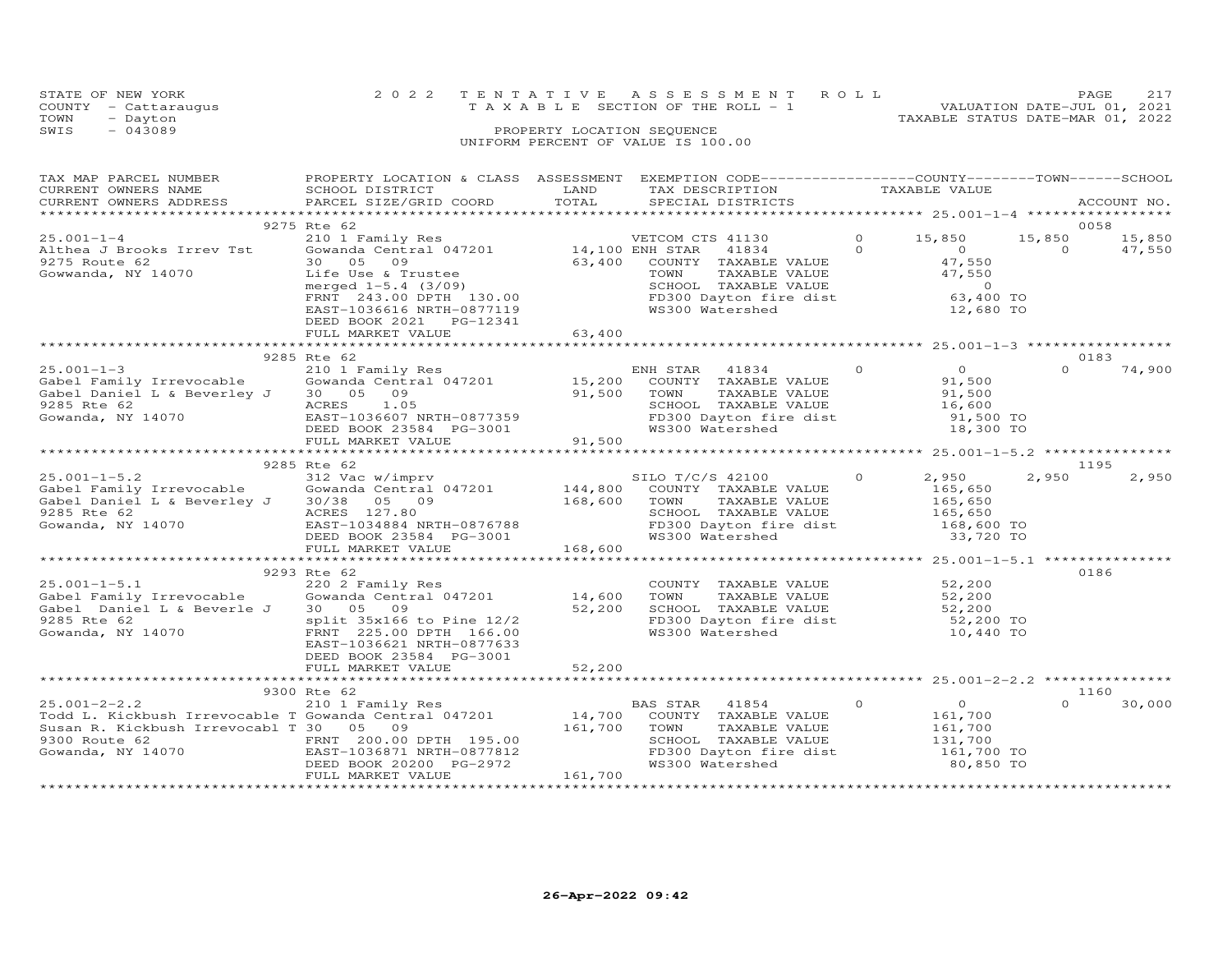| STATE OF NEW YORK    | 2022 TENTATIVE ASSESSMENT ROLL        | 2.18<br><b>PAGE</b>              |
|----------------------|---------------------------------------|----------------------------------|
| COUNTY - Cattaraugus | T A X A B L E SECTION OF THE ROLL - 1 | VALUATION DATE-JUL 01, 2021      |
| TOWN<br>- Dayton     |                                       | TAXABLE STATUS DATE-MAR 01, 2022 |
| SWIS<br>$-043089$    | PROPERTY LOCATION SEQUENCE            |                                  |
|                      | UNIFORM PERCENT OF VALUE IS 100.00    |                                  |
|                      |                                       |                                  |

| TAX MAP PARCEL NUMBER<br>CURRENT OWNERS NAME<br>CURRENT OWNERS ADDRESS              | PROPERTY LOCATION & CLASS ASSESSMENT<br>SCHOOL DISTRICT<br>PARCEL SIZE/GRID COORD                                                                                                                                                        | LAND<br>TOTAL                           | EXEMPTION CODE-----------------COUNTY-------TOWN------SCHOOL<br>TAX DESCRIPTION<br>SPECIAL DISTRICTS                                            |                      | TAXABLE VALUE                                                               |                    | ACCOUNT NO.      |
|-------------------------------------------------------------------------------------|------------------------------------------------------------------------------------------------------------------------------------------------------------------------------------------------------------------------------------------|-----------------------------------------|-------------------------------------------------------------------------------------------------------------------------------------------------|----------------------|-----------------------------------------------------------------------------|--------------------|------------------|
|                                                                                     |                                                                                                                                                                                                                                          |                                         |                                                                                                                                                 |                      |                                                                             |                    |                  |
|                                                                                     | 9305 Rte 62                                                                                                                                                                                                                              |                                         |                                                                                                                                                 |                      |                                                                             |                    | 0461             |
| $25.001 - 1 - 2$<br>Pine Robert C<br>Pine Norma<br>9305 Rte 62<br>Gowanda, NY 14070 | 210 1 Family Res<br>Gowanda Central 047201<br>38 05<br>09<br>merged $35x166$ (3/08)<br>$25.001 - 1 - 1.2$ & 5.3<br>FRNT 170.00 DPTH 166.00<br>ACRES<br>2.10<br>EAST-1036576 NRTH-0877994<br>DEED BOOK 22435 PG-8001<br>FULL MARKET VALUE | $18,400$ BAS STAR<br>100,400<br>100,400 | VETCOM CTS 41130<br>41854<br>COUNTY TAXABLE VALUE<br>TOWN<br>TAXABLE VALUE<br>SCHOOL TAXABLE VALUE<br>FD300 Dayton fire dist<br>WS300 Watershed | $\Omega$<br>$\Omega$ | 20,000<br>$\Omega$<br>80,400<br>80,400<br>50,400<br>100,400 TO<br>20,080 TO | 20,000<br>$\Omega$ | 20,000<br>30,000 |
|                                                                                     | **************************                                                                                                                                                                                                               | *************                           |                                                                                                                                                 |                      |                                                                             |                    |                  |
|                                                                                     | 9328 Rte 62                                                                                                                                                                                                                              |                                         |                                                                                                                                                 |                      |                                                                             |                    | 0608             |
| $25.001 - 2 - 1$<br>Kickbush Ian<br>9328 Route 62<br>Gowanda, NY 14070              | 210 1 Family Res<br>$310$ T $1 \text{cm}$ <sub>1</sub> $100$ $14,800$<br>30 05 09<br>ACRES<br>1.02<br>EAST-1036898 NRTH-0878437<br>DEED BOOK 30965 PG-5001                                                                               | 89,100                                  | COUNTY TAXABLE VALUE<br>TOWN<br>TAXABLE VALUE<br>SCHOOL TAXABLE VALUE<br>FD300 Dayton fire dist                                                 |                      | 89,100<br>89,100<br>89,100<br>89,100 TO                                     |                    |                  |
|                                                                                     | FULL MARKET VALUE                                                                                                                                                                                                                        | 89,100                                  |                                                                                                                                                 |                      |                                                                             |                    |                  |
|                                                                                     | 9349 Rte 62                                                                                                                                                                                                                              |                                         |                                                                                                                                                 |                      |                                                                             |                    | 5042             |
| $25.001 - 1 - 1.5$<br>LSOP Rentals Premier<br>30 Palmer St<br>Gowanda, NY 14070     | 210 1 Family Res<br>Gowanda Central 047201<br>ACRES<br>5.93<br>EAST-1036353 NRTH-0878946<br>DEED BOOK 29332 PG-2001<br>FULL MARKET VALUE                                                                                                 | 25,000<br>55,700<br>55,700              | COUNTY TAXABLE VALUE<br>TOWN<br>TAXABLE VALUE<br>SCHOOL TAXABLE VALUE<br>FD300 Dayton fire dist<br>WS300 Watershed                              |                      | 55,700<br>55,700<br>55,700<br>55,700 TO<br>55,700 TO                        |                    |                  |
|                                                                                     | *************************                                                                                                                                                                                                                |                                         |                                                                                                                                                 |                      |                                                                             |                    |                  |
| $25.001 - 1 - 1.3$<br>Bridenbaker William<br>Bridenbaker Sandra                     | 9355 Rte 62<br>210 1 Family Res<br>Gowanda Central 047201<br>30 05 09                                                                                                                                                                    | 15,900<br>93,400                        | ENH STAR 41834<br>COUNTY TAXABLE VALUE<br>TOWN<br>TAXABLE VALUE                                                                                 | $\circ$              | $\circ$<br>93,400<br>93,400                                                 | $\Omega$           | 0963<br>74,900   |
| 9355 Rte 62<br>Gowanda, NY 14070                                                    | 1.40<br>ACRES<br>EAST-1036557 NRTH-0879233<br>DEED BOOK 764<br>PG-01102<br>FULL MARKET VALUE                                                                                                                                             | 93,400                                  | SCHOOL TAXABLE VALUE<br>FD300 Dayton fire dist<br>WS300 Watershed                                                                               |                      | 18,500<br>93,400 TO<br>18,680 TO                                            |                    |                  |
|                                                                                     | ****************************                                                                                                                                                                                                             |                                         |                                                                                                                                                 |                      |                                                                             |                    |                  |
|                                                                                     | 9367 Rte 62                                                                                                                                                                                                                              |                                         |                                                                                                                                                 |                      |                                                                             |                    | 0314             |
| $16.003 - 2 - 20.1$<br>Locicero Tom<br>PO Box 175<br>Dayton, NY 14041               | 210 1 Family Res<br>Gowanda Central 047201<br>31 05<br>09<br><b>ACRES</b><br>3.12 BANK<br>081<br>EAST-1036972 NRTH-0879473<br>DEED BOOK 00926 PG-01178                                                                                   | 20,500<br>63,300                        | VETCOM CTS 41130<br>COUNTY TAXABLE VALUE<br>TAXABLE VALUE<br>TOWN<br>SCHOOL TAXABLE VALUE<br>FD300 Dayton fire dist<br>WS300 Watershed          | $\circ$              | 15,825<br>47,475<br>47,475<br>47,475<br>63,300 TO<br>12,660 TO              | 15,825             | 15,825           |
|                                                                                     | FULL MARKET VALUE                                                                                                                                                                                                                        | 63,300<br>********************          |                                                                                                                                                 |                      |                                                                             |                    |                  |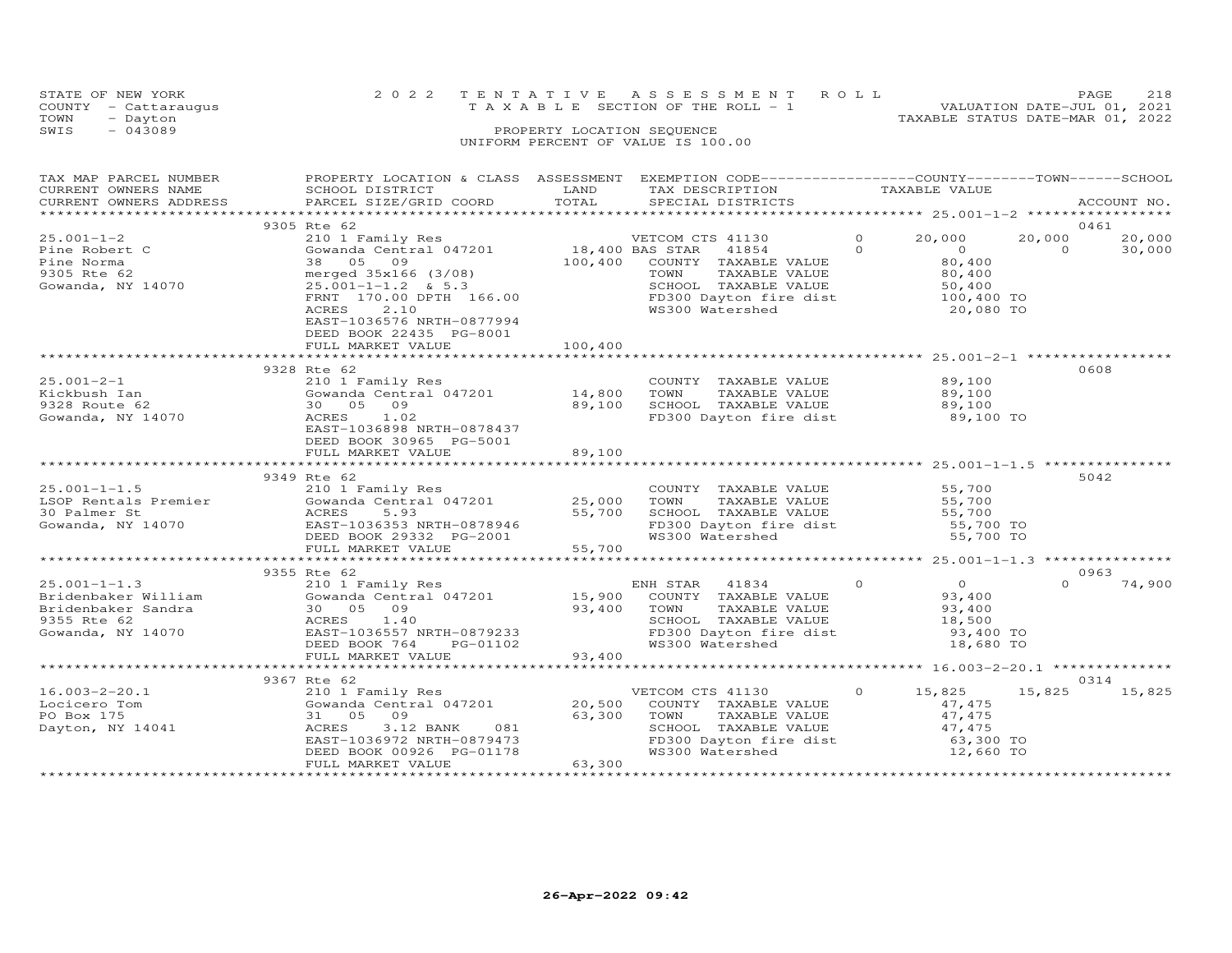|      | STATE OF NEW YORK                  |                            | 2022 TENTATIVE ASSESSMENT ROLL                                       | PAGE | 219 |  |  |  |
|------|------------------------------------|----------------------------|----------------------------------------------------------------------|------|-----|--|--|--|
|      | COUNTY - Cattaraugus               |                            | VALUATION DATE-JUL 01, 2021<br>T A X A B L E SECTION OF THE ROLL - 1 |      |     |  |  |  |
| TOWN | - Dayton                           |                            | TAXABLE STATUS DATE-MAR 01, 2022                                     |      |     |  |  |  |
| SWIS | $-043089$                          | PROPERTY LOCATION SEQUENCE |                                                                      |      |     |  |  |  |
|      | UNIFORM PERCENT OF VALUE IS 100.00 |                            |                                                                      |      |     |  |  |  |

| TAX MAP PARCEL NUMBER                                             | PROPERTY LOCATION & CLASS ASSESSMENT EXEMPTION CODE----------------COUNTY-------TOWN------SCHOOL<br>TAX MAP PARCES NUMBER TROPING TO PROPERT ON A CONSIDERT OF THE CONSULTER THE MANUS CONSULTER ACCOUNT NO.<br>CURRENT OWNERS NAME BOOT DISTRICTS ACCOUNT NO AND TAXABLE VALUE<br>TEXT ON TAXABLE VALUE PARCEL STATE STATE OORD TOTAL<br>CURRENT OWNERS ADDRESS PARCEL SIZE/GRID COORD TOTAL |                                                                                                                           |               |                    |
|-------------------------------------------------------------------|-----------------------------------------------------------------------------------------------------------------------------------------------------------------------------------------------------------------------------------------------------------------------------------------------------------------------------------------------------------------------------------------------|---------------------------------------------------------------------------------------------------------------------------|---------------|--------------------|
|                                                                   | 9373 Rte 62                                                                                                                                                                                                                                                                                                                                                                                   |                                                                                                                           |               | 0315               |
|                                                                   | 16.003-2-20.2<br>Example 19970 Milpa Cheryl<br>270 Milpa Cheryl<br>270 Milpa Cheryl<br>270 Milpa Cheryl<br>270 Milpa Cheryl<br>279,600<br>29 Milpa Cherysburg, NY 14129<br>29,600<br>29,600<br>29,600<br>29,600<br>29,600<br>29,600<br>29,600<br>29,600<br>29,                                                                                                                                | TOWN TAXABLE VALUE 79,600<br>SCHOOL TAXABLE VALUE 79,600<br>FD300 Dayton fire dist 79,600 TO<br>WS300 Watershed 15,920 TO |               | $\Omega$<br>30,000 |
|                                                                   |                                                                                                                                                                                                                                                                                                                                                                                               |                                                                                                                           |               |                    |
|                                                                   | 9386 Rte 62                                                                                                                                                                                                                                                                                                                                                                                   |                                                                                                                           |               | 0606               |
|                                                                   | $\begin{tabular}{lllllllllllllllllllll} \begin{array}{c} & 9386 \mbox{ Rte} & 62 & 2400 & 1,510 & 1,510 & 1,510 & 1,510 & 1,510 & 1,510 & 1,510 & 1,510 & 1,510 & 1,510 & 1,510 & 1,510 & 1,510 & 1,510 & 1,510 & 1,510 & 1,510 & 1,510 & 1,510 & 1,510 & 1,510 & 1,510 & 1,510 & 1,510 & 1,$                                                                                                 | SILO T/C/S 42100 0 1,510 1,510                                                                                            |               | 1,510              |
|                                                                   |                                                                                                                                                                                                                                                                                                                                                                                               |                                                                                                                           |               |                    |
|                                                                   | 9419 Rte 62                                                                                                                                                                                                                                                                                                                                                                                   |                                                                                                                           |               |                    |
|                                                                   |                                                                                                                                                                                                                                                                                                                                                                                               |                                                                                                                           |               | 20,000             |
| 16.003-2-10.2<br>Santana Eustolia<br>PO Box 7<br>Dayton, NY 14041 | Fig. 62 31 05 20,000 71 PCT OF VALUE USED FOR EXEMPTION PURPOSES<br>240 Rural central 047201 65,100 VETCOM CTS 41130 0 20,000 20,000<br>31 05 09 117,800 COUNTY TAXABLE VALUE 72,709<br>ACRES 35.85 BANK 017 117,800 TOWN TAXABLE VA                                                                                                                                                          |                                                                                                                           |               | 25,091             |
|                                                                   |                                                                                                                                                                                                                                                                                                                                                                                               |                                                                                                                           |               |                    |
|                                                                   |                                                                                                                                                                                                                                                                                                                                                                                               |                                                                                                                           |               |                    |
|                                                                   | 9424 Rte 62                                                                                                                                                                                                                                                                                                                                                                                   |                                                                                                                           |               | 1210               |
|                                                                   |                                                                                                                                                                                                                                                                                                                                                                                               |                                                                                                                           |               |                    |
|                                                                   |                                                                                                                                                                                                                                                                                                                                                                                               |                                                                                                                           |               |                    |
|                                                                   |                                                                                                                                                                                                                                                                                                                                                                                               |                                                                                                                           |               |                    |
|                                                                   | 9448 Rte 62                                                                                                                                                                                                                                                                                                                                                                                   |                                                                                                                           |               | 0181               |
|                                                                   |                                                                                                                                                                                                                                                                                                                                                                                               | TOWN TAXABLE VALUE<br>SCHOOL TAXABLE VALUE<br>FD300 Dayton fire dist<br>WS300 Watershed<br>WS300 Watershed<br>13,220 TO   | $0 \t 31,347$ | 31,347<br>31,347   |
|                                                                   |                                                                                                                                                                                                                                                                                                                                                                                               |                                                                                                                           |               |                    |
|                                                                   |                                                                                                                                                                                                                                                                                                                                                                                               |                                                                                                                           |               |                    |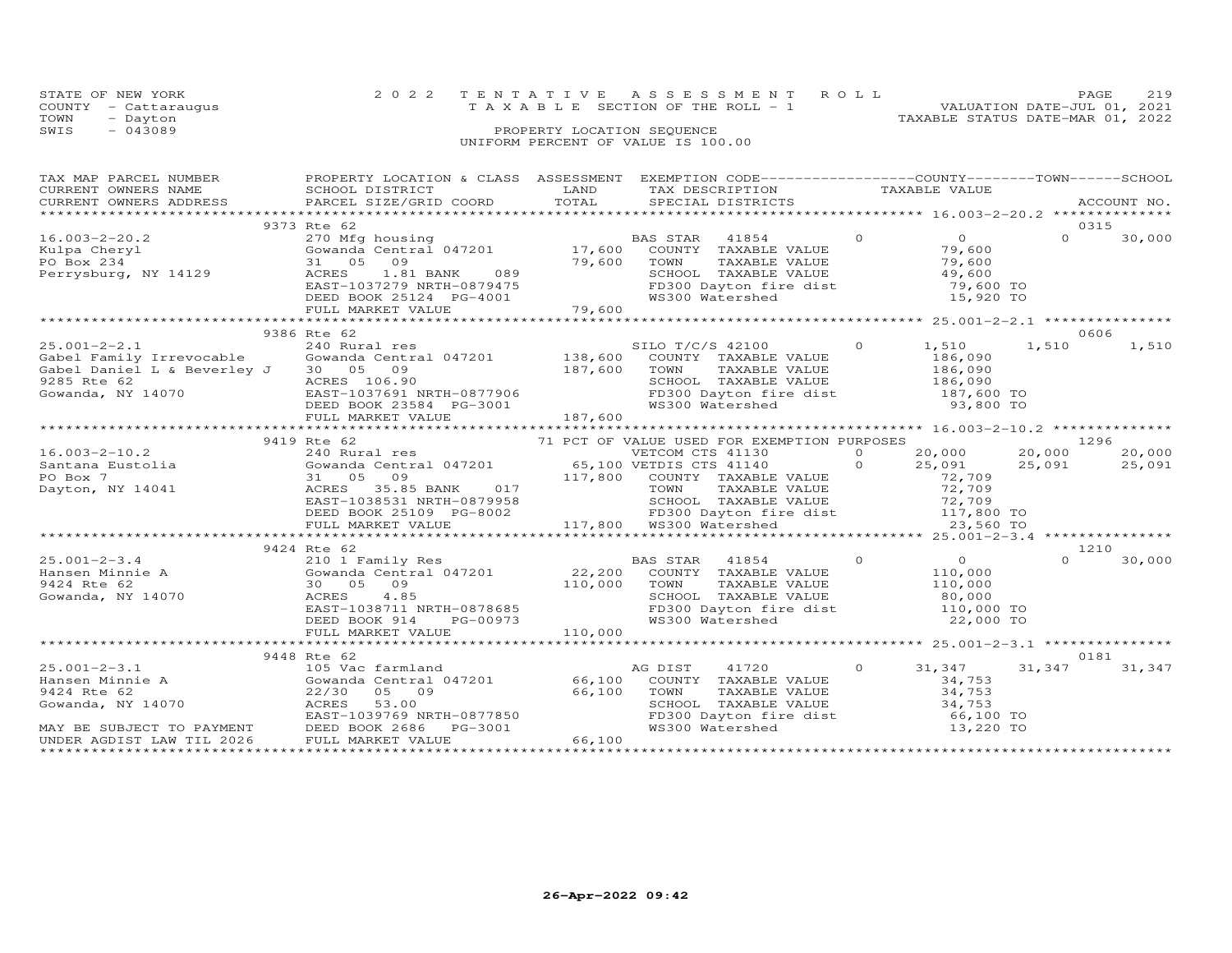| STATE OF NEW YORK                  |                            | 2022 TENTATIVE ASSESSMENT ROLL        |  | <b>PAGE</b>                      | 220 |  |  |
|------------------------------------|----------------------------|---------------------------------------|--|----------------------------------|-----|--|--|
| COUNTY - Cattaraugus               |                            | T A X A B L E SECTION OF THE ROLL - 1 |  | VALUATION DATE-JUL 01, 2021      |     |  |  |
| TOWN<br>- Dayton                   |                            |                                       |  | TAXABLE STATUS DATE-MAR 01, 2022 |     |  |  |
| SWIS<br>$-043089$                  | PROPERTY LOCATION SEQUENCE |                                       |  |                                  |     |  |  |
| UNIFORM PERCENT OF VALUE IS 100.00 |                            |                                       |  |                                  |     |  |  |
|                                    |                            |                                       |  |                                  |     |  |  |

| TAX MAP PARCEL NUMBER                                                          | PROPERTY LOCATION & CLASS ASSESSMENT<br>TAX MAP PARCEL NUMBER TROPINIT PROPERTY IS ASSESSMENT DESCRIPTION TAXABLE VALUE<br>CURRENT OWNERS NAME SCHOOL DISTRICT TOTAL TEXT DESCRIPTION TAXABLE VALUE<br>CURRENT OWNERS ADDRESS PARCEL SIZE/GRID COORD TOTAL SPECIAL DISTRICTS                                                                         |        | EXEMPTION CODE-----------------COUNTY-------TOWN-----SCHOOL                                                                                                                |                                    |                    |
|--------------------------------------------------------------------------------|------------------------------------------------------------------------------------------------------------------------------------------------------------------------------------------------------------------------------------------------------------------------------------------------------------------------------------------------------|--------|----------------------------------------------------------------------------------------------------------------------------------------------------------------------------|------------------------------------|--------------------|
| $25.001 - 2 - 3.3$<br>Feger Paul J<br>2015 South Park Ave<br>Buffalo, NY 14220 | 9448 Rte 62<br>210 1 Family Res<br>Gowanda Central 047201 19,700<br>22 05 09<br>2.70<br>ACRES<br>EAST-1039357 NRTH-0879064<br>DEED BOOK 00982 PG-01138                                                                                                                                                                                               | 77,700 | COUNTY TAXABLE VALUE 77,700<br>TOWN TAXABLE VALUE 77,700<br>SCHOOL TAXABLE VALUE 77,700<br>FD300 Dayton fire dist 77,700 TO<br>WS300 Watershed                             | 15,540 TO                          | 1182               |
| $16.003 - 2 - 9.1$<br>Gens Amme<br>10503 Maltbie Rd<br>Gowanda, NY 14070       | 9461 Rte 62<br>270 Mfg housing<br>270 Mfg housing<br>Gowanda Central 047201 16,600<br>23 05 09 31,800<br>ACRES 1.50 5<br>EAST-1039761 NRTH-0879391<br>EAST-1039761 NRTH-0879391<br>$\begin{array}{r} \text{LIGU DBCED BOK 1197} \\ \text{DEED BOK 1197} \\ \text{FULL MARKET VALUE} \end{array}$<br>DEED BOOK 1197 PG-7001 31,800 Watershed 6,360 TO |        | COUNTY TAXABLE VALUE 31,800<br>FD300 Dayton fire dist $\begin{array}{ccc} 31,800 & \text{TO} \\ -2000 & \text{P1} \end{array}$<br>LD300 Light<br>WS300 Watershed           | 31,800 TO                          | 0242               |
|                                                                                | 9536 Rte 62                                                                                                                                                                                                                                                                                                                                          |        |                                                                                                                                                                            |                                    | 0169               |
| $16.018 - 4 - 17$<br>Staffin David W<br>9536 Rte 62<br>Gowanda, NY 14070       | Xte o<br>210 1 Family Res<br>2010 14,600 COUNTY TAXABLE VALUE<br>31,000 TOWN TAXABLE VALUE<br>73,000 TOWN TAXABLE VALUE<br>83,000 TOWN TAXABLE VALUE<br>82,000 ERST-1041466 NRTH-0879922<br>75300 Digiton fire dist<br>DEED BOOK 00966 PG-01032                                                                                                      |        | 41854 0<br>TAXABLE VALUE<br>SCHOOL TAXABLE VALUE 3,000<br>FD300 Dayton fire dist 33,000 TO<br>LD300 Light 33,000 TO                                                        | $\overline{0}$<br>33,000<br>33,000 | $\Omega$<br>30,000 |
|                                                                                | FULL MARKET VALUE                                                                                                                                                                                                                                                                                                                                    | 33,000 |                                                                                                                                                                            |                                    |                    |
|                                                                                | 9540 Rte 62<br>16.018-4-18<br>Frederickson Roy<br>Frederickson Frances E 23 05 09<br>9540 Rte 62<br>PO Box 362<br>South Dayton, NY 14138<br>PO Box 362<br>PO Box 362<br>PO Box 362<br>PO Box 362<br>PO Box 362<br>PO Box 362<br>PO Box 362<br>PO Box 362<br>PO Box 362<br>P                                                                          |        | COUNTY TAXABLE VALUE $24,700$<br>TOWN TAXABLE VALUE $24,700$<br>SCHOOL TAXABLE VALUE $24,700$<br>FD300 Dayton fire dist $24,700$<br>LD300 Light $24,700$ TO<br>$24,700$ TO |                                    | 0421               |
|                                                                                |                                                                                                                                                                                                                                                                                                                                                      |        |                                                                                                                                                                            |                                    |                    |
|                                                                                | 9544 Rte 62<br>16.018-4-19<br>Prederickson Roy<br>Frederickson Roy Gowanda Central 047201 16,600<br>9544 Rte 62<br>PO Box 362<br>RAST-1041636 NRTH-0880172<br>South Dayton, NY 14138<br>PO Box 362<br>PO Box 362<br>PO Box 362<br>PO Box 362<br>PO Box 362<br>FULL MARKET VALUE                                                                      | 38,500 | COUNTY TAXABLE VALUE<br>TOWN<br>SCHOOL TAXABLE VALUE 38,500<br>FD300 Dayton fire dist 38,500 TO<br>LD300 Light 38,500 TO                                                   | 38,500<br>TAXABLE VALUE 38,500     | 0178               |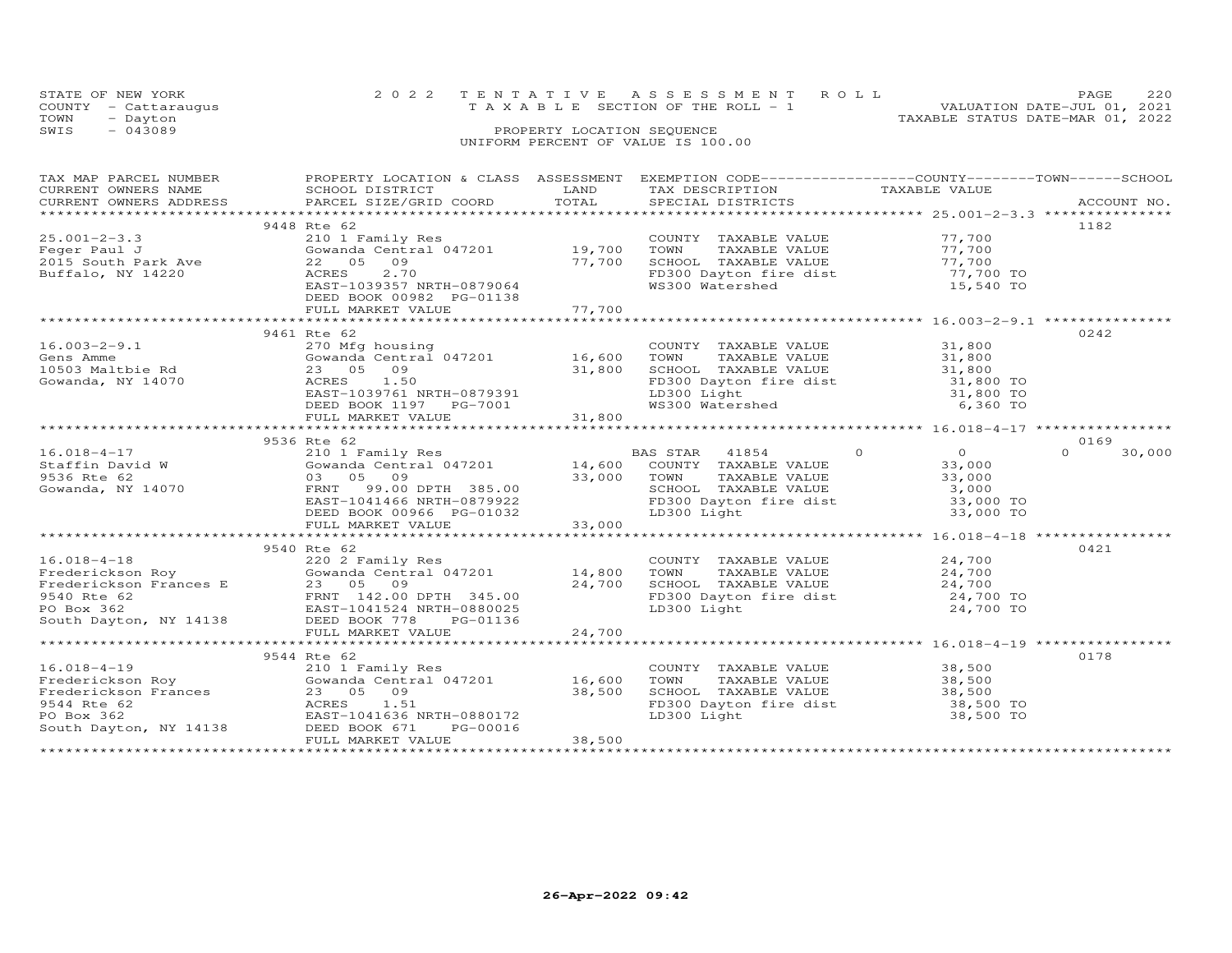|                                    | STATE OF NEW YORK    | 2022 TENTATIVE ASSESSMENT ROLL        |                            |  | PAGE                             | 221 |  |  |
|------------------------------------|----------------------|---------------------------------------|----------------------------|--|----------------------------------|-----|--|--|
|                                    | COUNTY - Cattaraugus | T A X A B L E SECTION OF THE ROLL - 1 |                            |  | VALUATION DATE-JUL 01, 2021      |     |  |  |
| TOWN                               | - Dayton             |                                       |                            |  | TAXABLE STATUS DATE-MAR 01, 2022 |     |  |  |
| SWIS                               | $-043089$            |                                       | PROPERTY LOCATION SEQUENCE |  |                                  |     |  |  |
| UNIFORM PERCENT OF VALUE IS 100.00 |                      |                                       |                            |  |                                  |     |  |  |

| TAX MAP PARCEL NUMBER<br>CURRENT OWNERS NAME<br>CURRENT OWNERS ADDRESS                                                                                                                                                                                | PROPERTY LOCATION & CLASS ASSESSMENT<br>SCHOOL DISTRICT<br>PARCEL SIZE/GRID COORD                                                                                          | LAND<br>TOTAL                      | EXEMPTION CODE-----------------COUNTY-------TOWN------SCHOOL<br>TAX DESCRIPTION<br>SPECIAL DISTRICTS                             | TAXABLE VALUE                                                                                  | ACCOUNT NO.        |
|-------------------------------------------------------------------------------------------------------------------------------------------------------------------------------------------------------------------------------------------------------|----------------------------------------------------------------------------------------------------------------------------------------------------------------------------|------------------------------------|----------------------------------------------------------------------------------------------------------------------------------|------------------------------------------------------------------------------------------------|--------------------|
|                                                                                                                                                                                                                                                       |                                                                                                                                                                            |                                    |                                                                                                                                  |                                                                                                |                    |
| $16.018 - 4 - 20$<br>Harvey John M<br>Harvey June M<br>9235 Dye Rd<br>South Dayton, NY 14138                                                                                                                                                          | 9556 Rte 62<br>210 1 Family Res<br>Gowanda Central 047201<br>23 05<br>09<br>ACRES<br>0.61<br>EAST-1041753 NRTH-0880369<br>DEED BOOK 3813 PG-9001<br>FULL MARKET VALUE      | 13,000<br>54,800<br>54,800         | COUNTY TAXABLE VALUE<br>TOWN<br>TAXABLE VALUE<br>SCHOOL TAXABLE VALUE<br>FD300 Dayton fire dist<br>LD300 Light                   | 54,800<br>54,800<br>54,800<br>54,800 TO<br>54,800 TO                                           | 0234               |
|                                                                                                                                                                                                                                                       |                                                                                                                                                                            |                                    |                                                                                                                                  |                                                                                                |                    |
| $16.018 - 2 - 26$<br>Miller Robert<br>Miller Robert<br>Mardino Angeline<br>9586 Allen St<br>Dayton, NY 14041                                                                                                                                          | 9594 Rte 62<br>312 Vac w/imprv<br>Gowanda Central 047201<br>23 05 09<br>FRNT 75.00 DPTH 60.00<br>EAST-1042251 NRTH-0881225<br>DEED BOOK 18066 PG-7001<br>FULL MARKET VALUE | 300<br>6,800<br>6,800              | COUNTY TAXABLE VALUE<br>TOWN<br>TAXABLE VALUE<br>SCHOOL TAXABLE VALUE<br>FD300 Dayton fire dist<br>LD300 Light                   | 6,800<br>6,800<br>6,800<br>6,800 TO<br>6,800 TO                                                | 0354               |
|                                                                                                                                                                                                                                                       |                                                                                                                                                                            |                                    |                                                                                                                                  |                                                                                                |                    |
| $16.018 - 2 - 13$<br>CONTRIBUTE CONTRACT CONTRACT CONTRACT CONTRACT CONTRACT CONTRACT CONTRACT OF A CONTRACT CONTRACT CONTRACT CONTR<br>CONTRACT CONTRACT CONTRACT CONTRACT CONTRACT CONTRACT CONTRACT CONTRACT CONTRACT CONTRACT CONTRACT CONTRACT C | 9614 Rte 62<br>210 1 Family Res<br>Gowanda Central $047201$ 4,300<br>DEED BOOK 26523 PG-4001<br>FULL MARKET VALUE<br>****************************                          | 10,800<br>10,800<br>************** | COUNTY TAXABLE VALUE<br>TAXABLE VALUE<br>TOWN<br>SCHOOL TAXABLE VALUE<br>FD300 Dayton fire dist 10,800 TO<br>LD300 Light         | 10,800<br>10,800<br>10,800<br>10,800 TO                                                        | 0306               |
|                                                                                                                                                                                                                                                       | 9626 Rte 62                                                                                                                                                                |                                    |                                                                                                                                  |                                                                                                | 0031               |
| $16.018 - 2 - 17.1$<br>Draegert Robin Allen<br>Draegert Janene L<br>Draegert Janene L<br>9626 Route 62<br>Gowanda, NY 14070                                                                                                                           | 210 1 Family Res<br>Gowanda Central $047201$ 16,400<br>23 05<br>09<br>merged with 16.018-2-17.3<br>ACRES 1.44<br>EAST-1052850 NRTH-0881550                                 | 43,500                             | COUNTY TAXABLE VALUE<br>TOWN<br>TAXABLE VALUE<br>SCHOOL TAXABLE VALUE 43,500<br>FD300 Dayton fire dist 43,500 TO<br>LD300 Light  | 43,500<br>43,500<br>43,500 TO                                                                  |                    |
|                                                                                                                                                                                                                                                       | DEED BOOK 00987 PG-00708<br>FULL MARKET VALUE                                                                                                                              | 43,500                             |                                                                                                                                  |                                                                                                |                    |
|                                                                                                                                                                                                                                                       | 9626 Rte 62                                                                                                                                                                |                                    |                                                                                                                                  |                                                                                                | 0979               |
| $16.018 - 2 - 17.2$<br>Draegert Robin Allen<br>Draegert Janene<br>9626 Rte 62<br>Gowanda, NY 14070<br>***********************                                                                                                                         | 210 1 Family Res<br>Gowanda Central 047201<br>23 05 09<br>merged with 17.4<br>ACRES<br>3.89<br>EAST-1043130 NRTH-0881660<br>PG-00937<br>DEED BOOK 904<br>FULL MARKET VALUE | 21,700<br>127,500<br>127,500       | BAS STAR 41854<br>COUNTY TAXABLE VALUE<br>TOWN<br>TAXABLE VALUE<br>SCHOOL TAXABLE VALUE<br>FD300 Dayton fire dist<br>LD300 Light | $\overline{0}$<br>$\overline{O}$<br>127,500<br>127,500<br>97,500<br>$127,500$ TO<br>127,500 TO | $\Omega$<br>30,000 |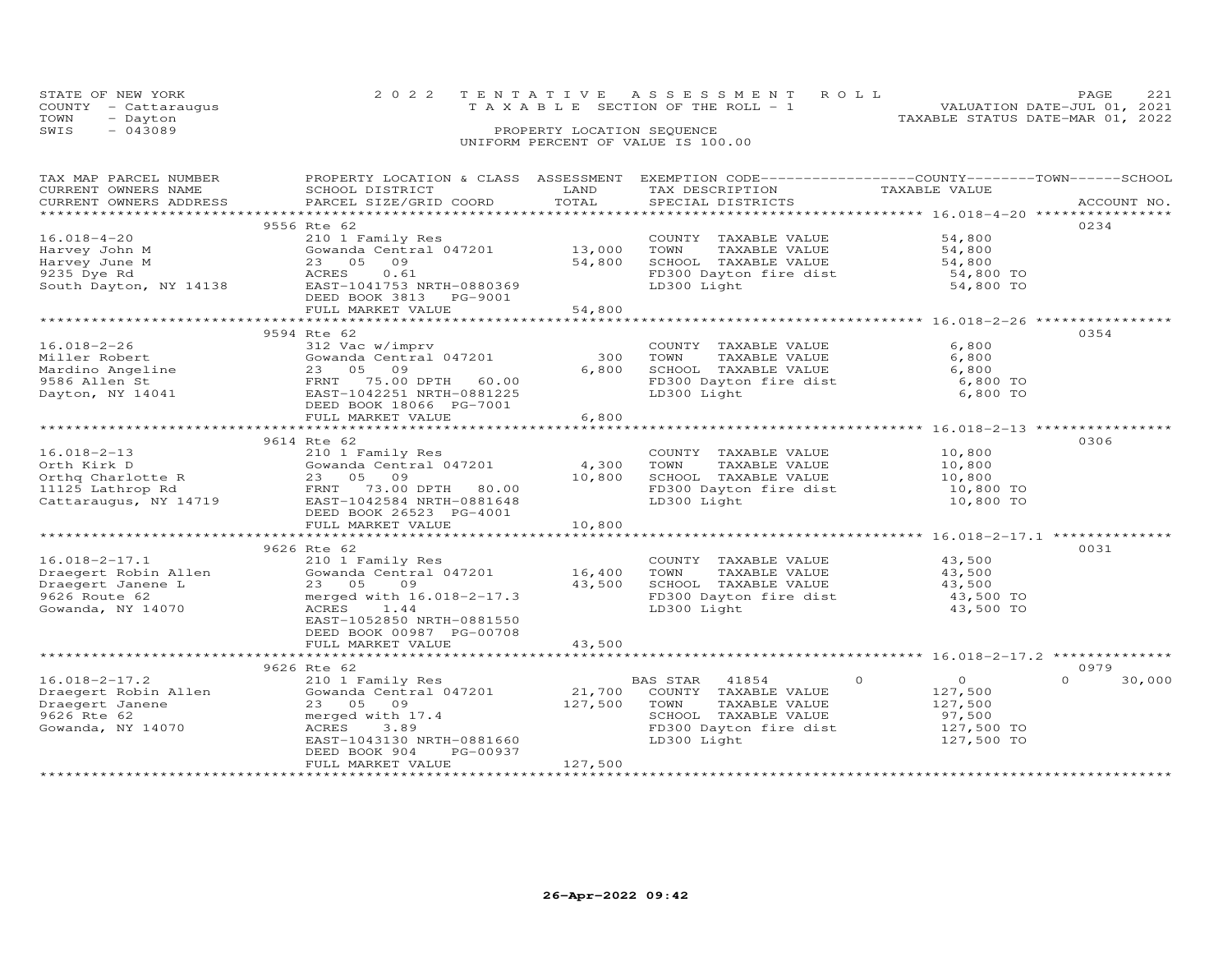| STATE OF NEW YORK                  |                            | 2022 TENTATIVE ASSESSMENT ROLL        | 222<br>PAGE                      |  |  |  |  |
|------------------------------------|----------------------------|---------------------------------------|----------------------------------|--|--|--|--|
| COUNTY - Cattaraugus               |                            | T A X A B L E SECTION OF THE ROLL - 1 | VALUATION DATE-JUL 01, 2021      |  |  |  |  |
| TOWN<br>- Dayton                   |                            |                                       | TAXABLE STATUS DATE-MAR 01, 2022 |  |  |  |  |
| SWIS<br>$-043089$                  | PROPERTY LOCATION SEQUENCE |                                       |                                  |  |  |  |  |
| UNIFORM PERCENT OF VALUE IS 100.00 |                            |                                       |                                  |  |  |  |  |

| PROPERTY LOCATION & CLASS ASSESSMENT EXEMPTION CODE----------------COUNTY-------TOWN------SCHOOL<br>ACCOUNT NO. |
|-----------------------------------------------------------------------------------------------------------------|
| 0943<br>12,000<br>12,000<br>$\Omega$<br>74,900                                                                  |
| 1139                                                                                                            |
|                                                                                                                 |
| 0191                                                                                                            |
|                                                                                                                 |
| 1133                                                                                                            |
|                                                                                                                 |
| 0376                                                                                                            |
|                                                                                                                 |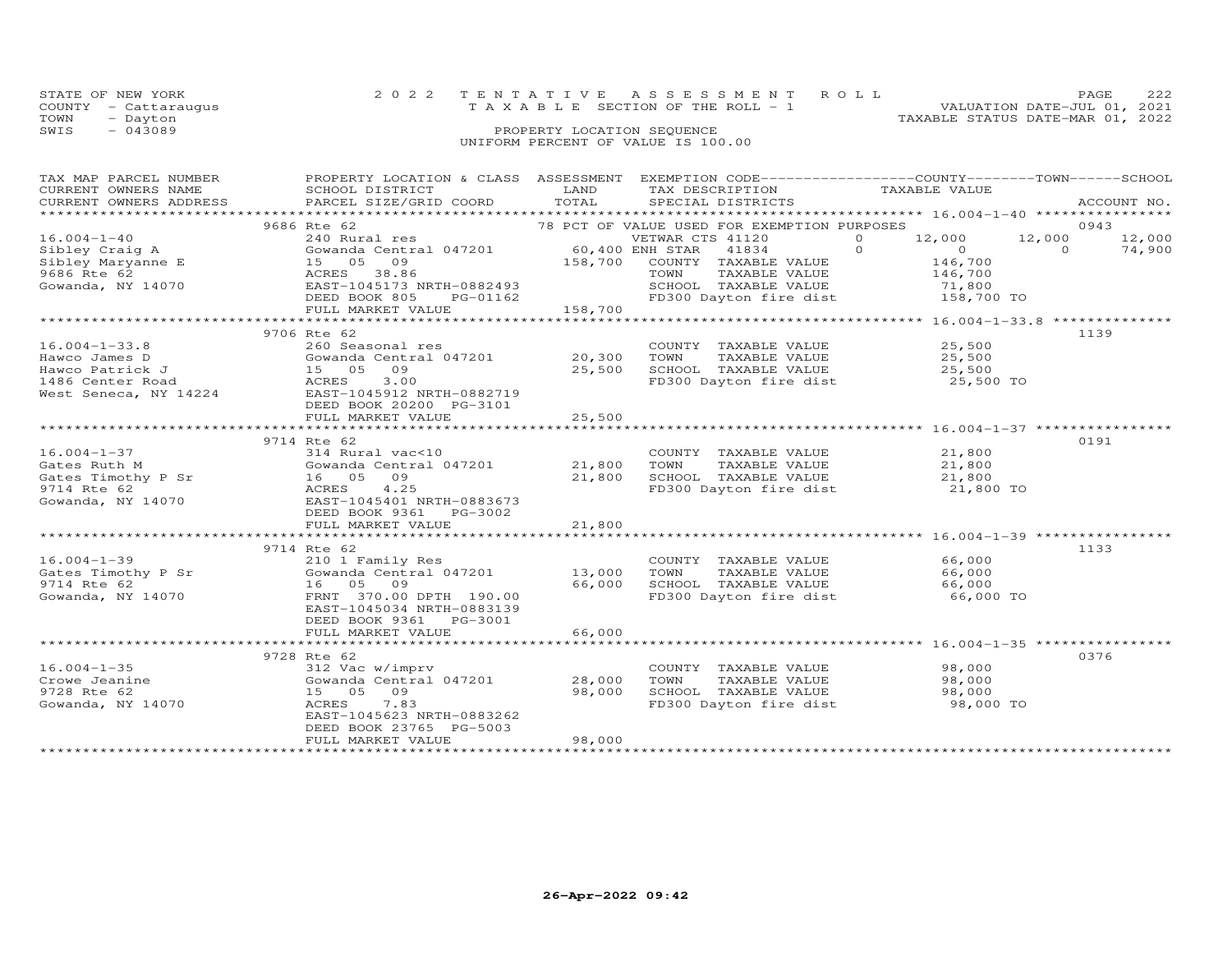|      | STATE OF NEW YORK    | 2022 TENTATIVE ASSESSMENT ROLL        |  |  |  |                                  | PAGE                        | 223 |
|------|----------------------|---------------------------------------|--|--|--|----------------------------------|-----------------------------|-----|
|      | COUNTY - Cattaraugus | T A X A B L E SECTION OF THE ROLL - 1 |  |  |  |                                  | VALUATION DATE-JUL 01, 2021 |     |
| TOWN | - Dayton             |                                       |  |  |  | TAXABLE STATUS DATE-MAR 01, 2022 |                             |     |
| SWIS | $-043089$            | PROPERTY LOCATION SEQUENCE            |  |  |  |                                  |                             |     |
|      |                      | UNIFORM PERCENT OF VALUE IS 100.00    |  |  |  |                                  |                             |     |

| TAX MAP PARCEL NUMBER<br>CURRENT OWNERS NAME<br>CURRENT OWNERS ADDRESS                                      | PROPERTY LOCATION & CLASS ASSESSMENT<br>SCHOOL DISTRICT<br>PARCEL SIZE/GRID COORD                                                                                                                                 | LAND<br>TOTAL                               | EXEMPTION CODE-----------------COUNTY-------TOWN-----SCHOOL<br>TAX DESCRIPTION<br>SPECIAL DISTRICTS                     | TAXABLE VALUE                                                      | ACCOUNT NO.        |
|-------------------------------------------------------------------------------------------------------------|-------------------------------------------------------------------------------------------------------------------------------------------------------------------------------------------------------------------|---------------------------------------------|-------------------------------------------------------------------------------------------------------------------------|--------------------------------------------------------------------|--------------------|
| $16.004 - 1 - 36$<br>Mardino Robert A<br>Mardino Darlene<br>9607 Allen St<br>PO Box 153<br>Dayton, NY 14041 | 9757 Rte 62<br>312 Vac w/imprv<br>Gowanda Central 047201<br>09<br>15 05<br>ACRES<br>1.85<br>EAST-1045897 NRTH-0883646<br>DEED BOOK 859<br>PG-01017                                                                | 17,100<br>18,100                            | COUNTY TAXABLE VALUE<br>TOWN<br>TAXABLE VALUE<br>SCHOOL TAXABLE VALUE<br>FD300 Dayton fire dist                         | 18,100<br>18,100<br>18,100<br>18,100 TO                            | 0068               |
|                                                                                                             | FULL MARKET VALUE                                                                                                                                                                                                 | 18,100                                      |                                                                                                                         |                                                                    |                    |
|                                                                                                             | ***********************                                                                                                                                                                                           |                                             |                                                                                                                         | ************************ 16.004-1-34 **********                    |                    |
| $16.004 - 1 - 34$<br>Kazmark Ricky J<br>9774 Route 62<br>PO Box 193<br>Dayton, NY 14041                     | 9774 Rte 62<br>210 1 Family Res<br>Gowanda Central 047201<br>15 05<br>09<br>2.55<br>ACRES<br>EAST-1046246 NRTH-0883206                                                                                            | 19,400<br>71,500                            | COUNTY TAXABLE VALUE<br>TOWN<br>TAXABLE VALUE<br>SCHOOL TAXABLE VALUE<br>FD300 Dayton fire dist                         | 71,500<br>71,500<br>71,500<br>71,500 TO                            | 0586               |
|                                                                                                             | DEED BOOK 20190 PG-7486<br>FULL MARKET VALUE                                                                                                                                                                      | 71,500                                      |                                                                                                                         |                                                                    |                    |
|                                                                                                             |                                                                                                                                                                                                                   |                                             |                                                                                                                         |                                                                    |                    |
| $16.004 - 1 - 33.7$<br>Merk Christopher<br>794 Maryvale Dr<br>Buffalo, NY 14225                             | 9776 Rte 62<br>260 Seasonal res<br>Gowanda Central 047201<br>15 05<br>09<br>2.51<br>ACRES<br>EAST-1046193 NRTH-0882940<br>DEED BOOK 13193 PG-4001<br>FULL MARKET VALUE<br>************************<br>9798 Rte 62 | 19,300<br>31,100<br>31,100<br>************* | COUNTY TAXABLE VALUE<br>TOWN<br>TAXABLE VALUE<br>SCHOOL TAXABLE VALUE<br>FD300 Dayton fire dist                         | 31,100<br>31,100<br>31,100<br>31,100 TO                            | 1138<br>0351       |
| $16.004 - 1 - 31$<br>Moritz Derek<br>Moritz Kimberly<br>9798 Route 62<br>Gowanda, NY 14070                  | 210 1 Family Res<br>Gowanda Central 047201<br>15 05<br>09<br>Merged with 16.004-1-32<br>ACRES<br>9.35<br>EAST-1046767 NRTH-0882888<br>DEED BOOK 895<br>PG-01043                                                   | 29,100<br>132,400<br>132,400                | BAS STAR<br>41854<br>COUNTY<br>TAXABLE VALUE<br>TOWN<br>TAXABLE VALUE<br>SCHOOL TAXABLE VALUE<br>FD300 Dayton fire dist | $\Omega$<br>$\circ$<br>132,400<br>132,400<br>102,400<br>132,400 TO | $\Omega$<br>30,000 |
|                                                                                                             | FULL MARKET VALUE                                                                                                                                                                                                 |                                             |                                                                                                                         |                                                                    |                    |
|                                                                                                             | 9832 Rte 62                                                                                                                                                                                                       |                                             |                                                                                                                         |                                                                    | 0489               |
| $16.004 - 1 - 23$<br>Holtz Edward W Jr<br>Kuhaneck Peter F Jr<br>9832 Rte 62<br>Gowanda, NY 14070           | 210 1 Family Res<br>Gowanda Central 047201<br>$07 - 05 - 09$<br>By Will<br>ACRES<br>2.50<br>EAST-1047367 NRTH-0882890<br>DEED BOOK 00967 PG-00815<br>FULL MARKET VALUE                                            | 18,900<br>50,100<br>50,100                  | 41854<br>BAS STAR<br>COUNTY TAXABLE VALUE<br>TOWN<br>TAXABLE VALUE<br>SCHOOL TAXABLE VALUE<br>FD300 Dayton fire dist    | $\Omega$<br>$\circ$<br>50,100<br>50,100<br>20,100<br>50,100 TO     | $\Omega$<br>30,000 |
|                                                                                                             | *******************                                                                                                                                                                                               |                                             |                                                                                                                         |                                                                    |                    |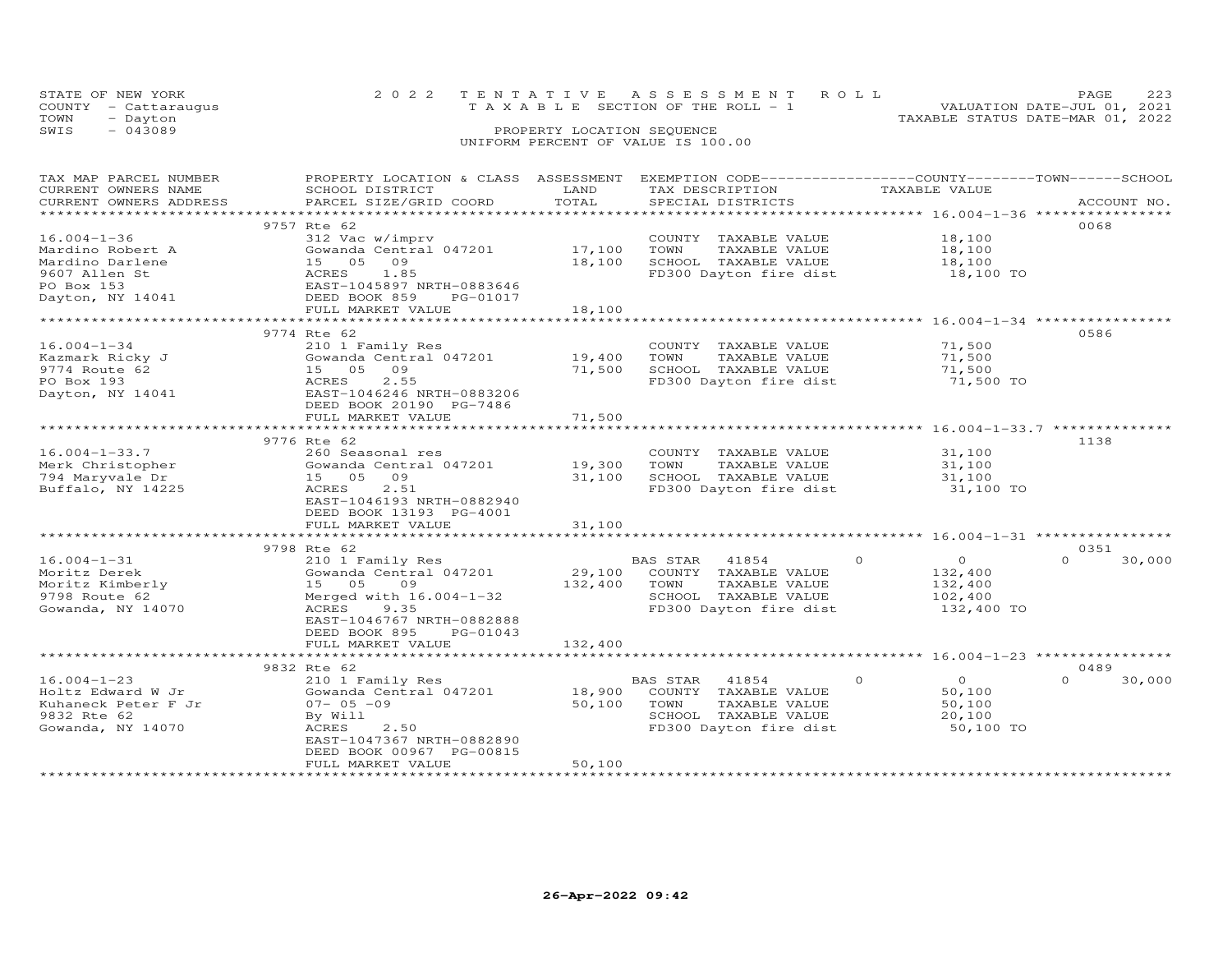| STATE OF NEW YORK    |                            | 2022 TENTATIVE ASSESSMENT ROLL |                                       |  |  | PAGE.                            | 224 |
|----------------------|----------------------------|--------------------------------|---------------------------------------|--|--|----------------------------------|-----|
| COUNTY - Cattaraugus |                            |                                | T A X A B L E SECTION OF THE ROLL - 1 |  |  | VALUATION DATE-JUL 01, 2021      |     |
| TOWN<br>- Dayton     |                            |                                |                                       |  |  | TAXABLE STATUS DATE-MAR 01, 2022 |     |
| SWIS<br>$-043089$    | PROPERTY LOCATION SEQUENCE |                                |                                       |  |  |                                  |     |
|                      |                            |                                | UNIFORM PERCENT OF VALUE IS 100.00    |  |  |                                  |     |

| TAX MAP PARCEL NUMBER<br>CURRENT OWNERS NAME<br>CURRENT OWNERS ADDRESS | PROPERTY LOCATION & CLASS ASSESSMENT<br>SCHOOL DISTRICT<br>PARCEL SIZE/GRID COORD | LAND<br>TOTAL  | EXEMPTION CODE-----------------COUNTY-------TOWN------SCHOOL<br>TAX DESCRIPTION<br>SPECIAL DISTRICTS | TAXABLE VALUE       | ACCOUNT NO.        |
|------------------------------------------------------------------------|-----------------------------------------------------------------------------------|----------------|------------------------------------------------------------------------------------------------------|---------------------|--------------------|
| ***********************                                                |                                                                                   |                |                                                                                                      |                     |                    |
|                                                                        | 9848 Rte 62                                                                       |                |                                                                                                      |                     | 0459               |
| $16.004 - 1 - 29.1$                                                    | 312 Vac w/imprv                                                                   |                | COUNTY TAXABLE VALUE                                                                                 | 250,900             |                    |
| Hickel John S                                                          | Gowanda Central 047201                                                            | 232,600        | TOWN<br>TAXABLE VALUE                                                                                | 250,900             |                    |
| Hickel David H                                                         | 15 05 09                                                                          | 250,900        | SCHOOL TAXABLE VALUE                                                                                 | 250,900             |                    |
| 135 Schwartz Rd                                                        | ACRES 177.40                                                                      |                | FD300 Dayton fire dist                                                                               | 250,900 TO          |                    |
| Lancaster, NY 14086                                                    | EAST-1047475 NRTH-0880658                                                         |                |                                                                                                      |                     |                    |
|                                                                        | DEED BOOK 14075 PG-2001                                                           |                |                                                                                                      |                     |                    |
|                                                                        | FULL MARKET VALUE                                                                 | 250,900        |                                                                                                      |                     |                    |
|                                                                        | 9858 Rte 62                                                                       |                |                                                                                                      |                     | 0357               |
| $16.004 - 1 - 24$                                                      | 210 1 Family Res                                                                  |                | AGED C/T/S 41800                                                                                     | $\Omega$<br>50,750  | 50,750<br>50,750   |
| Chase Ronald E Sr                                                      | Gowanda Central 047201                                                            |                | 22,900 ENH STAR 41834                                                                                | $\Omega$<br>$\circ$ | $\Omega$<br>50,750 |
| Chase Ronald E II                                                      | 07 05<br>09                                                                       | 101,500        | COUNTY TAXABLE VALUE                                                                                 | 50,750              |                    |
| 9858 Rte 62                                                            | ACRES<br>4.65                                                                     |                | TOWN<br>TAXABLE VALUE                                                                                | 50,750              |                    |
| Gowanda, NY 14070                                                      | EAST-1048524 NRTH-0882436                                                         |                | SCHOOL TAXABLE VALUE                                                                                 | $\Omega$            |                    |
|                                                                        | DEED BOOK 20001 PG-5001                                                           |                | FD300 Dayton fire dist                                                                               | 101,500 TO          |                    |
|                                                                        | FULL MARKET VALUE                                                                 | 101,500        |                                                                                                      |                     |                    |
|                                                                        |                                                                                   |                |                                                                                                      |                     |                    |
|                                                                        | 9864 Rte 62                                                                       |                |                                                                                                      |                     | 0496               |
| $16.004 - 1 - 25$                                                      | 240 Rural res                                                                     |                | COUNTY TAXABLE VALUE                                                                                 | 188,900             |                    |
| Pine Thomas G                                                          | Gowanda Central 047201                                                            | 156,200        | TOWN<br>TAXABLE VALUE                                                                                | 188,900             |                    |
| 9864 Route 62                                                          | 07/08 05 09                                                                       | 188,900        | SCHOOL TAXABLE VALUE                                                                                 | 188,900             |                    |
| Gowanda, NY 14070                                                      | SeeNYS approp.75684-014                                                           |                | FD300 Dayton fire dist                                                                               | 188,900 TO          |                    |
|                                                                        | for permanent easement                                                            |                |                                                                                                      |                     |                    |
|                                                                        | ACRES 124.87                                                                      |                |                                                                                                      |                     |                    |
|                                                                        | EAST-1049707 NRTH-0882284                                                         |                |                                                                                                      |                     |                    |
|                                                                        | DEED BOOK 23115 PG-3001                                                           |                |                                                                                                      |                     |                    |
|                                                                        | FULL MARKET VALUE                                                                 | 188,900        |                                                                                                      |                     |                    |
|                                                                        |                                                                                   |                |                                                                                                      |                     |                    |
|                                                                        | 9927 Rte 62                                                                       |                |                                                                                                      |                     | 0567               |
| $16.004 - 1 - 19.1$                                                    | 270 Mfg housing                                                                   |                | COUNTY TAXABLE VALUE                                                                                 | 37,900              |                    |
| Marvin Mayne D                                                         | Gowanda Central 047201                                                            | 23,100         | TOWN<br>TAXABLE VALUE                                                                                | 37,900              |                    |
| Weaver Roseanne                                                        | 08 05 09                                                                          | 37,900         | SCHOOL TAXABLE VALUE                                                                                 | 37,900              |                    |
| 1179 Payne Ave                                                         | ACRES<br>4.78                                                                     |                | FD300 Dayton fire dist                                                                               | 37,900 TO           |                    |
| North Tonawanda, NY 14120                                              | EAST-1050386 NRTH-0885630                                                         |                |                                                                                                      |                     |                    |
|                                                                        | DEED BOOK 8884 PG-9002                                                            |                |                                                                                                      |                     |                    |
|                                                                        | FULL MARKET VALUE                                                                 | 37,900         |                                                                                                      |                     |                    |
|                                                                        |                                                                                   | ************** |                                                                                                      |                     |                    |
|                                                                        | 9941 Rte 62                                                                       |                |                                                                                                      |                     | 0286               |
| $16.004 - 1 - 17$                                                      | 210 1 Family Res                                                                  |                | COUNTY TAXABLE VALUE                                                                                 | 72,800              |                    |
| Arbeiter Mathias J Jr                                                  | Gowanda Central 047201                                                            | 11,300         | TOWN<br>TAXABLE VALUE                                                                                | 72,800              |                    |
| 9941 Dayton Rd                                                         | 08 05 09                                                                          | 72,800         | SCHOOL TAXABLE VALUE                                                                                 | 72,800              |                    |
| Gowanda, NY 14070                                                      | ACRES<br>1.00                                                                     |                | FD300 Dayton fire dist                                                                               | 72,800 TO           |                    |
|                                                                        | EAST-1050582 NRTH-0886057                                                         |                |                                                                                                      |                     |                    |
|                                                                        | DEED BOOK 19534 PG-6001                                                           |                |                                                                                                      |                     |                    |
|                                                                        | FULL MARKET VALUE                                                                 | 72,800         |                                                                                                      |                     |                    |
|                                                                        | **********************                                                            |                |                                                                                                      |                     |                    |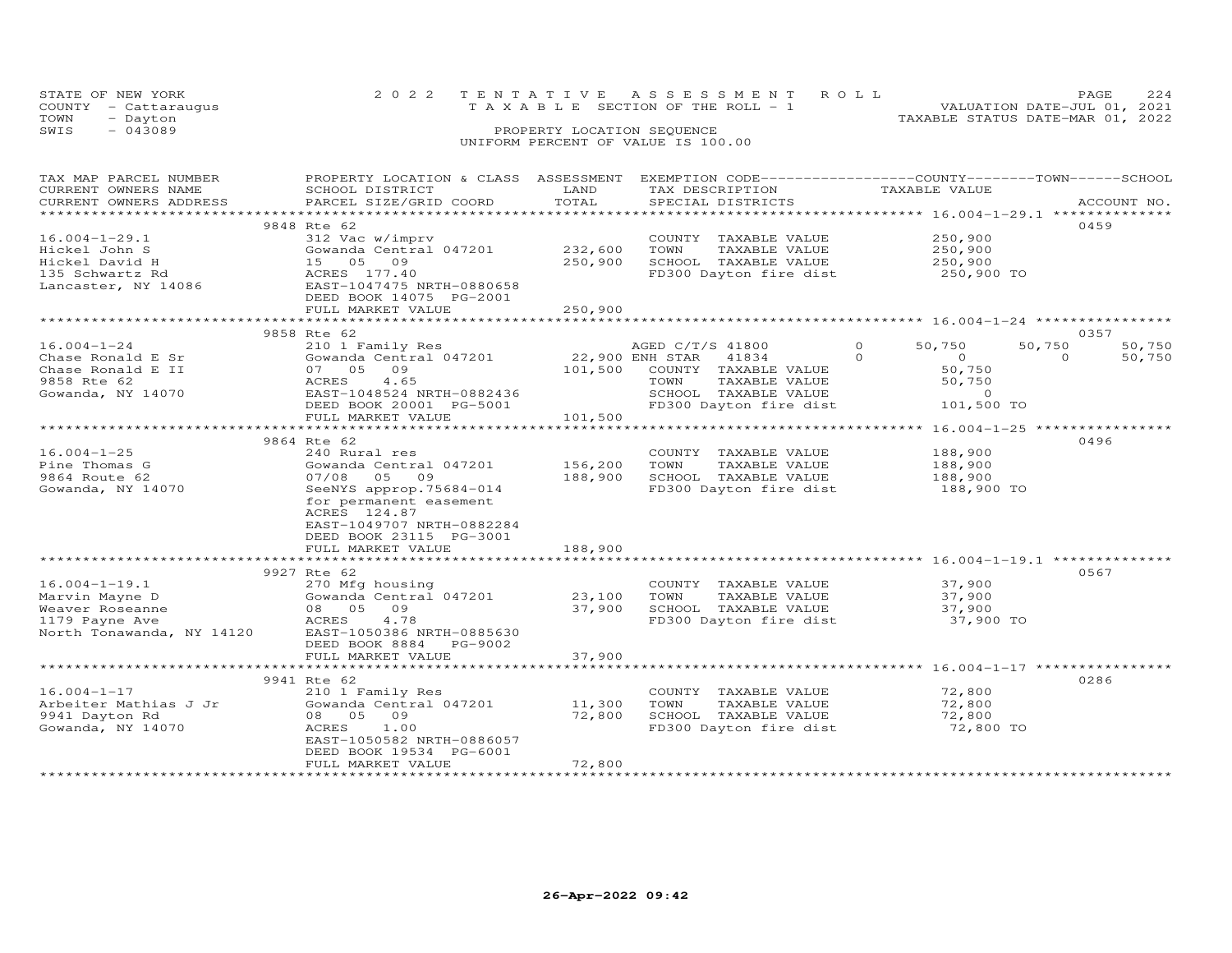|                                    | STATE OF NEW YORK    |                            | 2022 TENTATIVE ASSESSMENT ROLL                                       | PAGE | 225 |  |  |  |
|------------------------------------|----------------------|----------------------------|----------------------------------------------------------------------|------|-----|--|--|--|
|                                    | COUNTY - Cattaraugus |                            | VALUATION DATE-JUL 01, 2021<br>T A X A B L E SECTION OF THE ROLL - 1 |      |     |  |  |  |
| TOWN                               | - Dayton             |                            | TAXABLE STATUS DATE-MAR 01, 2022                                     |      |     |  |  |  |
| SWIS                               | $-043089$            | PROPERTY LOCATION SEQUENCE |                                                                      |      |     |  |  |  |
| UNIFORM PERCENT OF VALUE IS 100.00 |                      |                            |                                                                      |      |     |  |  |  |

| $\begin{tabular}{lllllllll} \textsc{rank} & & & & & & & & & \\ \textsc{rank} & & & & & & & & \\ \textsc{CURRENT} & & & & & & & & \\ \textsc{CURRENT} & & & & & & & \\ \textsc{CURRENT} & & & & & & & \\ \textsc{CURRENT} & & & & & & & \\ \textsc{CURRENT} & & & & & & & \\ \textsc{CURRENT} & & & & & & & \\ \textsc{CURRENT} & & & & & & & \\ \textsc{RME} & & & & & & & \\ \textsc{RME} & & & & & & & \\ \textsc{RACEL} & & & & & & & \\ \textsc{CURRENT} & &$<br>CURRENT OWNERS ADDRESS |                                                                                                                   |       |                                                                                                                           |                              |                    |
|---------------------------------------------------------------------------------------------------------------------------------------------------------------------------------------------------------------------------------------------------------------------------------------------------------------------------------------------------------------------------------------------------------------------------------------------------------------------------------------------|-------------------------------------------------------------------------------------------------------------------|-------|---------------------------------------------------------------------------------------------------------------------------|------------------------------|--------------------|
|                                                                                                                                                                                                                                                                                                                                                                                                                                                                                             |                                                                                                                   |       |                                                                                                                           |                              |                    |
|                                                                                                                                                                                                                                                                                                                                                                                                                                                                                             | 9945 Rte 62                                                                                                       |       | COUNTY TAXABLE VALUE<br>TOWN                                                                                              | 2,300<br>TAXABLE VALUE 2,300 | 0569               |
| 16.004-1-16<br>Gibbs John A<br>Gibbs Joshua<br>8488 Route 353<br>Gowanda, NY 14070<br>Communication Control Control Control Control Control Control Control Control Control Control Control Control Control Control Control Control Cont                                                                                                                                                                                                                                                    |                                                                                                                   |       | SCHOOL TAXABLE VALUE 2,300<br>FD300 Dayton fire dist 2,300 TO                                                             |                              |                    |
|                                                                                                                                                                                                                                                                                                                                                                                                                                                                                             | FULL MARKET VALUE                                                                                                 | 2,300 |                                                                                                                           |                              |                    |
|                                                                                                                                                                                                                                                                                                                                                                                                                                                                                             |                                                                                                                   |       |                                                                                                                           |                              |                    |
|                                                                                                                                                                                                                                                                                                                                                                                                                                                                                             | 9955 Rte 62                                                                                                       |       |                                                                                                                           |                              | 0246               |
| $16.004 - 1 - 15$                                                                                                                                                                                                                                                                                                                                                                                                                                                                           | 312 Vac w/imprv                                                                                                   |       | COUNTY TAXABLE VALUE 27,000                                                                                               |                              |                    |
|                                                                                                                                                                                                                                                                                                                                                                                                                                                                                             |                                                                                                                   |       |                                                                                                                           |                              |                    |
|                                                                                                                                                                                                                                                                                                                                                                                                                                                                                             |                                                                                                                   |       |                                                                                                                           |                              |                    |
| 1.4.100<br>Fisher James R (Gowanda Central 047201)<br>8790 Dye Rd (68 CRESS 1.45)<br>8790 Dye Rd (88 CRESS 1.45)<br>8000 Dayton fire dist 27,000 TO 27,000 CRESS 1.45<br>8000 Dayton fire dist 27,000 TO                                                                                                                                                                                                                                                                                    | EAST-1050842 NRTH-0886539<br>DEED BOOK 20210 PG-8410                                                              |       |                                                                                                                           |                              |                    |
|                                                                                                                                                                                                                                                                                                                                                                                                                                                                                             |                                                                                                                   |       |                                                                                                                           |                              |                    |
|                                                                                                                                                                                                                                                                                                                                                                                                                                                                                             |                                                                                                                   |       |                                                                                                                           |                              |                    |
|                                                                                                                                                                                                                                                                                                                                                                                                                                                                                             |                                                                                                                   |       |                                                                                                                           |                              |                    |
|                                                                                                                                                                                                                                                                                                                                                                                                                                                                                             |                                                                                                                   |       |                                                                                                                           |                              | 30,000             |
|                                                                                                                                                                                                                                                                                                                                                                                                                                                                                             |                                                                                                                   |       |                                                                                                                           |                              |                    |
|                                                                                                                                                                                                                                                                                                                                                                                                                                                                                             |                                                                                                                   |       |                                                                                                                           |                              |                    |
|                                                                                                                                                                                                                                                                                                                                                                                                                                                                                             |                                                                                                                   |       |                                                                                                                           |                              |                    |
|                                                                                                                                                                                                                                                                                                                                                                                                                                                                                             |                                                                                                                   |       |                                                                                                                           |                              |                    |
|                                                                                                                                                                                                                                                                                                                                                                                                                                                                                             |                                                                                                                   |       |                                                                                                                           |                              |                    |
|                                                                                                                                                                                                                                                                                                                                                                                                                                                                                             |                                                                                                                   |       |                                                                                                                           |                              |                    |
|                                                                                                                                                                                                                                                                                                                                                                                                                                                                                             | 11982 School St                                                                                                   |       |                                                                                                                           |                              | 0158               |
|                                                                                                                                                                                                                                                                                                                                                                                                                                                                                             |                                                                                                                   |       |                                                                                                                           |                              |                    |
|                                                                                                                                                                                                                                                                                                                                                                                                                                                                                             |                                                                                                                   |       |                                                                                                                           |                              |                    |
|                                                                                                                                                                                                                                                                                                                                                                                                                                                                                             |                                                                                                                   |       |                                                                                                                           |                              |                    |
| 25.001-1-18<br>Crisanti Steven<br>210 1 Family Res<br>29 05 09<br>Gowanda, NY 14070<br>EAST-1035777 NRTH-0873608<br>29 05 09<br>EAST-1035777 NRTH-0873608<br>29 05 07 115.00<br>29 05 09<br>29 05 09<br>29 05 09<br>29 05 09<br>29 05 09<br>29 05 09<br>29 0                                                                                                                                                                                                                                | DEED BOOK 13205 PG-7001                                                                                           |       |                                                                                                                           |                              |                    |
|                                                                                                                                                                                                                                                                                                                                                                                                                                                                                             |                                                                                                                   |       |                                                                                                                           |                              |                    |
|                                                                                                                                                                                                                                                                                                                                                                                                                                                                                             |                                                                                                                   |       |                                                                                                                           |                              |                    |
|                                                                                                                                                                                                                                                                                                                                                                                                                                                                                             | 11986 School St                                                                                                   |       |                                                                                                                           |                              | 0378               |
|                                                                                                                                                                                                                                                                                                                                                                                                                                                                                             |                                                                                                                   |       |                                                                                                                           |                              | $\Omega$<br>30,000 |
|                                                                                                                                                                                                                                                                                                                                                                                                                                                                                             |                                                                                                                   |       |                                                                                                                           |                              |                    |
| 25.001-1-19<br>Crisanti Stephen W 210 1 Family Res<br>Pine Valley Cen 063001 15,300 COUNTY TAXABLE VALUE 66,600<br>1986 School St 29 05 09 66,600 TOWN TAXABLE VALUE 66,600<br>Gowanda, NY 14070 ACRES 2.33<br>2.33<br>2.33<br>2.33<br>2.33<br>2                                                                                                                                                                                                                                            |                                                                                                                   |       | TOWN TAXABLE VALUE 66,600<br>SCHOOL TAXABLE VALUE 36,600<br>FD300 Dayton fire dist 66,600 TO<br>WS300 Watershed 13,320 TO |                              |                    |
|                                                                                                                                                                                                                                                                                                                                                                                                                                                                                             |                                                                                                                   |       |                                                                                                                           |                              |                    |
|                                                                                                                                                                                                                                                                                                                                                                                                                                                                                             |                                                                                                                   |       |                                                                                                                           |                              |                    |
|                                                                                                                                                                                                                                                                                                                                                                                                                                                                                             | 29 05 09<br>ACRES 2.33<br>EAST-1035450 NRTH-0873449<br>DEED BOOK 00941 PG-00111 WS300<br>FULL MARKET VALUE 66,600 |       |                                                                                                                           |                              |                    |
|                                                                                                                                                                                                                                                                                                                                                                                                                                                                                             |                                                                                                                   |       |                                                                                                                           |                              |                    |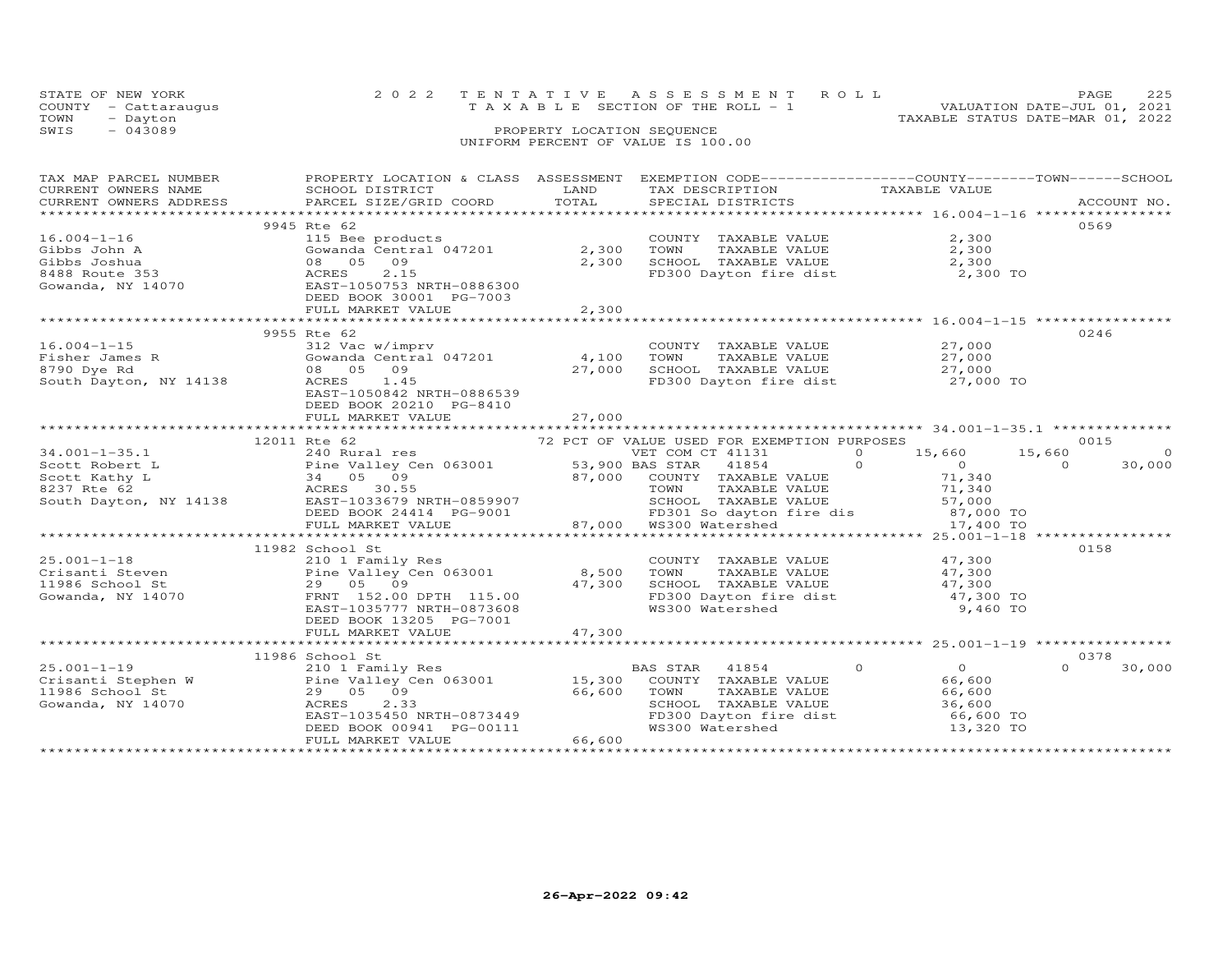| STATE OF NEW YORK<br>COUNTY<br>- Cattaraugus<br>TOWN<br>- Dayton<br>$-043089$<br>SWIS | 2 0 2 2                      | TENTATIVE<br>PROPERTY LOCATION SEQUENCE                                                                                  | ASSESSMENT ROLL<br>T A X A B L E SECTION OF THE ROLL - 1<br>UNIFORM PERCENT OF VALUE IS 100.00 | PAGE<br>226<br>VALUATION DATE-JUL 01, 2021<br>TAXABLE STATUS DATE-MAR 01, 2022 |
|---------------------------------------------------------------------------------------|------------------------------|--------------------------------------------------------------------------------------------------------------------------|------------------------------------------------------------------------------------------------|--------------------------------------------------------------------------------|
| TAX MAP PARCEL NUMBER                                                                 | PROPERTY LOCATION & CLASS    | ASSESSMENT                                                                                                               |                                                                                                | EXEMPTION CODE-----------------COUNTY-------TOWN-----SCHOOL                    |
| CURRENT OWNERS NAME                                                                   | SCHOOL DISTRICT              | <b>EXAMPLE EXAMPLE EXAMPLE EXAMPLE EXAMPLE EXAMPLE EXAMPLE EXAMPLE EXAMPLE EXAMPLE EXAMPLE EXAMPLE EXAMPLE EXAMPLE E</b> | TAX DESCRIPTION TAXABLE VALUE                                                                  |                                                                                |
| CURRENT OWNERS ADDRESS                                                                | PARCEL SIZE/GRID COORD TOTAL |                                                                                                                          | SPECIAL DISTRICTS                                                                              | ACCOUNT NO.                                                                    |
| ****************************                                                          |                              |                                                                                                                          |                                                                                                |                                                                                |
|                                                                                       | 11995 School St              |                                                                                                                          |                                                                                                | 0104                                                                           |
| 25.001-1-21                                                                           | 210 1 Family Res             |                                                                                                                          | COUNTY<br>TAXABLE VALUE                                                                        | 56,700                                                                         |
| Crisanti Stephen<br>11986 School St                                                   | Pine Valley Cen 063001 9,100 |                                                                                                                          | TOWN<br>TAXABLE VALUE                                                                          | 56,700                                                                         |
|                                                                                       | 29 05 09                     | 56,700                                                                                                                   | SCHOOL TAXABLE VALUE                                                                           | 56,700                                                                         |
| Gowanda, NY 14070                                                                     | FRNT 130.00 DPTH 140.00      |                                                                                                                          | FD300 Dayton fire dist                                                                         | 56,700 TO                                                                      |
|                                                                                       | EAST-1035370 NRTH-0873194    |                                                                                                                          | WS300 Watershed                                                                                | 11,340 TO                                                                      |
|                                                                                       | DEED BOOK 30477 PG-4001      |                                                                                                                          |                                                                                                |                                                                                |
|                                                                                       | FULL MARKET VALUE            | 56,700                                                                                                                   |                                                                                                |                                                                                |
|                                                                                       |                              |                                                                                                                          |                                                                                                |                                                                                |

|                                                                                                                                               | FULL MARKET VALUE                                                                                                                                                                                          | 56,700                        |                                                                                                                     |                                                                                                                                                     |          |                                                                                                             |                                                  |                                                        |
|-----------------------------------------------------------------------------------------------------------------------------------------------|------------------------------------------------------------------------------------------------------------------------------------------------------------------------------------------------------------|-------------------------------|---------------------------------------------------------------------------------------------------------------------|-----------------------------------------------------------------------------------------------------------------------------------------------------|----------|-------------------------------------------------------------------------------------------------------------|--------------------------------------------------|--------------------------------------------------------|
|                                                                                                                                               |                                                                                                                                                                                                            |                               |                                                                                                                     |                                                                                                                                                     |          |                                                                                                             |                                                  | $25.002 - 1 - 5.3$ ***************                     |
| $25.002 - 1 - 5.3$<br>Wenzel Nickolaus A<br>11256 Scott-Van Etten Rd<br>Gowanda, NY 14070                                                     | 11256 Scott Rd<br>210 1 Family Res<br>Gowanda Central 047201<br>14 05<br>09<br>1.45 BANK<br>ACRES<br>017<br>EAST-1047070 NRTH-0877707<br>DEED BOOK 00991 PG-00006<br>FULL MARKET VALUE                     | 16,400<br>75,200<br>75,200    | <b>BAS STAR</b><br>COUNTY<br>TOWN<br>SCHOOL<br>WS300 Watershed                                                      | 41854<br>TAXABLE VALUE<br>TAXABLE VALUE<br>TAXABLE VALUE<br>FD300 Dayton fire dist                                                                  | $\Omega$ | $\circ$<br>75,200<br>75,200<br>45,200<br>75,200 TO<br>15,040 TO                                             | $\Omega$                                         | 1301<br>30,000                                         |
|                                                                                                                                               | *************************                                                                                                                                                                                  |                               |                                                                                                                     | ************************ 25.002-1-21.2 **************                                                                                               |          |                                                                                                             |                                                  |                                                        |
| $25.002 - 1 - 21.2$<br>Dayton Farmers-Sportsmen Prsv Gowanda Central 047201<br>Attn: Eugene Dougette<br>80 S Main St<br>Cattaraugus, NY 14719 | 11265 Scott Rd<br>312 Vac w/imprv<br>13/14 05 09<br>Merged with 25.002-1-5.1<br>Merged with $25.002 - 1 - 22$<br>ACRES 72.91<br>EAST-1046368 NRTH-0876703<br>DEED BOOK 00700 PG-00050<br>FULL MARKET VALUE | 105,600<br>121,600<br>121,600 | COUNTY<br>TOWN<br>WS300 Watershed                                                                                   | TAXABLE VALUE<br>TAXABLE VALUE<br>SCHOOL TAXABLE VALUE<br>FD300 Dayton fire dist                                                                    |          | 121,600<br>121,600<br>121,600<br>121,600 TO<br>24,320 TO                                                    |                                                  | 0216                                                   |
|                                                                                                                                               | * * * * * * * * * * * * *                                                                                                                                                                                  |                               |                                                                                                                     |                                                                                                                                                     |          | ******************** 25.002-1-4 ******************                                                          |                                                  |                                                        |
| $25.002 - 1 - 4$<br>Allen Douglas<br>Allen Susan<br>11316 Scott Rd<br>Gowanda, NY 14070                                                       | 11316 Scott Rd<br>240 Rural res<br>Gowanda Central 047201<br>14/15<br>05<br>09<br>ACRES<br>73.95 BANK<br>081<br>EAST-1045973 NRTH-0879083<br>DEED BOOK 25686 PG-5001<br>FULL MARKET VALUE                  | 134,500 AGED T<br>134,500     | VETCOM CTS 41130<br>102,600 VETDIS CTS 41140<br>AGED C/S<br>ENH STAR<br>COUNTY<br>TOWN<br>SCHOOL<br>WS300 Watershed | 46 PCT OF VALUE USED FOR EXEMPTION PURPOSES<br>41803<br>41805<br>41834<br>TAXABLE VALUE<br>TAXABLE VALUE<br>TAXABLE VALUE<br>FD300 Dayton fire dist | ∩        | 15,468<br>9,281<br>$\Omega$<br>9,280<br>$\Omega$<br>100,471<br>104,183<br>25,571<br>134,500 TO<br>26,900 TO | 15,468<br>9,281<br>5,568<br>$\Omega$<br>$\Omega$ | 0012<br>15,468<br>9,281<br>$\Omega$<br>9,280<br>74,900 |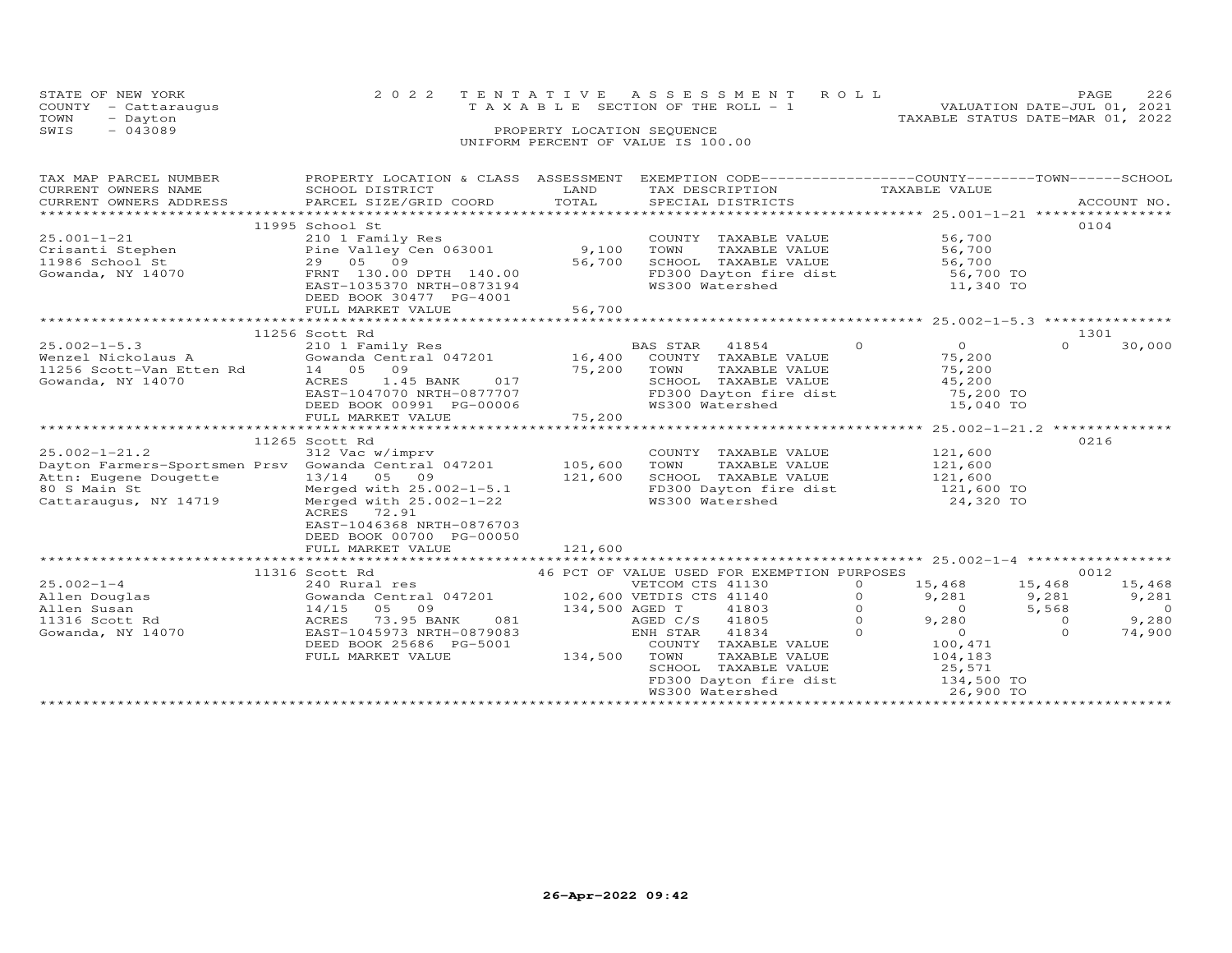| STATE OF NEW YORK<br>COUNTY - Cattaraugus<br>- Dayton<br>TOWN |                           | 2022 TENTATIVE ASSESSMENT ROLL<br>T A X A B L E SECTION OF THE ROLL - 1 |                                                                         | TAXABLE STATUS DATE-MAR 01, 2022 | PAGE.<br>VALUATION DATE-JUL 01, 2021 | 227 |
|---------------------------------------------------------------|---------------------------|-------------------------------------------------------------------------|-------------------------------------------------------------------------|----------------------------------|--------------------------------------|-----|
| $-043089$<br>SWIS                                             |                           | PROPERTY LOCATION SEQUENCE<br>UNIFORM PERCENT OF VALUE IS 100.00        |                                                                         |                                  |                                      |     |
| TAX MAP PARCEL NUMBER                                         | PROPERTY LOCATION & CLASS |                                                                         | ASSESSMENT EXEMPTION CODE-----------------COUNTY-------TOWN------SCHOOL |                                  |                                      |     |

| CURRENT OWNERS NAME                                                                 | SCHOOL DISTRICT               | LAND    | TAX DESCRIPTION                                                |         | TAXABLE VALUE              |                    |  |
|-------------------------------------------------------------------------------------|-------------------------------|---------|----------------------------------------------------------------|---------|----------------------------|--------------------|--|
| CURRENT OWNERS ADDRESS                                                              | PARCEL SIZE/GRID COORD        | TOTAL   | SPECIAL DISTRICTS                                              |         |                            | ACCOUNT NO.        |  |
|                                                                                     |                               |         |                                                                |         |                            |                    |  |
|                                                                                     | 11368 Scott Rd                |         |                                                                |         |                            | 0460               |  |
| $25.002 - 1 - 3$                                                                    | 240 Rural res                 |         | BAS STAR 41854                                                 | $\circ$ | $\overline{0}$             | $\Omega$<br>30,000 |  |
| McNaughton Sean                                                                     | Gowanda Central 047201 35,400 |         | COUNTY TAXABLE VALUE                                           |         | 68,900                     |                    |  |
| 11368 Scott Rd                                                                      | 14 05<br>09                   | 68,900  | TOWN<br>TAXABLE VALUE                                          |         | 68,900                     |                    |  |
| Gowanda, NY 14070                                                                   | ACRES<br>34.15                |         | SCHOOL TAXABLE VALUE                                           |         | 38,900                     |                    |  |
|                                                                                     | EAST-1045032 NRTH-0878178     |         | FD300 Dayton fire dist                                         |         | 68,900 TO<br>13,780 TO     |                    |  |
|                                                                                     | DEED BOOK 17618 PG-2001       |         | WS300 Watershed                                                |         |                            |                    |  |
|                                                                                     | FULL MARKET VALUE             | 68,900  |                                                                |         |                            |                    |  |
|                                                                                     |                               |         |                                                                |         |                            |                    |  |
|                                                                                     | Second Ave                    |         |                                                                |         |                            | 0071               |  |
| $16.018 - 3 - 11$                                                                   | 312 Vac w/imprv               |         | COUNTY TAXABLE VALUE                                           |         | 17,400                     |                    |  |
| Robbins (Vanderbosch) Mary                                                          | Gowanda Central 047201 15,300 |         | TAXABLE VALUE<br>TOWN                                          | 17,400  |                            |                    |  |
| Smith Derek                                                                         | 23 05 09                      | 17,400  |                                                                |         |                            |                    |  |
| 12680 Cottage Rd                                                                    | FRNT 366.00 DPTH 130.00       |         | TOWN IAANDEL<br>SCHOOL TAXABLE VALUE<br>FD300 Dayton fire dist |         | $17,400$ TO<br>$17,400$ TO |                    |  |
| South Dayton, NY 14138                                                              | EAST-1042979 NRTH-0880743     |         |                                                                |         | 17,400 TO                  |                    |  |
|                                                                                     | DEED BOOK 30710 PG-6002       |         |                                                                |         |                            |                    |  |
|                                                                                     |                               |         |                                                                |         |                            |                    |  |
|                                                                                     |                               |         |                                                                |         |                            |                    |  |
|                                                                                     | 11462 Second Ave              |         |                                                                |         |                            | 0070               |  |
| $16.018 - 3 - 6$                                                                    | 210 1 Family Res              |         | COUNTY TAXABLE VALUE                                           |         | 58,500                     |                    |  |
| Robbins (Vanderbosch) Mary                                                          | Gowanda Central 047201        | 13,200  | TAXABLE VALUE<br>TOWN                                          |         | 58,500                     |                    |  |
|                                                                                     |                               | 58,500  | SCHOOL TAXABLE VALUE                                           |         | 58,500                     |                    |  |
|                                                                                     |                               |         |                                                                |         | 58,500 TO                  |                    |  |
| Smith Derek<br>12680 Cottage Rd<br>South Dayton, NY 14138 EAST-1043061 NRTH-0880922 |                               |         | FD300 Dayton fire dist<br>LD300 Light<br>LD300 Light           |         | 58,500 TO                  |                    |  |
|                                                                                     | DEED BOOK 30710 PG-6002       |         |                                                                |         |                            |                    |  |
|                                                                                     |                               |         |                                                                |         |                            |                    |  |
|                                                                                     |                               |         |                                                                |         |                            |                    |  |
|                                                                                     | 11483 Second Ave              |         |                                                                |         |                            | 0243               |  |
| $16.018 - 3 - 10$                                                                   | 210 1 Family Res              |         | COUNTY TAXABLE VALUE                                           |         | 38,500                     |                    |  |
|                                                                                     | Gowanda Central 047201        | 13,200  | TAXABLE VALUE<br>TOWN                                          |         | 38,500                     |                    |  |
|                                                                                     | 23 05 09                      | 38,500  | SCHOOL TAXABLE VALUE                                           |         | 38,500                     |                    |  |
|                                                                                     | FRNT 120.00 DPTH 230.00       |         | FD300 Dayton fire dist 38,500 TO                               |         |                            |                    |  |
| Smith Derek A<br>Smith Monique D<br>PO Box 5<br>Dayton, NY 14041                    | EAST-1042639 NRTH-0880743     |         | LD300 Light                                                    |         | 38,500 TO                  |                    |  |
|                                                                                     | DEED BOOK 27234 PG-9001       |         |                                                                |         |                            |                    |  |
|                                                                                     | FULL MARKET VALUE             | 38,500  |                                                                |         |                            |                    |  |
|                                                                                     |                               |         |                                                                |         |                            |                    |  |
|                                                                                     | 11451 Second St               |         |                                                                |         |                            | 0305               |  |
| $16.004 - 1 - 41.1$                                                                 | 240 Rural res                 |         | ENH STAR<br>41834                                              | $\circ$ | $\overline{O}$             | $\Omega$<br>74,900 |  |
| Johnston Linda E                                                                    | Gowanda Central 047201        | 139,600 | COUNTY TAXABLE VALUE                                           |         | 195,000                    |                    |  |
|                                                                                     |                               | 195,000 | TOWN<br>TAXABLE VALUE                                          |         | 195,000                    |                    |  |
| 11451 Second St                                                                     | 15 05<br>09                   |         |                                                                |         |                            |                    |  |
| PO Box 91                                                                           | ACRES 117.39                  |         | SCHOOL TAXABLE VALUE                                           |         | 120,100                    |                    |  |
| Dayton, NY 14041                                                                    | EAST-1044293 NRTH-0879939     |         | FD300 Dayton fire dist<br>LD300 Light                          |         | 195,000 TO                 |                    |  |
|                                                                                     | PG-6001<br>DEED BOOK 5481     |         |                                                                |         | 195,000 TO                 |                    |  |
|                                                                                     | FULL MARKET VALUE             | 195,000 |                                                                |         |                            |                    |  |
|                                                                                     |                               |         |                                                                |         |                            |                    |  |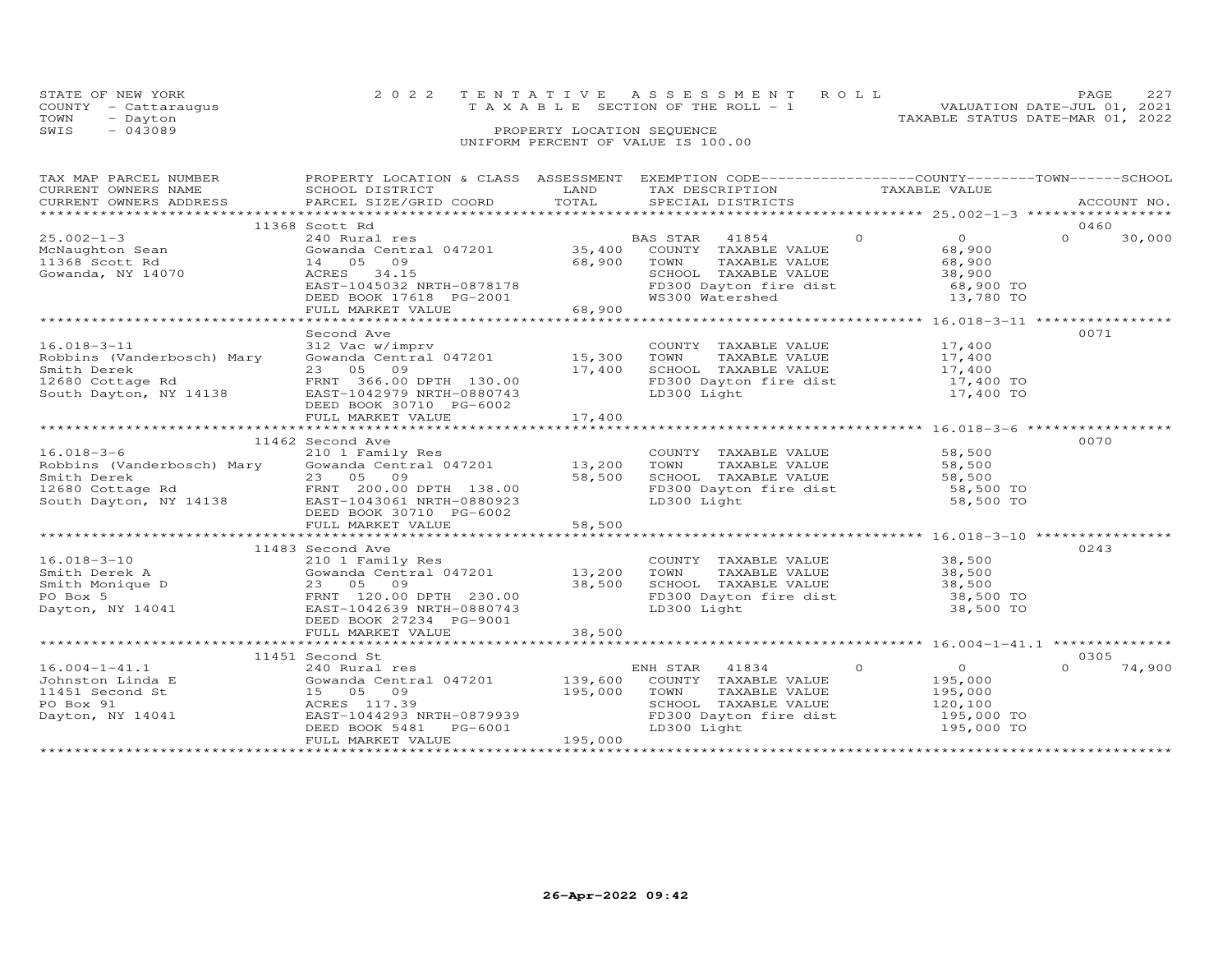|      | STATE OF NEW YORK    | 2022 TENTATIVE ASSESSMENT ROLL                                       | PAGE | 228 |
|------|----------------------|----------------------------------------------------------------------|------|-----|
|      | COUNTY - Cattaraugus | VALUATION DATE-JUL 01, 2021<br>T A X A B L E SECTION OF THE ROLL - 1 |      |     |
| TOWN | - Dayton             | TAXABLE STATUS DATE-MAR 01, 2022                                     |      |     |
| SWIS | $-043089$            | PROPERTY LOCATION SEQUENCE                                           |      |     |
|      |                      | UNIFORM PERCENT OF VALUE IS 100.00                                   |      |     |

| TAX MAP PARCEL NUMBER                                                                          | PROPERTY LOCATION & CLASS ASSESSMENT EXEMPTION CODE---------------COUNTY-------TOWN------SCHOOL |        |                                                |                            |                    |
|------------------------------------------------------------------------------------------------|-------------------------------------------------------------------------------------------------|--------|------------------------------------------------|----------------------------|--------------------|
| CURRENT OWNERS NAME                                                                            | SCHOOL DISTRICT                                                                                 | LAND   | TAX DESCRIPTION                                | TAXABLE VALUE              |                    |
| CURRENT OWNERS ADDRESS                                                                         | PARCEL SIZE/GRID COORD                                                                          | TOTAL  | SPECIAL DISTRICTS                              |                            | ACCOUNT NO.        |
|                                                                                                |                                                                                                 |        |                                                |                            |                    |
|                                                                                                | Town Line Rd                                                                                    |        |                                                |                            | 0555               |
| $16.003 - 1 - 7$                                                                               | 323 Vacant rural<br>323 Vacant rural<br>Gowanda Central 047201                 30,400           |        | COUNTY TAXABLE VALUE                           | 30,400                     |                    |
| Smith Timothy                                                                                  |                                                                                                 |        | TOWN<br>TAXABLE VALUE                          | 30,400                     |                    |
| Smith Dorothy                                                                                  | 32 05 09                                                                                        | 30,400 | SCHOOL TAXABLE VALUE                           | 30,400                     |                    |
| 135 S Chapel St                                                                                | ACRES 9.50                                                                                      |        | FD300 Dayton fire dist                         | 30,400 TO                  |                    |
| Gowanda, NY 14070                                                                              | EAST-1036781 NRTH-0887037                                                                       |        |                                                |                            |                    |
|                                                                                                | DEED BOOK 703<br>PG-00594                                                                       |        |                                                |                            |                    |
|                                                                                                | FULL MARKET VALUE                                                                               | 30,400 |                                                |                            |                    |
|                                                                                                |                                                                                                 |        |                                                |                            |                    |
|                                                                                                | Town Line Rd                                                                                    |        |                                                |                            | 1322               |
| $16.003 - 1 - 35$                                                                              | 314 Rural vac<10                                                                                |        | COUNTY TAXABLE VALUE                           | 5,300                      |                    |
| Foster Aaron B                                                                                 | Gowanda Central 047201                                                                          | 5,300  | TAXABLE VALUE<br>TOWN                          | 5,300                      |                    |
| 9889 Jolls Rd                                                                                  | 24 05 09                                                                                        | 5,300  |                                                | 5,300                      |                    |
| Perrysburg, NY 14127                                                                           | 9.70<br>ACRES                                                                                   |        | SCHOOL TAXABLE VALUE<br>FD300 Dayton fire dist | 5,300 TO                   |                    |
|                                                                                                | EAST-1042166 NRTH-0885195                                                                       |        |                                                |                            |                    |
|                                                                                                | DEED BOOK 14719 PG-9002                                                                         |        |                                                |                            |                    |
|                                                                                                | FULL MARKET VALUE                                                                               | 5,300  |                                                |                            |                    |
|                                                                                                |                                                                                                 |        |                                                |                            |                    |
|                                                                                                | 11467 Town Line Rd                                                                              |        |                                                |                            | 0173               |
| $16.004 - 1 - 1$                                                                               | 210 1 Family Res                                                                                |        | VETWAR CTS 41120                               | $\Omega$<br>12,000         | 12,000<br>12,000   |
| Foster Duane                                                                                   |                                                                                                 |        |                                                | $\Omega$<br>$\overline{0}$ | $\Omega$<br>30,000 |
| Foster Janice                                                                                  | 16 05 09                                                                                        |        | 95,500 COUNTY TAXABLE VALUE                    | 83,500                     |                    |
| roscer banree<br>11467 Town Line Rd                                                            | ACRES 4.66                                                                                      |        | TAXABLE VALUE<br>TOWN                          | 83,500                     |                    |
| Perrysburg, NY 14129                                                                           | EAST-1043410 NRTH-0886921                                                                       |        | SCHOOL TAXABLE VALUE<br>FD300 Dayton fire dist | 53,500                     |                    |
|                                                                                                | DEED BOOK 21526 $PG-9001$                                                                       |        |                                                | 95,500 TO                  |                    |
|                                                                                                | FULL MARKET VALUE                                                                               | 95,500 |                                                |                            |                    |
|                                                                                                |                                                                                                 |        |                                                |                            |                    |
|                                                                                                | 11677 Town Line Rd                                                                              |        |                                                |                            | 0453               |
| $16.003 - 1 - 20$                                                                              | 270 Mfg housing                                                                                 |        | COUNTY TAXABLE VALUE                           | 27,000                     |                    |
| Henderson Jerry A Sr                                                                           | Gowanda Central 047201 15,400                                                                   |        | TOWN                                           | TAXABLE VALUE 27,000       |                    |
| Henderson Rebecca L                                                                            | 24 05 09                                                                                        | 27,000 | SCHOOL TAXABLE VALUE                           | 27,000                     |                    |
| 11781 Townline Rd                                                                              | ACRES 1.20                                                                                      |        | FD300 Dayton fire dist 27,000 TO               |                            |                    |
| Perrysburg, NY 14129                                                                           | EAST-1040193 NRTH-0887017                                                                       |        |                                                |                            |                    |
|                                                                                                | DEED BOOK 11943 PG-6001                                                                         |        |                                                |                            |                    |
|                                                                                                | FULL MARKET VALUE                                                                               | 27,000 |                                                |                            |                    |
|                                                                                                |                                                                                                 |        |                                                |                            |                    |
|                                                                                                | 11683 Town Line Rd                                                                              |        |                                                |                            | 0218               |
| $16.003 - 1 - 19$                                                                              | 210 1 Family Res                                                                                |        | COUNTY TAXABLE VALUE                           | 47,500                     |                    |
| McDaniel Robert T II                                                                           | Gowanda Central 047201 14,700                                                                   |        | TOWN<br>TAXABLE VALUE                          |                            |                    |
| McDaniel Sandra                                                                                | 24 05 09                                                                                        | 47,500 | SCHOOL TAXABLE VALUE                           | $\frac{47}{17}$ , 500      |                    |
|                                                                                                |                                                                                                 |        | FD300 Dayton fire dist 47,500 TO               |                            |                    |
| 131 Harvest Gate Blvd FRNT 100.00 DPTH 410.00<br>Groveland, FL 34736 EAST-1040081 NRTH-0887021 |                                                                                                 |        |                                                |                            |                    |
|                                                                                                | DEED BOOK 18316 PG-5002                                                                         |        |                                                |                            |                    |
|                                                                                                | FULL MARKET VALUE                                                                               | 47,500 |                                                |                            |                    |
|                                                                                                |                                                                                                 |        |                                                |                            |                    |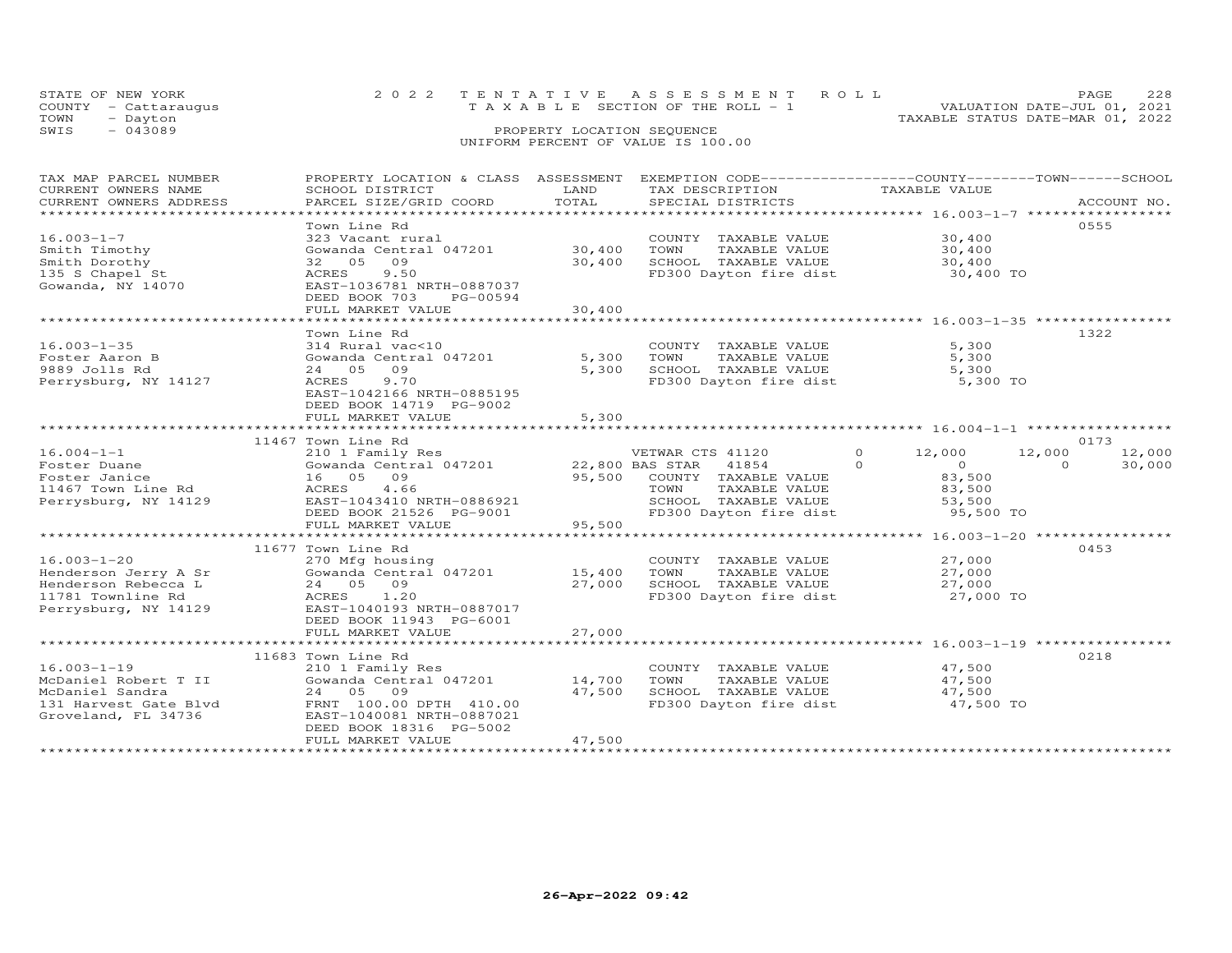|      | STATE OF NEW YORK    |                                       | 2022 TENTATIVE ASSESSMENT ROLL |                                  | PAGE.                       | 229 |
|------|----------------------|---------------------------------------|--------------------------------|----------------------------------|-----------------------------|-----|
|      | COUNTY - Cattaraugus | T A X A B L E SECTION OF THE ROLL - 1 |                                |                                  | VALUATION DATE-JUL 01, 2021 |     |
| TOWN | - Dayton             |                                       |                                | TAXABLE STATUS DATE-MAR 01, 2022 |                             |     |
| SWIS | $-043089$            | PROPERTY LOCATION SEQUENCE            |                                |                                  |                             |     |
|      |                      | UNIFORM PERCENT OF VALUE IS 100.00    |                                |                                  |                             |     |
|      |                      |                                       |                                |                                  |                             |     |

| ***********************<br>0518<br>11691 Town Line Rd<br>$16.003 - 1 - 18$<br>$\Omega$<br>13,500<br>13,500<br>41801<br>$\circ$<br>41804<br>$\Omega$<br>$\Omega$<br>15,000<br>Saalfield Alice<br>$\Omega$<br>$\Omega$<br>$\Omega$<br>24 05<br>30,000 ENH STAR<br>41834<br>$\Omega$<br>15,000<br>11691 Town Line Rd<br>09<br>16,500<br>Perrysburg, NY 14129<br>merged with 16.003-1-17<br>COUNTY TAXABLE VALUE<br>FRNT 100.00 DPTH 410.00<br>TOWN<br>TAXABLE VALUE<br>16,500<br>0.94<br>SCHOOL TAXABLE VALUE<br>$\Omega$<br>ACRES<br>FD300 Dayton fire dist<br>EAST-1039980 NRTH-0887020<br>30,000 TO<br>DEED BOOK 705<br>PG-00234<br>30,000<br>FULL MARKET VALUE<br>*********************************<br>0259<br>11699 Town Line Rd<br>$16.003 - 1 - 16$<br>270 Mfg housing<br>COUNTY TAXABLE VALUE<br>35,200<br>Gowanda Central 047201<br>14,500<br>Davis Bryan T<br>TOWN<br>TAXABLE VALUE<br>35,200<br>Davis Katherine L<br>32 05 09<br>35,200<br>SCHOOL TAXABLE VALUE<br>35,200<br>10188 Edwards Corners Rd<br>FD300 Dayton fire dist<br>FRNT 95.00 DPTH 410.00<br>35,200 TO<br>Perrysburg, NY 14129<br>EAST-1039887 NRTH-0887026<br>DEED BOOK 902<br>PG-00783<br>FULL MARKET VALUE<br>35,200<br>********************************** 16.003-1-15 ***********<br>*************<br>*************************<br>11707 Town Line Rd<br>0033<br>$16.003 - 1 - 15$<br>30,500<br>270 Mfg housing<br>COUNTY TAXABLE VALUE<br>Gowanda Central 047201<br>14,800<br>Washy Daniel L<br>TOWN<br>TAXABLE VALUE<br>30,500<br>30,500<br>24 05 09<br>SCHOOL TAXABLE VALUE<br>11707 Town Line Rd<br>30,500<br>FD300 Dayton fire dist<br>Perrysburg, NY 14129<br>FRNT 130.00 DPTH 310.00<br>30,500 TO |
|--------------------------------------------------------------------------------------------------------------------------------------------------------------------------------------------------------------------------------------------------------------------------------------------------------------------------------------------------------------------------------------------------------------------------------------------------------------------------------------------------------------------------------------------------------------------------------------------------------------------------------------------------------------------------------------------------------------------------------------------------------------------------------------------------------------------------------------------------------------------------------------------------------------------------------------------------------------------------------------------------------------------------------------------------------------------------------------------------------------------------------------------------------------------------------------------------------------------------------------------------------------------------------------------------------------------------------------------------------------------------------------------------------------------------------------------------------------------------------------------------------------------------------------------------------------------------------------------------------------------------------------------------------------------------------------|
|                                                                                                                                                                                                                                                                                                                                                                                                                                                                                                                                                                                                                                                                                                                                                                                                                                                                                                                                                                                                                                                                                                                                                                                                                                                                                                                                                                                                                                                                                                                                                                                                                                                                                      |
|                                                                                                                                                                                                                                                                                                                                                                                                                                                                                                                                                                                                                                                                                                                                                                                                                                                                                                                                                                                                                                                                                                                                                                                                                                                                                                                                                                                                                                                                                                                                                                                                                                                                                      |
|                                                                                                                                                                                                                                                                                                                                                                                                                                                                                                                                                                                                                                                                                                                                                                                                                                                                                                                                                                                                                                                                                                                                                                                                                                                                                                                                                                                                                                                                                                                                                                                                                                                                                      |
|                                                                                                                                                                                                                                                                                                                                                                                                                                                                                                                                                                                                                                                                                                                                                                                                                                                                                                                                                                                                                                                                                                                                                                                                                                                                                                                                                                                                                                                                                                                                                                                                                                                                                      |
|                                                                                                                                                                                                                                                                                                                                                                                                                                                                                                                                                                                                                                                                                                                                                                                                                                                                                                                                                                                                                                                                                                                                                                                                                                                                                                                                                                                                                                                                                                                                                                                                                                                                                      |
|                                                                                                                                                                                                                                                                                                                                                                                                                                                                                                                                                                                                                                                                                                                                                                                                                                                                                                                                                                                                                                                                                                                                                                                                                                                                                                                                                                                                                                                                                                                                                                                                                                                                                      |
|                                                                                                                                                                                                                                                                                                                                                                                                                                                                                                                                                                                                                                                                                                                                                                                                                                                                                                                                                                                                                                                                                                                                                                                                                                                                                                                                                                                                                                                                                                                                                                                                                                                                                      |
|                                                                                                                                                                                                                                                                                                                                                                                                                                                                                                                                                                                                                                                                                                                                                                                                                                                                                                                                                                                                                                                                                                                                                                                                                                                                                                                                                                                                                                                                                                                                                                                                                                                                                      |
|                                                                                                                                                                                                                                                                                                                                                                                                                                                                                                                                                                                                                                                                                                                                                                                                                                                                                                                                                                                                                                                                                                                                                                                                                                                                                                                                                                                                                                                                                                                                                                                                                                                                                      |
|                                                                                                                                                                                                                                                                                                                                                                                                                                                                                                                                                                                                                                                                                                                                                                                                                                                                                                                                                                                                                                                                                                                                                                                                                                                                                                                                                                                                                                                                                                                                                                                                                                                                                      |
|                                                                                                                                                                                                                                                                                                                                                                                                                                                                                                                                                                                                                                                                                                                                                                                                                                                                                                                                                                                                                                                                                                                                                                                                                                                                                                                                                                                                                                                                                                                                                                                                                                                                                      |
|                                                                                                                                                                                                                                                                                                                                                                                                                                                                                                                                                                                                                                                                                                                                                                                                                                                                                                                                                                                                                                                                                                                                                                                                                                                                                                                                                                                                                                                                                                                                                                                                                                                                                      |
|                                                                                                                                                                                                                                                                                                                                                                                                                                                                                                                                                                                                                                                                                                                                                                                                                                                                                                                                                                                                                                                                                                                                                                                                                                                                                                                                                                                                                                                                                                                                                                                                                                                                                      |
|                                                                                                                                                                                                                                                                                                                                                                                                                                                                                                                                                                                                                                                                                                                                                                                                                                                                                                                                                                                                                                                                                                                                                                                                                                                                                                                                                                                                                                                                                                                                                                                                                                                                                      |
|                                                                                                                                                                                                                                                                                                                                                                                                                                                                                                                                                                                                                                                                                                                                                                                                                                                                                                                                                                                                                                                                                                                                                                                                                                                                                                                                                                                                                                                                                                                                                                                                                                                                                      |
|                                                                                                                                                                                                                                                                                                                                                                                                                                                                                                                                                                                                                                                                                                                                                                                                                                                                                                                                                                                                                                                                                                                                                                                                                                                                                                                                                                                                                                                                                                                                                                                                                                                                                      |
|                                                                                                                                                                                                                                                                                                                                                                                                                                                                                                                                                                                                                                                                                                                                                                                                                                                                                                                                                                                                                                                                                                                                                                                                                                                                                                                                                                                                                                                                                                                                                                                                                                                                                      |
|                                                                                                                                                                                                                                                                                                                                                                                                                                                                                                                                                                                                                                                                                                                                                                                                                                                                                                                                                                                                                                                                                                                                                                                                                                                                                                                                                                                                                                                                                                                                                                                                                                                                                      |
|                                                                                                                                                                                                                                                                                                                                                                                                                                                                                                                                                                                                                                                                                                                                                                                                                                                                                                                                                                                                                                                                                                                                                                                                                                                                                                                                                                                                                                                                                                                                                                                                                                                                                      |
|                                                                                                                                                                                                                                                                                                                                                                                                                                                                                                                                                                                                                                                                                                                                                                                                                                                                                                                                                                                                                                                                                                                                                                                                                                                                                                                                                                                                                                                                                                                                                                                                                                                                                      |
|                                                                                                                                                                                                                                                                                                                                                                                                                                                                                                                                                                                                                                                                                                                                                                                                                                                                                                                                                                                                                                                                                                                                                                                                                                                                                                                                                                                                                                                                                                                                                                                                                                                                                      |
|                                                                                                                                                                                                                                                                                                                                                                                                                                                                                                                                                                                                                                                                                                                                                                                                                                                                                                                                                                                                                                                                                                                                                                                                                                                                                                                                                                                                                                                                                                                                                                                                                                                                                      |
|                                                                                                                                                                                                                                                                                                                                                                                                                                                                                                                                                                                                                                                                                                                                                                                                                                                                                                                                                                                                                                                                                                                                                                                                                                                                                                                                                                                                                                                                                                                                                                                                                                                                                      |
|                                                                                                                                                                                                                                                                                                                                                                                                                                                                                                                                                                                                                                                                                                                                                                                                                                                                                                                                                                                                                                                                                                                                                                                                                                                                                                                                                                                                                                                                                                                                                                                                                                                                                      |
|                                                                                                                                                                                                                                                                                                                                                                                                                                                                                                                                                                                                                                                                                                                                                                                                                                                                                                                                                                                                                                                                                                                                                                                                                                                                                                                                                                                                                                                                                                                                                                                                                                                                                      |
| EAST-1039775 NRTH-0887083                                                                                                                                                                                                                                                                                                                                                                                                                                                                                                                                                                                                                                                                                                                                                                                                                                                                                                                                                                                                                                                                                                                                                                                                                                                                                                                                                                                                                                                                                                                                                                                                                                                            |
| DEED BOOK 00965 PG-01017<br>30,500<br>FULL MARKET VALUE                                                                                                                                                                                                                                                                                                                                                                                                                                                                                                                                                                                                                                                                                                                                                                                                                                                                                                                                                                                                                                                                                                                                                                                                                                                                                                                                                                                                                                                                                                                                                                                                                              |
|                                                                                                                                                                                                                                                                                                                                                                                                                                                                                                                                                                                                                                                                                                                                                                                                                                                                                                                                                                                                                                                                                                                                                                                                                                                                                                                                                                                                                                                                                                                                                                                                                                                                                      |
| 0326<br>11713 Town Line Rd                                                                                                                                                                                                                                                                                                                                                                                                                                                                                                                                                                                                                                                                                                                                                                                                                                                                                                                                                                                                                                                                                                                                                                                                                                                                                                                                                                                                                                                                                                                                                                                                                                                           |
| $16.003 - 1 - 14$<br>270 Mfg housing<br>37,700<br>COUNTY TAXABLE VALUE                                                                                                                                                                                                                                                                                                                                                                                                                                                                                                                                                                                                                                                                                                                                                                                                                                                                                                                                                                                                                                                                                                                                                                                                                                                                                                                                                                                                                                                                                                                                                                                                               |
| LSOP Rental Premier Asset Mgmt Gowanda Central 047201<br>16,300<br>TAXABLE VALUE<br>37,700<br>TOWN                                                                                                                                                                                                                                                                                                                                                                                                                                                                                                                                                                                                                                                                                                                                                                                                                                                                                                                                                                                                                                                                                                                                                                                                                                                                                                                                                                                                                                                                                                                                                                                   |
| 30 Palmer St<br>24 05<br>09<br>37,700<br>SCHOOL TAXABLE VALUE<br>37,700                                                                                                                                                                                                                                                                                                                                                                                                                                                                                                                                                                                                                                                                                                                                                                                                                                                                                                                                                                                                                                                                                                                                                                                                                                                                                                                                                                                                                                                                                                                                                                                                              |
| FD300 Dayton fire dist 37,700 TO<br>Gowanda, NY 14070<br>1.60<br>ACRES                                                                                                                                                                                                                                                                                                                                                                                                                                                                                                                                                                                                                                                                                                                                                                                                                                                                                                                                                                                                                                                                                                                                                                                                                                                                                                                                                                                                                                                                                                                                                                                                               |
| EAST-1039566 NRTH-0887123                                                                                                                                                                                                                                                                                                                                                                                                                                                                                                                                                                                                                                                                                                                                                                                                                                                                                                                                                                                                                                                                                                                                                                                                                                                                                                                                                                                                                                                                                                                                                                                                                                                            |
| DEED BOOK 29046 PG-8001                                                                                                                                                                                                                                                                                                                                                                                                                                                                                                                                                                                                                                                                                                                                                                                                                                                                                                                                                                                                                                                                                                                                                                                                                                                                                                                                                                                                                                                                                                                                                                                                                                                              |
| 37,700<br>FULL MARKET VALUE                                                                                                                                                                                                                                                                                                                                                                                                                                                                                                                                                                                                                                                                                                                                                                                                                                                                                                                                                                                                                                                                                                                                                                                                                                                                                                                                                                                                                                                                                                                                                                                                                                                          |
| *****************                                                                                                                                                                                                                                                                                                                                                                                                                                                                                                                                                                                                                                                                                                                                                                                                                                                                                                                                                                                                                                                                                                                                                                                                                                                                                                                                                                                                                                                                                                                                                                                                                                                                    |
| 0248<br>11743 Town Line Rd                                                                                                                                                                                                                                                                                                                                                                                                                                                                                                                                                                                                                                                                                                                                                                                                                                                                                                                                                                                                                                                                                                                                                                                                                                                                                                                                                                                                                                                                                                                                                                                                                                                           |
| $16.003 - 1 - 13$<br>$\circ$<br>$\circ$<br>74,900<br>240 Rural res<br>ENH STAR<br>41834<br>$\Omega$                                                                                                                                                                                                                                                                                                                                                                                                                                                                                                                                                                                                                                                                                                                                                                                                                                                                                                                                                                                                                                                                                                                                                                                                                                                                                                                                                                                                                                                                                                                                                                                  |
| 65,600<br>Gowanda Central 047201<br>COUNTY TAXABLE VALUE<br>Herman Patricia<br>135,100                                                                                                                                                                                                                                                                                                                                                                                                                                                                                                                                                                                                                                                                                                                                                                                                                                                                                                                                                                                                                                                                                                                                                                                                                                                                                                                                                                                                                                                                                                                                                                                               |
| 11743 Town Line Rd<br>135,100<br>TOWN<br>TAXABLE VALUE<br>32 05 09<br>135,100                                                                                                                                                                                                                                                                                                                                                                                                                                                                                                                                                                                                                                                                                                                                                                                                                                                                                                                                                                                                                                                                                                                                                                                                                                                                                                                                                                                                                                                                                                                                                                                                        |
| Perrysburg, NY 14129<br>SCHOOL TAXABLE VALUE<br>60,200<br>ACRES 43.55                                                                                                                                                                                                                                                                                                                                                                                                                                                                                                                                                                                                                                                                                                                                                                                                                                                                                                                                                                                                                                                                                                                                                                                                                                                                                                                                                                                                                                                                                                                                                                                                                |
| FD300 Dayton fire dist<br>EAST-1039686 NRTH-0886110<br>135,100 TO                                                                                                                                                                                                                                                                                                                                                                                                                                                                                                                                                                                                                                                                                                                                                                                                                                                                                                                                                                                                                                                                                                                                                                                                                                                                                                                                                                                                                                                                                                                                                                                                                    |
| DEED BOOK 709<br>PG-00326<br>135,100<br>FULL MARKET VALUE                                                                                                                                                                                                                                                                                                                                                                                                                                                                                                                                                                                                                                                                                                                                                                                                                                                                                                                                                                                                                                                                                                                                                                                                                                                                                                                                                                                                                                                                                                                                                                                                                            |
| * * * * * * * * * * * * * * * * * * * *                                                                                                                                                                                                                                                                                                                                                                                                                                                                                                                                                                                                                                                                                                                                                                                                                                                                                                                                                                                                                                                                                                                                                                                                                                                                                                                                                                                                                                                                                                                                                                                                                                              |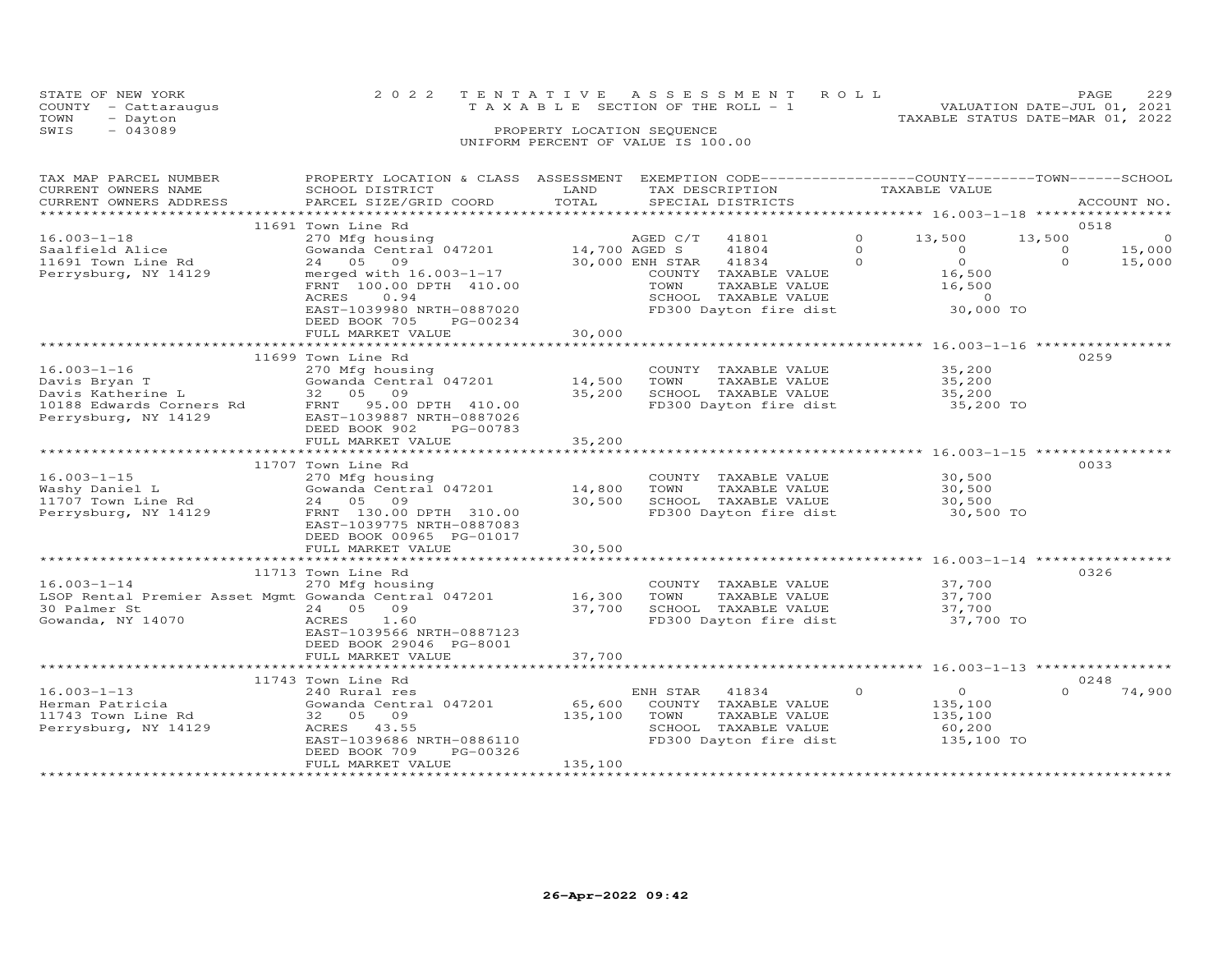|      | STATE OF NEW YORK<br>COUNTY - Cattaraugus | 2022 TENTATIVE ASSESSMENT ROLL<br>VALUATION DATE-JUL 01, 2021<br>TAXABLE SECTION OF THE ROLL - 1 | PAGE. | 230 |
|------|-------------------------------------------|--------------------------------------------------------------------------------------------------|-------|-----|
| TOWN | - Dayton                                  | TAXABLE STATUS DATE-MAR 01, 2022                                                                 |       |     |
| SWIS | $-043089$                                 | PROPERTY LOCATION SEQUENCE<br>UNIFORM PERCENT OF VALUE IS 100.00                                 |       |     |

| TAX MAP PARCEL NUMBER<br>CURRENT OWNERS NAME<br>CURRENT OWNERS ADDRESS                                                                 | PROPERTY LOCATION & CLASS ASSESSMENT<br>SCHOOL DISTRICT<br>PARCEL SIZE/GRID COORD                                                                                             | LAND<br>TOTAL                 | EXEMPTION CODE-----------------COUNTY-------TOWN------SCHOOL<br>TAX DESCRIPTION<br>SPECIAL DISTRICTS                       | TAXABLE VALUE                                                           | ACCOUNT NO.                                                     |
|----------------------------------------------------------------------------------------------------------------------------------------|-------------------------------------------------------------------------------------------------------------------------------------------------------------------------------|-------------------------------|----------------------------------------------------------------------------------------------------------------------------|-------------------------------------------------------------------------|-----------------------------------------------------------------|
| **********************************<br>$16.003 - 1 - 12$<br>Maracle Barbara<br>Benkelman Terry<br>PO Box 722<br>North Collins, NY 14111 | 11749 Town Line Rd<br>312 Vac w/imprv<br>Gowanda Central 047201<br>32 05<br>09<br>ACRES<br>3.39<br>EAST-1039009 NRTH-0886982<br>DEED BOOK 01017 PG-00778<br>FULL MARKET VALUE | 20,900<br>28,100<br>28,100    | COUNTY TAXABLE VALUE<br>TOWN<br>TAXABLE VALUE<br>SCHOOL TAXABLE VALUE<br>FD300 Dayton fire dist                            | 28,100<br>28,100<br>28,100<br>28,100 TO                                 | 0451                                                            |
| $16.003 - 1 - 11.71$<br>Nanna Elnora<br>Spulecki David E<br>11775 Townline Rd<br>Perrysburg, NY 14129                                  | 11773 Town Line Rd<br>270 Mfg housing<br>Gowanda Central 047201<br>32 05 09<br>Son's Mobile<br>ACRES<br>0.01<br>EAST-1038620 NRTH-0886946<br>DEED BOOK 24083 PG-9001          | 2,000<br>5,400                | COUNTY TAXABLE VALUE<br>TOWN<br>TAXABLE VALUE<br>SCHOOL TAXABLE VALUE<br>FD300 Dayton fire dist                            | 5,400<br>5,400<br>5,400<br>5,400 TO                                     | 1216                                                            |
|                                                                                                                                        | FULL MARKET VALUE                                                                                                                                                             | 5,400                         |                                                                                                                            | ************************ 16.003-1-11 *****************                  |                                                                 |
| $16.003 - 1 - 11$<br>Nanna Elnora<br>Spulecki David E                                                                                  | 11775 Town Line Rd<br>270 Mfg housing<br>Gowanda Central 047201<br>32 05<br>09                                                                                                |                               | VETCOM CTS 41130<br>25,800 AGED C/T<br>41801<br>41804<br>39,800 AGED S                                                     | $\circ$<br>9,950<br>$\Omega$<br>4,478<br>$\Omega$<br>$\Omega$           | 0450<br>9,950<br>9,950<br>4,478<br>$\circ$<br>7,463<br>$\Omega$ |
| 11775 Townline Rd<br>Perrysburg, NY 14129                                                                                              | ACRES<br>6.43<br>EAST-1038651 NRTH-0886917<br>DEED BOOK 24083 PG-9001<br>FULL MARKET VALUE                                                                                    | 39,800                        | 41834<br>ENH STAR<br>COUNTY<br>TAXABLE VALUE<br>TOWN<br>TAXABLE VALUE<br>SCHOOL<br>TAXABLE VALUE<br>FD300 Dayton fire dist | $\Omega$<br>$\Omega$<br>25,372<br>25,372<br>$\circ$<br>39,800 TO        | $\Omega$<br>22,387                                              |
|                                                                                                                                        | *******************************                                                                                                                                               |                               |                                                                                                                            | *** 16.003-1-10 ***                                                     |                                                                 |
|                                                                                                                                        | 11781 Town Line Rd                                                                                                                                                            |                               |                                                                                                                            |                                                                         | 0214                                                            |
| $16.003 - 1 - 10$<br>Henderson Brian E Sr<br>Henderson Rebecca L<br>11781 Townline Rd<br>Perrysburg, NY 14129                          | 210 1 Family Res<br>Gowanda Central 047201<br>32 05<br>09<br>ACRES<br>1.11<br>EAST-1038477 NRTH-0887181<br>DEED BOOK 11943 PG-6002<br>FULL MARKET VALUE                       | 15,400<br>110,100<br>110,100  | 41854<br>BAS STAR<br>COUNTY TAXABLE VALUE<br>TOWN<br>TAXABLE VALUE<br>SCHOOL TAXABLE VALUE<br>FD300 Dayton fire dist       | $\circ$<br>$\overline{0}$<br>110,100<br>110,100<br>80,100<br>110,100 TO | $\Omega$<br>30,000                                              |
|                                                                                                                                        | .                                                                                                                                                                             |                               |                                                                                                                            |                                                                         |                                                                 |
|                                                                                                                                        | 11799 Town Line Rd                                                                                                                                                            |                               |                                                                                                                            |                                                                         | 0336                                                            |
| $16.003 - 1 - 9$<br>Cooper Backus Brenda<br>Backus Elaine N<br>11799 Town Line Rd<br>Perrysburg, NY 14129                              | 210 1 Family Res<br>Gowanda Central 047201<br>32 05<br>09<br>ACRES<br>1.30<br>EAST-1038287 NRTH-0886986<br>DEED BOOK 00926 PG-01172                                           | 16,000<br>86,900              | BAS STAR<br>41854<br>COUNTY TAXABLE VALUE<br>TOWN<br>TAXABLE VALUE<br>SCHOOL TAXABLE VALUE<br>FD300 Dayton fire dist       | $\Omega$<br>$\Omega$<br>86,900<br>86,900<br>56,900<br>86,900 TO         | $\Omega$<br>30,000                                              |
|                                                                                                                                        | FULL MARKET VALUE<br>****************************                                                                                                                             | 86,900<br>******************* |                                                                                                                            |                                                                         |                                                                 |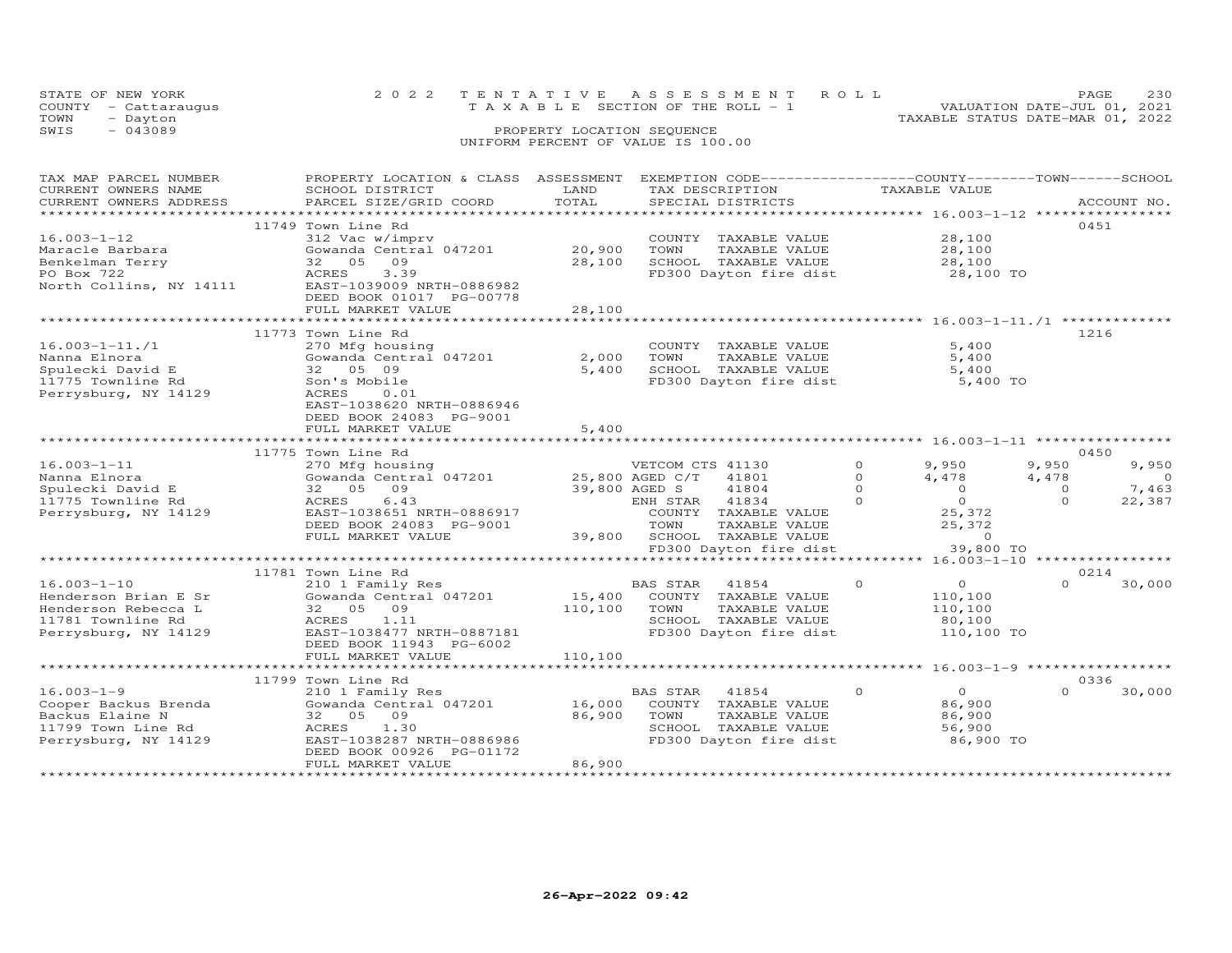| STATE OF NEW YORK       |                           |                            | 2022 TENTATIVE ASSESSMENT ROLL                              |               | PAGE                             | 231 |
|-------------------------|---------------------------|----------------------------|-------------------------------------------------------------|---------------|----------------------------------|-----|
| - Cattaraugus<br>COUNTY |                           |                            | T A X A B L E SECTION OF THE ROLL - 1                       |               | VALUATION DATE-JUL 01, 2021      |     |
| TOWN<br>- Dayton        |                           |                            |                                                             |               | TAXABLE STATUS DATE-MAR 01, 2022 |     |
| $-043089$<br>SWIS       |                           | PROPERTY LOCATION SEQUENCE |                                                             |               |                                  |     |
|                         |                           |                            | UNIFORM PERCENT OF VALUE IS 100.00                          |               |                                  |     |
|                         |                           |                            |                                                             |               |                                  |     |
|                         |                           |                            |                                                             |               |                                  |     |
| TAX MAP PARCEL NUMBER   | PROPERTY LOCATION & CLASS | ASSESSMENT                 | EXEMPTION CODE-----------------COUNTY-------TOWN-----SCHOOL |               |                                  |     |
| CURRENT OWNERS NAME     | SCHOOL DISTRICT           | LAND                       | TAX DESCRIPTION                                             | TAXABLE VALUE |                                  |     |
| CURRENT OWNERS ADDRESS  | PARCEL SIZE/GRID COORD    | TOTAL                      | SPECIAL DISTRICTS                                           |               | ACCOUNT NO.                      |     |
|                         |                           |                            |                                                             |               |                                  |     |
|                         | 11805 Town Line Rd        |                            |                                                             |               | 0082                             |     |
|                         |                           |                            |                                                             |               |                                  |     |

| $16.003 - 1 - 8.2$      | 270 Mfg housing              | COUNTY TAXABLE VALUE<br>35,100                  |                    |
|-------------------------|------------------------------|-------------------------------------------------|--------------------|
| Cooper Brenda S         | Gowanda Central 047201       | 14,800<br>TOWN<br>TAXABLE VALUE<br>35,100       |                    |
| 11799 Town Line Road    | 09<br>32 05                  | 35,100<br>SCHOOL TAXABLE VALUE<br>35,100        |                    |
| Perrysburg, NY 14129    | FRNT 105.00 DPTH 390.00      | FD300 Dayton fire dist<br>35,100 TO             |                    |
|                         | EAST-1038186 NRTH-0887078    |                                                 |                    |
|                         | DEED BOOK 20200 PG-7096      |                                                 |                    |
|                         | FULL MARKET VALUE            | 35,100                                          |                    |
|                         |                              |                                                 |                    |
|                         | 11813 Town Line Rd           |                                                 | 0485               |
| $16.003 - 1 - 8.1$      | 240 Rural res                | $\circ$<br>$\Omega$<br><b>BAS STAR</b><br>41854 | $\Omega$<br>30,000 |
| Reinschmidt Amber       | Gowanda Central 047201       | 31,300<br>COUNTY TAXABLE VALUE<br>134,700       |                    |
| 11813 Town Line Rd      | 09<br>32 05                  | 134,700<br>TAXABLE VALUE<br>TOWN<br>134,700     |                    |
| Perrysburg, NY 14129    | ACRES 13.50                  | SCHOOL TAXABLE VALUE<br>104,700                 |                    |
|                         | EAST-1037647 NRTH-0886997    | FD300 Dayton fire dist<br>134,700 TO            |                    |
|                         | DEED BOOK 23187 PG-1         |                                                 |                    |
|                         | FULL MARKET VALUE            | 134,700                                         |                    |
|                         | **************************** |                                                 | ***************    |
|                         | 11911 Town Line Rd           |                                                 | 1324               |
| $16.003 - 1 - 6.2$      | 210 1 Family Res             | $\circ$<br><b>BAS STAR</b><br>41854<br>$\Omega$ | $\Omega$<br>30,000 |
| Clark Jennifer L        | Gowanda Central 047201       | 23,400<br>COUNTY TAXABLE VALUE<br>182,600       |                    |
| 11911 Townline Rd       | 32 05<br>09                  | 182,600<br>182,600<br>TOWN<br>TAXABLE VALUE     |                    |
| Perrysburg, NY 14129    | 4.95 BANK<br>ACRES<br>017    | SCHOOL TAXABLE VALUE<br>152,600                 |                    |
|                         | EAST-1036086 NRTH-0887161    | FD300 Dayton fire dist<br>182,600 TO            |                    |
|                         | DEED BOOK 29190 PG-6001      |                                                 |                    |
|                         | FULL MARKET VALUE            | 182,600                                         |                    |
|                         | *******************          | ************* 16.004-1-44.1 **************      |                    |
|                         | US Route 62                  |                                                 | 0430               |
| $16.004 - 1 - 44.1$     | 322 Rural vac>10             | COUNTY TAXABLE VALUE<br>27,800                  |                    |
| Orchard Geraldine W     | Gowanda Central 047201       | 27,800<br>TAXABLE VALUE<br>27,800<br>TOWN       |                    |
| 705 Sandra Ln Apt 172   | 15/23<br>05 09               | 27,800<br>27,800<br>SCHOOL TAXABLE VALUE        |                    |
| North Towanda, NY 14120 | ACRES 13.00                  | FD300 Dayton fire dist<br>27,800 TO             |                    |
|                         | EAST-1043333 NRTH-0882603    | LD300 Light<br>27,800 TO                        |                    |
|                         | DEED BOOK 735<br>PG-00669    |                                                 |                    |
|                         | FULL MARKET VALUE            | 27,800                                          |                    |
|                         | *************************    |                                                 |                    |
|                         | 9535 US Route 62             |                                                 | 0322               |
| $16.018 - 1 - 20$       | 210 1 Family Res             | $\circ$<br><b>BAS STAR</b><br>41854<br>$\circ$  | $\Omega$<br>30,000 |
| Hansen Minnie           | Gowanda Central 047201       | 17,100<br>52,000<br>COUNTY TAXABLE VALUE        |                    |
| Moon Sara               | 09<br>23 05                  | 52,000<br>TOWN<br>TAXABLE VALUE<br>52,000       |                    |
| Sara Moon               | 1.66<br>ACRES                | SCHOOL TAXABLE VALUE<br>22,000                  |                    |
| 9427 62 Rte             | EAST-1041106 NRTH-0880148    | FD300 Dayton fire dist<br>52,000 TO             |                    |
| Gowanda, NY 14070       | DEED BOOK 19274 PG-4001      | LD300 Light<br>52,000 TO                        |                    |
|                         | FULL MARKET VALUE            | 52,000                                          |                    |
|                         | *************************    |                                                 |                    |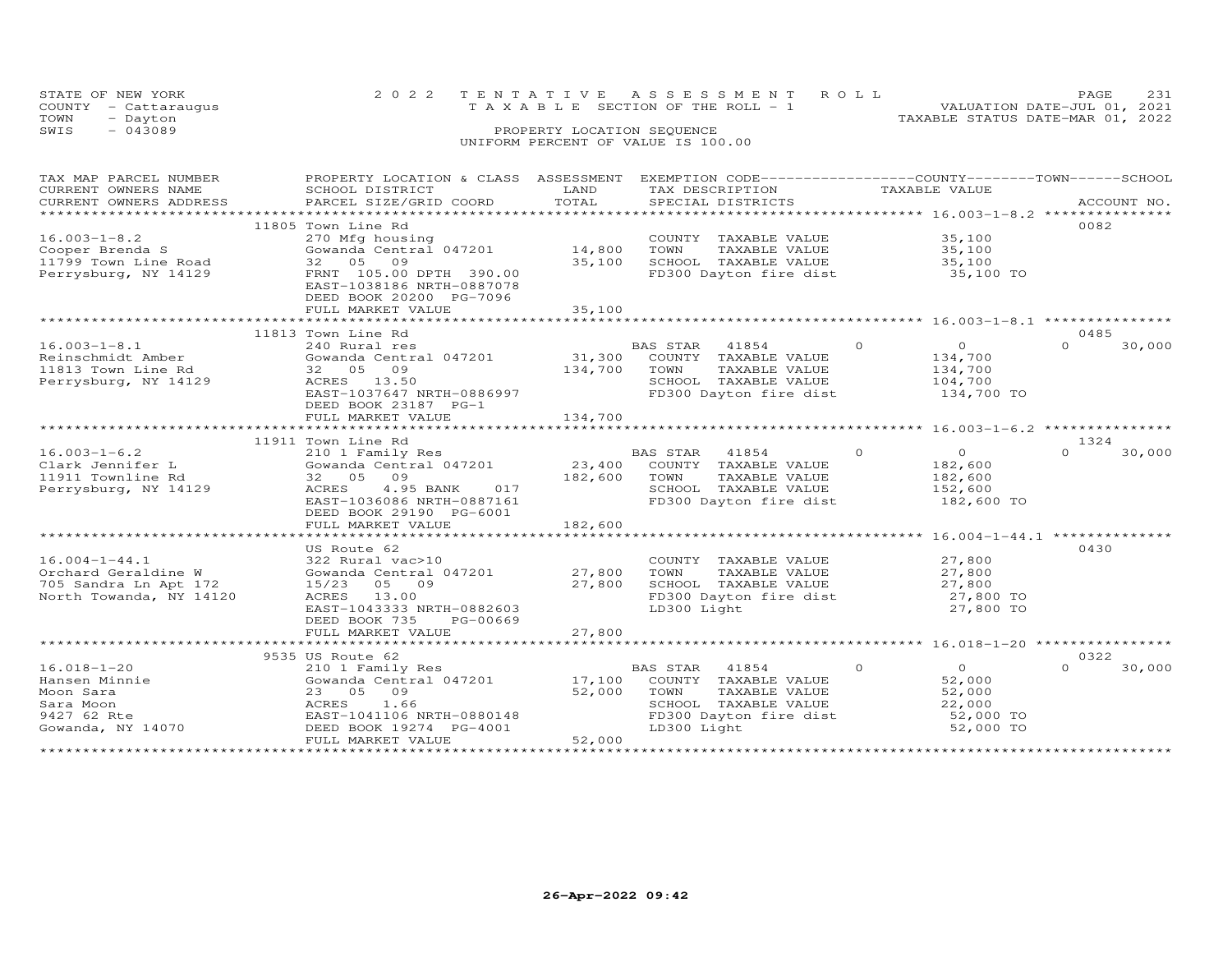|      | STATE OF NEW YORK    |                                    | 2022 TENTATIVE ASSESSMENT ROLL        |                                  | PAGE.                       | 2.32 |
|------|----------------------|------------------------------------|---------------------------------------|----------------------------------|-----------------------------|------|
|      | COUNTY - Cattaraugus |                                    | T A X A B L E SECTION OF THE ROLL - 1 |                                  | VALUATION DATE-JUL 01, 2021 |      |
| TOWN | - Dayton             |                                    |                                       | TAXABLE STATUS DATE-MAR 01, 2022 |                             |      |
| SWIS | $-043089$            | PROPERTY LOCATION SEOUENCE         |                                       |                                  |                             |      |
|      |                      | UNIFORM PERCENT OF VALUE IS 100.00 |                                       |                                  |                             |      |

| TAX MAP PARCEL NUMBER                                  | PROPERTY LOCATION & CLASS  ASSESSMENT  EXEMPTION CODE-----------------COUNTY-------TOWN------SCHOOL                                                                                                                                                                                                 |             |                                                                                                                                                                    |                      |          |             |
|--------------------------------------------------------|-----------------------------------------------------------------------------------------------------------------------------------------------------------------------------------------------------------------------------------------------------------------------------------------------------|-------------|--------------------------------------------------------------------------------------------------------------------------------------------------------------------|----------------------|----------|-------------|
| CURRENT OWNERS NAME                                    | SCHOOL DISTRICT                                                                                                                                                                                                                                                                                     | <b>LAND</b> |                                                                                                                                                                    |                      |          |             |
| CURRENT OWNERS ADDRESS                                 | PARCEL SIZE/GRID COORD TOTAL                                                                                                                                                                                                                                                                        |             |                                                                                                                                                                    |                      |          | ACCOUNT NO. |
|                                                        |                                                                                                                                                                                                                                                                                                     |             |                                                                                                                                                                    |                      |          |             |
|                                                        | 9551 US Route 62                                                                                                                                                                                                                                                                                    |             |                                                                                                                                                                    |                      | 0499     |             |
| $16.018 - 4 - 23$                                      |                                                                                                                                                                                                                                                                                                     |             |                                                                                                                                                                    | 12,300 12,300 12,300 |          |             |
|                                                        |                                                                                                                                                                                                                                                                                                     |             |                                                                                                                                                                    |                      |          | 36,900      |
|                                                        |                                                                                                                                                                                                                                                                                                     |             |                                                                                                                                                                    |                      |          |             |
| Sauer Richard E<br>Sauer Frances G<br>9551 US Route 62 |                                                                                                                                                                                                                                                                                                     |             |                                                                                                                                                                    |                      |          |             |
| Gowanda, NY 14070                                      |                                                                                                                                                                                                                                                                                                     |             |                                                                                                                                                                    |                      |          |             |
|                                                        | 210 1 Family Res<br>Gowanda Central 047201 7,300 ENH STAR 41834 0<br>23 05 09 49,200 COUNTY TAXABLE VALUE<br>FRNT 180.00 DPTH 180.00 70000 70000 FAXABLE VALUE<br>BANK 017 5CHOOL TAXABLE VALUE<br>FD300 Dayton fire dist<br>EAST-1041552 NRTH-0880416                                              |             | ENH STAR 41834<br>COUNTY TAXABLE VALUE<br>TOWN TAXABLE VALUE<br>SCHOOL TAXABLE VALUE<br>SCHOOL TAXABLE VALUE<br>FD300 Dayton fire dist<br>LD300 Light<br>19,200 TO |                      |          |             |
|                                                        |                                                                                                                                                                                                                                                                                                     |             |                                                                                                                                                                    |                      |          |             |
|                                                        | DEED BOOK 2467 PG-9001<br>FULL MARKET VALUE 49,200                                                                                                                                                                                                                                                  |             |                                                                                                                                                                    |                      |          |             |
|                                                        |                                                                                                                                                                                                                                                                                                     |             |                                                                                                                                                                    |                      |          |             |
|                                                        | 9557 US Route 62                                                                                                                                                                                                                                                                                    |             |                                                                                                                                                                    |                      | 0171     |             |
|                                                        |                                                                                                                                                                                                                                                                                                     |             |                                                                                                                                                                    |                      |          |             |
|                                                        |                                                                                                                                                                                                                                                                                                     |             |                                                                                                                                                                    |                      |          |             |
|                                                        |                                                                                                                                                                                                                                                                                                     |             |                                                                                                                                                                    |                      |          |             |
|                                                        |                                                                                                                                                                                                                                                                                                     |             |                                                                                                                                                                    |                      |          |             |
|                                                        |                                                                                                                                                                                                                                                                                                     |             |                                                                                                                                                                    |                      |          |             |
|                                                        |                                                                                                                                                                                                                                                                                                     |             |                                                                                                                                                                    |                      |          |             |
|                                                        |                                                                                                                                                                                                                                                                                                     |             |                                                                                                                                                                    |                      |          |             |
|                                                        |                                                                                                                                                                                                                                                                                                     |             |                                                                                                                                                                    |                      |          |             |
|                                                        | 9565 US Route 62                                                                                                                                                                                                                                                                                    |             |                                                                                                                                                                    |                      |          | 5017        |
|                                                        |                                                                                                                                                                                                                                                                                                     |             |                                                                                                                                                                    |                      | 31,185   | $\sim$ 0    |
|                                                        | $[16.018-4-25.2] \put(0,0) {\it 2101} {\it 22101} {\it 23101} {\it 24201} {\it 25101} {\it 25101} {\it 26101} {\it 27101} {\it 28101} {\it 29101} {\it 20110} {\it 20110} {\it 20110} {\it 21011} {\it 221011} {\it 221011} {\it 221011} {\it 221011} {\it 221011} {\it 221011} {\it 221011} {\it $ |             |                                                                                                                                                                    |                      | $\circ$  | 34,650      |
|                                                        |                                                                                                                                                                                                                                                                                                     |             |                                                                                                                                                                    |                      | $\Omega$ | 34,650      |
|                                                        |                                                                                                                                                                                                                                                                                                     |             |                                                                                                                                                                    |                      |          |             |
|                                                        |                                                                                                                                                                                                                                                                                                     |             |                                                                                                                                                                    |                      |          |             |
|                                                        |                                                                                                                                                                                                                                                                                                     |             |                                                                                                                                                                    |                      |          |             |
|                                                        |                                                                                                                                                                                                                                                                                                     |             |                                                                                                                                                                    |                      |          |             |
|                                                        |                                                                                                                                                                                                                                                                                                     |             |                                                                                                                                                                    |                      |          |             |
|                                                        |                                                                                                                                                                                                                                                                                                     |             |                                                                                                                                                                    |                      |          |             |
|                                                        | 9583 US Route 62                                                                                                                                                                                                                                                                                    |             | COUNTY TAXABLE VALUE 39,800<br>TOWN TAXABLE VALUE 39,800<br>SCHOOL TAXABLE VALUE 39,800<br>FD300 Dayton fire dist 39,800 TO<br>TD300 Light. 39,800 TO              |                      | 0094     |             |
| $16.018 - 4 - 4$                                       | 210 1 Family Res                                                                                                                                                                                                                                                                                    |             |                                                                                                                                                                    |                      |          |             |
|                                                        |                                                                                                                                                                                                                                                                                                     |             |                                                                                                                                                                    |                      |          |             |
|                                                        |                                                                                                                                                                                                                                                                                                     |             |                                                                                                                                                                    |                      |          |             |
|                                                        |                                                                                                                                                                                                                                                                                                     |             |                                                                                                                                                                    |                      |          |             |
|                                                        |                                                                                                                                                                                                                                                                                                     |             |                                                                                                                                                                    |                      |          |             |
|                                                        | DEED BOOK 770<br>PG-00390                                                                                                                                                                                                                                                                           |             |                                                                                                                                                                    |                      |          |             |
|                                                        | FULL MARKET VALUE                                                                                                                                                                                                                                                                                   | 39,800      |                                                                                                                                                                    |                      |          |             |
|                                                        |                                                                                                                                                                                                                                                                                                     |             |                                                                                                                                                                    |                      |          |             |
|                                                        | 9584 US Route 62                                                                                                                                                                                                                                                                                    |             |                                                                                                                                                                    |                      | 0604     |             |
| $16.018 - 3 - 24$                                      | 210 1 Family Res                                                                                                                                                                                                                                                                                    |             | COUNTY TAXABLE VALUE 52,900                                                                                                                                        |                      |          |             |
|                                                        |                                                                                                                                                                                                                                                                                                     |             | TAXABLE VALUE<br>TAXABLE VALUE 52,900<br>TAXABLE VALUE 52,900<br>TOWN                                                                                              |                      |          |             |
| PO Box 173                                             | 23 05 09                                                                                                                                                                                                                                                                                            | 52,900      | SCHOOL TAXABLE VALUE 52,900<br>FD300 Dayton fire dist 52,900 TO                                                                                                    |                      |          |             |
| Dayton, NY 14041                                       | merged with $16.018 - 3 - 25 +$                                                                                                                                                                                                                                                                     |             |                                                                                                                                                                    |                      |          |             |
|                                                        | FRNT 274.00 DPTH 163.30                                                                                                                                                                                                                                                                             |             | LD300 Light                                                                                                                                                        | 52,900 TO            |          |             |
|                                                        | EAST-1042225 NRTH-0881010                                                                                                                                                                                                                                                                           |             |                                                                                                                                                                    |                      |          |             |
|                                                        | DEED BOOK 23544 PG-8001                                                                                                                                                                                                                                                                             |             |                                                                                                                                                                    |                      |          |             |
|                                                        | FULL MARKET VALUE                                                                                                                                                                                                                                                                                   | 52,900      |                                                                                                                                                                    |                      |          |             |
|                                                        |                                                                                                                                                                                                                                                                                                     |             |                                                                                                                                                                    |                      |          |             |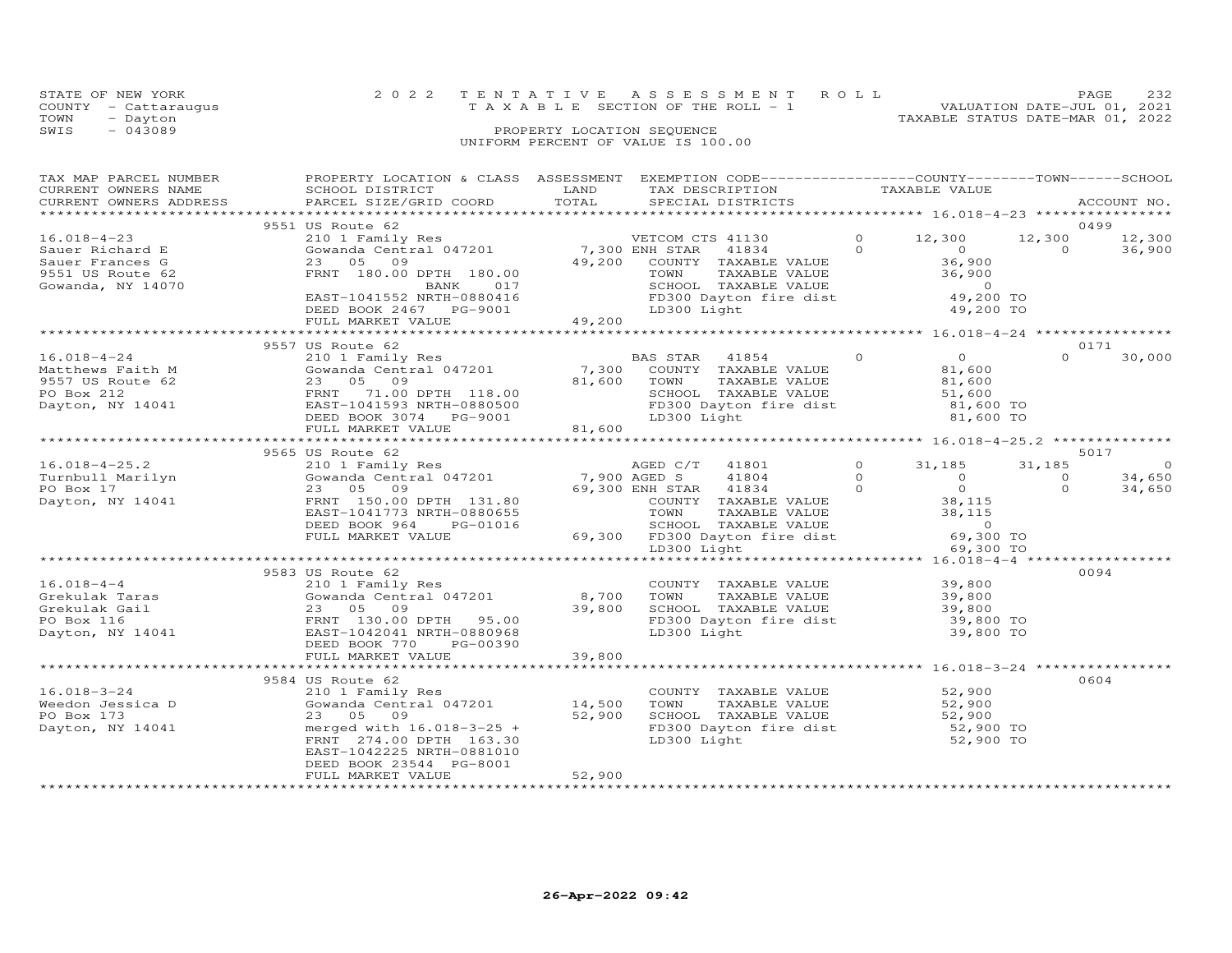|      | STATE OF NEW YORK<br>COUNTY - Cattaraugus | 2022 TENTATIVE ASSESSMENT ROLL<br>VALUATION DATE-JUL 01, 2021<br>TAXABLE SECTION OF THE ROLL - 1 | PAGE | 233 |
|------|-------------------------------------------|--------------------------------------------------------------------------------------------------|------|-----|
| TOWN | - Dayton                                  | TAXABLE STATUS DATE-MAR 01, 2022                                                                 |      |     |
| SWIS | $-043089$                                 | PROPERTY LOCATION SEQUENCE<br>UNIFORM PERCENT OF VALUE IS 100.00                                 |      |     |

| TAX MAP PARCEL NUMBER<br>CURRENT OWNERS NAME<br>CURRENT OWNERS ADDRESS | PROPERTY LOCATION & CLASS ASSESSMENT EXEMPTION CODE----------------COUNTY-------TOWN-----SCHOOL<br>SCHOOL DISTRICT<br>PARCEL SIZE/GRID COORD | LAND<br>TOTAL            | TAX DESCRIPTION TAXABLE VALUE<br>SPECIAL DISTRICTS<br>SPECIAL DISTRICTS |                                     | ACCOUNT NO.        |
|------------------------------------------------------------------------|----------------------------------------------------------------------------------------------------------------------------------------------|--------------------------|-------------------------------------------------------------------------|-------------------------------------|--------------------|
|                                                                        |                                                                                                                                              |                          |                                                                         |                                     |                    |
|                                                                        | 9587 US Route 62                                                                                                                             |                          |                                                                         |                                     | 0030               |
| $16.018 - 4 - 3$                                                       | 220 2 Family Res                                                                                                                             |                          | COUNTY TAXABLE VALUE                                                    | 24,200                              |                    |
| Hubbard Danny                                                          | Gowanda Central 047201                                                                                                                       | 6,900                    | TOWN<br>TAXABLE VALUE                                                   | 24,200                              |                    |
| 5118 Keith Rd                                                          | 23 05 09                                                                                                                                     | 24,200                   | SCHOOL TAXABLE VALUE                                                    |                                     |                    |
| Randolph, NY 14772                                                     | FRNT 68.70 DPTH 132.00                                                                                                                       |                          | FD300 Dayton fire dist<br>ID300 Light                                   |                                     |                    |
|                                                                        | BANK<br>081                                                                                                                                  |                          | LD300 Light                                                             | 24,200 TO<br>24,200 TO<br>24.200 TO |                    |
|                                                                        | EAST-1042057 NRTH-0881054                                                                                                                    |                          |                                                                         |                                     |                    |
|                                                                        | DEED BOOK 21444 PG-3001                                                                                                                      |                          |                                                                         |                                     |                    |
|                                                                        | FULL MARKET VALUE                                                                                                                            | 24,200                   |                                                                         |                                     |                    |
|                                                                        |                                                                                                                                              |                          |                                                                         |                                     |                    |
|                                                                        | 9589 US Route 62                                                                                                                             |                          |                                                                         |                                     | 0029               |
| $16.018 - 4 - 2$                                                       | 220 2 Family Res                                                                                                                             |                          | COUNTY TAXABLE VALUE                                                    | 34,500                              |                    |
|                                                                        | Gowanda Central 047201 7,300                                                                                                                 |                          | TOWN<br>TAXABLE VALUE                                                   | 34,500                              |                    |
| Hubbard Danny<br>5118 Keith Rd<br>Randolph, NY 14772                   | 23 05 09                                                                                                                                     | 34,500                   | SCHOOL TAXABLE VALUE                                                    | 34,500                              |                    |
|                                                                        | FRNT<br>68.00 DPTH 142.00                                                                                                                    |                          | FD300 Dayton fire dist 34,500 TO                                        |                                     |                    |
|                                                                        | 081<br>BANK                                                                                                                                  |                          | LD300 Light                                                             | 34,500 TO                           |                    |
|                                                                        | EAST-1042067 NRTH-0881116                                                                                                                    |                          |                                                                         |                                     |                    |
|                                                                        | DEED BOOK 21444 PG-3001                                                                                                                      |                          |                                                                         |                                     |                    |
|                                                                        | FULL MARKET VALUE                                                                                                                            | 34,500                   |                                                                         |                                     |                    |
|                                                                        |                                                                                                                                              |                          |                                                                         |                                     |                    |
|                                                                        | 9597 US Route 62                                                                                                                             |                          |                                                                         |                                     | 0295               |
| $16.018 - 2 - 29$                                                      | 483 Converted Re                                                                                                                             |                          | COUNTY TAXABLE VALUE                                                    |                                     |                    |
|                                                                        | Gowanda Central 047201                                                                                                                       | 2,200                    | TOWN<br>TAXABLE VALUE                                                   | 19,800                              |                    |
| Galardo Brenda L<br>3727 Two Rod Rd<br>East Aurora, NY 14052           | 23 05 09                                                                                                                                     | 19,800                   | SCHOOL TAXABLE VALUE<br>FD300 Dayton fire dist                          | 19,800<br>19,800 TO                 |                    |
|                                                                        | FRNT 50.00 DPTH 175.00                                                                                                                       |                          |                                                                         |                                     |                    |
|                                                                        | EAST-1042104 NRTH-0881348                                                                                                                    |                          | LD300 Light                                                             | 19,800 TO                           |                    |
|                                                                        | DEED BOOK 2019 PG-13080                                                                                                                      |                          |                                                                         |                                     |                    |
|                                                                        | FULL MARKET VALUE                                                                                                                            | 19,800<br>************** |                                                                         |                                     |                    |
|                                                                        |                                                                                                                                              |                          |                                                                         |                                     |                    |
|                                                                        | 9599 US Route 62                                                                                                                             |                          |                                                                         |                                     | 0325               |
| $16.018 - 2 - 28$                                                      | 484 1 use sm bld<br>$484$ 1 use sm bld<br>Gowanda Central 047201 $4,500$                                                                     |                          | COUNTY TAXABLE VALUE $20,600$<br>TOWN TAXABLE VALUE $20,600$            |                                     |                    |
| Williams Jay Darin<br>7590 E Flats Rd                                  | 23 05 09                                                                                                                                     | 20,600                   | TOWN<br>TAXABLE VALUE                                                   | 20,600                              |                    |
| East Otto, NY 14729                                                    | FRNT 101.00 DPTH 192.00                                                                                                                      |                          | SCHOOL TAXABLE VALUE 20,600<br>FD300 Dayton fire dist 20,600 TO         |                                     |                    |
|                                                                        | EAST-1042119 NRTH-0881425                                                                                                                    |                          | LD300 Light                                                             | 20,600 TO                           |                    |
|                                                                        | DEED BOOK 1020 PG-919                                                                                                                        |                          |                                                                         |                                     |                    |
|                                                                        | FULL MARKET VALUE                                                                                                                            | 20,600                   |                                                                         |                                     |                    |
|                                                                        |                                                                                                                                              |                          |                                                                         |                                     |                    |
|                                                                        | 9605 US Route 62                                                                                                                             |                          |                                                                         |                                     | 0154               |
| $16.018 - 2 - 27$                                                      | 210 1 Family Res                                                                                                                             |                          | VETWAR CTS 41120                                                        | $\circ$<br>12,000                   | 12,000<br>12,000   |
| 10.010-2-27<br>Kelly James J<br>9605 Route 62<br>Gowanda, NY 14070     | Gowanda Central 047201                                                                                                                       | 14,500 BAS STAR          | 41854                                                                   | $\Omega$<br>$\sim$ 0                | $\Omega$<br>30,000 |
|                                                                        | 23 05 09                                                                                                                                     |                          | 104,300 COUNTY TAXABLE VALUE                                            | 92,300                              |                    |
|                                                                        | FRNT 169.00 DPTH 215.00                                                                                                                      |                          | TOWN<br>TAXABLE VALUE                                                   | 92,300                              |                    |
|                                                                        | 032<br>BANK                                                                                                                                  |                          | SCHOOL TAXABLE VALUE                                                    | 62,300                              |                    |
|                                                                        | EAST-1042145 NRTH-0881553                                                                                                                    |                          | FD300 Dayton fire dist                                                  | 104,300 TO                          |                    |
|                                                                        | DEED BOOK 15776 PG-8001                                                                                                                      |                          | LD300 Light                                                             | 104,300 TO                          |                    |
|                                                                        | FULL MARKET VALUE                                                                                                                            | 104,300                  |                                                                         |                                     |                    |
|                                                                        |                                                                                                                                              |                          |                                                                         |                                     |                    |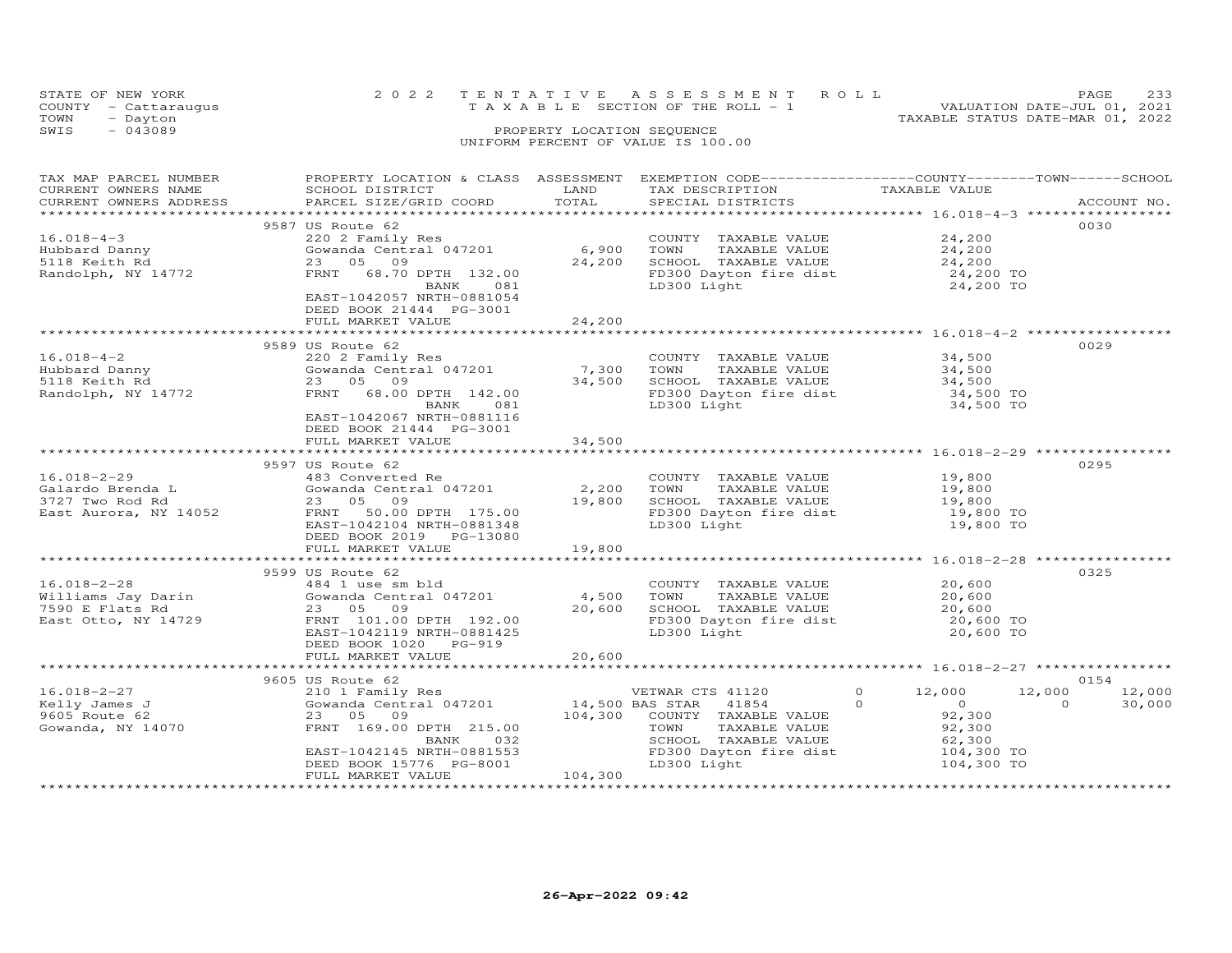|      | STATE OF NEW YORK    | 2022 TENTATIVE ASSESSMENT ROLL                                       | PAGE | 234 |
|------|----------------------|----------------------------------------------------------------------|------|-----|
|      | COUNTY - Cattaraugus | VALUATION DATE-JUL 01, 2021<br>T A X A B L E SECTION OF THE ROLL - 1 |      |     |
| TOWN | - Dayton             | TAXABLE STATUS DATE-MAR 01, 2022                                     |      |     |
| SWIS | $-043089$            | PROPERTY LOCATION SEQUENCE                                           |      |     |
|      |                      | UNIFORM PERCENT OF VALUE IS 100.00                                   |      |     |
|      |                      |                                                                      |      |     |
|      |                      |                                                                      |      |     |

| TAX MAP PARCEL NUMBER<br>CURRENT OWNERS NAME<br>CURRENT OWNERS ADDRESS                                                                                                                                                                                                      | PROPERTY LOCATION & CLASS ASSESSMENT<br>SCHOOL DISTRICT<br>PARCEL SIZE/GRID COORD                                                                         | LAND<br>TOTAL    | EXEMPTION CODE-----------------COUNTY-------TOWN------SCHOOL<br>TAX DESCRIPTION<br>SPECIAL DISTRICTS                                        | TAXABLE VALUE                                                                           | ACCOUNT NO.        |
|-----------------------------------------------------------------------------------------------------------------------------------------------------------------------------------------------------------------------------------------------------------------------------|-----------------------------------------------------------------------------------------------------------------------------------------------------------|------------------|---------------------------------------------------------------------------------------------------------------------------------------------|-----------------------------------------------------------------------------------------|--------------------|
|                                                                                                                                                                                                                                                                             |                                                                                                                                                           |                  |                                                                                                                                             |                                                                                         |                    |
| $16.018 - 2 - 6$<br>Stark William                                                                                                                                                                                                                                           | 9613 US Route 62<br>220 2 Family Res<br>Gowanda Central 047201 15,100                                                                                     | 29,600           | COUNTY TAXABLE VALUE 29,600<br>TAXABLE VALUE<br>TOWN<br>SCHOOL TAXABLE VALUE                                                                | 29,600                                                                                  | 0303               |
| Union of the Capital Stark Minima Central 04/201<br>Stark Darlene (23 05 09)<br>9135 Cabic Rd (23 05 09)<br>Dayton, NY 14041 (2815-1042515 NRTH-0881909)                                                                                                                    |                                                                                                                                                           |                  | FD300 Dayton fire dist<br>LD300 Light                                                                                                       | 29,600<br>29,600 TO<br>29,600 TO                                                        |                    |
|                                                                                                                                                                                                                                                                             |                                                                                                                                                           |                  |                                                                                                                                             |                                                                                         |                    |
|                                                                                                                                                                                                                                                                             | 9616 US Route 62                                                                                                                                          |                  |                                                                                                                                             |                                                                                         | 0307               |
| $16.018 - 2 - 14$<br>Eindquist Kenneth<br>Lindquist Lori 51,800<br>9616 US Route 62<br>9616 US Route 62<br>9616 US Route 62<br>9616 US Route 62<br>9616 US Route 62<br>9616 US Route 62<br>9616 US Route 62<br>9616 US Route 62<br>9616 US Route 62<br>9616 US Route 62<br> | 210 1 Family Res<br>DEED BOOK 00999 PG-00347                                                                                                              |                  | BAS STAR 41854<br>COUNTY TAXABLE VALUE<br>TOWN<br>TAXABLE VALUE<br>SCHOOL TAXABLE VALUE<br>FD300 Dayton fire dist<br>LD300 Light            | $\Omega$<br>$\overline{0}$<br>51,800<br>51,800<br>$21,000$ TO<br>51,800 TO<br>51,800 TO | $\Omega$<br>30,000 |
|                                                                                                                                                                                                                                                                             | FULL MARKET VALUE                                                                                                                                         | 51,800           |                                                                                                                                             |                                                                                         |                    |
|                                                                                                                                                                                                                                                                             |                                                                                                                                                           |                  |                                                                                                                                             |                                                                                         |                    |
|                                                                                                                                                                                                                                                                             | 9617 US Route 62                                                                                                                                          |                  |                                                                                                                                             |                                                                                         | 0209               |
| $16.018 - 2 - 7$<br>Dentice Donna Marie<br>9623 Route 62<br>Gowanda, NY 14070                                                                                                                                                                                               | 210 1 Family Res<br>Gowanda Central 047201 17,900<br>23 05 09<br>1.90<br>ACRES<br>EAST-1042562 NRTH-0882150<br>DEED BOOK 26313 PG-9001                    | 20,900           | COUNTY TAXABLE VALUE<br>TOWN<br>TAXABLE VALUE<br>SCHOOL TAXABLE VALUE<br>FD300 Dayton fire dist<br>LD300 Light                              | 20,900<br>20,900<br>20,900<br>20,900 TO<br>20,900 TO                                    |                    |
|                                                                                                                                                                                                                                                                             | FULL MARKET VALUE                                                                                                                                         | 20,900           |                                                                                                                                             |                                                                                         |                    |
|                                                                                                                                                                                                                                                                             |                                                                                                                                                           |                  |                                                                                                                                             |                                                                                         |                    |
| $16.018 - 2 - 15$<br>Torsell Christopher A Gowanda Central 047201<br>Torsell Sirena 23 05 09<br>9618 US Route 62 FRNT 78.00 DPTH 126.00<br>Gowanda, NY 14070 EAST-1042731 NRTH-0881706                                                                                      | 9618 US Route 62<br>210 1 Family Res<br>Gowanda Central 047201 7,600                                                                                      | 58,600           | COUNTY TAXABLE VALUE 58,600<br>TOWN TAXABLE VALUE<br>SCHOOL TAXABLE VALUE 58,600<br>Till 58,600 TO<br>FD300 Dayton fire dist<br>LD300 Light | 58,600 TO                                                                               | 0237               |
|                                                                                                                                                                                                                                                                             | DEED BOOK 21997 PG-3001                                                                                                                                   |                  |                                                                                                                                             |                                                                                         |                    |
|                                                                                                                                                                                                                                                                             | FULL MARKET VALUE                                                                                                                                         | 58,600           |                                                                                                                                             |                                                                                         |                    |
|                                                                                                                                                                                                                                                                             | 9622 US Route 62                                                                                                                                          |                  |                                                                                                                                             |                                                                                         | 0362               |
| $16.018 - 2 - 16$<br>Feger Paul J<br>177 Tremont Ave<br>Kenmore, NY 14217                                                                                                                                                                                                   | 310 Res Vac<br>Gowanda Central 047201<br>23 05 09<br>$2009 - \text{fire}$<br>FRNT 160.00 DPTH 113.00<br>EAST-1042845 NRTH-0881735<br>DEED BOOK 25825 PG-8 | 10,800<br>10,800 | COUNTY TAXABLE VALUE<br>TOWN<br>TAXABLE VALUE<br>SCHOOL TAXABLE VALUE<br>FD300 Dayton fire dist $10,800$ TO<br>LD300 Light                  | 10,800<br>10,800<br>10,800<br>10,800 TO                                                 |                    |
|                                                                                                                                                                                                                                                                             | FULL MARKET VALUE                                                                                                                                         | 10,800           |                                                                                                                                             |                                                                                         |                    |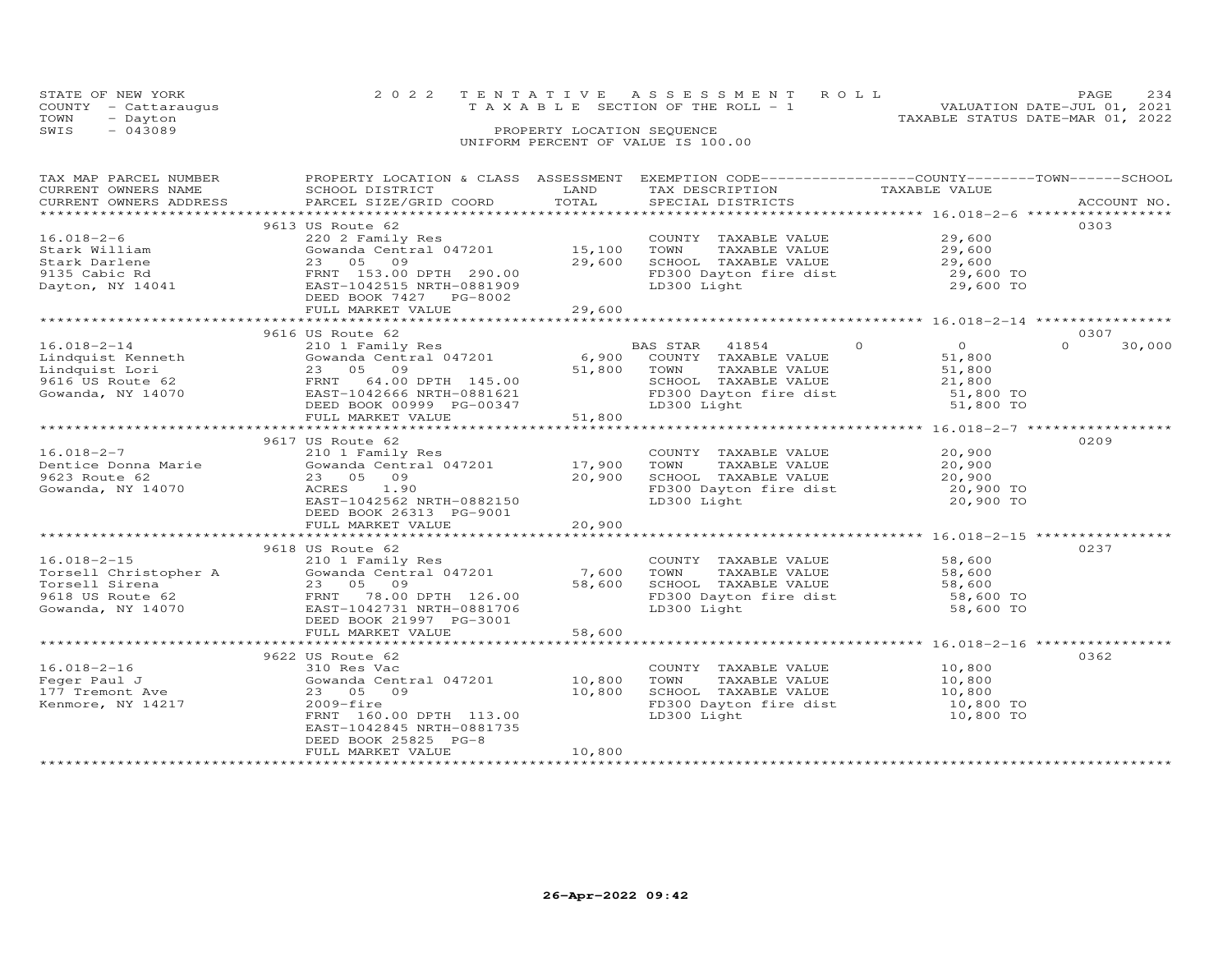| STATE OF NEW YORK     |                                      |                            | 2022 TENTATIVE ASSESSMENT ROLL                               |                                  | PAGE.                       | 235 |
|-----------------------|--------------------------------------|----------------------------|--------------------------------------------------------------|----------------------------------|-----------------------------|-----|
| COUNTY - Cattaraugus  |                                      |                            | T A X A B L E SECTION OF THE ROLL - 1                        |                                  | VALUATION DATE-JUL 01, 2021 |     |
| TOWN<br>- Dayton      |                                      |                            |                                                              | TAXABLE STATUS DATE-MAR 01, 2022 |                             |     |
| $-043089$<br>SWIS     |                                      | PROPERTY LOCATION SEQUENCE |                                                              |                                  |                             |     |
|                       |                                      |                            | UNIFORM PERCENT OF VALUE IS 100.00                           |                                  |                             |     |
|                       |                                      |                            |                                                              |                                  |                             |     |
|                       |                                      |                            |                                                              |                                  |                             |     |
| TAX MAP PARCEL NUMBER | PROPERTY LOCATION & CLASS ASSESSMENT |                            | EXEMPTION CODE-----------------COUNTY-------TOWN------SCHOOL |                                  |                             |     |
| C                     | COUOST DICTOICT                      | <b>TRATIO</b>              | <b>TAV BECCRIPTOM</b>                                        | $\pi$                            |                             |     |

| CURRENT OWNERS NAME    | SCHOOL DISTRICT           | LAND    | TAX DESCRIPTION        |          | TAXABLE VALUE  |                    |
|------------------------|---------------------------|---------|------------------------|----------|----------------|--------------------|
| CURRENT OWNERS ADDRESS | PARCEL SIZE/GRID COORD    | TOTAL   | SPECIAL DISTRICTS      |          |                | ACCOUNT NO.        |
| *********************  |                           |         |                        |          |                |                    |
|                        | 9623 US Route 62          |         |                        |          |                | 0215               |
| $16.018 - 2 - 9$       | 210 1 Family Res          |         | BAS STAR<br>41854      | $\Omega$ | $\circ$        | $\Omega$<br>30,000 |
| Dentice Robert         | Gowanda Central 047201    | 11,000  | COUNTY TAXABLE VALUE   |          | 50,500         |                    |
| Dentice Donna M        | 23 05<br>09               | 50,500  | TOWN<br>TAXABLE VALUE  |          | 50,500         |                    |
|                        |                           |         |                        |          |                |                    |
| 9623 US Route 62       | FRNT 195.00 DPTH 95.00    |         | SCHOOL TAXABLE VALUE   |          | 20,500         |                    |
| Gowanda, NY 14070      | EAST-1042835 NRTH-0881906 |         | FD300 Dayton fire dist |          | 50,500 TO      |                    |
|                        | DEED BOOK 00946 PG-00593  |         | LD300 Light            |          | 50,500 TO      |                    |
|                        | FULL MARKET VALUE         | 50,500  |                        |          |                |                    |
|                        |                           |         |                        |          |                |                    |
|                        | 9643 US Route 62          |         |                        |          |                | 0969               |
| $16.004 - 1 - 44.2$    | 210 1 Family Res          |         | BAS STAR<br>41854      | $\circ$  | $\overline{O}$ | $\Omega$<br>30,000 |
| Grekulak Taras         | Gowanda Central 047201    | 22,700  | COUNTY TAXABLE VALUE   |          | 88,700         |                    |
| 9583 Main St           | 23 05<br>09               | 88,700  | TOWN<br>TAXABLE VALUE  |          | 88,700         |                    |
| PO Box 116             | ACRES<br>5.00             |         | SCHOOL TAXABLE VALUE   |          | 58,700         |                    |
| Dayton, NY 14041       | EAST-1042886 NRTH-0882137 |         | FD300 Dayton fire dist |          | 88,700 TO      |                    |
|                        | DEED BOOK 10440 PG-8002   |         | LD300 Light            |          | 88,700 TO      |                    |
|                        |                           |         |                        |          |                |                    |
|                        | FULL MARKET VALUE         | 88,700  |                        |          |                |                    |
|                        |                           |         |                        |          |                |                    |
|                        | 9648 US Route 62          |         |                        |          |                | 0229               |
| $16.004 - 1 - 43$      | 281 Multiple res          |         | ENH STAR<br>41834      | $\circ$  | $\circ$        | $\Omega$<br>74,900 |
| Colson-Harris Joyce    | Gowanda Central 047201    | 74,600  | COUNTY TAXABLE VALUE   |          | 135,100        |                    |
| 9648 US Route 62       | 15 05 09                  | 135,100 | TAXABLE VALUE<br>TOWN  |          | 135,100        |                    |
| Gowanda, NY 14070      | Verizon tower on site-43. |         | SCHOOL TAXABLE VALUE   |          | 60,200         |                    |
|                        | ACRES<br>43.20            |         | FD300 Dayton fire dist |          | 135,100 TO     |                    |
|                        | EAST-1043970 NRTH-0881844 |         |                        |          |                |                    |
|                        | DEED BOOK 20622 PG-2001   |         |                        |          |                |                    |
|                        | FULL MARKET VALUE         | 135,100 |                        |          |                |                    |
|                        |                           |         |                        |          |                |                    |
|                        |                           |         |                        |          |                |                    |
|                        | Van Etten Rd              |         |                        |          |                | 0992               |
| $16.004 - 1 - 28$      | 321 Abandoned ag          |         | COUNTY TAXABLE VALUE   |          | 39,700         |                    |
| Pine Thomas G          | Gowanda Central 047201    | 39,700  | TOWN<br>TAXABLE VALUE  |          | 39,700         |                    |
| Pine Mary D            | 07 05 09                  | 39,700  | SCHOOL TAXABLE VALUE   |          | 39,700         |                    |
| 9864 Route 62          | ACRES 22.07               |         | FD300 Dayton fire dist |          | 39,700 TO      |                    |
| Gowanda, NY 14070      | EAST-1049146 NRTH-0880029 |         |                        |          |                |                    |
|                        | DEED BOOK 23115 PG-3001   |         |                        |          |                |                    |
|                        | FULL MARKET VALUE         | 39,700  |                        |          |                |                    |
|                        | ************************  |         |                        |          |                |                    |
|                        | Van Etten Rd              |         |                        |          |                | 0959               |
| $25.002 - 1 - 7.2$     | 322 Rural vac>10          |         | COUNTY TAXABLE VALUE   |          | 30,900         |                    |
|                        |                           |         | TOWN                   |          |                |                    |
| Pine Thomas G          | Gowanda Central 047201    | 30,900  | TAXABLE VALUE          |          | 30,900         |                    |
| Pine David             | 06 05 09                  | 30,900  | SCHOOL TAXABLE VALUE   |          | 30,900         |                    |
| 9864 Route 62          | ACRES 14.23               |         | FD300 Dayton fire dist |          | 30,900 TO      |                    |
| Gowanda, NY 18042      | EAST-1047577 NRTH-0878838 |         |                        |          |                |                    |
|                        | DEED BOOK 23115 PG-3001   |         |                        |          |                |                    |
|                        | FULL MARKET VALUE         | 30,900  |                        |          |                |                    |
|                        |                           |         |                        |          |                |                    |
|                        |                           |         |                        |          |                |                    |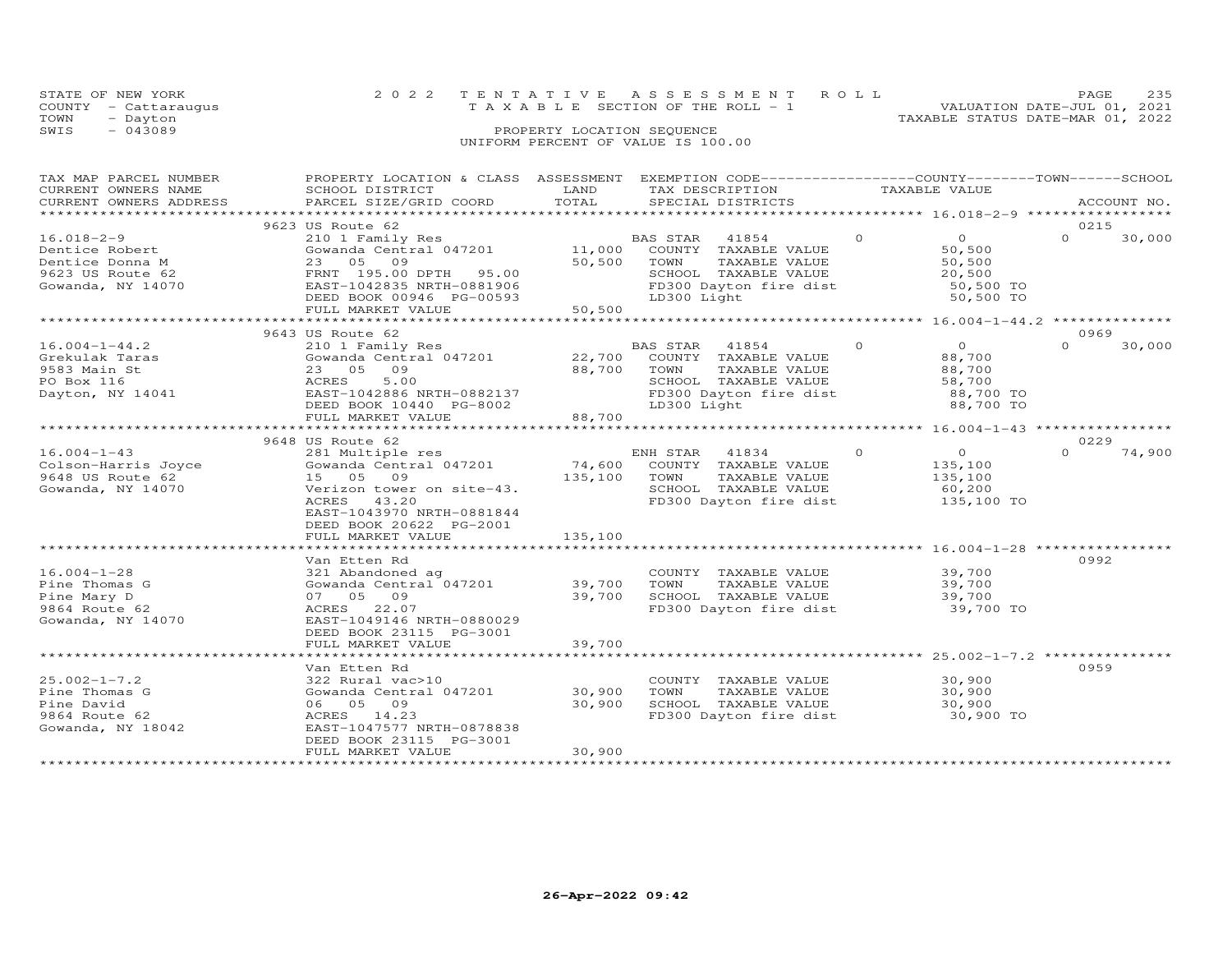|      | STATE OF NEW YORK    |                                    | 2022 TENTATIVE ASSESSMENT ROLL        |                                  | PAGE | 236 |
|------|----------------------|------------------------------------|---------------------------------------|----------------------------------|------|-----|
|      | COUNTY - Cattaraugus |                                    | T A X A B L E SECTION OF THE ROLL - 1 | VALUATION DATE-JUL 01, 2021      |      |     |
| TOWN | - Dayton             |                                    |                                       | TAXABLE STATUS DATE-MAR 01, 2022 |      |     |
| SWIS | $-043089$            | PROPERTY LOCATION SEQUENCE         |                                       |                                  |      |     |
|      |                      | UNIFORM PERCENT OF VALUE IS 100.00 |                                       |                                  |      |     |
|      |                      |                                    |                                       |                                  |      |     |

| TAX MAP PARCEL NUMBER<br>CURRENT OWNERS NAME<br>CURRENT OWNERS ADDRESS                                                                                     | PROPERTY LOCATION & CLASS ASSESSMENT<br>SCHOOL DISTRICT<br>PARCEL SIZE/GRID COORD                                                                                          | LAND<br>TOTAL                 | EXEMPTION CODE-----------------COUNTY-------TOWN-----SCHOOL<br>TAX DESCRIPTION<br>SPECIAL DISTRICTS                                             |         | TAXABLE VALUE                                             |                  | ACCOUNT NO. |
|------------------------------------------------------------------------------------------------------------------------------------------------------------|----------------------------------------------------------------------------------------------------------------------------------------------------------------------------|-------------------------------|-------------------------------------------------------------------------------------------------------------------------------------------------|---------|-----------------------------------------------------------|------------------|-------------|
| ***********************                                                                                                                                    |                                                                                                                                                                            |                               |                                                                                                                                                 |         |                                                           |                  |             |
| $25.002 - 1 - 8$<br>Kwaizer Norman A<br>Kwaizer Phyllis<br>503 Harrison Ave<br>Buffalo, NY 14223<br>MAY BE SUBJECT TO PAYMENT<br>UNDER AGDIST LAW TIL 2026 | 9248 Van Etten Rd<br>120 Field crops<br>Gowanda Central 047201<br>05/06 05 09<br>ACRES 204.68<br>EAST-1049229 NRTH-0875018<br>DEED BOOK 22509 PG-2003<br>FULL MARKET VALUE | 265,600<br>390,400<br>390,400 | AG DIST<br>41720<br>COUNTY TAXABLE VALUE<br>TOWN<br>TAXABLE VALUE<br>SCHOOL TAXABLE VALUE<br>FD300 Dayton fire dist                             | $\circ$ | 73,037<br>317,363<br>317,363<br>317,363<br>390,400 TO     | 0108<br>73,037   | 73,037      |
|                                                                                                                                                            |                                                                                                                                                                            |                               |                                                                                                                                                 |         |                                                           |                  |             |
| $25.002 - 1 - 21.1$<br>Beckman Jason M<br>Beckman Aaron M<br>9261 Van Etten Rd<br>Gowanda, NY 14070                                                        | 9261 Van Etten Rd<br>210 1 Family Res<br>14 05 09<br>3.44<br>ACRES<br>EAST-1046979 NRTH-0875789<br>DEED BOOK 00544 PG-00572                                                | 74,700                        | BAS STAR<br>41854<br>COUNTY TAXABLE VALUE<br>TOWN<br>TAXABLE VALUE<br>SCHOOL TAXABLE VALUE<br>FD300 Dayton fire dist                            | $\circ$ | $\overline{0}$<br>74,700<br>74,700<br>44,700<br>74,700 TO | 0137<br>$\Omega$ | 30,000      |
|                                                                                                                                                            | FULL MARKET VALUE                                                                                                                                                          | 74,700                        |                                                                                                                                                 |         |                                                           |                  |             |
| $25.002 - 1 - 7.1$<br>Scharf Lloyd P<br>Scharf Joe A                                                                                                       | 9346 Van Etten Rd<br>240 Rural res<br>Gowanda Central 047201 184,000<br>06 05 09<br>FULL MARKET VALUE                                                                      | 221,100<br>221,100            | COUNTY TAXABLE VALUE<br>TOWN<br>TAXABLE VALUE<br>SCHOOL TAXABLE VALUE<br>FD300 Dayton fire dist                                                 |         | 221,100<br>221,100<br>221,100<br>221,100 TO               | 0524             |             |
|                                                                                                                                                            |                                                                                                                                                                            |                               |                                                                                                                                                 |         |                                                           |                  |             |
| $25.002 - 1 - 6$<br>Gibbs John A<br>Gibbs Joshua A<br>8483 Rte 353<br>Gowanda, NY 14070                                                                    | 9408 Van Etten Rd<br>115 Bee products<br>Gowanda Central 047201<br>06 05 09<br>ACRES<br>9.77<br>EAST-1048040 NRTH-0878616                                                  |                               | AG DIST<br>41720<br>11,500 COUNTY TAXABLE VALUE<br>11,500 TOWN TAXABLE VALUE<br>TAXABLE VALUE<br>SCHOOL TAXABLE VALUE<br>FD300 Dayton fire dist | $\circ$ | 6,021<br>5,479<br>5,479<br>5,479<br>11,500 TO             | 0333<br>6,021    | 6,021       |
| MAY BE SUBJECT TO PAYMENT<br>UNDER AGDIST LAW TIL 2026                                                                                                     | DEED BOOK 25828 PG-5007<br>FULL MARKET VALUE                                                                                                                               | 11,500                        |                                                                                                                                                 |         |                                                           |                  |             |
|                                                                                                                                                            | 9556 Van Etten Rd                                                                                                                                                          |                               |                                                                                                                                                 |         |                                                           | 0386             |             |
| $16.004 - 1 - 27$<br>N C Retreat LLC<br>2 Clay Sage Ct<br>The Woodlands, TX 77382                                                                          | 120 Field crops<br>Gowanda Central 047201<br>2018 MCF 1087<br>31-009-23326<br>Water Comm.<br>ACRES 138.24<br>EAST-1049918 NRTH-0878714<br>DEED BOOK 27904 PG-2001          | 194,700<br>205,100            | COUNTY TAXABLE VALUE<br>TOWN<br>TAXABLE VALUE<br>SCHOOL TAXABLE VALUE<br>FD300 Dayton fire dist                                                 |         | 205,100<br>205,100<br>205,100<br>205,100 TO               |                  |             |
|                                                                                                                                                            | FULL MARKET VALUE                                                                                                                                                          | 205,100                       |                                                                                                                                                 |         |                                                           |                  |             |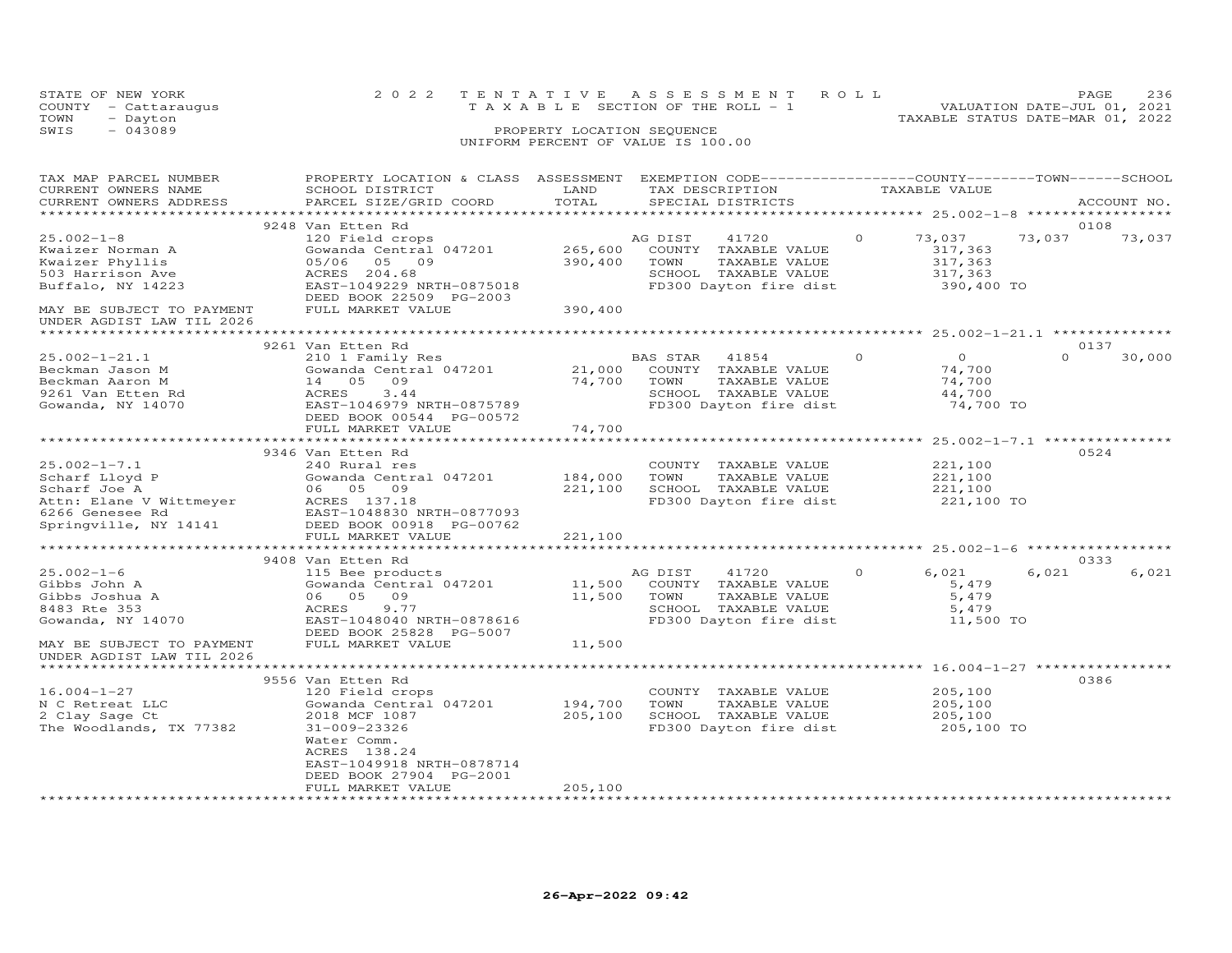| STATE OF NEW YORK<br>COUNTY<br>- Cattaraugus<br>TOWN<br>- Dayton | 2 0 2 2                                   |                                                                                                                                                                                                                                                                                                                                                                                                                                                                                 | TENTATIVE ASSESSMENT ROLL<br>T A X A B L E SECTION OF THE ROLL - 1 | 237<br>PAGE<br>VALUATION DATE-JUL 01, 2021<br>TAXABLE STATUS DATE-MAR 01, 2022 |
|------------------------------------------------------------------|-------------------------------------------|---------------------------------------------------------------------------------------------------------------------------------------------------------------------------------------------------------------------------------------------------------------------------------------------------------------------------------------------------------------------------------------------------------------------------------------------------------------------------------|--------------------------------------------------------------------|--------------------------------------------------------------------------------|
| SWIS<br>$-043089$                                                |                                           | PROPERTY LOCATION SEQUENCE                                                                                                                                                                                                                                                                                                                                                                                                                                                      |                                                                    |                                                                                |
|                                                                  |                                           |                                                                                                                                                                                                                                                                                                                                                                                                                                                                                 | UNIFORM PERCENT OF VALUE IS 100.00                                 |                                                                                |
|                                                                  |                                           |                                                                                                                                                                                                                                                                                                                                                                                                                                                                                 |                                                                    |                                                                                |
|                                                                  |                                           |                                                                                                                                                                                                                                                                                                                                                                                                                                                                                 |                                                                    |                                                                                |
| TAX MAP PARCEL NUMBER                                            | PROPERTY LOCATION & CLASS                 | ASSESSMENT                                                                                                                                                                                                                                                                                                                                                                                                                                                                      |                                                                    | EXEMPTION CODE-----------------COUNTY-------TOWN------SCHOOL                   |
| CURRENT OWNERS NAME                                              | SCHOOL DISTRICT                           | LAND                                                                                                                                                                                                                                                                                                                                                                                                                                                                            | TAX DESCRIPTION                                                    | TAXABLE VALUE                                                                  |
| CURRENT OWNERS ADDRESS                                           | PARCEL SIZE/GRID COORD                    | TOTAL                                                                                                                                                                                                                                                                                                                                                                                                                                                                           | SPECIAL DISTRICTS                                                  | ACCOUNT NO.                                                                    |
| ****************************                                     |                                           |                                                                                                                                                                                                                                                                                                                                                                                                                                                                                 |                                                                    |                                                                                |
|                                                                  | 9794 Van Etten Rd                         |                                                                                                                                                                                                                                                                                                                                                                                                                                                                                 |                                                                    | 1113                                                                           |
| $16.004 - 1 - 26.3$                                              | 314 Rural vac<10                          |                                                                                                                                                                                                                                                                                                                                                                                                                                                                                 | COUNTY<br>TAXABLE VALUE                                            | 17,200                                                                         |
| Nosal Robert J                                                   | Gowanda Central 047201                    | 17,200                                                                                                                                                                                                                                                                                                                                                                                                                                                                          | TOWN<br>TAXABLE VALUE                                              | 17,200                                                                         |
|                                                                  | $\sim$ $\sim$ $\sim$ $\sim$ $\sim$ $\sim$ | $\overline{\phantom{a}}$ $\overline{\phantom{a}}$ $\overline{\phantom{a}}$ $\overline{\phantom{a}}$ $\overline{\phantom{a}}$ $\overline{\phantom{a}}$ $\overline{\phantom{a}}$ $\overline{\phantom{a}}$ $\overline{\phantom{a}}$ $\overline{\phantom{a}}$ $\overline{\phantom{a}}$ $\overline{\phantom{a}}$ $\overline{\phantom{a}}$ $\overline{\phantom{a}}$ $\overline{\phantom{a}}$ $\overline{\phantom{a}}$ $\overline{\phantom{a}}$ $\overline{\phantom{a}}$ $\overline{\$ | $\sim$ $\sim$ $\sim$ $\sim$ $\sim$<br>$m + m + m + m + m + m$      | $\sim$ $\sim$ $\sim$ $\sim$                                                    |

| 10/09 house demo<br>1.70<br><b>ACRES</b><br>EAST-1050873 NRTH-0883080<br>DEED BOOK 12468 PG-6001<br>FULL MARKET VALUE            | 17,200                                                                                                                     | FD300 Dayton fire dist                                                                   | 17,200 TO                                                                                                                                                         |                                                                                                                                                                                                                           |                                                                                                                                             |
|----------------------------------------------------------------------------------------------------------------------------------|----------------------------------------------------------------------------------------------------------------------------|------------------------------------------------------------------------------------------|-------------------------------------------------------------------------------------------------------------------------------------------------------------------|---------------------------------------------------------------------------------------------------------------------------------------------------------------------------------------------------------------------------|---------------------------------------------------------------------------------------------------------------------------------------------|
|                                                                                                                                  |                                                                                                                            |                                                                                          |                                                                                                                                                                   |                                                                                                                                                                                                                           |                                                                                                                                             |
|                                                                                                                                  |                                                                                                                            |                                                                                          |                                                                                                                                                                   |                                                                                                                                                                                                                           |                                                                                                                                             |
| 08 05<br>09<br>x 15' each side with Beck<br>2.80<br>ACRES<br>EAST-1050834 NRTH-0884623                                           |                                                                                                                            | 41834<br>TOWN                                                                            | $\Omega$<br>$\overline{0}$<br>57,608<br>57,608<br>$\Omega$                                                                                                        | $\Omega$                                                                                                                                                                                                                  | 18,192<br>57,608                                                                                                                            |
| DEED BOOK 911<br>PG-01013                                                                                                        |                                                                                                                            |                                                                                          |                                                                                                                                                                   |                                                                                                                                                                                                                           |                                                                                                                                             |
|                                                                                                                                  |                                                                                                                            |                                                                                          |                                                                                                                                                                   |                                                                                                                                                                                                                           |                                                                                                                                             |
|                                                                                                                                  |                                                                                                                            |                                                                                          |                                                                                                                                                                   |                                                                                                                                                                                                                           |                                                                                                                                             |
| 210 1 Family Res<br>08 05 09<br>4.00<br>ACRES<br>EAST-1050751 NRTH-0884990<br>DEED BOOK 12666 PG-5001<br>FULL MARKET VALUE       | 103,400<br>103,400                                                                                                         | TOWN<br>TAXABLE VALUE<br>SCHOOL TAXABLE VALUE                                            | $\Omega$<br>$\Omega$<br>103,400<br>103,400<br>28,500                                                                                                              | $\Omega$                                                                                                                                                                                                                  | 74,900                                                                                                                                      |
|                                                                                                                                  |                                                                                                                            |                                                                                          |                                                                                                                                                                   |                                                                                                                                                                                                                           |                                                                                                                                             |
| 311 Res vac land<br>14 05<br>09<br><b>ACRES</b><br>3.45<br>EAST-1047068 NRTH-0878247<br>DEED BOOK 876<br>PG-00250                | 13,400                                                                                                                     | COUNTY TAXABLE VALUE<br>TAXABLE VALUE<br>TOWN<br>SCHOOL TAXABLE VALUE<br>WS300 Watershed | 13,400<br>13,400<br>13,400                                                                                                                                        |                                                                                                                                                                                                                           |                                                                                                                                             |
|                                                                                                                                  |                                                                                                                            |                                                                                          |                                                                                                                                                                   |                                                                                                                                                                                                                           |                                                                                                                                             |
| White Rd<br>300 Vacant Land<br>Pine Valley Cen 063001<br>ACRES 176.55<br>EAST-1029294 NRTH-0864685<br>DEED BOOK 1026<br>$PG-905$ | 49,800<br>49,800                                                                                                           | COUNTY TAXABLE VALUE<br>TOWN<br>TAXABLE VALUE<br>SCHOOL TAXABLE VALUE<br>WS300 Watershed | 49,800<br>49,800<br>49,800                                                                                                                                        |                                                                                                                                                                                                                           |                                                                                                                                             |
|                                                                                                                                  | 9886 Van Etten Rd<br>210 1 Family Res<br>FULL MARKET VALUE<br>9890 Van Etten Rd<br>11256 Van Etten Rd<br>FULL MARKET VALUE | 13539/2001 right of way, 3<br>75,800<br>Gowanda Central 047201 13,400<br>13,400          | VETCOM CTS 41130<br>Gowanda Central 047201 19,700 ENH STAR<br>75,800 COUNTY TAXABLE VALUE<br>ENH STAR 41834<br>Gowanda Central 047201 21,900 COUNTY TAXABLE VALUE | 96 PCT OF VALUE USED FOR EXEMPTION PURPOSES<br>$\Omega$<br>18,192<br>TAXABLE VALUE<br>SCHOOL TAXABLE VALUE<br>FD300 Dayton fire dist<br>FD300 Dayton fire dist<br>FD301 So dayton fire dis<br>49,800<br>FULL MARKET VALUE | 0592<br>18,192<br>FD300 Dayton fire dist 75,800 TO<br>0568<br>103,400 TO<br>1165<br>13,400 TO<br>2,680 TO<br>1338<br>49,800 TO<br>49,800 TO |

\*\*\*\*\*\*\*\*\*\*\*\*\*\*\*\*\*\*\*\*\*\*\*\*\*\*\*\*\*\*\*\*\*\*\*\*\*\*\*\*\*\*\*\*\*\*\*\*\*\*\*\*\*\*\*\*\*\*\*\*\*\*\*\*\*\*\*\*\*\*\*\*\*\*\*\*\*\*\*\*\*\*\*\*\*\*\*\*\*\*\*\*\*\*\*\*\*\*\*\*\*\*\*\*\*\*\*\*\*\*\*\*\*\*\*\*\*\*\*\*\*\*\*\*\*\*\*\*\*\*\*\*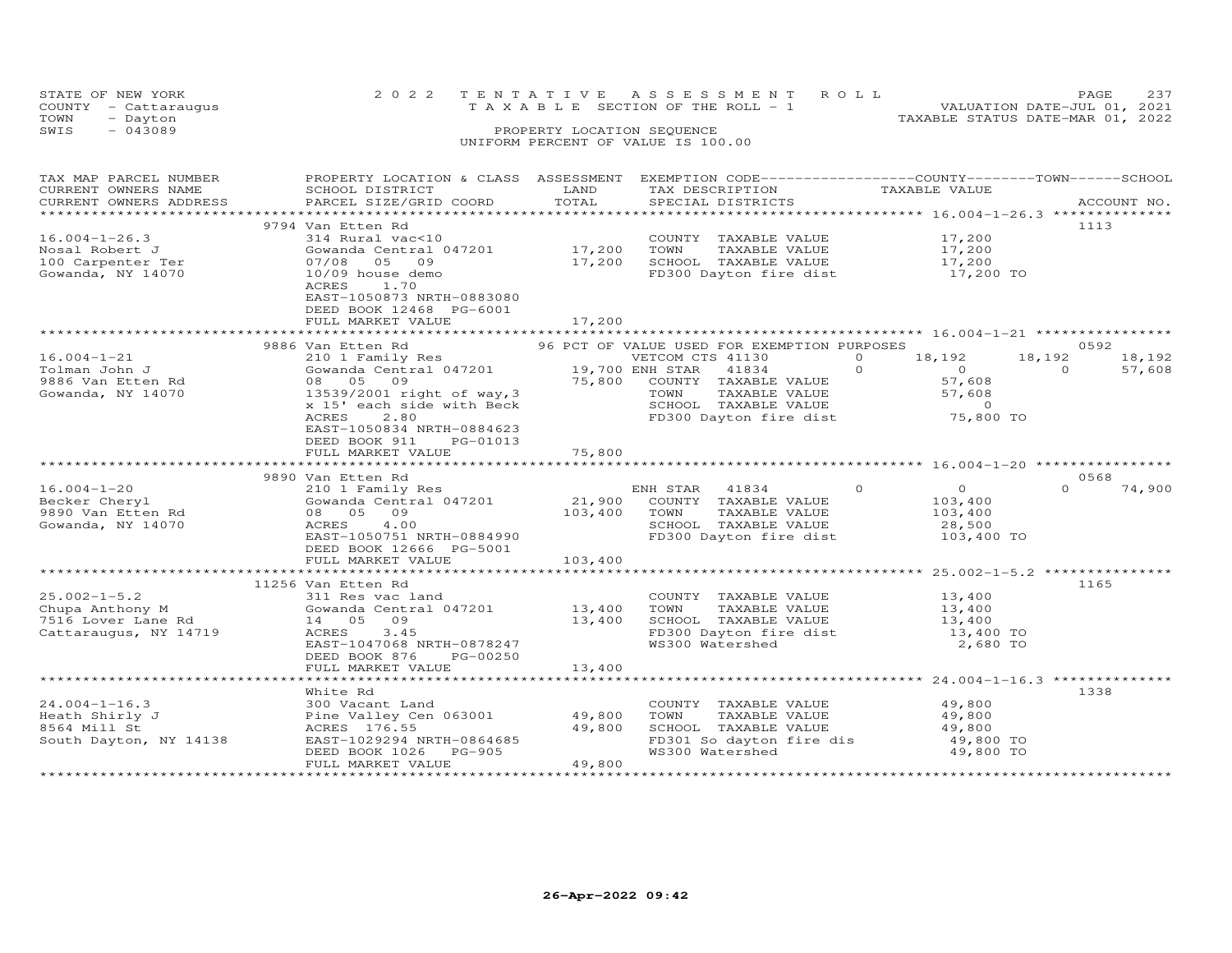| STATE OF NEW YORK    | 2022 TENTATIVE ASSESSMENT ROLL     |                                  | PAGE.                       | 238 |
|----------------------|------------------------------------|----------------------------------|-----------------------------|-----|
| COUNTY - Cattarauqus | TAXABLE SECTION OF THE ROLL - 1    |                                  | VALUATION DATE-JUL 01, 2021 |     |
| TOWN<br>- Dayton     |                                    | TAXABLE STATUS DATE-MAR 01, 2022 |                             |     |
| SWIS<br>- 043089     | PROPERTY LOCATION SEQUENCE         |                                  |                             |     |
|                      | UNIFORM PERCENT OF VALUE IS 100.00 |                                  |                             |     |

| TAX MAP PARCEL NUMBER<br>CURRENT OWNERS NAME<br>CURRENT OWNERS ADDRESS                                              | PROPERTY LOCATION & CLASS ASSESSMENT EXEMPTION CODE-----------------COUNTY-------TOWN------SCHOOL<br><b>EXAMPLE DESCRIPTION OF STREET AND LAND</b><br>SCHOOL DISTRICT<br>PARCEL SIZE/GRID COORD      | TOTAL          | TAX DESCRIPTION TAXABLE VALUE<br>SPECIAL DISTRICTS                                                                                                                                |          |                                                                  |        | ACCOUNT NO. |
|---------------------------------------------------------------------------------------------------------------------|------------------------------------------------------------------------------------------------------------------------------------------------------------------------------------------------------|----------------|-----------------------------------------------------------------------------------------------------------------------------------------------------------------------------------|----------|------------------------------------------------------------------|--------|-------------|
| $33.002 - 1 - 1$                                                                                                    | White Rd<br>105 Vac farmland                                                                                                                                                                         |                | COUNTY TAXABLE VALUE                                                                                                                                                              |          | 4,300                                                            |        | 0328        |
| Kraemer Gary A<br>Kraemer Linda A<br>8406 White Rd                                                                  | Pine Valley Cen 063001<br>50 05 09<br>5.63<br>ACRES                                                                                                                                                  | 4,300<br>4,300 | TAXABLE VALUE<br>TOWN<br>SCHOOL TAXABLE VALUE<br>FD301 So dayton fire dis                                                                                                         |          | 4,300<br>4,300<br>4,300 TO                                       |        |             |
| South Dayton, NY 14138                                                                                              | EAST-1024851 NRTH-0862839<br>DEED BOOK 768 PG-00372                                                                                                                                                  |                | WS300 Watershed                                                                                                                                                                   |          | 4,300 TO                                                         |        |             |
|                                                                                                                     | FULL MARKET VALUE                                                                                                                                                                                    | 4,300          |                                                                                                                                                                                   |          |                                                                  |        |             |
|                                                                                                                     | White Rd                                                                                                                                                                                             |                |                                                                                                                                                                                   |          |                                                                  |        | 0009        |
| $33.002 - 1 - 2$<br>Bartlett Donald L Jr<br>Bartlett Janice L<br>258 Mill St<br>South Dayton, NY 14138              | 105 Vac farmland<br>Pine Valley Cen 063001 168,700<br>42/50 05 09 168,700<br>ACRES 150.93<br>EAST-1026561 NRTH-0861986                                                                               |                | AG DIST<br>41720<br>COUNTY TAXABLE VALUE<br>TOWN<br>TAXABLE VALUE<br>SCHOOL TAXABLE VALUE<br>FD301 So dayton fire dis                                                             | $\Omega$ | 95,214<br>73,486<br>73,486<br>73,486<br>168,700 TO<br>168,700 TO | 95,214 | 95,214      |
| MAY BE SUBJECT TO PAYMENT<br>UNDER AGDIST LAW TIL 2026                                                              | DEED BOOK 00994 PG-00217<br>FULL MARKET VALUE                                                                                                                                                        | 168,700        | WS300 Watershed                                                                                                                                                                   |          |                                                                  |        |             |
|                                                                                                                     |                                                                                                                                                                                                      |                |                                                                                                                                                                                   |          |                                                                  |        |             |
|                                                                                                                     | White Rd                                                                                                                                                                                             |                |                                                                                                                                                                                   |          |                                                                  |        | 0407        |
| $33.002 - 1 - 3$<br>Chase Ronald E II<br>Chase Cheryl A<br>12350 Rte 322<br>South Dayton, NY 14138                  | 105 Vac farmland<br>Pine Valley Cen 063001 39,900 COUNTY TAXABLE VALUE<br>50 05 09<br>ACRES 38.11<br>ACRES 38.11<br>EAST-1025808 NRTH-0861170<br>DEED BOOK 18931 PG-8001<br>FULL MARKET VALUE 39,900 |                | AG DIST<br>41720<br>39,900 TOWN<br>TAXABLE VALUE<br>SCHOOL TAXABLE VALUE<br>FD301 So dayton fire dis<br>WS300 Watershed                                                           | $\circ$  | 21,204<br>18,696<br>18,696<br>18,696<br>39,900 TO<br>39,900 TO   | 21,204 | 21,204      |
| MAY BE SUBJECT TO PAYMENT<br>UNDER AGDIST LAW TIL 2026                                                              |                                                                                                                                                                                                      |                |                                                                                                                                                                                   |          |                                                                  |        |             |
| *****************************                                                                                       |                                                                                                                                                                                                      |                |                                                                                                                                                                                   |          |                                                                  |        | 0266        |
| $33.002 - 1 - 4$<br>Legacy Acres LLC<br>8568 Silver Creek Rd<br>South Dayton, NY 14138<br>MAY BE SUBJECT TO PAYMENT | White Rd<br>105 Vac farmland<br>Pine Valley Cen 063001<br>$50$ 05 09 35,800<br>ACRES 36.96<br>EAST-1025812 NRTH-0860542<br>DEED BOOK 20961 PG-9002                                                   |                | AG DIST 41720 (<br>35,800 COUNTY TAXABLE VALUE<br>41720 0<br>35,800 TOWN<br>IAAABLE VALUE<br>SCHOOL TAXABLE VALUE<br>FD301 So deed<br>FD301 So dayton fire dis<br>WS300 Watershed |          | 16,607<br>19,193<br>19,193<br>19,193<br>35,800 TO<br>7,160 TO    | 16,607 | 16,607      |
| UNDER AGDIST LAW TIL 2026                                                                                           | FULL MARKET VALUE                                                                                                                                                                                    | 35,800         |                                                                                                                                                                                   |          |                                                                  |        |             |
|                                                                                                                     | White Rd                                                                                                                                                                                             |                |                                                                                                                                                                                   |          |                                                                  |        | 0010        |
| $33.002 - 1 - 5$<br>Bartlett Donald L Jr<br>Bartlett Janice L<br>258 Mill St<br>South Dayton, NY 14138              | 105 Vac farmland<br>Pine Valley Cen 063001<br>ACRES 30.00<br>EAST-1027803 NRTH-0863186<br>DEED BOOK 00994 PG-00217                                                                                   |                | 41720<br>AG DIST<br>19,300 COUNTY TAXABLE VALUE<br>19,300 TOWN<br>TAXABLE VALUE<br>SCHOOL TAXABLE VALUE<br>FD301 So dayton fire dis<br>WS300 Watershed                            | $\circ$  | 5,365<br>13,935<br>13,935<br>13,935<br>19,300 TO<br>19,300 TO    | 5,365  | 5,365       |
| MAY BE SUBJECT TO PAYMENT<br>UNDER AGDIST LAW TIL 2026                                                              | FULL MARKET VALUE                                                                                                                                                                                    | 19,300         |                                                                                                                                                                                   |          |                                                                  |        |             |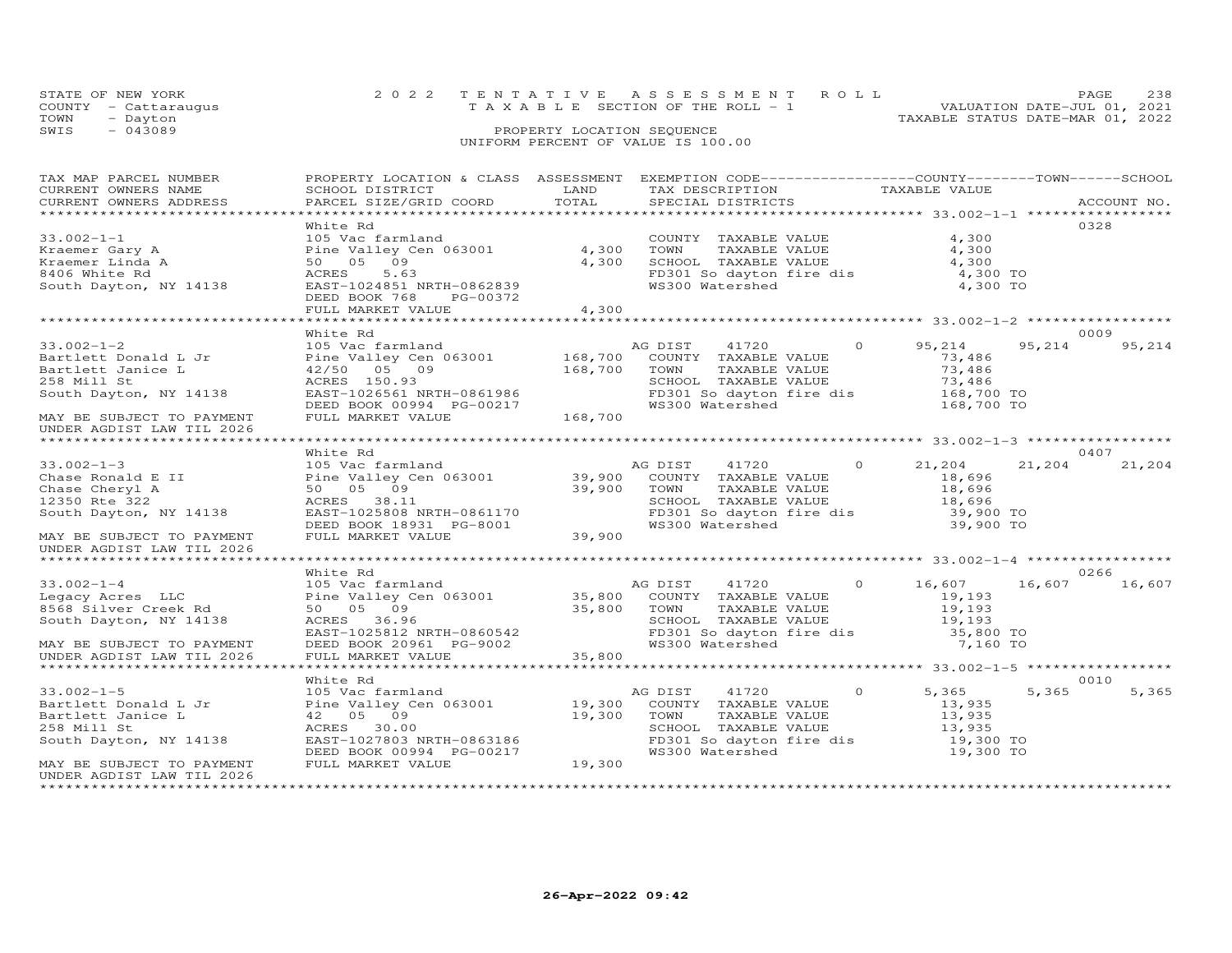| STATE OF NEW YORK    | 2022 TENTATIVE ASSESSMENT ROLL     | PAGE.                            | 239 |
|----------------------|------------------------------------|----------------------------------|-----|
| COUNTY - Cattaraugus | TAXABLE SECTION OF THE ROLL - 1    | VALUATION DATE-JUL 01, 2021      |     |
| TOWN<br>- Dayton     |                                    | TAXABLE STATUS DATE-MAR 01, 2022 |     |
| SWIS<br>- 043089     | PROPERTY LOCATION SEQUENCE         |                                  |     |
|                      | UNIFORM PERCENT OF VALUE IS 100.00 |                                  |     |

# TAX MAP PARCEL NUMBER PROPERTY LOCATION & CLASS ASSESSMENT EXEMPTION CODE------------------COUNTY--------TOWN------SCHOOL CURRENT OWNERS NAME SCHOOL DISTRICT LAND TAX DESCRIPTION TAXABLE VALUE CURRENT OWNERS ADDRESS PARCEL SIZE/GRID COORD TOTAL SPECIAL DISTRICTS ACCOUNT NO. \*\*\*\*\*\*\*\*\*\*\*\*\*\*\*\*\*\*\*\*\*\*\*\*\*\*\*\*\*\*\*\*\*\*\*\*\*\*\*\*\*\*\*\*\*\*\*\*\*\*\*\*\*\*\*\*\*\*\*\*\*\*\*\*\*\*\*\*\*\*\*\*\*\*\*\*\*\*\*\*\*\*\*\*\*\*\*\*\*\*\*\*\*\*\*\*\*\*\*\*\*\*\* 24.004-1-20 \*\*\*\*\*\*\*\*\*\*\*\*\*\*\*\* $\begin{array}{cccccccc} 24.004-1-20 & 8406 \; \text{White Rd} & \text{BAS STAR} & 41854 & 0 & 0329 \\ \text{Kraemer Gary A} & 240 \; \text{Ru valtey Cen 063001} & 61,600 \; \text{COUNTY} & \text{TXABLE VALUE} & 147,500 \\ \text{Kraemer Linda A} & 50/51 & 05 & 9 & 147,500 & \text{TOWRY} & \text{TXABLE VALUE} & 147,500 \\ \text{Straemer Linda A} & 50/51 & 05 & 09 & 147,500 & \text$  $0 \t 30,000$  8514 White Rd 055224.004-1-18 312 Vac w/imprv COUNTY TAXABLE VALUE 18,400 Scott Gregory J Pine Valley Cen 063001 18,200 TOWN TAXABLE VALUE 18,400 140 James Ave 51 05 09 18,400 SCHOOL TAXABLE VALUE 18,400 Jamestown, NY 14701 ACRES 2.02 FD301 So dayton fire dis 18,400 TO18,400 TO<br>18,400 TO للمسم المسلم العامل العامل العامل العامل العامل المسلم العامل العامل العامل العامل العامل العامل العامل العامل<br>Iamestown, NY 14701 MCRES 2.02<br>EAST-1026994 NRTH-0864883 WS300 Watershed WS300 Watershed DEED BOOK 2020 PG-10308 FULL MARKET VALUE 18,400 \*\*\*\*\*\*\*\*\*\*\*\*\*\*\*\*\*\*\*\*\*\*\*\*\*\*\*\*\*\*\*\*\*\*\*\*\*\*\*\*\*\*\*\*\*\*\*\*\*\*\*\*\*\*\*\*\*\*\*\*\*\*\*\*\*\*\*\*\*\*\*\*\*\*\*\*\*\*\*\*\*\*\*\*\*\*\*\*\*\*\*\*\*\*\*\*\*\*\*\*\*\*\* 24.004-1-16.1 \*\*\*\*\*\*\*\*\*\*\*\*\*\* 8564 White Rd 27 PCT OF VALUE USED FOR EXEMPTION PURPOSES 0240 24.004-1-16.1 281 Multiple res VET WAR CT 41121 0 8,602 8,602 0 Heath Shirly J Pine Valley Cen 063001 88,300 ENH STAR 41834 0 0 0 74,900 8564 White Rd 43 05 09 212,400 COUNTY TAXABLE VALUE 203,798 South Dayton, NY 14138 ACRES 55.85 BANK 017 TOWN TAXABLE VALUE 203,798 EAST-1028869 NRTH-0865145 SCHOOL TAXABLE VALUE 137,500 DEED BOOK 9770 PG-2002 FD301 So dayton fire dis 212,400 TO FULL MARKET VALUE 212,400 WS300 Watershed 212,400 TO \*\*\*\*\*\*\*\*\*\*\*\*\*\*\*\*\*\*\*\*\*\*\*\*\*\*\*\*\*\*\*\*\*\*\*\*\*\*\*\*\*\*\*\*\*\*\*\*\*\*\*\*\*\*\*\*\*\*\*\*\*\*\*\*\*\*\*\*\*\*\*\*\*\*\*\*\*\*\*\*\*\*\*\*\*\*\*\*\*\*\*\*\*\*\*\*\*\*\*\*\*\*\* 24.004-1-16.2 \*\*\*\*\*\*\*\*\*\*\*\*\*\* 8596 White Rd 42 PCT OF VALUE USED FOR EXEMPTION PURPOSES 0989 24.004-1-16.2 240 Rural res BAS STAR 41854 0 0 0 30,000 Heath Francis Pine Valley Cen 063001 136,700 VET WAR CT 41121 0 11,145 11,145 0 Heath Ruth 43 05 09 176,900 COUNTY TAXABLE VALUE 165,755 8596 White Rd ACRES 117.83 TOWN TAXABLE VALUE 165,755 South Dayton, NY 14138 EAST-1029621 NRTH-0866640 SCHOOL TAXABLE VALUE 146,900 DEED BOOK 791 PG-00220 FD301 So dayton fire dis 176,900 TO FULL MARKET VALUE 176,900 WS300 Watershed 176,900 TO \*\*\*\*\*\*\*\*\*\*\*\*\*\*\*\*\*\*\*\*\*\*\*\*\*\*\*\*\*\*\*\*\*\*\*\*\*\*\*\*\*\*\*\*\*\*\*\*\*\*\*\*\*\*\*\*\*\*\*\*\*\*\*\*\*\*\*\*\*\*\*\*\*\*\*\*\*\*\*\*\*\*\*\*\*\*\*\*\*\*\*\*\*\*\*\*\*\*\*\*\*\*\* 25.004-1-21 \*\*\*\*\*\*\*\*\*\*\*\*\*\*\*\*Wolfe Rd<br>Country Side Sand & Gravel and Catt-LV Central 046402 27,300 TOWN TAXABLE VALUE 27,300<br>13870 Taylor Hollow Rd 11 05 09 27,300 SCHOOL TAXABLE VALUE 27,300<br>Collins, NY 14034 2022 20:300 ACRES 7.40<br>Collins, NY 14034  $27,300$ <br> $27,300$ 0<br>00 T<br>00 T FULL MARKET VALUE 27,300 \*\*\*\*\*\*\*\*\*\*\*\*\*\*\*\*\*\*\*\*\*\*\*\*\*\*\*\*\*\*\*\*\*\*\*\*\*\*\*\*\*\*\*\*\*\*\*\*\*\*\*\*\*\*\*\*\*\*\*\*\*\*\*\*\*\*\*\*\*\*\*\*\*\*\*\*\*\*\*\*\*\*\*\*\*\*\*\*\*\*\*\*\*\*\*\*\*\*\*\*\*\*\*\*\*\*\*\*\*\*\*\*\*\*\*\*\*\*\*\*\*\*\*\*\*\*\*\*\*\*\*\*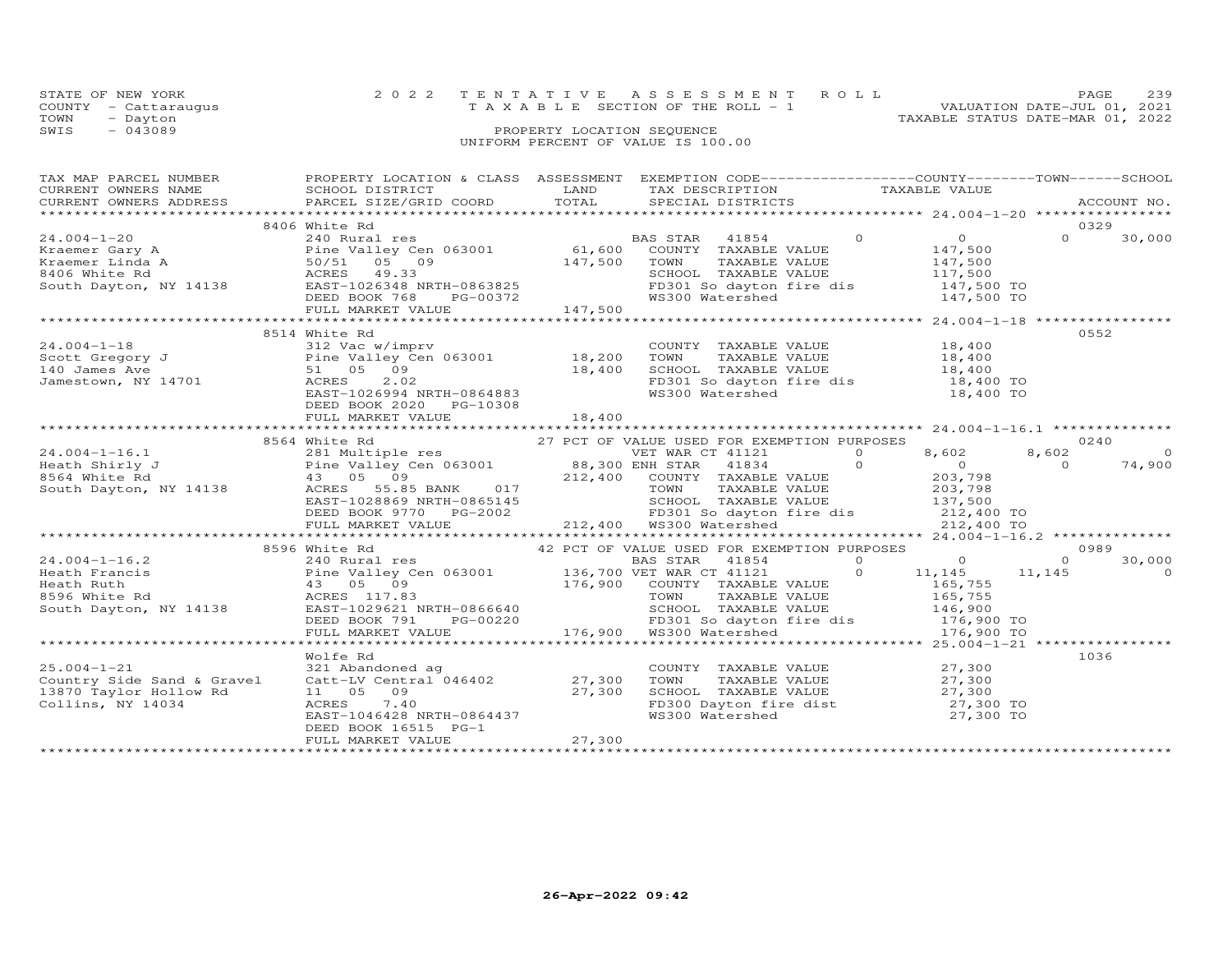| 2022 TENTATIVE ASSESSMENT ROLL<br>STATE OF NEW YORK           | PAGE                        | 240 |
|---------------------------------------------------------------|-----------------------------|-----|
| T A X A B L E SECTION OF THE ROLL - 1<br>COUNTY - Cattaraugus | VALUATION DATE-JUL 01, 2021 |     |
| TAXABLE STATUS DATE-MAR 01, 2022<br>TOWN<br>- Dayton          |                             |     |
| $-043089$<br>SWIS<br>PROPERTY LOCATION SEQUENCE               |                             |     |
| UNIFORM PERCENT OF VALUE IS 100.00                            |                             |     |

| TAX MAP PARCEL NUMBER                                                                                                                                                                                                                                                                                                                            | PROPERTY LOCATION & CLASS ASSESSMENT EXEMPTION CODE----------------COUNTY-------TOWN------SCHOOL                                                                                                                                                                                                                    |         |                                                                                                                                                               |                      |                   |
|--------------------------------------------------------------------------------------------------------------------------------------------------------------------------------------------------------------------------------------------------------------------------------------------------------------------------------------------------|---------------------------------------------------------------------------------------------------------------------------------------------------------------------------------------------------------------------------------------------------------------------------------------------------------------------|---------|---------------------------------------------------------------------------------------------------------------------------------------------------------------|----------------------|-------------------|
| $34.001 - 1 - 7.1$<br>Country Side Sand & Gravel<br>13870 Taylor Hollow Rd<br>Collins, NY 14034<br>MAY BE SUBJECT TO PAYMENT                                                                                                                                                                                                                     | Wolfe Rd<br>322 Rural vac>10<br>Catt-LV Central 046402 137,600<br>10 05 09 137,600<br>ACRES 159.15<br>EAST-1040980 NRTH-0860483<br>PG-00491<br>DEED BOOK 652                                                                                                                                                        |         | COUNTY TAXABLE VALUE 137,600<br>TOWN TAXABLE VALUE 137,600<br>SCHOOL TAXABLE VALUE 137,600<br>FD300 Dayton fire dist 137,600 TO<br>WS300 Watershed 137,600 TO |                      | 0119              |
| UNDER AGDIST LAW TIL 2026                                                                                                                                                                                                                                                                                                                        |                                                                                                                                                                                                                                                                                                                     |         |                                                                                                                                                               |                      |                   |
| 34.001-1-8.3 (11 Res vac land COUNTY TAXABLE VALUE 300<br>Gross Christina Catt-LV Central 046402 300 TOWN TAXABLE VALUE 300<br>8376 Wolfe Rd FRNT 174.00 DPTH 175.00 300 SCHOOL TAXABLE VALUE 300 TOWN Cattaraugus, NY 14719 EAST-                                                                                                               | Wolfe Rd                                                                                                                                                                                                                                                                                                            |         |                                                                                                                                                               |                      | 1348              |
|                                                                                                                                                                                                                                                                                                                                                  | Wolfe Rd                                                                                                                                                                                                                                                                                                            |         |                                                                                                                                                               |                      | 0938              |
| $34.001 - 1 - 10$<br>Country Side Sand & Gravel<br>13870 Taylor Hollow Rd<br>Collins, NY 14034                                                                                                                                                                                                                                                   | 17 05 09 22,000<br>ACRES 11.50 22,000<br>EAST-1041439 NRTH-0859183<br>DEED BOOK 755 PG-00705                                                                                                                                                                                                                        |         | COUNTY TAXABLE VALUE 22,000<br>TOWN                                                                                                                           | TAXABLE VALUE 22,000 |                   |
|                                                                                                                                                                                                                                                                                                                                                  | Wolfe Rd                                                                                                                                                                                                                                                                                                            |         |                                                                                                                                                               |                      | 0226              |
| $\begin{tabular}{lllllllllllllllllllll} \hline 34.001-1-13 & \hline & 015\text{ Vac farmland} & \hline \text{R} & 1720 & 0 & 5,346 & 5,346 & 5,346 & 5,346 & 5,346 & 5,346 & 5,346 & 5,346 & 5,346 & 5,346 & 5,346 & 5,346 & 5,346 & 5,346 & 5,346 & 5,346 & 5,346 & 5,346 & 5,346 & 5,346 & 5,346 & 5,$<br>34.001-1-13<br>Koningisor Bruce N Jr |                                                                                                                                                                                                                                                                                                                     |         |                                                                                                                                                               |                      |                   |
|                                                                                                                                                                                                                                                                                                                                                  | Wolfe Rd                                                                                                                                                                                                                                                                                                            |         |                                                                                                                                                               |                      | 0370              |
| $34.002 - 1 - 2$<br>Country Side Sand & Gravel<br>13870 Taylor Hollow Rd<br>Collins, NY 14034<br>MAY BE SUBJECT TO PAYMENT<br>UNDER AGDIST LAW TIL 2026                                                                                                                                                                                          | 105 Vac farmland<br>Valential 046402<br>Catt-LV Central 046402<br>10/11 05 09<br>218,300 TOWN TAXABLE VALUE<br>218,300 TOWN TAXABLE VALUE<br>SCHOOL TAXABLE VALUE<br>SCHOOL TAXABLE VALUE<br>218,800 TOWN TAXABLE VALUE<br>218,300 TOWN TAXABLE VALUE<br>218,300 TO<br>DEED BOOK 20190 PG-3151<br>FULL MARKET VALUE | 218,300 | AG DIST<br>41720                                                                                                                                              | $0 \t 129,434$       | 129, 434 129, 434 |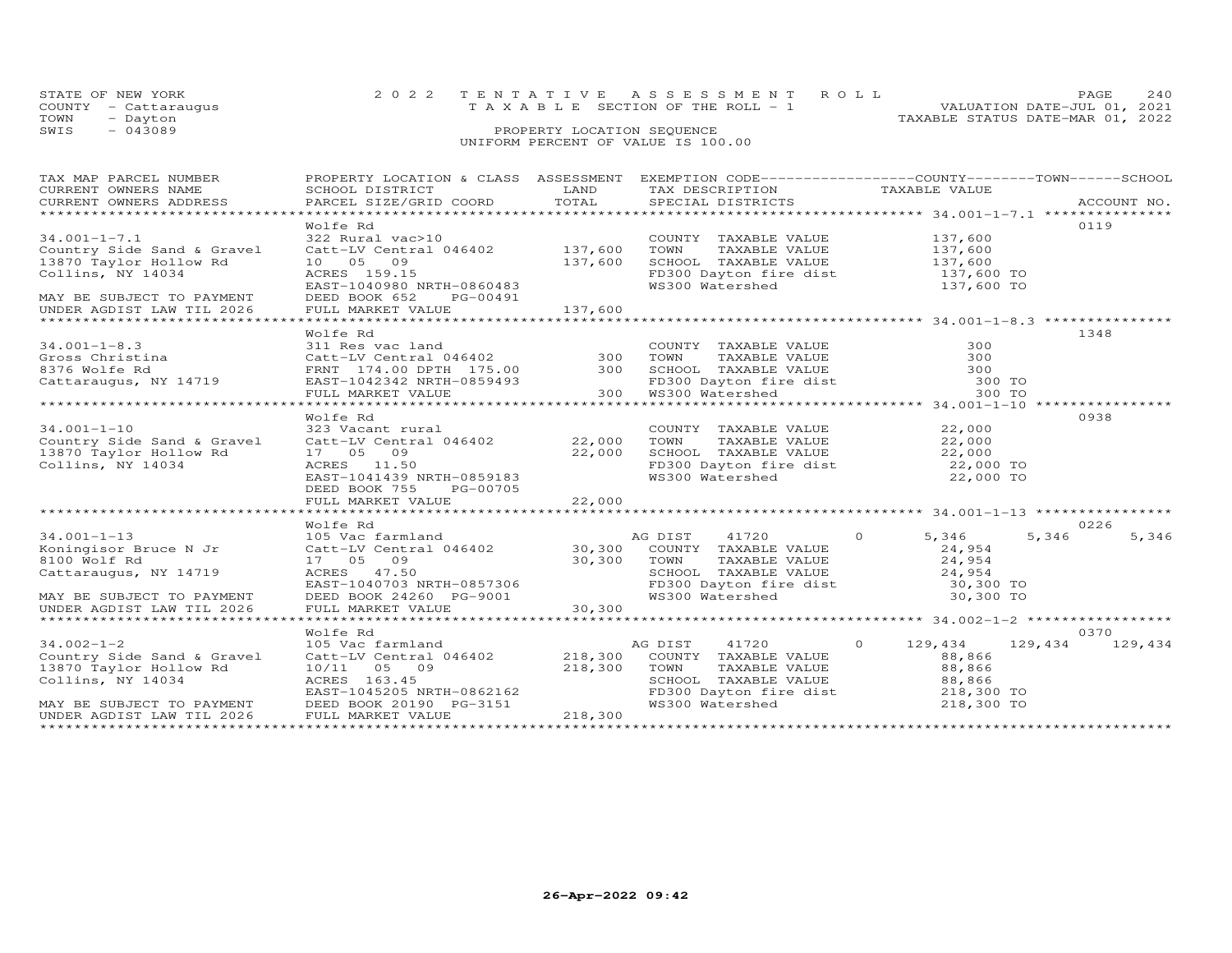| STATE OF NEW YORK<br>COUNTY - Cattaraugus<br>TOWN<br>- Dayton | 2022 TENTATIVE ASSESSMENT ROLL<br>T A X A B L E SECTION OF THE ROLL - 1 | 2.41<br>PAGE.<br>VALUATION DATE-JUL 01, 2021<br>TAXABLE STATUS DATE-MAR 01, 2022 |
|---------------------------------------------------------------|-------------------------------------------------------------------------|----------------------------------------------------------------------------------|
| $-043089$<br>SWIS                                             | PROPERTY LOCATION SEQUENCE<br>UNIFORM PERCENT OF VALUE IS 100.00        |                                                                                  |

| TAX MAP PARCEL NUMBER<br>CURRENT OWNERS NAME<br>.CURRENT OWNERS ADDRESS PARCEL SIZE/GRID COORD TOTAL SPECIAL DISTRICTS ACCOUNT NO ACCOUNT NO ACCOUNT NO ARE A LIST AND A LIST ASSESS AND A LIST AND A LIST A LIST AND A LIST AND A LIST A LIST AND A LIST AND A LIST AND A LIS | PROPERTY LOCATION & CLASS ASSESSMENT EXEMPTION CODE----------------COUNTY-------TOWN------SCHOOL<br>SCHOOL DISTRICT LAND                                                                                                                          | TAX DESCRIPTION<br>TAX DESCRIPTION<br>SPECIAL DISTRICTS |                       |
|--------------------------------------------------------------------------------------------------------------------------------------------------------------------------------------------------------------------------------------------------------------------------------|---------------------------------------------------------------------------------------------------------------------------------------------------------------------------------------------------------------------------------------------------|---------------------------------------------------------|-----------------------|
| $34.002 - 1 - 3$<br>Country Side Sand & Gravel<br>13870 Taylor Hollow Rd<br>Collins, NY 14034                                                                                                                                                                                  | Wolfe Rd<br>323 Vacant rural and COUNTY TAXABLE VALUE 21,800<br>Catt-LV Central 046402 21,800 TOWN TAXABLE VALUE 21,800<br>11 05 09 21,800 SCHOOL TAXABLE VALUE 21,800<br>ACRES 20.84 FD300 Dayton fire dist 21,800 TO<br>DEED BOOK 0118 PG-00605 |                                                         | 0197                  |
|                                                                                                                                                                                                                                                                                |                                                                                                                                                                                                                                                   |                                                         |                       |
| MAY BE SUBJECT TO PAYMENT DEED BOOK 12156 PG-6001<br>UNDER AGDIST LAW TIL 2026                                                                                                                                                                                                 | Wolfe Rd                                                                                                                                                                                                                                          |                                                         | 0412<br>11,551 11,551 |
|                                                                                                                                                                                                                                                                                | 8045 Wolfe Rd                                                                                                                                                                                                                                     |                                                         | 0390                  |
|                                                                                                                                                                                                                                                                                |                                                                                                                                                                                                                                                   |                                                         |                       |
|                                                                                                                                                                                                                                                                                |                                                                                                                                                                                                                                                   |                                                         |                       |
|                                                                                                                                                                                                                                                                                | 8100 Wolfe Rd                                                                                                                                                                                                                                     |                                                         | 0227                  |
|                                                                                                                                                                                                                                                                                |                                                                                                                                                                                                                                                   |                                                         |                       |
|                                                                                                                                                                                                                                                                                |                                                                                                                                                                                                                                                   |                                                         |                       |
|                                                                                                                                                                                                                                                                                |                                                                                                                                                                                                                                                   |                                                         | 40,638<br>63,562      |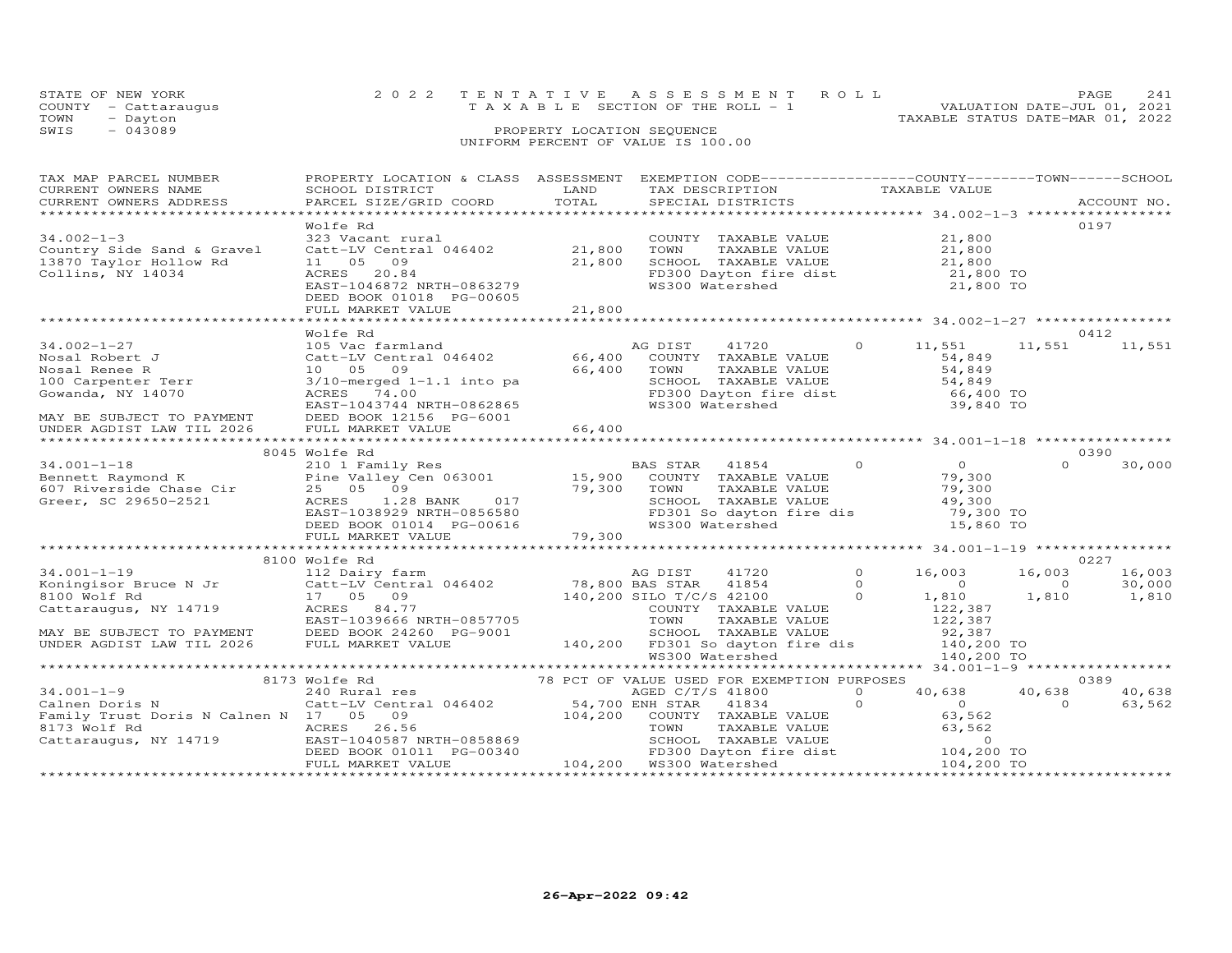|      | STATE OF NEW YORK    | 2022 TENTATIVE ASSESSMENT ROLL                                       | PAGE | 242 |
|------|----------------------|----------------------------------------------------------------------|------|-----|
|      | COUNTY - Cattaraugus | VALUATION DATE-JUL 01, 2021<br>T A X A B L E SECTION OF THE ROLL - 1 |      |     |
| TOWN | - Dayton             | TAXABLE STATUS DATE-MAR 01, 2022                                     |      |     |
| SWIS | $-043089$            | PROPERTY LOCATION SEQUENCE                                           |      |     |
|      |                      | UNIFORM PERCENT OF VALUE IS 100.00                                   |      |     |

| TAX MAP PARCEL NUMBER                                           | PROPERTY LOCATION & CLASS ASSESSMENT EXEMPTION CODE---------------COUNTY-------TOWN------SCHOOL                                                      |         |                                                                   |                            |                    |
|-----------------------------------------------------------------|------------------------------------------------------------------------------------------------------------------------------------------------------|---------|-------------------------------------------------------------------|----------------------------|--------------------|
| CURRENT OWNERS NAME                                             | SCHOOL DISTRICT                                                                                                                                      | LAND    | TAX DESCRIPTION                                                   | TAXABLE VALUE              |                    |
| CURRENT OWNERS ADDRESS                                          | PARCEL SIZE/GRID COORD                                                                                                                               | TOTAL   | SPECIAL DISTRICTS                                                 |                            | ACCOUNT NO.        |
|                                                                 |                                                                                                                                                      |         |                                                                   |                            |                    |
|                                                                 | 8332 Wolfe Rd                                                                                                                                        |         |                                                                   |                            | 0341               |
| $34.001 - 1 - 11$                                               | 240 Rural res                                                                                                                                        |         | COUNTY TAXABLE VALUE                                              | 95,400                     |                    |
|                                                                 |                                                                                                                                                      |         | TOWN<br>TAXABLE VALUE                                             | 95,400                     |                    |
| 8376 Wolfe Rd                                                   | 17 05 09                                                                                                                                             | 95,400  | SCHOOL TAXABLE VALUE                                              | 95,400                     |                    |
| Cattaraugus, NY 14719                                           | ACRES 25.25                                                                                                                                          |         | FD300 Dayton fire dist                                            | $95,400$ TO<br>$95,400$ TO |                    |
|                                                                 | EAST-1042352 NRTH-0859001                                                                                                                            |         | WS300 Watershed                                                   | 95,400 TO                  |                    |
|                                                                 | DEED BOOK 27711 PG-8001                                                                                                                              |         |                                                                   |                            |                    |
|                                                                 | FULL MARKET VALUE                                                                                                                                    | 95,400  |                                                                   |                            |                    |
|                                                                 |                                                                                                                                                      |         |                                                                   |                            |                    |
|                                                                 | 8360 Wolfe Rd                                                                                                                                        |         |                                                                   |                            | 1347               |
| $34.001 - 1 - 8.2$                                              | 210 1 Family Res                                                                                                                                     |         | COUNTY TAXABLE VALUE                                              | 78,400                     |                    |
|                                                                 | 34.001-1-8.2<br>Kilby Ashley Catt-LV Central 046402<br>Riby Ashley Cattaraugus, NY 14719 EAST-1042513 NRTH-0859552<br>Catt-LV Central $046402$ 1,600 |         | TAXABLE VALUE<br>TOWN                                             | 78,400                     |                    |
|                                                                 |                                                                                                                                                      | 78,400  |                                                                   | 78,400                     |                    |
|                                                                 |                                                                                                                                                      |         | SCHOOL TAXABLE VALUE<br>FD300 Dayton fire dist                    | 78,400 TO                  |                    |
|                                                                 |                                                                                                                                                      |         | WS300 Watershed                                                   | 78,400 TO                  |                    |
|                                                                 | DEED BOOK 24333 PG-4001                                                                                                                              | 78,400  |                                                                   |                            |                    |
|                                                                 | FULL MARKET VALUE                                                                                                                                    |         |                                                                   |                            |                    |
|                                                                 |                                                                                                                                                      |         |                                                                   |                            |                    |
|                                                                 | 8376 Wolfe Rd                                                                                                                                        |         |                                                                   |                            | 0121               |
| $34.001 - 1 - 8.1$<br>34.001 1 1.<br>Gross Christina<br>The Pal | 210 1 Family Res<br>Catt-LV Central 046402<br>10 05 05                                                                                               |         |                                                                   | $\overline{0}$<br>$\circ$  | 30,000             |
|                                                                 |                                                                                                                                                      |         |                                                                   | 165,000                    |                    |
|                                                                 | 18 05 09                                                                                                                                             | 165,000 | TOWN<br>TAXABLE VALUE                                             | 165,000<br>135,000         |                    |
| Cattaraugus, NY 14719                                           | ACRES 4.95                                                                                                                                           |         | SCHOOL TAXABLE VALUE 135,000<br>FD300 Dayton fire dist 165,000 TO |                            |                    |
|                                                                 | EAST-1042749 NRTH-0859663                                                                                                                            |         |                                                                   |                            |                    |
|                                                                 | DEED BOOK 00977 PG-01019                                                                                                                             |         | WS300 Watershed                                                   | 165,000 TO                 |                    |
|                                                                 | FULL MARKET VALUE                                                                                                                                    | 165,000 |                                                                   |                            |                    |
|                                                                 |                                                                                                                                                      |         |                                                                   |                            |                    |
|                                                                 | 8415 Wolfe Rd                                                                                                                                        |         |                                                                   |                            | 0078               |
| $34.002 - 1 - 25$                                               | 240 Rural res                                                                                                                                        |         | BAS STAR 41854                                                    | $\Omega$<br>$\overline{O}$ | $\Omega$<br>30,000 |
| Case Romaine F                                                  | 240 Rural res<br>Catt-LV Central 046402 30,100<br>2010 12:00 10:00 67                                                                                |         | COUNTY TAXABLE VALUE                                              | 67,400                     |                    |
| 8415 Wolfe Rd                                                   | 18 05 09                                                                                                                                             | 67,400  | TAXABLE VALUE<br>TOWN                                             | 67,400                     |                    |
| Cattaraugus, NY 14719                                           | 9.60<br>ACRES                                                                                                                                        |         | SCHOOL TAXABLE VALUE                                              | 37,400                     |                    |
|                                                                 |                                                                                                                                                      |         | FD300 Dayton fire dist                                            | 67,400 TO                  |                    |
|                                                                 | EAST-1042583 NRTH-0860281<br>DEED BOOK 13495 PG-5001                                                                                                 |         | WS300 Watershed                                                   | 67,400 TO                  |                    |
|                                                                 |                                                                                                                                                      | 67,400  |                                                                   |                            |                    |
|                                                                 | FULL MARKET VALUE                                                                                                                                    |         |                                                                   |                            |                    |
|                                                                 |                                                                                                                                                      |         |                                                                   |                            |                    |
|                                                                 | 8424 Wolfe Rd                                                                                                                                        |         |                                                                   |                            | 1219               |
| $34.002 - 1 - 24.2$                                             | 270 Mfg housing                                                                                                                                      |         | BAS STAR 41854                                                    | $\overline{0}$<br>$\Omega$ | $\Omega$<br>28,700 |
| Green Larry                                                     |                                                                                                                                                      |         | COUNTY TAXABLE VALUE                                              | 28,700                     |                    |
| Green Jessica                                                   | Catt-LV Central 046402 12,500<br>10/18 05 09 28,700<br>FRNT 330.00 DPTH 250.00                                                                       |         | TOWN      TAXABLE VALUE<br>SCHOOL   TAXABLE VALUE                 | 28,700                     |                    |
| 8424 Wolf Rd                                                    |                                                                                                                                                      |         |                                                                   | $\sim$ 0                   |                    |
| Cattaraugus, NY 14719                                           | ACRES<br>$0.89$ BANK<br>081                                                                                                                          |         | FD300 Dayton fire dist                                            | 28,700 TO                  |                    |
|                                                                 | EAST-1042986 NRTH-0860067                                                                                                                            |         | WS300 Watershed                                                   | 28,700 TO                  |                    |
|                                                                 | DEED BOOK 228<br>PG-2001                                                                                                                             |         |                                                                   |                            |                    |
|                                                                 | FULL MARKET VALUE                                                                                                                                    | 28,700  |                                                                   |                            |                    |
|                                                                 |                                                                                                                                                      |         |                                                                   |                            |                    |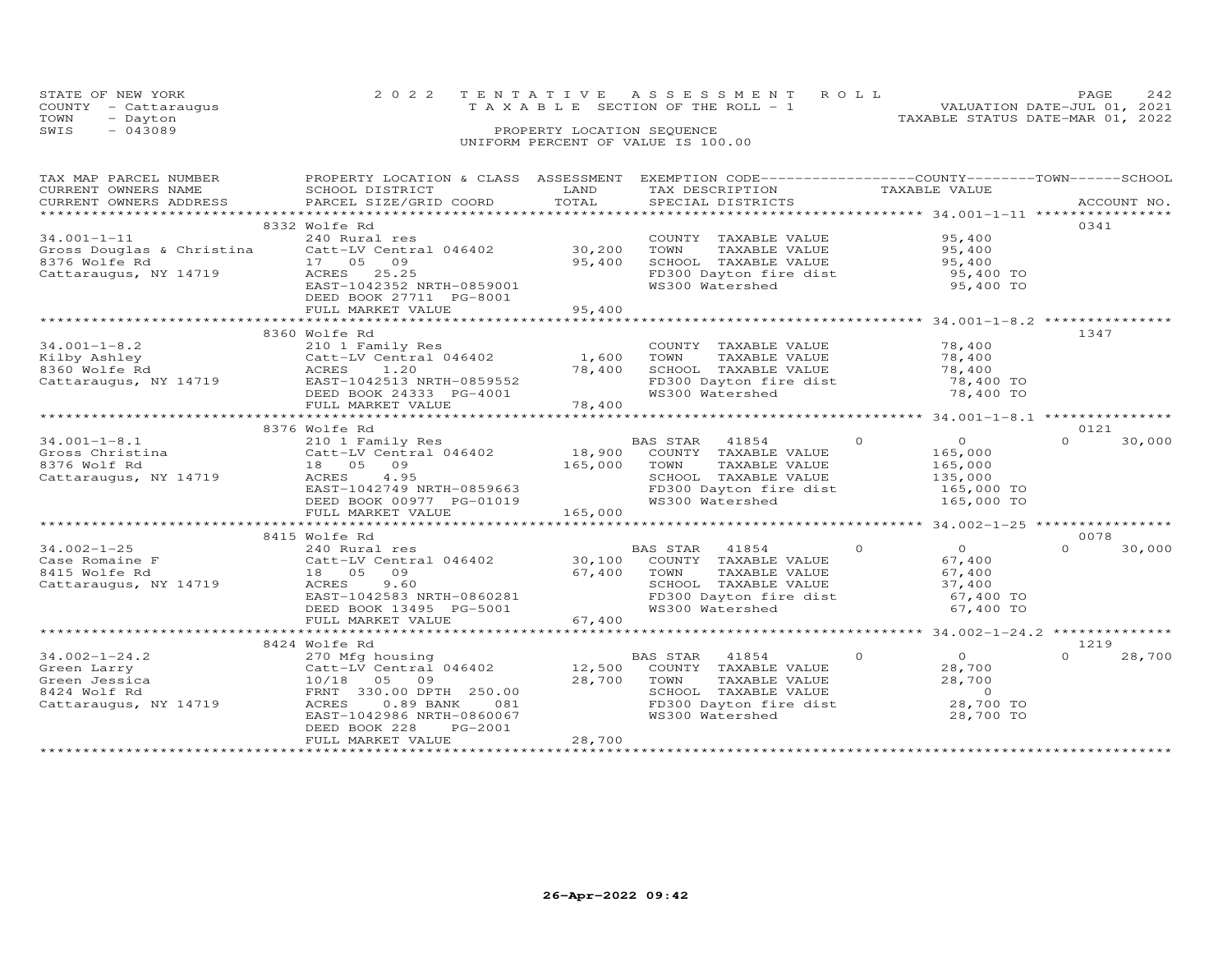|      | STATE OF NEW YORK    | 2022 TENTATIVE ASSESSMENT ROLL<br>PAGE.                              | 2.43 |
|------|----------------------|----------------------------------------------------------------------|------|
|      | COUNTY - Cattaraugus | VALUATION DATE-JUL 01, 2021<br>T A X A B L E SECTION OF THE ROLL - 1 |      |
| TOWN | - Dayton             | TAXABLE STATUS DATE-MAR 01, 2022                                     |      |
| SWIS | $-043089$            | PROPERTY LOCATION SEQUENCE                                           |      |
|      |                      | UNIFORM PERCENT OF VALUE IS 100.00                                   |      |

| TAX MAP PARCEL NUMBER<br>CURRENT OWNERS NAME<br>CURRENT OWNERS ADDRESS                                                                        | PROPERTY LOCATION & CLASS ASSESSMENT<br>SCHOOL DISTRICT<br>PARCEL SIZE/GRID COORD                                                                                         | LAND<br>TOTAL              | EXEMPTION CODE------------------COUNTY-------TOWN------SCHOOL<br>TAX DESCRIPTION TAXABLE VALUE SPECIAL DISTRICTS                                                |                      |                                                                                     |                    | ACCOUNT NO.             |
|-----------------------------------------------------------------------------------------------------------------------------------------------|---------------------------------------------------------------------------------------------------------------------------------------------------------------------------|----------------------------|-----------------------------------------------------------------------------------------------------------------------------------------------------------------|----------------------|-------------------------------------------------------------------------------------|--------------------|-------------------------|
| $34.001 - 1 - 7.2$<br>Jones Brian T<br>8455 Wolf Rd<br>Cattaraugus, NY 14719                                                                  | 8445 Wolfe Rd<br>270 Mfg housing<br>Catt-LV Central 046402<br>09<br>10 05<br>ACRES<br>1.75<br>EAST-1043301 NRTH-0860714<br>DEED BOOK 9103<br>PG-6002<br>FULL MARKET VALUE | 14,500<br>41,000<br>41,000 | BAS STAR<br>41854<br>COUNTY TAXABLE VALUE<br>TAXABLE VALUE<br>TOWN<br>SCHOOL TAXABLE VALUE<br>FD300 Dayton fire dist<br>WS300 Watershed                         | $\Omega$             | $\overline{O}$<br>41,000<br>41,000<br>11,000<br>41,000 TO<br>41,000 TO              | $\Omega$           | 1212<br>30,000          |
|                                                                                                                                               |                                                                                                                                                                           |                            |                                                                                                                                                                 |                      |                                                                                     |                    |                         |
| $34.002 - 1 - 24.1$<br>Rosario Jose' M Jr<br>8446 Wolfe Rd<br>Cattaraugus, NY 14719<br>MAY BE SUBJECT TO PAYMENT<br>UNDER AGDIST LAW TIL 2026 | 8446 Wolfe Rd<br>240 Rural res<br>Catt-LV Central 046402<br>13 05<br>09<br>ACRES 19.50<br>EAST-1043428 NRTH-0860032<br>DEED BOOK 12137 PG-3002<br>FULL MARKET VALUE       | 38,600 BAS STAR            | AG DIST<br>41720<br>41854<br>113,600 COUNTY TAXABLE VALUE<br>TAXABLE VALUE<br>TOWN<br>SCHOOL TAXABLE VALUE<br>FD300 Dayton fire dist<br>113,600 WS300 Watershed | $\Omega$<br>$\Omega$ | 9,646<br>$\overline{O}$<br>103,954<br>103,954<br>73,954<br>113,600 TO<br>113,600 TO | 9,646<br>$\Omega$  | 0080<br>9,646<br>30,000 |
|                                                                                                                                               |                                                                                                                                                                           |                            | ********************************                                                                                                                                |                      | ************** 34.002-1-23 *****************                                        |                    |                         |
|                                                                                                                                               | 8476 Wolfe Rd                                                                                                                                                             |                            |                                                                                                                                                                 |                      |                                                                                     |                    | 0256                    |
| $34.002 - 1 - 23$<br>Johnson Charles Jr<br>Johnson Bonnie<br>8476 Wolfe Rd<br>Cattaraugus, NY 14719                                           | 240 Rural res<br>Catt-LV Central 046402<br>10 05<br>09<br>ACRES<br>26.13<br>EAST-1044087 NRTH-0860219<br>DEED BOOK 762<br>PG-01039                                        | 40,400<br>87,300           | ENH STAR<br>41834<br>COUNTY TAXABLE VALUE<br>TOWN<br>TAXABLE VALUE<br>SCHOOL TAXABLE VALUE<br>FD300 Dayton fire dist<br>WS300 Watershed                         | $\Omega$             | $\overline{O}$<br>87,300<br>87,300<br>12,400<br>87,300 TO<br>87,300 TO              | $\Omega$           | 74,900                  |
|                                                                                                                                               | FULL MARKET VALUE                                                                                                                                                         | 87,300                     |                                                                                                                                                                 |                      |                                                                                     |                    |                         |
|                                                                                                                                               |                                                                                                                                                                           |                            |                                                                                                                                                                 |                      |                                                                                     |                    |                         |
| $34.002 - 1 - 26$<br>Vaughn Dawn M<br>Vaughn Glenn A<br>8606 Wolf Rd<br>Cattaraugus, NY 14719                                                 | 8606 Wolfe Rd<br>210 1 Family Res<br>Catt-LV Central 046402<br>10 05 09<br>ACRES<br>1.54 BANK<br>081<br>EAST-1044778 NRTH-0862413<br>DEED BOOK 2299 PG-3001               | 16,700<br>63,100           | 41854<br>BAS STAR<br>COUNTY TAXABLE VALUE<br>TOWN<br>TAXABLE VALUE<br>SCHOOL TAXABLE VALUE<br>FD300 Dayton fire dist<br>WS300 Watershed                         | $\circ$              | $\overline{O}$<br>63,100<br>63,100<br>33,100<br>63,100 TO<br>31,550 TO              | $\Omega$           | 0090<br>30,000          |
|                                                                                                                                               | FULL MARKET VALUE<br>*************************                                                                                                                            | 63,100                     |                                                                                                                                                                 |                      |                                                                                     |                    |                         |
|                                                                                                                                               | 8679 Wolfe Rd                                                                                                                                                             |                            |                                                                                                                                                                 |                      |                                                                                     |                    | 1002                    |
| $34.002 - 1 - 1.2$<br>Calnen Charles R<br>8679 Wolf Rd<br>Cattaraugus, NY 14719                                                               | 210 1 Family Res<br>Catt-LV Central 046402<br>10/18 05<br>09<br>FRNT 168.00 DPTH 265.00<br>EAST-1045270 NRTH-0863454<br>DEED BOOK 00936 PG-01044<br>FULL MARKET VALUE     | 72,700<br>72,700           | BAS STAR 41854<br>13,300 CW_15_VET/ 41161<br>COUNTY TAXABLE VALUE<br>TOWN<br>TAXABLE VALUE<br>SCHOOL TAXABLE VALUE<br>FD300 Dayton fire dist<br>WS300 Watershed | $\Omega$<br>$\Omega$ | $\circ$<br>10,905<br>61,795<br>61,795<br>42,700<br>72,700 TO<br>72,700 TO           | $\Omega$<br>10,905 | 30,000<br>$\Omega$      |
|                                                                                                                                               |                                                                                                                                                                           |                            |                                                                                                                                                                 |                      |                                                                                     |                    |                         |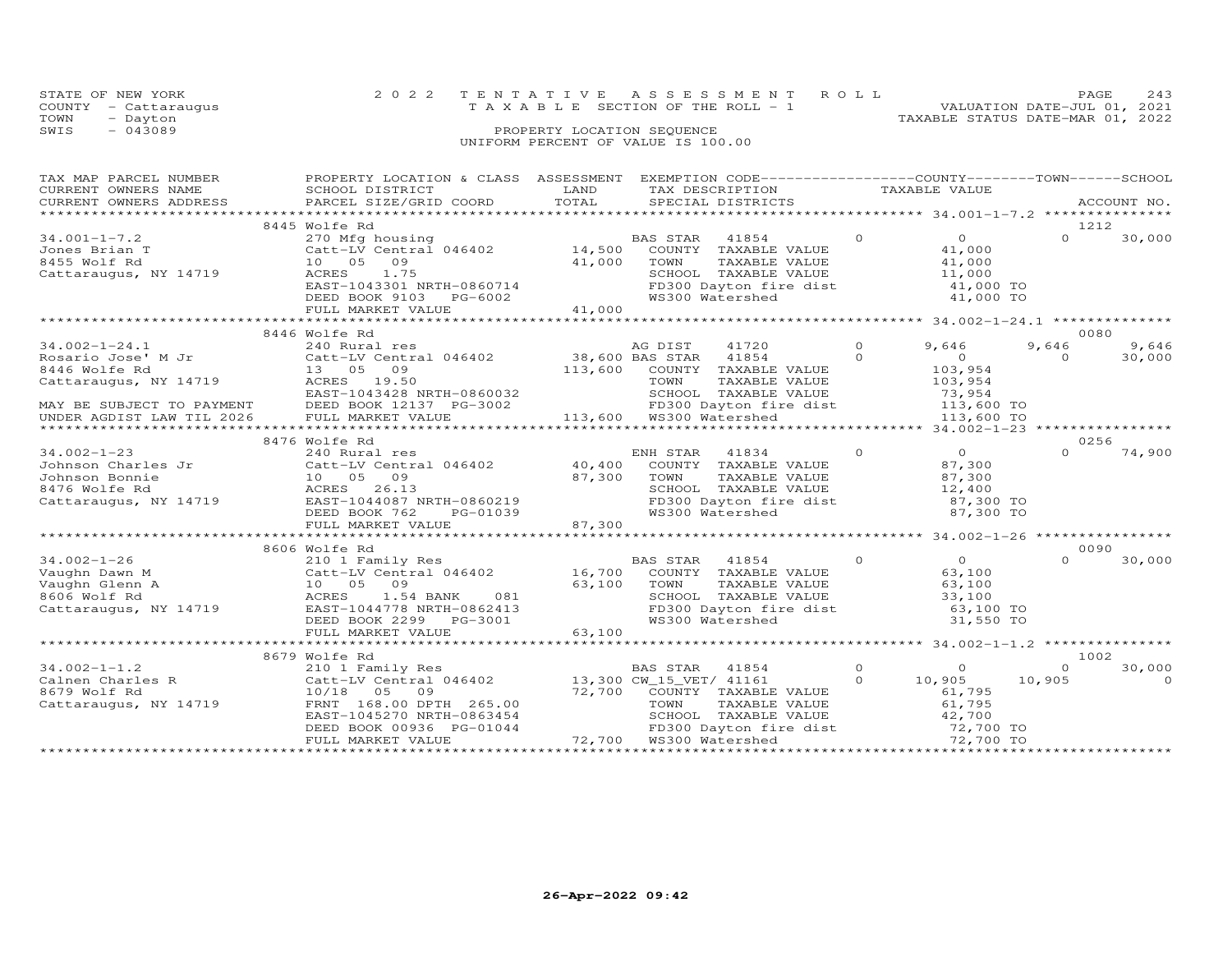| STATE OF NEW YORK    |  | 2022 TENTATIVE ASSESSMENT ROLL        |  |                                  |                        | PAGE. | 244 |
|----------------------|--|---------------------------------------|--|----------------------------------|------------------------|-------|-----|
| COUNTY - Cattaraugus |  | T A X A B L E SECTION OF THE ROLL - 1 |  | VALUATION DATE-JUL 01, 2021      |                        |       |     |
| TOWN<br>- Dayton     |  |                                       |  | TAXABLE STATUS DATE-MAR 01, 2022 |                        |       |     |
| $-043089$<br>SWIS    |  |                                       |  |                                  | RPS150/V04/L015        |       |     |
|                      |  |                                       |  |                                  | CURRENT DATE 4/26/2022 |       |     |
|                      |  | UNIFORM PERCENT OF VALUE IS 100.00    |  |                                  |                        |       |     |
|                      |  | ROLL SUB SECTION - - TOTALS           |  |                                  |                        |       |     |

# \*\*\* S P E C I A L D I S T R I C T S U M M A R Y \*\*\*

| DISTRICT NAME                                                                  | TOTAL   | EXTENSION                                        | EXTENSION | AD VALOREM                                      | EXEMPT | TAXABLE                                         |
|--------------------------------------------------------------------------------|---------|--------------------------------------------------|-----------|-------------------------------------------------|--------|-------------------------------------------------|
| CODE                                                                           | PARCELS | TYPE                                             | VALUE     | VALUE                                           | AMOUNT | VALUE                                           |
| FD300 Dayton fire di<br>FD301 So dayton fire<br>LD300 Light<br>WS300 Watershed |         | 554 TOTAL<br>231 TOTAL<br>106 TOTAL<br>562 TOTAL |           | 45712,845<br>22101,885<br>5563,400<br>22865,520 |        | 45712,845<br>22101,885<br>5563,400<br>22865,520 |

### \*\*\* S C H O O L D I S T R I C T S U M M A R Y \*\*\*

| CODE   | DISTRICT NAME       | TOTAL<br>PARCELS | ASSESSED<br>LAND | ASSESSED<br>TOTAL | <b>EXEMPT</b><br><b>AMOUNT</b> | TOTAL<br>TAXABLE | STAR<br><b>AMOUNT</b> | STAR<br>TAXABLE |
|--------|---------------------|------------------|------------------|-------------------|--------------------------------|------------------|-----------------------|-----------------|
| 046402 | Catt-LV Central     | 98               | 5717,000         | 10545,000         | 1767,979                       | 8777,021         | 1909,562              | 6867,459        |
| 047201 | Gowanda Central     | 448              | 16223,500        | 34008,100         | 2668,872                       | 31339,228        | 6610,180              | 24729,048       |
| 063001 | Pine Valley Central | 236              | 12903,700        | 23295,900         | 2326,673                       | 20969,227        | 3500,639              | 17468,588       |
|        | $SUB - TO T AL$     | 782              | 34844,200        | 67849,000         | 6763,524                       | 61085,476        | 12020,381             | 49065,095       |
|        | TOTAL               | 782              | 34844,200        | 67849,000         | 6763,524                       | 61085,476        | 12020,381             | 49065,095       |

#### \*\*\* S Y S T E M C O D E S S U M M A R Y \*\*\*

#### NO SYSTEM EXEMPTIONS AT THIS LEVEL

#### \*\*\* E X E M P T I O N S U M M A R Y \*\*\*

|       |                | TOTAL          |          |          |          |
|-------|----------------|----------------|----------|----------|----------|
| CODE  | DESCRIPTION    | PARCELS        | COUNTY   | TOWN     | SCHOOL   |
| 41120 | VETWAR CTS     | 16             | 189,285  | 189,285  | 189,285  |
| 41121 | VET WAR CT     | 14             | 141,350  | 141,350  |          |
| 41130 | VETCOM CTS     | 18             | 298,055  | 298,055  | 298,055  |
| 41131 | VET COM CT     | 9              | 157,704  | 157,704  |          |
| 41140 | VETDIS CTS     |                | 221,462  | 221,462  | 221,462  |
| 41141 | VET DIS CT     | $\overline{A}$ | 101,598  | 101,598  |          |
| 41161 | $CW$ 15 $VET/$ | 4              | 46,905   | 46,905   |          |
| 41700 | AG BLDG        | 10             | 597,620  | 597,620  | 597,620  |
| 41720 | AG DIST        | 107            | 4859.267 | 4859,267 | 4859,267 |
|       |                |                |          |          |          |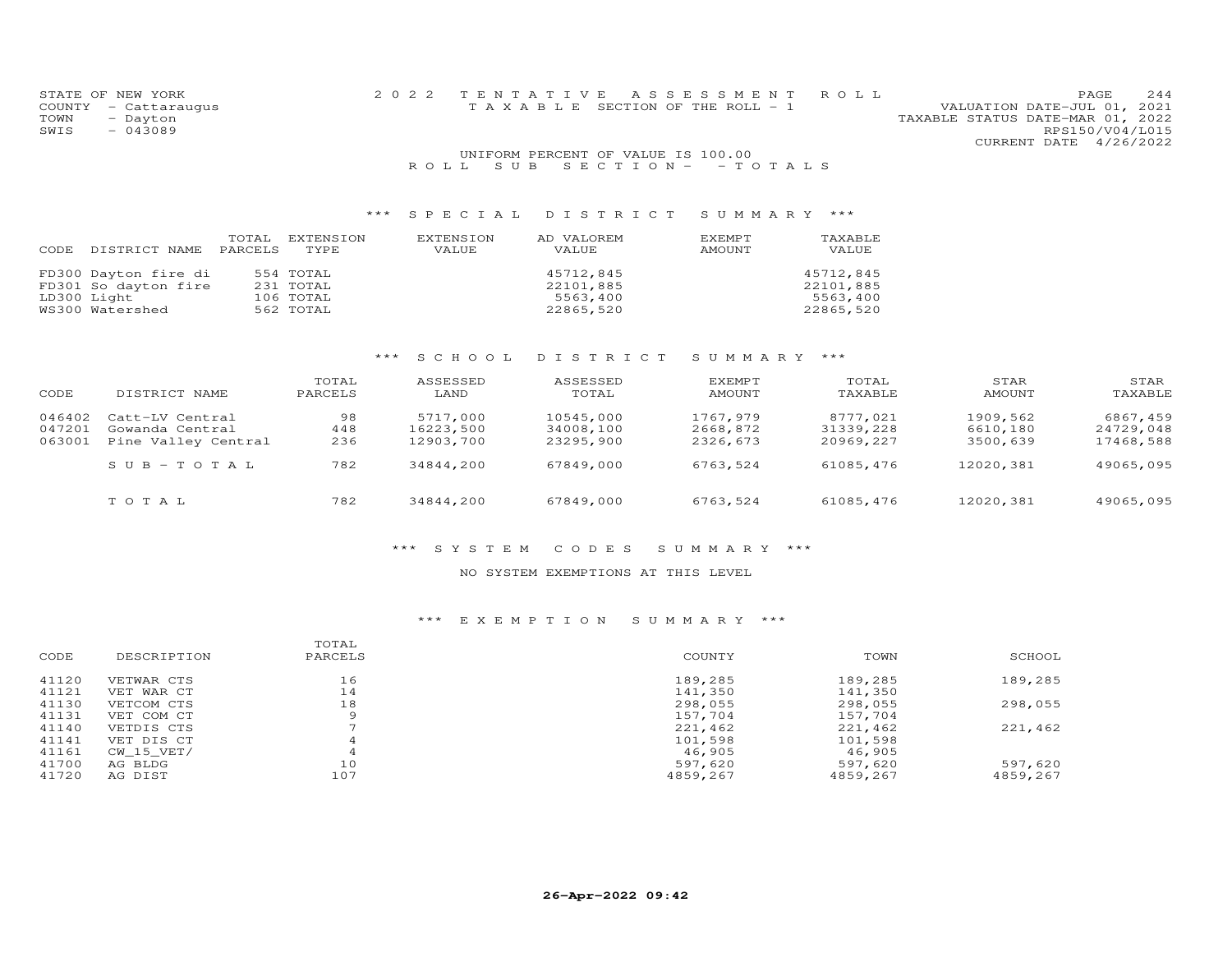|      | STATE OF NEW YORK    | 2022 TENTATIVE ASSESSMENT ROLL                                 | 2.45<br>PAGE    |
|------|----------------------|----------------------------------------------------------------|-----------------|
|      | COUNTY - Cattaraugus | VALUATION DATE-JUL 01, 2021<br>TAXABLE SECTION OF THE ROLL - 1 |                 |
| TOWN | - Dayton             | TAXABLE STATUS DATE-MAR 01, 2022                               |                 |
| SWIS | $-043089$            |                                                                | RPS150/V04/L015 |
|      |                      | CURRENT DATE 4/26/2022                                         |                 |
|      |                      | UNIFORM PERCENT OF VALUE IS 100.00                             |                 |

## R O L L S U B S E C T I O N - - T O T A L S

## \*\*\* E X E M P T I O N S U M M A R Y \*\*\*

|       |              | TOTAL   |          |          |           |
|-------|--------------|---------|----------|----------|-----------|
| CODE  | DESCRIPTION  | PARCELS | COUNTY   | TOWN     | SCHOOL    |
| 41730 | AG DISTOUT   | 2       | 84,384   | 84,384   | 84,384    |
| 41800 | AGED $C/T/S$ | 9       | 263,888  | 263,888  | 263,888   |
| 41801 | AGED C/T     |         | 121,563  | 121,563  |           |
| 41802 | AGED C       | 4       | 121,238  |          |           |
| 41803 | AGED T       | 4       |          | 45,334   |           |
| 41804 | AGED S       | 6       |          |          | 103,073   |
| 41805 | AGED C/S     |         | 9,280    |          | 9,280     |
| 41834 | ENH STAR     | 99      |          |          | 6250,481  |
| 41854 | BAS STAR     | 194     |          |          | 5769,900  |
| 42100 | SILO T/C/S   | 14      | 44,470   | 44,470   | 44,470    |
| 42120 | TMP GHOUSE   | 2       | 40,140   | 40,140   | 40,140    |
| 47460 | FOREST/A74   |         | 52,600   | 52,600   | 52,600    |
|       | TOTAL        | 532     | 7350,809 | 7265,625 | 18783,905 |

#### \*\*\* G R A N D T O T A L S \*\*\*

| ROLL<br><b>SEC</b> | TOTAL<br>٥٨ ٥ ٥ ٦ | LAND | TOTAL             | $C$ $C$ $T$ $N$ $T$ $V$ | <b>TAXABLE</b><br>TOWN | AXABLE<br>SCHOOL | STAR<br>TAXABLE |
|--------------------|-------------------|------|-------------------|-------------------------|------------------------|------------------|-----------------|
|                    | 782               | 200  | . 000<br>57 Q A Q | .0000<br>19.            | 60593<br>マフち           | 71085<br>476     | 095<br>4906F    |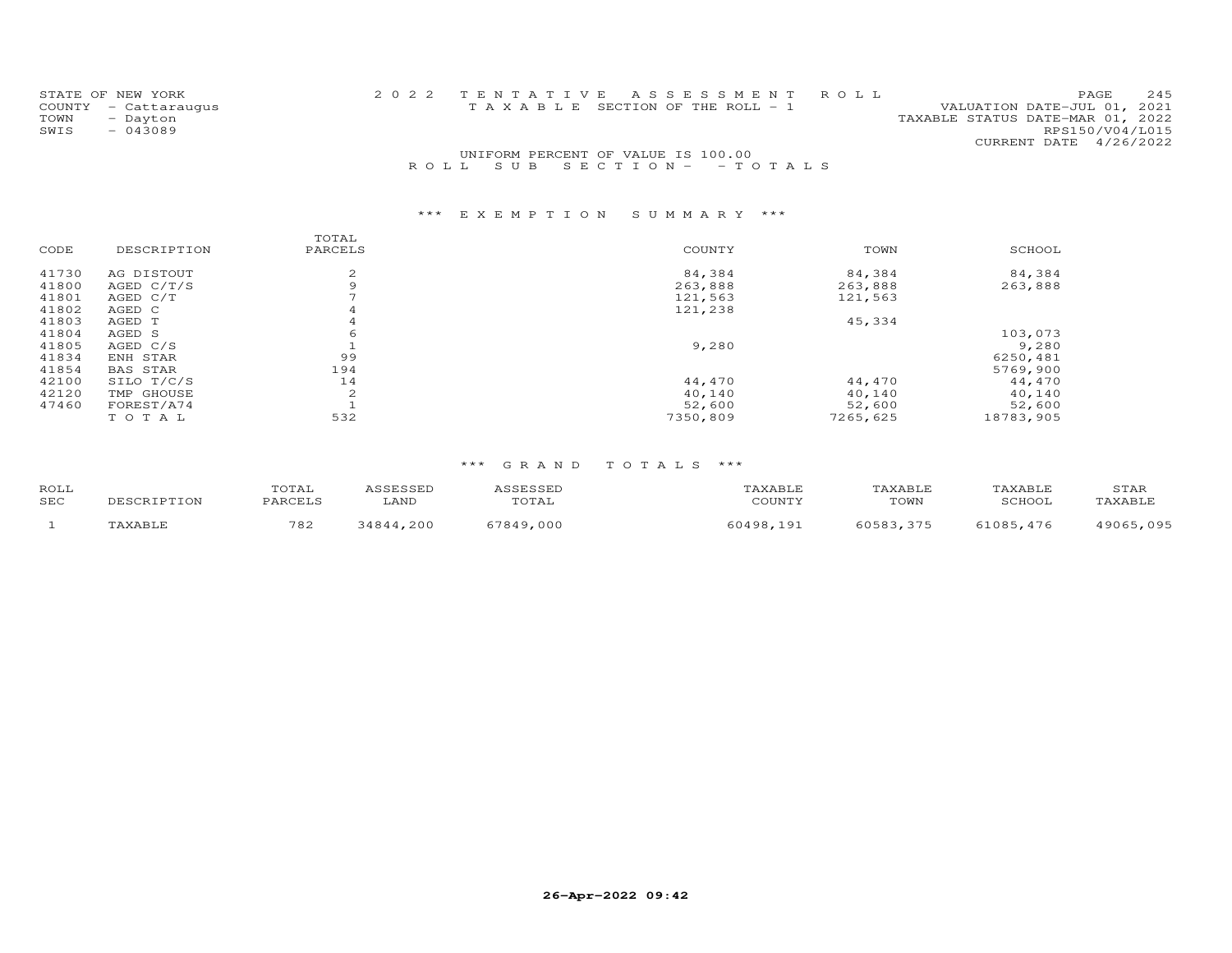| STATE OF NEW YORK<br>COUNTY - Cattaraugus<br>TOWN<br>- Dayton<br>SWIS<br>$-043089$                                                                                                                                                                                                                                                                              |                                                                                                                                                                                                                                                                                                                                                                                 | PROPERTY LOCATION SEQUENCE | 2022 TENTATIVE ASSESSMENT ROLL<br>TAXABLE SECTION OF THE ROLL - 1 SUB-SECT - 1 VALUATION DATE-JUL 01, 2021<br>UNIFORM PERCENT OF VALUE IS 100.00<br>UNIFORM PERCENT OF VALUE IS 100.00 | TAXABLE STATUS DATE-MAR 01, 2022 | PAGE<br>246 |
|-----------------------------------------------------------------------------------------------------------------------------------------------------------------------------------------------------------------------------------------------------------------------------------------------------------------------------------------------------------------|---------------------------------------------------------------------------------------------------------------------------------------------------------------------------------------------------------------------------------------------------------------------------------------------------------------------------------------------------------------------------------|----------------------------|----------------------------------------------------------------------------------------------------------------------------------------------------------------------------------------|----------------------------------|-------------|
|                                                                                                                                                                                                                                                                                                                                                                 |                                                                                                                                                                                                                                                                                                                                                                                 |                            |                                                                                                                                                                                        |                                  |             |
| $\begin{array}{lllllllllllllll} \text{25.004--1-5. /1} & \text{23330} & \text{241--1} & \text{25.004--1-5. /1} & \text{23330} & \text{201--1} & \text{2021--1} & \text{203--1} & \text{203--1} & \text{204--1} & \text{205--1} & \text{206--1} & \text{207--1} & \text{208--1} & \text{209--1} & \text{201--1} & \text{201--1} & \text{201--1} & \text{202--1}$ | 23336 Allen 1<br>ACRES<br>0.01<br>FULL MARKET VALUE                                                                                                                                                                                                                                                                                                                             | 5,075                      |                                                                                                                                                                                        |                                  | 1336        |
|                                                                                                                                                                                                                                                                                                                                                                 | 20840 Berg 1<br>34.001-1-22.1/1 20040 Bergy LC<br>TOWNT TAXABLE VALUE 9,019<br>Nucomer Energy LLC Pine Valley Cen 063001 0 TOWN TAXABLE VALUE 9,019<br>558 W 6 th St Ste 100 2021 MCF 4487<br>Erie, PA 16507 31-009-20840 Berg 1 2021<br>$\frac{34.001-1-22$<br>$ACRES$ 0.01<br>FULL MARKET VALUE                                                                               | 9,019                      |                                                                                                                                                                                        |                                  | 1264        |
|                                                                                                                                                                                                                                                                                                                                                                 | 17276 Bergy, D 1<br>$\begin{array}{cccccccc} 34.002-1-20.1/1 & 1/2/0 & 619 \\ & & 733 & 6a8 & 8011 \\ \text{Empire Energy E&P LLC} & & & 2021 & 0 & 0 & 0 & 0 & 0 \\ 1 & & 2021 & 1 & 0 & 0 & 0 & 0 \\ 1 & & 2021 & 1 & 0 & 0 & 0 & 0 \\ 1 & & 2021 & 1 & 0 & 0 & 0 & 0 \\ 1 & & 2021 & 1 & 0 & 0 & 0 & 0 \\ 1 & & 2021 & 1 & 0 & 0 & 0 \\ 1 & & $<br>EAST-1045060 NRTH-0857295 |                            |                                                                                                                                                                                        |                                  | 1072        |
|                                                                                                                                                                                                                                                                                                                                                                 | FULL MARKET VALUE<br>17264 Bliss #226<br>1/204 1-204 1/204 1/204 1/204 1/204 1/204 1/204 1/204 1/204 1/204 1/204 1/204 1/204 1/204 1/204 1/204 1/204 1<br>733 Gas well<br>733 Gas well<br>733 Gas well<br>2021 MCF 163<br>828 SCHOOL TAXABLE VALUE 228<br>828 SCHOOL TAXABLE VALUE<br>ACRES 0.01<br>EAST-1045670 NRTH-0868565<br>FULL MARKET VALUE                              | 619<br>328                 |                                                                                                                                                                                        |                                  | 1062        |
| 16.003-2-12.1/1 18614 Boring #6282<br>Nucomer Energy LLC 33 Gas well<br>558 W 6 th St Ste 100 2021 MCF 1<br>Erie, PA 16507 2 2021 MCF 1<br>Erie, PA 16507 2 2021 MCF 1<br>Erie, PA 16507 2 2 2021 MCF 1<br>Boring #6282<br>Boring 1047201<br>2                                                                                                                  | 18614 Boring #6282<br>ACRES<br>0.01<br>EAST-1037760 NRTH-0881245<br>FULL MARKET VALUE                                                                                                                                                                                                                                                                                           | $\overline{2}$             |                                                                                                                                                                                        |                                  | 1076        |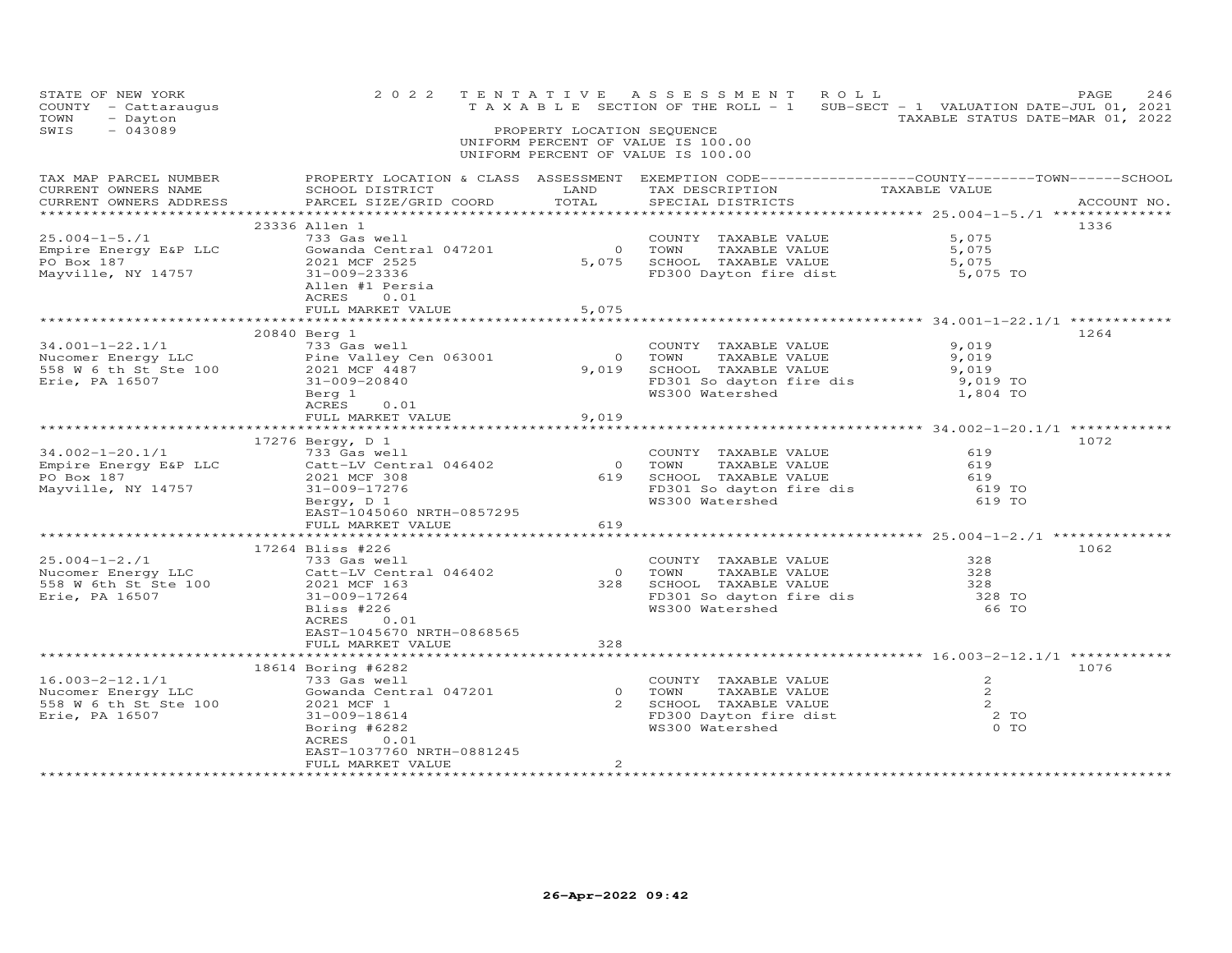| STATE OF NEW YORK<br>COUNTY - Cattaraugus<br>- Dayton<br>TOWN<br>SWIS<br>$-043089$                        | 2 0 2 2                                                                                                                                                                   | PROPERTY LOCATION SEQUENCE   | TENTATIVE ASSESSMENT ROLL<br>UNIFORM PERCENT OF VALUE IS 100.00<br>UNIFORM PERCENT OF VALUE IS 100.00                     | TAXABLE SECTION OF THE ROLL - 1 SUB-SECT - 1 VALUATION DATE-JUL 01, 2021<br>TAXABLE STATUS DATE-MAR 01, 2022 | PAGE<br>247 |
|-----------------------------------------------------------------------------------------------------------|---------------------------------------------------------------------------------------------------------------------------------------------------------------------------|------------------------------|---------------------------------------------------------------------------------------------------------------------------|--------------------------------------------------------------------------------------------------------------|-------------|
| CURRENT OWNERS ADDRESS                                                                                    | PARCEL SIZE/GRID COORD                                                                                                                                                    | TOTAL                        | SPECIAL DISTRICTS                                                                                                         |                                                                                                              | ACCOUNT NO. |
|                                                                                                           | 25475 Colvenbach 3                                                                                                                                                        |                              |                                                                                                                           |                                                                                                              | 5037        |
| $25.002 - 1 - 8.73$<br>Empire Energy E&P LLC<br>PO Box 187<br>Mayville, NY 14757                          | 733 Gas well<br>Gowanda Central 047201<br>2021 mcf 1456<br>31-009-25475<br>Colvenbach 3<br>FULL MARKET VALUE                                                              | $\bigcirc$<br>2,927<br>2,927 | COUNTY TAXABLE VALUE<br>TOWN       TAXABLE  VALUE<br>SCHOOL    TAXABLE  VALUE<br>FD300 Dayton fire dist                   | 2,927<br>2,927<br>2,927<br>2,927 TO                                                                          |             |
|                                                                                                           |                                                                                                                                                                           |                              |                                                                                                                           |                                                                                                              |             |
| $25.002 - 1 - 8.71$<br>Empire Energy E&P LLC<br>PO Box 187<br>Mayville, NY 14757                          | 23328 Colvenback 1<br>733 Gas well<br>Gowanda Central 047201<br>2021 MCF 2400<br>31-009-23328<br>Colvenbach 1<br>ACRES 0.01<br>EAST-1049190 NRTH-0875155                  | $\overline{0}$<br>4,824      | COUNTY TAXABLE VALUE<br>TOWN<br>TAXABLE VALUE<br>SCHOOL TAXABLE VALUE                                                     | 4,824<br>4,824<br>4,824<br>FD300 Dayton fire dist 4,824 TO                                                   | 1516        |
|                                                                                                           | FULL MARKET VALUE                                                                                                                                                         | 4,824                        |                                                                                                                           |                                                                                                              |             |
| $25.002 - 1 - 8.72$<br>Empire Energy E&P LLC<br>PO Box 187<br>Mayville, NY 14757                          | 23329 Colvenback 2<br>733 Gas well<br>Gowanda Central 047201<br>2021 MCF 1001<br>31-009-23329<br>Colvenbach 2<br>0.01<br>ACRES<br>EAST-1049190 NRTH-0875155               | $\overline{0}$               | COUNTY TAXABLE VALUE<br>TOWN<br>TAXABLE VALUE<br>2,012 SCHOOL TAXABLE VALUE                                               | 2,012<br>2,012<br>2,012<br>FD300 Dayton fire dist 2,012 TO                                                   | 1317        |
|                                                                                                           | FULL MARKET VALUE                                                                                                                                                         | 2,012                        |                                                                                                                           |                                                                                                              |             |
| $25.001 - 1 - 32.71$<br>Nucomer Energy LLC<br>Nucomer Energy LLC<br>558 6 th St Ste 100<br>Erie, PA 16507 | 17239 Cooper #225<br>733 Gas well<br>Pine Valley C<br>2021 MCF 770<br>Pine Valley Cen 063001<br>31-009-17239<br>Cooper #225<br>ACRES<br>0.01<br>EAST-1032330 NRTH-0872705 |                              | COUNTY TAXABLE VALUE<br>0 TOWN TAXABLE VALUE<br>1,548 SCHOOL TAXABLE VALUE<br>FD301 So dayton fire dis<br>WS300 Watershed | 1,548<br>1,548<br>1,548<br>1,548 TO<br>929 TO                                                                | 1051        |
|                                                                                                           | FULL MARKET VALUE                                                                                                                                                         | 1,548                        |                                                                                                                           |                                                                                                              |             |
|                                                                                                           | 05327 Country Side Fee 1                                                                                                                                                  |                              |                                                                                                                           |                                                                                                              |             |
| $34.001 - 1 - 1.71$<br>Country Side Sand & Gravel<br>13870 Taylor Hollow Rd<br>Collins, NY 14034          | 733 Gas well<br>Pine Valley Cen 063001<br>2021 MCF 0<br>31-009-05327<br>Country Side Fee 1<br>FULL MARKET VALUE                                                           | $\Omega$                     | COUNTY TAXABLE VALUE<br>0 TOWN<br>TAXABLE VALUE<br>0 SCHOOL TAXABLE VALUE<br>FD301 So dayton fire dis<br>WS300 Watershed  | $\circ$<br>$\circ$<br>$\circ$<br>$0$ TO<br>$0$ TO                                                            |             |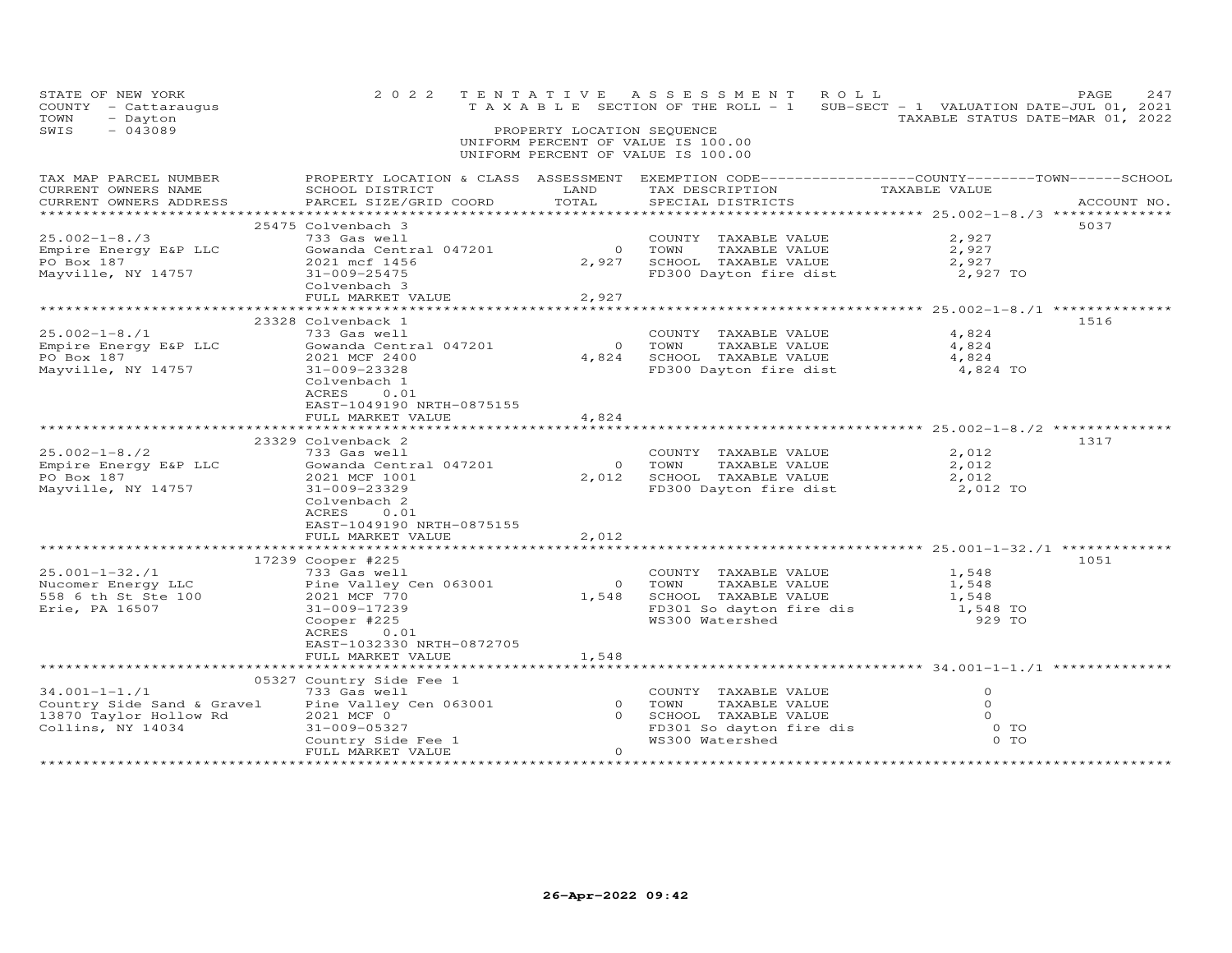| STATE OF NEW YORK<br>COUNTY - Cattaraugus<br>- Dayton<br>TOWN<br>$-043089$<br>SWIS                 | 2 0 2 2                                                                                                                                                                                           | PROPERTY LOCATION SEQUENCE       | TENTATIVE ASSESSMENT ROLL<br>UNIFORM PERCENT OF VALUE IS 100.00<br>UNIFORM PERCENT OF VALUE IS 100.00                                    | PAGE<br>248<br>T A X A B L E SECTION OF THE ROLL - 1 SUB-SECT - 1 VALUATION DATE-JUL 01, 2021<br>TAXABLE STATUS DATE-MAR 01, 2022 |
|----------------------------------------------------------------------------------------------------|---------------------------------------------------------------------------------------------------------------------------------------------------------------------------------------------------|----------------------------------|------------------------------------------------------------------------------------------------------------------------------------------|-----------------------------------------------------------------------------------------------------------------------------------|
| TAX MAP PARCEL NUMBER<br>CURRENT OWNERS NAME<br>CURRENT OWNERS ADDRESS                             | SCHOOL DISTRICT<br>PARCEL SIZE/GRID COORD                                                                                                                                                         | LAND<br>TOTAL                    | TAX DESCRIPTION TAXABLE VALUE<br>SPECIAL DISTRICTS                                                                                       | PROPERTY LOCATION & CLASS ASSESSMENT EXEMPTION CODE----------------COUNTY-------TOWN------SCHOOL<br>ACCOUNT NO.                   |
| $34.001 - 1 - 10./1$<br>Nucomer Energy LLC<br>558 W 6 th St Ste 558<br>Erie, PA 16507              | 21131 Countryside 1<br>733 Gas well<br>Catt-LV Central 046402<br>2021 MCF 0<br>31-009-21131<br>Countryside Sand #1<br>ACRES 0.01<br>FULL MARKET VALUE                                             | $\circ$                          | COUNTY TAXABLE VALUE<br>0 TOWN<br>TAXABLE VALUE<br>0 SCHOOL TAXABLE VALUE<br>FD301 So dayton fire dis<br>WS300 Watershed                 | 1261<br>$\circ$<br>$\Omega$<br>$\Omega$<br>0 TO<br>$0$ TO                                                                         |
| $34.001 - 1 - 23.71$<br>Nucomer Energy LLC<br>558 W 6 th St Ste 100<br>Erie, PA 16507              | 17210 Countryside Gravel 231<br>733 Gas well<br>Pine Valley Cen 063001<br>2021 mcf 1144<br>31-009-17210<br>Countryside Gravel 231<br>ACRES 0.01<br>EAST-1037030 NRTH-0860815<br>FULL MARKET VALUE | $\overline{0}$<br>2,299<br>2,299 | COUNTY TAXABLE VALUE<br>TAXABLE VALUE<br>TOWN<br>SCHOOL TAXABLE VALUE<br>FD301 So dayton fire dis = 2,299 TO<br>WS300 Watershed 2,299 TO | 1067<br>2,299<br>2,299<br>2,299                                                                                                   |
| $34.001 - 1 - 36.1/1$<br>Country Side Sand & Gravel<br>13870 Taylor Hollow Rd<br>Collins, NY 14034 | 25104 Countryside Sand & Gravel<br>733 Gas well<br>Pine Valley Cen 063001<br>31-009-25104<br>2021 mcf 814<br>Countryside Sand & Gravel<br>FULL MARKET VALUE                                       | 1,636                            | COUNTY TAXABLE VALUE<br>0 TOWN<br>TAXABLE VALUE<br>1,636 SCHOOL TAXABLE VALUE<br>FD301 So dayton fire dis<br>WS300 Watershed             | 1527<br>1,636<br>1,636<br>1,636<br>1,636 TO<br>1,636 TO                                                                           |
| $16.003 - 2 - 10./1$<br>PPP Future Development, Inc<br>9498 Alexander Rd<br>Alexander, NY 14005    | 18654 Dahl #1<br>733 Gas well<br>Gowanda Central 047201<br>2021 mcf 175<br>31-009-18654<br>Dahl #1<br>0.01<br>ACRES<br>EAST-1038320 NRTH-0879975<br>FULL MARKET VALUE                             | $\overline{0}$<br>352<br>352     | COUNTY TAXABLE VALUE<br>TOWN TAXABLE VALUE<br>TOWN TAXABLE VALUE 352<br>FD300 Dayton fire dist 352 TO<br>WS300 Watershed                 | 1075<br>352<br>70 TO                                                                                                              |
| 255000001 David 2                                                                                  | David 2<br>FULL MARKET VALUE                                                                                                                                                                      | 6,777                            | COUNTY TAXABLE VALUE<br>TOWN<br>TAXABLE VALUE<br>SCHOOL TAXABLE VALUE<br>FD301 So dayton fire dis<br>WS300 Watershed                     | 1528<br>6,777<br>6,777<br>6,777<br>6,777 TO<br>6,777 TO                                                                           |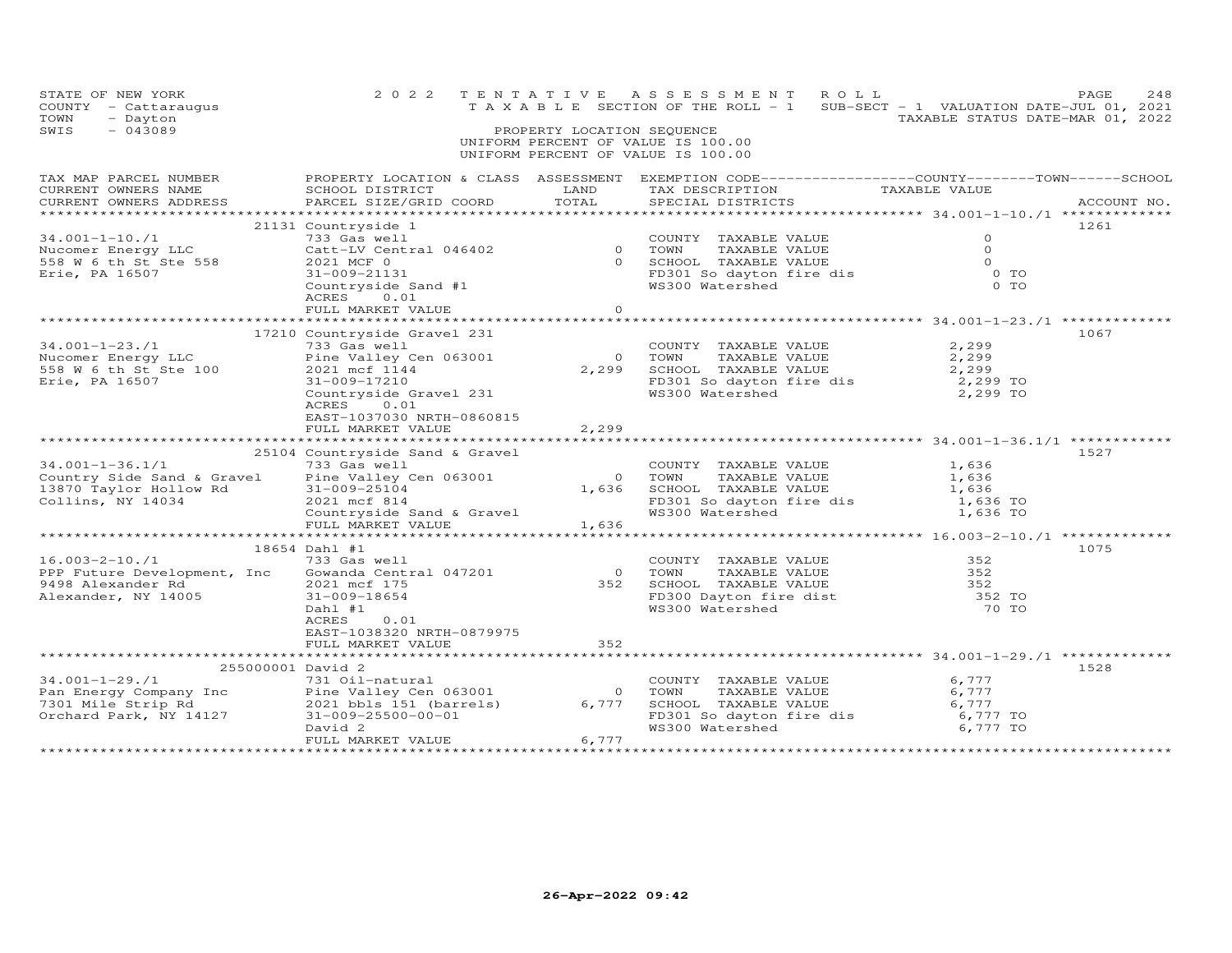| PROPERTY LOCATION & CLASS ASSESSMENT EXEMPTION CODE----------------COUNTY-------TOWN------SCHOOL<br>TAX MAP PARCEL NUMBER<br>TAX DESCRIPTION<br>CURRENT OWNERS NAME<br>SCHOOL DISTRICT<br>LAND<br>TAXABLE VALUE<br>TOTAL<br>SPECIAL DISTRICTS<br>CURRENT OWNERS ADDRESS<br>PARCEL SIZE/GRID COORD<br>27947 David 4<br>1528<br>$34.001 - 1 - 31.2/1$<br>733 Gas well<br>$\circ$<br>COUNTY TAXABLE VALUE<br>0 TOWN<br>Pine Valley Cen 063001<br>$\Omega$<br>TAXABLE VALUE<br>Pan Energy Company Inc<br>0 SCHOOL TAXABLE VALUE<br>$\Omega$<br>7301 Mile Strip Rd<br>2021 MCF 0<br>Orchard Park, NY 14127<br>FD301 So dayton fire dis<br>WS300 Watershed<br>$0$ TO<br>31-009-27947<br>0 TO<br>WS300 Watershed<br>David 4<br>$\circ$<br>FULL MARKET VALUE<br>23497 Dayton Preserve Unit 1<br>1342<br>$25.002 - 1 - 21.2/1$<br>733 Gas well<br>COUNTY TAXABLE VALUE<br>4,396<br>$\overline{0}$<br>4,396<br>Empire Energy E&P LLC<br>Gowanda Central 047201<br>TOWN<br>TAXABLE VALUE<br>PO Box 187<br>2021 MCF 2187<br>4,396<br>SCHOOL TAXABLE VALUE<br>4,396<br>FD300 Dayton fire dist 4,396 TO<br>Mayville, NY 14757<br>31-009-23497<br>Dayton Preserve Unit 1<br>ACRES<br>0.01<br>EAST-1046486 NRTH-0876785<br>FULL MARKET VALUE<br>4,396<br>24224 Dye 1-445 Rd<br>1364<br>$33.002 - 1 - 19.71$<br>733 Gas well<br>3.252<br>COUNTY TAXABLE VALUE<br>PPP Future Development Inc Pine Valley Cen 063001<br>0 TOWN<br>TAXABLE VALUE<br>3,252<br>3,252 SCHOOL TAXABLE VALUE<br>9489 Alexander Rd<br>2021 mcf 1618<br>3,252<br>Alexander, NY 14005<br>31-009-24224<br>Dye $1-445$<br>ACRES<br>0.01<br>3,252<br>FULL MARKET VALUE<br>18629 G. Snyder 1<br>1332<br>$24.004 - 1 - 14.2/1$<br>733 Gas well<br>COUNTY TAXABLE VALUE<br>109<br>Pine Valley Cen 063001<br>$\overline{0}$<br>109<br>Snyder Larry B<br>TOWN<br>TAXABLE VALUE<br>109<br>SCHOOL TAXABLE VALUE<br>Snyder Cnythia<br>2019 MCF 1<br>109<br>FD301 So dayton fire dis<br>12534 Bentley Rd<br>31-009-18629<br>109 TO<br>South Dayton, NY 14138<br>G. Snyder 1 | STATE OF NEW YORK<br>COUNTY - Cattaraugus<br>- Dayton<br>TOWN<br>$-043089$<br>SWIS | 2 0 2 2    | TENTATIVE<br>PROPERTY LOCATION SEQUENCE | ASSESSMENT<br>UNIFORM PERCENT OF VALUE IS 100.00<br>UNIFORM PERCENT OF VALUE IS 100.00 | ROLL<br>T A X A B L E SECTION OF THE ROLL - 1 SUB-SECT - 1 VALUATION DATE-JUL 01, 2021<br>TAXABLE STATUS DATE-MAR 01, 2022 | 249<br>PAGE |
|---------------------------------------------------------------------------------------------------------------------------------------------------------------------------------------------------------------------------------------------------------------------------------------------------------------------------------------------------------------------------------------------------------------------------------------------------------------------------------------------------------------------------------------------------------------------------------------------------------------------------------------------------------------------------------------------------------------------------------------------------------------------------------------------------------------------------------------------------------------------------------------------------------------------------------------------------------------------------------------------------------------------------------------------------------------------------------------------------------------------------------------------------------------------------------------------------------------------------------------------------------------------------------------------------------------------------------------------------------------------------------------------------------------------------------------------------------------------------------------------------------------------------------------------------------------------------------------------------------------------------------------------------------------------------------------------------------------------------------------------------------------------------------------------------------------------------------------------------------------------------------------------------------------------------------------------------------------------------------------------------------------------|------------------------------------------------------------------------------------|------------|-----------------------------------------|----------------------------------------------------------------------------------------|----------------------------------------------------------------------------------------------------------------------------|-------------|
|                                                                                                                                                                                                                                                                                                                                                                                                                                                                                                                                                                                                                                                                                                                                                                                                                                                                                                                                                                                                                                                                                                                                                                                                                                                                                                                                                                                                                                                                                                                                                                                                                                                                                                                                                                                                                                                                                                                                                                                                                     |                                                                                    |            |                                         |                                                                                        |                                                                                                                            | ACCOUNT NO. |
|                                                                                                                                                                                                                                                                                                                                                                                                                                                                                                                                                                                                                                                                                                                                                                                                                                                                                                                                                                                                                                                                                                                                                                                                                                                                                                                                                                                                                                                                                                                                                                                                                                                                                                                                                                                                                                                                                                                                                                                                                     |                                                                                    |            |                                         |                                                                                        |                                                                                                                            |             |
|                                                                                                                                                                                                                                                                                                                                                                                                                                                                                                                                                                                                                                                                                                                                                                                                                                                                                                                                                                                                                                                                                                                                                                                                                                                                                                                                                                                                                                                                                                                                                                                                                                                                                                                                                                                                                                                                                                                                                                                                                     |                                                                                    |            |                                         |                                                                                        |                                                                                                                            |             |
|                                                                                                                                                                                                                                                                                                                                                                                                                                                                                                                                                                                                                                                                                                                                                                                                                                                                                                                                                                                                                                                                                                                                                                                                                                                                                                                                                                                                                                                                                                                                                                                                                                                                                                                                                                                                                                                                                                                                                                                                                     |                                                                                    |            |                                         |                                                                                        |                                                                                                                            |             |
|                                                                                                                                                                                                                                                                                                                                                                                                                                                                                                                                                                                                                                                                                                                                                                                                                                                                                                                                                                                                                                                                                                                                                                                                                                                                                                                                                                                                                                                                                                                                                                                                                                                                                                                                                                                                                                                                                                                                                                                                                     |                                                                                    |            |                                         |                                                                                        |                                                                                                                            |             |
|                                                                                                                                                                                                                                                                                                                                                                                                                                                                                                                                                                                                                                                                                                                                                                                                                                                                                                                                                                                                                                                                                                                                                                                                                                                                                                                                                                                                                                                                                                                                                                                                                                                                                                                                                                                                                                                                                                                                                                                                                     |                                                                                    |            |                                         |                                                                                        |                                                                                                                            |             |
|                                                                                                                                                                                                                                                                                                                                                                                                                                                                                                                                                                                                                                                                                                                                                                                                                                                                                                                                                                                                                                                                                                                                                                                                                                                                                                                                                                                                                                                                                                                                                                                                                                                                                                                                                                                                                                                                                                                                                                                                                     |                                                                                    |            |                                         |                                                                                        |                                                                                                                            |             |
|                                                                                                                                                                                                                                                                                                                                                                                                                                                                                                                                                                                                                                                                                                                                                                                                                                                                                                                                                                                                                                                                                                                                                                                                                                                                                                                                                                                                                                                                                                                                                                                                                                                                                                                                                                                                                                                                                                                                                                                                                     |                                                                                    |            |                                         |                                                                                        |                                                                                                                            |             |
|                                                                                                                                                                                                                                                                                                                                                                                                                                                                                                                                                                                                                                                                                                                                                                                                                                                                                                                                                                                                                                                                                                                                                                                                                                                                                                                                                                                                                                                                                                                                                                                                                                                                                                                                                                                                                                                                                                                                                                                                                     |                                                                                    |            |                                         |                                                                                        |                                                                                                                            |             |
|                                                                                                                                                                                                                                                                                                                                                                                                                                                                                                                                                                                                                                                                                                                                                                                                                                                                                                                                                                                                                                                                                                                                                                                                                                                                                                                                                                                                                                                                                                                                                                                                                                                                                                                                                                                                                                                                                                                                                                                                                     |                                                                                    |            |                                         |                                                                                        |                                                                                                                            |             |
|                                                                                                                                                                                                                                                                                                                                                                                                                                                                                                                                                                                                                                                                                                                                                                                                                                                                                                                                                                                                                                                                                                                                                                                                                                                                                                                                                                                                                                                                                                                                                                                                                                                                                                                                                                                                                                                                                                                                                                                                                     |                                                                                    |            |                                         |                                                                                        |                                                                                                                            |             |
|                                                                                                                                                                                                                                                                                                                                                                                                                                                                                                                                                                                                                                                                                                                                                                                                                                                                                                                                                                                                                                                                                                                                                                                                                                                                                                                                                                                                                                                                                                                                                                                                                                                                                                                                                                                                                                                                                                                                                                                                                     |                                                                                    |            |                                         |                                                                                        |                                                                                                                            |             |
|                                                                                                                                                                                                                                                                                                                                                                                                                                                                                                                                                                                                                                                                                                                                                                                                                                                                                                                                                                                                                                                                                                                                                                                                                                                                                                                                                                                                                                                                                                                                                                                                                                                                                                                                                                                                                                                                                                                                                                                                                     |                                                                                    |            |                                         |                                                                                        |                                                                                                                            |             |
|                                                                                                                                                                                                                                                                                                                                                                                                                                                                                                                                                                                                                                                                                                                                                                                                                                                                                                                                                                                                                                                                                                                                                                                                                                                                                                                                                                                                                                                                                                                                                                                                                                                                                                                                                                                                                                                                                                                                                                                                                     |                                                                                    |            |                                         |                                                                                        |                                                                                                                            |             |
|                                                                                                                                                                                                                                                                                                                                                                                                                                                                                                                                                                                                                                                                                                                                                                                                                                                                                                                                                                                                                                                                                                                                                                                                                                                                                                                                                                                                                                                                                                                                                                                                                                                                                                                                                                                                                                                                                                                                                                                                                     |                                                                                    |            |                                         |                                                                                        |                                                                                                                            |             |
|                                                                                                                                                                                                                                                                                                                                                                                                                                                                                                                                                                                                                                                                                                                                                                                                                                                                                                                                                                                                                                                                                                                                                                                                                                                                                                                                                                                                                                                                                                                                                                                                                                                                                                                                                                                                                                                                                                                                                                                                                     |                                                                                    |            |                                         |                                                                                        |                                                                                                                            |             |
|                                                                                                                                                                                                                                                                                                                                                                                                                                                                                                                                                                                                                                                                                                                                                                                                                                                                                                                                                                                                                                                                                                                                                                                                                                                                                                                                                                                                                                                                                                                                                                                                                                                                                                                                                                                                                                                                                                                                                                                                                     |                                                                                    |            |                                         |                                                                                        |                                                                                                                            |             |
|                                                                                                                                                                                                                                                                                                                                                                                                                                                                                                                                                                                                                                                                                                                                                                                                                                                                                                                                                                                                                                                                                                                                                                                                                                                                                                                                                                                                                                                                                                                                                                                                                                                                                                                                                                                                                                                                                                                                                                                                                     |                                                                                    |            |                                         |                                                                                        |                                                                                                                            |             |
|                                                                                                                                                                                                                                                                                                                                                                                                                                                                                                                                                                                                                                                                                                                                                                                                                                                                                                                                                                                                                                                                                                                                                                                                                                                                                                                                                                                                                                                                                                                                                                                                                                                                                                                                                                                                                                                                                                                                                                                                                     |                                                                                    |            |                                         |                                                                                        |                                                                                                                            |             |
|                                                                                                                                                                                                                                                                                                                                                                                                                                                                                                                                                                                                                                                                                                                                                                                                                                                                                                                                                                                                                                                                                                                                                                                                                                                                                                                                                                                                                                                                                                                                                                                                                                                                                                                                                                                                                                                                                                                                                                                                                     |                                                                                    |            |                                         |                                                                                        |                                                                                                                            |             |
|                                                                                                                                                                                                                                                                                                                                                                                                                                                                                                                                                                                                                                                                                                                                                                                                                                                                                                                                                                                                                                                                                                                                                                                                                                                                                                                                                                                                                                                                                                                                                                                                                                                                                                                                                                                                                                                                                                                                                                                                                     |                                                                                    |            |                                         |                                                                                        |                                                                                                                            |             |
|                                                                                                                                                                                                                                                                                                                                                                                                                                                                                                                                                                                                                                                                                                                                                                                                                                                                                                                                                                                                                                                                                                                                                                                                                                                                                                                                                                                                                                                                                                                                                                                                                                                                                                                                                                                                                                                                                                                                                                                                                     |                                                                                    |            |                                         |                                                                                        |                                                                                                                            |             |
|                                                                                                                                                                                                                                                                                                                                                                                                                                                                                                                                                                                                                                                                                                                                                                                                                                                                                                                                                                                                                                                                                                                                                                                                                                                                                                                                                                                                                                                                                                                                                                                                                                                                                                                                                                                                                                                                                                                                                                                                                     |                                                                                    |            |                                         |                                                                                        |                                                                                                                            |             |
|                                                                                                                                                                                                                                                                                                                                                                                                                                                                                                                                                                                                                                                                                                                                                                                                                                                                                                                                                                                                                                                                                                                                                                                                                                                                                                                                                                                                                                                                                                                                                                                                                                                                                                                                                                                                                                                                                                                                                                                                                     |                                                                                    |            |                                         |                                                                                        |                                                                                                                            |             |
|                                                                                                                                                                                                                                                                                                                                                                                                                                                                                                                                                                                                                                                                                                                                                                                                                                                                                                                                                                                                                                                                                                                                                                                                                                                                                                                                                                                                                                                                                                                                                                                                                                                                                                                                                                                                                                                                                                                                                                                                                     |                                                                                    |            |                                         |                                                                                        |                                                                                                                            |             |
|                                                                                                                                                                                                                                                                                                                                                                                                                                                                                                                                                                                                                                                                                                                                                                                                                                                                                                                                                                                                                                                                                                                                                                                                                                                                                                                                                                                                                                                                                                                                                                                                                                                                                                                                                                                                                                                                                                                                                                                                                     |                                                                                    |            |                                         |                                                                                        |                                                                                                                            |             |
|                                                                                                                                                                                                                                                                                                                                                                                                                                                                                                                                                                                                                                                                                                                                                                                                                                                                                                                                                                                                                                                                                                                                                                                                                                                                                                                                                                                                                                                                                                                                                                                                                                                                                                                                                                                                                                                                                                                                                                                                                     |                                                                                    |            |                                         |                                                                                        |                                                                                                                            |             |
|                                                                                                                                                                                                                                                                                                                                                                                                                                                                                                                                                                                                                                                                                                                                                                                                                                                                                                                                                                                                                                                                                                                                                                                                                                                                                                                                                                                                                                                                                                                                                                                                                                                                                                                                                                                                                                                                                                                                                                                                                     |                                                                                    | ACRES 0.01 |                                         |                                                                                        |                                                                                                                            |             |
| EAST-1028021 NRTH-0871089                                                                                                                                                                                                                                                                                                                                                                                                                                                                                                                                                                                                                                                                                                                                                                                                                                                                                                                                                                                                                                                                                                                                                                                                                                                                                                                                                                                                                                                                                                                                                                                                                                                                                                                                                                                                                                                                                                                                                                                           |                                                                                    |            |                                         |                                                                                        |                                                                                                                            |             |
| DEED BOOK 01011 PG-00047                                                                                                                                                                                                                                                                                                                                                                                                                                                                                                                                                                                                                                                                                                                                                                                                                                                                                                                                                                                                                                                                                                                                                                                                                                                                                                                                                                                                                                                                                                                                                                                                                                                                                                                                                                                                                                                                                                                                                                                            |                                                                                    |            |                                         |                                                                                        |                                                                                                                            |             |
| 109<br>FULL MARKET VALUE                                                                                                                                                                                                                                                                                                                                                                                                                                                                                                                                                                                                                                                                                                                                                                                                                                                                                                                                                                                                                                                                                                                                                                                                                                                                                                                                                                                                                                                                                                                                                                                                                                                                                                                                                                                                                                                                                                                                                                                            |                                                                                    |            |                                         |                                                                                        |                                                                                                                            |             |
|                                                                                                                                                                                                                                                                                                                                                                                                                                                                                                                                                                                                                                                                                                                                                                                                                                                                                                                                                                                                                                                                                                                                                                                                                                                                                                                                                                                                                                                                                                                                                                                                                                                                                                                                                                                                                                                                                                                                                                                                                     |                                                                                    |            |                                         |                                                                                        |                                                                                                                            |             |
| 18652 Gable, D 1<br>1075                                                                                                                                                                                                                                                                                                                                                                                                                                                                                                                                                                                                                                                                                                                                                                                                                                                                                                                                                                                                                                                                                                                                                                                                                                                                                                                                                                                                                                                                                                                                                                                                                                                                                                                                                                                                                                                                                                                                                                                            |                                                                                    |            |                                         |                                                                                        |                                                                                                                            |             |
| $25.001 - 1 - 3.1/1$<br>733 Gas well<br>402<br>COUNTY TAXABLE VALUE<br>$\overline{0}$<br>402<br>Gowanda Central 047201<br>TOWN                                                                                                                                                                                                                                                                                                                                                                                                                                                                                                                                                                                                                                                                                                                                                                                                                                                                                                                                                                                                                                                                                                                                                                                                                                                                                                                                                                                                                                                                                                                                                                                                                                                                                                                                                                                                                                                                                      |                                                                                    |            |                                         |                                                                                        |                                                                                                                            |             |
| PPP Future Development, Inc<br>TAXABLE VALUE<br>SCHOOL TAXABLE VALUE<br>9498 Alexander Rd<br>2021 mcf 200<br>402<br>402                                                                                                                                                                                                                                                                                                                                                                                                                                                                                                                                                                                                                                                                                                                                                                                                                                                                                                                                                                                                                                                                                                                                                                                                                                                                                                                                                                                                                                                                                                                                                                                                                                                                                                                                                                                                                                                                                             |                                                                                    |            |                                         |                                                                                        |                                                                                                                            |             |
| Alexander, NY 14005<br>FD300 Dayton fire dist<br>402 TO<br>Gable, D1                                                                                                                                                                                                                                                                                                                                                                                                                                                                                                                                                                                                                                                                                                                                                                                                                                                                                                                                                                                                                                                                                                                                                                                                                                                                                                                                                                                                                                                                                                                                                                                                                                                                                                                                                                                                                                                                                                                                                |                                                                                    |            |                                         |                                                                                        |                                                                                                                            |             |
| WS300 Watershed<br>80 TO<br>31-009-18652                                                                                                                                                                                                                                                                                                                                                                                                                                                                                                                                                                                                                                                                                                                                                                                                                                                                                                                                                                                                                                                                                                                                                                                                                                                                                                                                                                                                                                                                                                                                                                                                                                                                                                                                                                                                                                                                                                                                                                            |                                                                                    |            |                                         |                                                                                        |                                                                                                                            |             |
| ACRES<br>0.01                                                                                                                                                                                                                                                                                                                                                                                                                                                                                                                                                                                                                                                                                                                                                                                                                                                                                                                                                                                                                                                                                                                                                                                                                                                                                                                                                                                                                                                                                                                                                                                                                                                                                                                                                                                                                                                                                                                                                                                                       |                                                                                    |            |                                         |                                                                                        |                                                                                                                            |             |
| EAST-1038320 NRTH-0879975                                                                                                                                                                                                                                                                                                                                                                                                                                                                                                                                                                                                                                                                                                                                                                                                                                                                                                                                                                                                                                                                                                                                                                                                                                                                                                                                                                                                                                                                                                                                                                                                                                                                                                                                                                                                                                                                                                                                                                                           |                                                                                    |            |                                         |                                                                                        |                                                                                                                            |             |
| 402<br>FULL MARKET VALUE                                                                                                                                                                                                                                                                                                                                                                                                                                                                                                                                                                                                                                                                                                                                                                                                                                                                                                                                                                                                                                                                                                                                                                                                                                                                                                                                                                                                                                                                                                                                                                                                                                                                                                                                                                                                                                                                                                                                                                                            |                                                                                    |            |                                         |                                                                                        |                                                                                                                            |             |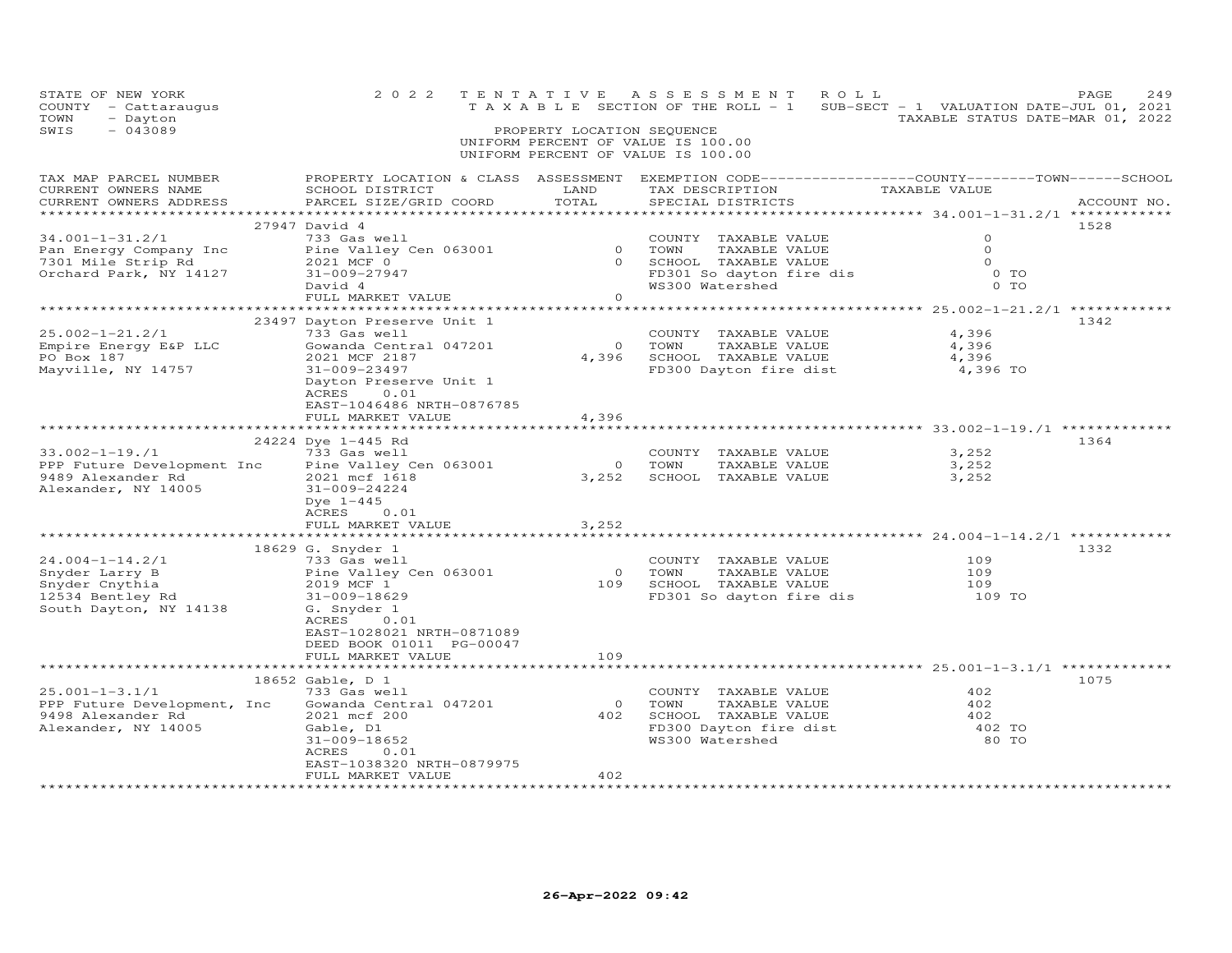| STATE OF NEW YORK<br>COUNTY - Cattaraugus<br>TOWN<br>- Dayton<br>SWIS<br>$-043089$              | 2 0 2 2<br>TENTATIVE                                                                                                                                                                                                                                         | PROPERTY LOCATION SEQUENCE                              | ASSESSMENT ROLL<br>UNIFORM PERCENT OF VALUE IS 100.00<br>UNIFORM PERCENT OF VALUE IS 100.00                          | T A X A B L E SECTION OF THE ROLL - 1 SUB-SECT - 1 VALUATION DATE-JUL 01, 2021<br>TAXABLE STATUS DATE-MAR 01, 2022 | 250<br>PAGE |
|-------------------------------------------------------------------------------------------------|--------------------------------------------------------------------------------------------------------------------------------------------------------------------------------------------------------------------------------------------------------------|---------------------------------------------------------|----------------------------------------------------------------------------------------------------------------------|--------------------------------------------------------------------------------------------------------------------|-------------|
| TAX MAP PARCEL NUMBER<br>CURRENT OWNERS NAME<br>CURRENT OWNERS ADDRESS                          | PROPERTY LOCATION & CLASS ASSESSMENT EXEMPTION CODE----------------COUNTY-------TOWN------SCHOOL<br>SCHOOL DISTRICT<br>PARCEL SIZE/GRID COORD                                                                                                                | LAND<br>TOTAL                                           | TAX DESCRIPTION TAXABLE VALUE<br>SPECIAL DISTRICTS<br>SPECIAL DISTRICTS                                              |                                                                                                                    | ACCOUNT NO. |
| $25.001 - 2 - 3.1/1$<br>Nucomer Energy LLC<br>558 W 6th St<br>Erie, PA 16507                    | 25971 Hanson-Ivett #1<br>733 Gas well<br>Gowanda Central 047201<br>Hanson-Ivett 1<br>2021 mcf 0<br>31-009-25971<br>FULL MARKET VALUE                                                                                                                         | $\Omega$<br>$\circ$                                     | COUNTY TAXABLE VALUE<br>0 TOWN<br>TAXABLE VALUE<br>SCHOOL TAXABLE VALUE<br>FD300 Dayton fire dist<br>WS300 Watershed | $\circ$<br>$\Omega$<br>$\Omega$<br>$0$ TO<br>0 TO                                                                  | $1529 - 1$  |
| $25.001 - 2 - 3.5/1$<br>Nucomer Energy, LLC<br>558 W 6th St Ste 100<br>Erie, PA 16507           | 27549 Hanson-Ivett 2<br>733 Gas well<br>Gowanda Central 047201<br>2021 mcf 2113<br>#18662<br>31-009-27549<br>ACRES<br>0.01<br>EAST-1037820 NRTH-0877895<br>FULL MARKET VALUE                                                                                 | $\bigcirc$<br>4,247<br>4,247                            | COUNTY TAXABLE VALUE<br>TOWN<br>TAXABLE VALUE<br>SCHOOL TAXABLE VALUE<br>FD300 Dayton fire dist<br>WS300 Watershed   | 4,247<br>4,247<br>4,247<br>4,247 TO<br>849 TO                                                                      | 1087        |
| $16.004 - 1 - 43.2/1$<br>PPP Future Development Inc<br>9489 Alexander Rd<br>Alexander, NY 14005 | 18193 Harris #6272<br>733 Gas well<br>Gowanda Central 047201<br>2021 mcf 2419<br>31-009-18193<br>Harris #6272<br>ACRES<br>0.01<br>EAST-1043930 NRTH-0881916<br>FULL MARKET VALUE                                                                             | $\overline{0}$<br>4,862<br>4,862                        | COUNTY TAXABLE VALUE<br>TOWN<br>TAXABLE VALUE<br>SCHOOL TAXABLE VALUE<br>FD300 Dayton fire dist                      | 4,862<br>4,862<br>4,862<br>4,862 TO                                                                                | 1046        |
| $34.001 - 1 - 19.71$<br>Nucomer Energy LLC<br>558 W 6 th St Ste 100<br>Erie, PA 16507           | ***************************<br>20989 Koningeser 1<br>733 Gas well<br>Catt-LV Central 046402<br>2021 MCF 0<br>31-009-20989<br>Koningisor 1<br>ACRES<br>0.01<br>FULL MARKET VALUE                                                                              | *************<br>$\overline{0}$<br>$\Omega$<br>$\Omega$ | COUNTY TAXABLE VALUE<br>TOWN<br>TAXABLE VALUE<br>SCHOOL TAXABLE VALUE<br>FD301 So dayton fire dis<br>WS300 Watershed | $\Omega$<br>$\circ$<br>$\Omega$<br>0 <sub>T</sub><br>$0$ TO                                                        | 1284        |
| $34.002 - 1 - 15.1/2$<br>Empire Energy E&P LLC<br>PO Box 187<br>Mayville, NY 14757              | 17274 Koningisor, B 1<br>733 Gas well<br>Catt-LV Central 046402<br>2021 MCF 2457<br>31-009-17274<br>Koningisor, B 1<br>ACRES<br>0.01<br>EAST-1049090 NRTH-0856775<br>PG-995<br>DEED BOOK 980<br>FULL MARKET VALUE<br>* * * * * * * * * * * * * * * * * * * * | $\overline{0}$<br>4,939<br>4,939<br>***********         | COUNTY TAXABLE VALUE<br>TOWN<br>TAXABLE VALUE<br>SCHOOL TAXABLE VALUE<br>WS300 Watershed                             | ************** 34.002-1-15.1/2 ********<br>4,939<br>4,939<br>4,939<br>FD301 So dayton fire dis 4,939 TO<br>988 TO  | 1071        |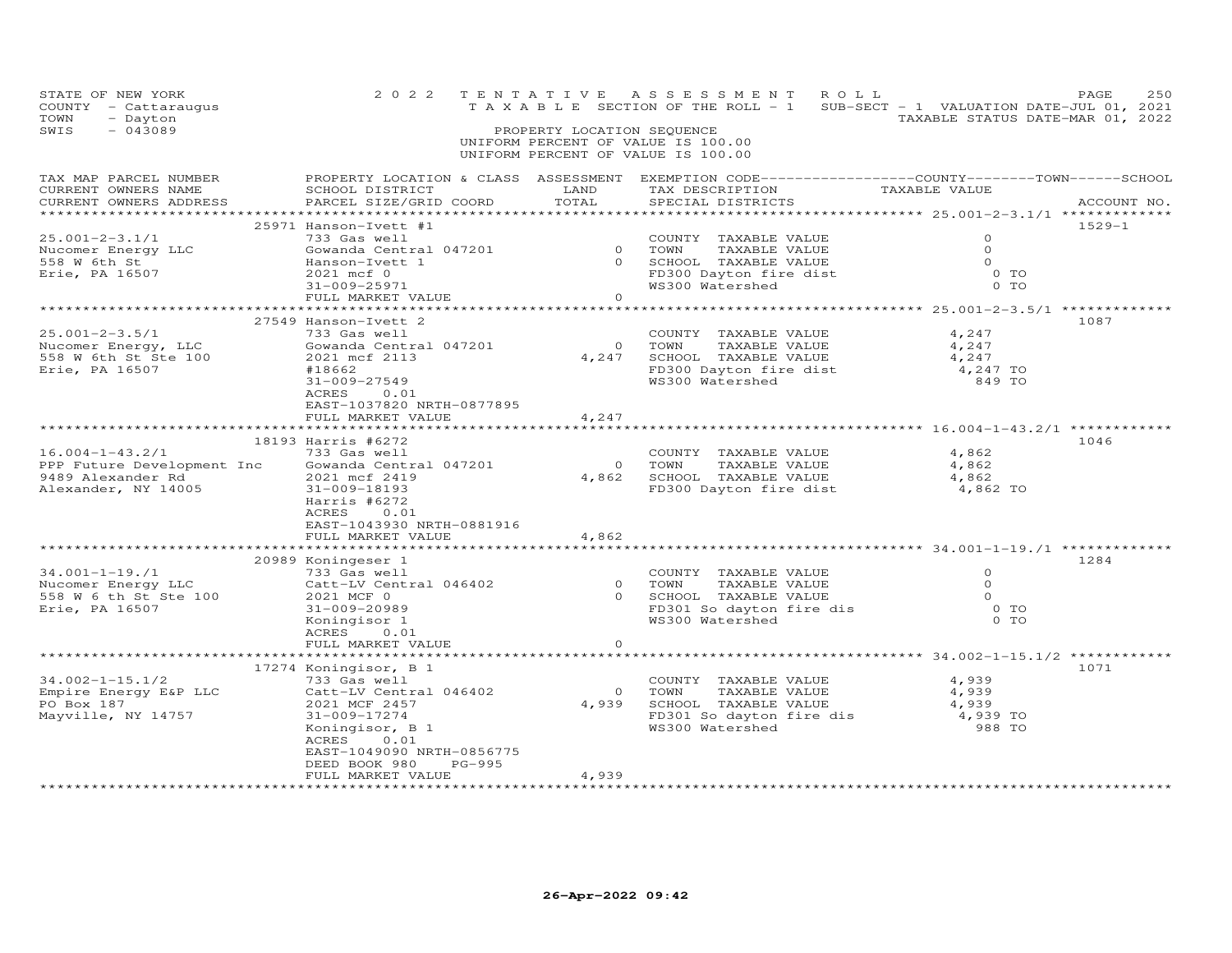| STATE OF NEW YORK<br>COUNTY - Cattaraugus<br>TOWN<br>- Dayton<br>$-043089$<br>SWIS                                                                                                                                                                                                                                                   |                                                                                          |                                   | PROPERTY LOCATION SEQUENCE<br>UNIFORM PERCENT OF VALUE IS 100.00<br>UNIFORM PERCENT OF VALUE IS 100.00 | 2022 TENTATIVE ASSESSMENT ROLL<br>TAXABLE SECTION OF THE ROLL - 1 SUB-SECT - 1 VALUATION DATE-JUL 01, 2021<br>TAXABLE STATUS DATE-MAR 01, 2022                | PAGE<br>251 |
|--------------------------------------------------------------------------------------------------------------------------------------------------------------------------------------------------------------------------------------------------------------------------------------------------------------------------------------|------------------------------------------------------------------------------------------|-----------------------------------|--------------------------------------------------------------------------------------------------------|---------------------------------------------------------------------------------------------------------------------------------------------------------------|-------------|
| CURRENT OWNERS ADDRESS                                                                                                                                                                                                                                                                                                               |                                                                                          |                                   |                                                                                                        |                                                                                                                                                               |             |
| 34.001-1-20.1/1<br>Nucomer Energy LLC<br>TON TAXABLE VALUE<br>TON TAXABLE VALUE<br>TON TAXABLE VALUE<br>TON TAXABLE VALUE<br>TON TAXABLE VALUE<br>2021 MCF 534<br>Erie, PA 16507<br>Mecca #1<br>MECCA TAXABLE VALUE<br>21,073<br>TON TAXABLE VALUE<br>2                                                                              | 20924 Mecca 1 Rd<br>FULL MARKET VALUE 1,073                                              |                                   |                                                                                                        |                                                                                                                                                               | 1263        |
| 24.002-1-5./1<br>Nucomer Energy LLC 558 W 6 th St Ste 100<br>Erie, PA 16507<br>Erie, PA 16507<br>COUNTY TAXABLE VALUE<br>SSE W 6 th St Ste 100<br>COUNTY TAXABLE VALUE<br>SSE W 6 th St Ste 100<br>S1-009-18761<br>Milks #6308<br>ACRES 0.01<br>RES                                                                                  | 18761 Milks #6308<br>EAST-1029700 NRTH-0878935<br>FULL MARKET VALUE                      | 2,734                             |                                                                                                        | COUNTY TAXABLE VALUE 2,734<br>0 TOWN TAXABLE VALUE 2,734<br>2,734 SCHOOL TAXABLE VALUE 2,734<br>FD301 So dayton fire dis 2,734 TO<br>WS300 Watershed 2,734 TO | 1106        |
| $\begin{array}{lllllllllllllll} 24.002-1-6./1 & 733 Gas well & 24.002-1-6./1 & 733 Gas well & 2,906Nucomer Energy LLC & 2021 MCF 1446 & 2,906 SCHOOL TAXABLE VALUE & 2,906558 W 6 th St Ste 100 & 2021 MCF 1446 & 2,906 SCHOOL TAXABLE VALUE & 2,906Eric, PA 16507 & 31-009-18801 & 2,1008Milks, C #6304 & 304Milks, C #6304 & 31-0$ | 18801 Milks, C #6304<br>ACRES<br>0.01<br>EAST-1029200 NRTH-0877095<br>FULL MARKET VALUE  | 2,906                             |                                                                                                        |                                                                                                                                                               | 1108        |
| 13358 Mott (FINCE) 1997<br>13358 Mott (Prince) 1997<br>Nucomer Energy LLC Cattral 046402 0 TOWN TAXABLE VALUE 2<br>558 W 6 th St 2 2021 MCF 1<br>Erie, PA 16507 31-009-13358 Mott (Prince) 1697 MS300 Watershed 2 TO<br>2 TO<br>Mott (Prin                                                                                           | 13358 Mott (Prince) 1697<br>ACRES 0.01<br>EAST-1049180 NRTH-0867945<br>FULL MARKET VALUE | ***************<br>$\overline{2}$ |                                                                                                        |                                                                                                                                                               | 1058        |
| 17220 Pagett #223<br>25.003-1-27.2/1<br>Nucomer Energy LLC<br>558 W 6 th St Ste 100<br>Frie, PA 16507<br>2021 Magett #223<br>2021 Magett #223<br>2021 Magett #223<br>2021 Magett #223                                                                                                                                                | EAST-1035860 NRTH-0869905<br>FULL MARKET VALUE                                           | 1,604                             |                                                                                                        | COUNTY TAXABLE VALUE 1,604<br>0 TOWN TAXABLE VALUE 1,604<br>1,604 SCHOOL TAXABLE VALUE 1,604<br>FD301 So dayton fire dis 1,604 TO<br>WS300 Watershed 321 TO   | 1056        |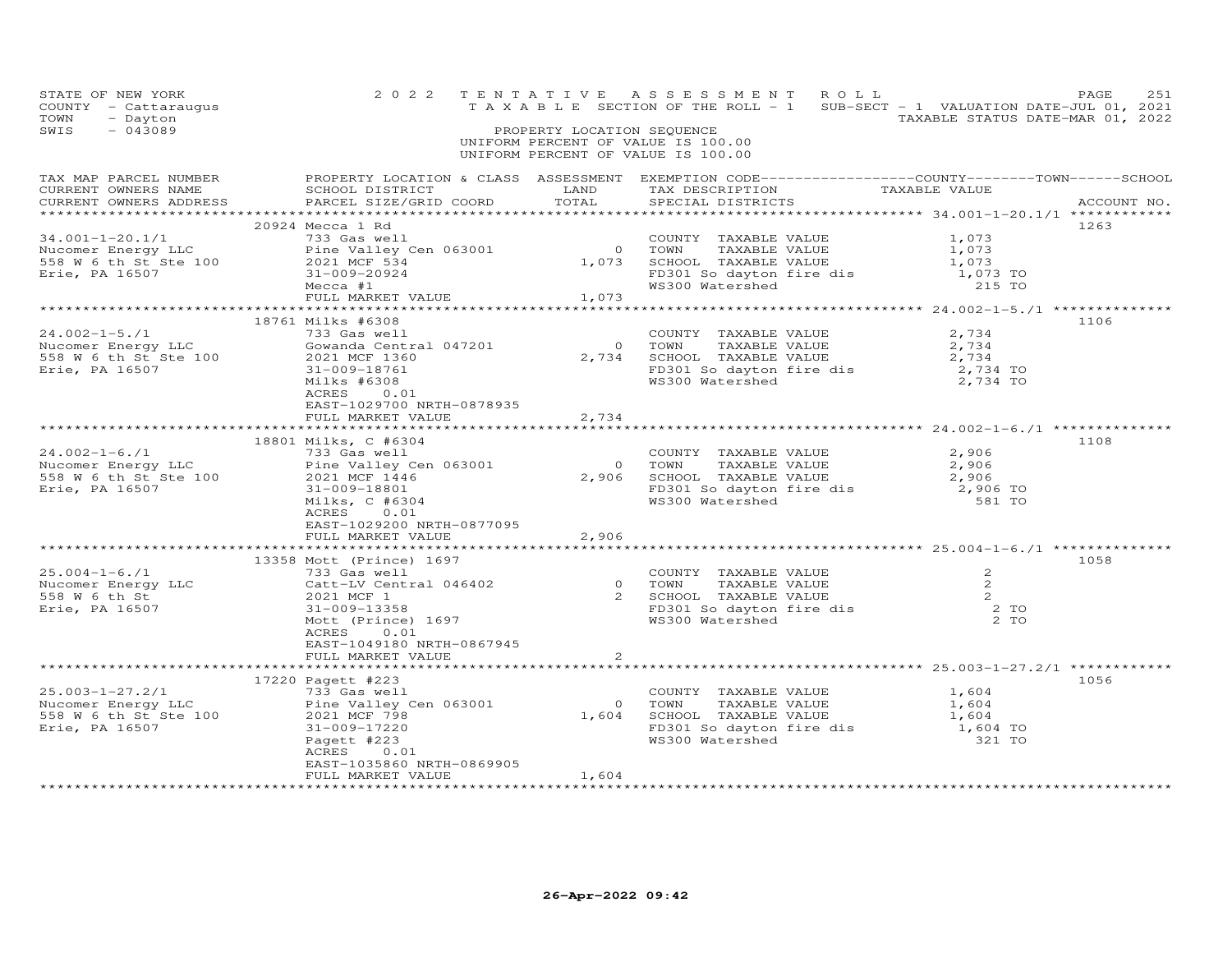| STATE OF NEW YORK<br>COUNTY - Cattaraugus<br>TOWN<br>- Dayton<br>SWIS<br>$-043089$ | 2 0 2 2                                                                                                                                                                                                                          | PROPERTY LOCATION SEQUENCE | TENTATIVE ASSESSMENT ROLL<br>T A X A B L E SECTION OF THE ROLL - 1 SUB-SECT - 1 VALUATION DATE-JUL 01, 2021<br>UNIFORM PERCENT OF VALUE IS 100.00<br>UNIFORM PERCENT OF VALUE IS 100.00 | TAXABLE STATUS DATE-MAR 01, 2022          | 252<br>PAGE |
|------------------------------------------------------------------------------------|----------------------------------------------------------------------------------------------------------------------------------------------------------------------------------------------------------------------------------|----------------------------|-----------------------------------------------------------------------------------------------------------------------------------------------------------------------------------------|-------------------------------------------|-------------|
| TAX MAP PARCEL NUMBER<br>CURRENT OWNERS NAME<br>CURRENT OWNERS ADDRESS             | PARCEL SIZE/GRID COORD                                                                                                                                                                                                           | TOTAL                      | PROPERTY LOCATION & CLASS ASSESSMENT EXEMPTION CODE-----------------COUNTY--------TOWN------SCHOOL<br>SCHOOL DISTRICT LAND TAX DESCRIPTION TAXABLE VALUE<br>SPECIAL DISTRICTS           |                                           | ACCOUNT NO. |
| $25.003 - 1 - 25.1/1$<br>Erie, PA 16507                                            | 17180 Pagett #224<br>733 Gas well<br>31-009-17180<br>Pagett #224<br>ACRES<br>0.01<br>EAST-1033020 NRTH-0869225                                                                                                                   | 754                        | COUNTY TAXABLE VALUE<br>0 COUNTI TAAABLE VALUE<br>0 TOWN TAXABLE VALUE<br>754 SCHOOL TAXABLE VALUE<br>FD301 So dayton fire dis<br>WS300 Watershed<br>WS300 Watershed                    | 754<br>754<br>754<br>754 TO<br>754 TO     | 1055        |
|                                                                                    | FULL MARKET VALUE                                                                                                                                                                                                                | **********                 |                                                                                                                                                                                         | ***************** 16.003-1-30./1 ******** |             |
|                                                                                    | 9696 Peck Hill Rd                                                                                                                                                                                                                |                            | COUNTY TAXABLE VALUE                                                                                                                                                                    | 67,600                                    | 1331        |
|                                                                                    |                                                                                                                                                                                                                                  |                            |                                                                                                                                                                                         |                                           |             |
| $16.004-1-12.1/1$<br>Empire Energy E&P LLC<br>PO Box 187<br>Mayville, NY 14757     | 23439 Robert Draudt<br>733 Gas well<br>Gowanda Central 047201 (COUNT TAXABLE VALUE 2021 mcf 3 (CHOOL TAXABLE VALUE 2021 mcf 3 (CHOOL TAXABLE VALUE 41-1<br>31-009-23439<br>Robert Draudt 3<br>ACRES<br>0.01<br>FULL MARKET VALUE | 6                          | COUNTY TAXABLE VALUE<br>FD300 Dayton fire dist                                                                                                                                          | 6<br>- 6<br>- 6<br>6 TO                   | 1337        |
|                                                                                    |                                                                                                                                                                                                                                  |                            |                                                                                                                                                                                         |                                           |             |
| $34.001 - 1 - 12.1$<br>Nucomer Energy LLC<br>558 6 th St Ste 100<br>Erie, PA 16507 | 21195 Shelter, E 7349<br>733 Gas well<br>Catt-LV Central 046402<br>2021 MCF 102<br>31-009-21195<br>Shetler E #7349<br>ACRES<br>0.01                                                                                              |                            | COUNTY TAXABLE VALUE<br>0 TOWN TAXABLE VALUE<br>205 SCHOOL TAXABLE VALUE<br>FD301 So dayton fire dis<br>WS300 Watershed                                                                 | 205<br>205<br>205<br>205 TO<br>205 TO     | 1181        |
|                                                                                    | EAST-1042220 NRTH-0856975<br>FULL MARKET VALUE                                                                                                                                                                                   | 205                        |                                                                                                                                                                                         |                                           |             |
|                                                                                    |                                                                                                                                                                                                                                  |                            |                                                                                                                                                                                         |                                           |             |
| $34.001 - 1 - 12.72$<br>Empire Energy E&P LLC<br>PO Box 187<br>Mayville, NY 14757  | 22039 Shetler, E 5<br>733 Gas well<br>Catt-LV Central 046402<br>2021 mcf 1624<br>$31 - 009 - 22039$<br>Shetler E 5<br>ACRES<br>0.01<br>EAST-1050080 NRTH-0858575<br>DEED BOOK 980<br>PG-999<br>FULL MARKET VALUE                 | $\overline{O}$<br>3,264    | COUNTY TAXABLE VALUE<br>TOWN<br>TAXABLE VALUE<br>3,264 SCHOOL TAXABLE VALUE<br>TAXABLE VALUE 3,264 FD301 So dayton fire dis 3,264 TO<br>WS300 Watershed 653 TO                          | 3,264<br>3,264                            | 1242        |
|                                                                                    |                                                                                                                                                                                                                                  |                            |                                                                                                                                                                                         |                                           |             |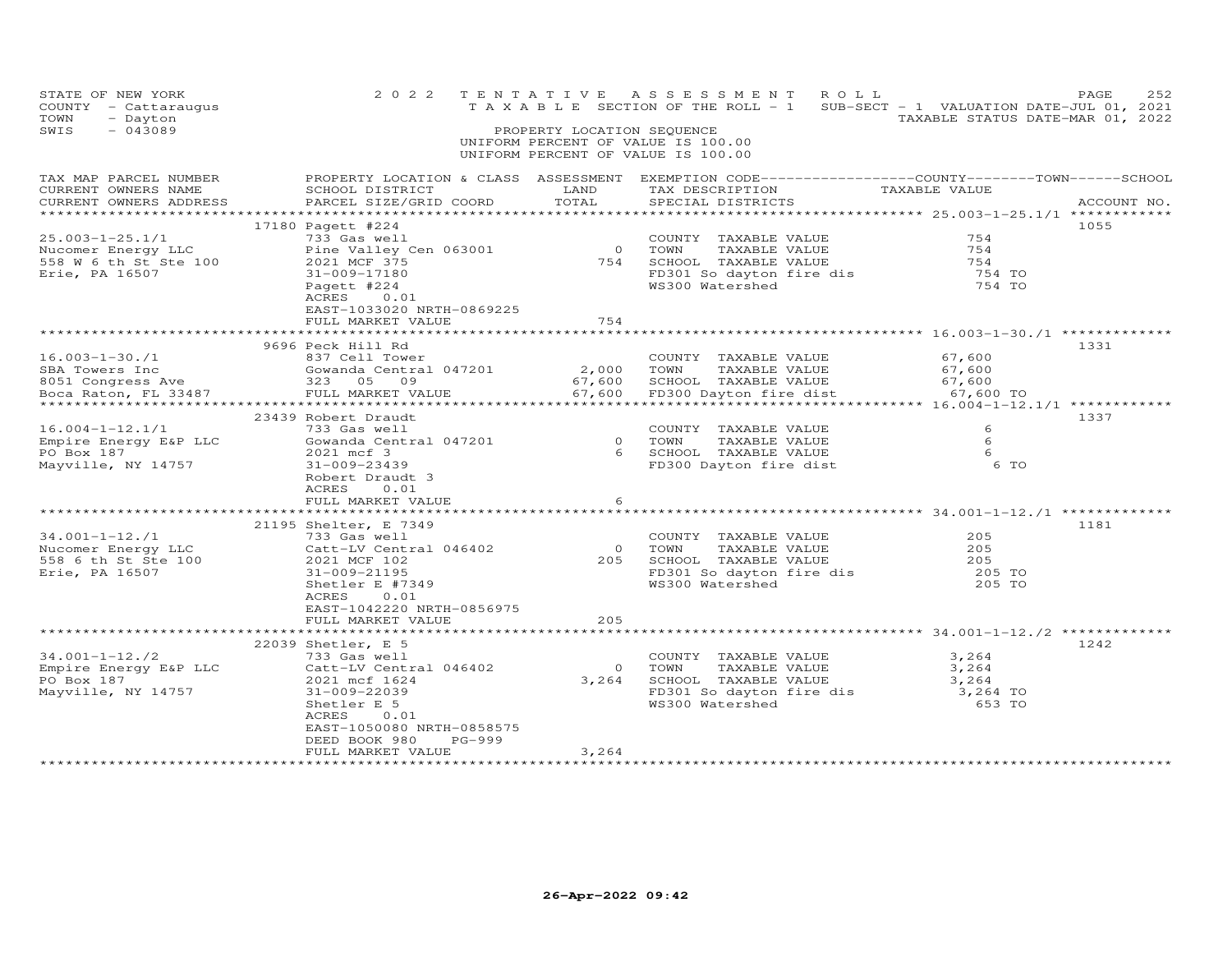| STATE OF NEW YORK<br>COUNTY - Cattaraugus<br>TOWN<br>- Dayton<br>$-043089$<br>SWIS                  | 2 0 2 2                                                                                                                                                                                                             | TENTATIVE<br>PROPERTY LOCATION SEQUENCE         | ASSESSMENT ROLL<br>T A X A B L E SECTION OF THE ROLL - 1 SUB-SECT - 1 VALUATION DATE-JUL 01, 2021                                                                                                                                                      | TAXABLE STATUS DATE-MAR 01, 2022                             | 253<br>PAGE |
|-----------------------------------------------------------------------------------------------------|---------------------------------------------------------------------------------------------------------------------------------------------------------------------------------------------------------------------|-------------------------------------------------|--------------------------------------------------------------------------------------------------------------------------------------------------------------------------------------------------------------------------------------------------------|--------------------------------------------------------------|-------------|
|                                                                                                     |                                                                                                                                                                                                                     |                                                 | UNIFORM PERCENT OF VALUE IS 100.00<br>UNIFORM PERCENT OF VALUE IS 100.00                                                                                                                                                                               |                                                              |             |
| TAX MAP PARCEL NUMBER<br>CURRENT OWNERS NAME<br>CURRENT OWNERS ADDRESS                              | SCHOOL DISTRICT<br>PARCEL SIZE/GRID COORD                                                                                                                                                                           | LAND<br>TOTAL                                   | PROPERTY LOCATION & CLASS ASSESSMENT EXEMPTION CODE-----------------COUNTY-------TOWN------SCHOOL<br>TAX DESCRIPTION TAXABLE VALUE<br>SPECIAL DISTRICTS TAXABLE VALUE                                                                                  |                                                              | ACCOUNT NO. |
| 25.004-1-28./1<br>Nucomer Energy LLC<br>558 W 6 th St Ste 100<br>Erie, PA 16507                     | 13362 Sigler(Bliss) 1707-I<br>733 Gas well<br>ACRES 0.01<br>EAST-1045670 NRTH-0868565<br>FULL MARKET VALUE                                                                                                          | $\Omega$                                        | 93 GOUNTY TAXABLE VALUE<br>733 Gas well<br>733 Gas well by COUNTY TAXABLE VALUE<br>2021 MCF 0<br>31-009-13362<br>Sigler(Bliss) 1707-I (WS300 Watershed (D) TO<br>2021 MCF 0<br>2021 MCF 0<br>2021 MCF 0<br>2021 MCF 0<br>2021 MCF 0<br>2021 MCF 0<br>2 |                                                              | 1061        |
|                                                                                                     | Smeader 1<br>ACRES<br>0.01<br>EAST-1050090 NRTH-0879686                                                                                                                                                             |                                                 | COUNTY TAXABLE VALUE<br>COWN TAXABLE VALUE<br>2,119 SCHOOL TAXABLE VALUE<br>FD300 Dayton fire dist                                                                                                                                                     | 2,119<br>$\frac{2,119}{2,119}$<br>2,119 TO                   | 1314        |
|                                                                                                     | FULL MARKET VALUE<br>ACRES<br>0.01<br>EAST-1050090 NRTH-0879686<br>FULL MARKET VALUE                                                                                                                                | 2,119<br>340                                    | COUNTY TAXABLE VALUE<br>0 TOWN TAXABLE VALUE<br>340 SCHOOL TAXABLE VALUE                                                                                                                                                                               | 340<br>$340$<br>$340$                                        | 1315        |
| $16.003 - 2 - 5.71$<br>PPP Future Development Inc<br>9489 Alexander Rd<br>Alexander, NY 14005       | *********************<br>19273 Smolka #6398<br>733 Gas well<br>733 Gds weii<br>Gowanda Central 047201<br>2021 mcf 0<br>31-009-19273<br>Smolka #6398<br>ACRES 0.01<br>EAST-1040120 NRTH-0882495<br>FULL MARKET VALUE | * * * * * * * * * *<br>92                       | COUNTY TAXABLE VALUE<br>0 TOWN TAXABLE VALUE<br>92 SCHOOL TAXABLE VALUE<br>FD300 Dayton fire dist<br>- 200 Light                                                                                                                                       | 92<br>92<br>92<br>92 TO<br>92 TO                             | 1117        |
| 25.001-2-13.8/1<br>25.001-2-13.8/1<br>Nucomer Energy LLC<br>558 W 6 th St Ste 100<br>Erie, PA 16507 | 17179 Stark #222<br>733 Gas well<br>Gowanda Central 047201<br>2021 MCF 0<br>31-009-17179<br>Stark #222<br>ACRES<br>0.01<br>EAST-1042330 NRTH-0872935<br>FULL MARKET VALUE                                           | $\begin{matrix} 0 \\ 0 \end{matrix}$<br>$\circ$ | COUNTY TAXABLE VALUE<br>0 TOWN TAXABLE VALUE<br>0 SCHOOL TAXABLE VALUE<br>FD301 So dayton fire dis<br>WS300 Watershed<br>WS300 Watershed                                                                                                               | $\Omega$<br>$\overline{0}$<br>$\overline{O}$<br>0 TO<br>0 TO | 1052        |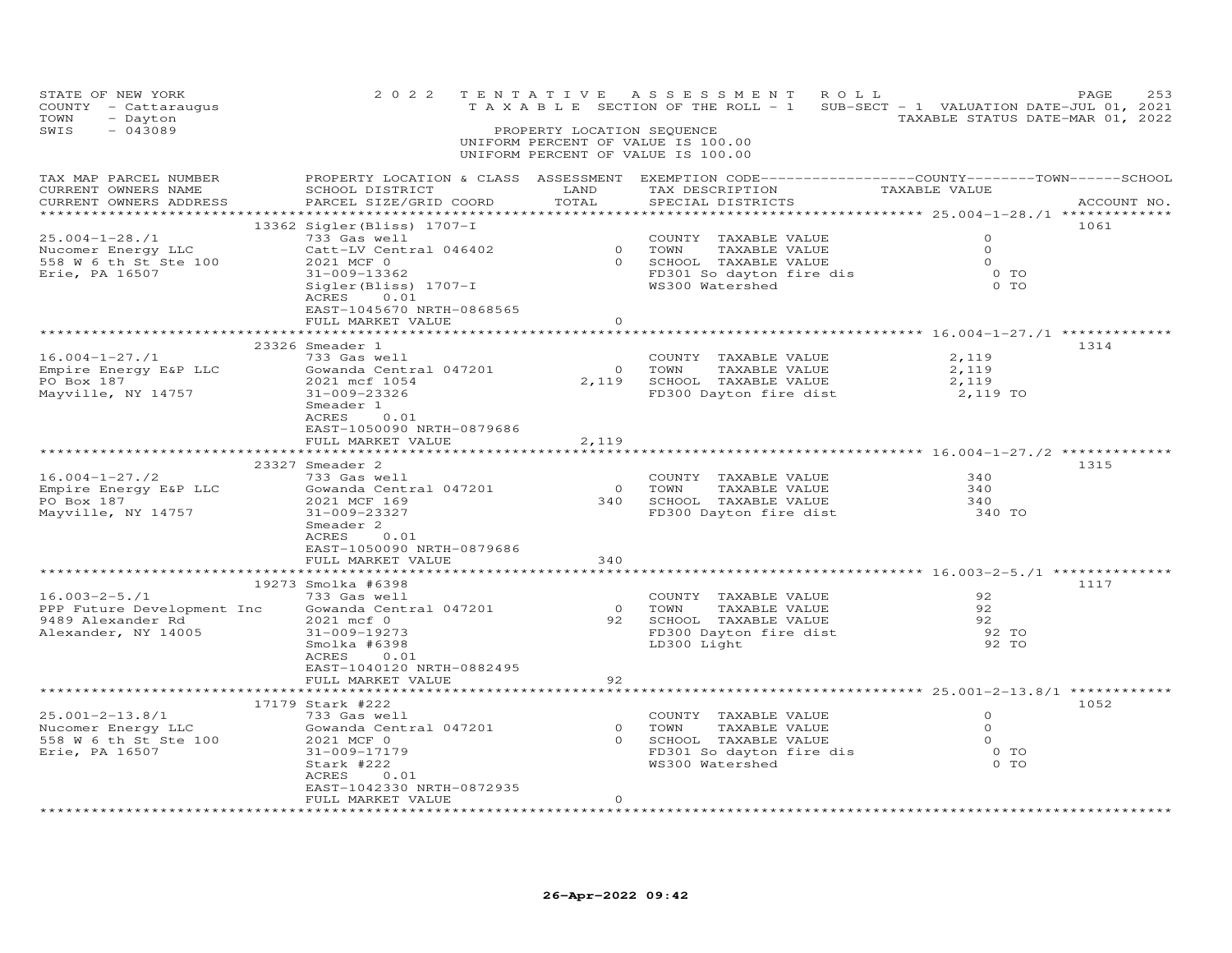| STATE OF NEW YORK<br>COUNTY - Cattaraugus<br>TOWN<br>- Dayton<br>SWIS<br>$-043089$                        | 2 0 2 2                                                                                                                                                                                                                                   | PROPERTY LOCATION SEQUENCE   | TENTATIVE ASSESSMENT ROLL<br>UNIFORM PERCENT OF VALUE IS 100.00<br>UNIFORM PERCENT OF VALUE IS 100.00                   | T A X A B L E SECTION OF THE ROLL - 1 SUB-SECT - 1 VALUATION DATE-JUL 01, 2021<br>TAXABLE STATUS DATE-MAR 01, 2022                                                                    | PAGE<br>254  |
|-----------------------------------------------------------------------------------------------------------|-------------------------------------------------------------------------------------------------------------------------------------------------------------------------------------------------------------------------------------------|------------------------------|-------------------------------------------------------------------------------------------------------------------------|---------------------------------------------------------------------------------------------------------------------------------------------------------------------------------------|--------------|
| TAX MAP PARCEL NUMBER<br>CURRENT OWNERS NAME<br>CURRENT OWNERS ADDRESS                                    | SCHOOL DISTRICT<br>PARCEL SIZE/GRID COORD                                                                                                                                                                                                 | LAND<br>TOTAL                | SPECIAL DISTRICTS                                                                                                       | PROPERTY LOCATION & CLASS ASSESSMENT EXEMPTION CODE----------------COUNTY-------TOWN------SCHOOL<br>TAX DESCRIPTION TAXABLE VALUE<br>****************** 25.004-1-22./1 ************** | ACCOUNT NO.  |
| $25.004 - 1 - 22.71$<br>Empire Energy E&P LLC<br>PO Box 187<br>Mayville, NY 14757                         | 23468 Stone, C 3<br>733 Gas well<br>Catt-LV Central 046402<br>2021 mcf 115<br>31-009-23468<br>Stone, C 3<br>ACRES<br>0.01<br>EAST-1044521 NRTH-0863943                                                                                    | $\overline{0}$               | COUNTY TAXABLE VALUE<br>TOWN<br>TAXABLE VALUE<br>231 SCHOOL TAXABLE VALUE<br>FD300 Dayton fire dist                     | 231<br>231<br>231<br>231 TO                                                                                                                                                           | 1344         |
|                                                                                                           | FULL MARKET VALUE                                                                                                                                                                                                                         | 231                          |                                                                                                                         |                                                                                                                                                                                       |              |
| $25.004 - 1 - 25.1/1$<br>Empire Energy E&P LLC<br>PO Box 187<br>Mayville, NY 14757<br>$25.001 - 2 - 2.71$ | 23469 Stone, C 4<br>733 Gas well<br>Catt-LV Central 046402<br>2021 mcf 115<br>31-009-23469<br>C Stone 4<br>ACRES<br>0.01<br>EAST-1045325 NRTH-0864333<br>FULL MARKET VALUE<br>************************<br>18662 Ulmer G.1<br>733 Gas well | $\overline{0}$<br>231<br>231 | COUNTY TAXABLE VALUE<br>TAXABLE VALUE<br>TOWN<br>SCHOOL TAXABLE VALUE<br>FD300 Dayton fire dist<br>COUNTY TAXABLE VALUE | 231<br>231<br>231<br>231 TO<br>334                                                                                                                                                    | 1345<br>1087 |
| PPP future Development, Inc. Gowanda Central 047201<br>9498 Alexander Rd<br>Alexander, NY 14005           | 2021 mcf 166<br>31-009-18662<br>Ulmer, G. 1<br>ACRES<br>0.01<br>EAST-1037820 NRTH-0877895<br>FULL MARKET VALUE                                                                                                                            | 0 TOWN<br>334                | TAXABLE VALUE<br>334 SCHOOL TAXABLE VALUE<br>FD300 Dayton fire dist<br>WS300 Watershed                                  | 334<br>334<br>334 TO<br>67 TO                                                                                                                                                         |              |
|                                                                                                           |                                                                                                                                                                                                                                           |                              |                                                                                                                         |                                                                                                                                                                                       |              |
| $25.003 - 1 - 5.72$<br>Empire Energy E&P LLC<br>PO Box 187<br>Mayville, NY 14757                          | 24182-0002 Van Etten 3B<br>733 Gas well<br>Catt-LV Central 046402<br>2021 MCF 42<br>31-009-24182-0002<br>Van Etten 3B                                                                                                                     | $\overline{O}$<br>84         | COUNTY TAXABLE VALUE<br>TOWN<br>TAXABLE VALUE<br>SCHOOL TAXABLE VALUE                                                   | 84<br>84<br>84                                                                                                                                                                        | 1346         |
|                                                                                                           | FULL MARKET VALUE                                                                                                                                                                                                                         | 84                           |                                                                                                                         |                                                                                                                                                                                       |              |
| $25.003 - 1 - 5.73$<br>Empire Energy E&P LLC<br>PO Box 187<br>Mayville, NY 14757                          | 24183-0002 Van Etten 5B<br>733 Gas well<br>Catt-LV Central 046402<br>2021 mcf 42<br>31-009-24183-0002<br>Van Etten 5B                                                                                                                     | $\overline{0}$<br>84         | COUNTY TAXABLE VALUE<br>TOWN<br>TAXABLE VALUE<br>SCHOOL TAXABLE VALUE                                                   | 84<br>84<br>84                                                                                                                                                                        | 1390         |
|                                                                                                           | FULL MARKET VALUE                                                                                                                                                                                                                         | 84                           |                                                                                                                         |                                                                                                                                                                                       |              |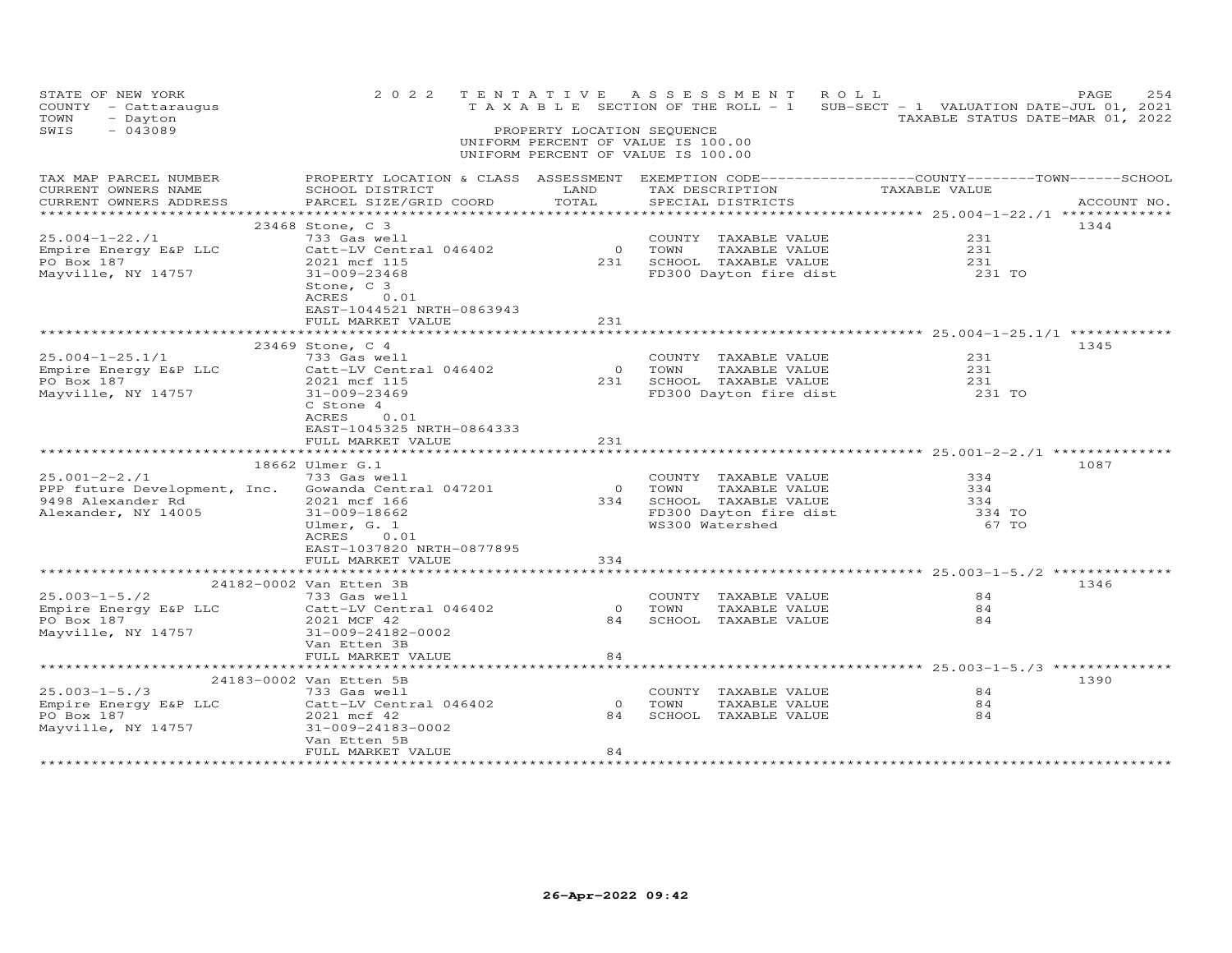| STATE OF NEW YORK<br>COUNTY - Cattaraugus<br>TOWN<br>- Dayton<br>SWIS<br>$-043089$ | 2 0 2 2                                                                                          | PROPERTY LOCATION SEQUENCE | TENTATIVE ASSESSMENT<br>ROLL<br>T A X A B L E SECTION OF THE ROLL - 1 SUB-SECT - 1 VALUATION DATE-JUL 01, 2021<br>UNIFORM PERCENT OF VALUE IS 100.00<br>UNIFORM PERCENT OF VALUE IS 100.00 | TAXABLE STATUS DATE-MAR 01, 2022 | 255<br>PAGE |
|------------------------------------------------------------------------------------|--------------------------------------------------------------------------------------------------|----------------------------|--------------------------------------------------------------------------------------------------------------------------------------------------------------------------------------------|----------------------------------|-------------|
| TAX MAP PARCEL NUMBER                                                              | PROPERTY LOCATION & CLASS ASSESSMENT EXEMPTION CODE----------------COUNTY-------TOWN------SCHOOL |                            |                                                                                                                                                                                            |                                  |             |
| CURRENT OWNERS NAME                                                                | SCHOOL DISTRICT                                                                                  | LAND                       | TAX DESCRIPTION TAXABLE VALUE                                                                                                                                                              |                                  |             |
| CURRENT OWNERS ADDRESS                                                             | PARCEL SIZE/GRID COORD                                                                           | TOTAL                      | SPECIAL DISTRICTS                                                                                                                                                                          |                                  | ACCOUNT NO. |
|                                                                                    | 23486 Van Etten, C #4                                                                            |                            |                                                                                                                                                                                            |                                  | 1343        |
| $25.003 - 1 - 5.71$                                                                | 733 Gas well                                                                                     |                            | COUNTY TAXABLE VALUE                                                                                                                                                                       | 84                               |             |
| Empire Energy E&P LLC                                                              | Catt-LV Central 046402                                                                           | 0 TOWN                     | TAXABLE VALUE                                                                                                                                                                              | 84                               |             |
| PO Box 187                                                                         | 2021 mcf 42                                                                                      | 84                         | SCHOOL TAXABLE VALUE                                                                                                                                                                       | 84                               |             |
| Mayville, NY 14757                                                                 | 31-009-23486                                                                                     |                            | FD300 Dayton fire dist 84 TO                                                                                                                                                               |                                  |             |
|                                                                                    | Van Etten, C #4                                                                                  |                            |                                                                                                                                                                                            |                                  |             |
|                                                                                    | 0.01<br>ACRES                                                                                    |                            |                                                                                                                                                                                            |                                  |             |
|                                                                                    | EAST-1042666 NRTH-0864974<br>FULL MARKET VALUE                                                   | 84                         |                                                                                                                                                                                            |                                  |             |
|                                                                                    |                                                                                                  |                            |                                                                                                                                                                                            |                                  |             |
|                                                                                    | 16864 Vick, D 1                                                                                  |                            |                                                                                                                                                                                            |                                  | 1068        |
| $34.002 - 1 - 12$ ./1                                                              | 733 Gas well                                                                                     |                            | COUNTY TAXABLE VALUE                                                                                                                                                                       | 955                              |             |
| Empire Energy E&P LLC                                                              | Catt-LV Central 046402                                                                           | $\circ$                    |                                                                                                                                                                                            | 955                              |             |
| PO Box 187                                                                         | 2021 MCF 475                                                                                     | 955                        | TAXABLE VALUE<br>SCHOOL TAXABLE VALUE<br>ED201 OL L                                                                                                                                        | 955                              |             |
| Mayville, NY 14757                                                                 | 31-009-16864                                                                                     |                            | FD301 So dayton fire dis                                                                                                                                                                   | 955 TO                           |             |
|                                                                                    | Vick, D 1                                                                                        |                            | WS300 Watershed                                                                                                                                                                            | 191 TO                           |             |
|                                                                                    | ACRES<br>0.01                                                                                    |                            |                                                                                                                                                                                            |                                  |             |
|                                                                                    | EAST-1050080 NRTH-0858575                                                                        |                            |                                                                                                                                                                                            |                                  |             |
|                                                                                    | FULL MARKET VALUE                                                                                | 955                        |                                                                                                                                                                                            |                                  |             |
|                                                                                    | 18800 Volk #6306                                                                                 |                            |                                                                                                                                                                                            |                                  | 1109        |
| $24.002 - 1 - 15.71$                                                               | 733 Gas well                                                                                     |                            | COUNTY TAXABLE VALUE                                                                                                                                                                       | 515                              |             |
| Nucomer Energy LLC                                                                 | Gowanda Central 047201                                                                           | $\overline{0}$             | TOWN<br>TAXABLE VALUE                                                                                                                                                                      | 515                              |             |
| 558 W 6 th St Ste 100                                                              | 2021 MCF 256                                                                                     |                            | 515 SCHOOL TAXABLE VALUE                                                                                                                                                                   | 515                              |             |
| Erie, PA 16507                                                                     | 31-009-18800                                                                                     |                            | IONN - INNEBLE VALUE<br>FD301 So dayton fire dis                                                                                                                                           | 515 TO                           |             |
|                                                                                    | Volk #6306                                                                                       |                            | WS300 Watershed                                                                                                                                                                            | 103 TO                           |             |
|                                                                                    | ACRES<br>0.01                                                                                    |                            |                                                                                                                                                                                            |                                  |             |
|                                                                                    | EAST-1025230 NRTH-0877145                                                                        |                            |                                                                                                                                                                                            |                                  |             |
|                                                                                    | FULL MARKET VALUE                                                                                | 515                        |                                                                                                                                                                                            |                                  |             |
|                                                                                    |                                                                                                  |                            |                                                                                                                                                                                            |                                  |             |
|                                                                                    | 17637 Wile #237                                                                                  |                            |                                                                                                                                                                                            |                                  | 1054        |
| $25.003 - 1 - 3.71$                                                                | 733 Gas well                                                                                     |                            | COUNTY TAXABLE VALUE                                                                                                                                                                       | 1,114<br>1, 114                  |             |
| Nucomer Energy LLC<br>558 W 6 th St Ste 100                                        | Pine Valley Cen 063001                                                                           | $\circ$<br>1,114           | TAXABLE VALUE<br>TOWN<br>SCHOOL TAXABLE VALUE                                                                                                                                              |                                  |             |
| Erie, PA 16507                                                                     | 2021 MCF 554<br>31-009-17637                                                                     |                            | FD301 So dayton fire dis $1,114$ TO                                                                                                                                                        | 1,114                            |             |
|                                                                                    | Wile #237                                                                                        |                            | WS300 Watershed                                                                                                                                                                            | 223 TO                           |             |
|                                                                                    | ACRES<br>0.01                                                                                    |                            |                                                                                                                                                                                            |                                  |             |
|                                                                                    | EAST-1042090 NRTH-0868335                                                                        |                            |                                                                                                                                                                                            |                                  |             |
|                                                                                    | FULL MARKET VALUE                                                                                | 1,114                      |                                                                                                                                                                                            |                                  |             |
|                                                                                    |                                                                                                  |                            |                                                                                                                                                                                            |                                  |             |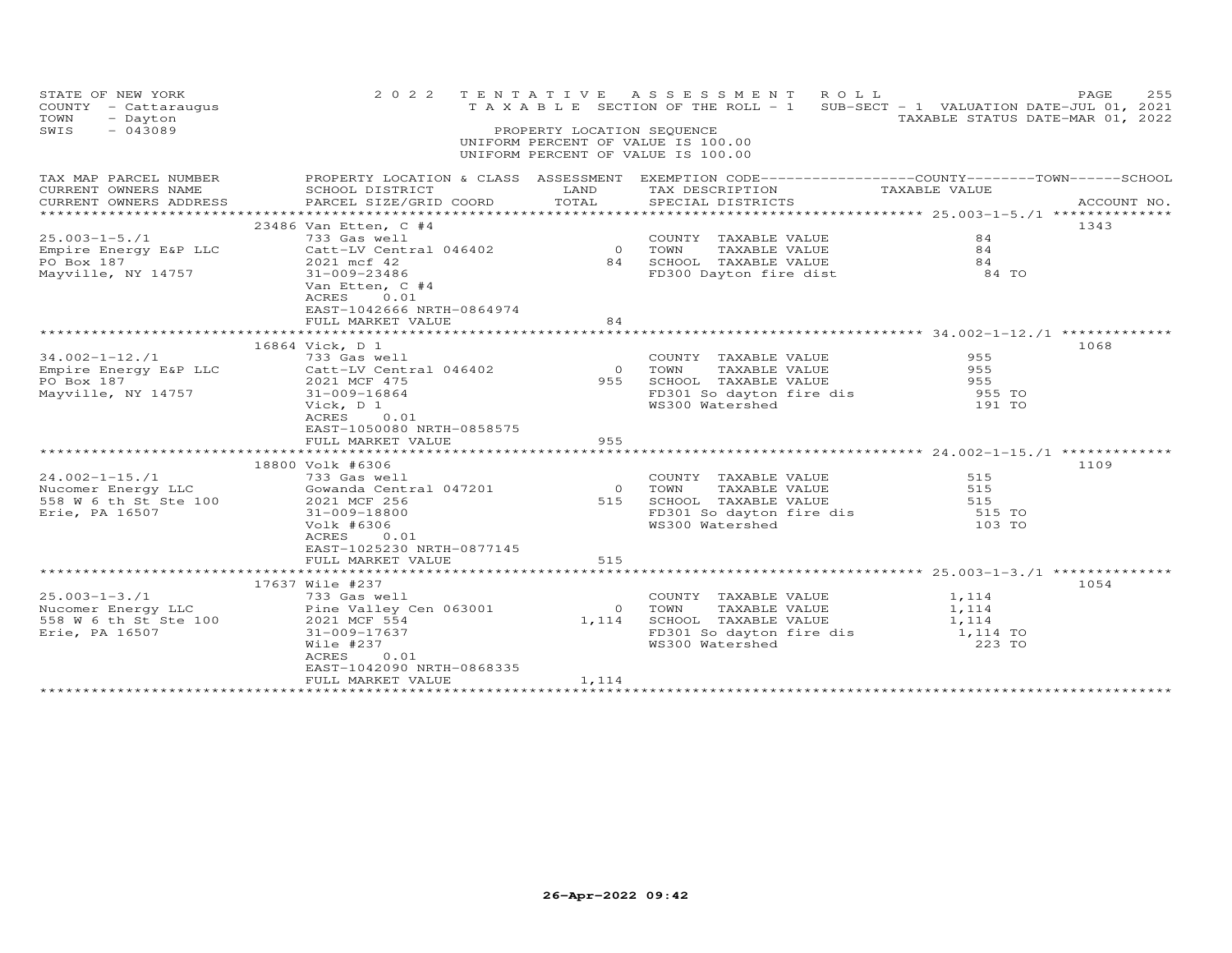| STATE OF NEW YORK    | 2022 TENTATIVE ASSESSMENT ROLL        | PAGE                                     | 256 |
|----------------------|---------------------------------------|------------------------------------------|-----|
| COUNTY - Cattaraugus | T A X A B L E SECTION OF THE ROLL - 1 | SUB-SECT - 1 VALUATION DATE-JUL 01, 2021 |     |
| TOWN<br>- Dayton     |                                       | TAXABLE STATUS DATE-MAR 01, 2022         |     |
| - 043089<br>SWIS     |                                       | RPS150/V04/L015                          |     |
|                      |                                       | CURRENT DATE 4/26/2022                   |     |
|                      |                                       |                                          |     |

#### UNIFORM PERCENT OF VALUE IS 100.00R O L L S U B S E C T I O N - 1 - T O T A L S

## \*\*\* S P E C I A L D I S T R I C T S U M M A R Y \*\*\*

| DISTRICT NAME                                                                  | TOTAL   | EXTENSION                                   | EXTENSION | AD VALOREM                        | <b>EXEMPT</b> | TAXABLE                           |
|--------------------------------------------------------------------------------|---------|---------------------------------------------|-----------|-----------------------------------|---------------|-----------------------------------|
| CODE                                                                           | PARCELS | TYPE                                        | VALUE     | VALUE                             | AMOUNT        | VALUE                             |
| FD300 Dayton fire di<br>FD301 So dayton fire<br>LD300 Light<br>WS300 Watershed |         | 20 TOTAL<br>26 TOTAL<br>1 TOTAL<br>31 TOTAL |           | 100,136<br>42,400<br>92<br>22,166 |               | 100,136<br>42,400<br>92<br>22,166 |

#### \*\*\* S C H O O L D I S T R I C T S U M M A R Y \*\*\*

| CODE   | DISTRICT NAME       | TOTAL<br>PARCELS | ASSESSED<br>LAND | ASSESSED<br>TOTAL | <b>EXEMPT</b><br>AMOUNT | TOTAL<br>TAXABLE | STAR<br><b>AMOUNT</b> | STAR<br>TAXABLE |
|--------|---------------------|------------------|------------------|-------------------|-------------------------|------------------|-----------------------|-----------------|
| 046402 | Catt-LV Central     | 15               |                  | 11,026            |                         | 11,026           |                       | 11,026          |
| 047201 | Gowanda Central     | 20               | 2,000            | 102,839           |                         | 102,839          |                       | 102,839         |
| 063001 | Pine Valley Central | 14               |                  | 32,091            |                         | 32,091           |                       | 32,091          |
|        | $SUB - TO TAL$      | 49               | 2,000            | 145,956           |                         | 145,956          |                       | 145,956         |
|        | TOTAL               | 49               | 2,000            | 145,956           |                         | 145,956          |                       | 145,956         |

#### \*\*\* S Y S T E M C O D E S S U M M A R Y \*\*\*

#### NO SYSTEM EXEMPTIONS AT THIS LEVEL

#### \*\*\* E X E M P T I O N S U M M A R Y \*\*\*

#### NO EXEMPTIONS AT THIS LEVEL

| ROLL<br>SEC | TON | TOTAL<br>DADORT C | <b>ANL</b> |       | <br>$\gamma$ otinity | AXABLE<br>TOWN | 20U <sub>0</sub> | $\sim$ m $\sim$ r<br>'TAF |
|-------------|-----|-------------------|------------|-------|----------------------|----------------|------------------|---------------------------|
|             |     |                   | 000        | - 956 | OF.                  | 956            | . 956            | QE                        |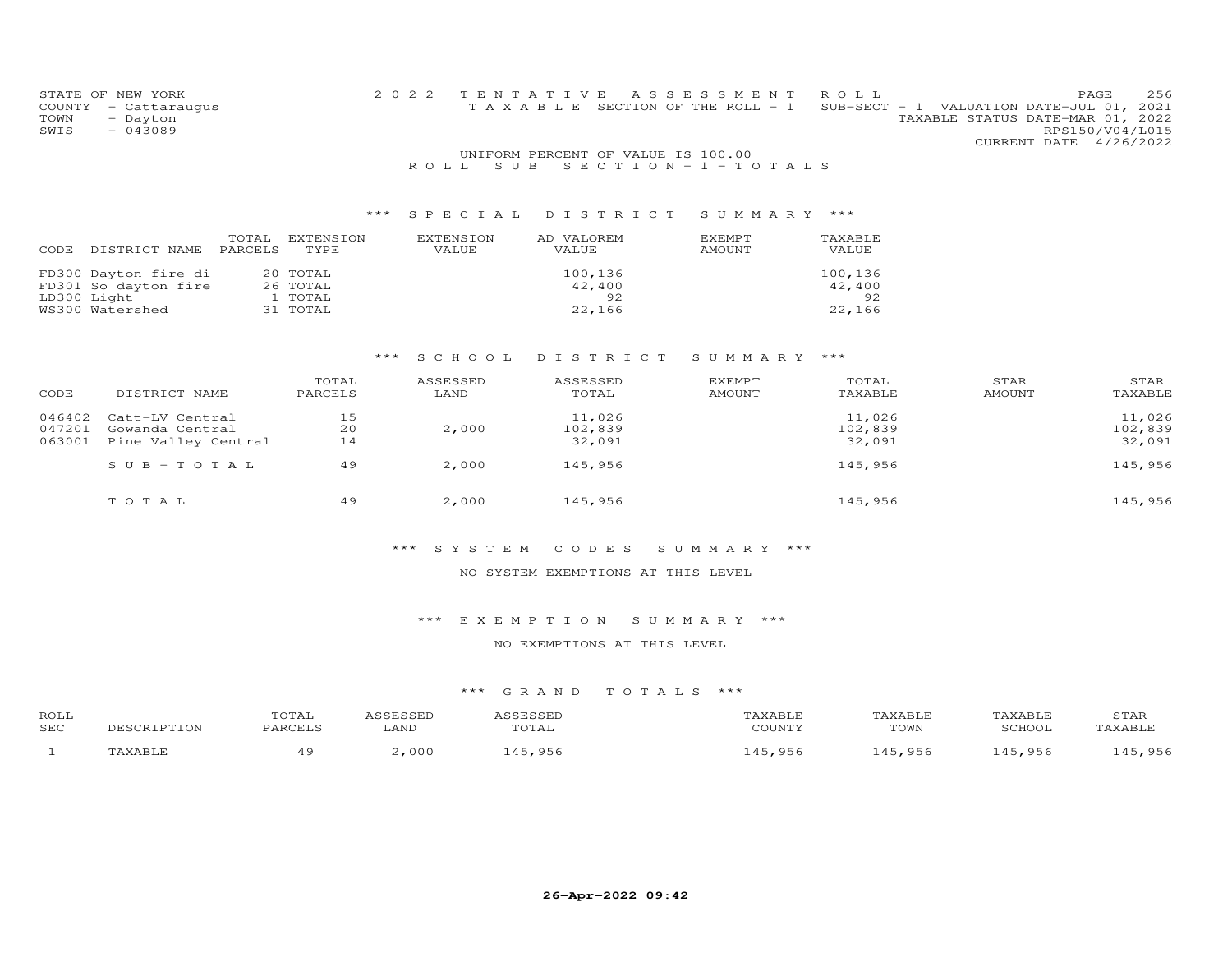| STATE OF NEW YORK    | 2022 TENTATIVE ASSESSMENT ROLL        |  |                                  | PAGE.           | 2.57 |
|----------------------|---------------------------------------|--|----------------------------------|-----------------|------|
| COUNTY - Cattaraugus | T A X A B L E SECTION OF THE ROLL - 1 |  | VALUATION DATE-JUL 01, 2021      |                 |      |
| TOWN<br>- Dayton     |                                       |  | TAXABLE STATUS DATE-MAR 01, 2022 |                 |      |
| $-043089$<br>SWIS    |                                       |  |                                  | RPS150/V04/L015 |      |
|                      | UNIFORM PERCENT OF VALUE IS 100.00    |  | CURRENT DATE 4/26/2022           |                 |      |
|                      | ROLL SECTION TOTALS                   |  |                                  |                 |      |

| CODE DISTRICT NAME PARCELS | TOTAL | EXTENSION<br>TYPE | EXTENSION<br>VALUE | AD VALOREM<br>VALUE | EXEMPT<br>AMOUNT | TAXABLE<br>VALUE |
|----------------------------|-------|-------------------|--------------------|---------------------|------------------|------------------|
| FD300 Dayton fire di       |       | 574 TOTAL         |                    | 45812,981           |                  | 45812,981        |
| FD301 So dayton fire       |       | 257 TOTAL         |                    | 22144,285           |                  | 22144,285        |
| LD300 Light                |       | 107 TOTAL         |                    | 5563,492            |                  | 5563,492         |
| WS300 Watershed            |       | 593 TOTAL         |                    | 22887,686           |                  | 22887,686        |

# \*\*\* S C H O O L D I S T R I C T S U M M A R Y \*\*\*

| CODE   | DISTRICT NAME       | TOTAL<br>PARCELS | ASSESSED<br>LAND | ASSESSED<br>TOTAL | <b>EXEMPT</b><br>AMOUNT | TOTAL<br>TAXABLE | STAR<br>AMOUNT | STAR<br>TAXABLE |
|--------|---------------------|------------------|------------------|-------------------|-------------------------|------------------|----------------|-----------------|
| 046402 | Catt-LV Central     | 113              | 5717,000         | 10556,026         | 1767,979                | 8788,047         | 1909,562       | 6878,485        |
| 047201 | Gowanda Central     | 468              | 16225,500        | 34110,939         | 2668,872                | 31442,067        | 6610,180       | 24831,887       |
| 063001 | Pine Valley Central | 250              | 12903,700        | 23327,991         | 2326,673                | 21001,318        | 3500,639       | 17500,679       |
|        | $SUB - TO T AL$     | 831              | 34846,200        | 67994,956         | 6763,524                | 61231,432        | 12020,381      | 49211,051       |
|        | TOTAL               | 831              | 34846,200        | 67994,956         | 6763,524                | 61231,432        | 12020,381      | 49211,051       |

#### \*\*\* S Y S T E M C O D E S S U M M A R Y \*\*\*

#### NO SYSTEM EXEMPTIONS AT THIS LEVEL

|       |             | TOTAL   |          |          |          |
|-------|-------------|---------|----------|----------|----------|
| CODE  | DESCRIPTION | PARCELS | COUNTY   | TOWN     | SCHOOL   |
| 41120 | VETWAR CTS  | 16      | 189,285  | 189,285  | 189,285  |
| 41121 | VET WAR CT  | 14      | 141,350  | 141,350  |          |
| 41130 | VETCOM CTS  | 18      | 298,055  | 298,055  | 298,055  |
| 41131 | VET COM CT  |         | 157,704  | 157,704  |          |
| 41140 | VETDIS CTS  |         | 221,462  | 221,462  | 221,462  |
| 41141 | VET DIS CT  | 4       | 101,598  | 101,598  |          |
| 41161 | CW 15 VET/  | 4       | 46,905   | 46,905   |          |
| 41700 | AG BLDG     | 10      | 597,620  | 597,620  | 597,620  |
| 41720 | AG DIST     | 107     | 4859,267 | 4859,267 | 4859,267 |
|       |             |         |          |          |          |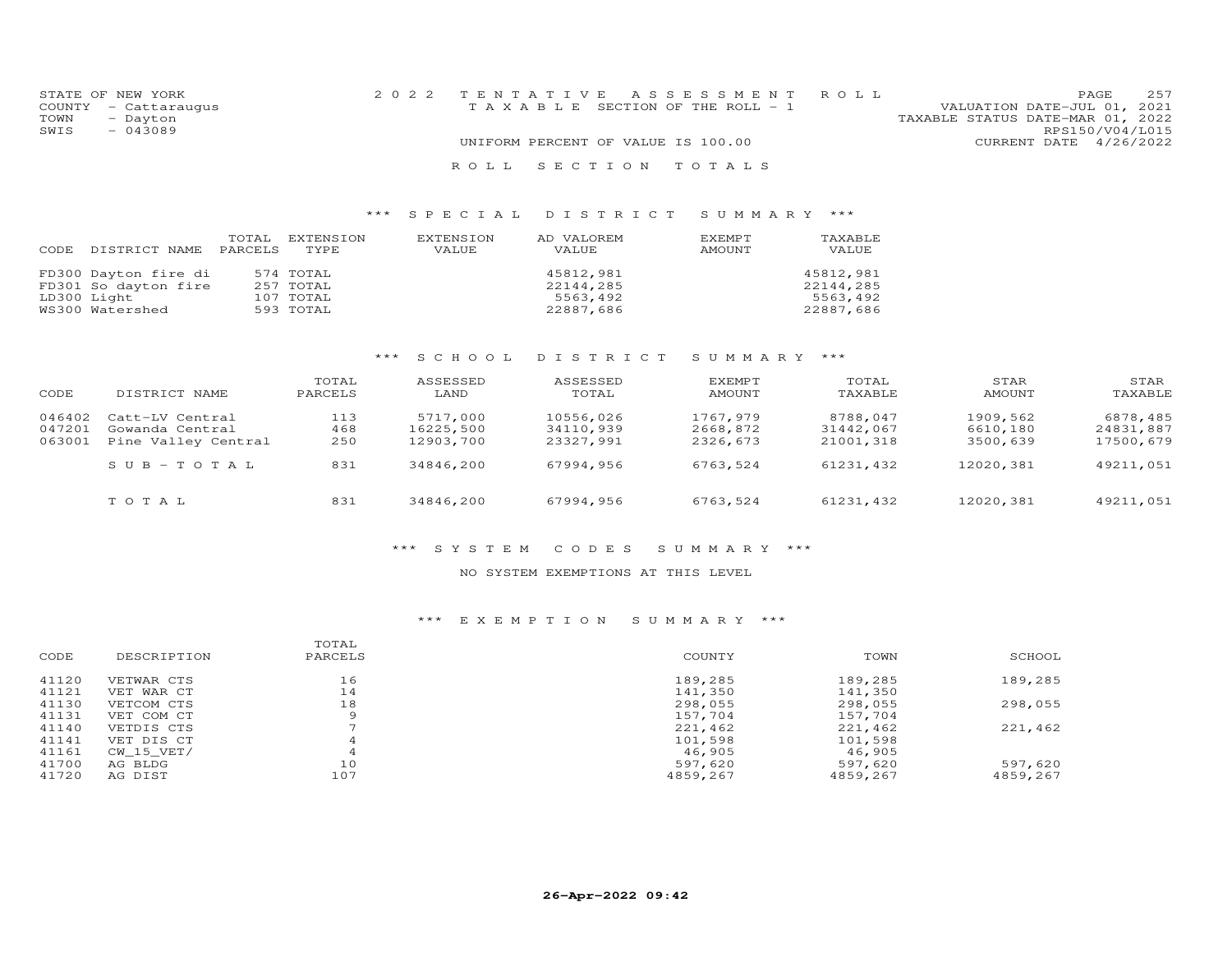|      | STATE OF NEW YORK    | 2022 TENTATIVE ASSESSMENT ROLL        |  |                                  |                        | PAGE | 258 |
|------|----------------------|---------------------------------------|--|----------------------------------|------------------------|------|-----|
|      | COUNTY - Cattaraugus | T A X A B L E SECTION OF THE ROLL - 1 |  | VALUATION DATE-JUL 01, 2021      |                        |      |     |
| TOWN | - Dayton             |                                       |  | TAXABLE STATUS DATE-MAR 01, 2022 |                        |      |     |
| SWIS | $-043089$            |                                       |  |                                  | RPS150/V04/L015        |      |     |
|      |                      | UNIFORM PERCENT OF VALUE IS 100.00    |  |                                  | CURRENT DATE 4/26/2022 |      |     |
|      |                      | ROLL SECTION TOTALS                   |  |                                  |                        |      |     |

|       |             | TOTAL          |          |          |           |
|-------|-------------|----------------|----------|----------|-----------|
| CODE  | DESCRIPTION | PARCELS        | COUNTY   | TOWN     | SCHOOL    |
| 41730 | AG DISTOUT  | 2              | 84,384   | 84,384   | 84,384    |
| 41800 | AGED C/T/S  |                | 263,888  | 263,888  | 263,888   |
| 41801 | AGED C/T    |                | 121,563  | 121,563  |           |
| 41802 | AGED C      | 4              | 121,238  |          |           |
| 41803 | AGED T      | $\overline{4}$ |          | 45,334   |           |
| 41804 | AGED S      | 6              |          |          | 103,073   |
| 41805 | AGED C/S    |                | 9,280    |          | 9,280     |
| 41834 | ENH STAR    | 99             |          |          | 6250,481  |
| 41854 | BAS STAR    | 194            |          |          | 5769,900  |
| 42100 | SILO T/C/S  | 14             | 44,470   | 44,470   | 44,470    |
| 42120 | TMP GHOUSE  | 2              | 40,140   | 40,140   | 40,140    |
| 47460 | FOREST/A74  |                | 52,600   | 52,600   | 52,600    |
|       | TOTAL       | 532            | 7350,809 | 7265,625 | 18783,905 |

| ROLL<br><b>SEC</b> | UIAL<br><b>DADCET</b>  | LAND | TOTAL       | COTINTV             | <b><i>FAXABLF</i></b><br>TOWN | TAXABLE<br><b>COUOO</b> | STAR<br><b>CAYART</b> |
|--------------------|------------------------|------|-------------|---------------------|-------------------------------|-------------------------|-----------------------|
|                    | $\circ$ $\circ$<br>091 | 200  | 7001<br>956 | ∩ ⊆ ⊿ ⊿<br>$\Delta$ | 60729<br>331                  | 1021<br>432             | 1 ດ ດ 1               |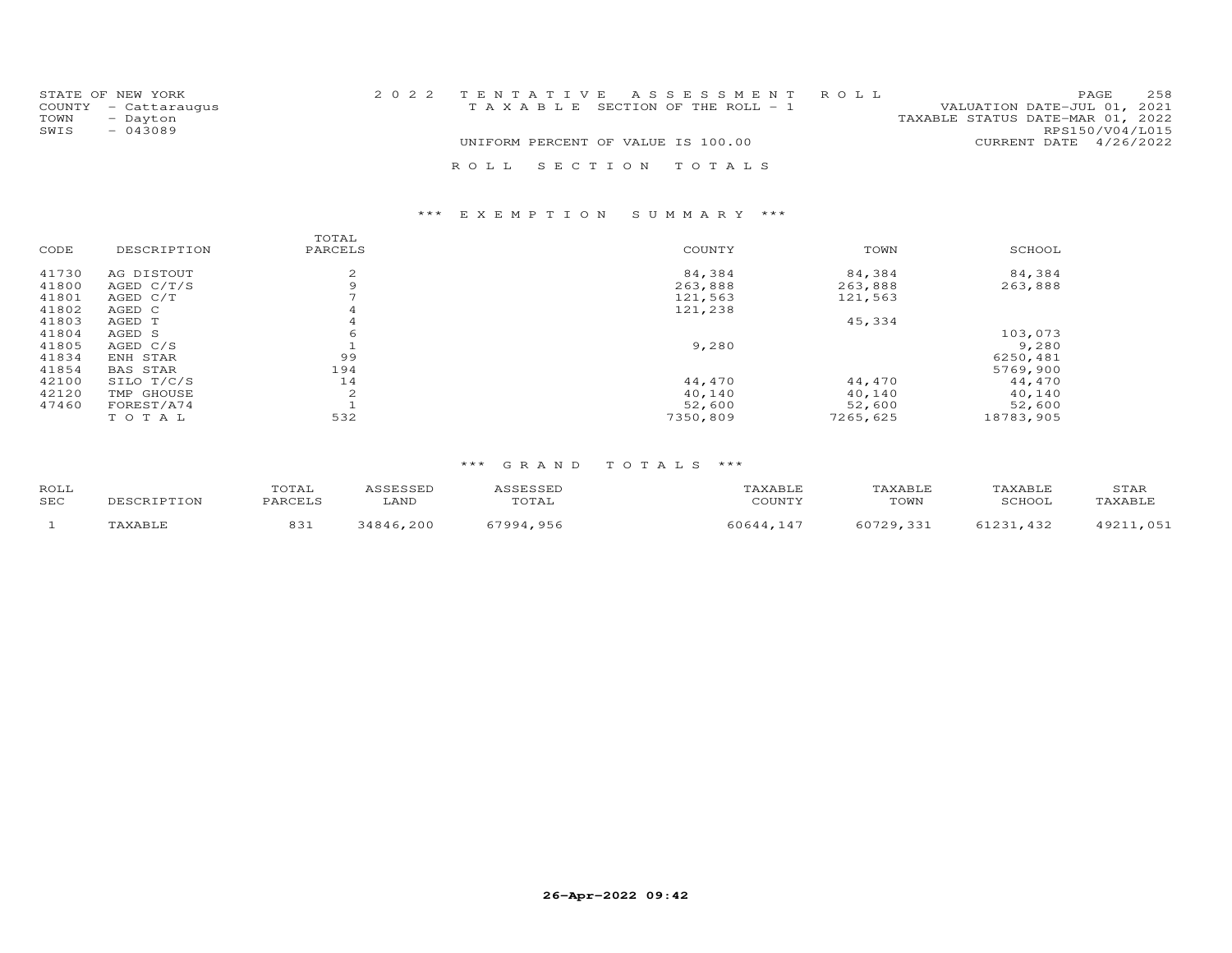|      | STATE OF NEW YORK    |  |  |                                    |  |                                            | 2022 TENTATIVE ASSESSMENT ROLL |                                  | PAGE. | 259 |
|------|----------------------|--|--|------------------------------------|--|--------------------------------------------|--------------------------------|----------------------------------|-------|-----|
|      | COUNTY - Cattaraugus |  |  |                                    |  | SPECIAL FRANCHISE SECTION OF THE ROLL $-5$ |                                | VALUATION DATE-JUL 01, 2021      |       |     |
| TOWN | - Dayton             |  |  |                                    |  |                                            |                                | TAXABLE STATUS DATE-MAR 01, 2022 |       |     |
| SWIS | $-043089$            |  |  | PROPERTY LOCATION SEQUENCE         |  |                                            |                                |                                  |       |     |
|      |                      |  |  | UNIFORM PERCENT OF VALUE IS 100.00 |  |                                            |                                |                                  |       |     |
|      |                      |  |  |                                    |  |                                            |                                |                                  |       |     |
|      |                      |  |  |                                    |  |                                            |                                |                                  |       |     |

| TAX MAP PARCEL NUMBER<br>TA PIACE INCREDIT TO A CONTRETT CORPORAGING TRACK THE CONTRESS CONTRESS CONTRESS CONTRESS CONTRESS CONTRESS PARCEL SIZE/GRID COORD TOTAL SPECIAL DISTRICTS ACCOUNT MO.<br>CURRENT OWNERS ADDRESS PARCEL SIZE/GRID COORD TOTAL SPE |                   | PROPERTY LOCATION & CLASS ASSESSMENT EXEMPTION CODE----------------COUNTY-------TOWN------SCHOOL |      |
|------------------------------------------------------------------------------------------------------------------------------------------------------------------------------------------------------------------------------------------------------------|-------------------|--------------------------------------------------------------------------------------------------|------|
|                                                                                                                                                                                                                                                            |                   |                                                                                                  |      |
|                                                                                                                                                                                                                                                            |                   |                                                                                                  |      |
|                                                                                                                                                                                                                                                            |                   |                                                                                                  |      |
|                                                                                                                                                                                                                                                            |                   |                                                                                                  |      |
|                                                                                                                                                                                                                                                            |                   |                                                                                                  |      |
|                                                                                                                                                                                                                                                            |                   |                                                                                                  |      |
|                                                                                                                                                                                                                                                            |                   |                                                                                                  |      |
|                                                                                                                                                                                                                                                            |                   |                                                                                                  |      |
|                                                                                                                                                                                                                                                            |                   |                                                                                                  |      |
|                                                                                                                                                                                                                                                            |                   |                                                                                                  |      |
|                                                                                                                                                                                                                                                            |                   |                                                                                                  |      |
|                                                                                                                                                                                                                                                            |                   |                                                                                                  |      |
|                                                                                                                                                                                                                                                            |                   |                                                                                                  |      |
|                                                                                                                                                                                                                                                            |                   |                                                                                                  |      |
|                                                                                                                                                                                                                                                            |                   |                                                                                                  |      |
|                                                                                                                                                                                                                                                            |                   |                                                                                                  |      |
|                                                                                                                                                                                                                                                            |                   |                                                                                                  |      |
|                                                                                                                                                                                                                                                            |                   |                                                                                                  |      |
|                                                                                                                                                                                                                                                            |                   |                                                                                                  |      |
|                                                                                                                                                                                                                                                            | Special Franchise |                                                                                                  |      |
|                                                                                                                                                                                                                                                            |                   |                                                                                                  |      |
|                                                                                                                                                                                                                                                            |                   |                                                                                                  |      |
|                                                                                                                                                                                                                                                            |                   |                                                                                                  |      |
|                                                                                                                                                                                                                                                            |                   |                                                                                                  |      |
|                                                                                                                                                                                                                                                            |                   |                                                                                                  |      |
|                                                                                                                                                                                                                                                            |                   |                                                                                                  |      |
| 530.089-9910-911.970/188<br>Time Warner Cable 689 Television CoUNTY TAXABLE VALUE 137,948<br>Time Warner Cable Catt-LV Central 046402 0 TOWN TAXABLE VALUE 137,948<br>Attn: Tax Department Town Of Dayton 137,948 SCHOOL TAXABLE VA                        |                   |                                                                                                  |      |
|                                                                                                                                                                                                                                                            |                   |                                                                                                  |      |
|                                                                                                                                                                                                                                                            | Special Franchise |                                                                                                  |      |
|                                                                                                                                                                                                                                                            |                   |                                                                                                  |      |
|                                                                                                                                                                                                                                                            |                   |                                                                                                  |      |
|                                                                                                                                                                                                                                                            |                   |                                                                                                  |      |
|                                                                                                                                                                                                                                                            |                   |                                                                                                  |      |
|                                                                                                                                                                                                                                                            |                   |                                                                                                  |      |
|                                                                                                                                                                                                                                                            |                   |                                                                                                  |      |
| 930.089-9911-123.700/288 Special Franchise Special Franchise COUNTY TAXABLE VALUE 739<br>National Fuel Gas Dist. Gowanda Central 047201 0 TOWN TAXABLE VALUE 739<br>Attn: Real Property Tax Servic 43% Gowanda<br>636 Main Step of T                       |                   |                                                                                                  |      |
|                                                                                                                                                                                                                                                            |                   |                                                                                                  |      |
|                                                                                                                                                                                                                                                            | Special Franchise |                                                                                                  | 0933 |
|                                                                                                                                                                                                                                                            |                   |                                                                                                  |      |
|                                                                                                                                                                                                                                                            |                   |                                                                                                  |      |
|                                                                                                                                                                                                                                                            |                   |                                                                                                  |      |
|                                                                                                                                                                                                                                                            |                   |                                                                                                  |      |
|                                                                                                                                                                                                                                                            |                   |                                                                                                  |      |
|                                                                                                                                                                                                                                                            |                   |                                                                                                  |      |
|                                                                                                                                                                                                                                                            |                   |                                                                                                  |      |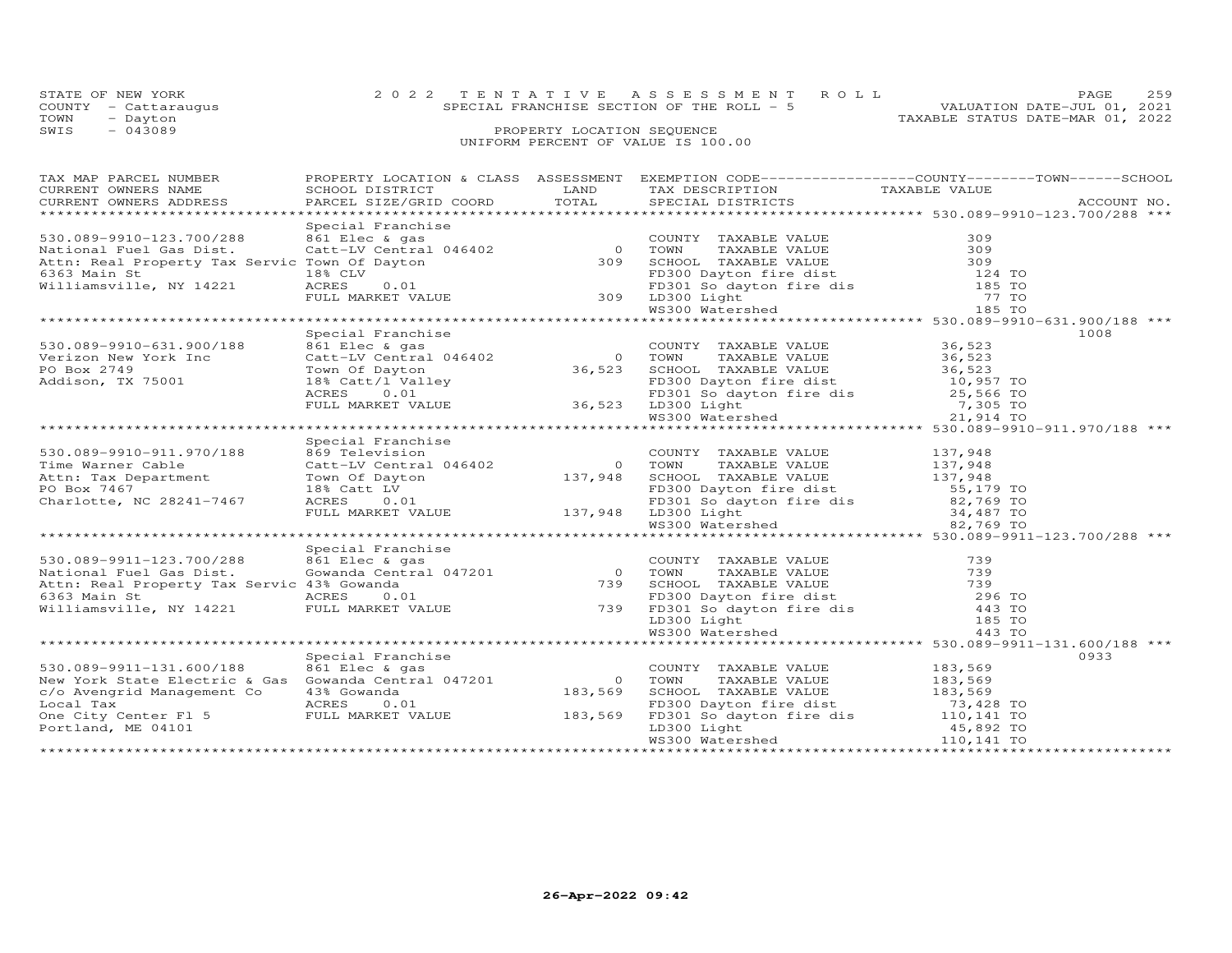| OIAID OI NUN IONN<br>COUNTY - Cattaraugus<br>TOWN<br>- Dayton<br>$-043089$<br>SWIS                                                                                                                                             |                   | TRANCHISE SECTION OF THE ROLL - 5<br>SPECIAL FRANCHISE SECTION OF THE ROLL - 5<br>TAXABLE STATUS DATE-MAR 01, 2022 |                                                                                                  |  |      |
|--------------------------------------------------------------------------------------------------------------------------------------------------------------------------------------------------------------------------------|-------------------|--------------------------------------------------------------------------------------------------------------------|--------------------------------------------------------------------------------------------------|--|------|
|                                                                                                                                                                                                                                |                   | PROPERTY LOCATION SEQUENCE                                                                                         | UNIFORM PERCENT OF VALUE IS 100.00                                                               |  |      |
| TAX MAP PARCEL NUMBER                                                                                                                                                                                                          |                   |                                                                                                                    | PROPERTY LOCATION & CLASS ASSESSMENT EXEMPTION CODE----------------COUNTY-------TOWN------SCHOOL |  |      |
|                                                                                                                                                                                                                                |                   |                                                                                                                    |                                                                                                  |  |      |
|                                                                                                                                                                                                                                |                   |                                                                                                                    |                                                                                                  |  |      |
|                                                                                                                                                                                                                                |                   |                                                                                                                    |                                                                                                  |  |      |
|                                                                                                                                                                                                                                |                   |                                                                                                                    |                                                                                                  |  |      |
|                                                                                                                                                                                                                                |                   |                                                                                                                    |                                                                                                  |  |      |
|                                                                                                                                                                                                                                |                   |                                                                                                                    |                                                                                                  |  |      |
|                                                                                                                                                                                                                                |                   |                                                                                                                    |                                                                                                  |  |      |
|                                                                                                                                                                                                                                |                   |                                                                                                                    |                                                                                                  |  |      |
|                                                                                                                                                                                                                                |                   |                                                                                                                    |                                                                                                  |  |      |
|                                                                                                                                                                                                                                |                   |                                                                                                                    |                                                                                                  |  |      |
|                                                                                                                                                                                                                                |                   |                                                                                                                    |                                                                                                  |  |      |
|                                                                                                                                                                                                                                | Special Franchise |                                                                                                                    |                                                                                                  |  |      |
|                                                                                                                                                                                                                                |                   |                                                                                                                    |                                                                                                  |  |      |
|                                                                                                                                                                                                                                |                   |                                                                                                                    |                                                                                                  |  |      |
|                                                                                                                                                                                                                                |                   |                                                                                                                    |                                                                                                  |  |      |
|                                                                                                                                                                                                                                |                   |                                                                                                                    |                                                                                                  |  |      |
|                                                                                                                                                                                                                                |                   |                                                                                                                    |                                                                                                  |  |      |
|                                                                                                                                                                                                                                |                   |                                                                                                                    |                                                                                                  |  |      |
| 330.089-9911-911.970/188<br>Time Warner Cable (Sowanda Central 047201 (Sowanda Central 047201 (Sowanda Central 047201 (Sowanda Central 047201 (Sowanda Central 047201 (Sowanda Central 047201 (Sowanda Central 047201 (Sowanda |                   |                                                                                                                    |                                                                                                  |  |      |
|                                                                                                                                                                                                                                |                   |                                                                                                                    |                                                                                                  |  |      |
|                                                                                                                                                                                                                                |                   |                                                                                                                    |                                                                                                  |  |      |
|                                                                                                                                                                                                                                |                   |                                                                                                                    |                                                                                                  |  |      |
|                                                                                                                                                                                                                                |                   |                                                                                                                    |                                                                                                  |  |      |
|                                                                                                                                                                                                                                |                   |                                                                                                                    |                                                                                                  |  |      |
|                                                                                                                                                                                                                                |                   |                                                                                                                    |                                                                                                  |  |      |
|                                                                                                                                                                                                                                |                   |                                                                                                                    |                                                                                                  |  |      |
|                                                                                                                                                                                                                                |                   |                                                                                                                    |                                                                                                  |  |      |
|                                                                                                                                                                                                                                |                   |                                                                                                                    |                                                                                                  |  | 1006 |
|                                                                                                                                                                                                                                |                   |                                                                                                                    |                                                                                                  |  |      |
|                                                                                                                                                                                                                                |                   |                                                                                                                    |                                                                                                  |  |      |
|                                                                                                                                                                                                                                |                   |                                                                                                                    |                                                                                                  |  |      |
|                                                                                                                                                                                                                                |                   |                                                                                                                    |                                                                                                  |  |      |
|                                                                                                                                                                                                                                |                   |                                                                                                                    |                                                                                                  |  |      |
|                                                                                                                                                                                                                                |                   |                                                                                                                    |                                                                                                  |  |      |
|                                                                                                                                                                                                                                |                   |                                                                                                                    |                                                                                                  |  |      |
|                                                                                                                                                                                                                                |                   |                                                                                                                    |                                                                                                  |  |      |
|                                                                                                                                                                                                                                |                   |                                                                                                                    |                                                                                                  |  | 1007 |
|                                                                                                                                                                                                                                |                   |                                                                                                                    |                                                                                                  |  |      |
|                                                                                                                                                                                                                                |                   |                                                                                                                    |                                                                                                  |  |      |
|                                                                                                                                                                                                                                |                   |                                                                                                                    |                                                                                                  |  |      |
|                                                                                                                                                                                                                                |                   |                                                                                                                    |                                                                                                  |  |      |
|                                                                                                                                                                                                                                |                   |                                                                                                                    |                                                                                                  |  |      |
|                                                                                                                                                                                                                                |                   |                                                                                                                    |                                                                                                  |  |      |
|                                                                                                                                                                                                                                |                   |                                                                                                                    |                                                                                                  |  |      |

STATE OF NEW YORK 2 0 2 2 T E N T A T I V E A S S E S S M E N T R O L L PAGE 260 COUNTY - Cattaraugus SPECIAL FRANCHISE SECTION OF THE ROLL - 5 VALUATION DATE-JUL 01, 2021TOWN - Dayton TAXABLE STATUS DATE-MAR 01, 2022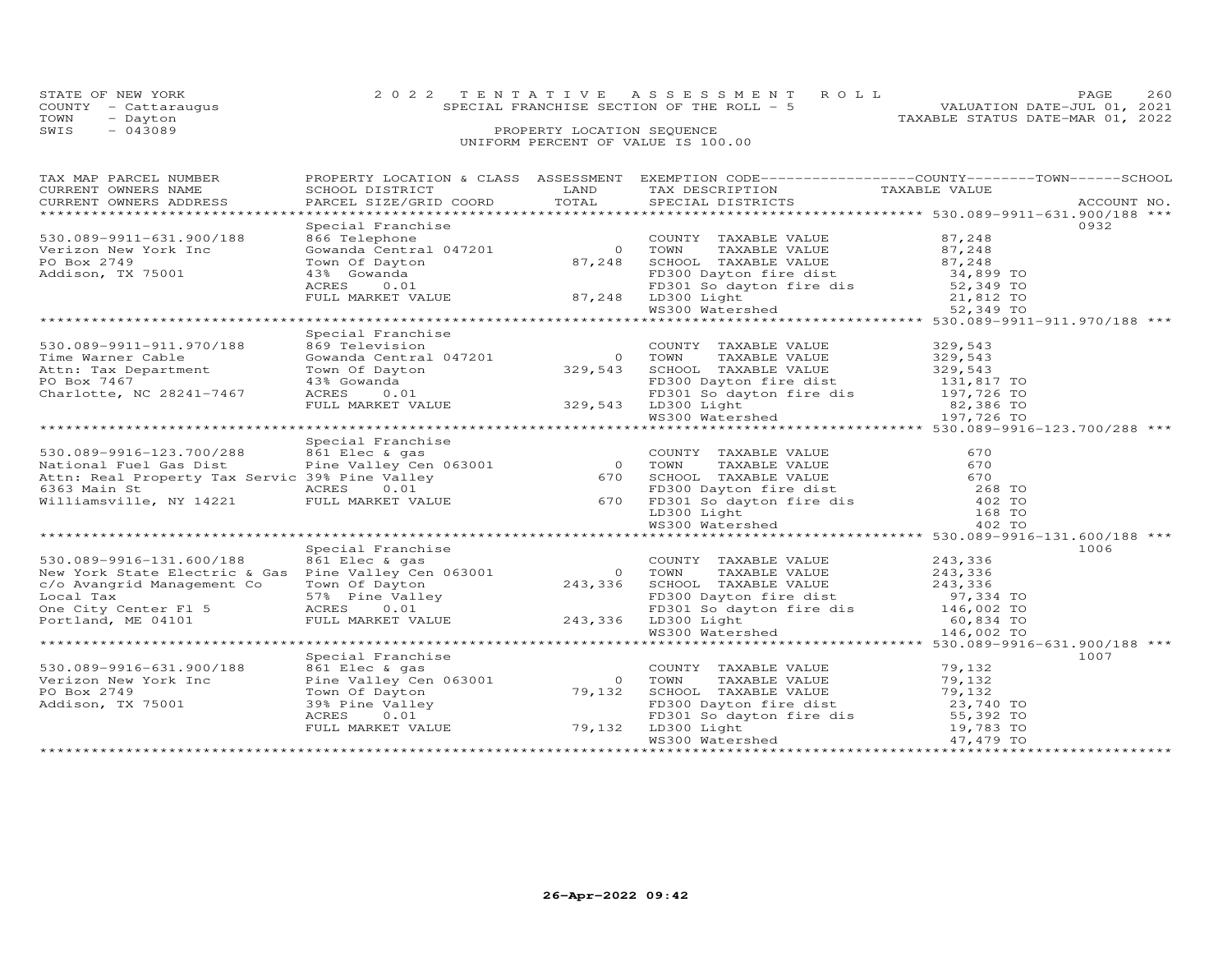| STATE OF NEW YORK                                                     |                           |                            | 2022 TENTATIVE ASSESSMENT ROLL             | 261<br>PAGE                                                 |
|-----------------------------------------------------------------------|---------------------------|----------------------------|--------------------------------------------|-------------------------------------------------------------|
| COUNTY<br>- Cattaraugus                                               |                           |                            | SPECIAL FRANCHISE SECTION OF THE ROLL $-5$ | VALUATION DATE-JUL 01, 2021                                 |
| TOWN<br>- Dayton                                                      |                           |                            |                                            | TAXABLE STATUS DATE-MAR 01, 2022                            |
| $-043089$<br>SWIS                                                     |                           | PROPERTY LOCATION SEQUENCE |                                            |                                                             |
|                                                                       |                           |                            | UNIFORM PERCENT OF VALUE IS 100.00         |                                                             |
|                                                                       |                           |                            |                                            |                                                             |
|                                                                       |                           |                            |                                            |                                                             |
| TAX MAP PARCEL NUMBER                                                 | PROPERTY LOCATION & CLASS | ASSESSMENT                 |                                            | EXEMPTION CODE-----------------COUNTY-------TOWN-----SCHOOL |
| CURRENT OWNERS NAME                                                   | SCHOOL DISTRICT           | LAND                       | TAX DESCRIPTION                            | TAXABLE VALUE                                               |
| CURRENT OWNERS ADDRESS FARCEL SIZE/GRID COORD TOTAL SPECIAL DISTRICTS |                           |                            |                                            | ACCOUNT NO.                                                 |
| ***********************                                               |                           |                            |                                            |                                                             |
|                                                                       | Special Franchise         |                            |                                            |                                                             |
| 530.089-9916-911.970/188                                              | 869 Television            |                            | TAXABLE VALUE<br>COUNTY                    | 298,888                                                     |
| Time Warner Cable                                                     | Pine Valley Cen 063001    | $\circ$                    | TAXABLE VALUE<br>TOWN                      | 298,888                                                     |
| Attn: Tax Department                                                  | Town Of Dayton            | 298,888                    | SCHOOL TAXABLE VALUE                       | 298,888                                                     |
| PO Box 7467                                                           | 39% Pine Valley           |                            | FD300 Dayton fire dist                     | 119,555 TO                                                  |
| Charlotte, NC 28241-7467                                              | ACRES<br>0.01             |                            | FD301 So dayton fire dis                   | 179,333 TO                                                  |
|                                                                       | FULL MARKET VALUE         | 298,888                    | LD300 Light                                | 74,722 TO                                                   |
|                                                                       |                           |                            | WS300 Watershed                            | 179,333 TO                                                  |

\*\*\*\*\*\*\*\*\*\*\*\*\*\*\*\*\*\*\*\*\*\*\*\*\*\*\*\*\*\*\*\*\*\*\*\*\*\*\*\*\*\*\*\*\*\*\*\*\*\*\*\*\*\*\*\*\*\*\*\*\*\*\*\*\*\*\*\*\*\*\*\*\*\*\*\*\*\*\*\*\*\*\*\*\*\*\*\*\*\*\*\*\*\*\*\*\*\*\*\*\*\*\*\*\*\*\*\*\*\*\*\*\*\*\*\*\*\*\*\*\*\*\*\*\*\*\*\*\*\*\*\*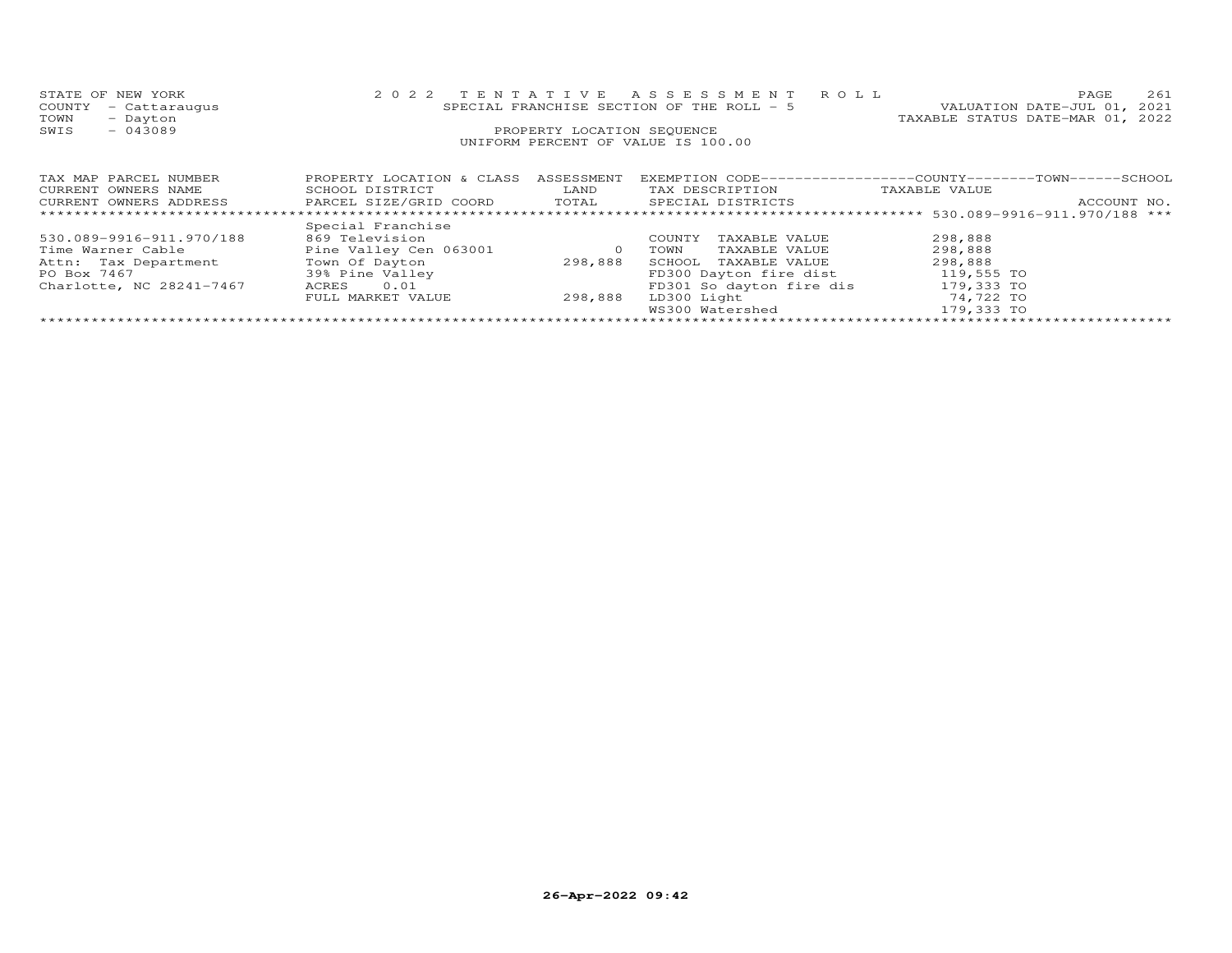| STATE OF NEW YORK    |  | 2022 TENTATIVE ASSESSMENT ROLL            |                                  | PAGE            | 262 |
|----------------------|--|-------------------------------------------|----------------------------------|-----------------|-----|
| COUNTY - Cattaraugus |  | SPECIAL FRANCHISE SECTION OF THE ROLL - 5 | VALUATION DATE-JUL 01, 2021      |                 |     |
| TOWN<br>- Dayton     |  |                                           | TAXABLE STATUS DATE-MAR 01, 2022 |                 |     |
| SWIS<br>$-043089$    |  |                                           |                                  | RPS150/V04/L015 |     |
|                      |  |                                           | CURRENT DATE 4/26/2022           |                 |     |
|                      |  | UNIFORM PERCENT OF VALUE IS 100.00        |                                  |                 |     |
|                      |  | ROLL SUB SECTION- - TOTALS                |                                  |                 |     |

| DISTRICT NAME                                                                  | TOTAL   | EXTENSION                                    | EXTENSION | AD VALOREM                               | EXEMPT | TAXABLE                                  |
|--------------------------------------------------------------------------------|---------|----------------------------------------------|-----------|------------------------------------------|--------|------------------------------------------|
| CODE                                                                           | PARCELS | TYPE                                         | VALUE     | VALUE                                    | AMOUNT | VALUE                                    |
| FD300 Dayton fire di<br>FD301 So dayton fire<br>LD300 Light<br>WS300 Watershed |         | 11 TOTAL<br>11 TOTAL<br>11 TOTAL<br>11 TOTAL |           | 547.597<br>850,308<br>347,651<br>838,743 |        | 547,597<br>850,308<br>347,651<br>838,743 |

## \*\*\* S C H O O L D I S T R I C T S U M M A R Y \*\*\*

| CODE   | DISTRICT NAME         | TOTAL<br>PARCELS | ASSESSED<br>LAND | ASSESSED<br>TOTAL | EXEMPT<br>AMOUNT | TOTAL<br>TAXABLE | STAR<br>AMOUNT | STAR<br>TAXABLE |
|--------|-----------------------|------------------|------------------|-------------------|------------------|------------------|----------------|-----------------|
| 046402 | Catt-LV Central       |                  |                  | 174,780           |                  | 174,780          |                | 174,780         |
| 047201 | Gowanda Central       |                  |                  | 601,099           |                  | 601,099          |                | 601,099         |
| 063001 | Pine Valley Central   |                  |                  | 622,026           |                  | 622,026          |                | 622,026         |
|        | $S \cup B - TO T A L$ | 11               |                  | 1397,905          |                  | 1397,905         |                | 1397,905        |
|        | TOTAL                 | 11               |                  | 1397,905          |                  | 1397,905         |                | 1397,905        |

#### \*\*\* S Y S T E M C O D E S S U M M A R Y \*\*\*

#### NO SYSTEM EXEMPTIONS AT THIS LEVEL

## \*\*\* E X E M P T I O N S U M M A R Y \*\*\*

## NO EXEMPTIONS AT THIS LEVEL

| ROLI<br>SEC | DESCRIPTION            | TOTAL<br>PARCELS | ASSESSED<br>∟AND | ASSESSED<br>TOTAL | TAXABLE<br>COUNTY | TAXABLE<br>TOWN | TAXABLE<br>SCHOOL | STAF<br>TAXABLE |
|-------------|------------------------|------------------|------------------|-------------------|-------------------|-----------------|-------------------|-----------------|
|             | , FRANCHISE<br>SPECTAL |                  |                  | 397,905           | 1397,905          | 1397,905        | 1397,905          | 1397,905        |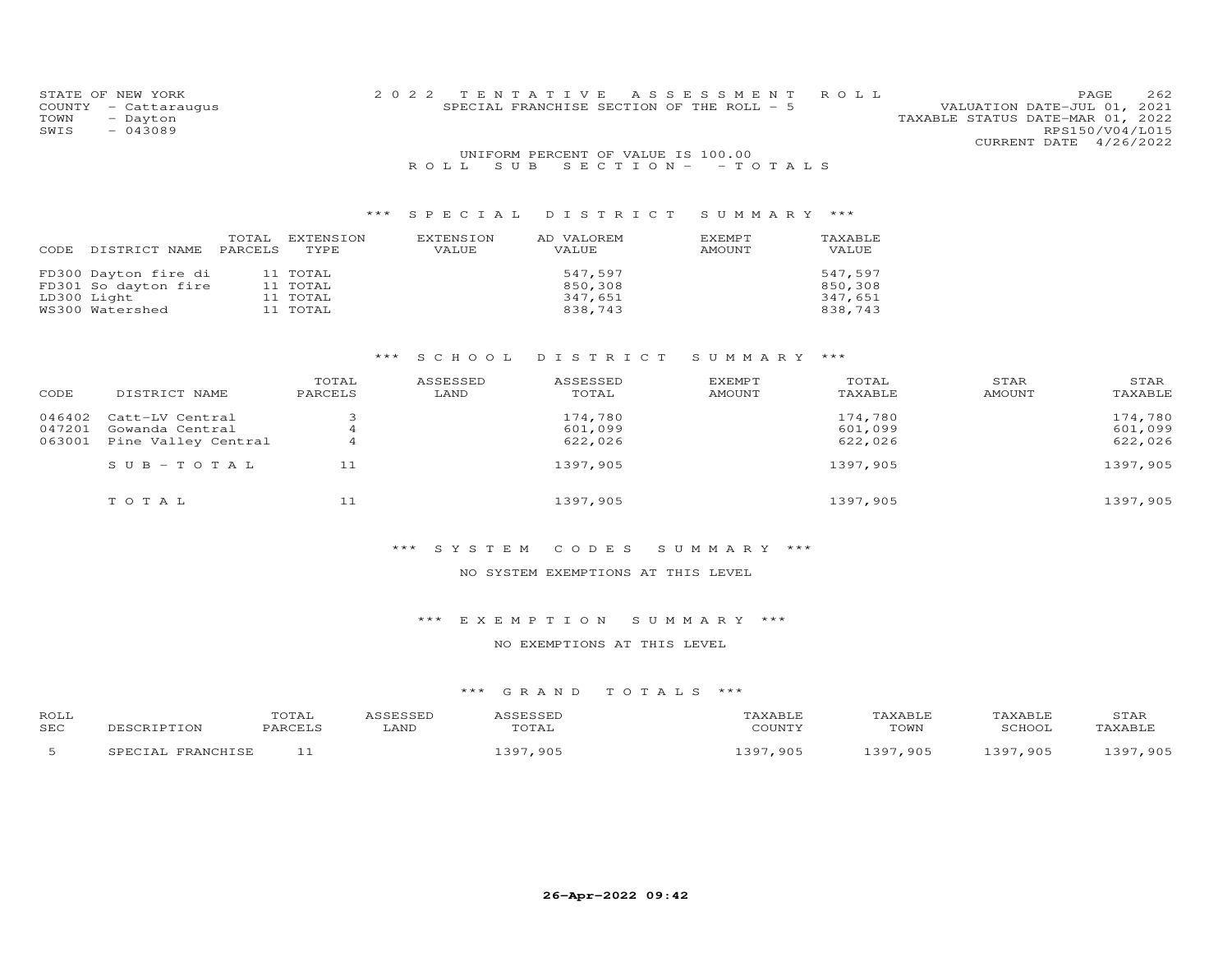|      | STATE OF NEW YORK    | 2022 TENTATIVE ASSESSMENT ROLL                                           | PAGE.                  | 263 |
|------|----------------------|--------------------------------------------------------------------------|------------------------|-----|
|      | COUNTY - Cattaraugus | VALUATION DATE-JUL 01, 2021<br>SPECIAL FRANCHISE SECTION OF THE ROLL - 5 |                        |     |
| TOWN | - Dayton             | TAXABLE STATUS DATE-MAR 01, 2022                                         |                        |     |
| SWIS | $-043089$            |                                                                          | RPS150/V04/L015        |     |
|      |                      | UNIFORM PERCENT OF VALUE IS 100.00                                       | CURRENT DATE 4/26/2022 |     |
|      |                      | ROLL SECTION TOTALS                                                      |                        |     |

| CODE | DISTRICT NAME                                | TOTAL<br>PARCELS | EXTENSION<br>TYPE    | EXTENSION<br>VALUE | AD VALOREM<br>VALUE | EXEMPT<br>AMOUNT | TAXABLE<br>VALUE   |
|------|----------------------------------------------|------------------|----------------------|--------------------|---------------------|------------------|--------------------|
|      | FD300 Dayton fire di<br>FD301 So dayton fire |                  | 11 TOTAL<br>11 TOTAL |                    | 547.597<br>850,308  |                  | 547.597<br>850,308 |
|      | LD300 Light                                  |                  | 11 TOTAL             |                    | 347,651             |                  | 347,651            |
|      | WS300 Watershed                              |                  | 11 TOTAL             |                    | 838,743             |                  | 838,743            |

## \*\*\* S C H O O L D I S T R I C T S U M M A R Y \*\*\*

| CODE   | DISTRICT NAME         | TOTAL<br>PARCELS | ASSESSED<br>LAND | ASSESSED<br>TOTAL | EXEMPT<br>AMOUNT | TOTAL<br>TAXABLE | STAR<br>AMOUNT | STAR<br>TAXABLE |
|--------|-----------------------|------------------|------------------|-------------------|------------------|------------------|----------------|-----------------|
| 046402 | Catt-LV Central       |                  |                  | 174,780           |                  | 174,780          |                | 174,780         |
| 047201 | Gowanda Central       |                  |                  | 601,099           |                  | 601,099          |                | 601,099         |
| 063001 | Pine Valley Central   |                  |                  | 622,026           |                  | 622,026          |                | 622,026         |
|        | $S \cup B - TO T A L$ | 11               |                  | 1397,905          |                  | 1397,905         |                | 1397,905        |
|        | TOTAL                 | 11               |                  | 1397,905          |                  | 1397,905         |                | 1397,905        |

#### \*\*\* S Y S T E M C O D E S S U M M A R Y \*\*\*

#### NO SYSTEM EXEMPTIONS AT THIS LEVEL

## \*\*\* E X E M P T I O N S U M M A R Y \*\*\*

## NO EXEMPTIONS AT THIS LEVEL

| ROLI<br>SEC | ים ממג | LAND | $\overline{a}$ | , , , , , , <del>,</del><br>$\sim$ T <sub>1</sub> T <sub>m</sub> | $\cdots$<br>TOWN | CCHON | $\sim$ $\sim$ $\sim$<br>. |
|-------------|--------|------|----------------|------------------------------------------------------------------|------------------|-------|---------------------------|
|             |        |      |                | 90F<br>$\supset \Omega$                                          | 905              | 905   |                           |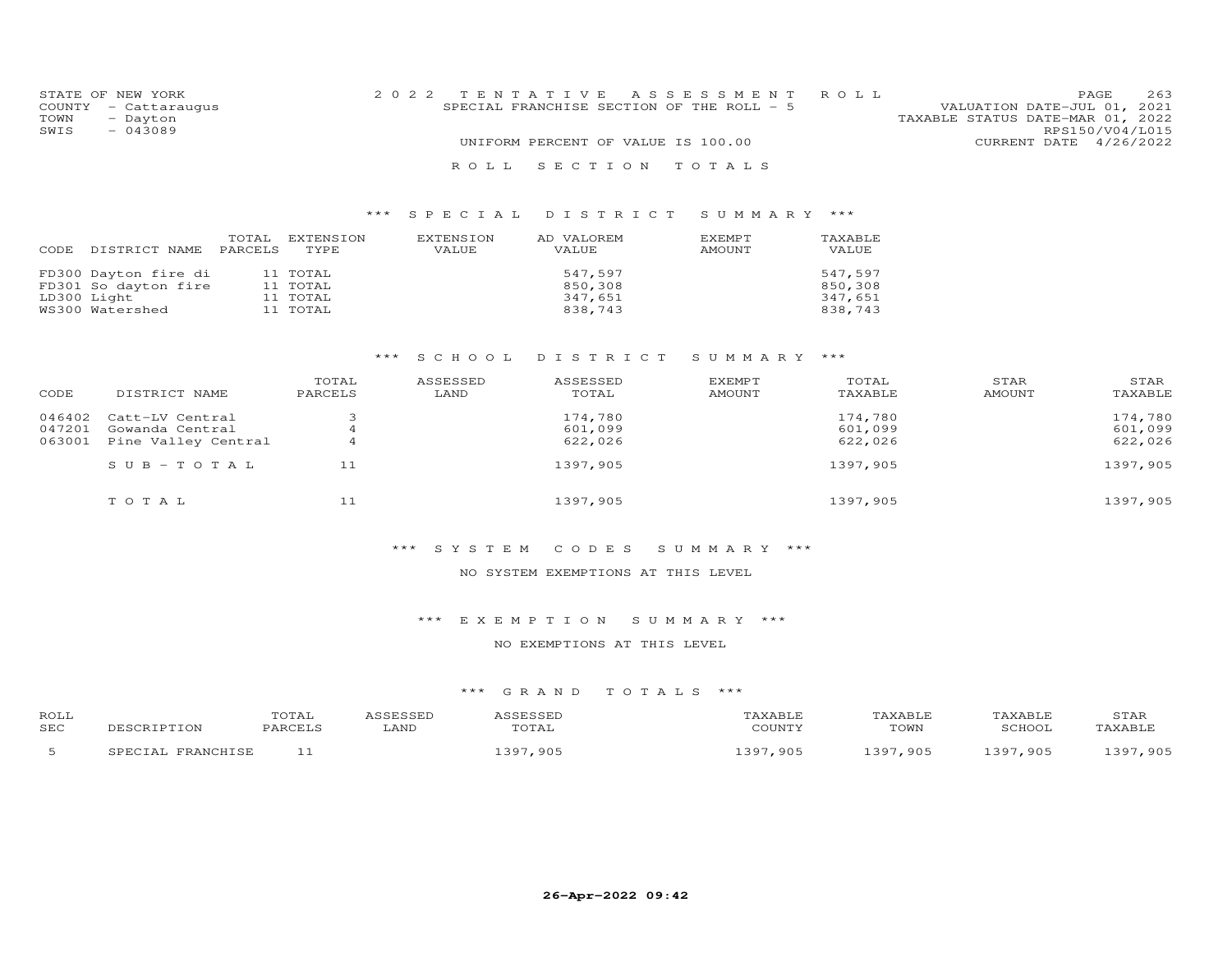|      | STATE OF NEW YORK    | 2022 TENTATIVE ASSESSMENT ROLL          | 264<br>PAGE.                     |
|------|----------------------|-----------------------------------------|----------------------------------|
|      | COUNTY - Cattaraugus | UTILITY & R.R. SECTION OF THE ROLL $-6$ | VALUATION DATE-JUL 01, 2021      |
| TOWN | - Dayton             |                                         | TAXABLE STATUS DATE-MAR 01, 2022 |
| SWIS | $-043089$            | PROPERTY LOCATION SEQUENCE              |                                  |
|      |                      | UNIFORM PERCENT OF VALUE IS 100.00      |                                  |

| TAX MAP PARCEL NUMBER                                                                                                                                                                                                              | PROPERTY LOCATION & CLASS ASSESSMENT |                | EXEMPTION CODE-----------------COUNTY-------TOWN------SCHOOL                                     |                                                       |      |
|------------------------------------------------------------------------------------------------------------------------------------------------------------------------------------------------------------------------------------|--------------------------------------|----------------|--------------------------------------------------------------------------------------------------|-------------------------------------------------------|------|
| CURRENT OWNERS NAME                                                                                                                                                                                                                | SCHOOL DISTRICT                      | LAND           | TAX DESCRIPTION                                                                                  | TAXABLE VALUE                                         |      |
| CURRENT OWNERS ADDRESS                                                                                                                                                                                                             | PARCEL SIZE/GRID COORD               |                |                                                                                                  |                                                       |      |
| **********************                                                                                                                                                                                                             |                                      |                |                                                                                                  |                                                       |      |
|                                                                                                                                                                                                                                    | Electric Transmission Lin            |                |                                                                                                  |                                                       | 0927 |
| 630.089-9911-131.600/100                                                                                                                                                                                                           | 882 Elec Trans Imp                   |                | COUNTY TAXABLE VALUE                                                                             | 1562,346                                              |      |
| New York State Electric & Gas                                                                                                                                                                                                      | Gowanda Central 047201               |                | 0 TOWN<br>TAXABLE VALUE                                                                          | 1562,346                                              |      |
| c/o Avangrid Management Co                                                                                                                                                                                                         | $Loc$ $#000080$                      | 1562,346       | SCHOOL TAXABLE VALUE                                                                             | 1562,346                                              |      |
| Local Tax                                                                                                                                                                                                                          | 1.0000 Gowanda                       |                | FD300 Dayton fire dist                                                                           |                                                       |      |
| One City Center Fl 5th                                                                                                                                                                                                             | Lancaster Gr Tran Line               |                |                                                                                                  | 671,809 TO<br>890,537 TO<br>390,587 TO<br>981,622 TO  |      |
| Portland, ME 04101                                                                                                                                                                                                                 | ACRES<br>0.01                        |                | Line FD301 So dayton fire dis<br>LD300 Light<br>1562,346 WS300 Watershed                         |                                                       |      |
|                                                                                                                                                                                                                                    | FULL MARKET VALUE                    |                |                                                                                                  | 981,622 TO                                            |      |
|                                                                                                                                                                                                                                    |                                      |                |                                                                                                  |                                                       |      |
|                                                                                                                                                                                                                                    | Electric supply Outside P            |                |                                                                                                  |                                                       | 0930 |
| 630.089-9911-143.800/188                                                                                                                                                                                                           | 884 Elec Dist Out                    |                | COUNTY TAXABLE VALUE                                                                             | 94,679                                                |      |
|                                                                                                                                                                                                                                    |                                      |                | 0 TOWN                                                                                           |                                                       |      |
| Steuben Rural Electric Co                                                                                                                                                                                                          | Gowanda Central 047201               |                | TAXABLE VALUE 54,679<br>TAXABLE VALUE 54.679                                                     |                                                       |      |
| 9 Wilson Ave                                                                                                                                                                                                                       | Loc #888888                          | 94,679         | SCHOOL TAXABLE VALUE                                                                             | 94,679                                                |      |
| Bath, NY 14810                                                                                                                                                                                                                     | 1.0000 Gowanda                       |                | FD301 So dayton fire dis $94,679$ TO                                                             |                                                       |      |
|                                                                                                                                                                                                                                    | Elec Dist                            |                | WS300 Watershed                                                                                  | 56,807 TO                                             |      |
|                                                                                                                                                                                                                                    | ACRES<br>0.01                        |                |                                                                                                  |                                                       |      |
|                                                                                                                                                                                                                                    | FULL MARKET VALUE                    | 94,679         |                                                                                                  |                                                       |      |
|                                                                                                                                                                                                                                    |                                      |                |                                                                                                  | ******************** 630.089-9911-123.710/200 ***     |      |
|                                                                                                                                                                                                                                    | Gas Storage                          |                |                                                                                                  |                                                       | 1018 |
| 630.089-9911-123.710/200                                                                                                                                                                                                           | 736 Storage well                     |                | COUNTY TAXABLE VALUE                                                                             | 486,969                                               |      |
| National Fuel Gas Supply                                                                                                                                                                                                           | Gowanda Central 047201               | $\overline{O}$ | TOWN<br>TAXABLE VALUE                                                                            | 486,969                                               |      |
| Attn: Real Property Tax Servic Loc #42554                                                                                                                                                                                          |                                      | 486,969        |                                                                                                  |                                                       |      |
| 6363 Main St                                                                                                                                                                                                                       | 1.0000 Gowanda                       |                |                                                                                                  |                                                       |      |
| Williamsville, NY 14221-5887                                                                                                                                                                                                       | #901-#1738-#1726-#6241               |                | SCHOOL TAXABLE VALUE 486,969<br>FD301 So dayton fire dis 486,969 TO<br>WS300 Watershed 97,394 TO |                                                       |      |
|                                                                                                                                                                                                                                    | 0.01<br>ACRES                        |                |                                                                                                  |                                                       |      |
|                                                                                                                                                                                                                                    | FULL MARKET VALUE                    | 486,969        |                                                                                                  |                                                       |      |
|                                                                                                                                                                                                                                    |                                      |                |                                                                                                  | ************************ 630.089-9910-123.700/288 *** |      |
|                                                                                                                                                                                                                                    |                                      |                |                                                                                                  |                                                       | 1318 |
|                                                                                                                                                                                                                                    |                                      |                |                                                                                                  | 46,139                                                |      |
|                                                                                                                                                                                                                                    |                                      |                |                                                                                                  | 46,139                                                |      |
|                                                                                                                                                                                                                                    |                                      |                |                                                                                                  | 46, 139                                               |      |
| 630.089-9910-123.700/288 885 Gas Outside Pla<br>National Fuel Gas Dist Corp Catt-LV Central 046402 0 TOWN TAXABLE VALUE<br>Ational Fuel Gas Dist Corp Catt-LV Central 046402 46,139 SCHOOL TAXABLE VALUE<br>FD300 Dayton fire dist |                                      |                |                                                                                                  | 46,139 TO                                             |      |
| Williamsville, NY 14221-5887                                                                                                                                                                                                       | Gas Dist                             |                |                                                                                                  |                                                       |      |
|                                                                                                                                                                                                                                    | ACRES<br>0.01                        |                |                                                                                                  |                                                       |      |
|                                                                                                                                                                                                                                    | FULL MARKET VALUE                    | 46,139         |                                                                                                  |                                                       |      |
|                                                                                                                                                                                                                                    |                                      |                |                                                                                                  |                                                       |      |
|                                                                                                                                                                                                                                    | Gas Supply                           |                |                                                                                                  |                                                       | 1334 |
| 630.089-9910-123.710/201                                                                                                                                                                                                           | 736 Storage well                     |                | COUNTY TAXABLE VALUE                                                                             |                                                       |      |
| National Fuel Gas Supply Corp Catt-LV Central 046402                                                                                                                                                                               |                                      |                | 0 TOWN<br>TAXABLE VALUE                                                                          | 79,276<br>79,276                                      |      |
| Attn: Real Property Tax Servic company location 031554                                                                                                                                                                             |                                      |                | 79,276 SCHOOL TAXABLE VALUE                                                                      | 79,276                                                |      |
| 6363 Main St                                                                                                                                                                                                                       | Colden Station Wells                 |                | FD301 So dayton fire dis                                                                         | 79,276 TO                                             |      |
| Williamsville, NY 14221-5887                                                                                                                                                                                                       | ACRES<br>0.01                        |                |                                                                                                  |                                                       |      |
|                                                                                                                                                                                                                                    | FULL MARKET VALUE                    | 79,276         |                                                                                                  |                                                       |      |
|                                                                                                                                                                                                                                    |                                      |                |                                                                                                  |                                                       |      |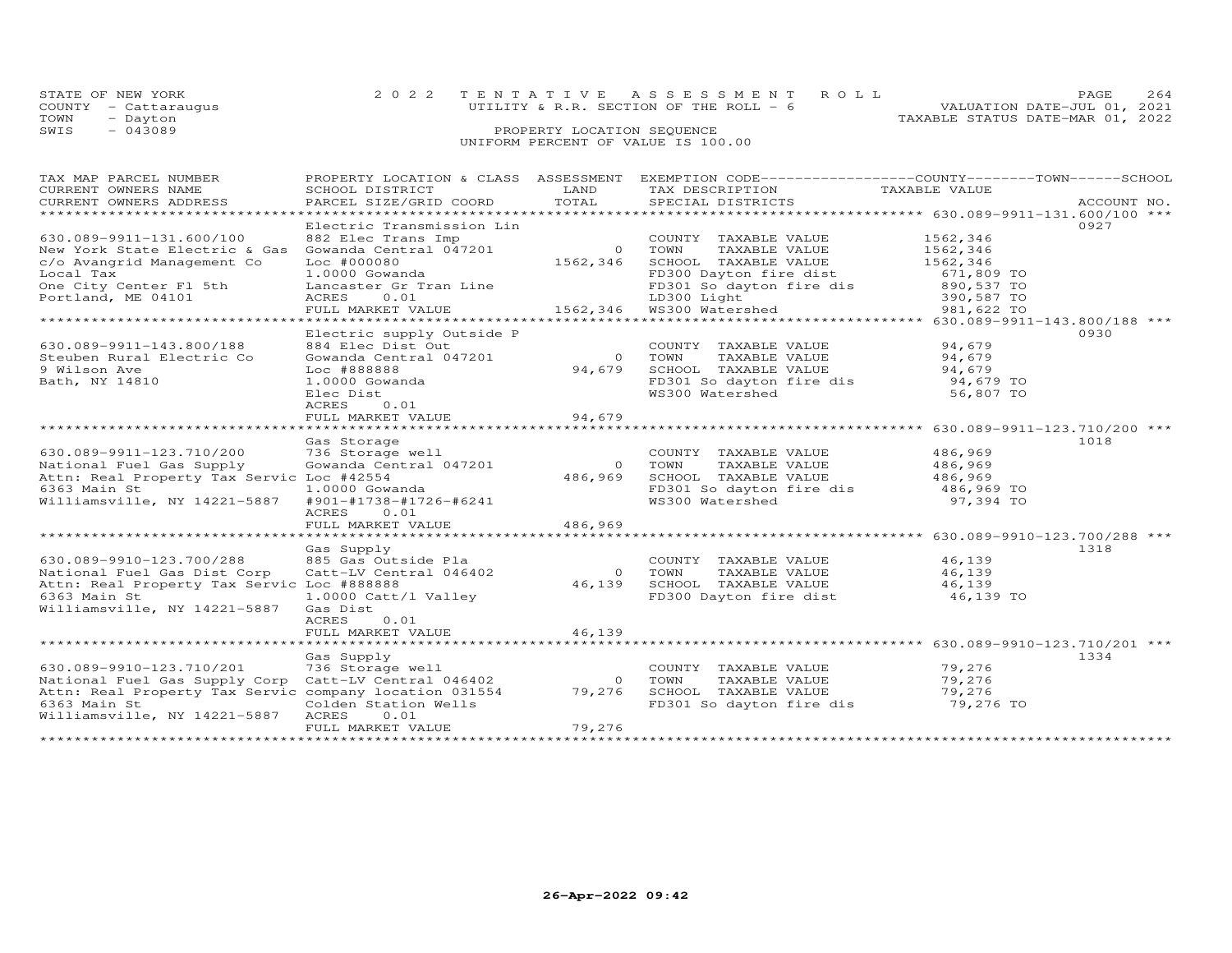|      | STATE OF NEW YORK    | 2022 TENTATIVE ASSESSMENT ROLL           |  |                                  | PAGE. | 265 |
|------|----------------------|------------------------------------------|--|----------------------------------|-------|-----|
|      | COUNTY - Cattaraugus | UTILITY & R.R. SECTION OF THE ROLL $-$ 6 |  | VALUATION DATE-JUL 01, 2021      |       |     |
| TOWN | - Dayton             |                                          |  | TAXABLE STATUS DATE-MAR 01, 2022 |       |     |
| SWIS | $-043089$            | PROPERTY LOCATION SEQUENCE               |  |                                  |       |     |

# UNIFORM PERCENT OF VALUE IS 100.00

| TAX MAP PARCEL NUMBER                      |                                   | PROPERTY LOCATION & CLASS ASSESSMENT EXEMPTION CODE----------------COUNTY-------TOWN------SCHOOL                                                                                                                                               |      |
|--------------------------------------------|-----------------------------------|------------------------------------------------------------------------------------------------------------------------------------------------------------------------------------------------------------------------------------------------|------|
|                                            |                                   |                                                                                                                                                                                                                                                |      |
|                                            |                                   |                                                                                                                                                                                                                                                |      |
|                                            |                                   |                                                                                                                                                                                                                                                |      |
|                                            | Gas Supply                        |                                                                                                                                                                                                                                                | 1073 |
|                                            |                                   |                                                                                                                                                                                                                                                |      |
|                                            |                                   |                                                                                                                                                                                                                                                |      |
|                                            |                                   |                                                                                                                                                                                                                                                |      |
| 6363 Main St                               | 0.3810 Catt/l Valley<br>Gas Trans |                                                                                                                                                                                                                                                |      |
| Williamsville, NY 14221-5887 Gas Trans     |                                   | FD301 So dayton fire dis 34,588 TO<br>WS300 Watershed 20,753 TO                                                                                                                                                                                |      |
|                                            | 0.01<br>ACRES                     |                                                                                                                                                                                                                                                |      |
|                                            |                                   |                                                                                                                                                                                                                                                |      |
|                                            |                                   |                                                                                                                                                                                                                                                |      |
|                                            | Gas Supply                        |                                                                                                                                                                                                                                                | 0928 |
| 630.089-9911-123.710/288                   |                                   |                                                                                                                                                                                                                                                |      |
| National Fuel Gas Supply                   |                                   | COUNTY TAXABLE VALUE 56,194<br>Sas Gas Trans Impr<br>Cowanda Central 047201 0 TOWN TAXABLE VALUE 56,194<br>Loc #888888 56,194<br>COUNTY TAXABLE VALUE 56,194<br>COUNTY TAXABLE VALUE 56,194<br>COUNTY TAXABLE VALUE 56,194<br>Cas Trans<br>CAS |      |
| Attn: Real Property Tax Servic Loc #888888 |                                   |                                                                                                                                                                                                                                                |      |
| 6363 Main St                               |                                   |                                                                                                                                                                                                                                                |      |
| Williamsville, NY 14221-5887 Gas Trans     |                                   |                                                                                                                                                                                                                                                |      |
|                                            | ACRES<br>0.01                     |                                                                                                                                                                                                                                                |      |
|                                            |                                   |                                                                                                                                                                                                                                                |      |
|                                            |                                   |                                                                                                                                                                                                                                                |      |
|                                            | Gas Supply                        |                                                                                                                                                                                                                                                | 1170 |
|                                            |                                   |                                                                                                                                                                                                                                                |      |
|                                            |                                   |                                                                                                                                                                                                                                                |      |
|                                            |                                   |                                                                                                                                                                                                                                                |      |
|                                            |                                   |                                                                                                                                                                                                                                                |      |
|                                            |                                   |                                                                                                                                                                                                                                                |      |
|                                            |                                   |                                                                                                                                                                                                                                                |      |
|                                            |                                   |                                                                                                                                                                                                                                                |      |
|                                            | Gas Supply                        |                                                                                                                                                                                                                                                | 1024 |
|                                            |                                   |                                                                                                                                                                                                                                                |      |
|                                            |                                   |                                                                                                                                                                                                                                                |      |
|                                            |                                   |                                                                                                                                                                                                                                                |      |
|                                            |                                   |                                                                                                                                                                                                                                                |      |
|                                            |                                   |                                                                                                                                                                                                                                                |      |
|                                            |                                   |                                                                                                                                                                                                                                                |      |
|                                            |                                   |                                                                                                                                                                                                                                                |      |
|                                            |                                   |                                                                                                                                                                                                                                                |      |
|                                            | Gas Well P Pagett #224            |                                                                                                                                                                                                                                                | 1023 |
|                                            |                                   |                                                                                                                                                                                                                                                |      |
|                                            |                                   |                                                                                                                                                                                                                                                |      |
|                                            |                                   |                                                                                                                                                                                                                                                |      |
|                                            |                                   |                                                                                                                                                                                                                                                |      |
|                                            |                                   |                                                                                                                                                                                                                                                |      |
|                                            |                                   |                                                                                                                                                                                                                                                |      |
|                                            |                                   |                                                                                                                                                                                                                                                |      |
|                                            |                                   |                                                                                                                                                                                                                                                |      |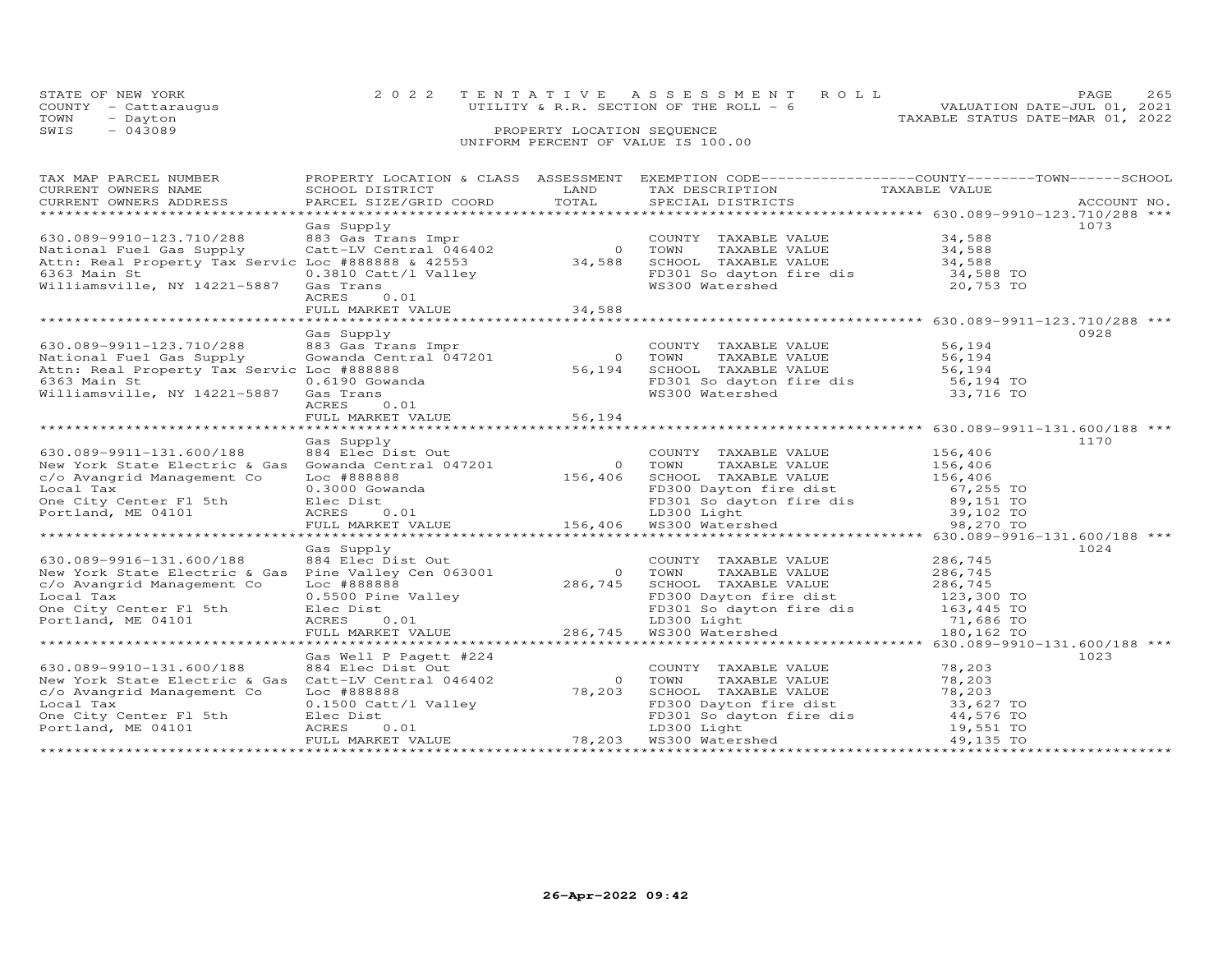| STATE OF NEW YORK    | 2022 TENTATIVE ASSESSMENT ROLL           | PAGE                             | 266 |
|----------------------|------------------------------------------|----------------------------------|-----|
| COUNTY - Cattaraugus | UTILITY & R.R. SECTION OF THE ROLL $-$ 6 | VALUATION DATE-JUL 01, 2021      |     |
| TOWN<br>- Dayton     |                                          | TAXABLE STATUS DATE-MAR 01, 2022 |     |
| SWIS<br>$-043089$    | PROPERTY LOCATION SEQUENCE               |                                  |     |
|                      | UNIFORM PERCENT OF VALUE IS 100.00       |                                  |     |

| TAX MAP PARCEL NUMBER<br>TAX PARCES NUMBER SCHOOL DISTRICT AND AUGUST TRANSPORTED TRANSPORT TRANSPORT OWNERS NUMBER SCHOOL DISTRICT TRANSPORT TRANSPORTED TRANSPORT TRANSPORT TRANSPORT TRANSPORT TRANSPORT TRANSPORT TRANSPORT TRANSPORT TRANSPORT TRA                                                                                                                   |               |         | PROPERTY LOCATION & CLASS ASSESSMENT EXEMPTION CODE----------------COUNTY-------TOWN------SCHOOL                                                                                                                                           |         |
|---------------------------------------------------------------------------------------------------------------------------------------------------------------------------------------------------------------------------------------------------------------------------------------------------------------------------------------------------------------------------|---------------|---------|--------------------------------------------------------------------------------------------------------------------------------------------------------------------------------------------------------------------------------------------|---------|
|                                                                                                                                                                                                                                                                                                                                                                           |               |         |                                                                                                                                                                                                                                            |         |
| 630.089-0000-631.900/1881<br>Verizon New York Inc<br>PO Box 2749<br>Addison, TX 75001                                                                                                                                                                                                                                                                                     | Outside Plant |         |                                                                                                                                                                                                                                            | 1022    |
|                                                                                                                                                                                                                                                                                                                                                                           |               |         |                                                                                                                                                                                                                                            |         |
|                                                                                                                                                                                                                                                                                                                                                                           | Outside Plant |         |                                                                                                                                                                                                                                            | 0926    |
| 630.089-0000-631.900/1882 836 Telecom.<br>Verizon New York Inc Gowanda Cent<br>PO Box 2749 Loc #888888<br>Addison, TX 75001 0.538100 Gow                                                                                                                                                                                                                                  |               |         | 00115100 Plant<br>836 Telec 47100 0 21,248 21,248<br>636 Telecom. eq. Mass Telec 47100 0 21,248 21,248<br>69 102,917 TOWN TAXABLE VALUE 81,669<br>81,669 SCHOOL TAXABLE VALUE 81,669<br>81,669 SCHOOL TAXABLE VALUE 81,669<br>FOLES 0.01 E | 21,248  |
|                                                                                                                                                                                                                                                                                                                                                                           |               |         |                                                                                                                                                                                                                                            |         |
|                                                                                                                                                                                                                                                                                                                                                                           | Outside Plant |         |                                                                                                                                                                                                                                            | 1021    |
| 630.089-0000-631.900/1883<br>Verizon New York Inc<br>PO Box 2749<br>PO Box 2749<br>Addison, TX 75001                                                                                                                                                                                                                                                                      |               |         |                                                                                                                                                                                                                                            | 104,668 |
|                                                                                                                                                                                                                                                                                                                                                                           |               |         |                                                                                                                                                                                                                                            |         |
| 630.089-9916-830.000/200 0utside Plant<br>Emkey Gathering Pine Valley Cens Trans Impresses on the Valley Cens of the Valley of the Valley of the Valley<br>Erie, PA 16507 16080888 Generalley 95,248 1.00000 Pine Valley 95,248 1.<br>b30.089-9916-830.000/200 883 Gas Trans Impr<br>Emkey Gathering Pine Valley Cen 063<br>558 W 6 th St 200 Loc #888888<br>Frie PR 1666 | Outside Plant |         |                                                                                                                                                                                                                                            | 1100    |
|                                                                                                                                                                                                                                                                                                                                                                           |               |         |                                                                                                                                                                                                                                            |         |
|                                                                                                                                                                                                                                                                                                                                                                           |               |         |                                                                                                                                                                                                                                            |         |
|                                                                                                                                                                                                                                                                                                                                                                           | 9648 Rte 62   |         |                                                                                                                                                                                                                                            | 5036    |
| 16.004-1-43./1<br>Verizon Wireless Gowanda Central 047201 15,000<br>PO Box 2549 Site # NYCHA 814 Dayton 185,700<br>Addison, TX 75001 ACRES 1.00<br>FIII. MARKET VALUE 185,700                                                                                                                                                                                             |               | 185,700 | COUNTY TAXABLE VALUE 185,700<br>TOWN TAXABLE VALUE 185,700<br>SCHOOL TAXABLE VALUE 185,700<br>FD300 Dayton fire dist 185,700 TO                                                                                                            |         |
|                                                                                                                                                                                                                                                                                                                                                                           |               |         |                                                                                                                                                                                                                                            |         |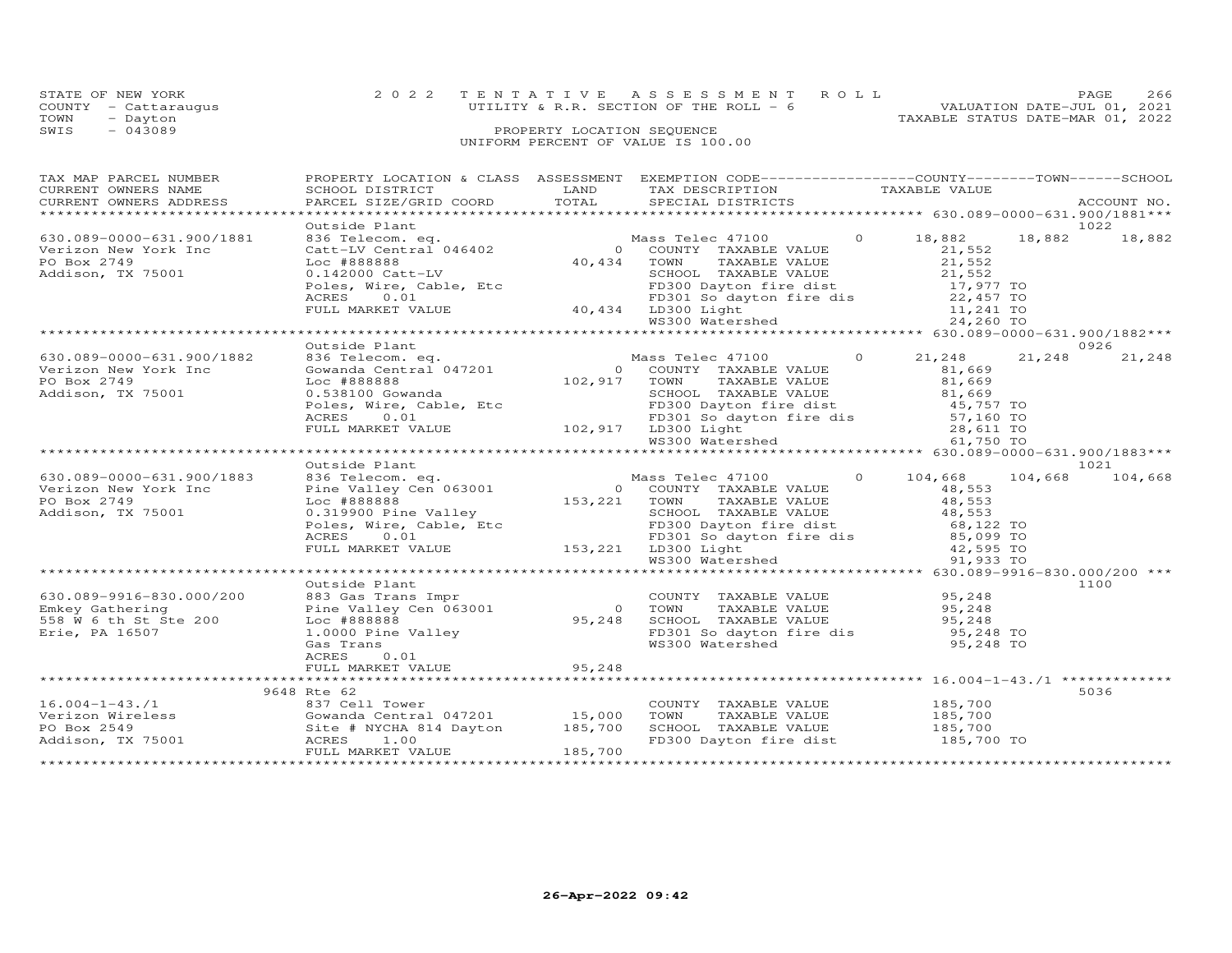| STATE OF NEW YORK<br>COUNTY<br>- Cattaraugus<br>TOWN<br>- Dayton<br>SWIS<br>$-043089$ | 2 0 2 2                      | TENTATIVE<br>PROPERTY LOCATION SEQUENCE | ASSESSMENT ROLL<br>UTILITY & R.R. SECTION OF THE ROLL - 6<br>UNIFORM PERCENT OF VALUE IS 100.00 | 267<br>PAGE<br>VALUATION DATE-JUL 01, 2021<br>TAXABLE STATUS DATE-MAR 01, 2022 |
|---------------------------------------------------------------------------------------|------------------------------|-----------------------------------------|-------------------------------------------------------------------------------------------------|--------------------------------------------------------------------------------|
| TAX MAP PARCEL NUMBER                                                                 | PROPERTY LOCATION & CLASS    | ASSESSMENT                              |                                                                                                 | EXEMPTION CODE------------------COUNTY-------TOWN------SCHOOL                  |
| CURRENT OWNERS NAME                                                                   | SCHOOL DISTRICT              | LAND                                    | TAX DESCRIPTION                                                                                 | TAXABLE VALUE                                                                  |
| CURRENT OWNERS ADDRESS                                                                | PARCEL SIZE/GRID COORD TOTAL |                                         | SPECIAL DISTRICTS                                                                               | ACCOUNT NO.                                                                    |
|                                                                                       |                              |                                         |                                                                                                 |                                                                                |
|                                                                                       | Scott Rd                     |                                         |                                                                                                 | 1053                                                                           |
| $25.002 - 1 - 27$                                                                     | 872 Elec-Substation          |                                         | TAXABLE VALUE<br>COUNTY                                                                         | 226,667                                                                        |
| New York State Electric & Gas                                                         | Gowanda Central 047201       | 36,000                                  | TOWN<br>TAXABLE VALUE                                                                           | 226,667                                                                        |
| Attn: Utility Shared Services                                                         | Loc #001852                  | 226,667                                 | SCHOOL<br>TAXABLE VALUE                                                                         | 226,667                                                                        |
| Tax Dept                                                                              | $1.0000$ Gowanda             |                                         | FD301 So dayton fire dis                                                                        | 226,667 TO                                                                     |
| 1 City Center Fl 5th                                                                  | Scott Rd Substation          |                                         | WS300 Watershed                                                                                 | 45,333 TO                                                                      |
| Portland, ME 04101                                                                    | FRNT 160.00 DPTH 150.00      |                                         |                                                                                                 |                                                                                |
|                                                                                       | EAST-1044863 NRTH-0877622    |                                         |                                                                                                 |                                                                                |
|                                                                                       | DEED BOOK 399<br>PG-00571    |                                         |                                                                                                 |                                                                                |
|                                                                                       | FULL MARKET VALUE            | 226,667                                 |                                                                                                 |                                                                                |
|                                                                                       |                              |                                         |                                                                                                 |                                                                                |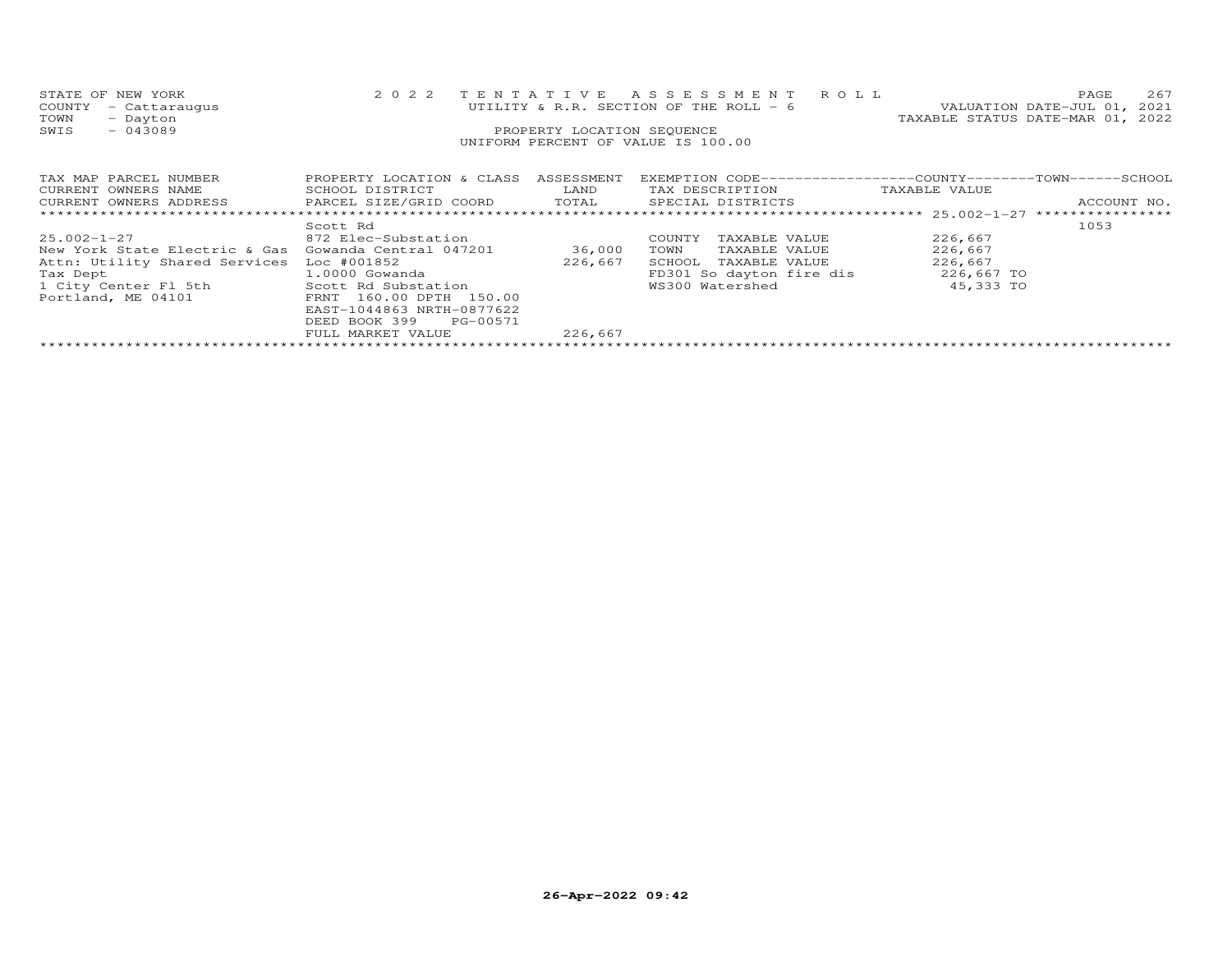| STATE OF NEW YORK    |                                    | 2022 TENTATIVE ASSESSMENT ROLL         |                                  | PAGE.           | 268 |
|----------------------|------------------------------------|----------------------------------------|----------------------------------|-----------------|-----|
| COUNTY - Cattarauqus |                                    | UTILITY & R.R. SECTION OF THE ROLL - 6 | VALUATION DATE-JUL 01, 2021      |                 |     |
| TOWN<br>- Dayton     |                                    |                                        | TAXABLE STATUS DATE-MAR 01, 2022 |                 |     |
| SWIS<br>$-043089$    |                                    |                                        |                                  | RPS150/V04/L015 |     |
|                      |                                    |                                        | CURRENT DATE 4/26/2022           |                 |     |
|                      | UNIFORM PERCENT OF VALUE IS 100.00 |                                        |                                  |                 |     |
|                      |                                    | $    -$                                |                                  |                 |     |

# R O L L S U B S E C T I O N - - T O T A L S

## \*\*\* S P E C I A L D I S T R I C T S U M M A R Y \*\*\*

| CODE | DISTRICT NAME        | TOTAL<br>PARCELS | EXTENSION<br>TYPE | EXTENSION<br>VALUE | AD VALOREM<br>VALUE | <b>EXEMPT</b><br>AMOUNT | TAXABLE<br>VALUE |
|------|----------------------|------------------|-------------------|--------------------|---------------------|-------------------------|------------------|
|      | FD300 Dayton fire di |                  | 9 TOTAL           |                    | 1259,686            |                         | 1259,686         |
|      | FD301 So dayton fire |                  | 14 TOTAL          |                    | 2426,046            |                         | 2426,046         |
|      | LD300 Light          |                  | 7 TOTAL           |                    | 603,373             |                         | 603,373          |
|      | WS300 Watershed      |                  | 13 TOTAL          |                    | 1836,383            |                         | 1836,383         |

# \*\*\* S C H O O L D I S T R I C T S U M M A R Y \*\*\*

| CODE   | DISTRICT NAME         | TOTAL<br>PARCELS | ASSESSED<br>LAND | ASSESSED<br>TOTAL | <b>EXEMPT</b><br>AMOUNT | TOTAL<br>TAXABLE | STAR<br>AMOUNT | STAR<br>TAXABLE |
|--------|-----------------------|------------------|------------------|-------------------|-------------------------|------------------|----------------|-----------------|
| 046402 | Catt-LV Central       |                  |                  | 278,640           | 18,882                  | 259,758          |                | 259,758         |
| 047201 | Gowanda Central       | 8                | 51,000           | 2871,878          | 21,248                  | 2850,630         |                | 2850,630        |
| 063001 | Pine Valley Central   | - 4              |                  | 535,214           | 104,668                 | 430,546          |                | 430,546         |
|        | $S \cup B - TO T A L$ | 16               | 51,000           | 3685,732          | 144,798                 | 3540,934         |                | 3540,934        |
|        | TOTAL                 | 16               | 51,000           | 3685,732          | 144,798                 | 3540,934         |                | 3540,934        |

#### \*\*\* S Y S T E M C O D E S S U M M A R Y \*\*\*

#### NO SYSTEM EXEMPTIONS AT THIS LEVEL

| CODE  | DESCRIPTION | TOTAL<br>PARCELS | COUNTY  | TOWN    | SCHOOL  |
|-------|-------------|------------------|---------|---------|---------|
| 47100 | Mass Telec  |                  | 144,798 | 144,798 | 144,798 |
|       | TOTAL       |                  | 144,798 | 144,798 | 44,798  |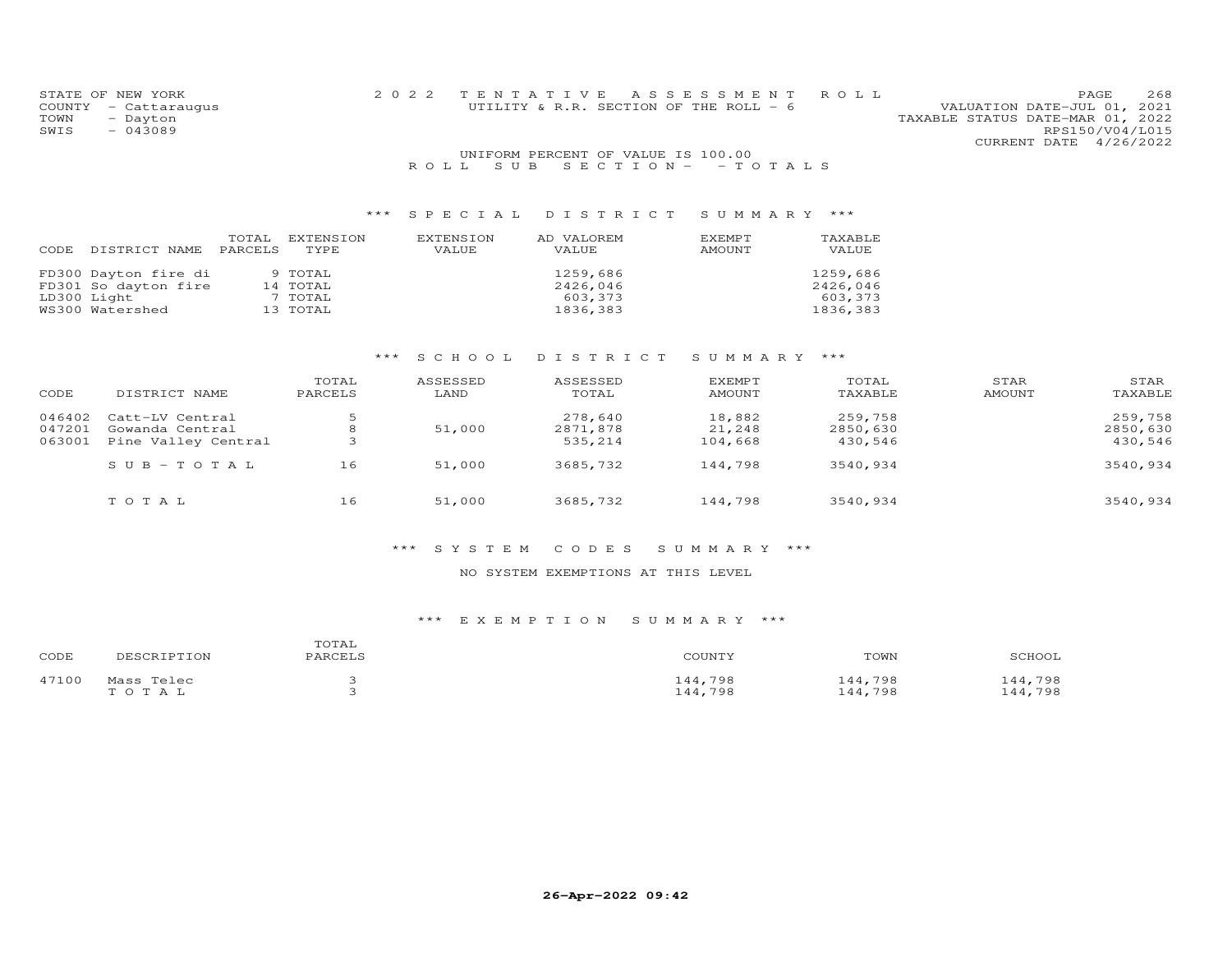| STATE OF NEW YORK<br>COUNTY - Cattaraugus<br>TOWN<br>- Dayton<br>$-043089$<br>SWIS |                                    |  | 2022 TENTATIVE ASSESSMENT ROLL<br>UTILITY & R.R. SECTION OF THE ROLL - 6 |  | PAGE<br>VALUATION DATE-JUL 01, 2021<br>TAXABLE STATUS DATE-MAR 01, 2022 | 269<br>RPS150/V04/L015 |  |  |  |  |  |
|------------------------------------------------------------------------------------|------------------------------------|--|--------------------------------------------------------------------------|--|-------------------------------------------------------------------------|------------------------|--|--|--|--|--|
|                                                                                    |                                    |  |                                                                          |  | CURRENT DATE 4/26/2022                                                  |                        |  |  |  |  |  |
|                                                                                    | UNIFORM PERCENT OF VALUE IS 100.00 |  |                                                                          |  |                                                                         |                        |  |  |  |  |  |
|                                                                                    |                                    |  | ROLL SUB SECTION- - TOTALS                                               |  |                                                                         |                        |  |  |  |  |  |

| ROLL<br>SEC | DESCRIPTION      | TOTAL<br>PARCELS | LAND | SESSEL<br>uial | AXABLF<br>COUNTY | "AXABLE<br>TOWN | TAXABI.F<br>SCHOOI | STAR<br>AXABLF |
|-------------|------------------|------------------|------|----------------|------------------|-----------------|--------------------|----------------|
|             | IITTLITTES & N C |                  | 000  | 3685           | 3541<br>QZ       | ,934            | . 934              | 3540,934       |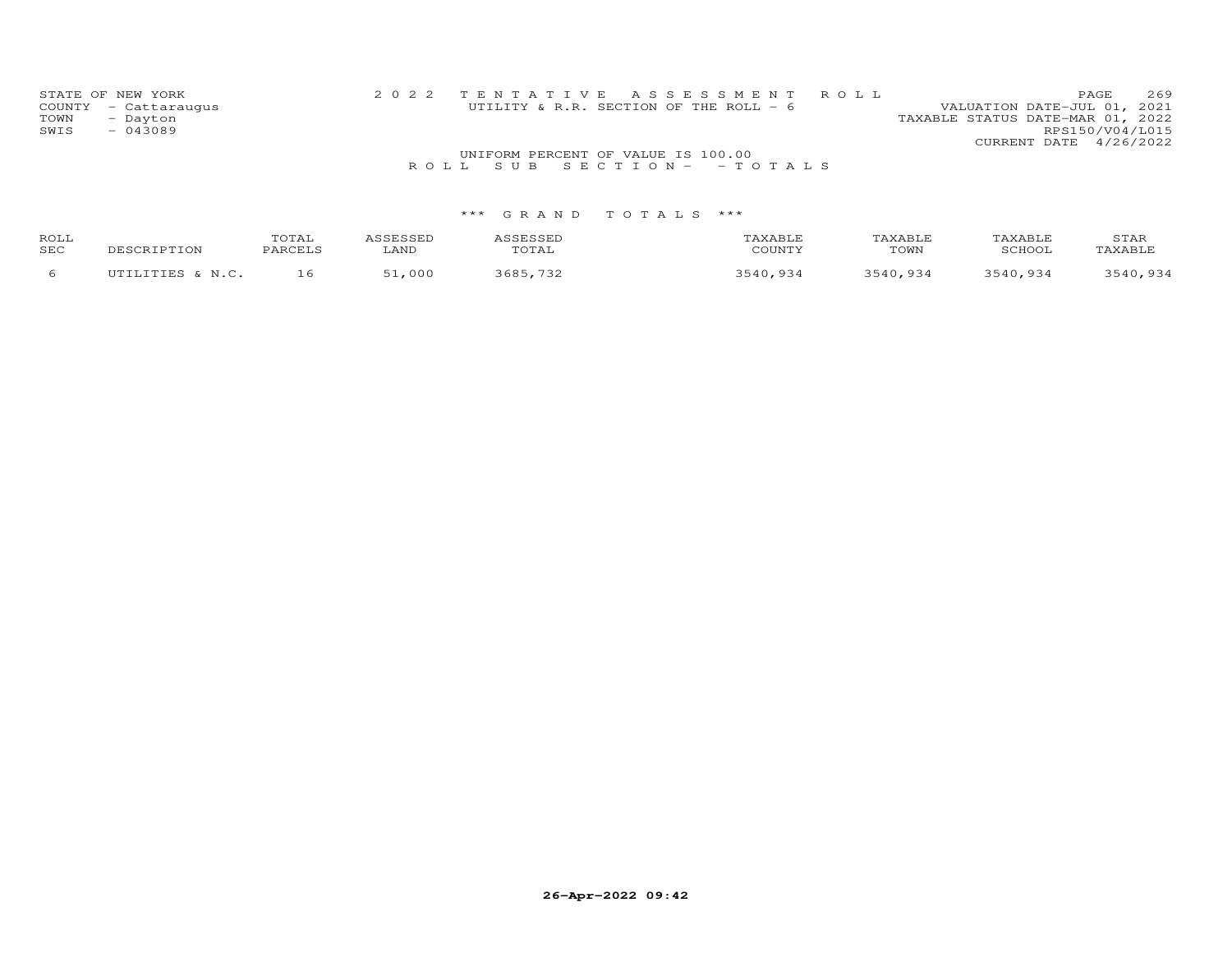| STATE OF NEW YORK    | 2022 TENTATIVE ASSESSMENT ROLL         |                                  | PAGE | 2.70 |
|----------------------|----------------------------------------|----------------------------------|------|------|
| COUNTY - Cattaraugus | UTILITY & R.R. SECTION OF THE ROLL - 6 | VALUATION DATE-JUL 01, 2021      |      |      |
| TOWN<br>- Dayton     |                                        | TAXABLE STATUS DATE-MAR 01, 2022 |      |      |
| SWIS<br>$-043089$    |                                        | RPS150/V04/L015                  |      |      |
|                      | UNIFORM PERCENT OF VALUE IS 100.00     | CURRENT DATE 4/26/2022           |      |      |
|                      | ROLL SECTION TOTALS                    |                                  |      |      |

| DISTRICT NAME                                                                  | TOTAL   | EXTENSION                                  | EXTENSION | AD VALOREM                                  | EXEMPT | TAXABLE                                     |
|--------------------------------------------------------------------------------|---------|--------------------------------------------|-----------|---------------------------------------------|--------|---------------------------------------------|
| CODE                                                                           | PARCELS | TYPE.                                      | VALUE     | VALUE                                       | AMOUNT | VALUE                                       |
| FD300 Dayton fire di<br>FD301 So dayton fire<br>LD300 Light<br>WS300 Watershed |         | 9 TOTAL<br>14 TOTAL<br>7 TOTAL<br>13 TOTAL |           | 1259,686<br>2426,046<br>603,373<br>1836,383 |        | 1259,686<br>2426,046<br>603,373<br>1836,383 |

# \*\*\* S C H O O L D I S T R I C T S U M M A R Y \*\*\*

| CODE   | DISTRICT NAME       | TOTAL<br>PARCELS | ASSESSED<br>LAND | ASSESSED<br>TOTAL | <b>EXEMPT</b><br>AMOUNT | TOTAL<br>TAXABLE | STAR<br>AMOUNT | STAR<br>TAXABLE |
|--------|---------------------|------------------|------------------|-------------------|-------------------------|------------------|----------------|-----------------|
| 046402 | Catt-LV Central     | ہ                |                  | 278,640           | 18,882                  | 259,758          |                | 259,758         |
| 047201 | Gowanda Central     | 8                | 51,000           | 2871,878          | 21,248                  | 2850,630         |                | 2850,630        |
| 063001 | Pine Valley Central | -2               |                  | 535,214           | 104,668                 | 430,546          |                | 430,546         |
|        | $SUB - TO TAL$      | 16               | 51,000           | 3685,732          | 144,798                 | 3540,934         |                | 3540,934        |
|        | TOTAL               | 16               | 51,000           | 3685,732          | 144,798                 | 3540,934         |                | 3540,934        |

## \*\*\* S Y S T E M C O D E S S U M M A R Y \*\*\*

#### NO SYSTEM EXEMPTIONS AT THIS LEVEL

| CODE  | DESCRIPTION | TOTAL<br>PARCELS | COUNTY  | TOWN    | SCHOOL  |
|-------|-------------|------------------|---------|---------|---------|
| 47100 | Mass Telec  |                  | 144,798 | 144,798 | 144,798 |
|       | TOTAL       |                  | 144,798 | 144,798 | 44,798  |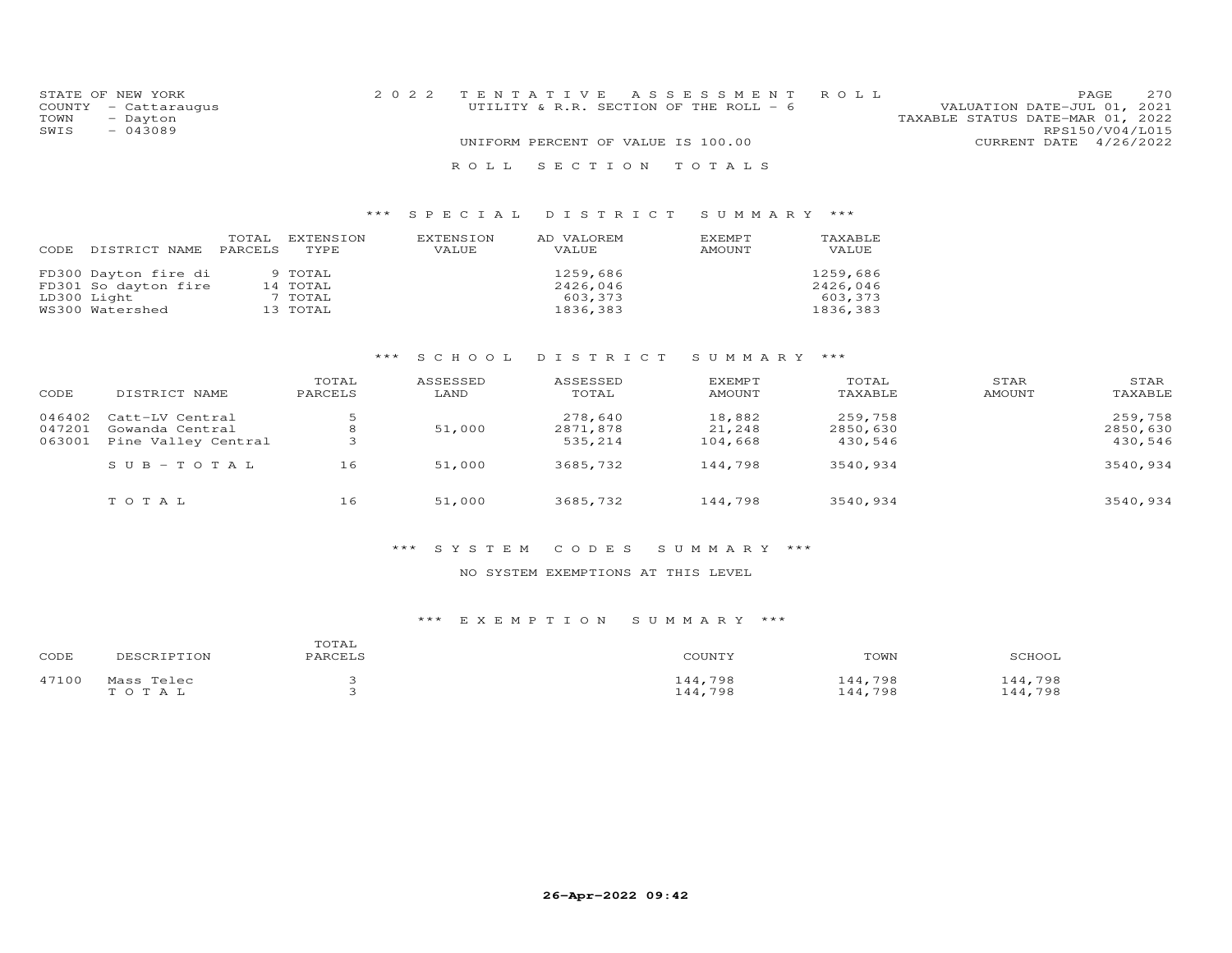| STATE OF NEW YORK<br>COUNTY - Cattaraugus<br>TOWN<br>- Dayton<br>SWIS<br>$-043089$ |  | 2022 TENTATIVE ASSESSMENT ROLL<br>UTILITY & R.R. SECTION OF THE ROLL - 6 | VALUATION DATE-JUL 01, 2021<br>TAXABLE STATUS DATE-MAR 01, 2022 | PAGE<br>RPS150/V04/L015 | 271 |
|------------------------------------------------------------------------------------|--|--------------------------------------------------------------------------|-----------------------------------------------------------------|-------------------------|-----|
|                                                                                    |  | UNIFORM PERCENT OF VALUE IS 100.00                                       | CURRENT DATE 4/26/2022                                          |                         |     |
|                                                                                    |  | ROLL SECTION TOTALS                                                      |                                                                 |                         |     |

| ROLL<br>SEC | DESCRIPTION                | TOTAL<br>PARCELS | LAND | TOTAL       | <b>TAXABLE</b><br>COUNTY | TAXABLE<br>TOWN | <b>TAXABLE</b><br>SCHOOL | STAR<br>TAXABLE |
|-------------|----------------------------|------------------|------|-------------|--------------------------|-----------------|--------------------------|-----------------|
|             | UTILITIES A<br>$\sim N.C.$ | 16.              | .000 | 3685<br>ワマツ | QZ                       | 3540,934        | 3540,934                 | 3540,934        |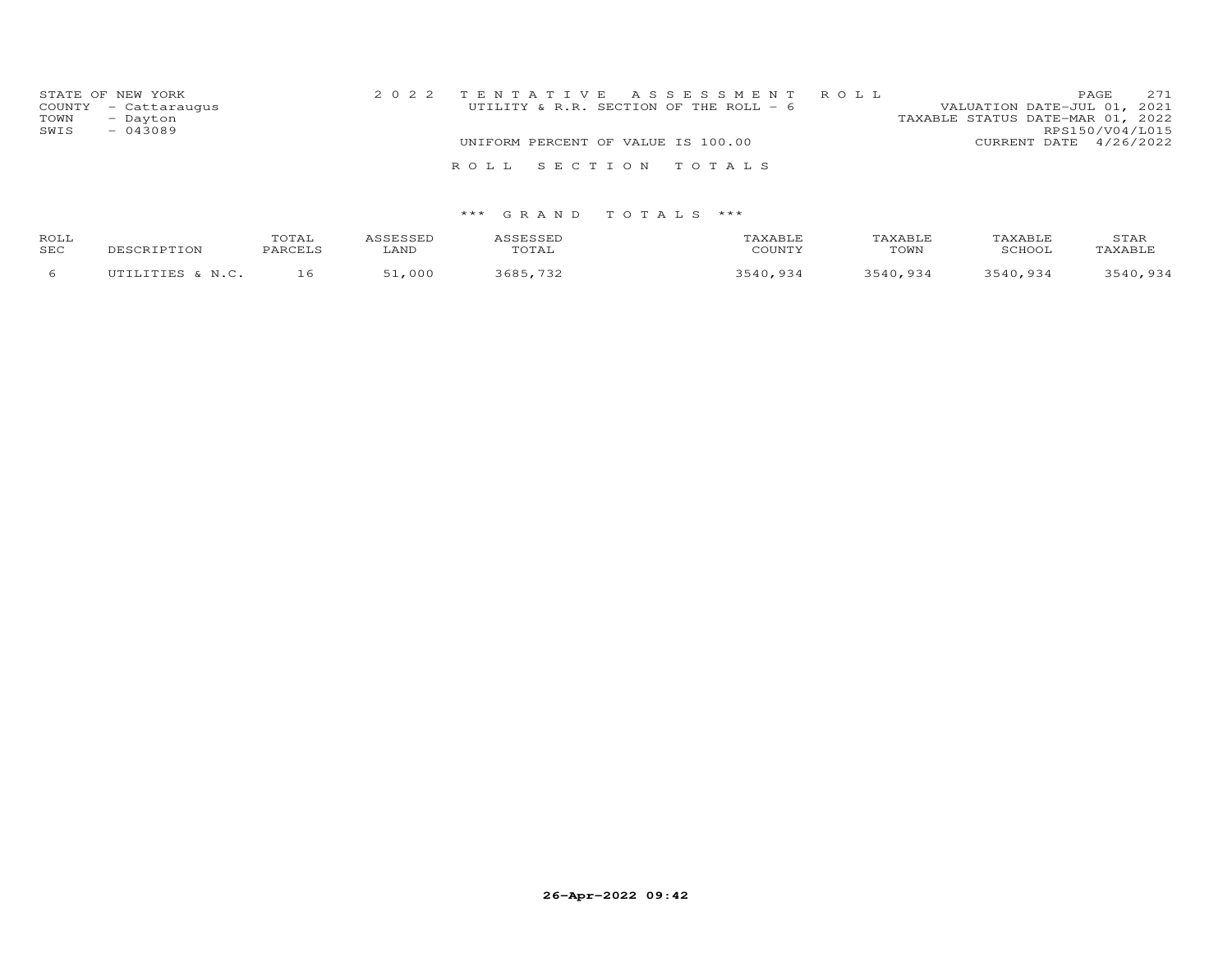|      | STATE OF NEW YORK                | 2022 TENTATIVE ASSESSMENT ROLL         |  |                                  | PAGE.                       | 2.72 |
|------|----------------------------------|----------------------------------------|--|----------------------------------|-----------------------------|------|
| TOWN | COUNTY - Cattaraugus<br>- Dayton | WHOLLY EXEMPT SECTION OF THE ROLL $-8$ |  | TAXABLE STATUS DATE-MAR 01, 2022 | VALUATION DATE-JUL 01, 2021 |      |
| SWIS | $-043089$                        | PROPERTY LOCATION SEQUENCE             |  |                                  |                             |      |
|      |                                  | UNIFORM PERCENT OF VALUE IS 100.00     |  |                                  |                             |      |

| TAX MAP PARCEL NUMBER                                        | PROPERTY LOCATION & CLASS ASSESSMENT EXEMPTION CODE----------------COUNTY-------TOWN-----SCHOOL                                        |                          |                 |                                                                                 |         |                                                    |         |             |
|--------------------------------------------------------------|----------------------------------------------------------------------------------------------------------------------------------------|--------------------------|-----------------|---------------------------------------------------------------------------------|---------|----------------------------------------------------|---------|-------------|
| CURRENT OWNERS NAME                                          | SCHOOL DISTRICT                                                                                                                        | LAND                     |                 | TAX DESCRIPTION                                                                 |         | TAXABLE VALUE                                      |         |             |
| CURRENT OWNERS ADDRESS                                       | PARCEL SIZE/GRID COORD                                                                                                                 | TOTAL                    |                 | SPECIAL DISTRICTS                                                               |         |                                                    |         | ACCOUNT NO. |
|                                                              |                                                                                                                                        |                          |                 |                                                                                 |         |                                                    |         |             |
|                                                              | 9270 Cabic Rd                                                                                                                          |                          |                 |                                                                                 |         |                                                    |         | 5001        |
| $25.002 - 1 - 24$                                            | 852 Landfill                                                                                                                           |                          | COUNTY          | 13100                                                                           |         | 51,000                                             | 51,000  | 51,000      |
|                                                              | Cattaraugus County Refuse Dept Gowanda Central 047201 21,000<br>303 Court St 14 05 09 51,000                                           |                          |                 | COUNTY TAXABLE VALUE                                                            |         | $\circ$                                            |         |             |
|                                                              |                                                                                                                                        |                          | TOWN            | TAXABLE VALUE                                                                   |         | $\Omega$                                           |         |             |
| Little Valley, NY 14755                                      | $14$ $14755$ $14$ $05$<br>ACRES<br>5.00                                                                                                |                          |                 | SCHOOL TAXABLE VALUE                                                            |         | $\Omega$                                           |         |             |
|                                                              | EAST-1043340 NRTH-0876193                                                                                                              |                          |                 | FD300 Dayton fire dist                                                          |         |                                                    | $0$ TO  |             |
|                                                              | DEED BOOK 748<br>PG-00025                                                                                                              |                          |                 | 51,000 EX                                                                       |         |                                                    |         |             |
|                                                              | FULL MARKET VALUE                                                                                                                      | 51,000                   |                 |                                                                                 |         |                                                    |         |             |
|                                                              |                                                                                                                                        |                          |                 |                                                                                 |         |                                                    |         |             |
|                                                              | 9606 Coon Rd                                                                                                                           |                          |                 |                                                                                 |         |                                                    |         | 1240        |
| $16.003 - 2 - 6.2$                                           | 210 1 Family Res NYS OWNED 12100                                                                                                       |                          |                 |                                                                                 |         | $0 \t 132,000$                                     | 132,000 | 132,000     |
|                                                              |                                                                                                                                        |                          |                 | COUNTY TAXABLE VALUE                                                            |         | $\circ$                                            |         |             |
| State of New York<br>& Developmental Disab<br>44 Holland Ave | Gowanda Central 047201 17,900<br>09                                                                                                    | 132,000                  | TOWN            |                                                                                 |         | $\Omega$                                           |         |             |
|                                                              | 23 05                                                                                                                                  |                          |                 | TAXABLE VALUE                                                                   |         | $\Omega$                                           |         |             |
|                                                              | ACRES<br>1.90                                                                                                                          |                          |                 |                                                                                 |         |                                                    |         |             |
| Albany, NY 12212                                             | EAST-1039326 NRTH-0881648                                                                                                              |                          |                 |                                                                                 |         |                                                    | $0$ TO  |             |
|                                                              | DEED BOOK 00933 PG-00999                                                                                                               |                          |                 | SCHOOL TAXABLE VALUE<br>FD300 Dayton fire dist<br>132,000 EX<br>WS300 Watershed |         |                                                    |         |             |
|                                                              | FULL MARKET VALUE                                                                                                                      | 132,000 WS300 Watershed  |                 |                                                                                 |         |                                                    | $0$ TO  |             |
|                                                              |                                                                                                                                        |                          |                 | 26,400 EX                                                                       |         |                                                    |         |             |
|                                                              |                                                                                                                                        |                          |                 |                                                                                 |         | ******************** 15.004-1-48 ***************** |         |             |
|                                                              | Cottage Nashville Rd                                                                                                                   |                          |                 |                                                                                 |         |                                                    |         | 1094        |
| $15.004 - 1 - 48$                                            | 314 Rural vac<10                                                                                                                       |                          | TOWN-PROP 13500 |                                                                                 | $\circ$ | 1,300                                              | 1,300   | 1,300       |
| Town of Dayton                                               | Gowanda Central 047201                                                                                                                 | 1,300                    |                 | COUNTY TAXABLE VALUE                                                            |         | $\circ$                                            |         |             |
| 9100 Rte 62                                                  | 64 05<br>09                                                                                                                            | 1,300                    | TOWN            | TAXABLE VALUE                                                                   |         | $\Omega$                                           |         |             |
| South Dayton, NY 14138                                       | FRNT 11.75 DPTH 160.00                                                                                                                 |                          |                 | SCHOOL TAXABLE VALUE                                                            |         | $\Omega$                                           |         |             |
|                                                              | EAST-1020093 NRTH-0885651                                                                                                              |                          |                 | SCHOOL TAXABLE VALUE<br>FD301 So dayton fire dis                                |         | O TO                                               |         |             |
|                                                              | DEED BOOK 208<br>PG-00537                                                                                                              |                          |                 | 1,300 EX                                                                        |         |                                                    |         |             |
|                                                              | FULL MARKET VALUE                                                                                                                      | 1,300 WS300 Watershed    |                 |                                                                                 |         |                                                    | $0$ TO  |             |
|                                                              |                                                                                                                                        |                          |                 | 1,300 EX                                                                        |         |                                                    |         |             |
|                                                              |                                                                                                                                        |                          |                 |                                                                                 |         |                                                    |         |             |
|                                                              | 12645 Cottage Rd                                                                                                                       |                          |                 |                                                                                 |         |                                                    |         | 0194        |
| $15.004 - 2 - 12$                                            |                                                                                                                                        |                          | NYS OWNED 12100 |                                                                                 | $\circ$ | 107,800                                            | 107,800 | 107,800     |
| State of New York                                            | 210 1 Family Res<br>Gowanda Central 047201 3,800                                                                                       |                          |                 | COUNTY TAXABLE VALUE                                                            |         | $\circ$                                            |         |             |
| Attn: Office of Mental Retarda 55 05 09                      |                                                                                                                                        | 107,800                  | TOWN            | TAXABLE VALUE                                                                   |         | $\circ$                                            |         |             |
|                                                              |                                                                                                                                        |                          |                 | SCHOOL TAXABLE VALUE                                                            |         | $\Omega$                                           |         |             |
|                                                              | Developmental Disabil FRNT 147.00 DPTH 125.00<br>44 Holland Ave EAST-1024774 NRTH-0883276<br>Albany, NY 12208 DEED BOOK 00923 PG-00306 |                          |                 | FD300 Dayton fire dist                                                          |         |                                                    | $0$ TO  |             |
|                                                              |                                                                                                                                        |                          |                 | 107,800 EX                                                                      |         |                                                    |         |             |
|                                                              | FULL MARKET VALUE                                                                                                                      | 107,800  WS300 Watershed |                 |                                                                                 |         |                                                    | $0$ TO  |             |
|                                                              |                                                                                                                                        |                          |                 | 21,560 EX                                                                       |         |                                                    |         |             |
|                                                              |                                                                                                                                        |                          |                 |                                                                                 |         |                                                    |         |             |
|                                                              | 12737 Cottage Rd                                                                                                                       |                          |                 |                                                                                 |         |                                                    |         | 5023        |
|                                                              |                                                                                                                                        |                          | CEMETERY        | 27350                                                                           |         | $0 \t 20,800$                                      | 20,800  | 20,800      |
|                                                              |                                                                                                                                        |                          |                 | COUNTY TAXABLE VALUE                                                            |         | $\circ$                                            |         |             |
|                                                              |                                                                                                                                        |                          | TOWN            | TAXABLE VALUE                                                                   |         | $\Omega$                                           |         |             |
|                                                              |                                                                                                                                        |                          |                 | SCHOOL TAXABLE VALUE                                                            |         | $\Omega$                                           |         |             |
|                                                              | South Dayton, NY 14138 EAST-1026378 NRTH-0883559                                                                                       |                          |                 | FD300 Dayton fire dist                                                          |         |                                                    | $0$ TO  |             |
|                                                              | PG-00513<br>DEED BOOK 789                                                                                                              |                          |                 | 20,800 EX                                                                       |         |                                                    |         |             |
|                                                              | FULL MARKET VALUE                                                                                                                      | 20,800                   |                 |                                                                                 |         |                                                    |         |             |
|                                                              |                                                                                                                                        |                          |                 |                                                                                 |         |                                                    |         |             |
|                                                              |                                                                                                                                        |                          |                 |                                                                                 |         |                                                    |         |             |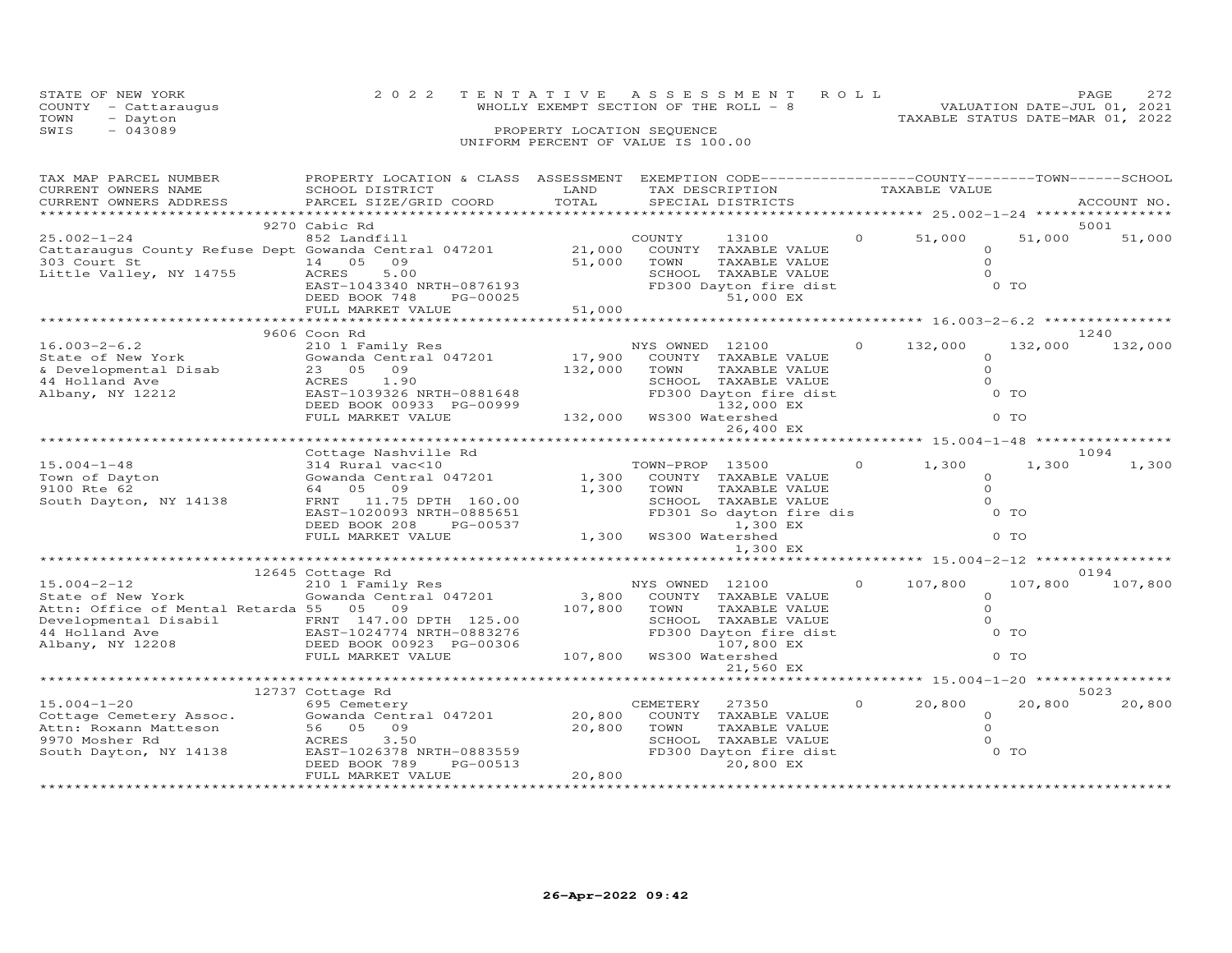| STATE OF NEW YORK    | 2022 TENTATIVE ASSESSMENT ROLL                                   | PAGE                             | 273 |
|----------------------|------------------------------------------------------------------|----------------------------------|-----|
| COUNTY - Cattaraugus | WHOLLY EXEMPT SECTION OF THE ROLL - 8                            | VALUATION DATE-JUL 01, 2021      |     |
| TOWN<br>- Dayton     |                                                                  | TAXABLE STATUS DATE-MAR 01, 2022 |     |
| SWTS<br>$-043089$    | PROPERTY LOCATION SEQUENCE<br>UNIFORM PERCENT OF VALUE IS 100.00 |                                  |     |

| TAX MAP PARCEL NUMBER<br>CURRENT OWNERS NAME<br>CURRENT OWNERS ADDRESS                                | PROPERTY LOCATION & CLASS ASSESSMENT EXEMPTION CODE----------------COUNTY-------TOWN------SCHOOL<br>SCHOOL DISTRICT<br>PARCEL SIZE/GRID COORD                                                   | LAND<br>TOTAL              | TAX DESCRIPTION TAXABLE VALUE<br>SPECIAL DISTRICTS                                                                                              |          |                                            |                                     | ACCOUNT NO.     |
|-------------------------------------------------------------------------------------------------------|-------------------------------------------------------------------------------------------------------------------------------------------------------------------------------------------------|----------------------------|-------------------------------------------------------------------------------------------------------------------------------------------------|----------|--------------------------------------------|-------------------------------------|-----------------|
| $34.001 - 1 - 21$<br>State Of Ny<br>Attn: Office Mental Retardatio 25 05 09                           | 11920 E Leon Rd<br>210 1 Family Res<br>Pine Valley Cen 063001 15,700<br>FULL MARKET VALUE                                                                                                       | 105,200                    | NYS OWNED 12100<br>COUNTY TAXABLE VALUE<br>TOWN<br>TAXABLE VALUE<br>SCHOOL TAXABLE VALUE<br>FD301 So dayton fire dis<br>105,200 EX<br>21,040 EX | $\Omega$ | 105,200<br>$\Omega$<br>$\circ$<br>$\Omega$ | 105,200<br>$0$ TO<br>0 <sub>T</sub> | 0593<br>105,200 |
|                                                                                                       |                                                                                                                                                                                                 |                            |                                                                                                                                                 |          |                                            |                                     |                 |
| $25.001 - 1 - 17$<br>Town Of Dayton<br>South Dayton, NY 14138                                         | Markham-Wesley Rd<br>311 Res vac land<br>Pine Valley Cen 063001 15,500 COUNTY TAXABLE VALUE<br>29 05 09<br>ACRES<br>1.71<br>EAST-1035644 NRTH-0873770<br>DEED BOOK 794<br>PG-00312              | 15,500                     | TOWN-PROP 13500<br>TOWN<br>TAXABLE VALUE<br>SCHOOL TAXABLE VALUE<br>FD300 Dayton fire dist<br>15,500 EX                                         | $\Omega$ | 15,500<br>$\circ$<br>$\circ$<br>$\Omega$   | 15,500<br>0 TO                      | 0084<br>15,500  |
|                                                                                                       | Markham-Wesley Rd                                                                                                                                                                               |                            |                                                                                                                                                 |          |                                            |                                     | 5022            |
| $25.004 - 1 - 26$<br>Park Lawn Cemetery<br>Attn: Merrill Allen<br>8999 Route 353<br>Gowanda, NY 14070 | 695 Cemetery<br>Catt-LV Central 046402<br>$11 - 05$<br>$-0.9$<br>3/10-merged 50x162 parcel<br>Stone/Jones into parcel<br><b>ACRES</b><br>2.28<br>EAST-1045773 NRTH-0865166<br>FULL MARKET VALUE | 12,700<br>12,700<br>12,700 | CEMETERY<br>27350<br>COUNTY TAXABLE VALUE<br>TOWN<br>TAXABLE VALUE<br>SCHOOL TAXABLE VALUE<br>FD300 Dayton fire dist<br>12,700 EX               | $\circ$  | 12,700<br>$\circ$<br>$\circ$<br>$\Omega$   | 12,700<br>$0$ TO                    | 12,700          |
|                                                                                                       | Mosher Hollow Rd                                                                                                                                                                                |                            |                                                                                                                                                 |          |                                            |                                     | 5016            |
| $34.002 - 1 - 20.3$<br>East Leon Wesleyan Church<br>7996 Mosher Hollow Rd<br>Cattaraugus, NY 14719    | 620 Religious<br>Catt-LV Central 046402<br>09 05 09<br>FRNT 132.00 DPTH 165.00<br>EAST-1046944 NRTH-0856522<br>DEED BOOK 45<br>PG-00046<br>FULL MARKET VALUE                                    | 12,000<br>18,000<br>18,000 | RELIGIOUS 25110<br>COUNTY TAXABLE VALUE<br>TOWN<br>TAXABLE VALUE<br>SCHOOL TAXABLE VALUE<br>FD300 Dayton fire dist<br>18,000 EX                 | $\Omega$ | 18,000<br>$\circ$<br>$\Omega$<br>$\Omega$  | 18,000<br>$0$ TO                    | 18,000          |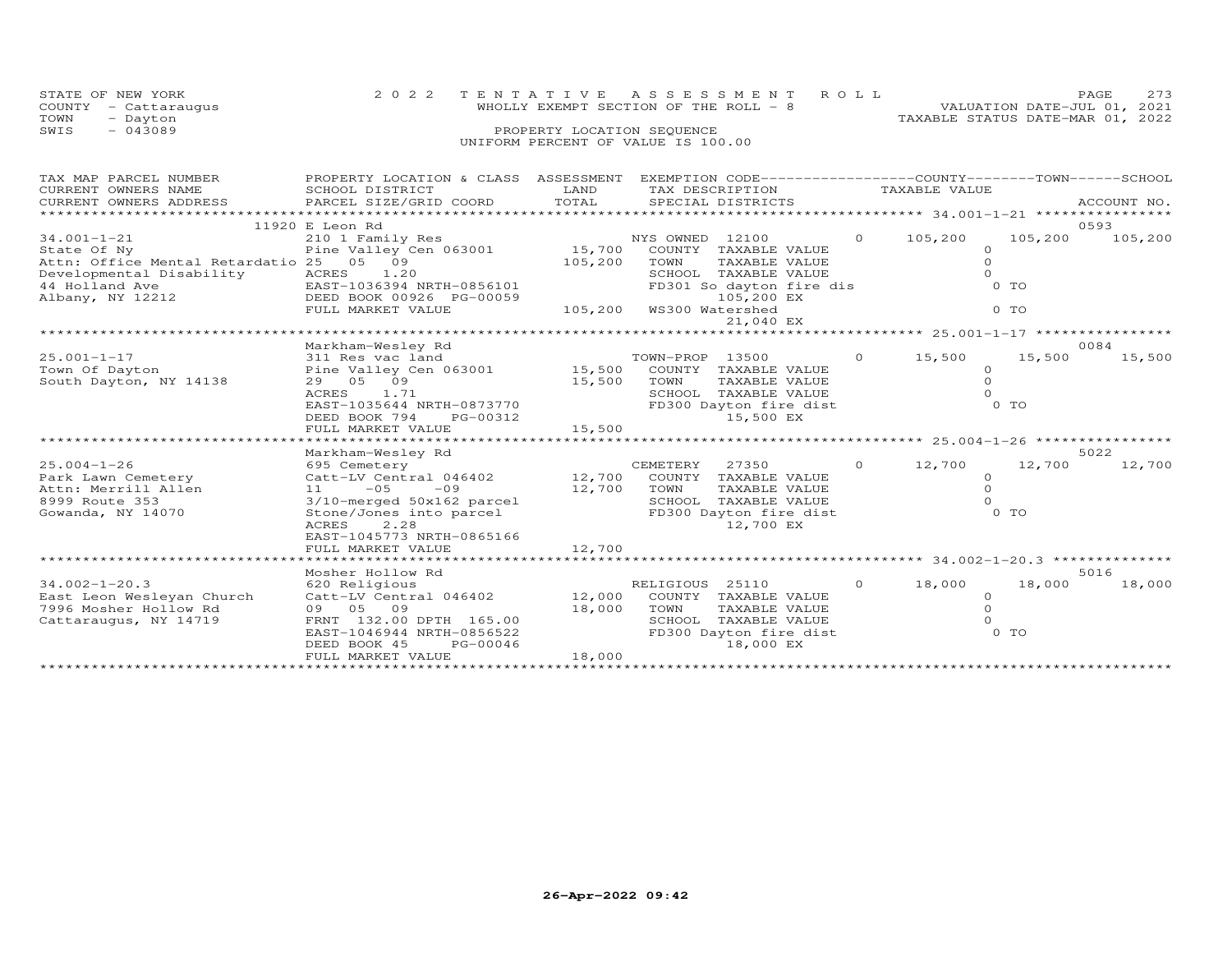|      | STATE OF NEW YORK    | 2022 TENTATIVE ASSESSMENT ROLL         | PAGE.                       | 2.74 |
|------|----------------------|----------------------------------------|-----------------------------|------|
|      | COUNTY - Cattaraugus | WHOLLY EXEMPT SECTION OF THE ROLL $-8$ | VALUATION DATE-JUL 01, 2021 |      |
| TOWN | - Dayton             | TAXABLE STATUS DATE-MAR 01, 2022       |                             |      |
| SWIS | $-043089$            | PROPERTY LOCATION SEQUENCE             |                             |      |
|      |                      | UNIFORM PERCENT OF VALUE IS 100.00     |                             |      |

| TAX MAP PARCEL NUMBER                                                                                         | PROPERTY LOCATION & CLASS ASSESSMENT                                                                                                |                          |                        | EXEMPTION CODE-----------------COUNTY-------TOWN------SCHOOL                     |          |               |          |             |
|---------------------------------------------------------------------------------------------------------------|-------------------------------------------------------------------------------------------------------------------------------------|--------------------------|------------------------|----------------------------------------------------------------------------------|----------|---------------|----------|-------------|
| CURRENT OWNERS NAME                                                                                           | SCHOOL DISTRICT                                                                                                                     | LAND                     | TAX DESCRIPTION        |                                                                                  |          | TAXABLE VALUE |          |             |
| CURRENT OWNERS ADDRESS                                                                                        | PARCEL SIZE/GRID COORD                                                                                                              | TOTAL                    |                        | SPECIAL DISTRICTS                                                                |          |               |          | ACCOUNT NO. |
|                                                                                                               |                                                                                                                                     |                          |                        |                                                                                  |          |               |          |             |
|                                                                                                               | Oaks Rd                                                                                                                             |                          |                        |                                                                                  |          |               |          | 1207        |
| $33.002 - 1 - 18.2$                                                                                           | 314 Rural vac<10                                                                                                                    |                          | VG-OUTSIDE 13740       |                                                                                  | $\Omega$ | 17,300        | 17,300   | 17,300      |
| Village Of South Dayton                                                                                       | Pine Valley Cen 063001 17,300                                                                                                       |                          |                        | COUNTY TAXABLE VALUE                                                             |          |               | $\circ$  |             |
| Park St                                                                                                       | 57 05 09                                                                                                                            | 17,300                   | TOWN                   | TAXABLE VALUE                                                                    |          |               | $\Omega$ |             |
| South Dayton, NY 14138                                                                                        | 1.73<br>ACRES                                                                                                                       |                          |                        | IOWN TAXABLE VALUE<br>SCHOOL TAXABLE VALUE<br>FD301 So dayton fire dis           |          |               | $\Omega$ |             |
|                                                                                                               | EAST-1021528 NRTH-0858417                                                                                                           |                          |                        |                                                                                  |          |               | $0$ TO   |             |
|                                                                                                               | DEED BOOK 911<br>PG-00357                                                                                                           |                          |                        | 17,300 EX                                                                        |          |               |          |             |
|                                                                                                               | FULL MARKET VALUE                                                                                                                   | 17,300 WS300 Watershed   |                        |                                                                                  |          |               | $0$ TO   |             |
|                                                                                                               |                                                                                                                                     |                          |                        | 17,300 EX                                                                        |          |               |          |             |
|                                                                                                               |                                                                                                                                     |                          |                        |                                                                                  |          |               |          |             |
|                                                                                                               | Oaks Rd                                                                                                                             |                          |                        |                                                                                  |          |               |          | 1376        |
| $33.002 - 1 - 19.2$                                                                                           | 314 Rural vac<10                                                                                                                    |                          | TOWN-PROP 13500        |                                                                                  |          | $0 \t 5,200$  | 5,200    | 5,200       |
| Town of Dayton                                                                                                | Fine Valley Cen 063001 5,200 COUNTY TAXABLE VALUE<br>FRATT 200.00 DPTH 62.00 5,200 TOWN TAXABLE VALUE<br>FRATT 1000400 NPTH 0956049 |                          |                        |                                                                                  |          |               | $\Omega$ |             |
| 9100 Route 62                                                                                                 |                                                                                                                                     |                          |                        |                                                                                  |          |               | $\Omega$ |             |
| South Dayton, NY 14138 EAST-1020430 NRTH-0856249                                                              |                                                                                                                                     |                          |                        | SCHOOL TAXABLE VALUE                                                             |          |               | $\Omega$ |             |
|                                                                                                               | FULL MARKET VALUE                                                                                                                   | 5,200                    |                        |                                                                                  |          |               |          |             |
|                                                                                                               |                                                                                                                                     |                          |                        |                                                                                  |          |               |          |             |
|                                                                                                               | Peck Hill Rd                                                                                                                        |                          |                        |                                                                                  |          |               |          | 1209        |
| $16.003 - 1 - 1.2$                                                                                            | 833 Radio                                                                                                                           |                          | COUNTY                 | 13100                                                                            | $\Omega$ | 32,500        | 32,500   | 32,500      |
| Cattaraugus County                                                                                            | Gowanda Central 047201                                                                                                              | 5,500                    |                        | COUNTY TAXABLE VALUE                                                             |          |               | $\Omega$ |             |
| 303 Court St                                                                                                  | 40 05<br>09                                                                                                                         | 32,500                   | TOWN                   |                                                                                  |          |               | $\Omega$ |             |
| Little Valley, NY 14755                                                                                       | FRNT 210.00 DPTH 177.00                                                                                                             |                          |                        |                                                                                  |          |               | $\Omega$ |             |
|                                                                                                               | EAST-1035098 NRTH-0885422                                                                                                           |                          |                        |                                                                                  |          |               | $0$ TO   |             |
|                                                                                                               | DEED BOOK 913<br>PG-00775                                                                                                           |                          |                        |                                                                                  |          |               |          |             |
|                                                                                                               | FULL MARKET VALUE                                                                                                                   |                          | 32,500 WS300 Watershed | ED300 Dayton fire dist<br>FD300 Dayton fire dist<br>32,500 EX<br>WS300 Watership |          |               | $0$ TO   |             |
|                                                                                                               |                                                                                                                                     |                          |                        | 32,500 EX                                                                        |          |               |          |             |
|                                                                                                               |                                                                                                                                     |                          |                        |                                                                                  |          |               |          |             |
|                                                                                                               | Railroad Ave                                                                                                                        |                          |                        |                                                                                  |          |               |          | 0596        |
| $16.018 - 2 - 24$                                                                                             | 620 Religious                                                                                                                       |                          | NON-PROFIT 25130       |                                                                                  | $\Omega$ | 41,600        | 41,600   | 41,600      |
| Mardino-Miller Angeline                                                                                       | Gowanda Central 047201 3,400 COUNTY TAXABLE VALUE                                                                                   |                          |                        |                                                                                  |          |               | $\circ$  |             |
| The Master's Plan                                                                                             | 23 05 09                                                                                                                            | 41,600                   | TOWN                   | TAXABLE VALUE                                                                    |          |               | $\Omega$ |             |
| 9586 Allen St                                                                                                 | merged with $16.018 - 2 - 22 +$                                                                                                     |                          |                        |                                                                                  |          |               | $\Omega$ |             |
| Dayton, NY 14041                                                                                              | FRNT 130.00 DPTH 125.00                                                                                                             |                          |                        | IOWN<br>SCHOOL TAXABLE VADUL<br>FD300 Dayton fire dist<br>41,600 EX              |          |               | 0 TO     |             |
|                                                                                                               | EAST-1042551 NRTH-0881235                                                                                                           |                          |                        |                                                                                  |          |               |          |             |
|                                                                                                               | DEED BOOK 17854 PG-4002                                                                                                             |                          | LD300 Light            |                                                                                  |          |               | $0$ TO   |             |
|                                                                                                               | FULL MARKET VALUE                                                                                                                   | 41,600                   |                        | 41,600 EX                                                                        |          |               |          |             |
|                                                                                                               |                                                                                                                                     |                          |                        |                                                                                  |          |               |          |             |
|                                                                                                               | 9586 Railroad Ave                                                                                                                   |                          |                        |                                                                                  |          |               |          | 0289        |
| $16.018 - 2 - 23$                                                                                             | 620 Religious                                                                                                                       |                          | NON-PROFIT 25130       |                                                                                  |          | $0 \t 56,300$ | 56,300   | 56,300      |
| Mardino-Miller Angeline                                                                                       | Gowanda Central 047201 16,500                                                                                                       |                          |                        | COUNTY TAXABLE VALUE                                                             |          |               | $\circ$  |             |
|                                                                                                               |                                                                                                                                     | 56,300                   | TOWN                   | TAXABLE VALUE                                                                    |          |               | $\Omega$ |             |
|                                                                                                               |                                                                                                                                     |                          |                        | SCHOOL TAXABLE VALUE                                                             |          |               | $\Omega$ |             |
| Mardino-Miller Angeler (23 05 Uy)<br>The Master's Plan (23 05 Uy)<br>0586 Allen St (1997–1042616 NRTH-0881412 |                                                                                                                                     |                          |                        | FD300 Dayton fire dist                                                           |          |               | 0 TO     |             |
|                                                                                                               | DEED BOOK 6312    PG-2001                                                                                                           |                          |                        | 56,300 EX                                                                        |          |               |          |             |
|                                                                                                               | FULL MARKET VALUE                                                                                                                   | رى<br>56,300 LD300 Light |                        |                                                                                  |          |               | $0$ TO   |             |
|                                                                                                               |                                                                                                                                     |                          |                        | 56,300 EX                                                                        |          |               |          |             |
|                                                                                                               |                                                                                                                                     |                          |                        |                                                                                  |          |               |          |             |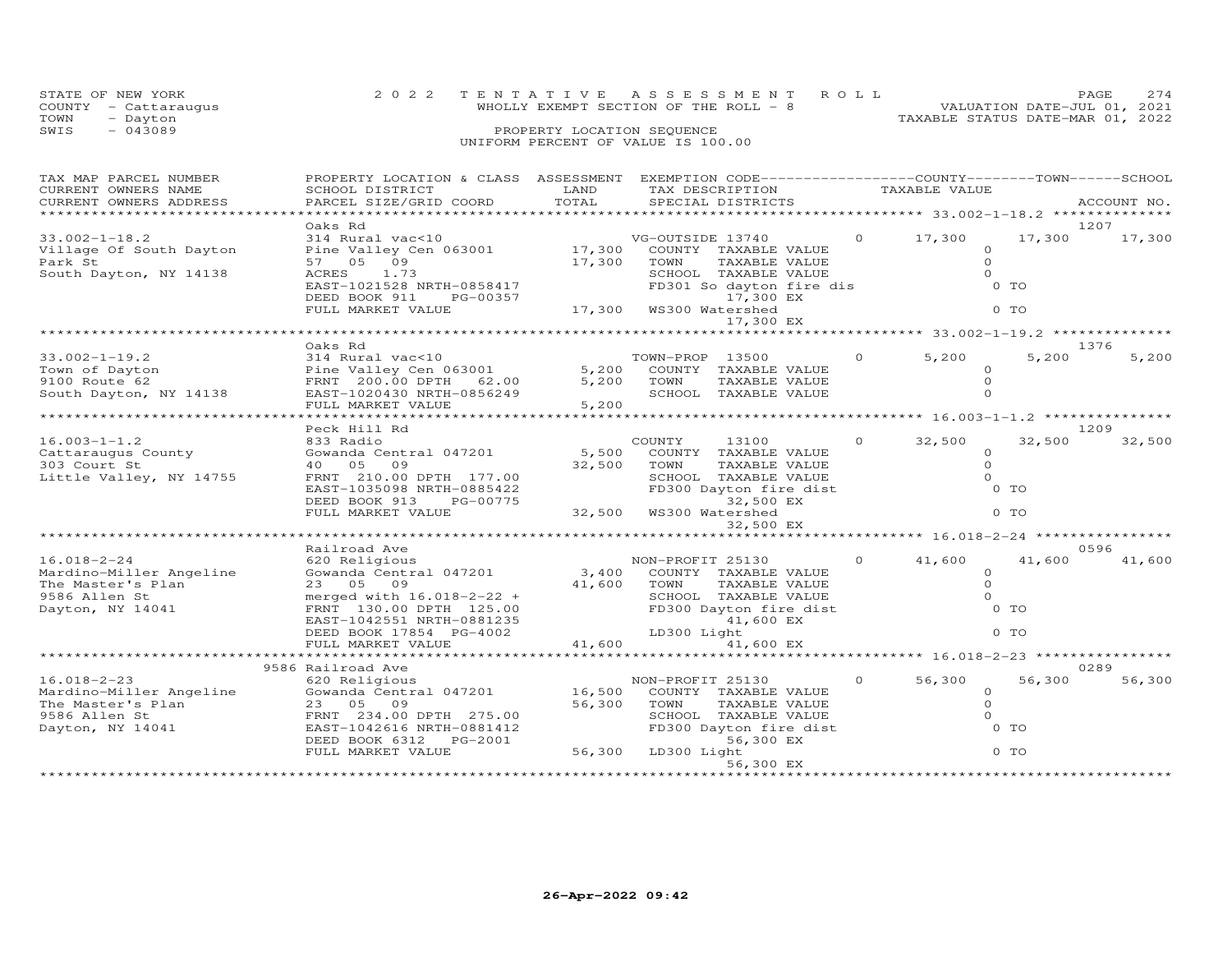|      | STATE OF NEW YORK    | 2022 TENTATIVE ASSESSMENT ROLL                                       | PAGE | 275 |
|------|----------------------|----------------------------------------------------------------------|------|-----|
|      | COUNTY - Cattaraugus | VALUATION DATE-JUL 01, 2021<br>WHOLLY EXEMPT SECTION OF THE ROLL - 8 |      |     |
| TOWN | - Dayton             | TAXABLE STATUS DATE-MAR 01, 2022                                     |      |     |
| SWIS | $-043089$            | PROPERTY LOCATION SEQUENCE                                           |      |     |
|      |                      | UNIFORM PERCENT OF VALUE IS 100.00                                   |      |     |

| TAX MAP PARCEL NUMBER<br>CURRENT OWNERS NAME<br>CURRENT OWNERS ADDRESS<br>*************************        | PROPERTY LOCATION & CLASS ASSESSMENT<br>SCHOOL DISTRICT<br>PARCEL SIZE/GRID COORD                                                                                                                                                                     | LAND<br>TOTAL                | EXEMPTION CODE-----------------COUNTY-------TOWN------SCHOOL<br>TAX DESCRIPTION TAXABLE VALUE<br>SPECIAL DISTRICTS                                                        |          |                                                                                               |                         | ACCOUNT NO.     |
|------------------------------------------------------------------------------------------------------------|-------------------------------------------------------------------------------------------------------------------------------------------------------------------------------------------------------------------------------------------------------|------------------------------|---------------------------------------------------------------------------------------------------------------------------------------------------------------------------|----------|-----------------------------------------------------------------------------------------------|-------------------------|-----------------|
| $16.018 - 3 - 27$<br>Cattaraugus County IDA<br>9 E Washington St<br>PO Box 1749<br>Ellicottville, NY 14731 | Rte 353<br>843 Non-ceil. rr<br>Gowanda Central 047201<br>23 05 09<br>ACRES 41.65<br>EAST-1045549 NRTH-0877092<br>DEED BOOK 00788 PG-00949<br>FULL MARKET VALUE                                                                                        | 98,000<br>98,000             | IND DEV<br>18020<br>COUNTY TAXABLE VALUE<br>TOWN<br>TAXABLE VALUE<br>SCHOOL TAXABLE VALUE<br>FD300 Dayton fire dist<br>FD301 So dayton fire dis<br>98,000 WS300 Watershed | $\circ$  | 98,000<br>$\Omega$<br>$\circ$<br>$\Omega$<br>49,000 TO<br>49,000 TO<br>78,400 TO              | 98,000                  | 5032<br>98,000  |
| $25.004 - 1 - 18$<br>Attn: Sandy Allen<br>8973 Persia Rd<br>Gowanda, NY 14070                              | 8819 Rte 353<br>620 Religious<br>Wesley United Methodist Church Catt-LV Central 046402<br>11 05 09<br>FRNT 207.00 DPTH 132.00<br>EAST-1047074 NRTH-0865293<br>DEED BOOK 831<br>PG-00373<br>FULL MARKET VALUE<br>************************************* | 13,200<br>33,200<br>33,200   | RELIGIOUS 25110<br>COUNTY TAXABLE VALUE<br>TOWN<br>TAXABLE VALUE<br>SCHOOL TAXABLE VALUE<br>FD300 Dayton fire dist<br>33,200 EX                                           | $\circ$  | 33,200<br>$\Omega$<br>$\circ$<br>$\Omega$                                                     | 33,200<br>$0$ TO        | 5010<br>33,200  |
| $16.018 - 4 - 16$<br>Diocese Of Buffalo<br>795 Main St<br>Buffalo, NY 14203                                | Rte 62<br>695 Cemetery<br>Gowanda Central 047201<br>23 05 09<br>Cemetery<br>FRNT 195.00 DPTH 185.00<br>EAST-1041297 NRTH-0879880<br>FULL MARKET VALUE                                                                                                 | 5,100<br>5,100<br>5,100      | 27350<br>CEMETERY<br>COUNTY TAXABLE VALUE<br>TOWN<br>TAXABLE VALUE<br>SCHOOL TAXABLE VALUE<br>FD300 Dayton fire dist<br>5,100 EX                                          | $\Omega$ | 5,100<br>$\circ$<br>$\Omega$<br>$\Omega$                                                      | 5,100<br>0 <sub>T</sub> | 5019<br>5,100   |
| $16.018 - 4 - 31$<br>Cattaraugus County IDA<br>9 E Washington St<br>PO Box 1749<br>Ellicottville, NY 14731 | Rte 62<br>843 Non-ceil. rr<br>Gowanda Central 047201<br>22 05 09<br>ACRES 90.30<br>EAST-1036337 NRTH-0874281<br>DEED BOOK 789<br>PG-00951<br>FULL MARKET VALUE                                                                                        | 93,600<br>174,600<br>174,600 | IND DEV<br>18020<br>COUNTY TAXABLE VALUE<br>TAXABLE VALUE<br>TOWN<br>SCHOOL TAXABLE VALUE<br>FD300 Dayton fire dist 43,650 TO<br>FD301 So dayton fire dis                 | $\circ$  | ******** 16.018-4-31 ***********<br>174,600<br>$\Omega$<br>$\Omega$<br>$\Omega$<br>130,950 TO | 174,600                 | 0929<br>174,600 |
| $25.001 - 1 - 6.2$<br>Markham Cemetery<br>Joan Greenlee<br>10701 Markham Dr<br>Gowanda, NY 14070           | Rte 62<br>311 Res vac land<br>Pine Valley Cen 063001<br>30  05  09<br>1.67<br>ACRES<br>EAST-1036466 NRTH-0876037<br>DEED BOOK 804<br>PG-01153<br>FULL MARKET VALUE                                                                                    | 16,500<br>16,500<br>16,500   | CEMETERY<br>27350<br>COUNTY TAXABLE VALUE<br>TOWN<br>TAXABLE VALUE<br>SCHOOL TAXABLE VALUE<br>FD300 Dayton fire dist<br>16,500 EX                                         | $\circ$  | 16,500<br>$\circ$<br>$\circ$<br>$\circ$                                                       | 16,500<br>$0$ TO        | 5021<br>16,500  |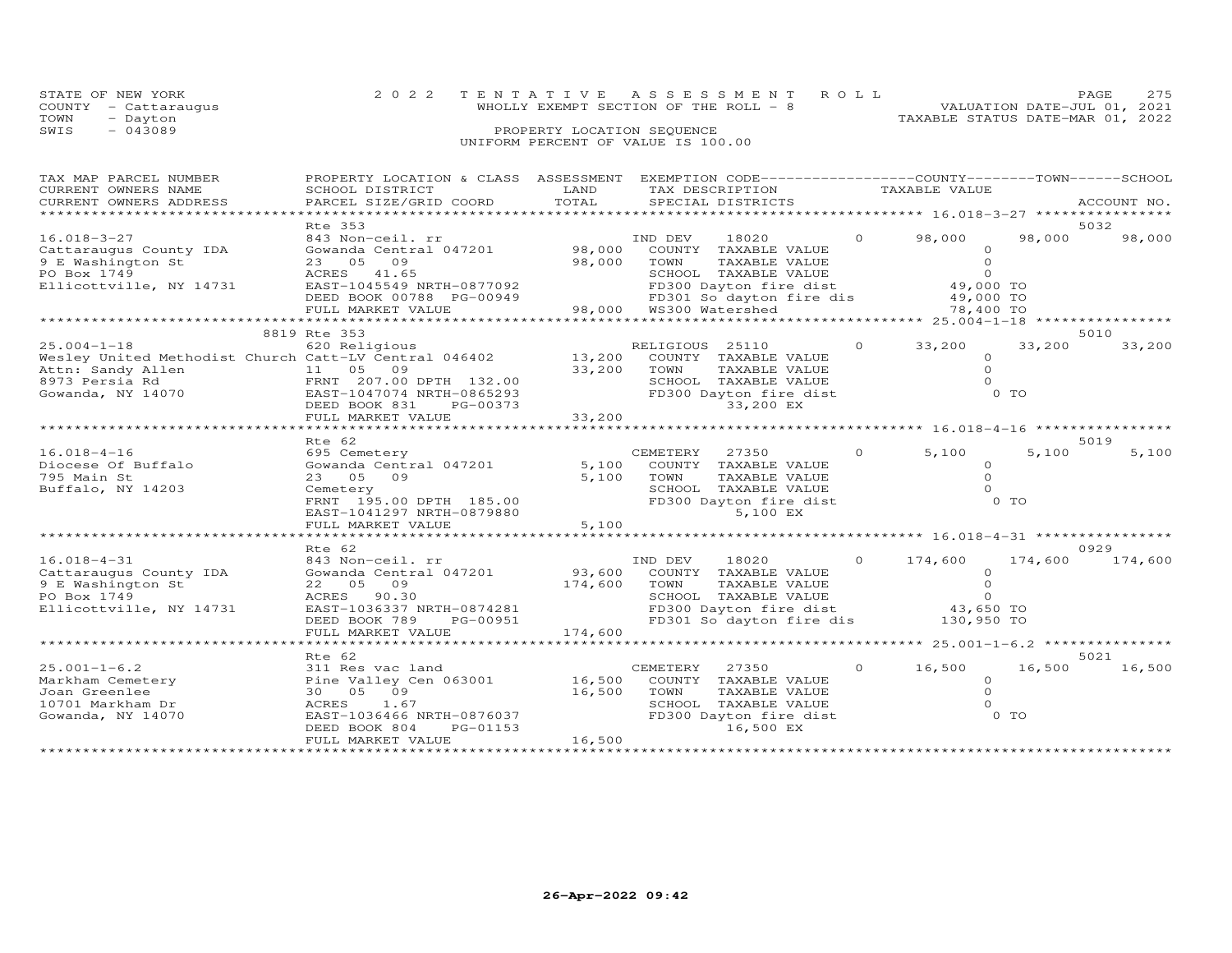|      | STATE OF NEW YORK    | 2022 TENTATIVE ASSESSMENT ROLL                                       | PAGE | 276 |
|------|----------------------|----------------------------------------------------------------------|------|-----|
|      | COUNTY - Cattaraugus | VALUATION DATE-JUL 01, 2021<br>WHOLLY EXEMPT SECTION OF THE ROLL - 8 |      |     |
| TOWN | - Dayton             | TAXABLE STATUS DATE-MAR 01, 2022                                     |      |     |
| SWIS | $-043089$            | PROPERTY LOCATION SEQUENCE                                           |      |     |
|      |                      | UNIFORM PERCENT OF VALUE IS 100.00                                   |      |     |

| TAX MAP PARCEL NUMBER                    | PROPERTY LOCATION & CLASS ASSESSMENT                                                                                                               |             | EXEMPTION CODE-----------------COUNTY-------TOWN------SCHOOL |          |                                            |          |             |
|------------------------------------------|----------------------------------------------------------------------------------------------------------------------------------------------------|-------------|--------------------------------------------------------------|----------|--------------------------------------------|----------|-------------|
| CURRENT OWNERS NAME                      | SCHOOL DISTRICT                                                                                                                                    | LAND        | TAX DESCRIPTION                                              |          | TAXABLE VALUE                              |          |             |
| CURRENT OWNERS ADDRESS                   | PARCEL SIZE/GRID COORD                                                                                                                             | TOTAL       | SPECIAL DISTRICTS                                            |          |                                            |          | ACCOUNT NO. |
|                                          |                                                                                                                                                    |             | *********************************                            |          | ***************** 25.001-2-24.2 ******     |          |             |
|                                          | Rte 62                                                                                                                                             |             |                                                              |          |                                            |          | 5000        |
| $25.001 - 2 - 24.2$                      | 651 Highway gar                                                                                                                                    |             | COUNTY<br>13100                                              | $\circ$  | 99,000                                     | 99,000   | 99,000      |
|                                          | Cattaraugus County Pine Valley Cen 063001 18,600                                                                                                   |             | COUNTY TAXABLE VALUE                                         |          |                                            | $\Omega$ |             |
| Little Valley, NY 14755                  | 29 05 09                                                                                                                                           | 99,000      | TOWN<br>TAXABLE VALUE                                        |          |                                            | $\Omega$ |             |
|                                          | ACRES<br>2.21                                                                                                                                      |             |                                                              |          |                                            | $\Omega$ |             |
|                                          |                                                                                                                                                    |             | --<br>FD300 Dayton fire dist<br>99,000 FX                    |          |                                            | $0$ TO   |             |
|                                          |                                                                                                                                                    |             |                                                              |          |                                            |          |             |
|                                          |                                                                                                                                                    |             |                                                              |          |                                            |          |             |
|                                          |                                                                                                                                                    |             |                                                              |          |                                            |          |             |
|                                          | 9100 Rte 62                                                                                                                                        |             |                                                              |          |                                            |          | 0346        |
| $25.001 - 1 - 13$                        | 651 Highway gar                                                                                                                                    |             | TOWN-PROP 13500                                              | $\Omega$ | 230,000                                    | 230,000  | 230,000     |
|                                          |                                                                                                                                                    | 7,900       | COUNTY TAXABLE VALUE                                         |          |                                            | $\circ$  |             |
|                                          |                                                                                                                                                    | 230,000     | TOWN<br>TAXABLE VALUE                                        |          |                                            | $\Omega$ |             |
| South Dayton, NY 14138                   | ACRES<br>2.90                                                                                                                                      |             | SCHOOL TAXABLE VALUE                                         |          |                                            | $\Omega$ |             |
|                                          | ACRES 2.90<br>EAST-1035346 NRTH-0873692<br>DEED BOOK 767 PG-00828                                                                                  |             | FD300 Dayton fire dist                                       |          |                                            | $0$ TO   |             |
|                                          | DEED BOOK 767<br>PG-00828                                                                                                                          |             | 230,000 EX                                                   |          |                                            |          |             |
|                                          | FULL MARKET VALUE                                                                                                                                  | 230,000     |                                                              |          |                                            |          |             |
|                                          |                                                                                                                                                    |             |                                                              |          |                                            |          |             |
|                                          | 9262 Rte 62                                                                                                                                        |             |                                                              |          |                                            |          | 1208        |
| $25.001 - 2 - 32.2$                      | 642 Health bldg                                                                                                                                    |             | NYS OWNED 12100                                              | $\Omega$ | 234,000                                    | 234,000  | 234,000     |
|                                          | J.N. Adam Developmental Center Pine Valley Cen 063001 20,800                                                                                       |             | COUNTY TAXABLE VALUE                                         |          |                                            | $\Omega$ |             |
| 9262 Us Rte 62                           |                                                                                                                                                    | 234,000     | TAXABLE VALUE<br>TOWN                                        |          |                                            | $\circ$  |             |
| Dayton, NY 14070                         | 30 05 09<br>ACRES 3.30<br>3.30                                                                                                                     |             | SCHOOL TAXABLE VALUE                                         |          |                                            | $\Omega$ |             |
|                                          | EAST-1036976 NRTH-0876438<br>EAST-1036976 NRTH-0876438                                                                                             |             | $FD300$ Dayton fire dist                                     |          |                                            | $0$ TO   |             |
|                                          | DEED BOOK 912<br>PG-01123                                                                                                                          |             | 234,000 EX                                                   |          |                                            |          |             |
|                                          | FULL MARKET VALUE                                                                                                                                  |             | 234,000 WS300 Watershed                                      |          |                                            | $0$ TO   |             |
|                                          |                                                                                                                                                    |             | 234,000 EX                                                   |          |                                            |          |             |
|                                          |                                                                                                                                                    |             |                                                              |          |                                            |          |             |
|                                          | 9512 Rte 62                                                                                                                                        |             |                                                              |          |                                            |          | 0514        |
|                                          |                                                                                                                                                    |             | FIRE-DEPT 26400                                              | $\Omega$ | 330,000                                    | 330,000  | 330,000     |
|                                          |                                                                                                                                                    | $13,500$ FI | COUNTY TAXABLE VALUE                                         |          |                                            | $\circ$  |             |
|                                          |                                                                                                                                                    |             | TOWN<br>TAXABLE VALUE                                        |          |                                            | $\circ$  |             |
|                                          | 16.018-4-15 662 Police/fire<br>Dayton Vol Fire Co, Inc. Gowanda Central 047201<br>9512 U.S. Route 62 23 05 09<br>Gowanda, NY 14070 2002 ACRES 9.96 | 330,000     | SCHOOL TAXABLE VALUE                                         |          | $\bigcirc$                                 |          |             |
|                                          | EAST-1041099 NRTH-0879502                                                                                                                          |             | FD300 Dayton fire dist 0 TO                                  |          |                                            |          |             |
|                                          | DEED BOOK 3903 PG-4001                                                                                                                             |             | 330,000 EX                                                   |          |                                            |          |             |
|                                          | FULL MARKET VALUE                                                                                                                                  |             | $330,000$ LD300 Light                                        |          |                                            | $0$ TO   |             |
|                                          |                                                                                                                                                    |             | 330,000 EX                                                   |          |                                            |          |             |
|                                          |                                                                                                                                                    |             | ************************ 25.001-1-22 ***********             |          |                                            |          |             |
|                                          | School St                                                                                                                                          |             |                                                              |          |                                            |          | 5020        |
| $25.001 - 1 - 22$                        | 695 Cemetery                                                                                                                                       |             | CEMETERY<br>27350                                            | $\circ$  | 2,600                                      | 2,600    | 2,600       |
|                                          |                                                                                                                                                    | 2,600       | COUNTY TAXABLE VALUE                                         |          |                                            | $\Omega$ |             |
| Markams German Cemetery<br>9100 Route 62 | Pine Valley Cen 063001<br>30 05 09<br>30  05  09                                                                                                   | 2,600       | TOWN<br>TAXABLE VALUE                                        |          |                                            | $\Omega$ |             |
|                                          |                                                                                                                                                    |             | SCHOOL TAXABLE VALUE                                         |          |                                            |          |             |
| South Dayton, NY 14138                   | FRNT 160.00 DPTH 165.00<br>EAST-1035443 NRTH-0873057                                                                                               |             | FD300 Dayton fire dist                                       |          | $\begin{matrix}0\\0&\text{TO}\end{matrix}$ |          |             |
|                                          |                                                                                                                                                    | 2,600       |                                                              |          |                                            |          |             |
|                                          | FULL MARKET VALUE                                                                                                                                  |             | 2,600 EX                                                     |          |                                            |          |             |
|                                          |                                                                                                                                                    |             |                                                              |          |                                            |          |             |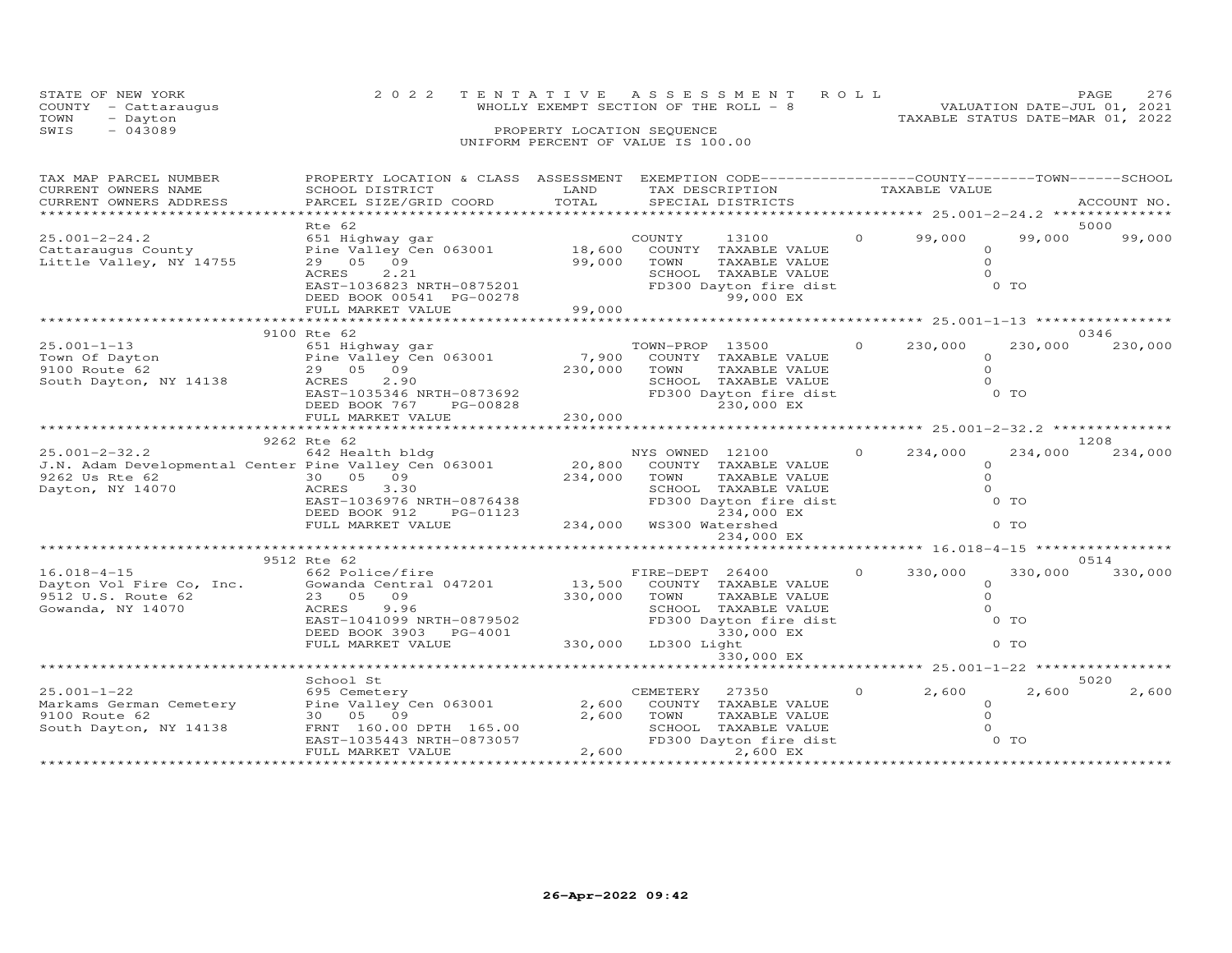| STATE OF NEW YORK    | 2022 TENTATIVE ASSESSMENT ROLL         |  |                                  | PAGE                        | 2.77 |
|----------------------|----------------------------------------|--|----------------------------------|-----------------------------|------|
| COUNTY - Cattaraugus | WHOLLY EXEMPT SECTION OF THE ROLL $-8$ |  |                                  | VALUATION DATE-JUL 01, 2021 |      |
| TOWN<br>- Dayton     |                                        |  | TAXABLE STATUS DATE-MAR 01, 2022 |                             |      |
| SWIS<br>$-043089$    | PROPERTY LOCATION SEQUENCE             |  |                                  |                             |      |
|                      | UNIFORM PERCENT OF VALUE IS 100.00     |  |                                  |                             |      |
|                      |                                        |  |                                  |                             |      |

| TAX MAP PARCEL NUMBER<br>CURRENT OWNERS NAME<br>CURRENT OWNERS ADDRESS                                             | PROPERTY LOCATION & CLASS ASSESSMENT<br>SCHOOL DISTRICT<br>PARCEL SIZE/GRID COORD                                                                                               | LAND<br>TOTAL              | EXEMPTION CODE-----------------COUNTY-------TOWN------SCHOOL<br>TAX DESCRIPTION<br>SPECIAL DISTRICTS                                                         |          | TAXABLE VALUE                             |                          | ACCOUNT NO.    |
|--------------------------------------------------------------------------------------------------------------------|---------------------------------------------------------------------------------------------------------------------------------------------------------------------------------|----------------------------|--------------------------------------------------------------------------------------------------------------------------------------------------------------|----------|-------------------------------------------|--------------------------|----------------|
| **********************                                                                                             |                                                                                                                                                                                 |                            |                                                                                                                                                              |          |                                           |                          |                |
| $16.018 - 4 - 25.1$<br>Dayton Historical Society<br>PO Box 15<br>Dayton, NY 14041                                  | 9561 US Route 62<br>681 Culture bldg<br>Gowanda Central 047201<br>05<br>09<br>23<br>Museum<br>FRNT 140.00 DPTH 131.80<br>EAST-1041688 NRTH-0880573<br>DEED BOOK 890<br>PG-01110 | 10,800<br>42,600           | NON-PROFIT 25300<br>COUNTY TAXABLE VALUE<br>TOWN<br>TAXABLE VALUE<br>SCHOOL TAXABLE VALUE<br>FD300 Dayton fire dist<br>42,600 EX                             | $\Omega$ | 42,600<br>$\circ$<br>$\Omega$<br>$\Omega$ | 42,600<br>$0$ TO         | 5013<br>42,600 |
|                                                                                                                    | FULL MARKET VALUE                                                                                                                                                               | 42,600<br>**************   | ************************************ 16.018-4-5                                                                                                              |          |                                           |                          |                |
|                                                                                                                    | 9581 US Route 62                                                                                                                                                                |                            |                                                                                                                                                              |          |                                           |                          | 0620           |
| $16.018 - 4 - 5$<br>The Master's Plan<br>Angie Mardino - Miller<br>9586 Allen St<br>Dayton, NY 14041               | 210 1 Family Res<br>Gowanda Central 047201<br>23 05 09<br>FRNT 160.00 DPTH<br>95.00<br>EAST-1042004 NRTH-0880862<br>DEED BOOK 26952 PG-3001<br>FULL MARKET VALUE                | 9,800<br>61,000<br>61,000  | NON-PROFIT 25130<br>COUNTY TAXABLE VALUE<br>TOWN<br>TAXABLE VALUE<br>SCHOOL TAXABLE VALUE<br>FD300 Dayton fire dist<br>61,000 EX<br>LD300 Light<br>61,000 EX | $\Omega$ | 61,000<br>$\circ$<br>$\circ$<br>$\Omega$  | 61,000<br>$0$ TO<br>0 TO | 61,000         |
|                                                                                                                    |                                                                                                                                                                                 |                            | ***************************** 16.018-2-30 **********                                                                                                         |          |                                           |                          |                |
|                                                                                                                    | 9593 US Route 62                                                                                                                                                                |                            |                                                                                                                                                              |          |                                           |                          | 0059           |
| $16.018 - 2 - 30$<br>United States Postal Service<br>6 Griffin Rd N<br>Windsor, CT 06006                           | 652 Govt bldgs<br>Gowanda Central 047201<br>23 05 09<br>FRNT 130.00 DPTH 145.00<br>EAST-1042085 NRTH-0881252<br>DEED BOOK 843<br>PG-01046                                       | 4,200<br>34,700            | USA-PROP<br>14110<br>COUNTY<br>TAXABLE VALUE<br>TOWN<br>TAXABLE VALUE<br>SCHOOL TAXABLE VALUE<br>FD300 Dayton fire dist<br>34,700 EX                         | $\Omega$ | 34,700<br>$\circ$<br>$\Omega$<br>$\Omega$ | 34,700<br>$0$ TO         | 34,700         |
|                                                                                                                    | FULL MARKET VALUE<br>*******************                                                                                                                                        | 34,700                     |                                                                                                                                                              |          |                                           |                          |                |
|                                                                                                                    | 9621 US Route 62                                                                                                                                                                |                            |                                                                                                                                                              |          |                                           |                          | 0207           |
| $16.018 - 2 - 8$<br>The Master's Plan Ministries<br>Angie Mardino - Miller<br>9586 Railroad St<br>Dayton, NY 14041 | 620 Religious<br>Gowanda Central 047201<br>23 05<br>09<br>ACRES<br>0.75<br>EAST-1042707 NRTH-0881882<br>DEED BOOK 27781 PG-3006<br>FULL MARKET VALUE                            | 14,300<br>17,000<br>17,000 | NON-PROFIT 25130<br>COUNTY TAXABLE VALUE<br>TOWN<br>TAXABLE VALUE<br>SCHOOL TAXABLE VALUE<br>FD300 Dayton fire dist<br>17,000 EX                             | $\Omega$ | 17,000<br>$\circ$<br>$\Omega$<br>$\Omega$ | 17,000<br>0 TO           | 17,000         |
|                                                                                                                    |                                                                                                                                                                                 | *********                  |                                                                                                                                                              |          | ******** 24.004-1-17 *****************    |                          |                |
|                                                                                                                    | White Rd                                                                                                                                                                        |                            |                                                                                                                                                              |          |                                           |                          | 5029           |
| $24.004 - 1 - 17$<br>Village Of South Dayton<br>South Dayton, NY 14138                                             | 314 Rural vac<10<br>Pine Valley Cen 063001<br>09<br>51 05<br><b>ACRES</b><br>5.00<br>EAST-1026830 NRTH-0865104<br>DEED BOOK 696<br>PG-00527<br>FULL MARKET VALUE                | 19,600<br>19,600<br>19,600 | VG-OUTSIDE 13740<br>COUNTY TAXABLE VALUE<br>TOWN<br>TAXABLE VALUE<br>SCHOOL TAXABLE VALUE<br>FD301 So dayton fire dis<br>19,600 EX                           | $\circ$  | 19,600<br>$\Omega$<br>$\circ$<br>$\Omega$ | 19,600<br>0 <sub>T</sub> | 19,600         |
|                                                                                                                    |                                                                                                                                                                                 |                            |                                                                                                                                                              |          |                                           |                          |                |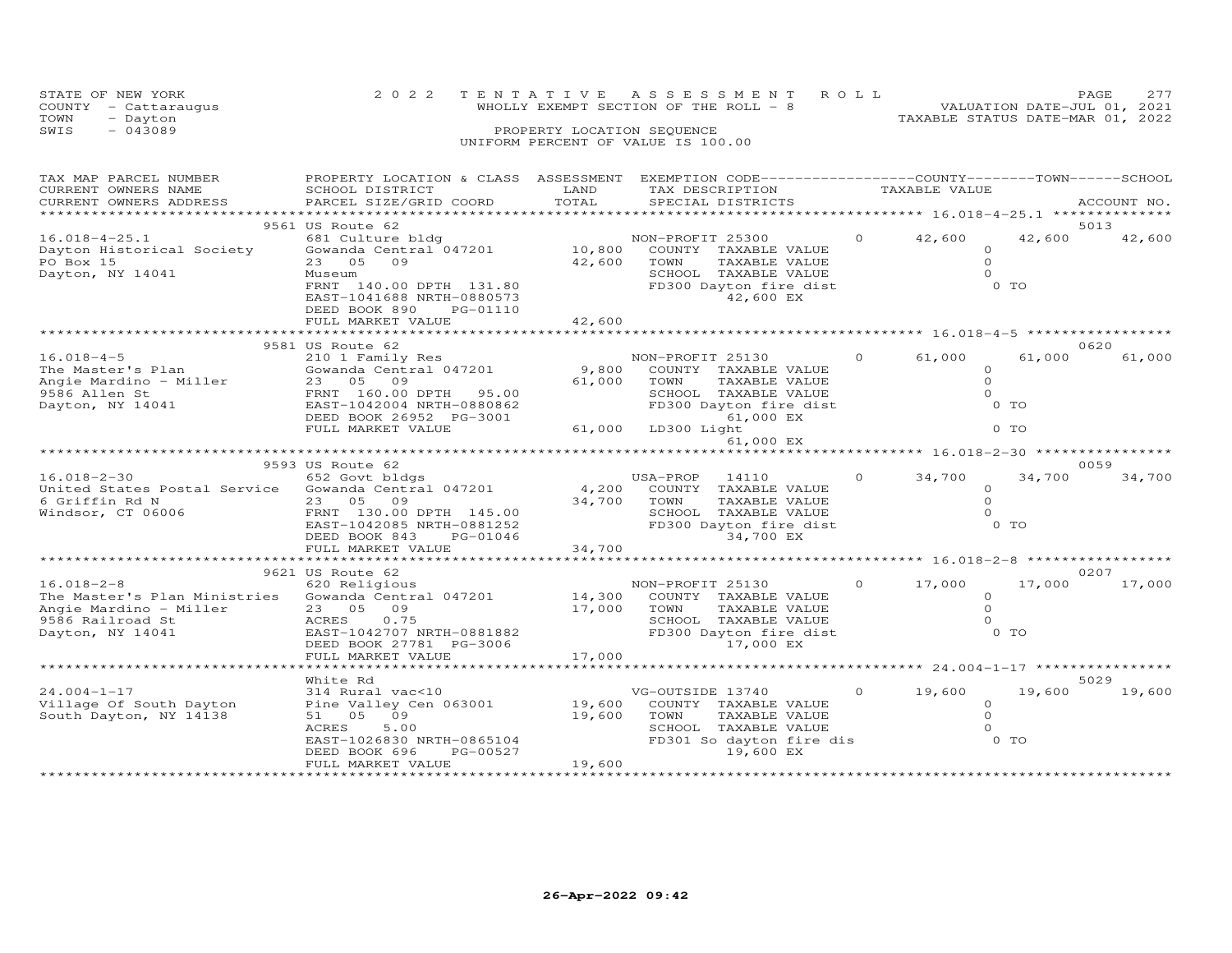| STATE OF NEW YORK    |  | 2022 TENTATIVE ASSESSMENT ROLL        |  |                                  |                        | PAGE | 278 |
|----------------------|--|---------------------------------------|--|----------------------------------|------------------------|------|-----|
| COUNTY - Cattaraugus |  | WHOLLY EXEMPT SECTION OF THE ROLL - 8 |  | VALUATION DATE-JUL 01, 2021      |                        |      |     |
| TOWN<br>- Dayton     |  |                                       |  | TAXABLE STATUS DATE-MAR 01, 2022 |                        |      |     |
| SWIS<br>$-043089$    |  |                                       |  |                                  | RPS150/V04/L015        |      |     |
|                      |  |                                       |  |                                  | CURRENT DATE 4/26/2022 |      |     |
|                      |  | UNIFORM PERCENT OF VALUE IS 100.00    |  |                                  |                        |      |     |
|                      |  | ROLL SUB SECTION - - TOTALS           |  |                                  |                        |      |     |

| CODE | DISTRICT NAME        | TOTAL<br><b>PARCELS</b> | EXTENSION<br>TYPE. | EXTENSION<br>VALUE | AD VALOREM<br>VALUE | EXEMPT<br>AMOUNT | TAXABLE<br>VALUE |
|------|----------------------|-------------------------|--------------------|--------------------|---------------------|------------------|------------------|
|      | FD300 Dayton fire di |                         | 24 TOTAL           |                    | 1686,550            | 1593,900         | 92,650           |
|      | FD301 So dayton fire |                         | 6 TOTAL            |                    | 323,350             | 143,400          | 179,950          |
|      | LD300 Light          |                         | 4 TOTAL            |                    | 488,900             | 488,900          |                  |
|      | WS300 Watershed      |                         | 8 TOTAL            |                    | 432,500             | 354,100          | 78,400           |

# \*\*\* S C H O O L D I S T R I C T S U M M A R Y \*\*\*

| CODE   | DISTRICT NAME       | TOTAL<br>PARCELS | ASSESSED<br>LAND | ASSESSED<br>TOTAL | <b>EXEMPT</b><br>AMOUNT | TOTAL<br>TAXABLE | STAR<br>AMOUNT | STAR<br>TAXABLE |
|--------|---------------------|------------------|------------------|-------------------|-------------------------|------------------|----------------|-----------------|
| 046402 | Catt-LV Central     |                  | 37,900           | 63,900            | 63,900                  |                  |                |                 |
| 047201 | Gowanda Central     | 16               | 339,500          | 1206,300          | 1206,300                |                  |                |                 |
| 063001 | Pine Valley Central | 10               | 139,700          | 744,900           | 744,900                 |                  |                |                 |
|        | $SUB - TO T AL$     | 29               | 517,100          | 2015,100          | 2015,100                |                  |                |                 |
|        | TOTAL               | 29               | 517,100          | 2015,100          | 2015,100                |                  |                |                 |

#### \*\*\* S Y S T E M C O D E S S U M M A R Y \*\*\*

#### NO SYSTEM EXEMPTIONS AT THIS LEVEL

| CODE  | DESCRIPTION | TOTAL<br>PARCELS | COUNTY  | TOWN    | SCHOOL  |
|-------|-------------|------------------|---------|---------|---------|
| 12100 | NYS OWNED   |                  | 579,000 | 579,000 | 579,000 |
| 13100 | COUNTY      |                  | 182,500 | 182,500 | 182,500 |
| 13500 | TOWN-PROP   |                  | 252,000 | 252,000 | 252,000 |
| 13740 | VG-OUTSIDE  |                  | 36,900  | 36,900  | 36,900  |
| 14110 | USA-PROP    |                  | 34,700  | 34,700  | 34,700  |
| 18020 | IND DEV     |                  | 272,600 | 272,600 | 272,600 |
| 25110 | RELIGIOUS   |                  | 51,200  | 51,200  | 51,200  |
| 25130 | NON-PROFIT  |                  | 175,900 | 175,900 | 175,900 |
| 25300 | NON-PROFIT  |                  | 42,600  | 42,600  | 42,600  |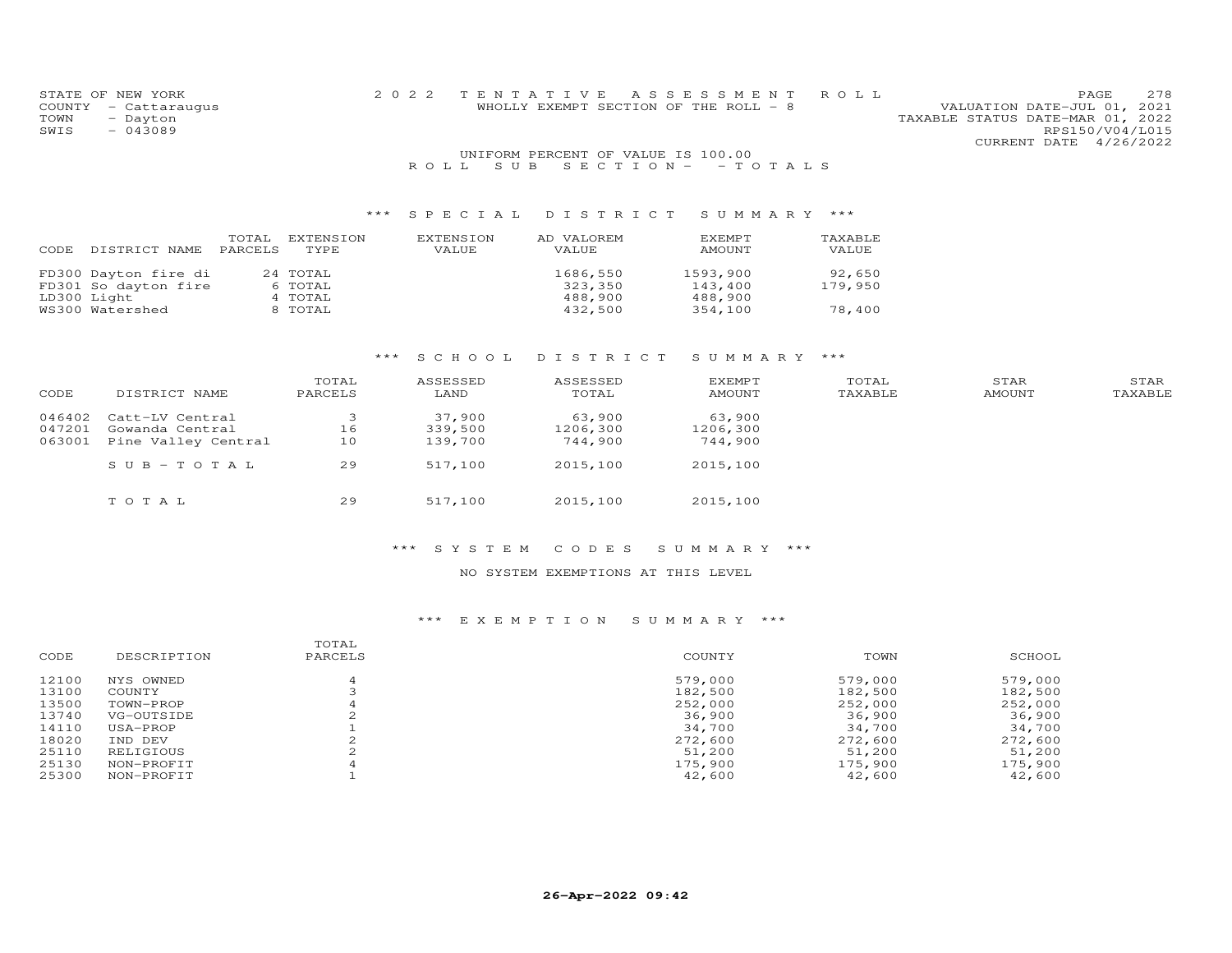| STATE OF NEW YORK |                                  | 2022 TENTATIVE ASSESSMENT ROLL        |  |                                                                 |                 | PAGE. | 279 |
|-------------------|----------------------------------|---------------------------------------|--|-----------------------------------------------------------------|-----------------|-------|-----|
| TOWN              | COUNTY - Cattaraugus<br>- Dayton | WHOLLY EXEMPT SECTION OF THE ROLL - 8 |  | VALUATION DATE-JUL 01, 2021<br>TAXABLE STATUS DATE-MAR 01, 2022 |                 |       |     |
| SWIS              | $-043089$                        |                                       |  |                                                                 | RPS150/V04/L015 |       |     |
|                   |                                  |                                       |  | CURRENT DATE 4/26/2022                                          |                 |       |     |
|                   |                                  | UNIFORM PERCENT OF VALUE IS 100.00    |  |                                                                 |                 |       |     |
|                   |                                  | ROLL SUBSECTION - - TOTALS            |  |                                                                 |                 |       |     |

| CODE  | DESCRIPTION | TOTAL<br>PARCELS | COUNTY   | TOWN     | SCHOOL   |
|-------|-------------|------------------|----------|----------|----------|
| 26400 | FIRE-DEPT   |                  | 330,000  | 330,000  | 330,000  |
| 27350 | CEMETERY    |                  | 57,700   | 57,700   | 57,700   |
|       | TOTAL       | 29               | 2015,100 | 2015,100 | 2015,100 |

| ROLL |               | TOTAL   | <i>ISSESSED</i> | <b>\SSESSED</b> | TAXABLE | TAXABLE | TAXABLE | STAR    |
|------|---------------|---------|-----------------|-----------------|---------|---------|---------|---------|
| SEC  | DESCRIPTION   | PARCELS | LAND            | TOTAL           | COUNTY  | TOWN    | SCHOOL  | TAXABLE |
|      | WHOLLY EXEMPT | 29      | ,100<br>517     | 2015,100        |         |         |         |         |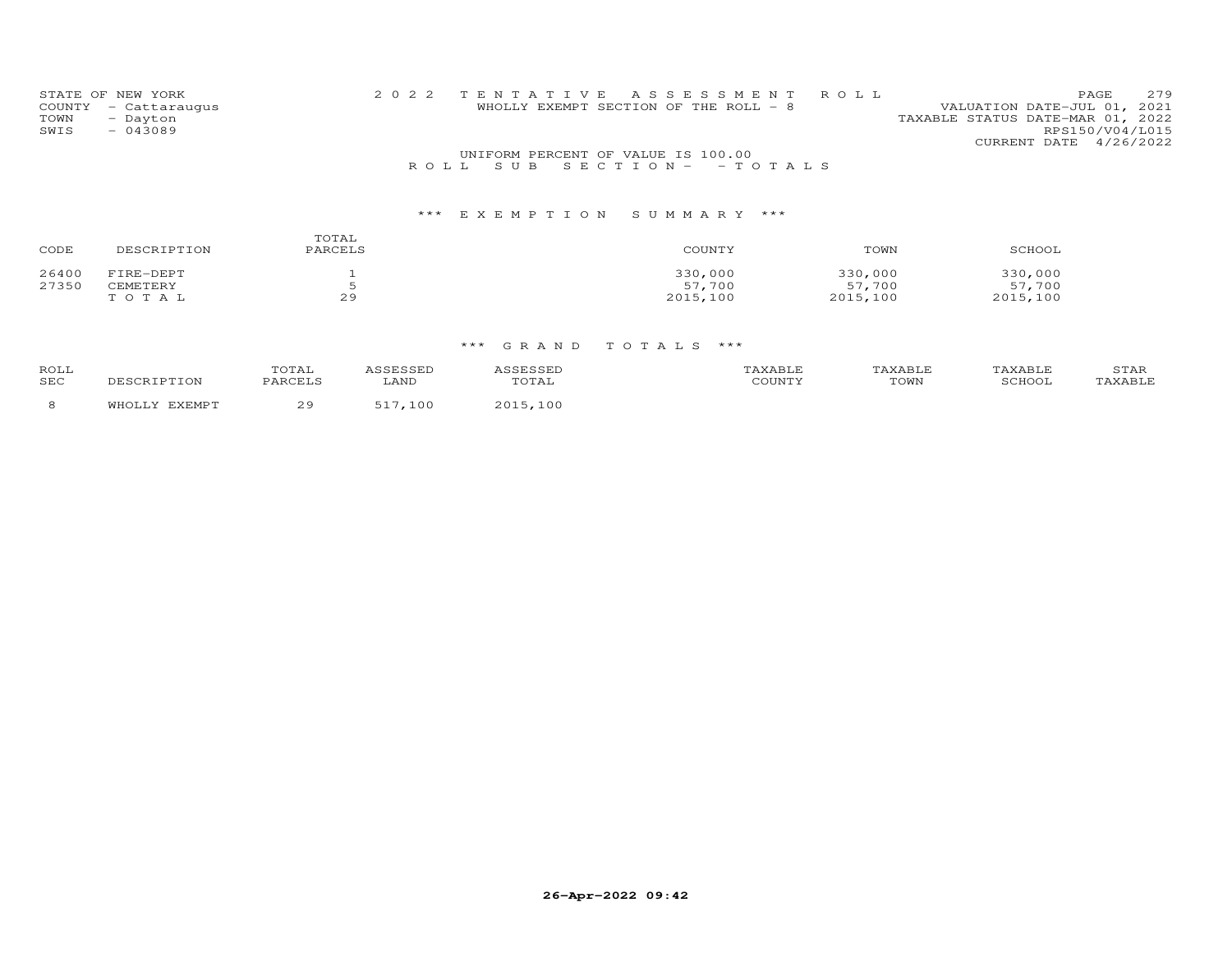| STATE OF NEW YORK<br>- Cattaraugus<br>COUNTY<br>- Dayton<br>TOWN<br>$-043089$<br>SWIS     | 2 0 2 2                              | PROPERTY LOCATION SEQUENCE | TENTATIVE ASSESSMENT ROLL<br>WHOLLY EXEMPT SECTION OF THE ROLL - 8<br>UNIFORM PERCENT OF VALUE IS 100.00<br>UNIFORM PERCENT OF VALUE IS 100.00 |          |                | 280<br>PAGE<br>SUB-SECT - A VALUATION DATE-JUL 01, 2021<br>TAXABLE STATUS DATE-MAR 01, 2022 |
|-------------------------------------------------------------------------------------------|--------------------------------------|----------------------------|------------------------------------------------------------------------------------------------------------------------------------------------|----------|----------------|---------------------------------------------------------------------------------------------|
|                                                                                           |                                      |                            |                                                                                                                                                |          |                |                                                                                             |
| TAX MAP PARCEL NUMBER                                                                     | PROPERTY LOCATION & CLASS ASSESSMENT |                            | EXEMPTION CODE-----------------COUNTY-------TOWN------SCHOOL                                                                                   |          |                |                                                                                             |
| CURRENT OWNERS NAME                                                                       | SCHOOL DISTRICT                      | <b>LAND</b>                | TAX DESCRIPTION TAXABLE VALUE                                                                                                                  |          |                |                                                                                             |
| CURRENT OWNERS ADDRESS         PARCEL SIZE/GRID COORD       TOTAL       SPECIAL DISTRICTS |                                      |                            |                                                                                                                                                |          |                | ACCOUNT NO.                                                                                 |
|                                                                                           |                                      |                            |                                                                                                                                                |          |                |                                                                                             |
|                                                                                           | Bentley Rd                           |                            |                                                                                                                                                |          |                | 0448                                                                                        |
| $25.001 - 1 - 32$                                                                         | 321 Abandoned ag                     |                            | Withdrawal 29700                                                                                                                               | $\Omega$ | 104,300        | 104,300<br>104,300                                                                          |
| Peter Cooper Markhams, LLC                                                                | Pine Valley Cen 063001 104,300       |                            | COUNTY TAXABLE VALUE                                                                                                                           |          |                |                                                                                             |
| Michael P Joy, Esq. 36 05 09                                                              |                                      | 104,300                    | TAXABLE VALUE<br>TOWN                                                                                                                          |          |                |                                                                                             |
| ACRES 106.24<br>Reed Smith Ctr                                                            |                                      |                            | SCHOOL<br>TAXABLE VALUE                                                                                                                        |          |                |                                                                                             |
| 225 Fifth Ave                                                                             | EAST-1032045 NRTH-0872215            |                            | FD300 Dayton fire dist                                                                                                                         |          | 0 <sub>T</sub> |                                                                                             |
| Pittsburgh, PA 15222                                                                      | DEED BOOK 14034 PG-8002              |                            | 104,300 EX                                                                                                                                     |          |                |                                                                                             |
|                                                                                           | FULL MARKET VALUE                    | 104,300                    | WS300 Watershed                                                                                                                                |          | 0 TO           |                                                                                             |
|                                                                                           |                                      |                            | 62,580 EX                                                                                                                                      |          |                |                                                                                             |
|                                                                                           |                                      |                            |                                                                                                                                                |          |                |                                                                                             |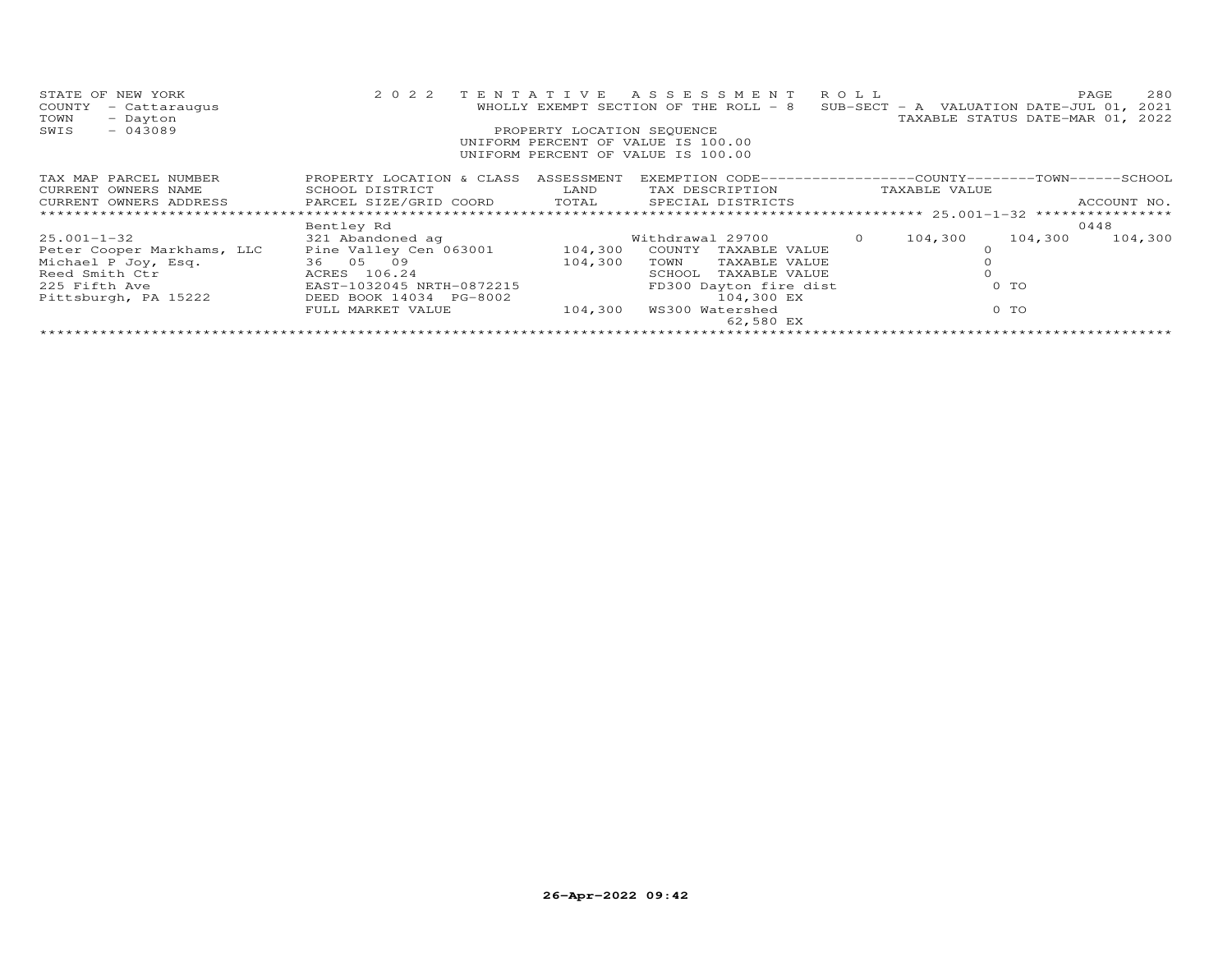| COUNTY<br>TOWN<br>SWIS | STATE OF NEW YORK<br>- Cattaraugus<br>- Dayton<br>$-043089$ |                              | 2 0 2 2<br>ROLL SUB       | TENTATIVE<br>WHOLLY EXEMPT SECTION OF THE ROLL - 8<br>UNIFORM PERCENT OF VALUE IS 100.00 | A S S E S S M E N T<br>$S E C T I O N - A - T O T A L S$ | ROLL               | PAGE<br>SUB-SECT - A VALUATION DATE-JUL 01, 2021<br>TAXABLE STATUS DATE-MAR 01, 2022<br>RPS150/V04/L015<br>CURRENT DATE 4/26/2022 | 281 |
|------------------------|-------------------------------------------------------------|------------------------------|---------------------------|------------------------------------------------------------------------------------------|----------------------------------------------------------|--------------------|-----------------------------------------------------------------------------------------------------------------------------------|-----|
|                        |                                                             | ***                          | SPECIAL                   | DISTRICT                                                                                 | SUMMARY ***                                              |                    |                                                                                                                                   |     |
| CODE                   | PARCELS<br>DISTRICT NAME                                    | TOTAL EXTENSION<br>TYPE      | <b>EXTENSION</b><br>VALUE | AD VALOREM<br><b>VALUE</b>                                                               | <b>EXEMPT</b><br><b>AMOUNT</b>                           | TAXABLE<br>VALUE   |                                                                                                                                   |     |
|                        | FD300 Dayton fire di<br>WS300 Watershed                     | 1 TOTAL<br>1 TOTAL           |                           | 104,300<br>62,580                                                                        | 104,300<br>62,580                                        |                    |                                                                                                                                   |     |
|                        |                                                             |                              | $***$<br>S C H O O L      | DISTRICT                                                                                 | SUMMARY ***                                              |                    |                                                                                                                                   |     |
| CODE                   | DISTRICT NAME                                               | TOTAL<br>PARCELS             | ASSESSED<br>LAND          | ASSESSED<br>TOTAL                                                                        | <b>EXEMPT</b><br>AMOUNT                                  | TOTAL<br>TAXABLE   | STAR<br>STAR<br><b>AMOUNT</b><br>TAXABLE                                                                                          |     |
| 063001                 | Pine Valley Central                                         | $\mathbf{1}$                 | 104,300                   | 104,300                                                                                  | 104,300                                                  |                    |                                                                                                                                   |     |
|                        | $S \cup B - T \cup T A L$                                   | $\mathbf{1}$                 | 104,300                   | 104,300                                                                                  | 104,300                                                  |                    |                                                                                                                                   |     |
|                        | TOTAL                                                       | $\mathbf{1}$                 | 104,300                   | 104,300                                                                                  | 104,300                                                  |                    |                                                                                                                                   |     |
|                        |                                                             |                              | SYSTEM<br>***             | CODES                                                                                    | SUMMARY ***                                              |                    |                                                                                                                                   |     |
|                        |                                                             |                              |                           | NO SYSTEM EXEMPTIONS AT THIS LEVEL                                                       |                                                          |                    |                                                                                                                                   |     |
|                        |                                                             |                              |                           | *** EXEMPTION SUMMARY ***                                                                |                                                          |                    |                                                                                                                                   |     |
| CODE                   | DESCRIPTION                                                 | TOTAL<br>PARCELS             |                           |                                                                                          | COUNTY                                                   | TOWN               | SCHOOL                                                                                                                            |     |
| 29700                  | Withdrawal<br>TOTAL                                         | $\mathbf{1}$<br>$\mathbf{1}$ |                           |                                                                                          | 104,300<br>104,300                                       | 104,300<br>104,300 | 104,300<br>104,300                                                                                                                |     |

| ROLI<br>SEC |  | , . <del>. .</del> .<br>$\sqrt{2}$        | $m \wedge r$<br>:OWL |  |
|-------------|--|-------------------------------------------|----------------------|--|
|             |  | $\sim$ $\sim$ $\sim$ $\sim$ $\sim$ $\sim$ |                      |  |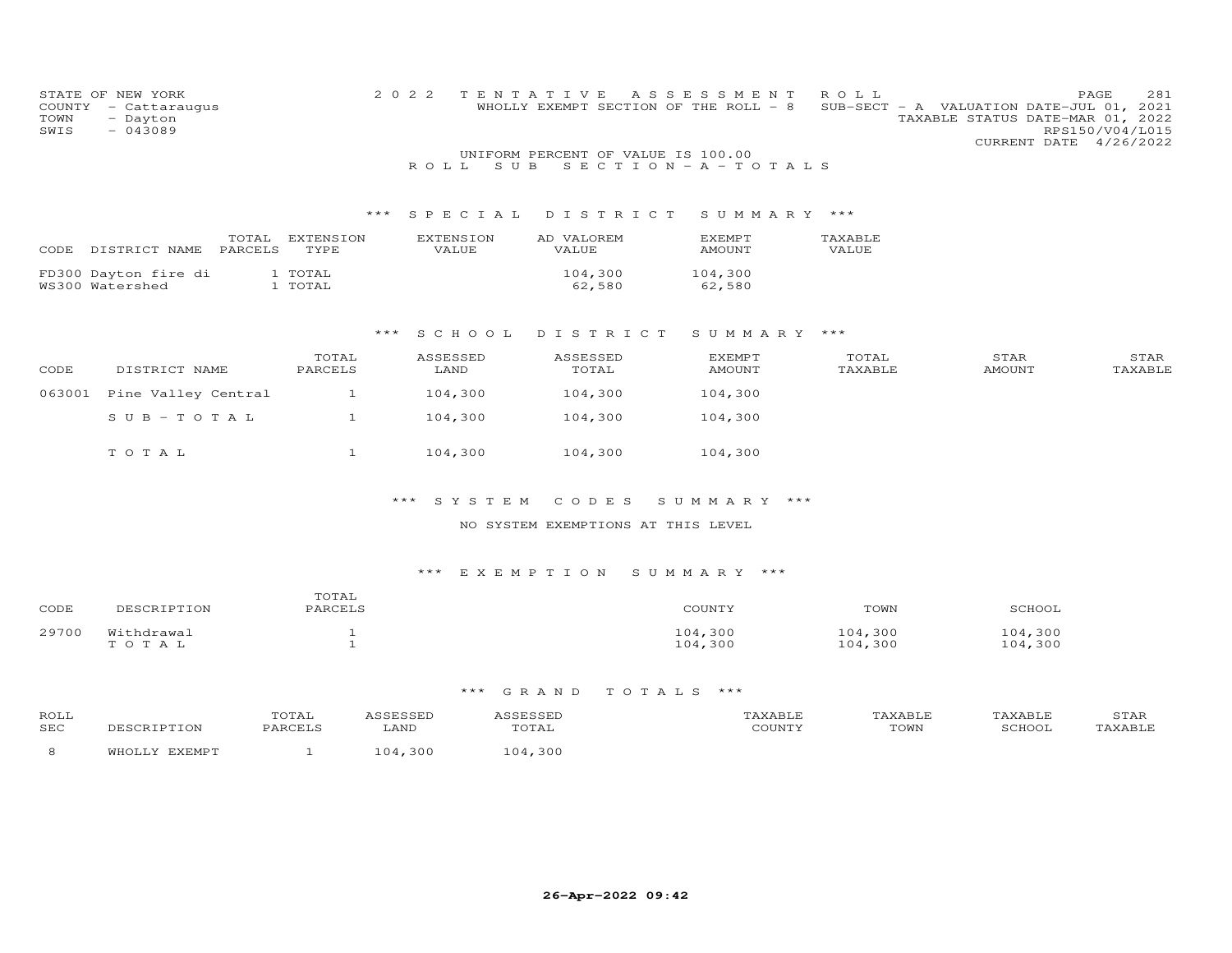| STATE OF NEW YORK    | 2022 TENTATIVE ASSESSMENT ROLL        |  |                                  | PAGE.                  | 2.82 |
|----------------------|---------------------------------------|--|----------------------------------|------------------------|------|
| COUNTY - Cattaraugus | WHOLLY EXEMPT SECTION OF THE ROLL - 8 |  | VALUATION DATE-JUL 01, 2021      |                        |      |
| TOWN<br>- Dayton     |                                       |  | TAXABLE STATUS DATE-MAR 01, 2022 |                        |      |
| $-043089$<br>SWIS    |                                       |  |                                  | RPS150/V04/L015        |      |
|                      | UNIFORM PERCENT OF VALUE IS 100.00    |  |                                  | CURRENT DATE 4/26/2022 |      |
|                      | ROLL SECTION TOTALS                   |  |                                  |                        |      |

| CODE | DISTRICT NAME        | TOTAL<br>PARCELS | EXTENSION<br>TYPE | EXTENSION<br><b>VALUE</b> | AD VALOREM<br><b>VALUE</b> | <b>F.XFMPT</b><br>AMOUNT | TAXABLE<br>VALUE |
|------|----------------------|------------------|-------------------|---------------------------|----------------------------|--------------------------|------------------|
|      | FD300 Dayton fire di |                  | 25 TOTAL          |                           | 1790,850                   | 1698,200                 | 92,650           |
|      | FD301 So dayton fire |                  | 6 TOTAL           |                           | 323,350                    | 143,400                  | 179,950          |
|      | LD300 Light          |                  | 4 TOTAL           |                           | 488,900                    | 488,900                  |                  |
|      | WS300 Watershed      |                  | 9 TOTAL           |                           | 495,080                    | 416,680                  | 78,400           |

# \*\*\* S C H O O L D I S T R I C T S U M M A R Y \*\*\*

| CODE   | DISTRICT NAME       | TOTAL<br>PARCELS | ASSESSED<br>LAND | ASSESSED<br>TOTAL | <b>EXEMPT</b><br>AMOUNT | TOTAL<br>TAXABLE | STAR<br>AMOUNT | STAR<br>TAXABLE |
|--------|---------------------|------------------|------------------|-------------------|-------------------------|------------------|----------------|-----------------|
| 046402 | Catt-LV Central     | 3                | 37,900           | 63,900            | 63,900                  |                  |                |                 |
| 047201 | Gowanda Central     | 16               | 339,500          | 1206,300          | 1206,300                |                  |                |                 |
| 063001 | Pine Valley Central | 11               | 244,000          | 849,200           | 849,200                 |                  |                |                 |
|        | $SUB - TO T AL$     | 30               | 621,400          | 2119,400          | 2119,400                |                  |                |                 |
|        | TOTAL               | 30               | 621,400          | 2119,400          | 2119,400                |                  |                |                 |

#### \*\*\* S Y S T E M C O D E S S U M M A R Y \*\*\*

#### NO SYSTEM EXEMPTIONS AT THIS LEVEL

| CODE  | DESCRIPTION | TOTAL<br>PARCELS | COUNTY  | TOWN    | SCHOOL  |
|-------|-------------|------------------|---------|---------|---------|
| 12100 | NYS OWNED   |                  | 579,000 | 579,000 | 579,000 |
| 13100 | COUNTY      |                  | 182,500 | 182,500 | 182,500 |
| 13500 | TOWN-PROP   |                  | 252,000 | 252,000 | 252,000 |
| 13740 | VG-OUTSIDE  |                  | 36,900  | 36,900  | 36,900  |
| 14110 | USA-PROP    |                  | 34,700  | 34,700  | 34,700  |
| 18020 | IND DEV     |                  | 272,600 | 272,600 | 272,600 |
| 25110 | RELIGIOUS   |                  | 51,200  | 51,200  | 51,200  |
| 25130 | NON-PROFIT  |                  | 175,900 | 175,900 | 175,900 |
| 25300 | NON-PROFIT  |                  | 42,600  | 42,600  | 42,600  |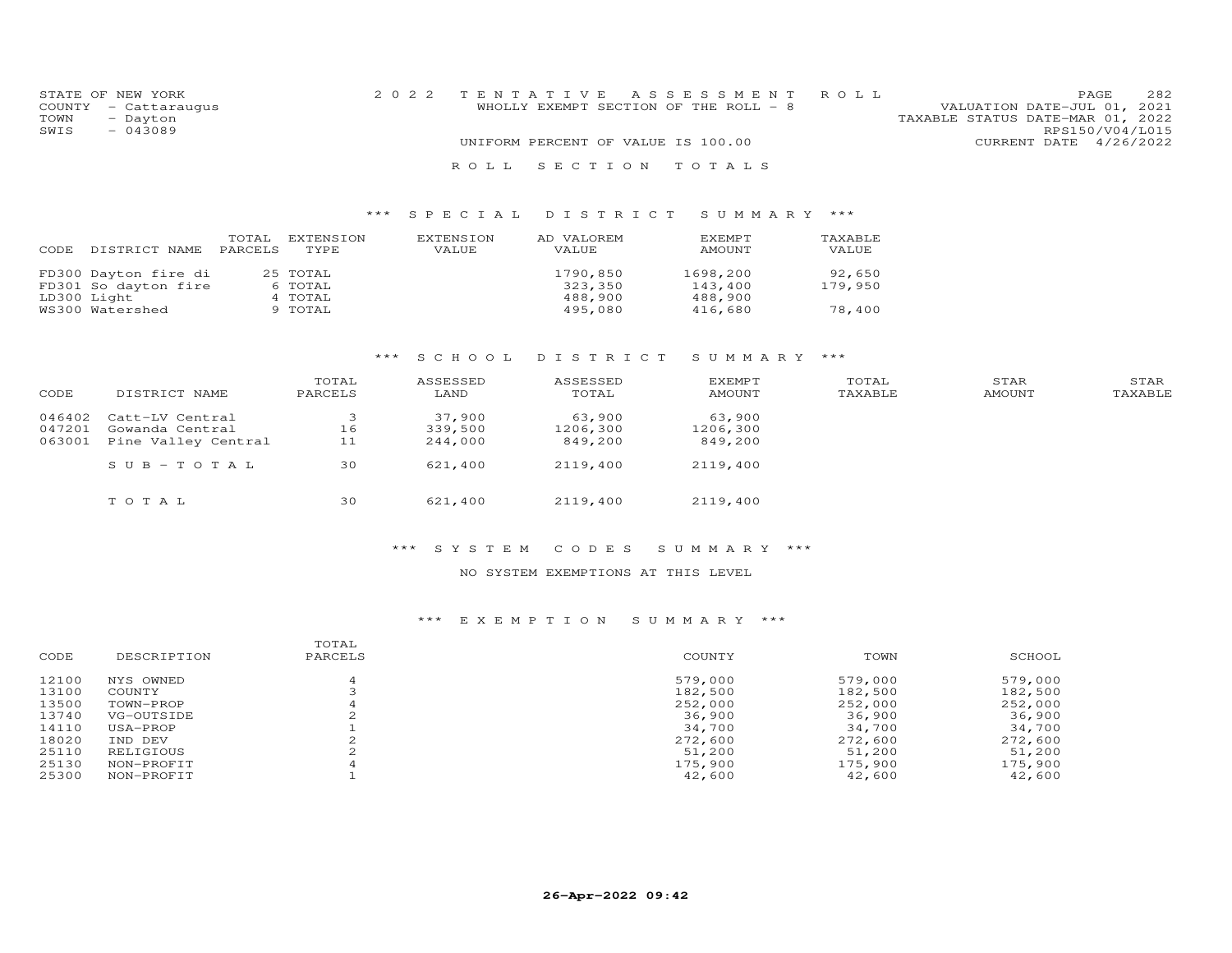|      | STATE OF NEW YORK    | 2022 TENTATIVE ASSESSMENT ROLL     |                                        |                                  |                 | PAGE. | 283 |
|------|----------------------|------------------------------------|----------------------------------------|----------------------------------|-----------------|-------|-----|
|      | COUNTY - Cattaraugus |                                    | WHOLLY EXEMPT SECTION OF THE ROLL $-8$ | VALUATION DATE-JUL 01, 2021      |                 |       |     |
| TOWN | - Dayton             |                                    |                                        | TAXABLE STATUS DATE-MAR 01, 2022 |                 |       |     |
| SWIS | $-043089$            |                                    |                                        |                                  | RPS150/V04/L015 |       |     |
|      |                      | UNIFORM PERCENT OF VALUE IS 100.00 |                                        | CURRENT DATE 4/26/2022           |                 |       |     |
|      |                      | ROLL SECTION TOTALS                |                                        |                                  |                 |       |     |

| CODE  | DESCRIPTION | TOTAL<br>PARCELS | COUNTY   | TOWN     | SCHOOL   |
|-------|-------------|------------------|----------|----------|----------|
| 26400 | FIRE-DEPT   |                  | 330,000  | 330,000  | 330,000  |
| 27350 | CEMETERY    |                  | 57,700   | 57,700   | 57,700   |
| 29700 | Withdrawal  |                  | 104,300  | 104,300  | 104,300  |
|       | TOTAL       | 30               | 2119,400 | 2119,400 | 2119,400 |

| ROLL<br>SEC | TOTAL<br>DADCET C | '.ANI | TOTAL | - --- - - -<br>COUNT' | <b>LAVART.</b><br>TOWN | <b>TAVARIE</b><br>SCHOOL | <b>STAR</b> |
|-------------|-------------------|-------|-------|-----------------------|------------------------|--------------------------|-------------|
|             |                   | 40 C  | 40 C  |                       |                        |                          |             |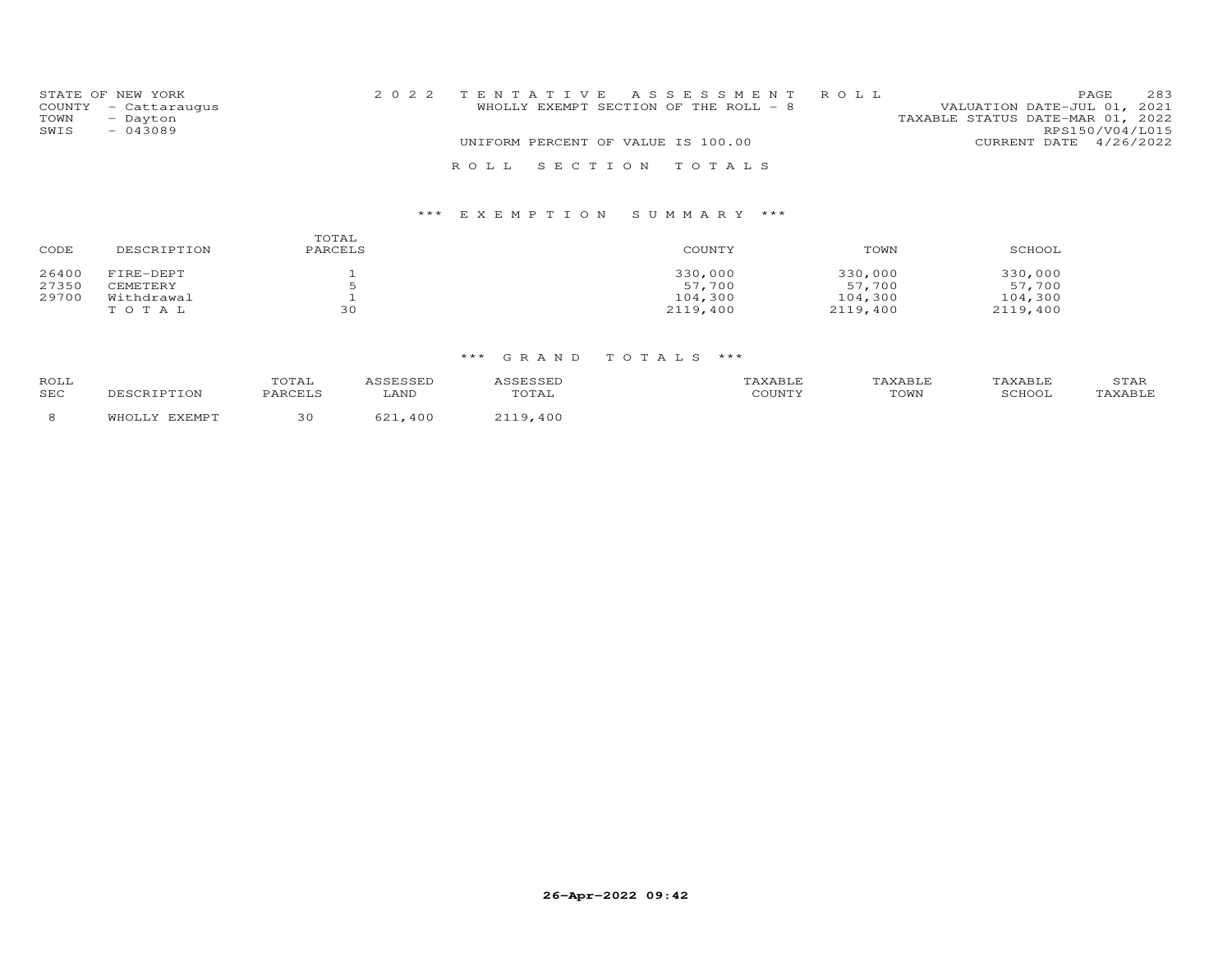| STATE OF NEW YORK    |                                    | 2022 TENTATIVE ASSESSMENT ROLL | PAGE                             | 284 |
|----------------------|------------------------------------|--------------------------------|----------------------------------|-----|
| COUNTY - Cattaraugus |                                    |                                | VALUATION DATE-JUL 01, 2021      |     |
| TOWN<br>- Dayton     |                                    |                                | TAXABLE STATUS DATE-MAR 01, 2022 |     |
| $-043089$<br>SWIS    | SWIS TOTALS                        |                                | RPS150/V04/L015                  |     |
|                      | UNIFORM PERCENT OF VALUE IS 100.00 |                                | CURRENT DATE 4/26/2022           |     |
|                      |                                    |                                |                                  |     |

| DISTRICT NAME                                                                  | TOTAL   | EXTENSION                                        | EXTENSION | AD VALOREM                                      | EXEMPT                                    | TAXABLE                                         |
|--------------------------------------------------------------------------------|---------|--------------------------------------------------|-----------|-------------------------------------------------|-------------------------------------------|-------------------------------------------------|
| CODE                                                                           | PARCELS | TYPE.                                            | VALUE     | VALUE.                                          | AMOUNT                                    | VALUE                                           |
| FD300 Dayton fire di<br>FD301 So dayton fire<br>LD300 Light<br>WS300 Watershed |         | 619 TOTAL<br>288 TOTAL<br>129 TOTAL<br>626 TOTAL |           | 49411.114<br>25743,989<br>7003,416<br>26057,892 | 1698,200<br>143,400<br>488,900<br>416,680 | 47712,914<br>25600,589<br>6514,516<br>25641,212 |

## \*\*\* S C H O O L D I S T R I C T S U M M A R Y \*\*\*

| CODE                       | DISTRICT NAME                                             | TOTAL<br>PARCELS  | ASSESSED<br>LAND                   | ASSESSED<br>TOTAL                   | EXEMPT<br>AMOUNT                 | TOTAL<br>TAXABLE                   | STAR<br>AMOUNT                   | STAR<br>TAXABLE                    |
|----------------------------|-----------------------------------------------------------|-------------------|------------------------------------|-------------------------------------|----------------------------------|------------------------------------|----------------------------------|------------------------------------|
| 046402<br>047201<br>063001 | Catt-LV Central<br>Gowanda Central<br>Pine Valley Central | 124<br>496<br>268 | 5754,900<br>16616,000<br>13147,700 | 11073,346<br>38790,216<br>25334,431 | 1850,761<br>3896,420<br>3280,541 | 9222,585<br>34893,796<br>22053,890 | 1909,562<br>6610,180<br>3500,639 | 7313,023<br>28283,616<br>18553,251 |
|                            | $SUB - TO TAL$                                            | 888               | 35518,600                          | 75197,993                           | 9027,722                         | 66170,271                          | 12020,381                        | 54149,890                          |
|                            | TOTAL                                                     | 888               | 35518,600                          | 75197,993                           | 9027,722                         | 66170,271                          | 12020,381                        | 54149,890                          |

#### \*\*\* S Y S T E M C O D E S S U M M A R Y \*\*\*

#### NO SYSTEM EXEMPTIONS AT THIS LEVEL

|             | TOTAL   |         |         |         |
|-------------|---------|---------|---------|---------|
| DESCRIPTION | PARCELS | COUNTY  | TOWN    | SCHOOL  |
| NYS OWNED   |         | 579,000 | 579,000 | 579,000 |
| COUNTY      |         | 182,500 | 182,500 | 182,500 |
| TOWN-PROP   |         | 252,000 | 252,000 | 252,000 |
| VG-OUTSIDE  |         | 36,900  | 36,900  | 36,900  |
| USA-PROP    |         | 34,700  | 34,700  | 34,700  |
| IND DEV     |         | 272,600 | 272,600 | 272,600 |
| RELIGIOUS   |         | 51,200  | 51,200  | 51,200  |
| NON-PROFIT  |         | 175,900 | 175,900 | 175,900 |
| NON-PROFIT  |         | 42,600  | 42,600  | 42,600  |
|             |         |         |         |         |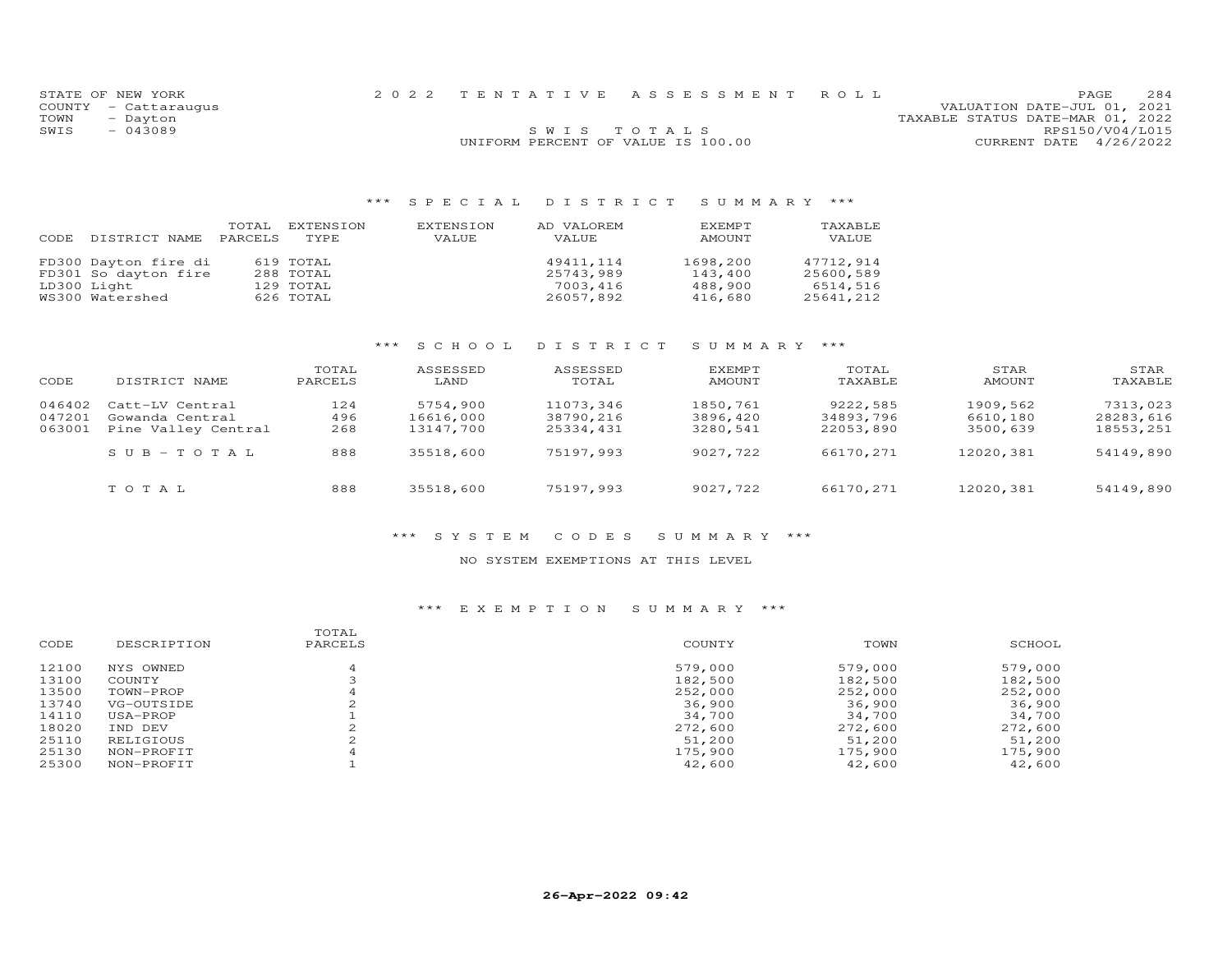| STATE OF NEW YORK    |                                    | 2022 TENTATIVE ASSESSMENT ROLL | PAGE.                            | 285 |
|----------------------|------------------------------------|--------------------------------|----------------------------------|-----|
| COUNTY - Cattarauqus |                                    |                                | VALUATION DATE-JUL 01, 2021      |     |
| TOWN<br>- Dayton     |                                    |                                | TAXABLE STATUS DATE-MAR 01, 2022 |     |
| SWTS<br>- 043089     |                                    | SWIS TOTALS                    | RPS150/V04/L015                  |     |
|                      | UNIFORM PERCENT OF VALUE IS 100.00 |                                | CURRENT DATE 4/26/2022           |     |
|                      |                                    |                                |                                  |     |

|       |                 | TOTAL        |          |          |           |
|-------|-----------------|--------------|----------|----------|-----------|
| CODE  | DESCRIPTION     | PARCELS      | COUNTY   | TOWN     | SCHOOL    |
| 26400 | FIRE-DEPT       |              | 330,000  | 330,000  | 330,000   |
| 27350 | CEMETERY        |              | 57,700   | 57,700   | 57,700    |
| 29700 | Withdrawal      |              | 104,300  | 104,300  | 104,300   |
| 41120 | VETWAR CTS      | 16           | 189,285  | 189,285  | 189,285   |
| 41121 | VET WAR CT      | 14           | 141,350  | 141,350  |           |
| 41130 | VETCOM CTS      | 18           | 298,055  | 298,055  | 298,055   |
| 41131 | VET COM CT      | 9            | 157,704  | 157,704  |           |
| 41140 | VETDIS CTS      |              | 221,462  | 221,462  | 221,462   |
| 41141 | VET DIS CT      |              | 101,598  | 101,598  |           |
| 41161 | $CW_15_VET/$    |              | 46,905   | 46,905   |           |
| 41700 | AG BLDG         | 10           | 597,620  | 597,620  | 597,620   |
| 41720 | AG DIST         | 107          | 4859,267 | 4859,267 | 4859,267  |
| 41730 | AG DISTOUT      | 2            | 84,384   | 84,384   | 84,384    |
| 41800 | AGED $C/T/S$    | 9            | 263,888  | 263,888  | 263,888   |
| 41801 | AGED C/T        |              | 121,563  | 121,563  |           |
| 41802 | AGED C          |              | 121,238  |          |           |
| 41803 | AGED T          |              |          | 45,334   |           |
| 41804 | AGED S          |              |          |          | 103,073   |
| 41805 | AGED C/S        |              | 9,280    |          | 9,280     |
| 41834 | ENH STAR        | 99           |          |          | 6250,481  |
| 41854 | <b>BAS STAR</b> | 194          |          |          | 5769,900  |
| 42100 | SILO T/C/S      | 14           | 44,470   | 44,470   | 44,470    |
| 42120 | TMP GHOUSE      | $\mathbf{2}$ | 40,140   | 40,140   | 40,140    |
| 47100 | Mass Telec      |              | 144,798  | 144,798  | 144,798   |
| 47460 | FOREST/A74      |              | 52,600   | 52,600   | 52,600    |
|       | TOTAL           | 565          | 9615,007 | 9529,823 | 21048,103 |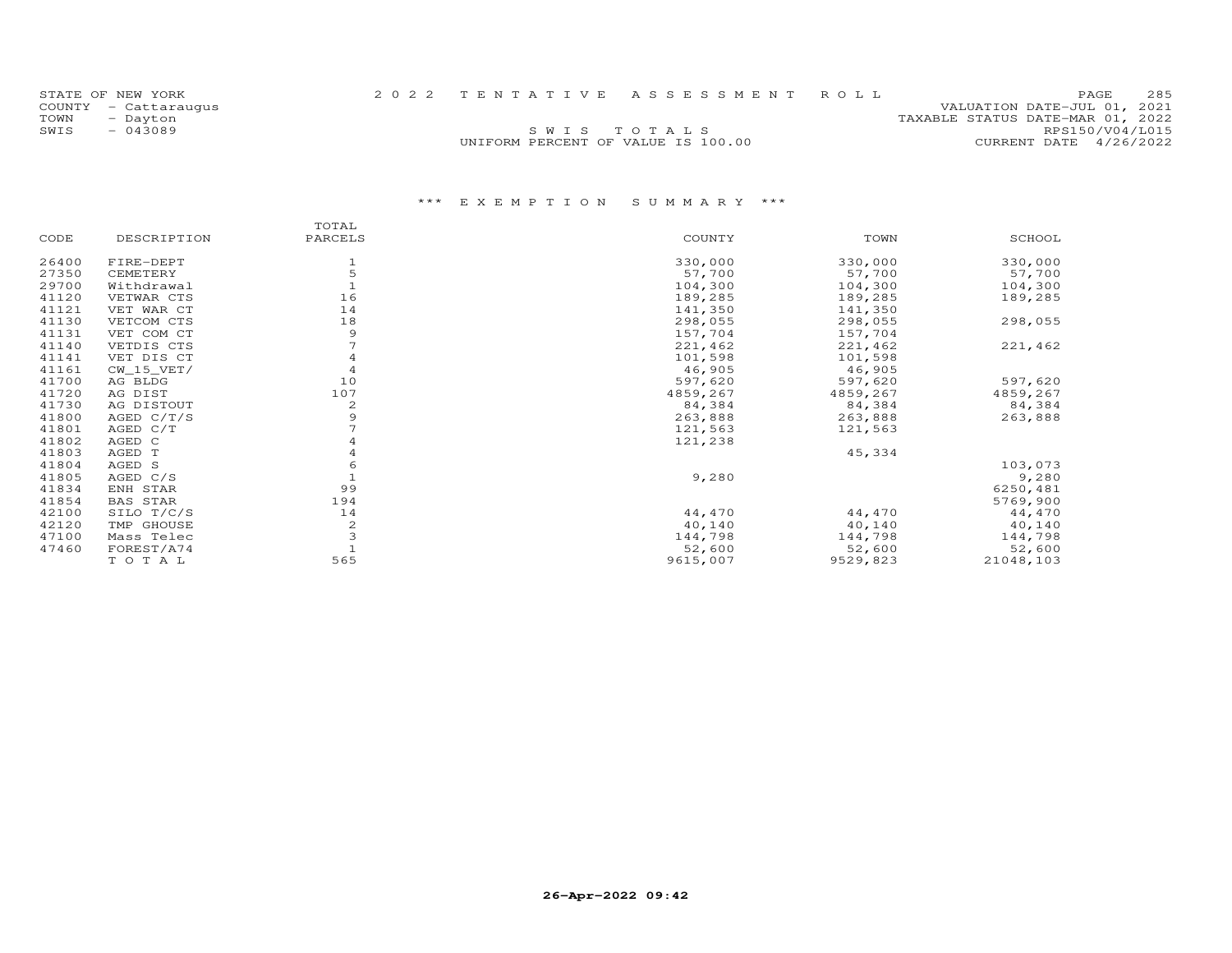|      | STATE OF NEW YORK    |                                    | 2022 TENTATIVE ASSESSMENT ROLL |                                  | PAGE.                  | 286 |
|------|----------------------|------------------------------------|--------------------------------|----------------------------------|------------------------|-----|
|      | COUNTY - Cattaraugus |                                    |                                | VALUATION DATE-JUL 01, 2021      |                        |     |
| TOWN | - Dayton             |                                    |                                | TAXABLE STATUS DATE-MAR 01, 2022 |                        |     |
| SWIS | - 043089             | SWIS TOTALS                        |                                |                                  | RPS150/V04/L015        |     |
|      |                      | UNIFORM PERCENT OF VALUE IS 100.00 |                                |                                  | CURRENT DATE 4/26/2022 |     |

| ROLL<br>SEC  | DESCRIPTION       | TOTAL<br>PARCELS | ASSESSED<br>LAND | ASSESSED<br>TOTAL | TAXABLE<br>COUNTY | TAXABLE<br>TOWN | TAXABLE<br>SCHOOL | STAR<br>TAXABLE |
|--------------|-------------------|------------------|------------------|-------------------|-------------------|-----------------|-------------------|-----------------|
| $\mathbf{1}$ | TAXABLE           | 831              | 34846,200        | 67994,956         | 60644,147         | 60729,331       | 61231,432         | 49211,051       |
| 5            | SPECIAL FRANCHISE | 11               |                  | 1397,905          | 1397,905          | 1397,905        | 1397,905          | 1397,905        |
| 6            | UTILITIES & N.C.  | 16               | 51,000           | 3685,732          | 3540,934          | 3540,934        | 3540,934          | 3540,934        |
| 8            | WHOLLY EXEMPT     | 30               | 621,400          | 2119,400          |                   |                 |                   |                 |
| $\star$      | TOTAL<br>SUB      | 888              | 35518,600        | 75197,993         | 65582,986         | 65668,170       | 66170,271         | 54149,890       |
| $***$        | GRAND TOTAL       | 888              | 35518,600        | 75197,993         | 65582,986         | 65668,170       | 66170,271         | 54149,890       |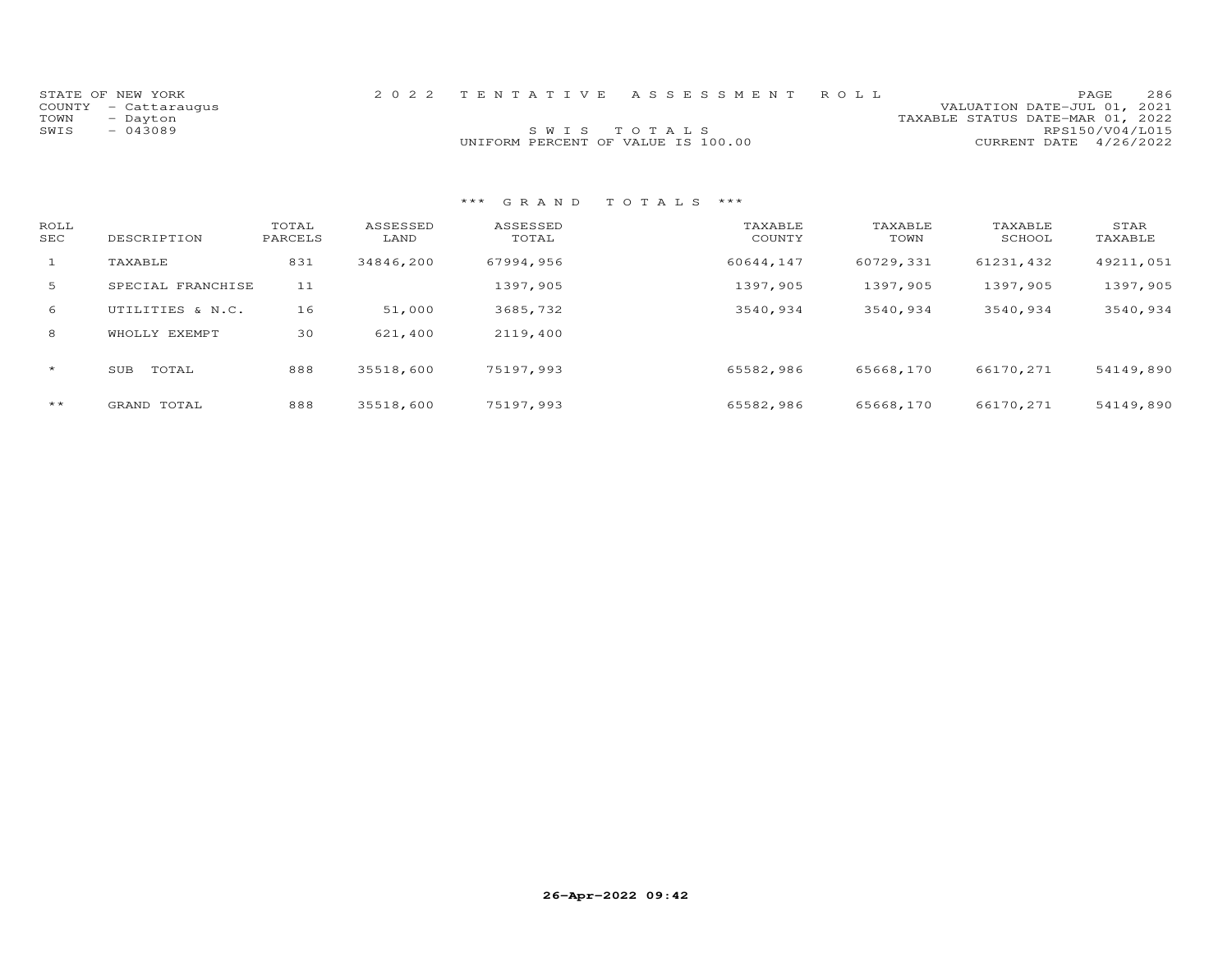|      | STATE OF NEW YORK    | 2022 TENTATIVE ASSESSMENT ROLL     |  |                                  | PAGE                   | 287 |
|------|----------------------|------------------------------------|--|----------------------------------|------------------------|-----|
|      | COUNTY - Cattaraugus | TOWN TOTALS                        |  | VALUATION DATE-JUL 01, 2021      |                        |     |
| TOWN | - Dayton             |                                    |  | TAXABLE STATUS DATE-MAR 01, 2022 |                        |     |
| SWIS | $-0430$              |                                    |  |                                  | RPS150/V04/L015        |     |
|      |                      | UNIFORM PERCENT OF VALUE IS 100.00 |  |                                  | CURRENT DATE 4/26/2022 |     |

| CODE | DISTRICT NAME        | TOTAL<br>PARCELS | EXTENSION<br>TYPE. | EXTENSION<br>VALUE. | AD VALOREM<br><b>VALUE</b> | EXEMPT<br>AMOUNT | TAXABLE<br>VALUE |
|------|----------------------|------------------|--------------------|---------------------|----------------------------|------------------|------------------|
|      | FD300 Dayton fire di |                  | 619 TOTAL          |                     | 49411,114                  | 1698,200         | 47712,914        |
|      | FD301 So dayton fire |                  | 619 TOTAL          |                     | 47712,123                  | 2518,200         | 45193,923        |
|      | LD300 Light          |                  | 129 TOTAL          |                     | 7003,416                   | 488,900          | 6514,516         |
|      | WS300 Watershed      |                  | 948 TOTAL          |                     | 30940,620                  | 962,040          | 29978,580        |

## \*\*\* S C H O O L D I S T R I C T S U M M A R Y \*\*\*

| CODE                       | DISTRICT NAME                                             | TOTAL<br>PARCELS  | ASSESSED<br>LAND                   | ASSESSED<br>TOTAL                   | EXEMPT<br>AMOUNT                 | TOTAL<br>TAXABLE                   | STAR<br>AMOUNT                   | STAR<br>TAXABLE                    |
|----------------------------|-----------------------------------------------------------|-------------------|------------------------------------|-------------------------------------|----------------------------------|------------------------------------|----------------------------------|------------------------------------|
| 046402<br>047201<br>063001 | Catt-LV Central<br>Gowanda Central<br>Pine Valley Central | 124<br>496<br>599 | 5754,900<br>16616,000<br>16662,700 | 11073,346<br>38790,216<br>47302,565 | 1850,761<br>3896,420<br>5847,853 | 9222,585<br>34893,796<br>41454,712 | 1909,562<br>6610,180<br>7684,219 | 7313,023<br>28283,616<br>33770,493 |
|                            | $SUB - TO T AL$                                           | 1,219             | 39033,600                          | 97166,127                           | 11595,034                        | 85571,093                          | 16203,961                        | 69367,132                          |
|                            | TOTAL                                                     | 1,219             | 39033,600                          | 97166,127                           | 11595,034                        | 85571,093                          | 16203,961                        | 69367,132                          |

#### \*\*\* S Y S T E M C O D E S S U M M A R Y \*\*\*

| CODE  | DESCRIPTION | TOTAL<br>PARCELS | VILLAGE | COUNTY  | TOWN    | SCHOOL |
|-------|-------------|------------------|---------|---------|---------|--------|
| 50000 | WHOLLY EX   |                  | L36,900 | 136,900 | .36,900 | 36,900 |
|       | TOTAL       |                  | L36,900 | 136,900 | .36,900 | 36,900 |

| CODE  | DESCRIPTION | TOTAL<br>PARCELS | VILLAGE  | COUNTY   | TOWN     | SCHOOL   |
|-------|-------------|------------------|----------|----------|----------|----------|
| 12100 | NYS OWNED   |                  |          | 579,000  | 579,000  | 579,000  |
| 13100 | COUNTY      |                  |          | 182,500  | 182,500  | 182,500  |
| 13500 | TOWN-PROP   |                  |          | 252,000  | 252,000  | 252,000  |
| 13650 | VG-INSIDE   | 16               | 1037,900 | 1037,900 | 1037,900 | 1037,900 |
| 13740 | VG-OUTSIDE  |                  |          | 36,900   | 36,900   | 36,900   |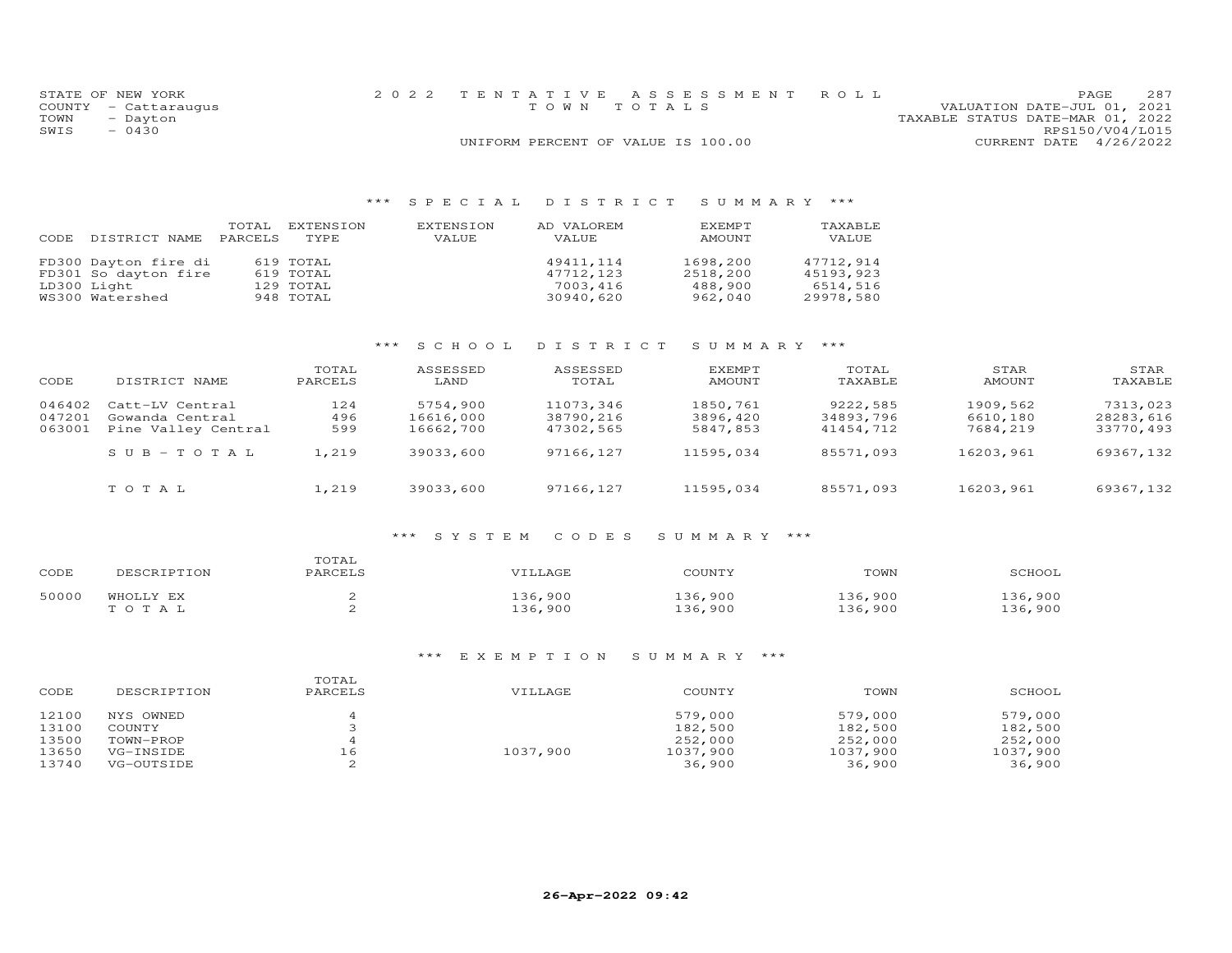| STATE OF NEW YORK    | 2022 TENTATIVE ASSESSMENT ROLL     | 288<br>PAGE.                     |
|----------------------|------------------------------------|----------------------------------|
| COUNTY - Cattaraugus | TOWN TOTALS                        | VALUATION DATE-JUL 01, 2021      |
| TOWN<br>- Dayton     |                                    | TAXABLE STATUS DATE-MAR 01, 2022 |
| SWIS<br>$-0430$      |                                    | RPS150/V04/L015                  |
|                      | UNIFORM PERCENT OF VALUE IS 100.00 | CURRENT DATE 4/26/2022           |

|       |                 | TOTAL        |          |           |           |           |
|-------|-----------------|--------------|----------|-----------|-----------|-----------|
| CODE  | DESCRIPTION     | PARCELS      | VILLAGE  | COUNTY    | TOWN      | SCHOOL    |
| 14110 | USA-PROP        | 1            |          | 34,700    | 34,700    | 34,700    |
| 18020 | IND DEV         | 3            | 22,600   | 295,200   | 295,200   | 295,200   |
| 25110 | RELIGIOUS       |              | 639,300  | 690,500   | 690,500   | 690,500   |
| 25130 | NON-PROFIT      |              | 184,700  | 360,600   | 360,600   | 360,600   |
| 25300 | NON-PROFIT      |              |          | 42,600    | 42,600    | 42,600    |
| 26100 | VETORG CTS      |              | 70,000   | 70,000    | 70,000    | 70,000    |
| 26400 | FIRE-DEPT       |              | 306,000  | 636,000   | 636,000   | 636,000   |
| 27350 | CEMETERY        | 5            |          | 57,700    | 57,700    | 57,700    |
| 29700 | Withdrawal      |              |          | 104,300   | 104,300   | 104,300   |
| 41120 | VETWAR CTS      | 16           |          | 189,285   | 189,285   | 189,285   |
| 41121 | VET WAR CT      | 22           | 36,645   | 208,688   | 208,688   |           |
| 41130 | VETCOM CTS      | 18           |          | 298,055   | 298,055   | 298,055   |
| 41131 | VET COM CT      | 19           | 163,025  | 320,729   | 320,729   |           |
| 41140 | VETDIS CTS      | 7            |          | 221,462   | 221,462   | 221,462   |
| 41141 | VET DIS CT      | 10           | 85,925   | 187,523   | 187,523   |           |
| 41161 | $CW_15_VET/$    | 6            |          | 68,430    | 68,430    |           |
| 41171 | CW DISBLD       | $\mathbf{1}$ |          | 28,525    | 28,525    |           |
| 41700 | AG BLDG         | 10           |          | 597,620   | 597,620   | 597,620   |
| 41720 | AG DIST         | 118          | 164,763  | 5024,030  | 5024,030  | 5024,030  |
| 41730 | AG DISTOUT      | 2            |          | 84,384    | 84,384    | 84,384    |
| 41800 | AGED $C/T/S$    | 9            |          | 263,888   | 263,888   | 263,888   |
| 41801 | AGED C/T        | 12           | 81,198   | 204,647   | 204,647   |           |
| 41802 | AGED C          | 6            |          | 208,778   |           |           |
| 41803 | AGED T          | 6            | 57,726   |           | 103,060   |           |
| 41804 | AGED S          | 6            |          |           |           | 103,073   |
| 41805 | AGED C/S        |              |          | 9,280     |           | 9,280     |
| 41834 | ENH STAR        | 135          |          |           |           | 8341,261  |
| 41854 | <b>BAS STAR</b> | 264          |          |           |           | 7862,700  |
| 42100 | SILO T/C/S      | 15           | 1,650    | 46,120    | 46,120    | 46,120    |
| 42120 | TMP GHOUSE      | 2            |          | 40,140    | 40,140    | 40,140    |
| 47100 | Mass Telec      | 4            | 3,499    | 148,297   | 148,297   | 148,297   |
| 47460 | FOREST/A74      |              |          | 52,600    | 52,600    | 52,600    |
|       | TO TAL          | 748          | 2854,931 | 12582,381 | 12467,383 | 27662,095 |